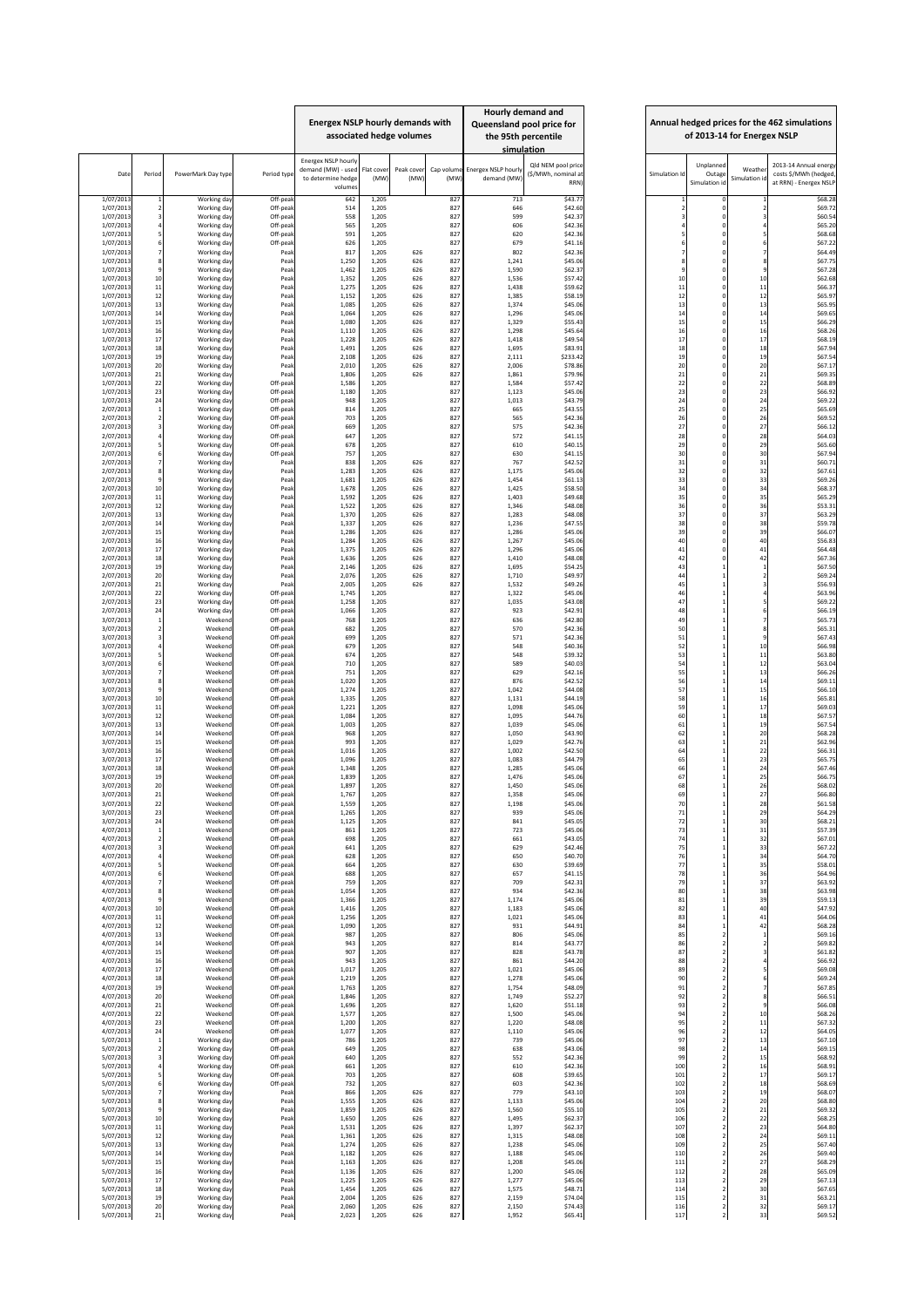|                          | <b>Hourly demand and</b><br><b>Energex NSLP hourly demands with</b><br>Queensland pool price for<br>associated hedge volumes<br>the 95th percentile<br>simulation |                            |                      | Annual hedged prices for the 462 simulations<br>of 2013-14 for Energex NSLP |                    |                    |                    |                                   |                                                        |               |                                      |                          |                                                                        |
|--------------------------|-------------------------------------------------------------------------------------------------------------------------------------------------------------------|----------------------------|----------------------|-----------------------------------------------------------------------------|--------------------|--------------------|--------------------|-----------------------------------|--------------------------------------------------------|---------------|--------------------------------------|--------------------------|------------------------------------------------------------------------|
| Date                     | Period                                                                                                                                                            | PowerMark Day type         | Period type          | Energex NSLP hourly<br>demand (MW) - used<br>to determine hedge<br>volumes  | Flat cover<br>(MW) | Peak cover<br>(MW) | Cap volume<br>(MW) | Energex NSLP hourly<br>demand (MW | Qld NEM pool price<br>(\$/MWh, nominal a<br><b>RRN</b> | Simulation Id | Unplanned<br>Outage<br>Simulation id | Weather<br>Simulation in | 2013-14 Annual energ<br>costs \$/MWh (hedged<br>at RRN) - Energex NSLF |
| 5/07/2013<br>5/07/2013   | 22<br>2 <sup>2</sup>                                                                                                                                              | Working day<br>Working day | Off-pea<br>Off-peal  | 1,762<br>1,346                                                              | 1,205<br>1,205     |                    | 827<br>827         | 1,764<br>1,239                    | \$57.42<br>\$59.91                                     | 118<br>119    |                                      | 34<br>35                 | \$67.4<br>\$63.0                                                       |
| 5/07/2013<br>6/07/2013   | 24                                                                                                                                                                | Working day<br>Working day | Off-peal<br>Off-peak | 1,145<br>677                                                                | 1,205<br>1,205     |                    | 827<br>827         | 1,046<br>642                      | \$48.08<br>\$43.81                                     | 120<br>121    |                                      | 36<br>37                 | \$65.4<br>\$67.3                                                       |
| 6/07/2013<br>6/07/2013   |                                                                                                                                                                   | Working day<br>Working day | Off-peak<br>Off-peak | 617<br>609                                                                  | 1,205<br>1,205     |                    | 827<br>827         | 558<br>584                        | \$42.36<br>\$41.51                                     | 122<br>123    |                                      | 38<br>39                 | \$59.9<br>\$65.2                                                       |
| 6/07/2013                |                                                                                                                                                                   | Working day                | Off-peak             | 563                                                                         | 1,205              |                    | 827                | 596                               | \$40.61                                                | 124           |                                      | 40                       | \$57.4                                                                 |
| 6/07/201<br>6/07/201     |                                                                                                                                                                   | Working day<br>Working day | Off-peal<br>Off-pea  | 571<br>669                                                                  | 1,205<br>1,205     |                    | 827<br>827         | 624<br>627                        | \$38.48<br>\$41.15                                     | 125<br>126    |                                      | 41<br>42                 | \$65.0<br>\$68.0                                                       |
| 6/07/201<br>6/07/201     |                                                                                                                                                                   | Working day<br>Working day | Pea<br>Pea           | 853<br>1,409                                                                | 1,205<br>1.205     | 626<br>626         | 827<br>827         | 819<br>1,181                      | \$42.46<br>\$45.06                                     | 127<br>128    |                                      | 2                        | \$68.6<br>\$69.6                                                       |
| 6/07/2013<br>6/07/2013   | 10                                                                                                                                                                | Working day<br>Working day | Pea<br>Peal          | 1,727<br>1,446                                                              | 1,205<br>1,205     | 626<br>626         | 827<br>827         | 1,581<br>1,544                    | \$57.42<br>\$58.95                                     | 129<br>130    |                                      |                          | \$66.7<br>\$68.4                                                       |
| 6/07/2013                | 11                                                                                                                                                                | Working day                | Pea                  | 1,322                                                                       | 1,205              | 626                | 827                | 1,448                             | \$57.42                                                | 131           |                                      |                          | \$67.8                                                                 |
| 6/07/2013<br>6/07/2013   | 12<br>13                                                                                                                                                          | Working day<br>Working day | Pea<br>Pea           | 1,195<br>1,074                                                              | 1,205<br>1,205     | 626<br>626         | 827<br>827         | 1,311<br>1.230                    | \$48.08<br>\$48.08                                     | 132<br>133    |                                      |                          | \$68.8<br>\$69.0                                                       |
| 6/07/201<br>6/07/201     | 14<br>15                                                                                                                                                          | Working day<br>Working day | Pea<br>Pea           | 1,041<br>1,056                                                              | 1,205<br>1,205     | 626<br>626         | 827<br>827         | 1,153<br>1,131                    | \$45.06<br>\$45.06                                     | 134<br>135    |                                      |                          | \$67.0<br>\$68.4                                                       |
| 6/07/201<br>6/07/2013    | 16<br>17                                                                                                                                                          | Working day<br>Working day | Pea<br>Pea           | 1,022<br>1,069                                                              | 1,205<br>1.205     | 626<br>626         | 827<br>827         | 1,164<br>1,236                    | \$45.06<br>\$48.08                                     | 136<br>137    |                                      | 10<br>11                 | \$63.9<br>\$64.6                                                       |
| 6/07/2013                | 18                                                                                                                                                                | Working day                | Peak                 | 1,298                                                                       | 1,205              | 626                | 827                | 1,499                             | \$57.42                                                | 138           |                                      | 12                       | \$68.0                                                                 |
| 6/07/2013<br>6/07/2013   | 19<br>20                                                                                                                                                          | Working day<br>Working day | Peal<br>Peal         | 1,805<br>1,960                                                              | 1,205<br>1,205     | 626<br>626         | 827<br>827         | 2,126<br>2,091                    | \$74.16<br>\$120.60                                    | 139<br>140    |                                      | 13<br>14                 | \$65.4<br>\$68.4                                                       |
| 6/07/2013<br>6/07/2013   | 21<br>22                                                                                                                                                          | Working day<br>Working day | Pea<br>Off-pea       | 1,844<br>1,685                                                              | 1,205<br>1,205     | 626                | 827<br>827         | 1.989<br>1,750                    | \$78.51<br>\$62.47                                     | 141<br>142    |                                      | 15<br>16                 | \$68.7<br>\$68.0                                                       |
| 6/07/2013<br>6/07/201    | 2 <sup>2</sup><br>24                                                                                                                                              | Working day<br>Working day | Off-pea<br>Off-peal  | 1,166<br>1,020                                                              | 1,205<br>1,205     |                    | 827<br>827         | 1,213<br>1,057                    | \$48.67<br>\$45.06                                     | 143<br>144    |                                      | 17<br>18                 | \$68.2<br>\$68.7                                                       |
| 7/07/201                 |                                                                                                                                                                   | Working day                | Off-peal             | 561                                                                         | 1.205              |                    | 827                | 729                               | \$43.82                                                | 145           |                                      | 19                       | \$68.7                                                                 |
| 7/07/2013<br>7/07/2013   |                                                                                                                                                                   | Working day<br>Working day | Off-pea<br>Off-pea   | 521<br>559                                                                  | 1,205<br>1,205     |                    | 827<br>827         | 605<br>628                        | \$42.36<br>\$41.16                                     | 146<br>147    |                                      | 20<br>21                 | \$68.1<br>\$68.0                                                       |
| 7/07/2013<br>7/07/201    |                                                                                                                                                                   | Working day<br>Working day | Off-peal<br>Off-peal | 593<br>574                                                                  | 1,205<br>1.205     |                    | 827<br>827         | 670<br>693                        | \$40.36<br>\$40.5                                      | 148<br>149    |                                      | 22<br>23                 | \$67.8<br>\$66.9                                                       |
| 7/07/201<br>7/07/201     |                                                                                                                                                                   | Working day<br>Working day | Off-pea<br>Pea       | 596<br>757                                                                  | 1,205<br>1,205     | 626                | 827<br>827         | 758<br>940                        | \$42.31<br>\$44.27                                     | 150<br>151    |                                      | 24<br>25                 | \$67.7<br>\$68.1                                                       |
| 7/07/2013                |                                                                                                                                                                   | Working day                | Pea                  | 1,166                                                                       | 1,205              | 626                | 827                | 1,505                             | \$48.08                                                | 152           |                                      | 26                       | \$69.8                                                                 |
| 7/07/2013<br>7/07/2013   | 10                                                                                                                                                                | Working day<br>Working day | Pea<br>Pea           | 1,359<br>1,194                                                              | 1,205<br>1,205     | 626<br>626         | 827<br>827         | 1,689<br>1,477                    | \$65.41<br>\$58.15                                     | 153<br>154    |                                      | 27<br>28                 | \$67.2<br>\$63.4                                                       |
| 7/07/2013<br>7/07/2013   | 11<br>12                                                                                                                                                          | Working day<br>Working day | Peak<br>Peal         | 1,124<br>1,079                                                              | 1,205<br>1,205     | 626<br>626         | 827<br>827         | 1,266<br>1,166                    | \$57.77<br>\$52.32                                     | 155<br>156    |                                      | 29<br>30                 | \$63.8<br>\$69.0                                                       |
| 7/07/2013<br>7/07/2013   | 13<br>14                                                                                                                                                          | Working day<br>Working day | Peal<br>Pea          | 961<br>1,010                                                                | 1,205<br>1,205     | 626<br>626         | 827<br>827         | 1,086<br>1,105                    | \$45.06<br>\$45.06                                     | 157<br>158    |                                      | 31<br>32                 | \$64.6<br>\$70.3                                                       |
| 7/07/2013                | 15                                                                                                                                                                | Working day                | Peal                 | 993                                                                         | 1,205              | 626                | 827                | 1,093                             | \$45.06                                                | 159           |                                      | 33                       | \$68.5                                                                 |
| 7/07/201<br>7/07/2013    | 16<br>17                                                                                                                                                          | Working day<br>Working day | Pea<br>Pea           | 1,035<br>1,234                                                              | 1,205<br>1,205     | 626<br>626         | 827<br>827         | 1,097<br>1,283                    | \$45.06<br>\$45.06                                     | 160<br>161    |                                      | 34<br>35                 | \$64.5<br>\$64.4                                                       |
| 7/07/201<br>7/07/2013    | 18<br>19                                                                                                                                                          | Working day<br>Working day | Pea<br>Pea           | 1,520<br>2,020                                                              | 1.205<br>1,205     | 626<br>626         | 827<br>827         | 1.504<br>1,981                    | \$49.88<br>\$65.41                                     | 162<br>163    |                                      | 36<br>37                 | \$65.3<br>\$67.8                                                       |
| 7/07/2013<br>7/07/2013   | 20<br>21                                                                                                                                                          | Working day<br>Working day | Pea<br>Pea           | 1,949<br>1,821                                                              | 1,205<br>1,205     | 626<br>626         | 827<br>827         | 2,140<br>2.001                    | \$89.27<br>\$62.37                                     | 164<br>165    |                                      | 38<br>39                 | \$66.7<br>\$65.3                                                       |
| 7/07/2013                | 22<br>2 <sup>2</sup>                                                                                                                                              | Working day<br>Working day | Off-peal             | 1,564                                                                       | 1,205              |                    | 827                | 1.774                             | \$62.3                                                 | 166           |                                      | 40<br>41                 | \$49.4<br>\$65.7                                                       |
| 7/07/201<br>7/07/201     | 24                                                                                                                                                                | Working day                | Off-peal<br>Off-pea  | 1,127<br>894                                                                | 1,205<br>1,205     |                    | 827<br>827         | 1,313<br>1,085                    | \$57.42<br>\$48.08                                     | 167<br>168    |                                      | 42                       | \$60.6                                                                 |
| 8/07/2013<br>8/07/2013   |                                                                                                                                                                   | Working day<br>Working day | Off-pea<br>Off-peal  | 619<br>559                                                                  | 1,205<br>1.205     |                    | 827<br>827         | 677<br>617                        | \$45.06<br>\$42.68                                     | 169<br>170    |                                      | 2                        | \$68.5<br>\$69.2                                                       |
| 8/07/2013<br>8/07/2013   |                                                                                                                                                                   | Working day<br>Working day | Off-peal<br>Off-peal | 518<br>515                                                                  | 1,205<br>1,205     |                    | 827<br>827         | 609<br>563                        | \$41.51<br>\$41.18                                     | 171<br>172    |                                      |                          | \$68.1<br>\$65.7                                                       |
| 8/07/2013<br>8/07/2013   |                                                                                                                                                                   | Working day                | Off-peak<br>Off-peak | 547<br>627                                                                  | 1,205<br>1,205     |                    | 827<br>827         | 571<br>669                        | \$39.51<br>\$41.15                                     | 173<br>174    |                                      |                          | \$68.9<br>\$68.9                                                       |
| 8/07/201                 |                                                                                                                                                                   | Working day<br>Working day | Pea                  | 762                                                                         | 1,205              | 626                | 827                | 853                               | \$42.61                                                | 175           |                                      | 7                        | \$68.1                                                                 |
| 8/07/201<br>8/07/201     |                                                                                                                                                                   | Working day<br>Working day | Pea<br>Pea           | 1,324<br>1,568                                                              | 1,205<br>1,205     | 626<br>626         | 827<br>827         | 1,409<br>1,727                    | \$49.03<br>\$65.41                                     | 176<br>177    |                                      |                          | \$65.1<br>\$68.0                                                       |
| 8/07/2013<br>8/07/201    | 10<br>11                                                                                                                                                          | Working day<br>Working day | Pea<br>Pea           | 1,388<br>1,221                                                              | 1,205<br>1.205     | 626<br>626         | 827<br>827         | 1,446<br>1,322                    | \$49.63<br>\$48.08                                     | 178<br>179    |                                      | 10<br>11                 | \$67.4<br>\$64.3                                                       |
| 8/07/2013<br>8/07/2013   | 12<br>13                                                                                                                                                          | Working day<br>Working day | Peal<br>Pea          | 1,159<br>1,093                                                              | 1,205<br>1,205     | 626<br>626         | 827<br>827         | 1,195<br>1,074                    | \$45.06<br>\$43.00                                     | 180<br>181    |                                      | 12<br>13                 | \$68.2<br>\$66.5                                                       |
| 8/07/2013                | 14                                                                                                                                                                | Working day                | Pea                  | 1,072                                                                       | 1,205              | 626                | 827                | 1,041                             | \$43.52                                                | 182           |                                      | 14                       | \$68.8                                                                 |
| 8/07/201<br>8/07/201     | 15<br>16                                                                                                                                                          | Working day<br>Working day | Pea<br>Pea           | 1,029<br>1,071                                                              | 1.205<br>1,205     | 626<br>626         | 827<br>827         | 1.056<br>1,022                    | \$43.52<br>\$43.5                                      | 183<br>184    |                                      | 15<br>16                 | \$68.4<br>\$66.5                                                       |
| 8/07/2013<br>8/07/2013   | 17<br>18                                                                                                                                                          | Working day<br>Working day | Pea<br>Pea           | 1,095<br>1,312                                                              | 1,205<br>1,205     | 626<br>626         | 827<br>827         | 1,069<br>1,298                    | \$44.1<br>\$45.06                                      | 185<br>186    |                                      | 17<br>18                 | \$68.1<br>\$68.5                                                       |
| 8/07/201<br>8/07/2013    | 19<br>20                                                                                                                                                          | Working da<br>Working day  | Pez<br>Peal          | 1.839<br>1,914                                                              | 1.205<br>1,205     | 626<br>626         | 827<br>827         | 1.805<br>1,960                    | \$62.37<br>\$75.53                                     | 187<br>188    |                                      | 1 <sup>1</sup><br>20     | \$64.9<br>\$69.4                                                       |
| 8/07/2013                | 21                                                                                                                                                                | Working day                | Peal                 | 1,766                                                                       | 1,205              | 626                | 827                | 1,844                             | \$65.41                                                | 189           | $\overline{a}$                       | $\bf{21}$                | \$66.6<br>\$68.6                                                       |
| 8/07/2013<br>8/07/2013   | 22<br>23                                                                                                                                                          | Working day<br>Working day | Off-peak<br>Off-peak | 1,555<br>1,120                                                              | 1,205<br>1,205     |                    | 827<br>827         | 1,685<br>1.166                    | \$55.42<br>\$55.10                                     | 190<br>191    |                                      | 22<br>23                 | \$66.9                                                                 |
| 8/07/2013<br>9/07/2013   | 24                                                                                                                                                                | Working day<br>Working day | Off-peal<br>Off-pea  | 969<br>638                                                                  | 1,205<br>1,205     |                    | 827<br>827         | 1,020<br>718                      | \$45.06<br>\$42.46                                     | 192<br>193    |                                      | 24<br>25                 | \$68.7<br>\$66.1                                                       |
| 9/07/2013<br>9/07/201    |                                                                                                                                                                   | Working day<br>Working day | Off-peal<br>Off-peal | 546<br>535                                                                  | 1,205<br>1.205     |                    | 827<br>827         | 650<br>624                        | \$42.69<br>\$42.36                                     | 194<br>195    |                                      | 26<br>27                 | \$69.0<br>\$68.7                                                       |
| 9/07/2013                |                                                                                                                                                                   | Working day<br>Working day | Off-peal<br>Off-peal | 556<br>597                                                                  | 1,205<br>1,205     |                    | 827<br>827         | 667<br>687                        | \$41.15<br>\$39.92                                     | 196<br>197    |                                      | 28<br>29                 | \$66.5<br>\$65.1                                                       |
| 9/07/201<br>9/07/2013    |                                                                                                                                                                   | Working day                | Off-peal             | 627                                                                         | 1,205              |                    | 827                | 738                               | \$41.15                                                | 198           |                                      | 30                       | \$68.9                                                                 |
| 9/07/2013<br>9/07/2013   |                                                                                                                                                                   | Working day<br>Working day | Pea<br>Pea           | 733<br>1,256                                                                | 1,205<br>1.205     | 626<br>626         | 827<br>827         | 978<br>1,529                      | \$42.36<br>\$49.03                                     | 199<br>200    |                                      | $31\,$<br>32             | \$64.3<br>\$68.5                                                       |
| 9/07/2013<br>9/07/201    | 10                                                                                                                                                                | Working day<br>Working day | Peal<br>Pea          | 1,566<br>1,373                                                              | 1,205<br>1,205     | 626<br>626         | 827<br>827         | 1,754<br>1,539                    | \$55.54<br>\$57.42                                     | 201<br>202    |                                      | 33<br>34                 | \$69.1<br>\$67.8                                                       |
| 9/07/2013<br>9/07/2013   | 11<br>12                                                                                                                                                          | Working day                | Pea<br>Pea           | 1,291<br>1,219                                                              | 1,205<br>1,205     | 626<br>626         | 827<br>827         | 1,233<br>1,121                    | \$48.08<br>\$45.06                                     | 203<br>204    |                                      | 35<br>36                 | \$65.6<br>\$66.7                                                       |
| 9/07/2013                | 13                                                                                                                                                                | Working day<br>Working day | Peak                 | 1,210                                                                       | 1,205              | 626                | 827                | 1,014                             | \$45.06                                                | 205           |                                      | 37                       | \$65.6                                                                 |
| 9/07/2013<br>9/07/2013   | 14<br>15                                                                                                                                                          | Working day<br>Working day | Peak<br>Peal         | 1,165<br>1,184                                                              | 1,205<br>1,205     | 626<br>626         | 827<br>827         | 970<br>957                        | \$45.06<br>\$45.06                                     | 206<br>207    |                                      | 38<br>39                 | \$64.6<br>\$67.1                                                       |
| 9/07/2013<br>9/07/2013   | 16<br>17                                                                                                                                                          | Working day<br>Working day | Peal<br>Peak         | 1,167<br>1,273                                                              | 1,205<br>1,205     | 626<br>626         | 827<br>827         | 1,049<br>1,188                    | \$45.06<br>\$45.06                                     | 208<br>209    |                                      | 40<br>41                 | \$55.74<br>\$66.0                                                      |
| 9/07/201                 | 18<br>19                                                                                                                                                          | Working day                | Pea                  | 1,527                                                                       | 1,205<br>1,205     | 626<br>626         | 827<br>827         | 1,489<br>2,032                    | \$55.57<br>\$87.64                                     | 210<br>211    |                                      | 42<br>$\mathbf{1}$       | \$68.3<br>\$69.0                                                       |
| 9/07/2013<br>9/07/201    | 20                                                                                                                                                                | Working day<br>Working day | Pea<br>Pea           | 2,029<br>1,876                                                              | 1.205              | 626                | 827                | 2.106                             | \$76.62                                                | 212           |                                      | 2                        | \$69.6                                                                 |
| 9/07/2013<br>9/07/2013   | 21<br>22                                                                                                                                                          | Working day<br>Working day | Peal<br>Off-peal     | 1,710<br>1,501                                                              | 1,205<br>1,205     | 626                | 827<br>827         | 1,989<br>1,747                    | \$73.17<br>\$58.46                                     | 213<br>214    |                                      | 3                        | \$66.8<br>\$66.6                                                       |
| 9/07/2013<br>9/07/201    | 23<br>24                                                                                                                                                          | Working day<br>Working day | Off-peak<br>Off-peak | 1,092<br>879                                                                | 1,205<br>1.205     |                    | 827<br>827         | 1,268<br>1,088                    | \$56.60<br>\$48.08                                     | 215<br>216    |                                      |                          | \$67.6<br>\$68.9                                                       |
| 10/07/201<br>10/07/201   |                                                                                                                                                                   | Weekend<br>Weekend         | Off-peal<br>Off-pea  | 748<br>648                                                                  | 1,205<br>1,205     |                    | 827<br>827         | 659<br>592                        | \$44.52<br>\$44.20                                     | 217<br>218    |                                      |                          | \$67.8<br>\$66.8                                                       |
| 10/07/2013               |                                                                                                                                                                   | Weekend                    | Off-pea              | 618                                                                         | 1,205              |                    | 827                | 530                               | \$42.47                                                | 219           |                                      |                          | \$67.9                                                                 |
| 10/07/2013<br>10/07/2013 |                                                                                                                                                                   | Weekend<br>Weekend         | Off-peal<br>Off-peak | 620<br>641                                                                  | 1,205<br>1.205     |                    | 827<br>827         | 549<br>560                        | \$41.16<br>\$40.87                                     | 220<br>221    |                                      | 10<br>$11\,$             | \$66.1<br>\$64.9                                                       |
| 10/07/2013<br>10/07/2013 |                                                                                                                                                                   | Weekend<br>Weekend         | Off-peak<br>Off-peak | 616<br>636                                                                  | 1,205<br>1,205     |                    | 827<br>827         | 552<br>630                        | \$38.47<br>\$41.16                                     | 222<br>223    |                                      | 12<br>13                 | \$67.2<br>\$65.2                                                       |
| 10/07/2013<br>10/07/2013 |                                                                                                                                                                   | Weekend<br>Weekend         | Off-peak<br>Off-peak | 880<br>1,065                                                                | 1,205<br>1.205     |                    | 827<br>827         | 774<br>995                        | \$41.51<br>\$45.06                                     | 224<br>225    |                                      | 14<br>15                 | \$69.4<br>\$67.4                                                       |
| 10/07/2013               | 10                                                                                                                                                                | Weekend                    | Off-peal             | 1,117                                                                       | 1,205              |                    | 827                | 1,082                             | \$45.06                                                | 226           |                                      | 16                       | \$70.1                                                                 |
| 10/07/2013<br>10/07/2013 | 11<br>12                                                                                                                                                          | Weekend<br>Weekend         | Off-pea<br>Off-pea   | 1,050<br>1,063                                                              | 1,205<br>1,205     |                    | 827<br>827         | 1,020<br>971                      | \$47.81<br>\$45.06                                     | 227<br>228    |                                      | 17<br>18                 | \$68.8<br>\$69.3                                                       |
| 10/07/2013<br>10/07/2013 | 13<br>14                                                                                                                                                          | Weekend<br>Weekend         | Off-peal<br>Off-peal | 1,019<br>929                                                                | 1.205<br>1,205     |                    | 827<br>827         | 936<br>931                        | \$45.06<br>\$48.17                                     | 229<br>230    |                                      | 19<br>20                 | \$67.7<br>\$69.2                                                       |
| 10/07/2013<br>10/07/2013 | 15<br>16                                                                                                                                                          | Weekend<br>Weekend         | Off-peal<br>Off-peak | 985<br>981                                                                  | 1,205<br>1,205     |                    | 827<br>827         | 944<br>951                        | \$45.06<br>\$45.06                                     | 231<br>232    |                                      | 21<br>22                 | \$66.9<br>\$68.9                                                       |
| 10/07/2013<br>10/07/2013 | 17<br>18                                                                                                                                                          | Weekend<br>Weekend         | Off-peak<br>Off-peak | 1,113<br>1,291                                                              | 1,205<br>1,205     |                    | 827<br>827         | 1,070<br>1,304                    | \$45.06<br>\$48.08                                     | 233<br>234    |                                      | 23<br>24                 | \$65.5<br>\$68.7                                                       |
|                          |                                                                                                                                                                   |                            |                      |                                                                             |                    |                    |                    |                                   |                                                        |               |                                      |                          |                                                                        |

| Annual hedged prices for the 462 simulations<br>of 2013-14 for Energex NSLP |                                      |                          |                                                                          |  |  |  |  |  |  |  |  |
|-----------------------------------------------------------------------------|--------------------------------------|--------------------------|--------------------------------------------------------------------------|--|--|--|--|--|--|--|--|
| Simulation Id                                                               | Unplanned<br>Outage<br>Simulation id | Weather<br>Simulation id | 2013-14 Annual energy<br>costs \$/MWh (hedged,<br>at RRN) - Energex NSLP |  |  |  |  |  |  |  |  |
| 118<br>119                                                                  | $\overline{2}$                       | 34<br>35                 | \$67.41                                                                  |  |  |  |  |  |  |  |  |
| 120                                                                         | 2<br>$\overline{2}$                  | 36                       | \$63.03<br>\$65.44                                                       |  |  |  |  |  |  |  |  |
| 121                                                                         | 2                                    | 37                       | \$67.37                                                                  |  |  |  |  |  |  |  |  |
| 122<br>123                                                                  | 2<br>2                               | 38<br>39                 | \$59.98<br>\$65.20                                                       |  |  |  |  |  |  |  |  |
| 124                                                                         | $\overline{a}$                       | 40                       | \$57.40                                                                  |  |  |  |  |  |  |  |  |
| 125<br>126                                                                  | 2                                    | 41<br>42                 | \$65.01<br>\$68.05                                                       |  |  |  |  |  |  |  |  |
| 127                                                                         | 2<br>3                               | $\mathbf{1}$             | \$68.62                                                                  |  |  |  |  |  |  |  |  |
| 128                                                                         | 3                                    | $\overline{2}$           | \$69.68                                                                  |  |  |  |  |  |  |  |  |
| 129<br>130                                                                  | 3<br>3                               | 3<br>4                   | \$66.72<br>\$68.49                                                       |  |  |  |  |  |  |  |  |
| 131                                                                         | 3                                    | 5                        | \$67.80                                                                  |  |  |  |  |  |  |  |  |
| 132<br>133                                                                  | 3<br>3                               | 6<br>7                   | \$68.82<br>\$69.01                                                       |  |  |  |  |  |  |  |  |
| 134                                                                         | 3                                    | 8                        | \$67.03                                                                  |  |  |  |  |  |  |  |  |
| 135                                                                         | 3                                    | 9                        | \$68.44                                                                  |  |  |  |  |  |  |  |  |
| 136<br>137                                                                  | 3<br>3                               | 10<br>11                 | \$63.93<br>\$64.66                                                       |  |  |  |  |  |  |  |  |
| 138                                                                         | 3                                    | 12                       | \$68.02                                                                  |  |  |  |  |  |  |  |  |
| 139<br>140                                                                  | 3<br>3                               | 13<br>14                 | \$65.48<br>\$68.44                                                       |  |  |  |  |  |  |  |  |
| 141                                                                         | 3                                    | 15                       | \$68.70                                                                  |  |  |  |  |  |  |  |  |
| 142<br>143                                                                  | 3<br>3                               | 16<br>17                 | \$68.06<br>\$68.26                                                       |  |  |  |  |  |  |  |  |
| 144                                                                         | 3                                    | 18                       | \$68.70                                                                  |  |  |  |  |  |  |  |  |
| 145<br>146                                                                  | 3                                    | 19                       | \$68.76                                                                  |  |  |  |  |  |  |  |  |
| 147                                                                         | 3<br>3                               | 20<br>21                 | \$68.15<br>\$68.04                                                       |  |  |  |  |  |  |  |  |
| 148                                                                         | 3                                    | 22                       | \$67.83                                                                  |  |  |  |  |  |  |  |  |
| 149<br>150                                                                  | 3<br>3                               | 23<br>24                 | \$66.92<br>\$67.76                                                       |  |  |  |  |  |  |  |  |
| 151                                                                         | 3                                    | 25                       | \$68.16                                                                  |  |  |  |  |  |  |  |  |
| 152                                                                         | 3                                    | 26                       | \$69.83                                                                  |  |  |  |  |  |  |  |  |
| 153<br>154                                                                  | 3<br>3                               | 27<br>28                 | \$67.26<br>\$63.41                                                       |  |  |  |  |  |  |  |  |
| 155                                                                         | 3                                    | 29                       | \$63.82                                                                  |  |  |  |  |  |  |  |  |
| 156<br>157                                                                  | 3<br>3                               | 30<br>31                 | \$69.04<br>\$64.63                                                       |  |  |  |  |  |  |  |  |
| 158                                                                         | 3                                    | 32                       | \$70.37                                                                  |  |  |  |  |  |  |  |  |
| 159                                                                         | 3                                    | 33                       | \$68.59                                                                  |  |  |  |  |  |  |  |  |
| 160<br>161                                                                  | 3<br>3                               | 34<br>35                 | \$64.52<br>\$64.44                                                       |  |  |  |  |  |  |  |  |
| 162                                                                         | 3                                    | 36                       | \$65.35                                                                  |  |  |  |  |  |  |  |  |
| 163<br>164                                                                  | 3<br>3                               | 37<br>38                 | \$67.89<br>\$66.74                                                       |  |  |  |  |  |  |  |  |
| 165                                                                         | 3                                    | 39                       | \$65.34                                                                  |  |  |  |  |  |  |  |  |
| 166<br>167                                                                  | 3<br>3                               | 40<br>41                 | \$49.47<br>\$65.73                                                       |  |  |  |  |  |  |  |  |
| 168                                                                         | 3                                    | 42                       | \$60.62                                                                  |  |  |  |  |  |  |  |  |
| 169                                                                         | 4                                    | $\mathbf{1}$             | \$68.58                                                                  |  |  |  |  |  |  |  |  |
| 170<br>171                                                                  | 4<br>4                               | $\overline{2}$<br>3      | \$69.29<br>\$68.15                                                       |  |  |  |  |  |  |  |  |
| 172                                                                         | 4                                    | 4                        | \$65.74                                                                  |  |  |  |  |  |  |  |  |
| 173<br>174                                                                  | $\overline{a}$<br>4                  | 5<br>6                   | \$68.92<br>\$68.95                                                       |  |  |  |  |  |  |  |  |
| 175                                                                         | 4                                    | 7                        | \$68.18                                                                  |  |  |  |  |  |  |  |  |
| 176<br>177                                                                  | 4<br>4                               | 8<br>9                   | \$65.10<br>\$68.02                                                       |  |  |  |  |  |  |  |  |
| 178                                                                         | $\overline{a}$                       | 10                       | \$67.44                                                                  |  |  |  |  |  |  |  |  |
| 179                                                                         | 4                                    | 11                       | \$64.36                                                                  |  |  |  |  |  |  |  |  |
| 180<br>181                                                                  | 4<br>4                               | 12<br>13                 | \$68.29<br>\$66.52                                                       |  |  |  |  |  |  |  |  |
| 182                                                                         | 4                                    | 14                       | \$68.82                                                                  |  |  |  |  |  |  |  |  |
| 183<br>184                                                                  | 4<br>4                               | 15<br>16                 | \$68.41<br>\$66.58                                                       |  |  |  |  |  |  |  |  |
| 185                                                                         | 4                                    | 17                       | \$68.17                                                                  |  |  |  |  |  |  |  |  |
| 186                                                                         | $\overline{a}$<br>4                  | 18<br>19                 | \$68.53                                                                  |  |  |  |  |  |  |  |  |
| 187<br>188                                                                  | 4                                    | 20                       | \$64.91<br>\$69.45                                                       |  |  |  |  |  |  |  |  |
| 189                                                                         | 4                                    | 21                       | \$66.64                                                                  |  |  |  |  |  |  |  |  |
| 190<br>191                                                                  | 4<br>4                               | 22<br>23                 | \$68.65<br>\$66.98                                                       |  |  |  |  |  |  |  |  |
| 192                                                                         | 4                                    | 24                       | \$68.71                                                                  |  |  |  |  |  |  |  |  |
| 193<br>194                                                                  | 4<br>$\overline{a}$                  | 25<br>26                 | \$66.15<br>\$69.01                                                       |  |  |  |  |  |  |  |  |
| 195                                                                         | 4                                    | 27                       | \$68.77                                                                  |  |  |  |  |  |  |  |  |
| 196                                                                         | 4                                    | 28                       | \$66.52<br>\$65.10                                                       |  |  |  |  |  |  |  |  |
| 197<br>198                                                                  | 4<br>4                               | 29<br>30                 | \$68.98                                                                  |  |  |  |  |  |  |  |  |
| 199                                                                         | 4                                    | 31                       | \$64.35                                                                  |  |  |  |  |  |  |  |  |
| 200<br>201                                                                  | 4<br>4                               | 32<br>33                 | \$68.51<br>\$69.13                                                       |  |  |  |  |  |  |  |  |
| 202                                                                         | 4                                    | 34                       | \$67.89                                                                  |  |  |  |  |  |  |  |  |
| 203<br>204                                                                  | 4<br>4                               | 35<br>36                 | \$65.64<br>\$66.72                                                       |  |  |  |  |  |  |  |  |
| 205                                                                         | 4                                    | 37                       | \$65.65                                                                  |  |  |  |  |  |  |  |  |
| 206                                                                         | 4                                    | 38                       | \$64.69                                                                  |  |  |  |  |  |  |  |  |
| 207<br>208                                                                  | 4<br>4                               | 39<br>40                 | \$67.12<br>\$55.74                                                       |  |  |  |  |  |  |  |  |
| 209                                                                         | 4                                    | 41                       | \$66.03                                                                  |  |  |  |  |  |  |  |  |
| 210<br>211                                                                  | 4<br>5                               | 42<br>1                  | \$68.30<br>\$69.01                                                       |  |  |  |  |  |  |  |  |
| 212                                                                         | 5                                    | $\overline{2}$           | \$69.69                                                                  |  |  |  |  |  |  |  |  |
| 213                                                                         | 5                                    | 3<br>4                   | \$66.87                                                                  |  |  |  |  |  |  |  |  |
| 214<br>215                                                                  | 5<br>5                               | 5                        | \$66.60<br>\$67.66                                                       |  |  |  |  |  |  |  |  |
| 216                                                                         | 5                                    | 6                        | \$68.99                                                                  |  |  |  |  |  |  |  |  |
| 217<br>218                                                                  | 5<br>5                               | 7<br>8                   | \$67.88<br>\$66.88                                                       |  |  |  |  |  |  |  |  |
| 219                                                                         | 5                                    | 9                        | \$67.96                                                                  |  |  |  |  |  |  |  |  |
| 220                                                                         | 5                                    | 10                       | \$66.17                                                                  |  |  |  |  |  |  |  |  |
| 221<br>222                                                                  | 5<br>5                               | 11<br>12                 | \$64.98<br>\$67.29                                                       |  |  |  |  |  |  |  |  |
| 223                                                                         | 5                                    | 13                       | \$65.29                                                                  |  |  |  |  |  |  |  |  |
| 224<br>225                                                                  | 5<br>5                               | 14<br>15                 | \$69.43<br>\$67.45                                                       |  |  |  |  |  |  |  |  |
| 226                                                                         | 5                                    | 16                       | \$70.12                                                                  |  |  |  |  |  |  |  |  |
| 227                                                                         | 5                                    | 17                       | \$68.87                                                                  |  |  |  |  |  |  |  |  |
| 228<br>229                                                                  | 5<br>5                               | 18<br>1S                 | \$69.30<br>\$67.70                                                       |  |  |  |  |  |  |  |  |
| 230                                                                         | 5                                    | 20                       | \$69.27                                                                  |  |  |  |  |  |  |  |  |
| 231<br>232                                                                  | 5<br>5                               | 21<br>22                 | \$66.90<br>\$68.97                                                       |  |  |  |  |  |  |  |  |
| 233                                                                         | 5                                    | 23                       | \$65.53                                                                  |  |  |  |  |  |  |  |  |
| 234                                                                         | 5                                    | 24                       | \$68.76                                                                  |  |  |  |  |  |  |  |  |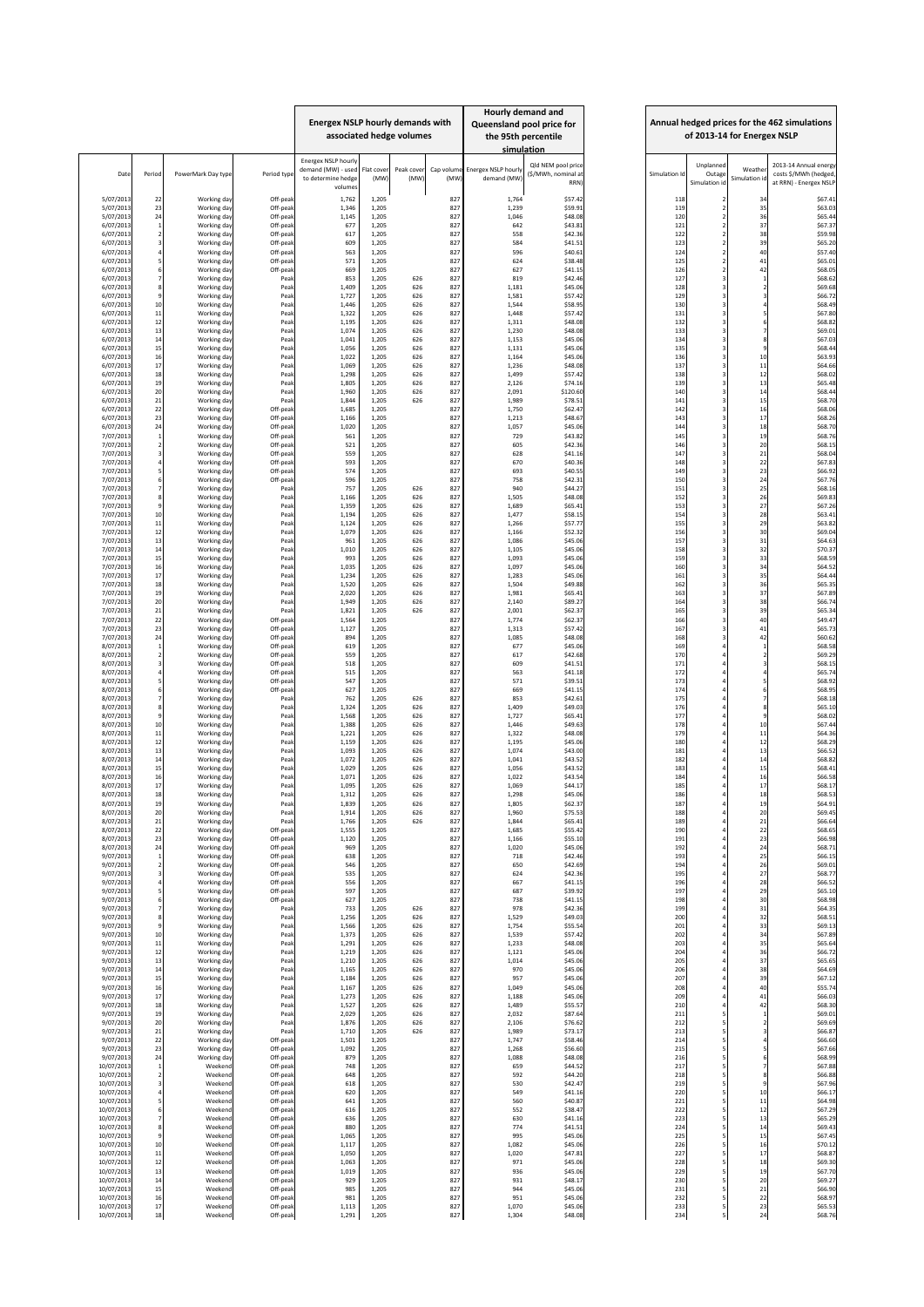|                          | <b>Hourly demand and</b><br><b>Energex NSLP hourly demands with</b><br>Queensland pool price for<br>associated hedge volumes<br>the 95th percentile<br>simulation |                            |                      | Annual hedged prices for the 462 simulations<br>of 2013-14 for Energex NSLP |                    |                    |                    |                                   |                                                        |               |                                      |                                  |                                                                        |
|--------------------------|-------------------------------------------------------------------------------------------------------------------------------------------------------------------|----------------------------|----------------------|-----------------------------------------------------------------------------|--------------------|--------------------|--------------------|-----------------------------------|--------------------------------------------------------|---------------|--------------------------------------|----------------------------------|------------------------------------------------------------------------|
| Date                     | Period                                                                                                                                                            | PowerMark Day type         | Period type          | Energex NSLP hourly<br>demand (MW) - used<br>to determine hedge<br>volumes  | Flat cover<br>(MW) | Peak cover<br>(MW) | Cap volume<br>(MW) | Energex NSLP hourly<br>demand (MW | Qld NEM pool price<br>(\$/MWh, nominal a<br><b>RRN</b> | Simulation Id | Unplanned<br>Outage<br>Simulation id | Weather<br>Simulation in         | 2013-14 Annual energ<br>costs \$/MWh (hedged<br>at RRN) - Energex NSLF |
| 10/07/2013<br>10/07/2013 | 19<br>20                                                                                                                                                          | Weekend<br>Weeken          | Off-pea<br>Off-peal  | 1,684<br>1,775                                                              | 1,205<br>1,205     |                    | 827<br>827         | 1,776<br>1,647                    | \$62.37<br>\$62.37                                     | 235<br>236    |                                      | 25<br>26                         | \$67.4<br>\$65.9                                                       |
| 10/07/2013<br>10/07/2013 | 21<br>22                                                                                                                                                          | Weekend<br>Weekend         | Off-peal<br>Off-peak | 1,617<br>1,387                                                              | 1,205<br>1,205     |                    | 827<br>827         | 1,596<br>1,346                    | \$57.42<br>\$49.18                                     | 237<br>238    |                                      | 27<br>28                         | \$67.6<br>\$65.1                                                       |
| 10/07/2013               | 23<br>24                                                                                                                                                          | Weekend<br>Weekend         | Off-peal<br>Off-peak | 1,027<br>923                                                                | 1,205<br>1,205     |                    | 827<br>827         | 995<br>812                        | \$49.54<br>\$45.06                                     | 239<br>240    |                                      | 29<br>30                         | \$67.7<br>\$69.0                                                       |
| 10/07/2013<br>11/07/2013 |                                                                                                                                                                   | Weekend                    | Off-peal             | 581                                                                         | 1,205              |                    | 827                | 780                               | \$45.20                                                | 241           |                                      | 31                               | \$64.5                                                                 |
| 11/07/201<br>11/07/201   |                                                                                                                                                                   | Weekend<br>Weeken          | Off-pea<br>Off-pea   | 571<br>576                                                                  | 1,205<br>1,205     |                    | 827<br>827         | 649<br>577                        | \$45.06<br>\$42.52                                     | 242<br>243    |                                      | 32<br>33                         | \$68.9<br>\$69.5                                                       |
| 11/07/201<br>11/07/201   |                                                                                                                                                                   | Weeken<br>Weekend          | Off-pea<br>Off-pea   | 560<br>543                                                                  | 1,205<br>1.205     |                    | 827<br>827         | 580<br>577                        | \$41.15<br>\$38.78                                     | 244<br>245    |                                      | 34<br>35                         | \$66.4<br>\$63.2                                                       |
| 11/07/2013               |                                                                                                                                                                   | Weekend                    | Off-pea              | 593                                                                         | 1,205              |                    | 827                | 586                               | \$38.94                                                | 246           |                                      | 36                               | \$62.7                                                                 |
| 11/07/2013<br>11/07/2013 |                                                                                                                                                                   | Weeken<br>Weeken           | Off-pea<br>Off-pea   | 622<br>781                                                                  | 1,205<br>1,205     |                    | 827<br>827         | 671<br>896                        | \$42.31<br>\$42.36                                     | 247<br>248    |                                      | 37<br>38                         | \$62.6<br>\$67.4                                                       |
| 11/07/2013<br>11/07/2013 | 10                                                                                                                                                                | Weekend<br>Weekend         | Off-peal<br>Off-peal | 913<br>994                                                                  | 1,205<br>1.205     |                    | 827<br>827         | 1,149<br>1,262                    | \$44.47<br>\$45.06                                     | 249<br>250    |                                      | 39<br>40                         | \$66.0<br>\$59.0                                                       |
| 11/07/201<br>11/07/201   | 11<br>12                                                                                                                                                          | Weeken<br>Weeken           | Off-pea<br>Off-pea   | 901<br>840                                                                  | 1,205<br>1,205     |                    | 827<br>827         | 1,220<br>1,095                    | \$48.08<br>\$45.06                                     | 251<br>252    |                                      | 41<br>42                         | \$63.6<br>\$67.3                                                       |
| 11/07/2013<br>11/07/2013 | 13<br>14                                                                                                                                                          | Weeken<br>Weekend          | Off-pea<br>Off-peal  | 769<br>765                                                                  | 1,205<br>1.205     |                    | 827<br>827         | 1,042<br>955                      | \$43.40<br>\$44.36                                     | 253<br>254    |                                      | $\overline{1}$<br>$\overline{2}$ | \$66.1<br>\$69.6                                                       |
| 11/07/2013               | 15                                                                                                                                                                | Weekend                    | Off-peal             | 773                                                                         | 1,205              |                    | 827                | 974                               | \$43.93                                                | 255           |                                      |                                  | \$65.3                                                                 |
| 11/07/2013<br>11/07/2013 | 16<br>17                                                                                                                                                          | Weekend<br>Weekend         | Off-peal<br>Off-peak | 833<br>978                                                                  | 1,205<br>1,205     |                    | 827<br>827         | 1,002<br>1,079                    | \$42.62<br>\$44.06                                     | 256<br>257    |                                      |                                  | \$65.9<br>\$67.8                                                       |
| 11/07/2013<br>11/07/2013 | 18<br>19                                                                                                                                                          | Weekend<br>Weekend         | Off-peal<br>Off-pea  | 1,225<br>1,571                                                              | 1,205<br>1,205     |                    | 827<br>827         | 1.454<br>2,070                    | \$48.08<br>\$68.59                                     | 258<br>259    |                                      |                                  | \$68.8<br>\$68.1                                                       |
| 11/07/201                | 20                                                                                                                                                                | Weeken<br>Weeken           | Off-pea              | 1,542<br>1,347                                                              | 1,205<br>1,205     |                    | 827<br>827         | 2,083<br>1,913                    | \$74.74<br>\$70.04                                     | 260<br>261    |                                      |                                  | \$67.1<br>\$67.8                                                       |
| 11/07/2013<br>11/07/2013 | 21<br>22                                                                                                                                                          | Weeken                     | Off-pea<br>Off-peal  | 1,248                                                                       | 1.205              |                    | 827                | 1,780                             | \$62.3                                                 | 262           |                                      | 10                               | \$65.2                                                                 |
| 11/07/2013<br>11/07/2013 | 23<br>24                                                                                                                                                          | Weekend<br>Weekend         | Off-pea<br>Off-pea   | 976<br>863                                                                  | 1,205<br>1,205     |                    | 827<br>827         | 1,225<br>1,051                    | \$49.23<br>\$45.06                                     | 263<br>264    |                                      | $11$<br>12                       | \$67.4<br>\$67.6                                                       |
| 12/07/2013<br>12/07/201  |                                                                                                                                                                   | Working day<br>Working day | Off-peal<br>Off-peal | 685<br>588                                                                  | 1,205<br>1.205     |                    | 827<br>827         | 729<br>602                        | \$43.69<br>\$42.3                                      | 265<br>266    |                                      | 13<br>14                         | \$64.5<br>\$69.3                                                       |
| 12/07/201                |                                                                                                                                                                   | Working day                | Off-pea              | 614                                                                         | 1,205              |                    | 827                | 608                               | \$42.36                                                | 267           |                                      | 15                               | \$69.2                                                                 |
| 12/07/201<br>12/07/2013  |                                                                                                                                                                   | Working day<br>Working day | Off-pea<br>Off-peal  | 601<br>627                                                                  | 1,205<br>1,205     |                    | 827<br>827         | 594<br>646                        | \$41.15<br>\$40.69                                     | 268<br>269    |                                      | 16<br>17                         | \$68.5<br>\$65.6                                                       |
| 12/07/2013<br>12/07/2013 |                                                                                                                                                                   | Working day<br>Working day | Off-pea<br>Pea       | 699<br>823                                                                  | 1,205<br>1,205     | 626                | 827<br>827         | 680<br>881                        | \$41.15<br>\$42.69                                     | 270<br>271    |                                      | 18<br>19                         | \$69.2<br>\$68.49                                                      |
| 12/07/2013<br>12/07/2013 |                                                                                                                                                                   | Working day<br>Working day | Peal<br>Pea          | 1,255<br>1,536                                                              | 1,205<br>1,205     | 626<br>626         | 827<br>827         | 1,440<br>1,823                    | \$48.69<br>\$56.54                                     | 272<br>273    |                                      | 20<br>21                         | \$67.7<br>\$69.0                                                       |
| 12/07/2013               | 10<br>11                                                                                                                                                          | Working day                | Pea<br>Pea           | 1,382                                                                       | 1,205<br>1,205     | 626<br>626         | 827<br>827         | 1,597<br>1,429                    | \$62.37<br>\$56.23                                     | 274<br>275    |                                      | 22<br>23                         | \$66.6<br>\$68.6                                                       |
| 12/07/2013<br>12/07/2013 | $12$                                                                                                                                                              | Working day<br>Working day | Peal                 | 1,373<br>1,299                                                              | 1,205              | 626                | 827                | 1,259                             | \$45.06                                                | 276           |                                      | 24                               | \$64.9                                                                 |
| 12/07/201<br>12/07/2013  | 13<br>$14$                                                                                                                                                        | Working day<br>Working day | Pea<br>Pea           | 1,349<br>1,307                                                              | 1,205<br>1,205     | 626<br>626         | 827<br>827         | 1,155<br>1,098                    | \$45.06<br>\$44.43                                     | 277<br>278    |                                      | 25<br>26                         | \$69.0<br>\$69.8                                                       |
| 12/07/2013<br>12/07/2013 | 15<br>16                                                                                                                                                          | Working day<br>Working day | Pea<br>Peal          | 1,267<br>1,269                                                              | 1.205<br>1,205     | 626<br>626         | 827<br>827         | 1.104<br>1,114                    | \$45.05<br>\$45.06                                     | 279<br>280    |                                      | 27<br>28                         | \$68.4<br>\$59.9                                                       |
| 12/07/2013               | 17                                                                                                                                                                | Working day                | Pea                  | 1,295                                                                       | 1,205              | 626                | 827<br>827         | 1,172                             | \$45.06                                                | 281<br>282    |                                      | 29<br>30                         | \$66.8                                                                 |
| 12/07/2013<br>12/07/2013 | 18<br>19                                                                                                                                                          | Working day<br>Working day | Pea<br>Pea           | 1,520<br>2.088                                                              | 1,205<br>1.205     | 626<br>626         | 827                | 1,459<br>2.121                    | \$51.07<br>\$78.7                                      | 283           |                                      | 31                               | \$65.8<br>\$63.7                                                       |
| 12/07/201<br>12/07/201   | 20<br>21                                                                                                                                                          | Working day<br>Working day | Pea<br>Pea           | 2,066<br>2,001                                                              | 1,205<br>1,205     | 626<br>626         | 827<br>827         | 2,239<br>2,086                    | \$76.37<br>\$91.68                                     | 284<br>285    |                                      | 32<br>33                         | \$68.7<br>\$68.4                                                       |
| 12/07/2013<br>12/07/2013 | 22<br>23                                                                                                                                                          | Working day<br>Working day | Off-peal<br>Off-peal | 1,760<br>1,249                                                              | 1,205<br>1,205     |                    | 827<br>827         | 1,935<br>1,426                    | \$65.41<br>\$60.97                                     | 286<br>287    |                                      | 34<br>35                         | \$67.8<br>\$63.7                                                       |
| 12/07/2013               | 24                                                                                                                                                                | Working day                | Off-peak             | 1,078                                                                       | 1,205              |                    | 827                | 1,122                             | \$48.08                                                | 288           |                                      | 36                               | \$64.6                                                                 |
| 13/07/2013<br>13/07/2013 |                                                                                                                                                                   | Working day<br>Working day | Off-peal<br>Off-peak | 612<br>489                                                                  | 1,205<br>1,205     |                    | 827<br>827         | 709<br>581                        | \$43.21<br>\$43.17                                     | 289<br>290    |                                      | 37<br>38                         | \$64.3<br>\$64.7                                                       |
| 13/07/2013<br>13/07/2013 |                                                                                                                                                                   | Working day<br>Working day | Off-peal<br>Off-peal | 512<br>551                                                                  | 1,205<br>1,205     |                    | 827<br>827         | 533<br>514                        | \$42.99<br>\$41.13                                     | 291<br>292    |                                      | 39<br>40                         | \$66.9<br>\$49.4                                                       |
| 13/07/201<br>13/07/201   |                                                                                                                                                                   | Working day<br>Working day | Off-pea<br>Off-pea   | 542<br>610                                                                  | 1,205<br>1,205     |                    | 827<br>827         | 584<br>616                        | \$40.61<br>\$41.15                                     | 293<br>294    |                                      | 41<br>42                         | \$63.8<br>\$67.9                                                       |
| 13/07/2013               |                                                                                                                                                                   | Working day                | Pea                  | 723                                                                         | 1,205<br>1.205     | 626<br>626         | 827<br>827         | 705<br>1.148                      | \$42.55<br>\$45.06                                     | 295<br>296    |                                      | $\overline{\phantom{a}}$         | \$68.3                                                                 |
| 13/07/2013<br>13/07/2013 |                                                                                                                                                                   | Working day<br>Working day | Pea<br>Pea           | 1,145<br>1,434                                                              | 1,205              | 626                | 827                | 1,455                             | \$58.55                                                | 297           |                                      |                                  | \$70.0<br>\$66.3                                                       |
| 13/07/2013<br>13/07/2013 | 10<br>11                                                                                                                                                          | Working day<br>Working day | Pea<br>Pea           | 1,316<br>1,264                                                              | 1,205<br>1,205     | 626<br>626         | 827<br>827         | 1,574<br>1,511                    | \$60.85<br>\$59.26                                     | 298<br>299    |                                      |                                  | \$66.4<br>\$68.4                                                       |
| 13/07/201<br>13/07/201   | 12<br>$13$                                                                                                                                                        | Working day<br>Working day | Pea<br>Pea           | 1,142<br>1,084                                                              | 1.205<br>1,205     | 626<br>626         | 827<br>827         | 1.491<br>1,440                    | \$49.97<br>\$49.2                                      | 300<br>301    |                                      |                                  | \$69.2<br>\$68.1                                                       |
| 13/07/2013               | 14<br>15                                                                                                                                                          | Working day                | Pea<br>Pea           | 1,071                                                                       | 1,205<br>1,205     | 626<br>626         | 827<br>827         | 1,396<br>1,383                    | \$48.5<br>\$48.08                                      | 302<br>303    |                                      |                                  | \$67.0<br>\$67.1                                                       |
| 13/07/2013<br>13/07/2013 | 16                                                                                                                                                                | Working day<br>Working da  | Pez                  | 1,029<br>1.058                                                              | 1.205              | 626                | 827                | 1.419                             | \$49.30                                                | 304           |                                      |                                  | \$68.1                                                                 |
| 13/07/2013<br>13/07/2013 | 17<br>18                                                                                                                                                          | Working day<br>Working day | Pea<br>Pea           | 1,131<br>1,288                                                              | 1,205<br>1,205     | 626<br>626         | 827<br>827         | 1,491<br>1,816                    | \$50.06<br>\$65.41                                     | 305<br>306    | $\overline{7}$<br>$\overline{7}$     | 11<br>12                         | \$64.8<br>\$67.2                                                       |
| 13/07/2013<br>13/07/2013 | 19<br>20                                                                                                                                                          | Working day<br>Working day | Peal<br>Pea          | 1,799<br>1,817                                                              | 1,205<br>1,205     | 626<br>626         | 827<br>827         | 2,331<br>2.300                    | \$90.51<br>\$179.95                                    | 307<br>308    | $\overline{7}$                       | 13<br>14                         | \$65.6<br>\$69.4                                                       |
| 13/07/2013<br>13/07/2013 | 21<br>22                                                                                                                                                          | Working day<br>Working day | Peal<br>Off-pea      | 1,656<br>1,502                                                              | 1,205<br>1,205     | 626                | 827<br>827         | 2,128<br>1,847                    | \$65.69<br>\$63.64                                     | 309<br>310    |                                      | 15<br>16                         | \$67.7<br>\$68.9                                                       |
| 13/07/2013               | 23                                                                                                                                                                | Working day                | Off-peal             | 995                                                                         | 1,205              |                    | 827                | 1,282                             | \$57.42                                                | 311           |                                      | 17                               | \$68.9                                                                 |
| 13/07/2013<br>14/07/2013 | 24                                                                                                                                                                | Working day<br>Working day | Off-peal<br>Off-peal | 896<br>665                                                                  | 1,205<br>1,205     |                    | 827<br>827         | 1,045<br>709                      | \$48.08<br>\$44.70                                     | 312<br>313    |                                      | 18<br>19                         | \$69.5<br>\$67.9                                                       |
| 14/07/201<br>14/07/2013  |                                                                                                                                                                   | Working day<br>Working day | Off-peal<br>Off-peal | 562<br>508                                                                  | 1,205<br>1,205     |                    | 827<br>827         | 581<br>533                        | \$43.74<br>\$43.35                                     | 314<br>315    |                                      | 20<br>$\bf{21}$                  | \$67.0<br>\$68.7                                                       |
| 14/07/2013<br>14/07/201  |                                                                                                                                                                   | Working day<br>Working day | Off-peak<br>Off-peak | 561<br>549                                                                  | 1,205<br>1,205     |                    | 827<br>827         | 514<br>584                        | \$42.31<br>\$42.31                                     | 316<br>317    |                                      | 22<br>23                         | \$69.2<br>\$62.9                                                       |
| 14/07/2013               |                                                                                                                                                                   | Working day                | Off-peak             | 643                                                                         | 1,205              |                    | 827                | 616                               | \$42.36                                                | 318           |                                      | 24                               | \$69.2                                                                 |
| 14/07/201<br>14/07/2013  |                                                                                                                                                                   | Working day<br>Working day | Pea<br>Pea           | 787<br>1,261                                                                | 1,205<br>1,205     | 626<br>626         | 827<br>827         | 705<br>1,148                      | \$45.06<br>\$48.90                                     | 319<br>320    |                                      | 25<br>26                         | \$68.4<br>\$69.7                                                       |
| 14/07/2013<br>14/07/2013 | 10                                                                                                                                                                | Working day<br>Working day | Pea<br>Peak          | 1,546<br>1,362                                                              | 1,205<br>1,205     | 626<br>626         | 827<br>827         | 1,455<br>1,574                    | \$72.88<br>\$96.05                                     | 321<br>322    |                                      | 27<br>28                         | \$66.7<br>\$65.6                                                       |
| 14/07/2013<br>14/07/2013 | 11<br>12                                                                                                                                                          | Working day<br>Working day | Peak<br>Peal         | 1,203<br>1,127                                                              | 1,205<br>1,205     | 626<br>626         | 827<br>827         | 1,511<br>1,491                    | \$62.37<br>\$62.37                                     | 323<br>324    |                                      | 29<br>30                         | \$66.3<br>\$69.0                                                       |
| 14/07/2013               | 13                                                                                                                                                                | Working day                | Peak                 | 1,098                                                                       | 1,205              | 626                | 827                | 1,440                             | \$49.94                                                | 325           |                                      | 31                               | \$66.5                                                                 |
| 14/07/2013<br>14/07/201  | 14<br>15                                                                                                                                                          | Working day<br>Working day | Peak<br>Pea          | 1,041<br>1,047                                                              | 1,205<br>1,205     | 626<br>626         | 827<br>827         | 1,396<br>1,383                    | \$49.19<br>\$49.20                                     | 326<br>327    |                                      | 32<br>33                         | \$69.3<br>\$66.4                                                       |
| 14/07/2013<br>14/07/201  | 16<br>17                                                                                                                                                          | Working day<br>Working day | Pea<br>Peal          | 1,025<br>1,131                                                              | 1,205<br>1,205     | 626<br>626         | 827<br>827         | 1,419<br>1.491                    | \$49.30<br>\$53.88                                     | 328<br>329    |                                      | 34<br>35                         | \$68.7<br>\$62.6                                                       |
| 14/07/2013<br>14/07/2013 | 18<br>19                                                                                                                                                          | Working day<br>Working day | Peak<br>Peak         | 1,265<br>1,703                                                              | 1,205<br>1,205     | 626<br>626         | 827<br>827         | 1,816<br>2,331                    | \$62.37<br>\$140.08                                    | 330<br>331    |                                      | 36<br>37                         | \$65.6<br>\$64.8                                                       |
| 14/07/2013               | 20                                                                                                                                                                | Working day                | Peal                 | 1,806                                                                       | 1,205              | 626                | 827                | 2,300                             | \$130.42                                               | 332           |                                      | 38                               | \$67.4                                                                 |
| 14/07/201<br>14/07/201   | 21<br>22                                                                                                                                                          | Working day<br>Working day | Peal<br>Off-peal     | 1,636<br>1,436                                                              | 1,205<br>1,205     | 626                | 827<br>827         | 2,128<br>1,847                    | \$135.93<br>\$65.41                                    | 333<br>334    |                                      | 39<br>40                         | \$65.4<br>\$52.4                                                       |
| 14/07/201<br>14/07/2013  | 23<br>24                                                                                                                                                          | Working day<br>Working day | Off-pea<br>Off-peal  | 1,035<br>895                                                                | 1,205<br>1,205     |                    | 827<br>827         | 1,282<br>1,045                    | \$62.37<br>\$48.92                                     | 335<br>336    |                                      | 41<br>42                         | \$64.9<br>\$67.8                                                       |
| 15/07/2013<br>15/07/2013 |                                                                                                                                                                   | Working day<br>Working day | Off-peal<br>Off-peak | 647<br>601                                                                  | 1,205<br>1.205     |                    | 827<br>827         | 642<br>558                        | \$44.98<br>\$42.94                                     | 337<br>338    |                                      | $\mathbf{1}$<br>$\overline{2}$   | \$64.6<br>\$69.5                                                       |
| 15/07/2013               |                                                                                                                                                                   | Working day                | Off-peak             | 498                                                                         | 1,205              |                    | 827                | 584                               | \$42.36                                                | 339           |                                      | 3                                | \$64.8                                                                 |
| 15/07/2013<br>15/07/2013 |                                                                                                                                                                   | Working day<br>Working day | Off-peak<br>Off-peak | 609<br>584                                                                  | 1,205<br>1,205     |                    | 827<br>827         | 596<br>624                        | \$42.36<br>\$41.15                                     | 340<br>341    |                                      | 5                                | \$65.5<br>\$68.9                                                       |
| 15/07/2013<br>15/07/2013 |                                                                                                                                                                   | Working day<br>Working day | Off-peak<br>Peal     | 627<br>811                                                                  | 1,205<br>1,205     | 626                | 827<br>827         | 627<br>819                        | \$42.32<br>\$42.53                                     | 342<br>343    |                                      | 6                                | \$68.6<br>\$65.3                                                       |
| 15/07/2013<br>15/07/201  |                                                                                                                                                                   | Working day                | Pea<br>Pea           | 1,349<br>1,530                                                              | 1,205<br>1,205     | 626<br>626         | 827<br>827         | 1,181<br>1,581                    | \$45.06<br>\$59.98                                     | 344<br>345    |                                      |                                  | \$65.8<br>\$65.5                                                       |
| 15/07/2013               | 10                                                                                                                                                                | Working day<br>Working day | Pea                  | 1,325                                                                       | 1.205              | 626                | 827                | 1.544                             | \$65.41                                                | 346           |                                      | 10                               | \$64.1                                                                 |
| 15/07/2013<br>15/07/2013 | 11<br>12                                                                                                                                                          | Working day<br>Working day | Peak<br>Peak         | 1,287<br>1,156                                                              | 1,205<br>1,205     | 626<br>626         | 827<br>827         | 1,448<br>1,311                    | \$60.70<br>\$53.29                                     | 347<br>348    |                                      | $11$<br>12                       | \$60.6<br>\$68.8                                                       |
| 15/07/2013<br>15/07/2013 | 13<br>14                                                                                                                                                          | Working day<br>Working day | Peak<br>Peak         | 1,084<br>1,013                                                              | 1,205<br>1,205     | 626<br>626         | 827<br>827         | 1,230<br>1,153                    | \$48.08<br>\$45.06                                     | 349<br>350    |                                      | 13<br>14                         | \$66.6<br>\$68.6                                                       |
| 15/07/2013               | 15                                                                                                                                                                | Working day                | Peak                 | 1,017                                                                       | 1,205              | 626                | 827                | 1,131                             | \$45.06                                                | 351           |                                      | 15                               | \$68.4                                                                 |

| Annual hedged prices for the 462 simulations<br>of 2013-14 for Energex NSLP |                                      |                          |                                                                          |  |  |  |  |  |  |  |  |  |
|-----------------------------------------------------------------------------|--------------------------------------|--------------------------|--------------------------------------------------------------------------|--|--|--|--|--|--|--|--|--|
| Simulation Id                                                               | Unplanned<br>Outage<br>Simulation id | Weather<br>Simulation id | 2013-14 Annual energy<br>costs \$/MWh (hedged,<br>at RRN) - Energex NSLP |  |  |  |  |  |  |  |  |  |
| 235                                                                         | 5                                    | 25                       | \$67.44                                                                  |  |  |  |  |  |  |  |  |  |
| 236                                                                         | 5                                    | 26                       | \$65.91                                                                  |  |  |  |  |  |  |  |  |  |
| 237                                                                         | 5                                    | 27                       | \$67.69                                                                  |  |  |  |  |  |  |  |  |  |
| 238<br>239                                                                  | 5<br>5                               | 28<br>29                 | \$65.19<br>\$67.71                                                       |  |  |  |  |  |  |  |  |  |
| 240                                                                         | 5                                    | 30                       | \$69.07                                                                  |  |  |  |  |  |  |  |  |  |
| 241                                                                         | 5                                    | 31                       | \$64.50                                                                  |  |  |  |  |  |  |  |  |  |
| 242<br>243                                                                  | 5<br>5                               | 32<br>33                 | \$68.90<br>\$69.53                                                       |  |  |  |  |  |  |  |  |  |
| 244                                                                         | 5                                    | 34                       | \$66.45                                                                  |  |  |  |  |  |  |  |  |  |
| 245                                                                         | 5                                    | 35                       | \$63.27                                                                  |  |  |  |  |  |  |  |  |  |
| 246<br>247                                                                  | 5<br>5                               | 36<br>37                 | \$62.70                                                                  |  |  |  |  |  |  |  |  |  |
| 248                                                                         | 5                                    | 38                       | \$62.60<br>\$67.40                                                       |  |  |  |  |  |  |  |  |  |
| 249                                                                         | 5                                    | 39                       | \$66.06                                                                  |  |  |  |  |  |  |  |  |  |
| 250<br>251                                                                  | 5<br>5                               | 40<br>41                 | \$59.09<br>\$63.61                                                       |  |  |  |  |  |  |  |  |  |
| 252                                                                         | 5                                    | 42                       | \$67.34                                                                  |  |  |  |  |  |  |  |  |  |
| 253                                                                         | 6                                    | $\mathbf{1}$             | \$66.19                                                                  |  |  |  |  |  |  |  |  |  |
| 254<br>255                                                                  | 6<br>6                               | 2<br>3                   | \$69.67<br>\$65.31                                                       |  |  |  |  |  |  |  |  |  |
| 256                                                                         | 6                                    | 4                        | \$65.94                                                                  |  |  |  |  |  |  |  |  |  |
| 257                                                                         | 6                                    | 5                        | \$67.87                                                                  |  |  |  |  |  |  |  |  |  |
| 258<br>259                                                                  | 6<br>6                               | 6<br>7                   | \$68.86<br>\$68.19                                                       |  |  |  |  |  |  |  |  |  |
| 260                                                                         | 6                                    | 8                        | \$67.18                                                                  |  |  |  |  |  |  |  |  |  |
| 261                                                                         | 6                                    | 9                        | \$67.80                                                                  |  |  |  |  |  |  |  |  |  |
| 262<br>263                                                                  | 6<br>6                               | 10                       | \$65.28<br>\$67.44                                                       |  |  |  |  |  |  |  |  |  |
| 264                                                                         | 6                                    | 11<br>12                 | \$67.66                                                                  |  |  |  |  |  |  |  |  |  |
| 265                                                                         | 6                                    | 13                       | \$64.53                                                                  |  |  |  |  |  |  |  |  |  |
| 266                                                                         | 6                                    | 14<br>15                 | \$69.31<br>\$69.25                                                       |  |  |  |  |  |  |  |  |  |
| 267<br>268                                                                  | 6<br>6                               | 16                       | \$68.52                                                                  |  |  |  |  |  |  |  |  |  |
| 269                                                                         | 6                                    | 17                       | \$65.60                                                                  |  |  |  |  |  |  |  |  |  |
| 270                                                                         | 6                                    | 18                       | \$69.26                                                                  |  |  |  |  |  |  |  |  |  |
| 271<br>272                                                                  | 6<br>6                               | 19<br>20                 | \$68.49<br>\$67.79                                                       |  |  |  |  |  |  |  |  |  |
| 273                                                                         | 6                                    | $^{21}$                  | \$69.08                                                                  |  |  |  |  |  |  |  |  |  |
| 274<br>275                                                                  | 6                                    | 22                       | \$66.66<br>\$68.68                                                       |  |  |  |  |  |  |  |  |  |
| 276                                                                         | 6<br>6                               | 23<br>24                 | \$64.98                                                                  |  |  |  |  |  |  |  |  |  |
| 277                                                                         | 6                                    | 25                       | \$69.08                                                                  |  |  |  |  |  |  |  |  |  |
| 278                                                                         | 6                                    | 26                       | \$69.80                                                                  |  |  |  |  |  |  |  |  |  |
| 279<br>280                                                                  | 6<br>6                               | 27<br>28                 | \$68.41<br>\$59.93                                                       |  |  |  |  |  |  |  |  |  |
| 281                                                                         | 6                                    | 29                       | \$66.80                                                                  |  |  |  |  |  |  |  |  |  |
| 282                                                                         | 6                                    | 30                       | \$65.87                                                                  |  |  |  |  |  |  |  |  |  |
| 283<br>284                                                                  | 6<br>6                               | 31<br>32                 | \$63.76<br>\$68.75                                                       |  |  |  |  |  |  |  |  |  |
| 285                                                                         | 6                                    | 33                       | \$68.46                                                                  |  |  |  |  |  |  |  |  |  |
| 286                                                                         | 6                                    | 34                       | \$67.87                                                                  |  |  |  |  |  |  |  |  |  |
| 287<br>288                                                                  | 6<br>6                               | 35<br>36                 | \$63.75<br>\$64.68                                                       |  |  |  |  |  |  |  |  |  |
| 289                                                                         | 6                                    | 37                       | \$64.35                                                                  |  |  |  |  |  |  |  |  |  |
| 290<br>291                                                                  | 6<br>6                               | 38<br>39                 | \$64.70<br>\$66.96                                                       |  |  |  |  |  |  |  |  |  |
| 292                                                                         | 6                                    | 40                       | \$49.44                                                                  |  |  |  |  |  |  |  |  |  |
| 293                                                                         | 6                                    | 41                       | \$63.81                                                                  |  |  |  |  |  |  |  |  |  |
| 294<br>295                                                                  | 6<br>7                               | 42<br>$\mathbf{1}$       | \$67.98<br>\$68.39                                                       |  |  |  |  |  |  |  |  |  |
| 296                                                                         | 7                                    | 2                        | \$70.07                                                                  |  |  |  |  |  |  |  |  |  |
| 297                                                                         | 7                                    | 3                        | \$66.35                                                                  |  |  |  |  |  |  |  |  |  |
| 298<br>299                                                                  | 7<br>7                               | 4<br>5                   | \$66.47<br>\$68.46                                                       |  |  |  |  |  |  |  |  |  |
| 300                                                                         | 7                                    | 6                        | \$69.27                                                                  |  |  |  |  |  |  |  |  |  |
| 301                                                                         | 7                                    | 7                        | \$68.18                                                                  |  |  |  |  |  |  |  |  |  |
| 302<br>303                                                                  | 7<br>7                               | 8<br>9                   | \$67.05<br>\$67.17                                                       |  |  |  |  |  |  |  |  |  |
| 304                                                                         | 7                                    | 10                       | \$68.18                                                                  |  |  |  |  |  |  |  |  |  |
| 305<br>306                                                                  | 7                                    | 11<br>12                 | \$64.88<br>\$67.24                                                       |  |  |  |  |  |  |  |  |  |
| 307                                                                         |                                      | 13                       | \$65.68                                                                  |  |  |  |  |  |  |  |  |  |
| 308                                                                         |                                      | 14                       | \$69.41                                                                  |  |  |  |  |  |  |  |  |  |
| 309<br>310                                                                  |                                      | 15<br>16                 | \$67.77<br>\$68.92                                                       |  |  |  |  |  |  |  |  |  |
| 311                                                                         |                                      | 17                       | \$68.91                                                                  |  |  |  |  |  |  |  |  |  |
| 312                                                                         |                                      | 18                       | \$69.52                                                                  |  |  |  |  |  |  |  |  |  |
| 313<br>314                                                                  |                                      | 19<br>20                 | \$67.97<br>\$67.06                                                       |  |  |  |  |  |  |  |  |  |
| 315                                                                         |                                      | $\overline{21}$          | \$68.71                                                                  |  |  |  |  |  |  |  |  |  |
| 316                                                                         |                                      | 22                       | \$69.27                                                                  |  |  |  |  |  |  |  |  |  |
| 317<br>318                                                                  | フフフフフフフフフフフフフフフフフフフフフフ               | 23<br>24                 | \$62.96<br>\$69.26                                                       |  |  |  |  |  |  |  |  |  |
| 319                                                                         |                                      | 25                       | \$68.46                                                                  |  |  |  |  |  |  |  |  |  |
| 320                                                                         |                                      | 26                       | \$69.72                                                                  |  |  |  |  |  |  |  |  |  |
| 321<br>322                                                                  |                                      | 27<br>28                 | \$66.76<br>\$65.61                                                       |  |  |  |  |  |  |  |  |  |
| 323                                                                         |                                      | 29                       | \$66.34                                                                  |  |  |  |  |  |  |  |  |  |
| 324                                                                         |                                      | 30                       | \$69.00                                                                  |  |  |  |  |  |  |  |  |  |
| 325<br>326                                                                  |                                      | 31<br>32                 | \$66.54<br>\$69.32                                                       |  |  |  |  |  |  |  |  |  |
| 327                                                                         |                                      | 33                       | \$66.41                                                                  |  |  |  |  |  |  |  |  |  |
| 328                                                                         |                                      | 34                       | \$68.71                                                                  |  |  |  |  |  |  |  |  |  |
| 329<br>330                                                                  |                                      | 35<br>36                 | \$62.65<br>\$65.68                                                       |  |  |  |  |  |  |  |  |  |
| 331                                                                         |                                      | 37                       | \$64.81                                                                  |  |  |  |  |  |  |  |  |  |
| 332                                                                         |                                      | 38                       | \$67.40                                                                  |  |  |  |  |  |  |  |  |  |
| 333<br>334                                                                  | 7                                    | 39<br>40                 | \$65.47<br>\$52.42                                                       |  |  |  |  |  |  |  |  |  |
| 335                                                                         | 7                                    | 41                       | \$64.90                                                                  |  |  |  |  |  |  |  |  |  |
| 336                                                                         | 7                                    | 42                       | \$67.81                                                                  |  |  |  |  |  |  |  |  |  |
| 337<br>338                                                                  | 8<br>8                               | $\mathbf{1}$<br>2        | \$64.68<br>\$69.58                                                       |  |  |  |  |  |  |  |  |  |
| 339                                                                         | 8                                    | 3                        | \$64.87                                                                  |  |  |  |  |  |  |  |  |  |
| 340                                                                         | 8                                    | 4                        | \$65.56                                                                  |  |  |  |  |  |  |  |  |  |
| 341                                                                         | 8                                    | 5                        | \$68.90                                                                  |  |  |  |  |  |  |  |  |  |
| 342<br>343                                                                  | 8<br>8                               | 6<br>7                   | \$68.68<br>\$65.35                                                       |  |  |  |  |  |  |  |  |  |
| 344                                                                         | 8                                    | 8                        | \$65.82                                                                  |  |  |  |  |  |  |  |  |  |
| 345                                                                         | 8                                    | 9                        | \$65.57                                                                  |  |  |  |  |  |  |  |  |  |
| 346<br>347                                                                  | 8<br>8                               | 10<br>$\overline{11}$    | \$64.12<br>\$60.66                                                       |  |  |  |  |  |  |  |  |  |
| 348                                                                         | 8                                    | 12                       | \$68.82                                                                  |  |  |  |  |  |  |  |  |  |
| 349<br>350                                                                  | 8<br>8                               | 13<br>14                 | \$66.60<br>\$68.60                                                       |  |  |  |  |  |  |  |  |  |
| 351                                                                         | 8                                    | 15                       | \$68.40                                                                  |  |  |  |  |  |  |  |  |  |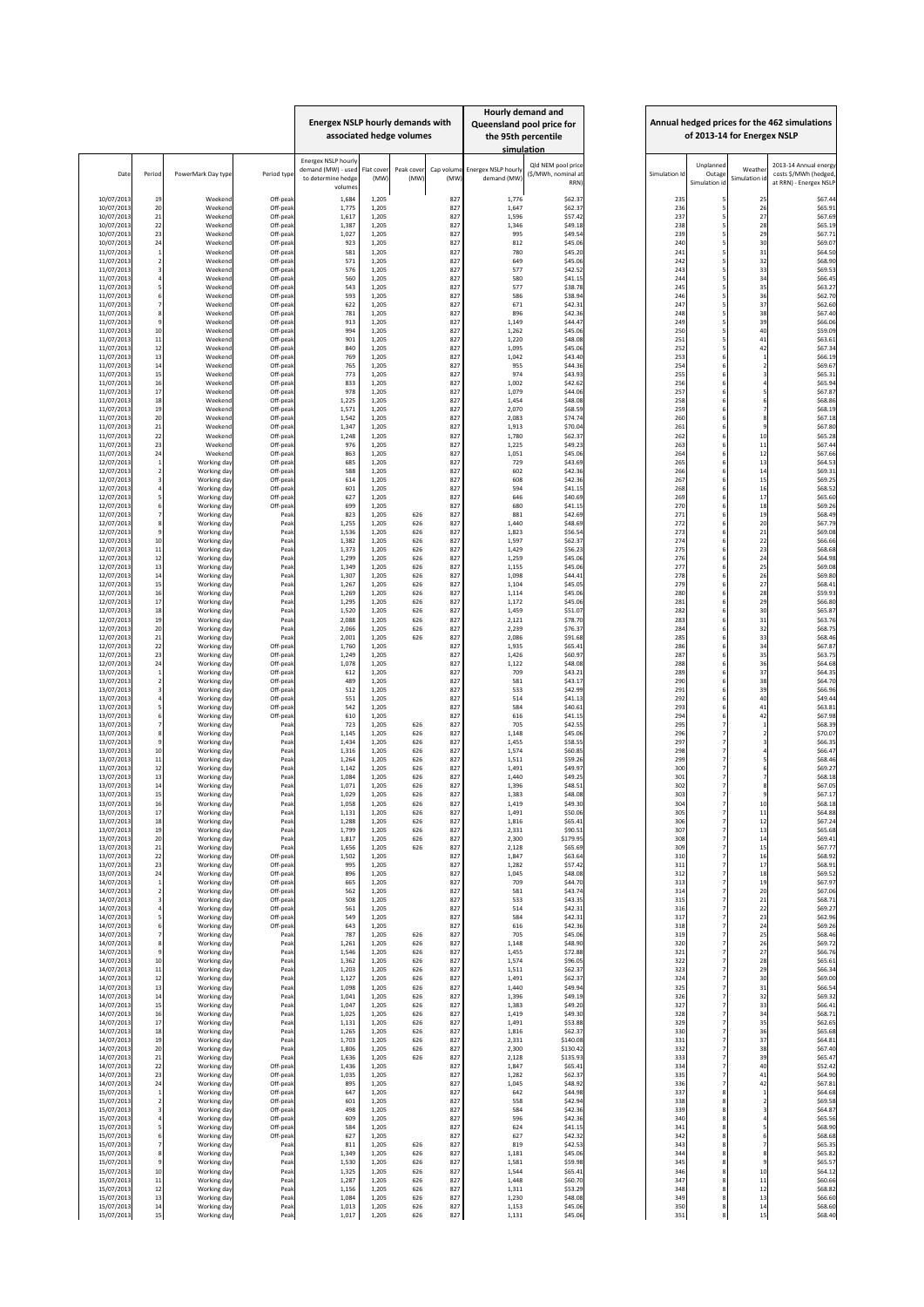|                          |                      |                            |                      | <b>Energex NSLP hourly demands with</b>                         |                    | associated hedge volumes |                    | Hourly demand and<br>Queensland pool price for<br>the 95th percentile |                                                        |                 | of 2013-14 for Energex NSLP          |                          | Annual hedged prices for the 462 simulations                           |
|--------------------------|----------------------|----------------------------|----------------------|-----------------------------------------------------------------|--------------------|--------------------------|--------------------|-----------------------------------------------------------------------|--------------------------------------------------------|-----------------|--------------------------------------|--------------------------|------------------------------------------------------------------------|
| Date                     | Period               | PowerMark Day type         | Period type          | Energex NSLP hourly<br>demand (MW) - used<br>to determine hedge | Flat cover<br>(MW) | Peak cover<br>(MW)       | Cap volume<br>(MW) | simulation<br>Energex NSLP hourly<br>demand (MW                       | Qld NEM pool price<br>(\$/MWh, nominal a<br><b>RRN</b> | Simulation Id   | Unplanned<br>Outage<br>Simulation id | Weather<br>Simulation in | 2013-14 Annual energ<br>costs \$/MWh (hedged<br>at RRN) - Energex NSLI |
| 15/07/2013               | 16                   | Working day                | Peal                 | volume:<br>1,029                                                | 1,205              | 626                      | 827                | 1,164                                                                 | \$45.06                                                | 352             |                                      | 16                       | \$66.0                                                                 |
| 15/07/2013<br>15/07/2013 | 17<br>18             | Working day<br>Working day | Pea<br>Pea           | 1,146<br>1,432                                                  | 1,205<br>1,205     | 626<br>626               | 827<br>827         | 1,236<br>1,499                                                        | \$45.06<br>\$57.42                                     | 353<br>354      |                                      | 17<br>18                 | \$68.3<br>\$69.0                                                       |
| 15/07/2013<br>15/07/2013 | 19<br>20             | Working day<br>Working day | Peal<br>Pea          | 1,783<br>1,734                                                  | 1,205<br>1,205     | 626<br>626               | 827<br>827         | 2,126<br>2,091                                                        | \$87.43<br>\$114.50                                    | 355<br>356      |                                      | 19<br>20                 | \$68.4<br>\$69.4                                                       |
| 15/07/2013<br>15/07/2013 | 21<br>22             | Working day<br>Working day | Pea<br>Off-pea       | 1,610<br>1,397                                                  | 1,205<br>1,205     | 626                      | 827<br>827         | 1,989<br>1,750                                                        | \$87.57<br>\$57.42                                     | 357<br>358      |                                      | 21<br>22                 | \$66.5<br>\$68.1                                                       |
| 15/07/2013<br>15/07/2013 | 23<br>2 <sub>4</sub> | Working day<br>Working day | Off-pea<br>Off-pea   | 1,114<br>973                                                    | 1,205<br>1,205     |                          | 827<br>827         | 1,213<br>1,057                                                        | \$55.68<br>\$45.06                                     | 359<br>360      |                                      | 23<br>2 <sub>4</sub>     | \$64.6<br>\$68.7                                                       |
| 16/07/2013               |                      | Working day                | Off-pea              | 610                                                             | 1,205              |                          | 827                | 783                                                                   | \$44.51                                                | 361             |                                      | 25                       | \$68.5                                                                 |
| 16/07/2013<br>16/07/2013 |                      | Working day<br>Working day | Off-pea<br>Off-pea   | 554<br>544                                                      | 1,205<br>1,205     |                          | 827<br>827         | 685<br>622                                                            | \$43.21<br>\$41.51                                     | 362<br>363      |                                      | 26<br>27                 | \$66.49<br>\$69.0                                                      |
| 16/07/2013<br>16/07/2013 |                      | Working day<br>Working day | Off-pea<br>Off-pea   | 564<br>612                                                      | 1,205<br>1,205     |                          | 827<br>827         | 646<br>695                                                            | \$41.15<br>\$41.15                                     | 364<br>365      |                                      | 28<br>29                 | \$56.5<br>\$67.5                                                       |
| 16/07/2013<br>16/07/2013 |                      | Working day<br>Working day | Off-pea<br>Pea       | 632<br>764                                                      | 1,205<br>1.205     | 626                      | 827<br>827         | 761<br>916                                                            | \$41.15<br>\$42.3                                      | 366<br>367      |                                      | 30<br>31                 | \$68.3<br>\$65.6                                                       |
| 16/07/201<br>16/07/201   |                      | Working day<br>Working day | Pea<br>Pea           | 1,209<br>1,494                                                  | 1,205<br>1,205     | 626<br>626               | 827<br>827         | 1,326<br>1,713                                                        | \$45.0<br>\$62.04                                      | 368<br>369      |                                      | 32<br>33                 | \$68.3<br>\$63.2                                                       |
| 16/07/2013<br>16/07/2013 | 10<br>11             | Working day<br>Working day | Pea<br>Pea           | 1,343<br>1,280                                                  | 1,205<br>1,205     | 626<br>626               | 827<br>827         | 1,822<br>1,841                                                        | \$65.41<br>\$57.42                                     | 370<br>371      |                                      | 34<br>35                 | \$67.1<br>\$57.9                                                       |
| 16/07/2013<br>16/07/2013 | 12<br>13             | Working day<br>Working day | Peal<br>Peal         | 1,190<br>1,175                                                  | 1,205<br>1,205     | 626<br>626               | 827<br>827         | 1,780<br>1,720                                                        | \$57.66<br>\$62.37                                     | 372<br>373      |                                      | 36<br>37                 | \$65.8<br>\$67.0                                                       |
| 16/07/2013<br>16/07/2013 | 14<br>15             | Working day<br>Working day | Pea<br>Pea           | 1,162<br>1,145                                                  | 1,205<br>1,205     | 626<br>626               | 827<br>827         | 1,819<br>1,796                                                        | \$55.69<br>\$56.56                                     | 374<br>375      |                                      | 38<br>39                 | \$66.7<br>\$66.5                                                       |
| 16/07/2013               | 16                   | Working day                | Peal                 | 1,117                                                           | 1,205              | 626                      | 827                | 1,853                                                                 | \$56.25                                                | 376             |                                      | 40                       | \$50.6                                                                 |
| 16/07/201<br>16/07/2013  | 17<br>18             | Working day<br>Working day | Pea<br>Pea           | 1,231<br>1,496                                                  | 1,205<br>1,205     | 626<br>626               | 827<br>827         | 1,954<br>2,255                                                        | \$56.50<br>\$80.05                                     | 377<br>378      |                                      | 41<br>42                 | \$64.8<br>\$67.7                                                       |
| 16/07/2013<br>16/07/2013 | 19<br>20             | Working day<br>Working day | Pea<br>Pea           | 1.916<br>1,828                                                  | 1,205<br>1,205     | 626<br>626               | 827<br>827         | 2,668<br>2,664                                                        | \$943.49<br>\$577.62                                   | 379<br>380      |                                      |                          | \$68.1<br>\$69.7                                                       |
| 16/07/2013<br>16/07/2013 | 21<br>22             | Working day<br>Working day | Pea<br>Off-pea       | 1,728<br>1,458                                                  | 1,205<br>1,205     | 626                      | 827<br>827         | 2,480<br>2,145                                                        | \$2,912.09<br>\$96.1                                   | 381<br>382      |                                      |                          | \$64.5<br>\$67.4                                                       |
| 16/07/2013<br>16/07/2013 | 23<br>24             | Working day<br>Working day | Off-pea<br>Off-pea   | 1,011<br>890                                                    | 1,205<br>1,205     |                          | 827<br>827         | 1.557<br>1,184                                                        | \$65.43<br>\$56.99                                     | 383<br>384      |                                      |                          | \$68.2<br>\$67.1                                                       |
| 17/07/201<br>17/07/2013  |                      | Weekend<br>Weekend         | Off-pea<br>Off-pea   | 647<br>585                                                      | 1,205<br>1,205     |                          | 827<br>827         | 760<br>676                                                            | \$55.68<br>\$48.08                                     | 385<br>386      |                                      |                          | \$67.7<br>\$67.3                                                       |
| 17/07/2013<br>17/07/2013 |                      | Weekend<br>Weekend         | Off-pea<br>Off-pea   | 539<br>576                                                      | 1,205<br>1,205     |                          | 827<br>827         | 673<br>654                                                            | \$45.06<br>\$42.51                                     | 387<br>388      |                                      | 10                       | \$67.3<br>\$67.4                                                       |
| 17/07/2013<br>17/07/2013 |                      | Weekend<br>Weekend         | Off-peal<br>Off-peal | 575<br>542                                                      | 1,205<br>1,205     |                          | 827<br>827         | 687<br>711                                                            | \$42.36<br>\$41.77                                     | 389<br>390      |                                      | $11$<br>12               | \$66.1<br>\$68.9                                                       |
| 17/07/2013<br>17/07/2013 |                      | Weekend<br>Weekend         | Off-peal<br>Off-pea  | 627<br>882                                                      | 1,205<br>1,205     |                          | 827<br>827         | 782<br>1,046                                                          | \$42.47<br>\$43.39                                     | 391<br>392      |                                      | 13<br>14                 | \$67.8<br>\$69.5                                                       |
| 17/07/2013               |                      | Weekend                    | Off-pea              | 1,083                                                           | 1,205              |                          | 827                | 1,348                                                                 | \$47.5                                                 | 393             |                                      | 15                       | \$66.5                                                                 |
| 17/07/201<br>17/07/2013  | 10<br>11             | Weekend<br>Weekend         | Off-pea<br>Off-pea   | 1,128<br>1,046                                                  | 1,205<br>1,205     |                          | 827<br>827         | 1,455<br>1,290                                                        | \$49.1<br>\$48.08                                      | 394<br>395      |                                      | 16<br>17                 | \$69.0<br>\$66.6                                                       |
| 17/07/2013<br>17/07/2013 | 12<br>13             | Weekend<br>Weekend         | Off-pea<br>Off-pea   | 990<br>923                                                      | 1.205<br>1,205     |                          | 827<br>827         | 1,193<br>1,069                                                        | \$46.14<br>\$43.42                                     | 396<br>397      |                                      | 18<br>19                 | \$68.9<br>\$67.5                                                       |
| 17/07/2013<br>17/07/2013 | 14<br>15             | Weekend<br>Weekend         | Off-pea<br>Off-pea   | 882<br>874                                                      | 1,205<br>1,205     |                          | 827<br>827         | 1,036<br>984                                                          | \$43.41<br>\$42.46                                     | 398<br>399      |                                      | 20<br>21                 | \$69.4<br>\$68.5                                                       |
| 17/07/2013<br>17/07/201  | 16<br>17             | Weekend<br>Weekend         | Off-pea<br>Off-pea   | 885<br>959                                                      | 1.205<br>1,205     |                          | 827<br>827         | 967<br>1,082                                                          | \$42.5<br>\$42.5                                       | 400<br>401      |                                      | 22<br>23                 | \$68.9<br>\$67.93                                                      |
| 17/07/201<br>17/07/2013  | 18<br>19             | Weekend<br>Weekend         | Off-pea<br>Off-pea   | 1,107<br>1,539                                                  | 1,205<br>1,205     |                          | 827<br>827         | 1,312<br>1,792                                                        | \$45.06<br>\$60.62                                     | 402<br>403      |                                      | 2 <sub>4</sub><br>25     | \$68.8<br>\$67.2                                                       |
| 17/07/2013<br>17/07/2013 | 20<br>${\bf 21}$     | Weekend<br>Weekend         | Off-peal<br>Off-peal | 1,594<br>1,500                                                  | 1,205<br>1,205     |                          | 827<br>827         | 1,886<br>1,798                                                        | \$62.3<br>\$53.53                                      | 404<br>405      |                                      | 26<br>27                 | \$69.4<br>\$65.6                                                       |
| 17/07/2013<br>17/07/2013 | 22<br>23             | Weekend<br>Weekend         | Off-peal<br>Off-peal | 1,302<br>998                                                    | 1,205<br>1,205     |                          | 827<br>827         | 1,612<br>1,257                                                        | \$49.93<br>\$49.74                                     | 406<br>407      |                                      | 28<br>29                 | \$66.8<br>\$66.7                                                       |
| 17/07/2013<br>18/07/2013 | 24                   | Weekend<br>Weekend         | Off-pea<br>Off-pea   | 920<br>774                                                      | 1,205<br>1,205     |                          | 827<br>827         | 1,137<br>760                                                          | \$48.08<br>\$48.08                                     | 408<br>409      |                                      | 30<br>31                 | \$68.8<br>\$65.5                                                       |
| 18/07/2013<br>18/07/201  |                      | Weekend<br>Weekend         | Off-pea<br>Off-pea   | 617<br>603                                                      | 1,205<br>1,205     |                          | 827<br>827         | 676<br>673                                                            | \$45.06<br>\$45.06                                     | 410<br>411      |                                      | 32<br>33                 | \$69.2<br>\$69.2                                                       |
| 18/07/2013<br>18/07/2013 |                      | Weekend<br>Weekend         | Off-pea<br>Off-pea   | 638<br>613                                                      | 1.205<br>1,205     |                          | 827<br>827         | 654<br>687                                                            | \$42.36<br>\$42.36                                     | 412<br>413      |                                      | 34<br>35                 | \$67.3<br>\$66.2                                                       |
| 18/07/2013<br>18/07/2013 |                      | Weekend<br>Weekend         | Off-pea<br>Off-pea   | 577<br>703                                                      | 1,205<br>1,205     |                          | 827<br>827         | 711<br>782                                                            | \$42.36<br>\$42.46                                     | 414<br>415      |                                      | 36<br>37                 | \$66.0<br>\$66.1                                                       |
| 18/07/2013<br>18/07/201  |                      | Weekend<br>Weekend         | Off-pea<br>Off-pea   | 976<br>1.249                                                    | 1,205<br>1.205     |                          | 827<br>827         | 1,046<br>1.348                                                        | \$43.97<br>\$46.28                                     | 416<br>417      |                                      | 38<br>39                 | \$66.4<br>\$63.3                                                       |
| 18/07/2013<br>18/07/2013 | 10<br>11             | Weekend<br>Weekend         | Off-pea<br>Off-pea   | 1,271<br>1,167                                                  | 1,205<br>1,205     |                          | 827<br>827         | 1,455<br>1,290                                                        | \$49.80<br>\$48.3                                      | 418<br>419      |                                      | 40<br>41                 | \$54.6<br>\$64.7                                                       |
| 18/07/201<br>18/07/2013  | 13                   | Weekend                    | Off-pe<br>Off-peal   | 1.082<br>1,007                                                  | 1,205<br>1,205     |                          | 827<br>827         | 1,193<br>1.069                                                        | <b>SAS N</b><br>\$44.00                                | $\Delta$<br>421 | 10                                   | $\Lambda$<br>1           | \$66.25<br>\$68.2                                                      |
| 18/07/2013<br>18/07/2013 | 14<br>15             | Weekend<br>Weekend         | Off-peal<br>Off-peal | 963<br>928                                                      | 1,205<br>1,205     |                          | 827<br>827         | 1,036<br>984                                                          | \$44.57<br>\$43.95                                     | 422<br>423      | 10<br>10                             | $\overline{2}$<br>3      | \$69.7<br>\$60.5                                                       |
| 18/07/2013<br>18/07/2013 | 16<br>17             | Weekend<br>Weekend         | Off-peal<br>Off-peal | 962<br>1,038                                                    | 1,205<br>1,205     |                          | 827<br>827         | 967<br>1,082                                                          | \$43.97<br>\$45.06                                     | 424<br>425      | 10<br>10                             | 5                        | \$65.2<br>\$68.6                                                       |
| 18/07/2013               | 18                   | Weekend                    | Off-pea              | 1,214                                                           | 1,205              |                          | 827                | 1,312                                                                 | \$45.06                                                | 426             | 10                                   | 6                        | \$67.2                                                                 |
| 18/07/2013<br>18/07/2013 | 19<br>20             | Weekend<br>Weekend         | Off-pea<br>Off-pea   | 1,553<br>1,664                                                  | 1,205<br>1,205     |                          | 827<br>827         | 1,792<br>1,886                                                        | \$61.41<br>\$66.45                                     | 427<br>428      | 10<br>10                             |                          | \$64.4<br>\$67.7                                                       |
| 18/07/2013<br>18/07/2013 | 21<br>22             | Weekend<br>Weekend         | Off-peal<br>Off-peal | 1,556<br>1,465                                                  | 1,205<br>1,205     |                          | 827<br>827         | 1,798<br>1,612                                                        | \$52.63<br>\$51.36                                     | 429<br>430      | 10<br>10                             | ٠q<br>10                 | \$67.2<br>\$62.6                                                       |
| 18/07/2013<br>18/07/2013 | 23<br>24             | Weekend<br>Weekend         | Off-peal<br>Off-peal | 1,173<br>1,077                                                  | 1,205<br>1,205     |                          | 827<br>827         | 1,257<br>1,137                                                        | \$49.05<br>\$48.08                                     | 431<br>432      | 10<br>10                             | $11$<br>12               | \$66.3<br>\$65.9                                                       |
| 19/07/2013<br>19/07/2013 |                      | Working day<br>Working day | Off-peal<br>Off-peal | 610<br>554                                                      | 1,205<br>1,205     |                          | 827<br>827         | 759<br>694                                                            | \$43.81<br>\$43.96                                     | 433<br>434      | 10<br>10                             | 13<br>14                 | \$65.9<br>\$69.6                                                       |
| 19/07/2013<br>19/07/201  |                      | Working day<br>Working day | Off-peal<br>Off-pea  | 544<br>564                                                      | 1,205<br>1,205     |                          | 827<br>827         | 668<br>671                                                            | \$42.36<br>\$42.36                                     | 435<br>436      | 10<br>10                             | 15<br>16                 | \$66.2<br>\$68.2                                                       |
| 19/07/2013<br>19/07/2013 |                      | Working day<br>Working day | Off-peal<br>Off-peal | 612<br>632                                                      | 1,205<br>1.205     |                          | 827<br>827         | 705<br>718                                                            | \$41.15<br>\$42.36                                     | 437<br>438      | 10<br>10                             | 17<br>18                 | \$68.1<br>\$67.9                                                       |
| 19/07/2013<br>19/07/2013 |                      | Working day<br>Working day | Peak<br>Peal         | 764<br>1,209                                                    | 1,205<br>1,205     | 626<br>626               | 827<br>827         | 926<br>1,526                                                          | \$42.46<br>\$51.17                                     | 439<br>440      | 10<br>10                             | 19<br>20                 | \$67.5<br>\$67.1                                                       |
| 19/07/2013<br>19/07/2013 | 10                   | Working day<br>Working day | Peal<br>Peal         | 1,494<br>1,343                                                  | 1,205<br>1,205     | 626<br>626               | 827<br>827         | 1,965<br>1,706                                                        | \$66.79<br>\$58.65                                     | 441<br>442      | 10<br>10                             | 21<br>22                 | \$69.3<br>\$68.8                                                       |
| 19/07/2013<br>19/07/2013 | $11\,$<br>12         | Working day<br>Working day | Peal<br>Peal         | 1,280<br>1,190                                                  | 1,205<br>1,205     | 626<br>626               | 827<br>827         | 1,549<br>1,330                                                        | \$62.37<br>\$51.71                                     | 443<br>444      | 10<br>10                             | 23<br>24                 | \$66.9<br>\$69.2                                                       |
| 19/07/2013<br>19/07/2013 | 13<br>14             | Working day<br>Working day | Peal<br>Peak         | 1,175<br>1,162                                                  | 1,205<br>1,205     | 626<br>626               | 827<br>827         | 1,214<br>1.165                                                        | \$45.06<br>\$45.06                                     | 445<br>446      | 10<br>10                             | 25<br>26                 | \$65.6<br>\$69.5                                                       |
| 19/07/2013<br>19/07/2013 | 15<br>16             | Working day<br>Working day | Peak<br>Peak         | 1,145<br>1,117                                                  | 1,205<br>1,205     | 626<br>626               | 827<br>827         | 1,081<br>1,062                                                        | \$45.06<br>\$45.06                                     | 447<br>448      | 10<br>10                             | 27<br>28                 | \$66.1<br>\$64.0                                                       |
| 19/07/2013               | 17<br>18             | Working day                | Peal<br>Peal         | 1,231<br>1.496                                                  | 1,205<br>1.205     | 626<br>626               | 827<br>827         | 1,160<br>1,432                                                        | \$45.06<br>\$48.89                                     | 449<br>450      | 10<br>10                             | 29<br>30                 | \$65.6<br>\$67.9                                                       |
| 19/07/2013<br>19/07/2013 | 19                   | Working day<br>Working day | Peal                 | 1,916                                                           | 1,205              | 626                      | 827                | 2,027                                                                 | \$65.41                                                | 451             | 10                                   | 31                       | \$60.7                                                                 |
| 19/07/201<br>19/07/2013  | 20<br>21             | Working day<br>Working day | Pea<br>Pea           | 1,828<br>1,728                                                  | 1,205<br>1,205     | 626<br>626               | 827<br>827         | 2,164<br>2,077                                                        | \$83.82<br>\$64.41                                     | 452<br>453      | 10<br>10                             | 32<br>33                 | \$67.6<br>\$69.2                                                       |
| 19/07/2013<br>19/07/2013 | 22<br>23             | Working day<br>Working day | Off-peal<br>Off-peal | 1,458<br>1,011                                                  | 1,205<br>1,205     |                          | 827<br>827         | 1,913<br>1,421                                                        | \$62.37<br>\$57.42                                     | 454<br>455      | 10<br>10                             | 34<br>35                 | \$68.3<br>\$65.29                                                      |
| 19/07/2013<br>20/07/2013 | 24                   | Working day<br>Working day | Off-peal<br>Off-peal | 890<br>638                                                      | 1,205<br>1,205     |                          | 827<br>827         | 1,226<br>796                                                          | \$47.55<br>\$43.42                                     | 456<br>457      | 10<br>10                             | 36<br>37                 | \$53.3<br>\$63.2                                                       |
| 20/07/2013<br>20/07/2013 |                      | Working day<br>Working day | Off-peal<br>Off-peal | 546<br>535                                                      | 1,205<br>1,205     |                          | 827<br>827         | 609<br>576                                                            | \$42.90<br>\$42.31                                     | 458<br>459      | 10<br>10                             | 38<br>39                 | \$59.7<br>\$66.0                                                       |
| 20/07/2013<br>20/07/201  |                      | Working day<br>Working day | Off-pea<br>Off-pea   | 556<br>597                                                      | 1,205<br>1,205     |                          | 827<br>827         | 613<br>634                                                            | \$42.36<br>\$42.36                                     | 460<br>461      | 10<br>10                             | 40<br>41                 | \$56.8<br>\$64.4                                                       |
| 20/07/2013<br>20/07/2013 |                      | Working day<br>Working day | Off-pea<br>Peal      | 627<br>733                                                      | 1,205<br>1.205     | 626                      | 827<br>827         | 681<br>812                                                            | \$41.15<br>\$42.36                                     | 462             | 10                                   | 42                       | \$67.3                                                                 |
| 20/07/2013<br>20/07/2013 |                      | Working day<br>Working day | Peal<br>Peal         | 1,256<br>1,566                                                  | 1,205<br>1,205     | 626<br>626               | 827<br>827         | 1,312<br>1,725                                                        | \$45.06<br>\$62.91                                     |                 |                                      |                          |                                                                        |
| 20/07/2013<br>20/07/2013 | 10<br>11             | Working day<br>Working day | Pea<br>Peal          | 1,373<br>1,291                                                  | 1,205<br>1,205     | 626<br>626               | 827<br>827         | 1,649<br>1,496                                                        | \$62.79<br>\$60.65                                     |                 |                                      |                          |                                                                        |
| 20/07/2013               | 12                   | Working day                | Peak                 | 1,219                                                           | 1,205              | 626                      | 827                | 1,332                                                                 | \$57.44                                                |                 |                                      |                          |                                                                        |

| Simulation Id | Unplanned<br>Outage | Weather<br>Simulation id | 2013-14 Annual energy<br>costs \$/MWh (hedged, |
|---------------|---------------------|--------------------------|------------------------------------------------|
|               | Simulation id       |                          | at RRN) - Energex NSLP                         |
| 352           | 8                   | 16                       | \$66.09                                        |
| 353<br>354    | g<br>8              | 17<br>18                 | \$68.38<br>\$69.02                             |
| 355           | 8                   | 19                       | \$68.48                                        |
| 356           | 8                   | 20                       | \$69.41                                        |
| 357           | R                   | 21                       | \$66.51                                        |
| 358<br>359    | 8<br>8              | 22<br>23                 | \$68.16<br>\$64.60                             |
| 360           | 8                   | 24                       | \$68.77                                        |
| 361           | g                   | 25                       | \$68.51                                        |
| 362           | 8<br>8              | 26                       | \$66.49                                        |
| 363<br>364    | 8                   | 27<br>28                 | \$69.08<br>\$56.56                             |
| 365           | 8                   | 29                       | \$67.55                                        |
| 366           | 8                   | 30                       | \$68.37                                        |
| 367<br>368    | 8<br>8              | 31<br>32                 | \$65.63<br>\$68.36                             |
| 369           | 8                   | 33                       | \$63.26                                        |
| 370           | g                   | 34                       | \$67.19                                        |
| 371<br>372    | 8<br>8              | 35<br>36                 | \$57.98<br>\$65.84                             |
| 373           | 8                   | 37                       | \$67.05                                        |
| 374           | R                   | 38                       | \$66.75                                        |
| 375           | 8                   | 39                       | \$66.54                                        |
| 376<br>377    | 8<br>8              | 40<br>41                 | \$50.60<br>\$64.85                             |
| 378           | g                   | 42                       | \$67.74                                        |
| 379           | 9                   | $\mathbf{1}$             | \$68.10                                        |
| 380           | 9                   | 2                        | \$69.74<br>\$64.55                             |
| 381<br>382    | 9<br>۹              | 3<br>4                   | \$67.48                                        |
| 383           | 9                   | 5                        | \$68.22                                        |
| 384           | 9                   | 6                        | \$67.14                                        |
| 385<br>386    | 9<br>9              | 7<br>8                   | \$67.71<br>\$67.30                             |
| 387           | 9                   | 9                        | \$67.38                                        |
| 388           | 9                   | 10                       | \$67.45                                        |
| 389           | 9                   | 11                       | \$66.10                                        |
| 390<br>391    | 9<br>۹              | 12<br>13                 | \$68.94<br>\$67.84                             |
| 392           | 9                   | 14                       | \$69.50                                        |
| 393           | 9                   | 15                       | \$66.54                                        |
| 394<br>395    | 9<br>q              | 16<br>17                 | \$69.03<br>\$66.64                             |
| 396           | 9                   | 18                       | \$68.99                                        |
| 397           | ġ                   | 19                       | \$67.50                                        |
| 398           | 9                   | 20                       | \$69.43                                        |
| 399<br>400    | ۹<br>9              | 21<br>22                 | \$68.57<br>\$68.92                             |
| 401           | 9                   | 23                       | \$67.93                                        |
| 402           | 9                   | 24                       | \$68.86                                        |
| 403<br>404    | 9<br>9              | 25<br>26                 | \$67.29<br>\$69.43                             |
| 405           | 9                   | 27                       | \$65.66                                        |
| 406           | 9                   | 28                       | \$66.88                                        |
| 407<br>408    | ۹<br>9              | 29<br>30                 | \$66.70<br>\$68.81                             |
| 409           | 9                   | 31                       | \$65.57                                        |
| 410           | 9                   | 32                       | \$69.22                                        |
| 411           | 9<br>9              | 33                       | \$69.28                                        |
| 412<br>413    | 9                   | 34<br>35                 | \$67.36<br>\$66.20                             |
| 414           | 9                   | 36                       | \$66.02                                        |
| 415           | 9                   | 37                       | \$66.13                                        |
| 416<br>417    | 9<br>9              | 38<br>39                 | \$66.47<br>\$63.37                             |
| 418           | 9                   | 40                       | \$54.60                                        |
| 419           | 9                   | 41                       | \$64.74                                        |
| 420           | q                   | 42                       | \$66.28                                        |
| 421<br>422    | 10<br>10            | $\overline{1}$<br>2      | \$68.28<br>\$69.72                             |
| 423           | 10                  | 3                        | \$60.54                                        |
| 424           | 10                  | 4                        | \$65.20                                        |
| 425<br>426    | 10<br>10            | 5<br>6                   | \$68.68<br>\$67.22                             |
| 427           | 10                  | 7                        | \$64.49                                        |
| 428           | 10                  | g                        | \$67.75                                        |
| 429           | 10                  | 9                        | \$67.28                                        |
| 430<br>431    | 10<br>10            | 10<br>11                 | \$62.68<br>\$66.37                             |
| 432           | 10                  | 12                       | \$65.97                                        |
| 433           | 10                  | 13                       | \$65.95                                        |
| 434           | 10                  | 14                       | \$69.65                                        |
| 435<br>436    | 10<br>10            | 15<br>16                 | \$66.29<br>\$68.26                             |
| 437           | 10                  | 17                       | \$68.19                                        |
| 438           | 10                  | 18                       | \$67.94                                        |
| 439           | 10                  | 19                       | \$67.54                                        |
| 440<br>441    | 10<br>10            | 20<br>21                 | \$67.17<br>\$69.35                             |
| 442           | 10                  | 22                       | \$68.89                                        |
| 443           | 10                  | 23                       | \$66.92                                        |
| 444<br>445    | 10<br>10            | 24<br>25                 | \$69.22                                        |
| 446           | 10                  | 26                       | \$65.69<br>\$69.52                             |
| 447           | 10                  | 27                       | \$66.12                                        |
| 448           | 10                  | 28                       | \$64.03                                        |
| 449<br>450    | 10<br>10            | 29<br>30                 | \$65.60<br>\$67.94                             |
| 451           | 10                  | 31                       | \$60.71                                        |
| 452           | 10                  | 32                       | \$67.61                                        |
| 453           | 10                  | 33                       | \$69.26                                        |
| 454           | 10                  | 34                       | \$68.37                                        |
| 455<br>456    | 10<br>10            | 35<br>36                 | \$65.29<br>\$53.31                             |
| 457           | 10                  | 37                       | \$63.29                                        |
| 458           | 10                  | 38                       | \$59.78                                        |
| 459           | 10                  | 39                       | \$66.07                                        |
| 460           | 10                  | 40                       | \$56.83                                        |
| 461           | 10                  | 41                       | \$64.48                                        |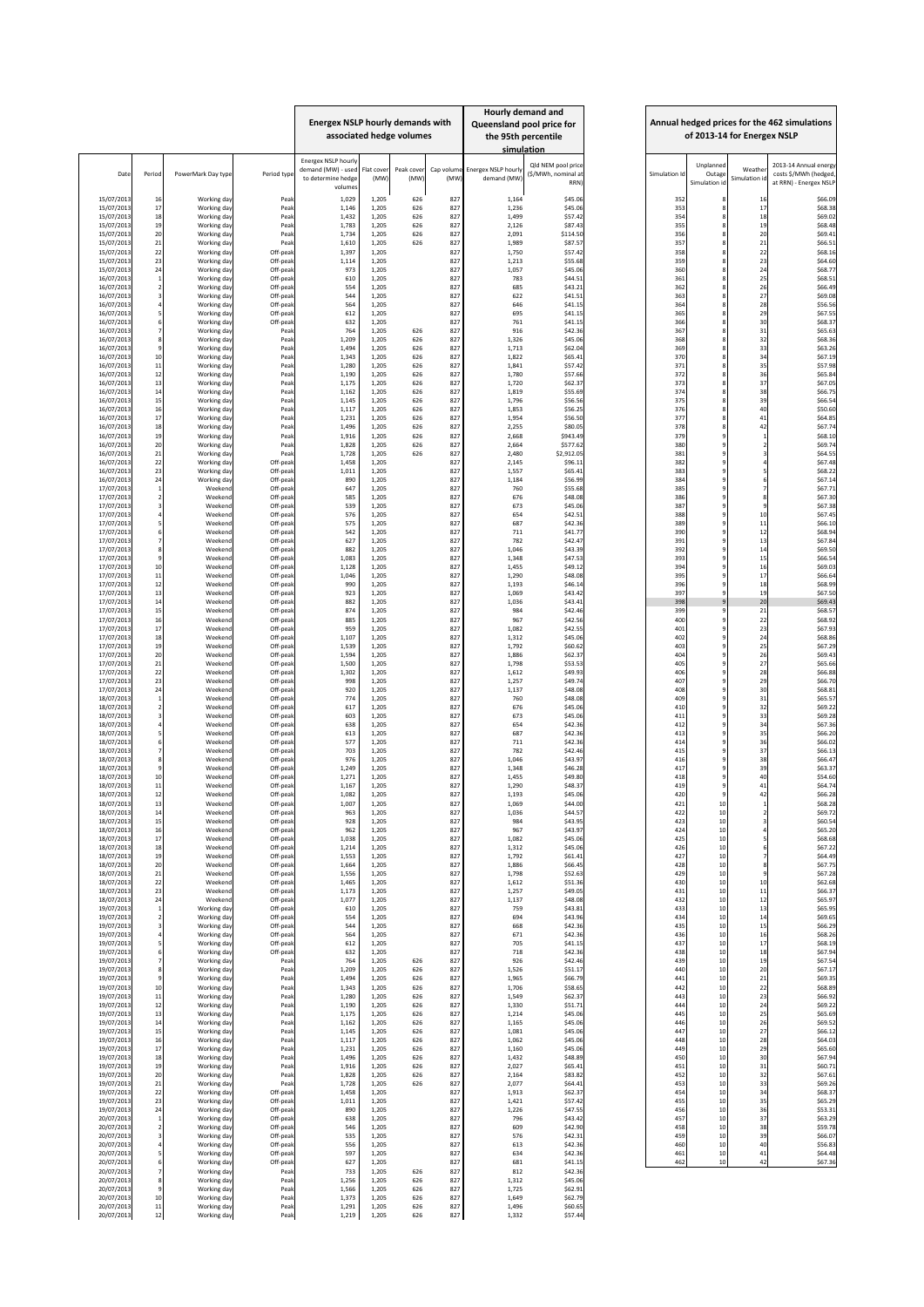|                          |                                         |                            |                      |                                           |                |                          | Hourly demand and |                            |                       |  |
|--------------------------|-----------------------------------------|----------------------------|----------------------|-------------------------------------------|----------------|--------------------------|-------------------|----------------------------|-----------------------|--|
|                          |                                         |                            |                      | <b>Energex NSLP hourly demands with</b>   |                |                          |                   | Queensland pool price for  |                       |  |
|                          |                                         |                            |                      |                                           |                | associated hedge volumes |                   | the 95th percentile        |                       |  |
|                          |                                         |                            |                      |                                           |                |                          |                   | simulation                 |                       |  |
|                          |                                         |                            |                      | Energex NSLP hourly<br>demand (MW) - used | Flat cover     | Peak cover               | Cap volume        | <b>Energex NSLP hourly</b> | Qld NEM pool price    |  |
| Date                     | Period                                  | PowerMark Day type         | Period type          | to determine hedge                        | (MW)           | (MW)                     | (MW)              | demand (MW)                | (\$/MWh, nominal at   |  |
|                          |                                         |                            |                      | volume:                                   |                |                          |                   |                            | <b>RRN</b>            |  |
| 20/07/2013               | 13                                      | Working day                | Pea                  | 1,210                                     | 1,205          | 626                      | 827               | 1,201                      | \$45.06               |  |
| 20/07/2013<br>20/07/2013 | 14<br>15                                | Working day<br>Working day | Pea<br>Pea           | 1,165<br>1,184                            | 1,205<br>1,205 | 626<br>626               | 827<br>827        | 1,180<br>1,136             | \$45.06<br>\$45.19    |  |
| 20/07/2013               | 16                                      | Working day                | Pea                  | 1,167                                     | 1.205          | 626                      | 827               | 1,146                      | \$45.23               |  |
| 20/07/2013<br>20/07/2013 | 17<br>18                                | Working day<br>Working day | Peal<br>Pea          | 1,273<br>1,527                            | 1,205<br>1,205 | 626<br>626               | 827<br>827        | 1,125<br>1,526             | \$45.06<br>\$62.37    |  |
| 20/07/2013               | 19                                      | Working day                | Pea                  | 2,029                                     | 1,205          | 626                      | 827               | 2,104                      | \$436.12              |  |
| 20/07/2013               | 20                                      | Working day                | Pea                  | 1.876                                     | 1.205          | 626                      | 827               | 1.975                      | \$90.91               |  |
| 20/07/2013<br>20/07/2013 | 21<br>22                                | Working day<br>Working day | Pea<br>Off-pea       | 1,710<br>1,501                            | 1,205<br>1,205 | 626                      | 827<br>827        | 1,938<br>1,748             | \$96.32<br>\$67.7     |  |
| 20/07/2013               | 23                                      | Working day                | Off-peal             | 1,092                                     | 1,205          |                          | 827               | 1,149                      | \$56.18               |  |
| 20/07/2013               | 24                                      | Working day                | Off-peal             | 879                                       | 1,205          |                          | 827               | 945                        | \$45.06               |  |
| 21/07/2013<br>21/07/2013 | $\mathbf{1}$<br>$\overline{\mathbf{c}}$ | Working day<br>Working day | Off-peal<br>Off-peal | 688<br>557                                | 1,205<br>1,205 |                          | 827<br>827        | 796<br>609                 | \$43.78<br>\$42.37    |  |
| 21/07/2013               | 3                                       | Working day                | Off-peal             | 566                                       | 1,205          |                          | 827               | 576                        | \$42.36               |  |
| 21/07/2013<br>21/07/2013 | 4<br>5                                  | Working day<br>Working day | Off-peal<br>Off-peal | 596<br>606                                | 1,205<br>1,205 |                          | 827<br>827        | 613<br>634                 | \$41.16<br>\$40.54    |  |
| 21/07/2013               | 6                                       | Working day                | Off-peal             | 648                                       | 1,205          |                          | 827               | 681                        | \$41.51               |  |
| 21/07/2013               | 7                                       | Working day                | Peal                 | 775                                       | 1,205          | 626                      | 827               | 812                        | \$42.46               |  |
| 21/07/2013<br>21/07/2013 | 8<br>9                                  | Working day<br>Working day | Pea<br>Pea           | 1,206<br>1.516                            | 1,205<br>1.205 | 626<br>626               | 827<br>827        | 1,312<br>1.725             | \$48.08<br>\$64.53    |  |
| 21/07/2013               | 10                                      | Working day                | Peal                 | 1,361                                     | 1,205          | 626                      | 827               | 1,649                      | \$62.37               |  |
| 21/07/2013               | 11<br>12                                | Working day                | Pea<br>Pea           | 1,273<br>1,160                            | 1,205<br>1,205 | 626<br>626               | 827<br>827        | 1,496<br>1,332             | \$62.37<br>\$48.08    |  |
| 21/07/2013<br>21/07/2013 | 13                                      | Working day<br>Working day | Pea                  | 1.158                                     | 1.205          | 626                      | 827               | 1.201                      | \$47.55               |  |
| 21/07/2013               | 14                                      | Working day                | Pea                  | 1,150                                     | 1,205          | 626                      | 827               | 1,180                      | \$45.06               |  |
| 21/07/2013<br>21/07/2013 | 15<br>16                                | Working day<br>Working day | Pea<br>Pea           | 1,135<br>1,162                            | 1,205<br>1,205 | 626<br>626               | 827<br>827        | 1,136<br>1,146             | \$45.19<br>\$45.06    |  |
| 21/07/2013               | 17                                      | Working day                | Peal                 | 1,198                                     | 1,205          | 626                      | 827               | 1,125                      | \$45.06               |  |
| 21/07/2013<br>21/07/2013 | 18<br>19                                | Working day<br>Working day | Peal<br>Peal         | 1,494<br>1,956                            | 1,205<br>1,205 | 626<br>626               | 827<br>827        | 1,526<br>2,104             | \$59.95<br>\$113.89   |  |
| 21/07/2013               | 20                                      | Working day                | Peal                 | 1,909                                     | 1,205          | 626                      | 827               | 1,975                      | \$76.09               |  |
| 21/07/2013               | 21                                      | Working day                | Peal                 | 1,797                                     | 1,205          | 626                      | 827               | 1.938                      | \$89.80               |  |
| 21/07/2013<br>21/07/2013 | 22<br>23                                | Working day<br>Working day | Off-peal<br>Off-peal | 1,514<br>1,159                            | 1,205<br>1,205 |                          | 827<br>827        | 1,748<br>1,149             | \$62.66<br>\$57.43    |  |
| 21/07/2013               | 24                                      | Working day                | Off-pea              | 947                                       | 1,205          |                          | 827               | 945                        | \$45.06               |  |
| 22/07/2013               | $\mathbf{1}$                            | Working day                | Off-pea              | 681                                       | 1,205          |                          | 827               | 747                        | \$43.8                |  |
| 22/07/2013<br>22/07/2013 | $\overline{\mathbf{c}}$<br>3            | Working day<br>Working day | Off-peal<br>Off-peal | 649<br>565                                | 1,205<br>1,205 |                          | 827<br>827        | 634<br>589                 | \$42.52<br>\$42.23    |  |
| 22/07/2013               | 4                                       | Working day                | Off-peal             | 618                                       | 1,205          |                          | 827               | 625                        | \$41.15               |  |
| 22/07/2013               | 5<br>6                                  | Working day                | Off-peal             | 639<br>719                                | 1,205          |                          | 827<br>827        | 666<br>700                 | \$38.48<br>\$41.15    |  |
| 22/07/2013<br>22/07/2013 | $\overline{7}$                          | Working day<br>Working day | Off-peal<br>Pea      | 882                                       | 1.205<br>1,205 | 626                      | 827               | 845                        | \$42.52               |  |
| 22/07/2013               | 8                                       | Working day                | Pea                  | 1,437                                     | 1,205          | 626                      | 827               | 1,301                      | \$45.06               |  |
| 22/07/2013<br>22/07/2013 | q<br>10                                 | Working day<br>Working day | Pea<br>Peal          | 1,684<br>1.405                            | 1,205<br>1,205 | 626<br>626               | 827<br>827        | 1,666<br>1,628             | \$62.42<br>\$62.37    |  |
| 22/07/2013               | 11                                      | Working day                | Peal                 | 1,249                                     | 1,205          | 626                      | 827               | 1,537                      | \$56.36               |  |
| 22/07/2013               | 12                                      | Working day                | Peal                 | 1,109                                     | 1,205          | 626                      | 827               | 1,431                      | \$55.38               |  |
| 22/07/2013<br>22/07/2013 | 13<br>14                                | Working day<br>Working day | Peal<br>Pea          | 1,044<br>1,019                            | 1,205<br>1,205 | 626<br>626               | 827<br>827        | 1,355<br>1.321             | \$45.06<br>\$45.64    |  |
| 22/07/2013               | 15                                      | Working day                | Pea                  | 968                                       | 1,205          | 626                      | 827               | 1,336                      | \$45.06               |  |
| 22/07/2013               | 16<br>17                                | Working day                | Pea<br>Pea           | 1,060<br>1,225                            | 1,205<br>1,205 | 626<br>626               | 827<br>827        | 1,353<br>1,478             | \$45.06<br>\$49.97    |  |
| 22/07/2013<br>22/07/2013 | 18                                      | Working day<br>Working day | Pea                  | 1,555                                     | 1.205          | 626                      | 827               | 1,830                      | \$65.41               |  |
| 22/07/2013               | 19                                      | Working day                | Peal                 | 2,228                                     | 1,205          | 626                      | 827               | 2,414                      | \$440.76              |  |
| 22/07/2013<br>22/07/2013 | 20<br>21                                | Working day<br>Working day | Peal<br>Pea          | 2,302<br>2,120                            | 1,205<br>1,205 | 626<br>626               | 827<br>827        | 2,454<br>2,332             | \$1,778.96<br>\$94.61 |  |
| 22/07/2013               | 22                                      | Working day                | Off-peal             | 1,797                                     | 1,205          |                          | 827               | 2,047                      | \$80.64               |  |
| 22/07/2013               | 23                                      | Working day                | Off-peal             | 1.393                                     | 1.205          |                          | 827               | 1.458                      | \$60.75               |  |
| 22/07/2013<br>23/07/2013 | 24<br>-1                                | Working day<br>Working day | Off-peal<br>Off-pea  | 1,006<br>805                              | 1,205<br>1,205 |                          | 827<br>827        | 1,185<br>664               | \$51.83<br>\$43.26    |  |
| 23/07/2013               | $\overline{\mathbf{c}}$                 | Working day                | Off-pea              | 659                                       | 1,205          |                          | 827               | 588                        | \$42.46               |  |
| 23/07/2013               | 3                                       | Working day                | Off-peal             | 601                                       | 1,205          |                          | 827               | 543                        | \$42.36               |  |
| 23/07/2013<br>23/07/2013 | 4<br>5                                  | Working day<br>Working day | Off-peal<br>Off-peal | 607<br>639                                | 1,205<br>1,205 |                          | 827<br>827        | 581<br>594                 | \$42.32<br>\$42.31    |  |
| 23/07/2013               | 6                                       | Working day                | Off-peal             | 738                                       | 1,205          |                          | 827               | 646                        | \$42.36               |  |
| 23/07/2013<br>23/07/2013 | $\overline{7}$<br>8                     | Working day<br>Working day | Peal<br>Pea          | 904<br>1,221                              | 1.205<br>1,205 | 626<br>626               | 827<br>827        | 821<br>1,192               | \$42.46<br>\$45.06    |  |
| 23/07/2013               | 9                                       | Working day                | Peal                 | 1,575                                     | 1,205          | 626                      | 827               | 1,403                      | \$60.60               |  |
| 23/07/2013               | 10                                      | Working day                | Peal                 | 1,517                                     | 1,205          | 626                      | 827               | 1,390                      | \$62.37               |  |
| 23/07/2013<br>23/07/2013 | 11<br>12                                | Working day<br>Working day | Peal<br>Peal         | 1.426<br>1,275                            | 1.205<br>1,205 | 626<br>626               | 827<br>827        | 1,342<br>1,251             | \$52.04<br>\$47.55    |  |
| 23/07/2013               | 13                                      | Working day                | Peal                 | 1,176                                     | 1,205          | 626                      | 827               | 1,217                      | \$45.06               |  |
| 23/07/2013               | 14<br>15                                | Working day                | Peal<br>Pea          | 1,137<br>1.140                            | 1,205          | 626<br>626               | 827<br>827        | 1,207<br>1.202             | \$45.06<br>\$45.06    |  |
| 23/07/2013<br>23/07/2013 | 16                                      | Working day<br>Working day | Pea                  | 1,173                                     | 1.205<br>1,205 | 626                      | 827               | 1,229                      | \$48.08               |  |
| 23/07/2013               | 17                                      | Working day                | Peal                 | 1,237                                     | 1,205          | 626                      | 827               | 1,361                      | \$48.08               |  |
| 23/07/2013<br>23/07/2013 | 18<br>19                                | Working day<br>Working day | Peal<br>Peal         | 1,526<br>2,058                            | 1,205<br>1,205 | 626<br>626               | 827<br>827        | 1,631<br>2,116             | \$62.37<br>\$86.20    |  |
| 23/07/2013               | 20                                      | Working day                | Peak                 | 2.037                                     | 1,205          | 626                      | 827               | 2,083                      | \$71.34               |  |
| 23/07/2013               | 21                                      | Working day                | Peal                 | 1,891                                     | 1,205          | 626                      | 827               | 1,884                      | \$68.71               |  |
| 23/07/2013<br>23/07/2013 | 22<br>23                                | Working day<br>Working day | Off-peak<br>Off-peak | 1,697<br>1,264                            | 1,205<br>1,205 |                          | 827<br>827        | 1,665<br>1,182             | \$62.38<br>\$53.70    |  |
| 23/07/2013               | 24                                      | Working day                | Off-peal             | 1,015                                     | 1,205          |                          | 827               | 951                        | \$46.02               |  |
| 24/07/2013<br>24/07/2013 | $\,$ 1                                  | Weekend<br>Weekend         | Off-peal<br>Off-peal | 743<br>656                                | 1,205<br>1,205 |                          | 827<br>827        | 945<br>820                 | \$47.96<br>\$43.35    |  |
| 24/07/2013               | $\overline{\mathbf{c}}$<br>3            | Weekend                    | Off-peal             | 656                                       | 1,205          |                          | 827               | 774                        | \$43.21               |  |
| 24/07/2013               | 4                                       | Weekend                    | Off-peal             | 650                                       | 1,205          |                          | 827               | 726                        | \$42.39               |  |
| 24/07/2013<br>24/07/2013 | 5<br>6                                  | Weekend<br>Weekend         | Off-peal<br>Off-peal | 624<br>608                                | 1,205<br>1,205 |                          | 827<br>827        | 705<br>735                 | \$41.82<br>\$42.36    |  |
| 24/07/2013               | $\overline{\phantom{a}}$                | Weekend                    | Off-peak             | 724                                       | 1,205          |                          | 827               | 794                        | \$42.36               |  |
| 24/07/2013               | 8                                       | Weekend                    | Off-peal             | 1.002                                     | 1.205          |                          | 827               | 1,033                      | \$43.74               |  |
| 24/07/2013<br>24/07/2013 | 9<br>10                                 | Weekend<br>Weekend         | Off-peal<br>Off-peal | 1,285<br>1,371                            | 1,205<br>1,205 |                          | 827<br>827        | 1,346<br>1,469             | \$45.06<br>\$48.08    |  |
| 24/07/2013               | 11                                      | Weekend                    | Off-peal             | 1,263                                     | 1,205          |                          | 827               | 1,410                      | \$45.06               |  |
| 24/07/2013<br>24/07/2013 | 12<br>13                                | Weekend<br>Weekend         | Off-peal<br>Off-peal | 1,133<br>1,044                            | 1,205<br>1,205 |                          | 827<br>827        | 1,249<br>1,173             | \$45.06<br>\$43.73    |  |
| 24/07/2013               | 14                                      | Weekend                    | Off-peak             | 999                                       | 1,205          |                          | 827               | 1,061                      | \$43.40               |  |
| 24/07/2013               | 15                                      | Weekend                    | Off-peak             | 963                                       | 1,205          |                          | 827               | 1,063                      | \$42.46               |  |
| 24/07/2013<br>24/07/2013 | 16<br>17                                | Weekend<br>Weekend         | Off-peal<br>Off-peal | 1.001<br>1,050                            | 1,205<br>1,205 |                          | 827<br>827        | 1,074<br>1,240             | \$42.46<br>\$44.13    |  |
| 24/07/2013               | 18                                      | Weekend                    | Off-peal             | 1,328                                     | 1,205          |                          | 827               | 1,489                      | \$45.06               |  |
| 24/07/2013               | 19                                      | Weekend                    | Off-peal             | 1,880                                     | 1,205          |                          | 827               | 2,143                      | \$65.41               |  |
| 24/07/2013<br>24/07/2013 | 20<br>21                                | Weekend<br>Weekend         | Off-peal<br>Off-peal | 1,812<br>1.740                            | 1,205<br>1,205 |                          | 827<br>827        | 2,143<br>2,017             | \$101.81<br>\$97.01   |  |
| 24/07/2013               | 22                                      | Weekend                    | Off-peal             | 1,556                                     | 1,205          |                          | 827               | 1,777                      | \$62.37               |  |
| 24/07/2013               | 23                                      | Weekend                    | Off-peal             | 1,233                                     | 1,205          |                          | 827<br>827        | 1,271                      | \$60.83               |  |
| 24/07/2013<br>25/07/2013 | 24<br>$\mathbf{1}$                      | Weekend<br>Weekend         | Off-peal<br>Off-peal | 1,130<br>780                              | 1,205<br>1.205 |                          | 827               | 1,070<br>945               | \$57.42<br>\$48.15    |  |
| 25/07/2013               | $\overline{\mathbf{c}}$                 | Weekend                    | Off-peal             | 649                                       | 1,205          |                          | 827               | 820                        | \$45.06               |  |
| 25/07/2013<br>25/07/2013 | 3<br>4                                  | Weekend<br>Weekend         | Off-peal<br>Off-peal | 577<br>580                                | 1,205<br>1,205 |                          | 827<br>827        | 774<br>726                 | \$45.06<br>\$42.42    |  |
| 25/07/2013               | 5                                       | Weekend                    | Off-peak             | 577                                       | 1,205          |                          | 827               | 705                        | \$42.36               |  |
| 25/07/2013               | 6                                       | Weekend                    | Off-peak             | 586                                       | 1,205          |                          | 827               | 735                        | \$42.36               |  |
| 25/07/2013<br>25/07/2013 | $\overline{1}$<br>8                     | Weekend<br>Weekend         | Off-peak<br>Off-peak | 671<br>896                                | 1,205<br>1,205 |                          | 827<br>827        | 794<br>1,033               | \$42.36<br>\$42.46    |  |
| 25/07/2013               | 9                                       | Weekend                    | Off-peak             | 1,149                                     | 1,205          |                          | 827               | 1,346                      | \$45.06               |  |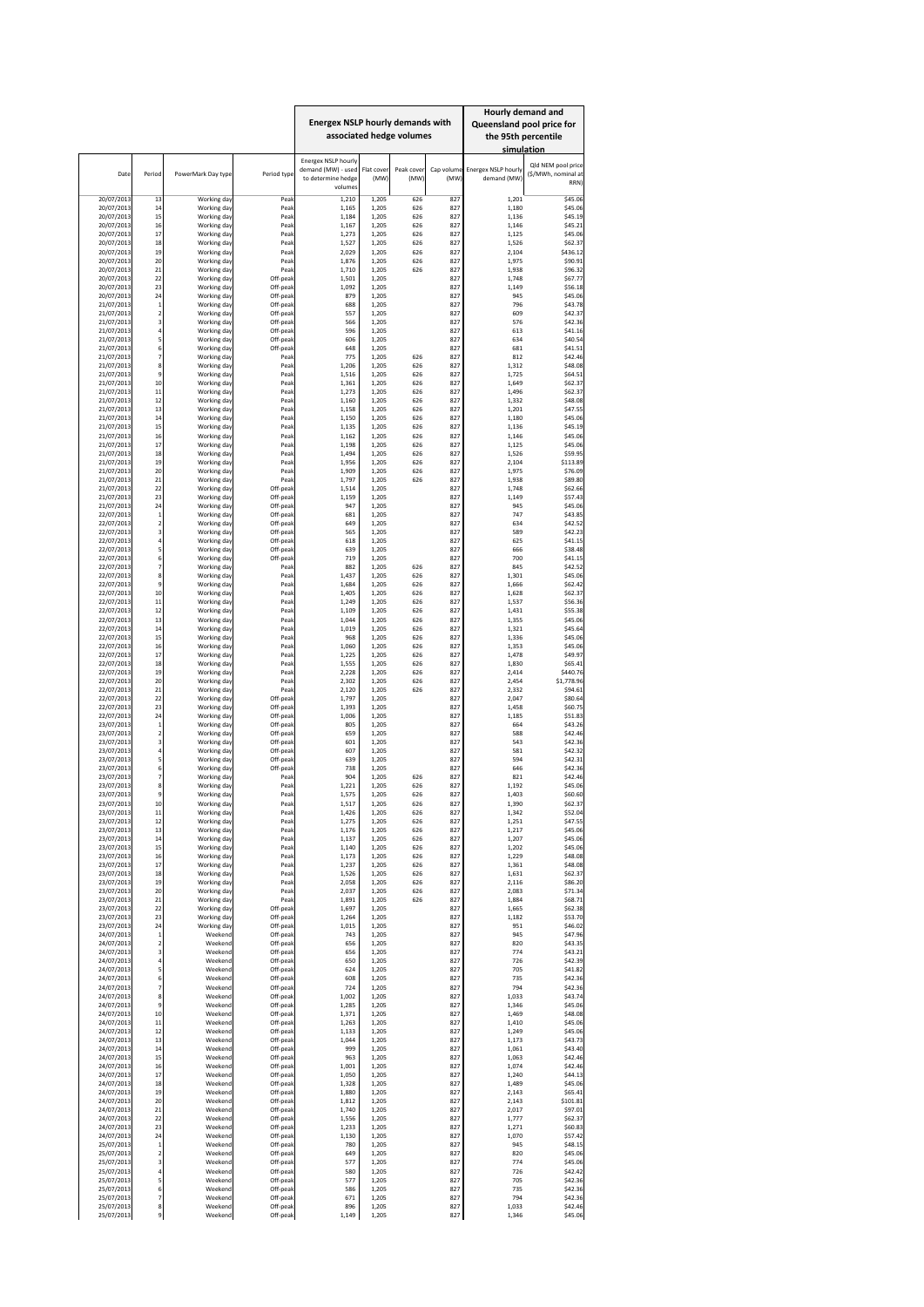|                          |                         |                            |                      |                                                                            |                    |                    | Hourly demand and                                              |                                    |                                                   |  |
|--------------------------|-------------------------|----------------------------|----------------------|----------------------------------------------------------------------------|--------------------|--------------------|----------------------------------------------------------------|------------------------------------|---------------------------------------------------|--|
|                          |                         |                            |                      | <b>Energex NSLP hourly demands with</b><br>associated hedge volumes        |                    |                    | Queensland pool price for<br>the 95th percentile<br>simulation |                                    |                                                   |  |
| Date                     | Period                  | PowerMark Day type         | Period type          | Energex NSLP hourly<br>demand (MW) - used<br>to determine hedge<br>volume: | Flat cover<br>(MW) | Peak cover<br>(MW) | Cap volume<br>(MW)                                             | Energex NSLP hourly<br>demand (MW) | Qld NEM pool price<br>(\$/MWh, nominal at<br>RRN) |  |
| 25/07/2013               | 10                      | Weekend                    | Off-peal             | 1,262                                                                      | 1,205              |                    | 827                                                            | 1,469                              | \$49.97                                           |  |
| 25/07/2013               | 11                      | Weekend                    | Off-neal             | 1.220                                                                      | 1.205              |                    | 827                                                            | 1.410                              | \$49.79                                           |  |
| 25/07/2013               | 12                      | Weekend                    | Off-peal             | 1,095                                                                      | 1,205              |                    | 827                                                            | 1,249                              | \$45.06                                           |  |
| 25/07/2013               | 13                      | Weekend                    | Off-peal             | 1,042                                                                      | 1,205              |                    | 827<br>827                                                     | 1,173                              | \$45.06                                           |  |
| 25/07/2013<br>25/07/2013 | 14<br>15                | Weekend<br>Weekend         | Off-peal<br>Off-peal | 955<br>974                                                                 | 1,205<br>1.205     |                    | 827                                                            | 1,061<br>1.063                     | \$42.84<br>\$44.58                                |  |
| 25/07/2013               | 16                      | Weekend                    | Off-peal             | 1,002                                                                      | 1,205              |                    | 827                                                            | 1,074                              | \$44.59                                           |  |
| 25/07/2013               | 17                      | Weekend                    | Off-peal             | 1,079                                                                      | 1,205              |                    | 827                                                            | 1,240                              | \$44.72                                           |  |
| 25/07/2013               | 18                      | Weekend                    | Off-peal             | 1,454                                                                      | 1,205              |                    | 827                                                            | 1,489                              | \$50.54                                           |  |
| 25/07/2013               | 19                      | Weekend                    | Off-peal             | 2.070                                                                      | 1.205              |                    | 827                                                            | 2,143                              | \$71.59                                           |  |
| 25/07/2013               | 20                      | Weekend                    | Off-peal             | 2,083                                                                      | 1,205              |                    | 827                                                            | 2,143                              | \$75.58                                           |  |
| 25/07/2013<br>25/07/2013 | 21<br>22                | Weekend<br>Weekend         | Off-peak             | 1,913                                                                      | 1,205              |                    | 827                                                            | 2,017                              | \$67.92                                           |  |
| 25/07/2013               | 2 <sup>2</sup>          | Weekend                    | Off-peal<br>Off-peal | 1,780<br>1,225                                                             | 1,205<br>1,205     |                    | 827<br>827                                                     | 1,777<br>1,271                     | \$62.58<br>\$61.69                                |  |
| 25/07/2013               | 24                      | Weekend                    | Off-peak             | 1,051                                                                      | 1.205              |                    | 827                                                            | 1,070                              | \$48.08                                           |  |
| 26/07/2013               | $\mathbf{1}$            | Working day                | Off-peal             | 796                                                                        | 1,205              |                    | 827                                                            | 760                                | \$44.79                                           |  |
| 26/07/2013               | $\overline{\mathbf{2}}$ | Working day                | Off-peal             | 609                                                                        | 1,205              |                    | 827                                                            | 649                                | \$42.66                                           |  |
| 26/07/2013               | 3                       | Working day                | Off-peal             | 576                                                                        | 1,205              |                    | 827                                                            | 574                                | \$42.36                                           |  |
| 26/07/2013               | $\epsilon$              | Working day                | Off-peal             | 613                                                                        | 1.205              |                    | 827                                                            | 599                                | \$41.51                                           |  |
| 26/07/2013               | 5                       | Working day                | Off-peal             | 634                                                                        | 1,205              |                    | 827                                                            | 640                                | \$41.17                                           |  |
| 26/07/2013               | 6                       | Working day                | Off-peal             | 681                                                                        | 1,205              |                    | 827                                                            | 720                                | \$41.16                                           |  |
| 26/07/2013               | 7                       | Working day                | Peak                 | 812                                                                        | 1,205              | 626                | 827                                                            | 818                                | \$42.36                                           |  |
| 26/07/2013               | 8                       | Working day                | Peal                 | 1.312                                                                      | 1.205              | 626                | 827                                                            | 1.156                              | \$45.87                                           |  |
| 26/07/2013               | Ś                       | Working day                | Peak                 | 1,725                                                                      | 1,205              | 626                | 827                                                            | 1,480                              | \$58.80                                           |  |
| 26/07/2013               | 10                      | Working day                | Peal                 | 1,649                                                                      | 1,205              | 626                | 827                                                            | 1,552                              | \$61.69                                           |  |
| 26/07/2013               | 11                      | Working day                | Peal                 | 1,496                                                                      | 1,205              | 626                | 827                                                            | 1,459                              | \$60.17                                           |  |
| 26/07/2013               | 12                      | Working day                | Peak                 | 1,332                                                                      | 1.205              | 626                | 827                                                            | 1.409                              | \$62.37                                           |  |
| 26/07/2013               | 13                      | Working day                | Peak                 | 1,201                                                                      | 1,205              | 626                | 827                                                            | 1,345                              | \$62.37                                           |  |
| 26/07/2013               | 14                      | Working day                | Peal                 | 1,180                                                                      | 1,205              | 626                | 827                                                            | 1,328                              | \$45.06                                           |  |
| 26/07/2013               | 15                      | Working day                | Peak                 | 1,136                                                                      | 1,205              | 626                | 827                                                            | 1,310                              | \$50.08                                           |  |
| 26/07/2013               | 16                      |                            | Peak                 | 1,146                                                                      | 1.205              | 626                | 827                                                            | 1.347                              | \$45.06                                           |  |
| 26/07/2013               | 17                      | Working day<br>Working day | Peak                 | 1,125                                                                      | 1,205              | 626                | 827                                                            | 1,429                              | \$49.28                                           |  |
| 26/07/2013               | 18                      | Working day                | Peal                 | 1,526                                                                      | 1,205              | 626                | 827                                                            | 1,782                              | \$60.34                                           |  |
| 26/07/2013               | 19                      | Working day                | Peal                 | 2,104                                                                      | 1,205              | 626                | 827                                                            | 2,146                              | \$71.77                                           |  |
| 26/07/2013               | 20                      | Working day                | Peal                 | 1,975                                                                      | 1,205              | 626                | 827                                                            | 2,026                              | \$73.21                                           |  |
| 26/07/2013               | $\overline{21}$         | Working day                | Peak                 | 1,938                                                                      | 1.205              | 626                | 827                                                            | 1.863                              | \$77.03                                           |  |
| 26/07/2013               | 22                      | Working day                | Off-peal             | 1,748                                                                      | 1,205              |                    | 827                                                            | 1,567                              | \$59.33                                           |  |
| 26/07/2013               | 23<br>24                | Working day                | Off-peal<br>Off-peak | 1,149<br>945                                                               | 1,205<br>1,205     |                    | 827<br>827                                                     | 1,138<br>982                       | \$51.52<br>\$49.09                                |  |
| 26/07/2013<br>27/07/2013 | -1                      | Working day<br>Working day | Off-peal             | 813                                                                        | 1.205              |                    | 827                                                            | 667                                | \$43.21                                           |  |
| 27/07/2013               | 2                       | Working day                | Off-peal             | 729                                                                        | 1,205              |                    | 827                                                            | 545                                | \$42.38                                           |  |
| 27/07/2013               | ś                       | Working day                | Off-peal             | 667                                                                        | 1,205              |                    | 827                                                            | 595                                | \$42.27                                           |  |
| 27/07/2013               | 4                       | Working day                | Off-peal             | 656                                                                        | 1,205              |                    | 827                                                            | 601                                | \$40.13                                           |  |
| 27/07/2013               | 5                       | Working day                | Off-peal             | 700                                                                        | 1.205              |                    | 827                                                            | 632                                | \$38.48                                           |  |
| 27/07/2013               | 6                       | Working day                | Off-peak             | 776                                                                        | 1,205              |                    | 827                                                            | 678                                | \$39.45                                           |  |
| 27/07/2013               | $\overline{7}$          | Working day                | Peal                 | 1,035                                                                      | 1,205              | 626                | 827                                                            | 783                                | \$42.36                                           |  |
| 27/07/2013               | 8                       | Working day                | Peal                 | 1,681                                                                      | 1,205              | 626                | 827                                                            | 1,214                              | \$45.06                                           |  |
| 27/07/2013               | $\overline{9}$          | Working day                | Peak                 | 2,023                                                                      | 1.205              | 626                | 827                                                            | 1.568                              | \$62.37                                           |  |
| 27/07/2013               | 10                      | Working day                | Peak                 | 1,744                                                                      | 1,205              | 626                | 827                                                            | 1,453                              | \$51.84                                           |  |
| 27/07/2013               | 11                      | Working day                | Peal                 | 1,506                                                                      | 1,205              | 626                | 827                                                            | 1,432                              | \$48.16                                           |  |
| 27/07/2013               | 12<br>13                | Working day<br>Working day | Peal<br>Peal         | 1,362<br>1.248                                                             | 1,205<br>1.205     | 626<br>626         | 827<br>827                                                     | 1,312                              | \$48.49<br>\$48.08                                |  |
| 27/07/2013<br>27/07/2013 | 14                      | Working day                | Peal                 | 1,138                                                                      | 1,205              | 626                | 827                                                            | 1,347<br>1,287                     | \$45.06                                           |  |
| 27/07/2013               | 15                      | Working day                | Peal                 | 1,091                                                                      | 1,205              | 626                | 827                                                            | 1,238                              | \$45.06                                           |  |
| 27/07/2013               | 16                      | Working day                | Peak                 | 1,074                                                                      | 1,205              | 626                | 827                                                            | 1,242                              | \$45.06                                           |  |
| 27/07/2013               | 17                      | Working day                | Peak                 | 1,220                                                                      | 1.205              | 626                | 827                                                            | 1,348                              | \$45.06                                           |  |
| 27/07/2013               | 18                      | Working day                | Peal                 | 1.611                                                                      | 1.205              | 626                | 827                                                            | 1.637                              | \$62.37                                           |  |
| 27/07/2013               | 19                      | Working day                | Peal                 | 2,158                                                                      | 1,205              | 626                | 827                                                            | 2,075                              | \$122.74                                          |  |
| 27/07/2013               | 20                      | Working day                | Peal                 | 2,238                                                                      | 1,205              | 626                | 827                                                            | 1,987                              | \$88.45                                           |  |
| 27/07/2013               | 21                      | Working day                | Peal                 | 2,118                                                                      | 1,205              | 626                | 827                                                            | 1,835                              | \$62.37                                           |  |
| 27/07/2013               | 22                      | Working day                | Off-neal             | 1,886                                                                      | 1.205              |                    | 827                                                            | 1,596                              | \$62.37                                           |  |
| 27/07/2013               | 23                      | Working day                | Off-peal             | 1,456                                                                      | 1,205              |                    | 827                                                            | 1,128                              | \$49.79                                           |  |
| 27/07/2013               | 24                      | Working day                | Off-peal             | 1,212                                                                      | 1,205              |                    | 827                                                            | 992                                | \$45.06                                           |  |
| 28/07/2013               | -1                      | Working day                | Off-peal             | 858                                                                        | 1,205              |                    | 827                                                            | 681                                | \$44.06                                           |  |
| 28/07/2013               | $\overline{2}$          | Working day                | Off-peak             | 767                                                                        | 1.205              |                    | 827                                                            | 649                                | \$42.38                                           |  |
| 28/07/2013               | ś                       | Working day                | Off-peal             | 752                                                                        | 1,205              |                    | 827                                                            | 565                                | \$41.51                                           |  |
| 28/07/2013               | 4                       | Working day                | Off-peal             | 737                                                                        | 1,205              |                    | 827                                                            | 618                                | \$41.15                                           |  |
| 28/07/2013               | S                       | Working day                | Off-peal             | 790                                                                        | 1,205              |                    | 827                                                            | 639                                | \$38.81                                           |  |
| 28/07/2013<br>28/07/2013 | 6                       | Working day                | Off-peak<br>Peal     | 890<br>1.107                                                               | 1,205<br>1.205     | 626                | 827<br>827                                                     | 719<br>882                         | \$41.15<br>\$42.36                                |  |
| 28/07/2013               | 8                       | Working day<br>Working day | Peal                 | 1,849                                                                      | 1,205              | 626                | 827                                                            | 1,437                              | \$45.06                                           |  |
| 28/07/2013               | q                       | Working day                | Peal                 | 2,191                                                                      | 1,205              | 626                | 827                                                            | 1,684                              | \$62.37                                           |  |
| 28/07/2013               | 10                      | Working day                | Peak                 | 1.829                                                                      | 1.205              | 626                | 827                                                            | 1.405                              | \$48.28                                           |  |
| 28/07/2013               | 11                      | Working day                | Peak                 | 1,624                                                                      | 1,205              | 626                | 827                                                            | 1,249                              | \$45.47                                           |  |
| 28/07/2013               | 12                      | Working day                | Peal                 | 1,436                                                                      | 1,205              | 626                | 827                                                            | 1,109                              | \$45.06                                           |  |
| 28/07/2013               | 13                      | Working day                | Peal                 | 1,259                                                                      | 1,205              | 626                | 827                                                            | 1,044                              | \$45.06                                           |  |
| 28/07/2013               | 14                      | Working day                | Peak                 | 1,182                                                                      | 1.205              | 626                | 827                                                            | 1,019                              | \$44.43                                           |  |
| 28/07/2013               | 15                      | Working day                | Peak                 | 1,150                                                                      | 1,205              | 626                | 827                                                            | 968                                | \$43.10                                           |  |
| 28/07/2013               | 16                      | Working day                | Peak                 | 1,152                                                                      | 1,205              | 626                | 827                                                            | 1,060                              | \$45.06                                           |  |
| 28/07/2013               | 17                      | Working day                | Peak                 | 1,324                                                                      | 1,205              | 626                | 827                                                            | 1,225                              | \$45.06                                           |  |
| 28/07/2013               | 18                      | Working day                | Peak                 | 1,665                                                                      | 1,205              | 626                | 827                                                            | 1,555                              | \$57.42                                           |  |
| 28/07/2013               | 19                      | Working day                | Peak                 | 2,387                                                                      | 1.205              | 626                | 827<br>827                                                     | 2,228                              | \$106.33                                          |  |
| 28/07/2013               | 20                      | Working day                | Peak                 | 2,531                                                                      | 1,205              | 626                | 827                                                            | 2,302                              | \$135.94                                          |  |
| 28/07/2013               | 21                      | Working day                | Peal                 | 2,397                                                                      | 1,205              | 626                |                                                                | 2,120                              | \$82.28                                           |  |
| 28/07/2013               | 22                      | Working day                | Off-peal             | 2,139                                                                      | 1,205              |                    | 827                                                            | 1,797                              | \$79.96                                           |  |
| 28/07/2013               | 23                      | Working day                | Off-peak             | 1,605                                                                      | 1.205              |                    | 827                                                            | 1,393                              | \$50.21                                           |  |
| 28/07/2013               | 24                      | Working day                | Off-peal             | 1,262                                                                      | 1,205              |                    | 827                                                            | 1,006                              | \$48.08                                           |  |
| 29/07/2013               | $\mathbf{1}$            | Working day                | Off-peak             | 729                                                                        | 1,205              |                    | 827                                                            | 628                                | \$45.06                                           |  |
| 29/07/2013               | $\overline{2}$          | Working day                | Off-peak             | 605                                                                        | 1,205              |                    | 827                                                            | 574                                | \$43.10                                           |  |
| 29/07/2013               | 3                       | Working day                | Off-peak             | 628                                                                        | 1.205              |                    | 827                                                            | 611                                | \$42.36                                           |  |
| 29/07/2013               | 4                       | Working day                | Off-peak             | 670                                                                        | 1,205              |                    | 827                                                            | 604                                | \$42.36                                           |  |
| 29/07/2013               | 5                       | Working day                | Off-peak             | 693                                                                        | 1,205              |                    | 827                                                            | 650                                | \$41.15                                           |  |
| 29/07/2013               | 6                       | Working day                | Off-peak             | 758                                                                        | 1,205              | 626                | 827                                                            | 620                                | \$42.36                                           |  |
| 29/07/2013               | $\overline{7}$          | Working day                | Peak                 | 940                                                                        | 1,205              |                    | 827                                                            | 791                                | \$42.36                                           |  |
| 29/07/2013               | 8                       | Working day                | Peak                 | 1,505                                                                      | 1,205              | 626                | 827                                                            | 1,212                              | \$45.06                                           |  |
| 29/07/2013               | 9                       | Working day                | Peak                 | 1,689                                                                      | 1,205              | 626                | 827                                                            | 1,518                              | \$54.87                                           |  |
| 29/07/2013               | 10                      | Working day                | Peak                 | 1,477                                                                      | 1,205              | 626                | 827                                                            | 1,406                              | \$48.95                                           |  |
| 29/07/2013               | 11                      | Working day                | Peak                 | 1,266                                                                      | 1.205              | 626                | 827                                                            | 1,315                              | \$45.06                                           |  |
| 29/07/2013               | 12                      | Working day                | Peak                 | 1,166                                                                      | 1,205              | 626                | 827                                                            | 1,263                              | \$45.06                                           |  |
| 29/07/2013               | 13                      | Working day                | Peal                 | 1,086                                                                      | 1,205              | 626                | 827                                                            | 1,202                              | \$45.06                                           |  |
| 29/07/2013               | 14                      | Working day                | Peal                 | 1,105                                                                      | 1,205              | 626                | 827                                                            | 1,187                              | \$45.06                                           |  |
| 29/07/2013               | 15                      | Working day                | Peal                 | 1,093                                                                      | 1,205              | 626                | 827                                                            | 1,135                              | \$45.06                                           |  |
| 29/07/2013               | 16                      | Working day                | Peak                 | 1,097                                                                      | 1.205              | 626                | 827                                                            | 1,100                              | \$45.06                                           |  |
| 29/07/2013               | 17                      | Working day                | Peak                 | 1,283                                                                      | 1,205              | 626                | 827                                                            | 1,217                              | \$45.06                                           |  |
| 29/07/2013               | 18                      | Working day                | Peal                 | 1,504                                                                      | 1,205              | 626                | 827                                                            | 1,415                              | \$48.76                                           |  |
| 29/07/2013               | 19                      | Working day                | Peal                 | 1,981                                                                      | 1,205              | 626                | 827                                                            | 1,789                              | \$57.18                                           |  |
| 29/07/2013               | 20                      |                            | Peal                 | 2.140                                                                      | 1.205              | 626                | 827                                                            | 1,731                              | \$57.42                                           |  |
| 29/07/2013               | 21                      | Working day<br>Working day | Peal                 | 2,001                                                                      | 1,205              | 626                | 827                                                            | 1,626                              | \$48.08                                           |  |
| 29/07/2013               | 22                      | Working day                | Off-peal             | 1,774                                                                      | 1,205              |                    | 827                                                            | 1,443                              | \$45.06                                           |  |
| 29/07/2013               | 23                      | Working day                | Off-peal             | 1,313                                                                      | 1,205              |                    | 827                                                            | 1,119                              | \$45.06                                           |  |
| 29/07/2013               | 24                      | Working day                | Off-peak             | 1,085                                                                      | 1,205              |                    | 827                                                            | 1,005                              | \$43.27                                           |  |
| 30/07/2013               | $\mathbf{1}$            | Working day                | Off-peak             | 796                                                                        | 1,205              |                    | 827                                                            | 781                                | \$43.56                                           |  |
| 30/07/2013               | $\mathbf 2$             | Working day                | Off-peak             | 609                                                                        | 1,205              |                    | 827                                                            | 645                                | \$42.68                                           |  |
| 30/07/2013               | $\overline{\mathbf{3}}$ | Working day                | Off-peak             | 576                                                                        | 1,205              |                    | 827                                                            | 650                                | \$42.31                                           |  |
| 30/07/2013               | $\overline{a}$          | Working day                | Off-peak             | 613                                                                        | 1,205              |                    | 827                                                            | 650                                | \$42.31                                           |  |
| 30/07/2013               | 5                       | Working day                | Off-peak             | 634                                                                        | 1,205              |                    | 827                                                            | 656                                | \$41.51                                           |  |
| 30/07/2013               | 6                       | Working day                | Off-peak             | 681                                                                        | 1,205              |                    | 827                                                            | 728                                | \$42.36                                           |  |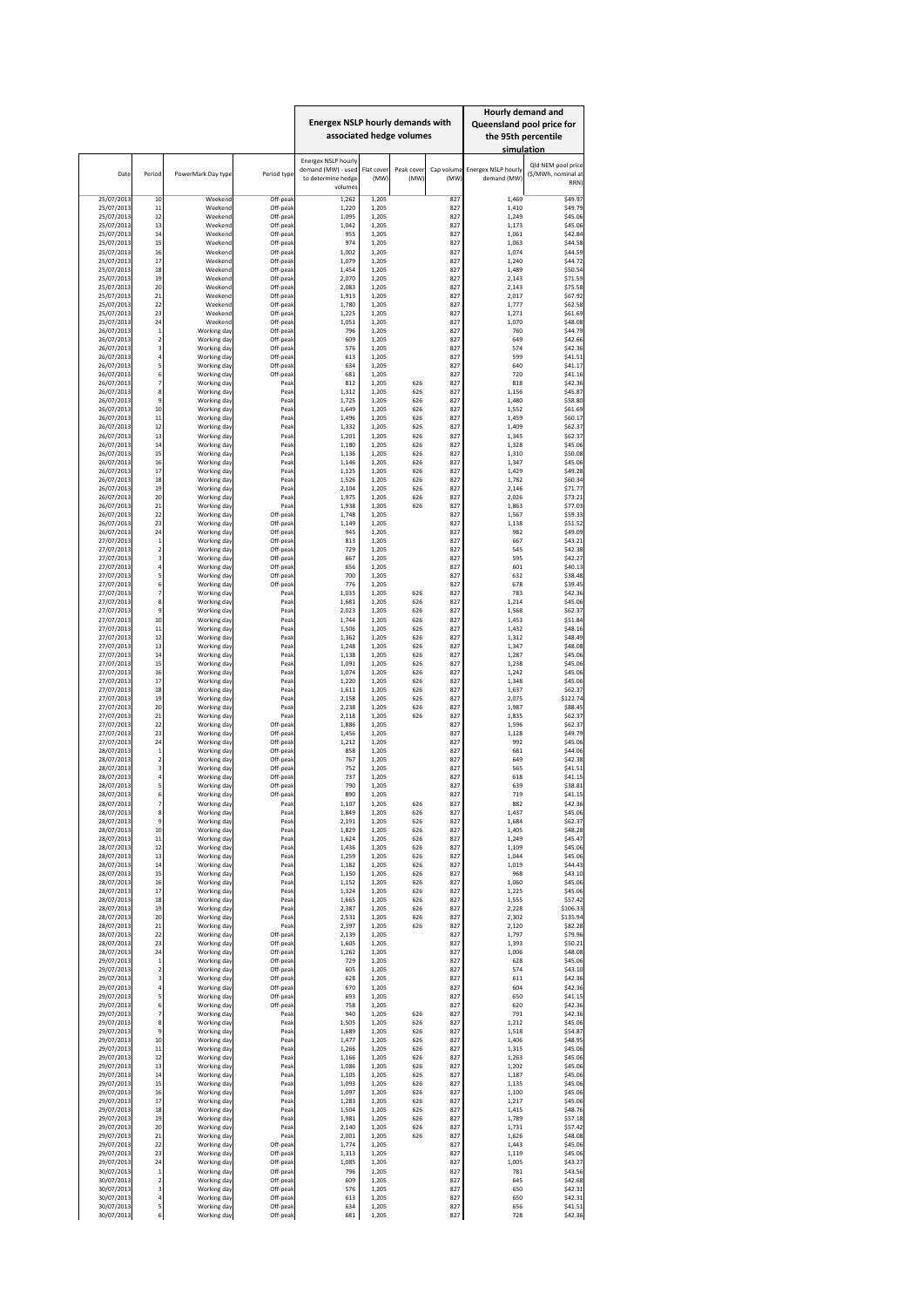|                          |                       |                            |                      |                                          |                    |                          | Hourly demand and |                                    |                     |  |
|--------------------------|-----------------------|----------------------------|----------------------|------------------------------------------|--------------------|--------------------------|-------------------|------------------------------------|---------------------|--|
|                          |                       |                            |                      | <b>Energex NSLP hourly demands with</b>  |                    |                          |                   | Queensland pool price for          |                     |  |
|                          |                       |                            |                      |                                          |                    | associated hedge volumes |                   | the 95th percentile                |                     |  |
|                          |                       |                            |                      |                                          |                    |                          |                   | simulation                         |                     |  |
|                          |                       |                            |                      | Energex NSLP hourly                      |                    |                          |                   |                                    | Qld NEM pool price  |  |
| Date                     | Period                | PowerMark Day type         | Period type          | demand (MW) - used<br>to determine hedge | Flat cover<br>(MW) | Peak cover<br>(MW)       | Cap volume<br>(MW | Energex NSLP hourly<br>demand (MW) | (\$/MWh, nominal at |  |
|                          |                       |                            |                      | volumes                                  |                    |                          |                   |                                    | <b>RRN1</b>         |  |
| 30/07/2013               |                       | Working day                | Peal                 | 812                                      | 1,205              | 626                      | 827               | 951                                | \$45.06             |  |
| 30/07/2013               | 8                     | Working day                | Peak                 | 1,312                                    | 1,205              | 626                      | 827               | 1,494                              | \$50.82             |  |
| 30/07/2013<br>30/07/2013 | 9<br>10               | Working day<br>Working day | Peal<br>Peak         | 1,725<br>1,649                           | 1,205<br>1,205     | 626<br>626               | 827<br>827        | 1,792<br>1,624                     | \$65.41<br>\$59.64  |  |
| 30/07/2013               | 11                    | Working day                | Peak                 | 1.496                                    | 1.205              | 626                      | 827               | 1.458                              | \$57.42             |  |
| 30/07/2013               | 12                    | Working day                | Peal                 | 1,332                                    | 1,205              | 626                      | 827               | 1,339                              | \$55.45             |  |
| 30/07/2013<br>30/07/2013 | 13<br>14              | Working day<br>Working day | Peal<br>Peal         | 1,201<br>1,180                           | 1,205<br>1,205     | 626<br>626               | 827<br>827        | 1,235<br>1,183                     | \$48.08<br>\$47.55  |  |
| 30/07/2013               | 15                    | Working day                | Peal                 | 1.136                                    | 1.205              | 626                      | 827               | 1,186                              | \$48.08             |  |
| 30/07/2013<br>30/07/2013 | 16                    | Working day                | Peak                 | 1,146                                    | 1,205              | 626                      | 827               | 1,181                              | \$48.08             |  |
| 30/07/2013               | 17<br>18              | Working day<br>Working day | Peak<br>Peak         | 1,125<br>1,526                           | 1,205<br>1,205     | 626<br>626               | 827<br>827        | 1,257<br>1,448                     | \$48.89<br>\$53.77  |  |
| 30/07/2013               | 19                    | Working day                | Peak                 | 2,104                                    | 1,205              | 626                      | 827               | 2,027                              | \$101.71            |  |
| 30/07/2013<br>30/07/2013 | 20<br>$\overline{21}$ | Working day<br>Working day | Peal<br>Peak         | 1.975<br>1,938                           | 1.205<br>1,205     | 626<br>626               | 827<br>827        | 2.146<br>1,984                     | \$116.16<br>\$69.90 |  |
| 30/07/2013               | $_{22}$               | Working day                | Off-peak             | 1,748                                    | 1,205              |                          | 827               | 1,756                              | \$62.37             |  |
| 30/07/2013               | 23                    | Working day                | Off-peal             | 1,149                                    | 1,205              |                          | 827               | 1,235                              | \$55.10             |  |
| 30/07/2013<br>31/07/2013 | 24<br>$\mathbf{1}$    | Working day<br>Weekend     | Off-peak<br>Off-peak | 945<br>906                               | 1.205<br>1,205     |                          | 827<br>827        | 1.012<br>723                       | \$45.06<br>\$44.98  |  |
| 31/07/2013               | 2                     | Weekend                    | Off-peak             | 704                                      | 1,205              |                          | 827               | 661                                | \$42.36             |  |
| 31/07/2013               | з                     | Weekend                    | Off-peak             | 742                                      | 1,205              |                          | 827               | 629                                | \$41.15             |  |
| 31/07/2013<br>31/07/2013 | 4<br>5                | Weekend<br>Weekend         | Off-peak<br>Off-peak | 712<br>751                               | 1.205<br>1,205     |                          | 827<br>827        | 650<br>630                         | \$38.82<br>\$38.81  |  |
| 31/07/2013               | 6                     | Weekend                    | Off-peal             | 762                                      | 1,205              |                          | 827               | 657                                | \$39.37             |  |
| 31/07/2013               | 7                     | Weekend                    | Off-peal             | 871                                      | 1,205              |                          | 827               | 709                                | \$41.15             |  |
| 31/07/2013<br>31/07/2013 | 8<br>9                | Weekend<br>Weekend         | Off-peak<br>Off-peak | 1.213<br>1,517                           | 1.205<br>1,205     |                          | 827<br>827        | 934<br>1,174                       | \$42.36<br>\$42.78  |  |
| 31/07/2013               | 10                    | Weekend                    | Off-peak             | 1,566                                    | 1,205              |                          | 827               | 1,183                              | \$43.56             |  |
| 31/07/2013               | 11                    | Weekend                    | Off-peak             | 1,379                                    | 1,205              |                          | 827               | 1,021                              | \$43.10             |  |
| 31/07/2013<br>31/07/2013 | 12<br>13              | Weekend<br>Weekend         | Off-peak<br>Off-peak | 1.283<br>1,113                           | 1.205<br>1,205     |                          | 827<br>827        | 931<br>806                         | \$42.46<br>\$42.46  |  |
| 31/07/2013               | 14                    | Weekend                    | Off-peal             | 1,038                                    | 1,205              |                          | 827               | 814                                | \$42.36             |  |
| 31/07/2013               | 15                    | Weekend                    | Off-peal             | 1,021                                    | 1,205              |                          | 827               | 828                                | \$42.36             |  |
| 31/07/2013<br>31/07/2013 | 16<br>17              | Weekend<br>Weekend         | Off-peak<br>Off-peak | 1,079<br>1.160                           | 1,205<br>1.205     |                          | 827<br>827        | 861<br>1,021                       | \$42.36<br>\$42.46  |  |
| 31/07/2013               | 18                    | Weekend                    | Off-peak             | 1,551                                    | 1,205              |                          | 827               | 1,278                              | \$43.58             |  |
| 31/07/2013               | 19                    | Weekend                    | Off-peak             | 2,134                                    | 1,205              |                          | 827               | 1,754                              | \$45.06             |  |
| 31/07/2013<br>31/07/2013 | 20<br>21              | Weekend<br>Weekend         | Off-peak<br>Off-peak | 2,149<br>2.076                           | 1,205<br>1.205     |                          | 827<br>827        | 1,749<br>1.620                     | \$45.06<br>\$45.06  |  |
| 31/07/2013               | 22                    | Weekend                    | Off-peak             | 1,903                                    | 1,205              |                          | 827               | 1,500                              | \$45.06             |  |
| 31/07/2013               | 23                    | Weekend                    | Off-peak             | 1,464                                    | 1,205              |                          | 827               | 1,220                              | \$45.06             |  |
| 31/07/2013               | 24                    | Weekend                    | Off-peal             | 1,306                                    | 1,205              |                          | 827               | 1,110                              | \$44.70             |  |
| 1/08/2013<br>1/08/2013   | 1<br>2                | Weekend<br>Weekend         | Off-peak<br>Off-peak | 756<br>673                               | 1.205<br>1,205     |                          | 827<br>827        | 756<br>673                         | \$49.97<br>\$42.51  |  |
| 1/08/2013                | 3                     | Weekend                    | Off-peak             | 670                                      | 1,205              |                          | 827               | 670                                | \$42.49             |  |
| 1/08/2013                | 4                     | Weekend                    | Off-peak             | 652                                      | 1,205              |                          | 827               | 652                                | \$41.37             |  |
| 1/08/2013<br>1/08/2013   | 5<br>6                | Weekend<br>Weekend         | Off-peak<br>Off-peak | 684<br>709                               | 1.205<br>1,205     |                          | 827<br>827        | 684<br>709                         | \$41.15<br>\$41.15  |  |
| 1/08/2013                | 7                     | Weekend                    | Off-peal             | 779                                      | 1,205              |                          | 827               | 779                                | \$42.36             |  |
| 1/08/2013                | 8                     | Weekend                    | Off-peal             | 1,042                                    | 1,205              |                          | 827               | 1,042                              | \$42.46             |  |
| 1/08/2013<br>1/08/2013   | 9<br>10               | Weekend<br>Weekend         | Off-peak<br>Off-peak | 1.332<br>1,440                           | 1.205<br>1,205     |                          | 827<br>827        | 1.332<br>1,440                     | \$47.29<br>\$49.09  |  |
| 1/08/2013                | 11                    | Weekend                    | Off-peak             | 1,279                                    | 1,205              |                          | 827               | 1,279                              | \$48.08             |  |
| 1/08/2013                | 12                    | Weekend                    | Off-peak             | 1,186                                    | 1,205              |                          | 827               | 1,186                              | \$47.38             |  |
| 1/08/2013<br>1/08/2013   | 13<br>14              | Weekend<br>Weekend         | Off-peak<br>Off-peak | 1.064<br>1,031                           | 1.205<br>1,205     |                          | 827<br>827        | 1.064<br>1,031                     | \$44.58<br>\$43.41  |  |
| 1/08/2013                | 15                    | Weekend                    | Off-peak             | 978                                      | 1,205              |                          | 827               | 978                                | \$42.46             |  |
| 1/08/2013                | 16                    | Weekend                    | Off-peal             | 958                                      | 1,205              |                          | 827               | 958                                | \$42.83             |  |
| 1/08/2013<br>1/08/2013   | 17<br>18              | Weekend<br>Weekend         | Off-peal<br>Off-peak | 1,070<br>1.298                           | 1,205<br>1.205     |                          | 827<br>827        | 1,070<br>1,298                     | \$43.42<br>\$46.19  |  |
| 1/08/2013                | 19                    | Weekend                    | Off-peak             | 1,786                                    | 1,205              |                          | 827               | 1,786                              | \$58.99             |  |
| 1/08/2013                | 20                    | Weekend                    | Off-peak             | 1,879                                    | 1,205              |                          | 827               | 1,879                              | \$62.37             |  |
| 1/08/2013<br>1/08/2013   | 21<br>22              | Weekend<br>Weekend         | Off-peak<br>Off-peak | 1,791<br>1,606                           | 1,205<br>1.205     |                          | 827<br>827        | 1,791<br>1,606                     | \$62.90<br>\$57.93  |  |
| 1/08/2013                | 23                    | Weekend                    | Off-peak             | 1,253                                    | 1,205              |                          | 827               | 1,253                              | \$62.34             |  |
| 1/08/2013                | 24                    | Weekend                    | Off-peal             | 1,134                                    | 1,205              |                          | 827               | 1,134                              | \$48.08             |  |
| 2/08/2013<br>2/08/2013   | 1<br>$\overline{2}$   | Working day<br>Working day | Off-peal<br>Off-peak | 664<br>605                               | 1,205<br>1.205     |                          | 827<br>827        | 845<br>755                         | \$45.06<br>\$43.55  |  |
| 2/08/2013                | 3                     | Working day                | Off-peak             | 598                                      | 1,205              |                          | 827               | 741                                | \$42.36             |  |
| 2/08/201                 |                       | Working day                | Off-pea              | 552                                      | 1,205              |                          | 827               | 726                                | \$42.36             |  |
| 2/08/2013<br>2/08/2013   | 5<br>6                | Working day<br>Working day | Off-peak<br>Off-peak | 560<br>658                               | 1,205<br>1.205     |                          | 827<br>827        | 779<br>878                         | \$42.36<br>\$41.92  |  |
| 2/08/2013                | 7                     | Working day                | Peak                 | 841                                      | 1,205              | 626                      | 827               | 1,094                              | \$43.34             |  |
| 2/08/2013                | 8                     | Working day                | Peal                 | 1,386                                    | 1,205              | 626                      | 827               | 1,819                              | \$49.97             |  |
| 2/08/2013<br>2/08/2013   | 9<br>10               | Working day<br>Working day | Peal<br>Peal         | 1,682<br>1,411                           | 1,205<br>1,205     | 626<br>626               | 827<br>827        | 2,140<br>1,787                     | \$57.43<br>\$65.41  |  |
| 2/08/2013                | 11                    | Working day                | Peak                 | 1,295                                    | 1,205              | 626                      | 827               | 1,593                              | \$57.65             |  |
| 2/08/2013                | 12                    | Working day                | Peak                 | 1,176                                    | 1,205              | 626                      | 827               | 1,411                              | \$49.35             |  |
| 2/08/2013<br>2/08/2013   | 13<br>14              | Working day<br>Working day | Peak<br>Peak         | 1,059<br>1,028                           | 1,205<br>1,205     | 626<br>626               | 827<br>827        | 1,238<br>1,164                     | \$48.08<br>\$45.06  |  |
| 2/08/2013                | 15                    | Working day                | Peak                 | 1,041                                    | 1,205              | 626                      | 827               | 1,131                              | \$45.06             |  |
| 2/08/2013                | 16                    | Working day                | Peak                 | 1,004                                    | 1,205              | 626                      | 827               | 1,132                              | \$45.06             |  |
| 2/08/2013<br>2/08/2013   | 17<br>18              | Working day<br>Working day | Peal<br>Peak         | 1,046<br>1,268                           | 1,205<br>1,205     | 626<br>626               | 827<br>827        | 1,297<br>1,632                     | \$45.06<br>\$57.72  |  |
| 2/08/2013                | 19                    | Working day                | Peal                 | 1.776                                    | 1.205              | 626                      | 827               | 2.351                              | \$69.89             |  |
| 2/08/2013                | 20                    | Working day                | Peak                 | 1,926                                    | 1,205              | 626                      | 827               | 2,491                              | \$141.78            |  |
| 2/08/2013<br>2/08/2013   | 21<br>22              | Working day<br>Working day | Peak<br>Off-peak     | 1,810<br>1,653                           | 1,205<br>1,205     | 626                      | 827<br>827        | 2,359<br>2,103                     | \$97.80<br>\$68.34  |  |
| 2/08/2013                | 23                    | Working day                | Off-peak             | 1.146                                    | 1,205              |                          | 827               | 1,580                              | \$58.07             |  |
| 2/08/2013                | 24                    | Working day                | Off-peak             | 1,006                                    | 1,205              |                          | 827               | 1,245                              | \$48.08             |  |
| 3/08/2013<br>3/08/2013   | 2                     | Working day<br>Working day | Off-peak<br>Off-peak | 721<br>622                               | 1,205<br>1,205     |                          | 827<br>827        | 814<br>696                         | \$45.93<br>\$42.46  |  |
| 3/08/2013                | 3                     | Working day                | Off-peak             | 626                                      | 1,205              |                          | 827               | 679                                | \$41.51             |  |
| 3/08/2013                | 4                     | Working day                | Off-peak             | 614                                      | 1,205              |                          | 827               | 672                                | \$41.15             |  |
| 3/08/2013<br>3/08/2013   | 5<br>6                | Working day<br>Working day | Off-peak<br>Off-peak | 669<br>763                               | 1,205<br>1,205     |                          | 827<br>827        | 702<br>750                         | \$40.72<br>\$41.15  |  |
| 3/08/2013                | 7                     | Working day                | Peak                 | 961                                      | 1,205              | 626                      | 827               | 898                                | \$42.46             |  |
| 3/08/2013                | 8                     | Working day                | Peak                 | 1,419                                    | 1,205              | 626                      | 827               | 1,555                              | \$48.66             |  |
| 3/08/2013<br>3/08/2013   | 9<br>10               | Working day<br>Working day | Peal<br>Peak         | 1,749<br>1,464                           | 1,205<br>1,205     | 626<br>626               | 827<br>827        | 1,888<br>1,684                     | \$62.37<br>\$62.37  |  |
| 3/08/2013                | 11                    | Working day                | Peal                 | 1,218                                    | 1,205              | 626                      | 827               | 1,458                              | \$62.37             |  |
| 3/08/2013                | 12                    | Working day                | Peak                 | 1,165                                    | 1,205              | 626                      | 827               | 1,299                              | \$47.63             |  |
| 3/08/2013<br>3/08/2013   | 13<br>14              | Working day<br>Working day | Peak<br>Peal         | 1,029<br>1,047                           | 1,205<br>1,205     | 626<br>626               | 827<br>827        | 1,253<br>1,201                     | \$47.23<br>\$47.23  |  |
| 3/08/2013                | 15                    | Working day                | Peal                 | 986                                      | 1,205              | 626                      | 827               | 1,160                              | \$47.55             |  |
| 3/08/2013                | 16                    | Working day                | Peak                 | 1.056                                    | 1,205              | 626                      | 827               | 1,151                              | \$47.02             |  |
| 3/08/2013<br>3/08/2013   | 17<br>18              | Working day                | Peak<br>Peak         | 1,140<br>1,385                           | 1,205<br>1,205     | 626<br>626               | 827<br>827        | 1,233<br>1,443                     | \$47.55<br>\$54.70  |  |
| 3/08/2013                | 19                    | Working day<br>Working day | Peal                 | 1,763                                    | 1,205              | 626                      | 827               | 1,980                              | \$77.00             |  |
| 3/08/2013                | 20                    | Working day                | Peak                 | 1,936                                    | 1.205              | 626                      | 827               | 2,024                              | \$85.24             |  |
| 3/08/2013                | 21                    | Working day                | Peak                 | 1,828                                    | 1,205              | 626                      | 827               | 1,921                              | \$62.37             |  |
| 3/08/2013<br>3/08/2013   | 22<br>23              | Working day<br>Working day | Off-peak<br>Off-peak | 1,628<br>1,326                           | 1,205<br>1,205     |                          | 827<br>827        | 1,735<br>1,365                     | \$57.42<br>\$55.68  |  |
| 3/08/2013                | $\overline{24}$       | Working day                | Off-peak             | 1,145                                    | 1,205              |                          | 827               | 1,155                              | \$48.18             |  |
| 4/08/2013                | $\mathbf{1}$          | Working day                | Off-peak             | 586                                      | 1,205              |                          | 827               | 814                                | \$45.06             |  |
| 4/08/2013<br>4/08/2013   | 2                     | Working day<br>Working day | Off-peak<br>Off-peal | 560<br>557                               | 1,205<br>1,205     |                          | 827<br>827        | 696<br>679                         | \$43.20<br>\$42.46  |  |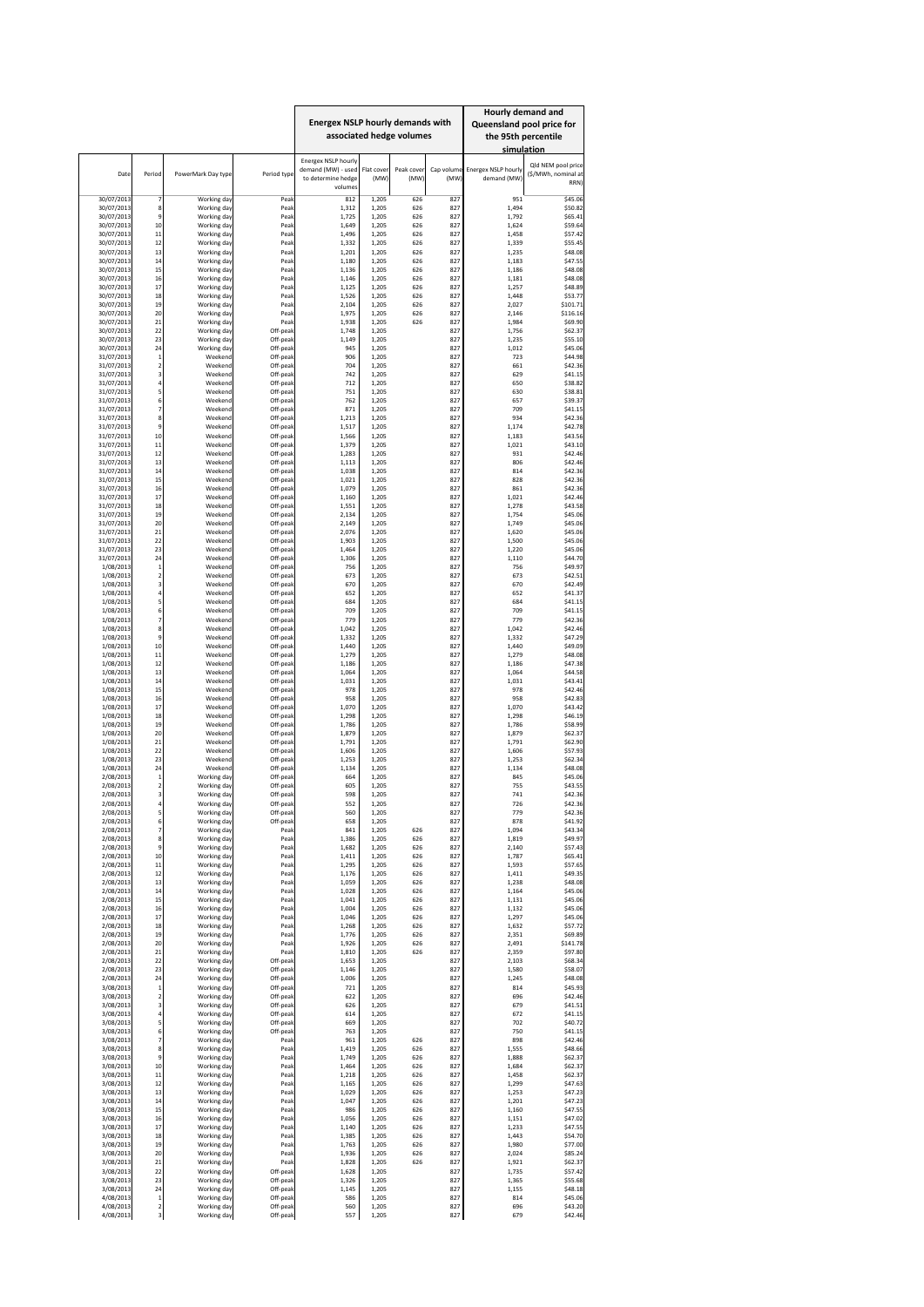|                        |                               |                            |                      |                                                                     |                |            | Hourly demand and<br>Queensland pool price for |                     |                             |
|------------------------|-------------------------------|----------------------------|----------------------|---------------------------------------------------------------------|----------------|------------|------------------------------------------------|---------------------|-----------------------------|
|                        |                               |                            |                      | <b>Energex NSLP hourly demands with</b><br>associated hedge volumes |                |            | the 95th percentile                            |                     |                             |
|                        |                               |                            |                      |                                                                     |                |            |                                                | simulation          |                             |
|                        |                               |                            |                      | Energex NSLP hourly<br>demand (MW) - used                           | Flat cover     | Peak cover | Cap volume                                     | Energex NSLP hourly | Qld NEM pool price          |
| Date                   | Period                        | PowerMark Day type         | Period type          | to determine hedge                                                  | (MW)           | (MW)       | (MW                                            | demand (MW)         | (\$/MWh, nominal at<br>RRN) |
| 4/08/2013              | 4                             | Working day                | Off-peal             | volumes<br>581                                                      | 1,205          |            | 827                                            | 672                 | \$42.31                     |
| 4/08/2013              | 5                             | Working day                | Off-peal             | 610                                                                 | 1,205          |            | 827                                            | 702                 | \$41.51                     |
| 4/08/2013<br>4/08/2013 | 6<br>7                        | Working day<br>Working day | Off-peal<br>Peal     | 633<br>816                                                          | 1.205<br>1,205 | 626        | 827<br>827                                     | 750<br>898          | \$42.36<br>\$43.99          |
| 4/08/2013              | 8                             | Working day                | Peal                 | 1,228                                                               | 1,205          | 626        | 827                                            | 1,555               | \$49.33                     |
| 4/08/2013<br>4/08/2013 | g<br>10                       | Working day<br>Working day | Peal<br>Peal         | 1,407<br>1.265                                                      | 1,205<br>1.205 | 626<br>626 | 827<br>827                                     | 1,888<br>1.684      | \$70.60<br>\$60.94          |
| 4/08/2013              | 11                            | Working day                | Pea                  | 1,186                                                               | 1,205          | 626        | 827                                            | 1,458               | \$57.42                     |
| 4/08/2013<br>4/08/2013 | 12<br>13                      | Working day<br>Working day | Pea<br>Peal          | 1,175<br>1,097                                                      | 1,205<br>1,205 | 626<br>626 | 827<br>827                                     | 1,299<br>1,253      | \$57.42<br>\$48.69          |
| 4/08/2013              | 14                            | Working day                | Peal                 | 1,056                                                               | 1.205          | 626        | 827                                            | 1.201               | \$45.06                     |
| 4/08/2013<br>4/08/2013 | 15<br>16                      | Working day<br>Working day | Peal<br>Peak         | 1,013<br>1,072                                                      | 1,205<br>1,205 | 626<br>626 | 827<br>827                                     | 1,160<br>1,151      | \$44.10<br>\$44.10          |
| 4/08/2013              | 17                            | Working day                | Peal                 | 1,141                                                               | 1,205          | 626        | 827                                            | 1,233               | \$44.70                     |
| 4/08/2013<br>4/08/2013 | 18<br>19                      | Working day<br>Working day | Peal<br>Peal         | 1,356<br>1,694                                                      | 1,205<br>1.205 | 626<br>626 | 827<br>827                                     | 1,443<br>1.980      | \$54.21<br>\$62.37          |
| 4/08/2013              | 20                            | Working day                | Peal                 | 1,691                                                               | 1,205          | 626        | 827                                            | 2,024               | \$60.32                     |
| 4/08/2013<br>4/08/2013 | 21<br>22                      | Working day<br>Working day | Peal<br>Off-peal     | 1,543<br>1,321                                                      | 1,205<br>1,205 | 626        | 827<br>827                                     | 1,921<br>1,735      | \$65.41<br>\$58.42          |
| 4/08/2013              | 23                            | Working day                | Off-peal             | 1,096                                                               | 1.205          |            | 827                                            | 1.365               | \$57.42                     |
| 4/08/2013<br>5/08/2013 | 24<br>$\mathbf{1}$            | Working day<br>Working day | Off-peal<br>Off-peal | 938<br>615                                                          | 1,205<br>1,205 |            | 827<br>827                                     | 1,155<br>807        | \$48.08<br>\$45.06          |
| 5/08/2013              | $\overline{\mathbf{c}}$       | Working day                | Off-peal             | 562                                                                 | 1,205          |            | 827                                            | 684                 | \$43.49                     |
| 5/08/2013<br>5/08/2013 | 3<br>4                        | Working day<br>Working day | Off-peal<br>Off-peal | 600<br>594                                                          | 1.205<br>1,205 |            | 827<br>827                                     | 683<br>710          | \$41.53<br>\$41.15          |
| 5/08/2013              | 5                             | Working day                | Off-peal             | 639                                                                 | 1,205          |            | 827                                            | 752                 | \$41.1                      |
| 5/08/2013<br>5/08/2013 | 6<br>$\overline{7}$           | Working day<br>Working day | Off-peal<br>Peal     | 609<br>779                                                          | 1,205<br>1.205 | 626        | 827<br>827                                     | 799<br>1.038        | \$41.15<br>\$43.21          |
| 5/08/2013              | 8                             | Working day                | Peal                 | 1,194                                                               | 1,205          | 626        | 827                                            | 1,671               | \$48.89                     |
| 5/08/2013<br>5/08/2013 | 9<br>10                       | Working day<br>Working day | Peal<br>Peal         | 1,478<br>1,373                                                      | 1,205<br>1,205 | 626<br>626 | 827<br>827                                     | 1,985<br>1,707      | \$61.48<br>\$61.96          |
| 5/08/2013              | 11                            | Working day                | Peal                 | 1,289                                                               | 1.205          | 626        | 827                                            | 1,506               | \$48.08                     |
| 5/08/2013<br>5/08/2013 | 12<br>13                      | Working day<br>Working day | Peal<br>Pea          | 1,242<br>1,184                                                      | 1,205<br>1,205 | 626<br>626 | 827<br>827                                     | 1,338<br>1,252      | \$45.06<br>\$45.06          |
| 5/08/2013              | 14                            | Working day                | Peal                 | 1,171                                                               | 1,205          | 626        | 827                                            | 1,136               | \$45.06                     |
| 5/08/2013<br>5/08/2013 | 15<br>16                      | Working day<br>Working day | Peal<br>Peal         | 1,117<br>1.079                                                      | 1,205<br>1.205 | 626<br>626 | 827<br>827                                     | 1,135<br>1.161      | \$44.8<br>\$45.06           |
| 5/08/2013              | 17                            | Working day                | Peal                 | 1,191                                                               | 1,205          | 626        | 827                                            | 1,314               | \$45.06                     |
| 5/08/2013<br>5/08/2013 | 18<br>19                      | Working day<br>Working day | Peal<br>Peal         | 1,380<br>1,763                                                      | 1,205<br>1,205 | 626<br>626 | 827<br>827                                     | 1,600<br>2,279      | \$48.08<br>\$120.98         |
| 5/08/2013              | 20                            | Working day                | Peal                 | 1,705                                                               | 1.205          | 626        | 827                                            | 2.425               | \$67.18                     |
| 5/08/2013<br>5/08/2013 | 21<br>22                      | Working day<br>Working day | Peal<br>Off-peal     | 1,601<br>1,421                                                      | 1,205<br>1,205 | 626        | 827<br>827                                     | 2,294<br>2,009      | \$64.76<br>\$62.37          |
| 5/08/2013              | 23                            | Working day                | Off-peal             | 1,105                                                               | 1,205          |            | 827                                            | 1,441               | \$60.94                     |
| 5/08/2013<br>6/08/2013 | 24<br>$\mathbf{1}$            | Working day<br>Working day | Off-peal<br>Off-peal | 992<br>681                                                          | 1.205<br>1,205 |            | 827<br>827                                     | 1.131<br>910        | \$45.06<br>\$42.46          |
| 6/08/2013              | $\overline{\mathbf{c}}$       | Working day                | Off-peal             | 575                                                                 | 1,205          |            | 827                                            | 750                 | \$42.36                     |
| 6/08/2013<br>6/08/2013 | 3<br>4                        | Working day<br>Working day | Off-peal<br>Off-peal | 572<br>580                                                          | 1,205<br>1.205 |            | 827<br>827                                     | 700<br>702          | \$41.15<br>\$41.15          |
| 6/08/2013              | 5                             | Working day                | Off-peal             | 623                                                                 | 1,205          |            | 827                                            | 731                 | \$39.90                     |
| 6/08/2013<br>6/08/2013 | 6<br>$\overline{\phantom{a}}$ | Working day<br>Working day | Off-peal<br>Peal     | 675<br>785                                                          | 1,205<br>1,205 | 626        | 827<br>827                                     | 801<br>988          | \$41.51<br>\$42.36          |
| 6/08/2013              | 8                             | Working day                | Peal                 | 1.329                                                               | 1.205          | 626        | 827                                            | 1.570               | \$47.88                     |
| 6/08/2013<br>6/08/2013 | g<br>10                       | Working day<br>Working day | Peal<br>Peal         | 1,606<br>1,449                                                      | 1,205<br>1,205 | 626<br>626 | 827<br>827                                     | 1,891<br>1,737      | \$62.37<br>\$62.37          |
| 6/08/2013              | 11                            | Working day                | Peal                 | 1,376                                                               | 1,205          | 626        | 827                                            | 1,582               | \$58.28                     |
| 6/08/2013<br>6/08/2013 | 12<br>13                      | Working day<br>Working day | Peal<br>Peal         | 1.286<br>1.208                                                      | 1.205<br>1.205 | 626<br>626 | 827<br>827                                     | 1.408<br>1.302      | \$58.23<br>\$48.74          |
| 6/08/2013              | 14                            | Working day                | Pea                  | 1,178                                                               | 1,205          | 626        | 827                                            | 1,259               | \$51.56                     |
| 6/08/2013<br>6/08/2013 | 15<br>16                      | Working day<br>Working day | Pea<br>Peal          | 1,197<br>1,165                                                      | 1,205<br>1,205 | 626<br>626 | 827<br>827                                     | 1,214<br>1,221      | \$45.7<br>\$45.06           |
| 6/08/2013              | 17                            | Working day                | Peal                 | 1,262                                                               | 1.205          | 626        | 827                                            | 1,323               | \$45.06                     |
| 6/08/2013<br>6/08/2013 | 18<br>19                      | Working day<br>Working day | Peal<br>Peal         | 1,450<br>1,830                                                      | 1,205<br>1,205 | 626<br>626 | 827<br>827                                     | 1,595<br>2,395      | \$56.99<br>\$122.84         |
| 6/08/2013              | 20                            | Working day                | Peal                 | 1,928                                                               | 1,205          | 626        | 827                                            | 2,518               | \$65.41                     |
| 6/08/2013<br>6/08/2013 | 21<br>$_{22}$                 | Working day<br>Working day | Peal<br>Off-peal     | 1,754<br>1,546                                                      | 1.205<br>1,205 | 626        | 827<br>827                                     | 2,370<br>2,177      | \$130.28<br>\$65.41         |
| 6/08/2013              | 23                            | Working day                | Off-peal             | 1,111                                                               | 1,205          |            | 827                                            | 1,533               | \$62.00                     |
| 6/08/2013<br>7/08/2013 | 24                            | Working day<br>Weekend     | Off-peak<br>Off-peal | 996<br>734                                                          | 1,205<br>1.205 |            | 827<br>827                                     | 1,185<br>876        | \$45.06<br>\$43.42          |
| 7/08/2013              | $\overline{\mathbf{c}}$       | Weekend                    | Off-peal             | 613                                                                 | 1,205          |            | 827                                            | 741                 | \$43.27                     |
| 7/08/2013<br>7/08/2013 | 3<br>4                        | Weekend<br>Weekend         | Off-peak<br>Off-peal | 616<br>611                                                          | 1,205<br>1,205 |            | 827<br>827                                     | 709<br>694          | \$42.36<br>\$41.15          |
| 7/08/2013              | 5                             | Weekend                    | Off-peal             | 601                                                                 | 1.205          |            | 827                                            | 631                 | \$39.75                     |
| 7/08/2013<br>7/08/2013 | 6<br>7                        | Weekend<br>Weekend         | Off-peal<br>Off-peal | 627<br>683                                                          | 1,205<br>1,205 |            | 827<br>827                                     | 726<br>766          | \$40.19<br>\$41.15          |
| 7/08/2013              | 8                             | Weekend                    | Off-peak             | 867                                                                 | 1,205          |            | 827                                            | 1,044               | \$42.44                     |
| 7/08/2013<br>7/08/2013 | 9<br>10                       | Weekend<br>Weekend         | Off-peal<br>Off-peak | 990<br>1,135                                                        | 1,205<br>1,205 |            | 827<br>827                                     | 1,260<br>1,312      | \$42.92<br>\$43.38          |
| 7/08/2013              | 11                            | Weekend                    | Off-peak             | 1,040                                                               | 1,205          |            | 827                                            | 1,239               | \$44.32                     |
| 7/08/2013<br>7/08/2013 | 12<br>13                      | Weekend<br>Weekend         | Off-peak<br>Off-peal | 1,019<br>939                                                        | 1,205<br>1,205 |            | 827<br>827                                     | 1,113<br>957        | \$42.46<br>\$42.46          |
| 7/08/2013              | 14                            | Weekend                    | Off-peak             | 915                                                                 | 1.205          |            | 827                                            | 1,019               | \$42.46                     |
| 7/08/2013<br>7/08/2013 | 15<br>16                      | Weekend<br>Weekend         | Off-peal<br>Off-peal | 917<br>927                                                          | 1,205<br>1,205 |            | 827<br>827                                     | 946<br>934          | \$42.38<br>\$42.46          |
| 7/08/2013              | 17                            | Weekend                    | Off-peal             | 1,039                                                               | 1,205          |            | 827                                            | 1,064               | \$42.46                     |
| 7/08/2013<br>7/08/2013 | 18<br>19                      | Weekend<br>Weekend         | Off-peal<br>Off-peal | 1,293<br>1,801                                                      | 1.205<br>1,205 |            | 827<br>827                                     | 1,287<br>1,781      | \$44.12<br>\$49.20          |
| 7/08/2013              | 20                            | Weekend                    | Off-peal             | 1,766                                                               | 1,205          |            | 827                                            | 1,896               | \$62.37                     |
| 7/08/2013<br>7/08/2013 | 21<br>22                      | Weekend<br>Weekend         | Off-peal<br>Off-peal | 1,601<br>1.433                                                      | 1,205<br>1.205 |            | 827<br>827                                     | 1,779<br>1,575      | \$58.13<br>\$53.61          |
| 7/08/2013              | 23                            | Weekend                    | Off-peal             | 1,025                                                               | 1,205          |            | 827                                            | 1,095               | \$45.06                     |
| 7/08/2013<br>8/08/2013 | 24<br>$\mathbf{1}$            | Weekend<br>Weekend         | Off-peal<br>Off-peal | 944<br>770                                                          | 1,205<br>1,205 |            | 827<br>827                                     | 958<br>876          | \$43.82<br>\$43.42          |
| 8/08/2013              | $\overline{\mathbf{c}}$       | Weekend                    | Off-peal             | 689                                                                 | 1,205          |            | 827                                            | 741                 | \$42.57                     |
| 8/08/2013<br>8/08/2013 | 3<br>4                        | Weekend<br>Weekend         | Off-peal<br>Off-peal | 659<br>637                                                          | 1,205<br>1,205 |            | 827<br>827                                     | 709<br>694          | \$42.37<br>\$41.02          |
| 8/08/2013              | 5                             | Weekend                    | Off-peal             | 643                                                                 | 1,205          |            | 827                                            | 631                 | \$39.82                     |
| 8/08/2013<br>8/08/2013 | 6<br>$\overline{\phantom{a}}$ | Weekend<br>Weekend         | Off-peal<br>Off-peal | 656<br>710                                                          | 1.205<br>1,205 |            | 827<br>827                                     | 726<br>766          | \$40.37<br>\$41.49          |
| 8/08/2013              | 8                             | Weekend                    | Off-peal             | 894                                                                 | 1,205          |            | 827                                            | 1,044               | \$42.36                     |
| 8/08/2013<br>8/08/2013 | 9<br>10                       | Weekend<br>Weekend         | Off-peal<br>Off-peal | 1,128<br>1,217                                                      | 1,205<br>1,205 |            | 827<br>827                                     | 1,260<br>1,312      | \$45.06<br>\$45.06          |
| 8/08/2013              | 11                            | Weekend                    | Off-peal             | 1,204                                                               | 1.205          |            | 827                                            | 1,239               | \$45.06                     |
| 8/08/2013<br>8/08/2013 | 12<br>13                      | Weekend<br>Weekend         | Off-peal<br>Off-peal | 1,139<br>1,135                                                      | 1,205<br>1,205 |            | 827<br>827                                     | 1,113<br>957        | \$43.40<br>\$43.37          |
| 8/08/2013              | 14                            | Weekend                    | Off-peal             | 1,081                                                               | 1,205          |            | 827                                            | 1,019               | \$42.55                     |
| 8/08/2013<br>8/08/2013 | 15<br>16                      | Weekend<br>Weekend         | Off-peal<br>Off-peal | 1.041<br>1,101                                                      | 1.205<br>1,205 |            | 827<br>827                                     | 946<br>934          | \$42.47<br>\$42.56          |
| 8/08/2013              | 17                            | Weekend                    | Off-peal             | 1,305                                                               | 1,205          |            | 827                                            | 1,064               | \$42.46                     |
| 8/08/2013<br>8/08/2013 | 18<br>19                      | Weekend<br>Weekend         | Off-peal<br>Off-peal | 1,698<br>2,164                                                      | 1,205<br>1,205 |            | 827<br>827                                     | 1,287<br>1,781      | \$42.98<br>\$56.51          |
| 8/08/2013              | 20                            | Weekend                    | Off-peak             | 2,098                                                               | 1,205          |            | 827                                            | 1,896               | \$58.41                     |
| 8/08/2013<br>8/08/2013 | 21<br>22                      | Weekend<br>Weekend         | Off-peak<br>Off-peak | 1,861<br>1,624                                                      | 1,205<br>1,205 |            | 827<br>827                                     | 1,779<br>1,575      | \$59.93<br>\$57.42          |
| 8/08/2013              | 23                            | Weekend                    | Off-peak             | 1,226                                                               | 1.205          |            | 827                                            | 1,095               | \$45.06                     |
| 8/08/2013              | 24                            | Weekend                    | Off-peak             | 1,046                                                               | 1,205          |            | 827                                            | 958                 | \$45.06                     |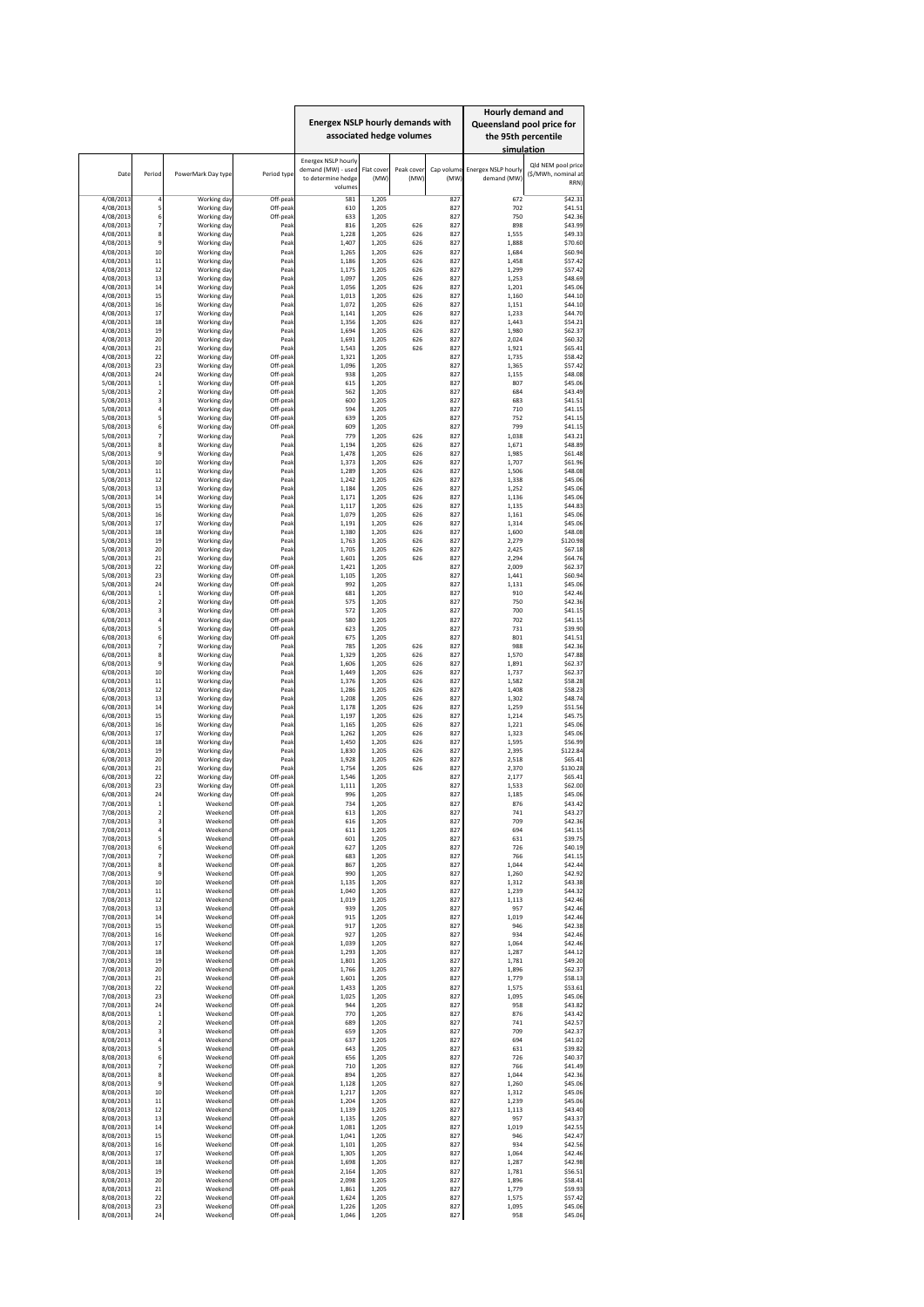|                          |                                |                            |                      |                                          |                    |                          |                    | Hourly demand and<br>Queensland pool price for |                             |  |  |
|--------------------------|--------------------------------|----------------------------|----------------------|------------------------------------------|--------------------|--------------------------|--------------------|------------------------------------------------|-----------------------------|--|--|
|                          |                                |                            |                      | <b>Energex NSLP hourly demands with</b>  |                    | associated hedge volumes |                    | the 95th percentile                            |                             |  |  |
|                          |                                |                            |                      |                                          |                    |                          |                    | simulation                                     |                             |  |  |
|                          |                                |                            |                      | Energex NSLP hourly                      |                    |                          |                    |                                                | Qld NEM pool price          |  |  |
| Date                     | Period                         | PowerMark Day type         | Period type          | demand (MW) - used<br>to determine hedge | Flat cover<br>(MW) | Peak cover<br>(MW)       | Cap volume<br>(MW) | Energex NSLP hourly<br>demand (MW)             | (\$/MWh, nominal at<br>RRN) |  |  |
|                          |                                |                            |                      | volume:                                  |                    |                          |                    |                                                |                             |  |  |
| 9/08/2013<br>9/08/2013   | $\overline{a}$                 | Working day<br>Working day | Off-peal<br>Off-peal | 841<br>725                               | 1,205<br>1,205     |                          | 827<br>827         | 813<br>718                                     | \$45.00<br>\$42.82          |  |  |
| 9/08/2013<br>9/08/2013   | 3<br>4                         | Working day<br>Working day | Off-peal<br>Off-peak | 700<br>689                               | 1,205<br>1,205     |                          | 827<br>827         | 714<br>700                                     | \$42.46<br>\$42.36          |  |  |
| 9/08/2013                | 5                              | Working day                | Off-peal             | 689                                      | 1,205              |                          | 827                | 728                                            | \$43.10                     |  |  |
| 9/08/2013<br>9/08/2013   | 6<br>7                         | Working day<br>Working day | Off-peak<br>Peal     | 832<br>1,008                             | 1.205<br>1,205     | 626                      | 827<br>827         | 795<br>1,034                                   | \$42.36<br>\$44.77          |  |  |
| 9/08/2013                | 8                              | Working day                | Peal                 | 1,639                                    | 1,205              | 626                      | 827<br>827         | 1,611                                          | \$55.68                     |  |  |
| 9/08/2013<br>9/08/2013   | 9<br>10                        | Working day<br>Working day | Peal<br>Peak         | 1,962<br>1.660                           | 1,205<br>1.205     | 626<br>626               | 827                | 1,926<br>1,652                                 | \$92.49<br>\$57.42          |  |  |
| 9/08/2013<br>9/08/2013   | $\overline{11}$<br>12          | Working day<br>Working day | Peak<br>Peak         | 1,412<br>1,295                           | 1,205<br>1,205     | 626<br>626               | 827<br>827         | 1,402<br>1,226                                 | \$49.45<br>\$45.06          |  |  |
| 9/08/2013                | 13                             | Working day                | Peak                 | 1,169                                    | 1,205              | 626                      | 827                | 1,167                                          | \$44.49                     |  |  |
| 9/08/2013<br>9/08/2013   | 14<br>15                       | Working day<br>Working day | Peak<br>Peal         | 1,152<br>1.134                           | 1,205<br>1.205     | 626<br>626               | 827<br>827         | 1,069<br>1.059                                 | \$44.97<br>\$45.00          |  |  |
| 9/08/2013<br>9/08/2013   | 16<br>17                       | Working day<br>Working day | Peal<br>Peal         | 1,099<br>1,279                           | 1,205<br>1,205     | 626<br>626               | 827<br>827         | 1,056<br>1,234                                 | \$43.10<br>\$45.06          |  |  |
| 9/08/2013                | 18                             | Working day                | Peal                 | 1,485                                    | 1,205              | 626                      | 827                | 1,479                                          | \$48.07                     |  |  |
| 9/08/2013<br>9/08/2013   | 19<br>20                       | Working day<br>Working day | Peal<br>Peal         | 2.073<br>2,103                           | 1.205<br>1,205     | 626<br>626               | 827<br>827         | 2.254<br>2,333                                 | \$82.25<br>\$114.42         |  |  |
| 9/08/2013                | $\overline{21}$<br>22          | Working day                | Peak                 | 2,056                                    | 1,205              | 626                      | 827<br>827         | 2,257                                          | \$88.12<br>\$62.37          |  |  |
| 9/08/2013<br>9/08/2013   | 23                             | Working day<br>Working day | Off-peal<br>Off-peal | 1,841<br>1.350                           | 1,205<br>1.205     |                          | 827                | 2,070<br>1.490                                 | \$68.78                     |  |  |
| 9/08/2013<br>10/08/2013  | 24                             | Working day<br>Working day | Off-peal<br>Off-peal | 1,121<br>725                             | 1,205<br>1,205     |                          | 827<br>827         | 1,220<br>720                                   | \$57.42<br>\$45.06          |  |  |
| 10/08/2013<br>10/08/2013 | $\overline{\mathbf{c}}$        | Working day                | Off-peak             | 632                                      | 1,205              |                          | 827                | 684                                            | \$44.42                     |  |  |
| 10/08/2013               | 3<br>4                         | Working day<br>Working day | Off-peak<br>Off-peak | 626<br>617                               | 1.205<br>1,205     |                          | 827<br>827         | 602<br>655                                     | \$42.57<br>\$41.24          |  |  |
| 10/08/2013<br>10/08/2013 | 5<br>6                         | Working day<br>Working day | Off-peak<br>Off-peak | 649<br>670                               | 1,205<br>1,205     |                          | 827<br>827         | 671<br>741                                     | \$41.15<br>\$43.05          |  |  |
| 10/08/2013               | $\overline{7}$                 | Working day                | Peal                 | 783                                      | 1.205              | 626                      | 827                | 939                                            | \$43.32                     |  |  |
| 10/08/2013<br>10/08/2013 | $\bf8$<br>9                    | Working day<br>Working day | Peal<br>Peal         | 1,303<br>1,551                           | 1,205<br>1,205     | 626<br>626               | 827<br>827         | 1,493<br>1,790                                 | \$49.97<br>\$54.97          |  |  |
| 10/08/2013               | 10                             | Working day                | Peal                 | 1,452                                    | 1,205              | 626                      | 827                | 1,401                                          | \$62.37                     |  |  |
| 10/08/2013<br>10/08/2013 | 11<br>12                       | Working day<br>Working day | Peal<br>Peak         | 1,367<br>1.315                           | 1,205<br>1.205     | 626<br>626               | 827<br>827         | 1,233<br>1.083                                 | \$48.08<br>\$45.06          |  |  |
| 10/08/2013<br>10/08/2013 | 13<br>14                       | Working day<br>Working day | Peal<br>Peal         | 1,263<br>1,222                           | 1,205<br>1,205     | 626<br>626               | 827<br>827         | 1,006<br>998                                   | \$44.34<br>\$45.06          |  |  |
| 10/08/2013               | 15                             | Working day                | Peak                 | 1,181                                    | 1,205              | 626                      | 827                | 983                                            | \$44.93                     |  |  |
| 10/08/2013<br>10/08/2013 | 16<br>17                       | Working day<br>Working day | Peak<br>Peal         | 1.180<br>1,262                           | 1.205<br>1,205     | 626<br>626               | 827<br>827         | 986<br>1,175                                   | \$44.27<br>\$45.06          |  |  |
| 10/08/2013<br>10/08/2013 | 18<br>19                       | Working day                | Peal<br>Peal         | 1,557<br>2,122                           | 1,205<br>1,205     | 626<br>626               | 827<br>827         | 1,536                                          | \$49.97<br>\$82.91          |  |  |
| 10/08/2013               | 20                             | Working day<br>Working day | Peak                 | 2.087                                    | 1.205              | 626                      | 827                | 2,148<br>2.228                                 | \$69.82                     |  |  |
| 10/08/2013<br>10/08/2013 | $\overline{21}$<br>22          | Working day<br>Working day | Peak<br>Off-peak     | 1,960<br>1,728                           | 1,205<br>1,205     | 626                      | 827<br>827         | 2,091<br>1,860                                 | \$62.37<br>\$62.37          |  |  |
| 10/08/2013               | 23                             | Working day                | Off-peak             | 1,238                                    | 1,205              |                          | 827                | 1,254                                          | \$60.16                     |  |  |
| 10/08/2013<br>11/08/2013 | 24<br>$\mathbf{1}$             | Working day<br>Working day | Off-peak<br>Off-peal | 970<br>676                               | 1.205<br>1,205     |                          | 827<br>827         | 1.072<br>783                                   | \$45.06<br>\$42.96          |  |  |
| 11/08/2013<br>11/08/2013 | $\overline{\mathbf{z}}$<br>з   | Working day<br>Working day | Off-peal<br>Off-peal | 571<br>573                               | 1,205<br>1,205     |                          | 827<br>827         | 597<br>565                                     | \$41.98<br>\$41.51          |  |  |
| 11/08/2013               | 4                              | Working day                | Off-peal             | 589                                      | 1.205              |                          | 827                | 602                                            | \$40.19                     |  |  |
| 11/08/2013<br>11/08/2013 | 5<br>6                         | Working day<br>Working day | Off-peak<br>Off-peak | 613<br>669                               | 1,205<br>1,205     |                          | 827<br>827         | 624<br>670                                     | \$40.93<br>\$40.75          |  |  |
| 11/08/2013<br>11/08/2013 | 7<br>8                         | Working day<br>Working day | Peak<br>Peak         | 765<br>1.230                             | 1,205<br>1.205     | 626<br>626               | 827<br>827         | 800<br>1.291                                   | \$42.46<br>\$45.06          |  |  |
| 11/08/2013               | 9                              | Working day                | Peal                 | 1,578                                    | 1,205              | 626                      | 827                | 1,681                                          | \$62.71                     |  |  |
| 11/08/2013<br>11/08/2013 | 10<br>11                       | Working day<br>Working day | Peal<br>Peal         | 1,473<br>1,308                           | 1,205<br>1,205     | 626<br>626               | 827<br>827         | 1,609<br>1,464                                 | \$62.37<br>\$58.98          |  |  |
| 11/08/2013               | 12                             | Working day                | Peal                 | 1,245                                    | 1,205              | 626                      | 827                | 1,308                                          | \$60.05                     |  |  |
| 11/08/2013<br>11/08/2013 | 13<br>14                       | Working day<br>Working day | Peak<br>Peak         | 1,177<br>1,167                           | 1.205<br>1,205     | 626<br>626               | 827<br>827         | 1,182<br>1,163                                 | \$45.06<br>\$45.06          |  |  |
| 11/08/2013<br>11/08/2013 | 15<br>16                       | Working day<br>Working day | Peak<br>Peak         | 1,117<br>1,112                           | 1,205<br>1,205     | 626<br>626               | 827<br>827         | 1,118<br>1,124                                 | \$44.00<br>\$43.55          |  |  |
| 11/08/2013               | 17                             | Working day                | Peal                 | 1.201                                    | 1.205              | 626                      | 827                | 1,098                                          | \$48.30                     |  |  |
| 11/08/2013<br>11/08/2013 | 18<br>19                       | Working day<br>Working day | Peal<br>Peal         | 1,461<br>1,969                           | 1,205<br>1,205     | 626<br>626               | 827<br>827         | 1,490<br>2,068                                 | \$57.42<br>\$128.29         |  |  |
| 11/08/2013<br>11/08/2013 | 20<br>21                       | Working day<br>Working day | Peak<br>Peak         | 1,918<br>1,780                           | 1,205<br>1.205     | 626<br>626               | 827<br>827         | 1,938<br>1,904                                 | \$126.32<br>\$76.44         |  |  |
| 11/08/2013               | $\overline{2}$                 | Working day                | Off-peal             | 1.478                                    | 1,205              |                          | 827                | 1,717                                          | \$61.2                      |  |  |
| 11/08/2013<br>11/08/2013 | 23<br>24                       | Working day<br>Working day | Off-peak<br>Off-peak | 1,099<br>960                             | 1,205<br>1,205     |                          | 827<br>827         | 1,130<br>932                                   | \$56.58<br>\$44.91          |  |  |
| 12/08/2013               |                                | Working day                | Off-peak             | 662<br>554                               | 1,205              |                          | 827<br>827         | 843                                            | \$45.06                     |  |  |
| 12/08/2013<br>12/08/2013 | 2<br>з                         | Working day<br>Working day | Off-peak<br>Off-peak | 485                                      | 1,205<br>1,205     |                          | 827                | 633<br>572                                     | \$43.59<br>\$42.36          |  |  |
| 12/08/2013<br>12/08/2013 | 4<br>5                         | Working day<br>Working day | Off-peal<br>Off-peak | 570<br>575                               | 1,205<br>1,205     |                          | 827<br>827         | 616<br>623                                     | \$42.36<br>\$42.31          |  |  |
| 12/08/2013               | 6                              | Working day                | Off-peak             | 626                                      | 1,205              |                          | 827                | 696                                            | \$42.36                     |  |  |
| 12/08/2013<br>12/08/2013 | 7<br>$\bf8$                    | Working day<br>Working day | Peak<br>Peak         | 803<br>1,240                             | 1,205<br>1,205     | 626<br>626               | 827<br>827         | 803<br>1,205                                   | \$42.61<br>\$48.89          |  |  |
| 12/08/2013<br>12/08/2013 | 9<br>10                        | Working day                | Peak<br>Peak         | 1,446<br>1,282                           | 1,205<br>1,205     | 626<br>626               | 827<br>827         | 1,530<br>1,575                                 | \$65.41<br>\$106.15         |  |  |
| 12/08/2013               | 11                             | Working day<br>Working day | Peak                 | 1,206                                    | 1,205              | 626                      | 827                | 1,480                                          | \$73.86                     |  |  |
| 12/08/2013<br>12/08/2013 | 12<br>13                       | Working day<br>Working day | Peal<br>Peak         | 1,084<br>1,062                           | 1,205<br>1,205     | 626<br>626               | 827<br>827         | 1,392<br>1,357                                 | \$60.68<br>\$55.68          |  |  |
| 12/08/2013               | 14                             | Working day<br>Working day | Peal                 | 1,077                                    | 1.205              | 626<br>626               | 827<br>827         | 1,263                                          | \$48.08                     |  |  |
| 12/08/2013<br>12/08/2013 | 15<br>16                       | Working day                | Peal<br>Peal         | 1,034<br>1,085                           | 1,205<br>1,205     | 626                      | 827                | 1,194<br>1,180                                 | \$48.41<br>\$57.42          |  |  |
| 12/08/2013<br>12/08/2013 | 17<br>18                       | Working day<br>Working day | Peal<br>Peak         | 1,220<br>1.394                           | 1,205<br>1.205     | 626<br>626               | 827<br>827         | 1,270<br>1,485                                 | \$57.42<br>\$61.34          |  |  |
| 12/08/2013               | 19                             | Working day                | Peak                 | 1,914                                    | 1,205              | 626                      | 827                | 2,144                                          | \$266.56                    |  |  |
| 12/08/2013<br>12/08/2013 | 20<br>21                       | Working day<br>Working day | Peal<br>Peak         | 1,828<br>1,586                           | 1,205<br>1,205     | 626<br>626               | 827<br>827         | 2,135<br>2,064                                 | \$428.95<br>\$99.06         |  |  |
| 12/08/2013<br>12/08/2013 | 22<br>23                       | Working day<br>Working day | Off-peak<br>Off-peak | 1,398<br>976                             | 1,205<br>1,205     |                          | 827<br>827         | 1,848<br>1,346                                 | \$89.27<br>\$58.50          |  |  |
| 12/08/2013               | 24                             | Working day                | Off-peak             | 830                                      | 1,205              |                          | 827                | 1,092                                          | \$57.42                     |  |  |
| 13/08/2013<br>13/08/2013 | $\mathbf{1}$<br>$\overline{2}$ | Working day<br>Working day | Off-peak<br>Off-peak | 625<br>586                               | 1,205<br>1,205     |                          | 827<br>827         | 783<br>597                                     | \$43.40<br>\$42.36          |  |  |
| 13/08/2013               | 3                              | Working day                | Off-peak             | 575                                      | 1,205              |                          | 827                | 565                                            | \$41.28                     |  |  |
| 13/08/2013<br>13/08/2013 | 4<br>5                         | Working day<br>Working day | Off-peak<br>Off-peal | 578<br>577                               | 1,205<br>1,205     |                          | 827<br>827         | 602<br>624                                     | \$39.44<br>\$38.55          |  |  |
| 13/08/2013<br>13/08/2013 | 6<br>7                         | Working day<br>Working day | Off-peak<br>Peak     | 606<br>670                               | 1,205<br>1.205     | 626                      | 827<br>827         | 670<br>800                                     | \$40.74<br>\$42.46          |  |  |
| 13/08/2013               | 8                              | Working day                | Peal                 | 958                                      | 1,205              | 626                      | 827                | 1,291                                          | \$45.06                     |  |  |
| 13/08/2013<br>13/08/2013 | 9<br>10                        | Working day<br>Working day | Peal<br>Peal         | 1,256<br>1,388                           | 1,205<br>1,205     | 626<br>626               | 827<br>827         | 1,681<br>1,609                                 | \$62.37<br>\$62.37          |  |  |
| 13/08/2013<br>13/08/2013 | 11<br>12                       | Working day                | Peak<br>Peak         | 1.384<br>1,355                           | 1.205<br>1,205     | 626<br>626               | 827<br>827         | 1,464<br>1,308                                 | \$57.58<br>\$45.06          |  |  |
| 13/08/2013               | 13                             | Working day<br>Working day | Peak                 | 1,396                                    | 1,205              | 626                      | 827                | 1,182                                          | \$47.55                     |  |  |
| 13/08/2013<br>13/08/2013 | 14<br>15                       | Working day<br>Working day | Peak<br>Peal         | 1,397<br>1,422                           | 1,205<br>1,205     | 626<br>626               | 827<br>827         | 1,163<br>1,118                                 | \$47.55<br>\$47.55          |  |  |
| 13/08/2013               | 16                             | Working day                | Peak                 | 1,454                                    | 1,205              | 626                      | 827                | 1,124                                          | \$48.08                     |  |  |
| 13/08/2013<br>13/08/2013 | 17<br>18                       | Working day<br>Working day | Peak<br>Peak         | 1,515<br>1,470                           | 1,205<br>1,205     | 626<br>626               | 827<br>827         | 1,098<br>1,490                                 | \$48.08<br>\$62.37          |  |  |
| 13/08/2013<br>13/08/2013 | 19<br>20                       | Working day<br>Working day | Peak<br>Peak         | 1,565<br>1,630                           | 1,205<br>1,205     | 626<br>626               | 827<br>827         | 2,068<br>1,938                                 | \$136.55<br>\$133.43        |  |  |
| 13/08/2013               | 21                             | Working day                | Peal                 | 1,501                                    | 1,205              | 626                      | 827                | 1,904                                          | \$84.6                      |  |  |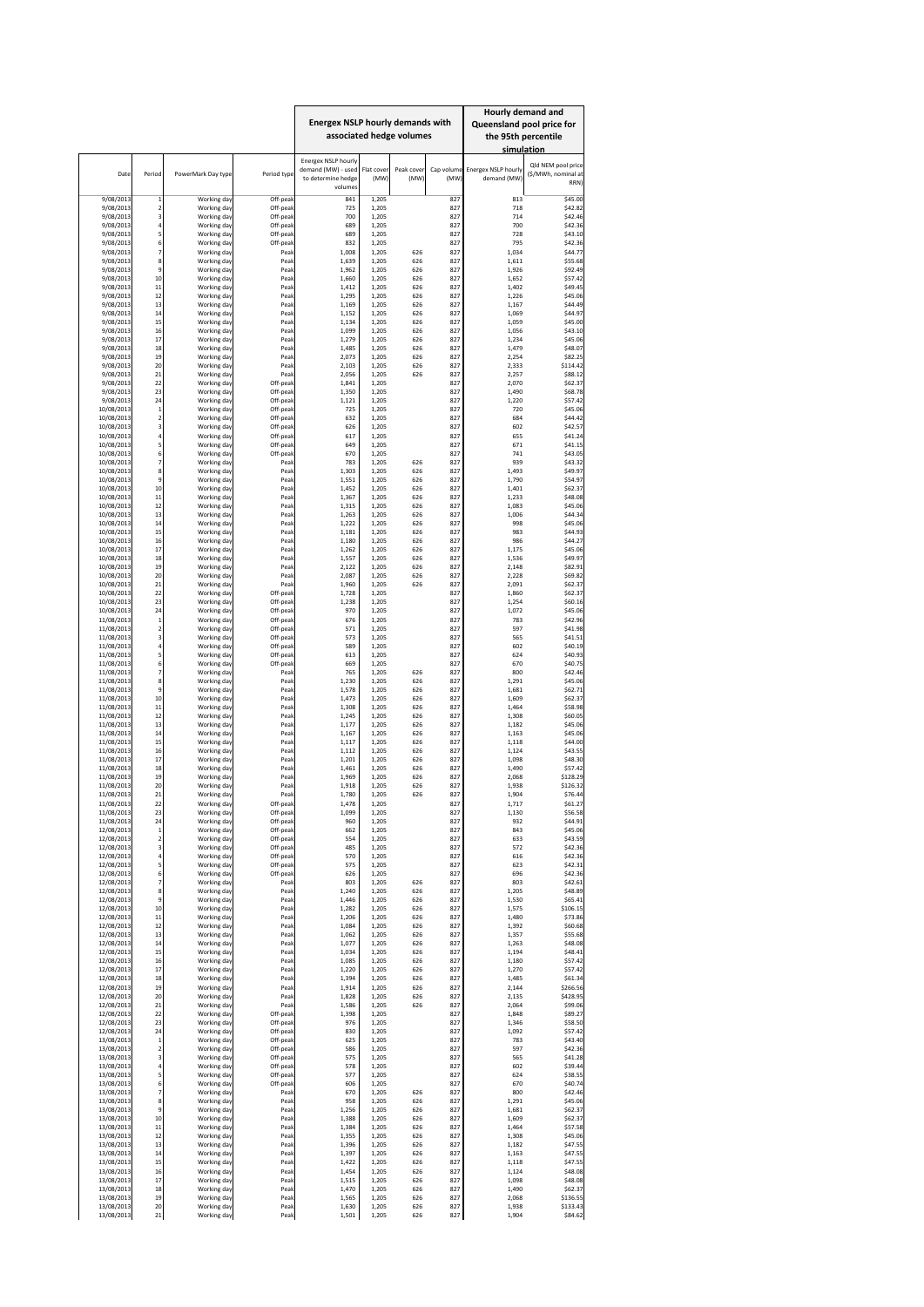|                          |                                         |                            |                      |                                         |                |                          |            | Hourly demand and<br>Queensland pool price for |                                           |  |  |
|--------------------------|-----------------------------------------|----------------------------|----------------------|-----------------------------------------|----------------|--------------------------|------------|------------------------------------------------|-------------------------------------------|--|--|
|                          |                                         |                            |                      | <b>Energex NSLP hourly demands with</b> |                | associated hedge volumes |            |                                                |                                           |  |  |
|                          |                                         |                            |                      |                                         |                |                          |            | the 95th percentile<br>simulation              |                                           |  |  |
|                          |                                         |                            |                      | Energex NSLP hourly                     |                |                          |            |                                                |                                           |  |  |
| Date                     | Period                                  | PowerMark Day type         | Period type          | demand (MW) - used                      | Flat cover     | Peak cover               | Cap volume | Energex NSLP hourly                            | Qld NEM pool price<br>(\$/MWh, nominal at |  |  |
|                          |                                         |                            |                      | to determine hedge<br>volume:           | (MW)           | (MW)                     | (MW        | demand (MW                                     | RRN)                                      |  |  |
| 13/08/2013               | 22                                      | Working day                | Off-peal             | 1,300                                   | 1.205          |                          | 827        | 1,717                                          | \$65.41                                   |  |  |
| 13/08/2013<br>13/08/2013 | 2 <sup>2</sup><br>24                    | Working day<br>Working day | Off-peal<br>Off-peal | 956<br>906                              | 1.205<br>1,205 |                          | 827<br>827 | 1.130<br>932                                   | \$62.37<br>\$48.08                        |  |  |
| 14/08/2013               | $\mathbf{1}$                            | Weekend                    | Off-peak             | 757                                     | 1,205          |                          | 827        | 756                                            | \$53.52                                   |  |  |
| 14/08/2013<br>14/08/2013 | $\overline{\mathbf{z}}$<br>3            | Weekend<br>Weekend         | Off-peak<br>Off-peal | 672<br>619                              | 1,205<br>1.205 |                          | 827<br>827 | 673<br>670                                     | \$45.06<br>\$43.03                        |  |  |
| 14/08/2013               | 4                                       | Weekend                    | Off-peal             | 617                                     | 1,205          |                          | 827        | 652                                            | \$43.54                                   |  |  |
| 14/08/2013<br>14/08/2013 | 5<br>6                                  | Weekend<br>Weekend         | Off-peak<br>Off-peal | 658<br>675                              | 1,205<br>1,205 |                          | 827<br>827 | 684<br>709                                     | \$42.46<br>\$42.46                        |  |  |
| 14/08/2013               | $\overline{7}$                          | Weekend                    | Off-peak             | 696                                     | 1.205          |                          | 827        | 779                                            | \$42.98                                   |  |  |
| 14/08/2013<br>14/08/2013 | 8<br>9                                  | Weekend<br>Weekend         | Off-peak<br>Off-peak | 867<br>1,005                            | 1,205<br>1,205 |                          | 827<br>827 | 1,042<br>1,332                                 | \$42.57<br>\$45.06                        |  |  |
| 14/08/2013               | 10<br>11                                | Weekend                    | Off-peak             | 1,087                                   | 1,205          |                          | 827        | 1,440                                          | \$49.77                                   |  |  |
| 14/08/2013<br>14/08/2013 | 12                                      | Weekend<br>Weekend         | Off-peak<br>Off-peak | 1,059<br>1.000                          | 1,205<br>1.205 |                          | 827<br>827 | 1,279<br>1,186                                 | \$48.08<br>\$45.06                        |  |  |
| 14/08/2013<br>14/08/2013 | 13<br>14                                | Weekend<br>Weekend         | Off-peal<br>Off-peal | 894<br>903                              | 1,205<br>1,205 |                          | 827<br>827 | 1,064<br>1,031                                 | \$44.58<br>\$43.41                        |  |  |
| 14/08/2013               | 15                                      | Weekend                    | Off-peal             | 922                                     | 1,205          |                          | 827        | 978                                            | \$42.36                                   |  |  |
| 14/08/2013<br>14/08/2013 | 16<br>17                                | Weekend<br>Weekend         | Off-peak<br>Off-peak | 943<br>1,063                            | 1.205<br>1,205 |                          | 827<br>827 | 958<br>1,070                                   | \$42.37<br>\$42.72                        |  |  |
| 14/08/2013               | 18                                      | Weekend                    | Off-peak             | 1,263                                   | 1,205          |                          | 827        | 1,298                                          | \$43.47                                   |  |  |
| 14/08/2013<br>14/08/2013 | 19<br>20                                | Weekend<br>Weekend         | Off-peal<br>Off-peak | 1,716<br>1.777                          | 1,205<br>1.205 |                          | 827<br>827 | 1,786<br>1,879                                 | \$45.06<br>\$61.41                        |  |  |
| 14/08/2013               | 21                                      | Weekend                    | Off-peal             | 1,588                                   | 1,205          |                          | 827        | 1,791                                          | \$48.53                                   |  |  |
| 14/08/2013<br>14/08/2013 | 22<br>23                                | Weekend<br>Weekend         | Off-peal<br>Off-peal | 1,398<br>1,117                          | 1,205<br>1,205 |                          | 827<br>827 | 1,606<br>1,253                                 | \$48.58<br>\$47.74                        |  |  |
| 14/08/2013<br>15/08/2013 | 24<br>$\mathbf{1}$                      | Weekend<br>Weekend         | Off-peak<br>Off-peak | 922<br>656                              | 1.205<br>1,205 |                          | 827<br>827 | 1,134<br>744                                   | \$45.06<br>\$42.74                        |  |  |
| 15/08/2013               | $\overline{\mathbf{c}}$                 | Weekend                    | Off-peak             | 589                                     | 1,205          |                          | 827        | 610                                            | \$42.46                                   |  |  |
| 15/08/2013<br>15/08/2013 | 3<br>$\ddot{a}$                         | Weekend<br>Weekend         | Off-peak<br>Off-peak | 527<br>546                              | 1,205<br>1.205 |                          | 827<br>827 | 598<br>638                                     | \$42.36<br>\$39.48                        |  |  |
| 15/08/2013               | 5                                       | Weekend                    | Off-peak             | 557                                     | 1,205          |                          | 827        | 648                                            | \$39.33                                   |  |  |
| 15/08/2013<br>15/08/2013 | 6<br>$\overline{7}$                     | Weekend<br>Weekend         | Off-peal<br>Off-peal | 549<br>627                              | 1,205<br>1,205 |                          | 827<br>827 | 645<br>736                                     | \$39.85<br>\$41.16                        |  |  |
| 15/08/2013               | 8                                       | Weekend                    | Off-peal             | 771                                     | 1,205          |                          | 827        | 1.008                                          | \$42.36                                   |  |  |
| 15/08/2013<br>15/08/2013 | q<br>10                                 | Weekend<br>Weekend         | Off-peal<br>Off-peak | 980<br>1,070                            | 1.205<br>1,205 |                          | 827<br>827 | 1.203<br>1,224                                 | \$44.06<br>\$46.80                        |  |  |
| 15/08/2013               | $^{11}$<br>12                           | Weekend<br>Weekend         | Off-peak<br>Off-peal | 1,011<br>965                            | 1,205<br>1,205 |                          | 827<br>827 | 1,133<br>986                                   | \$46.13<br>\$44.02                        |  |  |
| 15/08/2013<br>15/08/2013 | 13                                      | Weekend                    | Off-peal             | 932                                     | 1.205          |                          | 827        | 965                                            | \$43.98                                   |  |  |
| 15/08/2013<br>15/08/2013 | 14<br>15                                | Weekend<br>Weekend         | Off-peak<br>Off-peak | 927<br>938                              | 1,205<br>1,205 |                          | 827<br>827 | 914<br>906                                     | \$42.46<br>\$42.64                        |  |  |
| 15/08/2013               | 16                                      | Weekend                    | Off-peal             | 942                                     | 1,205          |                          | 827        | 925                                            | \$42.46                                   |  |  |
| 15/08/2013<br>15/08/2013 | 17<br>18                                | Weekend<br>Weekend         | Off-peak<br>Off-peak | 1.057<br>1,290                          | 1.205<br>1,205 |                          | 827<br>827 | 1.044<br>1,207                                 | \$42.48<br>\$45.06                        |  |  |
| 15/08/2013               | 19                                      | Weekend                    | Off-peak             | 1,769                                   | 1,205          |                          | 827        | 1,614                                          | \$45.06                                   |  |  |
| 15/08/2013<br>15/08/2013 | 20<br>21                                | Weekend<br>Weekend         | Off-peak<br>Off-peak | 1,640<br>1.590                          | 1,205<br>1.205 |                          | 827<br>827 | 1,822<br>1,674                                 | \$49.05<br>\$47.55                        |  |  |
| 15/08/2013               | 22                                      | Weekend                    | Off-peal             | 1,340                                   | 1,205          |                          | 827        | 1,513                                          | \$47.55                                   |  |  |
| 15/08/2013<br>15/08/2013 | 23<br>24                                | Weekend<br>Weekend         | Off-peal<br>Off-peal | 992<br>808                              | 1,205<br>1,205 |                          | 827<br>827 | 1,192<br>1,023                                 | \$47.55<br>\$42.87                        |  |  |
| 16/08/2013               | $\mathbf{1}$                            | Working day                | Off-peak             | 683                                     | 1.205          |                          | 827        | 742                                            | \$42.52                                   |  |  |
| 16/08/2013<br>16/08/2013 | $\overline{2}$<br>3                     | Working day<br>Working day | Off-peak<br>Off-peak | 588<br>590                              | 1,205<br>1,205 |                          | 827<br>827 | 615<br>624                                     | \$42.46<br>\$41.51                        |  |  |
| 16/08/2013<br>16/08/2013 | 4<br>s                                  | Working day<br>Working day | Off-peal<br>Off-peak | 600<br>645                              | 1,205<br>1.205 |                          | 827<br>827 | 632<br>652                                     | \$39.00<br>\$38.47                        |  |  |
| 16/08/2013               | 6                                       | Working day                | Off-peal             | 677                                     | 1,205          |                          | 827        | 745                                            | \$39.46                                   |  |  |
| 16/08/2013<br>16/08/2013 | 7<br>8                                  | Working day<br>Working day | Pea<br>Pea           | 823<br>1,190                            | 1,205<br>1,205 | 626<br>626               | 827<br>827 | 916<br>1,452                                   | \$42.46<br>\$45.06                        |  |  |
| 16/08/2013               | -q                                      | Working day                | Peal                 | 1,498                                   | 1,205          | 626                      | 827        | 1,711                                          | \$60.82                                   |  |  |
| 16/08/2013<br>16/08/2013 | 10<br>11                                | Working day<br>Working day | Peal<br>Peak         | 1.596<br>1,546                          | 1.205<br>1,205 | 626<br>626               | 827<br>827 | 1,538<br>1,295                                 | \$56.79<br>\$47.55                        |  |  |
| 16/08/2013               | 12                                      | Working day                | Peak                 | 1,487                                   | 1,205          | 626                      | 827        | 1,234                                          | \$45.06                                   |  |  |
| 16/08/2013<br>16/08/2013 | 13<br>14                                | Working day<br>Working day | Peak<br>Peak         | 1,447<br>1.446                          | 1,205<br>1,205 | 626<br>626               | 827<br>827 | 1,177<br>1,081                                 | \$43.90<br>\$44.99                        |  |  |
| 16/08/2013               | 15                                      | Working day                | Peal                 | 1,425                                   | 1,205          | 626                      | 827        | 1,056                                          | \$43.33                                   |  |  |
| 16/08/2013<br>16/08/2013 | 16<br>17                                | Working day<br>Working day | Peal<br>Peal         | 1,468<br>1,591                          | 1,205<br>1,205 | 626<br>626               | 827<br>827 | 1,065<br>1,229                                 | \$43.33<br>\$45.06                        |  |  |
| 16/08/2013<br>16/08/2013 | 18<br>19                                | Working day<br>Working day | Peak<br>Peal         | 1,939<br>2.455                          | 1.205<br>1,205 | 626<br>626               | 827<br>827 | 1,558<br>2,283                                 | \$51.60<br>\$85.37                        |  |  |
| 16/08/2013               | 20                                      | Working day                | Peak                 | 2,411                                   | 1,205          | 626                      | 827        | 2,370                                          | \$88.40                                   |  |  |
| 16/08/2013<br>16/08/2013 | 21<br>$\overline{2}$                    | Working day<br>Working day | Peak<br>Off-peak     | 2,273<br>1.938                          | 1,205<br>1,205 | 626                      | 827<br>827 | 2,303<br>2.052                                 | \$62.81<br>\$55.68                        |  |  |
| 16/08/2013               | 23                                      | Working day                | Off-peak             | 1,498                                   | 1,205          |                          | 827        | 1,432                                          | \$53.80                                   |  |  |
| 16/08/2013<br>17/08/2013 | 24<br>$\mathbf{1}$                      | Working day<br>Working day | Off-peak<br>Off-peak | 1,161<br>687                            | 1,205<br>1,205 |                          | 827<br>827 | 1,155<br>756                                   | \$45.06<br>\$43.93                        |  |  |
| 17/08/2013               | $\overline{2}$                          | Working day                | Off-peak             | 617                                     | 1,205          |                          | 827        | 614                                            | \$42.36                                   |  |  |
| 17/08/2013<br>17/08/2013 | 3<br>4                                  | Working day<br>Working day | Off-peak<br>Off-peak | 543<br>598                              | 1,205<br>1,205 |                          | 827<br>827 | 630<br>669                                     | \$41.51<br>\$41.06                        |  |  |
| 17/08/2013<br>17/08/2013 | 5<br>6                                  | Working day<br>Working day | Off-peak<br>Off-peak | 598<br>664                              | 1,205<br>1,205 |                          | 827<br>827 | 663<br>736                                     | \$40.24<br>\$41.15                        |  |  |
| 17/08/2013               | $\overline{7}$                          | Working day                | Peak                 | 791                                     | 1,205          | 626                      | 827        | 880                                            | \$42.46                                   |  |  |
| 17/08/2013<br>17/08/2013 | 8<br>9                                  | Working day<br>Working day | Peak<br>Peak         | 1,301<br>1,439                          | 1,205<br>1,205 | 626<br>626               | 827<br>827 | 1,509<br>1,795                                 | \$48.08<br>\$76.20                        |  |  |
| 17/08/2013               | 10                                      | Working day                | Peak                 | 1,384                                   | 1,205          | 626                      | 827        | 1,554                                          | \$57.42                                   |  |  |
| 17/08/2013<br>17/08/2013 | 11<br>12                                | Working day<br>Working day | Peak<br>Peak         | 1,325<br>1,228                          | 1.205<br>1,205 | 626<br>626               | 827<br>827 | 1,358<br>1,268                                 | \$53.59<br>\$56.10                        |  |  |
| 17/08/2013               | 13<br>14                                | Working day                | Peak<br>Peak         | 1,236                                   | 1,205          | 626<br>626               | 827<br>827 | 1,237                                          | \$45.06                                   |  |  |
| 17/08/2013<br>17/08/2013 | 15                                      | Working day<br>Working day | Peak                 | 1,170<br>1.222                          | 1,205<br>1,205 | 626                      | 827        | 1,188<br>1.144                                 | \$45.06<br>\$45.06                        |  |  |
| 17/08/2013<br>17/08/2013 | 16<br>17                                | Working day<br>Working day | Peal<br>Peak         | 1,188<br>1,262                          | 1,205<br>1,205 | 626<br>626               | 827<br>827 | 1,152<br>1,227                                 | \$45.06<br>\$46.11                        |  |  |
| 17/08/2013               | 18                                      | Working day                | Peak                 | 1,548                                   | 1,205          | 626                      | 827        | 1,457                                          | \$61.32                                   |  |  |
| 17/08/2013<br>17/08/2013 | 19<br>20                                | Working day<br>Working day | Peak<br>Peak         | 1,994<br>1,978                          | 1.205<br>1,205 | 626<br>626               | 827<br>827 | 2.096<br>2,169                                 | \$89.27<br>\$1,146.73                     |  |  |
| 17/08/2013               | 21                                      | Working day                | Peak                 | 1,855                                   | 1,205          | 626                      | 827        | 2,152                                          | \$127.88                                  |  |  |
| 17/08/2013<br>17/08/2013 | 22<br>23                                | Working day<br>Working day | Off-peak<br>Off-peak | 1,641<br>1.130                          | 1,205<br>1,205 |                          | 827<br>827 | 1,954<br>1.401                                 | \$73.12<br>\$53.99                        |  |  |
| 17/08/2013               | 24                                      | Working day                | Off-peak             | 1,025                                   | 1,205          |                          | 827        | 1,100                                          | \$48.08                                   |  |  |
| 18/08/2013<br>18/08/2013 | $\mathbf{1}$<br>$\overline{\mathbf{z}}$ | Working day<br>Working day | Off-peak<br>Off-peak | 681<br>575                              | 1,205<br>1,205 |                          | 827<br>827 | 630<br>608                                     | \$41.89<br>\$41.27                        |  |  |
| 18/08/2013<br>18/08/2013 | 3<br>4                                  | Working day<br>Working day | Off-peak<br>Off-peak | 572<br>580                              | 1,205<br>1,205 |                          | 827<br>827 | 577<br>588                                     | \$38.47<br>\$38.47                        |  |  |
| 18/08/2013               | 5                                       | Working day                | Off-peak             | 623                                     | 1,205          |                          | 827        | 625                                            | \$39.46                                   |  |  |
| 18/08/2013<br>18/08/2013 | 6<br>$\overline{7}$                     | Working day<br>Working day | Off-peak<br>Peak     | 675<br>785                              | 1,205<br>1,205 | 626                      | 827<br>827 | 632<br>803                                     | \$41.15<br>\$42.46                        |  |  |
| 18/08/2013               | 8                                       | Working day                | Peak                 | 1,329                                   | 1,205          | 626                      | 827        | 1.215                                          | \$45.06                                   |  |  |
| 18/08/2013<br>18/08/2013 | 9<br>10                                 | Working day<br>Working day | Peal<br>Peak         | 1,606<br>1,449                          | 1,205<br>1,205 | 626<br>626               | 827<br>827 | 1,392<br>1,282                                 | \$48.08<br>\$49.97                        |  |  |
| 18/08/2013               | 11                                      | Working day                | Peak                 | 1,376                                   | 1,205          | 626                      | 827        | 1,179                                          | \$45.06                                   |  |  |
| 18/08/2013<br>18/08/2013 | 12<br>13                                | Working day<br>Working day | Peak<br>Peak         | 1,286<br>1,208                          | 1.205<br>1,205 | 626<br>626               | 827<br>827 | 1,085<br>1,069                                 | \$45.06<br>\$45.06                        |  |  |
| 18/08/2013<br>18/08/2013 | 14<br>15                                | Working day                | Peak<br>Peak         | 1,178<br>1,197                          | 1,205<br>1,205 | 626<br>626               | 827<br>827 | 1,058<br>1,113                                 | \$45.06<br>\$45.02                        |  |  |
| 18/08/2013               | 16                                      | Working day<br>Working day | Peak                 | 1,165                                   | 1,205          | 626                      | 827        | 1,087                                          | \$45.06                                   |  |  |
| 18/08/2013<br>18/08/2013 | 17<br>18                                | Working day<br>Working day | Peak<br>Peak         | 1,262<br>1,450                          | 1,205<br>1,205 | 626<br>626               | 827<br>827 | 1,169<br>1,365                                 | \$45.06<br>\$45.06                        |  |  |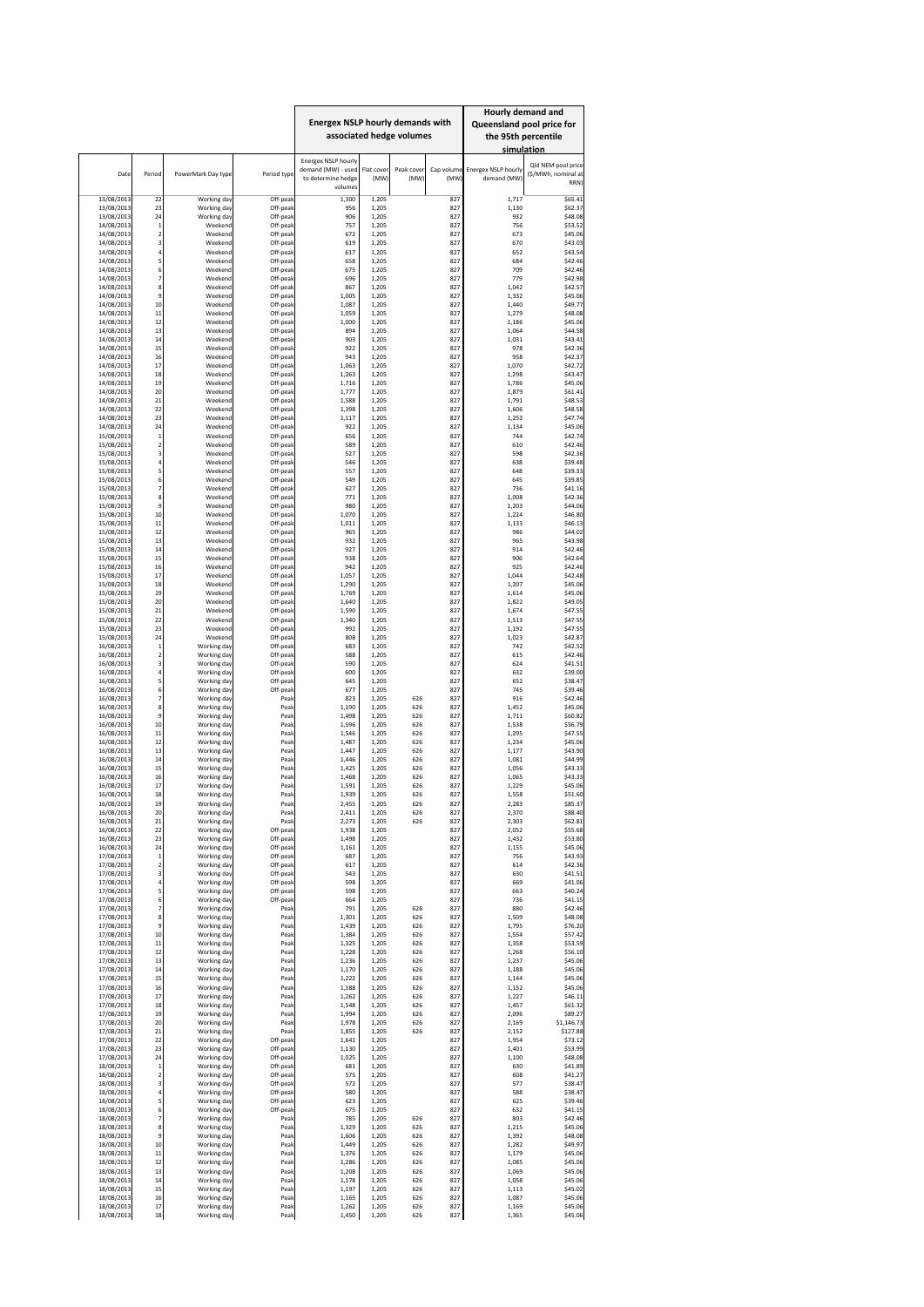|                          |                                         |                            |                      |                                                                     |                    |                    |                    | Hourly demand and<br>Queensland pool price for |                     |  |
|--------------------------|-----------------------------------------|----------------------------|----------------------|---------------------------------------------------------------------|--------------------|--------------------|--------------------|------------------------------------------------|---------------------|--|
|                          |                                         |                            |                      | <b>Energex NSLP hourly demands with</b><br>associated hedge volumes |                    |                    |                    |                                                |                     |  |
|                          |                                         |                            |                      |                                                                     |                    |                    |                    | the 95th percentile<br>simulation              |                     |  |
|                          |                                         |                            |                      | Energex NSLP hourly                                                 |                    |                    |                    |                                                | Qld NEM pool price  |  |
| Date                     | Period                                  | PowerMark Day type         | Period type          | demand (MW) - used<br>to determine hedge                            | Flat cover<br>(MW) | Peak cover<br>(MW) | Cap volume<br>(MW) | Energex NSLP hourly<br>demand (MW)             | (\$/MWh, nominal at |  |
|                          |                                         |                            |                      | volume:                                                             |                    |                    |                    |                                                | RRN)                |  |
| 18/08/2013<br>18/08/2013 | 19<br>20                                | Working day<br>Working day | Peal<br>Peal         | 1,830<br>1.928                                                      | 1.205<br>1,205     | 626<br>626         | 827<br>827         | 1,785<br>2,022                                 | \$49.02<br>\$59.48  |  |
| 18/08/2013               | 21                                      | Working day                | Peak                 | 1,754                                                               | 1,205              | 626                | 827                | 1,867                                          | \$50.91             |  |
| 18/08/2013<br>18/08/2013 | 22<br>23                                | Working day<br>Working day | Off-peak<br>Off-peal | 1,546<br>1,111                                                      | 1,205<br>1,205     |                    | 827<br>827         | 1,587<br>1,114                                 | \$47.93<br>\$45.06  |  |
| 18/08/2013               | 24                                      | Working day                | Off-peal             | 996                                                                 | 1.205              |                    | 827                | 902                                            | \$42.65             |  |
| 19/08/2013<br>19/08/2013 | $\mathbf{1}$<br>$\overline{\mathbf{z}}$ | Working day<br>Working day | Off-peal<br>Off-peal | 686<br>618                                                          | 1,205<br>1,205     |                    | 827<br>827         | 795<br>644                                     | \$42.46<br>\$42.37  |  |
| 19/08/2013<br>19/08/2013 | з<br>4                                  | Working day                | Off-peak             | 641<br>608                                                          | 1,205<br>1.205     |                    | 827<br>827         | 606<br>609                                     | \$41.27<br>\$40.21  |  |
| 19/08/2013               | 5                                       | Working day<br>Working day | Off-peak<br>Off-peak | 662                                                                 | 1,205              |                    | 827                | 659                                            | \$38.48             |  |
| 19/08/2013<br>19/08/2013 | 6                                       | Working day                | Off-peak             | 698                                                                 | 1,205              |                    | 827                | 688                                            | \$40.46             |  |
| 19/08/2013               | $\overline{\phantom{a}}$<br>8           | Working day<br>Working day | Peak<br>Peak         | 831<br>1,375                                                        | 1,205<br>1,205     | 626<br>626         | 827<br>827         | 803<br>1,156                                   | \$42.36<br>\$44.79  |  |
| 19/08/2013<br>19/08/2013 | 9<br>10                                 | Working day<br>Working day | Peal<br>Peal         | 1,576<br>1,472                                                      | 1.205<br>1,205     | 626<br>626         | 827<br>827         | 1.412<br>1,356                                 | \$48.08<br>\$48.58  |  |
| 19/08/2013               | 11                                      | Working day                | Peal                 | 1,370                                                               | 1,205              | 626                | 827                | 1,173                                          | \$48.08             |  |
| 19/08/2013<br>19/08/2013 | 12<br>13                                | Working day<br>Working day | Peal<br>Peal         | 1,297<br>1.212                                                      | 1,205<br>1.205     | 626<br>626         | 827<br>827         | 1,095<br>1,041                                 | \$45.09<br>\$45.06  |  |
| 19/08/2013               | 14                                      | Working day                | Peal                 | 1,236                                                               | 1,205              | 626                | 827                | 1,011                                          | \$43.66             |  |
| 19/08/2013<br>19/08/2013 | 15<br>16                                | Working day<br>Working day | Peal<br>Peak         | 1,210<br>1,195                                                      | 1,205<br>1,205     | 626<br>626         | 827<br>827         | 997<br>1,026                                   | \$45.06<br>\$45.06  |  |
| 19/08/2013               | 17                                      | Working day                | Peak<br>Peal         | 1.327                                                               | 1.205              | 626<br>626         | 827<br>827         | 1.140                                          | \$44.94<br>\$45.06  |  |
| 19/08/2013<br>19/08/2013 | 18<br>19                                | Working day<br>Working day | Peal                 | 1,605<br>2,176                                                      | 1,205<br>1,205     | 626                | 827                | 1,355<br>1,799                                 | \$55.0              |  |
| 19/08/2013<br>19/08/2013 | 20<br>21                                | Working day<br>Working day | Peal<br>Peak         | 2,178<br>2.085                                                      | 1,205<br>1.205     | 626<br>626         | 827<br>827         | 1,779<br>1,671                                 | \$48.09<br>\$45.06  |  |
| 19/08/2013               | 22                                      | Working day                | Off-peak             | 1,789                                                               | 1,205              |                    | 827                | 1,509                                          | \$45.06             |  |
| 19/08/2013<br>19/08/2013 | 23<br>24                                | Working day<br>Working day | Off-peak<br>Off-peak | 1,278<br>1,047                                                      | 1,205<br>1,205     |                    | 827<br>827         | 1,184<br>1,029                                 | \$45.06<br>\$44.17  |  |
| 20/08/2013               | $\mathbf{1}$                            | Working day                | Off-peak             | 727                                                                 | 1.205              |                    | 827                | 768                                            | \$42.75             |  |
| 20/08/2013<br>20/08/2013 | $\mathbf 2$<br>3                        | Working day<br>Working day | Off-peal<br>Off-peal | 626<br>541                                                          | 1,205<br>1,205     |                    | 827<br>827         | 633<br>639                                     | \$42.82<br>\$42.3   |  |
| 20/08/2013               | 4                                       | Working day                | Off-peak             | 600                                                                 | 1,205              |                    | 827                | 639                                            | \$41.5              |  |
| 20/08/2013<br>20/08/2013 | 5<br>6                                  | Working day<br>Working day | Off-peak<br>Off-peal | 598<br>593                                                          | 1,205<br>1.205     |                    | 827<br>827         | 645<br>717                                     | \$41.15<br>\$41.51  |  |
| 20/08/2013               | 7                                       | Working day<br>Working day | Peal                 | 767                                                                 | 1,205              | 626                | 827                | 938                                            | \$43.21             |  |
| 20/08/2013<br>20/08/2013 | 8<br>9                                  | Working day                | Peal<br>Peal         | 1,116<br>1,521                                                      | 1,205<br>1,205     | 626<br>626         | 827<br>827         | 1,469<br>1,747                                 | \$48.51<br>\$60.56  |  |
| 20/08/2013<br>20/08/2013 | 10<br>$\overline{11}$                   | Working day<br>Working day | Peal<br>Peal         | 1.460<br>1,368                                                      | 1.205<br>1,205     | 626<br>626         | 827<br>827         | 1.589<br>1,430                                 | \$54.43<br>\$55.75  |  |
| 20/08/2013               | 12                                      | Working day                | Peal                 | 1,293                                                               | 1,205              | 626                | 827                | 1,317                                          | \$55.10             |  |
| 20/08/2013<br>20/08/2013 | 13<br>14                                | Working day<br>Working day | Peal<br>Peal         | 1,220<br>1,172                                                      | 1,205<br>1.205     | 626<br>626         | 827<br>827         | 1,217<br>1,167                                 | \$45.06<br>\$44.02  |  |
| 20/08/2013               | 15                                      | Working day                | Peak                 | 1,189                                                               | 1,205              | 626                | 827                | 1,167                                          | \$45.06             |  |
| 20/08/2013<br>20/08/2013 | 16<br>17                                | Working day<br>Working day | Peak<br>Peak         | 1,178<br>1,251                                                      | 1,205<br>1,205     | 626<br>626         | 827<br>827         | 1,158<br>1,230                                 | \$45.06<br>\$48.08  |  |
| 20/08/2013               | 18                                      | Working day                | Peal                 | 1.540                                                               | 1.205              | 626                | 827                | 1.415                                          | \$57.42             |  |
| 20/08/2013<br>20/08/2013 | 19<br>20                                | Working day<br>Working day | Peal<br>Peal         | 2,123<br>2,113                                                      | 1,205<br>1,205     | 626<br>626         | 827<br>827         | 1,998<br>2,113                                 | \$134.68<br>\$142.5 |  |
| 20/08/2013<br>20/08/2013 | 21<br>22                                | Working day                | Peal                 | 1,919<br>1.733                                                      | 1,205<br>1.205     | 626                | 827<br>827         | 1,951<br>1.726                                 | \$137.69<br>\$65.41 |  |
| 20/08/2013               | 23                                      | Working day<br>Working day | Off-peak<br>Off-peal | 1,219                                                               | 1,205              |                    | 827                | 1,216                                          | \$62.37             |  |
| 20/08/2013<br>21/08/2013 | 24<br>$\mathbf{1}$                      | Working day<br>Weekend     | Off-peak<br>Off-peak | 1,032<br>876                                                        | 1,205<br>1,205     |                    | 827<br>827         | 998<br>771                                     | \$48.21<br>\$48.08  |  |
| 21/08/2013               | $\overline{2}$                          | Weekend                    | Off-peak             | 741                                                                 | 1.205              |                    | 827                | 614                                            | \$45.06             |  |
| 21/08/2013<br>21/08/2013 | 3<br>4                                  | Weekend<br>Weekend         | Off-peal<br>Off-peal | 709<br>694                                                          | 1,205<br>1,205     |                    | 827<br>827         | 601<br>635                                     | \$44.56<br>\$42.46  |  |
| 21/08/2013               | 5                                       | Weekend                    | Off-peal             | 631                                                                 | 1,205              |                    | 827                | 610                                            | \$40.17             |  |
| 21/08/2013<br>21/08/2013 | 6<br>$\overline{7}$                     | Weekend<br>Weekend         | Off-peal<br>Off-peak | 726<br>766                                                          | 1,205<br>1.205     |                    | 827<br>827         | 574<br>700                                     | \$39.35<br>\$41.15  |  |
| 21/08/2013               | 8                                       | Weekend                    | Off-peak             | 1,044                                                               | 1,205              |                    | 827                | 972                                            | \$42.36             |  |
| 21/08/2013<br>21/08/2013 | 9<br>10                                 | Weekend<br>Weekend         | Off-peak<br>Off-peak | 1,260<br>1,312                                                      | 1,205<br>1,205     |                    | 827<br>827         | 1,233<br>1,258                                 | \$45.06<br>\$45.06  |  |
| 21/08/2013<br>21/08/2013 | 11<br>12                                | Weekend<br>Weekend         | Off-peak<br>Off-peal | 1.239<br>1,113                                                      | 1.205<br>1,205     |                    | 827<br>827         | 1.157<br>1,075                                 | \$44.36<br>\$42.57  |  |
| 21/08/2013               | 13                                      | Weekend                    | Off-peal             | 957                                                                 | 1,205              |                    | 827                | 1,003                                          | \$42.46             |  |
| 21/08/2013<br>21/08/2013 | 14<br>15                                | Weekend<br>Weekend         | Off-peak<br>Off-peak | 1,019<br>946                                                        | 1,205<br>1.205     |                    | 827<br>827         | 958<br>921                                     | \$42.46<br>\$42.46  |  |
| 21/08/2013               | 16                                      | Weekend                    | Off-peal             | 934                                                                 | 1,205              |                    | 827                | 953                                            | \$42.58             |  |
| 21/08/2013<br>21/08/2013 | 17<br>18                                | Weekend<br>Weekend         | Off-peak<br>Off-peak | 1,064<br>1,287                                                      | 1,205<br>1,205     |                    | 827<br>827         | 1,026<br>1,200                                 | \$42.46<br>\$43.65  |  |
| 21/08/2013               | 19                                      | Weekend                    | Off-peak             | 1.781                                                               | 1,205              |                    | 827                | 1,548                                          | \$44.42             |  |
| 21/08/2013<br>21/08/2013 | 20<br>21                                | Weekend<br>Weekend         | Off-peak<br>Off-peak | 1,896<br>1,779                                                      | 1,205<br>1,205     |                    | 827<br>827         | 1,658<br>1,551                                 | \$54.16<br>\$45.06  |  |
| 21/08/2013<br>21/08/2013 | 22<br>23                                | Weekend<br>Weekend         | Off-peak<br>Off-peak | 1,575<br>1,095                                                      | 1,205<br>1.205     |                    | 827<br>827         | 1,460<br>1,169                                 | \$45.06<br>\$45.06  |  |
| 21/08/2013               | 24                                      | Weekend                    | Off-peak             | 958                                                                 | 1,205              |                    | 827                | 1,074                                          | \$45.06             |  |
| 22/08/2013<br>22/08/2013 | $\mathbf{1}$<br>$\mathbf 2$             | Weekend<br>Weekend         | Off-peak<br>Off-peak | 683<br>603                                                          | 1,205<br>1,205     |                    | 827<br>827         | 720<br>658                                     | \$43.82<br>\$42.70  |  |
| 22/08/2013<br>22/08/2013 | 3                                       | Weekend                    | Off-peak             | 604                                                                 | 1,205              |                    | 827                | 626                                            | \$42.36             |  |
| 22/08/2013               | $\sqrt{4}$<br>5                         | Weekend<br>Weekend         | Off-peak<br>Off-peak | 616<br>618                                                          | 1.205<br>1,205     |                    | 827<br>827         | 647<br>627                                     | \$41.15<br>\$38.89  |  |
| 22/08/2013<br>22/08/2013 | 6<br>7                                  | Weekend<br>Weekend         | Off-peak<br>Off-peal | 642<br>711                                                          | 1,205<br>1,205     |                    | 827<br>827         | 654<br>706                                     | \$39.55<br>\$41.51  |  |
| 22/08/2013               | 8                                       | Weekend                    | Off-peak             | 970                                                                 | 1.205              |                    | 827                | 930                                            | \$42.36             |  |
| 22/08/2013<br>22/08/2013 | 9<br>10                                 | Weekend<br>Weekend         | Off-peak<br>Off-peak | 1,203<br>1,292                                                      | 1,205<br>1,205     |                    | 827<br>827         | 1,158<br>1,171                                 | \$43.32<br>\$43.57  |  |
| 22/08/2013               | 11                                      | Weekend                    | Off-peal             | 1,234                                                               | 1,205              |                    | 827                | 1,011                                          | \$45.06             |  |
| 22/08/2013<br>22/08/2013 | 12<br>13                                | Weekend<br>Weekend         | Off-peak<br>Off-peak | 1,023<br>980                                                        | 1.205<br>1,205     |                    | 827<br>827         | 925<br>802                                     | \$43.45<br>\$42.46  |  |
| 22/08/2013               | 14                                      | Weekend                    | Off-peak             | 917                                                                 | 1,205              |                    | 827                | 809                                            | \$42.46             |  |
| 22/08/2013<br>22/08/2013 | 15<br>16                                | Weekend<br>Weekend         | Off-peak<br>Off-peak | 818<br>933                                                          | 1,205<br>1,205     |                    | 827<br>827         | 821<br>852                                     | \$42.57<br>\$42.57  |  |
| 22/08/2013<br>22/08/2013 | 17<br>18                                | Weekend<br>Weekend         | Off-peak<br>Off-peak | 1,013<br>1,363                                                      | 1,205<br>1,205     |                    | 827<br>827         | 1,009<br>1,264                                 | \$42.90<br>\$43.21  |  |
| 22/08/2013               | 19                                      | Weekend                    | Off-peak             | 1,893                                                               | 1,205              |                    | 827                | 1,748                                          | \$49.97             |  |
| 22/08/2013<br>22/08/2013 | 20<br>21                                | Weekend<br>Weekend         | Off-peak<br>Off-peak | 1.902<br>1,724                                                      | 1.205<br>1,205     |                    | 827<br>827         | 1,743<br>1,614                                 | \$49.97<br>\$48.08  |  |
| 22/08/2013               | 22                                      | Weekend                    | Off-peak             | 1,520                                                               | 1,205              |                    | 827                | 1,494                                          | \$45.06             |  |
| 22/08/2013<br>22/08/2013 | 23<br>24                                | Weekend<br>Weekend         | Off-peal<br>Off-peak | 1,224<br>1,097                                                      | 1,205<br>1,205     |                    | 827<br>827         | 1,216<br>1,106                                 | \$48.08<br>\$45.06  |  |
| 23/08/2013               | 1                                       | Working day                | Off-peak             | 697                                                                 | 1,205              |                    | 827                | 628                                            | \$42.36             |  |
| 23/08/2013<br>23/08/2013 | $\overline{\mathbf{c}}$<br>3            | Working day<br>Working day | Off-peak<br>Off-peak | 597<br>549                                                          | 1,205<br>1,205     |                    | 827<br>827         | 513<br>473                                     | \$42.36<br>\$41.36  |  |
| 23/08/2013               | 4                                       | Working day                | Off-peak             | 540                                                                 | 1,205              |                    | 827                | 517                                            | \$39.12             |  |
| 23/08/2013<br>23/08/2013 | 5<br>6                                  | Working day<br>Working day | Off-peak<br>Off-peak | 637<br>662                                                          | 1.205<br>1,205     |                    | 827<br>827         | 548<br>599                                     | \$38.67<br>\$39.69  |  |
| 23/08/2013<br>23/08/2013 | 7<br>8                                  | Working day                | Peak<br>Peal         | 837                                                                 | 1,205              | 626<br>626         | 827<br>827         | 715                                            | \$42.36<br>\$45.06  |  |
| 23/08/2013               | 9                                       | Working day<br>Working day | Peak                 | 1,271<br>1,581                                                      | 1,205<br>1.205     | 626                | 827                | 1,150<br>1,483                                 | \$58.09             |  |
| 23/08/2013<br>23/08/2013 | 10<br>11                                | Working day<br>Working day | Peak<br>Peak         | 1,412<br>1,337                                                      | 1,205<br>1,205     | 626<br>626         | 827<br>827         | 1,367<br>1,291                                 | \$57.37<br>\$48.08  |  |
| 23/08/2013               | 12                                      | Working day                | Peak                 | 1,244                                                               | 1,205              | 626                | 827                | 1,231                                          | \$45.06             |  |
| 23/08/2013<br>23/08/2013 | 13<br>14                                | Working day<br>Working day | Peak<br>Peak         | 1.223<br>1,224                                                      | 1.205<br>1,205     | 626<br>626         | 827<br>827         | 1,193<br>1,199                                 | \$45.06<br>\$45.06  |  |
| 23/08/2013               | 15                                      | Working day                | Peal                 | 1,196                                                               | 1,205              | 626                | 827                | 1,128                                          | \$45.06             |  |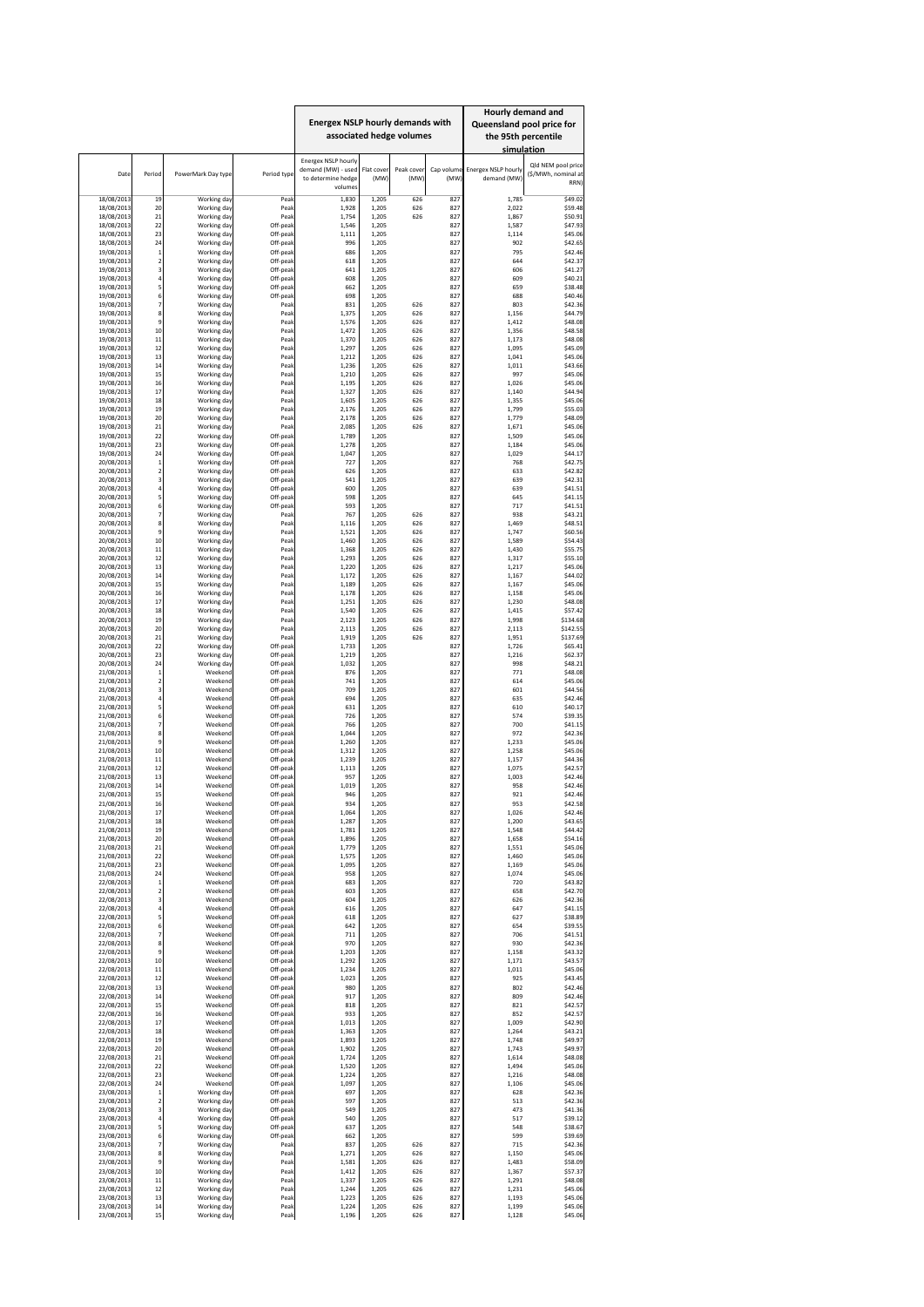|                          |                          |                            |                      |                                                                     |                |            |                                                  | Hourly demand and   |                             |
|--------------------------|--------------------------|----------------------------|----------------------|---------------------------------------------------------------------|----------------|------------|--------------------------------------------------|---------------------|-----------------------------|
|                          |                          |                            |                      | <b>Energex NSLP hourly demands with</b><br>associated hedge volumes |                |            | Queensland pool price for<br>the 95th percentile |                     |                             |
|                          |                          |                            |                      |                                                                     |                |            |                                                  | simulation          |                             |
|                          |                          |                            |                      | Energex NSLP hourly<br>demand (MW) - used                           | Flat cover     | Peak cover | Cap volume                                       | Energex NSLP hourly | Qld NEM pool price          |
| Date                     | Period                   | PowerMark Day type         | Period type          | to determine hedge                                                  | (MW)           | (MW)       | (MW                                              | demand (MW)         | (\$/MWh, nominal at<br>RRN) |
| 23/08/2013               | 16                       | Working da                 | Peal                 | volumes<br>1,165                                                    | 1.205          | 626        | 827                                              | 1,089               | \$45.06                     |
| 23/08/2013               | 17                       | Working day                | Peal                 | 1.285                                                               | 1.205          | 626        | 827                                              | 1.163               | \$45.06                     |
| 23/08/2013               | 18                       | Working day                | Peal                 | 1,451                                                               | 1,205          | 626        | 827                                              | 1,403               | \$48.56                     |
| 23/08/2013               | 19                       | Working day                | Peal                 | 1,944                                                               | 1,205          | 626        | 827                                              | 1,985               | \$69.37                     |
| 23/08/2013               | 20                       | Working day                | Peal                 | 1,914                                                               | 1,205          | 626        | 827                                              | 2,041               | \$82.81                     |
| 23/08/2013               | 21                       | Working day                | Peal                 | 1.763                                                               | 1.205          | 626        | 827                                              | 1,911               | \$61.28                     |
| 23/08/2013               | 22                       | Working day                | Off-peal             | 1,520                                                               | 1,205          |            | 827                                              | 1,722               | \$62.37                     |
| 23/08/2013               | 23                       | Working day                | Off-peal             | 1,113                                                               | 1,205          |            | 827                                              | 1,227               | \$57.17                     |
| 23/08/2013               | 24                       | Working da                 | Off-peal             | 987                                                                 | 1,205          |            | 827                                              | 996                 | \$44.97                     |
| 24/08/2013               | $\mathbf{1}$             | Working day                | Off-peal             | 714                                                                 | 1.205          |            | 827                                              | 716                 | \$42.46                     |
| 24/08/2013               | $\mathbf 2$              | Working day                | Off-peal             | 617                                                                 | 1,205          |            | 827                                              | 594                 | \$42.36                     |
| 24/08/2013               | 3                        | Working day                | Off-peak             | 589                                                                 | 1,205          |            | 827                                              | 617                 | \$41.51                     |
| 24/08/2013               | 4                        | Working day                | Off-peak             | 592                                                                 | 1,205          |            | 827                                              | 660                 | \$41.15                     |
| 24/08/2013               | 5                        | Working day                | Off-peal             | 605                                                                 | 1,205          |            | 827                                              | 683                 | \$40.63                     |
| 24/08/2013               | 6                        | Working day                | Off-peal             | 645                                                                 | 1.205          | 626        | 827                                              | 747                 | \$38.94                     |
| 24/08/2013               | $\overline{7}$           | Working day                | Peal                 | 677                                                                 | 1,205          |            | 827                                              | 928                 | \$42.36                     |
| 24/08/2013               | 8<br>9                   | Working day                | Peal                 | 974                                                                 | 1,205          | 626        | 827                                              | 1,485               | \$45.06                     |
| 24/08/2013               | 10                       | Working day                | Peal                 | 1,296                                                               | 1,205          | 626        | 827                                              | 1,648               | \$48.12                     |
| 24/08/2013               |                          | Working day                | Peal                 | 1.463                                                               | 1.205          | 626        | 827                                              | 1.446               | \$54.67                     |
| 24/08/2013               | 11                       | Working day                | Peal                 | 1,412                                                               | 1,205          | 626        | 827                                              | 1,242               | \$53.80                     |
| 24/08/2013               | 12                       | Working day                | Peal                 | 1,349                                                               | 1,205          | 626        | 827                                              | 1,148               | \$45.06                     |
| 24/08/2013               | 13                       | Working day                | Peal                 | 1,300                                                               | 1,205          | 626        | 827                                              | 1,070               | \$46.60                     |
| 24/08/2013               | 14                       | Working day                | Peal                 | 1.288                                                               | 1.205          | 626        | 827                                              | 1.088               | \$44.60                     |
| 24/08/2013               | 15                       | Working day                | Peal                 | 1,241                                                               | 1,205          | 626        | 827                                              | 1,074               | \$45.06                     |
| 24/08/2013               | 16                       | Working day                | Peal                 | 1,271                                                               | 1,205          | 626        | 827                                              | 1,075               | \$43.99                     |
| 24/08/2013               | 17                       | Working day                | Peal                 | 1,237                                                               | 1,205          | 626        | 827                                              | 1,256               | \$45.06                     |
| 24/08/2013               | 18                       | Working day                | Peal                 | 1.447                                                               | 1.205          | 626<br>626 | 827<br>827                                       | 1,472               | \$45.06                     |
| 24/08/2013<br>24/08/2013 | 19<br>20                 | Working day<br>Working day | Peak<br>Peak         | 1,965<br>2,099                                                      | 1,205<br>1,205 | 626        | 827                                              | 1,952<br>2,108      | \$68.87<br>\$70.36          |
| 24/08/2013               | 21                       | Working day                | Peal                 | 1,988                                                               | 1,205          | 626        | 827                                              | 1,971               | \$62.51                     |
| 24/08/2013               | 22                       | Working day                | Off-peak             | 1.741                                                               | 1.205          |            | 827                                              | 1.746               | \$61.73                     |
| 24/08/2013               | 23                       | Working day                | Off-peal             | 1,264                                                               | 1,205          |            | 827                                              | 1,294               | \$55.78                     |
| 24/08/2013               | 24                       | Working day                | Off-peal             | 1,107                                                               | 1,205          |            | 827                                              | 1,071               | \$43.5                      |
| 25/08/2013               | $\mathbf{1}$             | Working day                | Off-peal             | 681                                                                 | 1,205          |            | 827                                              | 716                 | \$44.15                     |
| 25/08/2013               | $\overline{2}$           | Working day                | Off-peal             | 575                                                                 | 1,205          |            | 827                                              | 594                 | \$42.46                     |
| 25/08/2013               | $\overline{3}$           | Working day                | Off-peal             | 572                                                                 | 1.205          |            | 827                                              | 617                 | \$41.15                     |
| 25/08/2013               | 4                        | Working day                | Off-peal             | 580                                                                 | 1,205          |            | 827                                              | 660                 | \$39.79                     |
| 25/08/2013               | 5                        | Working day                | Off-peak             | 623                                                                 | 1,205          |            | 827                                              | 683                 | \$38.47                     |
| 25/08/2013               | 6                        | Working day                | Off-peal             | 675                                                                 | 1,205          |            | 827                                              | 747                 | \$40.21                     |
| 25/08/2013               | $\overline{7}$           | Working day                | Peal                 | 785                                                                 | 1.205          | 626        | 827                                              | 928                 | \$42.36                     |
| 25/08/2013               | 8                        | Working day                | Peal                 | 1,329                                                               | 1,205          | 626        | 827                                              | 1,485               | \$45.06                     |
| 25/08/2013               | 9                        | Working day                | Peal                 | 1,606                                                               | 1,205          | 626        | 827                                              | 1,648               | \$53.7                      |
| 25/08/2013               | 10                       | Working da                 | Peal                 | 1,449                                                               | 1,205          | 626        | 827                                              | 1,446               | \$62.37                     |
| 25/08/2013               | 11                       | Working day                | Peal                 | 1,376                                                               | 1.205          | 626        | 827                                              | 1,242               | \$58.23                     |
| 25/08/2013               | 12                       | Working day                | Peak                 | 1,286                                                               | 1,205          | 626        | 827                                              | 1,148               | \$48.08                     |
| 25/08/2013               | 13                       | Working day                | Peak                 | 1,208                                                               | 1,205          | 626        | 827                                              | 1,070               | \$46.60                     |
| 25/08/2013               | 14<br>15                 | Working day                | Peak<br>Peal         | 1,178<br>1.197                                                      | 1,205<br>1.205 | 626<br>626 | 827<br>827                                       | 1,088<br>1.074      | \$45.06<br>\$44.64          |
| 25/08/2013<br>25/08/2013 | 16                       | Working day<br>Working day | Peal                 | 1,165                                                               | 1,205          | 626        | 827                                              | 1,075               | \$44.66                     |
| 25/08/2013               | 17                       | Working day                | Peal                 | 1,262                                                               | 1,205          | 626        | 827                                              | 1,256               | \$45.06                     |
| 25/08/2013               | 18                       | Working da                 | Peal                 | 1,450                                                               | 1,205          | 626        | 827                                              | 1,472               | \$55.10                     |
| 25/08/2013               | 19                       | Working day                | Peal                 | 1.830                                                               | 1.205          | 626        | 827                                              | 1,952               | \$62.37                     |
| 25/08/2013               | 20                       | Working day                | Peal                 | 1,928                                                               | 1,205          | 626        | 827                                              | 2,108               | \$58.15                     |
| 25/08/2013               | 21                       | Working day                | Peal                 | 1,754                                                               | 1,205          | 626        | 827                                              | 1,971               | \$58.69                     |
| 25/08/2013               | 22                       | Working day                | Off-peal             | 1,546                                                               | 1,205          |            | 827                                              | 1,746               | \$57.42                     |
| 25/08/2013               | 23                       | Working day                | Off-peal             | 1.111                                                               | 1.205          |            | 827                                              | 1.294               | \$48.78                     |
| 25/08/2013               | 24                       | Working day                | Off-peal             | 996                                                                 | 1,205          |            | 827                                              | 1,071               | \$45.06                     |
| 26/08/2013               | $\mathbf{1}$             | Working day                | Off-peal             | 731                                                                 | 1,205          |            | 827                                              | 698                 | \$43.98                     |
| 26/08/2013               | $\overline{\mathbf{c}}$  | Working day                | Off-peal             | 609                                                                 | 1,205          |            | 827                                              | 644                 | \$42.36                     |
| 26/08/2013               | 3                        | Working day                | Off-peal             | 649                                                                 | 1,205          |            | 827                                              | 622                 | \$42.36                     |
| 26/08/2013               | 4                        | Working day                | Off-peal             | 662                                                                 | 1.205          |            | 827                                              | 629                 | \$39.27                     |
| 26/08/2013               | 5                        | Working day                | Off-peak             | 692                                                                 | 1,205          |            | 827                                              | 654                 | \$38.47                     |
| 26/08/2013               | 6                        | Working day                | Off-peak             | 754                                                                 | 1,205          | 626        | 827                                              | 740                 | \$39.71                     |
| 26/08/2013               | $\overline{7}$           | Working day                | Peak                 | 887                                                                 | 1,205          |            | 827                                              | 894                 | \$42.46                     |
| 26/08/2013               | 8                        | Working day                | Peal                 | 1,443                                                               | 1.205          | 626        | 827                                              | 1.453               | \$45.06                     |
| 26/08/2013               | 9                        | Working day                | Peal                 | 1,762                                                               | 1,205          | 626        | 827                                              | 1,718               | \$62.37                     |
| 26/08/2013               | 10<br>11                 | Working day                | Peal<br>Peal         | 1,609                                                               | 1,205          | 626<br>626 | 827<br>827                                       | 1,467               | \$50.66                     |
| 26/08/2013<br>26/08/2013 | 12                       | Working day<br>Working day | Peal                 | 1,390<br>1,242                                                      | 1,205<br>1,205 | 626        | 827                                              | 1,335<br>1,206      | \$45.06<br>\$45.06          |
| 26/08/2013               | 13                       | Working day                | Peal                 | 1,203                                                               | 1.205          | 626        | 827                                              | 1,156               | \$43.10                     |
| 26/08/2013               | 14                       | Working day                | Peak                 | 1,142                                                               | 1,205          | 626        | 827                                              | 1,160               | \$43.55                     |
| 26/08/2013               | 15                       | Working day                | Peak                 | 1,141                                                               | 1,205          | 626        | 827                                              | 1,132               | \$44.53                     |
| 26/08/2013               | 16                       |                            | Peal                 | 1.146                                                               | 1,205          | 626        | 827                                              | 1.151               | \$43.10                     |
| 26/08/2013               | 17                       | Working day<br>Working day | Peal                 | 1,246                                                               | 1,205          | 626        | 827                                              | 1,184               | \$45.06                     |
| 26/08/2013               | 18                       | Working day                | Peak                 | 1,505                                                               | 1,205          | 626        | 827                                              | 1,388               | \$45.06                     |
| 26/08/2013               | 19                       | Working day                | Peak                 | 2,096                                                               | 1,205          | 626        | 827                                              | 1,882               | \$62.37                     |
| 26/08/2013               | 20                       | Working day                | Peak                 | 2,177                                                               | 1.205          | 626        | 827                                              | 1,980               | \$65.41                     |
| 26/08/2013               | 21                       | Working day                | Peak                 | 2,024                                                               | 1,205          | 626        | 827                                              | 1,890               | \$62.37                     |
| 26/08/2013               | 22                       | Working day                | Off-peak             | 1,746                                                               | 1,205          |            | 827                                              | 1,713               | \$57.43                     |
| 26/08/2013               | 23                       | Working day                | Off-peak             | 1,214                                                               | 1,205          |            | 827                                              | 1,220               | \$57.42                     |
| 26/08/2013               | 24                       | Working day                | Off-peak             | 1,022                                                               | 1,205          |            | 827                                              | 1,059               | \$45.06                     |
| 27/08/2013               | $\mathbf{1}$             | Working day                | Off-peak             | 699                                                                 | 1,205          |            | 827                                              | 705                 | \$43.61                     |
| 27/08/2013               | $\mathbf 2$              | Working day                | Off-peak             | 617                                                                 | 1,205          |            | 827                                              | 657                 | \$42.50                     |
| 27/08/2013               | 3                        | Working day                | Off-peak             | 599                                                                 | 1,205          |            | 827                                              | 578                 | \$42.36                     |
| 27/08/2013               | 4                        | Working day                | Off-peak             | 621                                                                 | 1,205          |            | 827                                              | 615                 | \$40.86                     |
| 27/08/2013               | 5                        | Working day                | Off-peak             | 679                                                                 | 1.205          |            | 827                                              | 656                 | \$40.89                     |
| 27/08/2013               | 6                        | Working day                | Off-peak             | 687                                                                 | 1,205          | 626        | 827                                              | 709                 | \$40.75                     |
| 27/08/2013               | $\overline{\phantom{a}}$ | Working day                | Peak                 | 818                                                                 | 1,205          |            | 827                                              | 858                 | \$43.95                     |
| 27/08/2013               | 8                        | Working day                | Peak                 | 1,304                                                               | 1,205          | 626        | 827                                              | 1,372               | \$49.18                     |
| 27/08/2013               | 9                        | Working day                | Peal                 | 1.611                                                               | 1.205          | 626        | 827                                              | 1,670               | \$62.37                     |
| 27/08/2013               | 10                       | Working day                | Peal                 | 1,569                                                               | 1,205          | 626        | 827                                              | 1,437               | \$61.69                     |
| 27/08/2013               | 11                       | Working day                | Peak                 | 1,436                                                               | 1,205          | 626        | 827                                              | 1,376               | \$62.37                     |
| 27/08/2013               | 12                       | Working day                | Peak                 | 1,283                                                               | 1,205          | 626        | 827                                              | 1,243               | \$59.71                     |
| 27/08/2013               | 13                       | Working day                | Peak                 | 1,270                                                               | 1.205          | 626        | 827                                              | 1,205               | \$48.12                     |
| 27/08/2013               | 14                       | Working day                | Peak                 | 1,238                                                               | 1,205          | 626        | 827                                              | 1,170               | \$53.53                     |
| 27/08/2013               | 15                       | Working day                | Peak                 | 1,178                                                               | 1,205          | 626        | 827                                              | 1,138               | \$48.42                     |
| 27/08/2013               | 16                       | Working day                | Peak                 | 1,173                                                               | 1,205          | 626        | 827                                              | 1,119               | \$49.17                     |
| 27/08/2013               | 17                       | Working day                | Peak                 | 1.255                                                               | 1,205          | 626        | 827                                              | 1.185               | \$48.49                     |
| 27/08/2013               | 18                       | Working day                | Peak                 | 1,462                                                               | 1,205          | 626        | 827                                              | 1,372               | \$56.20                     |
| 27/08/2013               | 19                       | Working day                | Peak                 | 1,948                                                               | 1,205          | 626        | 827                                              | 1,754               | \$57.42                     |
| 27/08/2013               | 20                       | Working day                | Peak                 | 1,998                                                               | 1,205          | 626        | 827                                              | 1,851               | \$65.41                     |
| 27/08/2013               | 21                       | Working day                | Peal                 | 1.832                                                               | 1.205          | 626        | 827                                              | 1,799               | \$62.37                     |
| 27/08/2013               | 22                       | Working day                | Off-peak             | 1.578                                                               | 1,205          |            | 827                                              | 1,674               | \$57.42                     |
| 27/08/2013               | 23                       | Working day                | Off-peak             | 1,089                                                               | 1,205          |            | 827                                              | 1,253               | \$55.68                     |
| 27/08/2013               | 24                       | Working day                | Off-peak             | 981                                                                 | 1,205          |            | 827                                              | 1,075               | \$54.91                     |
| 28/08/2013               | $\mathbf{1}$             | Weekend                    | Off-peak             | 756                                                                 | 1,205          |            | 827                                              | 876                 | \$45.06                     |
| 28/08/2013               | $\overline{\mathbf{2}}$  | Weekend                    | Off-peal             | 609                                                                 | 1,205          |            | 827                                              | 741                 | \$43.27                     |
| 28/08/2013               | 3                        | Weekend                    | Off-peak             | 597                                                                 | 1,205          |            | 827                                              | 709                 | \$42.46                     |
| 28/08/2013               | 4                        | Weekend                    | Off-peak             | 569                                                                 | 1,205          |            | 827                                              | 694                 | \$42.36                     |
| 28/08/2013               | 5                        | Weekend                    | Off-peak             | 584                                                                 | 1,205          |            | 827                                              | 631                 | \$42.31                     |
| 28/08/2013               | 6                        | Weekend                    | Off-peak             | 586                                                                 | 1.205          |            | 827                                              | 726                 | \$41.87                     |
| 28/08/2013               | $\overline{7}$           | Weekend                    | Off-peak             | 635                                                                 | 1,205          |            | 827                                              | 766                 | \$42.36                     |
| 28/08/2013               | 8                        | Weekend                    | Off-peak             | 892                                                                 | 1,205          |            | 827                                              | 1,044               | \$42.37                     |
| 28/08/2013               | $\ddot{q}$<br>10         | Weekend<br>Weekend         | Off-peak             | 1,117                                                               | 1,205<br>1,205 |            | 827<br>827                                       | 1,260               | \$45.06<br>\$45.06          |
| 28/08/2013<br>28/08/2013 | 11                       | Weekend                    | Off-peak<br>Off-peak | 1.159<br>1,032                                                      | 1,205          |            | 827                                              | 1,312<br>1,239      | \$46.41                     |
| 28/08/2013               | 12                       | Weekend                    | Off-peak             | 959                                                                 | 1,205          |            | 827                                              | 1,113               | \$45.06                     |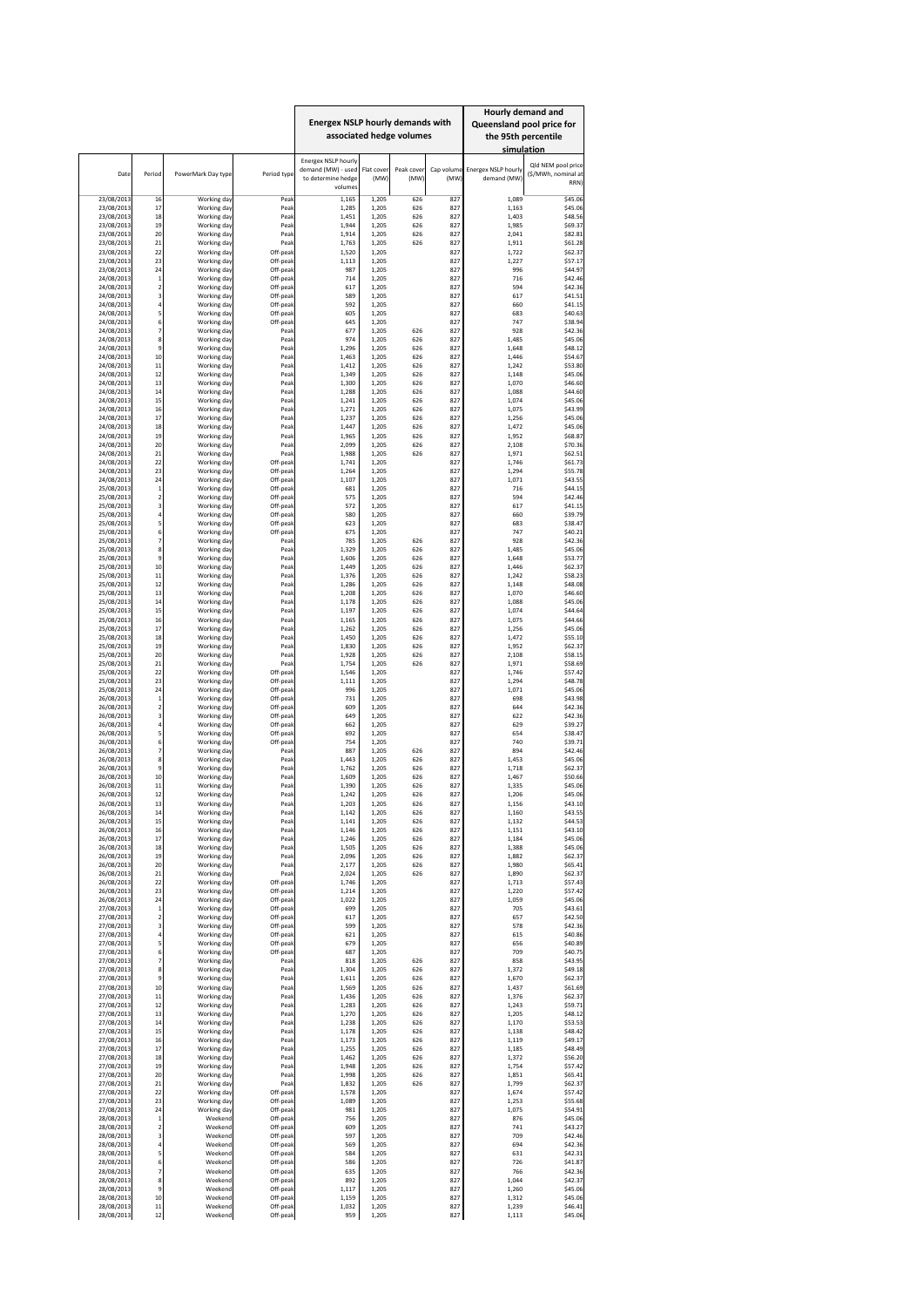|                          |                         |                            |                      |                                          |                    |                          | Hourly demand and  |                                                                |                             |  |
|--------------------------|-------------------------|----------------------------|----------------------|------------------------------------------|--------------------|--------------------------|--------------------|----------------------------------------------------------------|-----------------------------|--|
|                          |                         |                            |                      | <b>Energex NSLP hourly demands with</b>  |                    | associated hedge volumes |                    | Queensland pool price for<br>the 95th percentile<br>simulation |                             |  |
|                          |                         |                            |                      | Energex NSLP hourly                      |                    |                          |                    |                                                                | Qld NEM pool price          |  |
| Date                     | Period                  | PowerMark Day type         | Period type          | demand (MW) - used<br>to determine hedge | Flat cover<br>(MW) | Peak cover<br>(MW)       | Cap volume<br>(MW) | Energex NSLP hourly<br>demand (MW)                             | (\$/MWh, nominal at<br>RRN) |  |
| 28/08/2013               | 13                      | Weekend                    | Off-peal             | volumes<br>920                           | 1,205              |                          | 827                | 957                                                            | \$45.06                     |  |
| 28/08/2013               | 14                      | Weekend                    | Off-pea              | 912                                      | 1.205              |                          | 827                | 1.019                                                          | \$44.27                     |  |
| 28/08/2013               | 15                      | Weekend                    | Off-peal             | 886                                      | 1,205              |                          | 827                | 946                                                            | \$43.55                     |  |
| 28/08/2013               | 16                      | Weekend                    | Off-peak             | 891                                      | 1,205              |                          | 827                | 934                                                            | \$42.46                     |  |
| 28/08/2013               | 17                      | Weekend                    | Off-peal             | 961                                      | 1,205              |                          | 827                | 1,064                                                          | \$42.36                     |  |
| 28/08/2013               | 18                      | Weekend                    | Off-peak             | 1.172                                    | 1.205              |                          | 827                | 1.287                                                          | \$44.12                     |  |
| 28/08/2013               | 19                      | Weekend                    | Off-peal             | 1,661                                    | 1,205              |                          | 827                | 1,781                                                          | \$46.08                     |  |
| 28/08/2013               | 20                      | Weekend                    | Off-peak             | 1,740                                    | 1,205              |                          | 827                | 1,896                                                          | \$58.15                     |  |
| 28/08/2013               | 21                      | Weekend<br>Weekend         | Off-peal             | 1,572                                    | 1,205              |                          | 827                | 1,779                                                          | \$62.37                     |  |
| 28/08/2013<br>28/08/2013 | 22<br>23                | Weekend                    | Off-peal<br>Off-peal | 1.428<br>1,022                           | 1.205<br>1,205     |                          | 827<br>827         | 1,575<br>1,095                                                 | \$52.11<br>\$45.06          |  |
| 28/08/2013               | 24                      | Weekend                    | Off-peak             | 884                                      | 1,205              |                          | 827                | 958                                                            | \$43.46                     |  |
| 29/08/2013               | $\mathbf{1}$            | Weekend                    | Off-peak             | 786                                      | 1,205              |                          | 827                | 688                                                            | \$42.83                     |  |
| 29/08/2013               | $\overline{2}$          | Weekend                    | Off-peal             | 676                                      | 1,205              |                          | 827                | 592                                                            | \$42.46                     |  |
| 29/08/2013               | $\overline{\mathbf{3}}$ | Weekend                    | Off-peak             | 654                                      | 1.205              |                          | 827                | 567                                                            | \$42.36                     |  |
| 29/08/2013               | 4                       | Weekend                    | Off-peak             | 660                                      | 1,205              |                          | 827                | 563                                                            | \$40.76                     |  |
| 29/08/2013               | 5                       | Weekend                    | Off-peal             | 729                                      | 1,205              |                          | 827                | 589                                                            | \$38.78                     |  |
| 29/08/2013               | 6                       | Weekend                    | Off-peal             | 757                                      | 1,205              |                          | 827                | 587                                                            | \$39.00                     |  |
| 29/08/2013               | $\overline{7}$          | Weekend                    | Off-peal             | 755                                      | 1.205              |                          | 827                | 684                                                            | \$41.51                     |  |
| 29/08/2013               | 8                       | Weekend                    | Off-peal             | 1,049                                    | 1,205              |                          | 827                | 928                                                            | \$42.57                     |  |
| 29/08/2013               | 9<br>10                 | Weekend<br>Weekend         | Off-peak             | 1,260                                    | 1,205              |                          | 827<br>827         | 1,156                                                          | \$44.70<br>\$44.79          |  |
| 29/08/2013<br>29/08/2013 | 11                      | Weekend                    | Off-peal<br>Off-peal | 1,318<br>1.223                           | 1,205<br>1.205     |                          | 827                | 1,161<br>1,107                                                 | \$43.55                     |  |
| 29/08/2013               | 12                      | Weekend                    | Off-peal             | 1,135                                    | 1,205              |                          | 827                | 994                                                            | \$44.04                     |  |
| 29/08/2013               | 13                      | Weekend                    | Off-peak             | 1,067                                    | 1,205              |                          | 827                | 952                                                            | \$42.87                     |  |
| 29/08/2013               | 14                      | Weekend                    | Off-peal             | 1,037                                    | 1,205              |                          | 827                | 942                                                            | \$42.46                     |  |
| 29/08/2013               | 15                      | Weekend                    | Off-peak             | 954                                      | 1.205              |                          | 827                | 912                                                            | \$42.46                     |  |
| 29/08/2013               | 16                      | Weekend                    | Off-peak             | 1,016                                    | 1,205              |                          | 827                | 946                                                            | \$42.46                     |  |
| 29/08/2013               | 17                      | Weekend                    | Off-peak             | 1,138                                    | 1,205              |                          | 827                | 1,011                                                          | \$43.21                     |  |
| 29/08/2013               | 18                      | Weekend                    | Off-peal             | 1,343                                    | 1,205              |                          | 827                | 1,214                                                          | \$46.16                     |  |
| 29/08/2013               | 19                      | Weekend                    | Off-peak             | 1,860                                    | 1.205              |                          | 827                | 1.745                                                          | \$60.05                     |  |
| 29/08/2013               | 20                      | Weekend                    | Off-peal             | 1,909                                    | 1,205              |                          | 827                | 1,602                                                          | \$61.33                     |  |
| 29/08/2013               | 21                      | Weekend                    | Off-peal             | 1,757                                    | 1,205              |                          | 827                | 1,446<br>1,268                                                 | \$48.08<br>\$48.08          |  |
| 29/08/2013<br>29/08/2013 | 22<br>23                | Weekend<br>Weekend         | Off-peal<br>Off-pea  | 1,525<br>1.223                           | 1,205<br>1,205     |                          | 827<br>827         | 989                                                            | \$45.06                     |  |
| 29/08/2013               | 24                      | Weekend                    | Off-peal             | 1.084                                    | 1.205              |                          | 827                | 959                                                            | \$45.06                     |  |
| 30/08/2013               | $\mathbf 1$             | Working day                | Off-peal             | 677                                      | 1,205              |                          | 827                | 602                                                            | \$43.40                     |  |
| 30/08/2013               | $\overline{2}$          | Working day                | Off-peak             | 578                                      | 1,205              |                          | 827                | 549                                                            | \$43.55                     |  |
| 30/08/2013               | $\overline{\mathbf{3}}$ | Working day                | Off-peal             | 551                                      | 1,205              |                          | 827                | 530                                                            | \$41.51                     |  |
| 30/08/2013               | 4                       | Working day                | Off-peak             | 585                                      | 1.205              |                          | 827                | 589                                                            | \$41.15                     |  |
| 30/08/2013               | 5                       | Working day                | Off-peak             | 619                                      | 1,205              |                          | 827                | 588                                                            | \$41.15                     |  |
| 30/08/2013               | 6                       | Working day                | Off-peal             | 639                                      | 1,205              |                          | 827                | 595                                                            | \$41.16                     |  |
| 30/08/2013               | $\overline{7}$          | Working day                | Peal                 | 760                                      | 1,205              | 626                      | 827                | 784                                                            | \$42.46                     |  |
| 30/08/2013               | 8                       | Working day                | Peal                 | 1.214                                    | 1.205              | 626                      | 827                | 1.155                                                          | \$45.06                     |  |
| 30/08/2013               | 9                       | Working day                | Peak                 | 1,470                                    | 1,205              | 626                      | 827                | 1,364                                                          | \$56.00                     |  |
| 30/08/2013               | 10                      |                            | Peak                 | 1,317                                    | 1,205              | 626                      | 827                | 1,292                                                          | \$49.50                     |  |
| 30/08/2013               | 11                      | Working day<br>Working day | Peak                 | 1,239                                    | 1,205              | 626                      | 827                | 1,233                                                          | \$45.06                     |  |
| 30/08/2013               | 12                      | Working day                | Peal                 | 1.227                                    | 1.205              | 626                      | 827                | 1,173                                                          | \$45.06                     |  |
| 30/08/2013               | 13                      | Working day                | Peal                 | 1,181                                    | 1,205              | 626                      | 827                | 1,130                                                          | \$45.06                     |  |
| 30/08/2013               | 14                      | Working day                | Peal                 | 1,204                                    | 1,205              | 626                      | 827                | 1,088                                                          | \$45.06                     |  |
| 30/08/2013               | 15                      | Working day                | Peal                 | 1,177                                    | 1,205              | 626                      | 827                | 1,099                                                          | \$44.32                     |  |
| 30/08/2013               | 16                      | Working day                | Peal                 | 1.162                                    | 1.205              | 626                      | 827                | 1,103                                                          | \$44.38                     |  |
| 30/08/2013               | 17                      | Working day                | Peak                 | 1,232                                    | 1,205              | 626                      | 827                | 1,197                                                          | \$45.06                     |  |
| 30/08/2013               | 18                      | Working day                | Peal                 | 1,331                                    | 1,205              | 626                      | 827                | 1,369                                                          | \$48.08                     |  |
| 30/08/2013               | 19                      | Working day                | Peal                 | 1,667                                    | 1,205              | 626                      | 827                | 1,873                                                          | \$62.37                     |  |
| 30/08/2013               | 20                      | Working day                | Peal                 | 1.762                                    | 1.205              | 626                      | 827                | 1.770                                                          | \$59.15                     |  |
| 30/08/2013               | 21                      | Working day                | Peal                 | 1,593                                    | 1,205              | 626                      | 827                | 1,610                                                          | \$51.68                     |  |
| 30/08/2013               | 22                      | Working day                | Off-peal             | 1,390                                    | 1,205              |                          | 827                | 1,393                                                          | \$52.60                     |  |
| 30/08/2013               | 23                      | Working day                | Off-peal             | 1,008                                    | 1,205              |                          | 827                | 892                                                            | \$48.08                     |  |
| 30/08/2013               | 24                      | Working day                | Off-peal             | 886                                      | 1,205              |                          | 827                | 823                                                            | \$45.06                     |  |
| 31/08/2013               | $\mathbf{1}$            | Working day                | Off-peal             | 681                                      | 1.205              |                          | 827                | 655                                                            | \$42.55                     |  |
| 31/08/2013               | $\mathbf 2$             | Working day                | Off-peal             | 575                                      | 1,205              |                          | 827                | 554                                                            | \$41.51                     |  |
| 31/08/2013               | 3                       | Working day                | Off-peak             | 572                                      | 1,205              |                          | 827                | 524                                                            | \$41.15                     |  |
| 31/08/2013               | 4                       | Working day                | Off-peal             | 580                                      | 1,205              |                          | 827                | 496                                                            | \$38.47                     |  |
| 31/08/2013               | 5                       | Working day                | Off-peal             | 623                                      | 1.205              |                          | 827                | 575                                                            | \$38.47                     |  |
| 31/08/2013               | 6                       | Working day                | Off-peak             | 675                                      | 1,205              |                          | 827                | 616                                                            | \$40.99                     |  |
| 31/08/2013               | 7                       | Working day                | Peak                 | 785                                      | 1,205              | 626                      | 827                | 791                                                            | \$42.36                     |  |
| 31/08/2013               | 8                       | Working day                | Peal                 | 1,329                                    | 1,205              | 626                      | 827                | 1,339                                                          | \$48.46                     |  |
| 31/08/2013               | 9                       | Working day                | Peak                 | 1,606                                    | 1,205              | 626                      | 827                | 1,563                                                          | \$51.93                     |  |
| 31/08/2013               | 10                      | Working day                | Peal                 | 1.449                                    | 1.205              | 626                      | 827                | 1,432                                                          | \$58.5                      |  |
| 31/08/2013               | 11                      | Working day                | Peal                 | 1,376                                    | 1,205              | 626                      | 827                | 1,300                                                          | \$48.08                     |  |
| 31/08/2013               | 12                      | Working day                | Peak                 | 1,286                                    | 1,205              | 626                      | 827                | 1,166                                                          | \$48.08                     |  |
| 31/08/2013               | 13                      | Working day                | Peal                 | 1.208                                    | 1,205              | 626                      | 827                | 1.115                                                          | \$47.55                     |  |
| 31/08/2013               | 14                      | Working day                | Peak                 | 1,178                                    | 1,205              | 626                      | 827                | 1,052                                                          | \$43.10                     |  |
| 31/08/2013               | 15                      | Working day                | Peak                 | 1,197                                    | 1,205              | 626                      | 827                | 1,066                                                          | \$45.45                     |  |
| 31/08/2013               | 16                      | Working day                | Peak                 | 1,165                                    | 1,205              | 626                      | 827                | 1,045                                                          | \$45.06                     |  |
| 31/08/2013               | 17                      | Working day                | Peak                 | 1,262                                    | 1.205              | 626                      | 827                | 1,114                                                          | \$45.06                     |  |
| 31/08/2013               | 18                      | Working day                | Peak                 | 1,450                                    | 1,205              | 626                      | 827                | 1,269                                                          | \$49.97                     |  |
| 31/08/2013               | 19                      | Working day                | Peak                 | 1,830                                    | 1,205              | 626                      | 827                | 1,768                                                          | \$73.49                     |  |
| 31/08/2013               | 20                      | Working day                | Peak                 | 1,928                                    | 1,205              | 626                      | 827                | 1,825                                                          | \$65.63                     |  |
| 31/08/2013               | 21                      | Working day                | Peak                 | 1,754                                    | 1,205              | 626                      | 827                | 1,643                                                          | \$67.85                     |  |
| 31/08/2013               | 22                      | Working day                | Off-peak             | 1,546                                    | 1,205              |                          | 827                | 1,480                                                          | \$61.69                     |  |
| 31/08/2013               | 23                      | Working day                | Off-peal             | 1,111                                    | 1,205              |                          | 827                | 982                                                            | \$54.99                     |  |
| 31/08/2013               | 24                      | Working day                | Off-peal             | 996                                      | 1,205              |                          | 827                | 908                                                            | \$46.75                     |  |
| 1/09/2013                | $\mathbf{1}$            | Working day                | Off-peak             | 744                                      | 1,205              |                          | 827                | 640                                                            | \$43.37                     |  |
| 1/09/2013                | $\overline{2}$          | Working day                | Off-peak             | 633                                      | 1.205              |                          | 827                | 547                                                            | \$43.10                     |  |
| 1/09/2013                | 3                       | Working day                | Off-peak             | 559                                      | 1,205              |                          | 827                | 528                                                            | \$42.36                     |  |
| 1/09/2013                | 4                       | Working day                | Off-peak             | 585                                      | 1,205              |                          | 827                | 507                                                            | \$42.36                     |  |
| 1/09/2013                | 5                       | Working day                | Off-peak             | 626                                      | 1,205              |                          | 827                | 560                                                            | \$39.77                     |  |
| 1/09/2013                | 6                       | Working day                | Off-peak             | 705                                      | 1.205              | 626                      | 827                | 615                                                            | \$38.83                     |  |
| 1/09/2013                | $\overline{7}$          | Working day                | Peak                 | 802                                      | 1,205              |                          | 827                | 814                                                            | \$42.36                     |  |
| 1/09/2013<br>1/09/2013   | 8<br>9                  | Working day                | Peak<br>Peak         | 1,068<br>1,335                           | 1,205<br>1,205     | 626<br>626               | 827<br>827         | 1,174                                                          | \$48.52<br>\$53.70          |  |
| 1/09/2013                | 10                      | Working day<br>Working day | Peak                 | 1,406                                    | 1.205              | 626                      | 827                | 1,435<br>1,313                                                 | \$55.22                     |  |
| 1/09/2013                | 11                      | Working day                | Peak                 | 1,330                                    | 1,205              | 626                      | 827                | 1,165                                                          | \$48.48                     |  |
| 1/09/2013                | 12                      | Working day                | Peak                 | 1,294                                    | 1,205              | 626                      | 827                | 1,056                                                          | \$45.06                     |  |
| 1/09/2013                | 13                      | Working day                | Peak                 | 1,236                                    | 1,205              | 626                      | 827                | 1,023                                                          | \$45.06                     |  |
| 1/09/2013                | 14                      | Working day                | Peak                 | 1.222                                    | 1.205              | 626                      | 827                | 1.018                                                          | \$45.06                     |  |
| 1/09/2013                | 15                      | Working day                | Peak                 | 1,203                                    | 1,205              | 626                      | 827                | 962                                                            | \$45.06                     |  |
| 1/09/2013                | 16                      | Working day                | Peak                 | 1,234                                    | 1,205              | 626                      | 827                | 961                                                            | \$45.06                     |  |
| 1/09/2013                | 17                      | Working day                | Peal                 | 1,300                                    | 1,205              | 626                      | 827                | 1,024                                                          | \$45.06                     |  |
| 1/09/2013                | 18                      | Working day                | Peak                 | 1,615                                    | 1,205              | 626                      | 827                | 1,198                                                          | \$48.08                     |  |
| 1/09/2013                | 19                      | Working day                | Peal                 | 1,963                                    | 1.205              | 626                      | 827                | 1,632                                                          | \$65.41                     |  |
| 1/09/2013                | 20                      | Working day                | Peak                 | 1,854                                    | 1,205              | 626                      | 827                | 1,694                                                          | \$116.07                    |  |
| 1/09/2013                | 21                      | Working day                | Peak                 | 1,706                                    | 1,205              | 626                      | 827                | 1,554                                                          | \$76.03                     |  |
| 1/09/2013                | 22                      | Working day                | Off-peak             | 1,426                                    | 1,205              |                          | 827                | 1,390                                                          | \$60.47                     |  |
| 1/09/2013                | 23                      | Working day                | Off-peal             | 1.115                                    | 1.205              |                          | 827                | 1,048                                                          | \$55.70                     |  |
| 1/09/2013                | 24                      | Working day                | Off-peal             | 964                                      | 1,205              |                          | 827                | 920                                                            | \$45.06                     |  |
| 2/09/2013                | $\mathbf{1}$            | Working day                | Off-peak             | 696                                      | 1,205              |                          | 827                | 627                                                            | \$42.32                     |  |
| 2/09/2013                | $\overline{2}$          | Working day                | Off-peak             | 632                                      | 1,205              |                          | 827                | 604                                                            | \$42.36                     |  |
| 2/09/2013                | $\overline{3}$          | Working day                | Off-peak             | 621<br>597                               | 1,205              |                          | 827<br>827         | 574<br>585                                                     | \$41.15                     |  |
| 2/09/2013<br>2/09/2013   | 4<br>5                  | Working day<br>Working day | Off-peak<br>Off-peak | 633                                      | 1,205<br>1,205     |                          | 827                | 622                                                            | \$39.10<br>\$38.86          |  |
| 2/09/2013                | 6                       | Working day                | Off-peak             | 692                                      | 1,205              | 626                      | 827                | 629                                                            | \$40.18                     |  |
| 2/09/2013                | $\overline{7}$          | Working day                | Peak                 | 896                                      | 1,205              |                          | 827                | 799                                                            | \$42.36                     |  |
| 2/09/2013                | 8                       | Working day                | Peak                 | 1,335                                    | 1,205              | 626                      | 827                | 1,145                                                          | \$45.06                     |  |
| 2/09/2013                |                         | Working day                | Peak                 | 1,527                                    | 1,205              | 626                      | 827                | 1,290                                                          | \$57.71                     |  |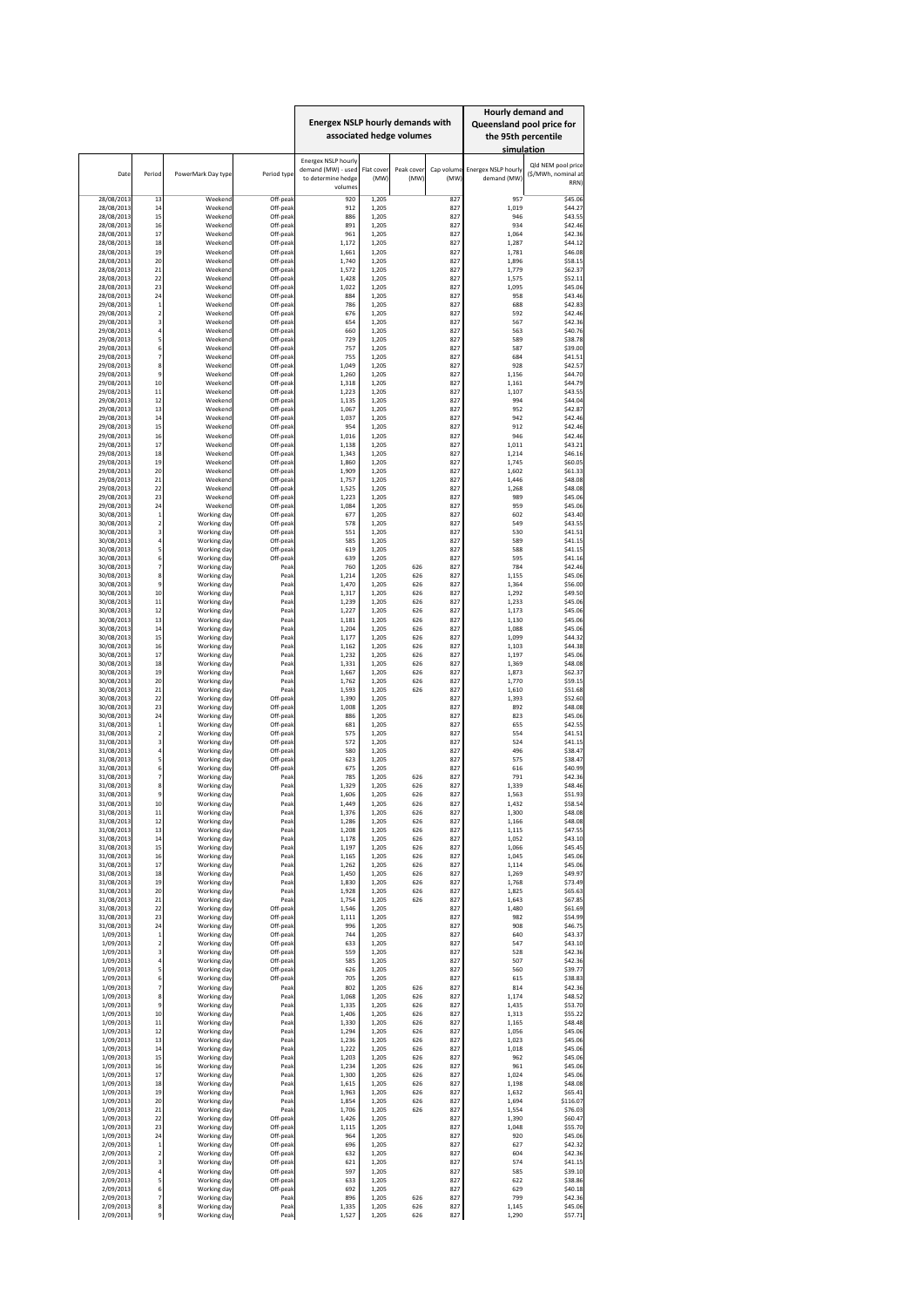|                        |                          |                    |                      |                                          |                    |                          |                    | Hourly demand and<br>Queensland pool price for |                     |  |
|------------------------|--------------------------|--------------------|----------------------|------------------------------------------|--------------------|--------------------------|--------------------|------------------------------------------------|---------------------|--|
|                        |                          |                    |                      | <b>Energex NSLP hourly demands with</b>  |                    | associated hedge volumes |                    | the 95th percentile                            |                     |  |
|                        |                          |                    |                      |                                          |                    |                          |                    | simulation                                     |                     |  |
|                        |                          |                    |                      | Energex NSLP hourly                      |                    |                          |                    |                                                | Qld NEM pool price  |  |
| Date                   | Period                   | PowerMark Day type | Period type          | demand (MW) - used<br>to determine hedge | Flat cover<br>(MW) | Peak cover<br>(MW)       | Cap volume<br>(MW) | Energex NSLP hourly<br>demand (MW)             | (\$/MWh, nominal at |  |
|                        |                          |                    |                      | volume                                   |                    |                          |                    |                                                | <b>RRN</b>          |  |
| 2/09/2013              | 10                       | Working day        | Pea                  | 1,226                                    | 1,205              | 626                      | 827                | 1.196                                          | \$57.42             |  |
| 2/09/2013              | 11                       | Working day        | Peal                 | 1,124                                    | 1,205              | 626                      | 827                | 1,105                                          | \$45.06             |  |
| 2/09/2013              | 12                       | Working day        | Peal<br>Peal         | 978                                      | 1,205              | 626                      | 827                | 1,024                                          | \$45.06             |  |
| 2/09/2013              | 13                       | Working day        | Peal                 | 935                                      | 1.205              | 626                      | 827                | 1.013                                          | \$44.41             |  |
| 2/09/2013              | 14                       | Working day        |                      | 944                                      | 1,205              | 626                      | 827                | 1,007                                          | \$45.06             |  |
| 2/09/2013              | 15                       | Working day        | Peal                 | 966                                      | 1,205              | 626                      | 827                | 1,057                                          | \$44.42             |  |
| 2/09/2013              | 16                       | Working day        | Peal                 | 1,018                                    | 1,205              | 626                      | 827                | 1,030                                          | \$44.44             |  |
| 2/09/2013              | 17                       | Working day        | Peak                 | 1.126                                    | 1.205              | 626                      | 827                | 1,108                                          | \$45.06             |  |
| 2/09/2013              | 18                       | Working day        | Peak                 | 1,484                                    | 1,205              | 626                      | 827                | 1,282                                          | \$49.91             |  |
| 2/09/2013              | 19                       | Working day        | Peal                 | 1,974                                    | 1,205              | 626                      | 827                | 1,685                                          | \$58.40             |  |
| 2/09/2013              | 20                       | Working day        | Peak                 | 1,954                                    | 1,205              | 626                      | 827                | 1,906                                          | \$60.13             |  |
| 2/09/2013              | 21                       | Working day        | Peal                 | 1,763                                    | 1.205              | 626                      | 827                | 1.760                                          | \$62.37             |  |
| 2/09/2013              | 22                       | Working day        | Off-peal             | 1.437                                    | 1.205              |                          | 827                | 1.490                                          | \$57.42             |  |
| 2/09/2013              | 23                       | Working day        | Off-peak             | 1,164                                    | 1,205              |                          | 827                | 1,110                                          | \$53.61             |  |
| 2/09/2013              | 24                       | Working day        | Off-peal             | 967                                      | 1,205              |                          | 827                | 898                                            | \$45.06             |  |
| 3/09/2013              | $\mathbf{1}$             | Working day        | Off-pea              | 755                                      | 1,205              |                          | 827                | 627                                            | \$44.94             |  |
| 3/09/2013              | $\overline{2}$           | Working day        | Off-peal             | 637                                      | 1.205              |                          | 827                | 604                                            | \$42.50             |  |
| 3/09/2013              | 3                        | Working day        | Off-peal             | 607                                      | 1,205              |                          | 827                | 574                                            | \$41.51             |  |
| 3/09/2013              | 4                        | Working day        | Off-peak             | 581                                      | 1,205              |                          | 827                | 585                                            | \$41.15             |  |
| 3/09/2013              | 5                        | Working day        | Off-peal             | 593                                      | 1,205              |                          | 827                | 622                                            | \$41.15             |  |
| 3/09/2013              | 6                        | Working day        | Off-peal             | 633                                      | 1.205              |                          | 827                | 629                                            | \$42.36             |  |
| 3/09/2013              | $\overline{7}$           | Working day        | Peal                 | 743                                      | 1,205              | 626                      | 827                | 799                                            | \$42.55             |  |
| 3/09/2013              | 8                        | Working day        | Peal                 | 999                                      | 1,205              | 626                      | 827                | 1,145                                          | \$45.06             |  |
| 3/09/2013              | 9                        | Working day        | Peal                 | 1,259                                    | 1,205              | 626                      | 827                | 1,290                                          | \$53.48             |  |
| 3/09/2013              | 10                       | Working day        | Peak                 | 1.274                                    | 1.205              | 626                      | 827                | 1,196                                          | \$48.43             |  |
| 3/09/2013              | 11                       | Working day        | Peak                 | 1,230                                    | 1,205              | 626                      | 827                | 1,105                                          | \$49.70             |  |
| 3/09/2013              | 12                       | Working day        | Peak                 | 1,093                                    | 1,205              | 626                      | 827                | 1,024                                          | \$48.08             |  |
| 3/09/2013              | 13                       | Working day        | Peak                 | 1,052                                    | 1,205              | 626                      | 827                | 1,013                                          | \$45.06             |  |
| 3/09/2013              | 14                       | Working day        | Peal                 | 1.067                                    | 1.205              | 626                      | 827                | 1.007                                          | \$45.06             |  |
| 3/09/2013              | 15                       | Working day        | Peal                 | 1,032                                    | 1,205              | 626                      | 827                | 1,057                                          | \$45.06             |  |
| 3/09/2013              | 16                       | Working day        | Peal                 | 1,032                                    | 1,205              | 626                      | 827                | 1,030                                          | \$45.06             |  |
| 3/09/2013              | 17                       | Working day        | Peal                 | 1,108                                    | 1,205              | 626                      | 827                | 1,108                                          | \$44.80             |  |
| 3/09/2013              | 18                       | Working day        | Peal                 | 1.217                                    | 1.205              | 626                      | 827                | 1.282                                          | \$45.06             |  |
| 3/09/2013              | 19                       | Working day        | Peak                 | 1,608                                    | 1,205              | 626                      | 827                | 1,685                                          | \$54.97             |  |
| 3/09/2013              | 20                       | Working day        | Peak                 | 1,643                                    | 1,205              | 626                      | 827                | 1,906                                          | \$60.21             |  |
| 3/09/2013              | 21                       | Working day        | Peak                 | 1,467                                    | 1,205              | 626                      | 827                | 1,760                                          | \$55.68             |  |
| 3/09/2013              | 22                       | Working day        | Off-peal             | 1,273                                    | 1,205              |                          | 827                | 1,490                                          | \$50.14             |  |
| 3/09/2013              | 23                       | Working day        | Off-peal             | 964                                      | 1.205              |                          | 827                | 1,110                                          | \$44.35             |  |
| 3/09/2013              | 24                       | Working day        | Off-peal             | 910                                      | 1,205              |                          | 827                | 898                                            | \$42.83             |  |
| 4/09/2013              | 1                        | Weekend            | Off-peak             | 761                                      | 1,205              |                          | 827                | 619                                            | \$42.46             |  |
| 4/09/2013              | $\overline{2}$           | Weekend            | Off-peak             | 627                                      | 1,205              |                          | 827                | 602                                            | \$42.36             |  |
| 4/09/2013              | $\overline{3}$           | Weekend            | Off-peak             | 565                                      | 1.205              |                          | 827                | 590                                            | \$40.92             |  |
| 4/09/2013              | 4                        | Weekend            | Off-peak             | 610                                      | 1,205              |                          | 827                | 581                                            | \$38.47             |  |
| 4/09/2013              | 5                        | Weekend            | Off-peak             | 580                                      | 1,205              |                          | 827                | 557                                            | \$35.68             |  |
| 4/09/2013              | 6                        | Weekend            | Off-peak             | 589                                      | 1,205              |                          | 827                | 590                                            | \$38.47             |  |
| 4/09/2013              | $\overline{7}$           | Weekend            | Off-peak             | 647                                      | 1.205              |                          | 827                | 590                                            | \$40.87             |  |
| 4/09/2013              | 8                        | Weekend            | Off-peal             | 750                                      | 1,205              |                          | 827                | 785                                            | \$41.15             |  |
| 4/09/2013              | 9                        | Weekend            | Off-peal             | 951                                      | 1,205              |                          | 827                | 847                                            | \$42.36             |  |
| 4/09/2013              | 10                       | Weekend            | Off-peal             | 1,016                                    | 1,205              |                          | 827                | 957                                            | \$42.46             |  |
| 4/09/2013              | 11                       | Weekend            | Off-peal             | 1.028                                    | 1.205              |                          | 827                | 947                                            | \$42.64             |  |
| 4/09/2013              | 12                       | Weekend            | Off-peal             | 905                                      | 1,205              |                          | 827                | 868                                            | \$42.46             |  |
| 4/09/2013              | 13                       | Weekend            | Off-peak             | 883                                      | 1,205              |                          | 827                | 854                                            | \$42.46             |  |
| 4/09/2013              | 14                       | Weekend            | Off-peal             | 931                                      | 1,205              |                          | 827                | 874                                            | \$42.46             |  |
| 4/09/2013              | 15                       | Weekend            | Off-peal             | 886                                      | 1.205              |                          | 827                | 882                                            | \$42.37             |  |
| 4/09/2013              | 16                       | Weekend            | Off-peal             | 949                                      | 1,205              |                          | 827                | 867                                            | \$42.45             |  |
| 4/09/2013              | 17                       | Weekend            | Off-peak             | 1,048                                    | 1,205              |                          | 827                | 1,003                                          | \$42.50             |  |
| 4/09/2013              | 18                       | Weekend            | Off-peal             | 1,248                                    | 1,205              |                          | 827                | 1,200                                          | \$44.75             |  |
| 4/09/2013              | 19                       | Weekend            | Off-peal             | 1,574                                    | 1,205              |                          | 827                | 1,434                                          | \$43.55             |  |
| 4/09/2013              | 20                       | Weekend            | Off-peal             | 1.721                                    | 1.205              |                          | 827                | 1,669                                          | \$45.06             |  |
| 4/09/2013              | 21                       | Weekend            | Off-peal             | 1,547                                    | 1,205              |                          | 827                | 1,499                                          | \$45.06             |  |
| 4/09/2013              | 22                       | Weekend            | Off-peak             | 1,285                                    | 1,205              |                          | 827                | 1,261                                          | \$44.88             |  |
| 4/09/2013              | 23                       | Weekend            | Off-peal             | 1,015                                    | 1,205              |                          | 827                | 952                                            | \$43.75             |  |
| 4/09/2013              | 24                       | Weekend            | Off-peal             | 846                                      | 1.205              |                          | 827                | 800                                            | \$42.63             |  |
| 5/09/2013              | $\mathbf{1}$             | Weekend            | Off-peak             | 623                                      | 1,205              |                          | 827                | 612                                            | \$44.53             |  |
| 5/09/2013              | $\overline{2}$           | Weekend            | Off-peak             | 565                                      | 1,205              |                          | 827                | 543                                            | \$42.46             |  |
| 5/09/2013              | 3                        | Weekend            | Off-peal             | 504                                      | 1,205              |                          | 827                | 575                                            | \$42.46             |  |
| 5/09/2013              | 4                        | Weekend            | Off-peal             | 548                                      | 1.205              |                          | 827                | 568                                            | \$42.36             |  |
| 5/09/2013              | 5                        | Weekend            | Off-peak             | 526                                      | 1,205              |                          | 827                | 555                                            | \$41.15             |  |
| 5/09/2013<br>5/09/2013 | 6                        | Weekend<br>Weekend | Off-peak<br>Off-peal | 543<br>588                               | 1,205<br>1.205     |                          | 827<br>827         | 564<br>622                                     | \$41.51<br>\$42.36  |  |
| 5/09/2013<br>5/09/2013 | 8<br>9                   | Weekend            | Off-peak<br>Off-peak | 775<br>922                               | 1,205              |                          | 827<br>827         | 850                                            | \$43.75             |  |
| 5/09/2013              | 10                       | Weekend<br>Weekend | Off-peak             | 1,005                                    | 1,205<br>1,205     |                          | 827                | 1,015<br>1,121                                 | \$45.06<br>\$48.08  |  |
| 5/09/2013              | 11                       | Weekend            | Off-peak             | 1,012                                    | 1,205              |                          | 827                | 1,069                                          | \$48.08             |  |
| 5/09/2013              | 12                       | Weekend            | Off-peak             | 947                                      | 1.205              |                          | 827                | 986                                            | \$45.06             |  |
| 5/09/2013              | 13                       | Weekend            | Off-peak             | 910                                      | 1,205              |                          | 827                | 958                                            | \$45.06             |  |
| 5/09/2013              | 14                       | Weekend            | Off-peak             | 899                                      | 1,205              |                          | 827                | 945                                            | \$45.06             |  |
| 5/09/2013              | 15                       | Weekend            | Off-peak             | 870                                      | 1,205              |                          | 827                | 924                                            | \$45.06             |  |
| 5/09/2013              | 16                       | Weekend            | Off-peak             | 870                                      | 1.205              |                          | 827                | 947                                            | \$45.05             |  |
| 5/09/2013              | 17                       | Weekend            | Off-peak             | 1.017                                    | 1,205              |                          | 827                | 985                                            | \$45.06             |  |
| 5/09/2013              | 18                       | Weekend            | Off-peal             | 1,127                                    | 1,205              |                          | 827                | 1,122                                          | \$45.06             |  |
| 5/09/2013              | 19                       | Weekend            | Off-peak             | 1,593                                    | 1,205              |                          | 827                | 1,576                                          | \$53.64             |  |
| 5/09/2013              | 20                       | Weekend            | Off-peak             | 1,485                                    | 1,205              |                          | 827                | 1,445                                          | \$53.46             |  |
| 5/09/2013              | 21                       | Weekend            | Off-peal             | 1,321                                    | 1.205              |                          | 827<br>827         | 1,271                                          | \$45.06             |  |
| 5/09/2013<br>5/09/2013 | 22<br>23                 | Weekend<br>Weekend | Off-peal<br>Off-peak | 1,122<br>878                             | 1,205<br>1,205     |                          | 827                | 1,143<br>808                                   | \$45.06<br>\$48.08  |  |
| 5/09/2013              | 24                       | Weekend            | Off-peal             | 821                                      | 1,205              |                          | 827                | 829                                            | \$45.06             |  |
| 6/09/2013              | $\mathbf{1}$             | Working day        | Off-peak             | 587                                      | 1.205              |                          | 827                | 671                                            | \$42.46             |  |
| 6/09/2013              | $\overline{\mathbf{c}}$  | Working day        | Off-peak             | 568                                      | 1,205              |                          | 827                | 567                                            | \$42.48             |  |
| 6/09/2013              | 3                        | Working day        | Off-peak             | 562                                      | 1,205              |                          | 827                | 581                                            | \$42.10             |  |
| 6/09/2013              | 4                        | Working day        | Off-peal             | 553                                      | 1,205              |                          | 827                | 590                                            | \$40.02             |  |
| 6/09/2013              | 5                        | Working day        | Off-peak             | 602                                      | 1.205              |                          | 827                | 601                                            | \$39.61             |  |
| 6/09/2013              | 6                        | Working day        | Off-peak             | 649                                      | 1,205              |                          | 827                | 692                                            | \$40.60             |  |
| 6/09/2013              | $\overline{\phantom{a}}$ | Working day        | Peak                 | 768                                      | 1,205              | 626                      | 827                | 796                                            | \$42.36             |  |
| 6/09/2013              | 8                        | Working day        | Peak                 | 1,066                                    | 1,205              | 626                      | 827                | 1,068                                          | \$45.06             |  |
| 6/09/2013              | 9                        | Working day        | Peak                 | 1.199                                    | 1.205              | 626                      | 827                | 1.289                                          | \$48.08             |  |
| 6/09/2013              | 10                       | Working day        | Peak                 | 1,100                                    | 1,205              | 626                      | 827                | 1,221                                          | \$47.78             |  |
| 6/09/2013              | 11                       | Working day        | Peak                 | 1,079                                    | 1,205              | 626                      | 827                | 1,079                                          | \$45.06             |  |
| 6/09/2013              | 12                       | Working day        | Peal                 | 1,017                                    | 1,205              | 626                      | 827                | 1,021                                          | \$45.01             |  |
| 6/09/2013              | 13                       | Working day        | Peal                 | 977                                      | 1.205              | 626                      | 827                | 941                                            | \$45.03             |  |
| 6/09/2013              | 14                       | Working day        | Peak                 | 965                                      | 1,205              | 626                      | 827                | 983                                            | \$44.69             |  |
| 6/09/2013              | 15                       | Working day        | Peal                 | 970                                      | 1,205              | 626                      | 827                | 943                                            | \$44.44             |  |
| 6/09/2013              | 16                       | Working day        | Peak                 | 1,043                                    | 1,205              | 626                      | 827                | 1,013                                          | \$45.05             |  |
| 6/09/2013              | 17                       | Working day        | Peak                 | 1,073                                    | 1,205              | 626                      | 827                | 1,101                                          | \$45.06             |  |
| 6/09/2013              | 18                       | Working day        | Peal                 | 1.214                                    | 1.205              | 626                      | 827                | 1.257                                          | \$45.06             |  |
| 6/09/2013              | 19                       | Working day        | Peal                 | 1,501                                    | 1,205              | 626                      | 827                | 1,574                                          | \$49.97             |  |
| 6/09/2013              | 20                       | Working day        | Peak                 | 1,657                                    | 1,205              | 626                      | 827                | 1,722                                          | \$55.72             |  |
| 6/09/2013              | 21                       | Working day        | Peal                 | 1,487                                    | 1,205              | 626                      | 827                | 1,536                                          | \$50.36             |  |
| 6/09/2013              | 22                       | Working day        | Off-peak             | 1.295                                    | 1.205              |                          | 827                | 1,316                                          | \$48.08             |  |
| 6/09/2013              | 23                       | Working day        | Off-peak             | 999                                      | 1,205              |                          | 827                | 1,051                                          | \$45.23             |  |
| 6/09/2013              | 24                       | Working day        | Off-peak             | 899                                      | 1,205              |                          | 827                | 897                                            | \$45.06             |  |
| 7/09/2013              | $\mathbf{1}$             | Working day        | Off-peak             | 639                                      | 1,205              |                          | 827                | 627                                            | \$42.46             |  |
| 7/09/2013              | $\overline{2}$           | Working day        | Off-peak             | 540                                      | 1.205              |                          | 827                | 576                                            | \$42.36             |  |
| 7/09/2013              | 3                        | Working day        | Off-peak             | 512                                      | 1,205              |                          | 827                | 508                                            | \$38.47             |  |
| 7/09/2013              | 4                        | Working day        | Off-peak             | 562                                      | 1,205              |                          | 827                | 529                                            | \$38.26             |  |
| 7/09/2013              | 5                        | Working day        | Off-peak             | 577                                      | 1,205              |                          | 827                | 570                                            | \$35.77             |  |
| 7/09/2013              | 6                        | Working day        | Off-peak             | 657                                      | 1,205              |                          | 827                | 623                                            | \$37.44             |  |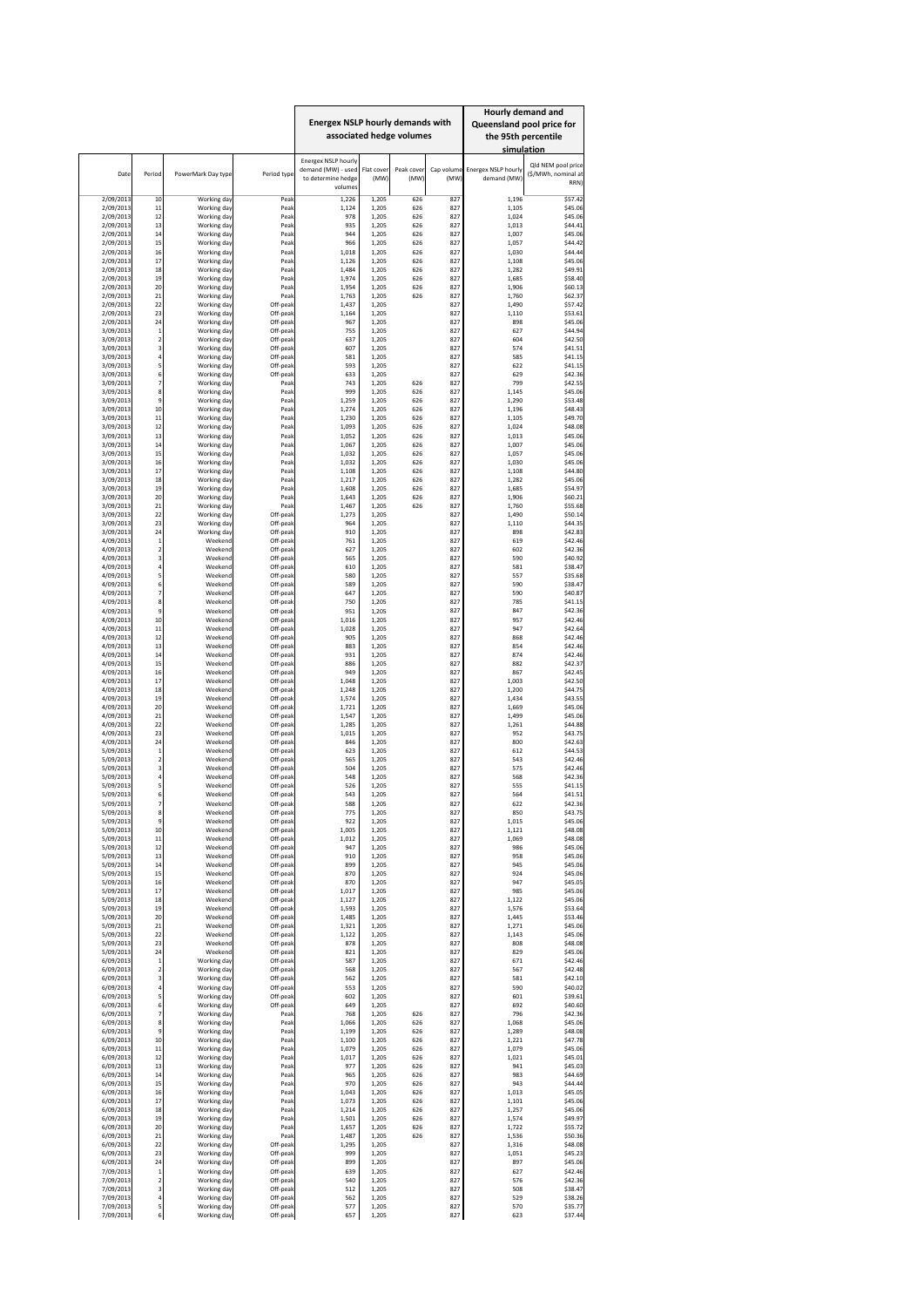|                          |                          |                            |                      | <b>Energex NSLP hourly demands with</b>  |                    |                          |                    | Hourly demand and<br>Queensland pool price for |                     |
|--------------------------|--------------------------|----------------------------|----------------------|------------------------------------------|--------------------|--------------------------|--------------------|------------------------------------------------|---------------------|
|                          |                          |                            |                      |                                          |                    | associated hedge volumes |                    | the 95th percentile                            |                     |
|                          |                          |                            |                      |                                          |                    |                          |                    | simulation                                     |                     |
|                          |                          |                            |                      | Energex NSLP hourly                      |                    |                          |                    |                                                | Qld NEM pool price  |
| Date                     | Period                   | PowerMark Day type         | Period type          | demand (MW) - used<br>to determine hedge | Flat cover<br>(MW) | Peak cover<br>(MW)       | Cap volume<br>(MW) | Energex NSLP hourly<br>demand (MW              | (\$/MWh, nominal at |
|                          |                          |                            |                      | volume:                                  |                    |                          |                    |                                                | RRN)                |
| 7/09/2013                | 8                        | Working day                | Peal                 | 779                                      | 1,205              | 626                      | 827                | 742                                            | \$41.15             |
| 7/09/2013                |                          | Working day                | Peal                 | 1.047                                    | 1.205              | 626                      | 827                | 1.020                                          | \$44.14             |
| 7/09/2013                | 9                        | Working day                | Peal                 | 1,212                                    | 1,205              | 626                      | 827                | 1,239                                          | \$45.06             |
| 7/09/2013                | 10                       | Working day                | Peal                 | 1,128                                    | 1,205              | 626                      | 827                | 1,165                                          | \$45.06             |
| 7/09/2013                | 11                       | Working day                | Peal                 | 1,102                                    | 1,205              | 626                      | 827                | 1,147                                          | \$44.26             |
| 7/09/2013                | 12                       | Working day                | Peal                 | 1,038                                    | 1.205              | 626                      | 827                | 1.125                                          | \$44.92             |
| 7/09/2013                | 13                       | Working day                | Peal                 | 942                                      | 1,205              | 626                      | 827                | 1,124                                          | \$44.84             |
| 7/09/2013                | 14                       | Working day                | Pea                  | 1,027                                    | 1,205              | 626                      | 827                | 1,091                                          | \$45.0              |
| 7/09/2013                | 15                       | Working day                | Peal                 | 993                                      | 1,205              | 626                      | 827                | 1,121                                          | \$44.14             |
| 7/09/2013                | 16                       | Working day                | Peak                 | 1,014                                    | 1,205              | 626                      | 827                | 1.092                                          | \$44.73             |
| 7/09/2013                | 17                       | Working day                | Peak                 | 1,126                                    | 1,205              | 626                      | 827                | 1,093                                          | \$43.85             |
| 7/09/2013                | 18                       | Working day                | Peal                 | 1,231                                    | 1,205              | 626                      | 827                | 1,219                                          | \$45.06             |
| 7/09/2013                | 19                       | Working day                | Peal                 | 1,523                                    | 1,205              | 626                      | 827                | 1,494                                          | \$48.46             |
| 7/09/2013                | 20                       | Working day                | Peak                 | 1,668                                    | 1,205              | 626                      | 827                | 1,571                                          | \$48.69             |
| 7/09/2013                | $\overline{21}$          | Working day                | Peal                 | 1,510                                    | 1.205              | 626                      | 827                | 1.420                                          | \$48.08             |
| 7/09/2013                | 22                       | Working day                | Off-peal             | 1,310                                    | 1,205              |                          | 827                | 1,249                                          | \$45.06             |
| 7/09/2013                | 23                       | Working day                | Off-peal             | 993                                      | 1,205              |                          | 827                | 990                                            | \$44.82             |
| 7/09/2013                | 24                       | Working day                | Off-peal             | 856                                      | 1,205              |                          | 827                | 881                                            | \$42.64             |
| 8/09/2013                | $\mathbf{1}$             | Working day                | Off-peal             | 668                                      | 1.205              |                          | 827                | 733                                            | \$42.46             |
| 8/09/2013                | $\overline{2}$           | Working day                | Off-peal             | 639                                      | 1,205              |                          | 827                | 622                                            | \$42.38             |
| 8/09/2013                | 3                        | Working day                | Off-peal             | 616                                      | 1,205              |                          | 827                | 616                                            | \$41.16             |
| 8/09/2013                | 4                        | Working day                | Off-peal             | 633                                      | 1,205              |                          | 827                | 579                                            | \$39.17             |
| 8/09/2013                | 5                        | Working day                | Off-peal             | 593                                      | 1.205              |                          | 827                | 637                                            | \$38.23             |
| 8/09/2013                | 6                        | Working day                | Off-peal             | 687                                      | 1,205              | 626                      | 827                | 709                                            | \$39.37             |
| 8/09/2013                | 7                        | Working day                | Peal                 | 849                                      | 1,205              |                          | 827                | 844                                            | \$42.36             |
| 8/09/2013                | 8                        | Working day                | Peal                 | 1,257                                    | 1,205              | 626                      | 827                | 1,212                                          | \$44.85             |
| 8/09/2013                | 9                        | Working day                | Peal                 | 1,349                                    | 1,205              | 626                      | 827                | 1.504                                          | \$51.50             |
| 8/09/2013                | 10                       | Working day                | Peak                 | 1,201                                    | 1,205              | 626                      | 827                | 1,378                                          | \$52.18             |
| 8/09/2013                | 11<br>12                 | Working day                | Peal<br>Peak         | 1,102<br>996                             | 1,205              | 626<br>626               | 827<br>827         | 1,315                                          | \$50.04<br>\$49.04  |
| 8/09/2013<br>8/09/2013   | 13                       | Working day<br>Working day | Peak                 | 958                                      | 1,205<br>1.205     | 626                      | 827                | 1,233<br>1.214                                 | \$51.20             |
| 8/09/2013                | 14                       | Working day                | Peal                 | 955                                      | 1,205              | 626                      | 827                | 1,191                                          | \$53.13             |
| 8/09/2013                | 15                       | Working day                | Peal                 | 933                                      | 1,205              | 626                      | 827                | 1,114                                          | \$52.6              |
| 8/09/2013                | 16                       | Working day                | Peal                 | 1,012                                    | 1,205              | 626                      | 827                | 1,140                                          | \$52.6              |
| 8/09/2013                | 17                       | Working day                | Peal                 | 1,150                                    | 1,205              | 626                      | 827                | 1,276                                          | \$52.5              |
| 8/09/2013                | 18                       | Working day                | Peal                 | 1.362                                    | 1.205              | 626                      | 827                | 1.500                                          | \$51.48             |
| 8/09/2013                | 19                       | Working day                | Peal                 | 1,890                                    | 1,205              | 626                      | 827                | 1,898                                          | \$52.55             |
| 8/09/2013                | 20                       | Working day                | Peal                 | 1,929                                    | 1,205              | 626                      | 827                | 2,010                                          | \$65.64             |
| 8/09/2013                | 21                       | Working day                | Peal                 | 1,776                                    | 1,205              | 626                      | 827                | 1,840                                          | \$55.10             |
| 8/09/2013                | $\overline{2}$           | Working day                | Off-peal             | 1.572                                    | 1.205              |                          | 827                | 1.550                                          | \$48.72             |
| 8/09/2013                | 23                       | Working day                | Off-peal             | 1,207                                    | 1,205              |                          | 827                | 1,121                                          | \$48.08             |
| 8/09/2013                | 24                       | Working day                | Off-peal             | 1,026                                    | 1,205              |                          | 827<br>827         | 968                                            | \$44.09<br>\$42.36  |
| 9/09/2013<br>9/09/2013   | -1<br>$\overline{2}$     | Working day<br>Working day | Off-peal<br>Off-peal | 595<br>564                               | 1,205<br>1,205     |                          | 827                | 583<br>561                                     | \$41.51             |
| 9/09/2013                | 3                        | Working day                | Off-peak             | 534                                      | 1,205              |                          | 827                | 582                                            | \$39.73             |
| 9/09/2013                | 4                        | Working day                | Off-peal             | 531                                      | 1,205              |                          | 827                | 585                                            | \$37.87             |
| 9/09/2013                | 5                        | Working day                | Off-peal             | 564                                      | 1,205              |                          | 827                | 591                                            | \$35.68             |
| 9/09/2013                | 6                        | Working day                | Off-peal             | 581                                      | 1.205              | 626                      | 827                | 665                                            | \$38.47             |
| 9/09/2013                | 7                        | Working day                | Peal                 | 763                                      | 1,205              |                          | 827                | 797                                            | \$42.36             |
| 9/09/2013                | 8                        | Working day                | Peal                 | 1,026                                    | 1,205              | 626                      | 827                | 1,115                                          | \$45.0              |
| 9/09/2013                | q                        | Working day                | Peal                 | 1,260                                    | 1,205              | 626                      | 827                | 1,248                                          | \$49.29             |
| 9/09/2013                | 10                       | Working day                | Peal                 | 1,153                                    | 1.205              | 626                      | 827                | 1.208                                          | \$48.08             |
| 9/09/2013                | 11                       | Working day                | Peal                 | 1,120                                    | 1,205              | 626                      | 827                | 1,087                                          | \$45.06             |
| 9/09/2013                | 12                       | Working day                | Peal                 | 1,077                                    | 1,205              | 626                      | 827                | 1,082                                          | \$45.06             |
| 9/09/2013                | 13<br>14                 | Working day                | Peal<br>Peal         | 1,046<br>1.068                           | 1,205<br>1.205     | 626<br>626               | 827<br>827         | 1,020<br>989                                   | \$45.06<br>\$45.06  |
| 9/09/2013<br>9/09/2013   | 15                       | Working day<br>Working day | Peal                 | 1,052                                    | 1,205              | 626                      | 827                | 953                                            | \$45.06             |
| 9/09/2013                | 16                       | Working day                | Peal                 | 1,086                                    | 1,205              | 626                      | 827                | 1,056                                          | \$45.0              |
| 9/09/2013                | 17                       | Working day                | Pea                  | 1,137                                    | 1,205              | 626                      | 827                | 1,127                                          | \$45.06             |
| 9/09/2013                | 18                       | Working day                | Peal                 | 1,306                                    | 1,205              | 626                      | 827                | 1,213                                          | \$47.97             |
| 9/09/2013                | 19                       | Working day                | Peal                 | 1,692                                    | 1,205              | 626                      | 827                | 1.575                                          | \$48.08             |
| 9/09/2013                | 20                       | Working day                | Peak                 | 1,638                                    | 1,205              | 626                      | 827                | 1,740                                          | \$51.57             |
| 9/09/2013                | 21<br>22                 | Working day                | Peal<br>Off-peak     | 1,464<br>1,316                           | 1,205<br>1,205     | 626                      | 827<br>827         | 1,557<br>1,359                                 | \$49.39<br>\$48.08  |
| 9/09/2013<br>9/09/2013   | 23                       | Working day<br>Working day | Off-peal             | 900                                      | 1.205              |                          | 827                | 1.026                                          | \$45.06             |
| 9/09/2013                | 24                       | Working day                | Off-peal             | 844                                      | 1,205              |                          | 827                | 870                                            | \$43.27             |
| 10/09/2013               | 1                        | Working day                | Off-peal             | 576                                      | 1,205              |                          | 827                | 681                                            | \$42.50             |
| 10/09/2013               | $\overline{\mathbf{z}}$  | Working day                | Off-peal             | 529                                      | 1,205              |                          | 827                | 568                                            | \$42.38             |
| 10/09/2013<br>10/09/2013 | 3                        | Working day<br>Working day | Off-peak<br>Off-peak | 507<br>510                               | 1,205<br>1.205     |                          | 827<br>827         | 556<br>596                                     | \$40.90<br>\$38.89  |
| 10/09/2013               | 5                        | Working day                | Off-peak             | 543                                      | 1,205              |                          | 827                | 621                                            | \$37.22             |
| 10/09/2013               | 6                        | Working day                | Off-peak             | 589                                      | 1,205              |                          | 827                | 671                                            | \$38.81             |
| 10/09/2013               | $\overline{\phantom{a}}$ | Working day                | Peal                 | 654                                      | 1,205              | 626                      | 827                | 785                                            | \$42.36             |
| 10/09/2013               | 8                        | Working day                | Peal                 | 966                                      | 1,205              | 626                      | 827                | 1,144                                          | \$45.06             |
| 10/09/2013               | 9                        | Working day                | Peal                 | 1,160                                    | 1,205              | 626                      | 827                | 1,371                                          | \$49.97             |
| 10/09/2013               | 10                       | Working day                | Peal                 | 1,056                                    | 1,205              | 626                      | 827                | 1,266                                          | \$49.97             |
| 10/09/2013               | 11                       | Working day                | Peak                 | 1,068                                    | 1,205              | 626                      | 827                | 1,207                                          | \$45.06             |
| 10/09/2013               | 12                       | Working day                | Peak                 | 1,024                                    | 1,205              | 626                      | 827                | 1,154                                          | \$45.06             |
| 10/09/2013               | 13                       | Working day                | Peak                 | 1,032                                    | 1,205              | 626                      | 827                | 1,158                                          | \$45.19             |
| 10/09/2013               | 14                       | Working day                | Peak                 | 1,067                                    | 1,205              | 626                      | 827                | 1,145                                          | \$48.43             |
| 10/09/2013               | 15<br>16                 | Working day                | Peak<br>Peak         | 1,062                                    | 1,205<br>1,205     | 626<br>626               | 827<br>827         | 1,144<br>1.142                                 | \$49.97<br>\$49.97  |
| 10/09/2013<br>10/09/2013 | 17                       | Working day<br>Working day | Peak                 | 1,059<br>1,120                           | 1,205              | 626                      | 827                | 1,242                                          | \$49.36             |
| 10/09/2013               | 18                       | Working day                | Peal                 | 1,250                                    | 1,205              | 626                      | 827                | 1,266                                          | \$53.21             |
| 10/09/2013               | 19                       | Working day                | Peal                 | 1,629                                    | 1,205              | 626                      | 827                | 1,604                                          | \$55.68             |
| 10/09/2013               | 20                       | Working day                | Peak                 | 1,576                                    | 1.205              | 626                      | 827                | 1,646                                          | \$58.15             |
| 10/09/2013               | 21                       | Working day                | Peak                 | 1,391                                    | 1,205              | 626                      | 827                | 1,495                                          | \$51.78             |
| 10/09/2013               | 22                       | Working day                | Off-peal             | 1,152                                    | 1,205              |                          | 827                | 1,278                                          | \$50.88             |
| 10/09/2013               | 23                       | Working day                | Off-peak             | 958                                      | 1,205              |                          | 827                | 1,041                                          | \$48.08             |
| 10/09/2013               | 24                       | Working day                | Off-peak             | 853                                      | 1,205              |                          | 827                | 848                                            | \$45.06             |
| 11/09/2013               | 1                        | Weekend                    | Off-peal             | 689                                      | 1,205              |                          | 827                | 666                                            | \$45.33             |
| 11/09/2013               | $\overline{\mathbf{c}}$  | Weekend                    | Off-peal             | 571                                      | 1,205              |                          | 827                | 570                                            | \$45.06             |
| 11/09/2013               | 3                        | Weekend                    | Off-peak             | 545                                      | 1,205              |                          | 827                | 566                                            | \$42.36             |
| 11/09/2013               | 4                        | Weekend                    | Off-peak             | 583                                      | 1,205              |                          | 827                | 534                                            | \$41.15             |
| 11/09/2013               | 5                        | Weekend                    | Off-peak             | 578                                      | 1,205              |                          | 827                | 545                                            | \$41.08             |
| 11/09/2013               | 6                        | Weekend                    | Off-peak             | 555                                      | 1,205              |                          | 827                | 579                                            | \$35.68             |
| 11/09/2013               | $\overline{7}$           | Weekend                    | Off-peak             | 610                                      | 1,205              |                          | 827                | 604                                            | \$40.04             |
| 11/09/2013               | 8                        | Weekend                    | Off-peak             | 767                                      | 1,205              |                          | 827                | 811                                            | \$41.15             |
| 11/09/2013               | 9                        | Weekend                    | Off-peak             | 974                                      | 1,205              |                          | 827                | 983                                            | \$42.36             |
| 11/09/2013               | 10                       | Weekend                    | Off-peal             | 1,111                                    | 1,205              |                          | 827                | 1,065                                          | \$43.36             |
| 11/09/2013               | 11                       | Weekend                    | Off-peak             | 1,142                                    | 1,205              |                          | 827                | 1,108                                          | \$43.55             |
| 11/09/2013               | 12                       | Weekend                    | Off-peal             | 1,041                                    | 1,205              |                          | 827                | 1,056                                          | \$44.88             |
| 11/09/2013               | 13                       | Weekend                    | Off-peal             | 1,023                                    | 1,205              |                          | 827                | 1,116                                          | \$42.46             |
| 11/09/2013               | 14                       | Weekend                    | Off-peak             | 1,033                                    | 1,205              |                          | 827                | 1,112                                          | \$42.45             |
| 11/09/2013               | 15                       | Weekend                    | Off-peak             | 990                                      | 1,205              |                          | 827                | 1,122                                          | \$42.46             |
| 11/09/2013               | 16                       | Weekend                    | Off-peal             | 995                                      | 1,205              |                          | 827                | 1,153                                          | \$42.50             |
| 11/09/2013               | 17                       | Weekend                    | Off-peak             | 1.066                                    | 1,205              |                          | 827                | 1.217                                          | \$45.06             |
| 11/09/2013               | 18                       | Weekend                    | Off-peak             | 1,140                                    | 1,205              |                          | 827                | 1,304                                          | \$45.06             |
| 11/09/2013               | 19                       | Weekend                    | Off-peal             | 1,276                                    | 1,205              |                          | 827                | 1,425                                          | \$45.06             |
| 11/09/2013               | 20                       | Weekend                    | Off-peak             | 1,363                                    | 1,205              |                          | 827                | 1,533                                          | \$49.06             |
| 11/09/2013               | 21                       | Weekend                    | Off-peak             | 1,237                                    | 1,205              |                          | 827                | 1,367                                          | \$49.72             |
| 11/09/2013               | 22                       | Weekend                    | Off-peak             | 1,069                                    | 1,205              |                          | 827                | 1,243                                          | \$47.40             |
| 11/09/2013               | 23                       | Weekend                    | Off-peak             | 836                                      | 1,205              |                          | 827                | 1,010                                          | \$45.06             |
| 11/09/2013               | 24                       | Weekend                    | Off-peak             | 835                                      | 1,205              |                          | 827                | 896                                            | \$45.06             |
| 12/09/2013               | $\mathbf{1}$             | Weekend                    | Off-peak             | 669                                      | 1,205              |                          | 827                | 666                                            | \$45.06             |
| 12/09/2013               | $\overline{a}$           | Weekend                    | Off-peak             | 580                                      | 1,205              |                          | 827                | 595                                            | \$45.50             |
| 12/09/2013               | 3                        | Weekend                    | Off-peak             | 622                                      | 1,205              |                          | 827                | 545                                            | \$45.06             |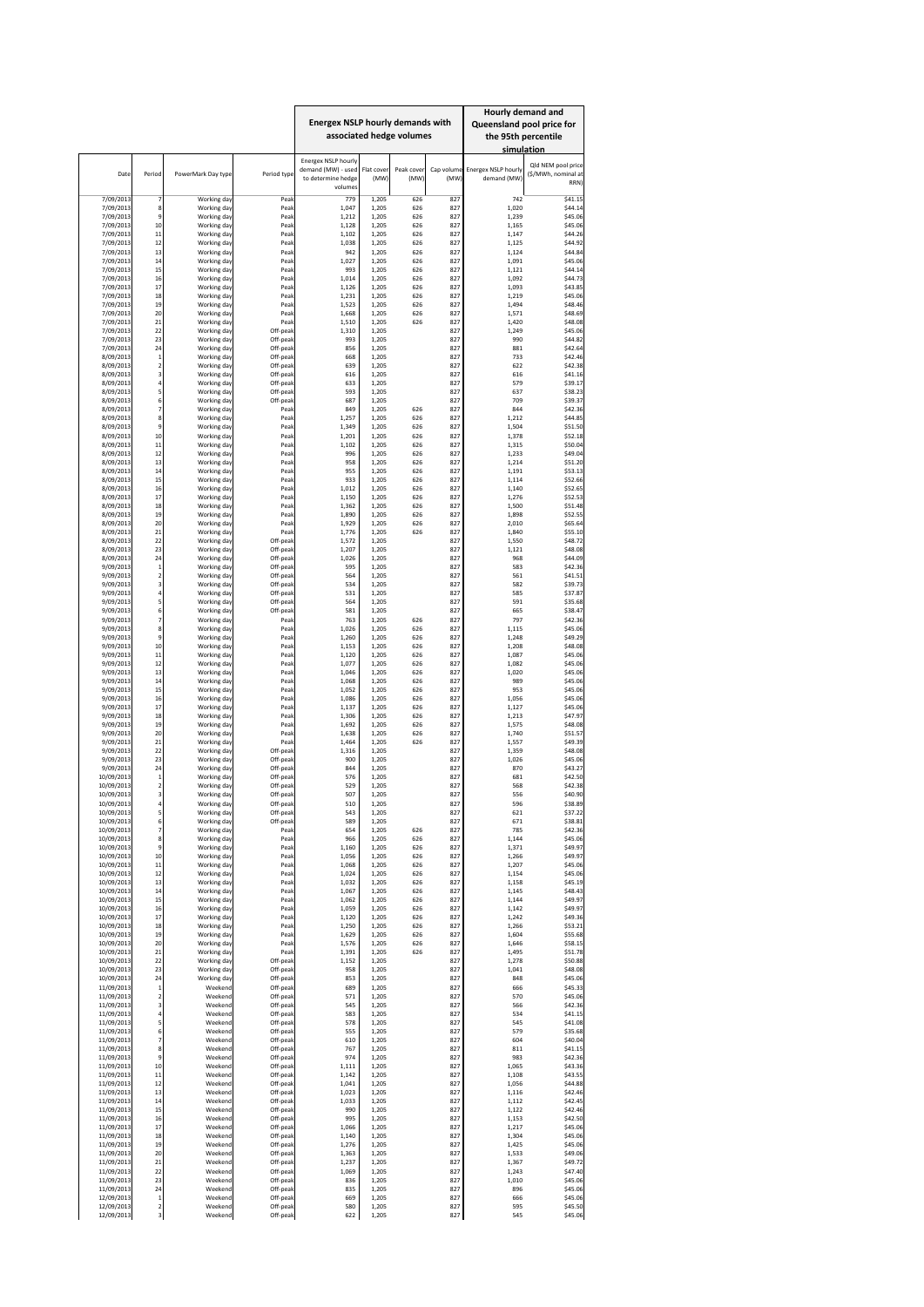|                          |                                                    |                            |                      |                                          |                    |                          | Hourly demand and |                                    |                     |
|--------------------------|----------------------------------------------------|----------------------------|----------------------|------------------------------------------|--------------------|--------------------------|-------------------|------------------------------------|---------------------|
|                          |                                                    |                            |                      | <b>Energex NSLP hourly demands with</b>  |                    |                          |                   | Queensland pool price for          |                     |
|                          |                                                    |                            |                      |                                          |                    | associated hedge volumes |                   | the 95th percentile                |                     |
|                          |                                                    |                            |                      |                                          |                    |                          |                   | simulation                         |                     |
|                          |                                                    |                            |                      | Energex NSLP hourly                      |                    |                          |                   |                                    | Qld NEM pool price  |
| Date                     | Period                                             | PowerMark Day type         | Period type          | demand (MW) - used<br>to determine hedge | Flat cover<br>(MW) | Peak cover<br>(MW)       | Cap volume<br>(MW | Energex NSLP hourly<br>demand (MW) | (\$/MWh, nominal at |
|                          |                                                    |                            |                      | volume:                                  |                    |                          |                   |                                    | <b>RRN</b>          |
| 12/09/2013               | 4                                                  | Weekend                    | Off-peal             | 570                                      | 1,205              |                          | 827               | 549                                | \$42.60             |
| 12/09/2013<br>12/09/2013 | 5<br>6                                             | Weekend<br>Weekend         | Off-peal<br>Off-peak | 548<br>570                               | 1,205<br>1,205     |                          | 827<br>827        | 561<br>578                         | \$42.56<br>\$42.56  |
| 12/09/2013               | 7                                                  | Weekend                    | Off-peal             | 614                                      | 1,205              |                          | 827               | 676                                | \$43.25             |
| 12/09/2013               | 8<br>ś                                             | Weekend<br>Weekend         | Off-peal             | 830                                      | 1.205              |                          | 827<br>827        | 783<br>930                         | \$42.36<br>\$45.06  |
| 12/09/2013<br>12/09/2013 | 10                                                 | Weekend                    | Off-peal<br>Off-peal | 1,011<br>1,085                           | 1,205<br>1,205     |                          | 827               | 1,007                              | \$45.07             |
| 12/09/2013               | 11                                                 | Weekend                    | Off-peal             | 1,113                                    | 1,205              |                          | 827               | 1,003                              | \$45.66             |
| 12/09/2013<br>12/09/2013 | 12<br>13                                           | Weekend<br>Weekend         | Off-peal<br>Off-peal | 1.086<br>1,070                           | 1.205<br>1,205     |                          | 827<br>827        | 910<br>886                         | \$45.06<br>\$45.06  |
| 12/09/2013               | 14                                                 | Weekend                    | Off-peal             | 1,025                                    | 1,205              |                          | 827               | 898                                | \$43.07             |
| 12/09/2013<br>12/09/2013 | 15<br>16                                           | Weekend<br>Weekend         | Off-peal<br>Off-peal | 991<br>1,015                             | 1,205<br>1,205     |                          | 827<br>827        | 875<br>979                         | \$42.57<br>\$43.06  |
| 12/09/2013               | 17                                                 | Weekend                    | Off-peal             | 1.058                                    | 1.205              |                          | 827               | 1,087                              | \$45.06             |
| 12/09/2013               | 18                                                 | Weekend                    | Off-peal             | 1,166                                    | 1,205              |                          | 827               | 1,327                              | \$48.08             |
| 12/09/2013<br>12/09/2013 | 19<br>20                                           | Weekend<br>Weekend         | Off-peal<br>Off-peal | 1,515<br>1,482                           | 1,205<br>1,205     |                          | 827<br>827        | 1,732<br>1,647                     | \$58.39<br>\$60.62  |
| 12/09/2013               | 21                                                 | Weekend                    | Off-peal             | 1.342                                    | 1.205              |                          | 827               | 1,466                              | \$57.42             |
| 12/09/2013<br>12/09/2013 | 22<br>23                                           | Weekend<br>Weekend         | Off-peal<br>Off-peak | 1,121<br>903                             | 1,205<br>1,205     |                          | 827<br>827        | 1,276<br>973                       | \$49.64<br>\$49.75  |
| 12/09/2013               | 24                                                 | Weekend                    | Off-peal             | 890                                      | 1,205              |                          | 827               | 833                                | \$45.06             |
| 13/09/2013<br>13/09/2013 | $\overline{1}$<br>$\overline{\mathbf{2}}$          | Working day<br>Working day | Off-peal<br>Off-peal | 640<br>568                               | 1.205<br>1,205     |                          | 827<br>827        | 713<br>661                         | \$45.06<br>\$43.10  |
| 13/09/2013               | 3                                                  | Working day                | Off-peal             | 556                                      | 1,205              |                          | 827               | 625                                | \$42.36             |
| 13/09/2013               | 4                                                  | Working day                | Off-peal             | 575<br>570                               | 1,205<br>1.205     |                          | 827<br>827        | 643<br>612                         | \$42.49<br>\$42.36  |
| 13/09/2013<br>13/09/2013 | 5<br>6                                             | Working day<br>Working day | Off-peal<br>Off-peak | 553                                      | 1,205              |                          | 827               | 680                                | \$41.15             |
| 13/09/2013               | $\overline{7}$                                     | Working day                | Peal                 | 692                                      | 1,205              | 626                      | 827               | 847                                | \$42.36             |
| 13/09/2013<br>13/09/2013 | 8<br>$\overline{9}$                                | Working day<br>Working day | Peal<br>Peak         | 953<br>1,170                             | 1,205<br>1.205     | 626<br>626               | 827<br>827        | 1,279<br>1.471                     | \$45.06<br>\$57.42  |
| 13/09/2013               | 10                                                 | Working day                | Peal                 | 1,243                                    | 1,205              | 626                      | 827               | 1,329                              | \$57.08             |
| 13/09/2013<br>13/09/2013 | 11<br>12                                           | Working day<br>Working day | Peal<br>Peal         | 1,296<br>1,315                           | 1,205<br>1,205     | 626<br>626               | 827<br>827        | 1,234<br>1,163                     | \$48.08<br>\$48.08  |
| 13/09/2013               | 13                                                 | Working day                | Peal                 | 1,332                                    | 1.205              | 626                      | 827               | 1,071                              | \$45.67             |
| 13/09/2013<br>13/09/2013 | 14<br>15                                           | Working day<br>Working day | Peal<br>Peal         | 1.346<br>1,360                           | 1.205<br>1,205     | 626<br>626               | 827<br>827        | 1,019<br>1,007                     | \$45.06<br>\$45.06  |
| 13/09/2013               | 16                                                 | Working day                | Peal                 | 1,345                                    | 1,205              | 626                      | 827               | 1,017                              | \$45.06             |
| 13/09/2013               | 17<br>18                                           | Working day                | Peal<br>Peal         | 1,397<br>1.381                           | 1,205              | 626<br>626               | 827<br>827        | 1,077                              | \$45.46<br>\$49.87  |
| 13/09/2013<br>13/09/2013 | 19                                                 | Working day<br>Working day | Peal                 | 1,417                                    | 1.205<br>1,205     | 626                      | 827               | 1.129<br>1,542                     | \$57.68             |
| 13/09/2013               | 20                                                 | Working day                | Peal                 | 1,490                                    | 1,205              | 626                      | 827               | 1,638                              | \$57.42             |
| 13/09/2013<br>13/09/2013 | 21<br>22                                           | Working day<br>Working day | Peal<br>Off-peak     | 1,359<br>1.198                           | 1,205<br>1.205     | 626                      | 827<br>827        | 1,605<br>1,475                     | \$53.97<br>\$56.92  |
| 13/09/2013               | 23                                                 | Working day                | Off-peal             | 923                                      | 1,205              |                          | 827               | 1,167                              | \$53.75             |
| 13/09/2013<br>14/09/2013 | 24<br>$\mathbf{1}$                                 | Working day<br>Working day | Off-peak<br>Off-peal | 918<br>600                               | 1,205<br>1,205     |                          | 827<br>827        | 1,053<br>712                       | \$46.19<br>\$45.06  |
| 14/09/2013               | $\overline{2}$                                     | Working day                | Off-peal             | 543                                      | 1.205              |                          | 827               | 590                                | \$42.58             |
| 14/09/2013               | 3                                                  | Working day                | Off-peal             | 518                                      | 1,205              |                          | 827               | 614                                | \$42.36             |
| 14/09/2013<br>14/09/2013 | 4<br>5                                             | Working day<br>Working day | Off-peal<br>Off-peal | 553<br>539                               | 1,205<br>1,205     |                          | 827<br>827        | 656<br>680                         | \$42.3<br>\$41.68   |
| 14/09/2013               | 6                                                  | Working day                | Off-peal             | 612                                      | 1.205              |                          | 827               | 744                                | \$42.36             |
| 14/09/2013<br>14/09/2013 | 7<br>8                                             | Working day<br>Working day | Peak<br>Peal         | 693<br>971                               | 1,205<br>1,205     | 626<br>626               | 827<br>827        | 925<br>1,397                       | \$43.88<br>\$48.52  |
| 14/09/2013               | q                                                  | Working day                | Peal                 | 1,258                                    | 1,205              | 626                      | 827               | 1,524                              | \$62.37             |
| 14/09/2013<br>14/09/2013 | 10<br>11                                           | Working day<br>Working day | Peal<br>Peal         | 1.260<br>1,272                           | 1.205<br>1,205     | 626<br>626               | 827<br>827        | 1,348<br>1,165                     | \$57.42<br>\$57.42  |
| 14/09/2013               | 12                                                 | Working day                | Peal                 | 1,239                                    | 1,205              | 626                      | 827               | 1,085                              | \$57.42             |
| 14/09/2013               | 13<br>14                                           | Working day                | Peal                 | 1,221                                    | 1,205              | 626<br>626               | 827<br>827        | 1,009                              | \$49.97             |
| 14/09/2013<br>14/09/2013 | 15                                                 | Working day<br>Working day | Peal<br>Peak         | 1,150<br>1.172                           | 1,205<br>1.205     | 626                      | 827               | 1,024<br>1,009                     | \$48.08<br>\$52.67  |
| 14/09/2013               | 16                                                 | Working day                | Peak                 | 1,178                                    | 1,205              | 626                      | 827               | 1,009                              | \$47.55             |
| 14/09/2013<br>14/09/2013 | 17<br>18                                           | Working day<br>Working day | Peal<br>Peal         | 1,205<br>1,318                           | 1,205<br>1,205     | 626<br>626               | 827<br>827        | 1,185<br>1,379                     | \$45.06<br>\$57.48  |
| 14/09/2013               | 19                                                 | Working day                | Peak                 | 1,599                                    | 1.205              | 626                      | 827               | 1,830                              | \$114.37            |
| 14/09/2013<br>14/09/2013 | 20<br>21                                           | Working day<br>Working day | Peak<br>Peal         | 1,708<br>1,501                           | 1,205<br>1,205     | 626<br>626               | 827<br>827        | 1,973<br>1,845                     | \$90.25<br>\$67.17  |
| 14/09/2013               | 22                                                 | Working day                | Off-peal             | 1,279                                    | 1,205              |                          | 827               | 1,627                              | \$60.97             |
| 14/09/2013<br>14/09/2013 | 23<br>24                                           | Working day<br>Working day | Off-peal<br>Off-peak | 937<br>822                               | 1.205<br>1,205     |                          | 827<br>827        | 1.288<br>1,066                     | \$53.36<br>\$45.06  |
| 15/09/2013               |                                                    | Working day                | Off-pea              | 555                                      | 1,205              |                          | 827               | 605                                | \$42.46             |
| 15/09/2013<br>15/09/2013 | $\overline{\mathbf{2}}$<br>$\overline{\mathbf{3}}$ | Working day<br>Working day | Off-peak<br>Off-peak | 484<br>538                               | 1,205<br>1,205     |                          | 827<br>827        | 575<br>574                         | \$42.47<br>\$42.36  |
| 15/09/2013               | 4                                                  | Working day                | Off-peak             | 520                                      | 1,205              |                          | 827               | 622                                | \$42.31             |
| 15/09/2013               | 5                                                  | Working day                | Off-peak             | 538                                      | 1,205              |                          | 827<br>827        | 605                                | \$41.51             |
| 15/09/2013<br>15/09/2013 | 6<br>$\overline{7}$                                | Working day<br>Working day | Off-peak<br>Peak     | 597<br>685                               | 1,205<br>1,205     | 626                      | 827               | 673<br>837                         | \$42.32<br>\$42.65  |
| 15/09/2013               | 8                                                  | Working day                | Peak                 | 946                                      | 1,205              | 626                      | 827               | 1,231                              | \$45.06             |
| 15/09/2013<br>15/09/2013 | 9<br>10                                            | Working day<br>Working day | Peak<br>Peak         | 1,140<br>1,153                           | 1,205<br>1,205     | 626<br>626               | 827<br>827        | 1,319<br>1,148                     | \$51.90<br>\$45.06  |
| 15/09/2013               | 11                                                 | Working day                | Peak                 | 1,135                                    | 1,205              | 626                      | 827               | 1,030                              | \$45.06             |
| 15/09/2013<br>15/09/2013 | 12<br>13                                           | Working day<br>Working day | Peak<br>Peak         | 1,143<br>1,124                           | 1,205<br>1,205     | 626<br>626               | 827<br>827        | 970<br>933                         | \$45.01<br>\$45.06  |
| 15/09/2013               | 14                                                 | Working day                | Peak                 | 1,119                                    | 1,205              | 626                      | 827               | 933                                | \$43.56             |
| 15/09/2013<br>15/09/2013 | 15<br>16                                           | Working day<br>Working day | Peal<br>Peak         | 1,128<br>1,128                           | 1,205<br>1.205     | 626<br>626               | 827<br>827        | 883<br>971                         | \$45.06<br>\$45.06  |
| 15/09/2013               | 17                                                 | Working day                | Peak                 | 1,204                                    | 1,205              | 626                      | 827               | 1,115                              | \$46.22             |
| 15/09/2013               | 18<br>19                                           | Working day                | Peal                 | 1,266                                    | 1,205              | 626                      | 827<br>827        | 1,294                              | \$48.08             |
| 15/09/2013<br>15/09/2013 | 20                                                 | Working day<br>Working day | Peal<br>Peak         | 1,648<br>1.551                           | 1,205<br>1.205     | 626<br>626               | 827               | 1,770<br>1,747                     | \$65.20<br>\$62.31  |
| 15/09/2013               | 21                                                 | Working day                | Peak                 | 1,369                                    | 1,205              | 626                      | 827               | 1,601                              | \$62.37             |
| 15/09/2013<br>15/09/2013 | 22<br>23                                           | Working day<br>Working day | Off-peak<br>Off-peak | 1,237<br>836                             | 1,205<br>1,205     |                          | 827<br>827        | 1,380<br>997                       | \$50.90<br>\$48.08  |
| 15/09/2013               | 24                                                 | Working day                | Off-peak             | 744                                      | 1,205              |                          | 827               | 900                                | \$45.06             |
| 16/09/2013<br>16/09/2013 | $\mathbf 1$<br>$\mathbf 2$                         | Working day<br>Working day | Off-peak<br>Off-peak | 600<br>541                               | 1,205<br>1,205     |                          | 827<br>827        | 615<br>576                         | \$42.46<br>\$42.36  |
| 16/09/2013               | $\overline{\mathbf{3}}$                            | Working day                | Off-peak             | 512                                      | 1,205              |                          | 827               | 586                                | \$42.36             |
| 16/09/2013<br>16/09/2013 | $\ddot{4}$<br>5                                    | Working day<br>Working day | Off-peak<br>Off-peak | 540<br>572                               | 1,205<br>1,205     |                          | 827<br>827        | 591<br>559                         | \$41.15<br>\$39.77  |
| 16/09/2013               | 6                                                  | Working day                | Off-peak             | 583                                      | 1,205              |                          | 827               | 616                                | \$42.25             |
| 16/09/2013               | $\overline{7}$<br>8                                | Working day                | Peal                 | 653<br>927                               | 1,205              | 626<br>626               | 827<br>827        | 696                                | \$42.66             |
| 16/09/2013<br>16/09/2013 | 9                                                  | Working day<br>Working day | Peal<br>Peak         | 1.176                                    | 1,205<br>1.205     | 626                      | 827               | 1,080<br>1,318                     | \$45.06<br>\$53.81  |
| 16/09/2013               | 10                                                 | Working day                | Peak                 | 1,174                                    | 1,205              | 626                      | 827               | 1,264                              | \$53.45             |
| 16/09/2013<br>16/09/2013 | 11<br>12                                           | Working day<br>Working day | Peal<br>Peal         | 1,155<br>1,119                           | 1,205<br>1,205     | 626<br>626               | 827<br>827        | 1,197<br>1,111                     | \$52.44<br>\$45.06  |
| 16/09/2013               | 13                                                 | Working day                | Peak                 | 1.053                                    | 1,205              | 626                      | 827               | 1,084                              | \$45.06             |
| 16/09/2013<br>16/09/2013 | 14<br>15                                           | Working day<br>Working day | Peak<br>Peak         | 1,081<br>1,087                           | 1,205<br>1,205     | 626<br>626               | 827<br>827        | 1,079<br>1,044                     | \$45.06<br>\$45.06  |
| 16/09/2013               | 16                                                 | Working day                | Peak                 | 1,086                                    | 1,205              | 626                      | 827               | 1,086                              | \$45.06             |
| 16/09/2013               | 17                                                 | Working day                | Peak                 | 1,157                                    | 1.205              | 626<br>626               | 827<br>827        | 1,152                              | \$45.06             |
| 16/09/2013<br>16/09/2013 | 18<br>19                                           | Working day<br>Working day | Peak<br>Peak         | 1,259<br>1,448                           | 1,205<br>1,205     | 626                      | 827               | 1,240<br>1,520                     | \$45.06<br>\$53.02  |
| 16/09/2013               | 20                                                 | Working day                | Peak                 | 1,548                                    | 1,205              | 626                      | 827               | 1,626                              | \$60.66             |
| 16/09/2013<br>16/09/2013 | 21<br>22                                           | Working day<br>Working day | Peak<br>Off-peak     | 1,360<br>1,183                           | 1,205<br>1,205     | 626                      | 827<br>827        | 1,445<br>1,241                     | \$57.42<br>\$49.92  |
| 16/09/2013               | 23                                                 | Working day                | Off-peak             | 909                                      | 1,205              |                          | 827               | 926                                | \$45.06             |
| 16/09/2013               | 24                                                 | Working day                | Off-peak             | 838                                      | 1,205              |                          | 827               | 897                                | \$42.5              |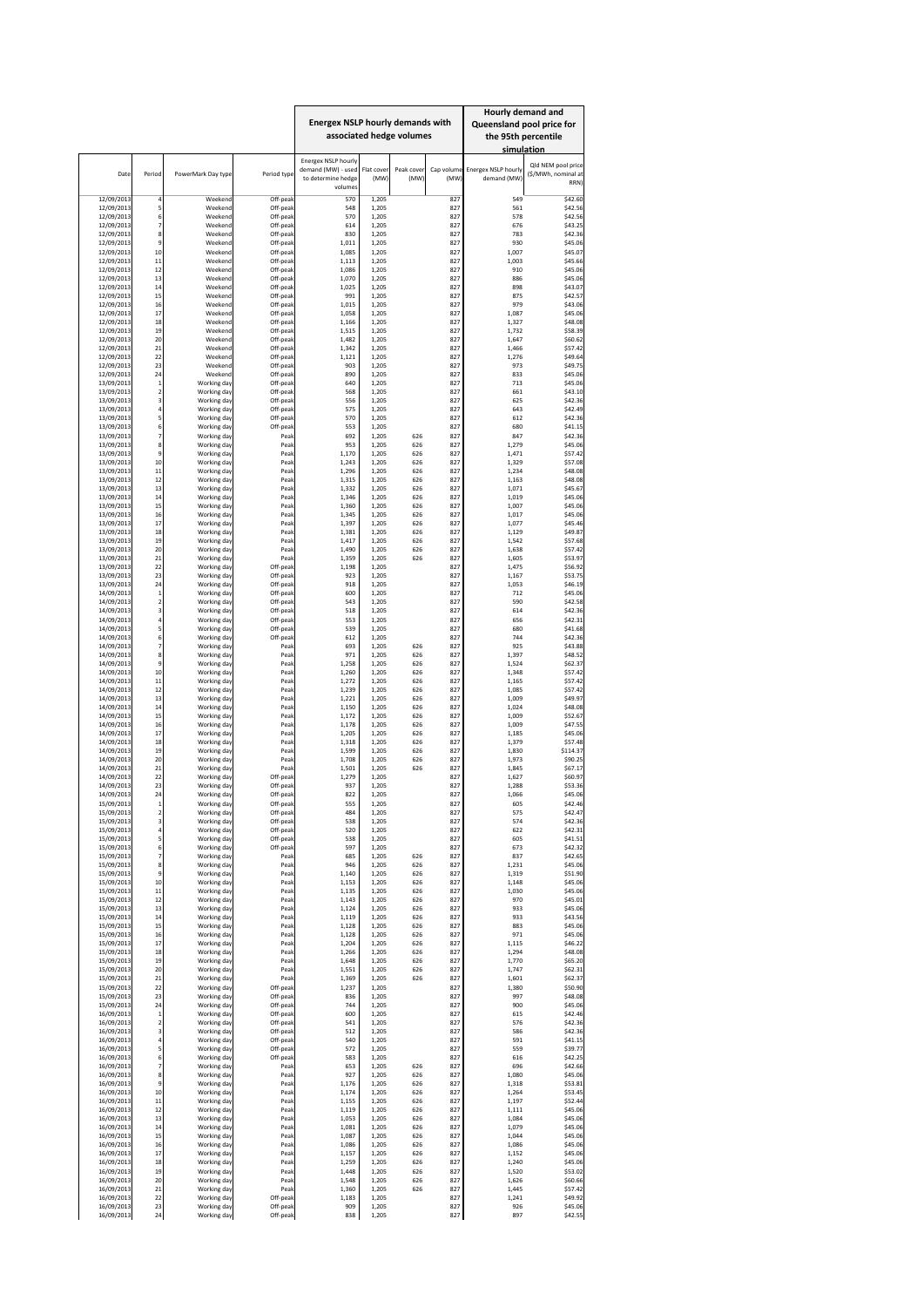|                          |                                |                            |                      |                                         |                |                          |            | Hourly demand and         |                                           |
|--------------------------|--------------------------------|----------------------------|----------------------|-----------------------------------------|----------------|--------------------------|------------|---------------------------|-------------------------------------------|
|                          |                                |                            |                      | <b>Energex NSLP hourly demands with</b> |                |                          |            | Queensland pool price for |                                           |
|                          |                                |                            |                      |                                         |                | associated hedge volumes |            | the 95th percentile       |                                           |
|                          |                                |                            |                      | Energex NSLP hourly                     |                |                          |            | simulation                |                                           |
| Date                     | Period                         | PowerMark Day type         | Period type          | demand (MW) - used                      | Flat cover     | Peak cover               | Cap volume | Energex NSLP hourly       | Qld NEM pool price<br>(\$/MWh, nominal at |
|                          |                                |                            |                      | to determine hedge<br>volumes           | (MW)           | (MW)                     | (MW)       | demand (MW)               | RRN)                                      |
| 17/09/2013               | $\mathbf{1}$                   | Working day                | Off-peal             | 582                                     | 1,205          |                          | 827        | 708                       | \$42.85                                   |
| 17/09/2013               | $\overline{\mathbf{c}}$        | Working day                | Off-peal             | 560                                     | 1,205          |                          | 827        | 586                       | \$42.46                                   |
| 17/09/2013<br>17/09/2013 | 3<br>4                         | Working day<br>Working day | Off-peal<br>Off-peal | 573<br>528                              | 1.205<br>1,205 |                          | 827<br>827 | 596<br>569                | \$42.36<br>\$40.89                        |
| 17/09/2013               | 5                              | Working day                | Off-peal             | 536                                     | 1,205          |                          | 827        | 585                       | \$39.51                                   |
| 17/09/2013               | 6<br>7                         | Working day<br>Working day | Off-peak<br>Peak     | 570<br>671                              | 1,205<br>1.205 | 626                      | 827<br>827 | 642<br>825                | \$41.15<br>\$42.46                        |
| 17/09/2013<br>17/09/2013 | 8                              | Working day                | Peak                 | 940                                     | 1,205          | 626                      | 827        | 1,265                     | \$49.31                                   |
| 17/09/2013               | 9                              | Working day                | Peal                 | 1,152                                   | 1,205          | 626                      | 827        | 1,538                     | \$69.44                                   |
| 17/09/2013<br>17/09/2013 | 10<br>11                       | Working day<br>Working day | Peal<br>Peak         | 1,201<br>1,202                          | 1,205<br>1.205 | 626<br>626               | 827<br>827 | 1,306<br>1,195            | \$55.68<br>\$49.21                        |
| 17/09/2013               | 12                             | Working day                | Peak                 | 1,216                                   | 1,205          | 626                      | 827        | 1,103                     | \$48.08                                   |
| 17/09/2013<br>17/09/2013 | 13<br>14                       | Working day<br>Working day | Peak<br>Peal         | 1,222<br>1,258                          | 1,205<br>1,205 | 626<br>626               | 827<br>827 | 1,027<br>986              | \$45.06<br>\$45.06                        |
| 17/09/2013               | 15                             | Working day                | Peal                 | 1,258                                   | 1,205          | 626                      | 827        | 942                       | \$45.06                                   |
| 17/09/2013<br>17/09/2013 | 16<br>17                       | Working day<br>Working day | Peak<br>Peak         | 1.293<br>1,282                          | 1,205<br>1,205 | 626<br>626               | 827<br>827 | 923<br>1,032              | \$44.75<br>\$45.06                        |
| 17/09/2013               | 18                             | Working day                | Peal                 | 1,365                                   | 1,205          | 626                      | 827        | 1,154                     | \$48.08                                   |
| 17/09/2013<br>17/09/2013 | 19<br>20                       | Working day<br>Working day | Peal<br>Peak         | 1,686<br>1.602                          | 1,205<br>1.205 | 626<br>626               | 827<br>827 | 1,586<br>1.666            | \$50.75<br>\$69.04                        |
| 17/09/2013               | 21                             | Working day                | Peak                 | 1,431                                   | 1,205          | 626                      | 827        | 1,594                     | \$58.28                                   |
| 17/09/2013               | 22                             | Working day                | Off-peal             | 1,252                                   | 1,205          |                          | 827        | 1,452                     | \$56.52                                   |
| 17/09/2013<br>17/09/2013 | 2 <sup>2</sup><br>24           | Working day<br>Working day | Off-peal<br>Off-peal | 876<br>808                              | 1,205<br>1.205 |                          | 827<br>827 | 1,142<br>1,075            | \$52.33<br>\$45.06                        |
| 18/09/2013               | 1                              | Weekend                    | Off-peal             | 588                                     | 1,205          |                          | 827        | 689                       | \$44.64                                   |
| 18/09/2013<br>18/09/2013 | 2<br>3                         | Weekend<br>Weekend         | Off-peal<br>Off-peal | 522<br>526                              | 1,205<br>1,205 |                          | 827<br>827 | 571<br>545                | \$42.49<br>\$42.31                        |
| 18/09/2013               | 4                              | Weekend                    | Off-peal             | 551                                     | 1.205          |                          | 827        | 583                       | \$38.81                                   |
| 18/09/2013<br>18/09/2013 | 5<br>6                         | Weekend<br>Weekend         | Off-peak<br>Off-peal | 575<br>570                              | 1,205<br>1,205 |                          | 827<br>827 | 578<br>555                | \$38.61<br>\$38.47                        |
| 18/09/2013               | 7                              | Weekend                    | Off-peak             | 572                                     | 1,205          |                          | 827        | 610                       | \$40.36                                   |
| 18/09/2013<br>18/09/2013 | 8<br>g                         | Weekend<br>Weekend         | Off-peal<br>Off-peal | 734<br>854                              | 1.205<br>1,205 |                          | 827<br>827 | 767<br>974                | \$42.36<br>\$43.10                        |
| 18/09/2013               | 10                             | Weekend                    | Off-peal             | 956                                     | 1,205          |                          | 827        | 1,111                     | \$45.06                                   |
| 18/09/2013<br>18/09/2013 | 11<br>12                       | Weekend<br>Weekend         | Off-peal<br>Off-peal | 939<br>888                              | 1,205<br>1,205 |                          | 827<br>827 | 1,142<br>1,041            | \$45.06<br>\$45.06                        |
| 18/09/2013               | 13                             | Weekend                    | Off-peal             | 931                                     | 1.205          |                          | 827        | 1.023                     | \$44.47                                   |
| 18/09/2013               | 14                             | Weekend<br>Weekend         | Off-peak             | 948                                     | 1,205          |                          | 827        | 1,033                     | \$43.38                                   |
| 18/09/2013<br>18/09/2013 | 15<br>16                       | Weekend                    | Off-peal<br>Off-peak | 980<br>1,082                            | 1,205<br>1,205 |                          | 827<br>827 | 990<br>995                | \$43.44<br>\$44.20                        |
| 18/09/2013               | 17                             | Weekend                    | Off-peal             | 1.165                                   | 1.205          |                          | 827        | 1.066                     | \$45.06                                   |
| 18/09/2013<br>18/09/2013 | 18<br>19                       | Weekend<br>Weekend         | Off-peal<br>Off-peal | 1,271<br>1,509                          | 1,205<br>1,205 |                          | 827<br>827 | 1,140<br>1,276            | \$43.58<br>\$43.56                        |
| 18/09/2013               | 20                             | Weekend                    | Off-peal             | 1,678                                   | 1,205          |                          | 827        | 1,363                     | \$45.06                                   |
| 18/09/2013<br>18/09/2013 | 21<br>22                       | Weekend<br>Weekend         | Off-peal<br>Off-peak | 1,520<br>1,227                          | 1.205<br>1,205 |                          | 827<br>827 | 1.237<br>1,069            | \$45.06<br>\$45.06                        |
| 18/09/2013               | 23                             | Weekend                    | Off-peal             | 926                                     | 1,205          |                          | 827        | 836                       | \$43.94                                   |
| 18/09/2013<br>19/09/2013 | 24<br>1                        | Weekend<br>Weekend         | Off-peak<br>Off-peal | 795<br>655                              | 1,205<br>1.205 |                          | 827<br>827 | 835<br>689                | \$44.20<br>\$45.06                        |
| 19/09/2013               | $\overline{\mathbf{c}}$        | Weekend                    | Off-peal             | 632                                     | 1,205          |                          | 827        | 571                       | \$42.46                                   |
| 19/09/2013<br>19/09/2013 | 3<br>4                         | Weekend<br>Weekend         | Off-peal<br>Off-peal | 555<br>565                              | 1,205          |                          | 827<br>827 | 545<br>583                | \$42.36<br>\$41.16                        |
| 19/09/2013               | 5                              | Weekend                    | Off-peal             | 589                                     | 1,205<br>1.205 |                          | 827        | 578                       | \$41.15                                   |
| 19/09/2013               | 6<br>7                         | Weekend                    | Off-peal             | 576                                     | 1,205          |                          | 827        | 555                       | \$41.15                                   |
| 19/09/2013<br>19/09/2013 | 8                              | Weekend<br>Weekend         | Off-peal<br>Off-peal | 614<br>736                              | 1,205<br>1,205 |                          | 827<br>827 | 610<br>767                | \$42.36<br>\$43.02                        |
| 19/09/2013               | 9                              | Weekend                    | Off-peal             | 855                                     | 1,205          |                          | 827        | 974                       | \$45.06                                   |
| 19/09/2013<br>19/09/2013 | 10<br>11                       | Weekend<br>Weekend         | Off-peal<br>Off-peal | 968<br>909                              | 1.205<br>1,205 |                          | 827<br>827 | 1.111<br>1,142            | \$45.06<br>\$45.06                        |
| 19/09/2013               | 12                             | Weekend                    | Off-peal             | 927                                     | 1,205          |                          | 827        | 1,041                     | \$45.06                                   |
| 19/09/2013<br>19/09/2013 | 13<br>14                       | Weekend<br>Weekend         | Off-peak<br>Off-peal | 898<br>914                              | 1,205<br>1.205 |                          | 827<br>827 | 1,023<br>1,033            | \$43.15<br>\$42.46                        |
| 19/09/2013               | 15                             | Weekend                    | Off-peak             | 938                                     | 1,205          |                          | 827        | 990                       | \$42.46                                   |
| 19/09/2013<br>19/09/2013 | 16<br>17                       | Weekend<br>Weekend         | Off-peal<br>Off-peak | 960<br>1,038                            | 1,205<br>1,205 |                          | 827<br>827 | 995<br>1,066              | \$44.67<br>\$45.06                        |
| 19/09/2013               | 18                             | Weekend                    | Off-peal             | 1.205                                   | 1.205          |                          | 827        | 1.140                     | \$45.06                                   |
| 19/09/2013<br>19/09/2013 | 19<br>20                       | Weekend<br>Weekend         | Off-peal<br>Off-peal | 1,438<br>1,653                          | 1,205<br>1,205 |                          | 827<br>827 | 1,276<br>1,363            | \$45.06<br>\$45.06                        |
| 19/09/2013               | 21                             | Weekend                    | Off-peak             | 1,527                                   | 1,205          |                          | 827        | 1,237                     | \$45.06                                   |
| 19/09/2013               | 22                             | Weekend                    | Off-peak             | 1,253<br>912                            | 1,205          |                          | 827<br>827 | 1,069                     | \$45.06                                   |
| 19/09/2013<br>19/09/2013 | 23<br>24                       | Weekend<br>Weekend         | Off-peak<br>Off-peak | 776                                     | 1,205<br>1,205 |                          | 827        | 836<br>835                | \$44.75<br>\$45.05                        |
| 20/09/2013<br>20/09/2013 | $\mathbf{1}$<br>$\overline{2}$ | Working day<br>Working day | Off-peak<br>Off-peak | 597<br>570                              | 1,205<br>1,205 |                          | 827<br>827 | 633<br>596                | \$43.39<br>\$42.36                        |
| 20/09/2013               | 3                              | Working day                | Off-peal             | 559                                     | 1,205          |                          | 827        | 555                       | \$41.15                                   |
| 20/09/2013               | 4                              | Working day                | Off-peal             | 586                                     | 1,205          |                          | 827        | 595                       | \$40.04                                   |
| 20/09/2013<br>20/09/2013 | 5<br>6                         | Working day<br>Working day | Off-peak<br>Off-peak | 647<br>652                              | 1,205<br>1,205 |                          | 827<br>827 | 625<br>651                | \$39.99<br>\$42.36                        |
| 20/09/2013               | 7                              | Working day                | Peak                 | 821                                     | 1,205          | 626                      | 827        | 686                       | \$42.46                                   |
| 20/09/2013<br>20/09/2013 | 8<br>9                         | Working day<br>Working day | Peak<br>Peak         | 1,119<br>1,235                          | 1,205<br>1,205 | 626<br>626               | 827<br>827 | 1,031<br>1,258            | \$45.06<br>\$49.69                        |
| 20/09/2013               | 10                             | Working day                | Peak                 | 1,101                                   | 1,205          | 626                      | 827        | 1,316                     | \$51.99                                   |
| 20/09/2013<br>20/09/2013 | 11<br>12                       | Working day<br>Working day | Peak<br>Peak         | 1.004<br>1,013                          | 1,205<br>1,205 | 626<br>626               | 827<br>827 | 1,305<br>1,338            | \$52.00<br>\$52.02                        |
| 20/09/2013               | 13                             | Working day                | Peal                 | 979                                     | 1,205          | 626                      | 827        | 1,285                     | \$49.65                                   |
| 20/09/2013<br>20/09/2013 | 14<br>15                       | Working day<br>Working day | Peal<br>Peak         | 1,002<br>1.006                          | 1,205<br>1.205 | 626<br>626               | 827<br>827 | 1,260<br>1.266            | \$52.32<br>\$48.08                        |
| 20/09/2013               | 16                             | Working day                | Peak                 | 1,080                                   | 1,205          | 626                      | 827        | 1,184                     | \$49.97                                   |
| 20/09/2013<br>20/09/2013 | 17<br>18                       | Working day<br>Working day | Peak<br>Peak         | 1,129<br>1,213                          | 1,205<br>1,205 | 626<br>626               | 827<br>827 | 1,295<br>1,352            | \$50.00<br>\$51.86                        |
| 20/09/2013               | 19                             | Working day                | Peak                 | 1.458                                   | 1.205          | 626                      | 827        | 1.588                     | \$51.87                                   |
| 20/09/2013<br>20/09/2013 | 20<br>21                       | Working day<br>Working day | Peal<br>Peal         | 1,629<br>1,474                          | 1,205<br>1,205 | 626<br>626               | 827<br>827 | 1,588<br>1,369            | \$49.75<br>\$49.97                        |
| 20/09/2013               | 22                             | Working day                | Off-peak             | 1,313                                   | 1,205          |                          | 827        | 1,201                     | \$45.06                                   |
| 20/09/2013<br>20/09/2013 | 23<br>24                       | Working day<br>Working day | Off-peak<br>Off-peak | 1,083<br>885                            | 1.205<br>1,205 |                          | 827<br>827 | 977<br>935                | \$44.39<br>\$44.25                        |
| 21/09/2013               | $\mathbf 1$                    | Working day                | Off-peak             | 609                                     | 1,205          |                          | 827        | 617                       | \$42.47                                   |
| 21/09/2013               | 2<br>3                         | Working day                | Off-peak<br>Off-peak | 583<br>574                              | 1,205<br>1,205 |                          | 827<br>827 | 562<br>523                | \$42.36<br>\$38.89                        |
| 21/09/2013<br>21/09/2013 | 4                              | Working day<br>Working day | Off-peal             | 546                                     | 1,205          |                          | 827        | 571                       | \$37.76                                   |
| 21/09/2013               | 5                              | Working day                | Off-peal             | 566                                     | 1,205          |                          | 827        | 587                       | \$37.44                                   |
| 21/09/2013<br>21/09/2013 | 6<br>7                         | Working day<br>Working day | Off-peak<br>Peak     | 640<br>787                              | 1,205<br>1,205 | 626                      | 827<br>827 | 584<br>665                | \$38.47<br>\$41.94                        |
| 21/09/2013               | 8                              | Working day                | Peak                 | 986                                     | 1.205          | 626                      | 827        | 943                       | \$43.55                                   |
| 21/09/2013<br>21/09/2013 | 9<br>10                        | Working day<br>Working day | Peak<br>Peak         | 1,192<br>1,161                          | 1,205<br>1,205 | 626<br>626               | 827<br>827 | 1,041<br>1,139            | \$45.06<br>\$48.08                        |
| 21/09/2013               | 11                             | Working day                | Peak                 | 1,156                                   | 1,205          | 626                      | 827        | 1,111                     | \$48.08                                   |
| 21/09/2013<br>21/09/2013 | 12<br>13                       | Working day<br>Working day | Peak<br>Peal         | 1.139<br>1,127                          | 1.205<br>1,205 | 626<br>626               | 827<br>827 | 1,119<br>1,107            | \$45.06<br>\$45.06                        |
| 21/09/2013               | 14                             | Working day                | Peal                 | 1,094                                   | 1,205          | 626                      | 827        | 1,120                     | \$45.06                                   |
| 21/09/2013<br>21/09/2013 | 15<br>16                       | Working day<br>Working day | Peal<br>Peak         | 1,100<br>1,097                          | 1,205<br>1.205 | 626<br>626               | 827<br>827 | 1,071<br>1,126            | \$45.06<br>\$45.06                        |
| 21/09/2013               | 17                             | Working day                | Peak                 | 1,154                                   | 1,205          | 626                      | 827        | 1,158                     | \$45.06                                   |
| 21/09/2013<br>21/09/2013 | 18<br>19                       | Working day<br>Working day | Peak<br>Peak         | 1,264<br>1,399                          | 1,205<br>1,205 | 626<br>626               | 827<br>827 | 1,270<br>1,501            | \$45.06<br>\$48.08                        |
| 21/09/2013               | 20                             | Working day                | Peak                 | 1,564                                   | 1,205          | 626                      | 827        | 1,705                     | \$49.97                                   |
| 21/09/2013               | 21                             | Working day                | Peak                 | 1,427                                   | 1,205          | 626                      | 827        | 1,466                     | \$50.03                                   |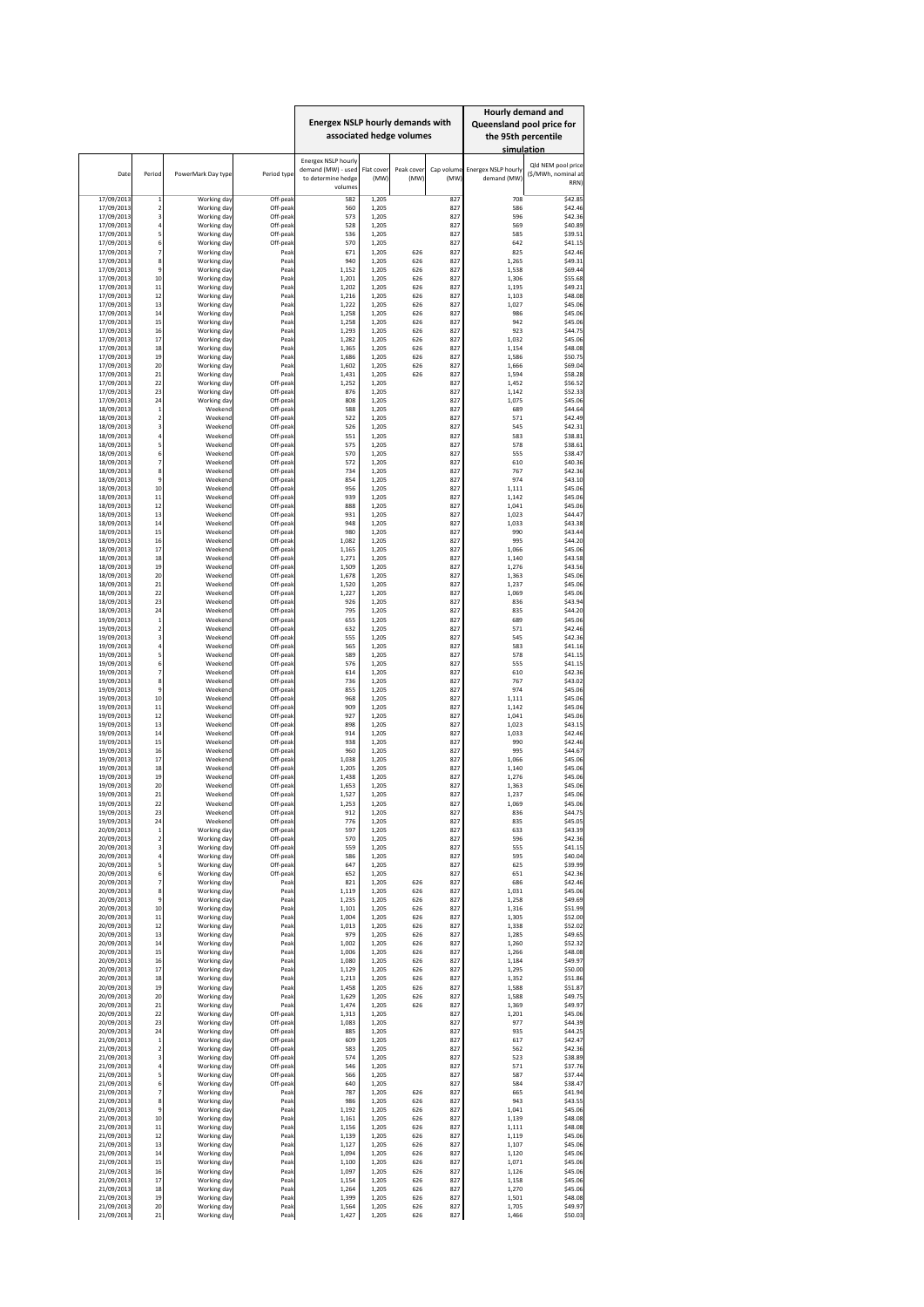|                          |                                                    |                            |                      |                                          |                    |                          |                    | Hourly demand and                  |                     |
|--------------------------|----------------------------------------------------|----------------------------|----------------------|------------------------------------------|--------------------|--------------------------|--------------------|------------------------------------|---------------------|
|                          |                                                    |                            |                      | <b>Energex NSLP hourly demands with</b>  |                    |                          |                    | Queensland pool price for          |                     |
|                          |                                                    |                            |                      |                                          |                    | associated hedge volumes |                    | the 95th percentile<br>simulation  |                     |
|                          |                                                    |                            |                      | Energex NSLP hourly                      |                    |                          |                    |                                    | Qld NEM pool price  |
| Date                     | Period                                             | PowerMark Day type         | Period type          | demand (MW) - used<br>to determine hedge | Flat cover<br>(MW) | Peak cover<br>(MW)       | Cap volume<br>(MW) | Energex NSLP hourly<br>demand (MW) | (\$/MWh, nominal at |
|                          |                                                    |                            |                      | volume:                                  |                    |                          |                    |                                    | <b>RRN</b>          |
| 21/09/2013<br>21/09/2013 | 22<br>23                                           | Working day                | Off-peal             | 1,238<br>980                             | 1,205<br>1.205     |                          | 827<br>827         | 1,229<br>949                       | \$45.06<br>\$45.06  |
| 21/09/2013               | 24                                                 | Working day<br>Working day | Off-peal<br>Off-peal | 880                                      | 1,205              |                          | 827                | 809                                | \$42.50             |
| 22/09/2013               | $\,$ 1                                             | Working day                | Off-peal<br>Off-peal | 608<br>567                               | 1,205              |                          | 827<br>827         | 600<br>530                         | \$42.46<br>\$42.45  |
| 22/09/2013<br>22/09/2013 | $\overline{\mathbf{c}}$<br>$\overline{\mathbf{3}}$ | Working day<br>Working day | Off-peal             | 566                                      | 1,205<br>1.205     |                          | 827                | 531                                | \$42.36             |
| 22/09/2013<br>22/09/2013 | 4<br>5                                             | Working day<br>Working day | Off-peal<br>Off-peal | 570<br>543                               | 1,205<br>1,205     |                          | 827<br>827         | 555<br>583                         | \$38.47<br>\$38.47  |
| 22/09/2013               | 6                                                  | Working day                | Off-peal             | 576                                      | 1,205              |                          | 827                | 619                                | \$38.48             |
| 22/09/2013<br>22/09/2013 | $\overline{7}$<br>8                                | Working day<br>Working day | Peal<br>Peak         | 694<br>893                               | 1,205<br>1,205     | 626<br>626               | 827<br>827         | 707<br>993                         | \$42.46<br>\$42.88  |
| 22/09/2013               | 9                                                  | Working day                | Peal                 | 1,130                                    | 1,205              | 626                      | 827                | 1,240                              | \$45.06             |
| 22/09/2013               | 10<br>11                                           | Working day                | Peak<br>Peal         | 1,246                                    | 1,205              | 626<br>626               | 827<br>827         | 1,291                              | \$49.97             |
| 22/09/2013<br>22/09/2013 | 12                                                 | Working day<br>Working day | Pea                  | 1,178<br>1,187                           | 1,205<br>1,205     | 626                      | 827                | 1,315<br>1.259                     | \$49.42<br>\$49.41  |
| 22/09/2013<br>22/09/2013 | 13<br>14                                           | Working day<br>Working day | Pea<br>Pea           | 1,202<br>1,260                           | 1,205<br>1,205     | 626<br>626               | 827<br>827         | 1,251<br>1,210                     | \$45.06<br>\$45.06  |
| 22/09/2013               | 15                                                 | Working day                | Pea                  | 1,275                                    | 1,205              | 626                      | 827                | 1,206                              | \$53.44             |
| 22/09/2013<br>22/09/2013 | 16<br>17                                           | Working day<br>Working day | Pea<br>Peal          | 1.250<br>1,331                           | 1.205<br>1,205     | 626<br>626               | 827<br>827         | 1,190<br>1,246                     | \$50.24<br>\$51.73  |
| 22/09/2013               | 18                                                 | Working day                | Pea                  | 1,353                                    | 1,205              | 626                      | 827                | 1,329                              | \$48.08             |
| 22/09/2013<br>22/09/2013 | 19<br>20                                           | Working day<br>Working day | Pea<br>Pea           | 1,434<br>1,556                           | 1,205<br>1.205     | 626<br>626               | 827<br>827         | 1,580<br>1.651                     | \$53.36<br>\$59.59  |
| 22/09/2013               | 21                                                 | Working day                | Pea                  | 1,372                                    | 1,205              | 626                      | 827                | 1,477                              | \$57.67             |
| 22/09/2013<br>22/09/2013 | 22<br>23                                           | Working day<br>Working day | Off-peal<br>Off-pea  | 1,199<br>953                             | 1,205<br>1,205     |                          | 827<br>827         | 1,236<br>978                       | \$48.51<br>\$45.06  |
| 22/09/2013               | 24                                                 | Working day                | Off-peal             | 828                                      | 1,205              |                          | 827                | 908                                | \$44.55             |
| 23/09/2013<br>23/09/2013 | $\,$ 1<br>$\overline{\mathbf{c}}$                  | Working day<br>Working day | Off-peal<br>Off-peal | 605<br>552                               | 1,205<br>1,205     |                          | 827<br>827         | 653<br>598                         | \$42.46<br>\$41.68  |
| 23/09/2013               | $\overline{\mathbf{3}}$                            | Working day                | Off-peak             | 547                                      | 1,205              |                          | 827                | 587                                | \$39.86             |
| 23/09/2013<br>23/09/2013 | $\ddot{a}$<br>5                                    | Working day<br>Working day | Off-peal<br>Off-peal | 571<br>592                               | 1,205<br>1,205     |                          | 827<br>827         | 563<br>583                         | \$35.68<br>\$35.68  |
| 23/09/2013               | 6                                                  | Working day                | Off-peal             | 610                                      | 1,205              |                          | 827                | 579                                | \$38.47             |
| 23/09/2013<br>23/09/2013 | 7<br>8                                             | Working day<br>Working day | Pea<br>Pea           | 707<br>1,013                             | 1,205<br>1,205     | 626<br>626               | 827<br>827         | 714<br>938                         | \$42.38<br>\$43.13  |
| 23/09/2013               | 9                                                  | Working day                | Pea                  | 1.225                                    | 1.205              | 626                      | 827                | 1.153                              | \$45.06             |
| 23/09/2013<br>23/09/2013 | 10<br>11                                           | Working day<br>Working day | Peal<br>Pea          | 1,222<br>1,158                           | 1,205<br>1,205     | 626<br>626               | 827<br>827         | 1,282<br>1,307                     | \$48.08<br>\$45.06  |
| 23/09/2013               | 12                                                 | Working day                | Pea                  | 1,202                                    | 1,205              | 626                      | 827                | 1,330                              | \$48.08             |
| 23/09/2013<br>23/09/2013 | 13<br>14                                           | Working day<br>Working day | Pea<br>Pea           | 1.191<br>1,184                           | 1.205<br>1,205     | 626<br>626               | 827<br>827         | 1,367<br>1,409                     | \$48.77<br>\$49.58  |
| 23/09/2013               | 15                                                 | Working day                | Pea                  | 1,162                                    | 1,205              | 626                      | 827                | 1,465                              | \$49.97             |
| 23/09/2013<br>23/09/2013 | 16<br>17                                           | Working day<br>Working day | Pea<br>Pea           | 1,167<br>1,164                           | 1,205<br>1,205     | 626<br>626               | 827<br>827         | 1,509<br>1,507                     | \$51.31<br>\$51.49  |
| 23/09/2013               | 18                                                 | Working day                | Peal                 | 1,296                                    | 1,205              | 626                      | 827                | 1,561                              | \$52.13             |
| 23/09/2013               | 19<br>20                                           | Working day                | Peal<br>Peak         | 1,504<br>1,594                           | 1,205<br>1,205     | 626<br>626               | 827<br>827         | 1,640<br>1,764                     | \$49.59<br>\$50.93  |
| 23/09/2013<br>23/09/2013 | 21                                                 | Working day<br>Working day | Peal                 | 1.444                                    | 1.205              | 626                      | 827                | 1.532                              | \$50.39             |
| 23/09/2013<br>23/09/2013 | 22<br>23                                           | Working day<br>Working day | Off-peal<br>Off-peal | 1,248<br>925                             | 1,205<br>1,205     |                          | 827<br>827         | 1,305<br>971                       | \$45.06<br>\$45.06  |
| 23/09/2013               | 24                                                 | Working day                | Off-peal             | 865                                      | 1,205              |                          | 827                | 890                                | \$42.64             |
| 24/09/2013<br>24/09/2013 | $\mathbf{1}$<br>$\overline{\mathbf{2}}$            | Working day<br>Working day | Off-peal<br>Off-peal | 678<br>549                               | 1.205<br>1,205     |                          | 827<br>827         | 617<br>562                         | \$42.36<br>\$41.51  |
| 24/09/2013               | 3                                                  | Working day                | Off-peal             | 536                                      | 1,205              |                          | 827                | 523                                | \$39.78             |
| 24/09/2013<br>24/09/2013 | $\overline{\mathbf{a}}$<br>5                       | Working day<br>Working day | Off-peal<br>Off-peal | 590<br>583                               | 1,205<br>1.205     |                          | 827<br>827         | 571<br>587                         | \$38.47<br>\$38.47  |
| 24/09/2013               | 6                                                  | Working day                | Off-peal             | 615                                      | 1,205              |                          | 827                | 584                                | \$38.79             |
| 24/09/2013<br>24/09/2013 | 7                                                  | Working day<br>Working day | Pea<br>Pea           | 749<br>1,020                             | 1,205<br>1,205     | 626<br>626               | 827<br>827         | 665<br>943                         | \$41.63<br>\$43.82  |
| 24/09/2013               | 8<br>q                                             | Working day                | Pea                  | 1,228                                    | 1,205              | 626                      | 827                | 1,041                              | \$45.06             |
| 24/09/2013<br>24/09/2013 | 10<br>11                                           | Working day<br>Working day | Peal<br>Peal         | 1,301<br>1,295                           | 1,205<br>1,205     | 626<br>626               | 827<br>827         | 1,139<br>1,111                     | \$45.06<br>\$45.06  |
| 24/09/2013               | 12                                                 | Working day                | Peak                 | 1,319                                    | 1,205              | 626                      | 827                | 1,119                              | \$45.06             |
| 24/09/2013<br>24/09/2013 | 13<br>14                                           | Working day<br>Working day | Peal<br>Pea          | 1,330<br>1,354                           | 1,205<br>1,205     | 626<br>626               | 827<br>827         | 1,107<br>1.120                     | \$45.06<br>\$45.06  |
| 24/09/2013               | 15                                                 | Working day                | Pea                  | 1,320                                    | 1,205              | 626                      | 827                | 1,071                              | \$45.06             |
| 24/09/2013               | 16<br>17                                           | Working day                | Pea<br>Pea           | 1,350<br>1,389                           | 1,205<br>1,205     | 626<br>626               | 827<br>827         | 1,126<br>1,158                     | \$45.06<br>\$45.06  |
| 24/09/2013<br>24/09/2013 | 18                                                 | Working day<br>Working day | Peal                 | 1,415                                    | 1,205              | 626                      | 827                | 1,270                              | \$45.06             |
| 24/09/2013<br>24/09/2013 | 19<br>20                                           | Working day<br>Working day | Peal<br>Peak         | 1,554<br>1,698                           | 1,205<br>1,205     | 626<br>626               | 827<br>827         | 1,501<br>1,705                     | \$48.08<br>\$48.57  |
| 24/09/2013               | 21                                                 | Working day                | Peal                 | 1,493                                    | 1,205              | 626                      | 827                | 1,466                              | \$48.67             |
| 24/09/2013               | 22                                                 | Working day<br>Working day | Off-peal             | 1,241                                    | 1.205              |                          | 827                | 1,229                              | \$45.06             |
| 24/09/2013<br>24/09/2013 | 23<br>24                                           | Working day                | Off-peal<br>Off-peal | 1,070<br>931                             | 1,205<br>1,205     |                          | 827<br>827         | 949<br>809                         | \$45.06<br>\$42.50  |
| 25/09/2013<br>25/09/2013 | $\mathbf{1}$<br>$\overline{2}$                     | Weekend<br>Weekend         | Off-peal<br>Off-peal | 687<br>669                               | 1,205<br>1,205     |                          | 827<br>827         | 625<br>560                         | \$42.80<br>\$42.36  |
| 25/09/2013               | 3                                                  | Weekend                    | Off-peal             | 633                                      | 1,205              |                          | 827                | 562                                | \$41.15             |
| 25/09/2013               | 4                                                  | Weekend                    | Off-peak<br>Off-peal | 615                                      | 1,205              |                          | 827                | 539                                | \$41.15             |
| 25/09/2013<br>25/09/2013 | 5<br>6                                             | Weekend<br>Weekend         | Off-peak             | 591<br>592                               | 1,205<br>1,205     |                          | 827<br>827         | 539<br>580                         | \$38.47<br>\$38.89  |
| 25/09/2013<br>25/09/2013 | $\overline{7}$<br>8                                | Weekend<br>Weekend         | Off-peal<br>Off-peal | 669<br>788                               | 1,205<br>1,205     |                          | 827<br>827         | 619<br>838                         | \$41.16<br>\$42.31  |
| 25/09/2013               | 9                                                  | Weekend                    | Off-peal             | 906                                      | 1,205              |                          | 827                | 989                                | \$44.09             |
| 25/09/2013               | 10<br>11                                           | Weekend<br>Weekend         | Off-peal<br>Off-peal | 1,070<br>1,108                           | 1,205<br>1,205     |                          | 827<br>827         | 1,083<br>1,056                     | \$45.06<br>\$45.06  |
| 25/09/2013<br>25/09/2013 | 12                                                 | Weekend                    | Off-peal             | 1,132                                    | 1,205              |                          | 827                | 1,062                              | \$44.55             |
| 25/09/2013               | 13<br>14                                           | Weekend<br>Weekend         | Off-peal<br>Off-peal | 1,076                                    | 1,205              |                          | 827<br>827         | 1,007                              | \$43.58<br>\$45.06  |
| 25/09/2013<br>25/09/2013 | 15                                                 | Weekend                    | Off-peal             | 1,116<br>1,154                           | 1,205<br>1,205     |                          | 827                | 1,019<br>994                       | \$45.06             |
| 25/09/2013<br>25/09/2013 | 16<br>17                                           | Weekend<br>Weekend         | Off-peal<br>Off-peal | 1,128<br>1,203                           | 1,205<br>1,205     |                          | 827<br>827         | 962<br>1,037                       | \$45.06<br>\$45.06  |
| 25/09/2013               | 18                                                 | Weekend                    | Off-peal             | 1,337                                    | 1,205              |                          | 827                | 1,233                              | \$45.06             |
| 25/09/2013<br>25/09/2013 | 19<br>20                                           | Weekend<br>Weekend         | Off-peal<br>Off-peal | 1,464<br>1,629                           | 1,205<br>1,205     |                          | 827<br>827         | 1,433<br>1,406                     | \$48.08<br>\$51.29  |
| 25/09/2013               | 21                                                 | Weekend                    | Off-peal             | 1,504                                    | 1,205              |                          | 827                | 1,314                              | \$50.34             |
| 25/09/2013               | 22<br>23                                           | Weekend<br>Weekend         | Off-peak             | 1,221                                    | 1,205<br>1,205     |                          | 827<br>827         | 1,154<br>928                       | \$49.97<br>\$48.77  |
| 25/09/2013<br>25/09/2013 | 24                                                 | Weekend                    | Off-peal<br>Off-peal | 1,011<br>886                             | 1,205              |                          | 827                | 829                                | \$45.06             |
| 26/09/2013               | 1                                                  | Weekend                    | Off-peal             | 670                                      | 1,205              |                          | 827                | 652                                | \$47.82             |
| 26/09/2013<br>26/09/2013 | $\overline{\mathbf{c}}$<br>3                       | Weekend<br>Weekend         | Off-peal<br>Off-peal | 613<br>626                               | 1,205<br>1,205     |                          | 827<br>827         | 581<br>558                         | \$47.55<br>\$45.06  |
| 26/09/2013               | 4                                                  | Weekend                    | Off-peal             | 599                                      | 1,205              |                          | 827                | 541                                | \$43.49             |
| 26/09/2013<br>26/09/2013 | 5<br>6                                             | Weekend<br>Weekend         | Off-peal<br>Off-peal | 554<br>588                               | 1,205<br>1,205     |                          | 827<br>827         | 574<br>546                         | \$41.51<br>\$42.36  |
| 26/09/2013               | $\overline{\phantom{a}}$                           | Weekend                    | Off-peal             | 619                                      | 1,205              |                          | 827                | 603                                | \$42.37             |
| 26/09/2013<br>26/09/2013 | 8<br>9                                             | Weekend<br>Weekend         | Off-peal<br>Off-peal | 745<br>928                               | 1.205<br>1,205     |                          | 827<br>827         | 797<br>1,018                       | \$43.03<br>\$45.06  |
| 26/09/2013               | 10                                                 | Weekend                    | Off-peal             | 1,001                                    | 1,205              |                          | 827                | 1,080                              | \$45.06             |
| 26/09/2013<br>26/09/2013 | 11<br>12                                           | Weekend<br>Weekend         | Off-peal<br>Off-peal | 1,028<br>994                             | 1,205<br>1,205     |                          | 827<br>827         | 1,048<br>1,017                     | \$45.06<br>\$45.06  |
| 26/09/2013               | 13                                                 | Weekend                    | Off-peal             | 992                                      | 1,205              |                          | 827                | 1,027                              | \$45.06             |
| 26/09/2013<br>26/09/2013 | 14<br>15                                           | Weekend<br>Weekend         | Off-peal<br>Off-peak | 1,041<br>1,040                           | 1,205<br>1,205     |                          | 827<br>827         | 1,003<br>974                       | \$43.42<br>\$45.06  |
| 26/09/2013               | 16                                                 | Weekend                    | Off-peak             | 1,099                                    | 1,205              |                          | 827                | 1,019                              | \$44.48             |
| 26/09/2013<br>26/09/2013 | 17<br>18                                           | Weekend<br>Weekend         | Off-peak<br>Off-peak | 1,217<br>1,363                           | 1,205<br>1,205     |                          | 827<br>827         | 1,043<br>1,146                     | \$43.41<br>\$45.06  |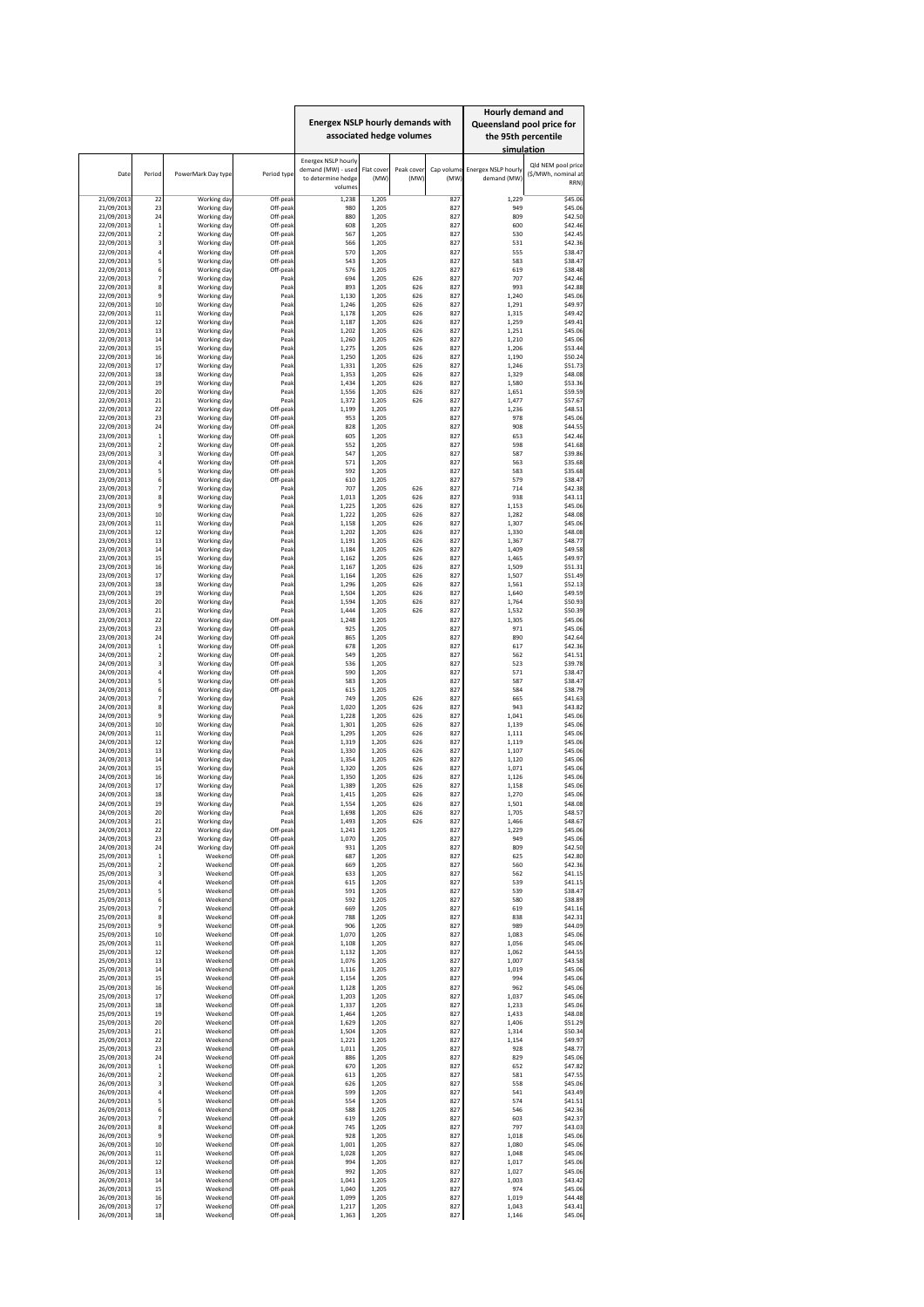|                          |                                         |                            |                      |                                                                     |                    |                    |                     | Hourly demand and<br>Queensland pool price for |                                                   |  |
|--------------------------|-----------------------------------------|----------------------------|----------------------|---------------------------------------------------------------------|--------------------|--------------------|---------------------|------------------------------------------------|---------------------------------------------------|--|
|                          |                                         |                            |                      | <b>Energex NSLP hourly demands with</b><br>associated hedge volumes |                    |                    | the 95th percentile |                                                |                                                   |  |
|                          |                                         |                            |                      | Energex NSLP hourly                                                 |                    |                    |                     | simulation                                     |                                                   |  |
| Date                     | Period                                  | PowerMark Day type         | Period type          | demand (MW) - used<br>to determine hedge<br>volumes                 | Flat cover<br>(MW) | Peak cover<br>(MW) | Cap volume<br>(MW   | Energex NSLP hourly<br>demand (MW)             | Qld NEM pool price<br>(\$/MWh, nominal at<br>RRN) |  |
| 26/09/2013               | 19                                      | Weekend                    | Off-peal             | 1,536                                                               | 1.205              |                    | 827                 | 1,384                                          | \$45.06                                           |  |
| 26/09/2013<br>26/09/2013 | 20<br>21                                | Weekend<br>Weekend         | Off-peal<br>Off-peal | 1.773<br>1,554                                                      | 1,205<br>1,205     |                    | 827<br>827          | 1.436<br>1,279                                 | \$48.97<br>\$45.06                                |  |
| 26/09/2013<br>26/09/2013 | 22<br>23                                | Weekend<br>Weekend         | Off-peal<br>Off-peal | 1,321<br>979                                                        | 1,205<br>1,205     |                    | 827<br>827          | 1,130<br>871                                   | \$45.06<br>\$45.06                                |  |
| 26/09/2013               | 24                                      | Weekend                    | Off-peal             | 856                                                                 | 1.205              |                    | 827                 | 838                                            | \$45.06                                           |  |
| 27/09/2013<br>27/09/2013 | $\mathbf{1}$<br>$\overline{\mathbf{c}}$ | Working day<br>Working day | Off-peal<br>Off-peal | 642<br>572                                                          | 1,205<br>1,205     |                    | 827<br>827          | 671<br>567                                     | \$42.46<br>\$42.3                                 |  |
| 27/09/2013               | 3                                       | Working day                | Off-peak             | 532                                                                 | 1,205              |                    | 827                 | 581                                            | \$42.31                                           |  |
| 27/09/2013<br>27/09/2013 | 4<br>5                                  | Working day<br>Working day | Off-peal<br>Off-peak | 578<br>565                                                          | 1.205<br>1,205     |                    | 827<br>827          | 590<br>601                                     | \$41.15<br>\$41.15                                |  |
| 27/09/2013               | 6                                       | Working day                | Off-peak             | 616                                                                 | 1,205              |                    | 827                 | 692                                            | \$41.15                                           |  |
| 27/09/2013<br>27/09/2013 | $\overline{7}$<br>8                     | Working day<br>Working day | Peak<br>Peak         | 717<br>974                                                          | 1,205<br>1,205     | 626<br>626         | 827<br>827          | 796<br>1,068                                   | \$42.36<br>\$45.06                                |  |
| 27/09/2013               | 9                                       | Working day                | Peal                 | 1,163                                                               | 1.205              | 626                | 827                 | 1.289                                          | \$50.80                                           |  |
| 27/09/2013<br>27/09/2013 | 10<br>11                                | Working day<br>Working day | Peal<br>Peak         | 1,289<br>1,288                                                      | 1,205<br>1,205     | 626<br>626         | 827<br>827          | 1,221<br>1,079                                 | \$45.06<br>\$45.06                                |  |
| 27/09/2013<br>27/09/2013 | 12<br>13                                | Working day<br>Working day | Peal<br>Peal         | 1,294<br>1.307                                                      | 1,205<br>1.205     | 626<br>626         | 827<br>827          | 1,021<br>941                                   | \$45.06<br>\$45.06                                |  |
| 27/09/2013               | 14                                      | Working day                | Peak                 | 1,312                                                               | 1,205              | 626                | 827                 | 983                                            | \$45.06                                           |  |
| 27/09/2013<br>27/09/2013 | 15<br>16                                | Working day<br>Working day | Peal<br>Peal         | 1,309<br>1,289                                                      | 1,205<br>1,205     | 626<br>626         | 827<br>827          | 943<br>1,013                                   | \$45.06<br>\$45.06                                |  |
| 27/09/2013               | 17                                      | Working day                | Peal                 | 1.297                                                               | 1.205              | 626                | 827                 | 1.101                                          | \$45.06                                           |  |
| 27/09/2013<br>27/09/2013 | 18<br>19                                | Working day<br>Working day | Peal<br>Peal         | 1,312<br>1,533                                                      | 1,205<br>1,205     | 626<br>626         | 827<br>827          | 1,257<br>1,574                                 | \$45.06<br>\$55.68                                |  |
| 27/09/2013               | 20                                      | Working da                 | Peal                 | 1,654                                                               | 1,205              | 626                | 827                 | 1,722                                          | \$60.11                                           |  |
| 27/09/2013<br>27/09/2013 | 21<br>22                                | Working day<br>Working day | Peal<br>Off-peak     | 1.445<br>1,215                                                      | 1.205<br>1,205     | 626                | 827<br>827          | 1,536<br>1,316                                 | \$52.19<br>\$45.06                                |  |
| 27/09/2013               | 23                                      | Working day                | Off-peak             | 974                                                                 | 1,205              |                    | 827<br>827          | 1,051<br>897                                   | \$44.44                                           |  |
| 27/09/2013<br>28/09/2013 | 24<br>$\mathbf{1}$                      | Working day<br>Working day | Off-peak<br>Off-peal | 835<br>575                                                          | 1,205<br>1.205     |                    | 827                 | 633                                            | \$42.57<br>\$42.36                                |  |
| 28/09/2013<br>28/09/2013 | $\mathbf 2$<br>3                        | Working day<br>Working day | Off-peal<br>Off-peal | 552<br>529                                                          | 1,205<br>1,205     |                    | 827<br>827          | 563<br>596                                     | \$42.36<br>\$38.4                                 |  |
| 28/09/2013               | 4                                       | Working day                | Off-peal             | 539                                                                 | 1,205              |                    | 827                 | 562                                            | \$38.58                                           |  |
| 28/09/2013<br>28/09/2013 | 5<br>6                                  | Working day<br>Working day | Off-peak<br>Off-peal | 564<br>627                                                          | 1,205<br>1.205     |                    | 827<br>827          | 611<br>632                                     | \$38.47<br>\$38.47                                |  |
| 28/09/2013               | 7                                       | Working day                | Peal                 | 680                                                                 | 1,205              | 626                | 827                 | 785                                            | \$41.15                                           |  |
| 28/09/2013<br>28/09/2013 | 8<br>q                                  | Working day<br>Working day | Peal<br>Peal         | 947<br>1,163                                                        | 1,205<br>1,205     | 626<br>626         | 827<br>827          | 1,068<br>1,212                                 | \$43.54<br>\$45.06                                |  |
| 28/09/2013               | 10                                      | Working day                | Peal                 | 1.259                                                               | 1.205              | 626                | 827                 | 1.188                                          | \$45.06                                           |  |
| 28/09/2013<br>28/09/2013 | 11<br>12                                | Working day<br>Working day | Peal<br>Peal         | 1,217<br>1,201                                                      | 1,205<br>1,205     | 626<br>626         | 827<br>827          | 1,061<br>1,048                                 | \$45.06<br>\$45.06                                |  |
| 28/09/2013<br>28/09/2013 | 13<br>14                                | Working da<br>Working day  | Peal<br>Peal         | 1,187<br>1.191                                                      | 1,205<br>1.205     | 626<br>626         | 827<br>827          | 1,040<br>985                                   | \$45.06<br>\$44.00                                |  |
| 28/09/2013               | 15                                      | Working day                | Peak                 | 1,150                                                               | 1,205              | 626                | 827                 | 978                                            | \$45.06                                           |  |
| 28/09/2013<br>28/09/2013 | 16<br>17                                | Working day<br>Working day | Peak<br>Peak         | 1,150<br>1,163                                                      | 1,205<br>1,205     | 626<br>626         | 827<br>827          | 990<br>1,065                                   | \$45.06<br>\$45.06                                |  |
| 28/09/2013               | 18                                      | Working day                | Peal                 | 1.246                                                               | 1.205              | 626                | 827                 | 1.250                                          | \$45.06                                           |  |
| 28/09/2013<br>28/09/2013 | 19<br>20                                | Working day<br>Working day | Peal<br>Peal         | 1,467<br>1,603                                                      | 1,205<br>1,205     | 626<br>626         | 827<br>827          | 1,467<br>1,623                                 | \$45.06<br>\$48.5                                 |  |
| 28/09/2013               | 21                                      | Working da                 | Peal                 | 1,434                                                               | 1,205              | 626                | 827                 | 1,494                                          | \$45.06                                           |  |
| 28/09/2013<br>28/09/2013 | 22<br>23                                | Working day<br>Working day | Off-peal<br>Off-peal | 1.240<br>952                                                        | 1.205<br>1,205     |                    | 827<br>827          | 1.290<br>1,059                                 | \$45.06<br>\$44.05                                |  |
| 28/09/2013<br>29/09/2013 | 24<br>$\mathbf{1}$                      | Working day                | Off-peal             | 844<br>638                                                          | 1,205<br>1,205     |                    | 827<br>827          | 898<br>567                                     | \$45.06<br>\$44.35                                |  |
| 29/09/2013               | $\overline{\mathbf{2}}$                 | Working day<br>Working day | Off-peak<br>Off-peal | 553                                                                 | 1.205              |                    | 827                 | 524                                            | \$43.58                                           |  |
| 29/09/2013<br>29/09/2013 | $\overline{\mathbf{3}}$<br>4            | Working day<br>Working day | Off-peal<br>Off-peal | 528<br>562                                                          | 1,205<br>1,205     |                    | 827<br>827          | 520<br>544                                     | \$42.46<br>\$42.04                                |  |
| 29/09/2013               | 5                                       | Working day                | Off-peal             | 573                                                                 | 1,205              |                    | 827                 | 573                                            | \$41.1                                            |  |
| 29/09/2013<br>29/09/2013 | 6<br>$\overline{7}$                     | Working day<br>Working day | Off-peak<br>Peal     | 648<br>797                                                          | 1,205<br>1.205     | 626                | 827<br>827          | 615<br>747                                     | \$41.5<br>\$42.32                                 |  |
| 29/09/2013               | 8                                       | Working day                | Peak                 | 1,169                                                               | 1,205              | 626                | 827                 | 1,038                                          | \$43.73                                           |  |
| 29/09/2013<br>29/09/2013 | 9<br>10                                 | Working day<br>Working day | Peal<br>Peak         | 1,343<br>1,196                                                      | 1,205<br>1,205     | 626<br>626         | 827<br>827          | 1,169<br>1,096                                 | \$48.08<br>\$45.06                                |  |
| 29/09/2013<br>29/09/2013 | 11<br>12                                | Working day<br>Working day | Peal<br>Peal         | 1.106<br>1,072                                                      | 1.205<br>1,205     | 626<br>626         | 827<br>827          | 1,036<br>1,067                                 | \$45.06<br>\$45.06                                |  |
| 29/09/2013               | 13                                      | Working day                | Peal                 | 1,031                                                               | 1,205              | 626                | 827                 | 1,087                                          | \$45.06                                           |  |
| 29/09/2013<br>29/09/2013 | 14<br>15                                | Working day<br>Working day | Peal<br>Peal         | 1,012<br>1,046                                                      | 1,205<br>1,205     | 626<br>626         | 827<br>827          | 1,131<br>1,060                                 | \$45.06<br>\$48.08                                |  |
| 29/09/2013               | 16                                      | Working day                | Peal                 | 1.021                                                               | 1.205              | 626                | 827                 | 1,103                                          | \$48.08                                           |  |
| 29/09/2013<br>29/09/2013 | 17<br>18                                | Working day<br>Working day | Peak<br>Peak         | 1,133<br>1,336                                                      | 1,205<br>1,205     | 626<br>626         | 827<br>827          | 1,157<br>1,351                                 | \$52.22<br>\$53.32                                |  |
| 29/09/2013               | 19                                      | Working day                | Peal                 | 1.760                                                               | 1,205              | 626                | 827                 | 1,738                                          | \$65.00                                           |  |
| 29/09/2013<br>29/09/2013 | 20<br>21                                | Working day<br>Working day | Peal<br>Peak         | 1,693<br>1,527                                                      | 1,205<br>1,205     | 626<br>626         | 827<br>827          | 1,706<br>1,464                                 | \$57.42<br>\$50.12                                |  |
| 29/09/2013<br>29/09/2013 | 22<br>23                                | Working day<br>Working day | Off-peak<br>Off-peak | 1,284<br>1,000                                                      | 1,205<br>1.205     |                    | 827<br>827          | 1,287<br>999                                   | \$48.08<br>\$48.03                                |  |
| 29/09/2013               | 24                                      | Working day                | Off-peak             | 844                                                                 | 1,205              |                    | 827                 | 894                                            | \$44.76                                           |  |
| 30/09/2013<br>30/09/2013 | $\,$ 1<br>$\mathbf 2$                   | Working day<br>Working day | Off-peak<br>Off-peak | 575<br>552                                                          | 1,205<br>1,205     |                    | 827<br>827          | 652<br>620                                     | \$44.71<br>\$42.36                                |  |
| 30/09/2013               | 3                                       | Working day                | Off-peak             | 529                                                                 | 1,205              |                    | 827                 | 593                                            | \$42.31                                           |  |
| 30/09/2013<br>30/09/2013 | $\overline{4}$<br>5                     | Working day<br>Working day | Off-peak<br>Off-peak | 539<br>564                                                          | 1,205<br>1,205     |                    | 827<br>827          | 579<br>593                                     | \$41.15<br>\$41.15                                |  |
| 30/09/2013               | 6<br>$\overline{7}$                     | Working day                | Off-peak             | 627                                                                 | 1,205              | 626                | 827<br>827          | 643                                            | \$41.51                                           |  |
| 30/09/2013<br>30/09/2013 | 8                                       | Working day<br>Working day | Peak<br>Peak         | 680<br>947                                                          | 1,205<br>1.205     | 626                | 827                 | 722<br>1,005                                   | \$42.36<br>\$44.46                                |  |
| 30/09/2013<br>30/09/2013 | 9<br>10                                 | Working day<br>Working day | Peak<br>Peak         | 1,163<br>1,259                                                      | 1,205<br>1,205     | 626<br>626         | 827<br>827          | 1,277<br>1,298                                 | \$48.27<br>\$45.06                                |  |
| 30/09/2013               | 11                                      | Working day                | Peak                 | 1,217                                                               | 1,205              | 626                | 827                 | 1,307                                          | \$45.06                                           |  |
| 30/09/2013<br>30/09/2013 | 12<br>13                                | Working day<br>Working day | Peal<br>Peal         | 1.201<br>1,187                                                      | 1.205<br>1,205     | 626<br>626         | 827<br>827          | 1.295<br>1,260                                 | \$45.06<br>\$45.06                                |  |
| 30/09/2013               | 14                                      | Working day                | Peak                 | 1,191                                                               | 1,205              | 626                | 827                 | 1,239                                          | \$45.06                                           |  |
| 30/09/2013<br>30/09/2013 | 15<br>16                                | Working day<br>Working day | Peak<br>Peak         | 1,150<br>1,150                                                      | 1,205<br>1.205     | 626<br>626         | 827<br>827          | 1,202<br>1,223                                 | \$45.06<br>\$45.06                                |  |
| 30/09/2013<br>30/09/2013 | 17<br>18                                | Working day                | Peak<br>Peak         | 1,163<br>1,246                                                      | 1,205<br>1,205     | 626<br>626         | 827<br>827          | 1,269<br>1,363                                 | \$45.06<br>\$48.52                                |  |
| 30/09/2013               | 19                                      | Working day<br>Working day | Peak                 | 1,467                                                               | 1,205              | 626                | 827                 | 1,562                                          | \$52.94                                           |  |
| 30/09/2013<br>30/09/2013 | 20<br>21                                | Working day<br>Working day | Peak<br>Peak         | 1.603<br>1,434                                                      | 1,205<br>1,205     | 626<br>626         | 827<br>827          | 1,644<br>1,434                                 | \$51.29<br>\$45.06                                |  |
| 30/09/2013               | 22                                      | Working day                | Off-peak             | 1,240                                                               | 1,205              |                    | 827                 | 1,281                                          | \$45.06                                           |  |
| 30/09/2013<br>30/09/2013 | 23<br>24                                | Working day<br>Working day | Off-peak<br>Off-peak | 952<br>844                                                          | 1,205<br>1,205     |                    | 827<br>827          | 965<br>865                                     | \$43.89<br>\$42.53                                |  |
| 1/10/2013                | $\mathbf{1}$                            | Working day                | Off-peak             | 672                                                                 | 1.149              |                    | 846                 | 650                                            | \$42.36                                           |  |
| 1/10/2013<br>1/10/2013   | $\mathbf 2$<br>3                        | Working day<br>Working day | Off-peak<br>Off-peak | 613<br>575                                                          | 1,149<br>1,149     |                    | 846<br>846          | 557<br>536                                     | \$42.46<br>\$42.36                                |  |
| 1/10/2013                | 4                                       | Working day                | Off-peak             | 585                                                                 | 1,149              |                    | 846                 | 573                                            | \$42.36                                           |  |
| 1/10/2013<br>1/10/2013   | 5<br>6                                  | Working day<br>Working day | Off-peak<br>Off-peak | 598<br>654                                                          | 1.149<br>1,149     |                    | 846<br>846          | 609<br>626                                     | \$39.22<br>\$41.51                                |  |
| 1/10/2013                | $\overline{7}$                          | Working day                | Peal                 | 767                                                                 | 1,149              | 410<br>410         | 846<br>846          | 737                                            | \$42.57                                           |  |
| 1/10/2013<br>1/10/2013   | 8<br>9                                  | Working day<br>Working day | Peak<br>Peak         | 1,072<br>1,321                                                      | 1,149<br>1.149     | 410                | 846                 | 1,072<br>1,261                                 | \$45.06<br>\$58.15                                |  |
| 1/10/2013<br>1/10/2013   | 10<br>$11\,$                            | Working day<br>Working day | Peak<br>Peak         | 1,297<br>1,223                                                      | 1,149<br>1,149     | 410<br>410         | 846<br>846          | 1,130<br>1,078                                 | \$52.04<br>\$49.97                                |  |
| 1/10/2013                | 12                                      | Working day                | Peak                 | 1,181                                                               | 1,149              | 410                | 846                 | 1,075                                          | \$50.58                                           |  |
| 1/10/2013<br>1/10/2013   | 13<br>14                                | Working day<br>Working day | Peak<br>Peak         | 1.180<br>1,114                                                      | 1.149<br>1,149     | 410<br>410         | 846<br>846          | 1,037<br>1,060                                 | \$48.08<br>\$48.08                                |  |
| 1/10/2013                | 15                                      | Working day                | Peak                 | 1,139                                                               | 1,149              | 410                | 846                 | 1,022                                          | \$48.08                                           |  |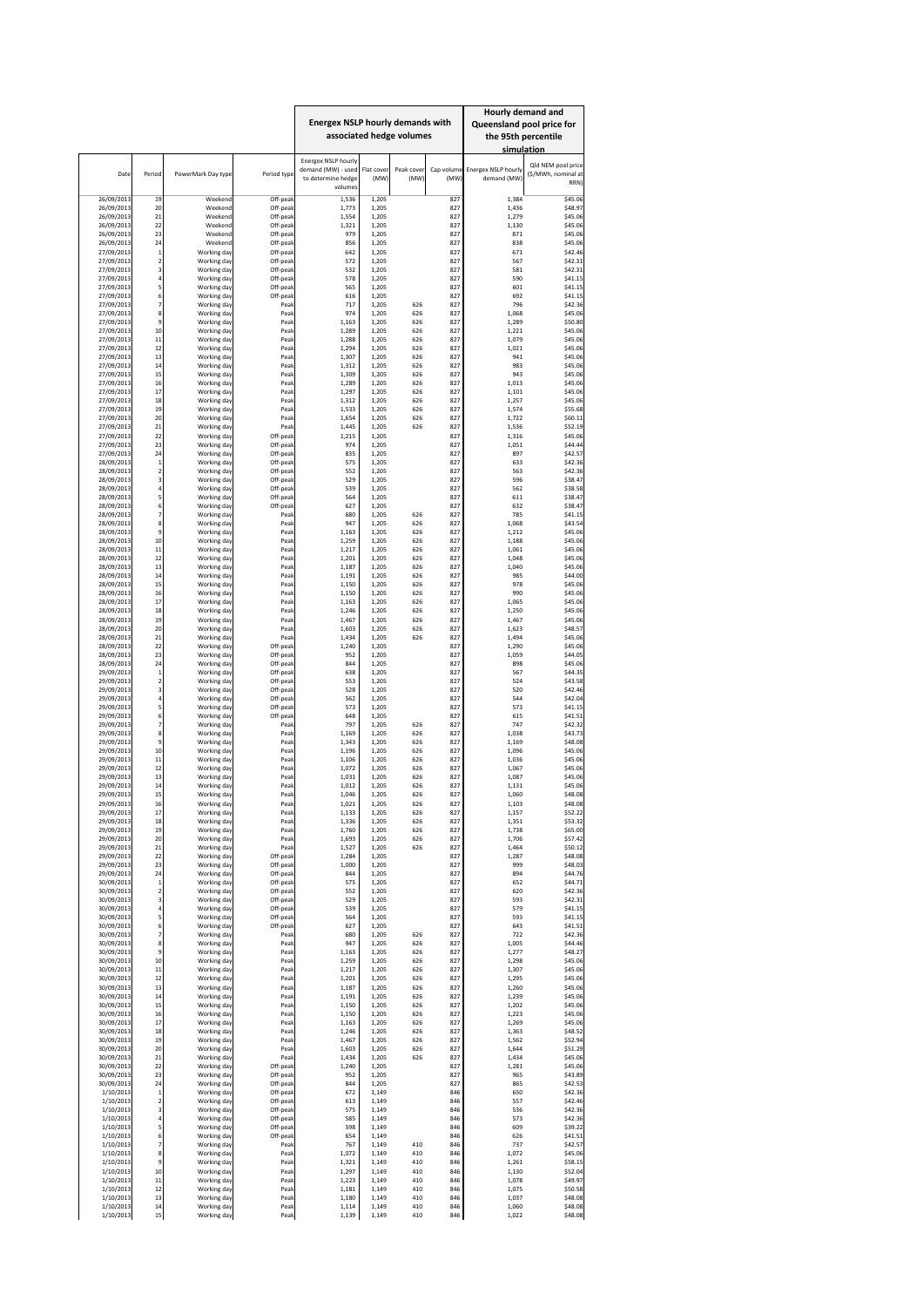|                        |                                            |                            |                                         |                               |                          | Hourly demand and<br>Queensland pool price for |            |                     |                                           |
|------------------------|--------------------------------------------|----------------------------|-----------------------------------------|-------------------------------|--------------------------|------------------------------------------------|------------|---------------------|-------------------------------------------|
|                        |                                            |                            | <b>Energex NSLP hourly demands with</b> |                               | associated hedge volumes |                                                |            |                     |                                           |
|                        |                                            |                            |                                         |                               |                          |                                                |            | simulation          | the 95th percentile                       |
|                        |                                            |                            |                                         | Energex NSLP hourly           |                          |                                                |            |                     |                                           |
| Date                   | Period                                     | PowerMark Day type         | Period type                             | demand (MW) - used            | Flat cover               | Peak cover                                     | Cap volume | Energex NSLP hourly | Qld NEM pool price<br>(\$/MWh, nominal at |
|                        |                                            |                            |                                         | to determine hedge<br>volume: | (MW)                     | (MW)                                           | (MW        | demand (MW)         | RRN)                                      |
| 1/10/2013              | 16                                         | Working day                | Peal                                    | 1,113                         | 1,149                    | 410                                            | 846        | 1,013               | \$48.08                                   |
| 1/10/2013              | 17                                         | Working day                | Peal                                    | 1.217                         | 1.149                    | 410<br>410                                     | 846<br>846 | 1,070               | \$49.97                                   |
| 1/10/2013<br>1/10/2013 | 18<br>19                                   | Working day<br>Working day | Peak<br>Peal                            | 1,425<br>1,804                | 1,149<br>1,149           | 410                                            | 846        | 1,147<br>1,469      | \$57.84<br>\$62.37                        |
| 1/10/2013<br>1/10/2013 | 20<br>21                                   | Working day<br>Working day | Peak<br>Peal                            | 1,710<br>1.592                | 1,149<br>1.149           | 410<br>410                                     | 846<br>846 | 1,551<br>1.390      | \$64.46<br>\$62.21                        |
| 1/10/2013              | 22                                         | Working day                | Off-peal                                | 1,348                         | 1,149                    |                                                | 846        | 1,207               | \$48.09                                   |
| 1/10/2013<br>1/10/2013 | 23<br>24                                   | Working day                | Off-peal<br>Off-peal                    | 1,062<br>965                  | 1,149<br>1,149           |                                                | 846<br>846 | 970<br>854          | \$48.50<br>\$45.06                        |
| 2/10/2013              | $\mathbf{1}$                               | Working day<br>Weekend     | Off-peal                                | 617                           | 1.149                    |                                                | 846        | 635                 | \$44.60                                   |
| 2/10/2013<br>2/10/2013 | $\overline{\mathbf{c}}$<br>3               | Weekend<br>Weekend         | Off-peal<br>Off-peak                    | 594<br>527                    | 1,149<br>1,149           |                                                | 846<br>846 | 569<br>551          | \$43.05<br>\$42.36                        |
| 2/10/2013              | 4                                          | Weekend                    | Off-peak                                | 587                           | 1,149                    |                                                | 846        | 537                 | \$42.36                                   |
| 2/10/2013              | 5<br>6                                     | Weekend<br>Weekend         | Off-peal                                | 563<br>589                    | 1,149                    |                                                | 846<br>846 | 570<br>542          | \$39.72<br>\$40.25                        |
| 2/10/2013<br>2/10/2013 | 7                                          | Weekend                    | Off-peal<br>Off-peal                    | 591                           | 1,149<br>1,149           |                                                | 846        | 596                 | \$42.46                                   |
| 2/10/2013              | 8<br>9                                     | Weekend                    | Off-peal                                | 714                           | 1,149                    |                                                | 846        | 756<br>967          | \$42.36                                   |
| 2/10/2013<br>2/10/2013 | 10                                         | Weekend<br>Weekend         | Off-peal<br>Off-peal                    | 891<br>1.036                  | 1,149<br>1.149           |                                                | 846<br>846 | 1.024               | \$43.27<br>\$44.65                        |
| 2/10/2013<br>2/10/2013 | 11<br>12                                   | Weekend<br>Weekend         | Off-peak<br>Off-peak                    | 1,070<br>1,111                | 1,149<br>1,149           |                                                | 846<br>846 | 991<br>965          | \$45.06<br>\$43.31                        |
| 2/10/2013              | 13                                         | Weekend                    | Off-peal                                | 1,026                         | 1,149                    |                                                | 846        | 981                 | \$44.53                                   |
| 2/10/2013<br>2/10/2013 | 14<br>15                                   | Weekend<br>Weekend         | Off-peal<br>Off-peal                    | 1.056<br>1,016                | 1.149<br>1,149           |                                                | 846<br>846 | 959<br>931          | \$43.91<br>\$43.58                        |
| 2/10/2013              | 16                                         | Weekend                    | Off-peak                                | 1,041                         | 1,149                    |                                                | 846        | 975                 | \$44.57                                   |
| 2/10/2013<br>2/10/2013 | 17<br>18                                   | Weekend<br>Weekend         | Off-peal<br>Off-peak                    | 1,084<br>1.235                | 1,149<br>1.149           |                                                | 846<br>846 | 993<br>1.086        | \$45.06<br>\$45.06                        |
| 2/10/2013              | 19                                         | Weekend                    | Off-peak                                | 1,518                         | 1,149                    |                                                | 846        | 1,318               | \$48.75                                   |
| 2/10/2013<br>2/10/2013 | 20<br>21                                   | Weekend<br>Weekend         | Off-peak<br>Off-peak                    | 1,512<br>1,319                | 1,149<br>1,149           |                                                | 846<br>846 | 1,359<br>1,213      | \$49.97<br>\$48.83                        |
| 2/10/2013              | 22                                         | Weekend                    | Off-peal                                | 1,150                         | 1.149                    |                                                | 846        | 1,070               | \$48.08                                   |
| 2/10/2013<br>2/10/2013 | 23<br>24                                   | Weekend<br>Weekend         | Off-peal<br>Off-peal                    | 947<br>874                    | 1,149<br>1,149           |                                                | 846<br>846 | 851<br>819          | \$45.06<br>\$45.06                        |
| 3/10/2013              | $\mathbf{1}$                               | Weekend                    | Off-peal                                | 592                           | 1,149                    |                                                | 846        | 706                 | \$45.06                                   |
| 3/10/2013<br>3/10/2013 | $\overline{\mathbf{c}}$<br>3               | Weekend<br>Weekend         | Off-peal<br>Off-peal                    | 577<br>580                    | 1,149<br>1.149           |                                                | 846<br>846 | 573<br>606          | \$42.46<br>\$42.36                        |
| 3/10/2013              | 4                                          | Weekend                    | Off-peak                                | 552                           | 1,149                    |                                                | 846        | 547                 | \$41.15                                   |
| 3/10/2013              | 5<br>6                                     | Weekend<br>Weekend         | Off-peak<br>Off-peak                    | 553<br>591                    | 1,149<br>1,149           |                                                | 846<br>846 | 547<br>544          | \$40.74<br>\$40.77                        |
| 3/10/2013<br>3/10/2013 | $\overline{7}$                             | Weekend                    | Off-peal                                | 600                           | 1.149                    |                                                | 846        | 584                 | \$41.89                                   |
| 3/10/2013<br>3/10/2013 | 8<br>9                                     | Weekend<br>Weekend         | Off-peal<br>Off-peal                    | 711<br>890                    | 1,149<br>1,149           |                                                | 846<br>846 | 682<br>861          | \$42.36<br>\$42.51                        |
| 3/10/2013              | 10                                         | Weekend                    | Off-peal                                | 934                           | 1,149                    |                                                | 846        | 939                 | \$45.06                                   |
| 3/10/2013<br>3/10/2013 | 11<br>12                                   | Weekend<br>Weekend         | Off-peal<br>Off-peak                    | 819<br>800                    | 1.149<br>1,149           |                                                | 846<br>846 | 976<br>927          | \$45.06<br>\$47.55                        |
| 3/10/2013              | 13                                         | Weekend                    | Off-peak                                | 763                           | 1,149                    |                                                | 846        | 926                 | \$48.08                                   |
| 3/10/2013<br>3/10/2013 | 14<br>15                                   | Weekend<br>Weekend         | Off-peak<br>Off-peak                    | 706<br>741                    | 1,149<br>1.149           |                                                | 846<br>846 | 928<br>874          | \$47.39<br>\$45.06                        |
| 3/10/2013              | 16                                         | Weekend                    | Off-peal                                | 785                           | 1,149                    |                                                | 846        | 915                 | \$45.06                                   |
| 3/10/2013              | 17<br>18                                   | Weekend<br>Weekend         | Off-peal<br>Off-peal                    | 935<br>1,095                  | 1,149<br>1,149           |                                                | 846<br>846 | 942<br>1,032        | \$47.01<br>\$48.08                        |
| 3/10/2013<br>3/10/2013 | 19                                         | Weekend                    | Off-peal                                | 1.467                         | 1.149                    |                                                | 846        | 1.260               | \$51.54                                   |
| 3/10/2013<br>3/10/2013 | 20<br>21                                   | Weekend<br>Weekend         | Off-peal<br>Off-peak                    | 1,464<br>1,337                | 1,149<br>1,149           |                                                | 846<br>846 | 1,376<br>1,199      | \$52.49<br>\$50.82                        |
| 3/10/2013              | 22                                         | Weekend                    | Off-peak                                | 1,154                         | 1,149                    |                                                | 846        | 1,050               | \$48.73                                   |
| 3/10/2013<br>3/10/2013 | 23<br>24                                   | Weekend<br>Weekend         | Off-peal<br>Off-peal                    | 935<br>813                    | 1.149<br>1,149           |                                                | 846<br>846 | 826<br>790          | \$48.08<br>\$46.20                        |
| 4/10/2013              | $\mathbf 1$                                | Working day                | Off-peal                                | 590                           | 1,149                    |                                                | 846        | 550                 | \$44.95                                   |
| 4/10/2013<br>4/10/2013 | $\overline{\mathbf{c}}$<br>3               | Working day                | Off-peal<br>Off-peal                    | 531<br>497                    | 1,149<br>1,149           |                                                | 846<br>846 | 494<br>556          | \$42.57<br>\$42.36                        |
| 4/10/2013              | $\frac{4}{5}$                              | Working day<br>Working day | Off-peak                                | 522                           | 1.149                    |                                                | 846        | 545                 | \$41.15                                   |
| 4/10/2013<br>4/10/2013 | 6                                          | Working day<br>Working day | Off-peak<br>Off-peak                    | 524<br>588                    | 1,149<br>1,149           |                                                | 846<br>846 | 566<br>607          | \$42.36<br>\$42.39                        |
| 4/10/2013              | $\overline{7}$                             | Working day                | Peak                                    | 693                           | 1,149                    | 410                                            | 846        | 767                 | \$42.46                                   |
| 4/10/2013<br>4/10/2013 | 8<br>9                                     | Working day<br>Working day | Peak<br>Peal                            | 920<br>1,062                  | 1,149<br>1,149           | 410<br>410                                     | 846<br>846 | 898<br>1,025        | \$45.06<br>\$48.13                        |
| 4/10/2013              | 10                                         | Working day                | Peal                                    | 1,070                         | 1,149                    | 410                                            | 846        | 1,023               | \$45.06                                   |
| 4/10/2013<br>4/10/2013 | 11<br>12                                   | Working day<br>Working day | Peal<br>Peak                            | 1,027<br>1,015                | 1,149<br>1,149           | 410<br>410                                     | 846<br>846 | 1,058<br>1.002      | \$45.06<br>\$45.06                        |
| 4/10/2013              | 13                                         | Working day                | Peal                                    | 947                           | 1,149                    | 410                                            | 846        | 1.010               | \$45.06                                   |
| 4/10/2013<br>4/10/2013 | 14<br>15                                   | Working day<br>Working day | Peak<br>Peak                            | 959<br>964                    | 1,149<br>1,149           | 410<br>410                                     | 846<br>846 | 998<br>1,007        | \$45.06<br>\$45.06                        |
| 4/10/2013              | 16                                         | Working day                | Peak                                    | 987                           | 1.149                    | 410                                            | 846        | 983                 | \$45.06                                   |
| 4/10/2013<br>4/10/2013 | 17<br>18                                   | Working day<br>Working day | Peal<br>Peak                            | 1,045<br>1,131                | 1,149<br>1,149           | 410<br>410                                     | 846<br>846 | 1,078<br>1,162      | \$48.08<br>\$48.93                        |
| 4/10/2013              | 19                                         | Working day                | Peak                                    | 1,425                         | 1,149                    | 410                                            | 846        | 1,413               | \$49.97                                   |
| 4/10/2013<br>4/10/2013 | 20<br>21                                   | Working day<br>Working day | Peak<br>Peak                            | 1,340<br>1,253                | 1,149<br>1,149           | 410<br>410                                     | 846<br>846 | 1,623<br>1,430      | \$53.08<br>\$48.44                        |
| 4/10/2013              | 22                                         | Working day                | Off-peak                                | 1,081                         | 1,149                    |                                                | 846        | 1,150               | \$48.28                                   |
| 4/10/2013<br>4/10/2013 | 23<br>24                                   | Working day<br>Working day | Off-peak<br>Off-peak                    | 960<br>850                    | 1,149<br>1,149           |                                                | 846<br>846 | 944<br>821          | \$45.06<br>\$43.94                        |
| 5/10/2013              | $\,$ 1                                     | Working day                | Off-peak                                | 645                           | 1,149                    |                                                | 846        | 550                 | \$42.69                                   |
| 5/10/2013<br>5/10/2013 | $\overline{\mathbf{c}}$<br>3               | Working day<br>Working day | Off-peal<br>Off-peak                    | 559<br>568                    | 1,149<br>1,149           |                                                | 846<br>846 | 529<br>509          | \$42.46<br>\$42.38                        |
| 5/10/2013              |                                            | Working day                | Off-peak                                | 591                           | 1,149                    |                                                | 846        | 534                 | \$42.36                                   |
| 5/10/2013<br>5/10/2013 | $\begin{array}{c} 4 \\ 5 \\ 6 \end{array}$ | Working day<br>Working day | Off-peak<br>Off-peak                    | 624<br>677                    | 1,149<br>1,149           |                                                | 846<br>846 | 561<br>578          | \$40.90<br>\$41.15                        |
| 5/10/2013              | $\overline{1}$                             | Working day                | Peak                                    | 817                           | 1,149                    | 410                                            | 846        | 714                 | \$42.46                                   |
| 5/10/2013<br>5/10/2013 | 8<br>9                                     | Working day<br>Working day | Peak<br>Peak                            | 1,086<br>1.207                | 1,149<br>1,149           | 410<br>410                                     | 846<br>846 | 966<br>1,079        | \$45.06<br>\$48.43                        |
| 5/10/2013              | 10                                         | Working day                | Peal                                    | 1,117                         | 1,149                    | 410                                            | 846        | 1,006               | \$49.71                                   |
| 5/10/2013<br>5/10/2013 | 11<br>12                                   | Working day<br>Working day | Peak<br>Peak                            | 1,095<br>1,024                | 1,149<br>1,149           | 410<br>410                                     | 846<br>846 | 916<br>902          | \$48.51<br>\$48.22                        |
| 5/10/2013              | 13                                         | Working day                | Peak                                    | 1,073                         | 1,149                    | 410                                            | 846        | 878                 | \$48.29                                   |
| 5/10/2013<br>5/10/2013 | 14<br>15                                   | Working day<br>Working day | Peak<br>Peak                            | 999<br>951                    | 1,149<br>1,149           | 410<br>410                                     | 846<br>846 | 890<br>870          | \$45.06<br>\$49.00                        |
| 5/10/2013              | 16                                         | Working day                | Peak                                    | 1,006                         | 1,149                    | 410                                            | 846        | 941                 | \$48.38                                   |
| 5/10/2013<br>5/10/2013 | 17<br>18                                   | Working day<br>Working day | Peak<br>Peak                            | 1.087<br>1,217                | 1,149<br>1,149           | 410<br>410                                     | 846<br>846 | 1,027<br>1,152      | \$49.75<br>\$49.84                        |
| 5/10/2013              | 19                                         | Working day                | Peak                                    | 1,496                         | 1,149                    | 410                                            | 846        | 1,465               | \$63.03                                   |
| 5/10/2013<br>5/10/2013 | 20<br>21                                   | Working day<br>Working day | Peak<br>Peak                            | 1,587<br>1.490                | 1,149<br>1,149           | 410<br>410                                     | 846<br>846 | 1,438<br>1,354      | \$57.42<br>\$49.97                        |
| 5/10/2013              | 22                                         | Working day                | Off-peak                                | 1.290                         | 1.149                    |                                                | 846        | 1,145               | \$48.28                                   |
| 5/10/2013<br>5/10/2013 | 23<br>24                                   | Working day<br>Working day | Off-peak<br>Off-peak                    | 1,099<br>950                  | 1,149<br>1,149           |                                                | 846<br>846 | 957<br>896          | \$48.08<br>\$45.06                        |
| 6/10/2013              | $\mathbf{1}$                               | Working day                | Off-peak                                | 574                           | 1,149                    |                                                | 846        | 565                 | \$45.06                                   |
| 6/10/2013<br>6/10/2013 | $\overline{\mathbf{c}}$<br>3               | Working day<br>Working day | Off-peak<br>Off-peal                    | 555<br>510                    | 1,149<br>1,149           |                                                | 846<br>846 | 537<br>547          | \$42.46<br>\$42.38                        |
| 6/10/2013              | 4                                          | Working day                | Off-peak                                | 522                           | 1,149                    |                                                | 846        | 564                 | \$42.31                                   |
| 6/10/2013<br>6/10/2013 | 5<br>6                                     | Working day<br>Working day | Off-peak<br>Off-peak                    | 513<br>588                    | 1,149<br>1,149           |                                                | 846<br>846 | 608<br>602          | \$42.31<br>\$42.36                        |
| 6/10/2013              | $\overline{7}$                             | Working day                | Peak                                    | 693                           | 1,149                    | 410                                            | 846        | 733                 | \$42.53                                   |
| 6/10/2013<br>6/10/2013 | 8<br>9                                     | Working day<br>Working day | Peak<br>Peak                            | 877<br>1,082                  | 1,149<br>1,149           | 410<br>410                                     | 846<br>846 | 871<br>1,049        | \$45.06<br>\$49.99                        |
| 6/10/2013              | 10                                         | Working day                | Peak                                    | 1,145                         | 1,149                    | 410                                            | 846        | 1,102               | \$49.97                                   |
| 6/10/2013<br>6/10/2013 | 11<br>12                                   | Working day<br>Working day | Peak<br>Peal                            | 1,143<br>1,114                | 1,149<br>1,149           | 410<br>410                                     | 846<br>846 | 1,068<br>1,073      | \$49.97<br>\$49.87                        |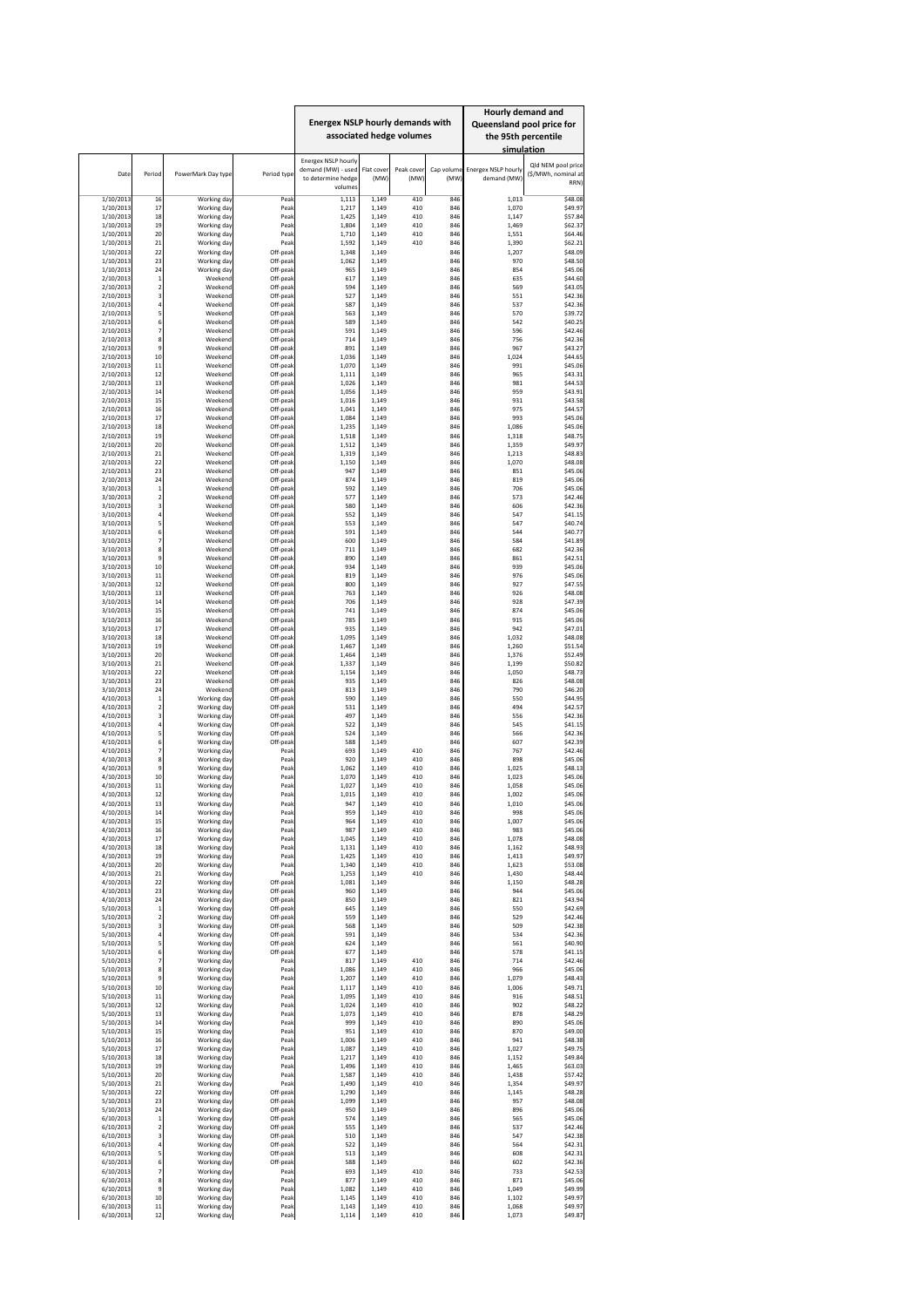|                          |                              |                            |                      |                                                                     |                |            |            | Hourly demand and                                |                                           |
|--------------------------|------------------------------|----------------------------|----------------------|---------------------------------------------------------------------|----------------|------------|------------|--------------------------------------------------|-------------------------------------------|
|                          |                              |                            |                      | <b>Energex NSLP hourly demands with</b><br>associated hedge volumes |                |            |            | Queensland pool price for<br>the 95th percentile |                                           |
|                          |                              |                            |                      |                                                                     |                |            |            | simulation                                       |                                           |
|                          |                              |                            |                      | Energex NSLP hourly                                                 |                |            |            |                                                  |                                           |
| Date                     | Period                       | PowerMark Day type         | Period type          | demand (MW) - used                                                  | Flat cover     | Peak cover | Cap volume | Energex NSLP hourly                              | Qld NEM pool price<br>(\$/MWh, nominal at |
|                          |                              |                            |                      | to determine hedge<br>volumes                                       | (MW)           | (MW)       | (MW)       | demand (MW)                                      | RRN)                                      |
| 6/10/2013                | 13                           | Working day                | Peal                 | 1,075                                                               | 1,149          | 410        | 846        | 1,095                                            | \$53.68                                   |
| 6/10/2013                | 14                           | Working day                | Peal                 | 1,085                                                               | 1,149          | 410        | 846        | 1,154                                            | \$52.2                                    |
| 6/10/2013<br>6/10/2013   | 15<br>16                     | Working day<br>Working day | Peal<br>Peal         | 1.086<br>1,061                                                      | 1.149<br>1,149 | 410<br>410 | 846<br>846 | 1.152<br>1,218                                   | \$53.87<br>\$54.87                        |
| 6/10/2013                | 17                           | Working day                | Peal                 | 1,110                                                               | 1,149          | 410        | 846        | 1,298                                            | \$54.84                                   |
| 6/10/2013<br>6/10/2013   | 18<br>19                     | Working day<br>Working day | Peal<br>Peal         | 1,213<br>1.425                                                      | 1,149<br>1.149 | 410<br>410 | 846<br>846 | 1,330<br>1.467                                   | \$53.71<br>\$53.78                        |
| 6/10/2013                | 20                           | Working day                | Peal                 | 1,461                                                               | 1,149          | 410        | 846        | 1,638                                            | \$54.01                                   |
| 6/10/2013<br>6/10/2013   | 21<br>22                     | Working day<br>Working day | Peal<br>Off-peal     | 1,328<br>1,135                                                      | 1,149<br>1,149 | 410        | 846<br>846 | 1,493<br>1,230                                   | \$52.79<br>\$49.44                        |
| 6/10/2013                | 23                           | Working day                | Off-peal             | 937                                                                 | 1.149          |            | 846        | 1,025                                            | \$46.75                                   |
| 6/10/2013<br>7/10/2013   | 24<br>$\mathbf 1$            | Working day<br>Working day | Off-peal<br>Off-peal | 847<br>524                                                          | 1,149<br>1,149 |            | 846<br>846 | 880<br>593                                       | \$45.06<br>\$42.50                        |
| 7/10/2013                | $\overline{a}$               | Working day                | Off-peal             | 518                                                                 | 1,149          |            | 846        | 529                                              | \$42.51                                   |
| 7/10/2013<br>7/10/2013   | R<br>4                       | Working day<br>Working day | Off-peal<br>Off-peal | 523<br>520                                                          | 1,149<br>1.149 |            | 846<br>846 | 538<br>558                                       | \$42.36<br>\$38.89                        |
| 7/10/2013                | 5                            | Working day                | Off-peal             | 533                                                                 | 1,149          |            | 846        | 565                                              | \$38.47                                   |
| 7/10/2013<br>7/10/2013   | 6<br>7                       | Working day<br>Working day | Off-peal<br>Peal     | 584<br>715                                                          | 1,149<br>1,149 | 410        | 846<br>846 | 577<br>664                                       | \$39.26<br>\$42.37                        |
| 7/10/2013                | 8                            | Working day                | Peal                 | 980                                                                 | 1.149          | 410        | 846        | 900                                              | \$44.66                                   |
| 7/10/2013<br>7/10/2013   | 9<br>10                      | Working day<br>Working day | Peal<br>Peal         | 1,126<br>1,111                                                      | 1,149<br>1,149 | 410<br>410 | 846<br>846 | 1,109<br>1,107                                   | \$49.97<br>\$49.50                        |
| 7/10/2013                | 11                           | Working day                | Peal                 | 1,109                                                               | 1,149          | 410        | 846        | 1,122                                            | \$48.49                                   |
| 7/10/2013<br>7/10/2013   | 12<br>13                     | Working day<br>Working day | Peal<br>Peal         | 1.045<br>1,038                                                      | 1.149<br>1,149 | 410<br>410 | 846<br>846 | 1.139<br>1,112                                   | \$48.91<br>\$49.23                        |
| 7/10/2013                | 14                           | Working day                | Peal                 | 1,031                                                               | 1,149          | 410        | 846        | 1,078                                            | \$50.39                                   |
| 7/10/2013<br>7/10/2013   | 15<br>16                     | Working day<br>Working day | Peal<br>Peal         | 1,033<br>1,011                                                      | 1,149<br>1.149 | 410<br>410 | 846<br>846 | 1,109<br>1.108                                   | \$51.10<br>\$51.93                        |
| 7/10/2013                | 17                           | Working day                | Peak                 | 1,083                                                               | 1,149          | 410        | 846        | 1,130                                            | \$52.72                                   |
| 7/10/2013<br>7/10/2013   | 18<br>19                     | Working day<br>Working day | Peal<br>Peak         | 1,244<br>1,685                                                      | 1,149<br>1,149 | 410<br>410 | 846<br>846 | 1,181<br>1,362                                   | \$49.97<br>\$52.59                        |
| 7/10/2013                | 20                           | Working day                | Peak                 | 1,611                                                               | 1.149          | 410        | 846        | 1.478                                            | \$52.79                                   |
| 7/10/2013<br>7/10/2013   | $\overline{21}$<br>$_{22}$   | Working day<br>Working day | Peal<br>Off-peal     | 1,406<br>1,274                                                      | 1,149<br>1,149 | 410        | 846<br>846 | 1,295<br>1,125                                   | \$49.9<br>\$48.9                          |
| 7/10/2013                | 23                           | Working day                | Off-peal             | 878                                                                 | 1,149          |            | 846        | 907                                              | \$45.99                                   |
| 7/10/2013<br>8/10/2013   | 24<br>$\mathbf{1}$           | Working day<br>Working day | Off-peal<br>Off-peal | 774<br>662                                                          | 1,149<br>1.149 |            | 846<br>846 | 775<br>632                                       | \$44.5<br>\$43.34                         |
| 8/10/2013                | $\overline{\mathbf{c}}$      | Working day                | Off-peal             | 533                                                                 | 1,149          |            | 846        | 520                                              | \$42.41                                   |
| 8/10/2013<br>8/10/2013   | 3<br>4                       | Working day<br>Working day | Off-peal<br>Off-peal | 524<br>563                                                          | 1,149<br>1,149 |            | 846<br>846 | 508<br>542                                       | \$42.05<br>\$40.31                        |
| 8/10/2013                | 5                            | Working day                | Off-peal             | 603                                                                 | 1.149          |            | 846        | 571                                              | \$40.32                                   |
| 8/10/2013<br>8/10/2013   | 6                            | Working day<br>Working day | Off-peal<br>Peal     | 659<br>753                                                          | 1,149<br>1,149 | 410        | 846<br>846 | 612<br>656                                       | \$42.36<br>\$45.0                         |
| 8/10/2013                | 8                            | Working day                | Peal                 | 1,078                                                               | 1,149          | 410        | 846        | 917                                              | \$49.97                                   |
| 8/10/2013<br>8/10/2013   | 9<br>10                      | Working day<br>Working day | Peal<br>Peak         | 1,146<br>1,070                                                      | 1.149<br>1,149 | 410<br>410 | 846<br>846 | 1.106<br>1,197                                   | \$53.43<br>\$50.61                        |
| 8/10/2013                | 11                           | Working day                | Peal                 | 1,031                                                               | 1,149          | 410        | 846        | 1,232                                            | \$51.29                                   |
| 8/10/2013<br>8/10/2013   | 12<br>13                     | Working day<br>Working day | Peak<br>Peak         | 922<br>929                                                          | 1,149<br>1.149 | 410<br>410 | 846<br>846 | 1,253<br>1.319                                   | \$52.23<br>\$53.67                        |
| 8/10/2013                | 14                           | Working day                | Peal                 | 961                                                                 | 1,149          | 410        | 846        | 1,387                                            | \$55.68                                   |
| 8/10/2013<br>8/10/2013   | 15<br>16                     | Working day<br>Working day | Peal<br>Peal         | 946<br>1,028                                                        | 1,149<br>1,149 | 410<br>410 | 846<br>846 | 1,428<br>1,442                                   | \$55.6<br>\$56.24                         |
| 8/10/2013                | 17                           | Working day                | Peal                 | 1.051                                                               | 1.149          | 410        | 846        | 1.427                                            | \$54.47                                   |
| 8/10/2013<br>8/10/2013   | 18<br>19                     | Working day<br>Working day | Peal<br>Peal         | 1,216<br>1,550                                                      | 1,149<br>1,149 | 410<br>410 | 846<br>846 | 1,442<br>1,501                                   | \$57.44<br>\$49.47                        |
| 8/10/2013                | 20                           | Working day                | Peal                 | 1,640                                                               | 1,149          | 410        | 846        | 1,525                                            | \$57.79                                   |
| 8/10/2013<br>8/10/2013   | $\overline{21}$<br>22        | Working day<br>Working day | Peal<br>Off-peal     | 1.432<br>1,205                                                      | 1.149<br>1.149 | 410        | 846<br>846 | 1.362<br>1.154                                   | \$52.29<br>\$50.43                        |
| 8/10/2013                | 23                           | Working day                | Off-peal             | 962                                                                 | 1,149          |            | 846        | 886                                              | \$48.08                                   |
| 8/10/2013<br>9/10/2013   | 24<br>1                      | Working day<br>Weekend     | Off-peal<br>Off-peal | 870<br>602                                                          | 1,149<br>1,149 |            | 846<br>846 | 835<br>671                                       | \$45.06<br>\$45.06                        |
| 9/10/2013                | $\overline{2}$               | Weekend                    | Off-peal             | 573                                                                 | 1.149          |            | 846        | 558                                              | \$44.87                                   |
| 9/10/2013<br>9/10/2013   | 3                            | Weekend<br>Weekend         | Off-peal<br>Off-peak | 571<br>535                                                          | 1,149<br>1,149 |            | 846<br>846 | 537<br>578                                       | \$42.46<br>\$42.36                        |
| 9/10/2013                | 5                            | Weekend                    | Off-peal             | 551                                                                 | 1,149          |            | 846        | 573                                              | \$42.36                                   |
| 9/10/2013<br>9/10/2013   | 6                            | Weekend<br>Weekend         | Off-peal<br>Off-peal | 587<br>656                                                          | 1.149<br>1,149 |            | 846<br>846 | 550<br>603                                       | \$42.36<br>\$42.57                        |
| 9/10/2013                |                              | Weekend                    | Off-peak             | 749                                                                 | 1,149          |            | 846        | 723                                              | \$43.67                                   |
| 9/10/2013<br>9/10/2013   | 9<br>10                      | Weekend<br>Weekend         | Off-peak<br>Off-peak | 890<br>948                                                          | 1,149<br>1.149 |            | 846<br>846 | 921<br>1.053                                     | \$45.06<br>\$45.06                        |
| 9/10/2013                | 11                           | Weekend                    | Off-peak             | 992                                                                 | 1,149          |            | 846        | 1,076                                            | \$45.06                                   |
| 9/10/2013<br>9/10/2013   | 12<br>13                     | Weekend<br>Weekend         | Off-peak<br>Off-peak | 876<br>856                                                          | 1,149<br>1,149 |            | 846<br>846 | 987<br>972                                       | \$45.06<br>\$45.06                        |
| 9/10/2013                | 14                           | Weekend                    | Off-peak             | 819                                                                 | 1.149          |            | 846        | 986                                              | \$45.06                                   |
| 9/10/2013<br>9/10/2013   | 15<br>16                     | Weekend<br>Weekend         | Off-peal<br>Off-peal | 890<br>907                                                          | 1,149<br>1,149 |            | 846<br>846 | 943<br>945                                       | \$44.20<br>\$45.06                        |
| 9/10/2013                | 17                           | Weekend                    | Off-peal             | 964                                                                 | 1,149          |            | 846        | 1,011                                            | \$48.08                                   |
| 9/10/2013<br>9/10/2013   | 18<br>19                     | Weekend<br>Weekend         | Off-peak<br>Off-peak | 1,100<br>1,326                                                      | 1,149<br>1,149 |            | 846<br>846 | 1,079<br>1,213                                   | \$49.41<br>\$49.97                        |
| 9/10/2013                | 20                           | Weekend                    | Off-peak             | 1,434                                                               | 1,149          |            | 846        | 1,283                                            | \$48.92                                   |
| 9/10/2013<br>9/10/2013   | 21<br>22                     | Weekend<br>Weekend         | Off-peak<br>Off-peak | 1,325<br>1,104                                                      | 1,149<br>1,149 |            | 846<br>846 | 1,160<br>1,007                                   | \$48.57<br>\$45.06                        |
| 9/10/2013                | 23                           | Weekend                    | Off-peak             | 855                                                                 | 1.149          |            | 846        | 816                                              | \$45.06                                   |
| 9/10/2013<br>10/10/2013  | 24<br>1                      | Weekend<br>Weekend         | Off-peal<br>Off-peak | 856<br>631                                                          | 1,149<br>1,149 |            | 846<br>846 | 817<br>651                                       | \$45.06<br>\$48.08                        |
| 10/10/2013               | $\overline{2}$               | Weekend                    | Off-peal             | 568                                                                 | 1,149          |            | 846        | 566                                              | \$44.18                                   |
| 10/10/2013<br>10/10/2013 | $\overline{\mathbf{3}}$<br>4 | Weekend<br>Weekend         | Off-peak<br>Off-peak | 513<br>535                                                          | 1,149<br>1,149 |            | 846<br>846 | 613<br>564                                       | \$43.21<br>\$42.36                        |
| 10/10/2013               | 5                            | Weekend                    | Off-peak             | 546                                                                 | 1,149          |            | 846        | 544                                              | \$42.36                                   |
| 10/10/2013<br>10/10/2013 | 6<br>7                       | Weekend<br>Weekend         | Off-peak<br>Off-peak | 537<br>613                                                          | 1,149<br>1.149 |            | 846<br>846 | 564<br>606                                       | \$42.36<br>\$42.46                        |
| 10/10/2013               | 8                            | Weekend                    | Off-peal             | 698                                                                 | 1,149          |            | 846        | 787                                              | \$42.46                                   |
| 10/10/2013<br>10/10/2013 | 9<br>10                      | Weekend<br>Weekend         | Off-peak<br>Off-peal | 896<br>984                                                          | 1,149<br>1,149 |            | 846<br>846 | 958<br>1,025                                     | \$44.44<br>\$49.31                        |
| 10/10/2013               | 11                           | Weekend                    | Off-peak             | 930                                                                 | 1,149          |            | 846        | 1.047                                            | \$49.87                                   |
| 10/10/2013<br>10/10/2013 | 12<br>13                     | Weekend<br>Weekend         | Off-peak<br>Off-peak | 891<br>863                                                          | 1,149<br>1,149 |            | 846<br>846 | 1,020<br>1,018                                   | \$48.08<br>\$48.08                        |
| 10/10/2013               | 14                           | Weekend                    | Off-peak             | 861                                                                 | 1,149          |            | 846        | 975                                              | \$45.06                                   |
| 10/10/2013<br>10/10/2013 | 15<br>16                     | Weekend<br>Weekend         | Off-peak<br>Off-peal | 871<br>871                                                          | 1.149<br>1,149 |            | 846<br>846 | 944<br>968                                       | \$45.06<br>\$45.06                        |
| 10/10/2013               | 17                           | Weekend                    | Off-peal             | 978                                                                 | 1,149          |            | 846        | 1,005                                            | \$45.06                                   |
| 10/10/2013<br>10/10/2013 | 18<br>19                     | Weekend<br>Weekend         | Off-peal<br>Off-peal | 1,192<br>1,594                                                      | 1,149<br>1,149 |            | 846<br>846 | 1,105<br>1,436                                   | \$49.97<br>\$54.35                        |
| 10/10/2013               | 20                           | Weekend                    | Off-peal             | 1,475                                                               | 1.149          |            | 846        | 1,403                                            | \$53.68                                   |
| 10/10/2013<br>10/10/2013 | 21<br>22                     | Weekend<br>Weekend         | Off-peal<br>Off-peak | 1,430<br>1,200                                                      | 1,149<br>1,149 |            | 846<br>846 | 1,275<br>1,058                                   | \$50.11<br>\$49.38                        |
| 10/10/2013               | 2 <sup>2</sup>               | Weekend                    | Off-peal             | 958                                                                 | 1,149          |            | 846        | 880                                              | \$49.17                                   |
| 10/10/2013<br>11/10/2013 | 24<br>$\overline{1}$         | Weekend<br>Working day     | Off-peak<br>Off-peak | 780<br>601                                                          | 1.149<br>1,149 |            | 846<br>846 | 871<br>553                                       | \$45.19<br>\$43.93                        |
| 11/10/2013               | $\overline{\mathbf{c}}$      | Working day                | Off-peak             | 515                                                                 | 1,149          |            | 846        | 550                                              | \$42.46                                   |
| 11/10/2013<br>11/10/2013 | 3<br>4                       | Working day<br>Working day | Off-peal<br>Off-peak | 509<br>533                                                          | 1,149<br>1,149 |            | 846<br>846 | 570<br>583                                       | \$41.52<br>\$40.37                        |
| 11/10/2013               | 5                            | Working day                | Off-peak             | 574                                                                 | 1,149          |            | 846        | 586                                              | \$39.82                                   |
| 11/10/2013<br>11/10/2013 | 6<br>7                       | Working day<br>Working day | Off-peak<br>Peak     | 602<br>696                                                          | 1,149<br>1,149 | 410        | 846<br>846 | 601<br>738                                       | \$42.36<br>\$42.57                        |
| 11/10/2013               | 8                            | Working day                | Peak                 | 1,057                                                               | 1,149          | 410        | 846        | 900                                              | \$45.06                                   |
| 11/10/2013               |                              | Working day                | Peak                 | 1,276                                                               | 1,149          | 410        | 846        | 1,073                                            | \$49.87                                   |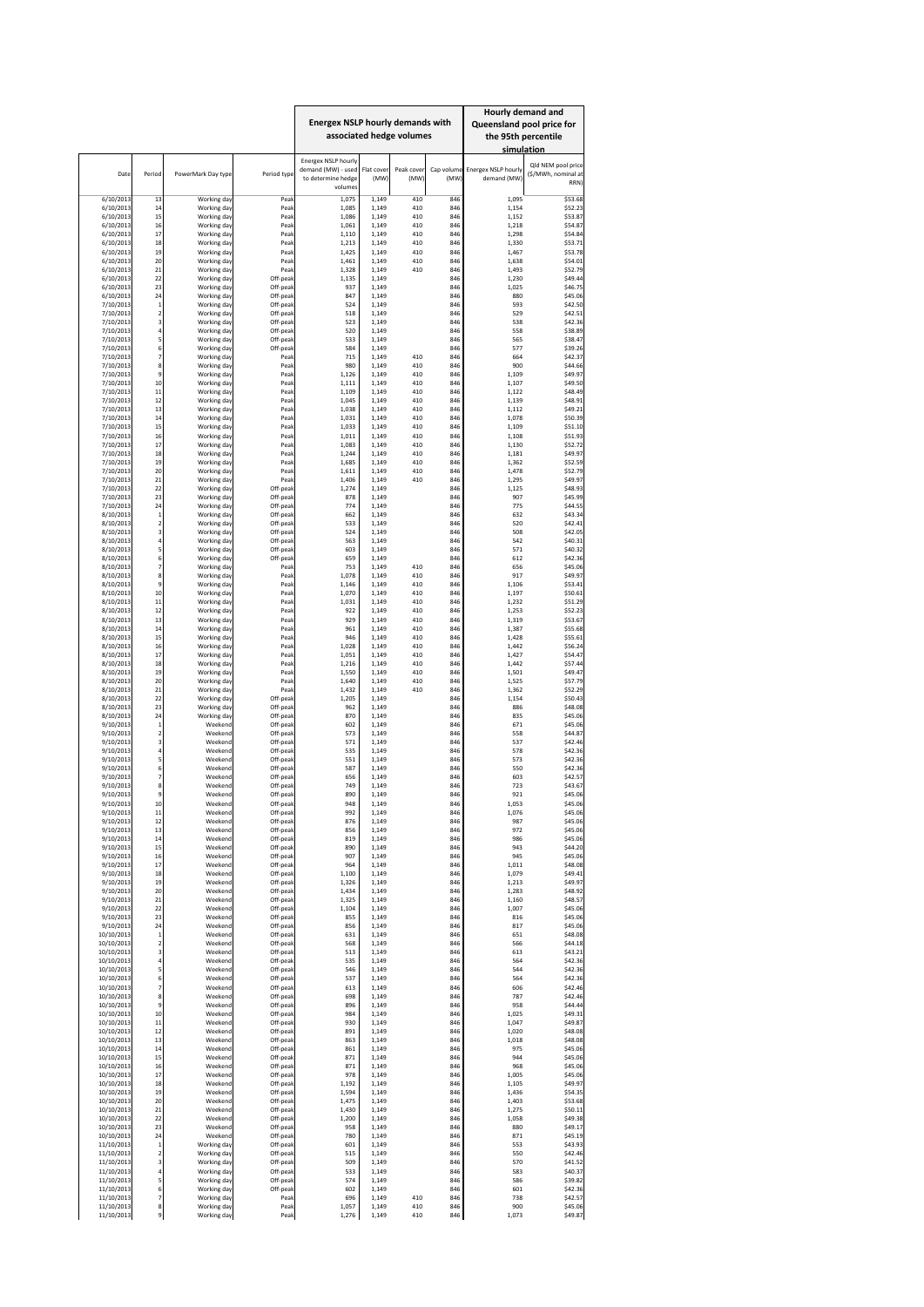|                          |                          |                            |                      |                                                                     |                    |                    |                                                  | Hourly demand and                  |                                   |
|--------------------------|--------------------------|----------------------------|----------------------|---------------------------------------------------------------------|--------------------|--------------------|--------------------------------------------------|------------------------------------|-----------------------------------|
|                          |                          |                            |                      | <b>Energex NSLP hourly demands with</b><br>associated hedge volumes |                    |                    | Queensland pool price for<br>the 95th percentile |                                    |                                   |
|                          |                          |                            |                      |                                                                     |                    |                    |                                                  | simulation                         |                                   |
|                          |                          |                            |                      | Energex NSLP hourly                                                 |                    |                    |                                                  |                                    | Qld NEM pool price                |
| Date                     | Period                   | PowerMark Day type         | Period type          | demand (MW) - used<br>to determine hedge                            | Flat cover<br>(MW) | Peak cover<br>(MW) | Cap volume<br>(MW)                               | Energex NSLP hourly<br>demand (MW) | (\$/MWh, nominal at<br><b>RRN</b> |
|                          |                          |                            |                      | volume                                                              |                    |                    |                                                  |                                    |                                   |
| 11/10/2013               | 10                       | Working day                | Pea                  | 1,129                                                               | 1.149              | 410                | 846                                              | 1.111                              | \$48.44                           |
| 11/10/2013               | 11                       | Working day                | Peal                 | 1,082                                                               | 1,149              | 410                | 846                                              | 1,095                              | \$53.58                           |
| 11/10/2013               | 12                       | Working day                | Peak                 | 1.038                                                               | 1,149              | 410                | 846                                              | 1,077                              | \$48.99                           |
| 11/10/2013               | 13                       | Working day                | Peal                 | 1.038                                                               | 1.149              | 410                | 846                                              | 1.031                              | \$49.21                           |
| 11/10/2013               | 14                       | Working day                | Peal                 | 1,002                                                               | 1,149              | 410                | 846                                              | 1,025                              | \$49.09                           |
| 11/10/2013               | 15                       | Working day                | Peal                 | 1,018                                                               | 1,149              | 410                | 846                                              | 1,024                              | \$49.09                           |
| 11/10/2013               | 16                       | Working day                | Peal                 | 990                                                                 | 1,149              | 410                | 846                                              | 1,042                              | \$48.09                           |
| 11/10/2013               | 17                       | Working day                | Peak                 | 1.078                                                               | 1.149              | 410                | 846                                              | 1,128                              | \$49.97                           |
| 11/10/2013               | 18                       | Working day                | Peak                 | 1,284                                                               | 1,149              | 410                | 846                                              | 1,197                              | \$52.11                           |
| 11/10/2013               | 19                       | Working day                | Peak                 | 1,721                                                               | 1,149              | 410                | 846                                              | 1,344                              | \$49.11                           |
| 11/10/2013               | 20                       | Working day                | Peak                 | 1,598                                                               | 1,149              | 410                | 846                                              | 1,546                              | \$49.25                           |
| 11/10/2013               | 21                       | Working day                | Peal                 | 1.453                                                               | 1.149              | 410                | 846                                              | 1.390                              | \$50.91                           |
| 11/10/2013               | 22                       | Working day                | Off-peal             | 1.268                                                               | 1.149              |                    | 846                                              | 1.138                              | \$45.06                           |
| 11/10/2013               | 23                       | Working day                | Off-peal             | 1,020                                                               | 1,149              |                    | 846                                              | 919                                | \$45.06                           |
| 11/10/2013               | 24                       | Working day                | Off-peal             | 832                                                                 | 1,149              |                    | 846                                              | 845                                | \$45.06                           |
| 12/10/2013               | $\mathbf{1}$             | Working day                | Off-peal             | 625                                                                 | 1,149              |                    | 846                                              | 589                                | \$45.06                           |
| 12/10/2013               | $\overline{2}$           | Working day                | Off-peal             | 530                                                                 | 1.149              |                    | 846                                              | 549                                | \$42.50                           |
| 12/10/2013               | 3                        | Working day                | Off-peak             | 483                                                                 | 1,149              |                    | 846                                              | 587                                | \$42.44                           |
| 12/10/2013               | 4                        | Working day                | Off-peak             | 538                                                                 | 1,149              |                    | 846                                              | 616                                | \$42.36                           |
| 12/10/2013               | 5                        | Working day                | Off-peal             | 527                                                                 | 1,149              |                    | 846                                              | 665                                | \$42.36                           |
| 12/10/2013               | 6                        | Working day                | Off-peal             | 618                                                                 | 1.149              | 410                | 846                                              | 684                                | \$42.36                           |
| 12/10/2013               | $\overline{7}$           | Working day                | Peal                 | 750                                                                 | 1,149              |                    | 846                                              | 858                                | \$44.92                           |
| 12/10/2013               | 8                        | Working day                | Peal                 | 1,063                                                               | 1,149              | 410                | 846                                              | 1,080                              | \$49.37                           |
| 12/10/2013               | 9                        | Working day                | Peal                 | 1,272                                                               | 1,149              | 410                | 846                                              | 1,159                              | \$56.91                           |
| 12/10/2013               | 10                       | Working day                | Peak                 | 1.131                                                               | 1.149              | 410                | 846                                              | 1,092                              | \$45.06                           |
| 12/10/2013               | 11                       | Working day                | Peak                 | 1,025                                                               | 1,149              | 410                | 846                                              | 1,006                              | \$45.06                           |
| 12/10/2013               | 12                       | Working day                | Peak                 | 986                                                                 | 1,149              | 410                | 846                                              | 899                                | \$48.00                           |
| 12/10/2013               | 13                       | Working day                | Peak                 | 980                                                                 | 1,149              | 410                | 846                                              | 912                                | \$45.06                           |
| 12/10/2013               | 14                       | Working day                | Peak                 | 928                                                                 | 1.149              | 410                | 846                                              | 878                                | \$45.06                           |
| 12/10/2013               | 15                       | Working day                | Peal                 | 921                                                                 | 1,149              | 410                | 846<br>846                                       | 902                                | \$45.06                           |
| 12/10/2013               | 16                       | Working day                | Peal                 | 907                                                                 | 1,149              | 410                | 846                                              | 964                                | \$47.55                           |
| 12/10/2013               | 17                       | Working day                | Peal                 | 991                                                                 | 1,149              | 410                |                                                  | 1,068                              | \$48.08                           |
| 12/10/2013               | 18                       | Working day                | Peal                 | 1.080                                                               | 1.149              | 410                | 846                                              | 1.121                              | \$48.24                           |
| 12/10/2013               | 19                       | Working day                | Peal                 | 1,460                                                               | 1,149              | 410                | 846                                              | 1,448                              | \$56.48                           |
| 12/10/2013               | 20                       | Working day                | Peal                 | 1,542                                                               | 1,149              | 410                | 846                                              | 1,616                              | \$59.26                           |
| 12/10/2013               | 21                       | Working day                | Peak                 | 1,377                                                               | 1,149              | 410                | 846                                              | 1,487                              | \$57.55                           |
| 12/10/2013               | 22                       | Working day                | Off-peak             | 1,198                                                               | 1,149              |                    | 846                                              | 1,237                              | \$51.28                           |
| 12/10/2013               | 23                       | Working day                | Off-peal             | 969                                                                 | 1.149              |                    | 846                                              | 1,004                              | \$48.11                           |
| 12/10/2013               | 24                       | Working day                | Off-peal             | 848                                                                 | 1,149              |                    | 846                                              | 846                                | \$45.06                           |
| 13/10/2013               | $\mathbf{1}$             | Working day                | Off-peal             | 600                                                                 | 1,149              |                    | 846                                              | 608                                | \$45.05                           |
| 13/10/2013               | $\overline{2}$           | Working day                | Off-peal             | 549                                                                 | 1,149              |                    | 846                                              | 511                                | \$42.46                           |
| 13/10/2013               | $\overline{\mathbf{3}}$  | Working day                | Off-peal             | 515                                                                 | 1.149              |                    | 846                                              | 560                                | \$42.36                           |
| 13/10/2013               | 4                        | Working day                | Off-peak             | 565                                                                 | 1,149              |                    | 846                                              | 545                                | \$42.46                           |
| 13/10/2013               | 5                        | Working day                | Off-peak             | 582                                                                 | 1,149              |                    | 846                                              | 572                                | \$42.46                           |
| 13/10/2013               | 6                        | Working day                | Off-peak             | 577                                                                 | 1,149              | 410                | 846                                              | 568                                | \$42.44                           |
| 13/10/2013               | $\overline{7}$           | Working day                | Peal                 | 651                                                                 | 1.149              |                    | 846                                              | 648                                | \$42.69                           |
| 13/10/2013               | 8                        | Working day                | Peak                 | 894                                                                 | 1,149              | 410                | 846                                              | 837                                | \$47.55                           |
| 13/10/2013               | 9                        | Working day                | Peal                 | 984                                                                 | 1,149              | 410                | 846                                              | 1,102                              | \$49.00                           |
| 13/10/2013               | 10                       | Working day                | Peal                 | 1,058                                                               | 1,149              | 410                | 846                                              | 1,142                              | \$48.93                           |
| 13/10/2013               | 11                       | Working day                | Peal                 | 1.028                                                               | 1.149              | 410                | 846                                              | 1.176                              | \$51.21                           |
| 13/10/2013               | 12                       | Working day                | Peak                 | 1,036                                                               | 1,149              | 410                | 846                                              | 1,190                              | \$55.05                           |
| 13/10/2013               | 13<br>14                 | Working day                | Peal<br>Peal         | 1,025                                                               | 1,149              | 410<br>410         | 846<br>846                                       | 1,212                              | \$55.68<br>\$54.81                |
| 13/10/2013<br>13/10/2013 | 15                       | Working day<br>Working day | Peal                 | 1,035<br>986                                                        | 1,149<br>1.149     | 410                | 846                                              | 1,186<br>1.233                     | \$58.92                           |
| 13/10/2013               | 16                       | Working day                | Peal                 | 1,039                                                               | 1,149              | 410                | 846                                              | 1,235                              | \$57.51                           |
| 13/10/2013               | 17                       | Working day                | Peal                 | 1,074                                                               | 1,149              | 410                | 846                                              | 1,274                              | \$68.49                           |
| 13/10/2013               | 18                       | Working day                | Peal                 | 1,179                                                               | 1,149              | 410                | 846                                              | 1,301                              | \$62.26                           |
| 13/10/2013               | 19                       | Working day                | Peal                 | 1,410                                                               | 1,149              | 410                | 846                                              |                                    | \$51.99                           |
| 13/10/2013               | 20                       | Working day                | Peal                 | 1.603                                                               | 1.149              | 410                | 846                                              | 1,381<br>1.489                     | \$56.99                           |
| 13/10/2013               | 21                       | Working day                | Peak                 | 1,375                                                               | 1,149              | 410                | 846                                              | 1,335                              | \$51.48                           |
| 13/10/2013               | 22                       | Working day                | Off-peak             | 1,148                                                               | 1,149              |                    | 846                                              | 1,156                              | \$49.85                           |
| 13/10/2013               | 23                       | Working day                | Off-peal             | 918                                                                 | 1,149              |                    | 846                                              | 936                                | \$48.08                           |
| 13/10/2013               | 24                       | Working day                | Off-peal             | 783                                                                 | 1.149              |                    | 846                                              | 807                                | \$45.06                           |
| 14/10/2013               | $\mathbf{1}$             | Working day                | Off-peal             | 582                                                                 | 1,149              |                    | 846                                              | 655                                | \$43.02                           |
| 14/10/2013               | $\overline{\mathbf{c}}$  | Working day                | Off-peal             | 536                                                                 | 1,149              |                    | 846                                              | 532                                | \$42.44                           |
| 14/10/2013               | 3                        | Working day                | Off-peal             | 531                                                                 | 1,149              |                    | 846                                              | 525                                | \$42.32                           |
| 14/10/2013<br>14/10/2013 | 4                        | Working day<br>Working day | Off-peal<br>Off-peak | 569<br>549                                                          | 1.149<br>1,149     |                    | 846<br>846                                       | 580<br>573                         | \$41.51<br>\$42.36                |
| 14/10/2013               | 6                        | Working day                | Off-peak             | 571<br>691                                                          | 1,149              |                    | 846                                              | 604                                | \$43.03                           |
| 14/10/2013<br>14/10/2013 | 8                        | Working day<br>Working day | Pea<br>Peal          | 944                                                                 | 1.149<br>1.149     | 410<br>410         | 846<br>846                                       | 731<br>960                         | \$42.46<br>\$45.06                |
| 14/10/2013               | 9                        | Working day                | Peak                 | 1,130                                                               | 1,149              | 410                | 846                                              | 1,126                              | \$49.11                           |
| 14/10/2013               | 10                       | Working day                | Peak                 | 1,123                                                               | 1,149              | 410                | 846                                              | 1,193                              | \$50.08                           |
| 14/10/2013               | 11                       | Working day                | Peak                 | 1,097                                                               | 1,149              | 410                | 846                                              | 1,183                              | \$49.86                           |
| 14/10/2013               | 12                       | Working day                | Peak                 | 1,098                                                               | 1,149              | 410                | 846                                              | 1,202                              | \$50.67                           |
| 14/10/2013               | 13                       | Working day                | Peak                 | 1,080                                                               | 1,149              | 410                | 846                                              | 1,212                              | \$53.85                           |
| 14/10/2013               | 14                       | Working day                | Peak                 | 1,075                                                               | 1,149              | 410                | 846                                              | 1,235                              | \$52.26                           |
| 14/10/2013               | 15                       | Working day                | Peak                 | 1,032                                                               | 1,149              | 410                | 846                                              | 1,205                              | \$51.54                           |
| 14/10/2013               | 16                       | Working day                | Peak                 | 1,041                                                               | 1,149              | 410                | 846                                              | 1,235                              | \$51.54                           |
| 14/10/2013               | 17                       | Working day                | Peak                 | 1.071                                                               | 1.149              | 410                | 846                                              | 1,272                              | \$51.54                           |
| 14/10/2013               | 18                       | Working day<br>Working day | Peak                 | 1,129                                                               | 1,149              | 410                | 846                                              | 1,296                              | \$60.40                           |
| 14/10/2013               | 19                       | Working day                | Peak                 | 1,347                                                               | 1,149              | 410                | 846                                              | 1,428                              | \$57.42                           |
| 14/10/2013               | 20                       |                            | Peal                 | 1,514                                                               | 1,149              | 410                | 846                                              | 1,565                              | \$56.90                           |
| 14/10/2013               | 21                       | Working day                | Peal                 | 1,328                                                               | 1.149              | 410                | 846                                              | 1,384                              | \$50.82                           |
| 14/10/2013               | 22                       | Working day                | Off-peak             | 1,128                                                               | 1,149              |                    | 846                                              | 1,149                              | \$49.97                           |
| 14/10/2013               | 23                       | Working day                | Off-peak             | 922                                                                 | 1,149              |                    | 846                                              | 1,032                              | \$45.06                           |
| 14/10/2013               | 24                       | Working day                | Off-peak             | 836                                                                 | 1,149              |                    | 846                                              | 903                                | \$43.51                           |
| 15/10/2013               | $\mathbf{1}$             | Working day                | Off-peal             | 557                                                                 | 1.149              |                    | 846                                              | 519                                | \$42.46                           |
| 15/10/2013               | $\mathbf 2$              | Working day                | Off-peak             | 519                                                                 | 1,149              |                    | 846                                              | 519                                | \$42.36                           |
| 15/10/2013               | 3                        | Working day                | Off-peak             | 546                                                                 | 1,149              |                    | 846                                              | 525                                | \$42.36                           |
| 15/10/2013               | 4                        | Working day                | Off-peak             | 530                                                                 | 1,149              |                    | 846                                              | 553                                | \$42.36                           |
| 15/10/2013               | 5                        | Working day                | Off-peak             | 592                                                                 | 1,149              |                    | 846                                              | 546                                | \$41.15                           |
| 15/10/2013               | 6                        | Working day                | Off-peak             | 589                                                                 | 1,149              |                    | 846                                              | 552                                | \$42.41                           |
| 15/10/2013               | $\overline{\phantom{a}}$ | Working day                | Peak                 | 713                                                                 | 1,149              | 410                | 846                                              | 683                                | \$42.46                           |
| 15/10/2013               | 8                        | Working day                | Peak                 | 995                                                                 | 1,149              | 410                | 846                                              | 900                                | \$48.08                           |
| 15/10/2013               | 9                        | Working day                | Peak                 | 1.069                                                               | 1.149              | 410                | 846                                              | 1,073                              | \$50.61                           |
| 15/10/2013               | 10                       | Working day                | Peak                 | 983                                                                 | 1,149              | 410                | 846                                              | 1,175                              | \$50.63                           |
| 15/10/2013               | 11<br>12                 | Working day                | Peak<br>Peak         | 952<br>921                                                          | 1,149<br>1,149     | 410<br>410         | 846<br>846                                       | 1,143                              | \$50.60<br>\$52.81                |
| 15/10/2013<br>15/10/2013 | 13                       | Working day<br>Working day | Peal                 | 910                                                                 | 1.149              | 410                | 846                                              | 1,139<br>1,083                     | \$50.58                           |
| 15/10/2013               | 14                       | Working day                | Peak                 | 845                                                                 | 1,149              | 410                | 846                                              | 1,097                              | \$50.59                           |
| 15/10/2013               | 15                       | Working day                | Peak                 | 941                                                                 | 1,149              | 410                | 846                                              | 1,083                              | \$49.93                           |
| 15/10/2013               | 16                       | Working day                | Peak                 | 957                                                                 | 1,149              | 410                | 846<br>846                                       | 1,077                              | \$49.94                           |
| 15/10/2013               | 17                       | Working day                | Peak                 | 1,079                                                               | 1,149              | 410                | 846                                              | 1,151                              | \$50.71                           |
| 15/10/2013               | 18                       | Working day                | Peal                 | 1.209                                                               | 1.149              | 410                |                                                  | 1,265                              | \$51.73                           |
| 15/10/2013               | 19                       | Working day                | Peak                 | 1,624                                                               | 1,149              | 410                | 846                                              | 1,587                              | \$79.10                           |
| 15/10/2013               | 20                       | Working day                | Peak                 | 1,551                                                               | 1,149              | 410                | 846                                              | 1,530                              | \$57.44                           |
| 15/10/2013               | 21                       | Working day                | Peal                 | 1,356                                                               | 1,149              | 410                | 846                                              | 1,355                              | \$52.11                           |
| 15/10/2013               | 22                       | Working day                | Off-peak             | 1,224                                                               | 1.149              |                    | 846                                              | 1,170                              | \$49.14                           |
| 15/10/2013               | 23                       | Working day                | Off-peak             | 927                                                                 | 1,149              |                    | 846                                              | 755                                | \$45.06                           |
| 15/10/2013               | 24                       | Working day                | Off-peak             | 845                                                                 | 1,149              |                    | 846                                              | 791                                | \$44.09                           |
| 16/10/2013               | $\mathbf{1}$             | Weekend                    | Off-peak             | 587                                                                 | 1,149              |                    | 846                                              | 654                                | \$43.89                           |
| 16/10/2013               | $\overline{2}$           | Weekend                    | Off-peak             | 527                                                                 | 1.149              |                    | 846                                              | 601                                | \$42.46                           |
| 16/10/2013               | 3                        | Weekend                    | Off-peak             | 535                                                                 | 1,149              |                    | 846                                              | 619                                | \$42.36                           |
| 16/10/2013               | 4                        | Weekend                    | Off-peak             | 538                                                                 | 1,149              |                    | 846                                              | 594                                | \$40.31                           |
| 16/10/2013               | 5                        | Weekend                    | Off-peak             | 543                                                                 | 1,149              |                    | 846                                              | 550                                | \$40.85                           |
| 16/10/2013               | 6                        | Weekend                    | Off-peak             | 527                                                                 | 1,149              |                    | 846                                              | 583                                | \$40.86                           |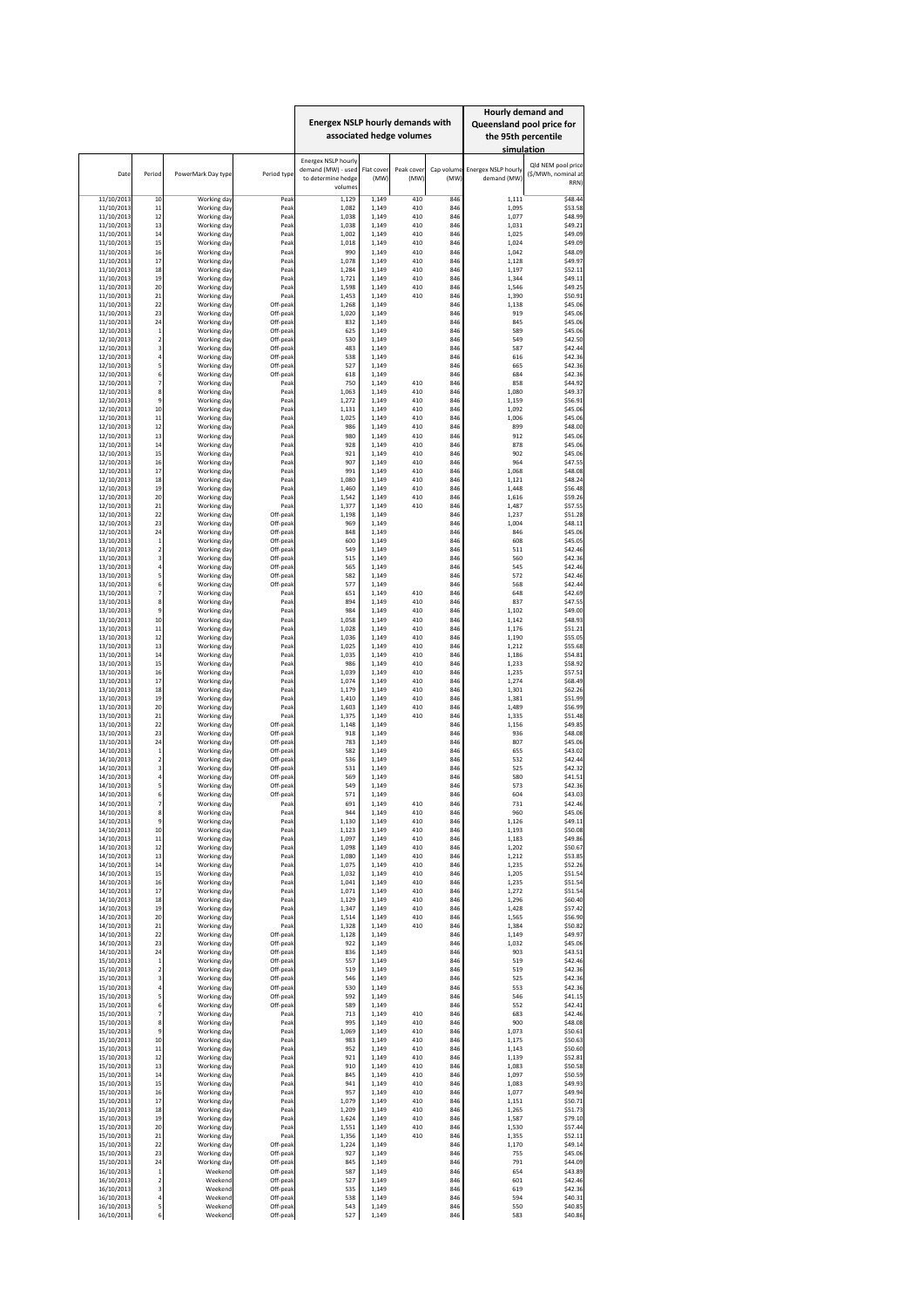|                          |                              |                            |                      |                                                                     |                |            | Hourly demand and         |                                   |                                           |  |
|--------------------------|------------------------------|----------------------------|----------------------|---------------------------------------------------------------------|----------------|------------|---------------------------|-----------------------------------|-------------------------------------------|--|
|                          |                              |                            |                      | <b>Energex NSLP hourly demands with</b><br>associated hedge volumes |                |            | Queensland pool price for |                                   |                                           |  |
|                          |                              |                            |                      |                                                                     |                |            |                           | the 95th percentile<br>simulation |                                           |  |
|                          |                              |                            |                      | Energex NSLP hourly                                                 |                |            |                           |                                   |                                           |  |
| Date                     | Period                       | PowerMark Day type         | Period type          | demand (MW) - used                                                  | Flat cover     | Peak cover | Cap volume                | Energex NSLP hourly               | Old NEM pool price<br>(\$/MWh, nominal at |  |
|                          |                              |                            |                      | to determine hedge<br>volume                                        | (MW)           | (MW)       | (MW)                      | demand (MW)                       | <b>RRN</b>                                |  |
| 16/10/2013               |                              | Weekend                    | Off-peal             | 547                                                                 | 1,149          |            | 846                       | 613                               | \$42.00                                   |  |
| 16/10/2013               | ε                            | Weekend                    | Off-peal             | 712                                                                 | 1,149          |            | 846                       | 709                               | \$42.46                                   |  |
| 16/10/2013<br>16/10/2013 | ¢<br>10                      | Weekend<br>Weekend         | Off-peal<br>Off-peal | 848<br>989                                                          | 1,149<br>1.149 |            | 846<br>846                | 882<br>947                        | \$42.46<br>\$45.06                        |  |
| 16/10/2013               | $\overline{11}$              | Weekend                    | Off-peal             | 922                                                                 | 1,149          |            | 846                       | 972                               | \$43.74                                   |  |
| 16/10/2013<br>16/10/2013 | 12<br>13                     | Weekend<br>Weekend         | Off-peal<br>Off-peal | 945<br>918                                                          | 1,149<br>1,149 |            | 846<br>846                | 929<br>932                        | \$43.92<br>\$45.06                        |  |
| 16/10/2013               | 14                           | Weekend                    | Off-peal             | 897                                                                 | 1.149          |            | 846                       | 977                               | \$45.06                                   |  |
| 16/10/2013<br>16/10/2013 | 15<br>16                     | Weekend<br>Weekend         | Off-peal<br>Off-peal | 924<br>969                                                          | 1,149<br>1,149 |            | 846<br>846                | 974<br>1,034                      | \$45.06<br>\$45.06                        |  |
| 16/10/2013               | 17                           | Weekend                    | Off-peal             | 1,004                                                               | 1,149          |            | 846                       | 1,144                             | \$45.06                                   |  |
| 16/10/2013<br>16/10/2013 | 18<br>19                     | Weekend<br>Weekend         | Off-peal<br>Off-peal | 1,173<br>1,419                                                      | 1.149<br>1.149 |            | 846<br>846                | 1,281<br>1.451                    | \$47.55<br>\$48.82                        |  |
| 16/10/2013               | 20                           | Weekend                    | Off-peal             | 1,466                                                               | 1,149          |            | 846                       | 1,659                             | \$52.08                                   |  |
| 16/10/2013<br>16/10/2013 | 21<br>22                     | Weekend<br>Weekend         | Off-peal<br>Off-peal | 1,285<br>1,119                                                      | 1,149<br>1,149 |            | 846<br>846                | 1,453<br>1,244                    | \$49.70<br>\$47.59                        |  |
| 16/10/2013               | 23                           | Weekend                    | Off-peal             | 874                                                                 | 1.149          |            | 846                       | 956                               | \$46.57                                   |  |
| 16/10/2013<br>17/10/2013 | 24<br>$\mathbf{1}$           | Weekend<br>Weekend         | Off-peal<br>Off-peal | 780<br>612                                                          | 1,149<br>1,149 |            | 846<br>846                | 838<br>587                        | \$44.41<br>\$44.94                        |  |
| 17/10/2013               | $\overline{\mathbf{c}}$      | Weekend                    | Off-peal             | 586                                                                 | 1,149          |            | 846                       | 527                               | \$42.62                                   |  |
| 17/10/2013<br>17/10/2013 | $\overline{\mathbf{3}}$<br>4 | Weekend<br>Weekend         | Off-peak<br>Off-peal | 517<br>510                                                          | 1.149<br>1,149 |            | 846<br>846                | 535<br>538                        | \$42.36<br>\$41.15                        |  |
| 17/10/2013               | 5                            | Weekend                    | Off-peal             | 544                                                                 | 1,149          |            | 846                       | 543                               | \$40.8                                    |  |
| 17/10/2013<br>17/10/2013 | 6<br>$\overline{7}$          | Weekend<br>Weekend         | Off-peal<br>Off-peal | 583<br>602                                                          | 1,149<br>1.149 |            | 846<br>846                | 527<br>547                        | \$41.07<br>\$42.36                        |  |
| 17/10/2013               | 8                            | Weekend                    | Off-peal             | 718                                                                 | 1,149          |            | 846                       | 712                               | \$42.36                                   |  |
| 17/10/2013<br>17/10/2013 | 9<br>10                      | Weekend<br>Weekend         | Off-peal<br>Off-peal | 929<br>1,075                                                        | 1,149<br>1,149 |            | 846<br>846                | 848<br>989                        | \$42.50<br>\$43.86                        |  |
| 17/10/2013               | 11                           | Weekend                    | Off-peak             | 1,094                                                               | 1.149          |            | 846                       | 922                               | \$44.47                                   |  |
| 17/10/2013<br>17/10/2013 | 12<br>13                     | Weekend<br>Weekend         | Off-peal<br>Off-peal | 1,162<br>1,115                                                      | 1,149<br>1,149 |            | 846<br>846                | 945<br>918                        | \$44.45<br>\$44.36                        |  |
| 17/10/2013               | 14                           | Weekend                    | Off-peal             | 1,117                                                               | 1,149          |            | 846                       | 897                               | \$43.86                                   |  |
| 17/10/2013<br>17/10/2013 | 15<br>16                     | Weekend<br>Weekend         | Off-peal<br>Off-peal | 1,048<br>1.111                                                      | 1.149<br>1.149 |            | 846<br>846                | 924<br>969                        | \$43.88<br>\$43.89                        |  |
| 17/10/2013               | 17                           | Weekend                    | Off-peal             | 1,144                                                               | 1,149          |            | 846                       | 1,004                             | \$45.06                                   |  |
| 17/10/2013<br>17/10/2013 | 18<br>19                     | Weekend<br>Weekend         | Off-peal<br>Off-peal | 1,339<br>1,598                                                      | 1,149<br>1,149 |            | 846<br>846                | 1,173<br>1,419                    | \$45.06<br>\$51.84                        |  |
| 17/10/2013               | 20                           | Weekend                    | Off-peal             | 1,648                                                               | 1.149          |            | 846                       | 1.466                             | \$51.33                                   |  |
| 17/10/2013<br>17/10/2013 | 21<br>22                     | Weekend<br>Weekend         | Off-peal<br>Off-peal | 1,478<br>1,223                                                      | 1,149<br>1,149 |            | 846<br>846                | 1,285<br>1,119                    | \$48.08<br>\$45.06                        |  |
| 17/10/2013               | 2 <sup>2</sup>               | Weekend                    | Off-peal             | 997                                                                 | 1,149          |            | 846                       | 874                               | \$45.06                                   |  |
| 17/10/2013<br>18/10/2013 | 24<br>$\mathbf{1}$           | Weekend<br>Working day     | Off-peal<br>Off-peak | 899<br>581                                                          | 1,149<br>1,149 |            | 846<br>846                | 780<br>591                        | \$43.25<br>\$42.36                        |  |
| 18/10/2013               | $\mathbf 2$                  | Working day                | Off-peal             | 522                                                                 | 1,149          |            | 846                       | 547                               | \$42.36                                   |  |
| 18/10/2013<br>18/10/2013 | 3<br>4                       | Working day<br>Working day | Off-peal<br>Off-peal | 502<br>550                                                          | 1,149<br>1.149 |            | 846<br>846                | 526<br>545                        | \$41.15<br>\$38.47                        |  |
| 18/10/2013               | 5                            | Working day                | Off-peal             | 559                                                                 | 1,149          |            | 846                       | 551                               | \$37.74                                   |  |
| 18/10/2013<br>18/10/2013 | 6<br>$\overline{7}$          | Working day<br>Working day | Off-peal<br>Peal     | 581<br>718                                                          | 1,149<br>1,149 | 410        | 846<br>846                | 586<br>696                        | \$39.63<br>\$42.36                        |  |
| 18/10/2013               | 8                            | Working day                | Peak                 | 984                                                                 | 1.149          | 410        | 846                       | 956                               | \$43.56                                   |  |
| 18/10/2013<br>18/10/2013 | Ś<br>10                      | Working day<br>Working day | Peal<br>Peal         | 1,124<br>1,117                                                      | 1,149<br>1,149 | 410<br>410 | 846<br>846                | 1,111<br>1,137                    | \$48.55<br>\$49.25                        |  |
| 18/10/2013               | 11                           | Working day                | Peak                 | 1,120                                                               | 1,149          | 410        | 846                       | 1,139                             | \$49.97                                   |  |
| 18/10/2013<br>18/10/2013 | 12<br>13                     | Working day<br>Working day | Peal<br>Peal         | 1.104<br>1,073                                                      | 1.149<br>1,149 | 410<br>410 | 846<br>846                | 1.142<br>1,164                    | \$52.28<br>\$50.10                        |  |
| 18/10/2013               | 14                           | Working day                | Pea                  | 1,045                                                               | 1,149          | 410        | 846                       | 1,170                             | \$49.97                                   |  |
| 18/10/2013<br>18/10/2013 | 15<br>16                     | Working day<br>Working day | Peal<br>Peal         | 1,031<br>1,032                                                      | 1,149<br>1,149 | 410<br>410 | 846<br>846                | 1,200<br>1,177                    | \$49.97<br>\$48.70                        |  |
| 18/10/2013               | 17                           | Working day                | Peak                 | 1,083                                                               | 1.149          | 410        | 846                       | 1,225                             | \$53.50                                   |  |
| 18/10/2013<br>18/10/2013 | 18<br>19                     | Working day<br>Working day | Peak<br>Peal         | 1,142<br>1,262                                                      | 1,149<br>1,149 | 410<br>410 | 846<br>846                | 1,272<br>1,521                    | \$52.94<br>\$52.38                        |  |
| 18/10/2013               | 20                           | Working day                | Peal                 | 1,374                                                               | 1,149          | 410        | 846                       | 1,592                             | \$53.71                                   |  |
| 18/10/2013<br>18/10/2013 | 21<br>22                     | Working day<br>Working day | Peak<br>Off-peal     | 1,270<br>1,083                                                      | 1.149<br>1,149 | 410        | 846<br>846                | 1,363<br>1,140                    | \$50.95<br>\$48.89                        |  |
| 18/10/2013               | 23                           | Working day                | Off-peal             | 876                                                                 | 1,149          |            | 846                       | 933                               | \$45.06                                   |  |
| 18/10/2013<br>19/10/2013 | 24<br>$\mathbf{1}$           | Working day<br>Working day | Off-peal<br>Off-peal | 864<br>595                                                          | 1,149<br>1.149 |            | 846<br>846                | 860<br>655                        | \$45.06<br>\$45.06                        |  |
| 19/10/2013               | $\overline{\mathbf{c}}$      | Working day                | Off-peak             | 535                                                                 | 1,149          |            | 846                       | 634                               | \$44.50                                   |  |
| 19/10/2013<br>19/10/2013 | 3                            | Working day<br>Working day | Off-peak<br>Off-peal | 553<br>554                                                          | 1,149<br>1,149 |            | 846<br>846                | 593<br>560                        | \$42.48<br>\$41.51                        |  |
| 19/10/2013               | 5                            | Working day                | Off-peak             | 606                                                                 | 1.149          |            | 846                       | 567                               | \$42.31                                   |  |
| 19/10/2013<br>19/10/2013 | 6<br>7                       | Working day<br>Working day | Off-peak<br>Peal     | 634<br>690                                                          | 1,149<br>1,149 | 410        | 846<br>846                | 604<br>727                        | \$42.36<br>\$45.02                        |  |
| 19/10/2013               | 8                            | Working day                | Peal                 | 903                                                                 | 1,149          | 410        | 846                       | 920                               | \$49.97                                   |  |
| 19/10/2013<br>19/10/2013 | 9<br>10                      | Working day<br>Working day | Peak<br>Peak         | 984<br>1,056                                                        | 1,149<br>1,149 | 410<br>410 | 846<br>846                | 1,189<br>1,298                    | \$54.79<br>\$56.95                        |  |
| 19/10/2013               | 11                           | Working day                | Peak                 | 1,084                                                               | 1,149          | 410        | 846                       | 1,345                             | \$62.37                                   |  |
| 19/10/2013<br>19/10/2013 | 12<br>13                     | Working day<br>Working day | Peak<br>Peak         | 980<br>962                                                          | 1,149<br>1,149 | 410<br>410 | 846<br>846                | 1,344<br>1,407                    | \$65.41<br>\$76.14                        |  |
| 19/10/2013               | 14                           | Working day                | Peak                 | 1,013                                                               | 1,149          | 410        | 846                       | 1,485                             | \$65.41                                   |  |
| 19/10/2013<br>19/10/2013 | 15<br>16                     | Working day<br>Working day | Peak<br>Peal         | 1,035<br>1,059                                                      | 1,149<br>1,149 | 410<br>410 | 846<br>846                | 1,497<br>1,537                    | \$65.41<br>\$436.17                       |  |
| 19/10/2013               | 17                           | Working day                | Peal                 | 1,156                                                               | 1,149          | 410        | 846                       | 1,600                             | \$436.12                                  |  |
| 19/10/2013<br>19/10/2013 | 18<br>19                     | Working day<br>Working day | Peak<br>Peak         | 1,249<br>1,458                                                      | 1,149<br>1,149 | 410<br>410 | 846<br>846                | 1,568<br>1,515                    | \$65.04<br>\$57.42                        |  |
| 19/10/2013               | 20                           | Working day                | Peal                 | 1,551                                                               | 1,149          | 410        | 846                       | 1,471                             | \$55.32                                   |  |
| 19/10/2013<br>19/10/2013 | 21<br>22                     | Working day<br>Working day | Peal<br>Off-peak     | 1,401<br>1,153                                                      | 1,149<br>1,149 | 410        | 846<br>846                | 1,425<br>1,294                    | \$62.37<br>\$56.80                        |  |
| 19/10/2013               | 23                           | Working day                | Off-peal             | 973                                                                 | 1,149          |            | 846                       | 1,005                             | \$54.91                                   |  |
| 19/10/2013<br>20/10/2013 | 24<br>-1                     | Working day<br>Working day | Off-peal<br>Off-peal | 863<br>624                                                          | 1,149<br>1,149 |            | 846<br>846                | 964<br>628                        | \$49.53<br>\$47.55                        |  |
| 20/10/2013               | $\overline{2}$               | Working day                | Off-peal             | 516                                                                 | 1,149          |            | 846                       | 577                               | \$45.06                                   |  |
| 20/10/2013<br>20/10/2013 | 3<br>4                       | Working day<br>Working day | Off-peak<br>Off-peak | 503<br>573                                                          | 1,149<br>1,149 |            | 846<br>846                | 566<br>570                        | \$45.06<br>\$41.15                        |  |
| 20/10/2013               | 5                            | Working day                | Off-peak             | 567                                                                 | 1,149          |            | 846                       | 566                               | \$41.15                                   |  |
| 20/10/2013<br>20/10/2013 | 6<br>7                       | Working day<br>Working day | Off-peak<br>Peak     | 606<br>716                                                          | 1,149<br>1,149 | 410        | 846<br>846                | 574<br>717                        | \$40.94<br>\$42.31                        |  |
| 20/10/2013               | 8                            | Working day                | Peal                 | 836                                                                 | 1,149          | 410        | 846                       | 862                               | \$45.06                                   |  |
| 20/10/2013<br>20/10/2013 | q<br>10                      | Working day<br>Working day | Peal<br>Peak         | 1,003<br>1,081                                                      | 1,149<br>1,149 | 410<br>410 | 846<br>846                | 1,108<br>1,244                    | \$49.58<br>\$49.97                        |  |
| 20/10/2013               | 11                           | Working day                | Peal                 | 1,045                                                               | 1,149          | 410        | 846                       | 1,259                             | \$52.02                                   |  |
| 20/10/2013<br>20/10/2013 | 12<br>13                     | Working day<br>Working day | Peal<br>Peal         | 1,041<br>1,047                                                      | 1,149<br>1,149 | 410<br>410 | 846<br>846                | 1,233<br>1,233                    | \$51.34<br>\$53.51                        |  |
| 20/10/2013               | 14                           | Working day                | Peal                 | 993                                                                 | 1,149          | 410        | 846                       | 1,217                             | \$51.27                                   |  |
| 20/10/2013<br>20/10/2013 | 15<br>16                     | Working day<br>Working day | Peak<br>Peal         | 1.001<br>1,033                                                      | 1,149<br>1,149 | 410<br>410 | 846<br>846                | 1,179<br>1,245                    | \$49.97<br>\$50.58                        |  |
| 20/10/2013               | 17                           | Working day                | Peal                 | 1,072                                                               | 1,149          | 410        | 846                       | 1,215                             | \$50.43                                   |  |
| 20/10/2013<br>20/10/2013 | 18<br>19                     | Working day<br>Working day | Peal<br>Peak         | 1,175<br>1,389                                                      | 1,149<br>1,149 | 410<br>410 | 846<br>846                | 1,252<br>1,456                    | \$52.93<br>\$49.92                        |  |
| 20/10/2013               | 20                           | Working day                | Peak                 | 1,533                                                               | 1,149          | 410        | 846                       | 1,501                             | \$52.32                                   |  |
| 20/10/2013<br>20/10/2013 | 21<br>22                     | Working day<br>Working day | Peak<br>Off-peak     | 1,391<br>1,154                                                      | 1,149<br>1,149 | 410        | 846<br>846                | 1,288<br>1,124                    | \$52.05<br>\$48.97                        |  |
| 20/10/2013               | 23                           | Working day                | Off-peak             | 979                                                                 | 1,149          |            | 846                       | 874                               | \$44.76                                   |  |
| 20/10/2013<br>21/10/2013 | 24<br>1                      | Working day<br>Working day | Off-peak<br>Off-peal | 863<br>624                                                          | 1,149<br>1,149 |            | 846<br>846                | 823<br>612                        | \$44.58<br>\$42.46                        |  |
| 21/10/2013               | $\overline{\mathbf{z}}$      | Working day                | Off-peak             | 524                                                                 | 1,149          |            | 846                       | 585                               | \$42.36                                   |  |
| 21/10/2013               | Ė                            | Working day                | Off-peal             | 540                                                                 | 1,149          |            | 846                       | 516                               | \$41.51                                   |  |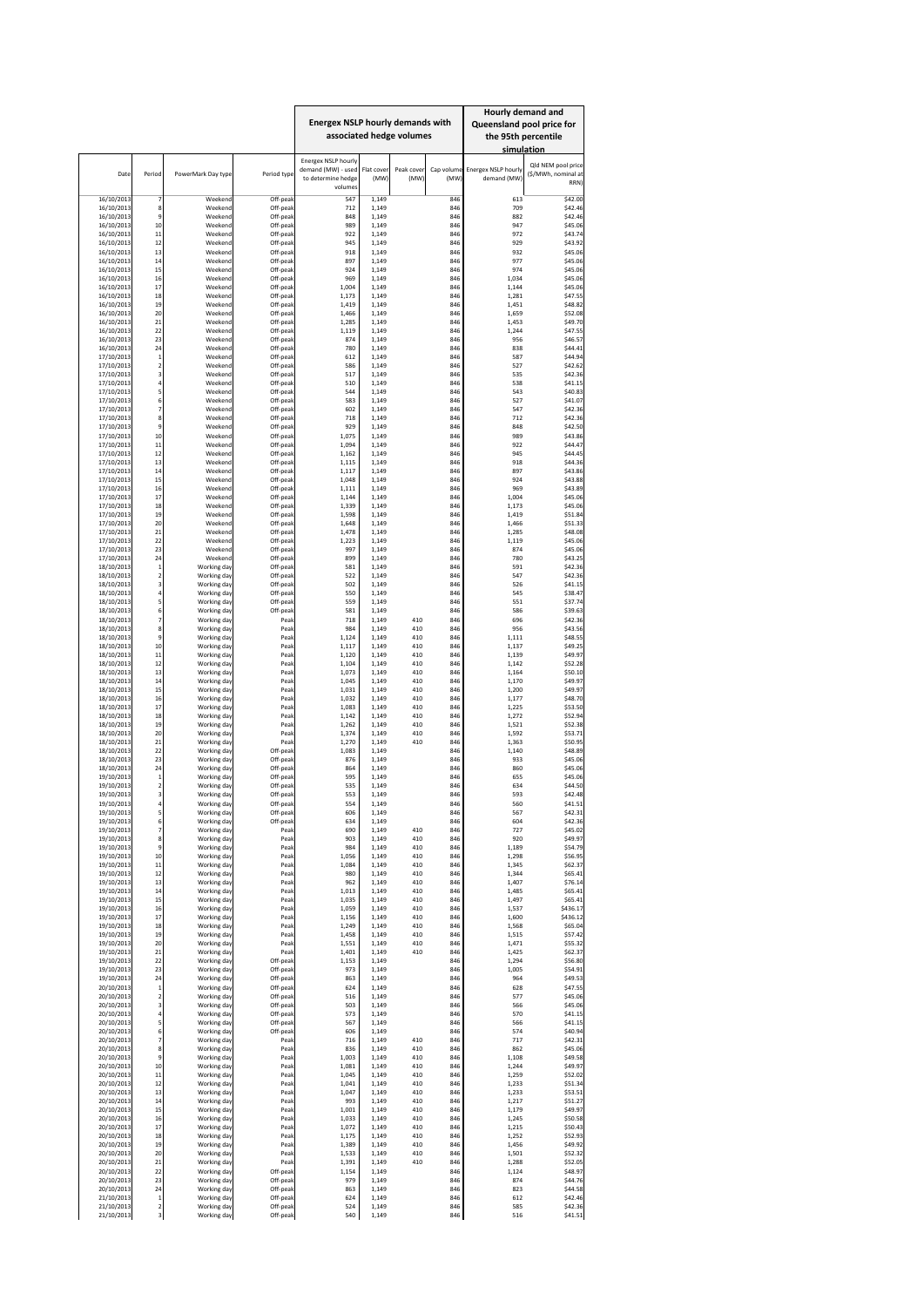|                          |                                        |                            |                      |                                                                     |                |            |            | Hourly demand and<br>Queensland pool price for |                                           |  |
|--------------------------|----------------------------------------|----------------------------|----------------------|---------------------------------------------------------------------|----------------|------------|------------|------------------------------------------------|-------------------------------------------|--|
|                          |                                        |                            |                      | <b>Energex NSLP hourly demands with</b><br>associated hedge volumes |                |            |            |                                                |                                           |  |
|                          |                                        |                            |                      |                                                                     |                |            |            | the 95th percentile<br>simulation              |                                           |  |
|                          |                                        |                            |                      | Energex NSLP hourly                                                 |                |            |            |                                                |                                           |  |
| Date                     | Period                                 | PowerMark Day type         | Period type          | demand (MW) - used                                                  | Flat cover     | Peak cover | Cap volume | Energex NSLP hourly                            | Old NEM pool price<br>(\$/MWh, nominal at |  |
|                          |                                        |                            |                      | to determine hedge<br>volume:                                       | (MW)           | (MW)       | (MW)       | demand (MW)                                    | <b>RRN1</b>                               |  |
| 21/10/2013               |                                        | Working day                | Off-peal             | 570                                                                 | 1,149          |            | 846        | 582                                            | \$40.90                                   |  |
| 21/10/2013<br>21/10/2013 | 5<br>6                                 | Working day<br>Working day | Off-peal<br>Off-peak | 574<br>537                                                          | 1,149<br>1,149 |            | 846<br>846 | 621<br>628                                     | \$40.90<br>\$42.36                        |  |
| 21/10/2013               | 7                                      | Working day                | Peal                 | 659                                                                 | 1.149          | 410        | 846        | 725                                            | \$42.46                                   |  |
| 21/10/2013<br>21/10/2013 | 8<br>9                                 | Working day<br>Working day | Peal<br>Peal         | 837<br>1,046                                                        | 1,149<br>1,149 | 410<br>410 | 846<br>846 | 973<br>1,161                                   | \$45.06<br>\$49.97                        |  |
| 21/10/2013               | 10                                     | Working day                | Peal                 | 1,117                                                               | 1,149          | 410        | 846        | 1,196                                          | \$52.15                                   |  |
| 21/10/2013<br>21/10/2013 | 11<br>12                               | Working day<br>Working day | Peal<br>Peak         | 1,102<br>1,137                                                      | 1.149<br>1,149 | 410<br>410 | 846<br>846 | 1,192<br>1,142                                 | \$52.23<br>\$53.76                        |  |
| 21/10/2013               | 13                                     | Working day                | Peal                 | 1,179                                                               | 1,149          | 410        | 846        | 1,174                                          | \$53.78                                   |  |
| 21/10/2013<br>21/10/2013 | 14<br>15                               | Working day<br>Working day | Peak<br>Peak         | 1,175<br>1.155                                                      | 1,149<br>1.149 | 410<br>410 | 846<br>846 | 1,132<br>1.148                                 | \$54.56<br>\$54.41                        |  |
| 21/10/2013               | 16                                     | Working day                | Peal                 | 1.180                                                               | 1.149          | 410        | 846        | 1.089                                          | \$54.22                                   |  |
| 21/10/2013<br>21/10/2013 | 17<br>18                               | Working day<br>Working day | Peal<br>Peal         | 1,192<br>1,242                                                      | 1,149<br>1,149 | 410<br>410 | 846<br>846 | 1,200<br>1,258                                 | \$52.30<br>\$52.38                        |  |
| 21/10/2013               | 19                                     | Working day                | Peal                 | 1,345                                                               | 1,149          | 410        | 846        | 1,491                                          | \$51.56                                   |  |
| 21/10/2013<br>21/10/2013 | 20<br>21                               | Working day<br>Working day | Peal<br>Peak         | 1.440<br>1,271                                                      | 1.149<br>1,149 | 410<br>410 | 846<br>846 | 1.568<br>1,411                                 | \$54.24<br>\$50.81                        |  |
| 21/10/2013               | 22                                     | Working day                | Off-peak             | 1,135                                                               | 1,149          |            | 846        | 1,178                                          | \$48.08                                   |  |
| 21/10/2013<br>21/10/2013 | 23<br>24                               | Working day<br>Working day | Off-peak<br>Off-peal | 882<br>820                                                          | 1,149<br>1.149 |            | 846<br>846 | 939<br>817                                     | \$45.06<br>\$44.67                        |  |
| 22/10/2013               | $\mathbf{1}$                           | Working day                | Off-peak             | 541                                                                 | 1,149          |            | 846        | 559                                            | \$43.88                                   |  |
| 22/10/2013<br>22/10/2013 | $\overline{a}$<br>3                    | Working day<br>Working day | Off-peal<br>Off-peal | 547<br>582                                                          | 1,149<br>1,149 |            | 846<br>846 | 542<br>561                                     | \$42.46<br>\$42.36                        |  |
| 22/10/2013               | 4                                      | Working day                | Off-peak             | 534                                                                 | 1.149          |            | 846        | 518                                            | \$41.51                                   |  |
| 22/10/2013<br>22/10/2013 | 5<br>6                                 | Working day<br>Working day | Off-peak<br>Off-peak | 553<br>620                                                          | 1,149<br>1,149 |            | 846<br>846 | 527<br>559                                     | \$40.95<br>\$41.15                        |  |
| 22/10/2013               | 7                                      | Working day                | Peak                 | 740                                                                 | 1,149          | 410        | 846        | 651                                            | \$42.58<br>\$45.06                        |  |
| 22/10/2013<br>22/10/2013 | 8<br>9                                 | Working day<br>Working day | Peak<br>Peal         | 880<br>1,030                                                        | 1.149<br>1,149 | 410<br>410 | 846<br>846 | 880<br>1,053                                   | \$49.85                                   |  |
| 22/10/2013<br>22/10/2013 | 10<br>11                               | Working day<br>Working day | Peal<br>Peal         | 988<br>996                                                          | 1,149<br>1,149 | 410<br>410 | 846<br>846 | 1,099<br>1,103                                 | \$52.09<br>\$49.85                        |  |
| 22/10/2013               | 12                                     | Working day                | Peak                 | 1.014                                                               | 1.149          | 410        | 846        | 1,114                                          | \$48.51                                   |  |
| 22/10/2013<br>22/10/2013 | 13<br>14                               | Working day<br>Working day | Peak<br>Peak         | 1,032<br>1,042                                                      | 1,149<br>1,149 | 410<br>410 | 846<br>846 | 1,119<br>1,154                                 | \$52.32<br>\$50.58                        |  |
| 22/10/2013               | 15                                     | Working day                | Peal                 | 1,048                                                               | 1,149          | 410        | 846        | 1,151                                          | \$50.86                                   |  |
| 22/10/2013<br>22/10/2013 | 16<br>17                               | Working day<br>Working day | Peak<br>Peal         | 1,063<br>1.146                                                      | 1,149<br>1.149 | 410<br>410 | 846<br>846 | 1,184<br>1.171                                 | \$51.43<br>\$50.73                        |  |
| 22/10/2013               | 18                                     | Working day                | Peal                 | 1,255                                                               | 1,149          | 410        | 846        | 1,246                                          | \$54.87                                   |  |
| 22/10/2013<br>22/10/2013 | 19<br>20                               | Working day<br>Working day | Peal<br>Peal         | 1,446<br>1,604                                                      | 1,149<br>1,149 | 410<br>410 | 846<br>846 | 1,551<br>1,479                                 | \$63.97<br>\$56.11                        |  |
| 22/10/2013               | 21                                     | Working day                | Peal                 | 1.454                                                               | 1.149          | 410        | 846        | 1.331                                          | \$49.91                                   |  |
| 22/10/2013<br>22/10/2013 | 22<br>23                               | Working day<br>Working day | Off-peak<br>Off-peak | 1,155<br>944                                                        | 1,149<br>1,149 |            | 846<br>846 | 1,164<br>835                                   | \$49.02<br>\$45.06                        |  |
| 22/10/2013               | 24                                     | Working day                | Off-peak             | 820                                                                 | 1,149          |            | 846        | 778                                            | \$45.06                                   |  |
| 23/10/2013<br>23/10/2013 | $\mathbf{1}$<br>$\overline{a}$         | Weekend<br>Weekend         | Off-peak<br>Off-peak | 677<br>603                                                          | 1.149<br>1,149 |            | 846<br>846 | 596<br>597                                     | \$44.44<br>\$43.21                        |  |
| 23/10/2013               | з                                      | Weekend                    | Off-peal             | 595                                                                 | 1,149          |            | 846        | 613                                            | \$42.45                                   |  |
| 23/10/2013<br>23/10/2013 | 4<br>5                                 | Weekend<br>Weekend         | Off-peal<br>Off-peak | 529<br>570                                                          | 1,149<br>1.149 |            | 846<br>846 | 555<br>546                                     | \$42.36<br>\$41.51                        |  |
| 23/10/2013               | 6<br>7                                 | Weekend                    | Off-peak             | 554                                                                 | 1,149          |            | 846        | 608                                            | \$42.36                                   |  |
| 23/10/2013<br>23/10/2013 | 8                                      | Weekend<br>Weekend         | Off-peak<br>Off-peak | 590<br>693                                                          | 1,149<br>1,149 |            | 846<br>846 | 647<br>721                                     | \$42.36<br>\$42.46                        |  |
| 23/10/2013<br>23/10/2013 | 9<br>10                                | Weekend<br>Weekend         | Off-peak<br>Off-peal | 862<br>1,006                                                        | 1.149<br>1,149 |            | 846<br>846 | 906<br>1,004                                   | \$43.52<br>\$45.06                        |  |
| 23/10/2013               | 11                                     | Weekend                    | Off-peal             | 1,021                                                               | 1,149          |            | 846        | 978                                            | \$45.06                                   |  |
| 23/10/2013<br>23/10/2013 | 12<br>13                               | Weekend<br>Weekend         | Off-peal<br>Off-peal | 1,068<br>1,097                                                      | 1,149<br>1,149 |            | 846<br>846 | 927<br>906                                     | \$45.06<br>\$45.06                        |  |
| 23/10/2013               | 14                                     | Weekend                    | Off-peak             | 1.099                                                               | 1.149          |            | 846        | 911                                            | \$48.08                                   |  |
| 23/10/2013<br>23/10/2013 | 15<br>16                               | Weekend<br>Weekend         | Off-peak<br>Off-peak | 1,128<br>1,145                                                      | 1,149<br>1,149 |            | 846<br>846 | 920<br>987                                     | \$49.00<br>\$49.99                        |  |
| 23/10/2013               | 17                                     | Weekend                    | Off-peak             | 1,168                                                               | 1,149          |            | 846        | 994                                            | \$52.22                                   |  |
| 23/10/2013<br>23/10/2013 | 18<br>19                               | Weekend<br>Weekend         | Off-peak<br>Off-peak | 1.203<br>1,357                                                      | 1.149<br>1,149 |            | 846<br>846 | 1.150<br>1,302                                 | \$52.79<br>\$49.03                        |  |
| 23/10/2013               | 20                                     | Weekend                    | Off-peal             | 1,517                                                               | 1,149          |            | 846        | 1,443                                          | \$49.64                                   |  |
| 23/10/2013<br>23/10/2013 | 21<br>22                               | Weekend<br>Weekend         | Off-peal<br>Off-peak | 1,342<br>1.143                                                      | 1,149<br>1.149 |            | 846<br>846 | 1,258<br>1.121                                 | \$49.97<br>\$48.08                        |  |
| 23/10/2013               | 23                                     | Weekend                    | Off-peak             | 936                                                                 | 1,149          |            | 846        | 922                                            | \$48.08                                   |  |
| 23/10/2013<br>24/10/2013 | 24                                     | Weekend<br>Weekend         | Off-peak<br>Off-peal | 840<br>642                                                          | 1,149<br>1,149 |            | 846<br>846 | 820<br>587                                     | \$45.06<br>\$44.35                        |  |
| 24/10/2013<br>24/10/2013 | 2                                      | Weekend                    | Off-peak             | 556<br>568                                                          | 1.149          |            | 846<br>846 | 527                                            | \$42.46                                   |  |
| 24/10/2013               | 3<br>4                                 | Weekend<br>Weekend         | Off-peak<br>Off-peak | 571                                                                 | 1,149<br>1,149 |            | 846        | 535<br>538                                     | \$42.46<br>\$40.83                        |  |
| 24/10/2013<br>24/10/2013 | 5<br>6                                 | Weekend<br>Weekend         | Off-peak<br>Off-peak | 558<br>544                                                          | 1,149<br>1,149 |            | 846<br>846 | 543<br>527                                     | \$40.80<br>\$40.83                        |  |
| 24/10/2013               | $\overline{7}$                         | Weekend                    | Off-peak             | 570                                                                 | 1,149          |            | 846        | 547                                            | \$42.32                                   |  |
| 24/10/2013<br>24/10/2013 | 8<br>9                                 | Weekend<br>Weekend         | Off-peak<br>Off-peak | 703<br>861                                                          | 1,149<br>1,149 |            | 846<br>846 | 712<br>848                                     | \$42.36<br>\$42.46                        |  |
| 24/10/2013               | 10                                     | Weekend                    | Off-peak             | 966                                                                 | 1,149          |            | 846        | 989                                            | \$43.86                                   |  |
| 24/10/2013<br>24/10/2013 | 11<br>12                               | Weekend<br>Weekend         | Off-peak<br>Off-peak | 993<br>965                                                          | 1.149<br>1,149 |            | 846<br>846 | 922<br>945                                     | \$44.47<br>\$44.45                        |  |
| 24/10/2013               | 13                                     | Weekend                    | Off-peak             | 997                                                                 | 1,149          |            | 846        | 918                                            | \$44.36                                   |  |
| 24/10/2013<br>24/10/2013 | 14<br>15                               | Weekend<br>Weekend         | Off-peak<br>Off-peak | 1,004<br>1,019                                                      | 1,149<br>1,149 |            | 846<br>846 | 897<br>924                                     | \$43.86<br>\$43.88                        |  |
| 24/10/2013               | 16                                     | Weekend                    | Off-peak             | 1,028                                                               | 1,149          |            | 846        | 969                                            | \$43.89                                   |  |
| 24/10/2013<br>24/10/2013 | 17<br>18                               | Weekend<br>Weekend         | Off-peak<br>Off-peak | 1,074<br>1,147                                                      | 1,149<br>1,149 |            | 846<br>846 | 1,004<br>1,173                                 | \$45.06<br>\$45.06                        |  |
| 24/10/2013               | 19                                     | Weekend                    | Off-peak             | 1.330                                                               | 1.149          |            | 846<br>846 | 1.419                                          | \$51.84                                   |  |
| 24/10/2013<br>24/10/2013 | 20<br>21                               | Weekend<br>Weekend         | Off-peak<br>Off-peak | 1,421<br>1,284                                                      | 1,149<br>1,149 |            | 846        | 1,466<br>1,285                                 | \$51.72<br>\$49.58                        |  |
| 24/10/2013               | 22<br>23                               | Weekend<br>Weekend         | Off-peal             | 1,145<br>862                                                        | 1,149<br>1,149 |            | 846<br>846 | 1,119<br>874                                   | \$45.06<br>\$45.06                        |  |
| 24/10/2013<br>24/10/2013 | 24                                     | Weekend                    | Off-peak<br>Off-peak | 822                                                                 | 1,149          |            | 846        | 780                                            | \$43.25                                   |  |
| 25/10/2013<br>25/10/2013 | $\mathbf 1$<br>$\overline{\mathbf{z}}$ | Working day<br>Working day | Off-peak<br>Off-peak | 599<br>567                                                          | 1,149<br>1,149 |            | 846<br>846 | 632<br>537                                     | \$42.60<br>\$42.46                        |  |
| 25/10/2013               | 3                                      | Working day                | Off-peak             | 562                                                                 | 1.149          |            | 846        | 542                                            | \$42.46                                   |  |
| 25/10/2013<br>25/10/2013 | 4<br>5                                 | Working day<br>Working day | Off-peak<br>Off-peak | 567<br>567                                                          | 1,149<br>1,149 |            | 846<br>846 | 555<br>579                                     | \$42.36<br>\$41.08                        |  |
| 25/10/2013               | 6                                      | Working day                | Off-peak             | 594                                                                 | 1,149          |            | 846        | 596                                            | \$42.36                                   |  |
| 25/10/2013<br>25/10/2013 | 7<br>8                                 | Working day<br>Working day | Peak<br>Peak         | 652<br>842                                                          | 1,149<br>1,149 | 410<br>410 | 846<br>846 | 654<br>887                                     | \$42.64<br>\$45.06                        |  |
| 25/10/2013               | 9                                      | Working day                | Peak                 | 1,092                                                               | 1,149          | 410        | 846        | 1,081                                          | \$48.08                                   |  |
| 25/10/2013<br>25/10/2013 | 10<br>11                               | Working day<br>Working day | Peak<br>Peak         | 1,196<br>1,198                                                      | 1,149<br>1,149 | 410<br>410 | 846<br>846 | 1,172<br>1,158                                 | \$49.97<br>\$50.55                        |  |
| 25/10/2013               | 12                                     | Working day                | Peal                 | 1.167                                                               | 1.149          | 410        | 846        | 1,130                                          | \$49.21                                   |  |
| 25/10/2013<br>25/10/2013 | 13<br>14                               | Working day<br>Working day | Peal<br>Peak         | 1,204<br>1,204                                                      | 1,149<br>1,149 | 410<br>410 | 846<br>846 | 1,118<br>1,133                                 | \$49.97<br>\$49.22                        |  |
| 25/10/2013               | 15                                     | Working day                | Peal                 | 1,222                                                               | 1,149          | 410        | 846        | 1,136                                          | \$50.67                                   |  |
| 25/10/2013<br>25/10/2013 | 16<br>17                               | Working day<br>Working day | Peak<br>Peak         | 1,249<br>1,300                                                      | 1,149<br>1,149 | 410<br>410 | 846<br>846 | 1,178<br>1,168                                 | \$50.74<br>\$50.70                        |  |
| 25/10/2013               | 18                                     | Working day                | Peak                 | 1,252                                                               | 1,149          | 410        | 846        | 1,198                                          | \$49.98                                   |  |
| 25/10/2013<br>25/10/2013 | 19<br>20                               | Working day<br>Working day | Peak<br>Peak         | 1,363<br>1,417                                                      | 1,149<br>1.149 | 410<br>410 | 846<br>846 | 1,367<br>1,423                                 | \$54.15<br>\$49.97                        |  |
| 25/10/2013               | $\overline{21}$                        | Working day                | Peak                 | 1,304                                                               | 1,149          | 410        | 846        | 1,271                                          | \$49.82                                   |  |
| 25/10/2013<br>25/10/2013 | 22<br>23                               | Working day<br>Working day | Off-peak<br>Off-peak | 1,149<br>920                                                        | 1,149<br>1,149 |            | 846<br>846 | 1,081<br>959                                   | \$48.08<br>\$45.06                        |  |
| 25/10/2013               | 24                                     | Working day                | Off-peak             | 874                                                                 | 1,149          |            | 846        | 895                                            | \$44.58                                   |  |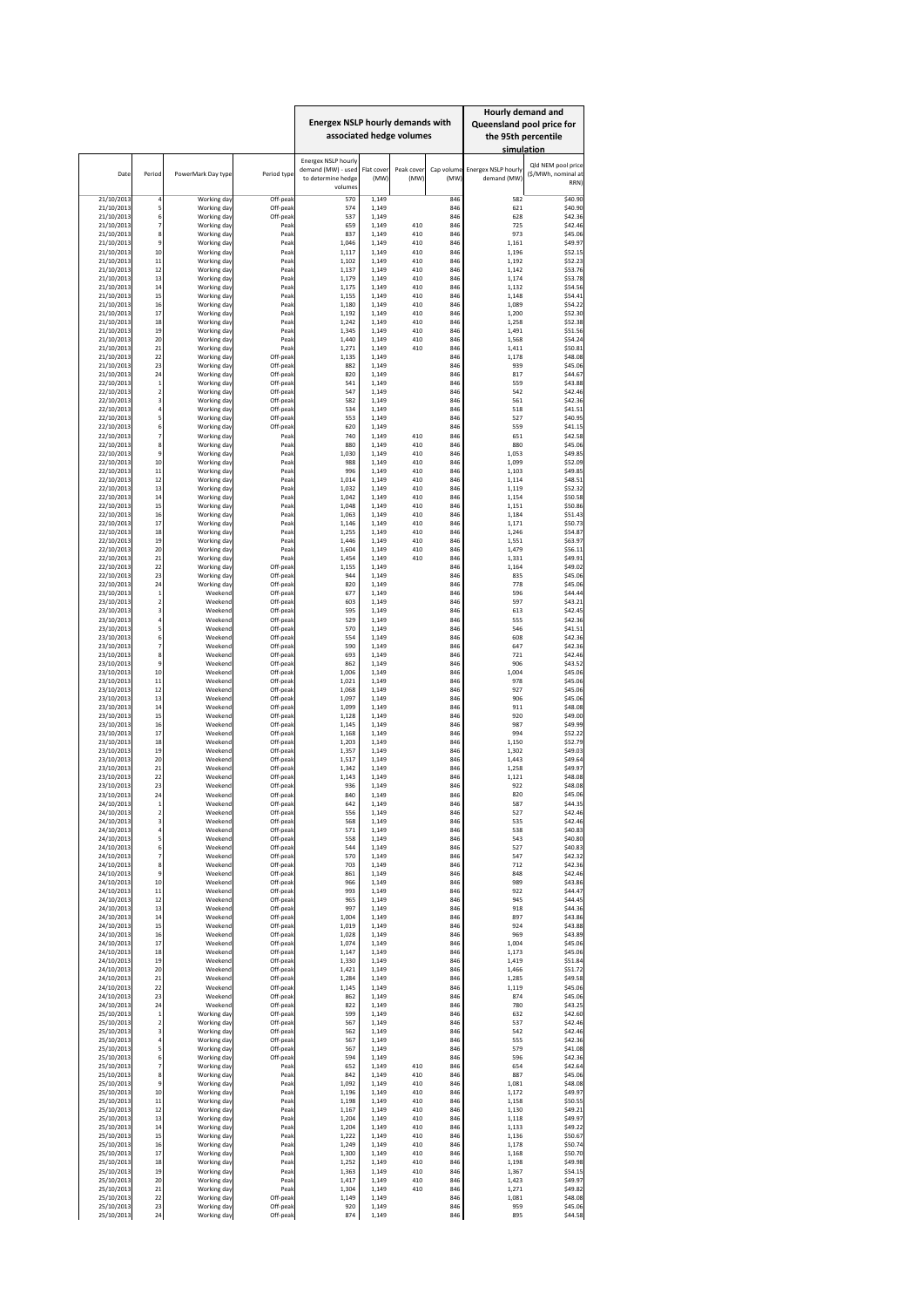|                          |                              |                            |                      |                                                                     |                    |                    | Hourly demand and  |                                                  |                     |
|--------------------------|------------------------------|----------------------------|----------------------|---------------------------------------------------------------------|--------------------|--------------------|--------------------|--------------------------------------------------|---------------------|
|                          |                              |                            |                      | <b>Energex NSLP hourly demands with</b><br>associated hedge volumes |                    |                    |                    | Queensland pool price for<br>the 95th percentile |                     |
|                          |                              |                            |                      |                                                                     |                    |                    |                    |                                                  | simulation          |
|                          |                              |                            |                      | Energex NSLP hourly                                                 |                    |                    |                    |                                                  | Qld NEM pool price  |
| Date                     | Period                       | PowerMark Day type         | Period type          | demand (MW) - used<br>to determine hedge                            | Flat cover<br>(MW) | Peak cover<br>(MW) | Cap volume<br>(MW) | Energex NSLP hourly<br>demand (MW)               | (\$/MWh, nominal at |
|                          |                              |                            |                      | volumes                                                             |                    |                    |                    |                                                  | RRN)                |
| 26/10/2013               | 1                            | Working day                | Off-pea              | 612                                                                 | 1,149              |                    | 846                | 733                                              | \$45.06             |
| 26/10/2013<br>26/10/2013 | $\overline{\mathbf{z}}$<br>з | Working day<br>Working day | Off-pea<br>Off-peal  | 585<br>516                                                          | 1,149<br>1.149     |                    | 846<br>846         | 650<br>626                                       | \$42.5<br>\$42.36   |
| 26/10/2013               | 4                            | Working day                | Off-peal             | 582                                                                 | 1,149              |                    | 846                | 607                                              | \$42.20             |
| 26/10/2013               | 5<br>6                       | Working day                | Off-peal<br>Off-peal | 621<br>628                                                          | 1,149<br>1,149     |                    | 846<br>846         | 630<br>648                                       | \$41.1<br>\$42.36   |
| 26/10/2013<br>26/10/2013 | $\overline{7}$               | Working day<br>Working day | Pea                  | 725                                                                 | 1.149              | 410                | 846                | 658                                              | \$42.5              |
| 26/10/2013               | 8                            | Working day                | Pea                  | 973                                                                 | 1,149              | 410                | 846                | 912                                              | \$45.0              |
| 26/10/2013<br>26/10/2013 | 9<br>10                      | Working day<br>Working day | Pea<br>Pea           | 1,161<br>1,196                                                      | 1,149<br>1,149     | 410<br>410         | 846<br>846         | 1,093<br>1,206                                   | \$48.40<br>\$49.89  |
| 26/10/2013               | 11                           | Working day                | Peal                 | 1.192                                                               | 1,149              | 410                | 846                | 1,243                                            | \$52.16             |
| 26/10/2013<br>26/10/2013 | 12<br>13                     | Working day<br>Working day | Peal<br>Peal         | 1,142<br>1,174                                                      | 1,149<br>1,149     | 410<br>410         | 846<br>846         | 1,278<br>1,282                                   | \$51.45<br>\$53.63  |
| 26/10/2013               | 14                           | Working day                | Peal                 | 1,132                                                               | 1,149              | 410                | 846                | 1,313                                            | \$51.73             |
| 26/10/2013<br>26/10/2013 | 15<br>16                     | Working day<br>Working day | Peal<br>Pea          | 1,148<br>1.089                                                      | 1,149<br>1.149     | 410<br>410         | 846<br>846         | 1,337<br>1.381                                   | \$53.71<br>\$57.42  |
| 26/10/2013               | 17                           | Working day                | Pea                  | 1,200                                                               | 1,149              | 410                | 846                | 1,390                                            | \$57.09             |
| 26/10/2013<br>26/10/2013 | 18<br>19                     | Working day<br>Working day | Pea<br>Pea           | 1,258<br>1,491                                                      | 1,149<br>1,149     | 410<br>410         | 846<br>846         | 1,432<br>1,490                                   | \$53.8<br>\$52.5    |
| 26/10/2013               | 20                           | Working day                | Pea                  | 1,568                                                               | 1.149              | 410                | 846                | 1.559                                            | \$51.7              |
| 26/10/2013<br>26/10/2013 | 21<br>22                     | Working day<br>Working day | Peal<br>Off-peal     | 1,411<br>1,178                                                      | 1,149<br>1,149     | 410                | 846<br>846         | 1,435<br>1,220                                   | \$50.7<br>\$49.09   |
| 26/10/2013               | 2 <sup>2</sup>               | Working day                | Off-peal             | 939                                                                 | 1,149              |                    | 846                | 1,081                                            | \$45.06             |
| 26/10/2013<br>27/10/2013 | 24<br>$\mathbf{1}$           | Working day<br>Working day | Off-peal<br>Off-peal | 817<br>564                                                          | 1.149<br>1,149     |                    | 846<br>846         | 981<br>628                                       | \$44.12<br>\$42.7   |
| 27/10/2013               | $\overline{\mathbf{c}}$      | Working day                | Off-pea              | 542                                                                 | 1,149              |                    | 846                | 577                                              | \$42.46             |
| 27/10/2013<br>27/10/2013 | 3<br>4                       | Working day<br>Working day | Off-peal<br>Off-peak | 541<br>551                                                          | 1,149<br>1.149     |                    | 846<br>846         | 566<br>570                                       | \$42.36<br>\$39.28  |
| 27/10/2013               | 5                            | Working day                | Off-peak             | 574                                                                 | 1,149              |                    | 846                | 566                                              | \$39.27             |
| 27/10/2013<br>27/10/2013 | 6<br>$\overline{7}$          | Working day<br>Working day | Off-peak<br>Peal     | 623<br>776                                                          | 1,149<br>1,149     | 410                | 846<br>846         | 574<br>717                                       | \$40.97<br>\$42.36  |
| 27/10/2013               | 8                            | Working day                | Pea                  | 892                                                                 | 1.149              | 410                | 846                | 862                                              | \$44.0              |
| 27/10/2013<br>27/10/2013 | 9<br>10                      | Working day<br>Working day | Pea<br>Pea           | 1,043<br>1,062                                                      | 1,149<br>1,149     | 410<br>410         | 846<br>846         | 1,108<br>1,244                                   | \$48.2<br>\$49.88   |
| 27/10/2013               | 11                           | Working day                | Pea                  | 1,070                                                               | 1,149              | 410                | 846                | 1,259                                            | \$52.0              |
| 27/10/2013               | 12<br>13                     | Working day                | Pea<br>Pea           | 1,049<br>1.052                                                      | 1,149<br>1.149     | 410<br>410         | 846<br>846         | 1,233<br>1.233                                   | \$52.09<br>\$50.68  |
| 27/10/2013<br>27/10/2013 | 14                           | Working day<br>Working day | Peal                 | 1,042                                                               | 1,149              | 410                | 846                | 1,217                                            | \$52.14             |
| 27/10/2013               | 15<br>16                     | Working day                | Pea<br>Pea           | 1,074<br>1,138                                                      | 1,149<br>1,149     | 410<br>410         | 846<br>846         | 1,179<br>1,245                                   | \$52.32<br>\$49.31  |
| 27/10/2013<br>27/10/2013 | 17                           | Working day<br>Working day | Pea                  | 1.186                                                               | 1.149              | 410                | 846                | 1.215                                            | \$50.7              |
| 27/10/2013<br>27/10/2013 | 18<br>19                     | Working day<br>Working day | Pea<br>Pea           | 1,296<br>1,423                                                      | 1,149<br>1,149     | 410<br>410         | 846<br>846         | 1,252<br>1,456                                   | \$52.1<br>\$52.8    |
| 27/10/2013               | 20                           | Working day                | Pea                  | 1,593                                                               | 1,149              | 410                | 846                | 1,501                                            | \$57.42             |
| 27/10/2013<br>27/10/2013 | 21<br>22                     | Working day<br>Working day | Peal<br>Off-peak     | 1.458<br>1,213                                                      | 1.149<br>1,149     | 410                | 846<br>846         | 1.288<br>1,124                                   | \$49.19<br>\$48.97  |
| 27/10/2013               | 23                           | Working day                | Off-peak             | 952                                                                 | 1,149              |                    | 846                | 874                                              | \$44.76             |
| 27/10/2013<br>28/10/2013 | 24<br>$\mathbf{1}$           | Working day<br>Working day | Off-peal<br>Off-peal | 812<br>541                                                          | 1,149<br>1.149     |                    | 846<br>846         | 823<br>580                                       | \$43.99<br>\$45.06  |
| 28/10/2013               | $\overline{\mathbf{c}}$      | Working day                | Off-peal             | 547                                                                 | 1,149              |                    | 846                | 501                                              | \$43.6              |
| 28/10/2013<br>28/10/2013 | 3<br>4                       | Working day<br>Working day | Off-pea<br>Off-peal  | 582<br>534                                                          | 1,149<br>1,149     |                    | 846<br>846         | 551<br>547                                       | \$42.46<br>\$42.36  |
| 28/10/2013               | 5                            | Working day                | Off-pea              | 553                                                                 | 1.149              |                    | 846                | 589                                              | \$42.36             |
| 28/10/2013<br>28/10/2013 | 6<br>$\overline{7}$          | Working day<br>Working day | Off-peal<br>Pea      | 620<br>740                                                          | 1,149<br>1,149     | 410                | 846<br>846         | 586<br>705                                       | \$42.46<br>\$43.09  |
| 28/10/2013               | 8                            | Working day                | Pea                  | 880                                                                 | 1,149              | 410                | 846                | 953                                              | \$48.08             |
| 28/10/2013<br>28/10/2013 | 9<br>10                      | Working day<br>Working day | Pea<br>Pea           | 1.030<br>988                                                        | 1.149<br>1.149     | 410<br>410         | 846<br>846         | 1,159<br>1.185                                   | \$52.69<br>\$53.3   |
| 28/10/2013               | 11                           | Working day                | Pea                  | 996                                                                 | 1,149              | 410                | 846                | 1,155                                            | \$52.6              |
| 28/10/2013<br>28/10/2013 | 12<br>13                     | Working day<br>Working day | Pea<br>Pea           | 1,014<br>1,032                                                      | 1,149<br>1,149     | 410<br>410         | 846<br>846         | 1,107<br>1,078                                   | \$51.3<br>\$52.7    |
| 28/10/2013               | 14                           | Working day                | Pea                  | 1.042                                                               | 1.149              | 410                | 846                | 1,051                                            | \$49.05             |
| 28/10/2013<br>28/10/2013 | 15<br>16                     | Working day<br>Working day | Peal<br>Pea          | 1,048<br>1,063                                                      | 1,149<br>1,149     | 410<br>410         | 846<br>846         | 1,029<br>1,046                                   | \$49.08<br>\$48.38  |
| 28/10/2013               | 17                           | Working day                | Pea                  | 1,146                                                               | 1,149              | 410                | 846                | 1,087                                            | \$49.13             |
| 28/10/2013<br>28/10/2013 | 18<br>19                     | Working day<br>Working day | Pea<br>Pea           | 1,255<br>1,446                                                      | 1.149<br>1,149     | 410<br>410         | 846<br>846         | 1.273<br>1,573                                   | \$54.66<br>\$58.54  |
| 28/10/2013               | 20                           | Working day                | Pea                  | 1,604                                                               | 1,149              | 410                | 846                | 1,516                                            | \$56.6              |
| 28/10/2013<br>28/10/2013 | 21<br>22                     | Working day<br>Working day | Peal<br>Off-peak     | 1,454<br>1,155                                                      | 1,149<br>1.149     | 410                | 846<br>846         | 1,310<br>1,185                                   | \$50.35<br>\$49.66  |
| 28/10/2013               | 23                           | Working day                | Off-peak             | 944                                                                 | 1,149              |                    | 846                | 958                                              | \$48.83             |
| 28/10/2013<br>29/10/2013 | 24<br>1                      | Working day<br>Working day | Off-peak<br>Off-peak | 820<br>630                                                          | 1,149<br>1,149     |                    | 846<br>846         | 913<br>585                                       | \$48.08<br>\$44.90  |
| 29/10/2013               | $\overline{2}$               | Working day                | Off-peal             | 582                                                                 | 1.149              |                    | 846                | 588                                              | \$42.46             |
| 29/10/2013<br>29/10/2013 | 3<br>4                       | Working day<br>Working day | Off-peal<br>Off-peal | 577<br>555                                                          | 1,149<br>1,149     |                    | 846<br>846         | 542<br>522                                       | \$42.31<br>\$40.92  |
| 29/10/2013               | 5                            | Working day                | Off-peak             | 576                                                                 | 1,149              |                    | 846                | 535                                              | \$40.88             |
| 29/10/2013<br>29/10/2013 | 6<br>$\overline{7}$          | Working day<br>Working day | Off-peak<br>Peak     | 570<br>698                                                          | 1,149<br>1,149     | 410                | 846<br>846         | 524<br>567                                       | \$40.92<br>\$42.36  |
| 29/10/2013               | 8                            | Working day                | Peak                 | 880                                                                 | 1,149              | 410                | 846                | 679                                              | \$42.36             |
| 29/10/2013<br>29/10/2013 | 9<br>10                      | Working day<br>Working day | Peak<br>Peak         | 1,055<br>1,181                                                      | 1,149<br>1,149     | 410<br>410         | 846<br>846         | 849<br>969                                       | \$42.80<br>\$43.47  |
| 29/10/2013               | 11                           | Working day                | Peal                 | 1,208                                                               | 1.149              | 410                | 846                | 963                                              | \$43.83             |
| 29/10/2013<br>29/10/2013 | 12<br>13                     | Working day<br>Working day | Pea<br>Pea           | 1,228<br>1,260                                                      | 1,149<br>1,149     | 410<br>410         | 846<br>846         | 967<br>969                                       | \$45.06<br>\$44.83  |
| 29/10/2013               | 14                           | Working day                | Peal                 | 1,298                                                               | 1,149              | 410                | 846                | 986                                              | \$44.7              |
| 29/10/2013<br>29/10/2013 | 15<br>16                     | Working day<br>Working day | Peal<br>Peal         | 1,353<br>1,387                                                      | 1.149<br>1,149     | 410<br>410         | 846<br>846         | 948<br>962                                       | \$44.37<br>\$44.22  |
| 29/10/2013               | 17                           | Working day                | Peal                 | 1,378                                                               | 1,149              | 410                | 846                | 1,050                                            | \$45.06             |
| 29/10/2013<br>29/10/2013 | 18<br>19                     | Working day<br>Working day | Peal<br>Pea          | 1,430<br>1,521                                                      | 1,149<br>1.149     | 410<br>410         | 846<br>846         | 1,171<br>1.522                                   | \$48.14<br>\$62.49  |
| 29/10/2013               | 20                           | Working day                | Pea                  | 1,634                                                               | 1,149              | 410                | 846                | 1,400                                            | \$51.26             |
| 29/10/2013<br>29/10/2013 | 21<br>22                     | Working day<br>Working day | Pea<br>Off-peak      | 1,413<br>1,205                                                      | 1,149<br>1,149     | 410                | 846<br>846         | 1,234<br>1,142                                   | \$48.51<br>\$45.06  |
| 29/10/2013               | 23                           | Working day                | Off-peak             | 932                                                                 | 1,149              |                    | 846                | 804                                              | \$44.09             |
| 29/10/2013<br>30/10/2013 | 24<br>$\mathbf 1$            | Working day<br>Weekend     | Off-peak<br>Off-peak | 862<br>642                                                          | 1,149<br>1,149     |                    | 846<br>846         | 743<br>606                                       | \$43.92<br>\$44.40  |
| 30/10/2013               | $\overline{\mathbf{c}}$      | Weekend                    | Off-peak             | 556                                                                 | 1,149              |                    | 846                | 606                                              | \$42.72             |
| 30/10/2013<br>30/10/2013 | 3<br>4                       | Weekend<br>Weekend         | Off-peak<br>Off-peal | 568<br>571                                                          | 1.149<br>1,149     |                    | 846<br>846         | 637<br>602                                       | \$42.36<br>\$42.36  |
| 30/10/2013               | 5                            | Weekend                    | Off-peal             | 558                                                                 | 1,149              |                    | 846                | 586                                              | \$40.90             |
| 30/10/2013<br>30/10/2013 | 6<br>7                       | Weekend<br>Weekend         | Off-peal<br>Off-peak | 544<br>570                                                          | 1,149<br>1,149     |                    | 846<br>846         | 595<br>639                                       | \$41.15<br>\$42.36  |
| 30/10/2013               | 8                            | Weekend                    | Off-peak             | 703                                                                 | 1.149              |                    | 846                | 785                                              | \$42.37             |
| 30/10/2013<br>30/10/2013 | Ś<br>10                      | Weekend<br>Weekend         | Off-peak<br>Off-peak | 861<br>966                                                          | 1,149<br>1,149     |                    | 846<br>846         | 913<br>1,005                                     | \$44.01<br>\$45.06  |
| 30/10/2013               | 11                           | Weekend                    | Off-peal             | 993                                                                 | 1,149              |                    | 846                | 969                                              | \$45.06             |
| 30/10/2013<br>30/10/2013 | 12<br>13                     | Weekend<br>Weekend         | Off-peal<br>Off-peal | 965<br>997                                                          | 1.149<br>1,149     |                    | 846<br>846         | 860<br>909                                       | \$45.06<br>\$45.06  |
| 30/10/2013               | 14                           | Weekend                    | Off-peal             | 1,004                                                               | 1,149              |                    | 846                | 965                                              | \$45.06             |
| 30/10/2013<br>30/10/2013 | 15<br>16                     | Weekend<br>Weekend         | Off-peak<br>Off-peak | 1,019<br>1.028                                                      | 1,149<br>1,149     |                    | 846<br>846         | 943<br>1,056                                     | \$45.06<br>\$45.06  |
| 30/10/2013               | 17                           | Weekend                    | Off-peak             | 1,074                                                               | 1,149              |                    | 846                | 1,111                                            | \$45.06             |
| 30/10/2013<br>30/10/2013 | 18<br>19                     | Weekend<br>Weekend         | Off-peak<br>Off-peak | 1,147<br>1,330                                                      | 1,149<br>1,149     |                    | 846<br>846         | 1,237<br>1,526                                   | \$53.65<br>\$52.30  |
| 30/10/2013               | 20                           | Weekend                    | Off-peak             | 1,421                                                               | 1.149              |                    | 846                | 1,524                                            | \$52.17             |
| 30/10/2013               | 21                           | Weekend                    | Off-peak             | 1,284                                                               | 1,149              |                    | 846                | 1,329                                            | \$48.08             |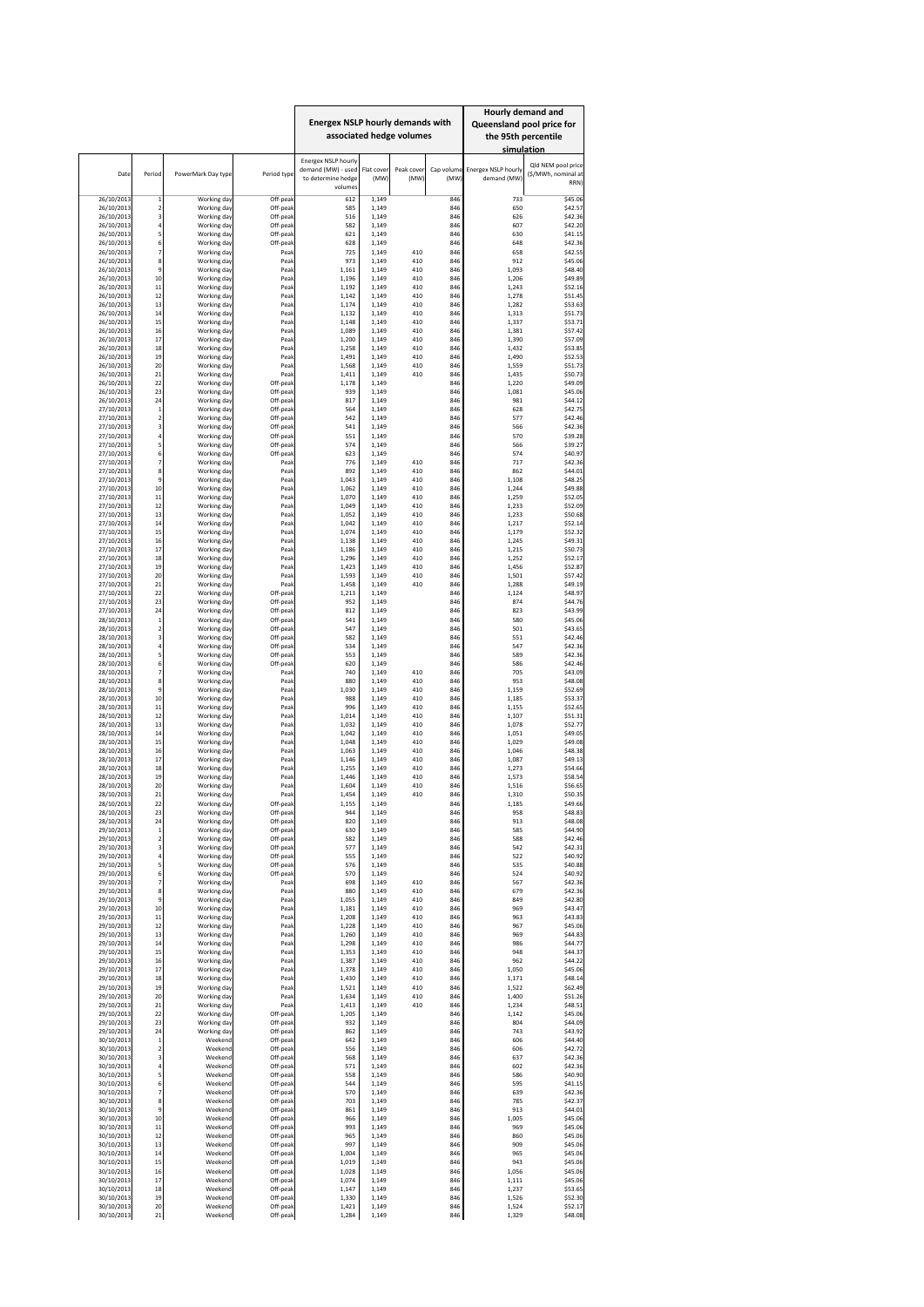|                          |                         |                            |                      |                                                                     | Hourly demand and  |                    |                   |                                                  |                     |  |
|--------------------------|-------------------------|----------------------------|----------------------|---------------------------------------------------------------------|--------------------|--------------------|-------------------|--------------------------------------------------|---------------------|--|
|                          |                         |                            |                      | <b>Energex NSLP hourly demands with</b><br>associated hedge volumes |                    |                    |                   | Queensland pool price for<br>the 95th percentile |                     |  |
|                          |                         |                            |                      |                                                                     |                    |                    | simulation        |                                                  |                     |  |
|                          |                         |                            |                      | Energex NSLP hourly                                                 |                    |                    |                   |                                                  | Qld NEM pool price  |  |
| Date                     | Period                  | PowerMark Day type         | Period type          | demand (MW) - used<br>to determine hedge                            | Flat cover<br>(MW) | Peak cover<br>(MW) | Cap volume<br>(MW | Energex NSLP hourly<br>demand (MW                | (\$/MWh, nominal at |  |
|                          |                         |                            |                      | volumes                                                             |                    |                    |                   |                                                  | RRN)                |  |
| 30/10/2013               | 22                      | Weekend                    | Off-peal             | 1,145                                                               | 1.149              |                    | 846               | 1,139                                            | \$45.06             |  |
| 30/10/2013               | 23                      | Weekend                    | Off-peal             | 862                                                                 | 1.149              |                    | 846               | 974                                              | \$45.06             |  |
| 30/10/2013               | 24                      | Weekend                    | Off-peak             | 822                                                                 | 1,149              |                    | 846               | 899                                              | \$44.69             |  |
| 31/10/2013               | $\mathbf{1}$            | Weekend                    | Off-peak             | 651                                                                 | 1,149              |                    | 846               | 635                                              | \$45.06             |  |
| 31/10/2013               | $\overline{\mathbf{c}}$ | Weekend                    | Off-peak             | 566                                                                 | 1,149              |                    | 846               | 569                                              | \$42.46             |  |
| 31/10/2013               | 3                       | Weekend                    | Off-peak             | 613                                                                 | 1.149              |                    | 846               | 551                                              | \$41.62             |  |
| 31/10/2013               | 4                       | Weekend                    | Off-peal             | 564                                                                 | 1,149              |                    | 846               | 537                                              | \$40.85             |  |
| 31/10/2013               | 5                       | Weekend                    | Off-peal             | 544                                                                 | 1,149              |                    | 846               | 570                                              | \$40.18             |  |
| 31/10/2013               | 6                       | Weekend                    | Off-peal             | 564                                                                 | 1,149              |                    | 846               | 542                                              | \$41.15             |  |
| 31/10/2013               | $\overline{7}$          | Weekend                    | Off-peak             | 606                                                                 | 1,149              |                    | 846               | 596                                              | \$41.44             |  |
| 31/10/2013               | 8                       | Weekend                    | Off-peak             | 787                                                                 | 1,149              |                    | 846               | 756                                              | \$42.91             |  |
| 31/10/2013               | 9                       | Weekend                    | Off-peak             | 958                                                                 | 1,149              |                    | 846               | 967                                              | \$42.72             |  |
| 31/10/2013               | 10                      | Weekend                    | Off-peak             | 1,025                                                               | 1,149              |                    | 846               | 1,024                                            | \$45.06             |  |
| 31/10/2013               | 11                      | Weekend                    | Off-peak             | 1,047                                                               | 1,149              |                    | 846               | 991                                              | \$45.06             |  |
| 31/10/2013               | 12                      | Weekend                    | Off-peak             | 1.020                                                               | 1.149              |                    | 846               | 965                                              | \$45.06             |  |
| 31/10/2013               | 13                      | Weekend                    | Off-peak             | 1,018                                                               | 1,149              |                    | 846               | 981                                              | \$45.06             |  |
| 31/10/2013               | 14<br>15                | Weekend                    | Off-peal             | 975<br>944                                                          | 1,149              |                    | 846<br>846        | 959<br>931                                       | \$42.58<br>\$44.95  |  |
| 31/10/2013<br>31/10/2013 | 16                      | Weekend<br>Weekend         | Off-peal<br>Off-peak | 968                                                                 | 1,149<br>1.149     |                    | 846               | 975                                              | \$43.46             |  |
| 31/10/2013               | 17                      | Weekend                    | Off-peak             | 1,005                                                               | 1,149              |                    | 846               | 993                                              | \$45.06             |  |
| 31/10/2013               | 18                      | Weekend                    | Off-peak             | 1,105                                                               | 1,149              |                    | 846               | 1,086                                            | \$45.06             |  |
| 31/10/2013               | 19                      | Weekend                    | Off-peal             | 1,436                                                               | 1,149              |                    | 846               | 1,318                                            | \$48.08             |  |
| 31/10/2013               | 20                      | Weekend                    | Off-peal             | 1.403                                                               | 1.149              |                    | 846               | 1.359                                            | \$48.10             |  |
| 31/10/2013               | 21                      | Weekend                    | Off-peal             | 1,275                                                               | 1,149              |                    | 846               | 1,213                                            | \$45.06             |  |
| 31/10/2013               | 22                      | Weekend                    | Off-peal             | 1,058                                                               | 1,149              |                    | 846               | 1,070                                            | \$45.06             |  |
| 31/10/2013               | 23                      | Weekend                    | Off-peal             | 880                                                                 | 1,149              |                    | 846               | 851                                              | \$43.36             |  |
| 31/10/2013               | 24                      | Weekend                    | Off-peak             | 871                                                                 | 1.149              |                    | 846               | 819                                              | \$45.06             |  |
| 1/11/2013<br>1/11/2013   | $\mathbf 1$<br>2        | Working day                | Off-peak<br>Off-peak | 617<br>552                                                          | 1,149<br>1,149     |                    | 846<br>846        | 606<br>576                                       | \$42.46<br>\$42.71  |  |
| 1/11/2013                | 3                       | Working day<br>Working day | Off-peak             | 545                                                                 | 1,149              |                    | 846               | 541                                              | \$42.46             |  |
| 1/11/2013                | 4                       | Working day                | Off-peak             | 565                                                                 | 1.149              |                    | 846               | 582                                              | \$42.36             |  |
| 1/11/2013                | 5                       | Working day                | Off-peak             | 561                                                                 | 1,149              |                    | 846               | 613                                              | \$42.34             |  |
| 1/11/2013                | 6                       | Working day                | Off-peal             | 542                                                                 | 1,149              |                    | 846               | 637                                              | \$42.49             |  |
| 1/11/2013                | 7                       | Working day                | Peal                 | 675                                                                 | 1,149              | 410                | 846               | 665                                              | \$43.25             |  |
| 1/11/2013                | 8                       | Working day                | Peal                 | 888                                                                 | 1,149              | 410                | 846               | 960                                              | \$50.13             |  |
| 1/11/2013                | 9                       | Working day                | Peal                 | 1.068                                                               | 1.149              | 410                | 846               | 1.144                                            | \$57.04             |  |
| 1/11/2013                | 10                      | Working day                | Peak                 | 1,135                                                               | 1,149              | 410                | 846               | 1,191                                            | \$54.19             |  |
| 1/11/2013                | 11                      | Working day                | Peal                 | 1,182                                                               | 1,149              | 410                | 846               | 1,182                                            | \$51.43             |  |
| 1/11/2013                | 12                      | Working day                | Peak                 | 1,203                                                               | 1,149              | 410                | 846               | 1,216                                            | \$55.10             |  |
| 1/11/2013                | 13                      | Working day                | Peak                 | 1.214                                                               | 1.149              | 410                | 846               | 1.169                                            | \$55.68             |  |
| 1/11/2013                | 14                      | Working day                | Peal                 | 1,225                                                               | 1,149              | 410                | 846               | 1,146                                            | \$55.11             |  |
| 1/11/2013                | 15                      | Working day                | Peal                 | 1,235                                                               | 1,149              | 410                | 846               | 1,160                                            | \$54.54             |  |
| 1/11/2013                | 16                      | Working day                | Peal                 | 1,220                                                               | 1,149              | 410                | 846               | 1,083                                            | \$49.97             |  |
| 1/11/2013                | 17                      | Working day                | Peal                 | 1.271                                                               | 1.149              | 410                | 846               | 1.192                                            | \$49.97             |  |
| 1/11/2013                | 18                      | Working day                | Peak                 | 1,248                                                               | 1,149              | 410                | 846               | 1,236                                            | \$55.50             |  |
| 1/11/2013                | 19                      | Working day                | Peak                 | 1,307                                                               | 1,149              | 410                | 846               | 1,474                                            | \$52.49             |  |
| 1/11/2013                | 20                      | Working day                | Peal                 | 1,376                                                               | 1,149              | 410                | 846               | 1,468                                            | \$51.74             |  |
| 1/11/2013                | 21                      | Working day                | Peal                 | 1.253                                                               | 1.149              | 410                | 846               | 1.263                                            | \$52.32             |  |
| 1/11/2013                | 22                      | Working day                | Off-peak             | 1,111                                                               | 1,149              |                    | 846               | 1,115                                            | \$45.06             |  |
| 1/11/2013                | 23                      | Working day                | Off-peal             | 889                                                                 | 1,149              |                    | 846               | 943                                              | \$45.06             |  |
| 1/11/2013                | 24                      | Working day                | Off-peal             | 889                                                                 | 1,149              |                    | 846               | 905                                              | \$45.06             |  |
| 2/11/2013                | $\mathbf{1}$            | Working day                | Off-peak             | 563                                                                 | 1.149              |                    | 846               | 606                                              | \$45.06             |  |
| 2/11/2013                | $\overline{\mathbf{c}}$ | Working day                | Off-peak             | 541                                                                 | 1,149              |                    | 846               | 576                                              | \$42.51             |  |
| 2/11/2013                | 3                       | Working day                | Off-peak             | 540                                                                 | 1,149              |                    | 846               | 541                                              | \$42.46             |  |
| 2/11/2013                | 4                       | Working day                | Off-peak             | 549                                                                 | 1,149              |                    | 846               | 582                                              | \$42.31             |  |
| 2/11/2013                | 5                       | Working day                | Off-peak             | 572                                                                 | 1.149              |                    | 846               | 613                                              | \$42.31             |  |
| 2/11/2013                | 6                       | Working day                | Off-peak             | 622                                                                 | 1.149              |                    | 846               | 637                                              | \$42.49             |  |
| 2/11/2013                | 7                       | Working day                | Peal                 | 775                                                                 | 1,149              | 410                | 846               | 665                                              | \$43.55             |  |
| 2/11/2013                | 8                       | Working day                | Peal                 | 886                                                                 | 1,149              | 410                | 846               | 960                                              | \$48.08             |  |
| 2/11/2013                | q                       | Working day                | Peal                 | 1,038                                                               | 1,149              | 410                | 846               | 1,144                                            | \$56.34             |  |
| 2/11/2013                | 10                      | Working day                | Peal                 | 1.058                                                               | 1.149              | 410                | 846               | 1,191                                            | \$58.43             |  |
| 2/11/2013                | 11                      | Working day                | Peak                 | 1,067                                                               | 1,149              | 410                | 846               | 1,182                                            | \$52.05             |  |
| 2/11/2013                | 12                      | Working day                | Peak                 | 1,045                                                               | 1,149              | 410                | 846               | 1,216                                            | \$57.42             |  |
| 2/11/2013                | 13                      | Working day                | Peak                 | 1,047                                                               | 1,149              | 410                | 846               | 1,169                                            | \$57.42             |  |
| 2/11/2013                | 14                      | Working day                | Peak                 | 1.036                                                               | 1.149              | 410                | 846               | 1.146                                            | \$54.85             |  |
| 2/11/2013                | 15                      | Working day                | Peal                 | 1,067                                                               | 1,149              | 410<br>410         | 846               | 1,160                                            | \$50.16             |  |
| 2/11/2013                | 16                      | Working day                | Peal                 | 1,130                                                               | 1,149              | 410                | 846               | 1,083                                            | \$51.60             |  |
| 2/11/2013                | 17                      | Working day                | Peal                 | 1,178                                                               | 1,149              |                    | 846               | 1,192                                            | \$51.63             |  |
| 2/11/2013                | 18                      | Working day                | Peal                 | 1,287                                                               | 1,149              | 410                | 846               | 1,236                                            | \$52.06             |  |
| 2/11/2013                | 19                      | Working day                | Peal                 | 1.415                                                               | 1.149              | 410                | 846               | 1,474                                            | \$49.97             |  |
| 2/11/2013                | 20                      | Working day                | Peal                 | 1,584                                                               | 1,149              | 410                | 846               | 1,468                                            | \$50.77             |  |
| 2/11/2013                | 21                      | Working day                | Peal                 | 1,450                                                               | 1,149              | 410                | 846               | 1,263                                            | \$49.77             |  |
| 2/11/2013                | 22                      | Working day                | Off-peak             | 1,207                                                               | 1.149              |                    | 846               | 1,115                                            | \$48.08             |  |
| 2/11/2013<br>2/11/2013   | 23                      | Working day                | Off-peak             | 951                                                                 | 1,149              |                    | 846               | 943                                              | \$48.08             |  |
| 3/11/2013                | 24<br>$\mathbf{1}$      | Working day<br>Working day | Off-peak<br>Off-peal | 812<br>555                                                          | 1,149<br>1,149     |                    | 846<br>846        | 905<br>652                                       | \$45.06<br>\$44.48  |  |
| 3/11/2013                | $\overline{2}$          | Working day                | Off-peak             | 515                                                                 | 1,149              |                    | 846               | 619                                              | \$43.15             |  |
| 3/11/2013                | 3                       | Working day                | Off-peak             | 538                                                                 | 1,149              |                    | 846               | 561                                              | \$42.46             |  |
| 3/11/2013                |                         | Working day                | Off-peak             | 550                                                                 | 1,149              |                    | 846               | 536                                              | \$42.36             |  |
| 3/11/2013                | 5                       | Working day                | Off-peak             | 519                                                                 | 1,149              |                    | 846               | 565                                              | \$42.36             |  |
| 3/11/2013                | 6                       | Working day                | Off-peak             | 622                                                                 | 1,149              |                    | 846               | 599                                              | \$42.45             |  |
| 3/11/2013                | 7                       | Working day                | Peak                 | 679                                                                 | 1,149              | 410                | 846               | 703                                              | \$44.00             |  |
| 3/11/2013                | 8                       | Working day                | Peak                 | 934                                                                 | 1,149              | 410                | 846               | 950                                              | \$45.06             |  |
| 3/11/2013                | 9                       | Working day                | Peal                 | 1,112                                                               | 1,149              | 410                | 846               | 1,108                                            | \$52.78             |  |
| 3/11/2013                | 10                      | Working day                | Peak                 | 1,142                                                               | 1,149              | 410                | 846               | 1,187                                            | \$55.68             |  |
| 3/11/2013                | 11                      | Working day                | Peal                 | 1,141                                                               | 1.149              | 410                | 846               | 1,216                                            | \$57.85             |  |
| 3/11/2013                | 12                      | Working day                | Peak                 | 1,054                                                               | 1,149              | 410                | 846               | 1,207                                            | \$57.42             |  |
| 3/11/2013                | 13                      | Working day                | Peak                 | 1,026                                                               | 1,149              | 410                | 846               | 1,201                                            | \$54.74             |  |
| 3/11/2013                | 14                      | Working day                | Peal                 | 1,045                                                               | 1,149              | 410                | 846               | 1,151                                            | \$53.76             |  |
| 3/11/2013                | 15                      | Working day                | Peak                 | 1.020                                                               | 1,149              | 410                | 846               | 1,119                                            | \$52.59             |  |
| 3/11/2013                | 16                      | Working day                | Peak                 | 1,014                                                               | 1,149              | 410                | 846               | 1,127                                            | \$51.45             |  |
| 3/11/2013                | 17                      | Working day                | Peal                 | 1,040                                                               | 1,149              | 410                | 846               | 1,162                                            | \$52.32             |  |
| 3/11/2013                | 18                      | Working day                | Peal                 | 1,171                                                               | 1,149              | 410                | 846               | 1,208                                            | \$50.05             |  |
| 3/11/2013                | 19                      | Working day                | Peak                 | 1.499                                                               | 1,149              | 410                | 846               | 1,412                                            | \$50.13             |  |
| 3/11/2013                | 20                      | Working day                | Peak                 | 1,546                                                               | 1,149              | 410                | 846               | 1,406                                            | \$51.54             |  |
| 3/11/2013                | 21                      | Working day                | Peak                 | 1,382                                                               | 1,149              | 410                | 846               | 1,264                                            | \$48.41             |  |
| 3/11/2013                | 22                      | Working day                | Off-peak             | 1,235                                                               | 1,149              |                    | 846               | 1,121                                            | \$45.06             |  |
| 3/11/2013                | 23                      | Working day                | Off-peak             | 907                                                                 | 1,149              |                    | 846               | 994                                              | \$45.06             |  |
| 3/11/2013                | 24                      | Working day                | Off-peak             | 888                                                                 | 1,149              |                    | 846               | 893                                              | \$44.60             |  |
| 4/11/2013                | $\mathbf{1}$            | Working day                | Off-peak             | 581                                                                 | 1,149              |                    | 846               | 574                                              | \$42.64             |  |
| 4/11/2013                | $\overline{\mathbf{c}}$ | Working day                | Off-peal             | 535                                                                 | 1,149              |                    | 846               | 515                                              | \$42.59             |  |
| 4/11/2013                | 3                       | Working day                | Off-peak             | 530                                                                 | 1,149              |                    | 846               | 531                                              | \$42.39             |  |
| 4/11/2013                | 4                       | Working day                | Off-peak             | 568                                                                 | 1.149              |                    | 846               | 580                                              | \$41.15             |  |
| 4/11/2013                | 5                       | Working day                | Off-peak             | 548                                                                 | 1,149              |                    | 846               | 559                                              | \$42.36             |  |
| 4/11/2013                | 6                       | Working day                | Off-peak             | 570                                                                 | 1,149              | 410                | 846               | 580                                              | \$42.36             |  |
| 4/11/2013                | 7                       | Working day                | Peak                 | 690                                                                 | 1,149              |                    | 846               | 674                                              | \$42.53             |  |
| 4/11/2013                | 8                       | Working day                | Peak                 | 938                                                                 | 1,149              | 410                | 846               | 894                                              | \$45.06             |  |
| 4/11/2013                | 9                       | Working day                | Peak                 | 1,125                                                               | 1,149              | 410                | 846               | 1,034                                            | \$48.37             |  |
| 4/11/2013                | 10                      | Working day                | Peak                 | 1,119                                                               | 1,149              | 410                | 846               | 1,054                                            | \$49.75             |  |
| 4/11/2013                | 11                      | Working day                | Peak                 | 1,095                                                               | 1,149              | 410                | 846               | 1,066                                            | \$48.96             |  |
| 4/11/2013                | 12                      | Working day                | Peal                 | 1,095                                                               | 1,149              | 410                | 846               | 1,048                                            | \$48.96             |  |
| 4/11/2013                | 13                      | Working day                | Peak                 | 1,077                                                               | 1,149              | 410                | 846               | 1,102                                            | \$49.02             |  |
| 4/11/2013                | 14                      | Working day                | Peak                 | 1,072                                                               | 1,149              | 410                | 846               | 1,084                                            | \$48.89             |  |
| 4/11/2013                | 15                      | Working day                | Peak                 | 1,029                                                               | 1,149              | 410                | 846               | 1,070                                            | \$59.93             |  |
| 4/11/2013                | 16                      | Working day                | Peak                 | 1,038                                                               | 1,149              | 410                | 846               | 1,103                                            | \$57.42             |  |
| 4/11/2013                | 17                      | Working day                | Peak                 | 1,066                                                               | 1,149              | 410                | 846               | 1,137                                            | \$55.23             |  |
| 4/11/2013                | 18                      | Working day                | Peak                 | 1,123                                                               | 1,149              | 410                | 846               | 1,195                                            | \$55.54             |  |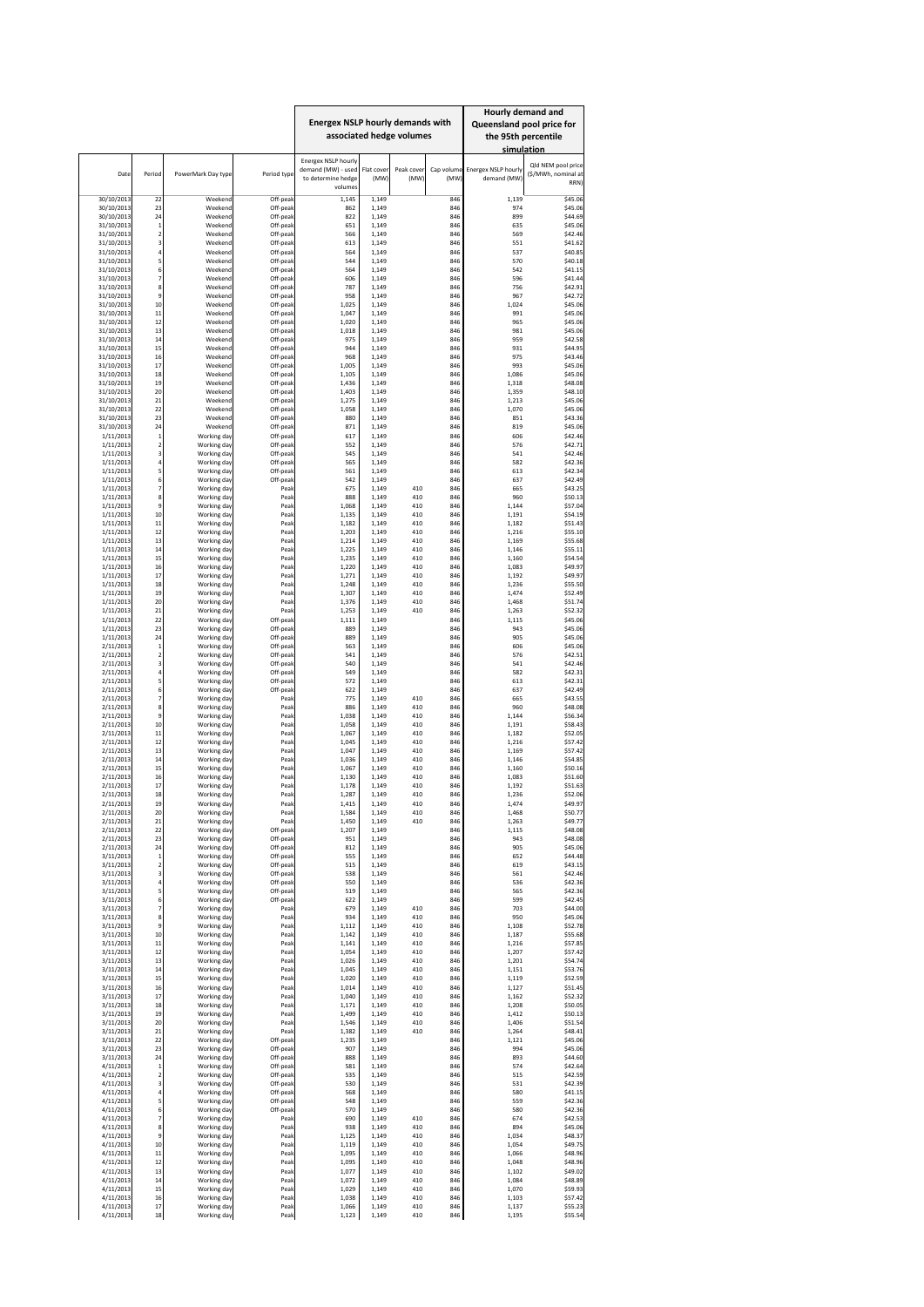|                        |                         |                            |                      |                                                                     |                |            |            | Hourly demand and<br>Queensland pool price for |                                           |  |
|------------------------|-------------------------|----------------------------|----------------------|---------------------------------------------------------------------|----------------|------------|------------|------------------------------------------------|-------------------------------------------|--|
|                        |                         |                            |                      | <b>Energex NSLP hourly demands with</b><br>associated hedge volumes |                |            |            |                                                |                                           |  |
|                        |                         |                            |                      |                                                                     |                |            |            | the 95th percentile<br>simulation              |                                           |  |
|                        |                         |                            |                      | Energex NSLP hourly                                                 |                |            |            |                                                |                                           |  |
| Date                   | Period                  | PowerMark Day type         | Period type          | demand (MW) - used                                                  | Flat cover     | Peak cover | Cap volume | Energex NSLP hourly                            | Qld NEM pool price<br>(\$/MWh, nominal at |  |
|                        |                         |                            |                      | to determine hedge<br>volumes                                       | (MW)           | (MW)       | (MW        | demand (MW)                                    | RRN)                                      |  |
| 4/11/2013              | 19                      | Working day                | Peal                 | 1,341                                                               | 1,149          | 410        | 846        | 1,379                                          | \$59.00                                   |  |
| 4/11/2013              | 20                      | Working day                | Peal                 | 1.506                                                               | 1.149          | 410        | 846        | 1.459                                          | \$64.24                                   |  |
| 4/11/2013<br>4/11/2013 | 21<br>22                | Working day<br>Working day | Peak<br>Off-peal     | 1,321<br>1,122                                                      | 1,149<br>1,149 | 410        | 846<br>846 | 1,287<br>1,094                                 | \$54.26<br>\$49.07                        |  |
| 4/11/2013              | 23                      | Working day                | Off-peal             | 921                                                                 | 1,149          |            | 846        | 976                                            | \$45.06                                   |  |
| 4/11/2013<br>5/11/2013 | 24<br>$\mathbf 1$       | Working day<br>Working day | Off-peal<br>Off-peal | 835<br>606                                                          | 1.149<br>1,149 |            | 846<br>846 | 835<br>613                                     | \$45.06<br>\$44.72                        |  |
| 5/11/2013              | 2                       | Working day                | Off-peal             | 522                                                                 | 1,149          |            | 846        | 555                                            | \$42.5                                    |  |
| 5/11/2013<br>5/11/2013 | 3                       | Working day<br>Working day | Off-peak<br>Off-peak | 511<br>569                                                          | 1,149<br>1.149 |            | 846<br>846 | 572<br>534                                     | \$42.37<br>\$44.23                        |  |
| 5/11/2013              | $\frac{4}{5}$           | Working day                | Off-peak             | 588                                                                 | 1,149          |            | 846        | 542                                            | \$44.19                                   |  |
| 5/11/2013<br>5/11/2013 | 6<br>7                  | Working day<br>Working day | Off-peak<br>Peal     | 559<br>686                                                          | 1,149<br>1,149 | 410        | 846<br>846 | 560<br>681                                     | \$43.06<br>\$45.04                        |  |
| 5/11/2013              | 8                       | Working day                | Peak                 | 815                                                                 | 1,149          | 410        | 846        | 931                                            | \$48.08                                   |  |
| 5/11/2013<br>5/11/2013 | 9<br>10                 | Working day<br>Working day | Peak<br>Peal         | 1.041<br>1,115                                                      | 1.149<br>1,149 | 410<br>410 | 846<br>846 | 1.090<br>1,203                                 | \$52.98<br>\$57.37                        |  |
| 5/11/2013              | 11                      | Working day                | Peal                 | 1,143                                                               | 1,149          | 410        | 846        | 1,225                                          | \$71.64                                   |  |
| 5/11/2013<br>5/11/2013 | 12<br>13                | Working day<br>Working day | Peal<br>Peak         | 1,113<br>1.102                                                      | 1,149<br>1.149 | 410<br>410 | 846<br>846 | 1,247<br>1,275                                 | \$62.37<br>\$72.72                        |  |
| 5/11/2013              | 14                      | Working day                | Peak                 | 1,109                                                               | 1,149          | 410        | 846        | 1,285                                          | \$62.37                                   |  |
| 5/11/2013<br>5/11/2013 | 15<br>16                | Working day<br>Working day | Peal<br>Peak         | 1,106<br>1,117                                                      | 1,149<br>1,149 | 410<br>410 | 846<br>846 | 1,281<br>1,259                                 | \$63.14<br>\$65.41                        |  |
| 5/11/2013              | 17                      | Working day                | Peal                 | 1.116                                                               | 1.149          | 410        | 846        | 1,321                                          | \$67.19                                   |  |
| 5/11/2013<br>5/11/2013 | 18<br>19                | Working day<br>Working day | Peal<br>Pea          | 1,172<br>1,328                                                      | 1,149<br>1,149 | 410<br>410 | 846<br>846 | 1,298<br>1,358                                 | \$63.66<br>\$57.7                         |  |
| 5/11/2013              | 20                      | Working day                | Peal                 | 1,439                                                               | 1,149          | 410        | 846        | 1,380                                          | \$55.24                                   |  |
| 5/11/2013<br>5/11/2013 | 21<br>22                | Working day<br>Working day | Peak<br>Off-peak     | 1.274<br>1,126                                                      | 1.149<br>1,149 | 410        | 846<br>846 | 1,352<br>1,219                                 | \$55.68<br>\$52.40                        |  |
| 5/11/2013              | 23                      | Working day                | Off-peak             | 913                                                                 | 1,149          |            | 846        | 921                                            | \$49.29                                   |  |
| 5/11/2013<br>6/11/2013 | 24<br>$\mathbf{1}$      | Working day<br>Weekend     | Off-peak<br>Off-peak | 823<br>602                                                          | 1,149<br>1.149 |            | 846<br>846 | 844<br>695                                     | \$45.06<br>\$44.96                        |  |
| 6/11/2013              | $\overline{\mathbf{c}}$ | Weekend                    | Off-peal             | 602                                                                 | 1,149          |            | 846        | 637                                            | \$42.59                                   |  |
| 6/11/2013<br>6/11/2013 | 3<br>4                  | Weekend<br>Weekend         | Off-peal<br>Off-peak | 619<br>561                                                          | 1,149<br>1,149 |            | 846<br>846 | 587<br>562                                     | \$42.3<br>\$41.53                         |  |
| 6/11/2013              | 5                       | Weekend                    | Off-peak             | 552                                                                 | 1,149          |            | 846        | 565                                            | \$41.51                                   |  |
| 6/11/2013<br>6/11/2013 | 6<br>7                  | Weekend<br>Weekend         | Off-peak<br>Off-peak | 614<br>653                                                          | 1.149<br>1,149 |            | 846<br>846 | 567<br>651                                     | \$41.51<br>\$42.31                        |  |
| 6/11/2013              | 8                       | Weekend                    | Off-peak             | 716                                                                 | 1,149          |            | 846        | 732                                            | \$42.46                                   |  |
| 6/11/2013<br>6/11/2013 | 9<br>10                 | Weekend<br>Weekend         | Off-peak<br>Off-peal | 903<br>1.003                                                        | 1,149<br>1.149 |            | 846<br>846 | 919<br>1.007                                   | \$43.05<br>\$45.06                        |  |
| 6/11/2013              | 11                      | Weekend                    | Off-peal             | 978                                                                 | 1,149          |            | 846        | 1,025                                          | \$45.06                                   |  |
| 6/11/2013<br>6/11/2013 | 12<br>13                | Weekend<br>Weekend         | Off-peal<br>Off-peak | 926<br>905                                                          | 1,149<br>1,149 |            | 846<br>846 | 1,005<br>987                                   | \$45.06<br>\$45.06                        |  |
| 6/11/2013              | 14                      | Weekend                    | Off-peak             | 909                                                                 | 1,149          |            | 846        | 948                                            | \$45.06                                   |  |
| 6/11/2013<br>6/11/2013 | 15<br>16                | Weekend<br>Weekend         | Off-peak<br>Off-peak | 917<br>983                                                          | 1,149<br>1,149 |            | 846<br>846 | 955<br>963                                     | \$44.63<br>\$45.06                        |  |
| 6/11/2013              | 17                      | Weekend                    | Off-peak             | 990                                                                 | 1,149          |            | 846        | 997                                            | \$45.06                                   |  |
| 6/11/2013<br>6/11/2013 | 18<br>19                | Weekend<br>Weekend         | Off-peak<br>Off-peal | 1.145<br>1,300                                                      | 1.149<br>1,149 |            | 846<br>846 | 1.137<br>1,359                                 | \$45.06<br>\$49.05                        |  |
| 6/11/2013              | 20                      | Weekend                    | Off-peal             | 1,440                                                               | 1,149          |            | 846        | 1,426                                          | \$49.13                                   |  |
| 6/11/2013<br>6/11/2013 | 21<br>22                | Weekend<br>Weekend         | Off-peak<br>Off-peak | 1,255<br>1.119                                                      | 1,149<br>1.149 |            | 846<br>846 | 1,325<br>1.120                                 | \$49.94<br>\$49.70                        |  |
| 6/11/2013              | 23                      | Weekend                    | Off-peak             | 927                                                                 | 1,149          |            | 846        | 919                                            | \$45.06                                   |  |
| 6/11/2013<br>7/11/2013 | 24<br>$\mathbf 1$       | Weekend<br>Weekend         | Off-peal<br>Off-peak | 826<br>627                                                          | 1,149<br>1,149 |            | 846<br>846 | 837<br>593                                     | \$45.06<br>\$45.03                        |  |
| 7/11/2013              | $\overline{2}$          | Weekend                    | Off-peal             | 633                                                                 | 1.149          |            | 846        | 546                                            | \$44.30                                   |  |
| 7/11/2013<br>7/11/2013 | 3<br>4                  | Weekend<br>Weekend         | Off-peal<br>Off-peal | 640<br>608                                                          | 1.149<br>1,149 |            | 846<br>846 | 593<br>579                                     | \$42.59<br>\$42.36                        |  |
| 7/11/2013              | 5                       | Weekend                    | Off-peal             | 618                                                                 | 1,149          |            | 846        | 549                                            | \$42.3                                    |  |
| 7/11/2013<br>7/11/2013 | 6<br>7                  | Weekend<br>Weekend         | Off-peal<br>Off-peak | 585<br>611                                                          | 1,149<br>1,149 |            | 846<br>846 | 574<br>597                                     | \$42.40<br>\$43.06                        |  |
| 7/11/2013              | 8                       | Weekend                    | Off-peak             | 684                                                                 | 1,149          |            | 846        | 729                                            | \$45.06                                   |  |
| 7/11/2013<br>7/11/2013 | 9<br>10                 | Weekend<br>Weekend         | Off-peak<br>Off-peak | 847<br>913                                                          | 1,149<br>1,149 |            | 846<br>846 | 954<br>1,057                                   | \$48.43<br>\$49.97                        |  |
| 7/11/2013              | 11                      | Weekend                    | Off-peal             | 937                                                                 | 1.149          |            | 846        | 1.002                                          | \$49.44                                   |  |
| 7/11/2013<br>7/11/2013 | 12<br>13                | Weekend<br>Weekend         | Off-peal<br>Off-peal | 950<br>935                                                          | 1,149<br>1,149 |            | 846<br>846 | 1,016<br>1,007                                 | \$48.08<br>\$48.73                        |  |
| 7/11/2013              | 14                      | Weekend                    | Off-peak             | 958                                                                 | 1,149          |            | 846        | 1,016                                          | \$48.08                                   |  |
| 7/11/2013<br>7/11/2013 | 15<br>16                | Weekend<br>Weekend         | Off-peak<br>Off-peak | 956<br>1,066                                                        | 1,149<br>1.149 |            | 846<br>846 | 1,013<br>1,074                                 | \$48.08<br>\$50.89                        |  |
| 7/11/2013              | 17                      | Weekend                    | Off-peal             | 1,126                                                               | 1,149          |            | 846        | 1,099                                          | \$53.85                                   |  |
| 7/11/2013<br>7/11/2013 | 18<br>19                | Weekend<br>Weekend         | Off-peak<br>Off-peak | 1,220<br>1.369                                                      | 1,149<br>1.149 |            | 846<br>846 | 1,183<br>1,367                                 | \$54.87<br>\$55.26                        |  |
| 7/11/2013              | 20                      | Weekend                    | Off-peal             | 1,495                                                               | 1,149          |            | 846        | 1,452                                          | \$53.68                                   |  |
| 7/11/2013<br>7/11/2013 | 21<br>22                | Weekend<br>Weekend         | Off-peal<br>Off-peak | 1,389<br>1,188                                                      | 1,149<br>1,149 |            | 846<br>846 | 1,259<br>1,147                                 | \$49.97<br>\$51.61                        |  |
| 7/11/2013              | 23                      | Weekend                    | Off-peak             | 995                                                                 | 1,149          |            | 846        | 988                                            | \$50.84                                   |  |
| 7/11/2013<br>8/11/2013 | 24<br>$\,$ 1            | Weekend<br>Working day     | Off-peak<br>Off-peak | 881<br>552                                                          | 1,149<br>1,149 |            | 846<br>846 | 892<br>549                                     | \$48.17<br>\$45.06                        |  |
| 8/11/2013              | 2                       | Working day                | Off-peak             | 549                                                                 | 1,149          |            | 846        | 528                                            | \$43.69                                   |  |
| 8/11/2013<br>8/11/2013 | 3<br>4                  | Working day<br>Working day | Off-peak<br>Off-peak | 569<br>582                                                          | 1,149<br>1,149 |            | 846<br>846 | 508<br>533                                     | \$43.01<br>\$42.49                        |  |
| 8/11/2013              | 5                       | Working day                | Off-peak             | 585                                                                 | 1,149          |            | 846        | 560                                            | \$43.42                                   |  |
| 8/11/2013<br>8/11/2013 | 6<br>7                  | Working day<br>Working day | Off-peak<br>Peak     | 600<br>737                                                          | 1,149<br>1,149 | 410        | 846<br>846 | 577<br>713                                     | \$42.46<br>\$43.10                        |  |
| 8/11/2013              | 8                       | Working day                | Peak                 | 894                                                                 | 1.149          | 410        | 846        | 960                                            | \$45.06                                   |  |
| 8/11/2013<br>8/11/2013 | 9<br>10                 | Working day<br>Working day | Peak<br>Peak         | 1,068<br>1,107                                                      | 1,149<br>1,149 | 410<br>410 | 846<br>846 | 1,074<br>1,003                                 | \$57.02<br>\$56.54                        |  |
| 8/11/2013              | 11                      | Working day                | Peak                 | 1,091                                                               | 1,149          | 410        | 846        | 914                                            | \$51.16                                   |  |
| 8/11/2013<br>8/11/2013 | 12<br>13                | Working day<br>Working day | Peal<br>Peal         | 1.073<br>1,027                                                      | 1,149<br>1,149 | 410<br>410 | 846<br>846 | 899<br>875                                     | \$50.45<br>\$48.94                        |  |
| 8/11/2013              | 14                      | Working day                | Peal                 | 1,020                                                               | 1,149          | 410        | 846        | 887                                            | \$48.96                                   |  |
| 8/11/2013<br>8/11/2013 | 15<br>16                | Working day<br>Working day | Peak<br>Peak         | 1,018<br>1,036                                                      | 1,149<br>1,149 | 410<br>410 | 846<br>846 | 866<br>936                                     | \$49.66<br>\$51.12                        |  |
| 8/11/2013              | 17                      | Working day                | Peak                 | 1,121                                                               | 1,149          | 410        | 846        | 1,021                                          | \$51.89                                   |  |
| 8/11/2013<br>8/11/2013 | 18<br>19                | Working day<br>Working day | Peak<br>Peak         | 1,189<br>1,338                                                      | 1,149<br>1,149 | 410<br>410 | 846<br>846 | 1,145<br>1,458                                 | \$53.49<br>\$65.41                        |  |
| 8/11/2013              | 20                      | Working day                | Peak                 | 1,539                                                               | 1,149          | 410        | 846        | 1.431                                          | \$73.89                                   |  |
| 8/11/2013<br>8/11/2013 | 21<br>22                | Working day<br>Working day | Peak<br>Off-peal     | 1,383<br>1,132                                                      | 1,149<br>1,149 | 410        | 846<br>846 | 1,348<br>1,139                                 | \$54.32<br>\$53.38                        |  |
| 8/11/2013              | 23                      | Working day                | Off-peak             | 918                                                                 | 1,149          |            | 846        | 956                                            | \$52.79                                   |  |
| 8/11/2013<br>9/11/2013 | 24<br>$\mathbf{1}$      | Working day<br>Working day | Off-peak<br>Off-peak | 844<br>610                                                          | 1,149<br>1.149 |            | 846<br>846 | 895<br>540                                     | \$49.97<br>\$48.08                        |  |
| 9/11/2013              | $\overline{\mathbf{c}}$ | Working day                | Off-peak             | 532                                                                 | 1,149          |            | 846        | 532                                            | \$44.16                                   |  |
| 9/11/2013<br>9/11/2013 | 3<br>4                  | Working day<br>Working day | Off-peak<br>Off-peak | 530<br>563                                                          | 1,149<br>1,149 |            | 846<br>846 | 515<br>503                                     | \$42.46<br>\$41.52                        |  |
| 9/11/2013              | 5                       | Working day                | Off-peak             | 543                                                                 | 1,149          |            | 846        | 562                                            | \$42.36                                   |  |
| 9/11/2013<br>9/11/2013 | 6<br>7                  | Working day<br>Working day | Off-peak<br>Peal     | 572<br>662                                                          | 1,149<br>1,149 | 410        | 846<br>846 | 567<br>634                                     | \$42.36<br>\$43.72                        |  |
| 9/11/2013              | 8                       | Working day                | Peak                 | 894                                                                 | 1,149          | 410        | 846        | 861                                            | \$47.55                                   |  |
| 9/11/2013<br>9/11/2013 | 9<br>10                 | Working day<br>Working day | Peak<br>Peak         | 1,112<br>1,171                                                      | 1,149<br>1,149 | 410<br>410 | 846<br>846 | 1.003<br>1,100                                 | \$57.42<br>\$50.48                        |  |
| 9/11/2013              | $11\,$                  | Working day                | Peak                 | 1,210                                                               | 1,149          | 410        | 846        | 1,119                                          | \$53.31                                   |  |
| 9/11/2013<br>9/11/2013 | 12<br>13                | Working day<br>Working day | Peak<br>Peak         | 1,152<br>1,240                                                      | 1,149<br>1,149 | 410<br>410 | 846<br>846 | 1,120<br>1,084                                 | \$52.30<br>\$54.14                        |  |
| 9/11/2013              | 14                      | Working day                | Peak                 | 1,205                                                               | 1,149          | 410        | 846        | 1,122                                          | \$52.18                                   |  |
| 9/11/2013              | 15                      | Working day                | Peal                 | 1,216                                                               | 1,149          | 410        | 846        | 1,127                                          | \$55.61                                   |  |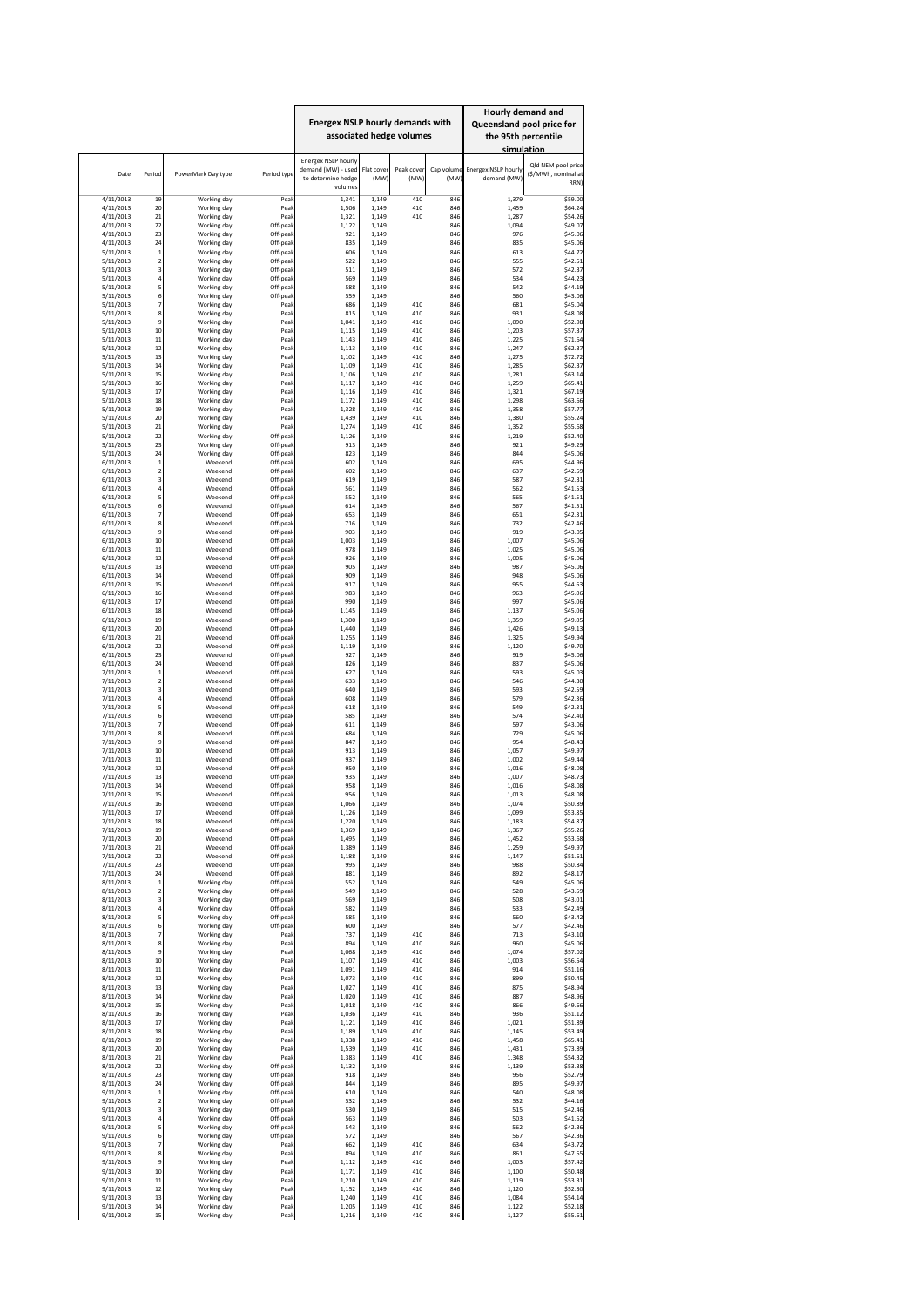|                          |                                         |                            |                      |                                                                     |                |            |            | Hourly demand and<br>Queensland pool price for |                                           |  |  |
|--------------------------|-----------------------------------------|----------------------------|----------------------|---------------------------------------------------------------------|----------------|------------|------------|------------------------------------------------|-------------------------------------------|--|--|
|                          |                                         |                            |                      | <b>Energex NSLP hourly demands with</b><br>associated hedge volumes |                |            |            |                                                |                                           |  |  |
|                          |                                         |                            |                      |                                                                     |                |            |            | the 95th percentile<br>simulation              |                                           |  |  |
|                          |                                         |                            |                      | Energex NSLP hourly                                                 |                |            |            |                                                |                                           |  |  |
| Date                     | Period                                  | PowerMark Day type         | Period type          | demand (MW) - used                                                  | Flat cover     | Peak cover | Cap volume | Energex NSLP hourly                            | Old NEM pool price<br>(\$/MWh, nominal at |  |  |
|                          |                                         |                            |                      | to determine hedge<br>volume                                        | (MW)           | (MW)       | (MW)       | demand (MW)                                    | <b>RRN1</b>                               |  |  |
| 9/11/2013                | 16                                      | Working day                | Peal                 | 1,234                                                               | 1,149          | 410        | 846        | 1,130                                          | \$54.74                                   |  |  |
| 9/11/2013                | 17                                      | Working day                | Peal                 | 1,239                                                               | 1,149          | 410        | 846<br>846 | 1,158                                          | \$55.36                                   |  |  |
| 9/11/2013<br>9/11/2013   | 18<br>19                                | Working day<br>Working day | Peak<br>Peak         | 1,277<br>1.303                                                      | 1,149<br>1.149 | 410<br>410 | 846        | 1,231<br>1.540                                 | \$65.41<br>\$116.48                       |  |  |
| 9/11/2013                | 20                                      | Working day                | Peak                 | 1,392                                                               | 1,149          | 410        | 846        | 1,483                                          | \$90.83                                   |  |  |
| 9/11/2013<br>9/11/2013   | 21<br>22                                | Working day<br>Working day | Peal<br>Off-peal     | 1,256<br>1,118                                                      | 1,149<br>1,149 | 410        | 846<br>846 | 1,292<br>1,171                                 | \$62.38<br>\$62.37                        |  |  |
| 9/11/2013                | 23                                      | Working day                | Off-peak             | 913                                                                 | 1.149          |            | 846        | 829                                            | \$56.39                                   |  |  |
| 9/11/2013<br>10/11/2013  | 24<br>$\mathbf{1}$                      | Working day<br>Working day | Off-peak<br>Off-peal | 840<br>582                                                          | 1,149<br>1,149 |            | 846<br>846 | 788<br>611                                     | \$48.77<br>\$45.06                        |  |  |
| 10/11/2013               | 2<br>$\overline{3}$                     | Working day                | Off-peak             | 587                                                                 | 1,149          |            | 846        | 584                                            | \$42.46                                   |  |  |
| 10/11/2013<br>10/11/2013 | 4                                       | Working day<br>Working day | Off-peal<br>Off-peak | 597<br>590                                                          | 1.149<br>1.149 |            | 846<br>846 | 514<br>581                                     | \$42.31<br>\$40.91                        |  |  |
| 10/11/2013               | 5                                       | Working day                | Off-peal             | 627                                                                 | 1,149          |            | 846        | 620                                            | \$41.51                                   |  |  |
| 10/11/2013<br>10/11/2013 | 6<br>7                                  | Working day<br>Working day | Off-peal<br>Peal     | 578<br>700                                                          | 1,149<br>1,149 | 410        | 846<br>846 | 627<br>724                                     | \$42.46<br>\$42.51                        |  |  |
| 10/11/2013               | 8                                       | Working day                | Peak                 | 925                                                                 | 1.149          | 410        | 846        | 966                                            | \$45.06                                   |  |  |
| 10/11/2013<br>10/11/2013 | 9<br>10                                 | Working day<br>Working day | Peak<br>Peal         | 1,089<br>1,083                                                      | 1,149<br>1,149 | 410<br>410 | 846<br>846 | 1,155<br>1,191                                 | \$52.08<br>\$55.68                        |  |  |
| 10/11/2013               | 11                                      | Working day                | Peak                 | 1,093                                                               | 1,149          | 410        | 846        | 1,186                                          | \$57.56                                   |  |  |
| 10/11/2013<br>10/11/2013 | 12<br>13                                | Working day<br>Working day | Peak<br>Peal         | 1.034<br>1,083                                                      | 1.149<br>1,149 | 410<br>410 | 846<br>846 | 1.136<br>1,168                                 | \$57.96<br>\$57.77                        |  |  |
| 10/11/2013               | 14                                      | Working day                | Peal                 | 1,093                                                               | 1,149          | 410        | 846        | 1,125                                          | \$55.45                                   |  |  |
| 10/11/2013<br>10/11/2013 | 15<br>16                                | Working day<br>Working day | Peak<br>Peak         | 1,069<br>1,091                                                      | 1,149<br>1.149 | 410<br>410 | 846<br>846 | 1,141<br>1.081                                 | \$57.52<br>\$51.74                        |  |  |
| 10/11/2013               | 17                                      | Working day                | Peak                 | 1,153                                                               | 1,149          | 410        | 846        | 1,192                                          | \$51.74                                   |  |  |
| 10/11/2013<br>10/11/2013 | 18<br>19                                | Working day<br>Working day | Peak<br>Peak         | 1,327<br>1,460                                                      | 1,149<br>1,149 | 410<br>410 | 846<br>846 | 1,248<br>1,484                                 | \$53.44<br>\$55.68                        |  |  |
| 10/11/2013               | 20                                      | Working day                | Peak                 | 1.628                                                               | 1.149          | 410        | 846        | 1.560                                          | \$54.81                                   |  |  |
| 10/11/2013<br>10/11/2013 | $\overline{21}$<br>$_{22}$              | Working day<br>Working day | Peal<br>Off-peal     | 1,386<br>1,241                                                      | 1,149<br>1,149 | 410        | 846<br>846 | 1,404<br>1,172                                 | \$53.88<br>\$52.07                        |  |  |
| 10/11/2013               | 23                                      | Working day                | Off-peal             | 968                                                                 | 1,149          |            | 846        | 938                                            | \$50.33                                   |  |  |
| 10/11/2013<br>11/11/2013 | 24<br>$\mathbf 1$                       | Working day<br>Working day | Off-peal<br>Off-peak | 840<br>605                                                          | 1.149<br>1,149 |            | 846<br>846 | 816<br>552                                     | \$48.08<br>\$45.06                        |  |  |
| 11/11/2013               | 2                                       | Working day                | Off-peak             | 612                                                                 | 1,149          |            | 846        | 549                                            | \$45.06                                   |  |  |
| 11/11/2013               | 3                                       | Working day                | Off-peal             | 616                                                                 | 1,149          |            | 846        | 569                                            | \$44.68                                   |  |  |
| 11/11/2013<br>11/11/2013 | 4<br>5                                  | Working day<br>Working day | Off-peak<br>Off-peal | 584<br>579                                                          | 1,149<br>1.149 |            | 846<br>846 | 582<br>585                                     | \$42.46<br>\$42.46                        |  |  |
| 11/11/2013               | 6                                       | Working day                | Off-peal             | 602                                                                 | 1,149          |            | 846        | 600                                            | \$42.95                                   |  |  |
| 11/11/2013<br>11/11/2013 | 7<br>8                                  | Working day<br>Working day | Peal<br>Peak         | 736<br>960                                                          | 1,149<br>1,149 | 410<br>410 | 846<br>846 | 737<br>894                                     | \$45.06<br>\$49.87                        |  |  |
| 11/11/2013               | 9                                       | Working day                | Peak                 | 1.108                                                               | 1.149          | 410        | 846        | 1.068                                          | \$49.87                                   |  |  |
| 11/11/2013<br>11/11/2013 | 10<br>11                                | Working day<br>Working day | Peak<br>Peak         | 1,094<br>1,072                                                      | 1,149<br>1,149 | 410<br>410 | 846<br>846 | 1,107<br>1,091                                 | \$49.79<br>\$49.97                        |  |  |
| 11/11/2013               | 12                                      | Working day                | Peak                 | 1,095                                                               | 1,149          | 410        | 846        | 1,073                                          | \$49.83                                   |  |  |
| 11/11/2013               | 13                                      | Working day                | Peak<br>Peak         | 1.117                                                               | 1.149          | 410<br>410 | 846<br>846 | 1.027                                          | \$49.88                                   |  |  |
| 11/11/2013<br>11/11/2013 | 14<br>15                                | Working day<br>Working day | Peal                 | 1,144<br>1,103                                                      | 1,149<br>1,149 | 410        | 846        | 1,020<br>1,018                                 | \$49.87<br>\$50.43                        |  |  |
| 11/11/2013               | 16                                      | Working day                | Peal                 | 1,155                                                               | 1,149          | 410        | 846        | 1,036                                          | \$49.42                                   |  |  |
| 11/11/2013<br>11/11/2013 | 17<br>18                                | Working day<br>Working day | Peak<br>Peak         | 1.159<br>1,255                                                      | 1.149<br>1,149 | 410<br>410 | 846<br>846 | 1.121<br>1,189                                 | \$49.94<br>\$49.97                        |  |  |
| 11/11/2013               | 19                                      | Working day                | Peal                 | 1,486                                                               | 1,149          | 410        | 846        | 1,338                                          | \$49.10                                   |  |  |
| 11/11/2013<br>11/11/2013 | 20<br>21                                | Working day<br>Working day | Peak<br>Peak         | 1,508<br>1.331                                                      | 1,149<br>1.149 | 410<br>410 | 846<br>846 | 1,539<br>1.383                                 | \$51.52<br>\$50.36                        |  |  |
| 11/11/2013               | 22                                      | Working day                | Off-peal             | 1,200                                                               | 1,149          |            | 846        | 1,132                                          | \$45.06                                   |  |  |
| 11/11/2013<br>11/11/2013 | 23<br>24                                | Working day<br>Working day | Off-peal<br>Off-peal | 999<br>923                                                          | 1,149<br>1,149 |            | 846<br>846 | 918<br>844                                     | \$45.06<br>\$45.06                        |  |  |
| 12/11/2013               | $\mathbf{1}$                            | Working day                | Off-peal             | 610                                                                 | 1,149          |            | 846        | 552                                            | \$45.06                                   |  |  |
| 12/11/2013<br>12/11/2013 | $\overline{2}$<br>3                     | Working day<br>Working day | Off-peal<br>Off-peak | 532<br>530                                                          | 1.149<br>1,149 |            | 846<br>846 | 549<br>569                                     | \$42.99<br>\$42.31                        |  |  |
| 12/11/2013               | 4                                       | Working day                | Off-peal             | 563                                                                 | 1,149          |            | 846        | 582                                            | \$41.76                                   |  |  |
| 12/11/2013<br>12/11/2013 | 5<br>6                                  | Working day<br>Working day | Off-peak             | 543<br>572                                                          | 1,149<br>1.149 |            | 846<br>846 | 585<br>600                                     | \$41.75<br>\$42.58                        |  |  |
| 12/11/2013               | 7                                       | Working day                | Off-peak<br>Peak     | 662                                                                 | 1,149          | 410        | 846        | 737                                            | \$43.15                                   |  |  |
| 12/11/2013               | 8                                       | Working day                | Peal                 | 894                                                                 | 1,149          | 410        | 846        | 894                                            | \$45.06                                   |  |  |
| 12/11/2013<br>12/11/2013 | ٩<br>10                                 | Working day<br>Working day | Peak<br>Peak         | 1,112<br>1.171                                                      | 1,149<br>1.149 | 410<br>410 | 846<br>846 | 1,068<br>1.107                                 | \$49.77<br>\$49.79                        |  |  |
| 12/11/2013               | 11                                      | Working day                | Peak                 | 1,210                                                               | 1,149          | 410        | 846        | 1,091                                          | \$49.87                                   |  |  |
| 12/11/2013<br>12/11/2013 | 12<br>13                                | Working day<br>Working day | Peak<br>Peal         | 1,152<br>1,240                                                      | 1,149<br>1,149 | 410<br>410 | 846<br>846 | 1,073<br>1,027                                 | \$49.97<br>\$49.88                        |  |  |
| 12/11/2013               | 14                                      | Working day                | Peak                 | 1,205                                                               | 1.149          | 410        | 846        | 1,020                                          | \$49.18                                   |  |  |
| 12/11/2013<br>12/11/2013 | 15<br>16                                | Working day<br>Working day | Peak<br>Peal         | 1,216<br>1,234                                                      | 1,149<br>1,149 | 410<br>410 | 846<br>846 | 1,018<br>1,036                                 | \$49.25<br>\$49.25                        |  |  |
| 12/11/2013               | 17                                      | Working day                | Peal                 | 1,239                                                               | 1,149          | 410        | 846        | 1,121                                          | \$49.12                                   |  |  |
| 12/11/2013<br>12/11/2013 | 18<br>19                                | Working day<br>Working day | Peak<br>Peak         | 1,277<br>1,303                                                      | 1,149<br>1,149 | 410<br>410 | 846<br>846 | 1,189<br>1,338                                 | \$51.29<br>\$49.81                        |  |  |
| 12/11/2013               | 20                                      | Working day                | Peak                 | 1,392                                                               | 1,149          | 410        | 846        | 1,539                                          | \$53.04                                   |  |  |
| 12/11/2013<br>12/11/2013 | 21<br>22                                | Working day<br>Working day | Peal<br>Off-peak     | 1,256<br>1,118                                                      | 1,149<br>1,149 | 410        | 846<br>846 | 1,383<br>1,132                                 | \$51.49<br>\$48.82                        |  |  |
| 12/11/2013               | 23                                      | Working day                | Off-peak             | 913                                                                 | 1.149          |            | 846        | 918                                            | \$45.06                                   |  |  |
| 12/11/2013<br>13/11/2013 | 24<br>1                                 | Working day<br>Weekend     | Off-peal<br>Off-peal | 840<br>633                                                          | 1,149<br>1,149 |            | 846<br>846 | 844<br>633                                     | \$45.06<br>\$44.49                        |  |  |
| 13/11/2013               | 2                                       | Weekend                    | Off-peal             | 599                                                                 | 1,149          |            | 846        | 599                                            | \$44.36                                   |  |  |
| 13/11/2013<br>13/11/2013 | 3<br>4                                  | Weekend<br>Weekend         | Off-peak<br>Off-peak | 610<br>587                                                          | 1,149<br>1,149 |            | 846<br>846 | 610<br>587                                     | \$42.46<br>\$41.51                        |  |  |
| 13/11/2013               | 5                                       | Weekend                    | Off-peak             | 600                                                                 | 1,149          |            | 846        | 600                                            | \$41.51                                   |  |  |
| 13/11/2013<br>13/11/2013 | 6<br>$\overline{7}$                     | Weekend<br>Weekend         | Off-peak<br>Off-peal | 580<br>658                                                          | 1,149<br>1,149 |            | 846<br>846 | 580<br>658                                     | \$41.52<br>\$42.46                        |  |  |
| 13/11/2013               | 8                                       | Weekend                    | Off-peal             | 791                                                                 | 1,149          |            | 846        | 791                                            | \$45.06                                   |  |  |
| 13/11/2013               | 9                                       | Weekend                    | Off-peal             | 959                                                                 | 1,149          |            | 846        | 959                                            | \$45.06<br>\$45.06                        |  |  |
| 13/11/2013<br>13/11/2013 | 10<br>11                                | Weekend<br>Weekend         | Off-peak<br>Off-peak | 1,098<br>1,050                                                      | 1,149<br>1,149 |            | 846<br>846 | 1,098<br>1,050                                 | \$45.06                                   |  |  |
| 13/11/2013               | 12                                      | Weekend                    | Off-peak             | 1,061                                                               | 1,149          |            | 846        | 1,061                                          | \$45.06                                   |  |  |
| 13/11/2013<br>13/11/2013 | 13<br>14                                | Weekend<br>Weekend         | Off-peak<br>Off-peak | 997<br>1,022                                                        | 1,149<br>1,149 |            | 846<br>846 | 997<br>1,022                                   | \$45.06<br>\$45.06                        |  |  |
| 13/11/2013               | 15                                      | Weekend                    | Off-peak             | 1,001                                                               | 1,149          |            | 846        | 1,001                                          | \$45.06                                   |  |  |
| 13/11/2013<br>13/11/2013 | 16<br>17                                | Weekend<br>Weekend         | Off-peak<br>Off-peal | 1,002<br>1,018                                                      | 1,149<br>1,149 |            | 846<br>846 | 1,002<br>1,018                                 | \$45.06<br>\$45.06                        |  |  |
| 13/11/2013               | 18                                      | Weekend                    | Off-peak             | 1,163                                                               | 1,149          |            | 846        | 1,163                                          | \$45.06                                   |  |  |
| 13/11/2013<br>13/11/2013 | 19<br>20                                | Weekend<br>Weekend         | Off-peak<br>Off-peak | 1,305<br>1,362                                                      | 1,149<br>1,149 |            | 846<br>846 | 1,305<br>1,362                                 | \$45.06<br>\$45.06                        |  |  |
| 13/11/2013               | 21                                      | Weekend                    | Off-peak             | 1,197                                                               | 1,149          |            | 846        | 1,197                                          | \$45.06                                   |  |  |
| 13/11/2013<br>13/11/2013 | 22<br>23                                | Weekend<br>Weekend         | Off-peak<br>Off-peak | 1,095<br>883                                                        | 1,149<br>1,149 |            | 846<br>846 | 1,095<br>883                                   | \$45.06<br>\$44.63                        |  |  |
| 13/11/2013               | 24                                      | Weekend                    | Off-peak             | 832                                                                 | 1.149          |            | 846        | 832                                            | \$45.06                                   |  |  |
| 14/11/2013<br>14/11/2013 | $\mathbf{1}$<br>$\overline{\mathbf{c}}$ | Weekend<br>Weekend         | Off-peak<br>Off-peal | 666<br>574                                                          | 1,149<br>1,149 |            | 846<br>846 | 647<br>552                                     | \$45.06<br>\$42.51                        |  |  |
| 14/11/2013               | 3                                       | Weekend                    | Off-peak             | 580                                                                 | 1,149          |            | 846        | 559                                            | \$42.46                                   |  |  |
| 14/11/2013<br>14/11/2013 | 4<br>5                                  | Weekend<br>Weekend         | Off-peak<br>Off-peak | 585<br>597                                                          | 1,149<br>1,149 |            | 846<br>846 | 564<br>568                                     | \$41.15<br>\$40.85                        |  |  |
| 14/11/2013               | 6                                       | Weekend                    | Off-peak             | 559                                                                 | 1,149          |            | 846        | 570                                            | \$41.15                                   |  |  |
| 14/11/2013<br>14/11/2013 | 7<br>8                                  | Weekend<br>Weekend         | Off-peak<br>Off-peak | 618<br>774                                                          | 1,149<br>1.149 |            | 846<br>846 | 614<br>725                                     | \$42.38<br>\$42.46                        |  |  |
| 14/11/2013               | 9                                       | Weekend                    | Off-peak             | 963                                                                 | 1,149          |            | 846        | 898                                            | \$44.95                                   |  |  |
| 14/11/2013<br>14/11/2013 | 10<br>11                                | Weekend<br>Weekend         | Off-peal<br>Off-peak | 1,088<br>1,074                                                      | 1,149<br>1,149 |            | 846<br>846 | 1,002<br>1,003                                 | \$45.06<br>\$45.06                        |  |  |
| 14/11/2013               | 12                                      | Weekend                    | Off-peak             | 1,076                                                               | 1,149          |            | 846        | 957                                            | \$45.06                                   |  |  |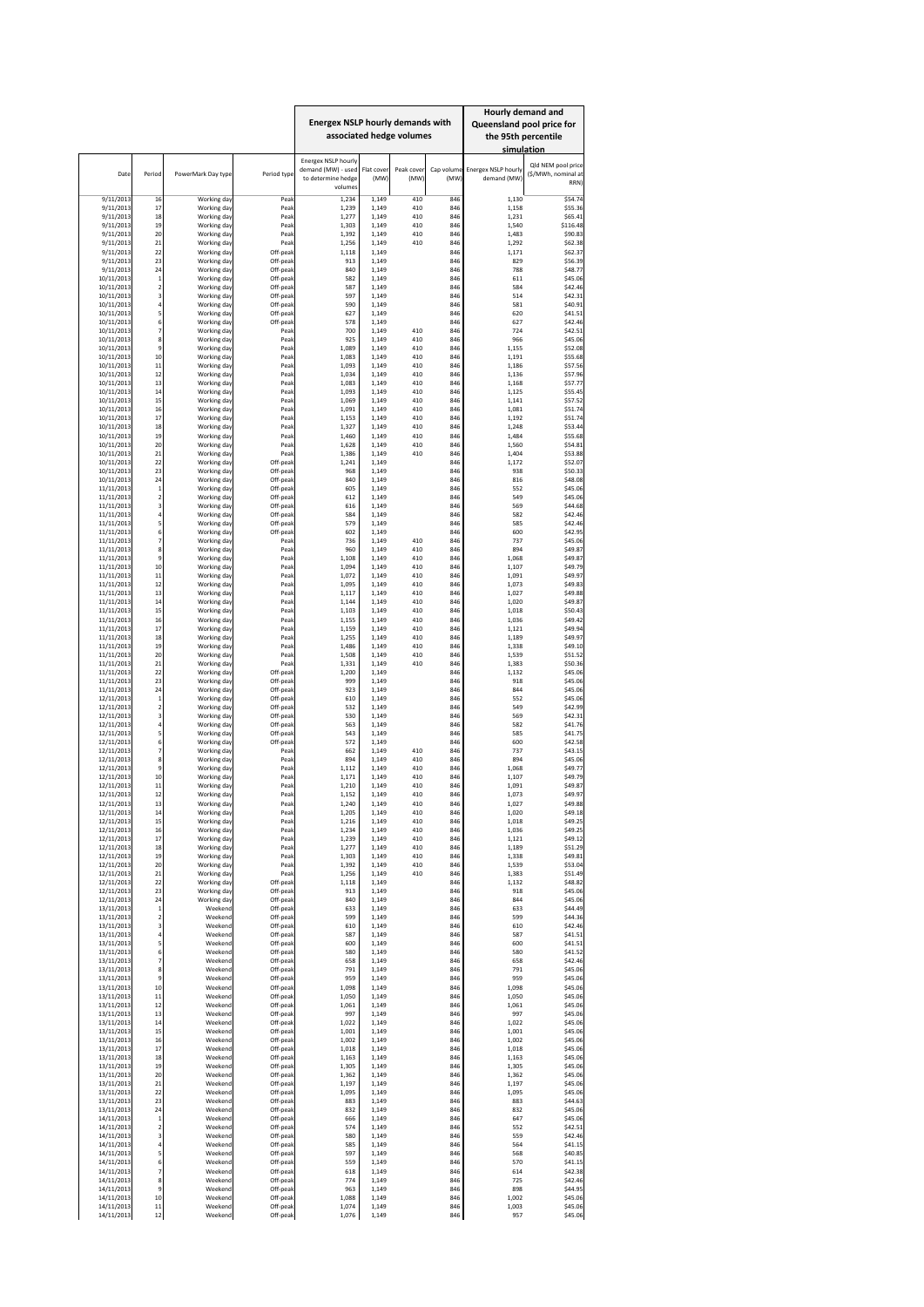|                          |                                  |                            |                      |                                                                     |                    |                    |                   | Hourly demand and                                |                     |  |
|--------------------------|----------------------------------|----------------------------|----------------------|---------------------------------------------------------------------|--------------------|--------------------|-------------------|--------------------------------------------------|---------------------|--|
|                          |                                  |                            |                      | <b>Energex NSLP hourly demands with</b><br>associated hedge volumes |                    |                    |                   | Queensland pool price for<br>the 95th percentile |                     |  |
|                          |                                  |                            |                      |                                                                     |                    |                    |                   | simulation                                       |                     |  |
|                          |                                  |                            |                      | Energex NSLP hourly                                                 |                    |                    |                   |                                                  | Qld NEM pool price  |  |
| Date                     | Period                           | PowerMark Day type         | Period type          | demand (MW) - used<br>to determine hedge                            | Flat cover<br>(MW) | Peak cover<br>(MW) | Cap volume<br>(MW | Energex NSLP hourly<br>demand (MW)               | (\$/MWh, nominal at |  |
|                          |                                  |                            |                      | volumes                                                             |                    |                    |                   |                                                  | RRN)                |  |
| 14/11/2013<br>14/11/2013 | 13<br>14                         | Weekend<br>Weekend         | Off-peal<br>Off-peal | 1,070<br>1.029                                                      | 1,149<br>1.149     |                    | 846<br>846        | 948<br>963                                       | \$45.06<br>\$45.06  |  |
| 14/11/2013               | 15                               | Weekend                    | Off-peal             | 1,029                                                               | 1,149              |                    | 846               | 934                                              | \$45.06             |  |
| 14/11/2013<br>14/11/2013 | 16<br>17                         | Weekend<br>Weekend         | Off-peal<br>Off-peak | 1,051<br>1,084                                                      | 1,149<br>1,149     |                    | 846<br>846        | 952<br>1,002                                     | \$45.06<br>\$45.06  |  |
| 14/11/2013               | 18                               | Weekend<br>Weekend         | Off-peal             | 1.116                                                               | 1.149              |                    | 846<br>846        | 1.133                                            | \$49.50             |  |
| 14/11/2013<br>14/11/2013 | 19<br>20                         | Weekend                    | Off-peal<br>Off-peal | 1,234<br>1,320                                                      | 1,149<br>1,149     |                    | 846               | 1,355<br>1,424                                   | \$50.41<br>\$52.01  |  |
| 14/11/2013<br>14/11/2013 | 21<br>22                         | Weekend<br>Weekend         | Off-peal<br>Off-peal | 1,201<br>1.059                                                      | 1,149<br>1.149     |                    | 846<br>846        | 1,303<br>1,118                                   | \$49.97<br>\$48.08  |  |
| 14/11/2013               | 23                               | Weekend                    | Off-peak             | 892                                                                 | 1,149              |                    | 846               | 911                                              | \$48.08             |  |
| 14/11/2013<br>15/11/2013 | 24<br>$\mathbf 1$                | Weekend<br>Working day     | Off-peak<br>Off-peak | 832<br>731                                                          | 1,149<br>1,149     |                    | 846<br>846        | 808<br>638                                       | \$45.06<br>\$45.06  |  |
| 15/11/2013               | $\mathbf 2$                      | Working day                | Off-peak             | 658                                                                 | 1,149              |                    | 846               | 582                                              | \$43.72             |  |
| 15/11/2013<br>15/11/2013 | $\overline{3}$<br>4              | Working day<br>Working day | Off-peal<br>Off-peal | 679<br>661                                                          | 1.149<br>1,149     |                    | 846<br>846        | 596<br>621                                       | \$42.31<br>\$42.31  |  |
| 15/11/2013               | 5                                | Working day                | Off-peal             | 613                                                                 | 1,149              |                    | 846               | 578                                              | \$42.3              |  |
| 15/11/2013<br>15/11/2013 | 6<br>$\overline{7}$              | Working day<br>Working day | Off-peal<br>Peal     | 700<br>762                                                          | 1,149<br>1.149     | 410                | 846<br>846        | 636<br>729                                       | \$42.64<br>\$43.22  |  |
| 15/11/2013<br>15/11/2013 | 8<br>9                           | Working day<br>Working day | Peal<br>Peal         | 991<br>1,185                                                        | 1,149<br>1,149     | 410<br>410         | 846<br>846        | 938<br>1,140                                     | \$48.08<br>\$54.31  |  |
| 15/11/2013               | 10                               | Working day                | Peal                 | 1,283                                                               | 1,149              | 410                | 846               | 1,198                                            | \$60.09             |  |
| 15/11/2013<br>15/11/2013 | 11<br>12                         | Working day<br>Working day | Peal<br>Peal         | 1.386<br>1,350                                                      | 1.149<br>1,149     | 410<br>410         | 846<br>846        | 1.209<br>1,259                                   | \$65.41<br>\$61.69  |  |
| 15/11/2013               | 13                               | Working day                | Peal                 | 1,378                                                               | 1,149              | 410                | 846               | 1,238                                            | \$75.2              |  |
| 15/11/2013<br>15/11/2013 | 14<br>15                         | Working day<br>Working day | Peal<br>Peal         | 1,376<br>1,397                                                      | 1,149<br>1.149     | 410<br>410         | 846<br>846        | 1,265<br>1,249                                   | \$70.35<br>\$110.24 |  |
| 15/11/2013               | 16                               | Working day                | Peak                 | 1,408                                                               | 1,149              | 410                | 846               | 1,255                                            | \$95.78             |  |
| 15/11/2013<br>15/11/2013 | 17<br>18                         | Working day<br>Working day | Peak<br>Peak         | 1,420<br>1,508                                                      | 1,149<br>1,149     | 410<br>410         | 846<br>846        | 1,295<br>1,297                                   | \$89.27<br>\$111.91 |  |
| 15/11/2013<br>15/11/2013 | 19<br>20                         | Working day<br>Working day | Peal<br>Peal         | 1.590<br>1,657                                                      | 1.149<br>1,149     | 410<br>410         | 846<br>846        | 1,381<br>1,508                                   | \$71.69<br>\$63.20  |  |
| 15/11/2013               | 21                               | Working day                | Peal                 | 1,553                                                               | 1,149              | 410                | 846               | 1,446                                            | \$53.46             |  |
| 15/11/2013<br>15/11/2013 | 22<br>23                         | Working day<br>Working day | Off-peal<br>Off-peal | 1,380<br>1,142                                                      | 1,149<br>1,149     |                    | 846<br>846        | 1,261<br>1,012                                   | \$50.25<br>\$45.06  |  |
| 15/11/2013               | 24                               | Working day                | Off-peal             | 999                                                                 | 1.149              |                    | 846               | 861                                              | \$45.06             |  |
| 16/11/2013<br>16/11/2013 | $\mathbf{1}$<br>$\mathbf 2$      | Working day<br>Working day | Off-peal<br>Off-peal | 631<br>615                                                          | 1,149<br>1,149     |                    | 846<br>846        | 769<br>702                                       | \$43.55<br>\$42.61  |  |
| 16/11/2013<br>16/11/2013 | $\overline{3}$<br>$\overline{a}$ | Working day<br>Working day | Off-peak<br>Off-peal | 575<br>569                                                          | 1,149<br>1.149     |                    | 846<br>846        | 710<br>688                                       | \$42.36<br>\$43.10  |  |
| 16/11/2013               | 5                                | Working day                | Off-peal             | 591                                                                 | 1,149              |                    | 846               | 678                                              | \$43.10             |  |
| 16/11/2013<br>16/11/2013 | 6<br>$\overline{7}$              | Working day<br>Working da  | Off-peal<br>Peal     | 553<br>741                                                          | 1,149<br>1,149     | 410                | 846<br>846        | 696<br>757                                       | \$43.10<br>\$45.02  |  |
| 16/11/2013               | 8                                | Working day                | Peal                 | 932                                                                 | 1.149              | 410                | 846               | 1.015                                            | \$48.18             |  |
| 16/11/2013<br>16/11/2013 | 9<br>10                          | Working day<br>Working day | Peak<br>Peal         | 1,143<br>1,248                                                      | 1,149<br>1,149     | 410<br>410         | 846<br>846        | 1,247<br>1,271                                   | \$52.35<br>\$62.37  |  |
| 16/11/2013<br>16/11/2013 | 11<br>12                         | Working day                | Peak<br>Peal         | 1,281<br>1.277                                                      | 1,149<br>1.149     | 410<br>410         | 846<br>846        | 1,302                                            | \$62.24<br>\$62.37  |  |
| 16/11/2013               | 13                               | Working day<br>Working day | Peal                 | 1,266                                                               | 1,149              | 410                | 846               | 1,316<br>1,342                                   | \$73.17             |  |
| 16/11/2013<br>16/11/2013 | 14<br>15                         | Working day<br>Working da  | Peal<br>Peal         | 1,304<br>1,291                                                      | 1,149<br>1,149     | 410<br>410         | 846<br>846        | 1,363<br>1,345                                   | \$62.3<br>\$64.24   |  |
| 16/11/2013               | 16                               | Working day                | Peal                 | 1.344                                                               | 1.149              | 410                | 846               | 1,358                                            | \$63.73             |  |
| 16/11/2013<br>16/11/2013 | 17<br>18                         | Working day<br>Working day | Peak<br>Peal         | 1,327<br>1,370                                                      | 1,149<br>1,149     | 410<br>410         | 846<br>846        | 1,386<br>1,452                                   | \$59.48<br>\$57.81  |  |
| 16/11/2013               | 19                               | Working day                | Peal                 | 1,478                                                               | 1,149              | 410                | 846               | 1,509                                            | \$55.68             |  |
| 16/11/2013<br>16/11/2013 | 20<br>21                         | Working day<br>Working day | Peal<br>Peal         | 1.595<br>1.455                                                      | 1.149<br>1.149     | 410<br>410         | 846<br>846        | 1,583<br>1.471                                   | \$54.11<br>\$52.47  |  |
| 16/11/2013<br>16/11/2013 | 22<br>23                         | Working day<br>Working day | Off-peal<br>Off-peal | 1,220<br>995                                                        | 1,149<br>1,149     |                    | 846<br>846        | 1,345<br>1,122                                   | \$48.18<br>\$45.06  |  |
| 16/11/2013               | 24                               | Working day                | Off-peal             | 852                                                                 | 1,149              |                    | 846               | 1,051                                            | \$45.06             |  |
| 17/11/2013<br>17/11/2013 | $\mathbf{1}$<br>$\mathbf 2$      | Working day<br>Working day | Off-peal<br>Off-peal | 638<br>568                                                          | 1.149<br>1,149     |                    | 846<br>846        | 836<br>726                                       | \$44.36<br>\$42.61  |  |
| 17/11/2013               | 3                                | Working day                | Off-peak             | 580                                                                 | 1,149              |                    | 846               | 702                                              | \$42.46             |  |
| 17/11/2013<br>17/11/2013 | 4<br>5                           | Working day<br>Working day | Off-peak<br>Off-peak | 577<br>570                                                          | 1,149<br>1.149     |                    | 846<br>846        | 690<br>667                                       | \$42.36<br>\$42.36  |  |
| 17/11/2013<br>17/11/2013 | 6<br>7                           | Working day<br>Working day | Off-peal<br>Peal     | 584<br>716                                                          | 1,149<br>1,149     | 410                | 846<br>846        | 686<br>770                                       | \$42.50<br>\$43.57  |  |
| 17/11/2013               | 8                                | Working day                | Peal                 | 974                                                                 | 1,149              | 410                | 846               | 1,019                                            | \$45.06             |  |
| 17/11/2013<br>17/11/2013 | 9<br>10                          | Working day<br>Working day | Peak<br>Peal         | 1,125<br>1.175                                                      | 1,149<br>1.149     | 410<br>410         | 846<br>846        | 1.216<br>1,328                                   | \$53.06<br>\$57.43  |  |
| 17/11/2013               | 11                               | Working day                | Peak                 | 1,204                                                               | 1,149              | 410                | 846               | 1,356                                            | \$58.18             |  |
| 17/11/2013<br>17/11/2013 | 12<br>13                         | Working day<br>Working day | Peak<br>Peal         | 1,176<br>1.227                                                      | 1,149<br>1.149     | 410<br>410         | 846<br>846        | 1,390<br>1.437                                   | \$65.41<br>\$73.06  |  |
| 17/11/2013               | 14                               | Working day                | Peal                 | 1,155                                                               | 1,149              | 410                | 846<br>846        | 1,475                                            | \$63.68             |  |
| 17/11/2013<br>17/11/2013 | 15<br>16                         | Working day<br>Working day | Peal<br>Peak         | 1,193<br>1,157                                                      | 1,149<br>1,149     | 410<br>410         | 846               | 1,533<br>1,564                                   | \$65.41<br>\$65.41  |  |
| 17/11/2013<br>17/11/2013 | 17<br>18                         | Working day<br>Working day | Peak<br>Peak         | 1,200<br>1,222                                                      | 1.149<br>1,149     | 410<br>410         | 846<br>846        | 1,605<br>1,675                                   | \$62.80<br>\$64.40  |  |
| 17/11/2013               | 19                               | Working day                | Peak                 | 1,361                                                               | 1,149              | 410                | 846               | 1,726                                            | \$59.00             |  |
| 17/11/2013<br>17/11/2013 | 20<br>21                         | Working day<br>Working day | Peak<br>Peak         | 1,473<br>1,328                                                      | 1,149<br>1,149     | 410<br>410         | 846<br>846        | 1,807<br>1,596                                   | \$62.37<br>\$55.26  |  |
| 17/11/2013               | 22<br>23                         | Working day                | Off-peak             | 1.149                                                               | 1.149              |                    | 846<br>846        | 1,320                                            | \$52.90             |  |
| 17/11/2013<br>17/11/2013 | 24                               | Working day<br>Working day | Off-peak<br>Off-peal | 913<br>832                                                          | 1,149<br>1,149     |                    | 846               | 1,116<br>988                                     | \$50.60<br>\$45.40  |  |
| 18/11/2013<br>18/11/2013 | $\mathbf{1}$<br>$\overline{2}$   | Working day<br>Working day | Off-peak<br>Off-peak | 662<br>583                                                          | 1,149<br>1.149     |                    | 846<br>846        | 672<br>571                                       | \$45.06<br>\$44.34  |  |
| 18/11/2013               | 3                                | Working day                | Off-peak             | 579                                                                 | 1,149              |                    | 846               | 599                                              | \$42.94             |  |
| 18/11/2013<br>18/11/2013 | 4<br>5                           | Working day<br>Working day | Off-peak<br>Off-peak | 594<br>626                                                          | 1,149<br>1,149     |                    | 846<br>846        | 575<br>587                                       | \$42.46<br>\$42.46  |  |
| 18/11/2013<br>18/11/2013 | 6<br>$\overline{7}$              | Working day<br>Working day | Off-peak<br>Peal     | 650<br>741                                                          | 1.149<br>1,149     | 410                | 846<br>846        | 603<br>654                                       | \$43.08<br>\$45.06  |  |
| 18/11/2013               | 8                                | Working day                | Peak                 | 839                                                                 | 1,149              | 410                | 846               | 893                                              | \$48.11             |  |
| 18/11/2013<br>18/11/2013 | 9<br>10                          | Working day<br>Working day | Peak<br>Peak         | 1,070<br>1,138                                                      | 1,149<br>1.149     | 410<br>410         | 846<br>846        | 1,130<br>1,265                                   | \$55.68<br>\$57.77  |  |
| 18/11/2013               | 11                               | Working day                | Peak                 | 1,176                                                               | 1,149              | 410                | 846               | 1,305                                            | \$58.15             |  |
| 18/11/2013<br>18/11/2013 | 12<br>13                         | Working day<br>Working day | Peak<br>Peak         | 1,167<br>1,146                                                      | 1,149<br>1,149     | 410<br>410         | 846<br>846        | 1,380<br>1,449                                   | \$65.41<br>\$65.41  |  |
| 18/11/2013               | 14                               | Working day                | Peak                 | 1.092                                                               | 1.149              | 410<br>410         | 846<br>846        | 1,554                                            | \$62.37             |  |
| 18/11/2013<br>18/11/2013 | 15<br>16                         | Working day<br>Working day | Peak<br>Peak         | 1,072<br>1,101                                                      | 1,149<br>1,149     | 410                | 846               | 1,607<br>1,687                                   | \$62.37<br>\$65.41  |  |
| 18/11/2013<br>18/11/2013 | 17<br>18                         | Working day<br>Working day | Peal<br>Peal         | 1,103<br>1,130                                                      | 1,149<br>1,149     | 410<br>410         | 846<br>846        | 1,721<br>1,709                                   | \$62.37<br>\$111.82 |  |
| 18/11/2013               | 19                               | Working day                | Peal                 | 1,251                                                               | 1.149              | 410                | 846               | 1,721                                            | \$65.41             |  |
| 18/11/2013<br>18/11/2013 | 20<br>21                         | Working day<br>Working day | Peak<br>Peak         | 1,331<br>1,347                                                      | 1,149<br>1,149     | 410<br>410         | 846<br>846        | 1,769<br>1,575                                   | \$62.37<br>\$57.42  |  |
| 18/11/2013               | 22                               | Working day                | Off-peak             | 1,111                                                               | 1,149              |                    | 846               | 1,405                                            | \$52.70             |  |
| 18/11/2013<br>18/11/2013 | 23<br>24                         | Working day<br>Working day | Off-peal<br>Off-peal | 971<br>869                                                          | 1.149<br>1,149     |                    | 846<br>846        | 1,058<br>938                                     | \$48.18<br>\$48.08  |  |
| 19/11/2013               | $\mathbf{1}$                     | Working day                | Off-peak             | 658                                                                 | 1,149              |                    | 846<br>846        | 634                                              | \$44.49             |  |
| 19/11/2013<br>19/11/2013 | $\overline{2}$<br>3              | Working day<br>Working day | Off-peak<br>Off-peak | 642<br>602                                                          | 1,149<br>1.149     |                    | 846               | 582<br>586                                       | \$42.63<br>\$42.36  |  |
| 19/11/2013<br>19/11/2013 | 4<br>5                           | Working day<br>Working day | Off-peak<br>Off-peak | 626<br>614                                                          | 1,149<br>1,149     |                    | 846<br>846        | 537<br>572                                       | \$42.46<br>\$41.51  |  |
| 19/11/2013               | 6                                | Working day                | Off-peak             | 620                                                                 | 1,149              |                    | 846               | 594                                              | \$42.46             |  |
| 19/11/2013<br>19/11/2013 | $\overline{7}$<br>8              | Working day<br>Working day | Peak<br>Peak         | 739<br>946                                                          | 1.149<br>1,149     | 410<br>410         | 846<br>846        | 731<br>895                                       | \$43.10<br>\$45.06  |  |
| 19/11/2013               | 9                                | Working day                | Peal                 | 1,151                                                               | 1,149              | 410                | 846               | 1,139                                            | \$49.97             |  |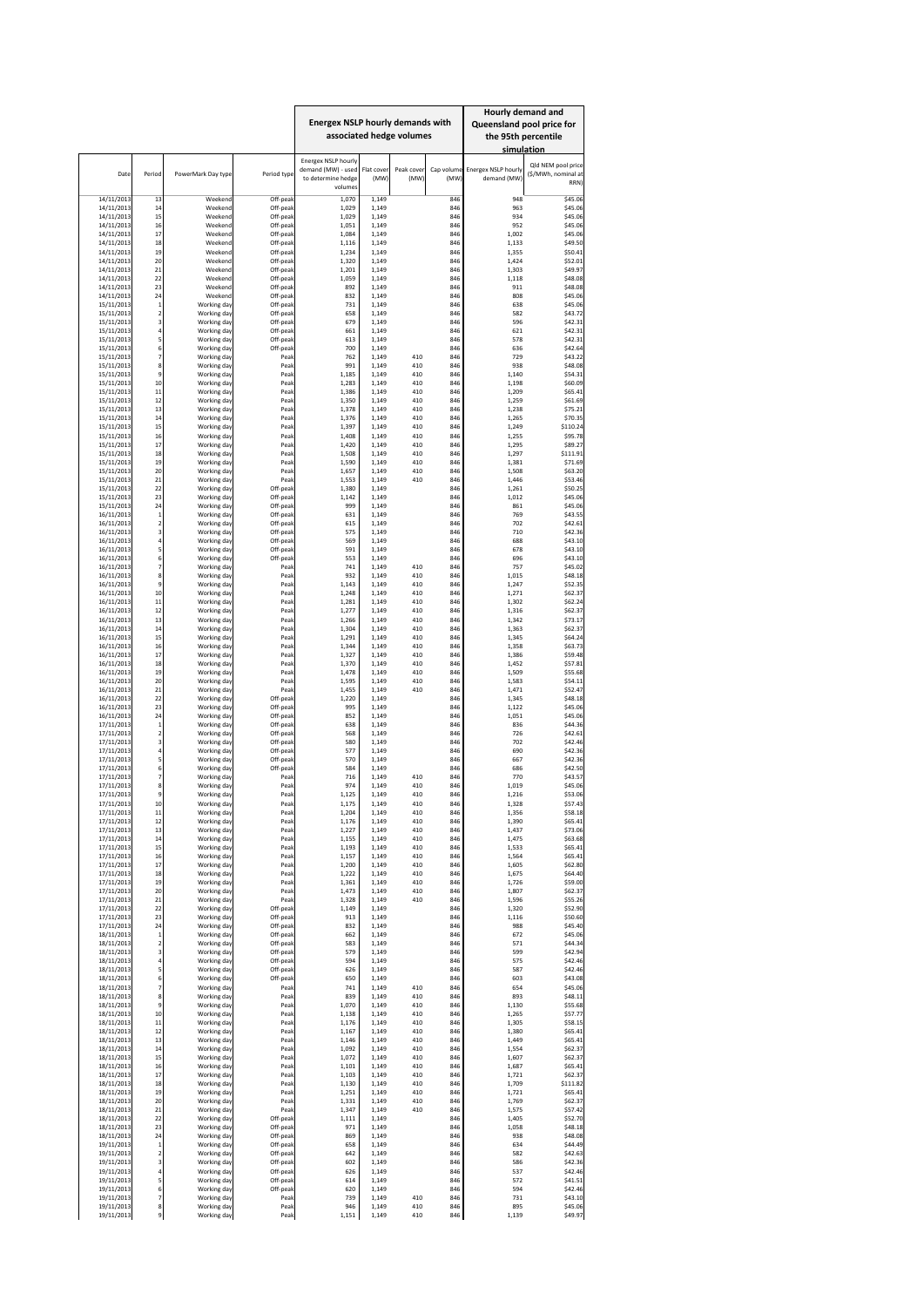|                          |                |                            |                 |                                          |                    |                          |                   | Hourly demand and                                |                     |  |
|--------------------------|----------------|----------------------------|-----------------|------------------------------------------|--------------------|--------------------------|-------------------|--------------------------------------------------|---------------------|--|
|                          |                |                            |                 | <b>Energex NSLP hourly demands with</b>  |                    | associated hedge volumes |                   | Queensland pool price for<br>the 95th percentile |                     |  |
|                          |                |                            |                 |                                          |                    |                          | simulation        |                                                  |                     |  |
|                          |                |                            |                 | Energex NSLP hourly                      |                    |                          |                   |                                                  | Qld NEM pool price  |  |
| Date                     | Period         | PowerMark Day type         | Period type     | demand (MW) - used<br>to determine hedge | Flat cover<br>(MW) | Peak cover<br>(MW)       | Cap volume<br>(MW | Energex NSLP hourly<br>demand (MW)               | (\$/MWh, nominal at |  |
|                          |                |                            |                 | volumes                                  |                    |                          |                   |                                                  | <b>RRN</b>          |  |
| 19/11/2013               | 10             | Working day                | Pea             | 1,237                                    | 1,149              | 410                      | 846               | 1,208                                            | \$55.98             |  |
| 19/11/2013               | 11             | Working day                | Peal            | 1,276                                    | 1,149              | 410                      | 846               | 1,194                                            | \$55.68             |  |
| 19/11/2013               | 12             | Working day                | Peal<br>Peal    | 1.256                                    | 1.149              | 410<br>410               | 846<br>846        | 1.182                                            | \$55.10             |  |
| 19/11/2013<br>19/11/2013 | 13<br>14       | Working day<br>Working day | Peal            | 1,295<br>1,295                           | 1,149<br>1,149     | 410                      | 846               | 1,244<br>1,237                                   | \$54.5<br>\$56.27   |  |
| 19/11/2013               | 15             | Working day                | Peal            | 1,287                                    | 1,149              | 410                      | 846               | 1,231                                            | \$55.06             |  |
| 19/11/2013               | 16             | Working day                | Peal            | 1.289                                    | 1.149              | 410                      | 846               | 1,213                                            | \$54.67             |  |
| 19/11/2013               | 17             | Working day                | Peak            | 1,341                                    | 1,149              | 410                      | 846               | 1,267                                            | \$52.46             |  |
| 19/11/2013               | 18             | Working day                | Peal            | 1,365                                    | 1,149              | 410                      | 846               | 1,322                                            | \$49.97             |  |
| 19/11/2013               | 19             | Working day                | Peak            | 1,374                                    | 1,149              | 410                      | 846               | 1,411                                            | \$53.66             |  |
| 19/11/2013               | 20             | Working day                | Peal            | 1.451                                    | 1.149              | 410                      | 846               | 1.516                                            | \$55.68             |  |
| 19/11/2013               | 21             | Working day                | Peal            | 1,386                                    | 1,149              | 410                      | 846               | 1,402                                            | \$55.10             |  |
| 19/11/2013               | 22             | Working day                | Off-peal        | 1,218                                    | 1,149              |                          | 846               | 1,114                                            | \$49.97             |  |
| 19/11/2013               | 23             | Working day                | Off-peal        | 975                                      | 1,149              |                          | 846               | 923                                              | \$45.06             |  |
| 19/11/2013               | 24             | Working day                | Off-peal        | 961                                      | 1,149              |                          | 846               | 859                                              | \$45.06             |  |
| 20/11/2013               | $\mathbf{1}$   | Weekend                    | Off-peal        | 743                                      | 1.149              |                          | 846               | 592                                              | \$43.64             |  |
| 20/11/2013               | $\mathbf 2$    | Weekend                    | Off-peal        | 684                                      | 1,149              |                          | 846               | 533                                              | \$42.36             |  |
| 20/11/2013               | 3              | Weekend                    | Off-peal        | 630                                      | 1,149              |                          | 846               | 541                                              | \$42.36             |  |
| 20/11/2013               | 4              | Weekend                    | Off-peak        | 639                                      | 1,149              |                          | 846               | 544                                              | \$42.36             |  |
| 20/11/2013               | 5              | Weekend                    | Off-peal        | 637                                      | 1.149              |                          | 846               | 549                                              | \$41.15             |  |
| 20/11/2013               | 6              | Weekend                    | Off-peal        | 613                                      | 1,149              |                          | 846               | 533                                              | \$41.53             |  |
| 20/11/2013               | $\overline{7}$ | Weekend                    | Off-peal        | 691                                      | 1,149              |                          | 846               | 554                                              | \$41.5              |  |
| 20/11/2013               | 8              | Weekend                    | Off-peal        | 776                                      | 1,149              |                          | 846               | 708                                              | \$41.5              |  |
| 20/11/2013               | 9              | Weekend                    | Off-peak        | 937                                      | 1.149              |                          | 846               | 846                                              | \$42.46             |  |
| 20/11/2013               | 10             | Weekend                    | Off-peak        | 1,122                                    | 1,149              |                          | 846               | 988                                              | \$43.29             |  |
| 20/11/2013               | 11             | Weekend                    | Off-peak        | 1,166                                    | 1,149              |                          | 846               | 921                                              | \$43.89             |  |
| 20/11/2013               | 12             | Weekend                    | Off-peak        | 1,175                                    | 1,149              |                          | 846               | 944                                              | \$43.87             |  |
| 20/11/2013               | 13             | Weekend                    | Off-peal        | 1.137                                    | 1.149              |                          | 846               | 917                                              | \$43.10             |  |
| 20/11/2013               | 14             | Weekend                    | Off-peal        | 1,186                                    | 1,149              |                          | 846               | 894                                              | \$43.27             |  |
| 20/11/2013               | 15             | Weekend                    | Off-peal        | 1,193                                    | 1,149              |                          | 846               | 921                                              | \$43.29             |  |
| 20/11/2013               | 16             | Weekend                    | Off-peal        | 1,171                                    | 1,149              |                          | 846               | 965                                              | \$42.46             |  |
| 20/11/2013               | 17             | Weekend                    | Off-peal        | 1.272                                    | 1.149              |                          | 846               | 1.000                                            | \$45.06             |  |
| 20/11/2013               | 18             | Weekend                    | Off-peal        | 1,368                                    | 1,149              |                          | 846               | 1,169                                            | \$45.06             |  |
| 20/11/2013               | 19             | Weekend                    | Off-peak        | 1,561                                    | 1,149              |                          | 846               | 1,416                                            | \$49.68             |  |
| 20/11/2013               | 20             | Weekend                    | Off-peal        | 1,579                                    | 1,149              |                          | 846               | 1,464                                            | \$49.58             |  |
| 20/11/2013               | 21             | Weekend                    | Off-peak        | 1,413                                    | 1,149              |                          | 846               | 1,283                                            | \$45.06             |  |
| 20/11/2013               | 22             | Weekend                    | Off-peal        | 1.269                                    | 1.149              |                          | 846               | 1.117                                            | \$42.53             |  |
| 20/11/2013               | 23             | Weekend                    | Off-peal        | 1,072                                    | 1,149              |                          | 846               | 879                                              | \$44.42             |  |
| 20/11/2013               | 24             | Weekend                    | Off-peal        | 962                                      | 1,149              |                          | 846               | 786                                              | \$42.48             |  |
| 21/11/2013               | $\mathbf{1}$   | Weekend                    | Off-peal        | 739                                      | 1,149              |                          | 846               | 584                                              | \$43.36             |  |
| 21/11/2013               | $\overline{2}$ | Weekend                    | Off-peal        | 686                                      | 1.149              |                          | 846               | 590                                              | \$42.57             |  |
| 21/11/2013               | 3              | Weekend                    | Off-peak        | 642                                      | 1,149              |                          | 846               | 543                                              | \$42.36             |  |
| 21/11/2013               | 4              | Weekend                    | Off-peak        | 633                                      | 1,149              |                          | 846               | 568                                              | \$42.36             |  |
| 21/11/2013               | 5              | Weekend                    | Off-peak        | 628                                      | 1,149              |                          | 846               | 530                                              | \$42.36             |  |
| 21/11/2013               | 6              | Weekend                    | Off-peak        | 645                                      | 1.149              |                          | 846               | 557                                              | \$42.36             |  |
| 21/11/2013               | $\overline{7}$ | Weekend                    | Off-peal        | 644                                      | 1,149              |                          | 846               | 582                                              | \$42.36             |  |
| 21/11/2013               | 8              | Weekend                    | Off-peal        | 778                                      | 1,149              |                          | 846               | 734                                              | \$42.36             |  |
| 21/11/2013               | 9              | Weekend                    | Off-peal        | 946                                      | 1,149              |                          | 846               | 914                                              | \$45.06             |  |
| 21/11/2013               | 10             | Weekend                    | Off-peal        | 1.118                                    | 1.149              |                          | 846               | 1.008                                            | \$47.36             |  |
| 21/11/2013               | 11             | Weekend                    | Off-peak        | 1,188                                    | 1,149              |                          | 846               | 977                                              | \$45.06             |  |
| 21/11/2013               | 12             | Weekend                    | Off-peak        | 1,218                                    | 1,149              |                          | 846               | 998                                              | \$45.06             |  |
| 21/11/2013               | 13             | Weekend                    | Off-peal        | 1,260                                    | 1,149              |                          | 846               | 1,008                                            | \$45.06             |  |
| 21/11/2013               | 14             | Weekend                    | Off-peal        | 1.329                                    | 1.149              |                          | 846               | 976                                              | \$48.75             |  |
| 21/11/2013               | 15             | Weekend                    | Off-peal        | 1,351                                    | 1,149              |                          | 846               | 990                                              | \$48.75             |  |
| 21/11/2013               | 16             | Weekend                    | Off-peal        | 1,360                                    | 1,149              |                          | 846               | 1,006                                            | \$48.9              |  |
| 21/11/2013               | 17             | Weekend                    | Off-peal        | 1,410                                    | 1,149              |                          | 846               | 1,034                                            | \$48.08             |  |
| 21/11/2013               | 18             | Weekend                    | Off-peal        | 1.485                                    | 1.149              |                          | 846               | 1,105                                            | \$49.63             |  |
| 21/11/2013               | 19             | Weekend                    | Off-peal        | 1.657                                    | 1.149              |                          | 846               | 1,373                                            | \$55.86             |  |
| 21/11/2013               | 20             | Weekend                    | Off-peak        | 1,792                                    | 1,149              |                          | 846               | 1,400                                            | \$55.23             |  |
| 21/11/2013               | 21             | Weekend                    | Off-peak        | 1,643                                    | 1,149              |                          | 846               | 1,213                                            | \$51.83             |  |
| 21/11/2013               | 22             | Weekend                    | Off-peak        | 1,467                                    | 1,149              |                          | 846               | 1,079                                            | \$48.78             |  |
| 21/11/2013               | 23             | Weekend                    | Off-peak        | 1.078                                    | 1.149              |                          | 846               | 798                                              | \$47.94             |  |
| 21/11/2013               | 24             | Weekend                    | Off-peal        | 1,016                                    | 1,149              |                          | 846               | 826                                              | \$50.08             |  |
| 22/11/2013               | $\mathbf{1}$   | Working day                | Off-peal        | 728                                      | 1,149              |                          | 846               | 566                                              | \$45.06             |  |
| 22/11/2013               | $\overline{2}$ | Working day                | Off-peal        | 634                                      | 1,149              |                          | 846               | 573                                              | \$43.62             |  |
| 22/11/2013               | 3              | Working day                | Off-peal        | 639                                      | 1.149              |                          | 846               | 568                                              | \$42.44             |  |
| 22/11/2013               | 4              | Working day                | Off-peal        | 644                                      | 1,149              |                          | 846               | 547                                              | \$42.36             |  |
| 22/11/2013               | 5              | Working day                | Off-peak        | 639                                      | 1,149              |                          | 846               | 585                                              | \$41.15             |  |
| 22/11/2013<br>22/11/2013 | 6              | Working day<br>Working day | Off-peak<br>Pea | 628<br>706                               | 1,149<br>1.149     | 410                      | 846<br>846        | 611<br>723                                       | \$42.46<br>S42.3.   |  |
| 22/11/2013               | 8<br>9         | Working day                | Peal            | 995                                      | 1,149              | 410                      | 846               | 946                                              | \$45.06             |  |
| 22/11/2013               | 10             | Working day                | Peal            | 1,170                                    | 1,149              | 410                      | 846               | 1,093                                            | \$48.08             |  |
| 22/11/2013               |                | Working day                | Peak            | 1,352                                    | 1,149              | 410                      | 846               | 1,129                                            | \$48.08             |  |
| 22/11/2013               | 11             | Working day                | Peak            | 1,416                                    | 1,149              | 410                      | 846               | 1,110                                            | \$48.08             |  |
| 22/11/2013               | 12             | Working day                | Peak            | 1,465                                    | 1,149              | 410                      | 846               | 1,111                                            | \$61.16             |  |
| 22/11/2013               | 13             | Working day                | Peak            | 1,520                                    | 1,149              | 410                      | 846               | 1,100                                            | \$50.99             |  |
| 22/11/2013               | 14             | Working day                | Peak            | 1,504                                    | 1,149              | 410                      | 846               | 1,016                                            | \$59.18             |  |
| 22/11/2013               | 15             | Working day                | Peak            | 1,540                                    | 1.149              | 410                      | 846               | 1,047                                            | \$62.37             |  |
| 22/11/2013               | 16             | Working day                | Peak            | 1,573                                    | 1,149              | 410                      | 846               | 1,111                                            | \$62.37             |  |
| 22/11/2013               | 17             | Working day                | Peak            | 1,509                                    | 1,149              | 410                      | 846               | 1,161                                            | \$61.01             |  |
| 22/11/2013               | 18             | Working day                | Peak            | 1,518                                    | 1,149              | 410                      | 846               | 1,218                                            | \$63.52             |  |
| 22/11/2013               | 19             | Working day                | Peal            | 1,592                                    | 1,149              | 410                      | 846               | 1,356                                            | \$57.42             |  |
| 22/11/2013               | 20             | Working day                | Peal            | 1.640                                    | 1.149              | 410                      | 846               | 1,438                                            | \$57.42             |  |
| 22/11/2013               | 21             | Working day                | Peak            | 1,400                                    | 1,149              | 410                      | 846               | 1,379                                            | \$57.02             |  |
| 22/11/2013               | 22             | Working day                | Off-peak        | 1,164                                    | 1,149              |                          | 846               | 1,119                                            | \$48.51             |  |
| 22/11/2013               | 23             | Working day                | Off-peak        | 975                                      | 1,149              |                          | 846               | 927                                              | \$47.55             |  |
| 22/11/2013               | 24             | Working day                | Off-peal        | 859                                      | 1.149              |                          | 846               | 868                                              | \$43.57             |  |
| 23/11/2013               | $\mathbf{1}$   | Working day                | Off-peal        | 728                                      | 1,149              |                          | 846               | 678                                              | \$42.46             |  |
| 23/11/2013               | $\mathbf 2$    | Working day                | Off-peal        | 634                                      | 1,149              |                          | 846               | 620                                              | \$42.36             |  |
| 23/11/2013               | 3              | Working day                | Off-peak        | 639                                      | 1,149              |                          | 846               | 603                                              | \$42.36             |  |
| 23/11/2013               | $\overline{a}$ | Working day                | Off-peak        | 644                                      | 1,149              |                          | 846               | 606                                              | \$42.31             |  |
| 23/11/2013               | 5              | Working day                | Off-peak        | 639                                      | 1,149              |                          | 846               | 581                                              | \$41.15             |  |
| 23/11/2013               | 6              | Working day                | Off-peak        | 628                                      | 1,149              | 410                      | 846               | 639                                              | \$41.15             |  |
| 23/11/2013               | $\overline{7}$ | Working day                | Peak            | 706                                      | 1,149              |                          | 846               | 746                                              | \$42.45             |  |
| 23/11/2013               | 8              | Working day                | Peak            | 995                                      | 1.149              | 410                      | 846               | 921                                              | \$43.39             |  |
| 23/11/2013               | 9              | Working day                | Peak            | 1,170                                    | 1,149              | 410                      | 846               | 995                                              | \$45.06             |  |
| 23/11/2013               | 10             | Working day                | Peak            | 1,352                                    | 1,149              | 410                      | 846               | 1,134                                            | \$45.06             |  |
| 23/11/2013               | 11             | Working day                | Peal            | 1,416                                    | 1,149              | 410                      | 846               | 1,082                                            | \$58.19             |  |
| 23/11/2013               | 12             | Working day                | Peal            | 1,465                                    | 1.149              | 410                      | 846               | 1,059                                            | \$62.37             |  |
| 23/11/2013               | 13             | Working day                | Peak            | 1,520                                    | 1,149              | 410                      | 846               | 1,116                                            | \$59.16             |  |
| 23/11/2013               | 14             | Working day                | Peak            | 1,504                                    | 1,149              | 410                      | 846               | 1,168                                            | \$59.27             |  |
| 23/11/2013               | 15             | Working day                | Peal            | 1,540                                    | 1,149              | 410                      | 846               | 1,164                                            | \$59.25             |  |
| 23/11/2013               | 16             | Working day                | Peak            | 1,573                                    | 1,149              | 410                      | 846               | 1,254                                            | \$62.37             |  |
| 23/11/2013               | 17             | Working day                | Peal            | 1.509                                    | 1.149              | 410                      | 846               | 1,316                                            | \$73.80             |  |
| 23/11/2013               | 18             | Working day                | Peal            | 1,518                                    | 1,149              | 410                      | 846               | 1,354                                            | \$60.43             |  |
| 23/11/2013               | 19             | Working day                | Peak            | 1,592                                    | 1,149              | 410                      | 846               | 1,500                                            | \$59.08             |  |
| 23/11/2013               | 20             | Working day                | Peal            | 1,640                                    | 1,149              | 410                      | 846               | 1,670                                            | \$57.44             |  |
| 23/11/2013               | 21             | Working day                | Peal            | 1.400                                    | 1.149              | 410                      | 846               | 1,459                                            | \$50.37             |  |
| 23/11/2013               | 22             | Working day                | Off-peak        | 1,164                                    | 1,149              |                          | 846               | 1,293                                            | \$45.06             |  |
| 23/11/2013               | 23             | Working day                | Off-peak        | 975                                      | 1,149              |                          | 846               | 1,027                                            | \$45.06             |  |
| 23/11/2013               | 24             | Working day                | Off-peak        | 859                                      | 1,149              |                          | 846               | 869                                              | \$43.47             |  |
| 24/11/2013               | $\mathbf{1}$   | Working day                | Off-peak        | 638                                      | 1.149              |                          | 846               | 566                                              | \$42.46             |  |
| 24/11/2013               | $\mathbf 2$    | Working day                | Off-peak        | 592                                      | 1,149              |                          | 846               | 539                                              | \$42.45             |  |
| 24/11/2013               | 3              | Working day                | Off-peak        | 593                                      | 1,149              |                          | 846               | 587                                              | \$41.51             |  |
| 24/11/2013               | 4              | Working day                | Off-peak        | 581                                      | 1,149              |                          | 846               | 583                                              | \$41.15             |  |
| 24/11/2013               | 5              | Working day                | Off-peak        | 591                                      | 1,149              |                          | 846               | 585                                              | \$41.15             |  |
| 24/11/2013               | 6              | Working day                | Off-peak        | 624                                      | 1,149              |                          | 846               | 592                                              | \$42.36             |  |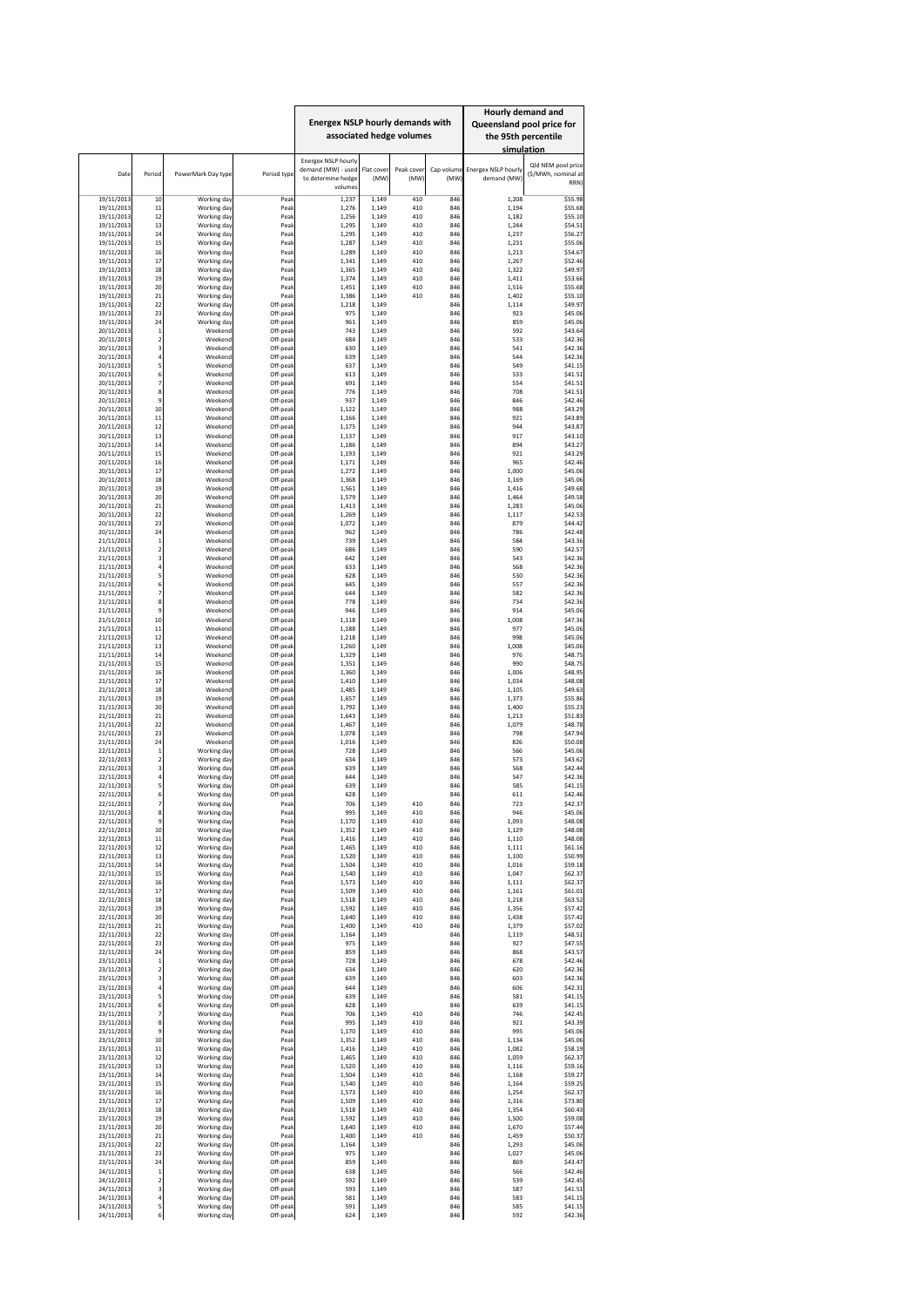| associated hedge volumes<br>the 95th percentile<br>simulation<br><b>Energex NSLP hourly</b><br>Qld NEM pool price<br>Energex NSLP hourly<br>demand (MW) - used<br>Flat cover<br>Peak cover<br>Cap volume<br>Date<br>Period<br>PowerMark Day type<br>Period type<br>(\$/MWh, nominal at<br>to determine hedge<br>(MW)<br>(MW)<br>demand (MW)<br>(MW<br><b>RRN1</b><br>volumes<br>24/11/2013<br>Working day<br>Pea<br>778<br>1,149<br>410<br>846<br>682<br>\$42.46<br>945<br>846<br>\$45.03<br>24/11/2013<br>8<br>Working day<br>Peak<br>902<br>1,149<br>410<br>1,053<br>846<br>1,045<br>24/11/2013<br>Working day<br>Peal<br>1.149<br>410<br>\$45.06<br>9<br>24/11/2013<br>10<br>Working day<br>Peal<br>1,077<br>1,149<br>410<br>846<br>1,013<br>\$48.08<br>24/11/2013<br>11<br>Working day<br>1,120<br>1,149<br>410<br>846<br>1,081<br>\$51.54<br>Peal<br>846<br>24/11/2013<br>12<br>Working day<br>Peal<br>1,145<br>1,149<br>410<br>1,062<br>\$51.69<br>24/11/2013<br>13<br>Working day<br>Peal<br>1.205<br>1.149<br>410<br>846<br>1.011<br>\$55.10<br>24/11/2013<br>14<br>Working day<br>Peak<br>1,229<br>1,149<br>410<br>846<br>1,065<br>\$52.02<br>24/11/2013<br>15<br>Working day<br>Peak<br>1,241<br>1,149<br>410<br>846<br>1,093<br>\$55.76<br>16<br>846<br>24/11/2013<br>Working day<br>Peak<br>1,271<br>1,149<br>410<br>1,078<br>\$58.76<br>17<br>410<br>846<br>24/11/2013<br>Working day<br>Peal<br>1.367<br>1.197<br>\$53.03<br>1.149<br>24/11/2013<br>18<br>Working day<br>Peal<br>1,407<br>1,149<br>410<br>846<br>1,287<br>\$61.67<br>19<br>24/11/2013<br>Working day<br>Peal<br>1,493<br>1,149<br>410<br>846<br>1,407<br>\$49.87<br>24/11/2013<br>20<br>Working day<br>Peak<br>1,687<br>1,149<br>410<br>846<br>1,649<br>\$49.62<br>$\overline{21}$<br>846<br>24/11/2013<br>Working day<br>Peal<br>1,537<br>1,149<br>410<br>1,392<br>\$47.87<br>22<br>24/11/2013<br>Off-peak<br>1.309<br>1.149<br>846<br>1.240<br>\$45.06<br>Working day<br>23<br>24/11/2013<br>Working day<br>Off-peak<br>1,014<br>1,149<br>846<br>979<br>\$45.06<br>24/11/2013<br>24<br>Working day<br>Off-peak<br>884<br>1,149<br>846<br>887<br>\$43.47<br>846<br>\$43.21<br>25/11/2013<br>Working day<br>Off-peak<br>573<br>1,149<br>610<br>1<br>25/11/2013<br>$\overline{2}$<br>Off-peak<br>519<br>846<br>612<br>\$42.46<br>Working day<br>1.149<br>25/11/2013<br>3<br>Working day<br>Off-peak<br>533<br>1,149<br>846<br>616<br>\$41.16<br>25/11/2013<br>Working day<br>Off-peak<br>567<br>1,149<br>846<br>590<br>\$42.36<br>4<br>846<br>581<br>25/11/2013<br>5<br>Working day<br>Off-peal<br>547<br>1,149<br>\$42.36<br>\$42.36<br>25/11/2013<br>6<br>Working day<br>Off-peak<br>569<br>846<br>612<br>1.149<br>25/11/2013<br>7<br>Working day<br>Peak<br>690<br>1,149<br>410<br>846<br>700<br>\$42.48<br>25/11/2013<br>8<br>Working day<br>914<br>1,149<br>410<br>846<br>925<br>\$47.55<br>Peal<br>9<br>1,094<br>846<br>\$49.67<br>25/11/2013<br>Working day<br>Peak<br>1,149<br>410<br>1,126<br>10<br>410<br>846<br>25/11/2013<br>Working day<br>1.186<br>1.226<br>\$57.17<br>Peal<br>1.149<br>$\overline{11}$<br>25/11/2013<br>Working day<br>Peal<br>1,215<br>1,149<br>410<br>846<br>1,236<br>\$55.68<br>25/11/2013<br>12<br>Working day<br>1,172<br>1,149<br>410<br>846<br>1,262<br>\$57.42<br>Peal<br>13<br>846<br>25/11/2013<br>Working day<br>Peal<br>1,168<br>1,149<br>410<br>1,281<br>\$58.89<br>25/11/2013<br>14<br>Peal<br>1.220<br>410<br>846<br>1.266<br>\$51.76<br>Working day<br>1.149<br>15<br>25/11/2013<br>Working day<br>Peak<br>1,198<br>1,149<br>410<br>846<br>1,291<br>\$58.77<br>25/11/2013<br>16<br>Working day<br>1,207<br>1,149<br>846<br>1,304<br>\$59.82<br>Peal<br>410<br>25/11/2013<br>17<br>Working day<br>1,227<br>1,149<br>410<br>846<br>1,285<br>\$62.37<br>Peal<br>18<br>846<br>\$59.09<br>25/11/2013<br>Working day<br>Peak<br>1,274<br>1,149<br>410<br>1,352<br>19<br>25/11/2013<br>Peal<br>1.384<br>410<br>846<br>1.536<br>\$56.42<br>Working day<br>1.149<br>25/11/2013<br>20<br>Working day<br>Peal<br>1.481<br>1,149<br>410<br>846<br>1,587<br>\$55.68<br>25/11/2013<br>21<br>Working day<br>1,295<br>1,149<br>410<br>846<br>1,408<br>\$52.32<br>Peal<br>22<br>Off-peak<br>846<br>25/11/2013<br>Working day<br>1,139<br>1,149<br>1,276<br>\$49.97<br>23<br>\$48.46<br>25/11/2013<br>Working day<br>Off-peak<br>951<br>1.149<br>846<br>990<br>25/11/2013<br>24<br>Working day<br>Off-peak<br>814<br>1,149<br>846<br>905<br>\$45.06<br>26/11/2013<br>Working day<br>Off-peak<br>580<br>1,149<br>846<br>568<br>\$42.73<br>$\mathbf{1}$<br>846<br>\$42.49<br>26/11/2013<br>2<br>Working day<br>Off-peak<br>560<br>1,149<br>591<br>26/11/2013<br>3<br>Working day<br>Off-peak<br>589<br>846<br>611<br>\$41.74<br>1.149<br>26/11/2013<br>4<br>Working day<br>Off-peak<br>588<br>1,149<br>846<br>579<br>\$42.31<br>26/11/2013<br>5<br>Working day<br>Off-peak<br>592<br>1,149<br>846<br>621<br>\$41.15<br>6<br>846<br>26/11/2013<br>Working day<br>Off-peak<br>633<br>1,149<br>622<br>\$42.36<br>722<br>410<br>697<br>26/11/2013<br>7<br>Working day<br>Peal<br>846<br>\$42.44<br>1.149<br>26/11/2013<br>8<br>Working day<br>Peak<br>911<br>1,149<br>410<br>846<br>926<br>\$44.91<br>26/11/2013<br>9<br>Working day<br>1,062<br>1,149<br>410<br>846<br>1,061<br>\$45.06<br>Peal<br>10<br>846<br>\$56.19<br>26/11/2013<br>Working day<br>Peak<br>1,127<br>1,149<br>410<br>1,065<br>846<br>26/11/2013<br>11<br>Working day<br>1.135<br>410<br>1.096<br>\$53.08<br>Peak<br>1.149<br>26/11/2013<br>12<br>Working day<br>Peal<br>1,102<br>1,149<br>410<br>846<br>1,080<br>\$56.46<br>26/11/2013<br>13<br>Working day<br>1,077<br>1,149<br>410<br>846<br>1,065<br>\$55.41<br>Peal<br>846<br>26/11/2013<br>14<br>Working day<br>Peal<br>1,110<br>1,149<br>410<br>1,046<br>\$57.42<br>26/11/2013<br>15<br>Peal<br>1.087<br>410<br>846<br>1,042<br>\$54.77<br>Working day<br>1.149<br>846<br>26/11/2013<br>16<br>Working day<br>Peal<br>1.060<br>410<br>1.061<br>\$55.64<br>1.149<br>26/11/2013<br>17<br>Working day<br>Peak<br>1,144<br>1,149<br>410<br>846<br>1,146<br>\$59.80<br>26/11/2013<br>18<br>Working day<br>1,253<br>1,149<br>410<br>846<br>1,261<br>\$56.45<br>Peak<br>19<br>846<br>\$50.02<br>26/11/2013<br>Working day<br>Peak<br>1,455<br>1,149<br>410<br>1,433<br>20<br>26/11/2013<br>Peal<br>1.495<br>410<br>846<br>1.604<br>\$55.95<br>Working day<br>1.149<br>$\overline{21}$<br>26/11/2013<br>Working day<br>Peak<br>1,392<br>1,149<br>410<br>846<br>1,372<br>\$47.87<br>26/11/2013<br>22<br>Off-peak<br>1,171<br>1,149<br>846<br>1,258<br>\$45.06<br>Working day<br>23<br>26/11/2013<br>Working day<br>Off-peal<br>929<br>1,149<br>846<br>1,012<br>\$45.06<br>$\overline{24}$<br>26/11/2013<br>Working day<br>Off-peak<br>807<br>1.149<br>846<br>815<br>\$45.06<br>27/11/2013<br>Weekend<br>Off-peak<br>647<br>1,149<br>846<br>584<br>\$45.06<br>$\mathbf{1}$<br>27/11/2013<br>Weekend<br>Off-peak<br>552<br>1,149<br>846<br>590<br>\$43.17<br>$\overline{\mathbf{c}}$<br>846<br>\$42.46<br>27/11/2013<br>3<br>Weekend<br>Off-peak<br>559<br>1,149<br>543<br>27/11/201<br>Weekend<br>Off-pea<br>564<br>1,149<br>846<br>568<br>S42.36<br>27/11/2013<br>5<br>Weekend<br>Off-peak<br>568<br>1,149<br>846<br>530<br>\$42.36<br>27/11/2013<br>6<br>Weekend<br>Off-peak<br>570<br>1,149<br>846<br>557<br>\$42.46<br>27/11/2013<br>\$42.46<br>$\overline{7}$<br>Weekend<br>Off-peak<br>614<br>1,149<br>846<br>582<br>27/11/2013<br>$\bf8$<br>Weekend<br>Off-peak<br>725<br>846<br>734<br>\$42.83<br>1,149<br>27/11/2013<br>9<br>Weekend<br>Off-peak<br>898<br>1,149<br>846<br>914<br>\$45.05<br>27/11/2013<br>10<br>Weekend<br>Off-peak<br>1,002<br>1,149<br>846<br>1,008<br>\$45.06<br>11<br>\$45.06<br>27/11/2013<br>Weekend<br>Off-peak<br>1,003<br>1,149<br>846<br>977<br>12<br>Weekend<br>Off-peak<br>846<br>998<br>\$45.06<br>27/11/2013<br>957<br>1.149<br>27/11/2013<br>13<br>Weekend<br>Off-peak<br>948<br>1,149<br>846<br>1,008<br>\$45.06<br>27/11/2013<br>14<br>Weekend<br>Off-peak<br>963<br>1,149<br>846<br>976<br>\$43.57<br>27/11/2013<br>15<br>Off-peak<br>934<br>1,149<br>846<br>990<br>\$43.57<br>Weekend<br>\$45.06<br>27/11/2013<br>16<br>Weekend<br>Off-peak<br>952<br>1,149<br>846<br>1,006<br>17<br>Off-peak<br>1,002<br>\$45.06<br>27/11/2013<br>Weekend<br>1,149<br>846<br>1,034<br>27/11/2013<br>18<br>Weekend<br>Off-peak<br>1,133<br>1,149<br>846<br>1,105<br>\$48.27<br>27/11/2013<br>19<br>Weekend<br>Off-peak<br>846<br>\$49.96<br>1,355<br>1,149<br>1,373<br>\$49.95<br>27/11/2013<br>20<br>Weekend<br>Off-peak<br>1,424<br>1,149<br>846<br>1,400<br>27/11/2013<br>21<br>Off-peak<br>846<br>\$45.06<br>Weekend<br>1,303<br>1.149<br>1,213<br>27/11/2013<br>22<br>Weekend<br>Off-peak<br>1,118<br>1,149<br>846<br>1,079<br>\$43.59<br>27/11/2013<br>23<br>Weekend<br>Off-peak<br>1,149<br>846<br>798<br>\$45.06<br>911<br>24<br>27/11/2013<br>Weekend<br>Off-peak<br>808<br>1,149<br>846<br>826<br>\$44.65<br>28/11/2013<br>Weekend<br>Off-peak<br>846<br>\$45.23<br>637<br>1,149<br>666<br>1<br>28/11/2013<br>$\mathbf 2$<br>Weekend<br>Off-peak<br>632<br>1,149<br>846<br>574<br>\$42.53<br>28/11/2013<br>3<br>Weekend<br>Off-peak<br>1,149<br>846<br>580<br>\$42.46<br>598<br>\$42.31<br>28/11/2013<br>4<br>Weekend<br>Off-peak<br>616<br>1,149<br>846<br>585<br>5<br>Weekend<br>Off-peak<br>846<br>597<br>\$41.76<br>28/11/2013<br>588<br>1.149<br>28/11/2013<br>6<br>Weekend<br>Off-peak<br>605<br>1,149<br>846<br>559<br>\$42.31<br>28/11/2013<br>Off-peak<br>1,149<br>846<br>618<br>\$42.36<br>7<br>Weekend<br>666<br>\$45.06<br>28/11/2013<br>8<br>Weekend<br>Off-peak<br>752<br>1,149<br>846<br>774<br>9<br>Off-peak<br>919<br>\$45.90<br>28/11/2013<br>Weekend<br>1,149<br>846<br>963<br>28/11/2013<br>10<br>Weekend<br>Off-peak<br>971<br>1,149<br>846<br>1,088<br>\$48.83<br>28/11/2013<br>11<br>Weekend<br>Off-peak<br>1,049<br>1,149<br>846<br>1,074<br>\$49.97<br>\$48.91<br>28/11/2013<br>12<br>Weekend<br>Off-peak<br>1,013<br>1,149<br>846<br>1,076<br>Off-peak<br>\$47.55<br>28/11/2013<br>13<br>Weekend<br>958<br>1,149<br>846<br>1,070<br>28/11/2013<br>Off-peak<br>846<br>\$47.55<br>14<br>Weekend<br>967<br>1.149<br>1,029<br>28/11/2013<br>15<br>Weekend<br>Off-peak<br>941<br>1,149<br>846<br>1,029<br>\$48.08<br>28/11/2013<br>16<br>Weekend<br>Off-peak<br>952<br>846<br>1,051<br>\$49.59<br>1,149<br>28/11/2013<br>17<br>Weekend<br>Off-peak<br>1,017<br>1,149<br>846<br>1,084<br>\$48.08<br>28/11/2013<br>18<br>Weekend<br>Off-peak<br>846<br>\$48.37<br>1,143<br>1,149<br>1,116<br>28/11/2013<br>19<br>Weekend<br>Off-peak<br>1,266<br>1,149<br>846<br>1,234<br>\$48.08<br>28/11/2013<br>20<br>Weekend<br>Off-peak<br>1,429<br>846<br>1,320<br>\$51.31<br>1,149<br>21<br>28/11/2013<br>Weekend<br>Off-peak<br>1,292<br>1,149<br>846<br>1,201<br>\$51.27<br>22<br>Weekend<br>Off-peak<br>846<br>\$48.22<br>28/11/2013<br>1,104<br>1.149<br>1,059<br>28/11/2013<br>23<br>Weekend<br>Off-peak<br>913<br>1,149<br>846<br>892<br>\$48.08<br>28/11/2013<br>24<br>Weekend<br>Off-peak<br>846<br>832<br>\$48.08<br>848<br>1,149<br>\$47.18<br>29/11/2013<br>Working day<br>Off-peak<br>628<br>1,149<br>846<br>731<br>1<br>Off-peak<br>\$45.06<br>29/11/2013<br>$\overline{2}$<br>Working day<br>590<br>1,149<br>846<br>658<br>29/11/2013<br>Working day<br>Off-peak<br>572<br>1,149<br>846<br>679<br>\$43.08 |   |  |                                         |  |  |  | <b>Hourly demand and</b><br>Queensland pool price for |  |  |  |
|----------------------------------------------------------------------------------------------------------------------------------------------------------------------------------------------------------------------------------------------------------------------------------------------------------------------------------------------------------------------------------------------------------------------------------------------------------------------------------------------------------------------------------------------------------------------------------------------------------------------------------------------------------------------------------------------------------------------------------------------------------------------------------------------------------------------------------------------------------------------------------------------------------------------------------------------------------------------------------------------------------------------------------------------------------------------------------------------------------------------------------------------------------------------------------------------------------------------------------------------------------------------------------------------------------------------------------------------------------------------------------------------------------------------------------------------------------------------------------------------------------------------------------------------------------------------------------------------------------------------------------------------------------------------------------------------------------------------------------------------------------------------------------------------------------------------------------------------------------------------------------------------------------------------------------------------------------------------------------------------------------------------------------------------------------------------------------------------------------------------------------------------------------------------------------------------------------------------------------------------------------------------------------------------------------------------------------------------------------------------------------------------------------------------------------------------------------------------------------------------------------------------------------------------------------------------------------------------------------------------------------------------------------------------------------------------------------------------------------------------------------------------------------------------------------------------------------------------------------------------------------------------------------------------------------------------------------------------------------------------------------------------------------------------------------------------------------------------------------------------------------------------------------------------------------------------------------------------------------------------------------------------------------------------------------------------------------------------------------------------------------------------------------------------------------------------------------------------------------------------------------------------------------------------------------------------------------------------------------------------------------------------------------------------------------------------------------------------------------------------------------------------------------------------------------------------------------------------------------------------------------------------------------------------------------------------------------------------------------------------------------------------------------------------------------------------------------------------------------------------------------------------------------------------------------------------------------------------------------------------------------------------------------------------------------------------------------------------------------------------------------------------------------------------------------------------------------------------------------------------------------------------------------------------------------------------------------------------------------------------------------------------------------------------------------------------------------------------------------------------------------------------------------------------------------------------------------------------------------------------------------------------------------------------------------------------------------------------------------------------------------------------------------------------------------------------------------------------------------------------------------------------------------------------------------------------------------------------------------------------------------------------------------------------------------------------------------------------------------------------------------------------------------------------------------------------------------------------------------------------------------------------------------------------------------------------------------------------------------------------------------------------------------------------------------------------------------------------------------------------------------------------------------------------------------------------------------------------------------------------------------------------------------------------------------------------------------------------------------------------------------------------------------------------------------------------------------------------------------------------------------------------------------------------------------------------------------------------------------------------------------------------------------------------------------------------------------------------------------------------------------------------------------------------------------------------------------------------------------------------------------------------------------------------------------------------------------------------------------------------------------------------------------------------------------------------------------------------------------------------------------------------------------------------------------------------------------------------------------------------------------------------------------------------------------------------------------------------------------------------------------------------------------------------------------------------------------------------------------------------------------------------------------------------------------------------------------------------------------------------------------------------------------------------------------------------------------------------------------------------------------------------------------------------------------------------------------------------------------------------------------------------------------------------------------------------------------------------------------------------------------------------------------------------------------------------------------------------------------------------------------------------------------------------------------------------------------------------------------------------------------------------------------------------------------------------------------------------------------------------------------------------------------------------------------------------------------------------------------------------------------------------------------------------------------------------------------------------------------------------------------------------------------------------------------------------------------------------------------------------------------------------------------------------------------------------------------------------------------------------------------------------------------------------------------------------------------------------------------------------------------------------------------------------------------------------------------------------------------------------------------------------------------------------------------------------------------------------------------------------------------------------------------------------------------------------------------------------------------------------------------------------------------------------------------------------------------------------------------------------------------------------------------------------------------------------------------------------------------------------------------------------------------------------------------------------------------------------------------------------------------------------------------------------------------------------------------------------------------------------------------------------------------------------------------------------------------------------------------------------------------------------------------------------------------------------------------------------------------------------------------------------------------------------------------------------------------------------------------------------------------------------------------------------------------------------------------------------------------------------------------------------------------------------------------------------------------------------------------------------------------------------------------------------------------------------------------------------------------------------------------------------------------------------------------------------------------------------------------------------------------------------------------------------------------------------------------------------------------------------------------------------------------------------------------------------------------------------------------------------------------------------------------------------------------------------------------------------------------------------------------------------------------------------------------------------------------------------------------------------------------------------------------------------------------------------------------------------------------------------------------------------------------------------------------------------------------------------------------------------------------------------------------------------------------------------------------------------------------------------------------------------------------------------------------------------------------------------------------------------------------------------|---|--|-----------------------------------------|--|--|--|-------------------------------------------------------|--|--|--|
|                                                                                                                                                                                                                                                                                                                                                                                                                                                                                                                                                                                                                                                                                                                                                                                                                                                                                                                                                                                                                                                                                                                                                                                                                                                                                                                                                                                                                                                                                                                                                                                                                                                                                                                                                                                                                                                                                                                                                                                                                                                                                                                                                                                                                                                                                                                                                                                                                                                                                                                                                                                                                                                                                                                                                                                                                                                                                                                                                                                                                                                                                                                                                                                                                                                                                                                                                                                                                                                                                                                                                                                                                                                                                                                                                                                                                                                                                                                                                                                                                                                                                                                                                                                                                                                                                                                                                                                                                                                                                                                                                                                                                                                                                                                                                                                                                                                                                                                                                                                                                                                                                                                                                                                                                                                                                                                                                                                                                                                                                                                                                                                                                                                                                                                                                                                                                                                                                                                                                                                                                                                                                                                                                                                                                                                                                                                                                                                                                                                                                                                                                                                                                                                                                                                                                                                                                                                                                                                                                                                                                                                                                                                                                                                                                                                                                                                                                                                                                                                                                                                                                                                                                                                                                                                                                                                                                                                                                                                                                                                                                                                                                                                                                                                                                                                                                                                                                                                                                                                                                                                                                                                                                                                                                                                                                                                                                                                                                                                                                                                                                                                                                                                                                                                                                                                                                                                                                                                                                                                                                                                                                                                                                                                                                                                                                                                                                                                                                                                                                                                                                                                                                                                                                                                                                                                                                                                                                                                                                                                                                                                                                                                                                                                                                                                                                                                                                                                                                                                                                                                                                                                                                                                                                                                                                                                                                                                                                                                              |   |  | <b>Energex NSLP hourly demands with</b> |  |  |  |                                                       |  |  |  |
|                                                                                                                                                                                                                                                                                                                                                                                                                                                                                                                                                                                                                                                                                                                                                                                                                                                                                                                                                                                                                                                                                                                                                                                                                                                                                                                                                                                                                                                                                                                                                                                                                                                                                                                                                                                                                                                                                                                                                                                                                                                                                                                                                                                                                                                                                                                                                                                                                                                                                                                                                                                                                                                                                                                                                                                                                                                                                                                                                                                                                                                                                                                                                                                                                                                                                                                                                                                                                                                                                                                                                                                                                                                                                                                                                                                                                                                                                                                                                                                                                                                                                                                                                                                                                                                                                                                                                                                                                                                                                                                                                                                                                                                                                                                                                                                                                                                                                                                                                                                                                                                                                                                                                                                                                                                                                                                                                                                                                                                                                                                                                                                                                                                                                                                                                                                                                                                                                                                                                                                                                                                                                                                                                                                                                                                                                                                                                                                                                                                                                                                                                                                                                                                                                                                                                                                                                                                                                                                                                                                                                                                                                                                                                                                                                                                                                                                                                                                                                                                                                                                                                                                                                                                                                                                                                                                                                                                                                                                                                                                                                                                                                                                                                                                                                                                                                                                                                                                                                                                                                                                                                                                                                                                                                                                                                                                                                                                                                                                                                                                                                                                                                                                                                                                                                                                                                                                                                                                                                                                                                                                                                                                                                                                                                                                                                                                                                                                                                                                                                                                                                                                                                                                                                                                                                                                                                                                                                                                                                                                                                                                                                                                                                                                                                                                                                                                                                                                                                                                                                                                                                                                                                                                                                                                                                                                                                                                                                                                              |   |  |                                         |  |  |  |                                                       |  |  |  |
|                                                                                                                                                                                                                                                                                                                                                                                                                                                                                                                                                                                                                                                                                                                                                                                                                                                                                                                                                                                                                                                                                                                                                                                                                                                                                                                                                                                                                                                                                                                                                                                                                                                                                                                                                                                                                                                                                                                                                                                                                                                                                                                                                                                                                                                                                                                                                                                                                                                                                                                                                                                                                                                                                                                                                                                                                                                                                                                                                                                                                                                                                                                                                                                                                                                                                                                                                                                                                                                                                                                                                                                                                                                                                                                                                                                                                                                                                                                                                                                                                                                                                                                                                                                                                                                                                                                                                                                                                                                                                                                                                                                                                                                                                                                                                                                                                                                                                                                                                                                                                                                                                                                                                                                                                                                                                                                                                                                                                                                                                                                                                                                                                                                                                                                                                                                                                                                                                                                                                                                                                                                                                                                                                                                                                                                                                                                                                                                                                                                                                                                                                                                                                                                                                                                                                                                                                                                                                                                                                                                                                                                                                                                                                                                                                                                                                                                                                                                                                                                                                                                                                                                                                                                                                                                                                                                                                                                                                                                                                                                                                                                                                                                                                                                                                                                                                                                                                                                                                                                                                                                                                                                                                                                                                                                                                                                                                                                                                                                                                                                                                                                                                                                                                                                                                                                                                                                                                                                                                                                                                                                                                                                                                                                                                                                                                                                                                                                                                                                                                                                                                                                                                                                                                                                                                                                                                                                                                                                                                                                                                                                                                                                                                                                                                                                                                                                                                                                                                                                                                                                                                                                                                                                                                                                                                                                                                                                                                                                              |   |  |                                         |  |  |  |                                                       |  |  |  |
|                                                                                                                                                                                                                                                                                                                                                                                                                                                                                                                                                                                                                                                                                                                                                                                                                                                                                                                                                                                                                                                                                                                                                                                                                                                                                                                                                                                                                                                                                                                                                                                                                                                                                                                                                                                                                                                                                                                                                                                                                                                                                                                                                                                                                                                                                                                                                                                                                                                                                                                                                                                                                                                                                                                                                                                                                                                                                                                                                                                                                                                                                                                                                                                                                                                                                                                                                                                                                                                                                                                                                                                                                                                                                                                                                                                                                                                                                                                                                                                                                                                                                                                                                                                                                                                                                                                                                                                                                                                                                                                                                                                                                                                                                                                                                                                                                                                                                                                                                                                                                                                                                                                                                                                                                                                                                                                                                                                                                                                                                                                                                                                                                                                                                                                                                                                                                                                                                                                                                                                                                                                                                                                                                                                                                                                                                                                                                                                                                                                                                                                                                                                                                                                                                                                                                                                                                                                                                                                                                                                                                                                                                                                                                                                                                                                                                                                                                                                                                                                                                                                                                                                                                                                                                                                                                                                                                                                                                                                                                                                                                                                                                                                                                                                                                                                                                                                                                                                                                                                                                                                                                                                                                                                                                                                                                                                                                                                                                                                                                                                                                                                                                                                                                                                                                                                                                                                                                                                                                                                                                                                                                                                                                                                                                                                                                                                                                                                                                                                                                                                                                                                                                                                                                                                                                                                                                                                                                                                                                                                                                                                                                                                                                                                                                                                                                                                                                                                                                                                                                                                                                                                                                                                                                                                                                                                                                                                                                                                              |   |  |                                         |  |  |  |                                                       |  |  |  |
|                                                                                                                                                                                                                                                                                                                                                                                                                                                                                                                                                                                                                                                                                                                                                                                                                                                                                                                                                                                                                                                                                                                                                                                                                                                                                                                                                                                                                                                                                                                                                                                                                                                                                                                                                                                                                                                                                                                                                                                                                                                                                                                                                                                                                                                                                                                                                                                                                                                                                                                                                                                                                                                                                                                                                                                                                                                                                                                                                                                                                                                                                                                                                                                                                                                                                                                                                                                                                                                                                                                                                                                                                                                                                                                                                                                                                                                                                                                                                                                                                                                                                                                                                                                                                                                                                                                                                                                                                                                                                                                                                                                                                                                                                                                                                                                                                                                                                                                                                                                                                                                                                                                                                                                                                                                                                                                                                                                                                                                                                                                                                                                                                                                                                                                                                                                                                                                                                                                                                                                                                                                                                                                                                                                                                                                                                                                                                                                                                                                                                                                                                                                                                                                                                                                                                                                                                                                                                                                                                                                                                                                                                                                                                                                                                                                                                                                                                                                                                                                                                                                                                                                                                                                                                                                                                                                                                                                                                                                                                                                                                                                                                                                                                                                                                                                                                                                                                                                                                                                                                                                                                                                                                                                                                                                                                                                                                                                                                                                                                                                                                                                                                                                                                                                                                                                                                                                                                                                                                                                                                                                                                                                                                                                                                                                                                                                                                                                                                                                                                                                                                                                                                                                                                                                                                                                                                                                                                                                                                                                                                                                                                                                                                                                                                                                                                                                                                                                                                                                                                                                                                                                                                                                                                                                                                                                                                                                                                                                              |   |  |                                         |  |  |  |                                                       |  |  |  |
|                                                                                                                                                                                                                                                                                                                                                                                                                                                                                                                                                                                                                                                                                                                                                                                                                                                                                                                                                                                                                                                                                                                                                                                                                                                                                                                                                                                                                                                                                                                                                                                                                                                                                                                                                                                                                                                                                                                                                                                                                                                                                                                                                                                                                                                                                                                                                                                                                                                                                                                                                                                                                                                                                                                                                                                                                                                                                                                                                                                                                                                                                                                                                                                                                                                                                                                                                                                                                                                                                                                                                                                                                                                                                                                                                                                                                                                                                                                                                                                                                                                                                                                                                                                                                                                                                                                                                                                                                                                                                                                                                                                                                                                                                                                                                                                                                                                                                                                                                                                                                                                                                                                                                                                                                                                                                                                                                                                                                                                                                                                                                                                                                                                                                                                                                                                                                                                                                                                                                                                                                                                                                                                                                                                                                                                                                                                                                                                                                                                                                                                                                                                                                                                                                                                                                                                                                                                                                                                                                                                                                                                                                                                                                                                                                                                                                                                                                                                                                                                                                                                                                                                                                                                                                                                                                                                                                                                                                                                                                                                                                                                                                                                                                                                                                                                                                                                                                                                                                                                                                                                                                                                                                                                                                                                                                                                                                                                                                                                                                                                                                                                                                                                                                                                                                                                                                                                                                                                                                                                                                                                                                                                                                                                                                                                                                                                                                                                                                                                                                                                                                                                                                                                                                                                                                                                                                                                                                                                                                                                                                                                                                                                                                                                                                                                                                                                                                                                                                                                                                                                                                                                                                                                                                                                                                                                                                                                                                                                              |   |  |                                         |  |  |  |                                                       |  |  |  |
|                                                                                                                                                                                                                                                                                                                                                                                                                                                                                                                                                                                                                                                                                                                                                                                                                                                                                                                                                                                                                                                                                                                                                                                                                                                                                                                                                                                                                                                                                                                                                                                                                                                                                                                                                                                                                                                                                                                                                                                                                                                                                                                                                                                                                                                                                                                                                                                                                                                                                                                                                                                                                                                                                                                                                                                                                                                                                                                                                                                                                                                                                                                                                                                                                                                                                                                                                                                                                                                                                                                                                                                                                                                                                                                                                                                                                                                                                                                                                                                                                                                                                                                                                                                                                                                                                                                                                                                                                                                                                                                                                                                                                                                                                                                                                                                                                                                                                                                                                                                                                                                                                                                                                                                                                                                                                                                                                                                                                                                                                                                                                                                                                                                                                                                                                                                                                                                                                                                                                                                                                                                                                                                                                                                                                                                                                                                                                                                                                                                                                                                                                                                                                                                                                                                                                                                                                                                                                                                                                                                                                                                                                                                                                                                                                                                                                                                                                                                                                                                                                                                                                                                                                                                                                                                                                                                                                                                                                                                                                                                                                                                                                                                                                                                                                                                                                                                                                                                                                                                                                                                                                                                                                                                                                                                                                                                                                                                                                                                                                                                                                                                                                                                                                                                                                                                                                                                                                                                                                                                                                                                                                                                                                                                                                                                                                                                                                                                                                                                                                                                                                                                                                                                                                                                                                                                                                                                                                                                                                                                                                                                                                                                                                                                                                                                                                                                                                                                                                                                                                                                                                                                                                                                                                                                                                                                                                                                                                                                              |   |  |                                         |  |  |  |                                                       |  |  |  |
|                                                                                                                                                                                                                                                                                                                                                                                                                                                                                                                                                                                                                                                                                                                                                                                                                                                                                                                                                                                                                                                                                                                                                                                                                                                                                                                                                                                                                                                                                                                                                                                                                                                                                                                                                                                                                                                                                                                                                                                                                                                                                                                                                                                                                                                                                                                                                                                                                                                                                                                                                                                                                                                                                                                                                                                                                                                                                                                                                                                                                                                                                                                                                                                                                                                                                                                                                                                                                                                                                                                                                                                                                                                                                                                                                                                                                                                                                                                                                                                                                                                                                                                                                                                                                                                                                                                                                                                                                                                                                                                                                                                                                                                                                                                                                                                                                                                                                                                                                                                                                                                                                                                                                                                                                                                                                                                                                                                                                                                                                                                                                                                                                                                                                                                                                                                                                                                                                                                                                                                                                                                                                                                                                                                                                                                                                                                                                                                                                                                                                                                                                                                                                                                                                                                                                                                                                                                                                                                                                                                                                                                                                                                                                                                                                                                                                                                                                                                                                                                                                                                                                                                                                                                                                                                                                                                                                                                                                                                                                                                                                                                                                                                                                                                                                                                                                                                                                                                                                                                                                                                                                                                                                                                                                                                                                                                                                                                                                                                                                                                                                                                                                                                                                                                                                                                                                                                                                                                                                                                                                                                                                                                                                                                                                                                                                                                                                                                                                                                                                                                                                                                                                                                                                                                                                                                                                                                                                                                                                                                                                                                                                                                                                                                                                                                                                                                                                                                                                                                                                                                                                                                                                                                                                                                                                                                                                                                                                                                              |   |  |                                         |  |  |  |                                                       |  |  |  |
|                                                                                                                                                                                                                                                                                                                                                                                                                                                                                                                                                                                                                                                                                                                                                                                                                                                                                                                                                                                                                                                                                                                                                                                                                                                                                                                                                                                                                                                                                                                                                                                                                                                                                                                                                                                                                                                                                                                                                                                                                                                                                                                                                                                                                                                                                                                                                                                                                                                                                                                                                                                                                                                                                                                                                                                                                                                                                                                                                                                                                                                                                                                                                                                                                                                                                                                                                                                                                                                                                                                                                                                                                                                                                                                                                                                                                                                                                                                                                                                                                                                                                                                                                                                                                                                                                                                                                                                                                                                                                                                                                                                                                                                                                                                                                                                                                                                                                                                                                                                                                                                                                                                                                                                                                                                                                                                                                                                                                                                                                                                                                                                                                                                                                                                                                                                                                                                                                                                                                                                                                                                                                                                                                                                                                                                                                                                                                                                                                                                                                                                                                                                                                                                                                                                                                                                                                                                                                                                                                                                                                                                                                                                                                                                                                                                                                                                                                                                                                                                                                                                                                                                                                                                                                                                                                                                                                                                                                                                                                                                                                                                                                                                                                                                                                                                                                                                                                                                                                                                                                                                                                                                                                                                                                                                                                                                                                                                                                                                                                                                                                                                                                                                                                                                                                                                                                                                                                                                                                                                                                                                                                                                                                                                                                                                                                                                                                                                                                                                                                                                                                                                                                                                                                                                                                                                                                                                                                                                                                                                                                                                                                                                                                                                                                                                                                                                                                                                                                                                                                                                                                                                                                                                                                                                                                                                                                                                                                                                              |   |  |                                         |  |  |  |                                                       |  |  |  |
|                                                                                                                                                                                                                                                                                                                                                                                                                                                                                                                                                                                                                                                                                                                                                                                                                                                                                                                                                                                                                                                                                                                                                                                                                                                                                                                                                                                                                                                                                                                                                                                                                                                                                                                                                                                                                                                                                                                                                                                                                                                                                                                                                                                                                                                                                                                                                                                                                                                                                                                                                                                                                                                                                                                                                                                                                                                                                                                                                                                                                                                                                                                                                                                                                                                                                                                                                                                                                                                                                                                                                                                                                                                                                                                                                                                                                                                                                                                                                                                                                                                                                                                                                                                                                                                                                                                                                                                                                                                                                                                                                                                                                                                                                                                                                                                                                                                                                                                                                                                                                                                                                                                                                                                                                                                                                                                                                                                                                                                                                                                                                                                                                                                                                                                                                                                                                                                                                                                                                                                                                                                                                                                                                                                                                                                                                                                                                                                                                                                                                                                                                                                                                                                                                                                                                                                                                                                                                                                                                                                                                                                                                                                                                                                                                                                                                                                                                                                                                                                                                                                                                                                                                                                                                                                                                                                                                                                                                                                                                                                                                                                                                                                                                                                                                                                                                                                                                                                                                                                                                                                                                                                                                                                                                                                                                                                                                                                                                                                                                                                                                                                                                                                                                                                                                                                                                                                                                                                                                                                                                                                                                                                                                                                                                                                                                                                                                                                                                                                                                                                                                                                                                                                                                                                                                                                                                                                                                                                                                                                                                                                                                                                                                                                                                                                                                                                                                                                                                                                                                                                                                                                                                                                                                                                                                                                                                                                                                                                              |   |  |                                         |  |  |  |                                                       |  |  |  |
|                                                                                                                                                                                                                                                                                                                                                                                                                                                                                                                                                                                                                                                                                                                                                                                                                                                                                                                                                                                                                                                                                                                                                                                                                                                                                                                                                                                                                                                                                                                                                                                                                                                                                                                                                                                                                                                                                                                                                                                                                                                                                                                                                                                                                                                                                                                                                                                                                                                                                                                                                                                                                                                                                                                                                                                                                                                                                                                                                                                                                                                                                                                                                                                                                                                                                                                                                                                                                                                                                                                                                                                                                                                                                                                                                                                                                                                                                                                                                                                                                                                                                                                                                                                                                                                                                                                                                                                                                                                                                                                                                                                                                                                                                                                                                                                                                                                                                                                                                                                                                                                                                                                                                                                                                                                                                                                                                                                                                                                                                                                                                                                                                                                                                                                                                                                                                                                                                                                                                                                                                                                                                                                                                                                                                                                                                                                                                                                                                                                                                                                                                                                                                                                                                                                                                                                                                                                                                                                                                                                                                                                                                                                                                                                                                                                                                                                                                                                                                                                                                                                                                                                                                                                                                                                                                                                                                                                                                                                                                                                                                                                                                                                                                                                                                                                                                                                                                                                                                                                                                                                                                                                                                                                                                                                                                                                                                                                                                                                                                                                                                                                                                                                                                                                                                                                                                                                                                                                                                                                                                                                                                                                                                                                                                                                                                                                                                                                                                                                                                                                                                                                                                                                                                                                                                                                                                                                                                                                                                                                                                                                                                                                                                                                                                                                                                                                                                                                                                                                                                                                                                                                                                                                                                                                                                                                                                                                                                                                              |   |  |                                         |  |  |  |                                                       |  |  |  |
|                                                                                                                                                                                                                                                                                                                                                                                                                                                                                                                                                                                                                                                                                                                                                                                                                                                                                                                                                                                                                                                                                                                                                                                                                                                                                                                                                                                                                                                                                                                                                                                                                                                                                                                                                                                                                                                                                                                                                                                                                                                                                                                                                                                                                                                                                                                                                                                                                                                                                                                                                                                                                                                                                                                                                                                                                                                                                                                                                                                                                                                                                                                                                                                                                                                                                                                                                                                                                                                                                                                                                                                                                                                                                                                                                                                                                                                                                                                                                                                                                                                                                                                                                                                                                                                                                                                                                                                                                                                                                                                                                                                                                                                                                                                                                                                                                                                                                                                                                                                                                                                                                                                                                                                                                                                                                                                                                                                                                                                                                                                                                                                                                                                                                                                                                                                                                                                                                                                                                                                                                                                                                                                                                                                                                                                                                                                                                                                                                                                                                                                                                                                                                                                                                                                                                                                                                                                                                                                                                                                                                                                                                                                                                                                                                                                                                                                                                                                                                                                                                                                                                                                                                                                                                                                                                                                                                                                                                                                                                                                                                                                                                                                                                                                                                                                                                                                                                                                                                                                                                                                                                                                                                                                                                                                                                                                                                                                                                                                                                                                                                                                                                                                                                                                                                                                                                                                                                                                                                                                                                                                                                                                                                                                                                                                                                                                                                                                                                                                                                                                                                                                                                                                                                                                                                                                                                                                                                                                                                                                                                                                                                                                                                                                                                                                                                                                                                                                                                                                                                                                                                                                                                                                                                                                                                                                                                                                                                                                              |   |  |                                         |  |  |  |                                                       |  |  |  |
|                                                                                                                                                                                                                                                                                                                                                                                                                                                                                                                                                                                                                                                                                                                                                                                                                                                                                                                                                                                                                                                                                                                                                                                                                                                                                                                                                                                                                                                                                                                                                                                                                                                                                                                                                                                                                                                                                                                                                                                                                                                                                                                                                                                                                                                                                                                                                                                                                                                                                                                                                                                                                                                                                                                                                                                                                                                                                                                                                                                                                                                                                                                                                                                                                                                                                                                                                                                                                                                                                                                                                                                                                                                                                                                                                                                                                                                                                                                                                                                                                                                                                                                                                                                                                                                                                                                                                                                                                                                                                                                                                                                                                                                                                                                                                                                                                                                                                                                                                                                                                                                                                                                                                                                                                                                                                                                                                                                                                                                                                                                                                                                                                                                                                                                                                                                                                                                                                                                                                                                                                                                                                                                                                                                                                                                                                                                                                                                                                                                                                                                                                                                                                                                                                                                                                                                                                                                                                                                                                                                                                                                                                                                                                                                                                                                                                                                                                                                                                                                                                                                                                                                                                                                                                                                                                                                                                                                                                                                                                                                                                                                                                                                                                                                                                                                                                                                                                                                                                                                                                                                                                                                                                                                                                                                                                                                                                                                                                                                                                                                                                                                                                                                                                                                                                                                                                                                                                                                                                                                                                                                                                                                                                                                                                                                                                                                                                                                                                                                                                                                                                                                                                                                                                                                                                                                                                                                                                                                                                                                                                                                                                                                                                                                                                                                                                                                                                                                                                                                                                                                                                                                                                                                                                                                                                                                                                                                                                                                              |   |  |                                         |  |  |  |                                                       |  |  |  |
|                                                                                                                                                                                                                                                                                                                                                                                                                                                                                                                                                                                                                                                                                                                                                                                                                                                                                                                                                                                                                                                                                                                                                                                                                                                                                                                                                                                                                                                                                                                                                                                                                                                                                                                                                                                                                                                                                                                                                                                                                                                                                                                                                                                                                                                                                                                                                                                                                                                                                                                                                                                                                                                                                                                                                                                                                                                                                                                                                                                                                                                                                                                                                                                                                                                                                                                                                                                                                                                                                                                                                                                                                                                                                                                                                                                                                                                                                                                                                                                                                                                                                                                                                                                                                                                                                                                                                                                                                                                                                                                                                                                                                                                                                                                                                                                                                                                                                                                                                                                                                                                                                                                                                                                                                                                                                                                                                                                                                                                                                                                                                                                                                                                                                                                                                                                                                                                                                                                                                                                                                                                                                                                                                                                                                                                                                                                                                                                                                                                                                                                                                                                                                                                                                                                                                                                                                                                                                                                                                                                                                                                                                                                                                                                                                                                                                                                                                                                                                                                                                                                                                                                                                                                                                                                                                                                                                                                                                                                                                                                                                                                                                                                                                                                                                                                                                                                                                                                                                                                                                                                                                                                                                                                                                                                                                                                                                                                                                                                                                                                                                                                                                                                                                                                                                                                                                                                                                                                                                                                                                                                                                                                                                                                                                                                                                                                                                                                                                                                                                                                                                                                                                                                                                                                                                                                                                                                                                                                                                                                                                                                                                                                                                                                                                                                                                                                                                                                                                                                                                                                                                                                                                                                                                                                                                                                                                                                                                                                              |   |  |                                         |  |  |  |                                                       |  |  |  |
|                                                                                                                                                                                                                                                                                                                                                                                                                                                                                                                                                                                                                                                                                                                                                                                                                                                                                                                                                                                                                                                                                                                                                                                                                                                                                                                                                                                                                                                                                                                                                                                                                                                                                                                                                                                                                                                                                                                                                                                                                                                                                                                                                                                                                                                                                                                                                                                                                                                                                                                                                                                                                                                                                                                                                                                                                                                                                                                                                                                                                                                                                                                                                                                                                                                                                                                                                                                                                                                                                                                                                                                                                                                                                                                                                                                                                                                                                                                                                                                                                                                                                                                                                                                                                                                                                                                                                                                                                                                                                                                                                                                                                                                                                                                                                                                                                                                                                                                                                                                                                                                                                                                                                                                                                                                                                                                                                                                                                                                                                                                                                                                                                                                                                                                                                                                                                                                                                                                                                                                                                                                                                                                                                                                                                                                                                                                                                                                                                                                                                                                                                                                                                                                                                                                                                                                                                                                                                                                                                                                                                                                                                                                                                                                                                                                                                                                                                                                                                                                                                                                                                                                                                                                                                                                                                                                                                                                                                                                                                                                                                                                                                                                                                                                                                                                                                                                                                                                                                                                                                                                                                                                                                                                                                                                                                                                                                                                                                                                                                                                                                                                                                                                                                                                                                                                                                                                                                                                                                                                                                                                                                                                                                                                                                                                                                                                                                                                                                                                                                                                                                                                                                                                                                                                                                                                                                                                                                                                                                                                                                                                                                                                                                                                                                                                                                                                                                                                                                                                                                                                                                                                                                                                                                                                                                                                                                                                                                                                              |   |  |                                         |  |  |  |                                                       |  |  |  |
|                                                                                                                                                                                                                                                                                                                                                                                                                                                                                                                                                                                                                                                                                                                                                                                                                                                                                                                                                                                                                                                                                                                                                                                                                                                                                                                                                                                                                                                                                                                                                                                                                                                                                                                                                                                                                                                                                                                                                                                                                                                                                                                                                                                                                                                                                                                                                                                                                                                                                                                                                                                                                                                                                                                                                                                                                                                                                                                                                                                                                                                                                                                                                                                                                                                                                                                                                                                                                                                                                                                                                                                                                                                                                                                                                                                                                                                                                                                                                                                                                                                                                                                                                                                                                                                                                                                                                                                                                                                                                                                                                                                                                                                                                                                                                                                                                                                                                                                                                                                                                                                                                                                                                                                                                                                                                                                                                                                                                                                                                                                                                                                                                                                                                                                                                                                                                                                                                                                                                                                                                                                                                                                                                                                                                                                                                                                                                                                                                                                                                                                                                                                                                                                                                                                                                                                                                                                                                                                                                                                                                                                                                                                                                                                                                                                                                                                                                                                                                                                                                                                                                                                                                                                                                                                                                                                                                                                                                                                                                                                                                                                                                                                                                                                                                                                                                                                                                                                                                                                                                                                                                                                                                                                                                                                                                                                                                                                                                                                                                                                                                                                                                                                                                                                                                                                                                                                                                                                                                                                                                                                                                                                                                                                                                                                                                                                                                                                                                                                                                                                                                                                                                                                                                                                                                                                                                                                                                                                                                                                                                                                                                                                                                                                                                                                                                                                                                                                                                                                                                                                                                                                                                                                                                                                                                                                                                                                                                                                              |   |  |                                         |  |  |  |                                                       |  |  |  |
|                                                                                                                                                                                                                                                                                                                                                                                                                                                                                                                                                                                                                                                                                                                                                                                                                                                                                                                                                                                                                                                                                                                                                                                                                                                                                                                                                                                                                                                                                                                                                                                                                                                                                                                                                                                                                                                                                                                                                                                                                                                                                                                                                                                                                                                                                                                                                                                                                                                                                                                                                                                                                                                                                                                                                                                                                                                                                                                                                                                                                                                                                                                                                                                                                                                                                                                                                                                                                                                                                                                                                                                                                                                                                                                                                                                                                                                                                                                                                                                                                                                                                                                                                                                                                                                                                                                                                                                                                                                                                                                                                                                                                                                                                                                                                                                                                                                                                                                                                                                                                                                                                                                                                                                                                                                                                                                                                                                                                                                                                                                                                                                                                                                                                                                                                                                                                                                                                                                                                                                                                                                                                                                                                                                                                                                                                                                                                                                                                                                                                                                                                                                                                                                                                                                                                                                                                                                                                                                                                                                                                                                                                                                                                                                                                                                                                                                                                                                                                                                                                                                                                                                                                                                                                                                                                                                                                                                                                                                                                                                                                                                                                                                                                                                                                                                                                                                                                                                                                                                                                                                                                                                                                                                                                                                                                                                                                                                                                                                                                                                                                                                                                                                                                                                                                                                                                                                                                                                                                                                                                                                                                                                                                                                                                                                                                                                                                                                                                                                                                                                                                                                                                                                                                                                                                                                                                                                                                                                                                                                                                                                                                                                                                                                                                                                                                                                                                                                                                                                                                                                                                                                                                                                                                                                                                                                                                                                                                                                              |   |  |                                         |  |  |  |                                                       |  |  |  |
|                                                                                                                                                                                                                                                                                                                                                                                                                                                                                                                                                                                                                                                                                                                                                                                                                                                                                                                                                                                                                                                                                                                                                                                                                                                                                                                                                                                                                                                                                                                                                                                                                                                                                                                                                                                                                                                                                                                                                                                                                                                                                                                                                                                                                                                                                                                                                                                                                                                                                                                                                                                                                                                                                                                                                                                                                                                                                                                                                                                                                                                                                                                                                                                                                                                                                                                                                                                                                                                                                                                                                                                                                                                                                                                                                                                                                                                                                                                                                                                                                                                                                                                                                                                                                                                                                                                                                                                                                                                                                                                                                                                                                                                                                                                                                                                                                                                                                                                                                                                                                                                                                                                                                                                                                                                                                                                                                                                                                                                                                                                                                                                                                                                                                                                                                                                                                                                                                                                                                                                                                                                                                                                                                                                                                                                                                                                                                                                                                                                                                                                                                                                                                                                                                                                                                                                                                                                                                                                                                                                                                                                                                                                                                                                                                                                                                                                                                                                                                                                                                                                                                                                                                                                                                                                                                                                                                                                                                                                                                                                                                                                                                                                                                                                                                                                                                                                                                                                                                                                                                                                                                                                                                                                                                                                                                                                                                                                                                                                                                                                                                                                                                                                                                                                                                                                                                                                                                                                                                                                                                                                                                                                                                                                                                                                                                                                                                                                                                                                                                                                                                                                                                                                                                                                                                                                                                                                                                                                                                                                                                                                                                                                                                                                                                                                                                                                                                                                                                                                                                                                                                                                                                                                                                                                                                                                                                                                                                                                              |   |  |                                         |  |  |  |                                                       |  |  |  |
|                                                                                                                                                                                                                                                                                                                                                                                                                                                                                                                                                                                                                                                                                                                                                                                                                                                                                                                                                                                                                                                                                                                                                                                                                                                                                                                                                                                                                                                                                                                                                                                                                                                                                                                                                                                                                                                                                                                                                                                                                                                                                                                                                                                                                                                                                                                                                                                                                                                                                                                                                                                                                                                                                                                                                                                                                                                                                                                                                                                                                                                                                                                                                                                                                                                                                                                                                                                                                                                                                                                                                                                                                                                                                                                                                                                                                                                                                                                                                                                                                                                                                                                                                                                                                                                                                                                                                                                                                                                                                                                                                                                                                                                                                                                                                                                                                                                                                                                                                                                                                                                                                                                                                                                                                                                                                                                                                                                                                                                                                                                                                                                                                                                                                                                                                                                                                                                                                                                                                                                                                                                                                                                                                                                                                                                                                                                                                                                                                                                                                                                                                                                                                                                                                                                                                                                                                                                                                                                                                                                                                                                                                                                                                                                                                                                                                                                                                                                                                                                                                                                                                                                                                                                                                                                                                                                                                                                                                                                                                                                                                                                                                                                                                                                                                                                                                                                                                                                                                                                                                                                                                                                                                                                                                                                                                                                                                                                                                                                                                                                                                                                                                                                                                                                                                                                                                                                                                                                                                                                                                                                                                                                                                                                                                                                                                                                                                                                                                                                                                                                                                                                                                                                                                                                                                                                                                                                                                                                                                                                                                                                                                                                                                                                                                                                                                                                                                                                                                                                                                                                                                                                                                                                                                                                                                                                                                                                                                                                              |   |  |                                         |  |  |  |                                                       |  |  |  |
|                                                                                                                                                                                                                                                                                                                                                                                                                                                                                                                                                                                                                                                                                                                                                                                                                                                                                                                                                                                                                                                                                                                                                                                                                                                                                                                                                                                                                                                                                                                                                                                                                                                                                                                                                                                                                                                                                                                                                                                                                                                                                                                                                                                                                                                                                                                                                                                                                                                                                                                                                                                                                                                                                                                                                                                                                                                                                                                                                                                                                                                                                                                                                                                                                                                                                                                                                                                                                                                                                                                                                                                                                                                                                                                                                                                                                                                                                                                                                                                                                                                                                                                                                                                                                                                                                                                                                                                                                                                                                                                                                                                                                                                                                                                                                                                                                                                                                                                                                                                                                                                                                                                                                                                                                                                                                                                                                                                                                                                                                                                                                                                                                                                                                                                                                                                                                                                                                                                                                                                                                                                                                                                                                                                                                                                                                                                                                                                                                                                                                                                                                                                                                                                                                                                                                                                                                                                                                                                                                                                                                                                                                                                                                                                                                                                                                                                                                                                                                                                                                                                                                                                                                                                                                                                                                                                                                                                                                                                                                                                                                                                                                                                                                                                                                                                                                                                                                                                                                                                                                                                                                                                                                                                                                                                                                                                                                                                                                                                                                                                                                                                                                                                                                                                                                                                                                                                                                                                                                                                                                                                                                                                                                                                                                                                                                                                                                                                                                                                                                                                                                                                                                                                                                                                                                                                                                                                                                                                                                                                                                                                                                                                                                                                                                                                                                                                                                                                                                                                                                                                                                                                                                                                                                                                                                                                                                                                                                                                              |   |  |                                         |  |  |  |                                                       |  |  |  |
|                                                                                                                                                                                                                                                                                                                                                                                                                                                                                                                                                                                                                                                                                                                                                                                                                                                                                                                                                                                                                                                                                                                                                                                                                                                                                                                                                                                                                                                                                                                                                                                                                                                                                                                                                                                                                                                                                                                                                                                                                                                                                                                                                                                                                                                                                                                                                                                                                                                                                                                                                                                                                                                                                                                                                                                                                                                                                                                                                                                                                                                                                                                                                                                                                                                                                                                                                                                                                                                                                                                                                                                                                                                                                                                                                                                                                                                                                                                                                                                                                                                                                                                                                                                                                                                                                                                                                                                                                                                                                                                                                                                                                                                                                                                                                                                                                                                                                                                                                                                                                                                                                                                                                                                                                                                                                                                                                                                                                                                                                                                                                                                                                                                                                                                                                                                                                                                                                                                                                                                                                                                                                                                                                                                                                                                                                                                                                                                                                                                                                                                                                                                                                                                                                                                                                                                                                                                                                                                                                                                                                                                                                                                                                                                                                                                                                                                                                                                                                                                                                                                                                                                                                                                                                                                                                                                                                                                                                                                                                                                                                                                                                                                                                                                                                                                                                                                                                                                                                                                                                                                                                                                                                                                                                                                                                                                                                                                                                                                                                                                                                                                                                                                                                                                                                                                                                                                                                                                                                                                                                                                                                                                                                                                                                                                                                                                                                                                                                                                                                                                                                                                                                                                                                                                                                                                                                                                                                                                                                                                                                                                                                                                                                                                                                                                                                                                                                                                                                                                                                                                                                                                                                                                                                                                                                                                                                                                                                                                              |   |  |                                         |  |  |  |                                                       |  |  |  |
|                                                                                                                                                                                                                                                                                                                                                                                                                                                                                                                                                                                                                                                                                                                                                                                                                                                                                                                                                                                                                                                                                                                                                                                                                                                                                                                                                                                                                                                                                                                                                                                                                                                                                                                                                                                                                                                                                                                                                                                                                                                                                                                                                                                                                                                                                                                                                                                                                                                                                                                                                                                                                                                                                                                                                                                                                                                                                                                                                                                                                                                                                                                                                                                                                                                                                                                                                                                                                                                                                                                                                                                                                                                                                                                                                                                                                                                                                                                                                                                                                                                                                                                                                                                                                                                                                                                                                                                                                                                                                                                                                                                                                                                                                                                                                                                                                                                                                                                                                                                                                                                                                                                                                                                                                                                                                                                                                                                                                                                                                                                                                                                                                                                                                                                                                                                                                                                                                                                                                                                                                                                                                                                                                                                                                                                                                                                                                                                                                                                                                                                                                                                                                                                                                                                                                                                                                                                                                                                                                                                                                                                                                                                                                                                                                                                                                                                                                                                                                                                                                                                                                                                                                                                                                                                                                                                                                                                                                                                                                                                                                                                                                                                                                                                                                                                                                                                                                                                                                                                                                                                                                                                                                                                                                                                                                                                                                                                                                                                                                                                                                                                                                                                                                                                                                                                                                                                                                                                                                                                                                                                                                                                                                                                                                                                                                                                                                                                                                                                                                                                                                                                                                                                                                                                                                                                                                                                                                                                                                                                                                                                                                                                                                                                                                                                                                                                                                                                                                                                                                                                                                                                                                                                                                                                                                                                                                                                                                                                              |   |  |                                         |  |  |  |                                                       |  |  |  |
|                                                                                                                                                                                                                                                                                                                                                                                                                                                                                                                                                                                                                                                                                                                                                                                                                                                                                                                                                                                                                                                                                                                                                                                                                                                                                                                                                                                                                                                                                                                                                                                                                                                                                                                                                                                                                                                                                                                                                                                                                                                                                                                                                                                                                                                                                                                                                                                                                                                                                                                                                                                                                                                                                                                                                                                                                                                                                                                                                                                                                                                                                                                                                                                                                                                                                                                                                                                                                                                                                                                                                                                                                                                                                                                                                                                                                                                                                                                                                                                                                                                                                                                                                                                                                                                                                                                                                                                                                                                                                                                                                                                                                                                                                                                                                                                                                                                                                                                                                                                                                                                                                                                                                                                                                                                                                                                                                                                                                                                                                                                                                                                                                                                                                                                                                                                                                                                                                                                                                                                                                                                                                                                                                                                                                                                                                                                                                                                                                                                                                                                                                                                                                                                                                                                                                                                                                                                                                                                                                                                                                                                                                                                                                                                                                                                                                                                                                                                                                                                                                                                                                                                                                                                                                                                                                                                                                                                                                                                                                                                                                                                                                                                                                                                                                                                                                                                                                                                                                                                                                                                                                                                                                                                                                                                                                                                                                                                                                                                                                                                                                                                                                                                                                                                                                                                                                                                                                                                                                                                                                                                                                                                                                                                                                                                                                                                                                                                                                                                                                                                                                                                                                                                                                                                                                                                                                                                                                                                                                                                                                                                                                                                                                                                                                                                                                                                                                                                                                                                                                                                                                                                                                                                                                                                                                                                                                                                                                                                              |   |  |                                         |  |  |  |                                                       |  |  |  |
|                                                                                                                                                                                                                                                                                                                                                                                                                                                                                                                                                                                                                                                                                                                                                                                                                                                                                                                                                                                                                                                                                                                                                                                                                                                                                                                                                                                                                                                                                                                                                                                                                                                                                                                                                                                                                                                                                                                                                                                                                                                                                                                                                                                                                                                                                                                                                                                                                                                                                                                                                                                                                                                                                                                                                                                                                                                                                                                                                                                                                                                                                                                                                                                                                                                                                                                                                                                                                                                                                                                                                                                                                                                                                                                                                                                                                                                                                                                                                                                                                                                                                                                                                                                                                                                                                                                                                                                                                                                                                                                                                                                                                                                                                                                                                                                                                                                                                                                                                                                                                                                                                                                                                                                                                                                                                                                                                                                                                                                                                                                                                                                                                                                                                                                                                                                                                                                                                                                                                                                                                                                                                                                                                                                                                                                                                                                                                                                                                                                                                                                                                                                                                                                                                                                                                                                                                                                                                                                                                                                                                                                                                                                                                                                                                                                                                                                                                                                                                                                                                                                                                                                                                                                                                                                                                                                                                                                                                                                                                                                                                                                                                                                                                                                                                                                                                                                                                                                                                                                                                                                                                                                                                                                                                                                                                                                                                                                                                                                                                                                                                                                                                                                                                                                                                                                                                                                                                                                                                                                                                                                                                                                                                                                                                                                                                                                                                                                                                                                                                                                                                                                                                                                                                                                                                                                                                                                                                                                                                                                                                                                                                                                                                                                                                                                                                                                                                                                                                                                                                                                                                                                                                                                                                                                                                                                                                                                                                                                              |   |  |                                         |  |  |  |                                                       |  |  |  |
|                                                                                                                                                                                                                                                                                                                                                                                                                                                                                                                                                                                                                                                                                                                                                                                                                                                                                                                                                                                                                                                                                                                                                                                                                                                                                                                                                                                                                                                                                                                                                                                                                                                                                                                                                                                                                                                                                                                                                                                                                                                                                                                                                                                                                                                                                                                                                                                                                                                                                                                                                                                                                                                                                                                                                                                                                                                                                                                                                                                                                                                                                                                                                                                                                                                                                                                                                                                                                                                                                                                                                                                                                                                                                                                                                                                                                                                                                                                                                                                                                                                                                                                                                                                                                                                                                                                                                                                                                                                                                                                                                                                                                                                                                                                                                                                                                                                                                                                                                                                                                                                                                                                                                                                                                                                                                                                                                                                                                                                                                                                                                                                                                                                                                                                                                                                                                                                                                                                                                                                                                                                                                                                                                                                                                                                                                                                                                                                                                                                                                                                                                                                                                                                                                                                                                                                                                                                                                                                                                                                                                                                                                                                                                                                                                                                                                                                                                                                                                                                                                                                                                                                                                                                                                                                                                                                                                                                                                                                                                                                                                                                                                                                                                                                                                                                                                                                                                                                                                                                                                                                                                                                                                                                                                                                                                                                                                                                                                                                                                                                                                                                                                                                                                                                                                                                                                                                                                                                                                                                                                                                                                                                                                                                                                                                                                                                                                                                                                                                                                                                                                                                                                                                                                                                                                                                                                                                                                                                                                                                                                                                                                                                                                                                                                                                                                                                                                                                                                                                                                                                                                                                                                                                                                                                                                                                                                                                                                                                              |   |  |                                         |  |  |  |                                                       |  |  |  |
|                                                                                                                                                                                                                                                                                                                                                                                                                                                                                                                                                                                                                                                                                                                                                                                                                                                                                                                                                                                                                                                                                                                                                                                                                                                                                                                                                                                                                                                                                                                                                                                                                                                                                                                                                                                                                                                                                                                                                                                                                                                                                                                                                                                                                                                                                                                                                                                                                                                                                                                                                                                                                                                                                                                                                                                                                                                                                                                                                                                                                                                                                                                                                                                                                                                                                                                                                                                                                                                                                                                                                                                                                                                                                                                                                                                                                                                                                                                                                                                                                                                                                                                                                                                                                                                                                                                                                                                                                                                                                                                                                                                                                                                                                                                                                                                                                                                                                                                                                                                                                                                                                                                                                                                                                                                                                                                                                                                                                                                                                                                                                                                                                                                                                                                                                                                                                                                                                                                                                                                                                                                                                                                                                                                                                                                                                                                                                                                                                                                                                                                                                                                                                                                                                                                                                                                                                                                                                                                                                                                                                                                                                                                                                                                                                                                                                                                                                                                                                                                                                                                                                                                                                                                                                                                                                                                                                                                                                                                                                                                                                                                                                                                                                                                                                                                                                                                                                                                                                                                                                                                                                                                                                                                                                                                                                                                                                                                                                                                                                                                                                                                                                                                                                                                                                                                                                                                                                                                                                                                                                                                                                                                                                                                                                                                                                                                                                                                                                                                                                                                                                                                                                                                                                                                                                                                                                                                                                                                                                                                                                                                                                                                                                                                                                                                                                                                                                                                                                                                                                                                                                                                                                                                                                                                                                                                                                                                                                                                              |   |  |                                         |  |  |  |                                                       |  |  |  |
|                                                                                                                                                                                                                                                                                                                                                                                                                                                                                                                                                                                                                                                                                                                                                                                                                                                                                                                                                                                                                                                                                                                                                                                                                                                                                                                                                                                                                                                                                                                                                                                                                                                                                                                                                                                                                                                                                                                                                                                                                                                                                                                                                                                                                                                                                                                                                                                                                                                                                                                                                                                                                                                                                                                                                                                                                                                                                                                                                                                                                                                                                                                                                                                                                                                                                                                                                                                                                                                                                                                                                                                                                                                                                                                                                                                                                                                                                                                                                                                                                                                                                                                                                                                                                                                                                                                                                                                                                                                                                                                                                                                                                                                                                                                                                                                                                                                                                                                                                                                                                                                                                                                                                                                                                                                                                                                                                                                                                                                                                                                                                                                                                                                                                                                                                                                                                                                                                                                                                                                                                                                                                                                                                                                                                                                                                                                                                                                                                                                                                                                                                                                                                                                                                                                                                                                                                                                                                                                                                                                                                                                                                                                                                                                                                                                                                                                                                                                                                                                                                                                                                                                                                                                                                                                                                                                                                                                                                                                                                                                                                                                                                                                                                                                                                                                                                                                                                                                                                                                                                                                                                                                                                                                                                                                                                                                                                                                                                                                                                                                                                                                                                                                                                                                                                                                                                                                                                                                                                                                                                                                                                                                                                                                                                                                                                                                                                                                                                                                                                                                                                                                                                                                                                                                                                                                                                                                                                                                                                                                                                                                                                                                                                                                                                                                                                                                                                                                                                                                                                                                                                                                                                                                                                                                                                                                                                                                                                                                              |   |  |                                         |  |  |  |                                                       |  |  |  |
|                                                                                                                                                                                                                                                                                                                                                                                                                                                                                                                                                                                                                                                                                                                                                                                                                                                                                                                                                                                                                                                                                                                                                                                                                                                                                                                                                                                                                                                                                                                                                                                                                                                                                                                                                                                                                                                                                                                                                                                                                                                                                                                                                                                                                                                                                                                                                                                                                                                                                                                                                                                                                                                                                                                                                                                                                                                                                                                                                                                                                                                                                                                                                                                                                                                                                                                                                                                                                                                                                                                                                                                                                                                                                                                                                                                                                                                                                                                                                                                                                                                                                                                                                                                                                                                                                                                                                                                                                                                                                                                                                                                                                                                                                                                                                                                                                                                                                                                                                                                                                                                                                                                                                                                                                                                                                                                                                                                                                                                                                                                                                                                                                                                                                                                                                                                                                                                                                                                                                                                                                                                                                                                                                                                                                                                                                                                                                                                                                                                                                                                                                                                                                                                                                                                                                                                                                                                                                                                                                                                                                                                                                                                                                                                                                                                                                                                                                                                                                                                                                                                                                                                                                                                                                                                                                                                                                                                                                                                                                                                                                                                                                                                                                                                                                                                                                                                                                                                                                                                                                                                                                                                                                                                                                                                                                                                                                                                                                                                                                                                                                                                                                                                                                                                                                                                                                                                                                                                                                                                                                                                                                                                                                                                                                                                                                                                                                                                                                                                                                                                                                                                                                                                                                                                                                                                                                                                                                                                                                                                                                                                                                                                                                                                                                                                                                                                                                                                                                                                                                                                                                                                                                                                                                                                                                                                                                                                                                                                              |   |  |                                         |  |  |  |                                                       |  |  |  |
|                                                                                                                                                                                                                                                                                                                                                                                                                                                                                                                                                                                                                                                                                                                                                                                                                                                                                                                                                                                                                                                                                                                                                                                                                                                                                                                                                                                                                                                                                                                                                                                                                                                                                                                                                                                                                                                                                                                                                                                                                                                                                                                                                                                                                                                                                                                                                                                                                                                                                                                                                                                                                                                                                                                                                                                                                                                                                                                                                                                                                                                                                                                                                                                                                                                                                                                                                                                                                                                                                                                                                                                                                                                                                                                                                                                                                                                                                                                                                                                                                                                                                                                                                                                                                                                                                                                                                                                                                                                                                                                                                                                                                                                                                                                                                                                                                                                                                                                                                                                                                                                                                                                                                                                                                                                                                                                                                                                                                                                                                                                                                                                                                                                                                                                                                                                                                                                                                                                                                                                                                                                                                                                                                                                                                                                                                                                                                                                                                                                                                                                                                                                                                                                                                                                                                                                                                                                                                                                                                                                                                                                                                                                                                                                                                                                                                                                                                                                                                                                                                                                                                                                                                                                                                                                                                                                                                                                                                                                                                                                                                                                                                                                                                                                                                                                                                                                                                                                                                                                                                                                                                                                                                                                                                                                                                                                                                                                                                                                                                                                                                                                                                                                                                                                                                                                                                                                                                                                                                                                                                                                                                                                                                                                                                                                                                                                                                                                                                                                                                                                                                                                                                                                                                                                                                                                                                                                                                                                                                                                                                                                                                                                                                                                                                                                                                                                                                                                                                                                                                                                                                                                                                                                                                                                                                                                                                                                                                                                              |   |  |                                         |  |  |  |                                                       |  |  |  |
|                                                                                                                                                                                                                                                                                                                                                                                                                                                                                                                                                                                                                                                                                                                                                                                                                                                                                                                                                                                                                                                                                                                                                                                                                                                                                                                                                                                                                                                                                                                                                                                                                                                                                                                                                                                                                                                                                                                                                                                                                                                                                                                                                                                                                                                                                                                                                                                                                                                                                                                                                                                                                                                                                                                                                                                                                                                                                                                                                                                                                                                                                                                                                                                                                                                                                                                                                                                                                                                                                                                                                                                                                                                                                                                                                                                                                                                                                                                                                                                                                                                                                                                                                                                                                                                                                                                                                                                                                                                                                                                                                                                                                                                                                                                                                                                                                                                                                                                                                                                                                                                                                                                                                                                                                                                                                                                                                                                                                                                                                                                                                                                                                                                                                                                                                                                                                                                                                                                                                                                                                                                                                                                                                                                                                                                                                                                                                                                                                                                                                                                                                                                                                                                                                                                                                                                                                                                                                                                                                                                                                                                                                                                                                                                                                                                                                                                                                                                                                                                                                                                                                                                                                                                                                                                                                                                                                                                                                                                                                                                                                                                                                                                                                                                                                                                                                                                                                                                                                                                                                                                                                                                                                                                                                                                                                                                                                                                                                                                                                                                                                                                                                                                                                                                                                                                                                                                                                                                                                                                                                                                                                                                                                                                                                                                                                                                                                                                                                                                                                                                                                                                                                                                                                                                                                                                                                                                                                                                                                                                                                                                                                                                                                                                                                                                                                                                                                                                                                                                                                                                                                                                                                                                                                                                                                                                                                                                                                                                              |   |  |                                         |  |  |  |                                                       |  |  |  |
|                                                                                                                                                                                                                                                                                                                                                                                                                                                                                                                                                                                                                                                                                                                                                                                                                                                                                                                                                                                                                                                                                                                                                                                                                                                                                                                                                                                                                                                                                                                                                                                                                                                                                                                                                                                                                                                                                                                                                                                                                                                                                                                                                                                                                                                                                                                                                                                                                                                                                                                                                                                                                                                                                                                                                                                                                                                                                                                                                                                                                                                                                                                                                                                                                                                                                                                                                                                                                                                                                                                                                                                                                                                                                                                                                                                                                                                                                                                                                                                                                                                                                                                                                                                                                                                                                                                                                                                                                                                                                                                                                                                                                                                                                                                                                                                                                                                                                                                                                                                                                                                                                                                                                                                                                                                                                                                                                                                                                                                                                                                                                                                                                                                                                                                                                                                                                                                                                                                                                                                                                                                                                                                                                                                                                                                                                                                                                                                                                                                                                                                                                                                                                                                                                                                                                                                                                                                                                                                                                                                                                                                                                                                                                                                                                                                                                                                                                                                                                                                                                                                                                                                                                                                                                                                                                                                                                                                                                                                                                                                                                                                                                                                                                                                                                                                                                                                                                                                                                                                                                                                                                                                                                                                                                                                                                                                                                                                                                                                                                                                                                                                                                                                                                                                                                                                                                                                                                                                                                                                                                                                                                                                                                                                                                                                                                                                                                                                                                                                                                                                                                                                                                                                                                                                                                                                                                                                                                                                                                                                                                                                                                                                                                                                                                                                                                                                                                                                                                                                                                                                                                                                                                                                                                                                                                                                                                                                                                                                              |   |  |                                         |  |  |  |                                                       |  |  |  |
|                                                                                                                                                                                                                                                                                                                                                                                                                                                                                                                                                                                                                                                                                                                                                                                                                                                                                                                                                                                                                                                                                                                                                                                                                                                                                                                                                                                                                                                                                                                                                                                                                                                                                                                                                                                                                                                                                                                                                                                                                                                                                                                                                                                                                                                                                                                                                                                                                                                                                                                                                                                                                                                                                                                                                                                                                                                                                                                                                                                                                                                                                                                                                                                                                                                                                                                                                                                                                                                                                                                                                                                                                                                                                                                                                                                                                                                                                                                                                                                                                                                                                                                                                                                                                                                                                                                                                                                                                                                                                                                                                                                                                                                                                                                                                                                                                                                                                                                                                                                                                                                                                                                                                                                                                                                                                                                                                                                                                                                                                                                                                                                                                                                                                                                                                                                                                                                                                                                                                                                                                                                                                                                                                                                                                                                                                                                                                                                                                                                                                                                                                                                                                                                                                                                                                                                                                                                                                                                                                                                                                                                                                                                                                                                                                                                                                                                                                                                                                                                                                                                                                                                                                                                                                                                                                                                                                                                                                                                                                                                                                                                                                                                                                                                                                                                                                                                                                                                                                                                                                                                                                                                                                                                                                                                                                                                                                                                                                                                                                                                                                                                                                                                                                                                                                                                                                                                                                                                                                                                                                                                                                                                                                                                                                                                                                                                                                                                                                                                                                                                                                                                                                                                                                                                                                                                                                                                                                                                                                                                                                                                                                                                                                                                                                                                                                                                                                                                                                                                                                                                                                                                                                                                                                                                                                                                                                                                                                                                              |   |  |                                         |  |  |  |                                                       |  |  |  |
|                                                                                                                                                                                                                                                                                                                                                                                                                                                                                                                                                                                                                                                                                                                                                                                                                                                                                                                                                                                                                                                                                                                                                                                                                                                                                                                                                                                                                                                                                                                                                                                                                                                                                                                                                                                                                                                                                                                                                                                                                                                                                                                                                                                                                                                                                                                                                                                                                                                                                                                                                                                                                                                                                                                                                                                                                                                                                                                                                                                                                                                                                                                                                                                                                                                                                                                                                                                                                                                                                                                                                                                                                                                                                                                                                                                                                                                                                                                                                                                                                                                                                                                                                                                                                                                                                                                                                                                                                                                                                                                                                                                                                                                                                                                                                                                                                                                                                                                                                                                                                                                                                                                                                                                                                                                                                                                                                                                                                                                                                                                                                                                                                                                                                                                                                                                                                                                                                                                                                                                                                                                                                                                                                                                                                                                                                                                                                                                                                                                                                                                                                                                                                                                                                                                                                                                                                                                                                                                                                                                                                                                                                                                                                                                                                                                                                                                                                                                                                                                                                                                                                                                                                                                                                                                                                                                                                                                                                                                                                                                                                                                                                                                                                                                                                                                                                                                                                                                                                                                                                                                                                                                                                                                                                                                                                                                                                                                                                                                                                                                                                                                                                                                                                                                                                                                                                                                                                                                                                                                                                                                                                                                                                                                                                                                                                                                                                                                                                                                                                                                                                                                                                                                                                                                                                                                                                                                                                                                                                                                                                                                                                                                                                                                                                                                                                                                                                                                                                                                                                                                                                                                                                                                                                                                                                                                                                                                                                                                              |   |  |                                         |  |  |  |                                                       |  |  |  |
|                                                                                                                                                                                                                                                                                                                                                                                                                                                                                                                                                                                                                                                                                                                                                                                                                                                                                                                                                                                                                                                                                                                                                                                                                                                                                                                                                                                                                                                                                                                                                                                                                                                                                                                                                                                                                                                                                                                                                                                                                                                                                                                                                                                                                                                                                                                                                                                                                                                                                                                                                                                                                                                                                                                                                                                                                                                                                                                                                                                                                                                                                                                                                                                                                                                                                                                                                                                                                                                                                                                                                                                                                                                                                                                                                                                                                                                                                                                                                                                                                                                                                                                                                                                                                                                                                                                                                                                                                                                                                                                                                                                                                                                                                                                                                                                                                                                                                                                                                                                                                                                                                                                                                                                                                                                                                                                                                                                                                                                                                                                                                                                                                                                                                                                                                                                                                                                                                                                                                                                                                                                                                                                                                                                                                                                                                                                                                                                                                                                                                                                                                                                                                                                                                                                                                                                                                                                                                                                                                                                                                                                                                                                                                                                                                                                                                                                                                                                                                                                                                                                                                                                                                                                                                                                                                                                                                                                                                                                                                                                                                                                                                                                                                                                                                                                                                                                                                                                                                                                                                                                                                                                                                                                                                                                                                                                                                                                                                                                                                                                                                                                                                                                                                                                                                                                                                                                                                                                                                                                                                                                                                                                                                                                                                                                                                                                                                                                                                                                                                                                                                                                                                                                                                                                                                                                                                                                                                                                                                                                                                                                                                                                                                                                                                                                                                                                                                                                                                                                                                                                                                                                                                                                                                                                                                                                                                                                                                                                              |   |  |                                         |  |  |  |                                                       |  |  |  |
|                                                                                                                                                                                                                                                                                                                                                                                                                                                                                                                                                                                                                                                                                                                                                                                                                                                                                                                                                                                                                                                                                                                                                                                                                                                                                                                                                                                                                                                                                                                                                                                                                                                                                                                                                                                                                                                                                                                                                                                                                                                                                                                                                                                                                                                                                                                                                                                                                                                                                                                                                                                                                                                                                                                                                                                                                                                                                                                                                                                                                                                                                                                                                                                                                                                                                                                                                                                                                                                                                                                                                                                                                                                                                                                                                                                                                                                                                                                                                                                                                                                                                                                                                                                                                                                                                                                                                                                                                                                                                                                                                                                                                                                                                                                                                                                                                                                                                                                                                                                                                                                                                                                                                                                                                                                                                                                                                                                                                                                                                                                                                                                                                                                                                                                                                                                                                                                                                                                                                                                                                                                                                                                                                                                                                                                                                                                                                                                                                                                                                                                                                                                                                                                                                                                                                                                                                                                                                                                                                                                                                                                                                                                                                                                                                                                                                                                                                                                                                                                                                                                                                                                                                                                                                                                                                                                                                                                                                                                                                                                                                                                                                                                                                                                                                                                                                                                                                                                                                                                                                                                                                                                                                                                                                                                                                                                                                                                                                                                                                                                                                                                                                                                                                                                                                                                                                                                                                                                                                                                                                                                                                                                                                                                                                                                                                                                                                                                                                                                                                                                                                                                                                                                                                                                                                                                                                                                                                                                                                                                                                                                                                                                                                                                                                                                                                                                                                                                                                                                                                                                                                                                                                                                                                                                                                                                                                                                                                                                              |   |  |                                         |  |  |  |                                                       |  |  |  |
|                                                                                                                                                                                                                                                                                                                                                                                                                                                                                                                                                                                                                                                                                                                                                                                                                                                                                                                                                                                                                                                                                                                                                                                                                                                                                                                                                                                                                                                                                                                                                                                                                                                                                                                                                                                                                                                                                                                                                                                                                                                                                                                                                                                                                                                                                                                                                                                                                                                                                                                                                                                                                                                                                                                                                                                                                                                                                                                                                                                                                                                                                                                                                                                                                                                                                                                                                                                                                                                                                                                                                                                                                                                                                                                                                                                                                                                                                                                                                                                                                                                                                                                                                                                                                                                                                                                                                                                                                                                                                                                                                                                                                                                                                                                                                                                                                                                                                                                                                                                                                                                                                                                                                                                                                                                                                                                                                                                                                                                                                                                                                                                                                                                                                                                                                                                                                                                                                                                                                                                                                                                                                                                                                                                                                                                                                                                                                                                                                                                                                                                                                                                                                                                                                                                                                                                                                                                                                                                                                                                                                                                                                                                                                                                                                                                                                                                                                                                                                                                                                                                                                                                                                                                                                                                                                                                                                                                                                                                                                                                                                                                                                                                                                                                                                                                                                                                                                                                                                                                                                                                                                                                                                                                                                                                                                                                                                                                                                                                                                                                                                                                                                                                                                                                                                                                                                                                                                                                                                                                                                                                                                                                                                                                                                                                                                                                                                                                                                                                                                                                                                                                                                                                                                                                                                                                                                                                                                                                                                                                                                                                                                                                                                                                                                                                                                                                                                                                                                                                                                                                                                                                                                                                                                                                                                                                                                                                                                                                              |   |  |                                         |  |  |  |                                                       |  |  |  |
|                                                                                                                                                                                                                                                                                                                                                                                                                                                                                                                                                                                                                                                                                                                                                                                                                                                                                                                                                                                                                                                                                                                                                                                                                                                                                                                                                                                                                                                                                                                                                                                                                                                                                                                                                                                                                                                                                                                                                                                                                                                                                                                                                                                                                                                                                                                                                                                                                                                                                                                                                                                                                                                                                                                                                                                                                                                                                                                                                                                                                                                                                                                                                                                                                                                                                                                                                                                                                                                                                                                                                                                                                                                                                                                                                                                                                                                                                                                                                                                                                                                                                                                                                                                                                                                                                                                                                                                                                                                                                                                                                                                                                                                                                                                                                                                                                                                                                                                                                                                                                                                                                                                                                                                                                                                                                                                                                                                                                                                                                                                                                                                                                                                                                                                                                                                                                                                                                                                                                                                                                                                                                                                                                                                                                                                                                                                                                                                                                                                                                                                                                                                                                                                                                                                                                                                                                                                                                                                                                                                                                                                                                                                                                                                                                                                                                                                                                                                                                                                                                                                                                                                                                                                                                                                                                                                                                                                                                                                                                                                                                                                                                                                                                                                                                                                                                                                                                                                                                                                                                                                                                                                                                                                                                                                                                                                                                                                                                                                                                                                                                                                                                                                                                                                                                                                                                                                                                                                                                                                                                                                                                                                                                                                                                                                                                                                                                                                                                                                                                                                                                                                                                                                                                                                                                                                                                                                                                                                                                                                                                                                                                                                                                                                                                                                                                                                                                                                                                                                                                                                                                                                                                                                                                                                                                                                                                                                                                                                              |   |  |                                         |  |  |  |                                                       |  |  |  |
|                                                                                                                                                                                                                                                                                                                                                                                                                                                                                                                                                                                                                                                                                                                                                                                                                                                                                                                                                                                                                                                                                                                                                                                                                                                                                                                                                                                                                                                                                                                                                                                                                                                                                                                                                                                                                                                                                                                                                                                                                                                                                                                                                                                                                                                                                                                                                                                                                                                                                                                                                                                                                                                                                                                                                                                                                                                                                                                                                                                                                                                                                                                                                                                                                                                                                                                                                                                                                                                                                                                                                                                                                                                                                                                                                                                                                                                                                                                                                                                                                                                                                                                                                                                                                                                                                                                                                                                                                                                                                                                                                                                                                                                                                                                                                                                                                                                                                                                                                                                                                                                                                                                                                                                                                                                                                                                                                                                                                                                                                                                                                                                                                                                                                                                                                                                                                                                                                                                                                                                                                                                                                                                                                                                                                                                                                                                                                                                                                                                                                                                                                                                                                                                                                                                                                                                                                                                                                                                                                                                                                                                                                                                                                                                                                                                                                                                                                                                                                                                                                                                                                                                                                                                                                                                                                                                                                                                                                                                                                                                                                                                                                                                                                                                                                                                                                                                                                                                                                                                                                                                                                                                                                                                                                                                                                                                                                                                                                                                                                                                                                                                                                                                                                                                                                                                                                                                                                                                                                                                                                                                                                                                                                                                                                                                                                                                                                                                                                                                                                                                                                                                                                                                                                                                                                                                                                                                                                                                                                                                                                                                                                                                                                                                                                                                                                                                                                                                                                                                                                                                                                                                                                                                                                                                                                                                                                                                                                                                              |   |  |                                         |  |  |  |                                                       |  |  |  |
|                                                                                                                                                                                                                                                                                                                                                                                                                                                                                                                                                                                                                                                                                                                                                                                                                                                                                                                                                                                                                                                                                                                                                                                                                                                                                                                                                                                                                                                                                                                                                                                                                                                                                                                                                                                                                                                                                                                                                                                                                                                                                                                                                                                                                                                                                                                                                                                                                                                                                                                                                                                                                                                                                                                                                                                                                                                                                                                                                                                                                                                                                                                                                                                                                                                                                                                                                                                                                                                                                                                                                                                                                                                                                                                                                                                                                                                                                                                                                                                                                                                                                                                                                                                                                                                                                                                                                                                                                                                                                                                                                                                                                                                                                                                                                                                                                                                                                                                                                                                                                                                                                                                                                                                                                                                                                                                                                                                                                                                                                                                                                                                                                                                                                                                                                                                                                                                                                                                                                                                                                                                                                                                                                                                                                                                                                                                                                                                                                                                                                                                                                                                                                                                                                                                                                                                                                                                                                                                                                                                                                                                                                                                                                                                                                                                                                                                                                                                                                                                                                                                                                                                                                                                                                                                                                                                                                                                                                                                                                                                                                                                                                                                                                                                                                                                                                                                                                                                                                                                                                                                                                                                                                                                                                                                                                                                                                                                                                                                                                                                                                                                                                                                                                                                                                                                                                                                                                                                                                                                                                                                                                                                                                                                                                                                                                                                                                                                                                                                                                                                                                                                                                                                                                                                                                                                                                                                                                                                                                                                                                                                                                                                                                                                                                                                                                                                                                                                                                                                                                                                                                                                                                                                                                                                                                                                                                                                                                                                              |   |  |                                         |  |  |  |                                                       |  |  |  |
|                                                                                                                                                                                                                                                                                                                                                                                                                                                                                                                                                                                                                                                                                                                                                                                                                                                                                                                                                                                                                                                                                                                                                                                                                                                                                                                                                                                                                                                                                                                                                                                                                                                                                                                                                                                                                                                                                                                                                                                                                                                                                                                                                                                                                                                                                                                                                                                                                                                                                                                                                                                                                                                                                                                                                                                                                                                                                                                                                                                                                                                                                                                                                                                                                                                                                                                                                                                                                                                                                                                                                                                                                                                                                                                                                                                                                                                                                                                                                                                                                                                                                                                                                                                                                                                                                                                                                                                                                                                                                                                                                                                                                                                                                                                                                                                                                                                                                                                                                                                                                                                                                                                                                                                                                                                                                                                                                                                                                                                                                                                                                                                                                                                                                                                                                                                                                                                                                                                                                                                                                                                                                                                                                                                                                                                                                                                                                                                                                                                                                                                                                                                                                                                                                                                                                                                                                                                                                                                                                                                                                                                                                                                                                                                                                                                                                                                                                                                                                                                                                                                                                                                                                                                                                                                                                                                                                                                                                                                                                                                                                                                                                                                                                                                                                                                                                                                                                                                                                                                                                                                                                                                                                                                                                                                                                                                                                                                                                                                                                                                                                                                                                                                                                                                                                                                                                                                                                                                                                                                                                                                                                                                                                                                                                                                                                                                                                                                                                                                                                                                                                                                                                                                                                                                                                                                                                                                                                                                                                                                                                                                                                                                                                                                                                                                                                                                                                                                                                                                                                                                                                                                                                                                                                                                                                                                                                                                                                                                              |   |  |                                         |  |  |  |                                                       |  |  |  |
|                                                                                                                                                                                                                                                                                                                                                                                                                                                                                                                                                                                                                                                                                                                                                                                                                                                                                                                                                                                                                                                                                                                                                                                                                                                                                                                                                                                                                                                                                                                                                                                                                                                                                                                                                                                                                                                                                                                                                                                                                                                                                                                                                                                                                                                                                                                                                                                                                                                                                                                                                                                                                                                                                                                                                                                                                                                                                                                                                                                                                                                                                                                                                                                                                                                                                                                                                                                                                                                                                                                                                                                                                                                                                                                                                                                                                                                                                                                                                                                                                                                                                                                                                                                                                                                                                                                                                                                                                                                                                                                                                                                                                                                                                                                                                                                                                                                                                                                                                                                                                                                                                                                                                                                                                                                                                                                                                                                                                                                                                                                                                                                                                                                                                                                                                                                                                                                                                                                                                                                                                                                                                                                                                                                                                                                                                                                                                                                                                                                                                                                                                                                                                                                                                                                                                                                                                                                                                                                                                                                                                                                                                                                                                                                                                                                                                                                                                                                                                                                                                                                                                                                                                                                                                                                                                                                                                                                                                                                                                                                                                                                                                                                                                                                                                                                                                                                                                                                                                                                                                                                                                                                                                                                                                                                                                                                                                                                                                                                                                                                                                                                                                                                                                                                                                                                                                                                                                                                                                                                                                                                                                                                                                                                                                                                                                                                                                                                                                                                                                                                                                                                                                                                                                                                                                                                                                                                                                                                                                                                                                                                                                                                                                                                                                                                                                                                                                                                                                                                                                                                                                                                                                                                                                                                                                                                                                                                                                                                              |   |  |                                         |  |  |  |                                                       |  |  |  |
|                                                                                                                                                                                                                                                                                                                                                                                                                                                                                                                                                                                                                                                                                                                                                                                                                                                                                                                                                                                                                                                                                                                                                                                                                                                                                                                                                                                                                                                                                                                                                                                                                                                                                                                                                                                                                                                                                                                                                                                                                                                                                                                                                                                                                                                                                                                                                                                                                                                                                                                                                                                                                                                                                                                                                                                                                                                                                                                                                                                                                                                                                                                                                                                                                                                                                                                                                                                                                                                                                                                                                                                                                                                                                                                                                                                                                                                                                                                                                                                                                                                                                                                                                                                                                                                                                                                                                                                                                                                                                                                                                                                                                                                                                                                                                                                                                                                                                                                                                                                                                                                                                                                                                                                                                                                                                                                                                                                                                                                                                                                                                                                                                                                                                                                                                                                                                                                                                                                                                                                                                                                                                                                                                                                                                                                                                                                                                                                                                                                                                                                                                                                                                                                                                                                                                                                                                                                                                                                                                                                                                                                                                                                                                                                                                                                                                                                                                                                                                                                                                                                                                                                                                                                                                                                                                                                                                                                                                                                                                                                                                                                                                                                                                                                                                                                                                                                                                                                                                                                                                                                                                                                                                                                                                                                                                                                                                                                                                                                                                                                                                                                                                                                                                                                                                                                                                                                                                                                                                                                                                                                                                                                                                                                                                                                                                                                                                                                                                                                                                                                                                                                                                                                                                                                                                                                                                                                                                                                                                                                                                                                                                                                                                                                                                                                                                                                                                                                                                                                                                                                                                                                                                                                                                                                                                                                                                                                                                                                              |   |  |                                         |  |  |  |                                                       |  |  |  |
|                                                                                                                                                                                                                                                                                                                                                                                                                                                                                                                                                                                                                                                                                                                                                                                                                                                                                                                                                                                                                                                                                                                                                                                                                                                                                                                                                                                                                                                                                                                                                                                                                                                                                                                                                                                                                                                                                                                                                                                                                                                                                                                                                                                                                                                                                                                                                                                                                                                                                                                                                                                                                                                                                                                                                                                                                                                                                                                                                                                                                                                                                                                                                                                                                                                                                                                                                                                                                                                                                                                                                                                                                                                                                                                                                                                                                                                                                                                                                                                                                                                                                                                                                                                                                                                                                                                                                                                                                                                                                                                                                                                                                                                                                                                                                                                                                                                                                                                                                                                                                                                                                                                                                                                                                                                                                                                                                                                                                                                                                                                                                                                                                                                                                                                                                                                                                                                                                                                                                                                                                                                                                                                                                                                                                                                                                                                                                                                                                                                                                                                                                                                                                                                                                                                                                                                                                                                                                                                                                                                                                                                                                                                                                                                                                                                                                                                                                                                                                                                                                                                                                                                                                                                                                                                                                                                                                                                                                                                                                                                                                                                                                                                                                                                                                                                                                                                                                                                                                                                                                                                                                                                                                                                                                                                                                                                                                                                                                                                                                                                                                                                                                                                                                                                                                                                                                                                                                                                                                                                                                                                                                                                                                                                                                                                                                                                                                                                                                                                                                                                                                                                                                                                                                                                                                                                                                                                                                                                                                                                                                                                                                                                                                                                                                                                                                                                                                                                                                                                                                                                                                                                                                                                                                                                                                                                                                                                                                                                              |   |  |                                         |  |  |  |                                                       |  |  |  |
|                                                                                                                                                                                                                                                                                                                                                                                                                                                                                                                                                                                                                                                                                                                                                                                                                                                                                                                                                                                                                                                                                                                                                                                                                                                                                                                                                                                                                                                                                                                                                                                                                                                                                                                                                                                                                                                                                                                                                                                                                                                                                                                                                                                                                                                                                                                                                                                                                                                                                                                                                                                                                                                                                                                                                                                                                                                                                                                                                                                                                                                                                                                                                                                                                                                                                                                                                                                                                                                                                                                                                                                                                                                                                                                                                                                                                                                                                                                                                                                                                                                                                                                                                                                                                                                                                                                                                                                                                                                                                                                                                                                                                                                                                                                                                                                                                                                                                                                                                                                                                                                                                                                                                                                                                                                                                                                                                                                                                                                                                                                                                                                                                                                                                                                                                                                                                                                                                                                                                                                                                                                                                                                                                                                                                                                                                                                                                                                                                                                                                                                                                                                                                                                                                                                                                                                                                                                                                                                                                                                                                                                                                                                                                                                                                                                                                                                                                                                                                                                                                                                                                                                                                                                                                                                                                                                                                                                                                                                                                                                                                                                                                                                                                                                                                                                                                                                                                                                                                                                                                                                                                                                                                                                                                                                                                                                                                                                                                                                                                                                                                                                                                                                                                                                                                                                                                                                                                                                                                                                                                                                                                                                                                                                                                                                                                                                                                                                                                                                                                                                                                                                                                                                                                                                                                                                                                                                                                                                                                                                                                                                                                                                                                                                                                                                                                                                                                                                                                                                                                                                                                                                                                                                                                                                                                                                                                                                                                                                              |   |  |                                         |  |  |  |                                                       |  |  |  |
|                                                                                                                                                                                                                                                                                                                                                                                                                                                                                                                                                                                                                                                                                                                                                                                                                                                                                                                                                                                                                                                                                                                                                                                                                                                                                                                                                                                                                                                                                                                                                                                                                                                                                                                                                                                                                                                                                                                                                                                                                                                                                                                                                                                                                                                                                                                                                                                                                                                                                                                                                                                                                                                                                                                                                                                                                                                                                                                                                                                                                                                                                                                                                                                                                                                                                                                                                                                                                                                                                                                                                                                                                                                                                                                                                                                                                                                                                                                                                                                                                                                                                                                                                                                                                                                                                                                                                                                                                                                                                                                                                                                                                                                                                                                                                                                                                                                                                                                                                                                                                                                                                                                                                                                                                                                                                                                                                                                                                                                                                                                                                                                                                                                                                                                                                                                                                                                                                                                                                                                                                                                                                                                                                                                                                                                                                                                                                                                                                                                                                                                                                                                                                                                                                                                                                                                                                                                                                                                                                                                                                                                                                                                                                                                                                                                                                                                                                                                                                                                                                                                                                                                                                                                                                                                                                                                                                                                                                                                                                                                                                                                                                                                                                                                                                                                                                                                                                                                                                                                                                                                                                                                                                                                                                                                                                                                                                                                                                                                                                                                                                                                                                                                                                                                                                                                                                                                                                                                                                                                                                                                                                                                                                                                                                                                                                                                                                                                                                                                                                                                                                                                                                                                                                                                                                                                                                                                                                                                                                                                                                                                                                                                                                                                                                                                                                                                                                                                                                                                                                                                                                                                                                                                                                                                                                                                                                                                                                                                              |   |  |                                         |  |  |  |                                                       |  |  |  |
|                                                                                                                                                                                                                                                                                                                                                                                                                                                                                                                                                                                                                                                                                                                                                                                                                                                                                                                                                                                                                                                                                                                                                                                                                                                                                                                                                                                                                                                                                                                                                                                                                                                                                                                                                                                                                                                                                                                                                                                                                                                                                                                                                                                                                                                                                                                                                                                                                                                                                                                                                                                                                                                                                                                                                                                                                                                                                                                                                                                                                                                                                                                                                                                                                                                                                                                                                                                                                                                                                                                                                                                                                                                                                                                                                                                                                                                                                                                                                                                                                                                                                                                                                                                                                                                                                                                                                                                                                                                                                                                                                                                                                                                                                                                                                                                                                                                                                                                                                                                                                                                                                                                                                                                                                                                                                                                                                                                                                                                                                                                                                                                                                                                                                                                                                                                                                                                                                                                                                                                                                                                                                                                                                                                                                                                                                                                                                                                                                                                                                                                                                                                                                                                                                                                                                                                                                                                                                                                                                                                                                                                                                                                                                                                                                                                                                                                                                                                                                                                                                                                                                                                                                                                                                                                                                                                                                                                                                                                                                                                                                                                                                                                                                                                                                                                                                                                                                                                                                                                                                                                                                                                                                                                                                                                                                                                                                                                                                                                                                                                                                                                                                                                                                                                                                                                                                                                                                                                                                                                                                                                                                                                                                                                                                                                                                                                                                                                                                                                                                                                                                                                                                                                                                                                                                                                                                                                                                                                                                                                                                                                                                                                                                                                                                                                                                                                                                                                                                                                                                                                                                                                                                                                                                                                                                                                                                                                                                                                              |   |  |                                         |  |  |  |                                                       |  |  |  |
|                                                                                                                                                                                                                                                                                                                                                                                                                                                                                                                                                                                                                                                                                                                                                                                                                                                                                                                                                                                                                                                                                                                                                                                                                                                                                                                                                                                                                                                                                                                                                                                                                                                                                                                                                                                                                                                                                                                                                                                                                                                                                                                                                                                                                                                                                                                                                                                                                                                                                                                                                                                                                                                                                                                                                                                                                                                                                                                                                                                                                                                                                                                                                                                                                                                                                                                                                                                                                                                                                                                                                                                                                                                                                                                                                                                                                                                                                                                                                                                                                                                                                                                                                                                                                                                                                                                                                                                                                                                                                                                                                                                                                                                                                                                                                                                                                                                                                                                                                                                                                                                                                                                                                                                                                                                                                                                                                                                                                                                                                                                                                                                                                                                                                                                                                                                                                                                                                                                                                                                                                                                                                                                                                                                                                                                                                                                                                                                                                                                                                                                                                                                                                                                                                                                                                                                                                                                                                                                                                                                                                                                                                                                                                                                                                                                                                                                                                                                                                                                                                                                                                                                                                                                                                                                                                                                                                                                                                                                                                                                                                                                                                                                                                                                                                                                                                                                                                                                                                                                                                                                                                                                                                                                                                                                                                                                                                                                                                                                                                                                                                                                                                                                                                                                                                                                                                                                                                                                                                                                                                                                                                                                                                                                                                                                                                                                                                                                                                                                                                                                                                                                                                                                                                                                                                                                                                                                                                                                                                                                                                                                                                                                                                                                                                                                                                                                                                                                                                                                                                                                                                                                                                                                                                                                                                                                                                                                                                                                              |   |  |                                         |  |  |  |                                                       |  |  |  |
|                                                                                                                                                                                                                                                                                                                                                                                                                                                                                                                                                                                                                                                                                                                                                                                                                                                                                                                                                                                                                                                                                                                                                                                                                                                                                                                                                                                                                                                                                                                                                                                                                                                                                                                                                                                                                                                                                                                                                                                                                                                                                                                                                                                                                                                                                                                                                                                                                                                                                                                                                                                                                                                                                                                                                                                                                                                                                                                                                                                                                                                                                                                                                                                                                                                                                                                                                                                                                                                                                                                                                                                                                                                                                                                                                                                                                                                                                                                                                                                                                                                                                                                                                                                                                                                                                                                                                                                                                                                                                                                                                                                                                                                                                                                                                                                                                                                                                                                                                                                                                                                                                                                                                                                                                                                                                                                                                                                                                                                                                                                                                                                                                                                                                                                                                                                                                                                                                                                                                                                                                                                                                                                                                                                                                                                                                                                                                                                                                                                                                                                                                                                                                                                                                                                                                                                                                                                                                                                                                                                                                                                                                                                                                                                                                                                                                                                                                                                                                                                                                                                                                                                                                                                                                                                                                                                                                                                                                                                                                                                                                                                                                                                                                                                                                                                                                                                                                                                                                                                                                                                                                                                                                                                                                                                                                                                                                                                                                                                                                                                                                                                                                                                                                                                                                                                                                                                                                                                                                                                                                                                                                                                                                                                                                                                                                                                                                                                                                                                                                                                                                                                                                                                                                                                                                                                                                                                                                                                                                                                                                                                                                                                                                                                                                                                                                                                                                                                                                                                                                                                                                                                                                                                                                                                                                                                                                                                                                                                              |   |  |                                         |  |  |  |                                                       |  |  |  |
|                                                                                                                                                                                                                                                                                                                                                                                                                                                                                                                                                                                                                                                                                                                                                                                                                                                                                                                                                                                                                                                                                                                                                                                                                                                                                                                                                                                                                                                                                                                                                                                                                                                                                                                                                                                                                                                                                                                                                                                                                                                                                                                                                                                                                                                                                                                                                                                                                                                                                                                                                                                                                                                                                                                                                                                                                                                                                                                                                                                                                                                                                                                                                                                                                                                                                                                                                                                                                                                                                                                                                                                                                                                                                                                                                                                                                                                                                                                                                                                                                                                                                                                                                                                                                                                                                                                                                                                                                                                                                                                                                                                                                                                                                                                                                                                                                                                                                                                                                                                                                                                                                                                                                                                                                                                                                                                                                                                                                                                                                                                                                                                                                                                                                                                                                                                                                                                                                                                                                                                                                                                                                                                                                                                                                                                                                                                                                                                                                                                                                                                                                                                                                                                                                                                                                                                                                                                                                                                                                                                                                                                                                                                                                                                                                                                                                                                                                                                                                                                                                                                                                                                                                                                                                                                                                                                                                                                                                                                                                                                                                                                                                                                                                                                                                                                                                                                                                                                                                                                                                                                                                                                                                                                                                                                                                                                                                                                                                                                                                                                                                                                                                                                                                                                                                                                                                                                                                                                                                                                                                                                                                                                                                                                                                                                                                                                                                                                                                                                                                                                                                                                                                                                                                                                                                                                                                                                                                                                                                                                                                                                                                                                                                                                                                                                                                                                                                                                                                                                                                                                                                                                                                                                                                                                                                                                                                                                                                                                              |   |  |                                         |  |  |  |                                                       |  |  |  |
|                                                                                                                                                                                                                                                                                                                                                                                                                                                                                                                                                                                                                                                                                                                                                                                                                                                                                                                                                                                                                                                                                                                                                                                                                                                                                                                                                                                                                                                                                                                                                                                                                                                                                                                                                                                                                                                                                                                                                                                                                                                                                                                                                                                                                                                                                                                                                                                                                                                                                                                                                                                                                                                                                                                                                                                                                                                                                                                                                                                                                                                                                                                                                                                                                                                                                                                                                                                                                                                                                                                                                                                                                                                                                                                                                                                                                                                                                                                                                                                                                                                                                                                                                                                                                                                                                                                                                                                                                                                                                                                                                                                                                                                                                                                                                                                                                                                                                                                                                                                                                                                                                                                                                                                                                                                                                                                                                                                                                                                                                                                                                                                                                                                                                                                                                                                                                                                                                                                                                                                                                                                                                                                                                                                                                                                                                                                                                                                                                                                                                                                                                                                                                                                                                                                                                                                                                                                                                                                                                                                                                                                                                                                                                                                                                                                                                                                                                                                                                                                                                                                                                                                                                                                                                                                                                                                                                                                                                                                                                                                                                                                                                                                                                                                                                                                                                                                                                                                                                                                                                                                                                                                                                                                                                                                                                                                                                                                                                                                                                                                                                                                                                                                                                                                                                                                                                                                                                                                                                                                                                                                                                                                                                                                                                                                                                                                                                                                                                                                                                                                                                                                                                                                                                                                                                                                                                                                                                                                                                                                                                                                                                                                                                                                                                                                                                                                                                                                                                                                                                                                                                                                                                                                                                                                                                                                                                                                                                                                              |   |  |                                         |  |  |  |                                                       |  |  |  |
|                                                                                                                                                                                                                                                                                                                                                                                                                                                                                                                                                                                                                                                                                                                                                                                                                                                                                                                                                                                                                                                                                                                                                                                                                                                                                                                                                                                                                                                                                                                                                                                                                                                                                                                                                                                                                                                                                                                                                                                                                                                                                                                                                                                                                                                                                                                                                                                                                                                                                                                                                                                                                                                                                                                                                                                                                                                                                                                                                                                                                                                                                                                                                                                                                                                                                                                                                                                                                                                                                                                                                                                                                                                                                                                                                                                                                                                                                                                                                                                                                                                                                                                                                                                                                                                                                                                                                                                                                                                                                                                                                                                                                                                                                                                                                                                                                                                                                                                                                                                                                                                                                                                                                                                                                                                                                                                                                                                                                                                                                                                                                                                                                                                                                                                                                                                                                                                                                                                                                                                                                                                                                                                                                                                                                                                                                                                                                                                                                                                                                                                                                                                                                                                                                                                                                                                                                                                                                                                                                                                                                                                                                                                                                                                                                                                                                                                                                                                                                                                                                                                                                                                                                                                                                                                                                                                                                                                                                                                                                                                                                                                                                                                                                                                                                                                                                                                                                                                                                                                                                                                                                                                                                                                                                                                                                                                                                                                                                                                                                                                                                                                                                                                                                                                                                                                                                                                                                                                                                                                                                                                                                                                                                                                                                                                                                                                                                                                                                                                                                                                                                                                                                                                                                                                                                                                                                                                                                                                                                                                                                                                                                                                                                                                                                                                                                                                                                                                                                                                                                                                                                                                                                                                                                                                                                                                                                                                                                                                              |   |  |                                         |  |  |  |                                                       |  |  |  |
|                                                                                                                                                                                                                                                                                                                                                                                                                                                                                                                                                                                                                                                                                                                                                                                                                                                                                                                                                                                                                                                                                                                                                                                                                                                                                                                                                                                                                                                                                                                                                                                                                                                                                                                                                                                                                                                                                                                                                                                                                                                                                                                                                                                                                                                                                                                                                                                                                                                                                                                                                                                                                                                                                                                                                                                                                                                                                                                                                                                                                                                                                                                                                                                                                                                                                                                                                                                                                                                                                                                                                                                                                                                                                                                                                                                                                                                                                                                                                                                                                                                                                                                                                                                                                                                                                                                                                                                                                                                                                                                                                                                                                                                                                                                                                                                                                                                                                                                                                                                                                                                                                                                                                                                                                                                                                                                                                                                                                                                                                                                                                                                                                                                                                                                                                                                                                                                                                                                                                                                                                                                                                                                                                                                                                                                                                                                                                                                                                                                                                                                                                                                                                                                                                                                                                                                                                                                                                                                                                                                                                                                                                                                                                                                                                                                                                                                                                                                                                                                                                                                                                                                                                                                                                                                                                                                                                                                                                                                                                                                                                                                                                                                                                                                                                                                                                                                                                                                                                                                                                                                                                                                                                                                                                                                                                                                                                                                                                                                                                                                                                                                                                                                                                                                                                                                                                                                                                                                                                                                                                                                                                                                                                                                                                                                                                                                                                                                                                                                                                                                                                                                                                                                                                                                                                                                                                                                                                                                                                                                                                                                                                                                                                                                                                                                                                                                                                                                                                                                                                                                                                                                                                                                                                                                                                                                                                                                                                                                              |   |  |                                         |  |  |  |                                                       |  |  |  |
|                                                                                                                                                                                                                                                                                                                                                                                                                                                                                                                                                                                                                                                                                                                                                                                                                                                                                                                                                                                                                                                                                                                                                                                                                                                                                                                                                                                                                                                                                                                                                                                                                                                                                                                                                                                                                                                                                                                                                                                                                                                                                                                                                                                                                                                                                                                                                                                                                                                                                                                                                                                                                                                                                                                                                                                                                                                                                                                                                                                                                                                                                                                                                                                                                                                                                                                                                                                                                                                                                                                                                                                                                                                                                                                                                                                                                                                                                                                                                                                                                                                                                                                                                                                                                                                                                                                                                                                                                                                                                                                                                                                                                                                                                                                                                                                                                                                                                                                                                                                                                                                                                                                                                                                                                                                                                                                                                                                                                                                                                                                                                                                                                                                                                                                                                                                                                                                                                                                                                                                                                                                                                                                                                                                                                                                                                                                                                                                                                                                                                                                                                                                                                                                                                                                                                                                                                                                                                                                                                                                                                                                                                                                                                                                                                                                                                                                                                                                                                                                                                                                                                                                                                                                                                                                                                                                                                                                                                                                                                                                                                                                                                                                                                                                                                                                                                                                                                                                                                                                                                                                                                                                                                                                                                                                                                                                                                                                                                                                                                                                                                                                                                                                                                                                                                                                                                                                                                                                                                                                                                                                                                                                                                                                                                                                                                                                                                                                                                                                                                                                                                                                                                                                                                                                                                                                                                                                                                                                                                                                                                                                                                                                                                                                                                                                                                                                                                                                                                                                                                                                                                                                                                                                                                                                                                                                                                                                                                                                              |   |  |                                         |  |  |  |                                                       |  |  |  |
|                                                                                                                                                                                                                                                                                                                                                                                                                                                                                                                                                                                                                                                                                                                                                                                                                                                                                                                                                                                                                                                                                                                                                                                                                                                                                                                                                                                                                                                                                                                                                                                                                                                                                                                                                                                                                                                                                                                                                                                                                                                                                                                                                                                                                                                                                                                                                                                                                                                                                                                                                                                                                                                                                                                                                                                                                                                                                                                                                                                                                                                                                                                                                                                                                                                                                                                                                                                                                                                                                                                                                                                                                                                                                                                                                                                                                                                                                                                                                                                                                                                                                                                                                                                                                                                                                                                                                                                                                                                                                                                                                                                                                                                                                                                                                                                                                                                                                                                                                                                                                                                                                                                                                                                                                                                                                                                                                                                                                                                                                                                                                                                                                                                                                                                                                                                                                                                                                                                                                                                                                                                                                                                                                                                                                                                                                                                                                                                                                                                                                                                                                                                                                                                                                                                                                                                                                                                                                                                                                                                                                                                                                                                                                                                                                                                                                                                                                                                                                                                                                                                                                                                                                                                                                                                                                                                                                                                                                                                                                                                                                                                                                                                                                                                                                                                                                                                                                                                                                                                                                                                                                                                                                                                                                                                                                                                                                                                                                                                                                                                                                                                                                                                                                                                                                                                                                                                                                                                                                                                                                                                                                                                                                                                                                                                                                                                                                                                                                                                                                                                                                                                                                                                                                                                                                                                                                                                                                                                                                                                                                                                                                                                                                                                                                                                                                                                                                                                                                                                                                                                                                                                                                                                                                                                                                                                                                                                                                                                              |   |  |                                         |  |  |  |                                                       |  |  |  |
|                                                                                                                                                                                                                                                                                                                                                                                                                                                                                                                                                                                                                                                                                                                                                                                                                                                                                                                                                                                                                                                                                                                                                                                                                                                                                                                                                                                                                                                                                                                                                                                                                                                                                                                                                                                                                                                                                                                                                                                                                                                                                                                                                                                                                                                                                                                                                                                                                                                                                                                                                                                                                                                                                                                                                                                                                                                                                                                                                                                                                                                                                                                                                                                                                                                                                                                                                                                                                                                                                                                                                                                                                                                                                                                                                                                                                                                                                                                                                                                                                                                                                                                                                                                                                                                                                                                                                                                                                                                                                                                                                                                                                                                                                                                                                                                                                                                                                                                                                                                                                                                                                                                                                                                                                                                                                                                                                                                                                                                                                                                                                                                                                                                                                                                                                                                                                                                                                                                                                                                                                                                                                                                                                                                                                                                                                                                                                                                                                                                                                                                                                                                                                                                                                                                                                                                                                                                                                                                                                                                                                                                                                                                                                                                                                                                                                                                                                                                                                                                                                                                                                                                                                                                                                                                                                                                                                                                                                                                                                                                                                                                                                                                                                                                                                                                                                                                                                                                                                                                                                                                                                                                                                                                                                                                                                                                                                                                                                                                                                                                                                                                                                                                                                                                                                                                                                                                                                                                                                                                                                                                                                                                                                                                                                                                                                                                                                                                                                                                                                                                                                                                                                                                                                                                                                                                                                                                                                                                                                                                                                                                                                                                                                                                                                                                                                                                                                                                                                                                                                                                                                                                                                                                                                                                                                                                                                                                                                                                              |   |  |                                         |  |  |  |                                                       |  |  |  |
|                                                                                                                                                                                                                                                                                                                                                                                                                                                                                                                                                                                                                                                                                                                                                                                                                                                                                                                                                                                                                                                                                                                                                                                                                                                                                                                                                                                                                                                                                                                                                                                                                                                                                                                                                                                                                                                                                                                                                                                                                                                                                                                                                                                                                                                                                                                                                                                                                                                                                                                                                                                                                                                                                                                                                                                                                                                                                                                                                                                                                                                                                                                                                                                                                                                                                                                                                                                                                                                                                                                                                                                                                                                                                                                                                                                                                                                                                                                                                                                                                                                                                                                                                                                                                                                                                                                                                                                                                                                                                                                                                                                                                                                                                                                                                                                                                                                                                                                                                                                                                                                                                                                                                                                                                                                                                                                                                                                                                                                                                                                                                                                                                                                                                                                                                                                                                                                                                                                                                                                                                                                                                                                                                                                                                                                                                                                                                                                                                                                                                                                                                                                                                                                                                                                                                                                                                                                                                                                                                                                                                                                                                                                                                                                                                                                                                                                                                                                                                                                                                                                                                                                                                                                                                                                                                                                                                                                                                                                                                                                                                                                                                                                                                                                                                                                                                                                                                                                                                                                                                                                                                                                                                                                                                                                                                                                                                                                                                                                                                                                                                                                                                                                                                                                                                                                                                                                                                                                                                                                                                                                                                                                                                                                                                                                                                                                                                                                                                                                                                                                                                                                                                                                                                                                                                                                                                                                                                                                                                                                                                                                                                                                                                                                                                                                                                                                                                                                                                                                                                                                                                                                                                                                                                                                                                                                                                                                                                                                              |   |  |                                         |  |  |  |                                                       |  |  |  |
|                                                                                                                                                                                                                                                                                                                                                                                                                                                                                                                                                                                                                                                                                                                                                                                                                                                                                                                                                                                                                                                                                                                                                                                                                                                                                                                                                                                                                                                                                                                                                                                                                                                                                                                                                                                                                                                                                                                                                                                                                                                                                                                                                                                                                                                                                                                                                                                                                                                                                                                                                                                                                                                                                                                                                                                                                                                                                                                                                                                                                                                                                                                                                                                                                                                                                                                                                                                                                                                                                                                                                                                                                                                                                                                                                                                                                                                                                                                                                                                                                                                                                                                                                                                                                                                                                                                                                                                                                                                                                                                                                                                                                                                                                                                                                                                                                                                                                                                                                                                                                                                                                                                                                                                                                                                                                                                                                                                                                                                                                                                                                                                                                                                                                                                                                                                                                                                                                                                                                                                                                                                                                                                                                                                                                                                                                                                                                                                                                                                                                                                                                                                                                                                                                                                                                                                                                                                                                                                                                                                                                                                                                                                                                                                                                                                                                                                                                                                                                                                                                                                                                                                                                                                                                                                                                                                                                                                                                                                                                                                                                                                                                                                                                                                                                                                                                                                                                                                                                                                                                                                                                                                                                                                                                                                                                                                                                                                                                                                                                                                                                                                                                                                                                                                                                                                                                                                                                                                                                                                                                                                                                                                                                                                                                                                                                                                                                                                                                                                                                                                                                                                                                                                                                                                                                                                                                                                                                                                                                                                                                                                                                                                                                                                                                                                                                                                                                                                                                                                                                                                                                                                                                                                                                                                                                                                                                                                                                                                              |   |  |                                         |  |  |  |                                                       |  |  |  |
|                                                                                                                                                                                                                                                                                                                                                                                                                                                                                                                                                                                                                                                                                                                                                                                                                                                                                                                                                                                                                                                                                                                                                                                                                                                                                                                                                                                                                                                                                                                                                                                                                                                                                                                                                                                                                                                                                                                                                                                                                                                                                                                                                                                                                                                                                                                                                                                                                                                                                                                                                                                                                                                                                                                                                                                                                                                                                                                                                                                                                                                                                                                                                                                                                                                                                                                                                                                                                                                                                                                                                                                                                                                                                                                                                                                                                                                                                                                                                                                                                                                                                                                                                                                                                                                                                                                                                                                                                                                                                                                                                                                                                                                                                                                                                                                                                                                                                                                                                                                                                                                                                                                                                                                                                                                                                                                                                                                                                                                                                                                                                                                                                                                                                                                                                                                                                                                                                                                                                                                                                                                                                                                                                                                                                                                                                                                                                                                                                                                                                                                                                                                                                                                                                                                                                                                                                                                                                                                                                                                                                                                                                                                                                                                                                                                                                                                                                                                                                                                                                                                                                                                                                                                                                                                                                                                                                                                                                                                                                                                                                                                                                                                                                                                                                                                                                                                                                                                                                                                                                                                                                                                                                                                                                                                                                                                                                                                                                                                                                                                                                                                                                                                                                                                                                                                                                                                                                                                                                                                                                                                                                                                                                                                                                                                                                                                                                                                                                                                                                                                                                                                                                                                                                                                                                                                                                                                                                                                                                                                                                                                                                                                                                                                                                                                                                                                                                                                                                                                                                                                                                                                                                                                                                                                                                                                                                                                                                                                              |   |  |                                         |  |  |  |                                                       |  |  |  |
|                                                                                                                                                                                                                                                                                                                                                                                                                                                                                                                                                                                                                                                                                                                                                                                                                                                                                                                                                                                                                                                                                                                                                                                                                                                                                                                                                                                                                                                                                                                                                                                                                                                                                                                                                                                                                                                                                                                                                                                                                                                                                                                                                                                                                                                                                                                                                                                                                                                                                                                                                                                                                                                                                                                                                                                                                                                                                                                                                                                                                                                                                                                                                                                                                                                                                                                                                                                                                                                                                                                                                                                                                                                                                                                                                                                                                                                                                                                                                                                                                                                                                                                                                                                                                                                                                                                                                                                                                                                                                                                                                                                                                                                                                                                                                                                                                                                                                                                                                                                                                                                                                                                                                                                                                                                                                                                                                                                                                                                                                                                                                                                                                                                                                                                                                                                                                                                                                                                                                                                                                                                                                                                                                                                                                                                                                                                                                                                                                                                                                                                                                                                                                                                                                                                                                                                                                                                                                                                                                                                                                                                                                                                                                                                                                                                                                                                                                                                                                                                                                                                                                                                                                                                                                                                                                                                                                                                                                                                                                                                                                                                                                                                                                                                                                                                                                                                                                                                                                                                                                                                                                                                                                                                                                                                                                                                                                                                                                                                                                                                                                                                                                                                                                                                                                                                                                                                                                                                                                                                                                                                                                                                                                                                                                                                                                                                                                                                                                                                                                                                                                                                                                                                                                                                                                                                                                                                                                                                                                                                                                                                                                                                                                                                                                                                                                                                                                                                                                                                                                                                                                                                                                                                                                                                                                                                                                                                                                                                              |   |  |                                         |  |  |  |                                                       |  |  |  |
|                                                                                                                                                                                                                                                                                                                                                                                                                                                                                                                                                                                                                                                                                                                                                                                                                                                                                                                                                                                                                                                                                                                                                                                                                                                                                                                                                                                                                                                                                                                                                                                                                                                                                                                                                                                                                                                                                                                                                                                                                                                                                                                                                                                                                                                                                                                                                                                                                                                                                                                                                                                                                                                                                                                                                                                                                                                                                                                                                                                                                                                                                                                                                                                                                                                                                                                                                                                                                                                                                                                                                                                                                                                                                                                                                                                                                                                                                                                                                                                                                                                                                                                                                                                                                                                                                                                                                                                                                                                                                                                                                                                                                                                                                                                                                                                                                                                                                                                                                                                                                                                                                                                                                                                                                                                                                                                                                                                                                                                                                                                                                                                                                                                                                                                                                                                                                                                                                                                                                                                                                                                                                                                                                                                                                                                                                                                                                                                                                                                                                                                                                                                                                                                                                                                                                                                                                                                                                                                                                                                                                                                                                                                                                                                                                                                                                                                                                                                                                                                                                                                                                                                                                                                                                                                                                                                                                                                                                                                                                                                                                                                                                                                                                                                                                                                                                                                                                                                                                                                                                                                                                                                                                                                                                                                                                                                                                                                                                                                                                                                                                                                                                                                                                                                                                                                                                                                                                                                                                                                                                                                                                                                                                                                                                                                                                                                                                                                                                                                                                                                                                                                                                                                                                                                                                                                                                                                                                                                                                                                                                                                                                                                                                                                                                                                                                                                                                                                                                                                                                                                                                                                                                                                                                                                                                                                                                                                                                                                              |   |  |                                         |  |  |  |                                                       |  |  |  |
|                                                                                                                                                                                                                                                                                                                                                                                                                                                                                                                                                                                                                                                                                                                                                                                                                                                                                                                                                                                                                                                                                                                                                                                                                                                                                                                                                                                                                                                                                                                                                                                                                                                                                                                                                                                                                                                                                                                                                                                                                                                                                                                                                                                                                                                                                                                                                                                                                                                                                                                                                                                                                                                                                                                                                                                                                                                                                                                                                                                                                                                                                                                                                                                                                                                                                                                                                                                                                                                                                                                                                                                                                                                                                                                                                                                                                                                                                                                                                                                                                                                                                                                                                                                                                                                                                                                                                                                                                                                                                                                                                                                                                                                                                                                                                                                                                                                                                                                                                                                                                                                                                                                                                                                                                                                                                                                                                                                                                                                                                                                                                                                                                                                                                                                                                                                                                                                                                                                                                                                                                                                                                                                                                                                                                                                                                                                                                                                                                                                                                                                                                                                                                                                                                                                                                                                                                                                                                                                                                                                                                                                                                                                                                                                                                                                                                                                                                                                                                                                                                                                                                                                                                                                                                                                                                                                                                                                                                                                                                                                                                                                                                                                                                                                                                                                                                                                                                                                                                                                                                                                                                                                                                                                                                                                                                                                                                                                                                                                                                                                                                                                                                                                                                                                                                                                                                                                                                                                                                                                                                                                                                                                                                                                                                                                                                                                                                                                                                                                                                                                                                                                                                                                                                                                                                                                                                                                                                                                                                                                                                                                                                                                                                                                                                                                                                                                                                                                                                                                                                                                                                                                                                                                                                                                                                                                                                                                                                                                              |   |  |                                         |  |  |  |                                                       |  |  |  |
|                                                                                                                                                                                                                                                                                                                                                                                                                                                                                                                                                                                                                                                                                                                                                                                                                                                                                                                                                                                                                                                                                                                                                                                                                                                                                                                                                                                                                                                                                                                                                                                                                                                                                                                                                                                                                                                                                                                                                                                                                                                                                                                                                                                                                                                                                                                                                                                                                                                                                                                                                                                                                                                                                                                                                                                                                                                                                                                                                                                                                                                                                                                                                                                                                                                                                                                                                                                                                                                                                                                                                                                                                                                                                                                                                                                                                                                                                                                                                                                                                                                                                                                                                                                                                                                                                                                                                                                                                                                                                                                                                                                                                                                                                                                                                                                                                                                                                                                                                                                                                                                                                                                                                                                                                                                                                                                                                                                                                                                                                                                                                                                                                                                                                                                                                                                                                                                                                                                                                                                                                                                                                                                                                                                                                                                                                                                                                                                                                                                                                                                                                                                                                                                                                                                                                                                                                                                                                                                                                                                                                                                                                                                                                                                                                                                                                                                                                                                                                                                                                                                                                                                                                                                                                                                                                                                                                                                                                                                                                                                                                                                                                                                                                                                                                                                                                                                                                                                                                                                                                                                                                                                                                                                                                                                                                                                                                                                                                                                                                                                                                                                                                                                                                                                                                                                                                                                                                                                                                                                                                                                                                                                                                                                                                                                                                                                                                                                                                                                                                                                                                                                                                                                                                                                                                                                                                                                                                                                                                                                                                                                                                                                                                                                                                                                                                                                                                                                                                                                                                                                                                                                                                                                                                                                                                                                                                                                                                                                              |   |  |                                         |  |  |  |                                                       |  |  |  |
|                                                                                                                                                                                                                                                                                                                                                                                                                                                                                                                                                                                                                                                                                                                                                                                                                                                                                                                                                                                                                                                                                                                                                                                                                                                                                                                                                                                                                                                                                                                                                                                                                                                                                                                                                                                                                                                                                                                                                                                                                                                                                                                                                                                                                                                                                                                                                                                                                                                                                                                                                                                                                                                                                                                                                                                                                                                                                                                                                                                                                                                                                                                                                                                                                                                                                                                                                                                                                                                                                                                                                                                                                                                                                                                                                                                                                                                                                                                                                                                                                                                                                                                                                                                                                                                                                                                                                                                                                                                                                                                                                                                                                                                                                                                                                                                                                                                                                                                                                                                                                                                                                                                                                                                                                                                                                                                                                                                                                                                                                                                                                                                                                                                                                                                                                                                                                                                                                                                                                                                                                                                                                                                                                                                                                                                                                                                                                                                                                                                                                                                                                                                                                                                                                                                                                                                                                                                                                                                                                                                                                                                                                                                                                                                                                                                                                                                                                                                                                                                                                                                                                                                                                                                                                                                                                                                                                                                                                                                                                                                                                                                                                                                                                                                                                                                                                                                                                                                                                                                                                                                                                                                                                                                                                                                                                                                                                                                                                                                                                                                                                                                                                                                                                                                                                                                                                                                                                                                                                                                                                                                                                                                                                                                                                                                                                                                                                                                                                                                                                                                                                                                                                                                                                                                                                                                                                                                                                                                                                                                                                                                                                                                                                                                                                                                                                                                                                                                                                                                                                                                                                                                                                                                                                                                                                                                                                                                                                                                              |   |  |                                         |  |  |  |                                                       |  |  |  |
|                                                                                                                                                                                                                                                                                                                                                                                                                                                                                                                                                                                                                                                                                                                                                                                                                                                                                                                                                                                                                                                                                                                                                                                                                                                                                                                                                                                                                                                                                                                                                                                                                                                                                                                                                                                                                                                                                                                                                                                                                                                                                                                                                                                                                                                                                                                                                                                                                                                                                                                                                                                                                                                                                                                                                                                                                                                                                                                                                                                                                                                                                                                                                                                                                                                                                                                                                                                                                                                                                                                                                                                                                                                                                                                                                                                                                                                                                                                                                                                                                                                                                                                                                                                                                                                                                                                                                                                                                                                                                                                                                                                                                                                                                                                                                                                                                                                                                                                                                                                                                                                                                                                                                                                                                                                                                                                                                                                                                                                                                                                                                                                                                                                                                                                                                                                                                                                                                                                                                                                                                                                                                                                                                                                                                                                                                                                                                                                                                                                                                                                                                                                                                                                                                                                                                                                                                                                                                                                                                                                                                                                                                                                                                                                                                                                                                                                                                                                                                                                                                                                                                                                                                                                                                                                                                                                                                                                                                                                                                                                                                                                                                                                                                                                                                                                                                                                                                                                                                                                                                                                                                                                                                                                                                                                                                                                                                                                                                                                                                                                                                                                                                                                                                                                                                                                                                                                                                                                                                                                                                                                                                                                                                                                                                                                                                                                                                                                                                                                                                                                                                                                                                                                                                                                                                                                                                                                                                                                                                                                                                                                                                                                                                                                                                                                                                                                                                                                                                                                                                                                                                                                                                                                                                                                                                                                                                                                                                                                              |   |  |                                         |  |  |  |                                                       |  |  |  |
|                                                                                                                                                                                                                                                                                                                                                                                                                                                                                                                                                                                                                                                                                                                                                                                                                                                                                                                                                                                                                                                                                                                                                                                                                                                                                                                                                                                                                                                                                                                                                                                                                                                                                                                                                                                                                                                                                                                                                                                                                                                                                                                                                                                                                                                                                                                                                                                                                                                                                                                                                                                                                                                                                                                                                                                                                                                                                                                                                                                                                                                                                                                                                                                                                                                                                                                                                                                                                                                                                                                                                                                                                                                                                                                                                                                                                                                                                                                                                                                                                                                                                                                                                                                                                                                                                                                                                                                                                                                                                                                                                                                                                                                                                                                                                                                                                                                                                                                                                                                                                                                                                                                                                                                                                                                                                                                                                                                                                                                                                                                                                                                                                                                                                                                                                                                                                                                                                                                                                                                                                                                                                                                                                                                                                                                                                                                                                                                                                                                                                                                                                                                                                                                                                                                                                                                                                                                                                                                                                                                                                                                                                                                                                                                                                                                                                                                                                                                                                                                                                                                                                                                                                                                                                                                                                                                                                                                                                                                                                                                                                                                                                                                                                                                                                                                                                                                                                                                                                                                                                                                                                                                                                                                                                                                                                                                                                                                                                                                                                                                                                                                                                                                                                                                                                                                                                                                                                                                                                                                                                                                                                                                                                                                                                                                                                                                                                                                                                                                                                                                                                                                                                                                                                                                                                                                                                                                                                                                                                                                                                                                                                                                                                                                                                                                                                                                                                                                                                                                                                                                                                                                                                                                                                                                                                                                                                                                                                                                              |   |  |                                         |  |  |  |                                                       |  |  |  |
|                                                                                                                                                                                                                                                                                                                                                                                                                                                                                                                                                                                                                                                                                                                                                                                                                                                                                                                                                                                                                                                                                                                                                                                                                                                                                                                                                                                                                                                                                                                                                                                                                                                                                                                                                                                                                                                                                                                                                                                                                                                                                                                                                                                                                                                                                                                                                                                                                                                                                                                                                                                                                                                                                                                                                                                                                                                                                                                                                                                                                                                                                                                                                                                                                                                                                                                                                                                                                                                                                                                                                                                                                                                                                                                                                                                                                                                                                                                                                                                                                                                                                                                                                                                                                                                                                                                                                                                                                                                                                                                                                                                                                                                                                                                                                                                                                                                                                                                                                                                                                                                                                                                                                                                                                                                                                                                                                                                                                                                                                                                                                                                                                                                                                                                                                                                                                                                                                                                                                                                                                                                                                                                                                                                                                                                                                                                                                                                                                                                                                                                                                                                                                                                                                                                                                                                                                                                                                                                                                                                                                                                                                                                                                                                                                                                                                                                                                                                                                                                                                                                                                                                                                                                                                                                                                                                                                                                                                                                                                                                                                                                                                                                                                                                                                                                                                                                                                                                                                                                                                                                                                                                                                                                                                                                                                                                                                                                                                                                                                                                                                                                                                                                                                                                                                                                                                                                                                                                                                                                                                                                                                                                                                                                                                                                                                                                                                                                                                                                                                                                                                                                                                                                                                                                                                                                                                                                                                                                                                                                                                                                                                                                                                                                                                                                                                                                                                                                                                                                                                                                                                                                                                                                                                                                                                                                                                                                                                                                              |   |  |                                         |  |  |  |                                                       |  |  |  |
|                                                                                                                                                                                                                                                                                                                                                                                                                                                                                                                                                                                                                                                                                                                                                                                                                                                                                                                                                                                                                                                                                                                                                                                                                                                                                                                                                                                                                                                                                                                                                                                                                                                                                                                                                                                                                                                                                                                                                                                                                                                                                                                                                                                                                                                                                                                                                                                                                                                                                                                                                                                                                                                                                                                                                                                                                                                                                                                                                                                                                                                                                                                                                                                                                                                                                                                                                                                                                                                                                                                                                                                                                                                                                                                                                                                                                                                                                                                                                                                                                                                                                                                                                                                                                                                                                                                                                                                                                                                                                                                                                                                                                                                                                                                                                                                                                                                                                                                                                                                                                                                                                                                                                                                                                                                                                                                                                                                                                                                                                                                                                                                                                                                                                                                                                                                                                                                                                                                                                                                                                                                                                                                                                                                                                                                                                                                                                                                                                                                                                                                                                                                                                                                                                                                                                                                                                                                                                                                                                                                                                                                                                                                                                                                                                                                                                                                                                                                                                                                                                                                                                                                                                                                                                                                                                                                                                                                                                                                                                                                                                                                                                                                                                                                                                                                                                                                                                                                                                                                                                                                                                                                                                                                                                                                                                                                                                                                                                                                                                                                                                                                                                                                                                                                                                                                                                                                                                                                                                                                                                                                                                                                                                                                                                                                                                                                                                                                                                                                                                                                                                                                                                                                                                                                                                                                                                                                                                                                                                                                                                                                                                                                                                                                                                                                                                                                                                                                                                                                                                                                                                                                                                                                                                                                                                                                                                                                                                                                              |   |  |                                         |  |  |  |                                                       |  |  |  |
|                                                                                                                                                                                                                                                                                                                                                                                                                                                                                                                                                                                                                                                                                                                                                                                                                                                                                                                                                                                                                                                                                                                                                                                                                                                                                                                                                                                                                                                                                                                                                                                                                                                                                                                                                                                                                                                                                                                                                                                                                                                                                                                                                                                                                                                                                                                                                                                                                                                                                                                                                                                                                                                                                                                                                                                                                                                                                                                                                                                                                                                                                                                                                                                                                                                                                                                                                                                                                                                                                                                                                                                                                                                                                                                                                                                                                                                                                                                                                                                                                                                                                                                                                                                                                                                                                                                                                                                                                                                                                                                                                                                                                                                                                                                                                                                                                                                                                                                                                                                                                                                                                                                                                                                                                                                                                                                                                                                                                                                                                                                                                                                                                                                                                                                                                                                                                                                                                                                                                                                                                                                                                                                                                                                                                                                                                                                                                                                                                                                                                                                                                                                                                                                                                                                                                                                                                                                                                                                                                                                                                                                                                                                                                                                                                                                                                                                                                                                                                                                                                                                                                                                                                                                                                                                                                                                                                                                                                                                                                                                                                                                                                                                                                                                                                                                                                                                                                                                                                                                                                                                                                                                                                                                                                                                                                                                                                                                                                                                                                                                                                                                                                                                                                                                                                                                                                                                                                                                                                                                                                                                                                                                                                                                                                                                                                                                                                                                                                                                                                                                                                                                                                                                                                                                                                                                                                                                                                                                                                                                                                                                                                                                                                                                                                                                                                                                                                                                                                                                                                                                                                                                                                                                                                                                                                                                                                                                                                                                              |   |  |                                         |  |  |  |                                                       |  |  |  |
|                                                                                                                                                                                                                                                                                                                                                                                                                                                                                                                                                                                                                                                                                                                                                                                                                                                                                                                                                                                                                                                                                                                                                                                                                                                                                                                                                                                                                                                                                                                                                                                                                                                                                                                                                                                                                                                                                                                                                                                                                                                                                                                                                                                                                                                                                                                                                                                                                                                                                                                                                                                                                                                                                                                                                                                                                                                                                                                                                                                                                                                                                                                                                                                                                                                                                                                                                                                                                                                                                                                                                                                                                                                                                                                                                                                                                                                                                                                                                                                                                                                                                                                                                                                                                                                                                                                                                                                                                                                                                                                                                                                                                                                                                                                                                                                                                                                                                                                                                                                                                                                                                                                                                                                                                                                                                                                                                                                                                                                                                                                                                                                                                                                                                                                                                                                                                                                                                                                                                                                                                                                                                                                                                                                                                                                                                                                                                                                                                                                                                                                                                                                                                                                                                                                                                                                                                                                                                                                                                                                                                                                                                                                                                                                                                                                                                                                                                                                                                                                                                                                                                                                                                                                                                                                                                                                                                                                                                                                                                                                                                                                                                                                                                                                                                                                                                                                                                                                                                                                                                                                                                                                                                                                                                                                                                                                                                                                                                                                                                                                                                                                                                                                                                                                                                                                                                                                                                                                                                                                                                                                                                                                                                                                                                                                                                                                                                                                                                                                                                                                                                                                                                                                                                                                                                                                                                                                                                                                                                                                                                                                                                                                                                                                                                                                                                                                                                                                                                                                                                                                                                                                                                                                                                                                                                                                                                                                                                                                              |   |  |                                         |  |  |  |                                                       |  |  |  |
|                                                                                                                                                                                                                                                                                                                                                                                                                                                                                                                                                                                                                                                                                                                                                                                                                                                                                                                                                                                                                                                                                                                                                                                                                                                                                                                                                                                                                                                                                                                                                                                                                                                                                                                                                                                                                                                                                                                                                                                                                                                                                                                                                                                                                                                                                                                                                                                                                                                                                                                                                                                                                                                                                                                                                                                                                                                                                                                                                                                                                                                                                                                                                                                                                                                                                                                                                                                                                                                                                                                                                                                                                                                                                                                                                                                                                                                                                                                                                                                                                                                                                                                                                                                                                                                                                                                                                                                                                                                                                                                                                                                                                                                                                                                                                                                                                                                                                                                                                                                                                                                                                                                                                                                                                                                                                                                                                                                                                                                                                                                                                                                                                                                                                                                                                                                                                                                                                                                                                                                                                                                                                                                                                                                                                                                                                                                                                                                                                                                                                                                                                                                                                                                                                                                                                                                                                                                                                                                                                                                                                                                                                                                                                                                                                                                                                                                                                                                                                                                                                                                                                                                                                                                                                                                                                                                                                                                                                                                                                                                                                                                                                                                                                                                                                                                                                                                                                                                                                                                                                                                                                                                                                                                                                                                                                                                                                                                                                                                                                                                                                                                                                                                                                                                                                                                                                                                                                                                                                                                                                                                                                                                                                                                                                                                                                                                                                                                                                                                                                                                                                                                                                                                                                                                                                                                                                                                                                                                                                                                                                                                                                                                                                                                                                                                                                                                                                                                                                                                                                                                                                                                                                                                                                                                                                                                                                                                                                                                              |   |  |                                         |  |  |  |                                                       |  |  |  |
|                                                                                                                                                                                                                                                                                                                                                                                                                                                                                                                                                                                                                                                                                                                                                                                                                                                                                                                                                                                                                                                                                                                                                                                                                                                                                                                                                                                                                                                                                                                                                                                                                                                                                                                                                                                                                                                                                                                                                                                                                                                                                                                                                                                                                                                                                                                                                                                                                                                                                                                                                                                                                                                                                                                                                                                                                                                                                                                                                                                                                                                                                                                                                                                                                                                                                                                                                                                                                                                                                                                                                                                                                                                                                                                                                                                                                                                                                                                                                                                                                                                                                                                                                                                                                                                                                                                                                                                                                                                                                                                                                                                                                                                                                                                                                                                                                                                                                                                                                                                                                                                                                                                                                                                                                                                                                                                                                                                                                                                                                                                                                                                                                                                                                                                                                                                                                                                                                                                                                                                                                                                                                                                                                                                                                                                                                                                                                                                                                                                                                                                                                                                                                                                                                                                                                                                                                                                                                                                                                                                                                                                                                                                                                                                                                                                                                                                                                                                                                                                                                                                                                                                                                                                                                                                                                                                                                                                                                                                                                                                                                                                                                                                                                                                                                                                                                                                                                                                                                                                                                                                                                                                                                                                                                                                                                                                                                                                                                                                                                                                                                                                                                                                                                                                                                                                                                                                                                                                                                                                                                                                                                                                                                                                                                                                                                                                                                                                                                                                                                                                                                                                                                                                                                                                                                                                                                                                                                                                                                                                                                                                                                                                                                                                                                                                                                                                                                                                                                                                                                                                                                                                                                                                                                                                                                                                                                                                                                                                              |   |  |                                         |  |  |  |                                                       |  |  |  |
|                                                                                                                                                                                                                                                                                                                                                                                                                                                                                                                                                                                                                                                                                                                                                                                                                                                                                                                                                                                                                                                                                                                                                                                                                                                                                                                                                                                                                                                                                                                                                                                                                                                                                                                                                                                                                                                                                                                                                                                                                                                                                                                                                                                                                                                                                                                                                                                                                                                                                                                                                                                                                                                                                                                                                                                                                                                                                                                                                                                                                                                                                                                                                                                                                                                                                                                                                                                                                                                                                                                                                                                                                                                                                                                                                                                                                                                                                                                                                                                                                                                                                                                                                                                                                                                                                                                                                                                                                                                                                                                                                                                                                                                                                                                                                                                                                                                                                                                                                                                                                                                                                                                                                                                                                                                                                                                                                                                                                                                                                                                                                                                                                                                                                                                                                                                                                                                                                                                                                                                                                                                                                                                                                                                                                                                                                                                                                                                                                                                                                                                                                                                                                                                                                                                                                                                                                                                                                                                                                                                                                                                                                                                                                                                                                                                                                                                                                                                                                                                                                                                                                                                                                                                                                                                                                                                                                                                                                                                                                                                                                                                                                                                                                                                                                                                                                                                                                                                                                                                                                                                                                                                                                                                                                                                                                                                                                                                                                                                                                                                                                                                                                                                                                                                                                                                                                                                                                                                                                                                                                                                                                                                                                                                                                                                                                                                                                                                                                                                                                                                                                                                                                                                                                                                                                                                                                                                                                                                                                                                                                                                                                                                                                                                                                                                                                                                                                                                                                                                                                                                                                                                                                                                                                                                                                                                                                                                                                                                              |   |  |                                         |  |  |  |                                                       |  |  |  |
|                                                                                                                                                                                                                                                                                                                                                                                                                                                                                                                                                                                                                                                                                                                                                                                                                                                                                                                                                                                                                                                                                                                                                                                                                                                                                                                                                                                                                                                                                                                                                                                                                                                                                                                                                                                                                                                                                                                                                                                                                                                                                                                                                                                                                                                                                                                                                                                                                                                                                                                                                                                                                                                                                                                                                                                                                                                                                                                                                                                                                                                                                                                                                                                                                                                                                                                                                                                                                                                                                                                                                                                                                                                                                                                                                                                                                                                                                                                                                                                                                                                                                                                                                                                                                                                                                                                                                                                                                                                                                                                                                                                                                                                                                                                                                                                                                                                                                                                                                                                                                                                                                                                                                                                                                                                                                                                                                                                                                                                                                                                                                                                                                                                                                                                                                                                                                                                                                                                                                                                                                                                                                                                                                                                                                                                                                                                                                                                                                                                                                                                                                                                                                                                                                                                                                                                                                                                                                                                                                                                                                                                                                                                                                                                                                                                                                                                                                                                                                                                                                                                                                                                                                                                                                                                                                                                                                                                                                                                                                                                                                                                                                                                                                                                                                                                                                                                                                                                                                                                                                                                                                                                                                                                                                                                                                                                                                                                                                                                                                                                                                                                                                                                                                                                                                                                                                                                                                                                                                                                                                                                                                                                                                                                                                                                                                                                                                                                                                                                                                                                                                                                                                                                                                                                                                                                                                                                                                                                                                                                                                                                                                                                                                                                                                                                                                                                                                                                                                                                                                                                                                                                                                                                                                                                                                                                                                                                                                                                              |   |  |                                         |  |  |  |                                                       |  |  |  |
|                                                                                                                                                                                                                                                                                                                                                                                                                                                                                                                                                                                                                                                                                                                                                                                                                                                                                                                                                                                                                                                                                                                                                                                                                                                                                                                                                                                                                                                                                                                                                                                                                                                                                                                                                                                                                                                                                                                                                                                                                                                                                                                                                                                                                                                                                                                                                                                                                                                                                                                                                                                                                                                                                                                                                                                                                                                                                                                                                                                                                                                                                                                                                                                                                                                                                                                                                                                                                                                                                                                                                                                                                                                                                                                                                                                                                                                                                                                                                                                                                                                                                                                                                                                                                                                                                                                                                                                                                                                                                                                                                                                                                                                                                                                                                                                                                                                                                                                                                                                                                                                                                                                                                                                                                                                                                                                                                                                                                                                                                                                                                                                                                                                                                                                                                                                                                                                                                                                                                                                                                                                                                                                                                                                                                                                                                                                                                                                                                                                                                                                                                                                                                                                                                                                                                                                                                                                                                                                                                                                                                                                                                                                                                                                                                                                                                                                                                                                                                                                                                                                                                                                                                                                                                                                                                                                                                                                                                                                                                                                                                                                                                                                                                                                                                                                                                                                                                                                                                                                                                                                                                                                                                                                                                                                                                                                                                                                                                                                                                                                                                                                                                                                                                                                                                                                                                                                                                                                                                                                                                                                                                                                                                                                                                                                                                                                                                                                                                                                                                                                                                                                                                                                                                                                                                                                                                                                                                                                                                                                                                                                                                                                                                                                                                                                                                                                                                                                                                                                                                                                                                                                                                                                                                                                                                                                                                                                                                                                              |   |  |                                         |  |  |  |                                                       |  |  |  |
|                                                                                                                                                                                                                                                                                                                                                                                                                                                                                                                                                                                                                                                                                                                                                                                                                                                                                                                                                                                                                                                                                                                                                                                                                                                                                                                                                                                                                                                                                                                                                                                                                                                                                                                                                                                                                                                                                                                                                                                                                                                                                                                                                                                                                                                                                                                                                                                                                                                                                                                                                                                                                                                                                                                                                                                                                                                                                                                                                                                                                                                                                                                                                                                                                                                                                                                                                                                                                                                                                                                                                                                                                                                                                                                                                                                                                                                                                                                                                                                                                                                                                                                                                                                                                                                                                                                                                                                                                                                                                                                                                                                                                                                                                                                                                                                                                                                                                                                                                                                                                                                                                                                                                                                                                                                                                                                                                                                                                                                                                                                                                                                                                                                                                                                                                                                                                                                                                                                                                                                                                                                                                                                                                                                                                                                                                                                                                                                                                                                                                                                                                                                                                                                                                                                                                                                                                                                                                                                                                                                                                                                                                                                                                                                                                                                                                                                                                                                                                                                                                                                                                                                                                                                                                                                                                                                                                                                                                                                                                                                                                                                                                                                                                                                                                                                                                                                                                                                                                                                                                                                                                                                                                                                                                                                                                                                                                                                                                                                                                                                                                                                                                                                                                                                                                                                                                                                                                                                                                                                                                                                                                                                                                                                                                                                                                                                                                                                                                                                                                                                                                                                                                                                                                                                                                                                                                                                                                                                                                                                                                                                                                                                                                                                                                                                                                                                                                                                                                                                                                                                                                                                                                                                                                                                                                                                                                                                                                                                              |   |  |                                         |  |  |  |                                                       |  |  |  |
|                                                                                                                                                                                                                                                                                                                                                                                                                                                                                                                                                                                                                                                                                                                                                                                                                                                                                                                                                                                                                                                                                                                                                                                                                                                                                                                                                                                                                                                                                                                                                                                                                                                                                                                                                                                                                                                                                                                                                                                                                                                                                                                                                                                                                                                                                                                                                                                                                                                                                                                                                                                                                                                                                                                                                                                                                                                                                                                                                                                                                                                                                                                                                                                                                                                                                                                                                                                                                                                                                                                                                                                                                                                                                                                                                                                                                                                                                                                                                                                                                                                                                                                                                                                                                                                                                                                                                                                                                                                                                                                                                                                                                                                                                                                                                                                                                                                                                                                                                                                                                                                                                                                                                                                                                                                                                                                                                                                                                                                                                                                                                                                                                                                                                                                                                                                                                                                                                                                                                                                                                                                                                                                                                                                                                                                                                                                                                                                                                                                                                                                                                                                                                                                                                                                                                                                                                                                                                                                                                                                                                                                                                                                                                                                                                                                                                                                                                                                                                                                                                                                                                                                                                                                                                                                                                                                                                                                                                                                                                                                                                                                                                                                                                                                                                                                                                                                                                                                                                                                                                                                                                                                                                                                                                                                                                                                                                                                                                                                                                                                                                                                                                                                                                                                                                                                                                                                                                                                                                                                                                                                                                                                                                                                                                                                                                                                                                                                                                                                                                                                                                                                                                                                                                                                                                                                                                                                                                                                                                                                                                                                                                                                                                                                                                                                                                                                                                                                                                                                                                                                                                                                                                                                                                                                                                                                                                                                                                                                              |   |  |                                         |  |  |  |                                                       |  |  |  |
|                                                                                                                                                                                                                                                                                                                                                                                                                                                                                                                                                                                                                                                                                                                                                                                                                                                                                                                                                                                                                                                                                                                                                                                                                                                                                                                                                                                                                                                                                                                                                                                                                                                                                                                                                                                                                                                                                                                                                                                                                                                                                                                                                                                                                                                                                                                                                                                                                                                                                                                                                                                                                                                                                                                                                                                                                                                                                                                                                                                                                                                                                                                                                                                                                                                                                                                                                                                                                                                                                                                                                                                                                                                                                                                                                                                                                                                                                                                                                                                                                                                                                                                                                                                                                                                                                                                                                                                                                                                                                                                                                                                                                                                                                                                                                                                                                                                                                                                                                                                                                                                                                                                                                                                                                                                                                                                                                                                                                                                                                                                                                                                                                                                                                                                                                                                                                                                                                                                                                                                                                                                                                                                                                                                                                                                                                                                                                                                                                                                                                                                                                                                                                                                                                                                                                                                                                                                                                                                                                                                                                                                                                                                                                                                                                                                                                                                                                                                                                                                                                                                                                                                                                                                                                                                                                                                                                                                                                                                                                                                                                                                                                                                                                                                                                                                                                                                                                                                                                                                                                                                                                                                                                                                                                                                                                                                                                                                                                                                                                                                                                                                                                                                                                                                                                                                                                                                                                                                                                                                                                                                                                                                                                                                                                                                                                                                                                                                                                                                                                                                                                                                                                                                                                                                                                                                                                                                                                                                                                                                                                                                                                                                                                                                                                                                                                                                                                                                                                                                                                                                                                                                                                                                                                                                                                                                                                                                                                                                              |   |  |                                         |  |  |  |                                                       |  |  |  |
|                                                                                                                                                                                                                                                                                                                                                                                                                                                                                                                                                                                                                                                                                                                                                                                                                                                                                                                                                                                                                                                                                                                                                                                                                                                                                                                                                                                                                                                                                                                                                                                                                                                                                                                                                                                                                                                                                                                                                                                                                                                                                                                                                                                                                                                                                                                                                                                                                                                                                                                                                                                                                                                                                                                                                                                                                                                                                                                                                                                                                                                                                                                                                                                                                                                                                                                                                                                                                                                                                                                                                                                                                                                                                                                                                                                                                                                                                                                                                                                                                                                                                                                                                                                                                                                                                                                                                                                                                                                                                                                                                                                                                                                                                                                                                                                                                                                                                                                                                                                                                                                                                                                                                                                                                                                                                                                                                                                                                                                                                                                                                                                                                                                                                                                                                                                                                                                                                                                                                                                                                                                                                                                                                                                                                                                                                                                                                                                                                                                                                                                                                                                                                                                                                                                                                                                                                                                                                                                                                                                                                                                                                                                                                                                                                                                                                                                                                                                                                                                                                                                                                                                                                                                                                                                                                                                                                                                                                                                                                                                                                                                                                                                                                                                                                                                                                                                                                                                                                                                                                                                                                                                                                                                                                                                                                                                                                                                                                                                                                                                                                                                                                                                                                                                                                                                                                                                                                                                                                                                                                                                                                                                                                                                                                                                                                                                                                                                                                                                                                                                                                                                                                                                                                                                                                                                                                                                                                                                                                                                                                                                                                                                                                                                                                                                                                                                                                                                                                                                                                                                                                                                                                                                                                                                                                                                                                                                                                                                              |   |  |                                         |  |  |  |                                                       |  |  |  |
|                                                                                                                                                                                                                                                                                                                                                                                                                                                                                                                                                                                                                                                                                                                                                                                                                                                                                                                                                                                                                                                                                                                                                                                                                                                                                                                                                                                                                                                                                                                                                                                                                                                                                                                                                                                                                                                                                                                                                                                                                                                                                                                                                                                                                                                                                                                                                                                                                                                                                                                                                                                                                                                                                                                                                                                                                                                                                                                                                                                                                                                                                                                                                                                                                                                                                                                                                                                                                                                                                                                                                                                                                                                                                                                                                                                                                                                                                                                                                                                                                                                                                                                                                                                                                                                                                                                                                                                                                                                                                                                                                                                                                                                                                                                                                                                                                                                                                                                                                                                                                                                                                                                                                                                                                                                                                                                                                                                                                                                                                                                                                                                                                                                                                                                                                                                                                                                                                                                                                                                                                                                                                                                                                                                                                                                                                                                                                                                                                                                                                                                                                                                                                                                                                                                                                                                                                                                                                                                                                                                                                                                                                                                                                                                                                                                                                                                                                                                                                                                                                                                                                                                                                                                                                                                                                                                                                                                                                                                                                                                                                                                                                                                                                                                                                                                                                                                                                                                                                                                                                                                                                                                                                                                                                                                                                                                                                                                                                                                                                                                                                                                                                                                                                                                                                                                                                                                                                                                                                                                                                                                                                                                                                                                                                                                                                                                                                                                                                                                                                                                                                                                                                                                                                                                                                                                                                                                                                                                                                                                                                                                                                                                                                                                                                                                                                                                                                                                                                                                                                                                                                                                                                                                                                                                                                                                                                                                                                                                              | 3 |  |                                         |  |  |  |                                                       |  |  |  |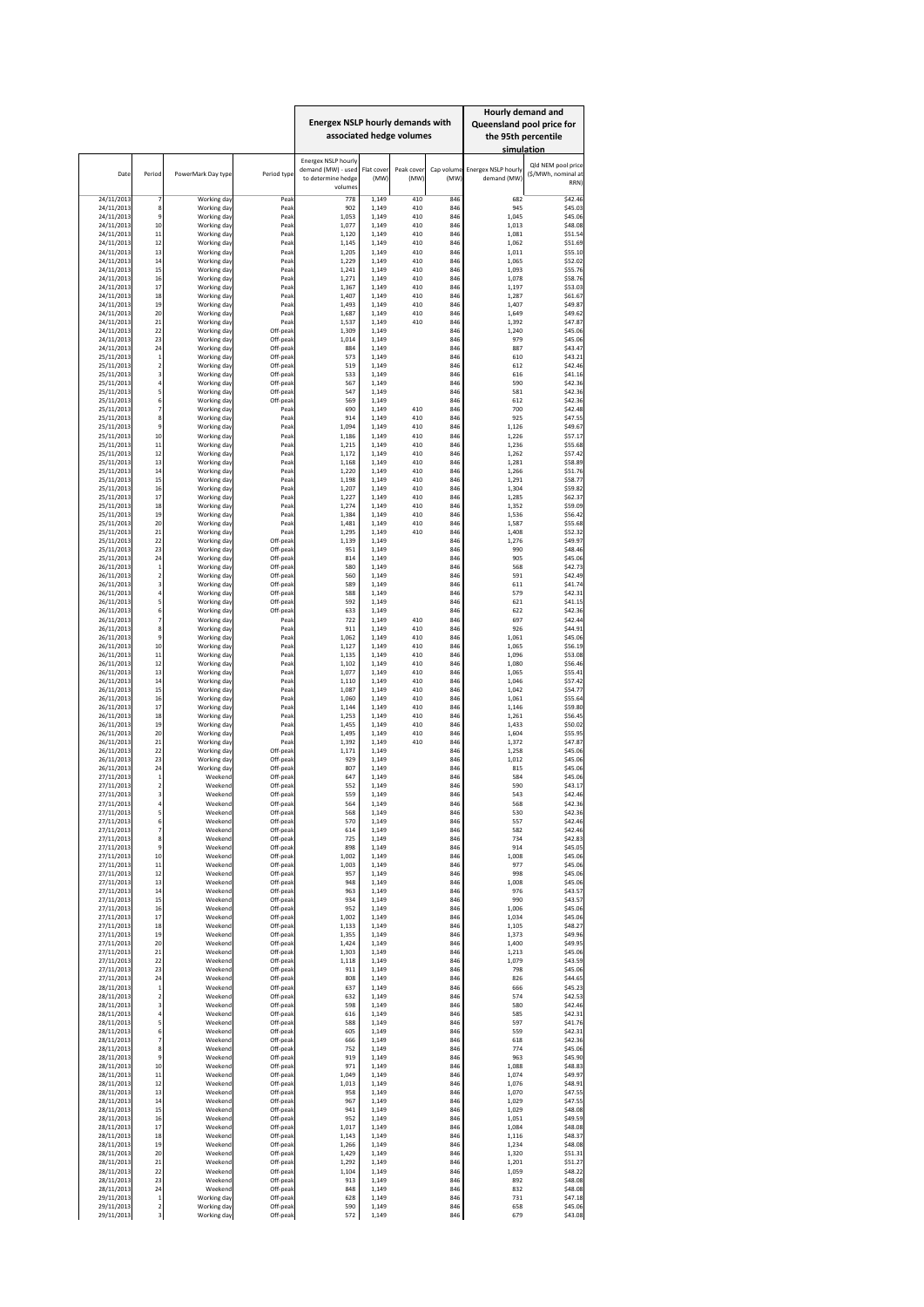|                          |                         |                            |                      |                                                                     |                    |                    | Hourly demand and<br>Queensland pool price for |                                    |                                           |
|--------------------------|-------------------------|----------------------------|----------------------|---------------------------------------------------------------------|--------------------|--------------------|------------------------------------------------|------------------------------------|-------------------------------------------|
|                          |                         |                            |                      | <b>Energex NSLP hourly demands with</b><br>associated hedge volumes |                    |                    |                                                | the 95th percentile                |                                           |
|                          |                         |                            |                      | Energex NSLP hourly                                                 |                    |                    |                                                | simulation                         |                                           |
| Date                     | Period                  | PowerMark Day type         | Period type          | demand (MW) - used<br>to determine hedge                            | Flat cover<br>(MW) | Peak cover<br>(MW) | Cap volume<br>(MW                              | Energex NSLP hourly<br>demand (MW) | Qld NEM pool price<br>(\$/MWh, nominal at |
| 29/11/2013               | 4                       |                            |                      | volumes<br>590                                                      |                    |                    | 846                                            | 661                                | RRN)<br>\$43.55                           |
| 29/11/2013               | 5                       | Working da<br>Working day  | Off-peal<br>Off-peal | 581                                                                 | 1,149<br>1.149     |                    | 846                                            | 613                                | \$42.46                                   |
| 29/11/2013               | 6                       | Working day                | Off-peal             | 611                                                                 | 1,149              | 410                | 846                                            | 700                                | \$42.46                                   |
| 29/11/2013               | $\overline{7}$          | Working day                | Peal                 | 677                                                                 | 1,149              |                    | 846                                            | 762                                | \$45.06                                   |
| 29/11/2013               | 8                       | Working day                | Peal                 | 928                                                                 | 1,149              | 410                | 846                                            | 991                                | \$48.51                                   |
| 29/11/2013               | 9                       | Working day                | Peal                 | 1.124                                                               | 1.149              | 410                | 846                                            | 1.185                              | \$49.97                                   |
| 29/11/2013               | 10                      | Working day                | Peal                 | 1,179                                                               | 1,149              | 410                | 846                                            | 1,283                              | \$60.89                                   |
| 29/11/2013               | 11                      | Working day                | Peal                 | 1,204                                                               | 1,149              | 410                | 846                                            | 1,386                              | \$65.41                                   |
| 29/11/2013<br>29/11/2013 | 12<br>13                | Working da                 | Peal<br>Peal         | 1,230<br>1.245                                                      | 1,149<br>1.149     | 410<br>410         | 846<br>846                                     | 1,350                              | \$75.99<br>\$88.82                        |
| 29/11/2013               | 14                      | Working day<br>Working day | Peak                 | 1,209                                                               | 1,149              | 410                | 846                                            | 1,378<br>1,376                     | \$119.55                                  |
| 29/11/2013               | 15                      | Working day                | Peak                 | 1,204                                                               | 1,149              | 410                | 846                                            | 1,397                              | \$121.19                                  |
| 29/11/2013               | 16                      | Working day                | Peak                 | 1,224                                                               | 1,149              | 410                | 846                                            | 1,408                              | \$73.23                                   |
| 29/11/2013               | 17                      | Working day                | Peak                 | 1,266                                                               | 1,149              | 410                | 846                                            | 1,420                              | \$100.66                                  |
| 29/11/2013               | 18                      | Working day                | Peal                 | 1.293                                                               | 1.149              | 410                | 846                                            | 1,508                              | \$120.33                                  |
| 29/11/2013               | 19                      | Working day                | Peal                 | 1,379                                                               | 1,149              | 410                | 846                                            | 1,590                              | \$62.37                                   |
| 29/11/2013               | 20                      | Working day                | Peal                 | 1,515                                                               | 1,149              | 410                | 846                                            | 1,657                              | \$60.61                                   |
| 29/11/2013               | 21                      | Working day                | Peal                 | 1,362                                                               | 1,149              | 410                | 846                                            | 1,553                              | \$57.42                                   |
| 29/11/2013               | 22                      | Working day                | Off-peal             | 1.259                                                               | 1.149              |                    | 846                                            | 1,380                              | \$49.87                                   |
| 29/11/2013               | 23                      | Working day                | Off-peal             | 934                                                                 | 1,149              |                    | 846                                            | 1,142                              | \$48.66                                   |
| 29/11/2013               | 24                      | Working day                | Off-peal             | 868                                                                 | 1,149              |                    | 846                                            | 999                                | \$47.55                                   |
| 30/11/2013               | $\mathbf{1}$            | Working day                | Off-peal             | 587                                                                 | 1,149              |                    | 846                                            | 709                                | \$43.55                                   |
| 30/11/2013               | $\overline{\mathbf{2}}$ | Working day                | Off-peal             | 620                                                                 | 1.149              |                    | 846                                            | 672                                | \$42.36                                   |
| 30/11/2013               | 3                       | Working day                | Off-peal             | 587                                                                 | 1,149              |                    | 846                                            | 676                                | \$40.58                                   |
| 30/11/2013               | 4                       | Working day                | Off-peal             | 581                                                                 | 1,149              |                    | 846                                            | 691                                | \$41.1                                    |
| 30/11/2013               | 5                       | Working day                | Off-peal             | 579                                                                 | 1,149              |                    | 846                                            | 662                                | \$38.48                                   |
| 30/11/2013               | 6                       | Working day                | Off-peal             | 617                                                                 | 1.149              | 410                | 846                                            | 687                                | \$41.15                                   |
| 30/11/2013               | 7                       | Working day                | Peak                 | 732                                                                 | 1,149              |                    | 846                                            | 737                                | \$42.36                                   |
| 30/11/2013               | 8<br>$\ddot{q}$         | Working day                | Peal                 | 927                                                                 | 1,149              | 410                | 846<br>846                                     | 849                                | \$42.46                                   |
| 30/11/2013<br>30/11/2013 | 10                      | Working day<br>Working day | Peak<br>Peal         | 1,172<br>1.197                                                      | 1,149<br>1.149     | 410<br>410         | 846                                            | 1,035<br>1.157                     | \$44.61<br>\$45.06                        |
| 30/11/2013               | 11                      | Working day                | Peal                 | 1,232                                                               | 1,149              | 410                | 846                                            | 1,210                              | \$48.08                                   |
| 30/11/2013               | 12                      | Working day                | Peal                 | 1,222                                                               | 1,149              | 410                | 846                                            | 1,149                              | \$48.08                                   |
| 30/11/2013               | 13                      | Working day                | Peal                 | 1,226                                                               | 1,149              | 410                | 846                                            | 1,178                              | \$48.80                                   |
| 30/11/2013               | 14                      | Working day                | Peal                 | 1,243                                                               | 1,149              | 410                | 846                                            | 1,192                              | \$48.79                                   |
| 30/11/2013<br>30/11/2013 | 15                      | Working day                | Peal                 | 1.231                                                               | 1.149              | 410<br>410         | 846<br>846                                     | 1.151                              | \$45.06                                   |
| 30/11/2013               | 16<br>17                | Working day<br>Working day | Peal<br>Peal         | 1,233<br>1,257                                                      | 1,149<br>1,149     | 410                | 846                                            | 1,142<br>1,175                     | \$45.06<br>\$45.06                        |
| 30/11/2013               | 18                      | Working day                | Peal                 | 1,316                                                               | 1,149              | 410                | 846                                            | 1,303                              | \$48.08                                   |
| 30/11/2013               | 19                      | Working day                | Peal                 | 1.351                                                               | 1.149              | 410                | 846                                            | 1.426                              | \$45.06                                   |
| 30/11/2013               | 20                      | Working day                | Pea                  | 1,443                                                               | 1,149              | 410                | 846                                            | 1,401                              | \$45.06                                   |
| 30/11/2013               | 21                      | Working day                | Peal                 | 1,330                                                               | 1,149              | 410                | 846                                            | 1,337                              | \$45.06                                   |
| 30/11/2013               | 22                      | Working da                 | Off-peal             | 1,155                                                               | 1,149              |                    | 846                                            | 1,228                              | \$43.59                                   |
| 30/11/2013               | 23                      | Working day                | Off-peal             | 912                                                                 | 1.149              |                    | 846                                            | 1,034                              | \$44.99                                   |
| 30/11/2013               | 24                      | Working day                | Off-peak             | 911                                                                 | 1,149              |                    | 846                                            | 948                                | \$43.44                                   |
| 1/12/2013                | $\mathbf 1$             | Working day                | Off-peak             | 636                                                                 | 1,149              |                    | 846                                            | 609                                | \$42.37                                   |
| 1/12/2013                | $\mathbf 2$             | Working day                | Off-peak             | 633                                                                 | 1,149              |                    | 846                                            | 573                                | \$42.31                                   |
| 1/12/2013                | $\overline{\mathbf{3}}$ | Working day                | Off-peal             | 630                                                                 | 1.149              |                    | 846                                            | 565                                | \$41.15                                   |
| 1/12/2013                | 4                       | Working day                | Off-peal             | 620                                                                 | 1,149              |                    | 846                                            | 624                                | \$40.07                                   |
| 1/12/2013                | 5                       | Working day                | Off-peal             | 586                                                                 | 1,149              |                    | 846                                            | 571                                | \$40.86                                   |
| 1/12/2013                | 6                       | Working day                | Off-peal             | 641                                                                 | 1,149              |                    | 846                                            | 648                                | \$41.15                                   |
| 1/12/2013                | $\overline{7}$          | Working day                | Peal                 | 697                                                                 | 1.149              | 410                | 846                                            | 717                                | \$42.54                                   |
| 1/12/2013                | 8                       | Working day                | Peal                 | 892                                                                 | 1,149              | 410                | 846                                            | 940                                | \$45.06                                   |
| 1/12/2013                | 9                       | Working day                | Peal                 | 1,112                                                               | 1,149              | 410                | 846                                            | 1,083                              | \$48.08                                   |
| 1/12/2013                | 10                      |                            | Peal                 | 1,234                                                               | 1,149              | 410                | 846                                            | 1,189                              | \$48.08                                   |
| 1/12/2013                | 11                      | Working day<br>Working day | Peal                 | 1.219                                                               | 1.149              | 410                | 846                                            | 1.205                              | \$48.08                                   |
| 1/12/2013                | 12                      | Working day                | Peal                 | 1,239                                                               | 1,149              | 410                | 846                                            | 1,209                              | \$52.27                                   |
| 1/12/2013                | 13                      | Working day                | Peal                 | 1,234                                                               | 1,149              | 410                | 846                                            | 1,195                              | \$57.42                                   |
| 1/12/2013                | 14                      | Working day                | Peal                 | 1,252                                                               | 1,149              | 410                | 846                                            | 1,167                              | \$57.42                                   |
| 1/12/2013                | 15                      | Working day                | Peal                 | 1,290                                                               | 1,149              | 410                | 846                                            | 1,196                              | \$57.78                                   |
| 1/12/2013                | 16                      | Working day                | Peal                 | 1.269                                                               | 1.149              | 410                | 846                                            | 1,215                              | \$55.22                                   |
| 1/12/2013                | 17                      | Working day                | Peak                 | 1,311                                                               | 1,149              | 410                | 846                                            | 1,294                              | \$62.37                                   |
| 1/12/2013<br>1/12/2013   | 18<br>19                | Working day                | Peal<br>Peal         | 1,310<br>1,481                                                      | 1,149<br>1,149     | 410<br>410         | 846<br>846                                     | 1,330                              | \$60.19<br>\$56.77                        |
| 1/12/2013                | 20                      | Working day<br>Working day | Peal                 | 1,574                                                               | 1.149              | 410                | 846                                            | 1,432<br>1,541                     | \$51.73                                   |
| 1/12/2013                | 21                      | Working day                | Peal                 | 1,457                                                               | 1,149              | 410                | 846                                            | 1,418                              | \$49.99                                   |
| 1/12/2013                | 22                      | Working day                | Off-peal             | 1,281                                                               | 1,149              |                    | 846                                            | 1,180                              | \$48.08                                   |
| 1/12/2013                | 23                      | Working day                | Off-peal             | 1,013                                                               | 1,149              |                    | 846                                            | 968                                | \$45.06                                   |
| 1/12/2013                | 24                      | Working day                | Off-peak             | 906                                                                 | 1,149              |                    | 846                                            | 873                                | \$44.09                                   |
| 2/12/2013<br>2/12/2013   | $\overline{2}$          | Working day<br>Working day | Off-peal<br>Off-peak | 657<br>623                                                          | 1,149<br>1,149     |                    | 846<br>846                                     | 659<br>640                         | \$45.06<br>\$42.46                        |
| 2/12/2013                | 3                       | Working day                | Off-peak             | 612                                                                 | 1,149              |                    | 846                                            | 672                                | \$41.51                                   |
| 2/12/2013                | $\overline{4}$          | Working day                | Off-peal             | 616                                                                 | 1,149              |                    | 846                                            | 674                                | \$41.51                                   |
| 2/12/2013                | 5                       | Working day                | Off-peak             | 598                                                                 | 1,149              |                    | 846                                            | 625                                | \$42.31                                   |
| 2/12/2013                | 6                       | Working day                | Off-peak             | 629                                                                 | 1,149              | 410                | 846                                            | 653                                | \$42.84                                   |
| 2/12/2013                | $\overline{7}$          | Working day                | Peak                 | 723                                                                 | 1,149              |                    | 846                                            | 753                                | \$44.37                                   |
| 2/12/2013                | 8                       | Working day                | Peak                 | 1.011                                                               | 1,149              | 410                | 846                                            | 1,053                              | \$45.06                                   |
| 2/12/2013                | 9                       | Working day                | Peak                 | 1,178                                                               | 1,149              | 410                | 846                                            | 1,157                              | \$49.93                                   |
| 2/12/2013                | 10                      | Working day                | Peak                 | 1,238                                                               | 1,149              | 410                | 846                                            | 1,237                              | \$49.99                                   |
| 2/12/2013                | 11                      | Working day                | Peak                 | 1,273                                                               | 1,149              | 410                | 846                                            | 1,265                              | \$53.41                                   |
| 2/12/2013                | 12                      | Working day                | Peak                 | 1,253                                                               | 1,149              | 410                | 846                                            | 1,261                              | \$61.36                                   |
| 2/12/2013                | 13                      | Working day                | Peak                 | 1.226                                                               | 1.149              | 410                | 846                                            | 1.255                              | \$62.37                                   |
| 2/12/2013                | 14                      | Working day                | Peak                 | 1,221                                                               | 1,149              | 410                | 846                                            | 1,284                              | \$58.98                                   |
| 2/12/2013                | 15                      | Working day                | Peak                 | 1,209                                                               | 1,149              | 410                | 846                                            | 1,279                              | \$54.87                                   |
| 2/12/2013                | 16                      | Working day                | Peal                 | 1,211                                                               | 1,149              | 410                | 846                                            | 1,326                              | \$55.76                                   |
| 2/12/2013                | 17                      | Working day                | Peal                 | 1.220                                                               | 1.149              | 410                | 846                                            | 1,412                              | \$58.06                                   |
| 2/12/2013                | 18                      | Working day                | Peak                 | 1,256                                                               | 1,149              | 410                | 846                                            | 1,478                              | \$56.57                                   |
| 2/12/2013                | 19                      | Working day                | Peak                 | 1,316                                                               | 1,149              | 410                | 846                                            | 1,560                              | \$57.26                                   |
| 2/12/2013                | 20                      | Working day                | Peak                 | 1,433                                                               | 1,149              | 410                | 846                                            | 1,698                              | \$49.86                                   |
| 2/12/2013                | 21                      | Working day                | Peal                 | 1.310                                                               | 1.149              | 410                | 846                                            | 1,560                              | \$49.40                                   |
| 2/12/2013                | 22                      | Working day                | Off-peal             | 1,159                                                               | 1,149              |                    | 846                                            | 1,417                              | \$45.06                                   |
| 2/12/2013                | 23                      | Working day                | Off-peal             | 874                                                                 | 1,149              |                    | 846                                            | 1,186                              | \$48.08                                   |
| 2/12/2013                | 24                      | Working day                | Off-peak             | 907                                                                 | 1,149              |                    | 846                                            | 1,053                              | \$44.29                                   |
| 3/12/2013                | $\mathbf{1}$            | Working day                | Off-peak             | 647                                                                 | 1.149              |                    | 846                                            | 740                                | \$42.36                                   |
| 3/12/2013                | $\overline{\mathbf{c}}$ | Working day                | Off-peak             | 581                                                                 | 1,149              |                    | 846                                            | 657                                | \$41.51                                   |
| 3/12/2013                | 3                       | Working day                | Off-peak             | 597                                                                 | 1,149              |                    | 846                                            | 633                                | \$41.15                                   |
| 3/12/2013                | 4                       | Working day                | Off-peak             | 575                                                                 | 1,149              |                    | 846                                            | 614                                | \$40.80                                   |
| 3/12/2013                | 5                       | Working day                | Off-peak             | 578                                                                 | 1.149              |                    | 846                                            | 638                                | \$38.47                                   |
| 3/12/2013                | 6                       | Working day                | Off-peak             | 660                                                                 | 1,149              | 410                | 846                                            | 655                                | \$41.15                                   |
| 3/12/2013                | $\overline{7}$          | Working day                | Peak                 | 739                                                                 | 1,149              |                    | 846                                            | 665                                | \$42.36                                   |
| 3/12/2013                | 8                       | Working day                | Peak                 | 972                                                                 | 1,149              | 410                | 846                                            | 916                                | \$44.29                                   |
| 3/12/2013                | 9                       | Working day                | Peal                 | 1,170                                                               | 1,149              | 410                | 846                                            | 1,099                              | \$45.06                                   |
| 3/12/2013                | 10                      | Working day                | Peal                 | 1.213                                                               | 1.149              | 410                | 846                                            | 1.213                              | \$48.08                                   |
| 3/12/2013                | 11                      | Working day                | Peak                 | 1,264                                                               | 1,149              | 410                | 846                                            | 1,249                              | \$48.08                                   |
| 3/12/2013                | 12                      | Working day                | Peak                 | 1,240                                                               | 1,149              | 410                | 846                                            | 1,282                              | \$48.08                                   |
| 3/12/2013                | 13                      | Working day                | Peak                 | 1,237                                                               | 1,149              | 410                | 846                                            | 1,285                              | \$48.08                                   |
| 3/12/2013                | 14                      | Working day                | Peal                 | 1.262                                                               | 1.149              | 410                | 846                                            | 1,316                              | \$48.08                                   |
| 3/12/2013                | 15                      | Working day                | Peal                 | 1,234                                                               | 1,149              | 410                | 846                                            | 1,340                              | \$48.51                                   |
| 3/12/2013                | 16                      | Working day                | Peal                 | 1,239                                                               | 1,149              | 410                | 846                                            | 1,385                              | \$49.62                                   |
| 3/12/2013                | 17                      | Working day                | Peak                 | 1,287                                                               | 1,149              | 410                | 846                                            | 1,395                              | \$49.62                                   |
| 3/12/2013                | 18                      | Working day                | Peak                 | 1,292                                                               | 1.149              | 410                | 846                                            | 1,437                              | \$49.66                                   |
| 3/12/2013                | 19                      | Working day                | Peak                 | 1,384                                                               | 1,149              | 410                | 846                                            | 1,497                              | \$49.97                                   |
| 3/12/2013                | 20                      | Working day                | Peak                 | 1,462                                                               | 1,149              | 410                | 846                                            | 1,566                              | \$49.97                                   |
| 3/12/2013                | 21                      | Working day                | Peak                 | 1,385                                                               | 1,149              | 410                | 846                                            | 1,440                              | \$45.06                                   |
| 3/12/2013                | 22                      | Working day                | Off-peak             | 1.163                                                               | 1.149              |                    | 846                                            | 1.224                              | \$45.06                                   |
| 3/12/2013                | 23                      | Working day                | Off-peak             | 982                                                                 | 1,149              |                    | 846                                            | 1,087                              | \$44.89                                   |
| 3/12/2013                | 24                      | Working day                | Off-peak             | 883                                                                 | 1,149              |                    | 846                                            | 988                                | \$42.5                                    |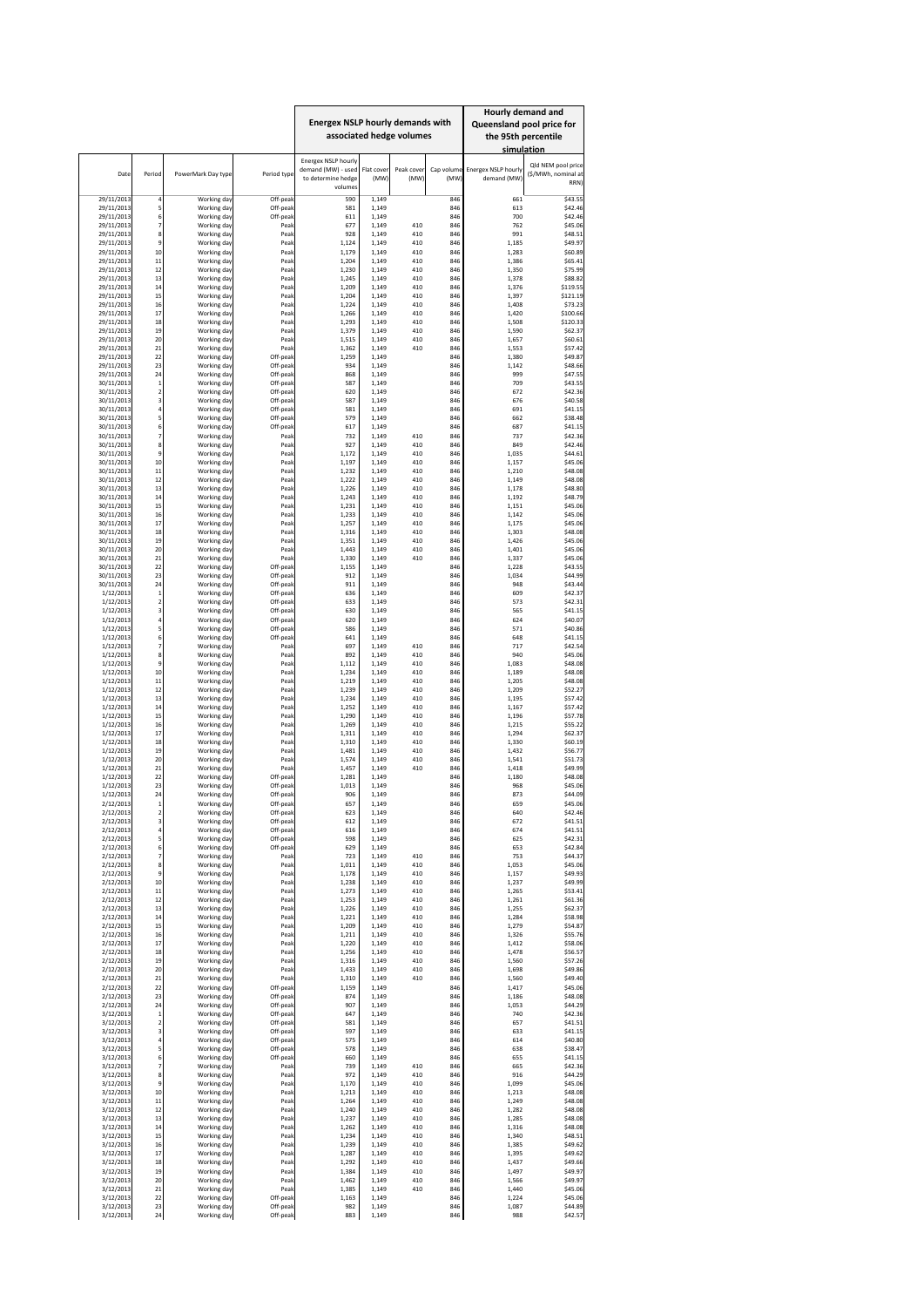|                        |                                         |                            |                      |                                           |                |                          | Hourly demand and |                           |                     |  |
|------------------------|-----------------------------------------|----------------------------|----------------------|-------------------------------------------|----------------|--------------------------|-------------------|---------------------------|---------------------|--|
|                        |                                         |                            |                      | <b>Energex NSLP hourly demands with</b>   |                |                          |                   | Queensland pool price for |                     |  |
|                        |                                         |                            |                      |                                           |                | associated hedge volumes |                   | the 95th percentile       |                     |  |
|                        |                                         |                            |                      |                                           |                |                          |                   | simulation                |                     |  |
|                        |                                         |                            |                      | Energex NSLP hourly<br>demand (MW) - used | Flat cover     | Peak cove                | Cap volume        | Energex NSLP hourly       | Qld NEM pool price  |  |
| Date                   | Period                                  | PowerMark Day type         | Period type          | to determine hedge                        | (MW)           | (MW)                     | (MW)              | demand (MW)               | (\$/MWh, nominal at |  |
|                        |                                         |                            |                      | volume:                                   |                |                          |                   |                           | RRN)                |  |
| 4/12/2013<br>4/12/2013 |                                         | Weekend                    | Off-peal<br>Off-peal | 688                                       | 1,149          |                          | 846               | 727                       | \$42.46             |  |
| 4/12/2013              | 3                                       | Weekend<br>Weekend         | Off-peal             | 629<br>618                                | 1,149<br>1,149 |                          | 846<br>846        | 681<br>664                | \$42.46<br>\$41.15  |  |
| 4/12/2013              | 4                                       | Weekend                    | Off-peal             | 604                                       | 1.149          |                          | 846               | 652                       | \$38.55             |  |
| 4/12/2013<br>4/12/2013 | 5<br>6                                  | Weekend<br>Weekend         | Off-peal<br>Off-peak | 608<br>635                                | 1,149<br>1,149 |                          | 846<br>846        | 641<br>636                | \$41.07<br>\$41.15  |  |
| 4/12/2013              | 7                                       | Weekend                    | Off-peak             | 659                                       | 1,149          |                          | 846               | 645                       | \$41.51             |  |
| 4/12/2013              | 8                                       | Weekend                    | Off-peak             | 741                                       | 1.149          |                          | 846               | 782                       | \$42.36             |  |
| 4/12/2013<br>4/12/2013 | 9<br>10                                 | Weekend<br>Weekend         | Off-peal<br>Off-peal | 919<br>1,083                              | 1,149<br>1,149 |                          | 846<br>846        | 964<br>1,070              | \$43.24<br>\$45.06  |  |
| 4/12/2013              | 11                                      | Weekend                    | Off-peal             | 1,118                                     | 1,149          |                          | 846               | 1,106                     | \$46.12             |  |
| 4/12/2013<br>4/12/2013 | 12<br>13                                | Weekend<br>Weekend         | Off-peal             | 1,108<br>1.064                            | 1,149<br>1.149 |                          | 846<br>846        | 1,112                     | \$45.48<br>\$46.17  |  |
| 4/12/2013              | 14                                      | Weekend                    | Off-peal<br>Off-peal | 1,080                                     | 1,149          |                          | 846               | 1,097<br>1,114            | \$45.06             |  |
| 4/12/2013              | 15                                      | Weekend                    | Off-peak             | 1,101                                     | 1,149          |                          | 846               | 1,112                     | \$43.61             |  |
| 4/12/2013<br>4/12/2013 | 16<br>17                                | Weekend<br>Weekend         | Off-peak<br>Off-peak | 1,116<br>1.199                            | 1,149<br>1.149 |                          | 846<br>846        | 1,169<br>1.173            | \$43.63<br>\$45.06  |  |
| 4/12/2013              | 18                                      | Weekend                    | Off-peal             | 1,315                                     | 1,149          |                          | 846               | 1,198                     | \$48.08             |  |
| 4/12/2013<br>4/12/2013 | 19<br>20                                | Weekend<br>Weekend         | Off-peal<br>Off-peal | 1,514<br>1,636                            | 1,149<br>1,149 |                          | 846<br>846        | 1,375<br>1,475            | \$48.08<br>\$48.08  |  |
| 4/12/2013              | 21                                      | Weekend                    | Off-peal             | 1.471                                     | 1.149          |                          | 846               | 1,300                     | \$45.06             |  |
| 4/12/2013              | 22                                      | Weekend                    | Off-peal             | 1,188                                     | 1,149          |                          | 846               | 1,096                     | \$44.29             |  |
| 4/12/2013<br>4/12/2013 | 23<br>24                                | Weekend<br>Weekend         | Off-peak<br>Off-peak | 965<br>884                                | 1,149<br>1,149 |                          | 846<br>846        | 975<br>953                | \$43.44<br>\$45.06  |  |
| 5/12/2013              | 1                                       | Weekend                    | Off-peal             | 727                                       | 1.149          |                          | 846               | 756                       | \$45.06             |  |
| 5/12/2013<br>5/12/2013 | $\overline{\mathbf{c}}$                 | Weekend                    | Off-peal<br>Off-peal | 681                                       | 1,149          |                          | 846               | 700                       | \$42.46             |  |
| 5/12/2013              | 3<br>4                                  | Weekend<br>Weekend         | Off-peal             | 664<br>652                                | 1,149<br>1,149 |                          | 846<br>846        | 677<br>662                | \$42.36<br>\$42.36  |  |
| 5/12/2013              | 5                                       | Weekend                    | Off-peak             | 641                                       | 1.149          |                          | 846               | 674                       | \$41.51             |  |
| 5/12/2013<br>5/12/2013 | 6<br>7                                  | Weekend<br>Weekend         | Off-peak<br>Off-peak | 636<br>645                                | 1,149<br>1,149 |                          | 846<br>846        | 649<br>710                | \$42.36<br>\$42.36  |  |
| 5/12/2013              | 8                                       | Weekend                    | Off-peak             | 782                                       | 1,149          |                          | 846               | 808                       | \$42.46             |  |
| 5/12/2013<br>5/12/2013 | 9<br>10                                 | Weekend<br>Weekend         | Off-peak<br>Off-peak | 964<br>1.070                              | 1.149<br>1.149 |                          | 846<br>846        | 946<br>1,064              | \$45.06<br>\$45.57  |  |
| 5/12/2013              | 11                                      | Weekend                    | Off-peal             | 1,106                                     | 1,149          |                          | 846               | 1,100                     | \$46.84             |  |
| 5/12/2013              | 12                                      | Weekend                    | Off-peal             | 1,112                                     | 1,149          |                          | 846               | 1,049                     | \$45.06             |  |
| 5/12/2013<br>5/12/2013 | 13<br>14                                | Weekend<br>Weekend         | Off-peal<br>Off-peal | 1,097<br>1,114                            | 1,149<br>1.149 |                          | 846<br>846        | 1,086<br>1,087            | \$44.71<br>\$47.55  |  |
| 5/12/2013              | 15                                      | Weekend                    | Off-peal             | 1,112                                     | 1,149          |                          | 846               | 1,096                     | \$47.55             |  |
| 5/12/2013              | 16                                      | Weekend<br>Weekend         | Off-peak             | 1,169                                     | 1,149          |                          | 846               | 1,086                     | \$47.42             |  |
| 5/12/2013<br>5/12/2013 | 17<br>18                                | Weekend                    | Off-peak<br>Off-peak | 1,173<br>1.198                            | 1,149<br>1.149 |                          | 846<br>846        | 1,166<br>1,340            | \$48.15<br>\$48.08  |  |
| 5/12/2013              | 19                                      | Weekend                    | Off-peal             | 1,375                                     | 1,149          |                          | 846               | 1,561                     | \$49.07             |  |
| 5/12/2013              | 20<br>21                                | Weekend<br>Weekend         | Off-peal<br>Off-peal | 1,475<br>1,300                            | 1,149<br>1,149 |                          | 846<br>846        | 1,638                     | \$51.88<br>\$48.08  |  |
| 5/12/2013<br>5/12/2013 | 22                                      | Weekend                    | Off-peak             | 1,096                                     | 1.149          |                          | 846               | 1,430<br>1,240            | \$46.72             |  |
| 5/12/2013              | 23                                      | Weekend                    | Off-peal             | 975                                       | 1,149          |                          | 846               | 1,013                     | \$45.06             |  |
| 5/12/2013<br>6/12/2013 | 24<br>$\mathbf{1}$                      | Weekend<br>Working day     | Off-peak<br>Off-peak | 953<br>610                                | 1,149<br>1,149 |                          | 846<br>846        | 860<br>759                | \$42.46<br>\$42.67  |  |
| 6/12/2013              | $\overline{2}$                          | Working day                | Off-peak             | 593                                       | 1.149          |                          | 846               | 744                       | \$42.36             |  |
| 6/12/2013              | 3                                       | Working day                | Off-peal             | 573                                       | 1,149          |                          | 846               | 665                       | \$41.15             |  |
| 6/12/2013<br>6/12/2013 | 4<br>5                                  | Working day<br>Working day | Off-peal<br>Off-peal | 613<br>604                                | 1,149<br>1,149 |                          | 846<br>846        | 712<br>704                | \$41.1<br>\$41.15   |  |
| 6/12/2013              | 6                                       | Working day                | Off-peal             | 595                                       | 1.149          |                          | 846               | 717                       | \$41.15             |  |
| 6/12/2013<br>6/12/2013 | 7<br>8                                  | Working day<br>Working day | Peak<br>Peal         | 769<br>893                                | 1,149<br>1,149 | 410<br>410               | 846<br>846        | 826<br>989                | \$42.46<br>\$45.06  |  |
| 6/12/2013              | 9                                       | Working day                | Peal                 | 1,049                                     | 1,149          | 410                      | 846               | 1,213                     | \$48.08             |  |
| 6/12/2013              | 10                                      | Working day                | Peak                 | 1,101                                     | 1,149          | 410                      | 846               | 1,220                     | \$50.43             |  |
| 6/12/2013<br>6/12/2013 | 11<br>12                                | Working day<br>Working day | Peak<br>Peal         | 1.130<br>1,130                            | 1.149<br>1,149 | 410<br>410               | 846<br>846        | 1.273<br>1,314            | \$53.86<br>\$50.75  |  |
| 6/12/2013              | 13                                      | Working day                | Peal                 | 1,112                                     | 1,149          | 410                      | 846               | 1,342                     | \$51.28             |  |
| 6/12/2013<br>6/12/2013 | 14<br>15                                | Working day<br>Working day | Peal<br>Peak         | 1,132<br>1.089                            | 1,149<br>1,149 | 410<br>410               | 846<br>846        | 1,347<br>1,308            | \$49.40<br>\$52.20  |  |
| 6/12/2013              | 16                                      | Working day                | Peak                 | 1,129                                     | 1,149          | 410                      | 846               | 1,328                     | \$57.42             |  |
| 6/12/2013              | 17                                      | Working day                | Peak                 | 1,141                                     | 1,149          | 410                      | 846               | 1,371                     | \$55.69             |  |
| 6/12/2013<br>6/12/2013 | 18<br>19                                | Working day<br>Working day | Peak<br>Peal         | 1,230<br>1.287                            | 1,149<br>1.149 | 410<br>410               | 846<br>846        | 1,409<br>1.450            | \$56.72<br>\$49.61  |  |
| 6/12/2013              | 20                                      | Working day                | Peal                 | 1,364                                     | 1,149          | 410                      | 846               | 1,508                     | \$45.06             |  |
| 6/12/2013              | 21                                      | Working day                | Peak                 | 1,310                                     | 1,149          | 410                      | 846               | 1,471                     | \$45.06             |  |
| 6/12/2013<br>6/12/2013 | 22<br>23                                | Working day<br>Working day | Off-peal<br>Off-peak | 1,140<br>991                              | 1,149<br>1.149 |                          | 846<br>846        | 1,385<br>1,197            | \$43.93<br>\$43.26  |  |
| 6/12/2013              | 24                                      | Working day                | Off-peal             | 908                                       | 1,149          |                          | 846               | 1,066                     | \$42.57             |  |
| 7/12/2013<br>7/12/2013 | $\mathbf{1}$<br>$\overline{\mathbf{z}}$ | Working day<br>Working day | Off-peak<br>Off-peak | 593<br>592                                | 1,149<br>1,149 |                          | 846<br>846        | 603<br>624                | \$42.43<br>\$41.51  |  |
| 7/12/2013              | 3                                       | Working day                | Off-peak             | 579                                       | 1.149          |                          | 846               | 574                       | \$38.47             |  |
| 7/12/2013              | 4                                       | Working day                | Off-peak             | 616                                       | 1,149          |                          | 846               | 593                       | \$38.47             |  |
| 7/12/2013<br>7/12/2013 | 5<br>6                                  | Working day<br>Working day | Off-peak<br>Off-peal | 597<br>617                                | 1,149<br>1,149 |                          | 846<br>846        | 581<br>603                | \$38.47<br>\$38.48  |  |
| 7/12/2013              | $\overline{7}$                          | Working day                | Peak                 | 735                                       | 1,149          | 410                      | 846               | 707                       | \$41.15             |  |
| 7/12/2013<br>7/12/2013 | 8<br>9                                  | Working day<br>Working day | Peak<br>Peak         | 931<br>1,081                              | 1,149<br>1,149 | 410<br>410               | 846<br>846        | 907<br>1,075              | \$42.60<br>\$45.06  |  |
| 7/12/2013              | 10                                      | Working day                | Peak                 | 1,120                                     | 1,149          | 410                      | 846               | 1,051                     | \$45.06             |  |
| 7/12/2013              | 11<br>12                                | Working day                | Peak<br>Peak         | 1,120                                     | 1,149          | 410<br>410               | 846<br>846        | 1,056                     | \$45.06             |  |
| 7/12/2013<br>7/12/2013 | 13                                      | Working day<br>Working day | Peak                 | 1,160<br>1,109                            | 1,149<br>1,149 | 410                      | 846               | 1,052<br>1,074            | \$45.06<br>\$45.06  |  |
| 7/12/2013              | 14                                      | Working day                | Peal                 | 1,135                                     | 1,149          | 410                      | 846               | 1,081                     | \$45.06             |  |
| 7/12/2013<br>7/12/2013 | 15<br>16                                | Working day<br>Working day | Peak<br>Peal         | 1,125<br>1.096                            | 1,149<br>1.149 | 410<br>410               | 846<br>846        | 1,129<br>1,140            | \$48.08<br>\$48.08  |  |
| 7/12/2013              | 17                                      | Working day                | Peak                 | 1,134                                     | 1,149          | 410                      | 846               | 1,213                     | \$48.08             |  |
| 7/12/2013              | 18                                      | Working day                | Peal                 | 1,219                                     | 1,149          | 410                      | 846               | 1,304                     | \$49.16             |  |
| 7/12/2013<br>7/12/2013 | 19<br>20                                | Working day<br>Working day | Peal<br>Peak         | 1,441<br>1.555                            | 1,149<br>1.149 | 410<br>410               | 846<br>846        | 1,558<br>1,601            | \$57.42<br>\$57.42  |  |
| 7/12/2013              | 21                                      | Working day                | Peal                 | 1,373                                     | 1,149          | 410                      | 846               | 1,369                     | \$48.08             |  |
| 7/12/2013<br>7/12/2013 | 22<br>23                                | Working day<br>Working day | Off-peak<br>Off-peal | 1,151<br>989                              | 1,149<br>1,149 |                          | 846<br>846        | 1,232<br>992              | \$45.06<br>\$45.02  |  |
| 7/12/2013              | 24                                      | Working day                | Off-peak             | 795                                       | 1,149          |                          | 846               | 909                       | \$42.52             |  |
| 8/12/2013              | $\mathbf{1}$                            | Working day                | Off-peak             | 574                                       | 1,149          |                          | 846               | 740                       | \$42.46             |  |
| 8/12/2013<br>8/12/2013 | $\mathbf 2$<br>3                        | Working day<br>Working day | Off-peak<br>Off-peak | 582<br>576                                | 1,149<br>1,149 |                          | 846<br>846        | 694<br>659                | \$41.16<br>\$41.03  |  |
| 8/12/2013              | 4                                       | Working day                | Off-peak             | 556                                       | 1,149          |                          | 846               | 663                       | \$38.47             |  |
| 8/12/2013<br>8/12/2013 | 5<br>6                                  | Working day<br>Working day | Off-peak<br>Off-peak | 594<br>620                                | 1,149<br>1,149 |                          | 846<br>846        | 628<br>600                | \$35.68<br>\$38.48  |  |
| 8/12/2013              | 7                                       | Working day                | Peal                 | 731                                       | 1,149          | 410                      | 846               | 647                       | \$41.01             |  |
| 8/12/2013              | 8                                       | Working day                | Peak                 | 957                                       | 1,149          | 410                      | 846               | 792                       | \$41.51             |  |
| 8/12/2013<br>8/12/2013 | 9<br>10                                 | Working day<br>Working day | Peal<br>Peal         | 1,103<br>1,140                            | 1,149<br>1,149 | 410<br>410               | 846<br>846        | 910<br>1,026              | \$42.57<br>\$44.23  |  |
| 8/12/2013              | 11                                      | Working day                | Peal                 | 1,120                                     | 1,149          | 410                      | 846               | 1,047                     | \$44.30             |  |
| 8/12/2013<br>8/12/2013 | 12<br>13                                | Working day                | Peal<br>Peak         | 1,120<br>1.107                            | 1,149<br>1,149 | 410<br>410               | 846<br>846        | 963<br>996                | \$44.28<br>\$44.95  |  |
| 8/12/2013              | 14                                      | Working day<br>Working day | Peak                 | 1,024                                     | 1,149          | 410                      | 846               | 1,035                     | \$45.06             |  |
| 8/12/2013              | 15                                      | Working day                | Peal                 | 1,057                                     | 1,149          | 410                      | 846               | 1,038                     | \$45.06             |  |
| 8/12/2013<br>8/12/2013 | 16<br>17                                | Working day<br>Working day | Peal<br>Peal         | 1,122<br>1,173                            | 1,149<br>1,149 | 410<br>410               | 846<br>846        | 1,065<br>1,131            | \$45.06<br>\$45.06  |  |
| 8/12/2013              | 18                                      | Working day                | Peak                 | 1,232                                     | 1,149          | 410                      | 846               | 1,205                     | \$43.55             |  |
| 8/12/2013<br>8/12/2013 | 19<br>20                                | Working day<br>Working day | Peak<br>Peak         | 1,369<br>1,453                            | 1,149<br>1,149 | 410<br>410               | 846<br>846        | 1,345<br>1,383            | \$43.95<br>\$44.41  |  |
| 8/12/2013              | 21                                      | Working day                | Peak                 | 1,395                                     | 1,149          | 410                      | 846               | 1,305                     | \$44.41             |  |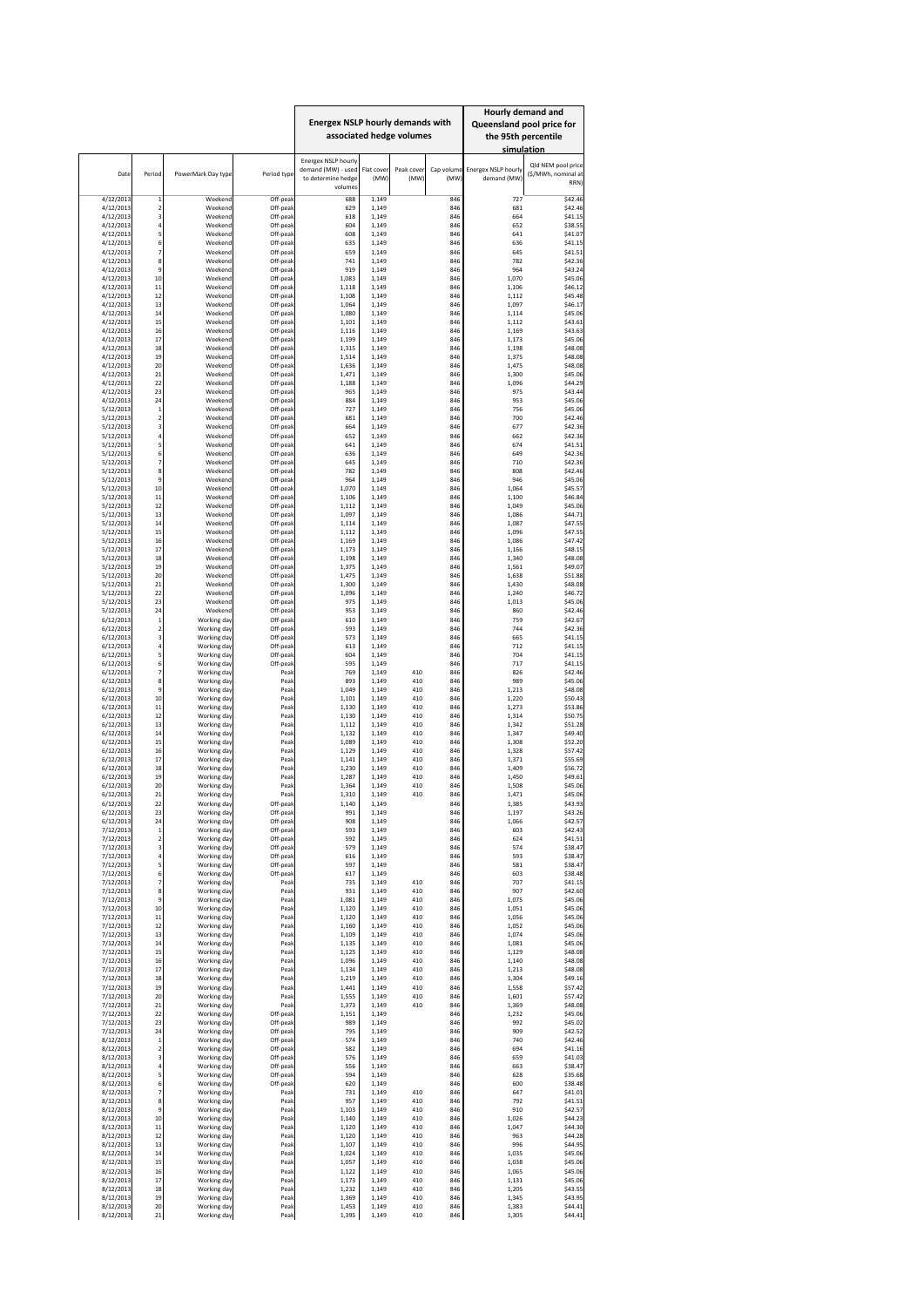|                          |                              |                            |                      |                               |                                         | Hourly demand and |                                   |                           |                                   |  |
|--------------------------|------------------------------|----------------------------|----------------------|-------------------------------|-----------------------------------------|-------------------|-----------------------------------|---------------------------|-----------------------------------|--|
|                          |                              |                            |                      |                               | <b>Energex NSLP hourly demands with</b> |                   |                                   | Queensland pool price for |                                   |  |
|                          |                              |                            |                      | associated hedge volumes      |                                         |                   | the 95th percentile<br>simulation |                           |                                   |  |
|                          |                              |                            |                      | Energex NSLP hourly           |                                         |                   |                                   |                           |                                   |  |
| Date                     | Period                       |                            | Period type          | demand (MW) - used            | Flat cover                              | Peak cover        | Cap volume                        | Energex NSLP hourly       | Qld NEM pool price                |  |
|                          |                              | PowerMark Day type         |                      | to determine hedge<br>volume: | (MW)                                    | (MW)              | (MW                               | demand (MW)               | (\$/MWh, nominal at<br><b>RRN</b> |  |
| 8/12/2013                | 22                           | Working day                | Off-peak             | 1,132                         | 1,149                                   |                   | 846                               | 1.185                     | \$43.27                           |  |
| 8/12/2013                | 23                           | Working day                | Off-peal             | 934                           | 1,149                                   |                   | 846                               | 1,042                     | \$42.46                           |  |
| 8/12/2013<br>9/12/2013   | 24<br>1                      | Working day<br>Working day | Off-peak<br>Off-peak | 876<br>700                    | 1,149<br>1,149                          |                   | 846<br>846                        | 906<br>640                | \$42.46<br>\$42.46                |  |
| 9/12/2013                | $\overline{2}$               | Working day                | Off-peak             | 689                           | 1.149                                   |                   | 846                               | 559                       | \$41.53                           |  |
| 9/12/2013<br>9/12/2013   | 3<br>4                       | Working day<br>Working day | Off-peal<br>Off-peal | 695<br>675                    | 1,149<br>1,149                          |                   | 846<br>846                        | 551<br>588                | \$38.87<br>\$38.4                 |  |
| 9/12/2013                | 5                            | Working day                | Off-peak             | 682                           | 1,149                                   |                   | 846                               | 552                       | \$38.47                           |  |
| 9/12/2013<br>9/12/2013   | 6<br>7                       | Working day<br>Working day | Off-peak<br>Peak     | 697<br>814                    | 1.149<br>1,149                          | 410               | 846<br>846                        | 589<br>637                | \$40.83<br>\$42.36                |  |
| 9/12/2013                | $\bf8$                       | Working day                | Peal                 | 1,032                         | 1,149                                   | 410               | 846                               | 915                       | \$43.10                           |  |
| 9/12/2013<br>9/12/2013   | 9<br>10                      | Working day<br>Working day | Peal<br>Peak         | 1,188<br>1,265                | 1,149<br>1,149                          | 410<br>410        | 846<br>846                        | 1,113<br>1,226            | \$45.06<br>\$60.80                |  |
| 9/12/2013                | 11                           | Working day                | Peak                 | 1.310                         | 1.149                                   | 410               | 846                               | 1.244                     | \$56.33                           |  |
| 9/12/2013<br>9/12/2013   | 12<br>13                     | Working day<br>Working day | Peal<br>Peal         | 1,300<br>1,373                | 1,149<br>1,149                          | 410<br>410        | 846<br>846                        | 1,235<br>1,331            | \$55.68<br>\$55.69                |  |
| 9/12/2013                | 14                           | Working day                | Peal                 | 1,357                         | 1,149                                   | 410               | 846                               | 1,252                     | \$56.40                           |  |
| 9/12/2013<br>9/12/2013   | 15<br>16                     | Working day<br>Working day | Peak<br>Peal         | 1,379<br>1,410                | 1.149<br>1,149                          | 410<br>410        | 846<br>846                        | 1.222<br>1,202            | \$57.42<br>\$58.72                |  |
| 9/12/2013<br>9/12/2013   | 17<br>18                     | Working day                | Peal<br>Peak         | 1,452<br>1,516                | 1,149<br>1,149                          | 410<br>410        | 846<br>846                        | 1,242<br>1,297            | \$49.97<br>\$57.42                |  |
| 9/12/2013                | 19                           | Working day<br>Working day | Peak                 | 1.477                         | 1.149                                   | 410               | 846                               | 1,328                     | \$47.55                           |  |
| 9/12/2013<br>9/12/2013   | 20<br>21                     | Working day<br>Working day | Peal<br>Peal         | 1,597<br>1,524                | 1,149<br>1,149                          | 410<br>410        | 846<br>846                        | 1,423<br>1,268            | \$45.06<br>\$45.8                 |  |
| 9/12/2013                | 22                           | Working day                | Off-peal             | 1,338                         | 1,149                                   |                   | 846                               | 1,080                     | \$43.87                           |  |
| 9/12/2013<br>9/12/2013   | 23<br>24                     | Working day<br>Working day | Off-peak<br>Off-peal | 1.064<br>1,003                | 1.149<br>1,149                          |                   | 846<br>846                        | 905<br>894                | \$45.06<br>\$43.52                |  |
| 10/12/2013               | $\mathbf{1}$                 | Working day                | Off-peak             | 661                           | 1,149                                   |                   | 846                               | 577                       | \$42.67                           |  |
| 10/12/2013<br>10/12/2013 | 2<br>$\overline{\mathbf{3}}$ | Working day<br>Working day | Off-peak<br>Off-peak | 589<br>645                    | 1,149<br>1.149                          |                   | 846<br>846                        | 537<br>572                | \$42.43<br>\$42.31                |  |
| 10/12/2013               | 4                            | Working day                | Off-peak             | 626                           | 1,149                                   |                   | 846                               | 578                       | \$41.03                           |  |
| 10/12/2013<br>10/12/2013 | 5<br>6                       | Working day<br>Working day | Off-peal<br>Off-peak | 632<br>643                    | 1,149<br>1,149                          |                   | 846<br>846                        | 576<br>621                | \$41.09<br>\$42.38                |  |
| 10/12/2013               | 7                            | Working day                | Peak                 | 763                           | 1.149                                   | 410               | 846                               | 718                       | \$43.10                           |  |
| 10/12/2013<br>10/12/2013 | 8<br>9                       | Working day<br>Working day | Peal<br>Peak         | 960<br>1,202                  | 1.149<br>1,149                          | 410<br>410        | 846<br>846                        | 859<br>1,027              | \$45.06<br>\$45.06                |  |
| 10/12/2013               | 10                           | Working day                | Peal                 | 1,372                         | 1,149                                   | 410               | 846                               | 1,121                     | \$48.51                           |  |
| 10/12/2013<br>10/12/2013 | 11<br>12                     | Working day<br>Working day | Peal<br>Peal         | 1,389<br>1.373                | 1,149<br>1.149                          | 410<br>410        | 846<br>846                        | 1,106<br>1.155            | \$49.97<br>\$57.46                |  |
| 10/12/2013               | 13                           | Working day                | Peal                 | 1,376                         | 1,149                                   | 410               | 846                               | 1,125                     | \$57.42                           |  |
| 10/12/2013<br>10/12/2013 | 14<br>15                     | Working day<br>Working day | Peal<br>Peal         | 1,381<br>1,437                | 1,149<br>1,149                          | 410<br>410        | 846<br>846                        | 1,149<br>1,178            | \$57.42<br>\$53.37                |  |
| 10/12/2013               | 16                           | Working day                | Peal                 | 1.440                         | 1.149                                   | 410               | 846                               | 1,199                     | \$54.70                           |  |
| 10/12/2013<br>10/12/2013 | 17<br>18                     | Working day<br>Working day | Peak<br>Peal         | 1,441<br>1,474                | 1,149<br>1,149                          | 410<br>410        | 846<br>846                        | 1,212<br>1,246            | \$53.35<br>\$54.96                |  |
| 10/12/2013               | 19                           | Working day                | Peak                 | 1,522                         | 1,149                                   | 410               | 846                               | 1,330                     | \$45.06                           |  |
| 10/12/2013<br>10/12/2013 | 20<br>$\overline{21}$        | Working day<br>Working day | Peal<br>Peak         | 1.597<br>1,536                | 1.149<br>1,149                          | 410<br>410        | 846<br>846                        | 1.403<br>1,360            | \$45.06<br>\$48.73                |  |
| 10/12/2013               | 22                           | Working day                | Off-peal             | 1,306                         | 1,149                                   |                   | 846                               | 1,196                     | \$45.06                           |  |
| 10/12/2013<br>10/12/2013 | 23<br>24                     | Working day<br>Working day | Off-peal<br>Off-peal | 1,030<br>971                  | 1,149<br>1.149                          |                   | 846<br>846                        | 985<br>879                | \$43.81<br>\$43.66                |  |
| 11/12/2013               | $\mathbf{1}$                 | Weekend                    | Off-peal             | 781                           | 1,149                                   |                   | 846                               | 653                       | \$42.35                           |  |
| 11/12/2013<br>11/12/2013 | $\overline{\mathbf{c}}$<br>3 | Weekend<br>Weekend         | Off-peak<br>Off-peak | 782<br>745                    | 1,149<br>1,149                          |                   | 846<br>846                        | 654<br>596                | \$41.15<br>\$39.63                |  |
| 11/12/2013<br>11/12/2013 | 4<br>5                       | Weekend<br>Weekend         | Off-peak<br>Off-peak | 769<br>737                    | 1.149<br>1,149                          |                   | 846<br>846                        | 631<br>616                | \$35.68<br>\$36.27                |  |
| 11/12/2013               | 6                            | Weekend                    | Off-peak             | 722                           | 1,149                                   |                   | 846                               | 588                       | \$35.68                           |  |
| 11/12/2013               | 7<br>8                       | Weekend<br>Weekend         | Off-peal<br>Off-peak | 742<br>813                    | 1,149<br>1,149                          |                   | 846<br>846                        | 617<br>732                | \$38.68<br>\$39.34                |  |
| 11/12/2013<br>11/12/2013 | 9                            | Weekend                    | Off-peak             | 1.033                         | 1.149                                   |                   | 846                               | 818                       | \$41.15                           |  |
| 11/12/2013<br>11/12/2013 | 10<br>11                     | Weekend<br>Weekend         | Off-peak<br>Off-peak | 1,079<br>1,197                | 1,149<br>1,149                          |                   | 846<br>846                        | 918<br>909                | \$42.63<br>\$42.46                |  |
| 11/12/2013               | 12                           | Weekend                    | Off-peak             | 1,204                         | 1,149                                   |                   | 846                               | 912                       | \$42.46                           |  |
| 11/12/2013<br>11/12/2013 | 13<br>14                     | Weekend<br>Weekend         | Off-peak<br>Off-peal | 1.182<br>1,242                | 1.149<br>1,149                          |                   | 846<br>846                        | 892<br>908                | \$42.57<br>\$42.72                |  |
| 11/12/2013               | 15                           | Weekend                    | Off-peal             | 1,384                         | 1,149                                   |                   | 846                               | 946                       | \$42.46                           |  |
| 11/12/2013<br>11/12/2013 | 16<br>17                     | Weekend<br>Weekend         | Off-peal<br>Off-peak | 1,453<br>1.456                | 1,149<br>1.149                          |                   | 846<br>846                        | 977<br>1.042              | \$42.46<br>\$43.55                |  |
| 11/12/2013               | 18                           | Weekend                    | Off-peak             | 1,586                         | 1,149                                   |                   | 846                               | 1,224                     | \$44.23                           |  |
| 11/12/201<br>11/12/2013  | 19<br>20                     | Weekend<br>Weekend         | Off-pea<br>Off-peak  | 1,771<br>1,824                | 1,149<br>1,149                          |                   | 846<br>846                        | 1,396<br>1,583            | \$46.08<br>\$47.55                |  |
| 11/12/2013               | 21                           | Weekend                    | Off-peak             | 1.663                         | 1.149                                   |                   | 846                               | 1,388                     | \$45.06                           |  |
| 11/12/2013<br>11/12/2013 | 22<br>23                     | Weekend<br>Weekend         | Off-peak<br>Off-peak | 1,493<br>1,206                | 1,149<br>1,149                          |                   | 846<br>846                        | 1,248<br>991              | \$44.80<br>\$45.06                |  |
| 11/12/2013<br>12/12/2013 | 24<br>1                      | Weekend<br>Weekend         | Off-peal<br>Off-peak | 1,061<br>763                  | 1,149<br>1,149                          |                   | 846<br>846                        | 882<br>750                | \$42.46<br>\$43.45                |  |
| 12/12/2013               | $\overline{\mathbf{c}}$      | Weekend                    | Off-peak             | 727                           | 1,149                                   |                   | 846                               | 716                       | \$42.46                           |  |
| 12/12/2013<br>12/12/2013 | 3<br>4                       | Weekend<br>Weekend         | Off-peak<br>Off-peak | 690<br>731                    | 1,149<br>1,149                          |                   | 846<br>846                        | 707<br>634                | \$42.31<br>\$41.15                |  |
| 12/12/2013               | 5                            | Weekend                    | Off-peak             | 695                           | 1,149                                   |                   | 846                               | 651                       | \$42.36                           |  |
| 12/12/2013<br>12/12/2013 | 6<br>7                       | Weekend<br>Weekend         | Off-peak<br>Off-peak | 691<br>726                    | 1.149<br>1,149                          |                   | 846<br>846                        | 668<br>661                | \$42.31<br>\$42.36                |  |
| 12/12/2013               | 8                            | Weekend                    | Off-peak             | 839                           | 1,149                                   |                   | 846                               | 781                       | \$42.57                           |  |
| 12/12/2013<br>12/12/2013 | 9<br>10                      | Weekend<br>Weekend         | Off-peal<br>Off-peak | 962<br>1.109                  | 1,149<br>1.149                          |                   | 846<br>846                        | 898<br>978                | \$45.06<br>\$45.06                |  |
| 12/12/2013               | 11                           | Weekend                    | Off-peak             | 1,167                         | 1,149                                   |                   | 846                               | 966                       | \$45.06                           |  |
| 12/12/2013<br>12/12/2013 | 12<br>13                     | Weekend<br>Weekend         | Off-peak<br>Off-peak | 1,102<br>1,127                | 1,149<br>1,149                          |                   | 846<br>846                        | 995<br>1,069              | \$47.55<br>\$45.06                |  |
| 12/12/2013               | 14                           | Weekend                    | Off-peak             | 1.163                         | 1.149                                   |                   | 846                               | 1,089                     | \$45.06                           |  |
| 12/12/2013<br>12/12/2013 | 15<br>16                     | Weekend<br>Weekend         | Off-peal<br>Off-peak | 1,279<br>1,388                | 1,149<br>1,149                          |                   | 846<br>846                        | 1,159<br>1,240            | \$45.06<br>\$45.06                |  |
| 12/12/2013<br>12/12/2013 | 17<br>18                     | Weekend<br>Weekend         | Off-peak<br>Off-peak | 1,489<br>1,618                | 1,149<br>1,149                          |                   | 846<br>846                        | 1,325<br>1,437            | \$47.67<br>\$48.08                |  |
| 12/12/2013               | 19                           | Weekend                    | Off-peak             | 1,648                         | 1,149                                   |                   | 846                               | 1,573                     | \$48.08                           |  |
| 12/12/2013<br>12/12/2013 | 20<br>21                     | Weekend<br>Weekend         | Off-peak<br>Off-peak | 1,663<br>1,617                | 1,149<br>1,149                          |                   | 846<br>846                        | 1,687<br>1,503            | \$48.65<br>\$48.08                |  |
| 12/12/2013               | 22                           | Weekend                    | Off-peak             | 1.462                         | 1.149                                   |                   | 846                               | 1,371                     | \$46.95                           |  |
| 12/12/2013<br>12/12/2013 | 23<br>24                     | Weekend<br>Weekend         | Off-peak<br>Off-peak | 1,280<br>1,122                | 1,149<br>1,149                          |                   | 846<br>846                        | 1,175<br>1,036            | \$45.60<br>\$44.76                |  |
| 13/12/2013               | 1                            | Working day                | Off-peal             | 1,243                         | 1,149                                   |                   | 846                               | 740                       | \$42.36                           |  |
| 13/12/2013<br>13/12/2013 | $\overline{2}$<br>3          | Working day<br>Working day | Off-peak<br>Off-peak | 1,126<br>1,042                | 1,149<br>1,149                          |                   | 846<br>846                        | 657<br>633                | \$41.15<br>\$39.96                |  |
| 13/12/2013               | 4                            | Working day                | Off-peak             | 980                           | 1,149                                   |                   | 846                               | 614                       | \$38.47                           |  |
| 13/12/2013<br>13/12/2013 | 5<br>6                       | Working day<br>Working day | Off-peak<br>Off-peak | 971<br>945                    | 1,149<br>1,149                          |                   | 846<br>846                        | 638<br>655                | \$38.56<br>\$41.51                |  |
| 13/12/2013               | $\overline{7}$               | Working day                | Peak                 | 1.026                         | 1.149                                   | 410               | 846                               | 665                       | \$42.36                           |  |
| 13/12/2013<br>13/12/2013 | $\bf8$<br>9                  | Working day<br>Working day | Peal<br>Peak         | 1,206<br>1,460                | 1,149<br>1,149                          | 410<br>410        | 846<br>846                        | 916<br>1,099              | \$42.46<br>\$45.06                |  |
| 13/12/2013               | 10                           | Working day                | Peal                 | 1,698                         | 1,149                                   | 410               | 846                               | 1,213                     | \$48.08                           |  |
| 13/12/2013<br>13/12/2013 | 11<br>12                     | Working day<br>Working day | Peak<br>Peak         | 1,769<br>1,837                | 1,149<br>1,149                          | 410<br>410        | 846<br>846                        | 1,249<br>1,282            | \$48.63<br>\$48.64                |  |
| 13/12/2013               | 13                           | Working day                | Peak                 | 1,972                         | 1,149                                   | 410               | 846                               | 1,285                     | \$49.97                           |  |
| 13/12/2013<br>13/12/2013 | 14<br>15                     | Working day<br>Working day | Peak<br>Peak         | 2,021<br>2.108                | 1,149<br>1.149                          | 410<br>410        | 846<br>846                        | 1,316<br>1,340            | \$50.13<br>\$50.19                |  |
| 13/12/2013               | 16                           | Working day                | Peak                 | 2,159                         | 1,149                                   | 410               | 846                               | 1,385                     | \$49.77                           |  |
| 13/12/2013<br>13/12/2013 | 17<br>18                     | Working day<br>Working day | Peal<br>Peal         | 2,182<br>2,290                | 1,149<br>1,149                          | 410<br>410        | 846<br>846                        | 1,395<br>1,437            | \$49.97<br>\$48.98                |  |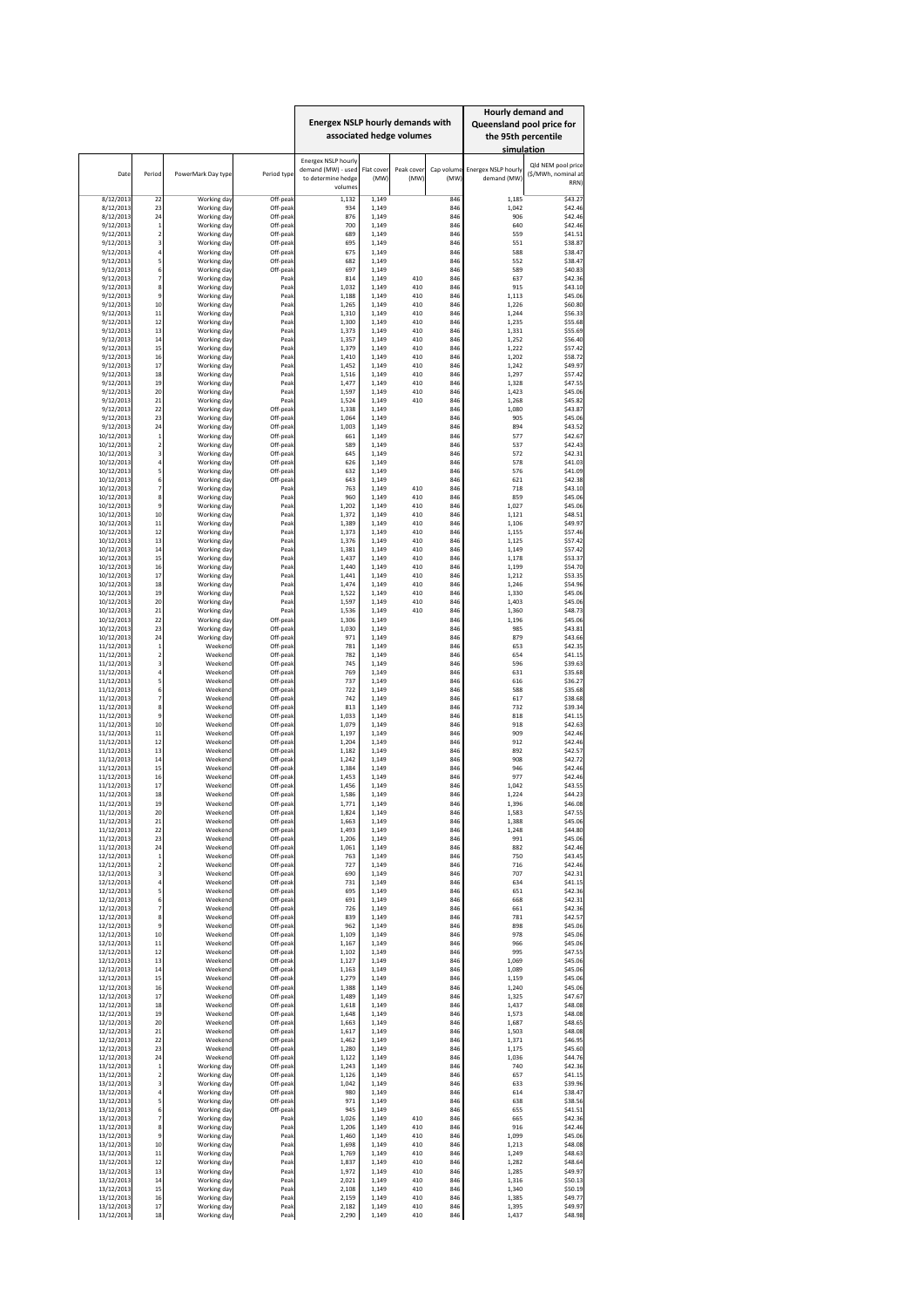|                          |                 |                            |                      |                                                                     |                    |                    | Hourly demand and                                |                                   |                                           |
|--------------------------|-----------------|----------------------------|----------------------|---------------------------------------------------------------------|--------------------|--------------------|--------------------------------------------------|-----------------------------------|-------------------------------------------|
|                          |                 |                            |                      | <b>Energex NSLP hourly demands with</b><br>associated hedge volumes |                    |                    | Queensland pool price for<br>the 95th percentile |                                   |                                           |
|                          |                 |                            |                      |                                                                     |                    |                    | simulation                                       |                                   |                                           |
| Date                     | Period          | PowerMark Day type         | Period type          | Energex NSLP hourly<br>demand (MW) - used<br>to determine hedge     | Flat cover<br>(MW) | Peak cover<br>(MW) | Cap volume<br>(MW)                               | Energex NSLP hourly<br>demand (MW | Qld NEM pool price<br>(\$/MWh, nominal at |
|                          |                 |                            |                      | volumes                                                             |                    |                    |                                                  |                                   | RRN)                                      |
| 13/12/2013               | 19              | Working day                | Peak                 | 2,287                                                               | 1,149              | 410                | 846                                              | 1,497                             | \$49.48                                   |
| 13/12/2013               | 20              | Working day                | Peak                 | 2.262                                                               | 1.149              | 410                | 846                                              | 1.566                             | \$48.08                                   |
| 13/12/2013               | $\overline{21}$ | Working day                | Peak                 | 2,222                                                               | 1,149              | 410                | 846                                              | 1,440                             | \$45.06                                   |
| 13/12/2013               | 22              | Working day                | Off-peal             | 2,027                                                               | 1,149              |                    | 846                                              | 1,224                             | \$45.03                                   |
| 13/12/2013               | 2 <sup>2</sup>  | Working day                | Off-peal             | 1,675                                                               | 1,149              |                    | 846                                              | 1,087                             | \$43.72                                   |
| 13/12/2013               | 24              | Working day                | Off-peal             | 1.458                                                               | 1.149              |                    | 846                                              | 988                               | \$42.67                                   |
| 14/12/2013               | 1               | Working day                | Off-peal             | 966                                                                 | 1,149              |                    | 846                                              | 662                               | \$42.45                                   |
| 14/12/2013               | 2               | Working day                | Off-peal             | 886                                                                 | 1,149              |                    | 846                                              | 602                               | \$41.52                                   |
| 14/12/2013               | 3               | Working day                | Off-peal             | 875                                                                 | 1,149              |                    | 846                                              | 585                               | \$39.41                                   |
| 14/12/2013               | 4               | Working day                | Off-peal             | 829                                                                 | 1.149              |                    | 846                                              | 594                               | \$39.20                                   |
| 14/12/2013               | 5               | Working day                | Off-peak             | 808                                                                 | 1,149              |                    | 846                                              | 627                               | \$38.57                                   |
| 14/12/2013               | 6               | Working day                | Off-peak             | 811                                                                 | 1,149              | 410                | 846                                              | 613                               | \$40.59                                   |
| 14/12/2013               | 7               | Working day                | Peal                 | 904                                                                 | 1,149              |                    | 846                                              | 754                               | \$42.38                                   |
| 14/12/2013               | 8               | Working day                | Peal                 | 1,121                                                               | 1,149              | 410                | 846                                              | 898                               | \$43.93                                   |
| 14/12/2013               | 9               | Working day                | Peak                 | 1.330                                                               | 1.149              | 410                | 846                                              | 1.174                             | \$48.77                                   |
| 14/12/2013               | 10              | Working day                | Peak                 | 1,492                                                               | 1,149              | 410                | 846                                              | 1,279                             | \$50.45                                   |
| 14/12/2013               | 11              | Working day                | Peal                 | 1,570                                                               | 1,149              | 410                | 846                                              | 1,313                             | \$50.46                                   |
| 14/12/2013               | 12              | Working day                | Peal                 | 1,592                                                               | 1,149              | 410                | 846                                              | 1,323                             | \$50.47                                   |
| 14/12/2013               | 13              | Working day                | Peak                 | 1.594                                                               | 1.149              | 410                | 846                                              | 1.326                             | \$51.24                                   |
| 14/12/2013               | 14              | Working day                | Peak                 | 1,602                                                               | 1,149              | 410                | 846                                              | 1,343                             | \$49.97                                   |
| 14/12/2013               | 15              | Working day                | Peal                 | 1,612                                                               | 1,149              | 410                | 846                                              | 1,368                             | \$49.74                                   |
| 14/12/2013               | 16              | Working day                | Peak                 | 1,564                                                               | 1,149              | 410                | 846                                              | 1,373                             | \$49.97                                   |
| 14/12/2013               | 17              | Working day                | Peak                 | 1.565                                                               | 1.149              | 410                | 846                                              | 1.365                             | \$49.97                                   |
| 14/12/2013               | 18              | Working day                | Peal                 | 1,636                                                               | 1,149              | 410                | 846                                              | 1,386                             | \$50.52                                   |
| 14/12/2013               | 19              | Working day                | Peal                 | 1,665                                                               | 1,149              | 410                | 846                                              | 1,505                             | \$49.87                                   |
| 14/12/2013               | 20              | Working day                | Peal                 | 1,717                                                               | 1,149              | 410                | 846                                              | 1,604                             | \$53.49                                   |
| 14/12/2013               | 21              | Working day                | Peak                 | 1.605                                                               | 1.149              | 410                | 846                                              | 1.449                             | \$49.62                                   |
| 14/12/2013               | 22              | Working day                | Off-peak             | 1,464                                                               | 1,149              |                    | 846                                              | 1,227                             | \$45.06                                   |
| 14/12/2013               | 23              | Working day                | Off-peak             | 1,128                                                               | 1,149              |                    | 846                                              | 976                               | \$44.39                                   |
| 14/12/2013               | 24              | Working day                | Off-peak             | 1,028                                                               | 1,149              |                    | 846                                              | 894                               | \$43.50                                   |
| 15/12/2013               | 1               | Working day                | Off-peal             | 880                                                                 | 1.149              |                    | 846                                              | 633                               | \$42.46                                   |
| 15/12/2013               | 2               | Working day                | Off-peal             | 800                                                                 | 1,149              |                    | 846                                              | 608                               | \$41.51                                   |
| 15/12/2013               | 3               | Working day                | Off-peal             | 784                                                                 | 1,149              |                    | 846                                              | 586                               | \$39.91                                   |
| 15/12/2013               | 4               | Working day                | Off-peal             | 781                                                                 | 1,149              |                    | 846                                              | 575                               | \$38.47                                   |
| 15/12/2013               | 5               | Working day                | Off-peal             | 745                                                                 | 1,149              |                    | 846                                              | 589                               | \$38.47                                   |
| 15/12/2013               | 6               | Working day                | Off-peal             | 758                                                                 | 1.149              | 410                | 846                                              | 637                               | \$38.47                                   |
| 15/12/2013               | 7               | Working day                | Peak                 | 828                                                                 | 1,149              |                    | 846                                              | 708                               | \$41.51                                   |
| 15/12/2013               | 8<br>9          | Working day                | Peal<br>Peak         | 1,069<br>1,348                                                      | 1,149<br>1,149     | 410<br>410         | 846<br>846                                       | 943<br>1,174                      | \$43.55<br>\$46.85                        |
| 15/12/2013<br>15/12/2013 | 10              | Working day<br>Working day | Peak                 | 1.490                                                               | 1.149              | 410                | 846                                              | 1.195                             | \$47.55                                   |
| 15/12/2013               | $\overline{11}$ | Working day                | Peal                 | 1,578                                                               | 1,149              | 410                | 846                                              | 1,205                             | \$47.55                                   |
| 15/12/2013               | 12              | Working day                | Peal                 | 1,580                                                               | 1,149              | 410                | 846                                              | 1,192                             | \$47.55                                   |
| 15/12/2013               | 13              | Working day                | Peal                 | 1,569                                                               | 1,149              | 410                | 846                                              | 1,157                             | \$47.55                                   |
| 15/12/2013               | 14              | Working day                | Peak                 | 1,557                                                               | 1.149              | 410                | 846                                              | 1,135                             | \$47.55                                   |
| 15/12/2013               | 15              | Working day                | Peak                 | 1,523                                                               | 1,149              | 410                | 846                                              | 1,101                             | \$45.06                                   |
| 15/12/2013               | 16              | Working day                | Peak                 | 1,518                                                               | 1,149              | 410                | 846                                              | 1,121                             | \$45.06                                   |
| 15/12/2013               | 17              | Working day                | Peak                 | 1,528                                                               | 1,149              | 410                | 846                                              | 1,164                             | \$45.06                                   |
| 15/12/2013               | 18              | Working day                | Peak                 | 1,525                                                               | 1.149              | 410                | 846                                              | 1.252                             | \$45.06                                   |
| 15/12/2013               | 19              | Working day                | Peak                 | 1,597                                                               | 1,149              | 410                | 846                                              | 1,444                             | \$49.97                                   |
| 15/12/2013               | 20              | Working day                | Peal                 | 1,650                                                               | 1,149              | 410                | 846                                              | 1,529                             | \$50.76                                   |
| 15/12/2013               | 21              | Working day                | Peal                 | 1,624                                                               | 1,149              | 410                | 846                                              | 1,335                             | \$48.08                                   |
| 15/12/2013               | 22              | Working day                | Off-peal             | 1.455                                                               | 1.149              |                    | 846                                              | 1.197                             | \$48.08                                   |
| 15/12/2013               | 23              | Working day                | Off-peal             | 1,149                                                               | 1,149              |                    | 846                                              | 932                               | \$46.75                                   |
| 15/12/2013               | 24              | Working day                | Off-peal             | 1,014                                                               | 1,149              |                    | 846                                              | 842                               | \$45.26                                   |
| 16/12/2013               | $\mathbf{1}$    | Working day                | Off-peal             | 734                                                                 | 1,149              |                    | 846                                              | 592                               | \$43.24                                   |
| 16/12/2013               | $\overline{2}$  | Working day                | Off-peal             | 692                                                                 | 1.149              |                    | 846                                              | 530                               | \$42.36                                   |
| 16/12/2013               | 3               | Working day                | Off-peal             | 694                                                                 | 1,149              |                    | 846                                              | 581                               | \$42.36                                   |
| 16/12/2013               | 4               | Working day                | Off-peal             | 695                                                                 | 1,149              |                    | 846                                              | 565                               | \$41.15                                   |
| 16/12/2013               | 5               | Working day                | Off-peal             | 671                                                                 | 1,149              |                    | 846                                              | 584                               | \$41.15                                   |
| 16/12/2013               | 6               | Working day                | Off-peal             | 726                                                                 | 1,149              |                    | 846                                              | 586                               | \$42.36                                   |
| 16/12/2013               | 7               | Working day                | Peak                 | 840                                                                 | 1.149              | 410                | 846                                              | 703                               | \$42.36                                   |
| 16/12/2013               | 8               | Working day                | Peak                 | 964                                                                 | 1,149              | 410                | 846                                              | 936                               | \$44.65                                   |
| 16/12/2013               | 9               | Working day                | Peal                 | 1,187                                                               | 1,149              | 410                | 846                                              | 1,100                             | \$48.08                                   |
| 16/12/2013               | 10              | Working day                | Peal                 | 1,318                                                               | 1,149              | 410                | 846                                              | 1,116                             | \$48.08                                   |
| 16/12/2013               | 11              | Working day                | Peak                 | 1,367                                                               | 1.149              | 410                | 846                                              | 1.143                             | \$45.06                                   |
| 16/12/2013               | 12              | Working day                | Peak                 | 1,392                                                               | 1,149              | 410<br>410         | 846                                              | 1,103                             | \$44.61                                   |
| 16/12/2013               | 13              | Working day                | Peal                 | 1,363                                                               | 1,149              | 410                | 846                                              | 1,099                             | \$44.54                                   |
| 16/12/2013               | 14              | Working day                | Peak                 | 1,414                                                               | 1,149              |                    | 846                                              | 1,080                             | \$45.06                                   |
| 16/12/2013               | 15              | Working day                | Peak                 | 1,365                                                               | 1,149              | 410                | 846                                              | 1,077                             | \$45.06                                   |
| 16/12/2013               | 16              | Working day                | Peal                 | 1,323                                                               | 1,149              | 410                | 846                                              | 1,145                             | \$45.06                                   |
| 16/12/2013               | 17              | Working day                | Peal                 | 1,315                                                               | 1,149              | 410                | 846                                              | 1,124                             | \$45.06                                   |
| 16/12/2013               | 18              | Working day                | Peal                 | 1,473                                                               | 1,149              | 410                | 846                                              | 1,238                             | \$45.06                                   |
| 16/12/2013               | 19              | Working day                | Peak                 | 1.607                                                               | 1.149              | 410                | 846                                              | 1.428                             | \$48.08                                   |
| 16/12/2013               | 20              | Working day                | Peak                 | 1,604                                                               | 1,149              | 410                | 846                                              | 1,536                             | \$48.08                                   |
| 16/12/2013               | 21              | Working day                | Peal                 | 1,530                                                               | 1,149              | 410                | 846                                              | 1,298                             | \$45.06                                   |
| 16/12/2013               | 22              | Working day                | Off-peak             | 1,360                                                               | 1,149              |                    | 846                                              | 1,134                             | \$43.62                                   |
| 16/12/2013               | 23              | Working day                | Off-peak             | 1,155                                                               | 1,149              |                    | 846                                              | 898                               | \$44.74                                   |
| 16/12/2013               | 24              | Working day                | Off-peak             | 991                                                                 | 1,149              |                    | 846                                              | 829                               | \$43.95                                   |
| 17/12/2013               | $\mathbf{1}$    | Working day                | Off-peak             | 579                                                                 | 1,149              |                    | 846                                              | 700                               | \$45.06                                   |
| 17/12/2013               | 2               | Working day                | Off-peak             | 553                                                                 | 1,149              |                    | 846                                              | 635                               | \$41.51                                   |
| 17/12/2013               | 3               | Working day                | Off-peak             | 572                                                                 | 1,149              |                    | 846                                              | 648                               | \$41.15                                   |
| 17/12/2013               | 4               | Working day                | Off-peak             | 577                                                                 | 1,149              |                    | 846                                              | 601                               | \$41.15                                   |
| 17/12/2013               | 5               | Working day                | Off-peak             | 581                                                                 | 1,149              |                    | 846                                              | 621                               | \$40.63                                   |
| 17/12/2013               | 6               | Working day                | Off-peal             | 601                                                                 | 1,149              |                    | 846                                              | 606                               | \$42.36                                   |
| 17/12/2013               | 7               | Working day                | Peak                 | 710                                                                 | 1,149              | 410                | 846                                              | 730                               | \$42.37                                   |
| 17/12/2013               | 8               | Working day                | Peak                 | 921                                                                 | 1,149              | 410                | 846                                              | 902                               | \$43.71                                   |
| 17/12/2013               | 9               | Working day                | Peak                 | 1,094                                                               | 1,149              | 410                | 846                                              | 1,163                             | \$48.08                                   |
| 17/12/2013               | 10              | Working day                | Peak                 | 1,163                                                               | 1,149              | 410                | 846                                              | 1,225                             | \$48.08                                   |
| 17/12/2013               | 11              | Working day                | Peal                 | 1,205                                                               | 1,149              | 410                | 846                                              | 1,221                             | \$48.08                                   |
| 17/12/2013               | 12              | Working day                | Peak                 | 1.169                                                               | 1,149              | 410                | 846                                              | 1,206                             | \$48.16                                   |
| 17/12/2013               | 13              | Working day                | Peal                 | 1,175                                                               | 1,149              | 410                | 846                                              | 1,232                             | \$48.49                                   |
| 17/12/2013               | 14<br>15        | Working day                | Peal<br>Peal         | 1,142                                                               | 1,149              | 410<br>410         | 846<br>846                                       | 1,182                             | \$48.51<br>\$48.08                        |
| 17/12/2013<br>17/12/2013 | 16              | Working day<br>Working day | Peak                 | 1,176<br>1,171                                                      | 1,149<br>1,149     | 410                | 846                                              | 1,204<br>1,159                    | \$48.23                                   |
| 17/12/2013               | 17              | Working day                | Peak                 | 1,167                                                               | 1,149              | 410                | 846                                              | 1,221                             | \$48.22                                   |
| 17/12/2013               | 18              | Working day                | Peak                 | 1,201                                                               | 1,149              | 410                | 846                                              | 1,215                             | \$49.77                                   |
| 17/12/2013               | 19<br>20        | Working day                | Peak<br>Peak         | 1,366<br>1.491                                                      | 1,149              | 410<br>410         | 846<br>846                                       | 1,371                             | \$49.64<br>\$48.08                        |
| 17/12/2013<br>17/12/2013 | $\overline{21}$ | Working day<br>Working day | Peak                 | 1,375                                                               | 1,149<br>1,149     | 410                | 846                                              | 1,446<br>1,355                    | \$49.03                                   |
| 17/12/2013               | $_{22}$         | Working day                | Off-peal             | 1,133                                                               | 1,149              |                    | 846                                              | 1,204                             | \$45.06                                   |
| 17/12/2013               | 23              | Working day                | Off-peal             | 967                                                                 | 1,149              |                    | 846                                              | 875                               | \$45.06                                   |
| 17/12/2013               | 24              | Working day                | Off-peak             | 829                                                                 | 1,149              |                    | 846                                              | 808                               | \$43.96                                   |
| 18/12/2013               | $\mathbf{1}$    | Weekend                    | Off-peak             | 694                                                                 | 1.149              |                    | 846                                              | 652                               | \$42.36                                   |
| 18/12/2013               | 2               | Weekend                    | Off-peak             | 632                                                                 | 1,149              |                    | 846                                              | 603                               | \$41.51                                   |
| 18/12/2013               | 3               | Weekend<br>Weekend         | Off-peak             | 621<br>596                                                          | 1,149              |                    | 846<br>846                                       | 585<br>608                        | \$41.15<br>\$38.47                        |
| 18/12/2013<br>18/12/2013 | 4<br>5          | Weekend                    | Off-peak<br>Off-peak | 582                                                                 | 1,149<br>1.149     |                    | 846                                              | 603                               | \$38.47                                   |
| 18/12/2013               | 6               | Weekend                    | Off-peal             | 584                                                                 | 1,149              |                    | 846                                              | 581                               | \$38.47                                   |
| 18/12/2013               | 7               | Weekend                    | Off-peal             | 604                                                                 | 1,149              |                    | 846                                              | 611                               | \$40.92                                   |
| 18/12/2013               | 8               | Weekend                    | Off-peal             | 765                                                                 | 1,149              |                    | 846                                              | 711                               | \$41.51                                   |
| 18/12/2013               | 9               | Weekend                    | Off-peak             | 942                                                                 | 1,149              |                    | 846                                              | 871                               | \$42.36                                   |
| 18/12/2013               | 10              | Weekend                    | Off-peak             | 1,029                                                               | 1,149              |                    | 846                                              | 979                               | \$42.46                                   |
| 18/12/2013               | $11\,$          | Weekend                    | Off-peak             | 1,096                                                               | 1,149              |                    | 846                                              | 1,013                             | \$42.46                                   |
| 18/12/2013               | 12              | Weekend                    | Off-peak             | 1,115                                                               | 1,149              |                    | 846                                              | 1,028                             | \$42.46                                   |
| 18/12/2013               | 13              | Weekend                    | Off-peak             | 1,109                                                               | 1,149              |                    | 846                                              | 1,009                             | \$42.46                                   |
| 18/12/2013               | 14              | Weekend                    | Off-peak             | 1,131                                                               | 1,149              |                    | 846                                              | 1,005                             | \$42.46                                   |
| 18/12/2013               | 15              | Weekend                    | Off-peak             | 1,129                                                               | 1,149              |                    | 846                                              | 986                               | \$42.46                                   |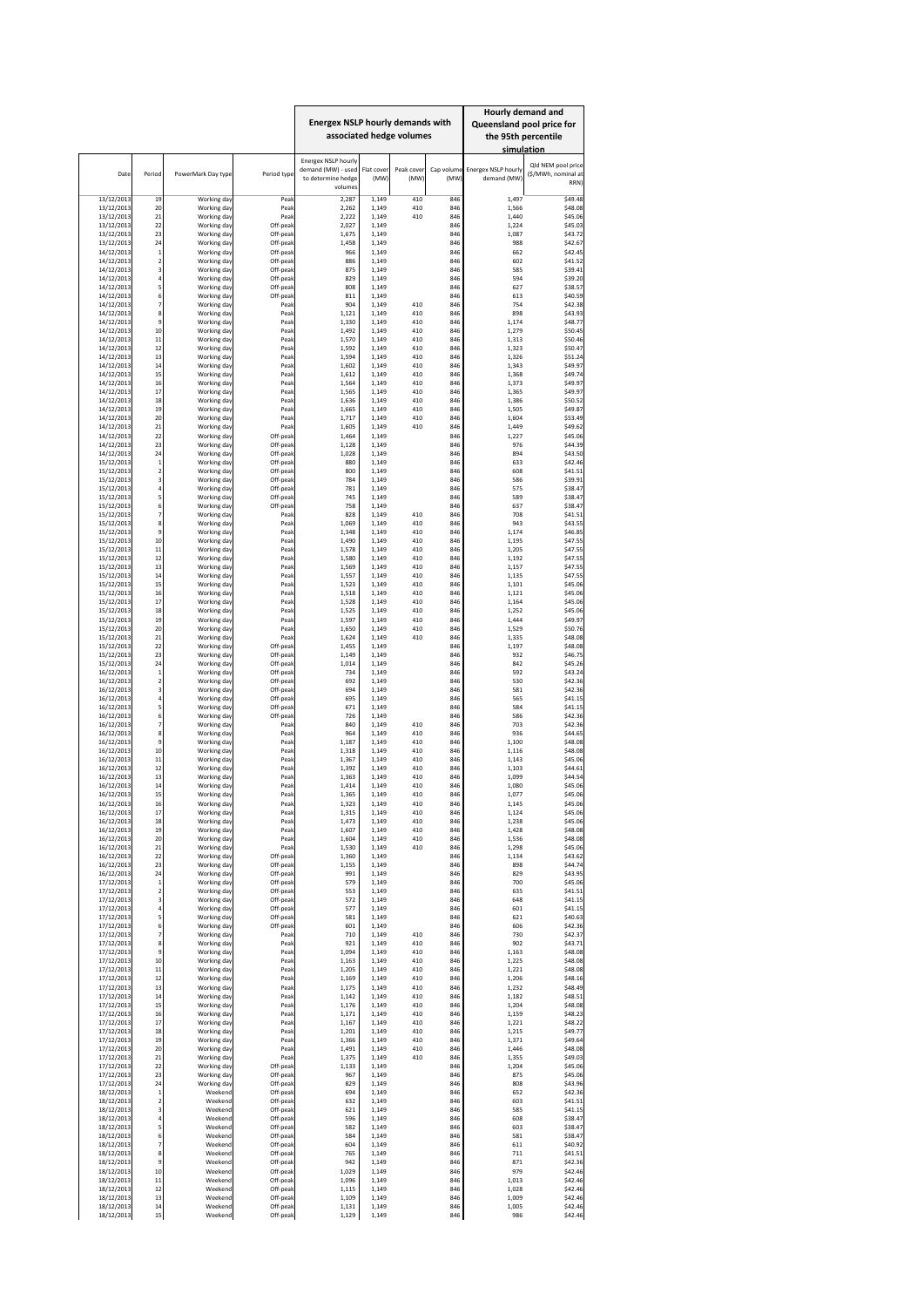|                          |                                |                            |                      |                                                                     |                    | Hourly demand and  |                                                  |                                   |                     |
|--------------------------|--------------------------------|----------------------------|----------------------|---------------------------------------------------------------------|--------------------|--------------------|--------------------------------------------------|-----------------------------------|---------------------|
|                          |                                |                            |                      | <b>Energex NSLP hourly demands with</b><br>associated hedge volumes |                    |                    | Queensland pool price for<br>the 95th percentile |                                   |                     |
|                          |                                |                            |                      |                                                                     |                    |                    |                                                  | simulation                        |                     |
|                          |                                |                            |                      | Energex NSLP hourly                                                 |                    |                    |                                                  |                                   | Qld NEM pool price  |
| Date                     | Period                         | PowerMark Day type         | Period type          | demand (MW) - used<br>to determine hedge                            | Flat cover<br>(MW) | Peak cover<br>(MW) | Cap volume<br>(MW                                | Energex NSLP hourly<br>demand (MW | (\$/MWh, nominal at |
|                          |                                |                            |                      | volumes                                                             |                    |                    |                                                  |                                   | RRN)                |
| 18/12/2013<br>18/12/2013 | 16<br>17                       | Weekend<br>Weekend         | Off-peal<br>Off-peal | 1,175<br>1.202                                                      | 1,149<br>1.149     |                    | 846<br>846                                       | 1,030<br>1.083                    | \$42.46<br>\$44.20  |
| 18/12/2013               | 18                             | Weekend                    | Off-peak             | 1,249                                                               | 1,149              |                    | 846                                              | 1,212                             | \$45.06             |
| 18/12/2013<br>18/12/2013 | 19<br>20                       | Weekend<br>Weekend         | Off-peak<br>Off-peak | 1,405<br>1,511                                                      | 1,149<br>1,149     |                    | 846<br>846                                       | 1,396<br>1,469                    | \$45.06<br>\$45.06  |
| 18/12/2013<br>18/12/2013 | 21<br>22                       | Weekend<br>Weekend         | Off-peal<br>Off-peal | 1.338<br>1,177                                                      | 1.149<br>1,149     |                    | 846<br>846                                       | 1.330<br>1,213                    | \$44.36<br>\$43.27  |
| 18/12/2013               | 23                             | Weekend                    | Off-peal             | 955                                                                 | 1,149              |                    | 846                                              | 873                               | \$44.00             |
| 18/12/2013<br>19/12/2013 | 24<br>$\mathbf{1}$             | Weekend<br>Weekend         | Off-peal<br>Off-peak | 895<br>764                                                          | 1,149<br>1,149     |                    | 846<br>846                                       | 787<br>689                        | \$42.46<br>\$43.21  |
| 19/12/2013               | $\mathbf 2$                    | Weekend                    | Off-peak             | 697                                                                 | 1,149              |                    | 846                                              | 635                               | \$42.36             |
| 19/12/2013<br>19/12/2013 | 3<br>4                         | Weekend<br>Weekend         | Off-peak<br>Off-peak | 672<br>635                                                          | 1,149<br>1,149     |                    | 846<br>846                                       | 634<br>604                        | \$41.51<br>\$39.56  |
| 19/12/2013               | 5                              | Weekend                    | Off-peak             | 618                                                                 | 1,149              |                    | 846                                              | 605                               | \$38.47             |
| 19/12/2013<br>19/12/2013 | 6<br>7                         | Weekend<br>Weekend         | Off-peak<br>Off-peak | 612<br>641                                                          | 1.149<br>1,149     |                    | 846<br>846                                       | 616<br>635                        | \$38.47<br>\$41.15  |
| 19/12/2013               | 8<br>q                         | Weekend                    | Off-peal             | 827                                                                 | 1,149              |                    | 846<br>846                                       | 756<br>827                        | \$41.15             |
| 19/12/2013<br>19/12/2013 | 10                             | Weekend<br>Weekend         | Off-peal<br>Off-peak | 968<br>1.148                                                        | 1,149<br>1.149     |                    | 846                                              | 920                               | \$42.36<br>\$42.72  |
| 19/12/2013<br>19/12/2013 | 11<br>12                       | Weekend<br>Weekend         | Off-peak<br>Off-peak | 1,166<br>1,175                                                      | 1,149<br>1,149     |                    | 846<br>846                                       | 945<br>885                        | \$43.30<br>\$44.53  |
| 19/12/2013               | 13                             | Weekend                    | Off-peak             | 1,216                                                               | 1,149              |                    | 846                                              | 884                               | \$43.90             |
| 19/12/2013<br>19/12/2013 | 14<br>15                       | Weekend<br>Weekend         | Off-peal<br>Off-peak | 1.244<br>1,272                                                      | 1.149<br>1,149     |                    | 846<br>846                                       | 893<br>936                        | \$43.92<br>\$44.57  |
| 19/12/2013               | 16                             | Weekend                    | Off-peak<br>Off-peal | 1,302                                                               | 1,149              |                    | 846                                              | 1,019                             | \$45.06             |
| 19/12/2013<br>19/12/2013 | 17<br>18                       | Weekend<br>Weekend         | Off-peak             | 1,353<br>1.355                                                      | 1,149<br>1.149     |                    | 846<br>846                                       | 1,137<br>1,258                    | \$45.06<br>\$46.80  |
| 19/12/2013<br>19/12/2013 | 19<br>20                       | Weekend<br>Weekend         | Off-peak<br>Off-peak | 1,491<br>1,527                                                      | 1,149<br>1,149     |                    | 846<br>846                                       | 1,602<br>1,593                    | \$49.97<br>\$49.07  |
| 19/12/2013               | 21                             | Weekend                    | Off-peak             | 1,443                                                               | 1,149              |                    | 846                                              | 1,368                             | \$45.06             |
| 19/12/2013<br>19/12/2013 | 22<br>23                       | Weekend<br>Weekend         | Off-peak<br>Off-peak | 1.266<br>1,108                                                      | 1.149<br>1,149     |                    | 846<br>846                                       | 1.296<br>998                      | \$44.66<br>\$45.06  |
| 19/12/2013               | 24                             | Weekend                    | Off-peal             | 1,039                                                               | 1,149              |                    | 846                                              | 877                               | \$43.84             |
| 20/12/2013<br>20/12/2013 | 1<br>$\overline{2}$            | Working day<br>Working day | Off-peal<br>Off-peal | 677<br>682                                                          | 1,149<br>1.149     |                    | 846<br>846                                       | 740<br>657                        | \$42.52<br>\$42.36  |
| 20/12/2013               | 3                              | Working day                | Off-peak             | 675<br>684                                                          | 1.149              |                    | 846<br>846                                       | 633<br>614                        | \$41.62             |
| 20/12/2013<br>20/12/2013 | 5                              | Working day<br>Working day | Off-peak<br>Off-peak | 656                                                                 | 1,149<br>1,149     |                    | 846                                              | 638                               | \$40.70<br>\$39.58  |
| 20/12/2013<br>20/12/2013 | 6<br>7                         | Working day<br>Working day | Off-peak<br>Peak     | 674<br>813                                                          | 1,149<br>1.149     | 410                | 846<br>846                                       | 655<br>665                        | \$42.36<br>\$43.10  |
| 20/12/2013               | 8                              | Working day                | Peal                 | 968                                                                 | 1,149              | 410                | 846                                              | 916                               | \$46.07             |
| 20/12/2013<br>20/12/2013 | 9<br>10                        | Working day<br>Working day | Peal<br>Peal         | 1,175<br>1,224                                                      | 1,149<br>1,149     | 410<br>410         | 846<br>846                                       | 1,099<br>1,213                    | \$48.41<br>\$49.90  |
| 20/12/2013               | 11                             | Working day                | Peal                 | 1,263                                                               | 1.149              | 410                | 846                                              | 1,249                             | \$49.98             |
| 20/12/2013<br>20/12/2013 | 12<br>13                       | Working day<br>Working day | Peak<br>Peak         | 1,266<br>1,286                                                      | 1,149<br>1,149     | 410<br>410         | 846<br>846                                       | 1,282<br>1,285                    | \$49.97<br>\$49.97  |
| 20/12/2013<br>20/12/2013 | 14<br>15                       | Working day<br>Working day | Peak<br>Peal         | 1,338<br>1.378                                                      | 1,149<br>1.149     | 410<br>410         | 846<br>846                                       | 1,316<br>1.340                    | \$52.17<br>\$54.02  |
| 20/12/2013               | 16                             | Working day                | Peal                 | 1,393                                                               | 1,149              | 410                | 846                                              | 1,385                             | \$55.13             |
| 20/12/2013<br>20/12/2013 | 17<br>18                       | Working day<br>Working day | Peal<br>Peal         | 1,503<br>1,568                                                      | 1,149<br>1,149     | 410<br>410         | 846<br>846                                       | 1,395<br>1,437                    | \$52.62<br>\$51.82  |
| 20/12/2013               | 19                             | Working day                | Peal                 | 1.591                                                               | 1.149              | 410                | 846                                              | 1.497                             | \$51.78             |
| 20/12/2013<br>20/12/2013 | 20<br>21                       | Working day<br>Working day | Peal<br>Peak         | 1,575<br>1,558                                                      | 1,149<br>1,149     | 410<br>410         | 846<br>846                                       | 1,566<br>1,440                    | \$49.97<br>\$48.08  |
| 20/12/2013<br>20/12/2013 | 22<br>23                       | Working day                | Off-peal             | 1,378                                                               | 1,149              |                    | 846<br>846                                       | 1,224                             | \$47.59<br>\$45.06  |
| 20/12/2013               | 24                             | Working day<br>Working day | Off-peal<br>Off-peal | 1.214<br>1,062                                                      | 1.149<br>1,149     |                    | 846                                              | 1,087<br>988                      | \$44.71             |
| 21/12/2013<br>21/12/2013 | $\mathbf{1}$<br>$\overline{a}$ | Working day<br>Working day | Off-peal<br>Off-peal | 801<br>712                                                          | 1,149<br>1,149     |                    | 846<br>846                                       | 606<br>565                        | \$42.36<br>\$41.51  |
| 21/12/2013               | 3                              | Working day                | Off-peal             | 701                                                                 | 1,149              |                    | 846                                              | 557                               | \$38.82             |
| 21/12/2013<br>21/12/2013 | 4<br>5                         | Working day<br>Working day | Off-peak<br>Off-peak | 703<br>674                                                          | 1.149<br>1,149     |                    | 846<br>846                                       | 570<br>566                        | \$38.66<br>\$38.47  |
| 21/12/2013               | 6                              | Working day                | Off-peak             | 720                                                                 | 1,149              |                    | 846                                              | 579                               | \$40.67             |
| 21/12/2013<br>21/12/2013 | 7<br>8                         | Working day<br>Working day | Peal<br>Peak         | 785<br>1,011                                                        | 1,149<br>1.149     | 410<br>410         | 846<br>846                                       | 681<br>940                        | \$42.36<br>\$43.16  |
| 21/12/2013<br>21/12/2013 | 9<br>10                        | Working day<br>Working day | Peal<br>Peal         | 1,279<br>1,408                                                      | 1,149<br>1,149     | 410<br>410         | 846<br>846                                       | 1,111<br>1,174                    | \$45.06<br>\$45.06  |
| 21/12/2013               | 11                             | Working day                | Peal                 | 1,479                                                               | 1,149              | 410                | 846                                              | 1,220                             | \$48.08             |
| 21/12/2013<br>21/12/2013 | 12<br>1:                       | Working day<br>Working day | Peal<br>Peal         | 1,516<br>1.524                                                      | 1,149<br>1.149     | 410<br>410         | 846<br>846                                       | 1.221<br>1,255                    | \$48.08<br>\$48.08  |
| 21/12/2013               | 14                             | Working day                | Peal                 | 1,612                                                               | 1,149              | 410                | 846                                              | 1,279                             | \$45.06             |
| 21/12/2013<br>21/12/2013 | 15<br>16                       | Working day<br>Working day | Peal<br>Peak         | 1,635<br>1.668                                                      | 1,149<br>1,149     | 410<br>410         | 846<br>846                                       | 1,267<br>1.271                    | \$45.06<br>\$48.08  |
| 21/12/2013<br>21/12/2013 | 17<br>18                       | Working day                | Peak<br>Peak         | 1,729<br>1,789                                                      | 1,149<br>1,149     | 410<br>410         | 846<br>846                                       | 1,290<br>1,288                    | \$48.89<br>\$48.68  |
| 21/12/2013               | 19                             | Working day<br>Working day | Peal                 | 1,786                                                               | 1,149              | 410                | 846                                              | 1,376                             | \$48.08             |
| 21/12/2013<br>21/12/2013 | 20<br>21                       | Working day<br>Working day | Peak<br>Peak         | 1,817<br>1,756                                                      | 1,149<br>1,149     | 410<br>410         | 846<br>846                                       | 1,475<br>1,322                    | \$49.48<br>\$48.08  |
| 21/12/2013               | 22                             | Working day                | Off-peak             | 1,554                                                               | 1,149              |                    | 846                                              | 1,136                             | \$45.06             |
| 21/12/2013<br>21/12/2013 | 23<br>24                       | Working day<br>Working day | Off-peak<br>Off-peak | 1,354<br>1,171                                                      | 1,149<br>1,149     |                    | 846<br>846                                       | 923<br>885                        | \$43.14<br>\$42.52  |
| 22/12/2013<br>22/12/2013 | $\mathbf{1}$<br>$\overline{a}$ | Working day<br>Working day | Off-peak<br>Off-peak | 907<br>798                                                          | 1,149<br>1,149     |                    | 846<br>846                                       | 720<br>670                        | \$42.32<br>\$41.10  |
| 22/12/2013               | з                              | Working day                | Off-peak             | 787                                                                 | 1,149              |                    | 846                                              | 664                               | \$38.47             |
| 22/12/2013<br>22/12/2013 | 4<br>5                         | Working day<br>Working day | Off-peak<br>Off-peak | 747<br>699                                                          | 1,149<br>1,149     |                    | 846<br>846                                       | 653<br>664                        | \$35.68<br>\$35.68  |
| 22/12/2013               | 6                              | Working day                | Off-peak             | 738                                                                 | 1,149              |                    | 846                                              | 653                               | \$35.68             |
| 22/12/2013<br>22/12/2013 | 7<br>8                         | Working day<br>Working day | Peak<br>Peak         | 813<br>1,032                                                        | 1,149<br>1,149     | 410<br>410         | 846<br>846                                       | 726<br>927                        | \$39.91<br>\$42.46  |
| 22/12/2013<br>22/12/2013 | 9<br>10                        | Working day<br>Working day | Peak<br>Peak         | 1.249<br>1,363                                                      | 1,149<br>1,149     | 410<br>410         | 846<br>846                                       | 1.153<br>1,255                    | \$42.96<br>\$43.86  |
| 22/12/2013               | 11                             | Working day                | Peak                 | 1,434                                                               | 1,149              | 410                | 846                                              | 1,338                             | \$45.06             |
| 22/12/2013<br>22/12/2013 | 12<br>13                       | Working day<br>Working day | Peal<br>Peak         | 1,461<br>1,558                                                      | 1,149<br>1,149     | 410<br>410         | 846<br>846                                       | 1,332<br>1,306                    | \$44.46<br>\$45.06  |
| 22/12/2013               | 14                             | Working day                | Peak                 | 1,634                                                               | 1,149              | 410                | 846                                              | 1,269                             | \$45.06             |
| 22/12/2013<br>22/12/2013 | 15<br>16                       | Working day<br>Working day | Peak<br>Peak         | 1,746<br>1,774                                                      | 1,149<br>1,149     | 410<br>410         | 846<br>846                                       | 1,259<br>1,243                    | \$44.28<br>\$44.29  |
| 22/12/2013<br>22/12/2013 | 17<br>18                       | Working day                | Peak<br>Peak         | 1,864<br>1,917                                                      | 1,149<br>1,149     | 410<br>410         | 846<br>846                                       | 1,269<br>1,340                    | \$44.27<br>\$44.97  |
| 22/12/2013               | 19                             | Working day<br>Working day | Peak                 | 1,966                                                               | 1,149              | 410                | 846                                              | 1,457                             | \$45.06             |
| 22/12/2013<br>22/12/2013 | 20<br>21                       | Working day<br>Working day | Peak<br>Peak         | 2,080<br>1,897                                                      | 1,149<br>1,149     | 410<br>410         | 846<br>846                                       | 1,471<br>1,413                    | \$43.04<br>\$45.06  |
| 22/12/2013               | 22                             | Working day                | Off-peak             | 1,624                                                               | 1.149              |                    | 846                                              | 1,259                             | \$43.47             |
| 22/12/2013<br>22/12/2013 | 23<br>24                       | Working day<br>Working day | Off-peal<br>Off-peak | 1,310<br>1,075                                                      | 1,149<br>1,149     |                    | 846<br>846                                       | 1,111<br>1,044                    | \$42.48<br>\$42.46  |
| 23/12/2013               | $\mathbf{1}$<br>$\overline{a}$ | Working day                | Off-peak             | 833                                                                 | 1,149              |                    | 846<br>846                                       | 702<br>691                        | \$43.03<br>\$42.46  |
| 23/12/2013<br>23/12/2013 | 3                              | Working day<br>Working day | Off-peak<br>Off-peak | 779<br>747                                                          | 1,149<br>1,149     |                    | 846                                              | 694                               | \$42.36             |
| 23/12/2013<br>23/12/2013 | 5                              | Working day<br>Working day | Off-peak<br>Off-peak | 681<br>685                                                          | 1,149<br>1,149     |                    | 846<br>846                                       | 671<br>703                        | \$42.31<br>\$41.15  |
| 23/12/2013               | 6                              | Working day                | Off-peak             | 730                                                                 | 1,149              |                    | 846                                              | 674                               | \$40.09             |
| 23/12/2013<br>23/12/2013 | 7<br>8                         | Working day<br>Working day | Peak<br>Peak         | 773<br>987                                                          | 1,149<br>1,149     | 410<br>410         | 846<br>846                                       | 786<br>996                        | \$42.36<br>\$43.01  |
| 23/12/2013<br>23/12/2013 | 9<br>10                        | Working day                | Peak<br>Peak         | 1,252<br>1,436                                                      | 1,149<br>1,149     | 410<br>410         | 846<br>846                                       | 1,103<br>1,264                    | \$47.55<br>\$49.97  |
| 23/12/2013               | 11                             | Working day<br>Working day | Peak                 | 1,517                                                               | 1,149              | 410                | 846                                              | 1,258                             | \$48.76             |
| 23/12/2013               | 12                             | Working day                | Peak                 | 1,579                                                               | 1,149              | 410                | 846                                              | 1,214                             | \$48.74             |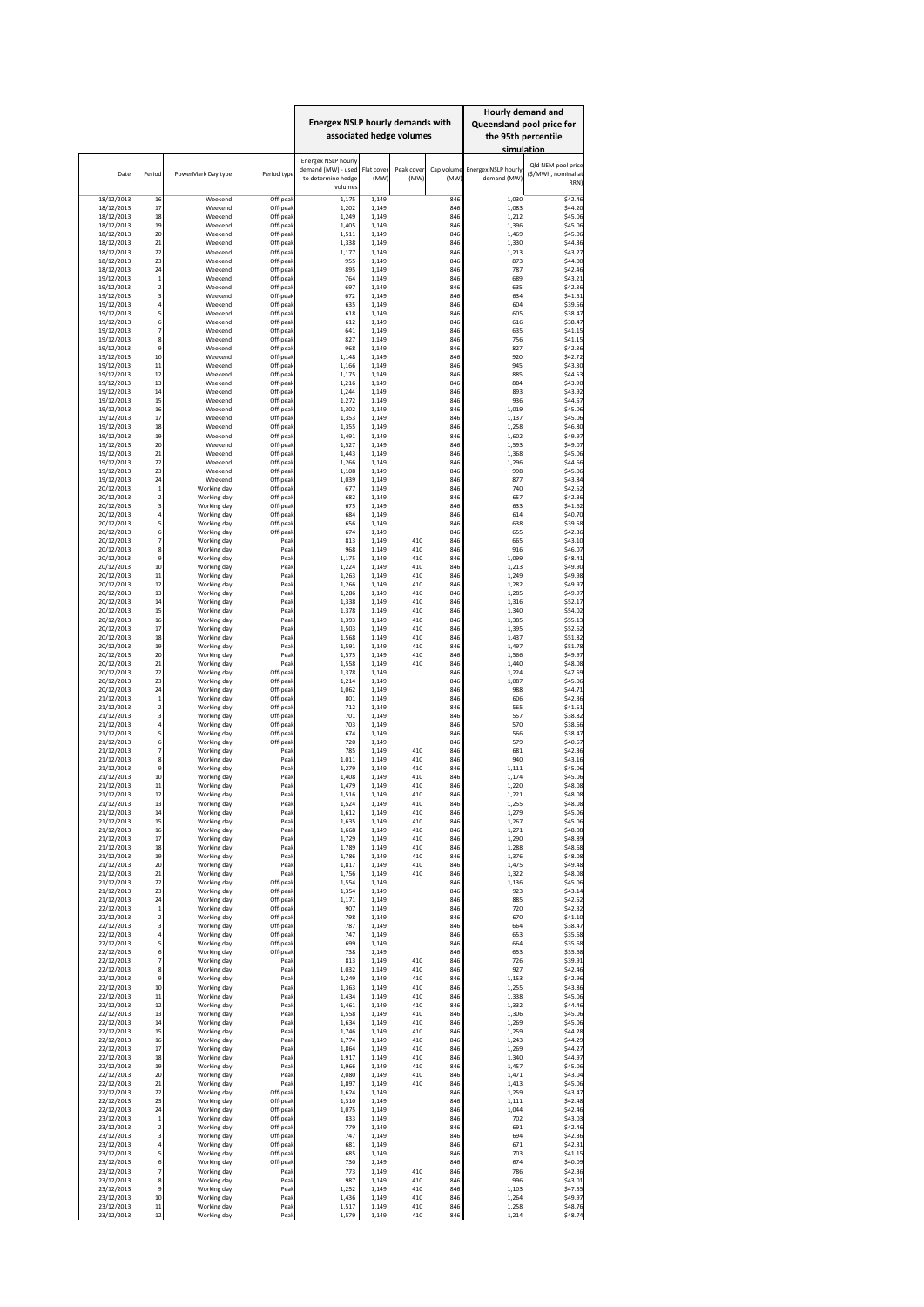|                          |                         |                    |                      |                                           |                |                          |                    | Hourly demand and<br>Queensland pool price for |                                   |  |
|--------------------------|-------------------------|--------------------|----------------------|-------------------------------------------|----------------|--------------------------|--------------------|------------------------------------------------|-----------------------------------|--|
|                          |                         |                    |                      | <b>Energex NSLP hourly demands with</b>   |                | associated hedge volumes |                    | the 95th percentile                            |                                   |  |
|                          |                         |                    |                      |                                           |                |                          |                    | simulation                                     |                                   |  |
|                          |                         |                    |                      | Energex NSLP hourly<br>demand (MW) - used | Flat cover     |                          |                    | Energex NSLP hourly                            | Qld NEM pool price                |  |
| Date                     | Period                  | PowerMark Day type | Period type          | to determine hedge                        | (MW)           | Peak cover<br>(MW)       | Cap volume<br>(MW) | demand (MW)                                    | (\$/MWh, nominal at<br><b>RRN</b> |  |
|                          |                         |                    |                      | volume                                    |                |                          |                    |                                                |                                   |  |
| 23/12/2013               | 13                      | Working day        | Pea                  | 1.669                                     | 1,149          | 410                      | 846                | 1,230                                          | \$49.87                           |  |
| 23/12/2013               | 14                      | Working day        | Peal                 | 1,740                                     | 1,149          | 410                      | 846                | 1,238                                          | \$49.97                           |  |
| 23/12/2013               | 15                      | Working day        | Peal                 | 1,773                                     | 1,149          | 410                      | 846                | 1,260                                          | \$48.87                           |  |
| 23/12/2013               | 16                      | Working day        | Peal                 | 1.833                                     | 1.149          | 410                      | 846                | 1,311                                          | \$49.97                           |  |
| 23/12/2013               | 17                      | Working day        | Peal                 | 1,865                                     | 1,149          | 410                      | 846                | 1,358                                          | \$49.97                           |  |
| 23/12/2013               | 18                      | Working day        | Peal                 | 1,852                                     | 1,149          | 410                      | 846                | 1,406                                          | \$49.6                            |  |
| 23/12/2013               | 19                      | Working day        | Peal                 | 1,839                                     | 1,149          | 410                      | 846                | 1,484                                          | \$49.36                           |  |
| 23/12/2013               | 20                      | Working day        | Peal                 | 1.804                                     | 1.149          | 410                      | 846                | 1,570                                          | \$48.08                           |  |
| 23/12/2013               | 21                      | Working day        | Peak                 | 1,784                                     | 1,149          | 410                      | 846                | 1,523                                          | \$49.96                           |  |
| 23/12/2013               | 22                      | Working day        | Off-peak             | 1,615                                     | 1,149          |                          | 846                | 1,289                                          | \$45.06                           |  |
| 23/12/2013               | 23                      | Working day        | Off-peak             | 1,287                                     | 1,149          |                          | 846                | 1,088                                          | \$45.06                           |  |
| 23/12/2013               | 24                      | Working day        | Off-peal             | 1,148                                     | 1.149          |                          | 846                | 980                                            | \$42.57                           |  |
| 24/12/2013               | $\mathbf{1}$            | Working day        | Off-peal             | 714                                       | 1.149          |                          | 846                | 707                                            | \$42.89                           |  |
| 24/12/2013               | $\mathbf 2$             | Working day        | Off-peal             | 665                                       | 1,149          |                          | 846                | 693                                            | \$42.36                           |  |
| 24/12/2013               | 3                       | Working day        | Off-peal             | 655                                       | 1,149          |                          | 846                | 677                                            | \$41.5                            |  |
| 24/12/2013               | 4                       | Working day        | Off-peal             | 615                                       | 1,149          |                          | 846                | 674                                            | \$41.5                            |  |
| 24/12/2013               | 5                       | Working day        | Off-peal             | 631                                       | 1.149          |                          | 846                | 669                                            | \$41.51                           |  |
| 24/12/2013               | 6                       | Working day        | Off-peal             | 667                                       | 1,149          |                          | 846                | 679                                            | \$42.31                           |  |
| 24/12/2013               | $\overline{7}$          | Working day        | Peal                 | 786                                       | 1,149          | 410                      | 846                | 829                                            | \$42.80                           |  |
| 24/12/2013               | 8                       | Working day        | Peak                 | 950                                       | 1,149          | 410                      | 846                | 958                                            | \$45.06                           |  |
| 24/12/2013               | 9                       | Working day        | Peal                 | 1.206                                     | 1.149          | 410                      | 846                | 1.203                                          | \$53.96                           |  |
| 24/12/2013               | 10                      | Working day        | Peal                 | 1,377                                     | 1,149          | 410                      | 846                | 1,215                                          | \$54.15                           |  |
| 24/12/2013               | 11                      | Working day        | Peal                 | 1,376                                     | 1,149          | 410                      | 846                | 1,322                                          | \$51.82                           |  |
| 24/12/2013               | 12                      | Working day        | Peal                 | 1,374                                     | 1,149          | 410                      | 846                | 1,361                                          | \$65.41                           |  |
| 24/12/2013               | 13                      | Working day        | Peal                 | 1.420                                     | 1.149          | 410                      | 846                | 1,374                                          | \$60.75                           |  |
| 24/12/2013               | 14                      | Working day        | Peak                 | 1,453                                     | 1,149          | 410                      | 846                | 1,419                                          | \$65.41                           |  |
| 24/12/2013               | 15                      | Working day        | Peal                 | 1,461                                     | 1,149          | 410                      | 846                | 1,434                                          | \$65.41                           |  |
| 24/12/2013               | 16                      | Working day        | Peak                 | 1,502                                     | 1,149          | 410                      | 846                | 1,487                                          | \$64.90                           |  |
| 24/12/2013               | 17                      | Working day        | Peak                 | 1.469                                     | 1.149          | 410                      | 846                | 1.466                                          | \$68.51                           |  |
| 24/12/2013               | 18                      | Working day        | Peal                 | 1,479                                     | 1,149          | 410                      | 846                | 1,560                                          | \$65.04                           |  |
| 24/12/2013               | 19                      | Working day        | Peal                 | 1,537                                     | 1,149          | 410                      | 846                | 1,633                                          | \$52.3                            |  |
| 24/12/2013               | 20                      | Working day        | Peal                 | 1,542                                     | 1,149          | 410                      | 846                | 1,638                                          | \$51.40                           |  |
| 24/12/2013               | 21                      | Working day        | Peal                 | 1.545                                     | 1.149          | 410                      | 846                | 1,541                                          | \$51.27                           |  |
| 24/12/2013               | 22                      | Working day        | Off-peal             | 1,282                                     | 1,149          |                          | 846                | 1,411                                          | \$48.08                           |  |
| 24/12/2013               | 23                      | Working day        | Off-peal             | 1,039                                     | 1,149          |                          | 846                | 1,110                                          | \$45.06                           |  |
| 24/12/2013               | 24                      | Working day        | Off-peal             | 941                                       | 1,149          |                          | 846                | 1,007                                          | \$43.75                           |  |
| 25/12/2013               | $\overline{1}$          | Weekend            | Off-peal             | 805                                       | 1,149          |                          | 846                | 642                                            | \$43.34                           |  |
| 25/12/2013               | $\overline{2}$          | Weekend            | Off-peal             | 762                                       | 1.149          |                          | 846                | 616                                            | \$42.36                           |  |
| 25/12/2013               | 3                       | Weekend            | Off-peal             | 734                                       | 1,149          |                          | 846                | 609                                            | \$41.51                           |  |
| 25/12/2013               | 4<br>5                  | Weekend<br>Weekend | Off-peal<br>Off-peal | 721<br>723                                | 1,149<br>1,149 |                          | 846<br>846         | 618<br>615                                     | \$38.8<br>\$38.85                 |  |
| 25/12/2013<br>25/12/2013 | 6                       | Weekend            | Off-peak             | 684                                       | 1.149          |                          | 846                | 609                                            | \$38.87                           |  |
| 25/12/2013               | $\overline{7}$          | Weekend            | Off-peak             | 738                                       | 1,149          |                          | 846                | 658                                            | \$41.15                           |  |
| 25/12/2013               | 8                       | Weekend            | Off-peak             | 870                                       | 1,149          |                          | 846                | 749                                            | \$41.15                           |  |
| 25/12/2013               | $\ddot{q}$              | Weekend            | Off-peak             | 1,064                                     | 1,149          |                          | 846                | 886                                            | \$41.15                           |  |
| 25/12/2013               | 10                      | Weekend            | Off-peal             | 1.213                                     | 1.149          |                          | 846                | 911                                            | \$42.46                           |  |
| 25/12/2013               | 11                      | Weekend            | Off-peal             | 1,297                                     | 1,149          |                          | 846                | 937                                            | \$42.57                           |  |
| 25/12/2013               | 12                      | Weekend            | Off-peal             | 1,330                                     | 1,149          |                          | 846                | 878                                            | \$42.36                           |  |
| 25/12/2013               | 13                      | Weekend            | Off-peal             | 1,386                                     | 1,149          |                          | 846                | 881                                            | \$42.36                           |  |
| 25/12/2013               | 14                      | Weekend            | Off-peal             | 1.419                                     | 1.149          |                          | 846                | 910                                            | \$42.36                           |  |
| 25/12/2013               | 15                      | Weekend            | Off-peal             | 1,494                                     | 1,149          |                          | 846                | 897                                            | \$42.36                           |  |
| 25/12/2013               | 16                      | Weekend            | Off-peak             | 1,503                                     | 1,149          |                          | 846                | 932                                            | \$42.36                           |  |
| 25/12/2013               | 17                      | Weekend            | Off-peak             | 1,570                                     | 1,149          |                          | 846                | 993                                            | \$42.46                           |  |
| 25/12/2013               | 18                      | Weekend            | Off-peal             | 1.664                                     | 1.149          |                          | 846                | 1.123                                          | \$42.83                           |  |
| 25/12/2013               | 19                      | Weekend            | Off-peal             | 1,724                                     | 1,149          |                          | 846                | 1,352                                          | \$43.56                           |  |
| 25/12/2013               | 20                      | Weekend            | Off-peal             | 1,705                                     | 1,149          |                          | 846                | 1,410                                          | \$45.06                           |  |
| 25/12/2013               | 21                      | Weekend            | Off-peal             | 1,726                                     | 1,149          |                          | 846                | 1,273                                          | \$44.17                           |  |
| 25/12/2013               | 22                      | Weekend            | Off-peal             | 1,526                                     | 1,149          |                          | 846                | 1,099                                          | \$42.82                           |  |
| 25/12/2013               | 23                      | Weekend            | Off-peal             | 1.251                                     | 1.149          |                          | 846                | 953                                            | \$42.84                           |  |
| 25/12/2013               | 24                      | Weekend            | Off-peak             | 1,059                                     | 1,149          |                          | 846                | 878                                            | \$42.46                           |  |
| 26/12/2013               | $\mathbf 1$             | Weekend            | Off-peak             | 783                                       | 1,149          |                          | 846                | 805                                            | \$45.06                           |  |
| 26/12/2013               | $\mathbf 2$             | Weekend            | Off-peak             | 686                                       | 1,149          |                          | 846                | 762                                            | \$42.46                           |  |
| 26/12/2013               | $\overline{\mathbf{3}}$ | Weekend            | Off-peak             | 642                                       | 1.149          |                          | 846                | 734                                            | \$42.36                           |  |
| 26/12/2013               | 4                       | Weekend            | Off-peal             | 665                                       | 1,149          |                          | 846                | 721                                            | \$42.36                           |  |
| 26/12/2013               | 5                       | Weekend            | Off-peal             | 637                                       | 1,149          |                          | 846                | 723                                            | \$42.36                           |  |
| 26/12/2013               | 6                       | Weekend            | Off-peal             | 678                                       | 1,149          |                          | 846                | 684                                            | \$42.36                           |  |
| 26/12/2013<br>26/12/2013 | $\overline{7}$<br>8     | Weekend            | Off-peal<br>Off-peak | 734<br>807                                | 1.149          |                          | 846<br>846         | 738<br>870                                     | \$42.36                           |  |
| 26/12/2013               | 9                       | Weekend<br>Weekend | Off-peak             | 962                                       | 1,149<br>1,149 |                          | 846                | 1,064                                          | \$42.57<br>\$44.62                |  |
| 26/12/2013               | 10                      | Weekend            | Off-peal             | 1,115                                     | 1,149          |                          | 846                | 1,213                                          | \$45.00                           |  |
| 26/12/2013               | 11                      | Weekend            | Off-peak             | 1,225                                     | 1,149          |                          | 846                | 1,297                                          | \$48.08                           |  |
| 26/12/2013               | 12                      | Weekend            | Off-peal             | 1,218                                     | 1,149          |                          | 846                | 1,330                                          | \$60.53                           |  |
| 26/12/2013               | 13                      | Weekend            | Off-peal             | 1,242                                     | 1,149          |                          | 846                | 1,386                                          | \$55.44                           |  |
| 26/12/2013               | 14                      | Weekend            | Off-peak             | 1,282                                     | 1,149          |                          | 846                | 1,419                                          | \$55.54                           |  |
| 26/12/2013               | 15                      | Weekend            | Off-peal             | 1,307                                     | 1,149          |                          | 846                | 1,494                                          | \$57.42                           |  |
| 26/12/2013               | 16                      | Weekend            | Off-peak             | 1,359                                     | 1,149          |                          | 846                | 1,503                                          | \$60.93                           |  |
| 26/12/2013               | 17                      | Weekend            | Off-peak             | 1,424                                     | 1,149          |                          | 846                | 1,570                                          | \$61.86                           |  |
| 26/12/2013               | 18                      | Weekend            | Off-peak             | 1,487                                     | 1,149          |                          | 846                | 1,664                                          | \$65.41                           |  |
| 26/12/2013               | 19                      | Weekend            | Off-peak             | 1,603                                     | 1,149          |                          | 846                | 1,724                                          | \$79.96                           |  |
| 26/12/2013               | 20                      | Weekend            | Off-peak             | 1,642                                     | 1.149          |                          | 846                | 1,705                                          | \$57.57                           |  |
| 26/12/2013               | 21                      | Weekend            | Off-peak             | 1,655                                     | 1,149          |                          | 846                | 1,726                                          | \$58.61                           |  |
| 26/12/2013               | 22                      | Weekend            | Off-peak             | 1,415                                     | 1,149          |                          | 846                | 1,526                                          | \$49.75                           |  |
| 26/12/2013               | 23                      | Weekend            | Off-peak             | 1,263                                     | 1,149          |                          | 846                | 1,251                                          | \$49.62                           |  |
| 26/12/2013               | 24                      | Weekend            | Off-peal             | 1,129                                     | 1,149          |                          | 846                | 1,059                                          | \$48.08                           |  |
| 27/12/2013               | $\mathbf{1}$            | Weekend            | Off-peak             | 825                                       | 1,149          |                          | 846                | 783                                            | \$42.31                           |  |
| 27/12/2013               | $\mathbf 2$             | Weekend            | Off-peak             | 752                                       | 1,149          |                          | 846                | 686                                            | \$39.90                           |  |
| 27/12/2013               | 3                       | Weekend            | Off-peak             | 722                                       | 1,149          |                          | 846                | 642                                            | \$40.34                           |  |
| 27/12/2013               | 4                       | Weekend            | Off-peak             | 728                                       | 1.149          |                          | 846                | 665                                            | \$37.49                           |  |
| 27/12/2013               | 5                       | Weekend            | Off-peak             | 690                                       | 1,149          |                          | 846                | 637                                            | \$41.15                           |  |
| 27/12/2013               | 6                       | Weekend            | Off-peak             | 723                                       | 1,149          |                          | 846                | 678                                            | \$41.15                           |  |
| 27/12/2013               | $\overline{7}$          | Weekend            | Off-peak             | 746                                       | 1,149          |                          | 846                | 734                                            | \$42.31                           |  |
| 27/12/2013               | 8                       | Weekend            | Off-peal             | 843                                       | 1,149          |                          | 846                | 807                                            | \$42.31                           |  |
| 27/12/2013               | 9                       | Weekend            | Off-peak             | 1,031                                     | 1,149          |                          | 846                | 962                                            | \$42.36                           |  |
| 27/12/2013               | 10                      | Weekend            | Off-peak             | 1,216                                     | 1,149          |                          | 846                | 1,115                                          | \$45.06                           |  |
| 27/12/2013               | 11                      | Weekend            | Off-peak             | 1,319                                     | 1,149          |                          | 846                | 1,225                                          | \$45.06                           |  |
| 27/12/2013               | 12                      | Weekend            | Off-peak             | 1,382                                     | 1,149          |                          | 846                | 1,218                                          | \$45.06                           |  |
| 27/12/2013               | 13                      | Weekend            | Off-peak             | 1,446                                     | 1,149          |                          | 846                | 1,242                                          | \$45.06                           |  |
| 27/12/2013               | 14                      | Weekend            | Off-peal             | 1,523                                     | 1,149          |                          | 846                | 1,282                                          | \$46.65                           |  |
| 27/12/2013<br>27/12/2013 | 15<br>16                | Weekend<br>Weekend | Off-peak<br>Off-peak | 1,556<br>1,550                            | 1,149<br>1,149 |                          | 846<br>846         | 1,307                                          | \$47.28<br>\$47.33                |  |
| 27/12/2013               | 17                      | Weekend            | Off-peak             | 1,564                                     | 1,149          |                          | 846                | 1,359<br>1,424                                 | \$45.39                           |  |
| 27/12/2013               | 18                      | Weekend            | Off-peak             | 1,626                                     | 1,149          |                          | 846                | 1,487                                          | \$46.82                           |  |
| 27/12/2013               | 19                      | Weekend            | Off-peak             | 1,716                                     | 1,149          |                          | 846                | 1,603                                          | \$45.54                           |  |
| 27/12/2013               | 20                      | Weekend            | Off-peak             | 1,691                                     | 1,149          |                          | 846                | 1,642                                          | \$45.06                           |  |
| 27/12/2013               | 21                      | Weekend            | Off-peak             | 1,639                                     | 1.149          |                          | 846                | 1,655                                          | \$46.18                           |  |
| 27/12/2013               | 22                      | Weekend            | Off-peak             | 1,423                                     | 1,149          |                          | 846                | 1,415                                          | \$45.06                           |  |
| 27/12/2013               | 23                      | Weekend            | Off-peal             | 1,230                                     | 1,149          |                          | 846                | 1,263                                          | \$45.06                           |  |
| 27/12/2013               | 24                      | Weekend            | Off-peak             | 1,079                                     | 1,149          |                          | 846                | 1,129                                          | \$42.58                           |  |
| 28/12/2013               | 1                       | Weekend            | Off-peak             | 764                                       | 1,149          |                          | 846                | 825                                            | \$42.36                           |  |
| 28/12/2013               | $\mathbf 2$             | Weekend            | Off-peak             | 688                                       | 1,149          |                          | 846                | 752                                            | \$42.36                           |  |
| 28/12/2013               | 3                       | Weekend            | Off-peal             | 661                                       | 1,149          |                          | 846                | 722                                            | \$42.31                           |  |
| 28/12/2013               | 4                       | Weekend            | Off-peak             | 633                                       | 1,149          |                          | 846                | 728                                            | \$41.15                           |  |
| 28/12/2013               | 5                       | Weekend            | Off-peak             | 664                                       | 1,149          |                          | 846                | 690                                            | \$39.84                           |  |
| 28/12/2013               | 6                       | Weekend            | Off-peak             | 657                                       | 1,149          |                          | 846                | 723                                            | \$39.69                           |  |
| 28/12/2013               | 7                       | Weekend            | Off-peak             | 739                                       | 1,149          |                          | 846                | 746                                            | \$41.15                           |  |
| 28/12/2013               | 8                       | Weekend            | Off-peak             | 863                                       | 1,149          |                          | 846                | 843                                            | \$42.31                           |  |
| 28/12/2013               | 9                       | Weekend            | Off-peak             | 1,099                                     | 1,149          |                          | 846                | 1,031                                          | \$42.36                           |  |
|                          |                         |                    |                      |                                           |                |                          |                    |                                                |                                   |  |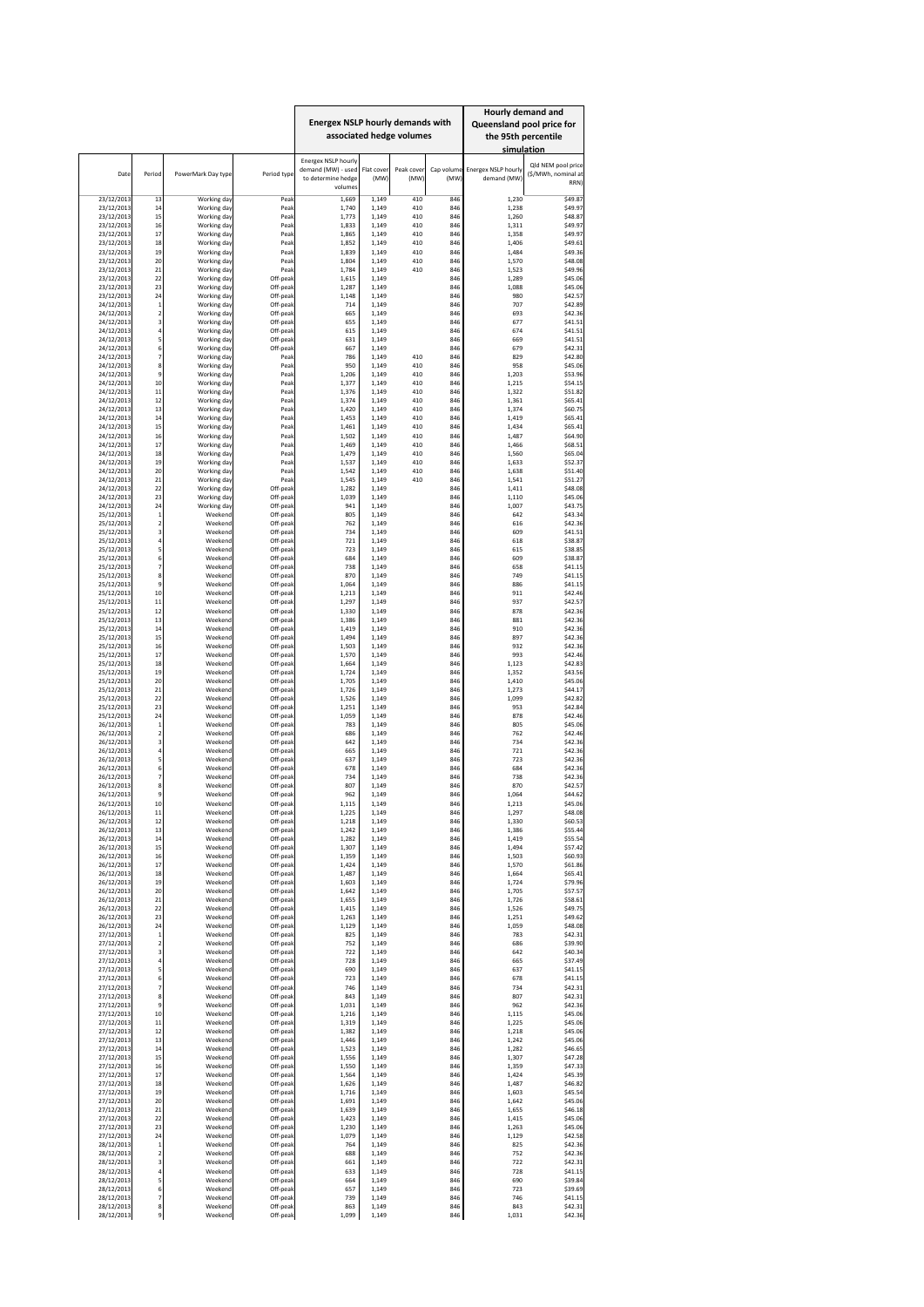|                          |                         |                            |                      | <b>Energex NSLP hourly demands with</b>                                    |                    |                          |                    | Hourly demand and                  | Queensland pool price for                               |
|--------------------------|-------------------------|----------------------------|----------------------|----------------------------------------------------------------------------|--------------------|--------------------------|--------------------|------------------------------------|---------------------------------------------------------|
|                          |                         |                            |                      |                                                                            |                    | associated hedge volumes |                    | the 95th percentile                | simulation                                              |
| Date                     | Period                  | PowerMark Day type         | Period type          | Energex NSLP hourly<br>demand (MW) - used<br>to determine hedge<br>volumes | Flat cover<br>(MW) | Peak cover<br>(MW)       | Cap volume<br>(MW) | Energex NSLP hourly<br>demand (MW) | Qld NEM pool price<br>(\$/MWh, nominal at<br><b>RRN</b> |
| 28/12/2013               | 10                      | Weekend                    | Off-pea              | 1,172                                                                      | 1,149              |                          | 846                | 1,216                              | \$45.0                                                  |
| 28/12/2013               | 11                      | Weekend                    | Off-pea              | 1,251                                                                      | 1,149              |                          | 846                | 1,319                              | \$44.5                                                  |
| 28/12/2013               | 12                      | Weekend                    | Off-peal             | 1.288                                                                      | 1.149              |                          | 846                | 1.382                              | \$45.0                                                  |
| 28/12/2013               | 13                      | Weekend                    | Off-peal             | 1,241                                                                      | 1,149              |                          | 846                | 1,446                              | \$43.72                                                 |
| 28/12/2013               | 14                      | Weekend                    | Off-peal             | 1,236                                                                      | 1,149              |                          | 846                | 1,523                              | \$45.0                                                  |
| 28/12/2013               | 15                      | Weekend                    | Off-pea              | 1,151                                                                      | 1,149              |                          | 846                | 1,556                              | \$44.97                                                 |
| 28/12/2013               | 16                      | Weekend                    | Off-peal             | 1.105                                                                      | 1.149              |                          | 846                | 1.550                              | \$43.8                                                  |
| 28/12/2013               | 17                      | Weekend                    | Off-peal             | 1,137                                                                      | 1,149              |                          | 846                | 1,564                              | \$45.0                                                  |
| 28/12/2013               | 18                      | Weekend                    | Off-pea              | 1,117                                                                      | 1,149              |                          | 846                | 1,626                              | \$45.0                                                  |
| 28/12/2013               | 19                      | Weekend                    | Off-peal             | 1,232                                                                      | 1,149              |                          | 846                | 1,716                              | \$45.06                                                 |
| 28/12/2013               | 20                      | Weekend                    | Off-peal             | 1,269                                                                      | 1.149              |                          | 846                | 1,691                              | \$44.41                                                 |
| 28/12/2013               | 21                      | Weekend                    | Off-peal             | 1.280                                                                      | 1,149              |                          | 846<br>846         | 1,639                              | \$48.53                                                 |
| 28/12/2013<br>28/12/2013 | 22<br>23                | Weekend<br>Weekend         | Off-peal<br>Off-peal | 1,221<br>1,057                                                             | 1,149<br>1,149     |                          | 846                | 1,423<br>1,230                     | \$48.08<br>\$45.30                                      |
| 28/12/2013               | 24                      | Weekend                    | Off-peak             | 949                                                                        | 1,149              |                          | 846                | 1,079                              | \$43.11                                                 |
| 29/12/2013               | $\mathbf{1}$            | Working day                | Off-peal             | 734                                                                        | 1.149              |                          | 846                | 613                                | \$42.52                                                 |
| 29/12/2013               | $\overline{\mathbf{c}}$ | Working day                | Off-peal             | 692                                                                        | 1,149              |                          | 846                | 607                                | \$42.36                                                 |
| 29/12/2013               | 3                       | Working day                | Off-peal             | 694                                                                        | 1,149              |                          | 846                | 620                                | \$41.5                                                  |
| 29/12/2013               | 4                       | Working day                | Off-pea              | 695                                                                        | 1,149              |                          | 846                | 597                                | \$38.7                                                  |
| 29/12/2013               | 5                       | Working day                | Off-peal             | 671                                                                        | 1.149              |                          | 846                | 601                                | \$39.3                                                  |
| 29/12/2013               | 6                       | Working day                | Off-peal             | 726                                                                        | 1,149              |                          | 846                | 600                                | \$41.27                                                 |
| 29/12/2013               | 7                       | Working day                | Pea                  | 840                                                                        | 1,149              | 410                      | 846                | 691                                | \$42.46                                                 |
| 29/12/2013               | 8                       | Working day                | Pea                  | 964                                                                        | 1,149              | 410                      | 846                | 899                                | \$45.06                                                 |
| 29/12/2013               | g                       | Working day                | Pea                  | 1.187                                                                      | 1.149              | 410                      | 846                | 1.000                              | \$47.7                                                  |
| 29/12/2013               | 10                      | Working day                | Pea                  | 1,318                                                                      | 1,149              | 410                      | 846                | 1,087                              | \$48.08                                                 |
| 29/12/2013               | 11                      | Working day                | Pea                  | 1,367                                                                      | 1,149              | 410                      | 846                | 1,079                              | \$48.4                                                  |
| 29/12/2013               | 12                      | Working da                 | Pea                  | 1,392                                                                      | 1,149              | 410                      | 846                | 1,140                              | \$53.16                                                 |
| 29/12/2013               | 13                      | Working day                | Pea                  | 1,363                                                                      | 1.149              | 410                      | 846                | 1,114                              | \$48.08                                                 |
| 29/12/2013               | 14                      | Working day                | Peal                 | 1,414                                                                      | 1,149              | 410                      | 846                | 1,170                              | \$48.08                                                 |
| 29/12/2013               | 15                      | Working day                | Pea<br>Pea           | 1,365                                                                      | 1,149              | 410<br>410               | 846<br>846         | 1,165                              | \$49.77                                                 |
| 29/12/2013<br>29/12/2013 | 16<br>17                | Working day<br>Working day | Pea                  | 1,323<br>1,315                                                             | 1,149<br>1.149     | 410                      | 846                | 1,259<br>1.292                     | \$55.68<br>\$49.97                                      |
| 29/12/2013               | 18                      | Working day                | Pea                  | 1,473                                                                      | 1,149              | 410                      | 846                | 1,357                              | \$49.9                                                  |
| 29/12/2013               | 19                      | Working day                | Pea                  | 1,607                                                                      | 1,149              | 410                      | 846                | 1,601                              | \$50.34                                                 |
| 29/12/2013               | 20                      | Working day                | Pea                  | 1,604                                                                      | 1,149              | 410                      | 846                | 1,682                              | \$49.2                                                  |
| 29/12/2013               | 21                      | Working day                | Pea                  | 1,530                                                                      | 1,149              | 410                      | 846                | 1,485                              | \$45.06                                                 |
| 29/12/2013               | 22                      | Working day                | Off-peal             | 1,360                                                                      | 1.149              |                          | 846                | 1.315                              | \$44.58                                                 |
| 29/12/2013               | 23                      | Working day                | Off-peal             | 1,155                                                                      | 1,149              |                          | 846                | 1,053                              | \$44.27                                                 |
| 29/12/2013               | 24                      | Working day                | Off-peal             | 991                                                                        | 1,149              |                          | 846                | 915                                | \$42.46                                                 |
| 30/12/2013               | $\mathbf{1}$            | Working day                | Off-pea              | 707                                                                        | 1,149              |                          | 846                | 743                                | \$42.31                                                 |
| 30/12/2013               | $\overline{\mathbf{2}}$ | Working day                | Off-peal             | 666                                                                        | 1.149              |                          | 846                | 672                                | \$41.1                                                  |
| 30/12/2013               | 3                       | Working day                | Off-peal             | 631                                                                        | 1,149              |                          | 846                | 620                                | \$39.64                                                 |
| 30/12/2013               | 4                       | Working day                | Off-pea              | 632                                                                        | 1,149              |                          | 846                | 659                                | \$38.4                                                  |
| 30/12/2013               | 5                       | Working da                 | Off-pea              | 608                                                                        | 1,149              |                          | 846                | 635                                | \$35.69                                                 |
| 30/12/2013               | 6                       | Working day                | Off-peal             | 616                                                                        | 1.149              |                          | 846                | 642                                | \$38.58                                                 |
| 30/12/2013               | $\overline{7}$          | Working day                | Peal                 | 676                                                                        | 1,149              | 410                      | 846                | 671                                | \$41.15                                                 |
| 30/12/2013               | 8                       | Working day                | Pea                  | 790                                                                        | 1,149              | 410                      | 846                | 797                                | \$42.36                                                 |
| 30/12/2013               | 9                       | Working day                | Pea                  | 976                                                                        | 1,149              | 410                      | 846                | 898                                | \$42.57                                                 |
| 30/12/2013               | 10                      | Working day                | Pea                  | 1.123                                                                      | 1.149              | 410                      | 846                | 1,005                              | \$44.97                                                 |
| 30/12/2013               | 11                      | Working day                | Pea                  | 1,105                                                                      | 1,149              | 410                      | 846                | 1,060                              | \$43.10                                                 |
| 30/12/2013               | 12                      | Working day                | Pea                  | 1,131                                                                      | 1,149              | 410                      | 846                | 1,041                              | \$45.0                                                  |
| 30/12/2013               | 13                      | Working day                | Pea                  | 1,064                                                                      | 1,149              | 410                      | 846                | 1,013                              | \$44.5                                                  |
| 30/12/2013               | 14                      | Working day                | Pea                  | 1,102                                                                      | 1.149              | 410                      | 846                | 1,068                              | \$43.7                                                  |
| 30/12/2013               | 15                      | Working day                | Peal                 | 1,129                                                                      | 1,149              | 410                      | 846                | 1,114                              | \$45.06                                                 |
| 30/12/2013               | 16                      | Working day                | Pea                  | 1,201                                                                      | 1,149              | 410                      | 846                | 1,129                              | \$45.06                                                 |
| 30/12/2013               | 17                      | Working day                | Pea                  | 1,243                                                                      | 1,149              | 410                      | 846                | 1,225                              | \$45.06                                                 |
| 30/12/2013               | 18                      | Working day                | Pea                  | 1,357                                                                      | 1,149              | 410                      | 846                | 1,318                              | \$45.06                                                 |
| 30/12/2013               | 19                      | Working day                | Pea                  | 1.430                                                                      | 1.149              | 410                      | 846                | 1.409                              | \$45.0                                                  |
| 30/12/2013               | 20                      | Working day                | Pea                  | 1,507                                                                      | 1,149              | 410                      | 846                | 1,424                              | \$45.0                                                  |
| 30/12/2013               | 21                      | Working day                | Pea                  | 1,433                                                                      | 1,149              | 410                      | 846                | 1,446                              | \$44.7                                                  |
| 30/12/2013               | 22                      | Working da                 | Off-peal             | 1,294                                                                      | 1,149              |                          | 846                | 1,292                              | \$43.7                                                  |
| 30/12/2013               | 23                      | Working day                | Off-peal             | 1,070                                                                      | 1.149              |                          | 846                | 1,121                              | \$44.20                                                 |
| 30/12/2013               | 24                      | Working day                | Off-peal             | 956                                                                        | 1,149              |                          | 846                | 946                                | \$42.83                                                 |
| 31/12/2013               | $\mathbf 1$             | Working day                | Off-peal             | 738                                                                        | 1,149              |                          | 846                | 661                                | \$42.36                                                 |
| 31/12/2013               | $\overline{\mathbf{c}}$ | Working day                | Off-peak             | 666                                                                        | 1,149              |                          | 846                | 621                                | \$41.15                                                 |
| 31/12/2013               | $\overline{3}$          | Working day                | Off-peal             | 688                                                                        | 1.149              |                          | 846                | 623                                | \$39.97                                                 |
| 31/12/2013               | 4                       | Working day                | Off-peal             | 670                                                                        | 1,149              |                          | 846                | 584                                | \$38.70                                                 |
| 31/12/2013               | 5                       | Working day                | Off-peal             | 622                                                                        | 1,149              |                          | 846                | 599                                | \$38.4                                                  |
| 31/12/2013               | 6                       | Working day                | Off-peak             | 708                                                                        | 1,149              |                          | 846                | 626                                | \$41.10                                                 |
| 31/12/2013               |                         | Working day                | Peak                 | 770                                                                        | 1.149              | 410                      | 846                | 708                                | \$42.36                                                 |
| 31/12/2013               | 8                       | Working day                | Peal                 | 1,001                                                                      | 1,149              | 410                      | 846                | 883                                | \$43.54                                                 |
| 31/12/2013               | 9                       | Working day                | Peal                 | 1,199                                                                      | 1,149              | 410                      | 846                | 1,133                              | \$45.06                                                 |
| 31/12/2013               | 10                      | Working day                | Pea                  | 1,298                                                                      | 1,149              | 410                      | 846                | 1,313                              | \$51.04                                                 |
| 31/12/2013               | 11                      | Working day                | Pea                  | 1.401                                                                      | 1.149              | 410                      | 846                | 1.381                              | \$51.08                                                 |
| 31/12/2013               | 12                      | Working day                | Pea                  | 1,363                                                                      | 1,149              | 410                      | 846                | 1,397                              | \$50.89                                                 |
| 31/12/2013               | 13                      | Working day                | Pea                  | 1,392                                                                      | 1,149              | 410                      | 846                | 1,354                              | \$54.5                                                  |
| 31/12/2013               | 14                      | Working day                | Pea                  | 1,390                                                                      | 1,149              | 410                      | 846                | 1,373                              | \$58.72                                                 |
| 31/12/2013               | 15                      | Working day                | Peal                 | 1,412                                                                      | 1,149              | 410                      | 846                | 1,343                              | \$58.15                                                 |
| 31/12/2013               | 16                      | Working day                | Peal                 | 1,424                                                                      | 1,149              | 410                      | 846                | 1,349                              | \$55.13                                                 |
| 31/12/2013               | 17                      | Working day                | Peal                 | 1,437                                                                      | 1,149              | 410                      | 846                | 1,406                              | \$61.91                                                 |
| 31/12/2013               | 18                      | Working day                | Peal                 | 1,527                                                                      | 1,149              | 410                      | 846                | 1,417                              | \$56.59                                                 |
| 31/12/2013               | 19                      | Working day                | Peal                 | 1,610                                                                      | 1,149              | 410                      | 846                | 1,499                              | \$53.47                                                 |
| 31/12/2013               | 20                      | Working day                | Pea                  | 1,676                                                                      | 1.149              | 410                      | 846                | 1.483                              | \$50.42                                                 |
| 31/12/2013               | 21                      | Working day                | Peal                 | 1,571                                                                      | 1,149              | 410                      | 846                | 1,526                              | \$50.36                                                 |
| 31/12/2013               | 22                      | Working day                | Off-peal             | 1,395                                                                      | 1,149              |                          | 846                | 1,368                              | \$49.97                                                 |
| 31/12/2013               | 23                      | Working day                | Off-peal             | 1,151                                                                      | 1,149              |                          | 846                | 1,093                              | \$45.06                                                 |
| 31/12/2013               | 24                      | Working day                | Off-peal             | 1,006                                                                      | 1.149              |                          | 846                | 977                                | \$44.34                                                 |
| 1/01/2014                | $\mathbf{1}$            | Weekend                    | Off-peal             | 712                                                                        | 1,376              |                          | 839                | 794                                | \$42.76                                                 |
| 1/01/2014                | $\overline{\mathbf{c}}$ | Weekend                    | Off-peal             | 711                                                                        | 1,376              |                          | 839                | 769                                | \$42.76                                                 |
| 1/01/2014<br>1/01/2014   | 3<br>4                  | Weekend<br>Weekend         | Off-peal             | 715<br>685                                                                 | 1,376<br>1.376     |                          | 839<br>839         | 737<br>689                         | \$42.75<br>\$41.50                                      |
| 1/01/2014                | 5                       | Weekend                    | Off-peal<br>Off-peal | 687                                                                        | 1,376              |                          | 839                | 660                                | \$38.86                                                 |
| 1/01/2014                | 6                       | Weekend                    | Off-peal             | 678                                                                        | 1,376              |                          | 839                | 655                                | \$38.70                                                 |
| 1/01/2014                | $\overline{7}$          | Weekend                    | Off-peal             | 743                                                                        | 1,376              |                          | 839                | 700                                | \$38.70                                                 |
| 1/01/2014                | 8                       | Weekend                    | Off-peal             | 837                                                                        | 1,376              |                          | 839                | 708                                | \$38.70                                                 |
| 1/01/2014                | 9                       | Weekend                    | Off-peal             | 975                                                                        | 1,376              |                          | 839                | 853                                | \$39.98                                                 |
| 1/01/2014                | 10                      | Weekend                    | Off-peal             | 1,180                                                                      | 1,376              |                          | 839                | 1,001                              | \$42.75                                                 |
| 1/01/2014                | 11                      | Weekend                    | Off-peal             | 1,227                                                                      | 1,376              |                          | 839                | 996                                | \$42.93                                                 |
| 1/01/2014                | 12                      | Weekend                    | Off-peal             | 1,352                                                                      | 1,376              |                          | 839                | 1,052                              | \$43.32                                                 |
| 1/01/2014                | 13                      | Weekend                    | Off-peal             | 1,393                                                                      | 1,376              |                          | 839                | 1,023                              | \$42.90                                                 |
| 1/01/2014                | 14                      | Weekend                    | Off-peal             | 1,433                                                                      | 1,376              |                          | 839                | 1,082                              | \$42.93                                                 |
| 1/01/2014                | 15                      | Weekend                    | Off-peal             | 1,459                                                                      | 1,376              |                          | 839                | 1,051                              | \$43.2                                                  |
| 1/01/2014                | 16                      | Weekend                    | Off-peal             | 1,526                                                                      | 1,376              |                          | 839                | 1,102                              | \$43.21                                                 |
| 1/01/2014                | 17                      | Weekend                    | Off-peak             | 1,576                                                                      | 1.376              |                          | 839                | 1,091                              | \$43.2                                                  |
| 1/01/2014                | 18                      | Weekend                    | Off-peal             | 1,610                                                                      | 1,376              |                          | 839                | 1,202                              | \$45.44                                                 |
| 1/01/2014                | 19                      | Weekend                    | Off-peal             | 1,766                                                                      | 1,376              |                          | 839                | 1,369                              | \$44.59                                                 |
| 1/01/2014                | 20                      | Weekend                    | Off-peal             | 1,836                                                                      | 1,376              |                          | 839                | 1,421                              | \$44.79                                                 |
| 1/01/2014                | 21                      | Weekend                    | Off-peal             | 1.797                                                                      | 1.376              |                          | 839                | 1.370                              | \$45.44                                                 |
| 1/01/2014                | 22                      | Weekend                    | Off-peal             | 1,582                                                                      | 1,376              |                          | 839                | 1,243                              | \$45.44                                                 |
| 1/01/2014                | 23                      | Weekend                    | Off-peal             | 1,304                                                                      | 1,376              |                          | 839                | 1,118                              | \$45.44                                                 |
| 1/01/2014                | 24                      | Weekend                    | Off-peal             | 1,211                                                                      | 1,376              |                          | 839                | 1,041                              | \$45.44                                                 |
| 2/01/2014                | $\mathbf{1}$            | Weekend                    | Off-peal             | 799                                                                        | 1,376              |                          | 839                | 892                                | \$47.02                                                 |
| 2/01/2014                | $\overline{\mathbf{c}}$ | Weekend                    | Off-peak             | 699                                                                        | 1,376              |                          | 839                | 804                                | \$43.36                                                 |
| 2/01/2014                | 3                       | Weekend                    | Off-peak             | 703                                                                        | 1,376              |                          | 839                | 751                                | \$42.93                                                 |
| 2/01/2014                | 4                       | Weekend                    | Off-peak             | 671                                                                        | 1,376              |                          | 839                | 734                                | \$42.93                                                 |
| 2/01/2014                | 5                       | Weekend                    | Off-peak             | 665                                                                        | 1,376              |                          | 839                | 702                                | \$42.90                                                 |
| 2/01/2014                | 6                       | Weekend                    | Off-peak             | 667                                                                        | 1,376              |                          | 839                | 718                                | \$41.50                                                 |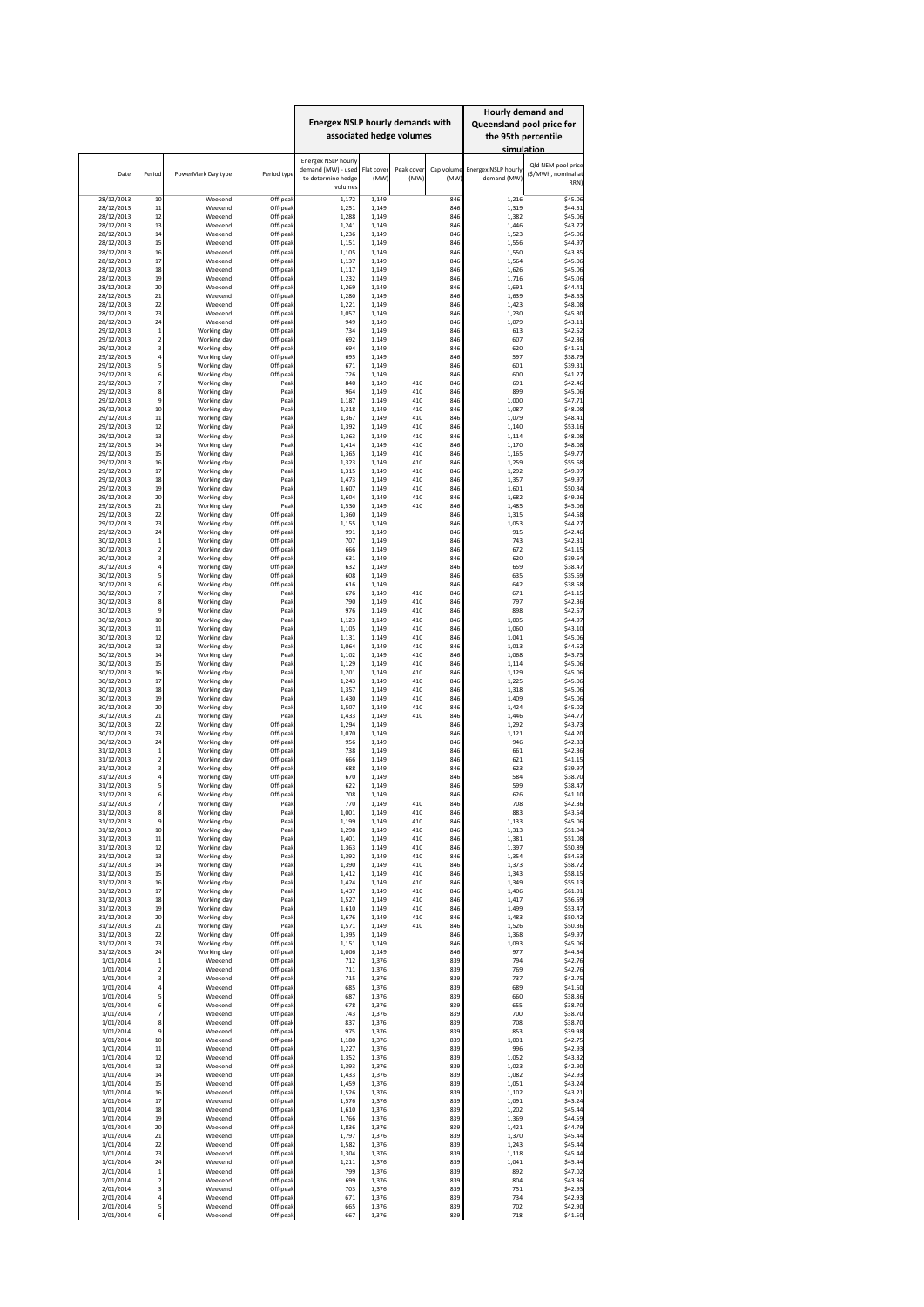|                        |                                |                            |                      |                                          |                    |                          |                    | Hourly demand and                  |                      |
|------------------------|--------------------------------|----------------------------|----------------------|------------------------------------------|--------------------|--------------------------|--------------------|------------------------------------|----------------------|
|                        |                                |                            |                      | <b>Energex NSLP hourly demands with</b>  |                    | associated hedge volumes |                    | Queensland pool price for          |                      |
|                        |                                |                            |                      |                                          |                    |                          |                    | the 95th percentile<br>simulation  |                      |
|                        |                                |                            |                      | Energex NSLP hourly                      |                    |                          |                    |                                    | Qld NEM pool price   |
| Date                   | Period                         | PowerMark Day type         | Period type          | demand (MW) - used<br>to determine hedge | Flat cover<br>(MW) | Peak cover<br>(MW)       | Cap volume<br>(MW) | Energex NSLP hourly<br>demand (MW) | (\$/MWh, nominal at  |
|                        |                                |                            |                      | volume:                                  |                    |                          |                    |                                    | <b>RRN</b>           |
| 2/01/2014<br>2/01/2014 | 8                              | Weekend<br>Weekend         | Off-peal<br>Off-peal | 683<br>829                               | 1,376<br>1,376     |                          | 839<br>839         | 739<br>871                         | \$42.93<br>\$45.44   |
| 2/01/2014              | 9                              | Weekend                    | Off-peal             | 984                                      | 1,376              |                          | 839                | 1,080                              | \$48.49              |
| 2/01/2014<br>2/01/2014 | 10<br>11                       | Weekend<br>Weekend         | Off-peal<br>Off-peal | 1,147<br>1,189                           | 1,376<br>1,376     |                          | 839<br>839         | 1,152<br>1,201                     | \$49.43<br>\$48.99   |
| 2/01/2014<br>2/01/2014 | 12<br>13                       | Weekend<br>Weekend         | Off-peal<br>Off-peal | 1.198<br>1,184                           | 1,376<br>1,376     |                          | 839<br>839         | 1.160<br>1,198                     | \$49.00<br>\$48.49   |
| 2/01/2014              | 14                             | Weekend                    | Off-peal             | 1,186                                    | 1,376              |                          | 839                | 1,184                              | \$51.01              |
| 2/01/2014<br>2/01/2014 | 15<br>16                       | Weekend<br>Weekend         | Off-peal<br>Off-peal | 1,188<br>1,167                           | 1,376<br>1,376     |                          | 839<br>839         | 1,188<br>1,232                     | \$51.05<br>\$53.18   |
| 2/01/2014              | 17                             | Weekend                    | Off-peal             | 1,248                                    | 1,376              |                          | 839                | 1,284                              | \$53.70              |
| 2/01/2014<br>2/01/2014 | 18<br>19                       | Weekend<br>Weekend         | Off-peak<br>Off-peal | 1,295<br>1,452                           | 1,376<br>1,376     |                          | 839<br>839         | 1,383<br>1,467                     | \$53.70<br>\$53.55   |
| 2/01/2014<br>2/01/2014 | 20<br>21                       | Weekend<br>Weekend         | Off-peal<br>Off-peal | 1,539<br>1,363                           | 1,376<br>1,376     |                          | 839<br>839         | 1,485<br>1.478                     | \$53.70<br>\$53.70   |
| 2/01/2014              | 22                             | Weekend                    | Off-peal             | 1,218                                    | 1,376              |                          | 839                | 1,330                              | \$48.95              |
| 2/01/2014<br>2/01/2014 | 23<br>24                       | Weekend<br>Weekend         | Off-peal<br>Off-peal | 1,047<br>970                             | 1,376<br>1,376     |                          | 839<br>839         | 1,090<br>1,059                     | \$45.44<br>\$45.44   |
| 3/01/2014<br>3/01/2014 | $\mathbf{1}$<br>$\overline{2}$ | Weekend<br>Weekend         | Off-peal<br>Off-peal | 712<br>711                               | 1,376<br>1,376     |                          | 839<br>839         | 792<br>690                         | \$41.50<br>\$39.49   |
| 3/01/2014              | Ė                              | Weekend                    | Off-peal             | 715                                      | 1,376              |                          | 839                | 669                                | \$35.96              |
| 3/01/2014<br>3/01/2014 | 4<br>5                         | Weekend<br>Weekend         | Off-peal<br>Off-peal | 685<br>687                               | 1,376<br>1,376     |                          | 839<br>839         | 681<br>642                         | \$33.47<br>\$35.96   |
| 3/01/2014              | 6                              | Weekend                    | Off-peal             | 678                                      | 1,376              |                          | 839                | 629                                | \$35.96              |
| 3/01/2014<br>3/01/2014 | 7<br>8                         | Weekend<br>Weekend         | Off-peal<br>Off-peal | 743<br>837                               | 1,376<br>1,376     |                          | 839<br>839         | 700<br>799                         | \$35.96<br>\$41.50   |
| 3/01/2014<br>3/01/2014 | 9<br>10                        | Weekend<br>Weekend         | Off-peal<br>Off-peal | 975<br>1,180                             | 1,376<br>1,376     |                          | 839<br>839         | 959<br>1,039                       | \$42.75<br>\$42.76   |
| 3/01/2014              | 11                             | Weekend                    | Off-peal             | 1,227                                    | 1,376              |                          | 839                | 1,092                              | \$42.93              |
| 3/01/2014<br>3/01/2014 | 12<br>13                       | Weekend<br>Weekend         | Off-peal<br>Off-peal | 1,352<br>1,393                           | 1,376<br>1,376     |                          | 839<br>839         | 1,051<br>1.019                     | \$42.93<br>\$43.73   |
| 3/01/2014              | 14                             | Weekend                    | Off-peal             | 1,433                                    | 1,376              |                          | 839                | 990                                | \$42.76              |
| 3/01/2014<br>3/01/2014 | 15<br>16                       | Weekend<br>Weekend         | Off-peal<br>Off-peal | 1,459<br>1,526                           | 1,376<br>1,376     |                          | 839<br>839         | 950<br>985                         | \$42.7<br>\$42.86    |
| 3/01/2014<br>3/01/2014 | 17<br>18                       | Weekend<br>Weekend         | Off-peal<br>Off-peal | 1,576<br>1,610                           | 1,376<br>1.376     |                          | 839<br>839         | 1.027<br>1,048                     | \$42.75<br>\$42.90   |
| 3/01/2014              | 19                             | Weekend                    | Off-peal             | 1,766                                    | 1,376              |                          | 839                | 1,112                              | \$42.93              |
| 3/01/2014<br>3/01/2014 | 20<br>21                       | Weekend<br>Weekend         | Off-peal<br>Off-peal | 1,836<br>1,797                           | 1,376<br>1,376     |                          | 839<br>839         | 1,155<br>1,260                     | \$41.88<br>\$42.75   |
| 3/01/2014<br>3/01/2014 | 22                             | Weekend<br>Weekend         | Off-peal<br>Off-peal | 1.582                                    | 1,376              |                          | 839<br>839         | 1.190                              | \$42.93              |
| 3/01/2014              | 23<br>24                       | Weekend                    | Off-peal             | 1,304<br>1,211                           | 1,376<br>1,376     |                          | 839                | 1,038<br>939                       | \$42.7<br>\$41.50    |
| 4/01/2014<br>4/01/2014 | 1<br>$\overline{2}$            | Working day<br>Working day | Off-peal<br>Off-peal | 728<br>687                               | 1,376<br>1,376     |                          | 839<br>839         | 815<br>746                         | \$42.93<br>\$42.93   |
| 4/01/2014              | 3                              | Working day                | Off-peal             | 705                                      | 1,376              |                          | 839                | 703                                | \$42.75              |
| 4/01/2014<br>4/01/2014 | 4<br>5                         | Working day<br>Working day | Off-peak<br>Off-peal | 666<br>683                               | 1,376<br>1,376     |                          | 839<br>839         | 683<br>686                         | \$41.52<br>\$41.50   |
| 4/01/2014<br>4/01/2014 | 6<br>7                         | Working day<br>Working day | Off-peal<br>Peak     | 670<br>753                               | 1,376<br>1,376     | 536                      | 839<br>839         | 716<br>846                         | \$42.75<br>\$42.93   |
| 4/01/2014              | 8                              | Working day                | Peal                 | 981                                      | 1,376              | 536                      | 839                | 1,067                              | \$45.71              |
| 4/01/2014<br>4/01/2014 | q<br>10                        | Working day<br>Working day | Peal<br>Peak         | 1,202<br>1.300                           | 1,376<br>1,376     | 536<br>536               | 839<br>839         | 1,323<br>1,520                     | \$54.65<br>\$58.41   |
| 4/01/2014              | $\overline{11}$                | Working day<br>Working day | Peal                 | 1,314                                    | 1,376              | 536                      | 839                | 1,598                              | \$63.37              |
| 4/01/2014<br>4/01/2014 | 12<br>13                       | Working day                | Peal<br>Peak         | 1,372<br>1,337                           | 1,376<br>1,376     | 536<br>536               | 839<br>839         | 1,620<br>1,714                     | \$60.26<br>\$63.60   |
| 4/01/2014<br>4/01/2014 | 14<br>15                       | Working day<br>Working day | Peak<br>Peak         | 1.362<br>1,369                           | 1,376<br>1,376     | 536<br>536               | 839<br>839         | 1.767<br>1,793                     | \$83.79<br>\$84.38   |
| 4/01/2014              | 16                             | Working day                | Peak                 | 1,384                                    | 1,376              | 536                      | 839                | 1,859                              | \$133.63             |
| 4/01/2014<br>4/01/2014 | 17<br>18                       | Working day<br>Working day | Peal<br>Peal         | 1,435<br>1,498                           | 1,376<br>1,376     | 536<br>536               | 839<br>839         | 1,854<br>1,863                     | \$133.63<br>\$151.48 |
| 4/01/2014              | 19                             | Working day                | Peak                 | 1,485                                    | 1,376              | 536<br>536               | 839<br>839         | 1,861                              | \$60.90              |
| 4/01/2014<br>4/01/2014 | 20<br>21                       | Working day<br>Working day | Peak<br>Peak         | 1,539<br>1,545                           | 1,376<br>1,376     | 536                      | 839                | 1,897<br>1,757                     | \$57.61<br>\$63.60   |
| 4/01/2014<br>4/01/2014 | 22<br>2 <sup>2</sup>           | Working day<br>Working day | Off-peak<br>Off-peal | 1,340<br>1,127                           | 1,376<br>1,376     |                          | 839<br>839         | 1,545<br>1.234                     | \$53.18<br>\$48.57   |
| 4/01/2014              | 24                             | Working day                | Off-peal             | 1,029                                    | 1,376              |                          | 839                | 1,065                              | \$45.59              |
| 5/01/2014<br>5/01/2014 | 1<br>$\overline{\mathbf{z}}$   | Working day<br>Working day | Off-peal<br>Off-peal | 768<br>747                               | 1,376<br>1,376     |                          | 839<br>839         | 791<br>721                         | \$43.05<br>\$42.7    |
| 5/01/2014<br>5/01/2014 | 3                              | Working day<br>Working day | Off-peak<br>Off-peal | 758<br>681                               | 1,376<br>1.376     |                          | 839<br>839         | 725<br>720                         | \$41.20<br>\$39.94   |
| 5/01/2014              | 5                              | Working day                | Off-peal             | 650                                      | 1,376              |                          | 839                | 661                                | \$37.30              |
| 5/01/2014<br>5/01/2014 | 6<br>7                         | Working day<br>Working day | Off-peal<br>Peak     | 698<br>815                               | 1,376<br>1,376     | 536                      | 839<br>839         | 674<br>775                         | \$38.70<br>\$40.07   |
| 5/01/2014<br>5/01/2014 | 8<br>S                         | Working day                | Peal                 | 1,064                                    | 1,376              | 536                      | 839                | 921                                | \$43.27              |
| 5/01/2014              | 10                             | Working day<br>Working day | Peal<br>Peal         | 1,347<br>1,488                           | 1,376<br>1,376     | 536<br>536               | 839<br>839         | 1,123<br>1,363                     | \$44.34<br>\$45.44   |
| 5/01/2014<br>5/01/2014 | 11<br>12                       | Working day<br>Working day | Peal<br>Peak         | 1,613<br>1,650                           | 1,376<br>1,376     | 536<br>536               | 839<br>839         | 1,346<br>1,393                     | \$45.44<br>\$45.44   |
| 5/01/2014              | 13                             | Working day                | Peak                 | 1,719                                    | 1,376              | 536                      | 839                | 1,434                              | \$48.49              |
| 5/01/2014<br>5/01/2014 | 14<br>15                       | Working day<br>Working day | Peak<br>Peak         | 1,806<br>1,868                           | 1,376<br>1,376     | 536<br>536               | 839<br>839         | 1,478<br>1,485                     | \$49.36<br>\$49.34   |
| 5/01/2014<br>5/01/2014 | 16<br>17                       | Working day<br>Working day | Peak<br>Peak         | 1,866<br>1,906                           | 1,376<br>1,376     | 536<br>536               | 839<br>839         | 1,525<br>1,531                     | \$49.42<br>\$49.46   |
| 5/01/2014              | 18                             | Working day                | Peal                 | 1,889                                    | 1,376              | 536                      | 839                | 1,577                              | \$48.49              |
| 5/01/2014<br>5/01/2014 | 19<br>20                       | Working day<br>Working day | Peal<br>Peal         | 1,865<br>1,857                           | 1,376<br>1,376     | 536<br>536               | 839<br>839         | 1,654<br>1,674                     | \$45.44<br>\$45.44   |
| 5/01/2014              | 21                             | Working day                | Peal                 | 1,802                                    | 1,376              | 536                      | 839                | 1,569                              | \$45.44              |
| 5/01/2014<br>5/01/2014 | 22<br>23                       | Working day<br>Working day | Off-peak<br>Off-peal | 1,595<br>1,223                           | 1,376<br>1,376     |                          | 839<br>839         | 1,307<br>1,079                     | \$44.09<br>\$43.78   |
| 5/01/2014<br>6/01/2014 | 24<br>1                        | Working day<br>Working day | Off-peak<br>Off-peal | 1,048<br>918                             | 1,376<br>1,376     |                          | 839<br>839         | 957<br>849                         | \$42.93<br>\$42.90   |
| 6/01/2014              | $\overline{a}$                 | Working day                | Off-peal             | 913                                      | 1,376              |                          | 839                | 780                                | \$41.50              |
| 6/01/2014<br>6/01/2014 | 3<br>4                         | Working day<br>Working day | Off-peal<br>Off-peak | 815<br>873                               | 1,376<br>1,376     |                          | 839<br>839         | 721<br>725                         | \$38.70<br>\$36.15   |
| 6/01/2014              |                                | Working day                | Off-peak             | 836                                      | 1,376              |                          | 839                | 707                                | \$35.96              |
| 6/01/2014<br>6/01/2014 | 6<br>7                         | Working day<br>Working day | Off-peak<br>Peak     | 823<br>908                               | 1,376<br>1,376     | 536                      | 839<br>839         | 728<br>844                         | \$39.27<br>\$42.75   |
| 6/01/2014<br>6/01/2014 | 8<br>9                         | Working day<br>Working day | Peak<br>Peak         | 1,125<br>1,345                           | 1,376<br>1,376     | 536<br>536               | 839<br>839         | 1.055<br>1,293                     | \$44.05<br>\$48.49   |
| 6/01/2014              | 10                             | Working day                | Peal                 | 1,480                                    | 1,376              | 536                      | 839                | 1,471                              | \$53.70              |
| 6/01/2014<br>6/01/2014 | 11<br>12                       | Working day<br>Working day | Peal<br>Peal         | 1,559<br>1,595                           | 1,376<br>1,376     | 536<br>536               | 839<br>839         | 1,524<br>1,567                     | \$53.98<br>\$59.97   |
| 6/01/2014              | 13                             | Working day                | Peak                 | 1,639                                    | 1,376              | 536                      | 839                | 1,607                              | \$62.01              |
| 6/01/2014<br>6/01/2014 | 14<br>15                       | Working day<br>Working day | Peal<br>Peal         | 1,669<br>1,733                           | 1,376<br>1,376     | 536<br>536               | 839<br>839         | 1,636<br>1,648                     | \$54.97<br>\$55.87   |
| 6/01/2014<br>6/01/2014 | 16<br>17                       | Working day<br>Working day | Peal<br>Peak         | 1,778<br>1.886                           | 1,376<br>1,376     | 536<br>536               | 839<br>839         | 1,711<br>1,772                     | \$56.15<br>\$63.73   |
| 6/01/2014              | 18                             | Working day                | Peal                 | 1,948                                    | 1,376              | 536                      | 839                | 1,795                              | \$59.89              |
| 6/01/2014<br>6/01/2014 | 19<br>20                       | Working day<br>Working day | Peal<br>Peal         | 2,002<br>1,923                           | 1,376<br>1,376     | 536<br>536               | 839<br>839         | 1,861<br>1,855                     | \$55.74<br>\$53.70   |
| 6/01/2014              | 21                             | Working day                | Peal                 | 1,831                                    | 1,376              | 536                      | 839                | 1,758                              | \$52.50              |
| 6/01/2014<br>6/01/2014 | 22<br>23                       | Working day<br>Working day | Off-peak<br>Off-peak | 1,604<br>1,319                           | 1,376<br>1,376     |                          | 839<br>839         | 1,568<br>1,260                     | \$45.44<br>\$45.44   |
| 6/01/2014<br>7/01/2014 | 24<br>1                        | Working day<br>Working day | Off-peak<br>Off-peak | 1,140<br>910                             | 1,376<br>1,376     |                          | 839<br>839         | 1,088<br>810                       | \$43.41<br>\$45.44   |
| 7/01/2014              | $\overline{a}$                 | Working day                | Off-peak             | 801                                      | 1,376              |                          | 839                | 738                                | \$42.93              |
| 7/01/2014              |                                | Working day                | Off-peak             | 790                                      | 1,376              |                          | 839                | 705                                | \$42.75              |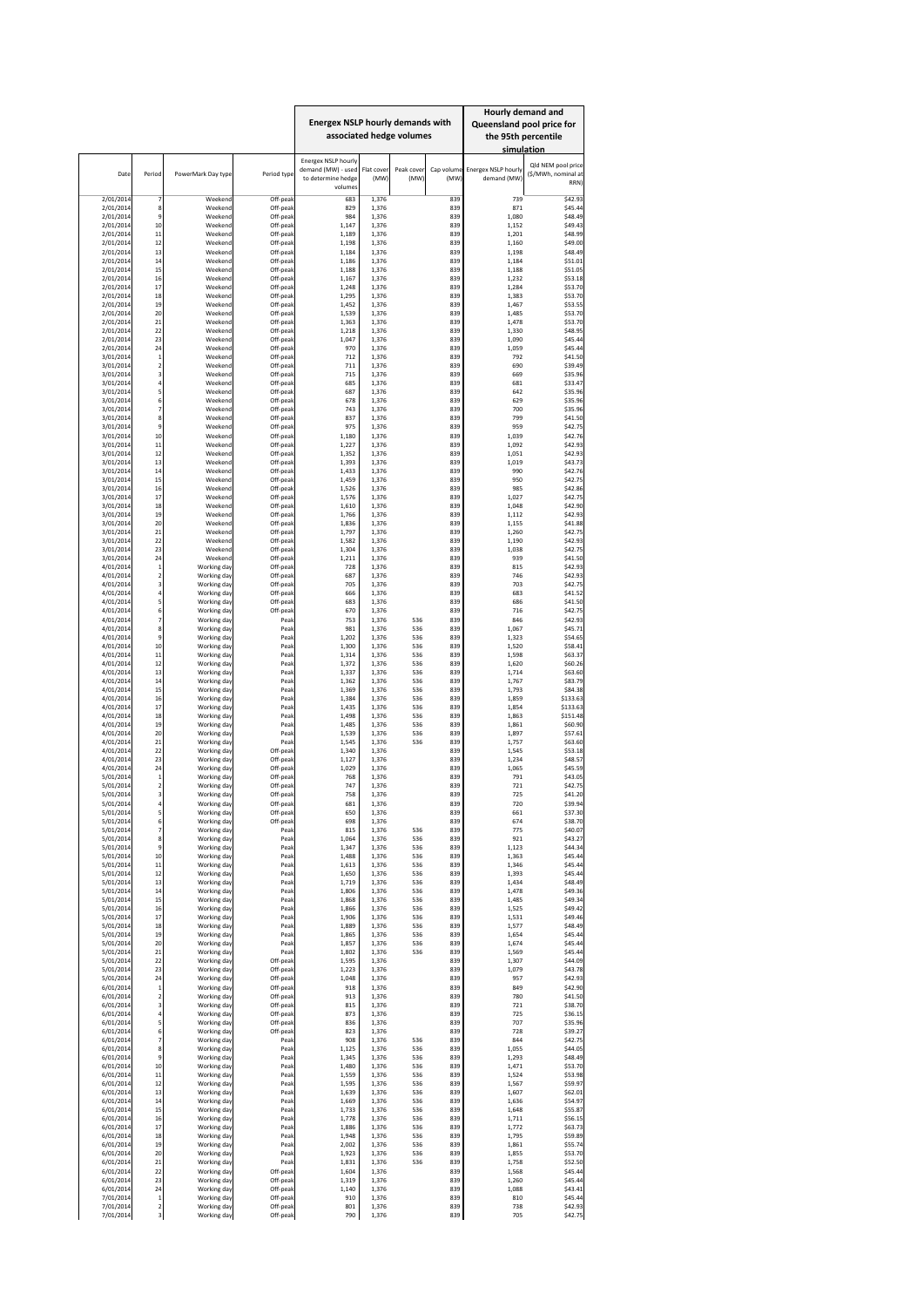|                          |                         |                            |                      |                                          |                    |                          |                   | Hourly demand and                  |                     |
|--------------------------|-------------------------|----------------------------|----------------------|------------------------------------------|--------------------|--------------------------|-------------------|------------------------------------|---------------------|
|                          |                         |                            |                      | <b>Energex NSLP hourly demands with</b>  |                    |                          |                   | Queensland pool price for          |                     |
|                          |                         |                            |                      |                                          |                    | associated hedge volumes |                   | the 95th percentile                |                     |
|                          |                         |                            |                      |                                          |                    |                          |                   | simulation                         |                     |
|                          |                         |                            |                      | Energex NSLP hourly                      |                    |                          |                   |                                    | Qld NEM pool price  |
| Date                     | Period                  | PowerMark Day type         | Period type          | demand (MW) - used<br>to determine hedge | Flat cover<br>(MW) | Peak cover<br>(MW)       | Cap volume<br>(MW | Energex NSLP hourly<br>demand (MW) | (\$/MWh, nominal at |
|                          |                         |                            |                      | volume:                                  |                    |                          |                   |                                    | <b>RRN1</b>         |
| 7/01/2014                |                         | Working day                | Off-peak             | 750                                      | 1,376              |                          | 839               | 698                                | \$41.50             |
| 7/01/2014<br>7/01/2014   | 5<br>6                  | Working day<br>Working day | Off-peak<br>Off-peal | 702<br>741                               | 1,376<br>1,376     |                          | 839<br>839        | 705<br>700                         | \$42.75<br>\$42.75  |
| 7/01/2014                | 7                       | Working day                | Peal                 | 815                                      | 1,376              | 536                      | 839               | 805                                | \$42.93             |
| 7/01/2014                | 8                       | Working day                | Peak                 | 1.035                                    | 1.376              | 536                      | 839               | 1.003                              | \$43.87             |
| 7/01/2014<br>7/01/2014   | 9<br>10                 | Working day<br>Working day | Peak<br>Peal         | 1,252<br>1,368                           | 1,376<br>1,376     | 536<br>536               | 839<br>839        | 1,186<br>1,363                     | \$48.49<br>\$58.07  |
| 7/01/2014                | 11                      | Working day                | Peal                 | 1,441                                    | 1,376              | 536                      | 839               | 1,363                              | \$59.85             |
| 7/01/2014<br>7/01/2014   | 12<br>13                | Working day<br>Working day | Peak<br>Peak         | 1.468<br>1,566                           | 1.376<br>1,376     | 536<br>536               | 839<br>839        | 1.400<br>1,384                     | \$62.82<br>\$63.48  |
| 7/01/2014                | 14                      | Working day                | Peal                 | 1,641                                    | 1,376              | 536                      | 839               | 1,441                              | \$63.40             |
| 7/01/2014                | 15                      | Working day                | Peal                 | 1,751                                    | 1,376              | 536                      | 839               | 1,503                              | \$63.68             |
| 7/01/2014<br>7/01/2014   | 16<br>17                | Working day<br>Working day | Peak<br>Peak         | 1,777<br>1.866                           | 1,376<br>1,376     | 536<br>536               | 839<br>839        | 1,482<br>1.490                     | \$63.60<br>\$63.60  |
| 7/01/2014                | 18                      | Working day                | Peak                 | 1,918                                    | 1,376              | 536                      | 839               | 1,479                              | \$63.60             |
| 7/01/2014                | 19                      | Working day                | Peal                 | 1,967                                    | 1,376              | 536                      | 839               | 1,572                              | \$56.54             |
| 7/01/2014<br>7/01/2014   | 20<br>21                | Working day<br>Working day | Peal<br>Peak         | 2,081<br>1.898                           | 1,376<br>1.376     | 536<br>536               | 839<br>839        | 1,530<br>1.546                     | \$48.49<br>\$50.63  |
| 7/01/2014                | 22                      | Working day                | Off-peal             | 1,625                                    | 1,376              |                          | 839               | 1,417                              | \$48.49             |
| 7/01/2014<br>7/01/2014   | 23<br>24                | Working day<br>Working day | Off-peal<br>Off-peal | 1,313<br>1,078                           | 1,376<br>1,376     |                          | 839<br>839        | 1,220<br>1,087                     | \$45.82<br>\$45.44  |
| 8/01/2014                | -1                      | Weekend                    | Off-peal             | 938                                      | 1.376              |                          | 839               | 759                                | \$42.90             |
| 8/01/2014                | 2                       | Weekend                    | Off-peal             | 891                                      | 1,376              |                          | 839               | 703                                | \$42.80             |
| 8/01/2014<br>8/01/2014   | 3<br>4                  | Weekend<br>Weekend         | Off-peal<br>Off-peal | 842<br>773                               | 1,376<br>1,376     |                          | 839<br>839        | 680<br>665                         | \$41.50<br>\$38.70  |
| 8/01/2014                | 5                       | Weekend                    | Off-peal             | 761                                      | 1.376              |                          | 839               | 678                                | \$38.70             |
| 8/01/2014<br>8/01/2014   | 6<br>7                  | Weekend<br>Weekend         | Off-peak<br>Off-peal | 762<br>815                               | 1,376<br>1,376     |                          | 839<br>839        | 652<br>713                         | \$36.95<br>\$42.93  |
| 8/01/2014                | 8                       | Weekend                    | Off-peak             | 937                                      | 1,376              |                          | 839               | 801                                | \$42.94             |
| 8/01/2014                | 9                       | Weekend                    | Off-peal             | 1.137                                    | 1,376              |                          | 839               | 942                                | \$45.79             |
| 8/01/2014<br>8/01/2014   | 10<br>11                | Weekend<br>Weekend         | Off-peal<br>Off-peal | 1,414<br>1,542                           | 1,376<br>1,376     |                          | 839<br>839        | 1,064<br>1,104                     | \$47.85<br>\$48.49  |
| 8/01/2014                | 12                      | Weekend                    | Off-peak             | 1,700                                    | 1,376              |                          | 839               | 1,054                              | \$46.97             |
| 8/01/2014<br>8/01/2014   | 13<br>14                | Weekend<br>Weekend         | Off-peal<br>Off-peal | 1,813<br>1.894                           | 1.376<br>1.376     |                          | 839<br>839        | 1.092<br>1.091                     | \$46.79<br>\$48.49  |
| 8/01/2014                | 15                      | Weekend                    | Off-peal             | 1,881                                    | 1,376              |                          | 839               | 1,098                              | \$48.49             |
| 8/01/2014                | 16                      | Weekend                    | Off-peal             | 1,712                                    | 1,376              |                          | 839               | 1,085                              | \$48.49             |
| 8/01/2014<br>8/01/2014   | 17<br>18                | Weekend<br>Weekend         | Off-peal<br>Off-peal | 1,747<br>1.795                           | 1,376<br>1.376     |                          | 839<br>839        | 1,162<br>1.333                     | \$48.91<br>\$50.87  |
| 8/01/2014                | 19                      | Weekend                    | Off-peal             | 1,827                                    | 1,376              |                          | 839               | 1,550                              | \$50.46             |
| 8/01/2014                | 20<br>21                | Weekend<br>Weekend         | Off-peal<br>Off-peal | 1,905<br>1,810                           | 1,376              |                          | 839<br>839        | 1,628<br>1,421                     | \$52.25<br>\$47.54  |
| 8/01/2014<br>8/01/2014   | 22                      | Weekend                    | Off-peak             | 1,618                                    | 1,376<br>1.376     |                          | 839               | 1.230                              | \$45.46             |
| 8/01/2014                | 23                      | Weekend                    | Off-peak             | 1,253                                    | 1,376              |                          | 839               | 1,016                              | \$43.19             |
| 8/01/2014<br>9/01/2014   | 24<br>$\mathbf{1}$      | Weekend<br>Weekend         | Off-peal<br>Off-peak | 1,111<br>969                             | 1,376<br>1,376     |                          | 839<br>839        | 864<br>630                         | \$42.90<br>\$45.44  |
| 9/01/2014                | $\overline{2}$          | Weekend                    | Off-peal             | 890                                      | 1,376              |                          | 839               | 606                                | \$42.75             |
| 9/01/2014<br>9/01/2014   | 3<br>4                  | Weekend<br>Weekend         | Off-peal<br>Off-peal | 878<br>810                               | 1,376<br>1,376     |                          | 839<br>839        | 625<br>594                         | \$41.50<br>\$39.00  |
| 9/01/2014                | 5                       | Weekend                    | Off-peal             | 786                                      | 1,376              |                          | 839               | 594                                | \$40.36             |
| 9/01/2014                | 6                       | Weekend                    | Off-peal             | 785                                      | 1.376              |                          | 839               | 604                                | \$41.42             |
| 9/01/2014<br>9/01/2014   | 7<br>8                  | Weekend<br>Weekend         | Off-peak<br>Off-peak | 823<br>913                               | 1,376<br>1,376     |                          | 839<br>839        | 606<br>773                         | \$41.50<br>\$43.24  |
| 9/01/2014                | 9                       | Weekend                    | Off-peak             | 1,164                                    | 1,376              |                          | 839               | 951                                | \$43.45             |
| 9/01/2014<br>9/01/2014   | 10<br>$^{11}$           | Weekend<br>Weekend         | Off-peal<br>Off-peal | 1.307<br>1,389                           | 1.376<br>1,376     |                          | 839<br>839        | 1.078<br>1,044                     | \$43.79<br>\$44.99  |
| 9/01/2014                | 12                      | Weekend                    | Off-peal             | 1,394                                    | 1,376              |                          | 839               | 1,068                              | \$44.38             |
| 9/01/2014                | 13                      | Weekend                    | Off-peal             | 1,435                                    | 1,376              |                          | 839               | 1,064                              | \$44.19             |
| 9/01/2014<br>9/01/2014   | 14<br>15                | Weekend<br>Weekend         | Off-peal<br>Off-peal | 1,500<br>1.564                           | 1,376<br>1.376     |                          | 839<br>839        | 1,042<br>1,040                     | \$44.18<br>\$45.44  |
| 9/01/2014                | 16                      | Weekend                    | Off-peak             | 1,597                                    | 1,376              |                          | 839               | 1,030                              | \$44.19             |
| 9/01/2014                | 17                      | Weekend                    | Off-peal             | 1,594                                    | 1,376              |                          | 839               | 1,039                              | \$44.24             |
| 9/01/2014<br>9/01/2014   | 18<br>19                | Weekend<br>Weekend         | Off-peak<br>Off-peal | 1,590<br>1,656                           | 1,376<br>1,376     |                          | 839<br>839        | 1,132<br>1.281                     | \$45.44<br>\$45.44  |
| 9/01/2014                | 20                      | Weekend                    | Off-peal             | 1,636                                    | 1,376              |                          | 839               | 1,405                              | \$48.49             |
| 9/01/2014<br>9/01/2014   | 21<br>22                | Weekend<br>Weekend         | Off-peal             | 1,596<br>1,457                           | 1,376<br>1,376     |                          | 839<br>839        | 1,224<br>1,102                     | \$45.44<br>\$45.44  |
| 9/01/2014                | 23                      | Weekend                    | Off-peal<br>Off-peal | 1,249                                    | 1.376              |                          | 839               | 845                                | \$45.44             |
| 9/01/2014                | 24                      | Weekend                    | Off-peak             | 1,156                                    | 1,376              |                          | 839               | 860                                | \$44.08             |
| 10/01/2014<br>10/01/2014 | $\overline{\mathbf{c}}$ | Working day<br>Working day | Off-pea<br>Off-peal  | 931<br>876                               | 1,376<br>1,376     |                          | 839<br>839        | 602<br>624                         | \$42.93<br>\$42.76  |
| 10/01/2014               | 3                       | Working day                | Off-peal             | 805                                      | 1,376              |                          | 839               | 630                                | \$40.04             |
| 10/01/2014<br>10/01/2014 | 4<br>5                  | Working day<br>Working day | Off-peal<br>Off-peak | 808<br>766                               | 1,376<br>1,376     |                          | 839<br>839        | 663<br>655                         | \$38.70<br>\$38.70  |
| 10/01/2014               | 6                       | Working day                | Off-peak             | 778                                      | 1,376              |                          | 839               | 664                                | \$41.50             |
| 10/01/2014               | 7                       | Working day                | Peak                 | 821                                      | 1,376              | 536                      | 839               | 754                                | \$42.93             |
| 10/01/2014<br>10/01/2014 | 8<br>9                  | Working day<br>Working day | Peak<br>Peak         | 1,009<br>1,271                           | 1,376<br>1,376     | 536<br>536               | 839<br>839        | 999<br>1,099                       | \$43.77<br>\$45.44  |
| 10/01/2014               | 10                      | Working day                | Peak                 | 1,561                                    | 1,376              | 536                      | 839               | 1,224                              | \$45.44             |
| 10/01/2014<br>10/01/2014 | 11<br>12                | Working day<br>Working day | Peak<br>Peak         | 1,646<br>1.793                           | 1,376<br>1,376     | 536<br>536               | 839<br>839        | 1,228<br>1,224                     | \$45.44<br>\$48.49  |
| 10/01/2014               | 13                      | Working day                | Peak                 | 1,958                                    | 1,376              | 536                      | 839               | 1,160                              | \$48.49             |
| 10/01/2014               | 14                      | Working day                | Peal                 | 2,114                                    | 1,376              | 536                      | 839               | 1,189                              | \$48.49             |
| 10/01/2014<br>10/01/2014 | 15<br>16                | Working day<br>Working day | Peal<br>Peak         | 2,269<br>2.394                           | 1,376<br>1.376     | 536<br>536               | 839<br>839        | 1,215<br>1,236                     | \$48.49<br>\$48.49  |
| 10/01/2014               | 17                      | Working day                | Peak                 | 2,466                                    | 1,376              | 536                      | 839               | 1,293                              | \$48.49             |
| 10/01/2014<br>10/01/2014 | 18<br>19                | Working day<br>Working day | Peak<br>Peal         | 2,508<br>2,576                           | 1,376<br>1,376     | 536<br>536               | 839<br>839        | 1,366<br>1,535                     | \$48.49<br>\$48.49  |
| 10/01/2014               | 20                      | Working day                | Peak                 | 2.620                                    | 1,376              | 536                      | 839               | 1,699                              | \$49.32             |
| 10/01/2014               | $\overline{21}$         | Working day                | Peal<br>Off-peal     | 2,591                                    | 1,376              | 536                      | 839               | 1,501                              | \$45.44             |
| 10/01/2014<br>10/01/2014 | 22<br>23                | Working day<br>Working day | Off-peak             | 2,383<br>1,954                           | 1,376<br>1,376     |                          | 839<br>839        | 1,329<br>1,066                     | \$45.44<br>\$44.02  |
| 10/01/2014               | 24                      | Working day                | Off-peak             | 1,667                                    | 1,376              |                          | 839               | 932                                | \$42.93             |
| 11/01/2014<br>11/01/2014 | $\mathbf 1$<br>2        | Working day<br>Working day | Off-peak<br>Off-peak | 1,245<br>1,128                           | 1,376<br>1,376     |                          | 839<br>839        | 634<br>619                         | \$42.76<br>\$41.97  |
| 11/01/2014               | 3                       | Working day                | Off-peak             | 1,044                                    | 1,376              |                          | 839               | 539                                | \$38.90             |
| 11/01/2014               | 4                       | Working day                | Off-peak             | 983<br>974                               | 1,376              |                          | 839               | 609                                | \$38.38             |
| 11/01/2014<br>11/01/2014 | 5<br>6                  | Working day<br>Working day | Off-peak<br>Off-peal | 948                                      | 1,376<br>1,376     |                          | 839<br>839        | 598<br>631                         | \$36.99<br>\$38.70  |
| 11/01/2014               | 7                       | Working day                | Peak                 | 1,029                                    | 1,376              | 536                      | 839               | 682                                | \$41.92             |
| 11/01/2014<br>11/01/2014 | 8<br>9                  | Working day<br>Working day | Peak<br>Peak         | 1,209<br>1,464                           | 1,376<br>1,376     | 536<br>536               | 839<br>839        | 882<br>1,060                       | \$43.96<br>\$43.84  |
| 11/01/2014               | 10                      | Working day                | Peak                 | 1,704                                    | 1,376              | 536                      | 839               | 1,288                              | \$45.44             |
| 11/01/2014               | 11                      | Working day                | Peak                 | 1,776                                    | 1,376              | 536                      | 839               | 1,268                              | \$46.18             |
| 11/01/2014<br>11/01/2014 | 12<br>13                | Working day<br>Working day | Peal<br>Peak         | 1,845<br>1.981                           | 1,376<br>1,376     | 536<br>536               | 839<br>839        | 1,261<br>1,265                     | \$46.27<br>\$45.44  |
| 11/01/2014               | 14                      | Working day                | Peal                 | 2,029                                    | 1,376              | 536                      | 839               | 1,261                              | \$49.66             |
| 11/01/2014<br>11/01/2014 | 15<br>16                | Working day<br>Working day | Peal<br>Peal         | 2,113<br>2,163                           | 1,376<br>1,376     | 536<br>536               | 839<br>839        | 1,253<br>1,201                     | \$57.03<br>\$60.25  |
| 11/01/2014               | 17                      | Working day                | Peak                 | 2,185                                    | 1,376              | 536                      | 839               | 1,240                              | \$60.73             |
| 11/01/2014               | 18                      | Working day                | Peak                 | 2,291                                    | 1,376              | 536                      | 839               | 1,285                              | \$52.60             |
| 11/01/2014<br>11/01/2014 | 19<br>20                | Working day<br>Working day | Peak<br>Peak         | 2,288<br>2,263                           | 1,376<br>1,376     | 536<br>536               | 839<br>839        | 1,396<br>1,417                     | \$45.44<br>\$45.44  |
| 11/01/2014               | 21                      | Working day                | Peak                 | 2.223                                    | 1,376              | 536                      | 839               | 1,387                              | \$45.44             |
| 11/01/2014<br>11/01/2014 | 22<br>23                | Working day<br>Working day | Off-peak<br>Off-peal | 2,028<br>1,680                           | 1,376<br>1,376     |                          | 839<br>839        | 1,183<br>1,023                     | \$44.29<br>\$44.58  |
| 11/01/2014               | 24                      | Working day                | Off-peal             | 1,462                                    | 1,376              |                          | 839               | 959                                | \$44.12             |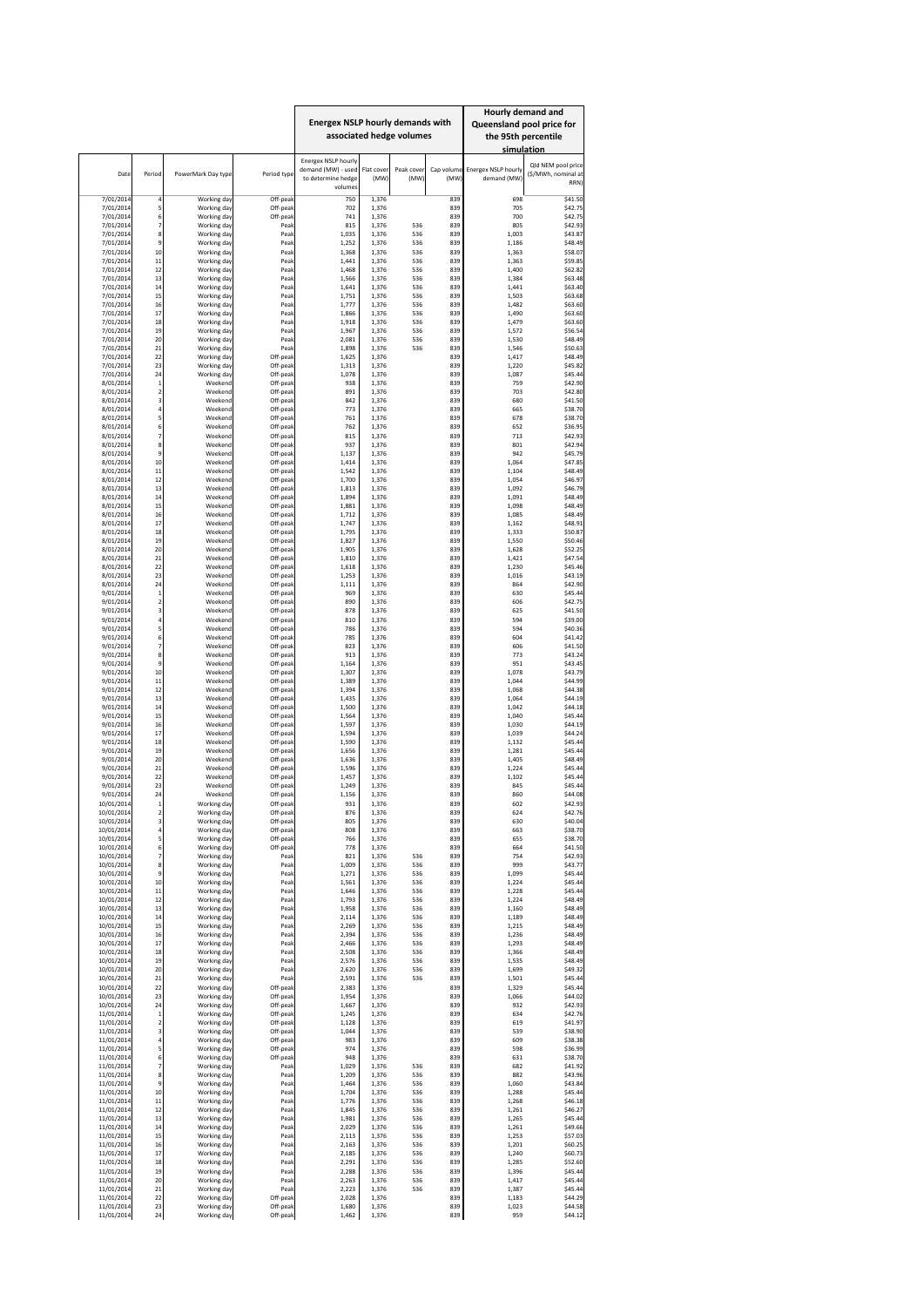|                          |                               |                            | <b>Energex NSLP hourly demands with</b> |                                           |                     |            | Hourly demand and<br>Queensland pool price for |                     |                             |
|--------------------------|-------------------------------|----------------------------|-----------------------------------------|-------------------------------------------|---------------------|------------|------------------------------------------------|---------------------|-----------------------------|
|                          |                               |                            |                                         | associated hedge volumes                  | the 95th percentile |            |                                                |                     |                             |
|                          |                               |                            |                                         |                                           |                     |            |                                                | simulation          |                             |
|                          |                               |                            |                                         | Energex NSLP hourly<br>demand (MW) - used | Flat cover          | Peak cover | Cap volume                                     | Energex NSLP hourly | Qld NEM pool price          |
| Date                     | Period                        | PowerMark Day type         | Period type                             | to determine hedge                        | (MW)                | (MW)       | (MW                                            | demand (MW)         | (\$/MWh, nominal at<br>RRN) |
| 12/01/2014               |                               | Working da                 | Off-peal                                | volume:<br>835                            | 1,376               |            | 839                                            | 707                 | \$42.95                     |
| 12/01/2014               | 2                             | Working day                | Off-peal                                | 781                                       | 1.376               |            | 839                                            | 687                 | \$42.76                     |
| 12/01/2014               | Ė                             | Working day                | Off-peal                                | 750                                       | 1,376               |            | 839                                            | 699                 | \$40.65                     |
| 12/01/2014               | 4                             | Working day                | Off-peal                                | 684                                       | 1,376               |            | 839                                            | 673                 | \$40.9                      |
| 12/01/2014               | 5                             | Working day                | Off-peal                                | 687                                       | 1,376               |            | 839                                            | 687                 | \$40.77                     |
| 12/01/2014               | 6                             | Working day                | Off-peal                                | 732                                       | 1.376               |            | 839                                            | 686                 | \$41.50                     |
| 12/01/2014               | ī                             | Working day                | Pea                                     | 775                                       | 1,376               | 536        | 839                                            | 794                 | \$44.0                      |
| 12/01/2014               | 8                             | Working day                | Pea                                     | 990                                       | 1,376               | 536        | 839                                            | 956                 | \$44.40                     |
| 12/01/2014               | Ś                             | Working day                | Pea                                     | 1,255                                     | 1,376               | 536        | 839                                            | 1,121               | \$45.44                     |
| 12/01/2014               | 10                            | Working day                | Pea                                     | 1.441                                     | 1.376               | 536        | 839                                            | 1,197               | \$63.60                     |
| 12/01/2014               | 11                            | Working day                | Peal                                    | 1,524                                     | 1,376               | 536        | 839                                            | 1,256               | \$63.37                     |
| 12/01/2014               | 12                            | Working day                | Pea                                     | 1,586                                     | 1,376               | 536        | 839                                            | 1,278               | \$63.37                     |
| 12/01/2014               | 13                            | Working day                | Peal                                    | 1,678                                     | 1,376               | 536        | 839                                            | 1,299               | \$58.00                     |
| 12/01/2014               | 14                            | Working day                | Pea                                     | 1,747                                     | 1,376               | 536        | 839                                            | 1,303               | \$59.39                     |
| 12/01/2014               | 15                            | Working day                | Pea<br>Pea                              | 1.778                                     | 1,376               | 536<br>536 | 839<br>839                                     | 1.326               | \$66.34                     |
| 12/01/2014<br>12/01/2014 | 16<br>17                      | Working day<br>Working day | Pea                                     | 1,837<br>1,868                            | 1,376<br>1,376      | 536        | 839                                            | 1,371<br>1,441      | \$71.8<br>\$63.60           |
| 12/01/2014               | 18                            | Working da                 | Pea                                     | 1,853                                     | 1,376               | 536        | 839                                            | 1,493               | \$63.37                     |
| 12/01/2014               | 19                            | Working day                | Pea                                     | 1.840                                     | 1.376               | 536        | 839                                            | 1.549               | \$52.60                     |
| 12/01/2014               | 20                            | Working day                | Peal                                    | 1,805                                     | 1,376               | 536        | 839                                            | 1,602               | \$51.32                     |
| 12/01/2014               | 21                            | Working day                | Pea                                     | 1,785                                     | 1,376               | 536        | 839                                            | 1,591               | \$49.71                     |
| 12/01/2014               | 22                            | Working day                | Off-peal                                | 1,616                                     | 1,376               |            | 839                                            | 1,396               | \$45.44                     |
| 12/01/2014               | 23                            | Working day                | Off-peal                                | 1.291                                     | 1.376               |            | 839                                            | 1.148               | \$44.96                     |
| 12/01/2014               | 24                            | Working day                | Off-peal                                | 1,151                                     | 1,376               |            | 839                                            | 1,011               | \$44.8                      |
| 13/01/2014               | 1                             | Working day                | Off-peal                                | 768                                       | 1,376               |            | 839                                            | 775                 | \$42.9                      |
| 13/01/2014               | $\overline{\mathbf{c}}$       | Working da                 | Off-peal                                | 747                                       | 1,376               |            | 839                                            | 751                 | \$42.7                      |
| 13/01/2014               | 3                             | Working day                | Off-peal                                | 758                                       | 1.376               |            | 839                                            | 740                 | \$41.50                     |
| 13/01/2014               | 4                             | Working day                | Off-peal                                | 681                                       | 1,376               |            | 839                                            | 750                 | \$39.66                     |
| 13/01/2014               | 5                             | Working day                | Off-peal                                | 650                                       | 1,376               |            | 839                                            | 769                 | \$39.64                     |
| 13/01/2014               | 6                             | Working day                | Off-peal                                | 698                                       | 1,376               |            | 839                                            | 759                 | \$42.07                     |
| 13/01/2014               | $\overline{\phantom{a}}$      | Working day                | Pea                                     | 815                                       | 1,376               | 536        | 839                                            | 892                 | \$42.93                     |
| 13/01/2014               | 8                             | Working day                | Pea                                     | 1,064                                     | 1,376               | 536        | 839                                            | 1,162               | \$45.44                     |
| 13/01/2014               | S                             | Working day                | Pea                                     | 1,347                                     | 1,376               | 536        | 839                                            | 1,416               | \$54.34                     |
| 13/01/2014               | 10                            | Working da                 | Pea                                     | 1,488                                     | 1,376               | 536        | 839                                            | 1,447               | \$57.5                      |
| 13/01/2014               | 11                            | Working da                 | Pea                                     | 1,613                                     | 1,376               | 536        | 839                                            | 1,519               | \$55.34                     |
| 13/01/2014               | 12                            | Working day                | Pea                                     | 1,650                                     | 1.376               | 536        | 839                                            | 1.451               | \$56.30                     |
| 13/01/2014               | 13                            | Working day                | Peal                                    | 1,719                                     | 1,376               | 536        | 839                                            | 1,472               | \$59.86                     |
| 13/01/2014               | 14                            | Working day                | Pea                                     | 1,806                                     | 1,376               | 536        | 839                                            | 1,463               | \$58.59                     |
| 13/01/2014               | 15                            | Working da                 | Pea                                     | 1,868                                     | 1,376               | 536        | 839                                            | 1,424               | \$61.3                      |
| 13/01/2014               | 16                            | Working day                | Pea                                     | 1.866                                     | 1.376               | 536        | 839                                            | 1.408               | \$54.35                     |
| 13/01/2014               | 17                            | Working day                | Pea                                     | 1,906                                     | 1,376               | 536        | 839                                            | 1,499               | \$53.88                     |
| 13/01/2014               | 18                            | Working day                | Pea                                     | 1,889                                     | 1,376               | 536        | 839                                            | 1,584               | \$59.0                      |
| 13/01/2014               | 19                            | Working da                 | Pea                                     | 1,865                                     | 1,376               | 536        | 839                                            | 1,774               | \$54.4                      |
| 13/01/2014               | 20                            | Working day                | Pea                                     | 1,857                                     | 1.376               | 536        | 839                                            | 1.877               | \$55.64                     |
| 13/01/2014               | 21                            | Working day                | Peal                                    | 1,802                                     | 1,376               | 536        | 839                                            | 1,676               | \$53.70                     |
| 13/01/2014               | 22                            | Working day                | Off-peal                                | 1,595                                     | 1,376               |            | 839                                            | 1,473               | \$49.71                     |
| 13/01/2014               | 2 <sup>2</sup>                | Working day                | Off-peal                                | 1,223                                     | 1,376               |            | 839                                            | 1,193               | \$48.49                     |
| 13/01/2014               | 24                            | Working day                | Off-peal                                | 1,048                                     | 1,376               |            | 839                                            | 1.051               | \$45.44                     |
| 14/01/2014               | $\mathbf{1}$                  | Working day                | Off-peal                                | 727                                       | 1,376               |            | 839                                            | 918                 | \$44.34                     |
| 14/01/2014               | $\overline{\mathbf{c}}$       | Working day                | Off-pea                                 | 648                                       | 1,376               |            | 839                                            | 913                 | \$42.9                      |
| 14/01/2014               | 3                             | Working da                 | Off-peal                                | 653                                       | 1,376               |            | 839                                            | 815                 | \$42.7                      |
| 14/01/2014               | 4                             | Working day                | Off-peal                                | 656                                       | 1.376               |            | 839                                            | 873                 | \$41.50                     |
| 14/01/2014               | 5                             | Working day                | Off-peal                                | 671                                       | 1,376               |            | 839                                            | 836                 | \$41.50                     |
| 14/01/2014<br>14/01/2014 | 6<br>$\overline{\phantom{a}}$ | Working day                | Off-peal<br>Pea                         | 674<br>783                                | 1,376<br>1,376      | 536        | 839<br>839                                     | 823<br>908          | \$42.76<br>\$44.97          |
| 14/01/2014               | 8                             | Working day<br>Working day | Pea                                     | 1.041                                     | 1,376               | 536        | 839                                            | 1.125               | \$45.44                     |
| 14/01/2014               | S                             | Working day                | Pea                                     | 1,181                                     | 1,376               | 536        | 839                                            | 1,345               | \$54.98                     |
| 14/01/2014               | 10                            | Working da                 | Pea                                     | 1,346                                     | 1,376               | 536        | 839                                            | 1,480               | \$59.5                      |
| 14/01/2014               | 11                            | Working day                | Pea                                     | 1,372                                     | 1,376               | 536        | 839                                            | 1,559               | \$63.60                     |
| 14/01/2014               | 12                            | Working da                 | Pea                                     | 1,378                                     | 1,376               | 536        | 839                                            | 1,595               | \$74.8                      |
| 14/01/2014               | 13                            | Working day                | Pea                                     | 1.440                                     | 1.376               | 536        | 839                                            | 1.639               | \$65.22                     |
| 14/01/2014               | 14                            | Working day                | Peal                                    | 1,473                                     | 1,376               | 536        | 839                                            | 1,669               | \$63.60                     |
| 14/01/2014               | 15                            | Working day                | Pea                                     | 1,500                                     | 1,376               | 536        | 839                                            | 1,733               | \$63.60                     |
| 14/01/2014               | 16                            | Working day                | Pea                                     | 1,546                                     | 1,376               | 536        | 839                                            | 1,778               | \$61.00                     |
| 14/01/2014               | 17                            | Working day                | Pea                                     | 1,581                                     | 1,376               | 536        | 839                                            | 1.886               | \$61.0                      |
| 14/01/2014               | 18                            | Working day                | Pea                                     | 1,635                                     | 1,376               | 536        | 839                                            | 1,948               | \$60.3                      |
| 14/01/2014               | 19<br>20                      | Working day                | Pea<br>Pea                              | 1,715                                     | 1,376               | 536<br>536 | 839<br>839                                     | 2,002               | \$60.80                     |
| 14/01/2014<br>14/01/2014 | 21                            | Working da<br>Working day  | Peal                                    | 1,882<br>1.721                            | 1,376<br>1,376      | 536        | 839                                            | 1,923<br>1.831      | \$54.0<br>\$53.58           |
| 14/01/2014               | 22                            | Working day                | Off-peal                                | 1,436                                     | 1,376               |            | 839                                            | 1,604               | \$48.49                     |
| 14/01/2014               | 23                            | Working day                | Off-peal                                | 1,220                                     | 1,376               |            | 839                                            | 1,319               | \$45.44                     |
| 14/01/2014               | 24                            | Working day                | Off-peal                                | 1,077                                     | 1,376               |            | 839                                            | 1,140               | \$43.59                     |
| 15/01/2014               | 1                             | Weekend                    | Off-peal                                | 749                                       | 1.376               |            | 839                                            | 937                 | \$42.93                     |
| 15/01/2014               | $\overline{\mathbf{c}}$       | Weekend                    | Off-peal                                | 770                                       | 1,376               |            | 839                                            | 869                 | \$42.7                      |
| 15/01/2014               | ĵ                             | Weekend                    | Off-peal                                | 770                                       | 1,376               |            | 839                                            | 831                 | \$41.50                     |
| 15/01/2014               | 4                             | Weekend                    | Off-peal                                | 714                                       | 1,376               |            | 839                                            | 794                 | \$36.43                     |
| 15/01/2014               | 5                             | Weekend                    | Off-peal                                | 717                                       | 1,376               |            | 839                                            | 759                 | \$35.97                     |
| 15/01/2014               | 6                             | Weekend                    | Off-peal                                | 671                                       | 1,376               |            | 839                                            | 748                 | \$36.46                     |
| 15/01/2014               | 7                             | Weekend                    | Off-peal                                | 712                                       | 1,376               |            | 839                                            | 804                 | \$41.50                     |
| 15/01/2014               | 8                             | Weekend                    | Off-peal                                | 813                                       | 1,376               |            | 839<br>839                                     | 853                 | \$42.76                     |
| 15/01/2014<br>15/01/2014 | 9<br>10                       | Weekend<br>Weekend         | Off-peal<br>Off-peal                    | 914<br>1,000                              | 1,376<br>1,376      |            | 839                                            | 1,108<br>1,317      | \$43.61<br>\$45.44          |
| 15/01/2014               | 11                            | Weekend                    | Off-peal                                | 1,046                                     | 1,376               |            | 839                                            | 1,443               | \$45.44                     |
| 15/01/2014               | 12                            | Weekend                    | Off-peal                                | 1,056                                     | 1,376               |            | 839                                            | 1,553               | \$47.2                      |
| 15/01/2014               | 13                            | Weekend                    | Off-peal                                | 990                                       | 1,376               |            | 839                                            | 1,552               | \$47.69                     |
| 15/01/2014               | 14                            | Weekend                    | Off-peal                                | 1,077                                     | 1,376               |            | 839                                            | 1,455               | \$45.49                     |
| 15/01/2014               | 15                            | Weekend                    | Off-peal                                | 1,098                                     | 1,376               |            | 839                                            | 1,434               | \$45.44                     |
| 15/01/2014               | 16                            | Weekend                    | Off-peal                                | 1,125                                     | 1,376               |            | 839                                            | 1,402               | \$45.44                     |
| 15/01/2014               | 17                            | Weekend                    | Off-peak                                | 1,155                                     | 1,376               |            | 839                                            | 1,374               | \$45.44                     |
| 15/01/2014               | 18                            | Weekend                    | Off-peal                                | 1,311                                     | 1,376               |            | 839                                            | 1,427               | \$45.44                     |
| 15/01/2014               | 19                            | Weekend                    | Off-peal                                | 1,525                                     | 1,376               |            | 839                                            | 1,588               | \$45.44                     |
| 15/01/2014               | 20                            | Weekend                    | Off-peal                                | 1,639                                     | 1,376               |            | 839                                            | 1,595               | \$45.44                     |
| 15/01/2014               | 21                            | Weekend                    | Off-peak                                | 1,498                                     | 1,376               |            | 839                                            | 1,452               | \$45.44                     |
| 15/01/2014               | 22                            | Weekend                    | Off-peak                                | 1,321                                     | 1,376               |            | 839                                            | 1,377               | \$45.28                     |
| 15/01/2014               | 23                            | Weekend                    | Off-peal                                | 1,116                                     | 1,376               |            | 839                                            | 1,077               | \$43.54                     |
| 15/01/2014               | 24                            | Weekend                    | Off-peal                                | 973                                       | 1,376               |            | 839                                            | 1,048               | \$42.90                     |
| 16/01/2014               | $\mathbf{1}$                  | Weekend                    | Off-peak                                | 969                                       | 1,376               |            | 839                                            | 606                 | \$42.93                     |
| 16/01/2014               | $\overline{\mathbf{c}}$       | Weekend                    | Off-peal                                | 910                                       | 1,376               |            | 839                                            | 559                 | \$42.75                     |
| 16/01/2014               | ă                             | Weekend                    | Off-peal                                | 835                                       | 1,376               |            | 839                                            | 607                 | \$41.01                     |
| 16/01/2014               | 4                             | Weekend                    | Off-peal                                | 818                                       | 1,376               |            | 839                                            | 593                 | \$38.70                     |
| 16/01/2014               | S<br>6                        | Weekend<br>Weekend         | Off-peak<br>Off-peal                    | 794<br>775                                | 1,376<br>1,376      |            | 839<br>839                                     | 563<br>588          | \$38.94<br>\$40.86          |
| 16/01/2014<br>16/01/2014 | 7                             | Weekend                    | Off-peal                                | 827                                       | 1,376               |            | 839                                            | 611                 | \$41.58                     |
| 16/01/2014               | 8                             | Weekend                    | Off-peal                                | 924                                       | 1,376               |            | 839                                            | 730                 | \$42.93                     |
| 16/01/2014               | S                             | Weekend                    | Off-peal                                | 1,148                                     | 1,376               |            | 839                                            | 957                 | \$45.44                     |
| 16/01/2014               | 10                            | Weekend                    | Off-peal                                | 1,408                                     | 1,376               |            | 839                                            | 1,062               | \$45.44                     |
| 16/01/2014               | 11                            | Weekend                    | Off-peal                                | 1.481                                     | 1.376               |            | 839                                            | 1,009               | \$45.44                     |
| 16/01/2014               | 12                            | Weekend                    | Off-peal                                | 1,559                                     | 1,376               |            | 839                                            | 1,022               | \$45.44                     |
| 16/01/2014               | 13                            | Weekend                    | Off-peal                                | 1,610                                     | 1,376               |            | 839                                            | 1,013               | \$45.4                      |
| 16/01/2014               | 14                            | Weekend                    | Off-peal                                | 1,650                                     | 1,376               |            | 839                                            | 1,021               | \$45.44                     |
| 16/01/2014               | 15                            | Weekend                    | Off-peal                                | 1,727                                     | 1,376               |            | 839                                            | 1,016               | \$43.45                     |
| 16/01/2014               | 16                            | Weekend                    | Off-peal                                | 1,768                                     | 1,376               |            | 839                                            | 1,076               | \$43.45                     |
| 16/01/2014               | 17                            | Weekend                    | Off-peal                                | 1,778                                     | 1,376               |            | 839                                            | 1,097               | \$44.16                     |
| 16/01/2014               | 18                            | Weekend                    | Off-peal                                | 1,806                                     | 1,376               |            | 839                                            | 1,179               | \$45.44                     |
| 16/01/2014               | 19                            | Weekend                    | Off-peal                                | 1,864                                     | 1,376               |            | 839                                            | 1,363               | \$45.44                     |
| 16/01/2014               | 20                            | Weekend                    | Off-peal                                | 1,834                                     | 1,376               |            | 839                                            | 1,448               | \$45.44                     |
| 16/01/2014               | 21                            | Weekend                    | Off-peak                                | 1,764                                     | 1,376               |            | 839                                            | 1,255               | \$45.44                     |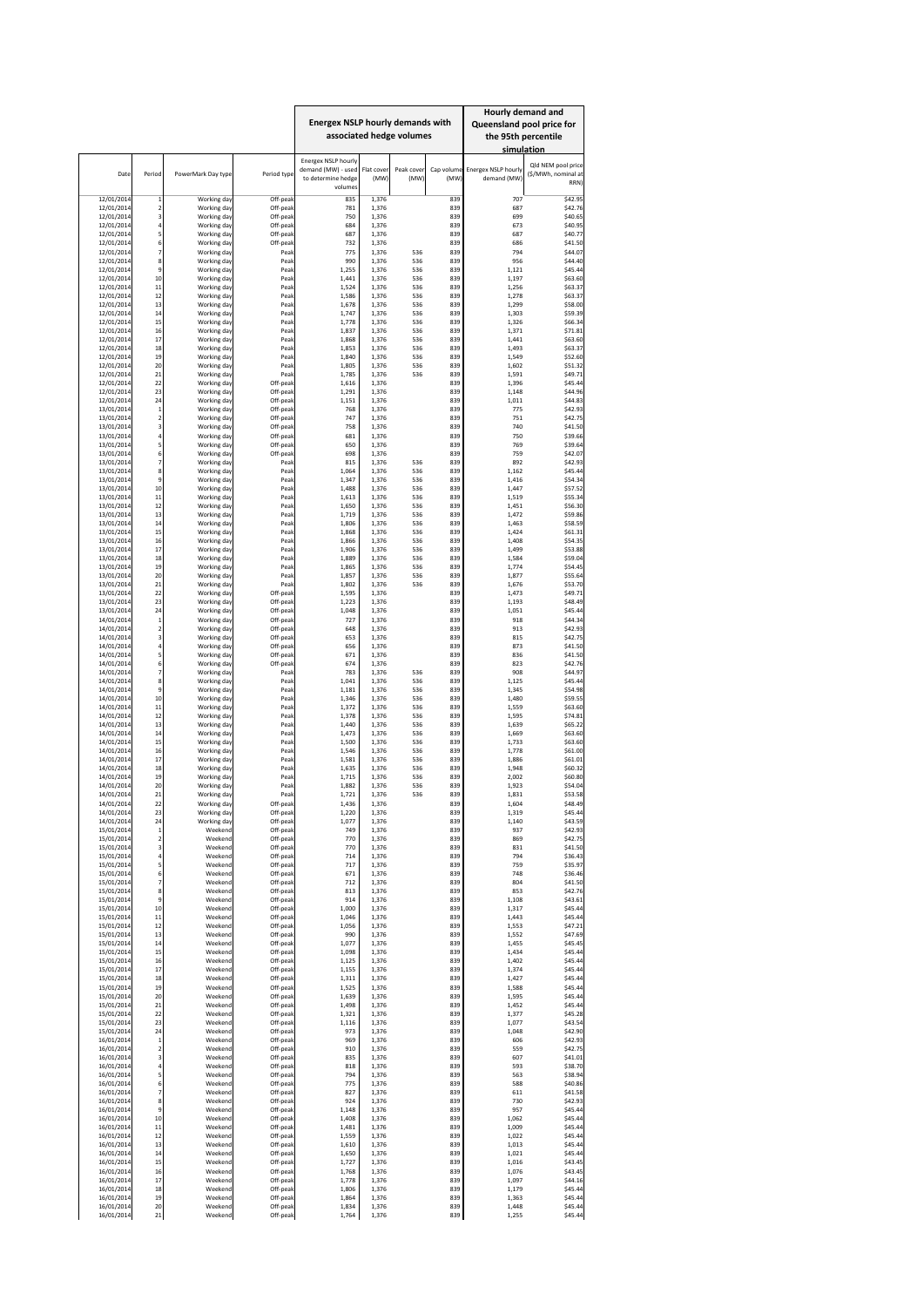|                          |                         |                            |                      |                                           |                |                          |            | Hourly demand and<br>Queensland pool price for |                             |  |
|--------------------------|-------------------------|----------------------------|----------------------|-------------------------------------------|----------------|--------------------------|------------|------------------------------------------------|-----------------------------|--|
|                          |                         |                            |                      | <b>Energex NSLP hourly demands with</b>   |                | associated hedge volumes |            | the 95th percentile                            |                             |  |
|                          |                         |                            |                      |                                           |                |                          |            | simulation                                     |                             |  |
|                          |                         |                            |                      | Energex NSLP hourly<br>demand (MW) - used | Flat cover     | Peak cover               | Cap volume | Energex NSLP hourly                            | Qld NEM pool price          |  |
| Date                     | Period                  | PowerMark Day type         | Period type          | to determine hedge<br>volumes             | (MW)           | (MW)                     | (MW        | demand (MW)                                    | (\$/MWh, nominal at<br>RRN) |  |
| 16/01/2014               | 22                      | Weekend                    | Off-peal             | 1,596                                     | 1,376          |                          | 839        | 1,144                                          | \$43.45                     |  |
| 16/01/2014               | 23                      | Weekend                    | Off-peal             | 1.307                                     | 1,376          |                          | 839        | 1,000                                          | \$43.51                     |  |
| 16/01/2014               | 24                      | Weekend                    | Off-peal             | 1,243                                     | 1,376          |                          | 839        | 904                                            | \$42.93                     |  |
| 17/01/2014               | $\mathbf{1}$            | Working day                | Off-peal             | 1,245                                     | 1,376          |                          | 839        | 589                                            | \$42.75                     |  |
| 17/01/2014               | $\overline{2}$          | Working day                | Off-peal             | 1,128                                     | 1,376          |                          | 839        | 589                                            | \$42.76                     |  |
| 17/01/2014               | $\overline{\mathbf{3}}$ | Working day                | Off-peal             | 1.044                                     | 1.376          |                          | 839        | 589                                            | \$39.50                     |  |
| 17/01/2014               | 4                       | Working day                | Off-peal             | 983                                       | 1,376          |                          | 839        | 606                                            | \$38.70                     |  |
| 17/01/2014               | 5                       | Working day                | Off-peal             | 974                                       | 1,376          |                          | 839        | 590                                            | \$41.50                     |  |
| 17/01/2014               | 6<br>$\overline{7}$     | Working da                 | Off-peak<br>Peal     | 948<br>1.029                              | 1,376          | 536                      | 839<br>839 | 632<br>710                                     | \$41.50<br>\$42.90          |  |
| 17/01/2014<br>17/01/2014 | 8                       | Working day<br>Working day | Peak                 | 1,209                                     | 1,376<br>1,376 | 536                      | 839        | 957                                            | \$45.44                     |  |
| 17/01/2014               | 9                       | Working day                | Peak                 | 1,464                                     | 1,376          | 536                      | 839        | 1,180                                          | \$47.03                     |  |
| 17/01/2014               | 10                      | Working day                | Peak                 | 1,704                                     | 1,376          | 536                      | 839        | 1,238                                          | \$48.49                     |  |
| 17/01/2014               | 11                      | Working day                | Peak                 | 1,776                                     | 1,376          | 536                      | 839        | 1,258                                          | \$48.49                     |  |
| 17/01/2014               | 12                      | Working day                | Peal                 | 1.845                                     | 1,376          | 536                      | 839        | 1,207                                          | \$48.49                     |  |
| 17/01/2014               | 13                      | Working day                | Peal                 | 1,981                                     | 1,376          | 536                      | 839        | 1,241                                          | \$49.57                     |  |
| 17/01/2014               | 14                      | Working day                | Peal                 | 2,029                                     | 1,376          | 536                      | 839        | 1,205                                          | \$48.49                     |  |
| 17/01/2014               | 15                      | Working day                | Peal                 | 2,113                                     | 1,376          | 536                      | 839        | 1,228                                          | \$48.33                     |  |
| 17/01/2014               | 16                      | Working day                | Peal                 | 2.163                                     | 1.376          | 536                      | 839        | 1,201                                          | \$53.70                     |  |
| 17/01/2014               | 17                      | Working day                | Peal                 | 2,185                                     | 1,376          | 536                      | 839        | 1,211                                          | \$53.65                     |  |
| 17/01/2014               | 18<br>19                | Working day                | Peal<br>Peal         | 2,291                                     | 1,376          | 536<br>536               | 839<br>839 | 1,295                                          | \$53.64<br>\$50.29          |  |
| 17/01/2014<br>17/01/2014 | 20                      | Working day<br>Working day | Peal                 | 2,288<br>2.263                            | 1,376<br>1.376 | 536                      | 839        | 1,429<br>1,584                                 | \$54.80                     |  |
| 17/01/2014               | 21                      | Working day                | Peal                 | 2,223                                     | 1,376          | 536                      | 839        | 1,422                                          | \$50.90                     |  |
| 17/01/2014               | 22                      | Working day                | Off-peal             | 2,028                                     | 1,376          |                          | 839        | 1,173                                          | \$48.49                     |  |
| 17/01/2014               | 23                      | Working da                 | Off-peal             | 1,680                                     | 1,376          |                          | 839        | 959                                            | \$48.49                     |  |
| 17/01/2014               | 24                      | Working day                | Off-peal             | 1.462                                     | 1,376          |                          | 839        | 837                                            | \$45.44                     |  |
| 18/01/2014               | $\,$ 1                  | Working day                | Off-peak             | 998                                       | 1,376          |                          | 839        | 681                                            | \$43.43                     |  |
| 18/01/2014               | $\mathbf 2$             | Working day                | Off-peak             | 894                                       | 1,376          |                          | 839        | 634                                            | \$42.93                     |  |
| 18/01/2014               | $\overline{\mathbf{3}}$ | Working day                | Off-peak             | 865                                       | 1,376          |                          | 839        | 621                                            | \$42.75                     |  |
| 18/01/2014               | $\overline{a}$          | Working day                | Off-peal             | 830                                       | 1.376          |                          | 839        | 620                                            | \$42.62                     |  |
| 18/01/2014               | 5                       | Working day                | Off-peal             | 791                                       | 1,376          |                          | 839        | 630                                            | \$40.55                     |  |
| 18/01/2014               | 6                       | Working day                | Off-peal             | 787                                       | 1,376          |                          | 839        | 680                                            | \$42.7                      |  |
| 18/01/2014               | $\overline{7}$          | Working day                | Peal                 | 924                                       | 1,376          | 536                      | 839        | 741                                            | \$42.93                     |  |
| 18/01/2014               | 8                       | Working day                | Peal                 | 1,077                                     | 1,376          | 536                      | 839        | 1,050                                          | \$45.44                     |  |
| 18/01/2014               | 9                       | Working day                | Peal                 | 1.286                                     | 1.376          | 536                      | 839        | 1.232                                          | \$50.07                     |  |
| 18/01/2014               | 10                      | Working day                | Peal                 | 1,418                                     | 1,376          | 536                      | 839        | 1,338                                          | \$53.70                     |  |
| 18/01/2014               | 11<br>12                | Working day                | Peal<br>Peal         | 1,485                                     | 1,376          | 536<br>536               | 839<br>839 | 1,385                                          | \$63.60                     |  |
| 18/01/2014<br>18/01/2014 | 13                      | Working day<br>Working day | Peal                 | 1,558<br>1.656                            | 1,376<br>1.376 | 536                      | 839        | 1,427<br>1.471                                 | \$63.60<br>\$62.76          |  |
| 18/01/2014               | 14                      | Working day                | Peal                 | 1,744                                     | 1,376          | 536                      | 839        | 1,509                                          | \$63.37                     |  |
| 18/01/2014               | 15                      | Working day                | Peal                 | 1,809                                     | 1,376          | 536                      | 839        | 1,560                                          | \$63.8                      |  |
| 18/01/2014               | 16                      | Working da                 | Peal                 | 1,852                                     | 1,376          | 536                      | 839        | 1,611                                          | \$63.87                     |  |
| 18/01/2014               | 17                      | Working day                | Peal                 | 1.957                                     | 1.376          | 536                      | 839        | 1,659                                          | \$67.14                     |  |
| 18/01/2014               | 18                      | Working day                | Peak                 | 1,962                                     | 1,376          | 536                      | 839        | 1,694                                          | \$70.02                     |  |
| 18/01/2014               | 19                      | Working day                | Peak                 | 2,043                                     | 1,376          | 536                      | 839        | 1,878                                          | \$65.15                     |  |
| 18/01/2014               | 20                      | Working day                | Peak                 | 2,139                                     | 1,376          | 536                      | 839        | 1,959                                          | \$60.19                     |  |
| 18/01/2014               | 21                      | Working day                | Peal                 | 2.009                                     | 1.376          | 536                      | 839        | 1.790                                          | \$55.70                     |  |
| 18/01/2014               | 22                      | Working day                | Off-peal             | 1,743                                     | 1,376          |                          | 839        | 1,539                                          | \$48.49                     |  |
| 18/01/2014               | 23                      | Working day                | Off-peal             | 1,407                                     | 1,376          |                          | 839<br>839 | 1,239                                          | \$45.44                     |  |
| 18/01/2014<br>19/01/2014 | 24<br>$\mathbf{1}$      | Working day<br>Working day | Off-peal<br>Off-peal | 1,258<br>716                              | 1,376<br>1.376 |                          | 839        | 1,089<br>775                                   | \$45.44<br>\$42.93          |  |
| 19/01/2014               | $\mathbf 2$             | Working day                | Off-peal             | 668                                       | 1,376          |                          | 839        | 751                                            | \$42.76                     |  |
| 19/01/2014               | 3                       | Working day                | Off-peal             | 658                                       | 1,376          |                          | 839        | 740                                            | \$41.50                     |  |
| 19/01/2014               | 4                       | Working day                | Off-peak             | 617                                       | 1,376          |                          | 839        | 750                                            | \$38.70                     |  |
| 19/01/2014               | 5                       | Working day                | Off-peal             | 634                                       | 1.376          |                          | 839        | 769                                            | \$38.70                     |  |
| 19/01/2014               | 6                       | Working day                | Off-peal             | 670                                       | 1,376          |                          | 839        | 759                                            | \$42.71                     |  |
| 19/01/2014               | $\overline{7}$          | Working day                | Peal                 | 789                                       | 1,376          | 536                      | 839        | 892                                            | \$43.87                     |  |
| 19/01/2014               | 8                       | Working day                | Peal                 | 953                                       | 1,376          | 536                      | 839        | 1,162                                          | \$48.49                     |  |
| 19/01/2014               | 9                       | Working day                | Peal                 | 1,210                                     | 1,376          | 536                      | 839        | 1,416                                          | \$54.23                     |  |
| 19/01/2014               | 10                      | Working day                | Peal                 | 1,382                                     | 1.376          | 536                      | 839        | 1,447                                          | \$55.00                     |  |
| 19/01/2014               | 11                      | Working day                | Peak                 | 1,383                                     | 1,376          | 536                      | 839        | 1,519                                          | \$56.99                     |  |
| 19/01/2014               | 12                      | Working day                | Peak                 | 1,382                                     | 1,376          | 536                      | 839        | 1,451                                          | \$54.28                     |  |
| 19/01/2014               | 13                      | Working day                | Peak                 | 1,428                                     | 1,376          | 536                      | 839        | 1,472                                          | \$55.78                     |  |
| 19/01/2014               | 14                      | Working day                | Peal                 | 1.460                                     | 1,376          | 536                      | 839        | 1,463                                          | \$56.59                     |  |
| 19/01/2014               | 15                      | Working day                | Peal                 | 1,465                                     | 1,376          | 536                      | 839        | 1,424                                          | \$54.62                     |  |
| 19/01/2014               | 16                      | Working day                | Peal                 | 1,506                                     | 1,376          | 536                      | 839        | 1,408                                          | \$57.18                     |  |
| 19/01/2014               | 17                      |                            | Peal                 | 1,471                                     | 1,376          | 536                      | 839        | 1,499                                          | \$55.34                     |  |
| 19/01/2014               | 18                      | Working day<br>Working day | Peal                 | 1,480                                     | 1,376          | 536                      | 839        | 1,584                                          | \$58.57                     |  |
| 19/01/2014               | 19                      | Working day                | Peal                 | 1.537                                     | 1.376          | 536                      | 839        | 1,774                                          | \$56.16                     |  |
| 19/01/2014               | 20                      | Working day                | Peak                 | 1,543                                     | 1,376          | 536                      | 839        | 1,877                                          | \$53.70                     |  |
| 19/01/2014               | 21                      | Working day                | Peal                 | 1,546                                     | 1,376          | 536                      | 839        | 1,676                                          | \$52.50                     |  |
| 19/01/2014               | 22                      | Working day                | Off-peal             | 1.283                                     | 1,376          |                          | 839        | 1.473                                          | \$45.44                     |  |
| 19/01/2014               | 23                      | Working day                | Off-peal             | 1,042                                     | 1,376          |                          | 839        | 1,193                                          | \$45.44                     |  |
| 19/01/2014               | 24                      | Working day                | Off-peal             | 943                                       | 1,376          |                          | 839        | 1,051                                          | \$44.32                     |  |
| 20/01/2014               | $\mathbf{1}$            | Working day                | Off-peak             | 752                                       | 1,376          |                          | 839        | 672                                            | \$42.93                     |  |
| 20/01/2014               | $\overline{\mathbf{2}}$ | Working day                | Off-peak             | 674                                       | 1.376          |                          | 839        | 662                                            | \$42.75                     |  |
| 20/01/2014               | 3                       | Working day                | Off-peak             | 658                                       | 1,376          |                          | 839        | 639                                            | \$38.70                     |  |
| 20/01/2014               | 4                       | Working day                | Off-peak             | 658                                       | 1,376          |                          | 839        | 608                                            | \$35.96                     |  |
| 20/01/2014               | 5                       | Working day                | Off-peak             | 663                                       | 1,376          |                          | 839        | 628                                            | \$36.59                     |  |
| 20/01/2014               | 6                       | Working day                | Off-peak             | 677                                       | 1,376          |                          | 839        | 662                                            | \$41.50                     |  |
| 20/01/2014               | $\overline{7}$          | Working day                | Peak                 | 791                                       | 1,376          | 536                      | 839        | 721                                            | \$43.94                     |  |
| 20/01/2014               | 8                       | Working day                | Peak                 | 953                                       | 1,376          | 536                      | 839        | 942                                            | \$45.44                     |  |
| 20/01/2014               | 9                       | Working day                | Peak                 | 1,217                                     | 1,376          | 536                      | 839        | 1,225                                          | \$48.49                     |  |
| 20/01/2014               | 10                      | Working day                | Peak                 | 1,331                                     | 1,376          | 536                      | 839        | 1,307                                          | \$49.61                     |  |
| 20/01/2014               | 11                      | Working day                | Peal                 | 1,359                                     | 1.376          | 536                      | 839        | 1,385                                          | \$54.85                     |  |
| 20/01/2014               | 12                      | Working day                | Peak                 | 1,364                                     | 1,376          | 536                      | 839        | 1,408                                          | \$55.95                     |  |
| 20/01/2014               | 13                      | Working day                | Peak                 | 1,374                                     | 1,376          | 536                      | 839        | 1,482                                          | \$61.88                     |  |
| 20/01/2014               | 14                      | Working day                | Peal                 | 1,359                                     | 1,376          | 536                      | 839        | 1,536                                          | \$61.50                     |  |
| 20/01/2014               | 15                      | Working day                | Peal                 | 1.354                                     | 1.376          | 536                      | 839        | 1,596                                          | \$63.55                     |  |
| 20/01/2014               | 16                      | Working day                | Peal                 | 1,379                                     | 1,376          | 536                      | 839        | 1,635                                          | \$63.60                     |  |
| 20/01/2014               | 17                      | Working day                | Peak                 | 1,399                                     | 1,376          | 536                      | 839        | 1,694                                          | \$70.49                     |  |
| 20/01/2014               | 18                      | Working day                | Peak                 | 1,441                                     | 1,376          | 536                      | 839        | 1,720                                          | \$63.60                     |  |
| 20/01/2014               | 19                      | Working day                | Peak                 | 1,457                                     | 1.376          | 536                      | 839        | 1,804                                          | \$63.60                     |  |
| 20/01/2014               | 20                      | Working day                | Peak                 | 1,452                                     | 1,376          | 536                      | 839        | 1,925                                          | \$55.95                     |  |
| 20/01/2014               | 21                      | Working day                | Peak                 | 1,428                                     | 1,376          | 536                      | 839        | 1,792                                          | \$51.61                     |  |
| 20/01/2014               | 22                      | Working day                | Off-peak             | 1,250                                     | 1,376          |                          | 839        | 1,577                                          | \$49.75                     |  |
| 20/01/2014               | 23                      | Working day                | Off-peak             | 1.050                                     | 1.376          |                          | 839        | 1.137                                          | \$45.44                     |  |
| 20/01/2014               | 24                      | Working day                | Off-peal             | 948                                       | 1,376          |                          | 839        | 1,065                                          | \$45.44                     |  |
| 21/01/2014               | $\mathbf{1}$            | Working day                | Off-peak             | 727                                       | 1,376          |                          | 839        | 835                                            | \$44.84                     |  |
| 21/01/2014               | $\overline{\mathbf{2}}$ | Working day                | Off-peak             | 652                                       | 1,376          |                          | 839        | 781                                            | \$42.76                     |  |
| 21/01/2014               | 3                       | Working day                | Off-peak             | 643                                       | 1,376          |                          | 839        | 750                                            | \$41.50                     |  |
| 21/01/2014               | 4                       | Working day                | Off-peak             | 649                                       | 1.376          |                          | 839        | 684                                            | \$41.50                     |  |
| 21/01/2014               | 5                       | Working day                | Off-peak             | 645                                       | 1,376          |                          | 839        | 687                                            | \$41.50                     |  |
| 21/01/2014               | 6                       | Working day                | Off-peak             | 670                                       | 1,376          |                          | 839        | 732                                            | \$42.76                     |  |
| 21/01/2014               | $\overline{7}$          | Working day                | Peak                 | 826                                       | 1,376          | 536                      | 839        | 775                                            | \$44.32                     |  |
| 21/01/2014               | 8                       | Working day                | Peal                 | 979                                       | 1.376          | 536                      | 839        | 990                                            | \$45.03                     |  |
| 21/01/2014               | 9                       | Working day                | Peal                 | 1,266                                     | 1,376          | 536                      | 839        | 1,255                                          | \$45.44                     |  |
| 21/01/2014               | 10                      | Working day                | Peak                 | 1,360                                     | 1,376          | 536                      | 839        | 1,441                                          | \$52.60                     |  |
| 21/01/2014               | 11                      | Working day                | Peak                 | 1,409                                     | 1,376          | 536                      | 839        | 1,524                                          | \$57.08                     |  |
| 21/01/2014               | 12                      | Working day                | Peak                 | 1,461                                     | 1,376          | 536                      | 839        | 1,586                                          | \$60.53                     |  |
| 21/01/2014               | 13                      | Working day                | Peak                 | 1,460                                     | 1,376          | 536                      | 839        | 1,678                                          | \$63.60                     |  |
| 21/01/2014               | 14                      | Working day                | Peak                 | 1,498                                     | 1,376          | 536                      | 839        | 1,747                                          | \$63.60                     |  |
| 21/01/2014               | 15                      | Working day                | Peak                 | 1,504                                     | 1,376          | 536                      | 839        | 1,778                                          | \$63.60                     |  |
| 21/01/2014               | 16                      | Working day                | Peak                 | 1,520                                     | 1,376          | 536                      | 839        | 1,837                                          | \$67.39                     |  |
| 21/01/2014               | 17                      | Working day                | Peak                 | 1,537                                     | 1,376          | 536                      | 839        | 1,868                                          | \$87.55                     |  |
| 21/01/2014               | 18                      | Working day                | Peal                 | 1,566                                     | 1,376          | 536                      | 839        | 1,853                                          | \$364.2                     |  |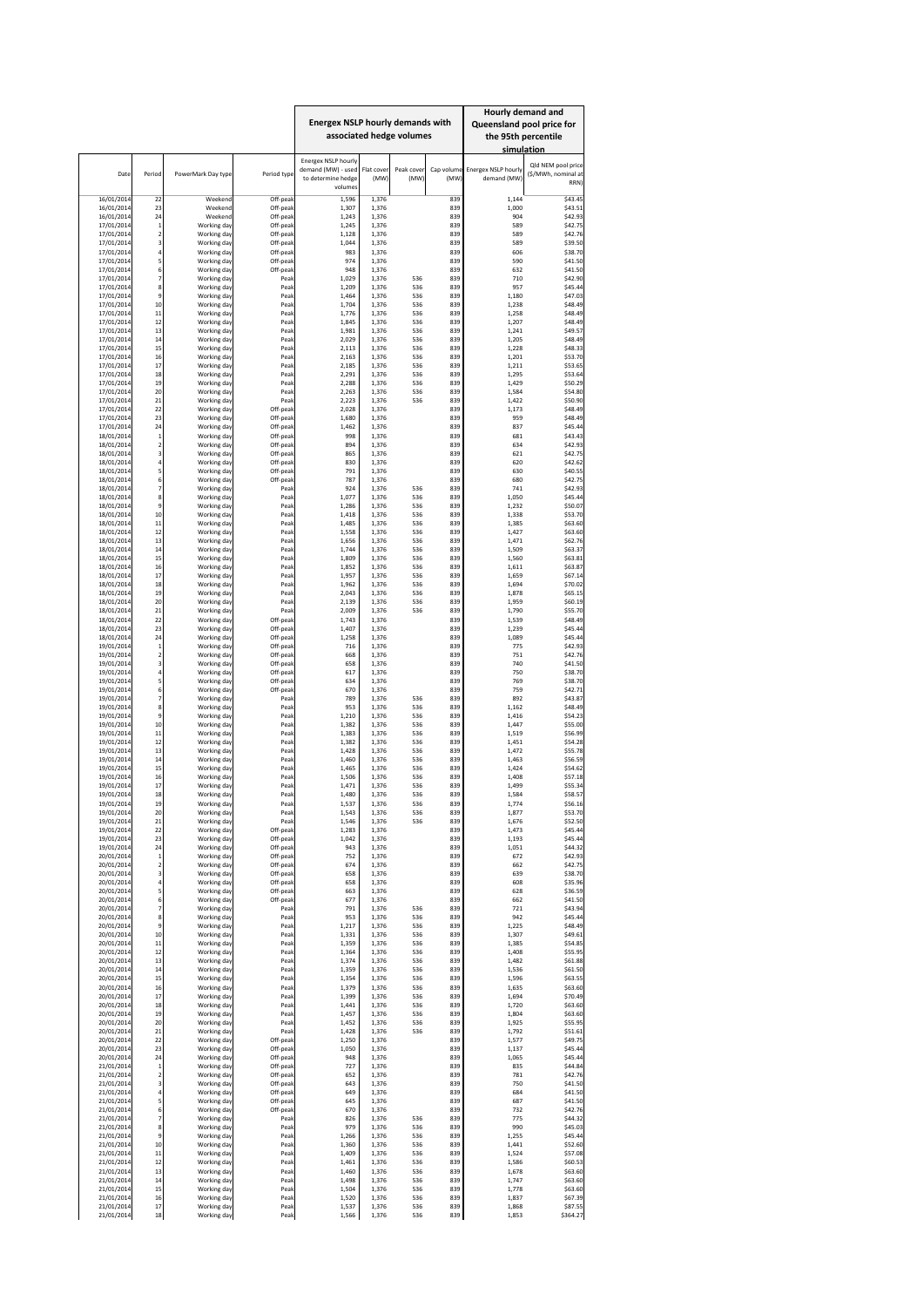|                          |                                        |                            |                                         |                                          |                          |                    |                     | Hourly demand and<br>Queensland pool price for |                     |  |  |
|--------------------------|----------------------------------------|----------------------------|-----------------------------------------|------------------------------------------|--------------------------|--------------------|---------------------|------------------------------------------------|---------------------|--|--|
|                          |                                        |                            | <b>Energex NSLP hourly demands with</b> |                                          | associated hedge volumes |                    | the 95th percentile |                                                |                     |  |  |
|                          |                                        |                            |                                         |                                          |                          |                    |                     | simulation                                     |                     |  |  |
|                          |                                        |                            |                                         | Energex NSLP hourly                      |                          |                    |                     |                                                | Qld NEM pool price  |  |  |
| Date                     | Period                                 | PowerMark Day type         | Period type                             | demand (MW) - used<br>to determine hedge | Flat cover<br>(MW)       | Peak cover<br>(MW) | Cap volume<br>(MW)  | Energex NSLP hourly<br>demand (MW              | (\$/MWh, nominal at |  |  |
|                          |                                        |                            |                                         | volumes                                  |                          |                    |                     |                                                | RRN)                |  |  |
| 21/01/2014<br>21/01/2014 | 19<br>20                               | Working day<br>Working day | Peal<br>Peak                            | 1,565<br>1.627                           | 1,376<br>1.376           | 536<br>536         | 839<br>839          | 1,840<br>1,805                                 | \$84.38<br>\$63.60  |  |  |
| 21/01/2014               | 21                                     | Working day                | Peak                                    | 1,606                                    | 1,376                    | 536                | 839                 | 1,785                                          | \$60.06             |  |  |
| 21/01/2014<br>21/01/2014 | 22<br>23                               | Working day                | Off-peal<br>Off-peal                    | 1,370<br>1,133                           | 1,376<br>1,376           |                    | 839<br>839          | 1,616<br>1,291                                 | \$54.45<br>\$53.70  |  |  |
| 21/01/2014               | 24                                     | Working day<br>Working day | Off-peal                                | 1,035                                    | 1,376                    |                    | 839                 | 1,151                                          | \$49.03             |  |  |
| 22/01/2014<br>22/01/2014 | $\mathbf{1}$<br>$\mathbf 2$            | Weekend<br>Weekend         | Off-peal<br>Off-peal                    | 861<br>770                               | 1,376<br>1,376           |                    | 839<br>839          | 722<br>677                                     | \$45.44<br>\$43.27  |  |  |
| 22/01/2014               | 31                                     | Weekend                    | Off-peak                                | 729                                      | 1,376                    |                    | 839                 | 678                                            | \$42.75             |  |  |
| 22/01/2014<br>22/01/2014 | $\overline{\mathbf{a}}$<br>5           | Weekend<br>Weekend         | Off-peak<br>Off-peak                    | 708<br>692                               | 1,376<br>1,376           |                    | 839<br>839          | 639<br>670                                     | \$40.08<br>\$39.04  |  |  |
| 22/01/2014               | 6                                      | Weekend                    | Off-peak                                | 710                                      | 1,376                    |                    | 839                 | 636                                            | \$38.70             |  |  |
| 22/01/2014<br>22/01/2014 | $\overline{\phantom{a}}$<br>$\bf8$     | Weekend<br>Weekend         | Off-peak<br>Off-peak                    | 718<br>831                               | 1,376<br>1,376           |                    | 839<br>839          | 714<br>753                                     | \$41.18<br>\$42.76  |  |  |
| 22/01/2014               | 9                                      | Weekend                    | Off-peal                                | 985                                      | 1,376                    |                    | 839                 | 885                                            | \$43.04             |  |  |
| 22/01/2014<br>22/01/2014 | 10<br>11                               | Weekend<br>Weekend         | Off-peal<br>Off-peal                    | 1,140<br>1,275                           | 1,376<br>1,376           |                    | 839<br>839          | 984<br>975                                     | \$44.47<br>\$45.34  |  |  |
| 22/01/2014               | 12                                     | Weekend                    | Off-peal                                | 1,313                                    | 1,376                    |                    | 839                 | 1,010                                          | \$44.04             |  |  |
| 22/01/2014<br>22/01/2014 | 13<br>14                               | Weekend<br>Weekend         | Off-peak<br>Off-peak                    | 1.321<br>1,416                           | 1.376<br>1,376           |                    | 839<br>839          | 1.017<br>1,097                                 | \$44.80<br>\$43.45  |  |  |
| 22/01/2014               | 15<br>16                               | Weekend                    | Off-peak                                | 1,428                                    | 1,376                    |                    | 839<br>839          | 1,091                                          | \$44.86<br>\$45.44  |  |  |
| 22/01/2014<br>22/01/2014 | 17                                     | Weekend<br>Weekend         | Off-peak<br>Off-peak                    | 1,460<br>1.504                           | 1,376<br>1.376           |                    | 839                 | 1,195<br>1.215                                 | \$45.44             |  |  |
| 22/01/2014<br>22/01/2014 | 18<br>19                               | Weekend<br>Weekend         | Off-peal<br>Off-peal                    | 1,571<br>1,633                           | 1,376<br>1,376           |                    | 839<br>839          | 1,292<br>1,481                                 | \$45.44<br>\$45.44  |  |  |
| 22/01/2014               | 20                                     | Weekend                    | Off-peak                                | 1,638                                    | 1,376                    |                    | 839                 | 1,611                                          | \$45.44             |  |  |
| 22/01/2014<br>22/01/2014 | 21<br>22                               | Weekend<br>Weekend         | Off-peak<br>Off-peak                    | 1,637<br>1,556                           | 1,376<br>1,376           |                    | 839<br>839          | 1.496<br>1,294                                 | \$45.44<br>\$44.09  |  |  |
| 22/01/2014               | 23                                     | Weekend                    | Off-peak                                | 1,225                                    | 1,376                    |                    | 839                 | 1,049                                          | \$45.44             |  |  |
| 22/01/2014<br>23/01/2014 | 24<br>$\mathbf{1}$                     | Weekend<br>Weekend         | Off-peak<br>Off-peak                    | 1,199<br>839                             | 1,376<br>1,376           |                    | 839<br>839          | 915<br>819                                     | \$44.86<br>\$42.90  |  |  |
| 23/01/2014               | $\overline{\mathbf{c}}$                | Weekend                    | Off-peal                                | 770                                      | 1,376                    |                    | 839                 | 786                                            | \$42.90             |  |  |
| 23/01/2014<br>23/01/2014 | 3<br>4                                 | Weekend<br>Weekend         | Off-peal<br>Off-peal                    | 720<br>714                               | 1,376<br>1,376           |                    | 839<br>839          | 726<br>726                                     | \$42.75<br>\$38.70  |  |  |
| 23/01/2014               | 5                                      | Weekend                    | Off-peak                                | 681                                      | 1,376                    |                    | 839                 | 681                                            | \$36.77             |  |  |
| 23/01/2014<br>23/01/2014 | 6<br>7                                 | Weekend<br>Weekend         | Off-peal<br>Off-peak                    | 661<br>718                               | 1.376<br>1,376           |                    | 839<br>839          | 680<br>717                                     | \$38.70<br>\$42.75  |  |  |
| 23/01/2014               | 8                                      | Weekend                    | Off-peak                                | 773                                      | 1,376                    |                    | 839                 | 797                                            | \$42.76             |  |  |
| 23/01/2014<br>23/01/2014 | 9<br>10                                | Weekend<br>Weekend         | Off-peak<br>Off-peal                    | 954<br>1.093                             | 1,376<br>1,376           |                    | 839<br>839          | 919<br>1.045                                   | \$42.93<br>\$45.44  |  |  |
| 23/01/2014               | 11                                     | Weekend                    | Off-peal                                | 1,150                                    | 1,376                    |                    | 839                 | 1,078                                          | \$45.49             |  |  |
| 23/01/2014<br>23/01/2014 | 12<br>13                               | Weekend<br>Weekend         | Off-peal<br>Off-peak                    | 1,192<br>1,256                           | 1,376<br>1,376           |                    | 839<br>839          | 1,070<br>1,118                                 | \$45.44<br>\$45.44  |  |  |
| 23/01/2014               | 14                                     | Weekend                    | Off-peak                                | 1.329                                    | 1.376                    |                    | 839                 | 1,169                                          | \$45.44             |  |  |
| 23/01/2014<br>23/01/2014 | 15<br>16                               | Weekend<br>Weekend         | Off-peak<br>Off-peak                    | 1,399<br>1,502                           | 1,376<br>1,376           |                    | 839<br>839          | 1,190<br>1,218                                 | \$45.44<br>\$45.44  |  |  |
| 23/01/2014               | 17                                     | Weekend                    | Off-peak                                | 1,547                                    | 1,376                    |                    | 839                 | 1,294                                          | \$47.57             |  |  |
| 23/01/2014<br>23/01/2014 | 18<br>19                               | Weekend<br>Weekend         | Off-peal<br>Off-peal                    | 1.700<br>1,789                           | 1,376<br>1,376           |                    | 839<br>839          | 1,418<br>1,659                                 | \$48.51<br>\$51.01  |  |  |
| 23/01/2014               | 20                                     | Weekend                    | Off-peal                                | 1,807                                    | 1,376                    |                    | 839                 | 1,658                                          | \$48.50             |  |  |
| 23/01/2014<br>23/01/2014 | 21<br>22                               | Weekend<br>Weekend         | Off-peal<br>Off-peal                    | 1,772<br>1.552                           | 1,376<br>1.376           |                    | 839<br>839          | 1,576<br>1,403                                 | \$51.61<br>\$45.44  |  |  |
| 23/01/2014               | 23                                     | Weekend                    | Off-peak                                | 1,277                                    | 1,376                    |                    | 839                 | 1,157                                          | \$45.44             |  |  |
| 23/01/2014<br>24/01/2014 | 24<br>$\mathbf{1}$                     | Weekend<br>Working day     | Off-peak<br>Off-peak                    | 1,069<br>918                             | 1,376<br>1,376           |                    | 839<br>839          | 1,043<br>707                                   | \$43.86<br>\$42.95  |  |  |
| 24/01/2014<br>24/01/2014 | $\overline{2}$<br>3                    | Working day<br>Working day | Off-peak<br>Off-peal                    | 913<br>815                               | 1,376<br>1,376           |                    | 839<br>839          | 687<br>699                                     | \$42.93<br>\$40.65  |  |  |
| 24/01/2014               | 4                                      | Working day                | Off-peal                                | 873                                      | 1,376                    |                    | 839                 | 673                                            | \$40.95             |  |  |
| 24/01/2014<br>24/01/2014 | 5<br>6                                 | Working day<br>Working day | Off-peal<br>Off-peak                    | 836<br>823                               | 1,376<br>1,376           |                    | 839<br>839          | 687<br>686                                     | \$39.18<br>\$41.50  |  |  |
| 24/01/2014               | $\overline{7}$                         | Working day                | Peak                                    | 908                                      | 1,376                    | 536                | 839                 | 794                                            | \$43.08             |  |  |
| 24/01/2014<br>24/01/2014 | $\bf8$<br>9                            | Working day<br>Working day | Peak<br>Peak                            | 1,125<br>1,345                           | 1,376<br>1,376           | 536<br>536         | 839<br>839          | 956<br>1,121                                   | \$45.44<br>\$50.11  |  |  |
| 24/01/2014               | 10                                     | Working day                | Peak                                    | 1,480                                    | 1,376                    | 536                | 839                 | 1,197                                          | \$63.60             |  |  |
| 24/01/2014<br>24/01/2014 | 11<br>12                               | Working day<br>Working day | Peak<br>Peal                            | 1.559<br>1,595                           | 1,376<br>1,376           | 536<br>536         | 839<br>839          | 1,256<br>1,278                                 | \$63.60<br>\$63.60  |  |  |
| 24/01/2014               | 13                                     | Working day                | Peal                                    | 1,639                                    | 1,376                    | 536                | 839                 | 1,299                                          | \$58.96             |  |  |
| 24/01/2014<br>24/01/2014 | 14<br>15                               | Working day<br>Working day | Peak<br>Peak                            | 1,669<br>1,733                           | 1,376<br>1,376           | 536<br>536         | 839<br>839          | 1,303<br>1,326                                 | \$63.60<br>\$63.60  |  |  |
| 24/01/2014               | 16                                     | Working day                | Peak                                    | 1,778                                    | 1,376                    | 536                | 839                 | 1,371                                          | \$65.06             |  |  |
| 24/01/2014<br>24/01/2014 | 17<br>18                               | Working day<br>Working day | Peak<br>Peak                            | 1,886<br>1,948                           | 1,376<br>1,376           | 536<br>536         | 839<br>839          | 1,441<br>1,493                                 | \$64.00<br>\$63.60  |  |  |
| 24/01/2014               | 19                                     | Working day                | Peak                                    | 2.002                                    | 1,376                    | 536                | 839                 | 1.549                                          | \$53.70             |  |  |
| 24/01/2014<br>24/01/2014 | 20<br>21                               | Working day<br>Working day | Peal<br>Peal                            | 1,923<br>1,831                           | 1,376<br>1,376           | 536<br>536         | 839<br>839          | 1,602<br>1,591                                 | \$53.53<br>\$52.80  |  |  |
| 24/01/2014               | 22                                     | Working day                | Off-peak                                | 1,604                                    | 1,376                    |                    | 839                 | 1,396                                          | \$45.44             |  |  |
| 24/01/2014<br>24/01/2014 | 23<br>24                               | Working day<br>Working day | Off-peak<br>Off-peak                    | 1,319<br>1,140                           | 1.376<br>1,376           |                    | 839<br>839          | 1,148<br>1,011                                 | \$44.97<br>\$44.83  |  |  |
| 25/01/2014<br>25/01/2014 | $\mathbf 1$<br>$\overline{\mathbf{c}}$ | Working day<br>Working day | Off-peak<br>Off-peak                    | 727<br>648                               | 1,376<br>1,376           |                    | 839<br>839          | 653<br>658                                     | \$42.97<br>\$42.75  |  |  |
| 25/01/2014               | 3                                      | Working day                | Off-peak                                | 653                                      | 1,376                    |                    | 839                 | 644                                            | \$40.11             |  |  |
| 25/01/2014<br>25/01/2014 | $\sqrt{4}$<br>5                        | Working day<br>Working day | Off-peak<br>Off-peak                    | 656<br>671                               | 1,376<br>1,376           |                    | 839<br>839          | 644<br>621                                     | \$39.33<br>\$40.03  |  |  |
| 25/01/2014               | 6                                      | Working day                | Off-peak                                | 674                                      | 1,376                    |                    | 839                 | 665                                            | \$42.12             |  |  |
| 25/01/2014<br>25/01/2014 | $\overline{\phantom{a}}$<br>8          | Working day<br>Working day | Peak<br>Peak                            | 783<br>1,041                             | 1,376<br>1,376           | 536<br>536         | 839<br>839          | 753<br>981                                     | \$42.94<br>\$44.40  |  |  |
| 25/01/2014               | 9                                      | Working day                | Peak                                    | 1,181                                    | 1,376                    | 536                | 839                 | 1,217                                          | \$51.11             |  |  |
| 25/01/2014<br>25/01/2014 | 10<br>11                               | Working day<br>Working day | Peak<br>Peak                            | 1,346<br>1,372                           | 1,376<br>1,376           | 536<br>536         | 839<br>839          | 1,286<br>1,339                                 | \$53.71<br>\$55.96  |  |  |
| 25/01/2014               | 12                                     | Working day                | Peal                                    | 1.378                                    | 1,376                    | 536                | 839                 | 1,343                                          | \$59.16             |  |  |
| 25/01/2014<br>25/01/2014 | 13<br>14                               | Working day<br>Working day | Peal<br>Peak                            | 1,440<br>1,473                           | 1,376<br>1,376           | 536<br>536         | 839<br>839          | 1,350<br>1,375                                 | \$57.10<br>\$55.17  |  |  |
| 25/01/2014               | 15                                     | Working day                | Peak                                    | 1,500                                    | 1,376                    | 536                | 839                 | 1,423                                          | \$57.98             |  |  |
| 25/01/2014<br>25/01/2014 | 16<br>17                               | Working day<br>Working day | Peak<br>Peak                            | 1,546<br>1,581                           | 1,376<br>1,376           | 536<br>536         | 839<br>839          | 1,427<br>1,413                                 | \$61.53<br>\$61.64  |  |  |
| 25/01/2014               | 18<br>19                               | Working day                | Peak<br>Peak                            | 1,635                                    | 1,376                    | 536                | 839<br>839          | 1,409                                          | \$52.66             |  |  |
| 25/01/2014<br>25/01/2014 | 20                                     | Working day<br>Working day | Peak                                    | 1,715<br>1,882                           | 1,376<br>1,376           | 536<br>536         | 839                 | 1,488<br>1,550                                 | \$51.84<br>\$48.49  |  |  |
| 25/01/2014<br>25/01/2014 | 21<br>22                               | Working day<br>Working day | Peak<br>Off-peak                        | 1,721<br>1,436                           | 1,376<br>1,376           | 536                | 839<br>839          | 1,465<br>1,312                                 | \$45.44<br>\$45.44  |  |  |
| 25/01/2014               | 23                                     | Working day                | Off-peak                                | 1,220                                    | 1,376                    |                    | 839                 | 1,128                                          | \$45.44             |  |  |
| 25/01/2014<br>26/01/2014 | 24<br>$\mathbf{1}$                     | Working day<br>Weekend     | Off-peak<br>Off-peak                    | 1,077<br>786                             | 1,376<br>1,376           |                    | 839<br>839          | 974<br>827                                     | \$44.83<br>\$43.38  |  |  |
| 26/01/2014               | $\overline{\mathbf{c}}$                | Weekend                    | Off-peak                                | 689                                      | 1,376                    |                    | 839                 | 761                                            | \$42.90             |  |  |
| 26/01/2014<br>26/01/2014 | 3<br>$\boldsymbol{4}$                  | Weekend<br>Weekend         | Off-peak<br>Off-peak                    | 646<br>669                               | 1,376<br>1,376           |                    | 839<br>839          | 731<br>718                                     | \$42.90<br>\$42.90  |  |  |
| 26/01/2014               | 5                                      | Weekend                    | Off-peak                                | 641                                      | 1,376                    |                    | 839                 | 695                                            | \$40.08             |  |  |
| 26/01/2014<br>26/01/2014 | 6<br>7                                 | Weekend<br>Weekend         | Off-peak<br>Off-peak                    | 682<br>738                               | 1,376<br>1,376           |                    | 839<br>839          | 709<br>748                                     | \$41.50<br>\$41.50  |  |  |
| 26/01/2014               | $\bf8$                                 | Weekend                    | Off-peak                                | 799                                      | 1,376                    |                    | 839                 | 831                                            | \$42.76             |  |  |
| 26/01/2014<br>26/01/2014 | 9<br>10                                | Weekend<br>Weekend         | Off-peak<br>Off-peak                    | 958<br>1,115                             | 1.376<br>1,376           |                    | 839<br>839          | 988<br>1,110                                   | \$42.95<br>\$45.44  |  |  |
| 26/01/2014               | $11\,$                                 | Weekend                    | Off-peak                                | 1,228                                    | 1,376                    |                    | 839                 | 1,159                                          | \$45.44             |  |  |
| 26/01/2014<br>26/01/2014 | 12<br>13                               | Weekend<br>Weekend         | Off-peak<br>Off-peak                    | 1,223<br>1.248                           | 1,376<br>1,376           |                    | 839<br>839          | 1,165<br>1,186                                 | \$44.96<br>\$43.83  |  |  |
| 26/01/2014<br>26/01/2014 | 14<br>15                               | Weekend<br>Weekend         | Off-peak<br>Off-peak                    | 1,287<br>1,309                           | 1,376<br>1,376           |                    | 839<br>839          | 1,196<br>1,200                                 | \$43.29<br>\$44.32  |  |  |
|                          |                                        |                            |                                         |                                          |                          |                    |                     |                                                |                     |  |  |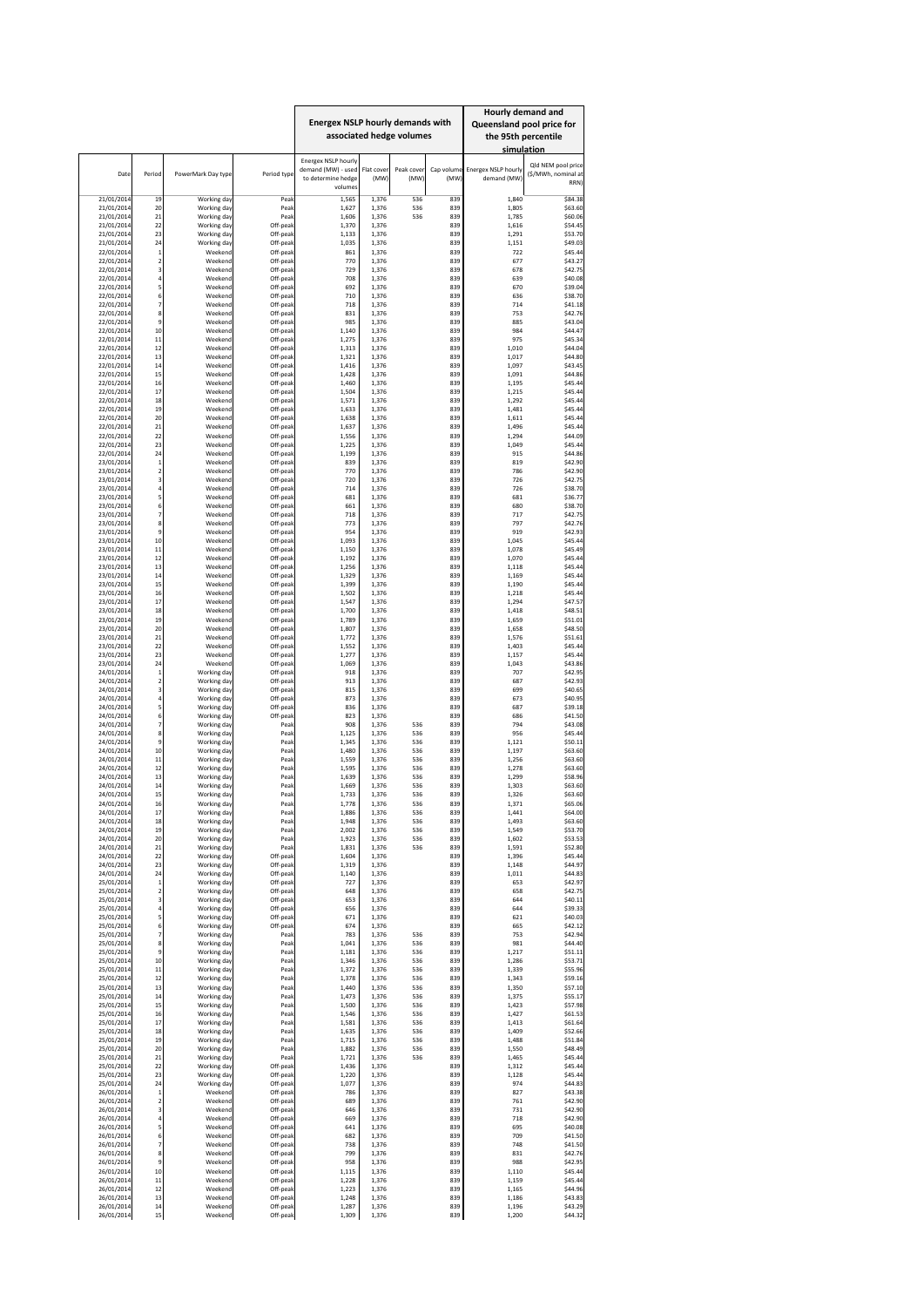|                          |                                         |                            |                      |                                           |                |                          |            | Hourly demand and   |                                   |
|--------------------------|-----------------------------------------|----------------------------|----------------------|-------------------------------------------|----------------|--------------------------|------------|---------------------|-----------------------------------|
|                          |                                         |                            |                      | <b>Energex NSLP hourly demands with</b>   |                |                          |            |                     | Queensland pool price for         |
|                          |                                         |                            |                      |                                           |                | associated hedge volumes |            |                     | the 95th percentile               |
|                          |                                         |                            |                      |                                           |                |                          |            | simulation          |                                   |
|                          |                                         |                            |                      | Energex NSLP hourly<br>demand (MW) - used | Flat cover     | Peak cover               | Cap volume | Energex NSLP hourly | Old NEM pool price                |
| Date                     | Period                                  | PowerMark Day type         | Period type          | to determine hedge                        | (MW)           | (MW)                     | (MW)       | demand (MW)         | (\$/MWh, nominal at<br><b>RRN</b> |
| 26/01/2014               | 16                                      | Weekend                    | Off-peal             | volume:<br>1,358                          | 1,376          |                          | 839        | 1,196               | \$45.44                           |
| 26/01/2014               | 17                                      | Weekend                    | Off-pea              | 1,419                                     | 1,376          |                          | 839        | 1,283               | \$44.5                            |
| 26/01/2014               | 18<br>19                                | Weekend<br>Weekend         | Off-peal             | 1,479<br>1.593                            | 1,376          |                          | 839<br>839 | 1,341<br>1.472      | \$45.4<br>\$45.4                  |
| 26/01/2014<br>26/01/2014 | 20                                      | Weekend                    | Off-peal<br>Off-peal | 1,633                                     | 1,376<br>1,376 |                          | 839        | 1,524               | \$45.4                            |
| 26/01/2014               | 21<br>22                                | Weekend<br>Weekend         | Off-peal             | 1,645                                     | 1,376          |                          | 839<br>839 | 1,516               | \$45.44                           |
| 26/01/2014<br>26/01/2014 | 23                                      | Weekend                    | Off-peal<br>Off-peal | 1,406<br>1.266                            | 1,376<br>1,376 |                          | 839        | 1,387<br>1.078      | \$43.8<br>\$43.8                  |
| 26/01/2014               | 24                                      | Weekend                    | Off-peal             | 1,132                                     | 1,376          |                          | 839        | 1,060               | \$42.9                            |
| 27/01/2014<br>27/01/2014 | 1<br>$\overline{\mathbf{c}}$            | Working day<br>Working day | Off-peal<br>Off-peal | 934<br>847                                | 1,376<br>1,376 |                          | 839<br>839 | 681<br>634          | \$42.7<br>\$41.2                  |
| 27/01/2014<br>27/01/2014 | 3                                       | Working day                | Off-peak             | 894<br>811                                | 1,376          |                          | 839<br>839 | 621                 | \$38.70<br>\$35.96                |
| 27/01/2014               | 4<br>5                                  | Working day<br>Working day | Off-peal<br>Off-peak | 835                                       | 1,376<br>1,376 |                          | 839        | 620<br>630          | \$35.96                           |
| 27/01/2014               | 6                                       | Working day                | Off-peak             | 837                                       | 1,376          |                          | 839        | 680                 | \$40.33                           |
| 27/01/2014<br>27/01/2014 | $\overline{7}$<br>8                     | Working day<br>Working day | Peal<br>Pea          | 924<br>1.078                              | 1,376<br>1,376 | 536<br>536               | 839<br>839 | 741<br>1,050        | \$42.81<br>\$45.44                |
| 27/01/2014               | 9                                       | Working day                | Pea                  | 1,271                                     | 1,376          | 536                      | 839        | 1,232               | \$49.46                           |
| 27/01/2014<br>27/01/2014 | 10<br>11                                | Working day<br>Working day | Pea<br>Pea           | 1,426<br>1,472                            | 1,376<br>1,376 | 536<br>536               | 839<br>839 | 1,338<br>1,385      | \$51.6<br>\$53.56                 |
| 27/01/2014               | 12                                      | Working day                | Pea                  | 1.551                                     | 1.376          | 536<br>536               | 839<br>839 | 1.427               | \$54.37                           |
| 27/01/2014<br>27/01/2014 | 13<br>14                                | Working day<br>Working day | Peal<br>Pea          | 1,581<br>1,717                            | 1,376<br>1,376 | 536                      | 839        | 1,471<br>1,509      | \$63.60<br>\$63.60                |
| 27/01/2014               | 15                                      | Working day                | Pea                  | 1,824                                     | 1,376          | 536                      | 839        | 1,560               | \$63.60                           |
| 27/01/2014<br>27/01/2014 | 16<br>17                                | Working day<br>Working day | Pea<br>Pea           | 1.698<br>1,808                            | 1,376<br>1,376 | 536<br>536               | 839<br>839 | 1.611<br>1,659      | \$73.14<br>\$68.8                 |
| 27/01/2014               | 18                                      | Working day                | Pea                  | 1,844                                     | 1,376          | 536                      | 839        | 1,694               | \$72.5                            |
| 27/01/2014<br>27/01/2014 | 19<br>20                                | Working day<br>Working day | Pea<br>Pea           | 1,880<br>1.935                            | 1,376<br>1,376 | 536<br>536               | 839<br>839 | 1,878<br>1,959      | \$58.93<br>\$56.98                |
| 27/01/2014               | 21                                      | Working day                | Peak                 | 1,832                                     | 1,376          | 536                      | 839        | 1,790               | \$50.21                           |
| 27/01/2014<br>27/01/2014 | 22<br>23                                | Working day<br>Working day | Off-peak<br>Off-peak | 1,593<br>1,281                            | 1,376<br>1,376 |                          | 839<br>839 | 1,539<br>1,239      | \$45.44<br>\$45.44                |
| 27/01/2014               | 24                                      | Working day                | Off-peal             | 1,149                                     | 1,376          |                          | 839        | 1.089               | \$43.79                           |
| 28/01/2014<br>28/01/2014 | $\mathbf{1}$<br>$\overline{\mathbf{c}}$ | Working day<br>Working day | Off-peal<br>Off-peal | 910<br>801                                | 1,376<br>1,376 |                          | 839<br>839 | 780<br>725          | \$43.50<br>\$42.76                |
| 28/01/2014               | 3                                       | Working day                | Off-pea              | 790                                       | 1,376          |                          | 839        | 722                 | \$41.20                           |
| 28/01/2014<br>28/01/2014 | 4<br>5                                  | Working day<br>Working day | Off-peal<br>Off-peal | 750<br>702                                | 1,376<br>1,376 |                          | 839<br>839 | 688<br>674          | \$41.50<br>\$41.49                |
| 28/01/2014               | 6                                       | Working day                | Off-peal             | 741                                       | 1,376          |                          | 839        | 744                 | \$42.1                            |
| 28/01/2014<br>28/01/2014 | $\overline{7}$<br>8                     | Working day<br>Working day | Pea<br>Pea           | 815<br>1,035                              | 1,376<br>1,376 | 536<br>536               | 839<br>839 | 835<br>983          | \$42.9<br>\$45.44                 |
| 28/01/2014               | 9                                       | Working day                | Pea                  | 1.252                                     | 1,376          | 536                      | 839        | 1.224               | \$55.1                            |
| 28/01/2014<br>28/01/2014 | 10<br>11                                | Working day<br>Working day | Pea<br>Pea           | 1,368<br>1,441                            | 1,376<br>1,376 | 536<br>536               | 839<br>839 | 1,304<br>1,359      | \$63.58<br>\$78.3                 |
| 28/01/2014               | 12                                      | Working day                | Pea                  | 1,468                                     | 1,376          | 536                      | 839        | 1,397               | \$82.0                            |
| 28/01/2014<br>28/01/2014 | 13<br>14                                | Working day<br>Working day | Pea<br>Peal          | 1,566<br>1,641                            | 1,376<br>1,376 | 536<br>536               | 839<br>839 | 1.400<br>1,454      | \$68.99<br>\$69.30                |
| 28/01/2014               | 15                                      | Working day                | Peal                 | 1,751                                     | 1,376          | 536                      | 839        | 1,487               | \$80.93                           |
| 28/01/2014<br>28/01/2014 | 16<br>17                                | Working day<br>Working day | Peal<br>Pea          | 1,777<br>1.866                            | 1,376<br>1,376 | 536<br>536               | 839<br>839 | 1,546<br>1.649      | \$84.38<br>\$102.98               |
| 28/01/2014               | 18                                      | Working day                | Pea                  | 1,918                                     | 1,376          | 536                      | 839        | 1,765               | \$90.29                           |
| 28/01/2014<br>28/01/2014 | 19<br>20                                | Working day<br>Working da  | Pea<br>Pea           | 1,967<br>2,081                            | 1,376<br>1,376 | 536<br>536               | 839<br>839 | 1,798<br>1,915      | \$63.60<br>\$63.60                |
| 28/01/2014               | 21                                      | Working day                | Pea                  | 1.898                                     | 1,376          | 536                      | 839        | 1.790               | \$53.70                           |
| 28/01/2014<br>28/01/2014 | 22<br>23                                | Working day<br>Working day | Off-peal<br>Off-peal | 1,625<br>1,313                            | 1,376<br>1,376 |                          | 839<br>839 | 1,555<br>1,310      | \$48.49<br>\$45.44                |
| 28/01/2014               | 24                                      | Working day                | Off-peal             | 1,078                                     | 1,376          |                          | 839        | 1,110               | \$45.40                           |
| 29/01/2014<br>29/01/2014 | 1<br>$\overline{2}$                     | Weekend<br>Weekend         | Off-peal<br>Off-peal | 952<br>867                                | 1,376<br>1,376 |                          | 839<br>839 | 757<br>695          | \$42.90<br>\$42.7                 |
| 29/01/2014               | 3                                       | Weekend                    | Off-peal             | 816                                       | 1,376          |                          | 839        | 709                 | \$41.50                           |
| 29/01/2014<br>29/01/2014 | 4<br>5                                  | Weekend<br>Weekend         | Off-peal<br>Off-peal | 809<br>765                                | 1,376<br>1,376 |                          | 839<br>839 | 684<br>650          | \$36.80<br>\$38.1                 |
| 29/01/2014               | 6                                       | Weekend                    | Off-peak             | 760                                       | 1,376          |                          | 839        | 682                 | \$38.70                           |
| 29/01/2014<br>29/01/2014 | 7<br>8                                  | Weekend<br>Weekend         | Off-peak<br>Off-peak | 776<br>917                                | 1,376<br>1,376 |                          | 839<br>839 | 708<br>720          | \$40.61<br>\$41.50                |
| 29/01/2014               | 9                                       | Weekend                    | Off-peak             | 1,083                                     | 1,376          |                          | 839        | 915                 | \$42.93                           |
| 29/01/2014<br>29/01/2014 | 10<br>11                                | Weekend<br>Weekend         | Off-peal<br>Off-peak | 1.286<br>1,380                            | 1,376<br>1,376 |                          | 839<br>839 | 1.004<br>1,004      | \$42.94<br>\$43.53                |
| 29/01/2014               | 12                                      | Weekend                    | Off-peak             | 1,460                                     | 1,376          |                          | 839        | 1,077               | \$44.00                           |
| 29/01/2014<br>29/01/2014 | 13<br>14                                | Weekend<br>Weekend         | Off-peak<br>Off-peal | 1,519<br>1.640                            | 1,376<br>1,376 |                          | 839<br>839 | 1,035<br>1,000      | \$44.18<br>\$43.5                 |
| 29/01/2014               | 15                                      | Weekend                    | Off-peak             | 1,701                                     | 1,376          |                          | 839        | 1,023               | \$44.16                           |
| 29/01/2014<br>29/01/2014 | 16<br>17                                | Weekend<br>Weekend         | Off-peak<br>Off-peal | 1,714<br>1,770                            | 1,376<br>1,376 |                          | 839<br>839 | 1,044<br>1,097      | \$42.93<br>\$45.42                |
| 29/01/2014               | 18                                      | Weekend                    | Off-peal             | 1.733                                     | 1,376          |                          | 839        | 1.213               | \$45.44                           |
| 29/01/2014<br>29/01/2014 | 19<br>20                                | Weekend<br>Weekend         | Off-peal<br>Off-peal | 1,793<br>1,841                            | 1,376<br>1,376 |                          | 839<br>839 | 1,454<br>1,446      | \$45.44<br>\$48.49                |
| 29/01/2014               | 21                                      | Weekend                    | Off-peak             | 1,807                                     | 1,376          |                          | 839        | 1,412               | \$48.49                           |
| 29/01/2014<br>29/01/2014 | 22<br>23                                | Weekend<br>Weekend         | Off-peak<br>Off-peak | 1,626<br>1,313                            | 1,376<br>1,376 |                          | 839<br>839 | 1,242<br>1,039      | \$46.18<br>\$45.44                |
| 29/01/2014               | 24                                      | Weekend<br>Weekend         | Off-peak<br>Off-peak | 1,157                                     | 1,376          |                          | 839        | 917                 | \$44.74                           |
| 30/01/2014<br>30/01/2014 | $\mathbf 1$<br>$\overline{\mathbf{c}}$  | Weekend                    | Off-peak             | 952<br>867                                | 1,376<br>1,376 |                          | 839<br>839 | 806<br>787          | \$45.44<br>\$42.93                |
| 30/01/2014               | 3                                       | Weekend                    | Off-peak<br>Off-peal | 816<br>809                                | 1,376          |                          | 839<br>839 | 749                 | \$42.93                           |
| 30/01/2014<br>30/01/2014 | 4<br>5                                  | Weekend<br>Weekend         | Off-peal             | 765                                       | 1,376<br>1,376 |                          | 839        | 729<br>721          | \$41.44<br>\$40.4                 |
| 30/01/2014               | 6<br>7                                  | Weekend<br>Weekend         | Off-peak             | 760<br>776                                | 1,376<br>1.376 |                          | 839<br>839 | 715<br>712          | \$40.7<br>\$42.7                  |
| 30/01/2014<br>30/01/2014 | 8                                       | Weekend                    | Off-peak<br>Off-peak | 917                                       | 1,376          |                          | 839        | 817                 | \$42.93                           |
| 30/01/2014               | 9<br>10                                 | Weekend<br>Weekend         | Off-peak<br>Off-peal | 1,083                                     | 1,376<br>1,376 |                          | 839<br>839 | 987<br>1,087        | \$45.44<br>\$45.44                |
| 30/01/2014<br>30/01/2014 | 11                                      | Weekend                    | Off-peal             | 1,286<br>1.380                            | 1.376          |                          | 839        | 1.109               | \$46.93                           |
| 30/01/2014               | 12                                      | Weekend                    | Off-peal             | 1,460                                     | 1,376          |                          | 839        | 1,095               | \$45.44                           |
| 30/01/2014<br>30/01/2014 | 13<br>14                                | Weekend<br>Weekend         | Off-peal<br>Off-peak | 1,519<br>1,640                            | 1,376<br>1,376 |                          | 839<br>839 | 1,108<br>1,124      | \$45.44<br>\$45.44                |
| 30/01/2014               | 15                                      | Weekend                    | Off-peak             | 1.701                                     | 1,376          |                          | 839        | 1,079               | \$45.44                           |
| 30/01/2014<br>30/01/2014 | 16<br>17                                | Weekend<br>Weekend         | Off-peak<br>Off-peak | 1,714<br>1,770                            | 1,376<br>1,376 |                          | 839<br>839 | 1,164<br>1,192      | \$45.44<br>\$45.44                |
| 30/01/2014               | 18                                      | Weekend                    | Off-peak             | 1,733                                     | 1,376          |                          | 839        | 1,286               | \$48.67                           |
| 30/01/2014<br>30/01/2014 | 19<br>20                                | Weekend<br>Weekend         | Off-peak<br>Off-peak | 1.793<br>1,841                            | 1,376<br>1,376 |                          | 839<br>839 | 1.425<br>1,461      | \$48.49<br>\$45.44                |
| 30/01/2014               | 21                                      | Weekend                    | Off-peak             | 1,807                                     | 1,376          |                          | 839        | 1,481               | \$49.40                           |
| 30/01/2014<br>30/01/2014 | 22<br>2 <sup>2</sup>                    | Weekend<br>Weekend         | Off-peal<br>Off-peal | 1,626<br>1,313                            | 1,376<br>1,376 |                          | 839<br>839 | 1,313<br>1,123      | \$45.44<br>\$45.44                |
| 30/01/2014               | 24                                      | Weekend                    | Off-peal             | 1,157                                     | 1,376          |                          | 839        | 1,059               | \$44.56                           |
| 31/01/2014<br>31/01/2014 | $\mathbf 1$<br>$\overline{\mathbf{c}}$  | Working day<br>Working day | Off-peak<br>Off-peak | 722<br>696                                | 1,376<br>1,376 |                          | 839<br>839 | 846<br>737          | \$42.93<br>\$41.50                |
| 31/01/2014               | 3                                       | Working day                | Off-peal             | 650                                       | 1,376          |                          | 839        | 713                 | \$40.65                           |
| 31/01/2014<br>31/01/2014 | 4<br>5                                  | Working day<br>Working day | Off-peal<br>Off-peal | 680<br>649                                | 1,376<br>1,376 |                          | 839<br>839 | 701<br>679          | \$38.70<br>\$38.70                |
| 31/01/2014               | 6                                       | Working day                | Off-peal             | 706                                       | 1,376          |                          | 839        | 697                 | \$41.50                           |
| 31/01/2014<br>31/01/2014 | 7<br>8                                  | Working day<br>Working day | Peal<br>Peal         | 760<br>984                                | 1,376<br>1,376 | 536<br>536               | 839<br>839 | 781<br>1,032        | \$42.93<br>\$45.44                |
| 31/01/2014               | 9                                       | Working day                | Peak                 | 1,113                                     | 1,376          | 536                      | 839        | 1,233               | \$48.49                           |
| 31/01/2014<br>31/01/2014 | 10<br>11                                | Working day<br>Working day | Peal<br>Peal         | 1,178<br>1,185                            | 1,376<br>1,376 | 536<br>536               | 839<br>839 | 1,348<br>1,378      | \$50.64<br>\$52.97                |
| 31/01/2014               | 12                                      | Working day                | Pea                  | 1,213                                     | 1,376          | 536                      | 839        | 1,410               | \$52.99                           |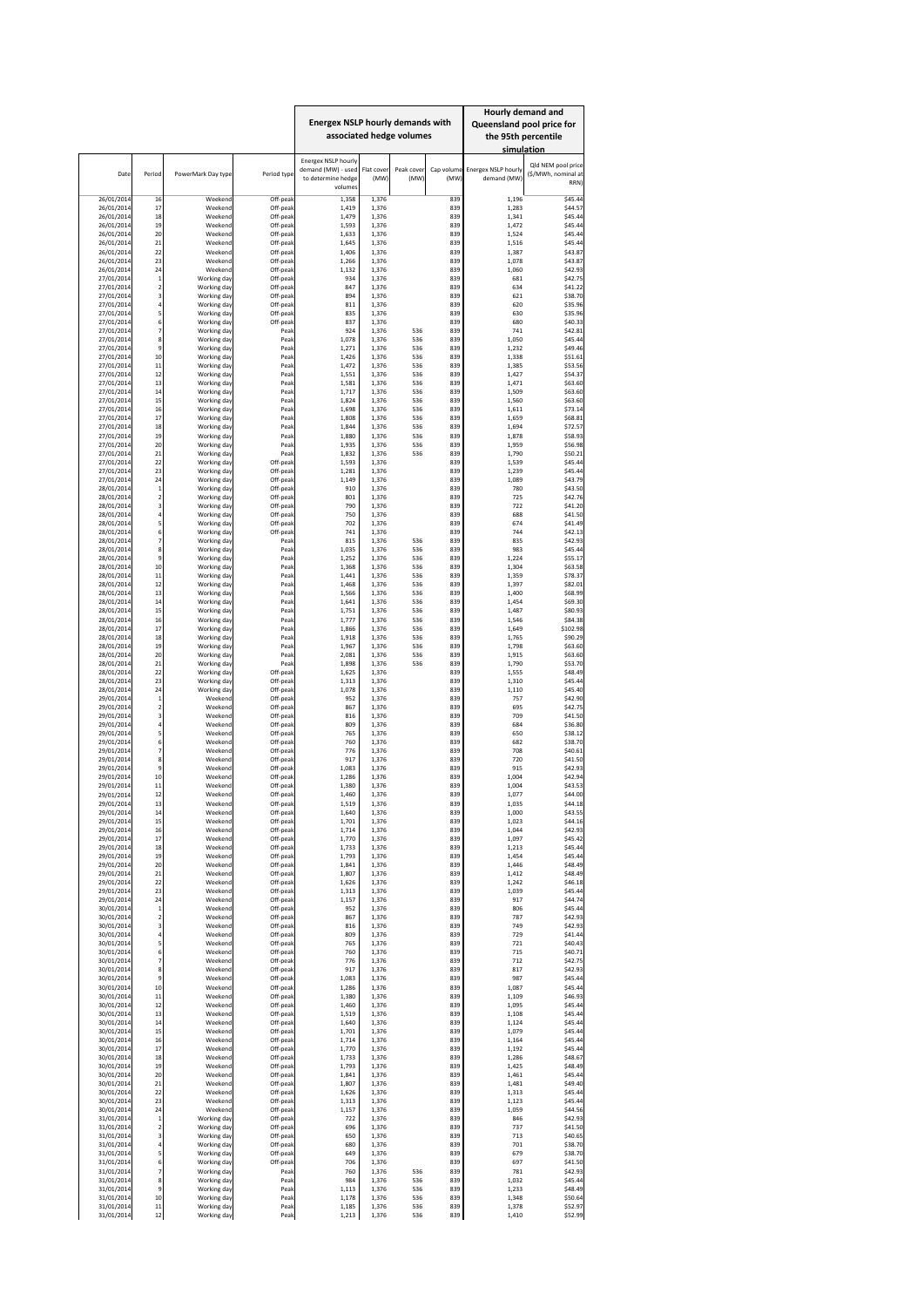|                          |                               |                            |                      |                                          |                    |                          |                    |                                    | Hourly demand and         |
|--------------------------|-------------------------------|----------------------------|----------------------|------------------------------------------|--------------------|--------------------------|--------------------|------------------------------------|---------------------------|
|                          |                               |                            |                      | <b>Energex NSLP hourly demands with</b>  |                    |                          |                    |                                    | Queensland pool price for |
|                          |                               |                            |                      |                                          |                    | associated hedge volumes |                    |                                    | the 95th percentile       |
|                          |                               |                            |                      |                                          |                    |                          |                    | simulation                         |                           |
|                          |                               |                            |                      | Energex NSLP hourly                      |                    |                          |                    |                                    | Qld NEM pool price        |
| Date                     | Period                        | PowerMark Day type         | Period type          | demand (MW) - used<br>to determine hedge | Flat cover<br>(MW) | Peak cove<br>(MW)        | Cap volume<br>(MW) | Energex NSLP hourly<br>demand (MW) | (\$/MWh, nominal at       |
|                          |                               |                            |                      | volumes                                  |                    |                          |                    |                                    | RRN)                      |
| 31/01/2014               | 13                            | Working day                | Peal                 | 1,235                                    | 1,376              | 536                      | 839                | 1,459                              | \$53.70                   |
| 31/01/2014               | 14                            | Working day                | Peak                 | 1,272                                    | 1,376              | 536<br>536               | 839<br>839         | 1,497<br>1,554                     | \$53.70                   |
| 31/01/2014<br>31/01/2014 | 15<br>16                      | Working day<br>Working day | Peal<br>Peak         | 1,325<br>1.369                           | 1,376<br>1.376     | 536                      | 839                | 1,586                              | \$54.07<br>\$54.18        |
| 31/01/2014               | 17                            | Working day                | Peak                 | 1,503                                    | 1,376              | 536                      | 839                | 1,627                              | \$55.95                   |
| 31/01/2014<br>31/01/2014 | 18<br>19                      | Working day<br>Working day | Peal<br>Peak         | 1,616<br>1,619                           | 1,376<br>1,376     | 536<br>536               | 839<br>839         | 1,697<br>1,748                     | \$53.70<br>\$53.70        |
| 31/01/2014               | 20                            | Working day                | Peak                 | 1.652                                    | 1.376              | 536                      | 839                | 1.830                              | \$53.70                   |
| 31/01/2014<br>31/01/2014 | $\overline{21}$<br>22         | Working day<br>Working day | Peal<br>Off-peal     | 1,550<br>1,390                           | 1,376<br>1,376     | 536                      | 839<br>839         | 1,615<br>1,336                     | \$51.65<br>\$48.8         |
| 31/01/2014               | 23                            | Working day                | Off-peal             | 1,153                                    | 1,376              |                          | 839                | 1,126                              | \$45.44                   |
| 31/01/2014<br>1/02/2014  | 24<br>$\mathbf{1}$            | Working day<br>Working day | Off-peak<br>Off-peak | 1,046<br>928                             | 1,376<br>1.376     |                          | 839<br>839         | 998<br>639                         | \$45.44<br>\$42.93        |
| 1/02/2014                | $\overline{\mathbf{c}}$       | Working day                | Off-peak             | 874                                      | 1,376              |                          | 839                | 623                                | \$42.90                   |
| 1/02/2014                | 3                             | Working day                | Off-peak             | 803                                      | 1,376              |                          | 839<br>839         | 584                                | \$40.57                   |
| 1/02/2014<br>1/02/2014   | $\overline{\mathbf{r}}$<br>5  | Working day<br>Working day | Off-peak<br>Off-peak | 805<br>763                               | 1,376<br>1,376     |                          | 839                | 578<br>600                         | \$40.18<br>\$40.19        |
| 1/02/2014                | 6                             | Working day                | Off-peak             | 775                                      | 1,376              |                          | 839                | 562                                | \$41.35                   |
| 1/02/2014<br>1/02/2014   | 7<br>8                        | Working day<br>Working day | Peak<br>Peal         | 818<br>1,010                             | 1,376<br>1,376     | 536<br>536               | 839<br>839         | 750<br>945                         | \$43.08<br>\$47.17        |
| 1/02/2014                | 9                             | Working day                | Peak                 | 1.269                                    | 1.376              | 536                      | 839                | 1.159                              | \$53.70                   |
| 1/02/2014<br>1/02/2014   | 10<br>11                      | Working day<br>Working day | Peak<br>Peal         | 1,558<br>1,642                           | 1,376<br>1,376     | 536<br>536               | 839<br>839         | 1,266<br>1,298                     | \$55.85<br>\$55.95        |
| 1/02/2014                | 12                            | Working day                | Peak                 | 1.788                                    | 1,376              | 536                      | 839                | 1,294                              | \$63.37                   |
| 1/02/2014<br>1/02/2014   | 13<br>14                      | Working day<br>Working day | Peak<br>Peal         | 1.952<br>2,108                           | 1.376<br>1,376     | 536<br>536               | 839<br>839         | 1.281<br>1,320                     | \$63.37<br>\$60.11        |
| 1/02/2014                | 15                            | Working day                | Peal                 | 2,266                                    | 1,376              | 536                      | 839                | 1,308                              | \$51.94                   |
| 1/02/2014<br>1/02/2014   | 16<br>17                      | Working day<br>Working day | Peal<br>Peak         | 2,390<br>2.461                           | 1,376<br>1.376     | 536<br>536               | 839<br>839         | 1,360<br>1,342                     | \$52.95<br>\$55.13        |
| 1/02/2014                | 18                            | Working day                | Peak                 | 2,503                                    | 1,376              | 536                      | 839                | 1,385                              | \$53.70                   |
| 1/02/2014<br>1/02/2014   | 19                            | Working day                | Peak                 | 2,571                                    | 1,376              | 536<br>536               | 839<br>839         | 1,491                              | \$53.70                   |
| 1/02/2014                | 20<br>$_{21}$                 | Working day<br>Working day | Peak<br>Peak         | 2,615<br>2.585                           | 1,376<br>1,376     | 536                      | 839                | 1,611<br>1.470                     | \$53.17<br>\$52.60        |
| 1/02/2014                | 22                            | Working day                | Off-peak             | 2,378                                    | 1,376              |                          | 839                | 1,232                              | \$48.49                   |
| 1/02/2014<br>1/02/2014   | 23<br>24                      | Working day<br>Working day | Off-peak<br>Off-peal | 1,948<br>1,663                           | 1,376<br>1,376     |                          | 839<br>839         | 1,002<br>860                       | \$46.20<br>\$45.38        |
| 2/02/2014                | $\,$ 1                        | Working day                | Off-peal             | 626                                      | 1,376              |                          | 839                | 784                                | \$43.01                   |
| 2/02/2014<br>2/02/2014   | $\mathbf 2$<br>3              | Working day<br>Working day | Off-peak<br>Off-peak | 639<br>599                               | 1.376<br>1,376     |                          | 839<br>839         | 734<br>729                         | \$42.93<br>\$42.75        |
| 2/02/2014                | 4                             | Working day                | Off-peak             | 606                                      | 1,376              |                          | 839                | 705                                | \$41.52                   |
| 2/02/2014<br>2/02/2014   | 5<br>6                        | Working day<br>Working day | Off-peak<br>Off-peak | 581<br>638                               | 1,376<br>1,376     |                          | 839<br>839         | 684<br>706                         | \$41.50<br>\$42.75        |
| 2/02/2014                | $\overline{7}$                | Working day                | Peak                 | 728                                      | 1,376              | 536                      | 839                | 780                                | \$42.93                   |
| 2/02/2014                | 8<br>9                        | Working day                | Peal                 | 944                                      | 1,376              | 536                      | 839<br>839         | 1,003                              | \$45.44                   |
| 2/02/2014<br>2/02/2014   | 10                            | Working day<br>Working day | Peal<br>Peak         | 1,179<br>1.283                           | 1,376<br>1.376     | 536<br>536               | 839                | 1,297<br>1,378                     | \$53.07<br>\$53.70        |
| 2/02/2014                | 11                            | Working day                | Peak                 | 1,308                                    | 1,376              | 536                      | 839                | 1,500                              | \$50.22                   |
| 2/02/2014<br>2/02/2014   | 12<br>13                      | Working day<br>Working day | Peak<br>Peak         | 1,329<br>1,375                           | 1,376<br>1,376     | 536<br>536               | 839<br>839         | 1,554<br>1,618                     | \$51.06<br>\$52.17        |
| 2/02/2014                | 14                            | Working day                | Peak                 | 1,316                                    | 1,376              | 536                      | 839                | 1.670                              | \$57.34                   |
| 2/02/2014<br>2/02/2014   | 15<br>16                      | Working day<br>Working day | Peak<br>Peal         | 1,352<br>1,349                           | 1,376<br>1,376     | 536<br>536               | 839<br>839         | 1,706<br>1,670                     | \$55.65<br>\$54.3         |
| 2/02/2014                | 17                            | Working day                | Peal                 | 1,376                                    | 1,376              | 536                      | 839                | 1,719                              | \$58.06                   |
| 2/02/2014<br>2/02/2014   | 18<br>19                      | Working day<br>Working day | Peak<br>Peak         | 1.437<br>1,622                           | 1.376<br>1,376     | 536<br>536               | 839<br>839         | 1.744<br>1,820                     | \$58.69<br>\$55.13        |
| 2/02/2014                | 20                            | Working day                | Peak                 | 1,711                                    | 1,376              | 536                      | 839                | 1,904                              | \$55.71                   |
| 2/02/2014                | 21                            | Working day                | Peal<br>Off-peak     | 1,504                                    | 1,376              | 536                      | 839<br>839         | 1,727                              | \$53.86<br>\$48.49        |
| 2/02/2014<br>2/02/2014   | 22<br>23                      | Working day<br>Working day | Off-peak             | 1,301<br>933                             | 1,376<br>1.376     |                          | 839                | 1,537<br>1.165                     | \$45.44                   |
| 2/02/2014                | 24                            | Working day                | Off-peak             | 945                                      | 1,376              |                          | 839                | 1,068                              | \$44.92                   |
| 3/02/2014<br>3/02/2014   | $\mathbf 1$<br>$\overline{a}$ | Working day<br>Working day | Off-peal<br>Off-peak | 574<br>547                               | 1,376<br>1,376     |                          | 839<br>839         | 784<br>734                         | \$42.9<br>\$42.83         |
| 3/02/2014                | 3                             | Working day                | Off-peak             | 596                                      | 1.376              |                          | 839                | 729                                | \$41.50                   |
| 3/02/2014<br>3/02/2014   | $\overline{\mathbf{r}}$<br>5  | Working day<br>Working day | Off-peak<br>Off-peak | 592<br>594                               | 1,376<br>1,376     |                          | 839<br>839         | 705<br>684                         | \$39.14<br>\$39.11        |
| 3/02/2014                | 6                             | Working day                | Off-peak             | 601                                      | 1,376              |                          | 839                | 706                                | \$41.50                   |
| 3/02/2014<br>3/02/2014   | $\overline{7}$<br>8           | Working day<br>Working day | Peak<br>Peak         | 690<br>958                               | 1.376<br>1,376     | 536<br>536               | 839<br>839         | 780<br>1,003                       | \$43.03<br>\$45.01        |
| 3/02/2014                | 9                             | Working day                | Peak                 | 1,057                                    | 1,376              | 536                      | 839                | 1,297                              | \$50.95                   |
| 3/02/2014<br>3/02/2014   | 10<br>11                      | Working day<br>Working day | Peal<br>Peak         | 1,025<br>1.094                           | 1,376<br>1.376     | 536<br>536               | 839<br>839         | 1,378<br>1.500                     | \$53.35<br>\$53.70        |
| 3/02/2014                | 12                            | Working day                | Peak                 | 1,074                                    | 1,376              | 536                      | 839                | 1,554                              | \$54.44                   |
| 3/02/2014<br>3/02/2014   | 13<br>14                      | Working day<br>Working day | Peak<br>Peak         | 1,022<br>1,076                           | 1,376<br>1,376     | 536<br>536               | 839<br>839         | 1,618<br>1,670                     | \$53.70<br>\$56.27        |
| 3/02/2014                | 15                            | Working day                | Peak                 | 1.104                                    | 1.376              | 536                      | 839                | 1,706                              | \$58.95                   |
| 3/02/2014<br>3/02/2014   | 16<br>17                      | Working day<br>Working day | Peal<br>Peak         | 1,089<br>1,207                           | 1,376<br>1,376     | 536<br>536               | 839<br>839         | 1,670<br>1,719                     | \$56.65<br>\$58.74        |
| 3/02/2014                | 18                            | Working day                | Peal                 | 1,297                                    | 1,376              | 536                      | 839                | 1,744                              | \$54.48                   |
| 3/02/2014<br>3/02/2014   | 19<br>20                      | Working day<br>Working day | Peak<br>Peak         | 1,419<br>1,662                           | 1,376<br>1,376     | 536<br>536               | 839<br>839         | 1,820<br>1,904                     | \$53.70<br>\$53.70        |
| 3/02/2014                | 21                            | Working day                | Peak                 | 1,402                                    | 1,376              | 536                      | 839                | 1,727                              | \$51.61                   |
| 3/02/2014<br>3/02/2014   | 22<br>23                      | Working day                | Off-peak<br>Off-peak | 1,249<br>987                             | 1,376<br>1,376     |                          | 839<br>839         | 1,537<br>1,165                     | \$45.44<br>\$45.36        |
| 3/02/2014                | 24                            | Working day<br>Working day | Off-peak             | 895                                      | 1.376              |                          | 839                | 1.068                              | \$42.93                   |
| 4/02/2014<br>4/02/2014   | $\,$ 1                        | Working day                | Off-peak             | 683                                      | 1,376              |                          | 839                | 784                                | \$45.40                   |
| 4/02/2014                | $\mathbf 2$<br>3              | Working day<br>Working day | Off-peak<br>Off-peak | 644<br>649                               | 1,376<br>1,376     |                          | 839<br>839         | 734<br>729                         | \$42.93<br>\$42.75        |
| 4/02/2014                | $\overline{\mathbf{r}}$       | Working day                | Off-peak             | 600                                      | 1.376              |                          | 839                | 705                                | \$41.58                   |
| 4/02/2014<br>4/02/2014   | 5<br>6                        | Working day<br>Working day | Off-peak<br>Off-peak | 618<br>651                               | 1,376<br>1,376     |                          | 839<br>839         | 684<br>706                         | \$41.50<br>\$42.75        |
| 4/02/2014<br>4/02/2014   | 7                             | Working day                | Peak                 | 737                                      | 1,376              | 536                      | 839                | 780                                | \$42.93                   |
| 4/02/2014                | 8<br>$\mathbf 9$              | Working day<br>Working day | Peak<br>Peak         | 997<br>1,165                             | 1,376<br>1,376     | 536<br>536               | 839<br>839         | 1.003<br>1,297                     | \$48.49<br>\$52.77        |
| 4/02/2014                | 10                            | Working day                | Peak                 | 1,207                                    | 1,376              | 536                      | 839                | 1,378                              | \$61.88                   |
| 4/02/2014<br>4/02/2014   | $11\,$<br>12                  | Working day<br>Working day | Peak<br>Peak         | 1,265<br>1,251                           | 1,376<br>1.376     | 536<br>536               | 839<br>839         | 1,500<br>1,554                     | \$59.54<br>\$63.60        |
| 4/02/2014                | 13                            | Working day                | Peak                 | 1,296                                    | 1,376              | 536                      | 839                | 1,618                              | \$55.54                   |
| 4/02/2014<br>4/02/2014   | 14<br>15                      | Working day<br>Working day | Peak<br>Peak         | 1,283<br>1,242                           | 1,376<br>1,376     | 536<br>536               | 839<br>839         | 1,670<br>1,706                     | \$58.13<br>\$56.27        |
| 4/02/2014                | 16                            | Working day                | Peak                 | 1.278                                    | 1,376              | 536                      | 839                | 1.670                              | \$54.51                   |
| 4/02/2014<br>4/02/2014   | 17<br>18                      | Working day<br>Working day | Peak<br>Peak         | 1,239<br>1,258                           | 1,376<br>1,376     | 536<br>536               | 839<br>839         | 1,719<br>1,744                     | \$55.17<br>\$58.36        |
| 4/02/2014                | 19                            | Working day                | Peak                 | 1,388                                    | 1,376              | 536                      | 839                | 1,820                              | \$54.67                   |
| 4/02/2014<br>4/02/2014   | 20<br>21                      | Working day                | Peal<br>Peak         | 1,470<br>1.331                           | 1,376<br>1.376     | 536<br>536               | 839<br>839         | 1,904<br>1.727                     | \$54.57<br>\$54.44        |
| 4/02/2014                | 22                            | Working day<br>Working day | Off-peak             | 1,189                                    | 1,376              |                          | 839                | 1,537                              | \$50.26                   |
| 4/02/2014                | 23<br>24                      | Working day                | Off-peak             | 934<br>882                               | 1,376              |                          | 839<br>839         | 1,165                              | \$45.44<br>\$43.14        |
| 4/02/2014<br>5/02/2014   | $\mathbf{1}$                  | Working day<br>Weekend     | Off-peak<br>Off-peak | 947                                      | 1,376<br>1.376     |                          | 839                | 1,068<br>745                       | \$44.95                   |
| 5/02/2014                | $\mathbf 2$                   | Weekend                    | Off-peak             | 861                                      | 1,376              |                          | 839                | 684                                | \$42.93                   |
| 5/02/2014<br>5/02/2014   | 3<br>$\overline{\mathbf{r}}$  | Weekend<br>Weekend         | Off-peak<br>Off-peak | 836<br>783                               | 1,376<br>1,376     |                          | 839<br>839         | 665<br>622                         | \$42.75<br>\$41.50        |
| 5/02/2014                | 5<br>6                        | Weekend                    | Off-peak             | 752                                      | 1.376              |                          | 839<br>839         | 612<br>608                         | \$41.50                   |
| 5/02/2014<br>5/02/2014   | $\overline{7}$                | Weekend<br>Weekend         | Off-peak<br>Off-peak | 758<br>796                               | 1,376<br>1,376     |                          | 839                | 672                                | \$42.90<br>\$42.93        |
| 5/02/2014<br>5/02/2014   | 8<br>9                        | Weekend<br>Weekend         | Off-peak<br>Off-peak | 870<br>1,005                             | 1,376<br>1,376     |                          | 839<br>839         | 801<br>1,016                       | \$45.21<br>\$45.44        |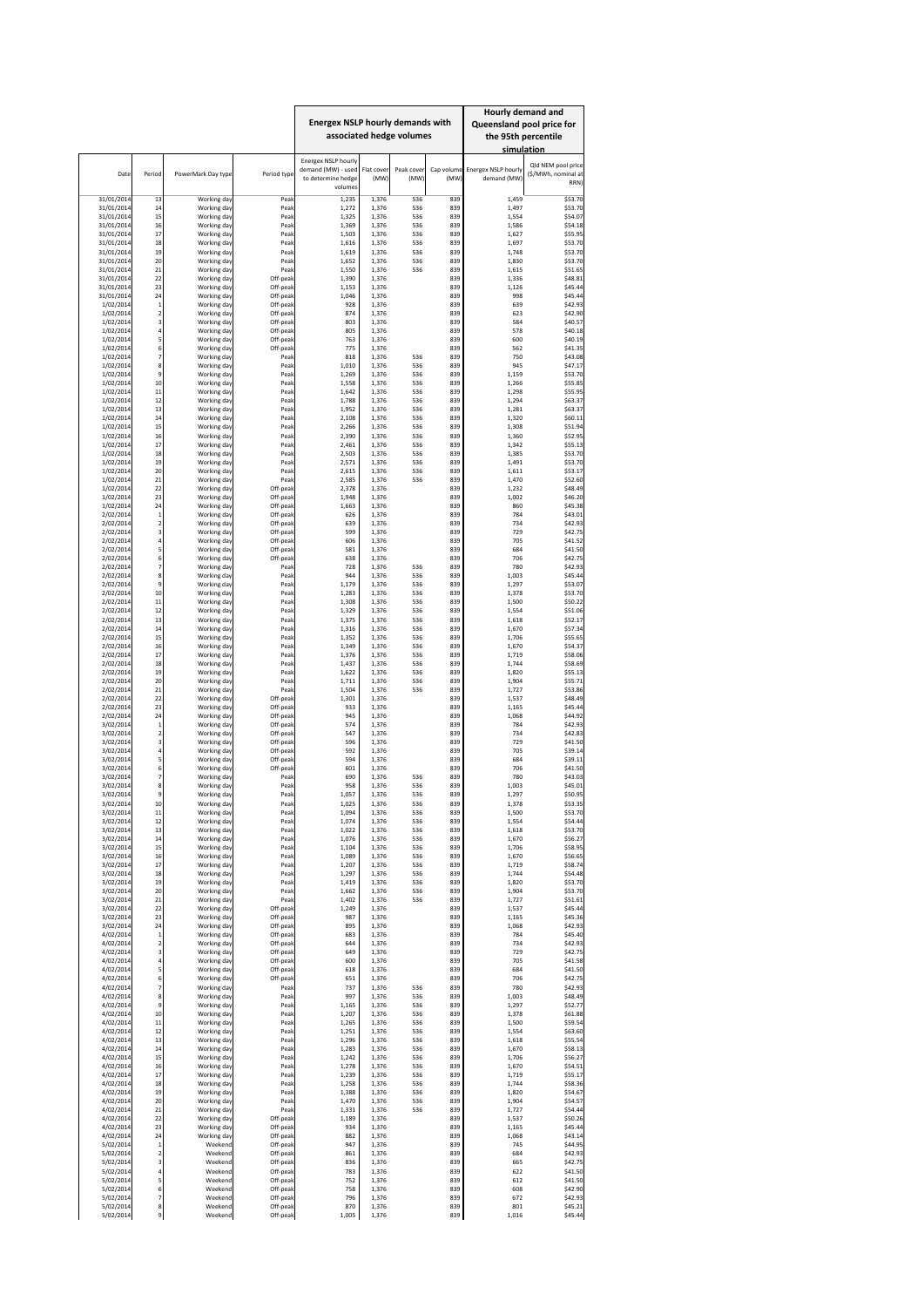|                          |                                                    |                            |                      |                                           |                |                          |            | Hourly demand and         |                     |
|--------------------------|----------------------------------------------------|----------------------------|----------------------|-------------------------------------------|----------------|--------------------------|------------|---------------------------|---------------------|
|                          |                                                    |                            |                      | <b>Energex NSLP hourly demands with</b>   |                |                          |            | Queensland pool price for |                     |
|                          |                                                    |                            |                      |                                           |                | associated hedge volumes |            | the 95th percentile       |                     |
|                          |                                                    |                            |                      |                                           |                |                          |            | simulation                |                     |
|                          |                                                    |                            |                      | Energex NSLP hourly<br>demand (MW) - used | Flat cover     | Peak cover               | Cap volume | Energex NSLP hourly       | Qld NEM pool price  |
| Date                     | Period                                             | PowerMark Day type         | Period type          | to determine hedge                        | (MW)           | (MW)                     | (MW)       | demand (MW)               | (\$/MWh, nominal at |
|                          |                                                    |                            |                      | volumes                                   |                |                          |            |                           | <b>RRN</b>          |
| 5/02/2014                | 10                                                 | Weekend                    | Off-peak             | 1,151                                     | 1,376          |                          | 839        | 1.131                     | \$50.66             |
| 5/02/2014<br>5/02/2014   | 11<br>12                                           | Weekend<br>Weekend         | Off-peal<br>Off-peak | 1,205<br>1,173                            | 1,376<br>1,376 |                          | 839<br>839 | 1,198<br>1,241            | \$53.29<br>\$52.76  |
| 5/02/2014                | 13                                                 | Weekend                    | Off-peak             | 1,157                                     | 1,376          |                          | 839        | 1,288                     | \$54.34             |
| 5/02/2014                | 14                                                 | Weekend                    | Off-peal             | 1.123                                     | 1.376          |                          | 839        | 1.320                     | \$53.70             |
| 5/02/2014<br>5/02/2014   | 15<br>16                                           | Weekend<br>Weekend         | Off-peal<br>Off-peal | 1,115<br>1,135                            | 1,376<br>1,376 |                          | 839<br>839 | 1,373<br>1,435            | \$55.95<br>\$59.34  |
| 5/02/2014                | 17                                                 | Weekend                    | Off-peak             | 1,226                                     | 1,376          |                          | 839        | 1,462                     | \$63.37             |
| 5/02/2014<br>5/02/2014   | 18<br>19                                           | Weekend<br>Weekend         | Off-peak<br>Off-peak | 1.342<br>1,548                            | 1.376<br>1,376 |                          | 839<br>839 | 1,501<br>1,478            | \$63.37<br>\$63.37  |
| 5/02/2014                | 20                                                 | Weekend                    | Off-peak             | 1,593                                     | 1,376          |                          | 839        | 1,493                     | \$63.60             |
| 5/02/2014                | 21                                                 | Weekend                    | Off-peak             | 1,528                                     | 1,376          |                          | 839        | 1,439                     | \$63.60             |
| 5/02/2014<br>5/02/2014   | 22<br>23                                           | Weekend<br>Weekend         | Off-peak<br>Off-peak | 1,393<br>1.078                            | 1,376<br>1.376 |                          | 839<br>839 | 1,299<br>1,009            | \$50.57<br>\$47.61  |
| 5/02/2014                | 24                                                 | Weekend                    | Off-peal             | 990                                       | 1,376          |                          | 839        | 990                       | \$45.44             |
| 6/02/2014                | 1                                                  | Weekend                    | Off-peal             | 740                                       | 1,376          |                          | 839        | 745                       | \$48.49             |
| 6/02/2014<br>6/02/2014   | $\overline{\mathbf{2}}$<br>$\overline{\mathbf{3}}$ | Weekend<br>Weekend         | Off-peal<br>Off-peak | 691<br>656                                | 1,376<br>1.376 |                          | 839<br>839 | 684<br>665                | \$45.44<br>\$42.90  |
| 6/02/2014                | 4                                                  | Weekend                    | Off-peak             | 679                                       | 1,376          |                          | 839        | 622                       | \$42.93             |
| 6/02/2014<br>6/02/2014   | 5<br>6                                             | Weekend<br>Weekend         | Off-peak<br>Off-peal | 681<br>658                                | 1,376<br>1,376 |                          | 839<br>839 | 612<br>608                | \$42.93<br>\$42.90  |
| 6/02/2014                | 7                                                  | Weekend                    | Off-peal             | 710                                       | 1.376          |                          | 839        | 672                       | \$42.90             |
| 6/02/2014                | 8                                                  | Weekend                    | Off-peak             | 836                                       | 1,376          |                          | 839        | 801                       | \$44.62             |
| 6/02/2014<br>6/02/2014   | 9<br>10                                            | Weekend<br>Weekend         | Off-peak<br>Off-peak | 1,033<br>1,084                            | 1,376<br>1,376 |                          | 839<br>839 | 1,016<br>1,131            | \$45.44<br>\$45.44  |
| 6/02/2014                | 11                                                 | Weekend                    | Off-peak             | 1.139                                     | 1.376          |                          | 839        | 1,198                     | \$48.49             |
| 6/02/2014                | 12                                                 | Weekend                    | Off-peak             | 1,119                                     | 1,376          |                          | 839        | 1,241                     | \$48.49             |
| 6/02/2014<br>6/02/2014   | 13<br>14                                           | Weekend<br>Weekend         | Off-peak<br>Off-peak | 1,126<br>1,101                            | 1,376<br>1,376 |                          | 839<br>839 | 1,288<br>1,320            | \$48.50<br>\$45.44  |
| 6/02/2014                | 15                                                 | Weekend                    | Off-peak             | 1.134                                     | 1,376          |                          | 839        | 1,373                     | \$49.33             |
| 6/02/2014<br>6/02/2014   | 16<br>17                                           | Weekend<br>Weekend         | Off-peal<br>Off-peal | 1,128<br>1,179                            | 1,376<br>1,376 |                          | 839<br>839 | 1,435<br>1,462            | \$49.33<br>\$51.62  |
| 6/02/2014                | 18                                                 | Weekend                    | Off-peak             | 1,238                                     | 1,376          |                          | 839        | 1,501                     | \$51.86             |
| 6/02/2014                | 19                                                 | Weekend                    | Off-peak             | 1,387                                     | 1,376          |                          | 839        | 1,478                     | \$51.06             |
| 6/02/2014<br>6/02/2014   | 20<br>21                                           | Weekend<br>Weekend         | Off-peak<br>Off-peak | 1,426<br>1,396                            | 1,376<br>1,376 |                          | 839<br>839 | 1,493<br>1,439            | \$49.36<br>\$49.43  |
| 6/02/2014                | 22                                                 | Weekend                    | Off-peak             | 1,288                                     | 1,376          |                          | 839        | 1,299                     | \$45.44             |
| 6/02/2014                | 23                                                 | Weekend<br>Weekend         | Off-peak             | 1,138                                     | 1,376          |                          | 839        | 1,009                     | \$45.44             |
| 6/02/2014<br>7/02/2014   | 24<br>$\mathbf{1}$                                 | Working day                | Off-peal<br>Off-peal | 1,068<br>647                              | 1.376<br>1,376 |                          | 839<br>839 | 990<br>866                | \$45.44<br>\$42.90  |
| 7/02/2014                | $\overline{\mathbf{c}}$                            | Working day                | Off-peal             | 599                                       | 1,376          |                          | 839        | 799                       | \$42.75             |
| 7/02/2014<br>7/02/2014   | 3<br>$\overline{a}$                                | Working day<br>Working day | Off-peal             | 608<br>590                                | 1,376<br>1.376 |                          | 839<br>839 | 713<br>783                | \$41.50<br>\$38.16  |
| 7/02/2014                | 5                                                  | Working day                | Off-peak<br>Off-peak | 611                                       | 1,376          |                          | 839        | 807                       | \$38.70             |
| 7/02/2014                | 6                                                  | Working day                | Off-peak             | 597                                       | 1,376          |                          | 839        | 790                       | \$41.50             |
| 7/02/2014<br>7/02/2014   | $\overline{7}$<br>8                                | Working day<br>Working day | Peak<br>Peak         | 697<br>776                                | 1,376<br>1,376 | 536<br>536               | 839<br>839 | 870<br>1.082              | \$42.93<br>\$45.44  |
| 7/02/2014                | 9                                                  | Working day                | Peal                 | 1,033                                     | 1,376          | 536                      | 839        | 1,314                     | \$50.05             |
| 7/02/2014                | 10                                                 | Working day                | Peak                 | 1,086                                     | 1,376          | 536                      | 839        | 1,452                     | \$52.42             |
| 7/02/2014<br>7/02/2014   | 11<br>12                                           | Working day<br>Working day | Peal<br>Peal         | 1,142<br>1.182                            | 1,376<br>1.376 | 536<br>536               | 839<br>839 | 1,488<br>1,516            | \$53.43<br>\$56.88  |
| 7/02/2014                | 13                                                 | Working day                | Peak                 | 1,178                                     | 1,376          | 536                      | 839        | 1,519                     | \$58.66             |
| 7/02/2014                | 14<br>15                                           | Working day                | Peal                 | 1,160                                     | 1,376          | 536                      | 839<br>839 | 1,571                     | \$56.62             |
| 7/02/2014<br>7/02/2014   | 16                                                 | Working day<br>Working day | Peak<br>Peal         | 1,200<br>1.282                            | 1,376<br>1.376 | 536<br>536               | 839        | 1,626<br>1,672            | \$58.44<br>\$57.31  |
| 7/02/2014                | 17                                                 | Working day                | Peal                 | 1,290                                     | 1,376          | 536                      | 839        | 1,743                     | \$61.12             |
| 7/02/2014<br>7/02/2014   | 18<br>19                                           | Working day<br>Working day | Peal<br>Peal         | 1,379<br>1,455                            | 1,376<br>1,376 | 536<br>536               | 839<br>839 | 1,824<br>1,915            | \$55.86<br>\$54.57  |
| 7/02/2014                | 20                                                 | Working day                | Peal                 | 1,444                                     | 1,376          | 536                      | 839        | 1,904                     | \$54.08             |
| 7/02/2014                | 21                                                 | Working day                | Peal                 | 1.475                                     | 1.376          | 536                      | 839        | 1,864                     | \$52.16             |
| 7/02/2014<br>7/02/2014   | 22<br>23                                           | Working day<br>Working day | Off-peak<br>Off-peak | 1,252<br>1,175                            | 1,376<br>1,376 |                          | 839<br>839 | 1,688<br>1,377            | \$48.49<br>\$45.44  |
| 7/02/2014                | 24                                                 | Working day                | Off-peak             | 1,001                                     | 1,376          |                          | 839        | 1,149                     | \$45.44             |
| 8/02/2014                | $\mathbf{1}$                                       | Working day                | Off-peak             | 723                                       | 1,376          |                          | 839        | 714                       | \$43.17             |
| 8/02/2014<br>8/02/2014   | $\overline{\mathbf{c}}$<br>3                       | Working day<br>Working day | Off-peal<br>Off-peal | 704<br>690                                | 1,376<br>1,376 |                          | 839<br>839 | 729<br>685                | \$42.93<br>\$42.76  |
| 8/02/2014                | 4                                                  | Working day                | Off-peal             | 692                                       | 1,376          |                          | 839        | 689                       | \$42.7              |
| 8/02/2014<br>8/02/2014   | 5<br>6                                             | Working day<br>Working day | Off-peak<br>Off-peak | 674<br>677                                | 1.376<br>1,376 |                          | 839<br>839 | 659<br>689                | \$42.10<br>\$41.50  |
| 8/02/201                 |                                                    | Working day                | Pea                  | 76.                                       | 1,376          | 536                      | 839        | 793                       | \$43.3              |
| 8/02/2014                | 8                                                  | Working day                | Peal                 | 1,000                                     | 1,376          | 536                      | 839        | 889                       | \$45.44             |
| 8/02/2014<br>8/02/2014   | 9<br>10                                            | Working day<br>Working day | Peal<br>Peak         | 1.248<br>1,302                            | 1.376<br>1,376 | 536<br>536               | 839<br>839 | 1.209<br>1,239            | \$45.44<br>\$51.80  |
| 8/02/2014                | 11                                                 | Working day                | Peak                 | 1,363                                     | 1,376          | 536                      | 839        | 1,265                     | \$52.62             |
| 8/02/2014                | 12                                                 | Working day                | Peak                 | 1,331                                     | 1,376          | 536                      | 839        | 1,302                     | \$54.15             |
| 8/02/2014<br>8/02/2014   | 13<br>14                                           | Working day<br>Working day | Peak<br>Peak         | 1,360<br>1,382                            | 1,376<br>1,376 | 536<br>536               | 839<br>839 | 1,306<br>1,374            | \$53.70<br>\$62.91  |
| 8/02/2014                | 15                                                 | Working day                | Peak                 | 1,400                                     | 1,376          | 536                      | 839        | 1,430                     | \$56.34             |
| 8/02/2014<br>8/02/2014   | 16<br>17                                           | Working day                | Peak<br>Peak         | 1,396                                     | 1,376<br>1,376 | 536<br>536               | 839<br>839 | 1,433<br>1,510            | \$54.90<br>\$58.06  |
| 8/02/2014                | 18                                                 | Working day<br>Working day | Peak                 | 1,425<br>1,483                            | 1,376          | 536                      | 839        | 1,599                     | \$59.99             |
| 8/02/2014                | 19                                                 | Working day                | Peak                 | 1,549                                     | 1,376          | 536                      | 839        | 1,597                     | \$51.61             |
| 8/02/2014<br>8/02/2014   | 20<br>21                                           | Working day<br>Working day | Peak<br>Peak         | 1,581<br>1,556                            | 1,376<br>1,376 | 536<br>536               | 839<br>839 | 1,605<br>1,570            | \$48.49<br>\$48.49  |
| 8/02/2014                | 22                                                 | Working day                | Off-peal             | 1,380                                     | 1.376          |                          | 839        | 1,433                     | \$45.44             |
| 8/02/2014                | 23                                                 | Working day                | Off-peal             | 1,045                                     | 1,376          |                          | 839        | 1,224                     | \$45.44             |
| 8/02/2014<br>9/02/2014   | 24<br>$\mathbf{1}$                                 | Working day<br>Working day | Off-peak<br>Off-peak | 1,002<br>806                              | 1,376<br>1,376 |                          | 839<br>839 | 1,081<br>932              | \$45.44<br>\$44.50  |
| 9/02/2014                | $\overline{2}$                                     | Working day                | Off-peak             | 719                                       | 1.376          |                          | 839        | 845                       | \$43.22             |
| 9/02/2014<br>9/02/2014   | 3<br>4                                             | Working day                | Off-peak<br>Off-peak | 686<br>694                                | 1,376<br>1,376 |                          | 839<br>839 | 891<br>808                | \$42.90<br>\$42.75  |
| 9/02/2014                | 5                                                  | Working day<br>Working day | Off-peak             | 668                                       | 1,376          |                          | 839        | 832                       | \$42.75             |
| 9/02/2014                | 6                                                  | Working day                | Off-peak             | 683                                       | 1,376          |                          | 839        | 834                       | \$42.93             |
| 9/02/2014<br>9/02/2014   | 7<br>$\bf8$                                        | Working day<br>Working day | Peak<br>Peak         | 763<br>973                                | 1,376<br>1,376 | 536<br>536               | 839<br>839 | 922<br>1,078              | \$45.13<br>\$45.44  |
| 9/02/2014                | 9                                                  | Working day                | Peak                 | 1,290                                     | 1,376          | 536                      | 839        | 1,269                     | \$48.49             |
| 9/02/2014                | 10                                                 | Working day                | Peak                 | 1,391                                     | 1,376          | 536                      | 839        | 1,423                     | \$52.48             |
| 9/02/2014<br>9/02/2014   | 11<br>12                                           | Working day<br>Working day | Peak<br>Peak         | 1,497<br>1,544                            | 1,376<br>1,376 | 536<br>536               | 839<br>839 | 1,468<br>1,547            | \$54.81<br>\$63.60  |
| 9/02/2014                | 13                                                 | Working day                | Peak                 | 1,600                                     | 1,376          | 536                      | 839        | 1,576                     | \$63.60             |
| 9/02/2014                | 14                                                 | Working day                | Peal                 | 1,652                                     | 1.376          | 536<br>536               | 839<br>839 | 1,712                     | \$67.15             |
| 9/02/2014<br>9/02/2014   | 15<br>16                                           | Working day<br>Working day | Peak<br>Peak         | 1,702<br>1,737                            | 1,376<br>1,376 | 536                      | 839        | 1,820<br>1,694            | \$73.05<br>\$69.41  |
| 9/02/2014                | 17                                                 | Working day                | Peal                 | 1,778                                     | 1,376          | 536                      | 839        | 1,804                     | \$65.07             |
| 9/02/2014<br>9/02/2014   | 18<br>19                                           | Working day<br>Working day | Peal<br>Peak         | 1,818<br>1.781                            | 1,376<br>1.376 | 536<br>536               | 839<br>839 | 1,841<br>1,876            | \$63.37<br>\$56.00  |
| 9/02/2014                | 20                                                 | Working day                | Peak                 | 1,705                                     | 1,376          | 536                      | 839        | 1,932                     | \$53.89             |
| 9/02/2014                | 21                                                 | Working day                | Peak                 | 1,680                                     | 1,376          | 536                      | 839        | 1,829                     | \$51.01             |
| 9/02/2014<br>9/02/2014   | 22<br>23                                           | Working day<br>Working day | Off-peak<br>Off-peak | 1,543<br>1.270                            | 1,376<br>1.376 |                          | 839<br>839 | 1,591<br>1,278            | \$48.49<br>\$45.44  |
| 9/02/2014                | 24                                                 | Working day                | Off-peak             | 1,126                                     | 1,376          |                          | 839        | 1,146                     | \$43.96             |
| 10/02/2014               | $\mathbf{1}$                                       | Working day                | Off-peak             | 843                                       | 1,376          |                          | 839<br>839 | 760                       | \$42.93             |
| 10/02/2014<br>10/02/2014 | 2<br>$\overline{\mathbf{3}}$                       | Working day<br>Working day | Off-peak<br>Off-peak | 820<br>768                                | 1,376<br>1,376 |                          | 839        | 691<br>697                | \$42.76<br>\$41.50  |
| 10/02/2014               | 4                                                  | Working day                | Off-peak             | 741                                       | 1,376          |                          | 839        | 682                       | \$40.99             |
| 10/02/2014<br>10/02/2014 | 5<br>6                                             | Working day<br>Working day | Off-peak<br>Off-peak | 718<br>716                                | 1,376<br>1,376 |                          | 839<br>839 | 652<br>671                | \$40.91<br>\$42.68  |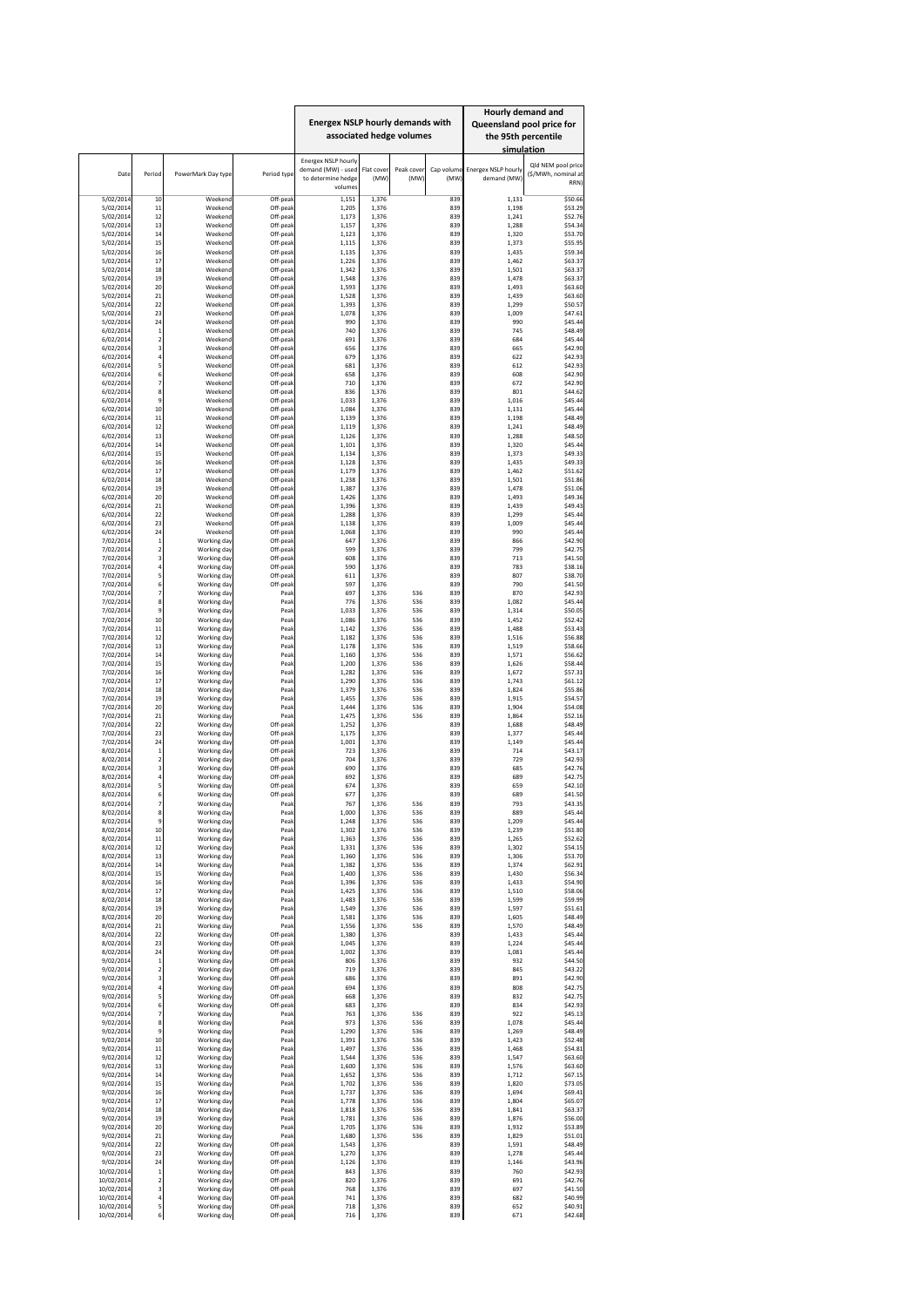|                          |                                         |                            |                      | <b>Energex NSLP hourly demands with</b>  |                    |                          |                    | Hourly demand and<br>Queensland pool price for |                     |  |
|--------------------------|-----------------------------------------|----------------------------|----------------------|------------------------------------------|--------------------|--------------------------|--------------------|------------------------------------------------|---------------------|--|
|                          |                                         |                            |                      |                                          |                    | associated hedge volumes |                    |                                                |                     |  |
|                          |                                         |                            |                      |                                          |                    |                          |                    | the 95th percentile<br>simulation              |                     |  |
|                          |                                         |                            |                      | Energex NSLP hourly                      |                    |                          |                    |                                                | Qld NEM pool price  |  |
| Date                     | Period                                  | PowerMark Day type         | Period type          | demand (MW) - used<br>to determine hedge | Flat cover<br>(MW) | Peak cove<br>(MW)        | Cap volume<br>(MW) | Energex NSLP hourly<br>demand (MW)             | (\$/MWh, nominal at |  |
|                          |                                         |                            |                      | volume                                   |                    |                          |                    |                                                | <b>RRN</b>          |  |
| 10/02/2014<br>10/02/2014 | 8                                       | Working day<br>Working day | Pea<br>Peak          | 799<br>1,007                             | 1,376<br>1,376     | 536<br>536               | 839<br>839         | 789<br>1,002                                   | \$42.93<br>\$45.44  |  |
| 10/02/2014               | q                                       | Working day                | Peak                 | 1,330                                    | 1,376              | 536                      | 839                | 1,120                                          | \$45.44             |  |
| 10/02/2014<br>10/02/2014 | 10<br>$\overline{11}$                   | Working day<br>Working day | Peak<br>Peal         | 1.498<br>1,616                           | 1.376<br>1,376     | 536<br>536               | 839<br>839         | 1.267<br>1,293                                 | \$51.37<br>\$54.37  |  |
| 10/02/2014               | 12<br>13                                | Working day                | Peal<br>Peal         | 1,712<br>1,790                           | 1,376<br>1,376     | 536<br>536               | 839<br>839         | 1,298                                          | \$53.68<br>\$53.70  |  |
| 10/02/2014<br>10/02/2014 | 14                                      | Working day<br>Working day | Peal                 | 1.876                                    | 1.376              | 536                      | 839                | 1,356<br>1,342                                 | \$54.67             |  |
| 10/02/2014<br>10/02/2014 | 15<br>16                                | Working day<br>Working day | Peak<br>Peak         | 1,937<br>1,996                           | 1,376<br>1,376     | 536<br>536               | 839<br>839         | 1,380<br>1,445                                 | \$53.70<br>\$53.70  |  |
| 10/02/2014               | 17                                      | Working day                | Peak                 | 1,955                                    | 1,376              | 536                      | 839                | 1,488                                          | \$55.05             |  |
| 10/02/2014<br>10/02/2014 | 18<br>19                                | Working day<br>Working day | Peak<br>Peal         | 1.891<br>1.895                           | 1,376<br>1.376     | 536<br>536               | 839<br>839         | 1,582<br>1.631                                 | \$55.54<br>\$54.59  |  |
| 10/02/2014<br>10/02/2014 | 20<br>$\overline{21}$                   | Working day<br>Working day | Peal<br>Peal         | 1,909<br>1,880                           | 1,376<br>1,376     | 536<br>536               | 839<br>839         | 1,773<br>1,683                                 | \$53.70<br>\$53.70  |  |
| 10/02/2014               | 22                                      | Working day                | Off-peal             | 1,726                                    | 1,376              |                          | 839                | 1,386                                          | \$48.49             |  |
| 10/02/2014<br>10/02/2014 | 23<br>24                                | Working day<br>Working day | Off-peal<br>Off-peal | 1.376<br>1,195                           | 1.376<br>1,376     |                          | 839<br>839         | 1.176<br>1,060                                 | \$45.44<br>\$43.80  |  |
| 11/02/2014<br>11/02/2014 | $\mathbf{1}$<br>$\overline{\mathbf{z}}$ | Working day<br>Working day | Off-peak<br>Off-peak | 927<br>870                               | 1,376<br>1,376     |                          | 839<br>839         | 866<br>799                                     | \$42.93<br>\$43.44  |  |
| 11/02/2014               | 3                                       | Working day                | Off-peak             | 839                                      | 1.376              |                          | 839                | 713                                            | \$42.76             |  |
| 11/02/2014<br>11/02/2014 | 4<br>5                                  | Working day<br>Working day | Off-peak<br>Off-peak | 815<br>780                               | 1,376<br>1,376     |                          | 839<br>839         | 783<br>807                                     | \$44.32<br>\$43.8   |  |
| 11/02/2014               | 6<br>$\overline{7}$                     | Working day                | Off-peak<br>Peak     | 766<br>839                               | 1,376<br>1.376     | 536                      | 839<br>839         | 790<br>870                                     | \$43.98<br>\$45.28  |  |
| 11/02/2014<br>11/02/2014 | $\bf8$                                  | Working day<br>Working day | Peak                 | 1,101                                    | 1,376              | 536                      | 839                | 1,082                                          | \$49.56             |  |
| 11/02/2014<br>11/02/2014 | 9<br>10                                 | Working day<br>Working day | Peak<br>Peak         | 1,420<br>1,539                           | 1,376<br>1,376     | 536<br>536               | 839<br>839         | 1,314<br>1,452                                 | \$55.57<br>\$58.81  |  |
| 11/02/2014               | 11                                      | Working day                | Peal                 | 1.733                                    | 1,376              | 536                      | 839                | 1.488                                          | \$58.88             |  |
| 11/02/2014<br>11/02/2014 | 12<br>13                                | Working day<br>Working day | Peal<br>Peal         | 1,858<br>1,987                           | 1,376<br>1,376     | 536<br>536               | 839<br>839         | 1,516<br>1,519                                 | \$63.60<br>\$60.29  |  |
| 11/02/2014               | 14<br>15                                | Working day                | Peal<br>Peal         | 2,051<br>2.158                           | 1,376<br>1.376     | 536<br>536               | 839<br>839         | 1,571<br>1,626                                 | \$60.37<br>\$60.98  |  |
| 11/02/2014<br>11/02/2014 | 16                                      | Working day<br>Working day | Peak                 | 2,177                                    | 1,376              | 536                      | 839                | 1,672                                          | \$61.08             |  |
| 11/02/2014<br>11/02/2014 | 17<br>18                                | Working day<br>Working day | Peak<br>Peal         | 2,276<br>2,304                           | 1,376<br>1,376     | 536<br>536               | 839<br>839         | 1,743<br>1,824                                 | \$61.21<br>\$60.72  |  |
| 11/02/2014               | 19                                      | Working day                | Peak                 | 2,260                                    | 1,376              | 536                      | 839                | 1,915                                          | \$54.00             |  |
| 11/02/2014<br>11/02/2014 | 20<br>21                                | Working day<br>Working day | Peal<br>Peal         | 2.149<br>2,027                           | 1.376<br>1,376     | 536<br>536               | 839<br>839         | 1.904<br>1,864                                 | \$52.71<br>\$52.67  |  |
| 11/02/2014<br>11/02/2014 | 22<br>23                                | Working day<br>Working day | Off-peal<br>Off-peak | 1,834<br>1,400                           | 1,376<br>1,376     |                          | 839<br>839         | 1,688<br>1,377                                 | \$45.44<br>\$45.44  |  |
| 11/02/2014               | 24                                      | Working day                | Off-peak             | 1,213                                    | 1.376              |                          | 839                | 1,149                                          | \$44.49             |  |
| 12/02/2014<br>12/02/2014 | $\mathbf{1}$<br>$\mathbf 2$             | Weekend<br>Weekend         | Off-peal<br>Off-peak | 898<br>816                               | 1,376<br>1,376     |                          | 839<br>839         | 681<br>660                                     | \$44.66<br>\$42.75  |  |
| 12/02/2014<br>12/02/2014 | з<br>4                                  | Weekend<br>Weekend         | Off-peak             | 801<br>759                               | 1,376<br>1.376     |                          | 839<br>839         | 633<br>600                                     | \$41.50<br>\$38.70  |  |
| 12/02/2014               | 5                                       | Weekend                    | Off-peak<br>Off-peak | 722                                      | 1,376              |                          | 839                | 616                                            | \$35.96             |  |
| 12/02/2014<br>12/02/2014 | 6<br>7                                  | Weekend<br>Weekend         | Off-peal<br>Off-peal | 729<br>736                               | 1,376<br>1,376     |                          | 839<br>839         | 642<br>658                                     | \$35.96<br>\$41.50  |  |
| 12/02/2014               | 8                                       | Weekend                    | Off-peak             | 811                                      | 1.376              |                          | 839                | 769                                            | \$42.75             |  |
| 12/02/2014<br>12/02/2014 | 9<br>10                                 | Weekend<br>Weekend         | Off-peak<br>Off-peak | 948<br>1,087                             | 1,376<br>1,376     |                          | 839<br>839         | 938<br>1,090                                   | \$42.93<br>\$43.66  |  |
| 12/02/2014<br>12/02/2014 | 11<br>12                                | Weekend<br>Weekend         | Off-peak<br>Off-peak | 1,159<br>1.220                           | 1,376<br>1.376     |                          | 839<br>839         | 1,114<br>1.118                                 | \$45.44<br>\$44.32  |  |
| 12/02/2014               | 13                                      | Weekend                    | Off-peak             | 1,303                                    | 1,376              |                          | 839                | 1,130                                          | \$44.36             |  |
| 12/02/2014<br>12/02/2014 | 14<br>15                                | Weekend<br>Weekend         | Off-peak<br>Off-peal | 1,422<br>1,505                           | 1,376<br>1,376     |                          | 839<br>839         | 1,180<br>1,224                                 | \$45.44<br>\$45.44  |  |
| 12/02/2014               | 16                                      | Weekend                    | Off-peak             | 1,637                                    | 1,376              |                          | 839                | 1,231                                          | \$45.44             |  |
| 12/02/2014<br>12/02/2014 | 17<br>18                                | Weekend<br>Weekend         | Off-peak<br>Off-peak | 1,724<br>1,781                           | 1.376<br>1,376     |                          | 839<br>839         | 1,323<br>1,344                                 | \$45.44<br>\$45.44  |  |
| 12/02/2014<br>12/02/2014 | 19<br>20                                | Weekend<br>Weekend         | Off-peak<br>Off-peak | 1,902<br>1,977                           | 1,376<br>1,376     |                          | 839<br>839         | 1,544<br>1,664                                 | \$48.72<br>\$51.27  |  |
| 12/02/2014               | 21                                      | Weekend                    | Off-peak             | 1.887                                    | 1,376              |                          | 839                | 1.453                                          | \$48.49             |  |
| 12/02/2014<br>12/02/2014 | 22<br>23                                | Weekend<br>Weekend         | Off-peal<br>Off-peal | 1,674<br>1,360                           | 1,376<br>1,376     |                          | 839<br>839         | 1,292<br>1,027                                 | \$45.44<br>\$44.32  |  |
| 12/02/2014<br>13/02/2014 | 24<br>1                                 | Weekend<br>Weekend         | Off-peak<br>Off-peak | 1,152<br>862                             | 1,376<br>1.376     |                          | 839<br>839         | 1,059<br>758                                   | \$43.87<br>\$45.44  |  |
| 13/02/2014               | $\overline{a}$                          | Weekend                    | Off-peak             | 807                                      | 1,376              |                          | 839                | 702                                            | \$42.88             |  |
| 13/02/2014<br>13/02/201  | 3                                       | Weekend<br>Weekend         | Off-peak<br>Off-peal | 760<br>716                               | 1,376<br>1,376     |                          | 839<br>839         | 679<br>664                                     | \$42.75<br>\$40.6.  |  |
| 13/02/2014               | 5                                       | Weekend                    | Off-peak             | 707<br>709                               | 1.376              |                          | 839<br>839         | 677                                            | \$38.70             |  |
| 13/02/2014<br>13/02/2014 | 6<br>7                                  | Weekend<br>Weekend         | Off-peal<br>Off-peak | 737                                      | 1,376<br>1,376     |                          | 839                | 651<br>712                                     | \$37.99<br>\$41.50  |  |
| 13/02/2014<br>13/02/2014 | 8<br>9                                  | Weekend<br>Weekend         | Off-peak<br>Off-peak | 886<br>1.100                             | 1,376<br>1,376     |                          | 839<br>839         | 807<br>946                                     | \$42.75<br>\$42.90  |  |
| 13/02/2014               | 10                                      | Weekend                    | Off-peak             | 1,269                                    | 1,376              |                          | 839                | 1,065                                          | \$43.68             |  |
| 13/02/2014<br>13/02/2014 | 11<br>12                                | Weekend<br>Weekend         | Off-peak<br>Off-peak | 1,378<br>1,446                           | 1,376<br>1,376     |                          | 839<br>839         | 1,104<br>1,055                                 | \$45.44<br>\$45.44  |  |
| 13/02/2014<br>13/02/2014 | 13<br>14                                | Weekend<br>Weekend         | Off-peak<br>Off-peak | 1,490<br>1.552                           | 1,376<br>1,376     |                          | 839<br>839         | 1,091<br>1,091                                 | \$45.10<br>\$45.44  |  |
| 13/02/2014               | 15                                      | Weekend                    | Off-peal             | 1,590                                    | 1,376              |                          | 839                | 1,099                                          | \$45.44             |  |
| 13/02/2014<br>13/02/2014 | 16<br>17                                | Weekend<br>Weekend         | Off-peal<br>Off-peal | 1,651<br>1,703                           | 1,376<br>1,376     |                          | 839<br>839         | 1,087<br>1,164                                 | \$44.45<br>\$45.44  |  |
| 13/02/2014               | 18                                      | Weekend<br>Weekend         | Off-peak             | 1,746                                    | 1.376              |                          | 839<br>839         | 1,336                                          | \$45.44             |  |
| 13/02/2014<br>13/02/2014 | 19<br>20                                | Weekend                    | Off-peak<br>Off-peak | 1,782<br>1,757                           | 1,376<br>1,376     |                          | 839                | 1,555<br>1,632                                 | \$45.44<br>\$45.44  |  |
| 13/02/2014<br>13/02/2014 | 21<br>22                                | Weekend<br>Weekend         | Off-peak<br>Off-peak | 1,707<br>1.541                           | 1,376<br>1.376     |                          | 839<br>839         | 1,425<br>1.234                                 | \$45.44<br>\$45.44  |  |
| 13/02/2014               | 23                                      | Weekend                    | Off-peak             | 1,325                                    | 1,376              |                          | 839                | 1,015                                          | \$42.93             |  |
| 13/02/2014<br>14/02/2014 | 24<br>1                                 | Weekend<br>Working day     | Off-peak<br>Off-peal | 1,214<br>765                             | 1,376<br>1,376     |                          | 839<br>839         | 862<br>740                                     | \$43.19<br>\$42.93  |  |
| 14/02/2014<br>14/02/2014 | $\overline{2}$<br>3                     | Working day<br>Working day | Off-peak<br>Off-peak | 694<br>665                               | 1.376<br>1,376     |                          | 839<br>839         | 694<br>659                                     | \$42.90<br>\$41.50  |  |
| 14/02/2014               | 4                                       | Working day                | Off-peak             | 667                                      | 1,376              |                          | 839                | 663                                            | \$38.70             |  |
| 14/02/2014<br>14/02/2014 | 5<br>6                                  | Working day<br>Working day | Off-peak<br>Off-peak | 649<br>671                               | 1,376<br>1,376     |                          | 839<br>839         | 628<br>600                                     | \$35.96<br>\$39.12  |  |
| 14/02/2014               | 7                                       | Working day                | Peak                 | 697                                      | 1,376              | 536                      | 839                | 647                                            | \$41.16             |  |
| 14/02/2014<br>14/02/2014 | 8<br>9                                  | Working day<br>Working day | Peak<br>Peal         | 895<br>1,185                             | 1,376<br>1,376     | 536<br>536               | 839<br>839         | 795<br>912                                     | \$43.27<br>\$43.24  |  |
| 14/02/2014<br>14/02/2014 | 10<br>11                                | Working day<br>Working day | Peal<br>Peak         | 1,360<br>1,488                           | 1.376<br>1,376     | 536<br>536               | 839<br>839         | 1,030<br>1,052                                 | \$43.79<br>\$44.90  |  |
| 14/02/2014               | 12                                      | Working day                | Peak                 | 1,513                                    | 1,376              | 536                      | 839                | 968                                            | \$44.32             |  |
| 14/02/2014<br>14/02/2014 | 13<br>14                                | Working day<br>Working day | Peak<br>Peak         | 1,533<br>1,585                           | 1,376<br>1,376     | 536<br>536               | 839<br>839         | 1,001<br>1,040                                 | \$45.44<br>\$45.44  |  |
| 14/02/2014               | 15                                      | Working day                | Peak                 | 1.609                                    | 1,376              | 536<br>536               | 839<br>839         | 1,041                                          | \$44.19             |  |
| 14/02/2014<br>14/02/2014 | 16<br>17                                | Working day<br>Working day | Peak<br>Peal         | 1,620<br>1,581                           | 1,376<br>1,376     | 536                      | 839                | 1,067<br>1,131                                 | \$44.19<br>\$45.21  |  |
| 14/02/2014<br>14/02/2014 | 18<br>19                                | Working day<br>Working day | Peal<br>Peak         | 1,568<br>1,552                           | 1,376<br>1.376     | 536<br>536               | 839<br>839         | 1,203<br>1,343                                 | \$45.44<br>\$45.44  |  |
| 14/02/2014               | 20                                      | Working day                | Peak                 | 1,543                                    | 1,376              | 536                      | 839                | 1,382                                          | \$44.07             |  |
| 14/02/2014<br>14/02/2014 | 21<br>22                                | Working day<br>Working day | Peak<br>Off-peak     | 1,545<br>1,467                           | 1,376<br>1,376     | 536                      | 839<br>839         | 1,304<br>1,184                                 | \$44.07<br>\$44.37  |  |
| 14/02/2014<br>14/02/2014 | 23<br>24                                | Working day<br>Working day | Off-peak<br>Off-peak | 1.142<br>1,060                           | 1,376<br>1,376     |                          | 839<br>839         | 1.042<br>906                                   | \$45.44<br>\$43.10  |  |
| 15/02/2014               |                                         | Working day                | Off-peak             | 712                                      | 1,376              |                          | 839                | 663                                            | \$43.87             |  |
| 15/02/2014<br>15/02/2014 | $\overline{\mathbf{z}}$<br>3            | Working day<br>Working day | Off-peak<br>Off-peak | 689<br>688                               | 1,376<br>1,376     |                          | 839<br>839         | 630<br>672                                     | \$42.76<br>\$40.13  |  |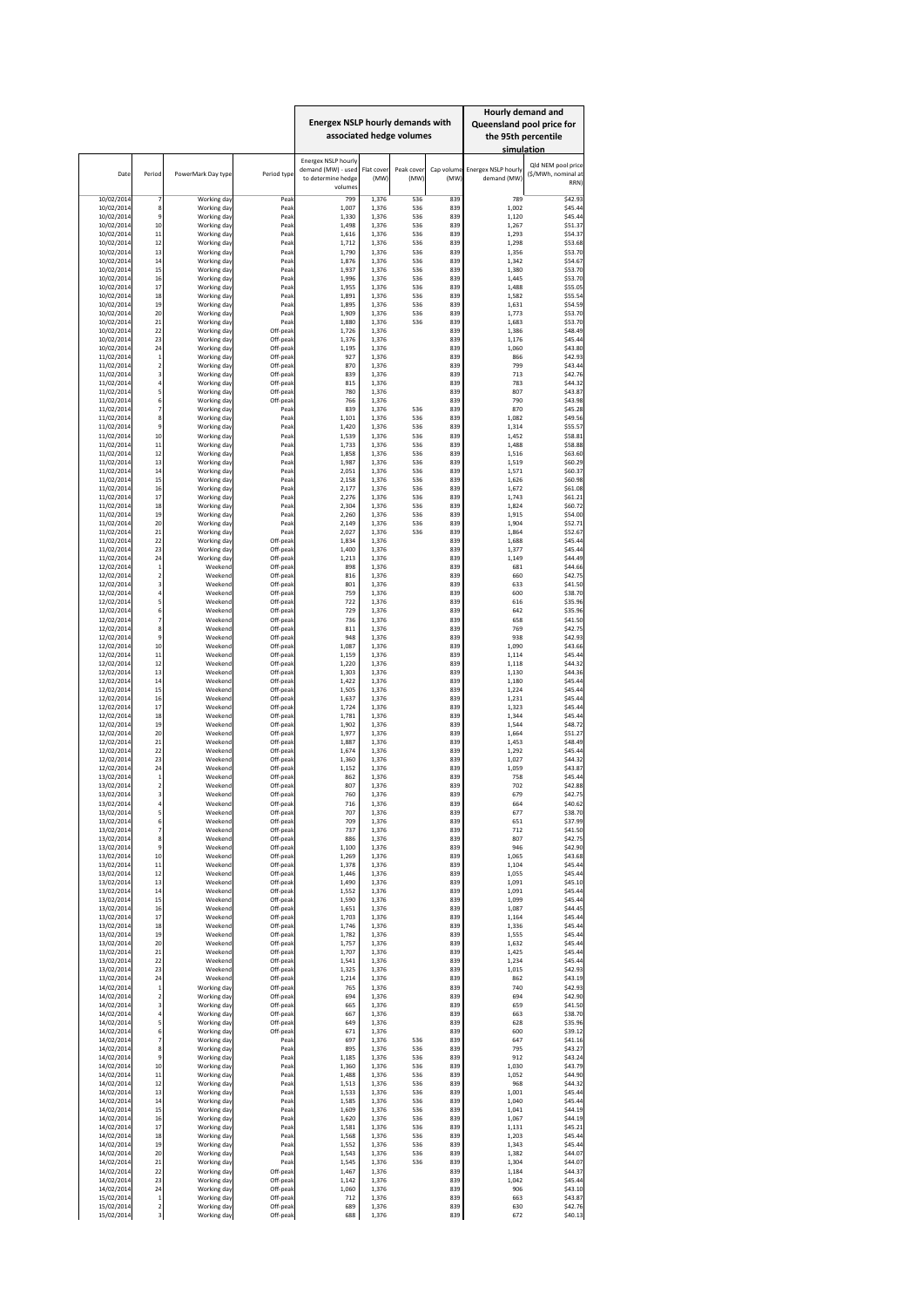|                          |                               |                            |                      | <b>Energex NSLP hourly demands with</b>                         |                          |                    |                                                  | Hourly demand and                  |                                           |  |
|--------------------------|-------------------------------|----------------------------|----------------------|-----------------------------------------------------------------|--------------------------|--------------------|--------------------------------------------------|------------------------------------|-------------------------------------------|--|
|                          |                               |                            |                      |                                                                 | associated hedge volumes |                    | Queensland pool price for<br>the 95th percentile |                                    |                                           |  |
|                          |                               |                            |                      |                                                                 |                          |                    |                                                  | simulation                         |                                           |  |
| Date                     | Period                        | PowerMark Day type         | Period type          | Energex NSLP hourly<br>demand (MW) - used<br>to determine hedge | Flat cover<br>(MW)       | Peak cover<br>(MW) | Cap volume<br>(MW                                | Energex NSLP hourly<br>demand (MW) | Qld NEM pool price<br>(\$/MWh, nominal at |  |
| 15/02/2014               |                               |                            | Off-peal             | volume:<br>652                                                  | 1,376                    |                    | 839                                              | 653                                | RRN)<br>\$38.70                           |  |
| 15/02/2014               | 5                             | Working da<br>Working day  | Off-peal             | 644                                                             | 1.376                    |                    | 839                                              | 669                                | \$38.70                                   |  |
| 15/02/2014<br>15/02/2014 | $\epsilon$<br>7               | Working day<br>Working day | Off-peal<br>Pea      | 674<br>751                                                      | 1,376<br>1,376           | 536                | 839<br>839                                       | 670<br>803                         | \$41.50<br>\$42.9                         |  |
| 15/02/2014               | 8                             | Working day                | Pea                  | 931                                                             | 1,376                    | 536                | 839                                              | 1,005                              | \$44.32                                   |  |
| 15/02/2014<br>15/02/2014 | ś<br>10                       | Working day<br>Working day | Pea<br>Pea           | 1.268<br>1,355                                                  | 1.376<br>1,376           | 536<br>536         | 839<br>839                                       | 1.211<br>1,237                     | \$45.44<br>\$45.49                        |  |
| 15/02/2014               | 11                            | Working day                | Pea                  | 1,408                                                           | 1,376                    | 536                | 839                                              | 1,280                              | \$48.50                                   |  |
| 15/02/2014<br>15/02/2014 | 12<br>13                      | Working day<br>Working day | Pea<br>Pea           | 1,468<br>1.491                                                  | 1,376<br>1.376           | 536<br>536         | 839<br>839                                       | 1,214<br>1.158                     | \$49.49<br>\$51.46                        |  |
| 15/02/2014               | 14                            | Working day                | Peal                 | 1,476                                                           | 1,376                    | 536                | 839                                              | 1,220                              | \$63.60                                   |  |
| 15/02/2014<br>15/02/2014 | 15<br>16                      | Working day<br>Working day | Pea<br>Peal          | 1,530<br>1,542                                                  | 1,376<br>1,376           | 536<br>536         | 839<br>839                                       | 1,226<br>1,190                     | \$63.05<br>\$53.70                        |  |
| 15/02/2014               | 17                            | Working day                | Pea                  | 1,571                                                           | 1,376                    | 536                | 839                                              | 1,250                              | \$61.35                                   |  |
| 15/02/2014<br>15/02/2014 | 18<br>19                      | Working day<br>Working day | Pea<br>Pea           | 1,599<br>1,634                                                  | 1,376<br>1,376           | 536<br>536         | 839<br>839                                       | 1.331<br>1,536                     | \$62.3<br>\$48.7                          |  |
| 15/02/2014               | 20                            | Working day                | Pea                  | 1,675                                                           | 1,376                    | 536                | 839                                              | 1,650                              | \$52.2                                    |  |
| 15/02/2014<br>15/02/2014 | 21<br>22                      | Working da<br>Working day  | Pea<br>Off-peal      | 1,658<br>1.474                                                  | 1,376<br>1.376           | 536                | 839<br>839                                       | 1,462<br>1.305                     | \$45.44<br>\$45.44                        |  |
| 15/02/2014               | 23                            | Working day                | Off-peal             | 1,090                                                           | 1,376                    |                    | 839                                              | 1,113                              | \$45.4                                    |  |
| 15/02/2014<br>16/02/2014 | 24<br>$\mathbf{1}$            | Working day<br>Working day | Off-peal<br>Off-peal | 1,000<br>856                                                    | 1,376<br>1,376           |                    | 839<br>839                                       | 905<br>709                         | \$43.84<br>\$43.10                        |  |
| 16/02/2014               | $\overline{\mathbf{c}}$<br>ă  | Working day                | Off-peal             | 765                                                             | 1.376                    |                    | 839<br>839                                       | 689                                | \$42.93                                   |  |
| 16/02/2014<br>16/02/2014 | 4                             | Working day<br>Working day | Off-peal<br>Off-pea  | 727<br>737                                                      | 1,376<br>1,376           |                    | 839                                              | 686<br>665                         | \$41.50<br>\$40.6                         |  |
| 16/02/2014<br>16/02/2014 | 5                             | Working day<br>Working day | Off-pea              | 717<br>741                                                      | 1,376<br>1.376           |                    | 839<br>839                                       | 656<br>682                         | \$38.78<br>\$41.50                        |  |
| 16/02/2014               | 6<br>$\overline{\phantom{a}}$ | Working day                | Off-peal<br>Peal     | 805                                                             | 1,376                    | 536                | 839                                              | 800                                | \$43.03                                   |  |
| 16/02/2014<br>16/02/2014 | 8<br>9                        | Working day<br>Working day | Pea<br>Pea           | 1,034<br>1,287                                                  | 1,376<br>1,376           | 536<br>536         | 839<br>839                                       | 954<br>1,101                       | \$44.43<br>\$45.44                        |  |
| 16/02/2014               | 10                            | Working day                | Pea                  | 1,460                                                           | 1,376                    | 536                | 839                                              | 1.212                              | \$48.55                                   |  |
| 16/02/2014<br>16/02/2014 | 11<br>12                      | Working day<br>Working day | Pea<br>Pea           | 1,523<br>1,520                                                  | 1,376<br>1,376           | 536<br>536         | 839<br>839                                       | 1,246<br>1,258                     | \$50.7<br>\$62.5                          |  |
| 16/02/2014               | 13                            | Working da                 | Pea                  | 1,567                                                           | 1,376                    | 536                | 839                                              | 1,298                              | \$61.92                                   |  |
| 16/02/2014<br>16/02/2014 | 14<br>15                      | Working day<br>Working day | Pea<br>Pea           | 1,639<br>1,673                                                  | 1,376<br>1.376           | 536<br>536         | 839<br>839                                       | 1,322<br>1.363                     | \$54.0<br>\$63.60                         |  |
| 16/02/2014               | 16                            | Working day                | Peal                 | 1,701                                                           | 1,376                    | 536                | 839                                              | 1,383                              | \$63.60                                   |  |
| 16/02/2014<br>16/02/2014 | 17<br>18                      | Working day<br>Working da  | Pea<br>Pea           | 1,714<br>1,733                                                  | 1,376<br>1,376           | 536<br>536         | 839<br>839                                       | 1,450<br>1,505                     | \$63.60<br>\$63.9                         |  |
| 16/02/2014               | 19                            | Working day                | Pea                  | 1.698                                                           | 1.376                    | 536                | 839                                              | 1.581                              | \$63.60                                   |  |
| 16/02/2014<br>16/02/2014 | 20<br>21                      | Working day<br>Working day | Pea<br>Pea           | 1,676<br>1,657                                                  | 1,376<br>1,376           | 536<br>536         | 839<br>839                                       | 1,630<br>1,582                     | \$63.5<br>\$52.60                         |  |
| 16/02/2014               | 22                            | Working da                 | Off-peal             | 1,487                                                           | 1,376                    |                    | 839                                              | 1,423                              | \$45.44                                   |  |
| 16/02/2014<br>16/02/2014 | 23<br>24                      | Working day<br>Working day | Off-peal<br>Off-peal | 1,301<br>1,121                                                  | 1.376<br>1,376           |                    | 839<br>839                                       | 1,118<br>1,012                     | \$45.44<br>\$45.44                        |  |
| 17/02/2014               | $\mathbf{1}$                  | Working day                | Off-peal             | 802                                                             | 1,376                    |                    | 839                                              | 659                                | \$42.90                                   |  |
| 17/02/2014<br>17/02/2014 | $\overline{\mathbf{c}}$<br>3  | Working day<br>Working day | Off-peal<br>Off-peal | 761<br>721                                                      | 1,376<br>1,376           |                    | 839<br>839                                       | 640<br>672                         | \$42.76<br>\$40.66                        |  |
| 17/02/2014               | 4                             | Working day                | Off-peal             | 701                                                             | 1,376                    |                    | 839                                              | 674                                | \$38.70                                   |  |
| 17/02/2014               | S<br>6                        | Working day                | Off-pea              | 671<br>708                                                      | 1,376                    |                    | 839<br>839                                       | 626<br>653                         | \$38.70<br>\$41.50                        |  |
| 17/02/2014<br>17/02/2014 | $\overline{\phantom{a}}$      | Working day<br>Working day | Off-peal<br>Pea      | 733                                                             | 1,376<br>1.376           | 536                | 839                                              | 753                                | \$42.97                                   |  |
| 17/02/2014<br>17/02/2014 | 8<br>S                        | Working day<br>Working day | Peal<br>Pea          | 853<br>1,122                                                    | 1,376<br>1,376           | 536<br>536         | 839<br>839                                       | 1,056<br>1,159                     | \$45.44<br>\$51.8                         |  |
| 17/02/2014               | 10                            | Working day                | Pea                  | 1,264                                                           | 1,376                    | 536                | 839                                              | 1,240                              | \$54.8                                    |  |
| 17/02/2014<br>17/02/2014 | 11<br>12                      | Working day<br>Working da  | Pea<br>Pea           | 1.351<br>1,356                                                  | 1.376<br>1,376           | 536<br>536         | 839<br>839                                       | 1.268<br>1,265                     | \$60.53<br>\$59.7                         |  |
| 17/02/2014               | 13                            | Working da                 | Pea                  | 1,377                                                           | 1,376                    | 536                | 839                                              | 1,259                              | \$57.8                                    |  |
| 17/02/2014               | 14<br>15                      | Working day                | Pea<br>Pea           | 1,351                                                           | 1,376                    | 536<br>536         | 839<br>839                                       | 1,288                              | \$59.39                                   |  |
| 17/02/2014<br>17/02/2014 | 16                            | Working da<br>Working day  | Pea                  | 1,360<br>1,322                                                  | 1,376<br>1.376           | 536                | 839                                              | 1,282<br>1,327                     | \$61.3<br>\$62.47                         |  |
| 17/02/2014               | 17                            | Working day<br>Working day | Peal                 | 1,337                                                           | 1,376                    | 536                | 839                                              | 1,411                              | \$59.88                                   |  |
| 17/02/2014<br>17/02/2014 | 18<br>19                      | Working day                | Pea<br>Pea           | 1,415<br>1,510                                                  | 1,376<br>1,376           | 536<br>536         | 839<br>839                                       | 1,475<br>1,558                     | \$60.68<br>\$52.49                        |  |
| 17/02/2014               | 20<br>21                      | Working day                | Pea<br>Pea           | 1,518                                                           | 1,376                    | 536<br>536         | 839<br>839                                       | 1.696                              | \$53.26                                   |  |
| 17/02/2014<br>17/02/2014 | 22                            | Working day<br>Working day | Off-pea              | 1,500<br>1,364                                                  | 1,376<br>1,376           |                    | 839                                              | 1,558<br>1,416                     | \$45.4<br>\$45.4                          |  |
| 17/02/2014<br>17/02/2014 | 2 <sup>2</sup><br>24          | Working da<br>Working day  | Off-peal             | 1,045<br>1,026                                                  | 1,376<br>1,376           |                    | 839<br>839                                       | 1,186<br>1,053                     | \$45.44<br>\$45.44                        |  |
| 18/02/2014               |                               | Working day                | Off-peak<br>Off-peal | 980                                                             | 1,376                    |                    | 839                                              | 821                                | \$42.90                                   |  |
| 18/02/2014               | 2                             | Working day                | Off-peal<br>Off-peal | 890<br>840                                                      | 1,376                    |                    | 839<br>839                                       | 762<br>736                         | \$42.75<br>\$41.50                        |  |
| 18/02/2014<br>18/02/2014 | 3<br>4                        | Working day<br>Working day | Off-peal             | 805                                                             | 1,376<br>1.376           |                    | 839                                              | 747                                | \$39.06                                   |  |
| 18/02/2014<br>18/02/2014 | S                             | Working day<br>Working day | Off-peal<br>Off-peal | 828<br>822                                                      | 1,376<br>1,376           |                    | 839<br>839                                       | 754<br>756                         | \$39.62<br>\$41.50                        |  |
| 18/02/2014               | 6<br>7                        | Working day                | Peal                 | 913                                                             | 1,376                    | 536                | 839                                              | 813                                | \$42.93                                   |  |
| 18/02/2014<br>18/02/2014 | 8<br>S                        | Working day<br>Working day | Peal<br>Peal         | 1.139<br>1,492                                                  | 1,376<br>1,376           | 536<br>536         | 839<br>839                                       | 1,069<br>1,253                     | \$45.44<br>\$50.29                        |  |
| 18/02/2014               | 10                            | Working day                | Peal                 | 1,643                                                           | 1,376                    | 536                | 839                                              | 1,399                              | \$53.70                                   |  |
| 18/02/2014<br>18/02/2014 | 11<br>12                      | Working day<br>Working day | Peal<br>Peal         | 1,768<br>1,874                                                  | 1,376<br>1,376           | 536<br>536         | 839<br>839                                       | 1,495<br>1,584                     | \$55.47<br>\$63.37                        |  |
| 18/02/2014               | 13                            | Working day                | Peal                 | 1,980                                                           | 1,376                    | 536                | 839                                              | 1,717                              | \$63.60                                   |  |
| 18/02/2014<br>18/02/2014 | 14<br>15                      | Working day<br>Working day | Pea<br>Peal          | 2,094<br>2,155                                                  | 1,376<br>1,376           | 536<br>536         | 839<br>839                                       | 1,816<br>1,948                     | \$76.75<br>\$71.6                         |  |
| 18/02/2014               | 16                            | Working day                | Peal                 | 2,157                                                           | 1,376                    | 536                | 839                                              | 1,980                              | \$75.45                                   |  |
| 18/02/2014<br>18/02/2014 | 17<br>18                      | Working day<br>Working day | Peal<br>Peal         | 2,159<br>2,129                                                  | 1.376<br>1,376           | 536<br>536         | 839<br>839                                       | 2.091<br>2,152                     | \$81.52<br>\$84.38                        |  |
| 18/02/2014               | 19                            | Working day                | Peal                 | 2,145                                                           | 1,376                    | 536                | 839                                              | 2,323                              | \$65.28                                   |  |
| 18/02/2014<br>18/02/2014 | 20<br>21                      | Working day<br>Working day | Peal<br>Pea          | 2,103<br>2.097                                                  | 1,376<br>1.376           | 536<br>536         | 839<br>839                                       | 2,261<br>2.222                     | \$57.81<br>\$56.59                        |  |
| 18/02/2014               | 22                            | Working day                | Off-peal             | 1,925                                                           | 1,376                    |                    | 839                                              | 1,969                              | \$54.05                                   |  |
| 18/02/2014<br>18/02/2014 | 23<br>24                      | Working day<br>Working day | Off-peal<br>Off-peal | 1,519<br>1,318                                                  | 1,376<br>1,376           |                    | 839<br>839                                       | 1,566<br>1,318                     | \$48.49<br>\$45.44                        |  |
| 19/02/2014               | 1                             | Weekend                    | Off-peal             | 862                                                             | 1,376                    |                    | 839                                              | 968                                | \$43.15                                   |  |
| 19/02/2014<br>19/02/2014 | $\overline{\mathbf{c}}$<br>3  | Weekend<br>Weekend         | Off-peal<br>Off-peal | 807<br>760                                                      | 1,376<br>1,376           |                    | 839<br>839                                       | 909<br>834                         | \$42.93<br>\$42.76                        |  |
| 19/02/2014               | 4                             | Weekend                    | Off-peal             | 716                                                             | 1,376                    |                    | 839                                              | 816                                | \$41.47                                   |  |
| 19/02/2014<br>19/02/2014 | 5<br>6                        | Weekend<br>Weekend         | Off-peal<br>Off-peal | 707<br>709                                                      | 1,376<br>1,376           |                    | 839<br>839                                       | 793<br>774                         | \$40.86<br>\$41.50                        |  |
| 19/02/2014               | 7                             | Weekend                    | Off-peal             | 737                                                             | 1,376                    |                    | 839                                              | 826                                | \$42.7                                    |  |
| 19/02/2014<br>19/02/2014 | 8<br>S                        | Weekend<br>Weekend         | Off-peak<br>Off-peal | 886<br>1,100                                                    | 1,376<br>1,376           |                    | 839<br>839                                       | 930<br>1,151                       | \$44.3<br>\$45.44                         |  |
| 19/02/2014               | 10                            | Weekend                    | Off-peal             | 1,269                                                           | 1,376                    |                    | 839                                              | 1,413                              | \$49.57                                   |  |
| 19/02/2014<br>19/02/2014 | 11<br>12                      | Weekend<br>Weekend         | Off-peal<br>Off-peal | 1,378<br>1,446                                                  | 1,376<br>1,376           |                    | 839<br>839                                       | 1,485<br>1,564                     | \$51.61<br>\$53.09                        |  |
| 19/02/2014               | 13                            | Weekend                    | Off-peal             | 1,490                                                           | 1,376                    |                    | 839                                              | 1,614                              | \$52.46                                   |  |
| 19/02/2014<br>19/02/2014 | 14<br>15                      | Weekend<br>Weekend         | Off-peal<br>Off-peal | 1.552<br>1,590                                                  | 1.376<br>1,376           |                    | 839<br>839                                       | 1.656<br>1,734                     | \$52.14<br>\$52.86                        |  |
| 19/02/2014               | 16                            | Weekend                    | Off-peal             | 1,651                                                           | 1,376                    |                    | 839                                              | 1,776                              | \$53.09                                   |  |
| 19/02/2014<br>19/02/2014 | 17<br>18                      | Weekend<br>Weekend         | Off-peal<br>Off-peal | 1,703<br>1,746                                                  | 1,376<br>1,376           |                    | 839<br>839                                       | 1,786<br>1,814                     | \$53.70<br>\$53.70                        |  |
| 19/02/2014               | 19                            | Weekend                    | Off-peak             | 1,782                                                           | 1,376                    |                    | 839                                              | 1,873                              | \$53.23                                   |  |
| 19/02/2014<br>19/02/2014 | 20<br>21                      | Weekend<br>Weekend         | Off-peak<br>Off-peak | 1,757<br>1,707                                                  | 1,376<br>1,376           |                    | 839<br>839                                       | 1,842<br>1,772                     | \$53.14<br>\$52.48                        |  |
| 19/02/2014               | 22                            | Weekend                    | Off-peak             | 1,541                                                           | 1,376                    |                    | 839                                              | 1,602                              | \$45.44                                   |  |
| 19/02/2014<br>19/02/2014 | 23<br>24                      | Weekend<br>Weekend         | Off-peal<br>Off-peak | 1,325<br>1,214                                                  | 1,376<br>1,376           |                    | 839<br>839                                       | 1,305<br>1,242                     | \$45.44<br>\$45.14                        |  |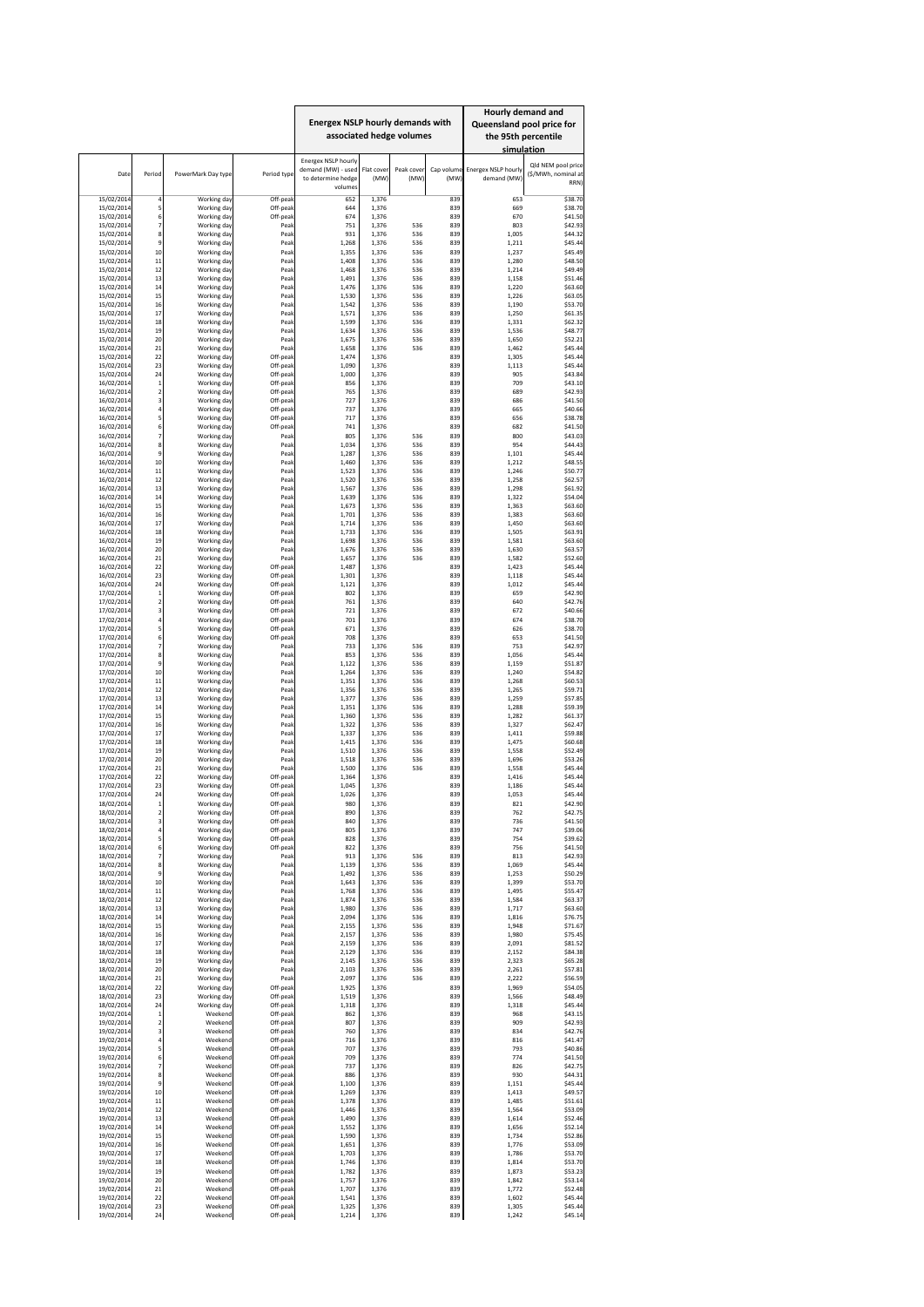|                          |                         |                            |                      |                                                                     |                    |                    |                   | Hourly demand and<br>Queensland pool price for |                                           |  |
|--------------------------|-------------------------|----------------------------|----------------------|---------------------------------------------------------------------|--------------------|--------------------|-------------------|------------------------------------------------|-------------------------------------------|--|
|                          |                         |                            |                      | <b>Energex NSLP hourly demands with</b><br>associated hedge volumes |                    |                    |                   | the 95th percentile                            |                                           |  |
|                          |                         |                            |                      |                                                                     |                    |                    |                   | simulation                                     |                                           |  |
| Date                     | Period                  | PowerMark Day type         | Period type          | Energex NSLP hourly<br>demand (MW) - used<br>to determine hedge     | Flat cover<br>(MW) | Peak cover<br>(MW) | Cap volume<br>(MW | Energex NSLP hourly<br>demand (MW)             | Qld NEM pool price<br>(\$/MWh, nominal at |  |
|                          |                         |                            |                      | volumes                                                             |                    |                    |                   |                                                | RRN)                                      |  |
| 20/02/2014               | $\mathbf{1}$            | Weekend                    | Off-peal             | 766                                                                 | 1,376              |                    | 839               | 798                                            | \$45.44                                   |  |
| 20/02/2014               | $\overline{2}$          | Weekend                    | Off-peal             | 699                                                                 | 1.376              |                    | 839               | 698                                            | \$42.93                                   |  |
| 20/02/2014               | 3                       | Weekend                    | Off-peal             | 674                                                                 | 1,376              |                    | 839               | 701                                            | \$42.76                                   |  |
| 20/02/2014               | 4                       | Weekend                    | Off-peal             | 637                                                                 | 1,376              |                    | 839               | 670                                            | \$42.75                                   |  |
| 20/02/2014               | 5                       | Weekend                    | Off-peak             | 620                                                                 | 1,376              |                    | 839               | 664                                            | \$41.50                                   |  |
| 20/02/2014               | 6                       | Weekend                    | Off-peal             | 614                                                                 | 1.376              |                    | 839               | 665                                            | \$42.75                                   |  |
| 20/02/2014               | $\overline{7}$          | Weekend                    | Off-peal             | 643                                                                 | 1,376              |                    | 839               | 682                                            | \$42.75                                   |  |
| 20/02/2014               | 8                       | Weekend                    | Off-peal             | 826                                                                 | 1,376              |                    | 839               | 835                                            | \$42.9                                    |  |
| 20/02/2014               | 9                       | Weekend                    | Off-peal             | 968                                                                 | 1,376              |                    | 839               | 988                                            | \$45.30                                   |  |
| 20/02/2014               | 10                      | Weekend                    | Off-peal             | 1.149                                                               | 1.376              |                    | 839               | 1.149                                          | \$45.44                                   |  |
| 20/02/2014               | 11                      | Weekend                    | Off-peak             | 1,169                                                               | 1,376              |                    | 839               | 1,190                                          | \$48.49                                   |  |
| 20/02/2014               | 12                      | Weekend                    | Off-peak             | 1,179                                                               | 1,376              |                    | 839               | 1,200                                          | \$48.49                                   |  |
| 20/02/2014               | 13                      | Weekend                    | Off-peak             | 1,219                                                               | 1,376              |                    | 839               | 1,185                                          | \$48.49                                   |  |
| 20/02/2014               | 14                      | Weekend                    | Off-peak             | 1,247                                                               | 1,376              |                    | 839               | 1,187                                          | \$45.44                                   |  |
| 20/02/2014               | 15                      | Weekend                    | Off-peal             | 1.273                                                               | 1,376              |                    | 839               | 1.190                                          | \$49.93                                   |  |
| 20/02/2014               | 16                      | Weekend                    | Off-peal             | 1,301                                                               | 1,376              |                    | 839               | 1,170                                          | \$49.25                                   |  |
| 20/02/2014               | 17                      | Weekend                    | Off-peal             | 1,349                                                               | 1,376              |                    | 839               | 1,251                                          | \$54.2                                    |  |
| 20/02/2014               | 18                      | Weekend                    | Off-peal             | 1,348                                                               | 1,376              |                    | 839               | 1,299                                          | \$55.16                                   |  |
| 20/02/2014               | 19                      | Weekend                    | Off-peal             | 1.484                                                               | 1.376              |                    | 839               | 1,457                                          | \$48.49                                   |  |
| 20/02/2014               | 20                      | Weekend                    | Off-peal             | 1,520                                                               | 1,376              |                    | 839               | 1,544                                          | \$48.54                                   |  |
| 20/02/2014               | 21                      | Weekend                    | Off-peak             | 1,436                                                               | 1,376              |                    | 839               | 1,367                                          | \$48.49                                   |  |
| 20/02/2014               | 22                      | Weekend                    | Off-peal             | 1,261                                                               | 1,376              |                    | 839               | 1,222                                          | \$52.98                                   |  |
| 20/02/2014               | 23                      | Weekend                    | Off-peal             | 1.110                                                               | 1.376              |                    | 839               | 1,046                                          | \$51.01                                   |  |
| 20/02/2014               | 24                      | Weekend                    | Off-peal             | 1,041                                                               | 1,376              |                    | 839               | 969                                            | \$48.49                                   |  |
| 21/02/2014               | $\mathbf{1}$            | Working day                | Off-peal             | 777                                                                 | 1,376              |                    | 839               | 723                                            | \$45.44                                   |  |
| 21/02/2014               | $\overline{2}$          | Working day                | Off-peal             | 723                                                                 | 1,376              |                    | 839               | 704                                            | \$43.77                                   |  |
| 21/02/2014               | $\overline{3}$          | Working day                | Off-peal             | 719                                                                 | 1,376              |                    | 839               | 690                                            | \$42.91                                   |  |
| 21/02/2014               | 4                       | Working day                | Off-peak             | 685                                                                 | 1,376              |                    | 839               | 692                                            | \$43.24                                   |  |
| 21/02/2014               | 5                       | Working day                | Off-peak             | 671                                                                 | 1,376              |                    | 839               | 674                                            | \$42.75                                   |  |
| 21/02/2014               | 6                       | Working day                | Off-peak             | 741                                                                 | 1,376              | 536                | 839               | 677                                            | \$42.93                                   |  |
| 21/02/2014               | $\overline{7}$          | Working day                | Peal                 | 832                                                                 | 1,376              |                    | 839               | 767                                            | \$44.39                                   |  |
| 21/02/2014               | 8                       | Working day                | Peal                 | 983                                                                 | 1,376              | 536                | 839               | 1,000                                          | \$50.48                                   |  |
| 21/02/2014               | 9                       | Working day                | Peal                 | 1,223                                                               | 1,376              | 536                | 839               | 1,248                                          | \$63.37                                   |  |
| 21/02/2014               | 10                      | Working day                | Peal                 | 1,301                                                               | 1,376              | 536                | 839               | 1,302                                          | \$66.03                                   |  |
| 21/02/2014               | 11                      | Working da                 | Peal                 | 1,355                                                               | 1,376              | 536                | 839               | 1,363                                          | \$66.47                                   |  |
| 21/02/2014               | 12                      | Working day                | Peal                 | 1.394                                                               | 1.376              | 536                | 839               | 1,331                                          | \$65.82                                   |  |
| 21/02/2014               | 13                      | Working day                | Peak                 | 1,396                                                               | 1,376              | 536                | 839               | 1,360                                          | \$63.55                                   |  |
| 21/02/2014               | 14                      | Working day                | Peal                 | 1,450                                                               | 1,376              | 536                | 839               | 1,382                                          | \$66.75                                   |  |
| 21/02/2014               | 15                      | Working day                | Peal                 | 1,484                                                               | 1,376              | 536                | 839               | 1,400                                          | \$69.00                                   |  |
| 21/02/2014               | 16                      | Working day                | Peal                 | 1.543                                                               | 1.376              | 536                | 839               | 1,396                                          | \$63.60                                   |  |
| 21/02/2014               | 17                      | Working day                | Peal                 | 1,646                                                               | 1,376              | 536                | 839               | 1,425                                          | \$70.97                                   |  |
| 21/02/2014               | 18                      | Working day                | Peal                 | 1,761                                                               | 1,376              | 536                | 839               | 1,483                                          | \$63.60                                   |  |
| 21/02/2014               | 19<br>20                | Working day                | Peal<br>Peal         | 1,795                                                               | 1,376              | 536<br>536         | 839<br>839        | 1,549                                          | \$59.39<br>\$59.39                        |  |
| 21/02/2014<br>21/02/2014 | 21                      | Working day<br>Working day | Peak                 | 1,912<br>1,787                                                      | 1,376<br>1,376     | 536                | 839               | 1,581<br>1,556                                 | \$63.49                                   |  |
| 21/02/2014               | 22                      | Working day                | Off-peak             | 1,553                                                               | 1,376              |                    | 839               | 1,380                                          | \$45.44                                   |  |
| 21/02/2014               | 23                      | Working day                | Off-peak             | 1,307                                                               | 1,376              |                    | 839               | 1,045                                          | \$45.44                                   |  |
| 21/02/2014               | 24                      | Working day                | Off-peal             | 1.107                                                               | 1.376              |                    | 839               | 1,002                                          | \$45.44                                   |  |
| 22/02/2014               | $\mathbf{1}$            | Working day                | Off-peal             | 1,243                                                               | 1,376              |                    | 839               | 598                                            | \$43.21                                   |  |
| 22/02/2014               | $\overline{\mathbf{c}}$ | Working day                | Off-peal             | 1,126                                                               | 1,376              |                    | 839               | 591                                            | \$42.7                                    |  |
| 22/02/2014               | 3                       | Working day                | Off-peal             | 1,042                                                               | 1,376              |                    | 839               | 649                                            | \$42.6                                    |  |
| 22/02/2014               | $\overline{a}$          | Working day                | Off-peal             | 981                                                                 | 1.376              |                    | 839               | 652                                            | \$40.43                                   |  |
| 22/02/2014               | 5                       | Working day                | Off-peal             | 972                                                                 | 1,376              |                    | 839               | 615                                            | \$41.50                                   |  |
| 22/02/2014               | 6                       | Working day                | Off-peal             | 945                                                                 | 1,376              | 536                | 839               | 618                                            | \$41.50                                   |  |
| 22/02/2014               | $\overline{7}$          | Working day                | Peal                 | 1,026                                                               | 1,376              |                    | 839               | 754                                            | \$42.94                                   |  |
| 22/02/2014               | 8                       | Working day                | Peal                 | 1.209                                                               | 1,376              | 536                | 839               | 920                                            | \$45.16                                   |  |
| 22/02/2014               | 9                       | Working day                | Peal                 | 1.462                                                               | 1.376              | 536                | 839               | 1.089                                          | \$49.65                                   |  |
| 22/02/2014               | 10                      | Working day                | Peal                 | 1,700                                                               | 1,376              | 536                | 839               | 1,266                                          | \$63.37                                   |  |
| 22/02/2014               | 11                      | Working day                | Peal                 | 1,771                                                               | 1,376              | 536                | 839               | 1,334                                          | \$60.13                                   |  |
| 22/02/2014               | 12                      | Working day                | Peal                 | 1,840                                                               | 1,376              | 536                | 839               | 1,341                                          | \$68.53                                   |  |
| 22/02/2014               | 13                      | Working day                | Peal                 | 1.975                                                               | 1,376              | 536                | 839               | 1,372                                          | \$61.61                                   |  |
| 22/02/2014               | 14                      | Working day                | Peak                 | 2,024                                                               | 1,376              | 536                | 839               | 1,423                                          | \$63.37                                   |  |
| 22/02/2014               | 15                      | Working day                | Peal                 | 2,109                                                               | 1,376              | 536                | 839               | 1,483                                          | \$83.34                                   |  |
| 22/02/2014               | 16                      | Working day                | Peak                 | 2,159                                                               | 1,376              | 536                | 839               | 1,497                                          | \$82.33                                   |  |
| 22/02/2014               | 17                      | Working day                | Peal                 | 2,180                                                               | 1,376              | 536                | 839               | 1,509                                          | \$120.30                                  |  |
| 22/02/2014               | 18                      | Working day                | Peal                 | 2,287                                                               | 1,376              | 536                | 839               | 1,570                                          | \$91.71                                   |  |
| 22/02/2014               | 19                      | Working day                | Peal                 | 2,284                                                               | 1,376              | 536                | 839               | 1,677                                          | \$63.9                                    |  |
| 22/02/2014               | 20                      | Working day                | Peal                 | 2,259                                                               | 1,376              | 536                | 839               | 1,696                                          | \$63.60                                   |  |
| 22/02/2014               | 21                      | Working day                | Peal                 | 2,219                                                               | 1,376              | 536                | 839               | 1,674                                          | \$63.60                                   |  |
| 22/02/2014               | 22                      | Working day                | Off-peal             | 2.024                                                               | 1.376              |                    | 839               | 1,467                                          | \$54.81                                   |  |
| 22/02/2014               | 23                      | Working day                | Off-peak             | 1,675                                                               | 1,376              |                    | 839               | 1,192                                          | \$53.89                                   |  |
| 22/02/2014               | 24                      | Working day                | Off-peak             | 1,459                                                               | 1,376              |                    | 839               | 1,116                                          | \$48.49                                   |  |
| 23/02/2014               | $\mathbf{1}$            | Working day                | Off-peal             | 830                                                                 | 1,376              |                    | 839               | 731                                            | \$45.18                                   |  |
| 23/02/2014               | $\mathbf 2$             | Working day                | Off-peal             | 770                                                                 | 1,376              |                    | 839               | 704                                            | \$42.93                                   |  |
| 23/02/2014               | 3                       | Working day                | Off-peal             | 771                                                                 | 1,376              |                    | 839               | 684                                            | \$42.76                                   |  |
| 23/02/2014               | 4                       | Working day                | Off-peak             | 779                                                                 | 1,376              |                    | 839               | 680                                            | \$41.50                                   |  |
| 23/02/2014               | 5                       | Working day                | Off-peak             | 742                                                                 | 1,376              |                    | 839               | 669                                            | \$41.50                                   |  |
| 23/02/2014               | 6                       | Working day                | Off-peak             | 752                                                                 | 1,376              |                    | 839               | 703                                            | \$42.75                                   |  |
| 23/02/2014               | $\overline{7}$          | Working day                | Peak                 | 872                                                                 | 1,376              | 536                | 839               | 820                                            | \$42.93                                   |  |
| 23/02/2014               | 8                       | Working day                | Peak                 | 1,059                                                               | 1,376              | 536                | 839               | 998                                            | \$45.44                                   |  |
| 23/02/2014               | $\ddot{q}$              | Working day                | Peak                 | 1,233                                                               | 1,376              | 536                | 839               | 1,246                                          | \$49.34                                   |  |
| 23/02/2014               | 10                      | Working day                | Peak                 | 1,323                                                               | 1,376              | 536                | 839               | 1,362                                          | \$58.67                                   |  |
| 23/02/2014               | 11                      | Working day                | Peak                 | 1,461                                                               | 1,376              | 536                | 839               | 1,379                                          | \$57.15                                   |  |
| 23/02/2014               | 12                      | Working day                | Peak                 | 1,468                                                               | 1,376              | 536                | 839               | 1,413                                          | \$59.43                                   |  |
| 23/02/2014               | 13                      | Working day                | Peak                 | 1,483                                                               | 1,376              | 536                | 839               | 1,388                                          | \$61.06                                   |  |
| 23/02/2014               | 14                      | Working day                | Peal                 | 1,576                                                               | 1.376              | 536                | 839               | 1,387                                          | \$63.37                                   |  |
| 23/02/2014               | 15                      | Working day                | Peak                 | 1,619                                                               | 1,376              | 536                | 839               | 1,359                                          | \$63.60                                   |  |
| 23/02/2014               | 16                      | Working day                | Peak                 | 1,648                                                               | 1,376              | 536                | 839               | 1,320                                          | \$63.37                                   |  |
| 23/02/2014               | 17                      | Working day                | Peak                 | 1,700                                                               | 1,376              | 536                | 839               | 1,359                                          | \$63.60                                   |  |
| 23/02/2014               | 18                      | Working day                | Peal                 | 1.655                                                               | 1.376              | 536                | 839               | 1,388                                          | \$63.60                                   |  |
| 23/02/2014               | 19                      | Working day                | Peal                 | 1,737                                                               | 1,376              | 536                | 839               | 1,525                                          | \$58.42                                   |  |
| 23/02/2014               | 20                      | Working day                | Peal                 | 1,754                                                               | 1,376              | 536                | 839               | 1,556                                          | \$55.95                                   |  |
| 23/02/2014               | 21                      | Working day                | Peal                 | 1,683                                                               | 1,376              | 536                | 839               | 1,467                                          | \$52.36                                   |  |
| 23/02/2014               | 22                      | Working day                | Off-peak             | 1,481                                                               | 1.376              |                    | 839               | 1,327                                          | \$48.49                                   |  |
| 23/02/2014               | 23                      | Working day                | Off-peak             | 1,204                                                               | 1,376              |                    | 839               | 996                                            | \$48.49                                   |  |
| 23/02/2014               | 24                      | Working day                | Off-peak             | 1,032                                                               | 1,376              |                    | 839               | 965                                            | \$45.44                                   |  |
| 24/02/2014               | $\mathbf{1}$            | Working day                | Off-peak             | 857                                                                 | 1,376              |                    | 839               | 856                                            | \$45.44                                   |  |
| 24/02/2014               | $\overline{2}$          | Working day                | Off-peak             | 745                                                                 | 1.376              |                    | 839               | 765                                            | \$43.12                                   |  |
| 24/02/2014               | 3                       | Working day                | Off-peak             | 755                                                                 | 1,376              |                    | 839               | 727                                            | \$42.76                                   |  |
| 24/02/2014<br>24/02/2014 | 4                       | Working day                | Off-peal<br>Off-peak | 744<br>740                                                          | 1,376<br>1,376     |                    | 839<br>839        | 737<br>717                                     | \$41.50<br>\$41.54                        |  |
| 24/02/2014               | 5<br>6                  | Working day<br>Working day | Off-peak             | 739                                                                 | 1,376              |                    | 839               | 741                                            | \$42.76                                   |  |
| 24/02/2014               | $\overline{7}$          | Working day                | Peak                 | 837                                                                 | 1,376              | 536                | 839               | 805                                            | \$43.37                                   |  |
| 24/02/2014               | 8                       | Working day                | Peak                 | 1,025                                                               | 1,376              | 536                | 839               | 1,034                                          | \$45.44                                   |  |
| 24/02/2014               | 9                       | Working day                | Peak                 | 1,293                                                               | 1,376              | 536                | 839               | 1,287                                          | \$48.77                                   |  |
| 24/02/2014               | 10                      | Working day                | Peal                 | 1,343                                                               | 1,376              | 536                | 839               | 1,460                                          | \$55.95                                   |  |
| 24/02/2014               | 11                      | Working day                | Peal                 | 1.352                                                               | 1.376              | 536                | 839               | 1,523                                          | \$58.52                                   |  |
| 24/02/2014               | 12                      | Working day                | Peal                 | 1,343                                                               | 1,376              | 536                | 839               | 1,520                                          | \$63.60                                   |  |
| 24/02/2014               | 13                      | Working day                | Peak                 | 1,357                                                               | 1,376              | 536                | 839               | 1,567                                          | \$63.60                                   |  |
| 24/02/2014               | 14                      | Working day                | Peak                 | 1,423                                                               | 1,376              | 536                | 839               | 1,639                                          | \$63.60                                   |  |
| 24/02/2014               | 15                      | Working day                | Peak                 | 1,425                                                               | 1.376              | 536                | 839               | 1,673                                          | \$63.97                                   |  |
| 24/02/2014               | 16                      | Working day                | Peak                 | 1,418                                                               | 1,376              | 536                | 839               | 1,701                                          | \$63.60                                   |  |
| 24/02/2014               | 17                      | Working day                | Peak                 | 1,488                                                               | 1,376              | 536                | 839<br>839        | 1,714                                          | \$63.60                                   |  |
| 24/02/2014               | 18                      | Working day                | Peak                 | 1,575                                                               | 1,376              | 536                | 839               | 1,733                                          | \$59.66                                   |  |
| 24/02/2014               | 19                      | Working day                | Peak                 | 1,629                                                               | 1,376              | 536                |                   | 1,698                                          | \$53.70                                   |  |
| 24/02/2014               | 20                      | Working day                | Peak                 | 1,657                                                               | 1,376              | 536                | 839               | 1,676                                          | \$51.74                                   |  |
| 24/02/2014               | 21                      | Working day                | Peal                 | 1,632                                                               | 1,376              | 536                | 839               | 1,657                                          | \$51.76                                   |  |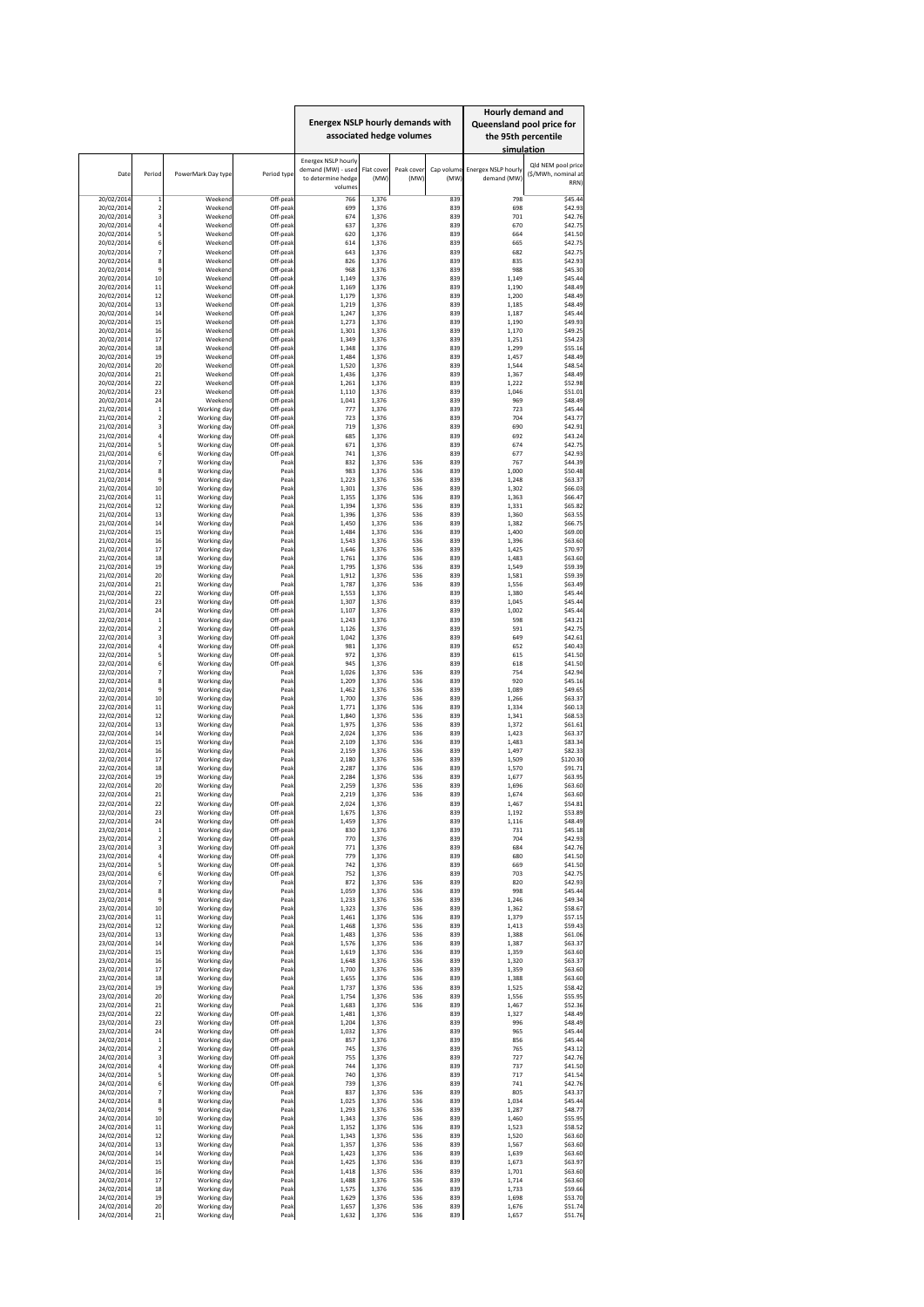|                          |                              |                            |                      |                                                                     |                |            |            | Hourly demand and         |                                    |
|--------------------------|------------------------------|----------------------------|----------------------|---------------------------------------------------------------------|----------------|------------|------------|---------------------------|------------------------------------|
|                          |                              |                            |                      | <b>Energex NSLP hourly demands with</b><br>associated hedge volumes |                |            |            | Queensland pool price for |                                    |
|                          |                              |                            |                      |                                                                     |                |            |            | the 95th percentile       |                                    |
|                          |                              |                            |                      |                                                                     |                |            |            | simulation                |                                    |
|                          |                              |                            |                      | Energex NSLP hourly<br>demand (MW) - used                           | Flat cover     | Peak cover | Cap volume | Energex NSLP hourly       | Qld NEM pool price                 |
| Date                     | Period                       | PowerMark Day type         | Period type          | to determine hedge                                                  | (MW)           | (MW)       | (MW        | demand (MW)               | (\$/MWh, nominal at<br><b>RRN1</b> |
|                          |                              |                            |                      | volume:                                                             |                |            |            |                           |                                    |
| 24/02/2014<br>24/02/2014 | 22<br>23                     | Working day<br>Working day | Off-peak<br>Off-peak | 1,519<br>1,246                                                      | 1,376<br>1,376 |            | 839<br>839 | 1,487<br>1,301            | \$49.69<br>\$45.44                 |
| 24/02/2014               | 24                           | Working day                | Off-peal             | 1,070                                                               | 1,376          |            | 839        | 1,121                     | \$43.99                            |
| 25/02/2014               | -1                           | Working day                | Off-peal             | 759                                                                 | 1,376          |            | 839        | 720                       | \$42.93                            |
| 25/02/2014<br>25/02/2014 | $\overline{2}$<br>3          | Working day<br>Working day | Off-peal<br>Off-peal | 744<br>665                                                          | 1.376<br>1,376 |            | 839<br>839 | 737<br>735                | \$42.75<br>\$41.50                 |
| 25/02/2014               | 4                            | Working day                | Off-peal             | 712                                                                 | 1,376          |            | 839        | 683                       | \$40.74                            |
| 25/02/2014<br>25/02/2014 | 5<br>6                       | Working day<br>Working day | Off-peal<br>Off-peal | 704<br>717                                                          | 1,376<br>1,376 |            | 839<br>839 | 695<br>716                | \$38.70<br>\$41.50                 |
| 25/02/2014               | 7                            | Working day                | Peak                 | 826                                                                 | 1,376          | 536        | 839        | 806                       | \$42.97                            |
| 25/02/2014<br>25/02/2014 | 8<br>9                       | Working day<br>Working day | Peal<br>Peal         | 992<br>1,216                                                        | 1,376<br>1,376 | 536<br>536 | 839<br>839 | 1,034<br>1,285            | \$45.68<br>\$57.57                 |
| 25/02/2014               | 10                           | Working day                | Peak                 | 1,222                                                               | 1,376          | 536        | 839        | 1,336                     | \$57.22                            |
| 25/02/2014               | 11                           | Working day                | Peak                 | 1.276                                                               | 1,376          | 536        | 839        | 1.389                     | \$55.98                            |
| 25/02/2014<br>25/02/2014 | 12<br>13                     | Working day<br>Working day | Peak<br>Peal         | 1,318<br>1,345                                                      | 1,376<br>1,376 | 536<br>536 | 839<br>839 | 1,419<br>1,434            | \$62.33<br>\$61.09                 |
| 25/02/2014               | 14                           | Working day                | Peal                 | 1,351                                                               | 1,376          | 536        | 839        | 1,423                     | \$64.57                            |
| 25/02/2014<br>25/02/2014 | 15<br>16                     | Working day<br>Working day | Peak<br>Peak         | 1.310<br>1,330                                                      | 1.376<br>1,376 | 536<br>536 | 839<br>839 | 1.373<br>1,343            | \$66.89<br>\$84.38                 |
| 25/02/2014               | 17                           | Working day                | Peal                 | 1,370                                                               | 1,376          | 536        | 839        | 1,355                     | \$69.84                            |
| 25/02/2014<br>25/02/2014 | 18<br>19                     | Working day<br>Working day | Peak<br>Peak         | 1,406<br>1.448                                                      | 1,376<br>1.376 | 536<br>536 | 839<br>839 | 1,397<br>1.483            | \$78.37<br>\$53.70                 |
| 25/02/2014               | 20                           | Working day                | Peak                 | 1,507                                                               | 1,376          | 536        | 839        | 1,520                     | \$57.53                            |
| 25/02/2014               | 21                           | Working day                | Pea<br>Off-peal      | 1,470                                                               | 1,376          | 536        | 839<br>839 | 1,451                     | \$57.48                            |
| 25/02/2014<br>25/02/2014 | 22<br>23                     | Working day<br>Working day | Off-peak             | 1,384<br>1,198                                                      | 1,376<br>1,376 |            | 839        | 1,314<br>986              | \$49.49<br>\$48.49                 |
| 25/02/2014               | 24                           | Working day                | Off-peak             | 1,067                                                               | 1,376          |            | 839        | 938                       | \$45.44                            |
| 26/02/2014<br>26/02/2014 | $\mathbf{1}$<br>2            | Weekend<br>Weekend         | Off-peal<br>Off-peak | 742<br>699                                                          | 1,376<br>1,376 |            | 839<br>839 | 754<br>696                | \$45.44<br>\$42.76                 |
| 26/02/2014               | 3                            | Weekend                    | Off-peal             | 727                                                                 | 1,376          |            | 839        | 642                       | \$40.60                            |
| 26/02/2014<br>26/02/2014 | 4<br>5                       | Weekend<br>Weekend         | Off-peal<br>Off-peal | 706<br>690                                                          | 1,376<br>1,376 |            | 839<br>839 | 652<br>649                | \$38.70<br>\$38.70                 |
| 26/02/2014               | 6                            | Weekend                    | Off-peal             | 664                                                                 | 1,376          |            | 839        | 626                       | \$38.70                            |
| 26/02/2014<br>26/02/2014 | 7<br>8                       | Weekend<br>Weekend         | Off-peal<br>Off-peak | 735<br>820                                                          | 1,376<br>1.376 |            | 839<br>839 | 704<br>783                | \$38.92<br>\$41.16                 |
| 26/02/2014               | 9                            | Weekend                    | Off-peak             | 977                                                                 | 1,376          |            | 839        | 944                       | \$42.93                            |
| 26/02/2014               | 10<br>11                     | Weekend<br>Weekend         | Off-peal             | 1,085<br>1,130                                                      | 1,376<br>1,376 |            | 839<br>839 | 1,129<br>1,173            | \$42.93<br>\$44.13                 |
| 26/02/2014<br>26/02/2014 | 12                           | Weekend                    | Off-peak<br>Off-peal | 1.125                                                               | 1.376          |            | 839        | 1.182                     | \$44.73                            |
| 26/02/2014               | 13                           | Weekend                    | Off-peal             | 1,168                                                               | 1,376          |            | 839        | 1,142                     | \$44.74                            |
| 26/02/2014<br>26/02/2014 | 14<br>15                     | Weekend<br>Weekend         | Off-peal<br>Off-peal | 1,226<br>1,177                                                      | 1,376<br>1,376 |            | 839<br>839 | 1,191<br>1,197            | \$45.03<br>\$44.32                 |
| 26/02/2014               | 16                           | Weekend                    | Off-peal             | 1,263                                                               | 1.376          |            | 839        | 1,174                     | \$44.91                            |
| 26/02/2014<br>26/02/2014 | 17<br>18                     | Weekend<br>Weekend         | Off-peak<br>Off-peal | 1,304<br>1,367                                                      | 1,376<br>1,376 |            | 839<br>839 | 1,272<br>1,367            | \$44.88<br>\$44.54                 |
| 26/02/2014               | 19                           | Weekend                    | Off-peak             | 1,508                                                               | 1,376          |            | 839        | 1,560                     | \$45.44                            |
| 26/02/2014<br>26/02/2014 | 20<br>21                     | Weekend<br>Weekend         | Off-peal<br>Off-peal | 1,543<br>1,540                                                      | 1,376<br>1,376 |            | 839<br>839 | 1.580<br>1,414            | \$45.44<br>\$45.44                 |
| 26/02/2014               | 22                           | Weekend                    | Off-peal             | 1,375                                                               | 1,376          |            | 839        | 1,269                     | \$44.38                            |
| 26/02/2014               | 23                           | Weekend                    | Off-peal             | 1,173                                                               | 1,376          |            | 839        | 1,083                     | \$44.32                            |
| 26/02/2014<br>27/02/2014 | 24<br>$\mathbf{1}$           | Weekend<br>Weekend         | Off-peal<br>Off-peak | 1,080<br>681                                                        | 1.376<br>1,376 |            | 839<br>839 | 973<br>783                | \$45.44<br>\$44.22                 |
| 27/02/2014               | 2                            | Weekend                    | Off-peal             | 660                                                                 | 1,376          |            | 839        | 784                       | \$42.94                            |
| 27/02/2014<br>27/02/2014 | 3<br>4                       | Weekend<br>Weekend         | Off-peak<br>Off-peal | 633<br>600                                                          | 1,376<br>1.376 |            | 839<br>839 | 747<br>771                | \$42.93<br>\$43.06                 |
| 27/02/2014               | 5                            | Weekend                    | Off-peal             | 616                                                                 | 1,376          |            | 839        | 739                       | \$42.93                            |
| 27/02/2014<br>27/02/2014 | 6<br>7                       | Weekend<br>Weekend         | Off-peal<br>Off-peal | 642<br>658                                                          | 1,376<br>1,376 |            | 839<br>839 | 724<br>744                | \$43.35<br>\$42.93                 |
| 27/02/2014               | 8                            | Weekend                    | Off-peal             | 769                                                                 | 1,376          |            | 839        | 812                       | \$42.90                            |
| 27/02/2014<br>27/02/2014 | 9                            | Weekend                    | Off-peal             | 938                                                                 | 1,376          |            | 839        | 1.034                     | \$44.70                            |
| 27/02/2014               | 10<br>11                     | Weekend<br>Weekend         | Off-peak<br>Off-peal | 1,090<br>1,114                                                      | 1,376<br>1,376 |            | 839<br>839 | 1,081<br>1,199            | \$45.44<br>\$46.25                 |
| 27/02/2014               | 12                           | Weekend                    | Off-peak             | 1,118                                                               | 1,376          |            | 839        | 1,207                     | \$48.96                            |
| 27/02/2014<br>27/02/2014 | 13<br>14                     | Weekend<br>Weekend         | Off-peal<br>Off-peal | 1.130<br>1,180                                                      | 1,376<br>1,376 |            | 839<br>839 | 1,185<br>1,243            | \$50.40<br>\$51.25                 |
| 27/02/2014               | 15                           | Weekend                    | Off-peal             | 1,224                                                               | 1,376          |            | 839        | 1,383                     | \$49.12                            |
| 27/02/2014<br>27/02/2014 | 16<br>17                     | Weekend<br>Weekend         | Off-peal<br>Off-peal | 1,231<br>1,323                                                      | 1,376<br>1.376 |            | 839<br>839 | 1,450<br>1.451            | \$51.61<br>\$52.66                 |
| 27/02/2014               | 18                           | Weekend                    | Off-peak             | 1,344                                                               | 1,376          |            | 839        | 1,578                     | \$53.62                            |
| 27/02/2014<br>27/02/2014 | 19<br>20                     | Weekend<br>Weekend         | Off-pea<br>Off-peal  | 1,544<br>1,664                                                      | 1,376<br>1,376 |            | 839<br>839 | 1,761<br>1,814            | \$53.80<br>\$53.70                 |
| 27/02/2014               | 21                           | Weekend                    | Off-peal             | 1.453                                                               | 1,376          |            | 839        | 1.654                     | \$51.04                            |
| 27/02/2014<br>27/02/2014 | 22<br>23                     | Weekend<br>Weekend         | Off-peal<br>Off-peal | 1,292<br>1,027                                                      | 1,376<br>1,376 |            | 839<br>839 | 1,486<br>1,208            | \$45.44<br>\$45.44                 |
| 27/02/2014               | 24                           | Weekend                    | Off-peak             | 1,059                                                               | 1,376          |            | 839        | 1,063                     | \$45.44                            |
| 28/02/2014               | $\mathbf{1}$                 | Working day                | Off-peak             | 782                                                                 | 1,376          |            | 839<br>839 | 719                       | \$42.76<br>\$42.93                 |
| 28/02/2014<br>28/02/2014 | $\overline{\mathbf{c}}$<br>3 | Working day<br>Working day | Off-peak<br>Off-peak | 750<br>787                                                          | 1,376<br>1,376 |            | 839        | 669<br>633                | \$41.05                            |
| 28/02/2014               | $\overline{\mathbf{r}}$      | Working day                | Off-peak             | 769                                                                 | 1,376          |            | 839        | 626                       | \$38.70                            |
| 28/02/2014<br>28/02/2014 | 5<br>6                       | Working day<br>Working day | Off-peak<br>Off-peak | 725<br>758                                                          | 1,376<br>1,376 |            | 839<br>839 | 655<br>640                | \$38.70<br>\$39.77                 |
| 28/02/2014               | 7                            | Working day                | Peak                 | 848                                                                 | 1,376          | 536        | 839        | 685                       | \$40.51                            |
| 28/02/2014<br>28/02/2014 | 8<br>9                       | Working day<br>Working day | Peak<br>Peal         | 1,058<br>1,236                                                      | 1,376<br>1,376 | 536<br>536 | 839<br>839 | 839<br>947                | \$42.93<br>\$43.87                 |
| 28/02/2014               | 10                           | Working day                | Peak                 | 1,350                                                               | 1.376          | 536        | 839        | 1.092                     | \$45.42                            |
| 28/02/2014<br>28/02/2014 | 11<br>12                     | Working day<br>Working day | Peak<br>Peak         | 1,393<br>1,419                                                      | 1,376<br>1,376 | 536<br>536 | 839<br>839 | 1,123<br>1,136            | \$45.44<br>\$45.44                 |
| 28/02/2014               | 13                           | Working day                | Peak                 | 1,443                                                               | 1,376          | 536        | 839        | 1,138                     | \$51.75                            |
| 28/02/2014<br>28/02/2014 | 14<br>15                     | Working day<br>Working day | Peak<br>Peal         | 1.491<br>1,498                                                      | 1,376<br>1,376 | 536<br>536 | 839<br>839 | 1.230<br>1,269            | \$58.79<br>\$55.20                 |
| 28/02/2014               | 16                           | Working day                | Peal                 | 1,471                                                               | 1,376          | 536        | 839        | 1,348                     | \$59.66                            |
| 28/02/2014               | 17                           | Working day                | Peal                 | 1,604                                                               | 1,376          | 536        | 839        | 1,408                     | \$59.47                            |
| 28/02/2014<br>28/02/2014 | 18<br>19                     | Working day<br>Working day | Peak<br>Peak         | 1,654<br>1,745                                                      | 1,376<br>1,376 | 536<br>536 | 839<br>839 | 1.477<br>1,570            | \$59.05<br>\$56.18                 |
| 28/02/2014               | 20                           | Working day                | Peak                 | 1,838                                                               | 1,376          | 536        | 839        | 1,573                     | \$48.67                            |
| 28/02/2014<br>28/02/2014 | 21<br>22                     | Working day<br>Working day | Peak<br>Off-peak     | 1,667<br>1,527                                                      | 1,376<br>1,376 | 536        | 839<br>839 | 1,551<br>1,393            | \$48.49<br>\$47.86                 |
| 28/02/2014               | 23                           | Working day                | Off-peak             | 1,212                                                               | 1,376          |            | 839        | 1,146                     | \$47.52                            |
| 28/02/2014<br>1/03/2014  | 24<br>$\mathbf{1}$           | Working day<br>Working day | Off-peal<br>Off-peak | 1,116<br>733                                                        | 1,376<br>1,376 |            | 839<br>839 | 1,023<br>928              | \$45.44<br>\$48.14                 |
| 1/03/2014                | $\overline{\mathbf{c}}$      | Working day                | Off-peak             | 677                                                                 | 1.376          |            | 839        | 841                       | \$45.44                            |
| 1/03/2014                | 3                            | Working day                | Off-peak             | 706<br>677                                                          | 1,376          |            | 839<br>839 | 887<br>804                | \$43.09                            |
| 1/03/2014<br>1/03/2014   | 4<br>5                       | Working day<br>Working day | Off-peak<br>Off-peak | 655                                                                 | 1,376<br>1,376 |            | 839        | 828                       | \$43.41<br>\$42.93                 |
| 1/03/2014                | 6                            | Working day                | Off-peak             | 673                                                                 | 1,376          |            | 839        | 830                       | \$43.08                            |
| 1/03/2014<br>1/03/2014   | $\overline{7}$<br>8          | Working day<br>Working day | Peak<br>Peak         | 758<br>967                                                          | 1,376<br>1,376 | 536<br>536 | 839<br>839 | 918<br>1,081              | \$45.44<br>\$61.99                 |
| 1/03/2014                | 9                            | Working day                | Peal                 | 1,111                                                               | 1,376          | 536        | 839        | 1,274                     | \$63.60                            |
| 1/03/2014<br>1/03/2014   | 10<br>11                     | Working day<br>Working day | Peal<br>Peak         | 1,293<br>1,298                                                      | 1,376<br>1,376 | 536<br>536 | 839<br>839 | 1,428<br>1,472            | \$74.89<br>\$81.58                 |
| 1/03/2014                | 12                           | Working day                | Peak                 | 1,332                                                               | 1,376          | 536        | 839        | 1,552                     | \$96.91                            |
| 1/03/2014<br>1/03/2014   | 13<br>14                     | Working day<br>Working day | Peak<br>Peak         | 1,349<br>1,383                                                      | 1,376<br>1,376 | 536<br>536 | 839<br>839 | 1,581<br>1,718            | \$71.79<br>\$71.11                 |
| 1/03/2014                | 15                           | Working day                | Peak                 | 1,415                                                               | 1,376          | 536        | 839        | 1,827                     | \$100.91                           |
| 1/03/2014<br>1/03/2014   | 16<br>17                     | Working day<br>Working day | Peak<br>Peak         | 1,413<br>1,425                                                      | 1,376<br>1,376 | 536<br>536 | 839<br>839 | 1,701<br>1,812            | \$102.44<br>\$95.96                |
| 1/03/2014                | 18                           | Working day                | Peal                 | 1,410                                                               | 1,376          | 536        | 839        | 1,849                     | \$76.85                            |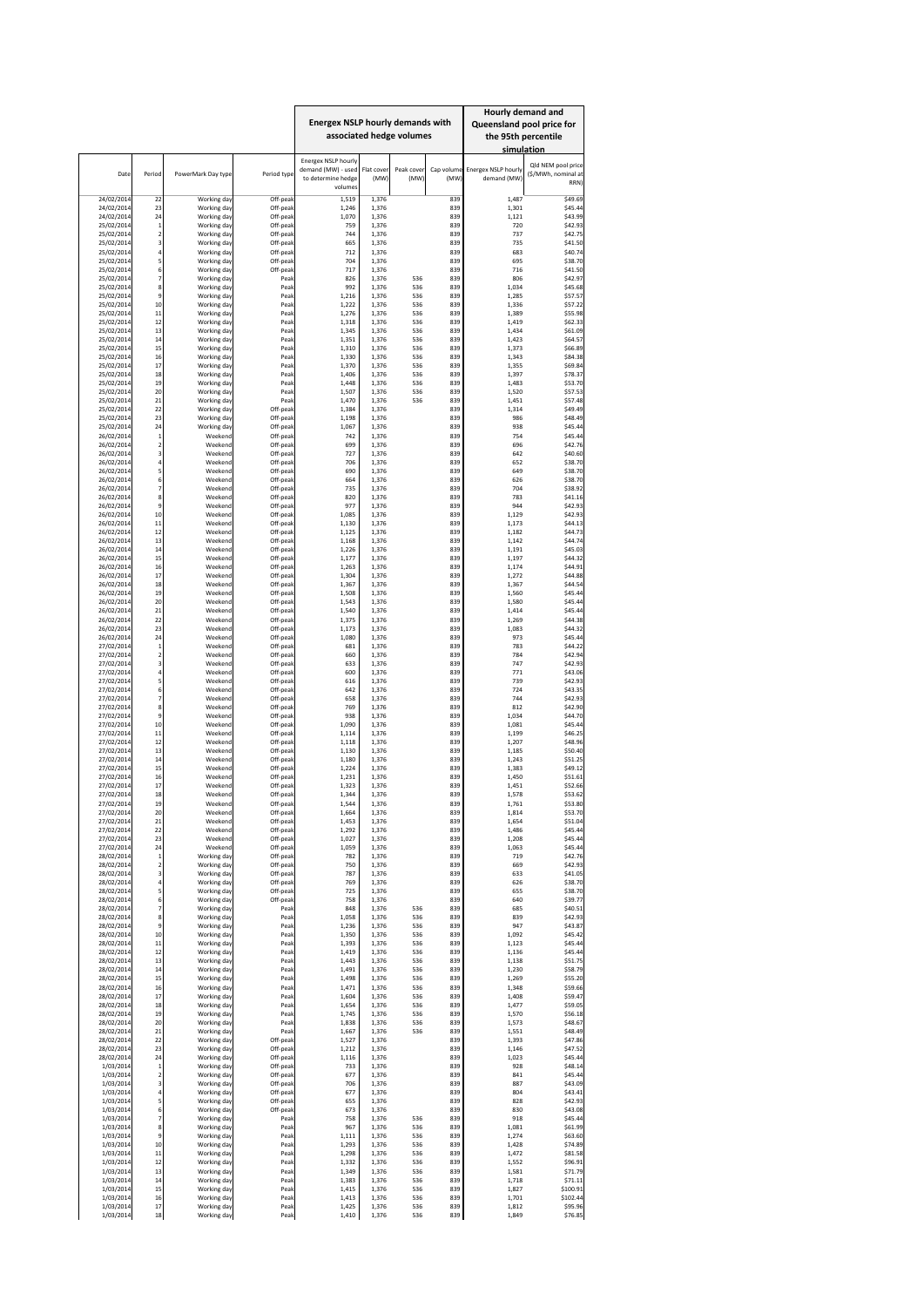|                        |                              |                            |                      |                                           |                |                          |            |                     | Hourly demand and           |
|------------------------|------------------------------|----------------------------|----------------------|-------------------------------------------|----------------|--------------------------|------------|---------------------|-----------------------------|
|                        |                              |                            |                      | <b>Energex NSLP hourly demands with</b>   |                |                          |            |                     | Queensland pool price for   |
|                        |                              |                            |                      |                                           |                | associated hedge volumes |            |                     | the 95th percentile         |
|                        |                              |                            |                      |                                           |                |                          |            |                     | <b>simulation</b>           |
|                        |                              |                            |                      | Energex NSLP hourly<br>demand (MW) - used | Flat cover     | Peak cover               | Cap volume | Energex NSLP hourly | Qld NEM pool price          |
| Date                   | Period                       | PowerMark Day type         | Period type          | to determine hedge                        | (MW)           | (MW)                     | (MW)       | demand (MW)         | (\$/MWh, nominal at<br>RRN) |
| 1/03/2014              | 19                           | Working day                | Peal                 | volumes<br>1.527                          | 1,376          | 536                      | 839        | 1,882               | \$64.60                     |
| 1/03/2014              | 20                           | Working day                | Peak                 | 1,602                                     | 1,376          | 536                      | 839        | 1,937               | \$53.70                     |
| 1/03/2014<br>1/03/2014 | 21<br>22                     | Working day<br>Working day | Peal<br>Off-peal     | 1,521<br>1.301                            | 1,376<br>1.376 | 536                      | 839<br>839 | 1,833<br>1,594      | \$54.38<br>\$48.81          |
| 1/03/2014              | 23                           | Working day                | Off-peal             | 1,124                                     | 1,376          |                          | 839        | 1,274               | \$47.46                     |
| 1/03/2014<br>2/03/2014 | 24<br>$\mathbf{1}$           | Working day<br>Working day | Off-peal<br>Off-peal | 958<br>597                                | 1,376<br>1,376 |                          | 839<br>839 | 1,143<br>647        | \$45.44<br>\$45.42          |
| 2/03/2014              | $\overline{2}$               | Working day                | Off-peal             | 530                                       | 1.376          |                          | 839        | 651                 | \$42.90                     |
| 2/03/2014<br>2/03/2014 | 3<br>4                       | Working day<br>Working day | Off-peal<br>Off-peal | 556<br>527                                | 1,376<br>1,376 |                          | 839<br>839 | 637<br>637          | \$42.76<br>\$42.65          |
| 2/03/2014              | 5                            | Working day                | Off-peak             | 570                                       | 1,376          |                          | 839        | 614                 | \$42.7                      |
| 2/03/2014<br>2/03/2014 | 6<br>$\overline{7}$          | Working day<br>Working day | Off-peak<br>Peal     | 580<br>654                                | 1,376<br>1.376 | 536                      | 839<br>839 | 658<br>746          | \$42.89<br>\$45.44          |
| 2/03/2014              | 8                            | Working day                | Peak                 | 936                                       | 1,376          | 536                      | 839        | 984                 | \$45.44                     |
| 2/03/2014<br>2/03/2014 | 9<br>10                      | Working day<br>Working day | Peak<br>Peak         | 1,115<br>1,208                            | 1,376<br>1,376 | 536<br>536               | 839<br>839 | 1,221<br>1,288      | \$63.37<br>\$63.60          |
| 2/03/2014              | 11                           | Working day                | Peak                 | 1.183                                     | 1,376          | 536                      | 839        | 1,339               | \$84.38                     |
| 2/03/2014<br>2/03/2014 | 12<br>13                     | Working day<br>Working day | Peal<br>Peak         | 1,177<br>1,150                            | 1,376<br>1,376 | 536<br>536               | 839<br>839 | 1,344<br>1,351      | \$63.60<br>\$84.38          |
| 2/03/2014              | 14                           | Working day                | Peal                 | 1,177                                     | 1,376          | 536                      | 839        | 1,376               | \$91.54                     |
| 2/03/2014<br>2/03/2014 | 15<br>16                     | Working day<br>Working day | Peal<br>Peak         | 1.171<br>1,181                            | 1.376<br>1,376 | 536<br>536               | 839<br>839 | 1,426<br>1,430      | \$84.38<br>\$84.95          |
| 2/03/2014              | 17                           | Working day                | Peal                 | 1,179                                     | 1,376          | 536                      | 839        | 1,417               | \$112.44                    |
| 2/03/2014<br>2/03/2014 | 18<br>19                     | Working day<br>Working day | Peak<br>Peal         | 1,190<br>1.319                            | 1,376<br>1.376 | 536<br>536               | 839<br>839 | 1,414<br>1.490      | \$68.02<br>\$63.60          |
| 2/03/2014              | 20                           | Working day                | Peal                 | 1,418                                     | 1,376          | 536                      | 839        | 1,552               | \$63.37                     |
| 2/03/2014              | 21<br>22                     | Working day                | Peak<br>Off-peak     | 1,263<br>1,147                            | 1,376<br>1,376 | 536                      | 839<br>839 | 1,466               | \$53.70<br>\$52.01          |
| 2/03/2014<br>2/03/2014 | 23                           | Working day<br>Working day | Off-peak             | 910                                       | 1,376          |                          | 839        | 1,313<br>1,122      | \$58.96                     |
| 2/03/2014<br>3/03/2014 | 24<br>$\mathbf 1$            | Working day<br>Working day | Off-peak<br>Off-peak | 823<br>662                                | 1,376<br>1,376 |                          | 839<br>839 | 968<br>745          | \$48.49<br>\$44.32          |
| 3/03/2014              | $\overline{\mathbf{c}}$      | Working day                | Off-peak             | 647                                       | 1,376          |                          | 839        | 664                 | \$44.13                     |
| 3/03/2014<br>3/03/2014 | $\overline{\mathbf{3}}$<br>4 | Working day<br>Working day | Off-peak<br>Off-peak | 606<br>630                                | 1,376<br>1,376 |                          | 839<br>839 | 647<br>662          | \$42.93<br>\$42.85          |
| 3/03/2014              | 5                            | Working day                | Off-peak             | 618                                       | 1,376          |                          | 839        | 675                 | \$42.80                     |
| 3/03/2014              | 6<br>$\overline{7}$          | Working day                | Off-peal             | 625                                       | 1,376          | 536                      | 839<br>839 | 672                 | \$42.91                     |
| 3/03/2014<br>3/03/2014 | 8                            | Working day<br>Working day | Peal<br>Peal         | 743<br>960                                | 1,376<br>1.376 | 536                      | 839        | 817<br>1,029        | \$43.20<br>\$44.86          |
| 3/03/2014<br>3/03/2014 | 9<br>10                      | Working day<br>Working day | Peal<br>Peal         | 1,171<br>1,259                            | 1,376<br>1,376 | 536<br>536               | 839<br>839 | 1,235<br>1,381      | \$49.71<br>\$53.81          |
| 3/03/2014              | 11                           | Working day                | Peal                 | 1,297                                     | 1,376          | 536                      | 839        | 1,461               | \$63.60                     |
| 3/03/2014              | 12<br>13                     | Working day                | Peal<br>Peal         | 1.276                                     | 1.376          | 536<br>536               | 839<br>839 | 1,479               | \$63.60                     |
| 3/03/2014<br>3/03/2014 | 14                           | Working day<br>Working day | Peal                 | 1,315<br>1,314                            | 1,376<br>1,376 | 536                      | 839        | 1,462<br>1,473      | \$62.14<br>\$67.77          |
| 3/03/2014<br>3/03/2014 | 15<br>16                     | Working day<br>Working day | Peal<br>Peal         | 1,308<br>1,310                            | 1,376<br>1.376 | 536<br>536               | 839<br>839 | 1,466<br>1,439      | \$61.02<br>\$70.07          |
| 3/03/2014              | 17                           | Working day                | Peak                 | 1,361                                     | 1,376          | 536                      | 839        | 1,420               | \$63.37                     |
| 3/03/2014              | 18<br>19                     | Working day                | Peak<br>Peak         | 1,385<br>1,391                            | 1,376<br>1,376 | 536<br>536               | 839<br>839 | 1,503<br>1,668      | \$68.03<br>\$62.88          |
| 3/03/2014<br>3/03/2014 | 20                           | Working day<br>Working day | Peal                 | 1.467                                     | 1.376          | 536                      | 839        | 1.700               | \$55.88                     |
| 3/03/2014<br>3/03/2014 | $\overline{21}$<br>22        | Working day<br>Working day | Peak<br>Off-peal     | 1,401<br>1,231                            | 1,376<br>1,376 | 536                      | 839<br>839 | 1,645<br>1,453      | \$55.25<br>\$48.61          |
| 3/03/2014              | 23                           | Working day                | Off-peal             | 978                                       | 1,376          |                          | 839        | 1,169               | \$45.87                     |
| 3/03/2014<br>4/03/2014 | 24<br>$\mathbf{1}$           | Working day<br>Weekend     | Off-peal<br>Off-peal | 965<br>728                                | 1.376<br>1,376 |                          | 839<br>839 | 1,036<br>738        | \$45.44<br>\$45.44          |
| 4/03/2014              | $\overline{\mathbf{c}}$      | Weekend                    | Off-peak             | 697                                       | 1,376          |                          | 839        | 688                 | \$42.93                     |
| 4/03/2014<br>4/03/2014 | 3<br>4                       | Weekend<br>Weekend         | Off-peak<br>Off-peal | 702<br>646                                | 1,376<br>1,376 |                          | 839<br>839 | 654<br>677          | \$43.27<br>\$42.75          |
| 4/03/2014              | 5                            | Weekend                    | Off-peal             | 641                                       | 1.376          |                          | 839        | 679                 | \$42.90                     |
| 4/03/2014<br>4/03/2014 | 6<br>7                       | Weekend<br>Weekend         | Off-peal<br>Off-peak | 661<br>687                                | 1,376<br>1,376 |                          | 839<br>839 | 656<br>708          | \$42.75<br>\$42.94          |
| 4/03/2014              | 8                            | Weekend                    | Off-peak             | 843                                       | 1,376          |                          | 839        | 841                 | \$44.13                     |
| 4/03/2014<br>4/03/2014 | 9<br>10                      | Weekend<br>Weekend         | Off-peak<br>Off-peak | 999<br>1,173                              | 1,376<br>1,376 |                          | 839<br>839 | 1,038<br>1,088      | \$45.44<br>\$45.44          |
| 4/03/2014              | 11                           | Weekend                    | Off-peak             | 1,209                                     | 1,376          |                          | 839        | 1,143               | \$47.51                     |
| 4/03/2014<br>4/03/2014 | 12<br>13                     | Weekend<br>Weekend         | Off-peal<br>Off-peak | 1,230<br>1.234                            | 1,376<br>1.376 |                          | 839<br>839 | 1,123<br>1.130      | \$45.44<br>\$45.44          |
| 4/03/2014              | 14                           | Weekend                    | Off-peak             | 1,260                                     | 1,376          |                          | 839        | 1,104               | \$45.44                     |
| 4/03/2014<br>4/03/2014 | 15<br>16                     | Weekend<br>Weekend         | Off-peak<br>Off-peak | 1,229<br>1,264                            | 1,376<br>1,376 |                          | 839<br>839 | 1,138<br>1,132      | \$45.44<br>\$45.44          |
| 4/03/2014              | 17                           | Weekend                    | Off-peal             | 1.307                                     | 1.376          |                          | 839        | 1.184               | \$45.44                     |
| 4/03/2014<br>4/03/2014 | 18<br>19                     | Weekend<br>Weekend         | Off-peak<br>Off-peak | 1,350<br>1,407                            | 1,376<br>1,376 |                          | 839<br>839 | 1,245<br>1,393      | \$45.44<br>\$45.44          |
| 4/03/2014              | 20                           | Weekend                    | Off-peak             | 1,505                                     | 1,376          |                          | 839        | 1,430               | \$45.44                     |
| 4/03/2014<br>4/03/2014 | 21<br>22                     | Weekend<br>Weekend         | Off-peal<br>Off-peak | 1.415<br>1,276                            | 1.376<br>1,376 |                          | 839<br>839 | 1.401<br>1,292      | \$45.44<br>\$44.59          |
| 4/03/2014              | 23                           | Weekend                    | Off-peak             | 1,075                                     | 1,376          |                          | 839        | 1,136               | \$44.33                     |
| 4/03/2014<br>5/03/2014 | 24<br>1                      | Weekend<br>Weekend         | Off-peak<br>Off-peak | 1,032<br>752                              | 1,376<br>1,376 |                          | 839<br>839 | 1,066<br>896        | \$45.44<br>\$44.71          |
| 5/03/2014              | $\overline{2}$               | Weekend                    | Off-peak             | 694                                       | 1.376          |                          | 839        | 814                 | \$43.79                     |
| 5/03/2014<br>5/03/2014 | 3<br>4                       | Weekend<br>Weekend         | Off-peak<br>Off-peak | 640<br>650                                | 1,376<br>1,376 |                          | 839<br>839 | 798<br>756          | \$42.76<br>\$42.75          |
| 5/03/2014              | 5                            | Weekend                    | Off-peak             | 647                                       | 1,376          |                          | 839        | 720                 | \$41.74                     |
| 5/03/2014<br>5/03/2014 | 6<br>7                       | Weekend<br>Weekend         | Off-peak<br>Off-peak | 624<br>702                                | 1.376<br>1,376 |                          | 839<br>839 | 727<br>733          | \$42.76<br>\$42.93          |
| 5/03/2014              | 8                            | Weekend                    | Off-peak             | 788                                       | 1,376          |                          | 839        | 816                 | \$42.76                     |
| 5/03/2014<br>5/03/2014 | q<br>10                      | Weekend<br>Weekend         | Off-peak<br>Off-peak | 950<br>1.133                              | 1,376<br>1.376 |                          | 839<br>839 | 954<br>1.090        | \$43.60<br>\$44.94          |
| 5/03/2014              | 11                           | Weekend                    | Off-peak             | 1,176                                     | 1,376          |                          | 839        | 1,161               | \$45.44                     |
| 5/03/2014<br>5/03/2014 | 12<br>13                     | Weekend<br>Weekend         | Off-peak<br>Off-peak | 1,184<br>1,145                            | 1,376<br>1,376 |                          | 839<br>839 | 1,223<br>1,308      | \$45.44<br>\$46.12          |
| 5/03/2014              | 14                           | Weekend                    | Off-peak             | 1.194                                     | 1.376          |                          | 839        | 1.427               | \$56.41                     |
| 5/03/2014<br>5/03/2014 | 15<br>16                     | Weekend<br>Weekend         | Off-peak<br>Off-peak | 1,200<br>1,178                            | 1,376<br>1,376 |                          | 839<br>839 | 1,511<br>1,646      | \$54.27<br>\$63.60          |
| 5/03/2014              | 17                           | Weekend                    | Off-peak             | 1,278                                     | 1,376          |                          | 839        | 1,734               | \$67.83                     |
| 5/03/2014<br>5/03/2014 | 18<br>19                     | Weekend<br>Weekend         | Off-peak<br>Off-peak | 1,374<br>1,566                            | 1.376<br>1,376 |                          | 839<br>839 | 1,792<br>1,911      | \$78.65<br>\$80.73          |
| 5/03/2014              | 20                           | Weekend                    | Off-peak             | 1,585                                     | 1,376          |                          | 839        | 1,985               | \$66.53                     |
| 5/03/2014<br>5/03/2014 | 21<br>22                     | Weekend<br>Weekend         | Off-peak<br>Off-peak | 1,419<br>1.274                            | 1,376<br>1.376 |                          | 839<br>839 | 1,895<br>1.681      | \$66.06<br>\$53.90          |
| 5/03/2014              | 23                           | Weekend                    | Off-peak             | 1,081                                     | 1,376          |                          | 839        | 1,358               | \$56.92                     |
| 5/03/2014<br>6/03/2014 | 24<br>$\mathbf{1}$           | Weekend<br>Working day     | Off-peak<br>Off-peal | 971<br>772                                | 1,376<br>1,376 |                          | 839<br>839 | 1,150<br>731        | \$50.20<br>\$42.93          |
| 6/03/2014              | $\overline{\mathbf{2}}$      | Working day                | Off-peak             | 721                                       | 1,376          |                          | 839        | 672                 | \$42.93                     |
| 6/03/2014<br>6/03/2014 | $\overline{\mathbf{3}}$<br>4 | Working day<br>Working day | Off-peal<br>Off-peak | 750<br>749                                | 1.376<br>1,376 |                          | 839<br>839 | 649<br>656          | \$42.93<br>\$42.72          |
| 6/03/2014              | 5                            | Working day                | Off-peak             | 684                                       | 1,376          |                          | 839        | 625                 | \$41.50                     |
| 6/03/2014<br>6/03/2014 | 6<br>$\overline{7}$          | Working day<br>Working day | Off-peak<br>Peal     | 718<br>804                                | 1,376<br>1.376 | 536                      | 839<br>839 | 681<br>753          | \$42.76<br>\$42.93          |
| 6/03/2014              | 8                            | Working day                | Peal                 | 1,024                                     | 1,376          | 536                      | 839        | 1,000               | \$45.44                     |
| 6/03/2014<br>6/03/2014 | 9<br>10                      | Working day<br>Working day | Peal<br>Peal         | 1,255<br>1,328                            | 1,376<br>1,376 | 536<br>536               | 839<br>839 | 1,246<br>1,307      | \$52.54<br>\$58.34          |
| 6/03/2014              | 11                           | Working day                | Peak                 | 1.325                                     | 1.376          | 536                      | 839        | 1,342               | \$59.32                     |
| 6/03/2014<br>6/03/2014 | 12<br>13                     | Working day<br>Working day | Peak<br>Peak         | 1,298<br>1,285                            | 1,376<br>1,376 | 536<br>536               | 839<br>839 | 1,387<br>1,412      | \$60.89<br>\$61.23          |
| 6/03/2014              | 14                           | Working day                | Peak                 | 1,252                                     | 1,376          | 536                      | 839        | 1,407               | \$62.98                     |
| 6/03/2014              | 15                           | Working day                | Peak                 | 1,249                                     | 1,376          | 536                      | 839        | 1,455               | \$59.30                     |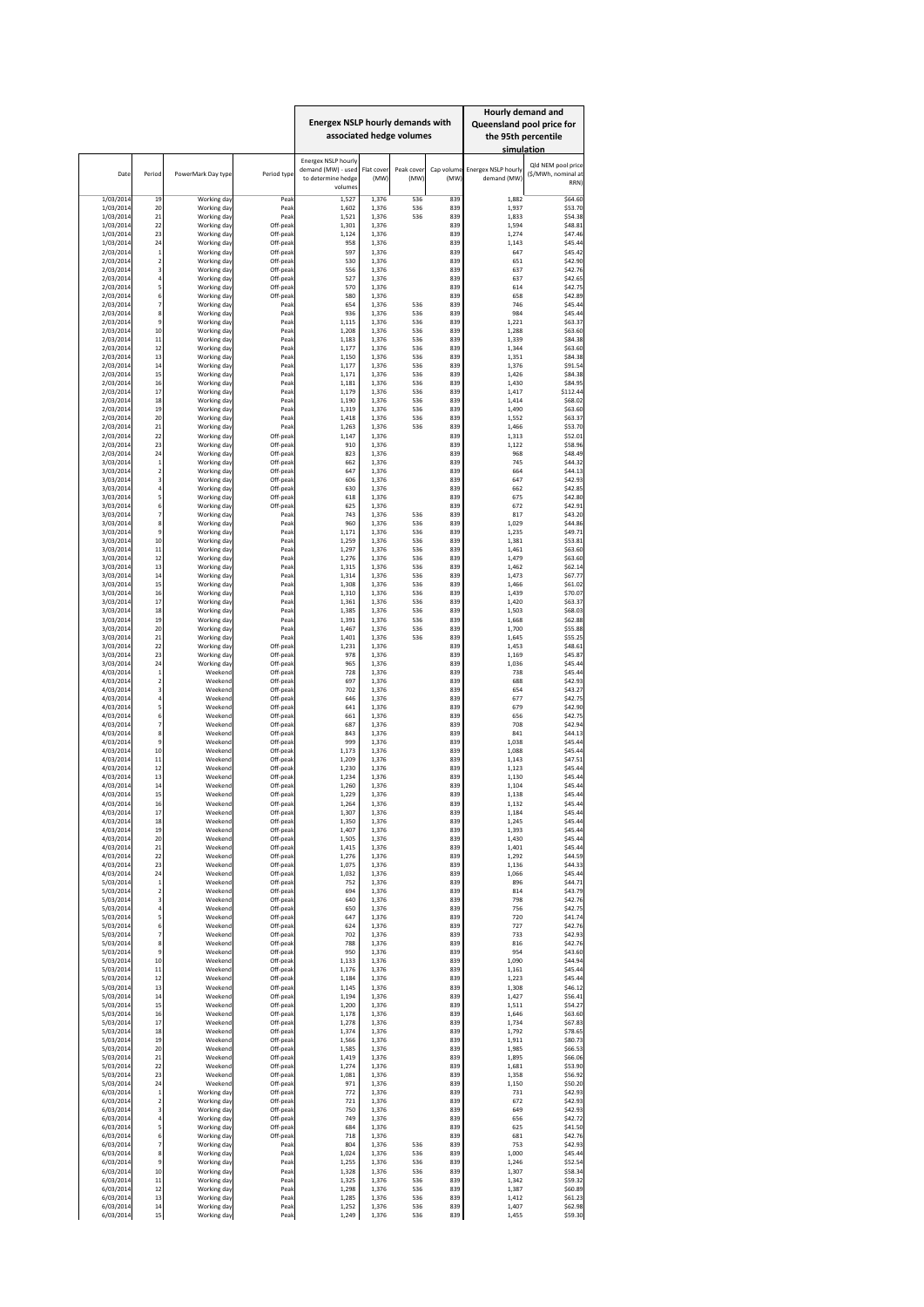|                          |                               |                            |                      |                                         |                |                          |            | Hourly demand and   |                                           |
|--------------------------|-------------------------------|----------------------------|----------------------|-----------------------------------------|----------------|--------------------------|------------|---------------------|-------------------------------------------|
|                          |                               |                            |                      | <b>Energex NSLP hourly demands with</b> |                |                          |            |                     | Queensland pool price for                 |
|                          |                               |                            |                      |                                         |                | associated hedge volumes |            | the 95th percentile |                                           |
|                          |                               |                            |                      | Energex NSLP hourly                     |                |                          |            | simulation          |                                           |
| Date                     | Period                        | PowerMark Day type         | Period type          | demand (MW) - used                      | Flat cover     | Peak cover               | Cap volume | Energex NSLP hourly | Qld NEM pool price<br>(\$/MWh, nominal at |
|                          |                               |                            |                      | to determine hedge<br>volumes           | (MW)           | (MW)                     | (MW        | demand (MW)         | RRN)                                      |
| 6/03/2014                | 16                            | Working day                | Peal                 | 1,262                                   | 1,376          | 536                      | 839        | 1,463               | \$63.60                                   |
| 6/03/2014                | 17<br>18                      | Working day                | Peal<br>Peak         | 1,293<br>1.448                          | 1,376<br>1.376 | 536<br>536               | 839<br>839 | 1,479<br>1,482      | \$59.39<br>\$59.72                        |
| 6/03/2014<br>6/03/2014   | 19                            | Working day<br>Working day | Peak                 | 1,618                                   | 1,376          | 536                      | 839        | 1,671               | \$53.70                                   |
| 6/03/2014                | 20<br>21                      | Working day                | Peak<br>Peak         | 1,659                                   | 1,376          | 536<br>536               | 839<br>839 | 1,734               | \$53.89<br>\$48.65                        |
| 6/03/2014<br>6/03/2014   | $\overline{22}$               | Working day<br>Working day | Off-peak             | 1,456<br>1.244                          | 1,376<br>1.376 |                          | 839        | 1,575<br>1.298      | \$45.44                                   |
| 6/03/2014<br>6/03/2014   | 23                            | Working day                | Off-peal<br>Off-peal | 1,061                                   | 1,376          |                          | 839<br>839 | 1,030               | \$45.44                                   |
| 7/03/2014                | 24<br>$\mathbf{1}$            | Working day<br>Working day | Off-peal             | 887<br>622                              | 1,376<br>1,376 |                          | 839        | 943<br>765          | \$43.06<br>\$43.02                        |
| 7/03/2014                | $\overline{2}$<br>3           | Working day<br>Working day | Off-peak             | 635<br>595                              | 1.376          |                          | 839<br>839 | 719<br>683          | \$42.75                                   |
| 7/03/2014<br>7/03/2014   | $\overline{\mathbf{r}}$       | Working day                | Off-peak<br>Off-peak | 602                                     | 1,376<br>1,376 |                          | 839        | 694                 | \$41.32<br>\$38.70                        |
| 7/03/2014                | 5                             | Working day                | Off-peak             | 577                                     | 1,376          |                          | 839        | 696                 | \$39.14                                   |
| 7/03/2014<br>7/03/2014   | 6<br>$\overline{7}$           | Working day<br>Working day | Off-peak<br>Peak     | 634<br>723                              | 1,376<br>1,376 | 536                      | 839<br>839 | 728<br>786          | \$42.14<br>\$42.93                        |
| 7/03/2014                | $\bf8$                        | Working day                | Peak                 | 946                                     | 1,376          | 536                      | 839        | 1,055               | \$45.44                                   |
| 7/03/2014<br>7/03/2014   | 9<br>10                       | Working day<br>Working day | Peal<br>Peal         | 1,183<br>1,286                          | 1,376<br>1,376 | 536<br>536               | 839<br>839 | 1,307<br>1,370      | \$53.06<br>\$53.70                        |
| 7/03/2014                | 11                            | Working day                | Peak                 | 1.311                                   | 1.376          | 536                      | 839        | 1,367               | \$53.70                                   |
| 7/03/2014<br>7/03/2014   | 12<br>13                      | Working day<br>Working day | Peak<br>Peal         | 1,332<br>1,379                          | 1,376<br>1,376 | 536<br>536               | 839<br>839 | 1,411<br>1,402      | \$53.70<br>\$53.70                        |
| 7/03/2014                | 14                            | Working day                | Peak                 | 1,320                                   | 1,376          | 536                      | 839        | 1,402               | \$53.72                                   |
| 7/03/2014<br>7/03/2014   | 15<br>16                      | Working day<br>Working day | Peak<br>Peal         | 1.357<br>1,354                          | 1.376<br>1,376 | 536<br>536               | 839<br>839 | 1,335<br>1,324      | \$58.87<br>\$56.92                        |
| 7/03/2014                | 17                            | Working day                | Peal                 | 1,382                                   | 1,376          | 536                      | 839        | 1,379               | \$58.19                                   |
| 7/03/2014<br>7/03/2014   | 18<br>19                      | Working day<br>Working day | Peal<br>Peak         | 1,444<br>1.627                          | 1,376<br>1.376 | 536<br>536               | 839<br>839 | 1,438<br>1,639      | \$57.58<br>\$61.51                        |
| 7/03/2014                | 20                            | Working day                | Peak                 | 1,715                                   | 1,376          | 536                      | 839        | 1,642               | \$54.98                                   |
| 7/03/2014<br>7/03/2014   | 21<br>22                      | Working day<br>Working day | Peak<br>Off-peak     | 1,507<br>1,303                          | 1,376<br>1,376 | 536                      | 839<br>839 | 1,453<br>1,261      | \$49.52<br>\$45.44                        |
| 7/03/2014                | 23                            | Working day                | Off-peak             | 930                                     | 1.376          |                          | 839        | 970                 | \$45.44                                   |
| 7/03/2014<br>8/03/2014   | 24<br>$\,$ 1                  | Working day<br>Working day | Off-peak<br>Off-peal | 941<br>667                              | 1,376<br>1,376 |                          | 839<br>839 | 918<br>627          | \$44.77<br>\$42.76                        |
| 8/03/2014                | $\overline{2}$                | Working day                | Off-peal             | 629                                     | 1,376          |                          | 839        | 589                 | \$42.7                                    |
| 8/03/2014<br>8/03/2014   | 3<br>$\overline{\mathbf{a}}$  | Working day<br>Working day | Off-peal<br>Off-peak | 629<br>611                              | 1,376<br>1.376 |                          | 839<br>839 | 598<br>606          | \$41.50<br>\$38.70                        |
| 8/03/2014                | 5                             | Working day                | Off-peak             | 578                                     | 1,376          |                          | 839        | 587                 | \$38.70                                   |
| 8/03/2014<br>8/03/2014   | 6<br>7                        | Working day                | Off-peak<br>Peal     | 625<br>749                              | 1,376<br>1,376 | 536                      | 839<br>839 | 623<br>750          | \$41.50<br>\$43.11                        |
| 8/03/2014                | 8                             | Working day<br>Working day | Peak                 | 951                                     | 1.376          | 536                      | 839        | 978                 | \$44.87                                   |
| 8/03/2014                | 9                             | Working day                | Peak                 | 1,210                                   | 1,376          | 536                      | 839        | 1,108               | \$45.44                                   |
| 8/03/2014<br>8/03/2014   | 10<br>$11\,$                  | Working day<br>Working day | Peal<br>Peal         | 1,298<br>1,352                          | 1,376<br>1,376 | 536<br>536               | 839<br>839 | 1,116<br>1,127      | \$51.8<br>\$51.21                         |
| 8/03/2014                | 12                            | Working day                | Peak                 | 1.357                                   | 1.376          | 536                      | 839        | 1,134               | \$51.68                                   |
| 8/03/2014<br>8/03/2014   | 13<br>14                      | Working day<br>Working day | Peak<br>Peak         | 1,382<br>1,396                          | 1,376<br>1,376 | 536<br>536               | 839<br>839 | 1,151<br>1,154      | \$54.87<br>\$53.95                        |
| 8/03/2014                | 15                            | Working day                | Peak                 | 1,382                                   | 1,376          | 536                      | 839        | 1,198               | \$59.81                                   |
| 8/03/2014<br>8/03/2014   | 16<br>17                      | Working day<br>Working day | Peak<br>Peak         | 1.402<br>1,427                          | 1,376<br>1,376 | 536<br>536               | 839<br>839 | 1.166<br>1,273      | \$61.33<br>\$57.63                        |
| 8/03/2014                | 18                            | Working day                | Peak                 | 1,474                                   | 1,376          | 536                      | 839        | 1,313               | \$59.5                                    |
| 8/03/2014<br>8/03/2014   | 19<br>20                      | Working day<br>Working day | Peal<br>Peak         | 1,620<br>1.685                          | 1,376<br>1.376 | 536<br>536               | 839<br>839 | 1,573<br>1.650      | \$57.03<br>\$63.60                        |
| 8/03/2014                | 21                            | Working day                | Peak                 | 1,559                                   | 1,376          | 536                      | 839        | 1,447               | \$48.49                                   |
| 8/03/2014<br>8/03/2014   | 22<br>23                      | Working day<br>Working day | Off-peak<br>Off-peak | 1,335<br>956                            | 1,376<br>1,376 |                          | 839<br>839 | 1,303<br>1,053      | \$45.44<br>\$45.44                        |
| 8/03/2014                | 24                            | Working day                | Off-peak             | 894                                     | 1,376          |                          | 839        | 917                 | \$45.05                                   |
| 9/03/2014<br>9/03/2014   | $\mathbf{1}$<br>$\mathbf 2$   | Working day<br>Working day | Off-peal<br>Off-peak | 666<br>656                              | 1.376<br>1,376 |                          | 839<br>839 | 583<br>576          | \$45.32<br>\$42.90                        |
| 9/03/2014                | 3                             | Working day                | Off-peal             | 632                                     | 1,376          |                          | 839        | 555                 | \$42.7                                    |
| 9/03/2014<br>9/03/2014   | $\overline{\mathbf{r}}$<br>5  | Working day<br>Working day | Off-peak<br>Off-peak | 601<br>621                              | 1,376<br>1.376 |                          | 839<br>839 | 531<br>541          | \$41.50<br>\$38.70                        |
| 9/03/2014                | 6                             | Working day                | Off-peak             | 656                                     | 1,376          |                          | 839        | 598                 | \$41.50                                   |
| 9/03/2014<br>9/03/2014   | $\overline{7}$<br>$\bf8$      | Working day<br>Working day | Peal<br>Peak         | 714<br>944                              | 1,376<br>1,376 | 536<br>536               | 839<br>839 | 615<br>858          | \$42.93<br>\$43.22                        |
| 9/03/2014                | 9                             | Working day                | Peak                 | 1.228                                   | 1,376          | 536                      | 839        | 1.066               | \$45.44                                   |
| 9/03/2014<br>9/03/2014   | 10<br>11                      | Working day<br>Working day | Peal<br>Peak         | 1,308<br>1,385                          | 1,376<br>1,376 | 536<br>536               | 839<br>839 | 1,139<br>1,154      | \$45.44<br>\$45.44                        |
| 9/03/2014                | 12                            | Working day                | Peak                 | 1,409                                   | 1,376          | 536                      | 839        | 1,165               | \$45.44                                   |
| 9/03/2014<br>9/03/2014   | 13<br>14                      | Working day<br>Working day | Peak<br>Peak         | 1,483<br>1,537                          | 1,376<br>1,376 | 536<br>536               | 839<br>839 | 1.196<br>1,218      | \$46.58<br>\$45.44                        |
| 9/03/2014                | 15                            | Working day                | Peak                 | 1,599                                   | 1,376          | 536                      | 839        | 1,188               | \$48.85                                   |
| 9/03/2014<br>9/03/2014   | 16<br>17                      | Working day<br>Working day | Peak<br>Peak         | 1,638<br>1.698                          | 1,376<br>1,376 | 536<br>536               | 839<br>839 | 1,197<br>1.254      | \$45.45<br>\$45.92                        |
| 9/03/2014                | 18                            | Working day                | Peak                 | 1,725                                   | 1,376          | 536                      | 839        | 1,227               | \$48.49                                   |
| 9/03/2014<br>9/03/2014   | 19<br>20                      | Working day<br>Working day | Peak<br>Peak         | 1,807<br>1,926                          | 1,376<br>1,376 | 536<br>536               | 839<br>839 | 1,478<br>1,540      | \$53.70<br>\$62.64                        |
| 9/03/2014                | 21                            | Working day                | Peak                 | 1,793                                   | 1,376          | 536                      | 839        | 1,334               | \$45.44                                   |
| 9/03/2014<br>9/03/2014   | 22<br>23                      | Working day<br>Working day | Off-peak<br>Off-peak | 1,579<br>1,129                          | 1,376<br>1,376 |                          | 839<br>839 | 1,165<br>858        | \$45.44<br>\$44.32                        |
| 9/03/2014                | 24                            | Working day                | Off-peak             | 1,060                                   | 1,376          |                          | 839        | 796                 | \$44.14                                   |
| 10/03/2014<br>10/03/2014 | $\mathbf 1$<br>$\overline{2}$ | Working day<br>Working day | Off-peak<br>Off-peak | 992<br>888                              | 1,376<br>1.376 |                          | 839<br>839 | 609<br>617          | \$44.72<br>\$42.93                        |
| 10/03/2014               | 3                             | Working day                | Off-peak             | 858                                     | 1,376          |                          | 839        | 621                 | \$42.75                                   |
| 10/03/2014<br>10/03/2014 | $\overline{\mathbf{r}}$<br>5  | Working day                | Off-peak<br>Off-peak | 823<br>785                              | 1,376<br>1,376 |                          | 839<br>839 | 588<br>583          | \$40.16<br>\$41.02                        |
| 10/03/2014               | 6                             | Working day<br>Working day | Off-peak             | 780                                     | 1.376          |                          | 839        | 607                 | \$41.50                                   |
| 10/03/2014<br>10/03/2014 | $\overline{7}$<br>8           | Working day                | Peak<br>Peak         | 918<br>1,080                            | 1,376<br>1,376 | 536<br>536               | 839<br>839 | 741<br>975          | \$42.93<br>\$43.92                        |
| 10/03/2014               | $\overline{9}$                | Working day<br>Working day | Peak                 | 1,289                                   | 1,376          | 536                      | 839        | 1,126               | \$45.44                                   |
| 10/03/2014<br>10/03/2014 | 10<br>11                      | Working day<br>Working day | Peak<br>Peal         | 1.419<br>1,486                          | 1,376<br>1,376 | 536<br>536               | 839<br>839 | 1.111<br>1,089      | \$45.44<br>\$49.43                        |
| 10/03/2014               | 12                            | Working day                | Peak                 | 1,560                                   | 1,376          | 536                      | 839        | 1,111               | \$49.43                                   |
| 10/03/2014<br>10/03/2014 | 13<br>14                      | Working day<br>Working day | Peak<br>Peak         | 1,657<br>1,745                          | 1,376<br>1.376 | 536<br>536               | 839<br>839 | 1,134<br>1,159      | \$53.70<br>\$51.25                        |
| 10/03/2014               | 15                            | Working day                | Peak                 | 1,812                                   | 1,376          | 536                      | 839        | 1,119               | \$61.59                                   |
| 10/03/2014<br>10/03/2014 | 16<br>17                      | Working day                | Peak<br>Peak         | 1,856<br>1,962                          | 1,376<br>1,376 | 536<br>536               | 839<br>839 | 1,171<br>1,174      | \$56.43<br>\$49.71                        |
| 10/03/2014               | 18                            | Working day<br>Working day | Peak                 | 1.967                                   | 1,376          | 536                      | 839        | 1.270               | \$53.70                                   |
| 10/03/2014               | 19                            | Working day                | Peak                 | 2,046                                   | 1,376          | 536                      | 839        | 1,503               | \$53.70                                   |
| 10/03/2014<br>10/03/2014 | 20<br>21                      | Working day<br>Working day | Peak<br>Peak         | 2,141<br>2,011                          | 1,376<br>1,376 | 536<br>536               | 839<br>839 | 1,522<br>1,341      | \$49.71<br>\$45.44                        |
| 10/03/2014               | 22                            | Working day                | Off-peak             | 1,745                                   | 1,376          |                          | 839        | 1,211               | \$45.44                                   |
| 10/03/2014<br>10/03/2014 | 23<br>24                      | Working day<br>Working day | Off-peak<br>Off-peak | 1.398<br>1,251                          | 1,376<br>1,376 |                          | 839<br>839 | 1.003<br>927        | \$45.44<br>\$45.44                        |
| 11/03/2014               | $\,$ 1                        | Weekend                    | Off-peak             | 743                                     | 1,376          |                          | 839        | 793                 | \$43.75                                   |
| 11/03/2014<br>11/03/2014 | $\overline{\mathbf{c}}$<br>3  | Weekend<br>Weekend         | Off-peak<br>Off-peak | 682<br>662                              | 1,376<br>1.376 |                          | 839<br>839 | 698<br>673          | \$42.90<br>\$42.76                        |
| 11/03/2014               | $\overline{\mathbf{r}}$       | Weekend                    | Off-peak             | 620                                     | 1,376          |                          | 839        | 673                 | \$42.11                                   |
| 11/03/2014<br>11/03/2014 | 5<br>6                        | Weekend<br>Weekend         | Off-peak<br>Off-peak | 609<br>606                              | 1,376<br>1,376 |                          | 839<br>839 | 647<br>645          | \$42.75<br>\$42.76                        |
| 11/03/2014               | $\overline{7}$                | Weekend                    | Off-peak             | 669                                     | 1.376          |                          | 839        | 687                 | \$42.93                                   |
| 11/03/2014<br>11/03/2014 | 8<br>$\mathbf 9$              | Weekend<br>Weekend         | Off-peak<br>Off-peak | 806<br>1,021                            | 1,376<br>1,376 |                          | 839<br>839 | 855<br>998          | \$42.99<br>\$45.41                        |
| 11/03/2014               | 10                            | Weekend                    | Off-peak             | 1,136                                   | 1,376          |                          | 839        | 1,164               | \$45.44                                   |
| 11/03/2014<br>11/03/2014 | 11<br>12                      | Weekend<br>Weekend         | Off-peak<br>Off-peak | 1.203<br>1,246                          | 1,376<br>1,376 |                          | 839<br>839 | 1,223<br>1,295      | \$45.44<br>\$45.52                        |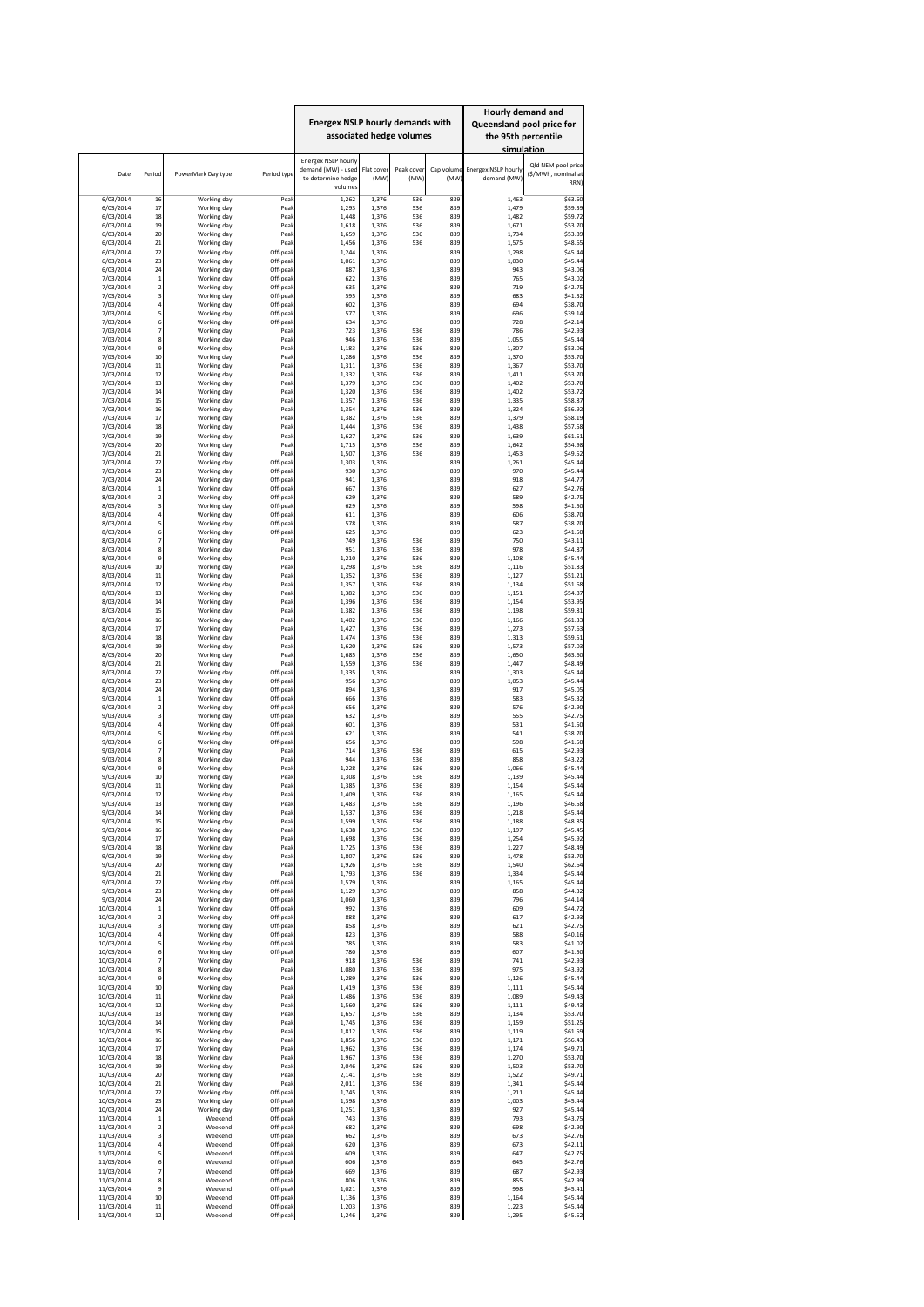|                          |                                         |                            |                      | <b>Energex NSLP hourly demands with</b>  |                    |                          |                   | Hourly demand and<br>Queensland pool price for |                     |  |
|--------------------------|-----------------------------------------|----------------------------|----------------------|------------------------------------------|--------------------|--------------------------|-------------------|------------------------------------------------|---------------------|--|
|                          |                                         |                            |                      |                                          |                    | associated hedge volumes |                   | the 95th percentile                            |                     |  |
|                          |                                         |                            |                      |                                          |                    |                          |                   | simulation                                     |                     |  |
|                          |                                         |                            |                      | Energex NSLP hourly                      |                    |                          |                   |                                                | Qld NEM pool price  |  |
| Date                     | Period                                  | PowerMark Day type         | Period type          | demand (MW) - used<br>to determine hedge | Flat cover<br>(MW) | Peak cover<br>(MW        | Cap volume<br>(MW | Energex NSLP hourly<br>demand (MW)             | (\$/MWh, nominal at |  |
|                          |                                         |                            |                      | volume:                                  |                    |                          |                   |                                                | RRN)                |  |
| 11/03/2014<br>11/03/2014 | 13<br>14                                | Weekend<br>Weekend         | Off-peal<br>Off-peal | 1,294<br>1.326                           | 1,376<br>1.376     |                          | 839<br>839        | 1,321<br>1.381                                 | \$45.44<br>\$45.44  |  |
| 11/03/2014               | 15                                      | Weekend                    | Off-peak             | 1,380                                    | 1,376              |                          | 839               | 1,433                                          | \$48.49             |  |
| 11/03/2014<br>11/03/2014 | 16<br>17                                | Weekend<br>Weekend         | Off-peak<br>Off-peak | 1,443<br>1,472                           | 1,376<br>1,376     |                          | 839<br>839        | 1,497<br>1,555                                 | \$49.37<br>\$50.86  |  |
| 11/03/2014               | 18                                      | Weekend<br>Weekend         | Off-peak             | 1.512                                    | 1.376              |                          | 839<br>839        | 1.587                                          | \$50.99             |  |
| 11/03/2014<br>11/03/2014 | 19<br>20                                | Weekend                    | Off-peak<br>Off-peak | 1,486<br>1,500                           | 1,376<br>1,376     |                          | 839               | 1,599<br>1,658                                 | \$49.59<br>\$49.42  |  |
| 11/03/2014<br>11/03/2014 | 21<br>22                                | Weekend<br>Weekend         | Off-peak<br>Off-peak | 1,445<br>1.304                           | 1,376<br>1.376     |                          | 839<br>839        | 1,585<br>1,424                                 | \$50.08<br>\$45.44  |  |
| 11/03/2014               | 23                                      | Weekend                    | Off-peak             | 1,007                                    | 1,376              |                          | 839               | 1,159                                          | \$45.44             |  |
| 11/03/2014<br>12/03/2014 | 24<br>$\mathbf 1$                       | Weekend<br>Weekend         | Off-peak<br>Off-peak | 988<br>743                               | 1,376<br>1,376     |                          | 839<br>839        | 1,088<br>602                                   | \$43.20<br>\$42.99  |  |
| 12/03/2014               | $\overline{\mathbf{2}}$                 | Weekend                    | Off-peak             | 682                                      | 1,376              |                          | 839               | 556                                            | \$42.93             |  |
| 12/03/2014<br>12/03/2014 | 3<br>4                                  | Weekend<br>Weekend         | Off-peak<br>Off-peak | 662<br>620                               | 1.376<br>1,376     |                          | 839<br>839        | 603<br>590                                     | \$42.90<br>\$38.70  |  |
| 12/03/2014               | 5                                       | Weekend                    | Off-peak             | 609                                      | 1,376              |                          | 839               | 559                                            | \$38.70             |  |
| 12/03/2014<br>12/03/2014 | 6<br>$\overline{7}$                     | Weekend<br>Weekend         | Off-peal<br>Off-peak | 606<br>669                               | 1,376<br>1.376     |                          | 839<br>839        | 585<br>607                                     | \$40.83<br>\$42.76  |  |
| 12/03/2014<br>12/03/2014 | 8<br>9                                  | Weekend<br>Weekend         | Off-peak<br>Off-peak | 806<br>1,021                             | 1,376<br>1,376     |                          | 839<br>839        | 741<br>967                                     | \$42.97<br>\$43.60  |  |
| 12/03/2014               | 10                                      | Weekend                    | Off-peal             | 1,136                                    | 1,376              |                          | 839               | 1,068                                          | \$44.29             |  |
| 12/03/2014<br>12/03/2014 | 11<br>12                                | Weekend<br>Weekend         | Off-peak<br>Off-peak | 1.203<br>1,246                           | 1.376<br>1,376     |                          | 839<br>839        | 1.012<br>1,025                                 | \$43.94<br>\$42.94  |  |
| 12/03/2014               | 13                                      | Weekend                    | Off-peak             | 1,294                                    | 1,376              |                          | 839               | 1,015                                          | \$43.23             |  |
| 12/03/2014<br>12/03/2014 | 14<br>15                                | Weekend<br>Weekend         | Off-peal<br>Off-peak | 1,326<br>1.380                           | 1,376<br>1.376     |                          | 839<br>839        | 1,024<br>1,020                                 | \$42.93<br>\$42.93  |  |
| 12/03/2014               | 16                                      | Weekend                    | Off-peak<br>Off-peak | 1,443                                    | 1,376              |                          | 839               | 1,082                                          | \$42.94             |  |
| 12/03/2014<br>12/03/2014 | 17<br>18                                | Weekend<br>Weekend         | Off-peak             | 1,472<br>1,512                           | 1,376<br>1,376     |                          | 839<br>839        | 1,105<br>1,189                                 | \$44.58<br>\$45.44  |  |
| 12/03/2014<br>12/03/2014 | 19<br>20                                | Weekend<br>Weekend         | Off-peak<br>Off-peak | 1.486<br>1,500                           | 1.376<br>1,376     |                          | 839<br>839        | 1,372<br>1,456                                 | \$45.44<br>\$45.44  |  |
| 12/03/2014               | 21                                      | Weekend                    | Off-peak             | 1,445                                    | 1,376              |                          | 839               | 1,264                                          | \$44.57             |  |
| 12/03/2014<br>12/03/2014 | 22<br>23                                | Weekend<br>Weekend         | Off-peak<br>Off-peal | 1,304<br>1,007                           | 1,376<br>1,376     |                          | 839<br>839        | 1,152<br>997                                   | \$45.44<br>\$44.94  |  |
| 12/03/2014               | 24                                      | Weekend                    | Off-peak             | 988                                      | 1.376              |                          | 839               | 901                                            | \$43.48             |  |
| 13/03/2014<br>13/03/2014 | $\mathbf{1}$<br>2                       | Working day<br>Working day | Off-peak<br>Off-peak | 912<br>907                               | 1,376<br>1,376     |                          | 839<br>839        | 725<br>698                                     | \$43.12<br>\$42.93  |  |
| 13/03/2014<br>13/03/2014 | 3<br>4                                  | Working day<br>Working day | Off-peal<br>Off-peak | 809<br>866                               | 1,376<br>1.376     |                          | 839<br>839        | 681<br>675                                     | \$42.90<br>\$41.36  |  |
| 13/03/2014               | 5                                       | Working day                | Off-peak             | 830                                      | 1,376              |                          | 839               | 650                                            | \$41.50             |  |
| 13/03/2014<br>13/03/2014 | 6<br>7                                  | Working day<br>Working day | Off-peak<br>Peal     | 817<br>902                               | 1,376<br>1,376     | 536                      | 839<br>839        | 649<br>785                                     | \$42.75<br>\$42.90  |  |
| 13/03/2014               | 8                                       | Working day                | Peak                 | 1.128                                    | 1.376              | 536                      | 839               | 1.023                                          | \$45.44             |  |
| 13/03/2014<br>13/03/2014 | 9<br>10                                 | Working day<br>Working day | Peak<br>Peak         | 1,348<br>1,481                           | 1,376<br>1,376     | 536<br>536               | 839<br>839        | 1,184<br>1,323                                 | \$53.70<br>\$57.43  |  |
| 13/03/2014               | 11                                      | Working day                | Peak                 | 1,559                                    | 1,376              | 536                      | 839               | 1,368                                          | \$60.12             |  |
| 13/03/2014<br>13/03/2014 | 12<br>13                                | Working day<br>Working day | Peak<br>Peak         | 1.597<br>1,640                           | 1,376<br>1,376     | 536<br>536               | 839<br>839        | 1,450<br>1,447                                 | \$63.60<br>\$63.60  |  |
| 13/03/2014               | 14                                      | Working day                | Peak                 | 1,670                                    | 1,376              | 536<br>536               | 839<br>839        | 1,519                                          | \$67.62<br>\$69.26  |  |
| 13/03/2014<br>13/03/2014 | 15<br>16                                | Working day<br>Working day | Peal<br>Peak         | 1,736<br>1.782                           | 1,376<br>1.376     | 536                      | 839               | 1,578<br>1.599                                 | \$66.34             |  |
| 13/03/2014<br>13/03/2014 | 17<br>18                                | Working day<br>Working day | Peak<br>Peal         | 1,891<br>1,953                           | 1,376<br>1,376     | 536<br>536               | 839<br>839        | 1,645<br>1,691                                 | \$59.79<br>\$63.60  |  |
| 13/03/2014               | 19                                      | Working day                | Peak                 | 2,005                                    | 1,376              | 536                      | 839               | 1,747                                          | \$61.63             |  |
| 13/03/2014<br>13/03/2014 | 20<br>21                                | Working day<br>Working day | Peak<br>Peal         | 1.924<br>1,833                           | 1.376<br>1,376     | 536<br>536               | 839<br>839        | 1.818<br>1,682                                 | \$63.37<br>\$54.52  |  |
| 13/03/2014               | 22                                      | Working day                | Off-peak             | 1,605                                    | 1,376              |                          | 839               | 1,435                                          | \$48.49             |  |
| 13/03/2014<br>13/03/2014 | 23<br>24                                | Working day<br>Working day | Off-peal<br>Off-peal | 1,311<br>1,135                           | 1,376<br>1,376     |                          | 839<br>839        | 1,215<br>994                                   | \$45.44<br>\$45.44  |  |
| 14/03/2014<br>14/03/2014 | $\mathbf{1}$<br>$\overline{\mathbf{c}}$ | Working day<br>Working day | Off-peak<br>Off-peak | 622<br>635                               | 1.376<br>1,376     |                          | 839<br>839        | 622<br>582                                     | \$42.76<br>\$42.90  |  |
| 14/03/2014               | 3                                       | Working day                | Off-peak             | 595                                      | 1,376              |                          | 839               | 567                                            | \$41.50             |  |
| 14/03/2014<br>14/03/2014 | 4<br>5                                  | Working day<br>Working day | Off-peak<br>Off-peak | 602<br>577                               | 1,376<br>1,376     |                          | 839<br>839        | 567<br>573                                     | \$39.82<br>\$41.07  |  |
| 14/03/2014               | 6                                       | Working day                | Off-peak             | 634                                      | 1,376              |                          | 839               | 605                                            | \$41.50             |  |
| 14/03/2014<br>14/03/2014 | 7<br>8                                  | Working day<br>Working day | Peak<br>Peal         | 723<br>946                               | 1,376<br>1,376     | 536<br>536               | 839<br>839        | 676<br>910                                     | \$43.94<br>\$48.49  |  |
| 14/03/2014<br>14/03/2014 | 9<br>10                                 | Working day<br>Working day | Peak<br>Peal         | 1,183<br>1.286                           | 1,376<br>1.376     | 536<br>536               | 839<br>839        | 1,120<br>1,222                                 | \$52.04<br>\$53.70  |  |
| 14/03/2014               | 11                                      | Working day                | Peal                 | 1,311                                    | 1,376              | 536                      | 839               | 1,231                                          | \$57.05             |  |
| 14/03/2014<br>14/03/2014 | 12<br>13                                | Working day<br>Working day | Peak<br>Peak         | 1,332<br>1.379                           | 1,376<br>1.376     | 536<br>536               | 839<br>839        | 1,223<br>1.234                                 | \$53.70<br>\$58.17  |  |
| 14/03/2014               | 14                                      | Working day                | Peak                 | 1,320                                    | 1,376              | 536                      | 839               | 1,252                                          | \$58.44             |  |
| 14/03/2014<br>14/03/2014 | 15<br>16                                | Working day<br>Working day | Peak<br>Peak         | 1,357<br>1,354                           | 1,376<br>1,376     | 536<br>536               | 839<br>839        | 1,220<br>1,223                                 | \$58.71<br>\$58.83  |  |
| 14/03/2014<br>14/03/2014 | 17<br>18                                | Working day<br>Working day | Peak<br>Peak         | 1,382<br>1,444                           | 1.376<br>1,376     | 536<br>536               | 839<br>839        | 1,219<br>1,314                                 | \$56.55<br>\$57.39  |  |
| 14/03/2014               | 19                                      | Working day                | Peak                 | 1,627                                    | 1,376              | 536                      | 839               | 1,568                                          | \$54.23             |  |
| 14/03/2014<br>14/03/2014 | 20<br>21                                | Working day<br>Working day | Peak<br>Peak         | 1,715<br>1,507                           | 1,376<br>1,376     | 536<br>536               | 839<br>839        | 1,543<br>1,372                                 | \$53.70<br>\$50.27  |  |
| 14/03/2014               | 22                                      | Working day                | Off-peak             | 1,303                                    | 1,376              |                          | 839               | 1,166                                          | \$48.49             |  |
| 14/03/2014<br>14/03/2014 | 23<br>24                                | Working day<br>Working day | Off-peak<br>Off-peak | 930<br>941                               | 1,376<br>1,376     |                          | 839<br>839        | 930<br>843                                     | \$47.09<br>\$44.89  |  |
| 15/03/2014               | $\mathbf{1}$<br>$\overline{\mathbf{2}}$ | Working day                | Off-peak             | 750<br>685                               | 1,376<br>1.376     |                          | 839<br>839        | 737<br>653                                     | \$44.63<br>\$44.49  |  |
| 15/03/2014<br>15/03/2014 | 3                                       | Working day<br>Working day | Off-peak<br>Off-peak | 694                                      | 1,376              |                          | 839               | 629                                            | \$40.12             |  |
| 15/03/2014<br>15/03/2014 | 4<br>5                                  | Working day<br>Working day | Off-peak<br>Off-peak | 687<br>655                               | 1,376<br>1,376     |                          | 839<br>839        | 610<br>634                                     | \$38.70<br>\$38.70  |  |
| 15/03/2014               | 6                                       | Working day                | Off-peak             | 679                                      | 1,376              |                          | 839               | 651                                            | \$41.50             |  |
| 15/03/2014<br>15/03/2014 | 7<br>8                                  | Working day<br>Working day | Peak<br>Peak         | 796<br>1,002                             | 1,376<br>1,376     | 536<br>536               | 839<br>839        | 662<br>921                                     | \$42.93<br>\$45.44  |  |
| 15/03/2014               | q<br>10                                 | Working day                | Peak<br>Peak         | 1,220                                    | 1,376<br>1.376     | 536<br>536               | 839<br>839        | 1,105                                          | \$48.49<br>\$49.84  |  |
| 15/03/2014<br>15/03/2014 | $11\,$                                  | Working day<br>Working day | Peak                 | 1,269<br>1,354                           | 1,376              | 536                      | 839               | 1,219<br>1,256                                 | \$51.96             |  |
| 15/03/2014<br>15/03/2014 | 12<br>13                                | Working day<br>Working day | Peak<br>Peak         | 1,355<br>1,434                           | 1,376<br>1,376     | 536<br>536               | 839<br>839        | 1,290<br>1,293                                 | \$53.70<br>\$53.91  |  |
| 15/03/2014               | 14                                      | Working day                | Peak                 | 1.454                                    | 1,376              | 536                      | 839               | 1,324                                          | \$50.68             |  |
| 15/03/2014<br>15/03/2014 | 15<br>16                                | Working day<br>Working day | Peak<br>Peak         | 1,492<br>1,457                           | 1,376<br>1,376     | 536<br>536               | 839<br>839        | 1,347<br>1,392                                 | \$51.42<br>\$53.70  |  |
| 15/03/2014               | 17                                      | Working day                | Peak                 | 1,535                                    | 1,376              | 536                      | 839               | 1,400                                          | \$54.85             |  |
| 15/03/2014<br>15/03/2014 | 18<br>19                                | Working day<br>Working day | Peak<br>Peak         | 1,557<br>1.601                           | 1,376<br>1.376     | 536<br>536               | 839<br>839        | 1,442<br>1,499                                 | \$53.70<br>\$49.43  |  |
| 15/03/2014               | 20                                      | Working day                | Peak                 | 1,645                                    | 1,376              | 536                      | 839               | 1,568                                          | \$53.70             |  |
| 15/03/2014<br>15/03/2014 | 21<br>22                                | Working day<br>Working day | Peak<br>Off-peak     | 1,618<br>1,435                           | 1,376<br>1,376     | 536                      | 839<br>839        | 1,442<br>1,225                                 | \$45.44<br>\$44.80  |  |
| 15/03/2014<br>15/03/2014 | 23<br>24                                | Working day<br>Working day | Off-peak<br>Off-peak | 1.185<br>1,021                           | 1.376<br>1,376     |                          | 839<br>839        | 1,084<br>984                                   | \$45.12<br>\$43.34  |  |
| 16/03/2014               | $\mathbf{1}$                            | Working day                | Off-peak             | 720                                      | 1,376              |                          | 839               | 725                                            | \$44.11             |  |
| 16/03/2014<br>16/03/2014 | $\overline{2}$<br>3                     | Working day<br>Working day | Off-peak<br>Off-peak | 642<br>646                               | 1,376<br>1.376     |                          | 839<br>839        | 698<br>681                                     | \$43.40<br>\$42.75  |  |
| 16/03/2014               | 4                                       | Working day                | Off-peak             | 649                                      | 1,376              |                          | 839               | 675                                            | \$41.64             |  |
| 16/03/2014<br>16/03/2014 | 5<br>6                                  | Working day<br>Working day | Off-peak<br>Off-peak | 664<br>667                               | 1,376<br>1,376     |                          | 839<br>839        | 650<br>649                                     | \$41.50<br>\$42.75  |  |
| 16/03/2014<br>16/03/2014 | $\overline{7}$<br>8                     | Working day<br>Working day | Peak<br>Peak         | 776<br>1,044                             | 1,376<br>1,376     | 536<br>536               | 839<br>839        | 785<br>1,023                                   | \$42.93<br>\$45.44  |  |
| 16/03/2014               |                                         | Working day                | Peal                 | 1,184                                    | 1,376              | 536                      | 839               | 1,184                                          | \$59.81             |  |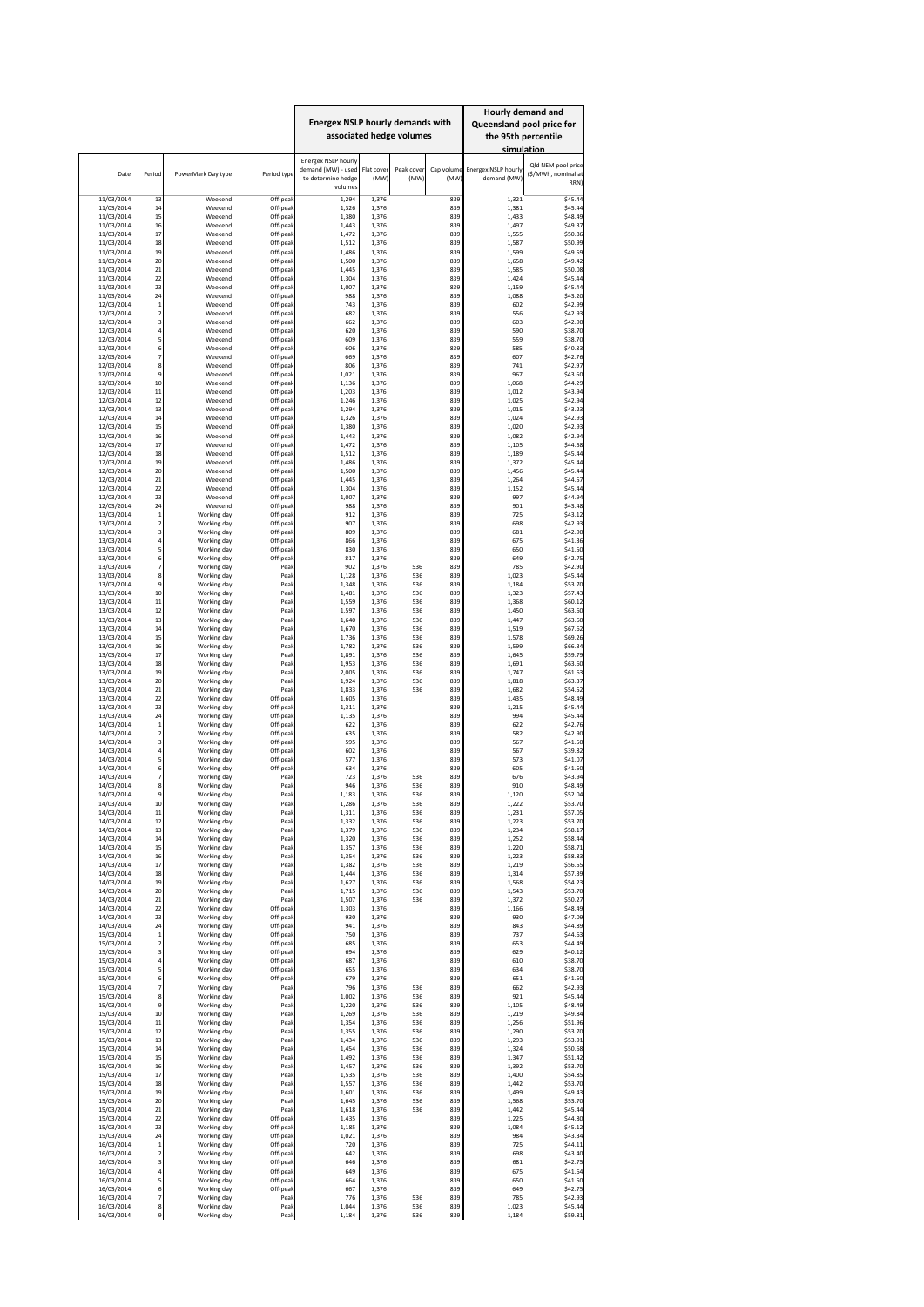|                          |                |                            |                      |                                                                     |                    |                    |                     | Hourly demand and<br>Queensland pool price for |                     |  |
|--------------------------|----------------|----------------------------|----------------------|---------------------------------------------------------------------|--------------------|--------------------|---------------------|------------------------------------------------|---------------------|--|
|                          |                |                            |                      | <b>Energex NSLP hourly demands with</b><br>associated hedge volumes |                    |                    | the 95th percentile |                                                |                     |  |
|                          |                |                            |                      |                                                                     |                    |                    |                     | simulation                                     |                     |  |
|                          |                |                            |                      | Energex NSLP hourly                                                 |                    |                    |                     |                                                | Qld NEM pool price  |  |
| Date                     | Period         | PowerMark Day type         | Period type          | demand (MW) - used<br>to determine hedge                            | Flat cover<br>(MW) | Peak cover<br>(MW) | Cap volume<br>(MW)  | Energex NSLP hourly<br>demand (MW)             | (\$/MWh, nominal at |  |
|                          |                |                            |                      | volumes                                                             |                    |                    |                     |                                                | <b>RRN</b>          |  |
| 16/03/2014               | 10             | Working day                | Pea                  | 1,348                                                               | 1,376              | 536                | 839                 | 1,323                                          | \$54.5              |  |
| 16/03/2014               | 11             | Working day                | Peal                 | 1,372                                                               | 1,376              | 536                | 839                 | 1,368                                          | \$62.88             |  |
| 16/03/2014               | 12             | Working day                | Peal<br>Peal         | 1.379                                                               | 1.376              | 536<br>536         | 839<br>839          | 1.450                                          | \$63.37<br>\$64.02  |  |
| 16/03/2014<br>16/03/2014 | 13<br>14       | Working day<br>Working day | Peal                 | 1,440<br>1,474                                                      | 1,376<br>1,376     | 536                | 839                 | 1,447<br>1,519                                 | \$63.60             |  |
| 16/03/2014               | 15             | Working da                 | Peal                 | 1,502                                                               | 1,376              | 536                | 839                 | 1,578                                          | \$66.98             |  |
| 16/03/2014               | 16             | Working day                | Peal                 | 1.549                                                               | 1.376              | 536                | 839                 | 1,599                                          | \$66.26             |  |
| 16/03/2014               | 17             | Working day                | Peak                 | 1,585                                                               | 1,376              | 536                | 839                 | 1,645                                          | \$67.23             |  |
| 16/03/2014               | 18             | Working day                | Peak                 | 1,639                                                               | 1,376              | 536                | 839                 | 1,691                                          | \$63.60             |  |
| 16/03/2014               | 19             | Working day                | Peak                 | 1,718                                                               | 1,376              | 536                | 839                 | 1,747                                          | \$64.17             |  |
| 16/03/2014               | 20             | Working day                | Peal                 | 1.884                                                               | 1.376              | 536                | 839                 | 1,818                                          | \$63.60             |  |
| 16/03/2014               | 21             | Working day                | Peak                 | 1,723                                                               | 1,376              | 536                | 839                 | 1,682                                          | \$58.75             |  |
| 16/03/2014               | 22             | Working day                | Off-peal             | 1,437                                                               | 1,376              |                    | 839                 | 1,435                                          | \$53.89             |  |
| 16/03/2014               | 23             | Working day                | Off-peal             | 1,213                                                               | 1,376              |                    | 839                 | 1,215                                          | \$48.49             |  |
| 16/03/2014               | 24             | Working day                | Off-peal             | 1,072                                                               | 1,376              |                    | 839                 | 994                                            | \$45.83             |  |
| 17/03/2014               | $\mathbf{1}$   | Working day                | Off-peal             | 720                                                                 | 1.376              |                    | 839                 | 582                                            | \$45.44             |  |
| 17/03/2014               | $\mathbf 2$    | Working day                | Off-peal             | 642                                                                 | 1,376              |                    | 839                 | 582                                            | \$42.93             |  |
| 17/03/2014               | 3              | Working day                | Off-peak             | 646                                                                 | 1,376              |                    | 839                 | 582                                            | \$42.75             |  |
| 17/03/2014               | 4              | Working day                | Off-peal             | 649                                                                 | 1,376              |                    | 839                 | 598                                            | \$41.25             |  |
| 17/03/2014               | 5              | Working day                | Off-peal             | 664                                                                 | 1.376              |                    | 839                 | 583                                            | \$40.86             |  |
| 17/03/2014               | 6              | Working day                | Off-peal             | 667                                                                 | 1,376              |                    | 839                 | 625                                            | \$42.75             |  |
| 17/03/2014               | $\overline{7}$ | Working day                | Peal                 | 776                                                                 | 1,376              | 536                | 839                 | 704                                            | \$43.08             |  |
| 17/03/2014               | 8              | Working da                 | Peal                 | 1,044                                                               | 1,376              | 536                | 839                 | 960                                            | \$45.44             |  |
| 17/03/2014               | 9              | Working day                | Peal                 | 1,184                                                               | 1.376              | 536                | 839                 | 1.183                                          | \$48.49             |  |
| 17/03/2014               | 10             | Working day                | Peak                 | 1,348                                                               | 1,376              | 536                | 839                 | 1,239                                          | \$52.41             |  |
| 17/03/2014               | 11             | Working day                | Peak                 | 1,372                                                               | 1,376              | 536                | 839                 | 1,258                                          | \$53.70             |  |
| 17/03/2014               | 12             | Working day                | Peak                 | 1,379                                                               | 1,376              | 536                | 839                 | 1,207                                          | \$52.97             |  |
| 17/03/2014               | 13             | Working day                | Peal                 | 1.440                                                               | 1,376              | 536                | 839                 | 1.241                                          | \$58.83             |  |
| 17/03/2014               | 14             | Working day                | Peal                 | 1,474                                                               | 1,376              | 536                | 839                 | 1,206                                          | \$49.96             |  |
| 17/03/2014               | 15             | Working day                | Peak                 | 1,502                                                               | 1,376              | 536                | 839                 | 1,230                                          | \$55.43             |  |
| 17/03/2014               | 16             | Working day                | Peal                 | 1,549                                                               | 1,376              | 536                | 839                 | 1,204                                          | \$49.71             |  |
| 17/03/2014               | 17             | Working day                | Peal                 | 1.585                                                               | 1.376              | 536                | 839                 | 1.214                                          | \$63.60             |  |
| 17/03/2014               | 18             | Working day                | Peak                 | 1,639                                                               | 1,376              | 536                | 839                 | 1,299                                          | \$63.60             |  |
| 17/03/2014               | 19             | Working day                | Peal                 | 1,718                                                               | 1,376              | 536                | 839                 | 1,431                                          | \$48.67             |  |
| 17/03/2014               | 20             | Working day                | Peal                 | 1,884                                                               | 1,376              | 536                | 839                 | 1,585                                          | \$48.49             |  |
| 17/03/2014               | 21             | Working day                | Peal                 | 1,723                                                               | 1,376              | 536                | 839                 | 1,423                                          | \$46.61             |  |
| 17/03/2014               | 22             | Working day                | Off-peal             | 1.437                                                               | 1.376              |                    | 839                 | 1,174                                          | \$45.44             |  |
| 17/03/2014               | 23             | Working day                | Off-peal             | 1,213                                                               | 1,376              |                    | 839                 | 954                                            | \$45.06             |  |
| 17/03/2014               | 24             | Working day                | Off-peal             | 1,072                                                               | 1,376              |                    | 839                 | 830                                            | \$43.18             |  |
| 18/03/2014               | $\mathbf{1}$   | Weekend                    | Off-peal             | 836                                                                 | 1,376              |                    | 839                 | 717                                            | \$42.96             |  |
| 18/03/2014               | $\overline{2}$ | Weekend                    | Off-peal             | 767                                                                 | 1.376              |                    | 839                 | 656                                            | \$42.93             |  |
| 18/03/2014               | 3              | Weekend                    | Off-peak             | 717                                                                 | 1,376              |                    | 839                 | 614                                            | \$42.76             |  |
| 18/03/2014               | 4              | Weekend                    | Off-peak             | 710                                                                 | 1,376              |                    | 839                 | 649                                            | \$39.03             |  |
| 18/03/2014               | 5              | Weekend                    | Off-peak             | 678                                                                 | 1,376              |                    | 839                 | 615                                            | \$38.70             |  |
| 18/03/2014               | 6              | Weekend                    | Off-peal             | 657                                                                 | 1.376              |                    | 839                 | 584                                            | \$38.99             |  |
| 18/03/2014               | $\overline{7}$ | Weekend                    | Off-peal             | 715                                                                 | 1,376              |                    | 839                 | 645                                            | \$41.20             |  |
| 18/03/2014               | 8              | Weekend                    | Off-peal             | 784                                                                 | 1,376              |                    | 839                 | 750                                            | \$43.28             |  |
| 18/03/2014               | 9              | Weekend                    | Off-peal             | 964                                                                 | 1,376              |                    | 839                 | 892                                            | \$43.80             |  |
| 18/03/2014               | 10             | Weekend                    | Off-peal             | 1.099                                                               | 1.376              |                    | 839                 | 984                                            | \$44.32             |  |
| 18/03/2014               | 11             | Weekend                    | Off-peal             | 1,154                                                               | 1,376              |                    | 839                 | 1,006                                          | \$45.44             |  |
| 18/03/2014               | 12             | Weekend                    | Off-peal             | 1,198                                                               | 1,376              |                    | 839                 | 1,048                                          | \$45.44             |  |
| 18/03/2014               | 13             | Weekend                    | Off-peak             | 1,263                                                               | 1,376              |                    | 839                 | 1,209                                          | \$48.49             |  |
| 18/03/2014               | 14             | Weekend                    | Off-peal             | 1.337                                                               | 1.376              |                    | 839                 | 1,313                                          | \$47.71             |  |
| 18/03/2014               | 15             | Weekend                    | Off-peal             | 1,410                                                               | 1,376              |                    | 839                 | 1,297                                          | \$48.49             |  |
| 18/03/2014               | 16             | Weekend                    | Off-peal             | 1,515                                                               | 1,376              |                    | 839                 | 1,308                                          | \$47.5              |  |
| 18/03/2014               | 17             | Weekend                    | Off-peal             | 1,562                                                               | 1,376              |                    | 839                 | 1,293                                          | \$45.44             |  |
| 18/03/2014               | 18             | Weekend                    | Off-peak             | 1,718                                                               | 1,376              |                    | 839                 | 1,352                                          | \$45.44             |  |
| 18/03/2014               | 19             | Weekend                    | Off-peak             | 1.806                                                               | 1.376              |                    | 839                 | 1,496                                          | \$45.44             |  |
| 18/03/2014               | 20             | Weekend                    | Off-peak             | 1,823                                                               | 1,376              |                    | 839                 | 1,581                                          | \$45.44             |  |
| 18/03/2014               | 21             | Weekend                    | Off-peak             | 1,787                                                               | 1,376              |                    | 839                 | 1,485                                          | \$45.44             |  |
| 18/03/2014               | 22             | Weekend                    | Off-peak             | 1,565                                                               | 1,376              |                    | 839                 | 1,319                                          | \$45.44             |  |
| 18/03/2014               | 23             | Weekend                    | Off-peak             | 1.274                                                               | 1.376              |                    | 839                 | 1,033                                          | \$44.00             |  |
| 18/03/2014               | 24             | Weekend                    | Off-peal             | 1,066                                                               | 1,376              |                    | 839                 | 948                                            | \$43.62             |  |
| 19/03/2014               | $\mathbf{1}$   | Weekend                    | Off-peal             | 746                                                                 | 1,376              |                    | 839                 | 727                                            | \$43.69             |  |
| 19/03/2014               | $\overline{2}$ | Weekend                    | Off-peal             | 767                                                                 | 1,376              |                    | 839                 | 681                                            | \$43.22             |  |
| 19/03/2014               | 3              | Weekend                    | Off-peal             | 767                                                                 | 1.376              |                    | 839                 | 664                                            | \$42.93             |  |
| 19/03/2014               | 4              | Weekend                    | Off-peak             | 710                                                                 | 1,376              |                    | 839                 | 652                                            | \$41.50             |  |
| 19/03/2014               | 5              | Weekend                    | Off-peak             | 713                                                                 | 1,376              |                    | 839                 | 641                                            | \$40.03             |  |
| 19/03/2014<br>19/03/2014 | 6              | Weekend<br>Weekend         | Off-peak<br>Off-peal | 667<br>709                                                          | 1,376<br>1.376     |                    | 839<br>839          | 636<br>645                                     | \$41.66<br>S44.29   |  |
| 19/03/2014               | 8<br>9         | Weekend                    | Off-peal<br>Off-peal | 824                                                                 | 1,376              |                    | 839                 | 786                                            | \$43.27             |  |
| 19/03/2014<br>19/03/2014 | 10             | Weekend<br>Weekend         | Off-peak             | 924<br>1,005                                                        | 1,376<br>1,376     |                    | 839<br>839          | 970<br>1,076                                   | \$45.44<br>\$45.55  |  |
| 19/03/2014               | 11             | Weekend                    | Off-peak             | 1.049                                                               | 1,376              |                    | 839                 | 1,112                                          | \$48.49             |  |
| 19/03/2014               | 12             | Weekend                    | Off-peak             | 1,059                                                               | 1,376              |                    | 839                 | 1,120                                          | \$46.87             |  |
| 19/03/2014               | 13             | Weekend                    | Off-peak             | 994                                                                 | 1,376              |                    | 839                 | 1,106                                          | \$45.44             |  |
| 19/03/2014               | 14             | Weekend                    | Off-peak             | 1,081                                                               | 1,376              |                    | 839                 | 1,121                                          | \$45.44             |  |
| 19/03/2014               | 15             | Weekend                    | Off-peak             | 1.102                                                               | 1,376              |                    | 839                 | 1.118                                          | \$45.44             |  |
| 19/03/2014               | 16             | Weekend                    | Off-peak             | 1,131                                                               | 1,376              |                    | 839                 | 1,174                                          | \$45.44             |  |
| 19/03/2014               | 17             | Weekend                    | Off-peak             | 1,163                                                               | 1,376              |                    | 839                 | 1,176                                          | \$45.44             |  |
| 19/03/2014               | 18             | Weekend                    | Off-peak             | 1,322                                                               | 1,376              |                    | 839                 | 1,201                                          | \$45.44             |  |
| 19/03/2014               | 19             | Weekend                    | Off-peak             | 1,537                                                               | 1,376              |                    | 839                 | 1,375                                          | \$45.44             |  |
| 19/03/2014               | 20             | Weekend                    | Off-peak             | 1.651                                                               | 1.376              |                    | 839                 | 1,474                                          | \$45.44             |  |
| 19/03/2014               | 21             | Weekend                    | Off-peak             | 1,507                                                               | 1,376              |                    | 839                 | 1,299                                          | \$45.44             |  |
| 19/03/2014               | 22             | Weekend                    | Off-peak             | 1,329                                                               | 1,376              |                    | 839                 | 1,095                                          | \$45.24             |  |
| 19/03/2014               | 23             | Weekend                    | Off-peak             | 1,114                                                               | 1,376              |                    | 839                 | 975                                            | \$44.46             |  |
| 19/03/2014               | 24             | Weekend                    | Off-peal             | 970                                                                 | 1.376              |                    | 839                 | 953                                            | \$44.59             |  |
| 20/03/2014               | $\mathbf{1}$   | Working day                | Off-peal             | 601                                                                 | 1,376              |                    | 839                 | 570                                            | \$42.93             |  |
| 20/03/2014               | $\mathbf 2$    | Working day                | Off-peak             | 559                                                                 | 1,376              |                    | 839                 | 543                                            | \$42.76             |  |
| 20/03/2014               | 3              | Working day                | Off-peak             | 543                                                                 | 1,376              |                    | 839                 | 591                                            | \$42.68             |  |
| 20/03/2014               | 4              | Working day                | Off-peak             | 557                                                                 | 1,376              |                    | 839                 | 588                                            | \$40.44             |  |
| 20/03/2014               | 5              | Working day                | Off-peak             | 557                                                                 | 1,376              |                    | 839                 | 590                                            | \$40.42             |  |
| 20/03/2014               | 6              | Working day                | Off-peak             | 630                                                                 | 1,376              |                    | 839                 | 597                                            | \$41.50             |  |
| 20/03/2014               | $\overline{7}$ | Working day                | Peak                 | 702                                                                 | 1,376              | 536                | 839                 | 686                                            | \$45.44             |  |
| 20/03/2014               | 8              | Working day                | Peak                 | 849                                                                 | 1,376              | 536                | 839                 | 960                                            | \$45.44             |  |
| 20/03/2014               | 9              | Working day                | Peak                 | 1,035                                                               | 1,376              | 536                | 839                 | 1,061                                          | \$46.61             |  |
| 20/03/2014               | 10             | Working day                | Peak                 | 1,144                                                               | 1,376              | 536                | 839                 | 1,028                                          | \$53.70             |  |
| 20/03/2014               | 11             | Working day                | Peal                 | 1,213                                                               | 1,376              | 536                | 839                 | 1,096                                          | \$54.23             |  |
| 20/03/2014               | 12             | Working day                | Peal                 | 1,225                                                               | 1.376              | 536                | 839                 | 1,076                                          | \$56.11             |  |
| 20/03/2014               | 13             | Working day                | Peak                 | 1,224                                                               | 1,376              | 536                | 839                 | 1,025                                          | \$60.77             |  |
| 20/03/2014               | 14             | Working day                | Peak                 | 1,208                                                               | 1,376              | 536                | 839                 | 1,079                                          | \$63.44             |  |
| 20/03/2014               | 15             | Working day                | Peal                 | 1,250                                                               | 1,376              | 536                | 839                 | 1,108                                          | \$54.27             |  |
| 20/03/2014               | 16             | Working day                | Peak                 | 1,336                                                               | 1,376              | 536                | 839                 | 1,093                                          | \$53.71             |  |
| 20/03/2014               | 17             | Working day                | Peal                 | 1.358                                                               | 1.376              | 536                | 839                 | 1,212                                          | \$55.64             |  |
| 20/03/2014               | 18             | Working day                | Peal                 | 1,371                                                               | 1,376              | 536                | 839                 | 1,303                                          | \$54.12             |  |
| 20/03/2014               | 19             | Working day                | Peak                 | 1,453                                                               | 1,376              | 536                | 839                 | 1,423                                          | \$53.70             |  |
| 20/03/2014               | 20             | Working day                | Peal                 | 1,487                                                               | 1,376              | 536                | 839                 | 1,665                                          | \$51.53             |  |
| 20/03/2014               | 21             | Working day                | Peak                 | 1,447                                                               | 1,376              | 536                | 839                 | 1,404                                          | \$45.44             |  |
| 20/03/2014               | 22             | Working day                | Off-peak             | 1,277                                                               | 1,376              |                    | 839                 | 1,251                                          | \$45.44             |  |
| 20/03/2014               | 23             | Working day                | Off-peak             | 1,076                                                               | 1,376              |                    | 839                 | 983                                            | \$45.44             |  |
| 20/03/2014               | 24             | Working day                | Off-peak             | 1,015                                                               | 1,376              |                    | 839                 | 891                                            | \$43.84             |  |
| 21/03/2014               | $\mathbf{1}$   | Working day                | Off-peak             | 773                                                                 | 1.376              |                    | 839                 | 642                                            | \$43.22             |  |
| 21/03/2014               | $\mathbf 2$    | Working day                | Off-peak             | 706                                                                 | 1,376              |                    | 839                 | 586                                            | \$42.93             |  |
| 21/03/2014               | 3              | Working day                | Off-peal             | 714                                                                 | 1,376              |                    | 839                 | 600                                            | \$42.90             |  |
| 21/03/2014               | 4              | Working day                | Off-peak             | 693                                                                 | 1,376              |                    | 839                 | 625                                            | \$41.50             |  |
| 21/03/2014               | 5              | Working day                | Off-peak             | 682                                                                 | 1,376              |                    | 839                 | 583                                            | \$41.48             |  |
| 21/03/2014               | 6              | Working day                | Off-peak             | 700                                                                 | 1,376              |                    | 839                 | 640                                            | \$42.67             |  |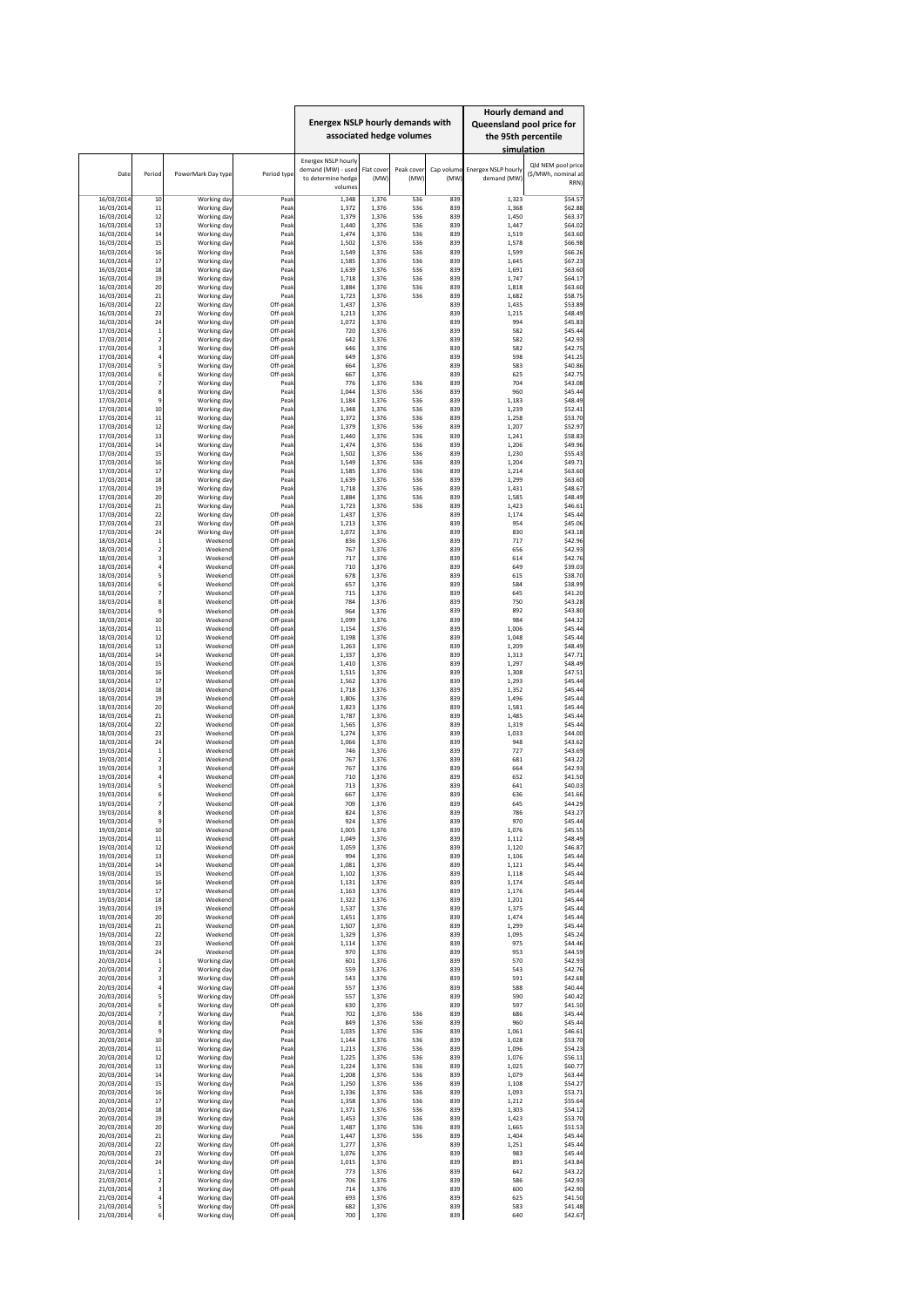|                          |                                         |                            |                      |                                          |                    |                          |                   | Hourly demand and<br>Queensland pool price for |                             |  |
|--------------------------|-----------------------------------------|----------------------------|----------------------|------------------------------------------|--------------------|--------------------------|-------------------|------------------------------------------------|-----------------------------|--|
|                          |                                         |                            |                      | <b>Energex NSLP hourly demands with</b>  |                    | associated hedge volumes |                   | the 95th percentile                            |                             |  |
|                          |                                         |                            |                      |                                          |                    |                          |                   | simulation                                     |                             |  |
|                          |                                         |                            |                      | Energex NSLP hourly                      |                    |                          |                   |                                                | Qld NEM pool price          |  |
| Date                     | Period                                  | PowerMark Day type         | Period type          | demand (MW) - used<br>to determine hedge | Flat cover<br>(MW) | Peak cover<br>(MW)       | Cap volume<br>(MW | Energex NSLP hourly<br>demand (MW)             | (\$/MWh, nominal at<br>RRN) |  |
| 21/03/2014               |                                         |                            | Pea                  | volume:<br>761                           | 1,376              | 536                      | 839               | 733                                            | \$42.94                     |  |
| 21/03/2014               | ε                                       | Working da<br>Working day  | Pea                  | 1.030                                    | 1.376              | 536                      | 839               | 953                                            | \$45.44                     |  |
| 21/03/2014<br>21/03/2014 | Ś<br>10                                 | Working day<br>Working day | Peal<br>Pea          | 1,268<br>1,293                           | 1,376<br>1,376     | 536<br>536               | 839<br>839        | 1,161<br>1,218                                 | \$49.43<br>\$60.94          |  |
| 21/03/2014               | 11<br>12                                | Working day                | Pea<br>Pea           | 1,324<br>1.338                           | 1,376<br>1.376     | 536<br>536               | 839<br>839        | 1,228<br>1.278                                 | \$60.7<br>\$59.39           |  |
| 21/03/2014<br>21/03/2014 | 13                                      | Working day<br>Working day | Pea                  | 1,364                                    | 1,376              | 536                      | 839               | 1,258                                          | \$54.0                      |  |
| 21/03/2014<br>21/03/2014 | 14<br>15                                | Working day<br>Working da  | Pea<br>Pea           | 1,384<br>1,366                           | 1,376<br>1,376     | 536<br>536               | 839<br>839        | 1,284<br>1,268                                 | \$64.6<br>\$71.92           |  |
| 21/03/2014               | 16                                      | Working day                | Pea                  | 1,379                                    | 1.376              | 536                      | 839               | 1,275                                          | \$78.37                     |  |
| 21/03/2014<br>21/03/2014 | 17<br>18                                | Working day<br>Working day | Peal<br>Pea          | 1,407<br>1,473                           | 1,376<br>1,376     | 536<br>536               | 839<br>839        | 1,315<br>1,318                                 | \$84.38<br>\$94.89          |  |
| 21/03/2014               | 19<br>20                                | Working day                | Peal<br>Peal         | 1,528                                    | 1,376<br>1,376     | 536<br>536               | 839<br>839        | 1,401<br>1,529                                 | \$63.91<br>\$61.32          |  |
| 21/03/2014<br>21/03/2014 | 21                                      | Working day<br>Working day | Pea                  | 1,602<br>1.487                           | 1,376              | 536                      | 839               | 1.465                                          | \$59.32                     |  |
| 21/03/2014<br>21/03/2014 | 22<br>23                                | Working day<br>Working day | Off-peal<br>Off-peal | 1,359<br>1,126                           | 1,376<br>1,376     |                          | 839<br>839        | 1,276<br>1,015                                 | \$45.44<br>\$45.44          |  |
| 21/03/2014<br>22/03/2014 | 24<br>1                                 | Working da<br>Working day  | Off-peal<br>Off-peal | 1,054<br>842                             | 1,376<br>1.376     |                          | 839<br>839        | 864<br>624                                     | \$45.0<br>\$42.93           |  |
| 22/03/2014               | $\overline{\mathbf{c}}$                 | Working day                | Off-peal             | 779                                      | 1,376              |                          | 839               | 574                                            | \$41.12                     |  |
| 22/03/2014<br>22/03/2014 | 3<br>4                                  | Working day<br>Working day | Off-peal<br>Off-peal | 740<br>742                               | 1,376<br>1,376     |                          | 839<br>839        | 566<br>578                                     | \$41.50<br>\$39.48          |  |
| 22/03/2014               | 5                                       | Working day                | Off-peal             | 723                                      | 1.376              |                          | 839               | 554                                            | \$39.48                     |  |
| 22/03/2014<br>22/03/2014 | 6<br>$\overline{\phantom{a}}$           | Working day<br>Working day | Off-peal<br>Pea      | 742<br>830                               | 1,376<br>1,376     | 536                      | 839<br>839        | 623<br>735                                     | \$42.78<br>\$42.9           |  |
| 22/03/2014<br>22/03/2014 | 8<br>ś                                  | Working day<br>Working day | Pea<br>Pea           | 1,080<br>1,307                           | 1,376<br>1.376     | 536<br>536               | 839<br>839        | 963<br>1.122                                   | \$45.44<br>\$52.32          |  |
| 22/03/2014               | 10                                      | Working day                | Peal                 | 1,346                                    | 1,376              | 536                      | 839               | 1,198                                          | \$57.17                     |  |
| 22/03/2014<br>22/03/2014 | 11<br>12                                | Working day<br>Working day | Pea<br>Pea           | 1,384<br>1,384                           | 1,376<br>1,376     | 536<br>536               | 839<br>839        | 1,225<br>1,194                                 | \$54.40<br>\$63.07          |  |
| 22/03/2014<br>22/03/2014 | 13<br>14                                | Working day<br>Working day | Pea<br>Pea           | 1,386<br>1,395                           | 1,376<br>1,376     | 536<br>536               | 839<br>839        | 1.221<br>1,224                                 | \$61.34<br>\$55.76          |  |
| 22/03/2014               | 15                                      | Working day                | Pea                  | 1,372                                    | 1,376              | 536                      | 839               | 1,236                                          | \$62.9                      |  |
| 22/03/2014<br>22/03/2014 | 16<br>17                                | Working da<br>Working da   | Pea<br>Pea           | 1,349<br>1,403                           | 1,376<br>1,376     | 536<br>536               | 839<br>839        | 1,234<br>1,258                                 | \$63.56<br>\$64.0           |  |
| 22/03/2014               | 18                                      | Working day                | Pea                  | 1.431                                    | 1.376              | 536                      | 839               | 1.334                                          | \$63.60                     |  |
| 22/03/2014<br>22/03/2014 | 19<br>20                                | Working day<br>Working day | Peal<br>Peal         | 1,492<br>1,566                           | 1,376<br>1,376     | 536<br>536               | 839<br>839        | 1,450<br>1,533                                 | \$65.55<br>\$63.60          |  |
| 22/03/2014<br>22/03/2014 | 21<br>22                                | Working da<br>Working day  | Pea<br>Off-peal      | 1,510<br>1.273                           | 1,376<br>1.376     | 536                      | 839<br>839        | 1,422<br>1.181                                 | \$63.37<br>\$50.83          |  |
| 22/03/2014               | 23                                      | Working day                | Off-peal             | 1,038                                    | 1,376              |                          | 839               | 934                                            | \$49.7                      |  |
| 22/03/2014<br>23/03/2014 | 24<br>$\mathbf{1}$                      | Working day<br>Working da  | Off-peal<br>Off-peal | 916<br>570                               | 1,376<br>1,376     |                          | 839<br>839        | 881<br>595                                     | \$47.30<br>\$45.44          |  |
| 23/03/2014<br>23/03/2014 | $\overline{\mathbf{c}}$<br>3            | Working day<br>Working day | Off-peal<br>Off-peal | 543<br>591                               | 1.376<br>1,376     |                          | 839<br>839        | 617<br>623                                     | \$44.32<br>\$42.97          |  |
| 23/03/2014               | 4                                       | Working day                | Off-peal             | 588                                      | 1,376              |                          | 839               | 656                                            | \$42.91                     |  |
| 23/03/2014<br>23/03/2014 | 5<br>6                                  | Working day<br>Working day | Off-peal<br>Off-peal | 590<br>597                               | 1,376<br>1,376     |                          | 839<br>839        | 648<br>657                                     | \$42.91<br>\$42.76          |  |
| 23/03/2014               | $\overline{\phantom{a}}$                | Working day                | Pea                  | 686                                      | 1,376              | 536                      | 839               | 748                                            | \$42.9                      |  |
| 23/03/2014<br>23/03/2014 | 8<br>Ś                                  | Working day<br>Working da  | Pea<br>Pea           | 960<br>1,061                             | 1,376<br>1,376     | 536<br>536               | 839<br>839        | 1,002<br>1,103                                 | \$45.44<br>\$51.6           |  |
| 23/03/2014<br>23/03/2014 | 10<br>11                                | Working day<br>Working day | Pea<br>Peal          | 1.028<br>1,096                           | 1.376<br>1,376     | 536<br>536               | 839<br>839        | 1.225<br>1,228                                 | \$61.7<br>\$63.60           |  |
| 23/03/2014               | 12                                      | Working day                | Pea                  | 1,076                                    | 1,376              | 536                      | 839               | 1,225                                          | \$62.70                     |  |
| 23/03/2014<br>23/03/2014 | 13<br>14                                | Working da<br>Working day  | Pea<br>Pea           | 1,025<br>1.079                           | 1,376<br>1.376     | 536<br>536               | 839<br>839        | 1,161<br>1.190                                 | \$65.79<br>\$59.13          |  |
| 23/03/2014               | 15                                      | Working da                 | Pea<br>Pea           | 1,108                                    | 1,376              | 536<br>536               | 839<br>839        | 1,217                                          | \$63.60                     |  |
| 23/03/2014<br>23/03/2014 | 16<br>17                                | Working da<br>Working day  | Pea                  | 1,093<br>1,212                           | 1,376<br>1,376     | 536                      | 839               | 1,239<br>1,297                                 | \$62.48<br>\$63.60          |  |
| 23/03/2014<br>23/03/2014 | 18<br>19                                | Working da<br>Working day  | Pea<br>Pea           | 1,303<br>1.423                           | 1,376<br>1.376     | 536<br>536               | 839<br>839        | 1,370<br>1,537                                 | \$60.80<br>\$63.60          |  |
| 23/03/2014               | 20                                      | Working day                | Peak                 | 1,665                                    | 1,376              | 536                      | 839               | 1,700                                          | \$63.31                     |  |
| 23/03/2014<br>23/03/2014 | 21<br>22                                | Working day<br>Working day | Peal<br>Off-peal     | 1,404<br>1,251                           | 1,376<br>1,376     | 536                      | 839<br>839        | 1,501<br>1,330                                 | \$48.49<br>\$45.86          |  |
| 23/03/2014<br>23/03/2014 | 23<br>24                                | Working day<br>Working day | Off-peal<br>Off-peal | 983<br>891                               | 1,376<br>1,376     |                          | 839<br>839        | 1.060<br>926                                   | \$44.32<br>\$44.3           |  |
| 24/03/2014               | 1                                       | Working day                | Off-peal             | 645                                      | 1,376              |                          | 839               | 713                                            | \$42.9                      |  |
| 24/03/2014<br>24/03/2014 | 2<br>3                                  | Working day<br>Working day | Off-peak<br>Off-peak | 588<br>559                               | 1,376<br>1,376     |                          | 839<br>839        | 677<br>680                                     | \$42.90<br>\$42.90          |  |
| 24/03/2014               | S                                       | Working day<br>Working day | Off-peal             | 587                                      | 1,376              |                          | 839               | 695                                            | \$41.50                     |  |
| 24/03/2014<br>24/03/2014 | 6                                       | Working day                | Off-peal<br>Off-peal | 605<br>613                               | 1,376<br>1,376     |                          | 839<br>839        | 666<br>691                                     | \$42.19<br>\$42.75          |  |
| 24/03/2014<br>24/03/2014 | 7<br>8                                  | Working day<br>Working day | Pea<br>Pea           | 696<br>1,004                             | 1,376<br>1,376     | 536<br>536               | 839<br>839        | 742<br>864                                     | \$43.03<br>\$44.9           |  |
| 24/03/2014               | S                                       | Working day                | Peal                 | 1,165                                    | 1,376              | 536                      | 839               | 1,052                                          | \$45.44                     |  |
| 24/03/2014<br>24/03/2014 | 10<br>11                                | Working da<br>Working day  | Peal<br>Peal         | 1,187<br>1,250                           | 1,376<br>1,376     | 536<br>536               | 839<br>839        | 1,176<br>1,228                                 | \$53.82<br>\$61.08          |  |
| 24/03/2014<br>24/03/2014 | 12<br>13                                | Working day<br>Working day | Peak<br>Peal         | 1,236<br>1,205                           | 1,376<br>1,376     | 536<br>536               | 839<br>839        | 1,167<br>1,195                                 | \$60.31<br>\$58.19          |  |
| 24/03/2014               | 14                                      | Working day                | Peal                 | 1,173                                    | 1,376              | 536                      | 839               | 1,209                                          | \$53.70                     |  |
| 24/03/2014<br>24/03/2014 | 15<br>16                                | Working day<br>Working day | Peal<br>Pea          | 1,199<br>1,181                           | 1,376<br>1,376     | 536<br>536               | 839<br>839        | 1,167<br>1,157                                 | \$51.61<br>\$62.33          |  |
| 24/03/2014<br>24/03/2014 | 17<br>18                                | Working day<br>Working day | Pea<br>Pea           | 1,238<br>1,349                           | 1,376<br>1,376     | 536<br>536               | 839<br>839        | 1,191<br>1,320                                 | \$63.18<br>\$60.56          |  |
| 24/03/2014               | 19                                      | Working da                 | Pea                  | 1,533                                    | 1,376              | 536                      | 839               | 1,443                                          | \$53.70                     |  |
| 24/03/2014<br>24/03/2014 | 20<br>21                                | Working day<br>Working day | Pea<br>Peak          | 1,539<br>1,372                           | 1.376<br>1,376     | 536<br>536               | 839<br>839        | 1,415<br>1,351                                 | \$49.74<br>\$46.45          |  |
| 24/03/2014               | 22<br>2 <sup>2</sup>                    | Working day                | Off-peal             | 1,155                                    | 1,376              |                          | 839<br>839        | 1,240                                          | \$45.44                     |  |
| 24/03/2014<br>24/03/2014 | 24                                      | Working day<br>Working day | Off-peal<br>Off-peal | 1,014<br>860                             | 1,376<br>1.376     |                          | 839               | 1,038<br>952                                   | \$45.44<br>\$45.44          |  |
| 25/03/2014<br>25/03/2014 | $\mathbf{1}$<br>2                       | Weekend<br>Weekend         | Off-peal<br>Off-peal | 593<br>600                               | 1,376<br>1,376     |                          | 839<br>839        | 693<br>687                                     | \$44.3<br>\$42.76           |  |
| 25/03/2014               | 3                                       | Weekend                    | Off-peal             | 553                                      | 1,376              |                          | 839               | 652                                            | \$41.50                     |  |
| 25/03/2014<br>25/03/2014 | 4<br>5                                  | Weekend<br>Weekend         | Off-peal<br>Off-peal | 578<br>541                               | 1,376<br>1,376     |                          | 839<br>839        | 624<br>638                                     | \$40.39<br>\$38.70          |  |
| 25/03/2014               | 6<br>7                                  | Weekend<br>Weekend         | Off-peal<br>Off-peal | 567<br>592                               | 1,376              |                          | 839<br>839        | 606<br>629                                     | \$38.70<br>\$41.50          |  |
| 25/03/2014<br>25/03/2014 | 8                                       | Weekend                    | Off-peal             | 746                                      | 1,376<br>1,376     |                          | 839               | 751                                            | \$42.93                     |  |
| 25/03/2014<br>25/03/2014 | 9<br>10                                 | Weekend<br>Weekend         | Off-peal<br>Off-peal | 927<br>1,019                             | 1,376<br>1,376     |                          | 839<br>839        | 844<br>1,008                                   | \$42.93<br>\$44.8           |  |
| 25/03/2014               | 11                                      | Weekend                    | Off-peak             | 986                                      | 1,376              |                          | 839               | 994                                            | \$44.33                     |  |
| 25/03/2014<br>25/03/2014 | 12<br>13                                | Weekend<br>Weekend         | Off-peal<br>Off-peal | 1,007<br>1,017                           | 1,376<br>1,376     |                          | 839<br>839        | 908<br>931                                     | \$43.7<br>\$44.32           |  |
| 25/03/2014<br>25/03/2014 | 14<br>15                                | Weekend<br>Weekend         | Off-peal<br>Off-peal | 983<br>998                               | 1,376<br>1,376     |                          | 839<br>839        | 945<br>958                                     | \$44.36<br>\$48.49          |  |
| 25/03/2014               | 16                                      | Weekend                    | Off-peal             | 1,013                                    | 1,376              |                          | 839               | 966                                            | \$47.24                     |  |
| 25/03/2014<br>25/03/2014 | 17<br>18                                | Weekend<br>Weekend         | Off-peal<br>Off-peal | 1.040<br>1,112                           | 1.376<br>1,376     |                          | 839<br>839        | 983<br>1,100                                   | \$48.49<br>\$49.01          |  |
| 25/03/2014               | 19                                      | Weekend                    | Off-peal             | 1,379                                    | 1,376              |                          | 839               | 1,213                                          | \$45.9                      |  |
| 25/03/2014<br>25/03/2014 | 20<br>21                                | Weekend<br>Weekend         | Off-peak<br>Off-peal | 1,406<br>1,218                           | 1,376<br>1,376     |                          | 839<br>839        | 1,204<br>1,216                                 | \$45.44<br>\$45.44          |  |
| 25/03/2014<br>25/03/2014 | 22<br>23                                | Weekend<br>Weekend         | Off-peal<br>Off-peal | 1,084<br>807                             | 1,376<br>1,376     |                          | 839<br>839        | 1,061<br>971                                   | \$45.44<br>\$45.44          |  |
| 25/03/2014               | 24                                      | Weekend<br>Weekend         | Off-peak             | 835<br>750                               | 1,376              |                          | 839<br>839        | 931<br>669                                     | \$44.71<br>\$45.44          |  |
| 26/03/2014<br>26/03/2014 | $\mathbf{1}$<br>$\overline{\mathbf{c}}$ | Weekend                    | Off-peal<br>Off-peal | 716                                      | 1,376<br>1,376     |                          | 839               | 620                                            | \$43.81                     |  |
| 26/03/2014               | 3                                       | Weekend                    | Off-peak             | 707                                      | 1,376              |                          | 839               | 580                                            | \$42.97                     |  |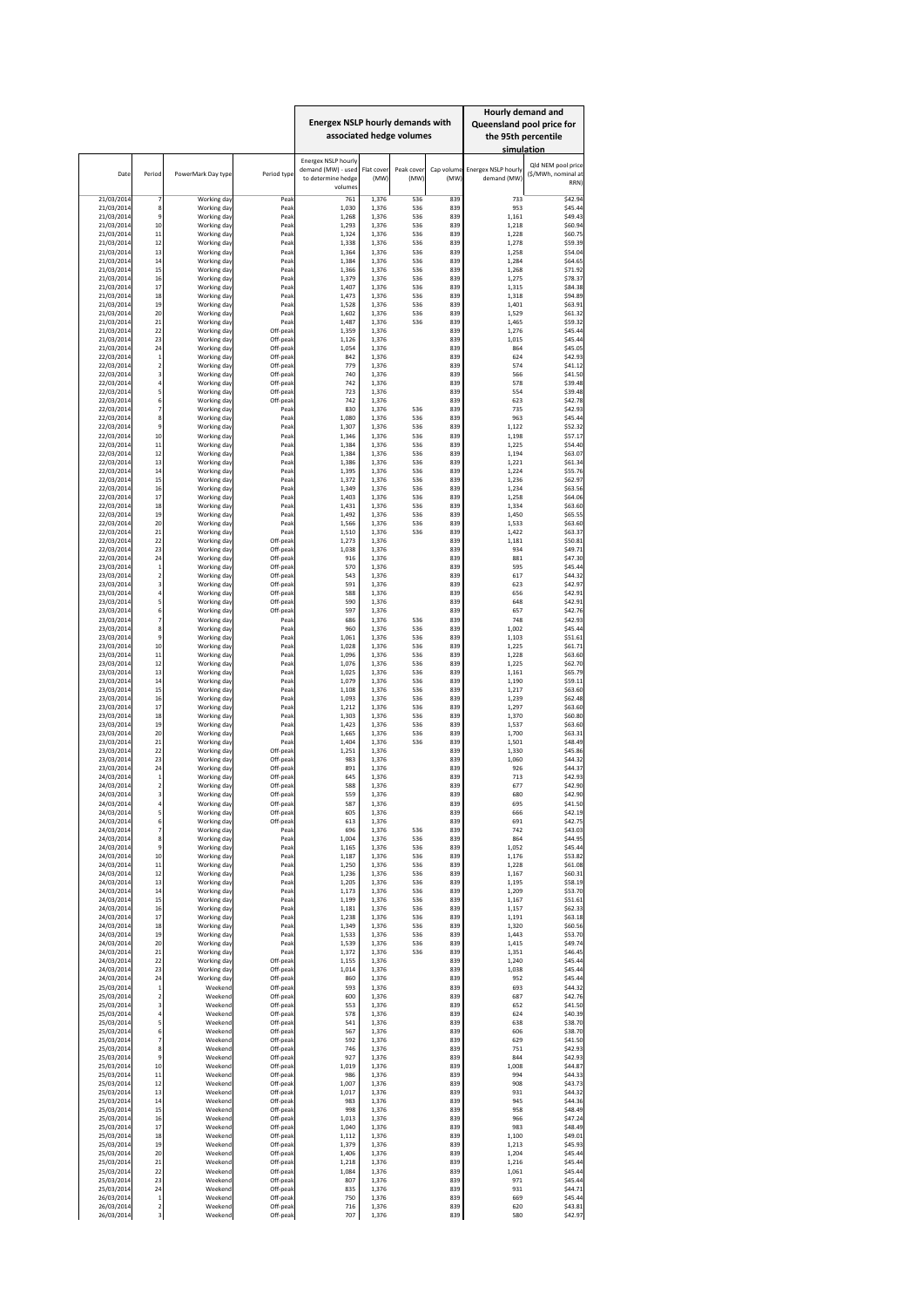|                          |                              |                            |                      |                                                                     |                    |                    | Hourly demand and |                                                  |                             |
|--------------------------|------------------------------|----------------------------|----------------------|---------------------------------------------------------------------|--------------------|--------------------|-------------------|--------------------------------------------------|-----------------------------|
|                          |                              |                            |                      | <b>Energex NSLP hourly demands with</b><br>associated hedge volumes |                    |                    |                   | Queensland pool price for<br>the 95th percentile |                             |
|                          |                              |                            |                      |                                                                     |                    |                    |                   | simulation                                       |                             |
|                          |                              |                            |                      | Energex NSLP hourly                                                 |                    |                    |                   |                                                  | Qld NEM pool price          |
| Date                     | Period                       | PowerMark Day type         | Period type          | demand (MW) - used<br>to determine hedge                            | Flat cover<br>(MW) | Peak cover<br>(MW) | Cap volume<br>(MW | Energex NSLP hourly<br>demand (MW)               | (\$/MWh, nominal at<br>RRN) |
| 26/03/2014               | $\overline{a}$               | Weekend                    | Off-peal             | volumes<br>634                                                      | 1,376              |                    | 839               | 551                                              | \$39.02                     |
| 26/03/2014               | 5                            | Weekend                    | Off-peal             | 651                                                                 | 1,376              |                    | 839               | 567                                              | \$39.03                     |
| 26/03/2014               | 6                            | Weekend                    | Off-peal             | 668                                                                 | 1,376              |                    | 839               | 544                                              | \$38.70                     |
| 26/03/2014               | 7                            | Weekend                    | Off-peal             | 661                                                                 | 1,376              |                    | 839               | 605                                              | \$42.73                     |
| 26/03/2014<br>26/03/2014 | 8<br>9                       | Weekend<br>Weekend         | Off-peal             | 785<br>904                                                          | 1,376<br>1.376     |                    | 839<br>839        | 737<br>864                                       | \$42.97<br>\$43.67          |
| 26/03/2014               | 10                           | Weekend                    | Off-peal<br>Off-peal | 984                                                                 | 1,376              |                    | 839               | 998                                              | \$45.44                     |
| 26/03/2014               | 11                           | Weekend                    | Off-peal             | 972                                                                 | 1,376              |                    | 839               | 993                                              | \$45.44                     |
| 26/03/2014               | 12                           | Weekend                    | Off-peal             | 1,003                                                               | 1,376              |                    | 839               | 969                                              | \$45.44                     |
| 26/03/2014               | 13                           | Weekend                    | Off-peal             | 1.077                                                               | 1,376              |                    | 839               | 970                                              | \$45.44                     |
| 26/03/2014               | 14                           | Weekend                    | Off-peal             | 1,097                                                               | 1,376              |                    | 839               | 998                                              | \$45.44                     |
| 26/03/2014               | 15                           | Weekend                    | Off-peal             | 1,165                                                               | 1,376              |                    | 839               | 999                                              | \$45.44                     |
| 26/03/2014               | 16                           | Weekend                    | Off-peak             | 1,246                                                               | 1,376              |                    | 839               | 1,045                                            | \$45.44                     |
| 26/03/2014               | 17                           | Weekend                    | Off-peal             | 1,329                                                               | 1,376              |                    | 839               | 1,068                                            | \$46.54                     |
| 26/03/2014               | 18                           | Weekend<br>Weekend         | Off-peal             | 1.440                                                               | 1,376              |                    | 839<br>839        | 1.153                                            | \$45.44                     |
| 26/03/2014<br>26/03/2014 | 19<br>20                     | Weekend                    | Off-peal<br>Off-peal | 1,572<br>1,686                                                      | 1,376<br>1,376     |                    | 839               | 1,321<br>1,452                                   | \$46.10<br>\$53.70          |
| 26/03/2014               | 21                           | Weekend                    | Off-peal             | 1,502                                                               | 1,376              |                    | 839               | 1,288                                            | \$53.70                     |
| 26/03/2014               | 22                           | Weekend                    | Off-peal             | 1,370                                                               | 1.376              |                    | 839               | 1.125                                            | \$45.44                     |
| 26/03/2014               | 23                           | Weekend                    | Off-peal             | 1,175                                                               | 1,376              |                    | 839               | 900                                              | \$45.44                     |
| 26/03/2014               | 24                           | Weekend                    | Off-peak             | 1,035                                                               | 1,376              |                    | 839               | 846                                              | \$45.44                     |
| 27/03/2014               | 1                            | Working day                | Off-peal             | 651                                                                 | 1,376              |                    | 839               | 605                                              | \$42.90                     |
| 27/03/2014               | $\overline{2}$               | Working day                | Off-peal             | 676                                                                 | 1,376              |                    | 839               | 569                                              | \$42.76                     |
| 27/03/2014               | 3                            | Working day                | Off-peal             | 686                                                                 | 1,376              |                    | 839               | 561                                              | \$42.62                     |
| 27/03/2014               | 4<br>5                       | Working day<br>Working day | Off-peal<br>Off-peal | 675<br>650                                                          | 1,376<br>1,376     |                    | 839<br>839        | 619<br>567                                       | \$41.50<br>\$41.50          |
| 27/03/2014<br>27/03/2014 | 6                            | Working day                | Off-peak             | 659                                                                 | 1,376              |                    | 839               | 644                                              | \$41.53                     |
| 27/03/2014               | $\overline{7}$               | Working day                | Peal                 | 782                                                                 | 1,376              | 536                | 839               | 713                                              | \$42.91                     |
| 27/03/2014               | 8                            | Working day                | Peal                 | 988                                                                 | 1,376              | 536                | 839               | 945                                              | \$45.44                     |
| 27/03/2014               | $\overline{9}$               | Working day                | Peak                 | 1,140                                                               | 1,376              | 536                | 839               | 1,090                                            | \$48.49                     |
| 27/03/2014               | 10                           | Working day                | Peak                 | 1.211                                                               | 1,376              | 536                | 839               | 1.195                                            | \$53.70                     |
| 27/03/2014               | 11                           | Working day                | Peal                 | 1,269                                                               | 1,376              | 536                | 839               | 1,211                                            | \$63.60                     |
| 27/03/2014               | 12                           | Working day                | Peal                 | 1,232                                                               | 1,376              | 536                | 839               | 1,217                                            | \$63.60                     |
| 27/03/2014               | 13                           | Working day                | Peal                 | 1,194                                                               | 1,376              | 536                | 839               | 1,203                                            | \$62.27                     |
| 27/03/2014               | 14                           | Working day                | Peal                 | 1,255                                                               | 1,376              | 536                | 839               | 1,174                                            | \$51.61                     |
| 27/03/2014               | 15                           | Working day                | Peal                 | 1.231                                                               | 1.376              | 536                | 839               | 1,203                                            | \$63.60                     |
| 27/03/2014               | 16                           | Working day                | Peal                 | 1,292                                                               | 1,376              | 536                | 839               | 1,221                                            | \$55.34                     |
| 27/03/2014               | 17                           | Working day                | Peal                 | 1,328                                                               | 1,376              | 536                | 839               | 1,299                                            | \$63.60                     |
| 27/03/2014               | 18                           | Working day                | Peal                 | 1,411                                                               | 1,376              | 536                | 839               | 1,334                                            | \$63.60                     |
| 27/03/2014               | 19                           | Working day                | Peal                 | 1.549                                                               | 1.376              | 536                | 839               | 1,434                                            | \$63.60                     |
| 27/03/2014               | 20                           | Working day                | Peal                 | 1,718                                                               | 1,376              | 536                | 839               | 1,543                                            | \$63.60                     |
| 27/03/2014               | 21                           | Working day                | Peal                 | 1,509                                                               | 1,376              | 536                | 839               | 1,420                                            | \$63.37                     |
| 27/03/2014               | 22                           | Working day                | Off-peal             | 1,278                                                               | 1,376              |                    | 839               | 1,181                                            | \$45.44                     |
| 27/03/2014               | 23                           | Working day                | Off-peal             | 1,109                                                               | 1,376              |                    | 839               | 964                                              | \$45.44                     |
| 27/03/2014               | 24                           | Working day                | Off-peal             | 916                                                                 | 1,376              |                    | 839               | 869                                              | \$44.32                     |
| 28/03/2014               | $\mathbf 1$                  | Working day                | Off-peal             | 583                                                                 | 1,376              |                    | 839               | 769                                              | \$44.20                     |
| 28/03/2014               | $\mathbf 2$                  | Working day                | Off-peal             | 518                                                                 | 1,376              |                    | 839               | 745                                              | \$43.46                     |
| 28/03/2014               | $\overline{\mathbf{3}}$      | Working day                | Off-peal             | 508                                                                 | 1,376              |                    | 839               | 734                                              | \$42.76                     |
| 28/03/2014               | 4                            | Working day                | Off-peal             | 531                                                                 | 1,376              |                    | 839               | 743                                              | \$41.50                     |
| 28/03/2014               | 5                            | Working day                | Off-peal             | 537                                                                 | 1,376              |                    | 839               | 763                                              | \$41.50                     |
| 28/03/2014               | 6                            | Working day                | Off-peal             | 587                                                                 | 1,376              |                    | 839               | 752                                              | \$42.7                      |
| 28/03/2014               | $\overline{7}$               | Working day                | Peal                 | 661                                                                 | 1.376              | 536                | 839               | 885                                              | \$44.32                     |
| 28/03/2014               | 8                            | Working day                | Peal                 | 882                                                                 | 1,376              | 536                | 839               | 1,164                                            | \$45.44                     |
| 28/03/2014               | 9                            | Working day                | Peal                 | 1,093                                                               | 1,376              | 536                | 839               | 1,419                                            | \$63.37                     |
| 28/03/2014               | 10                           | Working day                | Peal                 | 1,183                                                               | 1,376              | 536                | 839               | 1,448                                            | \$63.60                     |
| 28/03/2014               | 11                           | Working day                | Peal                 | 1.209                                                               | 1,376              | 536                | 839               | 1,519                                            | \$63.60                     |
| 28/03/2014               | 12                           | Working day                | Peal                 | 1.186                                                               | 1.376              | 536                | 839               | 1.452                                            | \$63.60                     |
| 28/03/2014               | 13                           | Working day                | Peal                 | 1,202                                                               | 1,376              | 536                | 839               | 1,473                                            | \$63.60                     |
| 28/03/2014               | 14                           | Working day                | Peal                 | 1,210                                                               | 1,376              | 536                | 839               | 1,464                                            | \$69.8                      |
| 28/03/2014               | 15                           | Working day                | Peal                 | 1,254                                                               | 1,376              | 536                | 839               | 1,427                                            | \$63.60                     |
| 28/03/2014               | 16                           | Working day                | Peal                 | 1.260                                                               | 1,376              | 536                | 839               | 1,412                                            | \$92.07                     |
| 28/03/2014               | 17                           | Working day                | Peak                 | 1,281                                                               | 1,376              | 536                | 839               | 1,503                                            | \$75.28                     |
| 28/03/2014               | 18                           | Working day                | Peal                 | 1,304                                                               | 1,376              | 536                | 839               | 1,588                                            | \$63.37                     |
| 28/03/2014               | 19                           | Working day                | Peal                 | 1,404                                                               | 1,376              | 536                | 839               | 1,777                                            | \$62.58                     |
| 28/03/2014               | 20                           | Working day                | Peak                 | 1,520                                                               | 1.376              | 536                | 839               | 1,879                                            | \$65.20                     |
| 28/03/2014               | 21                           | Working day                | Peal                 | 1,346                                                               | 1,376              | 536                | 839               | 1,677                                            | \$61.07                     |
| 28/03/2014               | 22                           | Working day                | Off-peal             | 1,168                                                               | 1,376              |                    | 839               | 1,474                                            | \$50.18                     |
| 28/03/2014               | 2 <sup>2</sup>               | Working day                | Off-peal             | 861                                                                 | 1,376              |                    | 839               | 1,186                                            | \$45.44                     |
| 28/03/2014               | 24                           | Working day                | Off-peak             | 837                                                                 | 1,376              |                    | 839               | 1,045                                            | \$45.44                     |
| 29/03/2014<br>29/03/2014 | $\overline{\mathbf{c}}$      | Working day<br>Working day | Off-peal<br>Off-peak | 598<br>578                                                          | 1.376<br>1,376     |                    | 839<br>839        | 619<br>587                                       | \$43.87<br>\$42.93          |
| 29/03/2014<br>29/03/2014 | $\overline{\mathbf{3}}$<br>4 | Working day                | Off-peak<br>Off-peak | 554<br>510                                                          | 1,376<br>1,376     |                    | 839<br>839        | 627<br>561                                       | \$42.75<br>\$41.50          |
| 29/03/2014               | 5                            | Working day<br>Working day | Off-peak             | 558                                                                 | 1,376              |                    | 839               | 593                                              | \$41.43                     |
| 29/03/2014               | 6                            | Working day                | Off-peak             | 576                                                                 | 1,376              | 536                | 839               | 628                                              | \$42.75                     |
| 29/03/2014               | $\overline{7}$               | Working day                | Peal                 | 736                                                                 | 1,376              |                    | 839               | 676                                              | \$44.32                     |
| 29/03/2014               | 8                            | Working day                | Peak                 | 901                                                                 | 1,376              | 536                | 839               | 944                                              | \$63.37                     |
| 29/03/2014               | 9                            | Working day                | Peak                 | 1,163                                                               | 1,376              | 536                | 839               | 1,172                                            | \$63.37                     |
| 29/03/2014               | 10                           | Working day                | Peak                 | 1,198                                                               | 1,376              | 536                | 839               | 1,269                                            | \$70.73                     |
| 29/03/2014               | 11                           | Working day                | Peak                 | 1,200                                                               | 1,376              | 536                | 839               | 1,285                                            | \$63.60                     |
| 29/03/2014               | 12                           | Working day                | Peak                 | 1,198                                                               | 1,376              | 536                | 839               | 1,311                                            | \$63.37                     |
| 29/03/2014               | 13                           | Working day                | Peak                 | 1.208                                                               | 1,376              | 536                | 839               | 1,300                                            | \$61.01                     |
| 29/03/2014               | 14                           | Working day                | Peak                 | 1,225                                                               | 1,376              | 536                | 839               | 1,303                                            | \$60.24                     |
| 29/03/2014               | 15                           | Working day                | Peak                 | 1,191                                                               | 1,376              | 536                | 839               | 1,291                                            | \$63.37                     |
| 29/03/2014               | 16                           | Working day                | Peal                 | 1,200                                                               | 1,376              | 536                | 839               | 1,277                                            | \$58.75                     |
| 29/03/2014               | 17                           | Working day                | Peak                 | 1.226                                                               | 1.376              | 536                | 839               | 1,265                                            | \$62.57                     |
| 29/03/2014               | 18                           | Working day                | Peak                 | 1,311                                                               | 1,376              | 536                | 839               | 1,357                                            | \$60.45                     |
| 29/03/2014               | 19                           | Working day                | Peak                 | 1,466                                                               | 1,376              | 536                | 839               | 1,555                                            | \$57.50                     |
| 29/03/2014               | 20                           | Working day                | Peal                 | 1,576                                                               | 1,376              | 536                | 839               | 1,627                                            | \$58.56                     |
| 29/03/2014               | 21                           | Working day                | Peal                 | 1.383                                                               | 1.376              | 536                | 839               | 1,453                                            | \$48.49                     |
| 29/03/2014               | 22                           | Working day                | Off-peak             | 1,209                                                               | 1,376              |                    | 839               | 1,283                                            | \$45.44                     |
| 29/03/2014               | 23                           | Working day                | Off-peak             | 920                                                                 | 1,376              |                    | 839               | 930                                              | \$44.18                     |
| 29/03/2014               | 24                           | Working day                | Off-peak             | 826                                                                 | 1,376              |                    | 839               | 867                                              | \$43.34                     |
| 30/03/2014               | $\mathbf{1}$                 | Working day                | Off-peak             | 840                                                                 | 1,376              |                    | 839<br>839        | 570                                              | \$43.07                     |
| 30/03/2014<br>30/03/2014 | $\mathbf 2$<br>3             | Working day<br>Working day | Off-peak<br>Off-peak | 731<br>706                                                          | 1,376<br>1,376     |                    | 839               | 543<br>591                                       | \$42.90<br>\$41.50          |
| 30/03/2014               | $\overline{a}$               | Working day                | Off-peak             | 694                                                                 | 1,376              |                    | 839               | 588                                              | \$37.99                     |
| 30/03/2014               | 5                            | Working day                | Off-peak             | 672                                                                 | 1,376              |                    | 839               | 590                                              | \$38.57                     |
| 30/03/2014<br>30/03/2014 | 6<br>$\overline{7}$          | Working day                | Off-peak<br>Peak     | 691<br>774                                                          | 1,376<br>1,376     | 536                | 839<br>839        | 597<br>686                                       | \$41.50<br>\$43.84          |
| 30/03/2014               | 8                            | Working day<br>Working day | Peal                 | 1,034                                                               | 1,376              | 536                | 839               | 960                                              | \$45.44                     |
| 30/03/2014               | 9                            | Working day                | Peal                 | 1,236                                                               | 1,376              | 536                | 839               | 1,061                                            | \$45.44                     |
| 30/03/2014               | 10                           | Working day                | Peak                 | 1,349                                                               | 1.376              | 536                | 839               | 1,028                                            | \$45.44                     |
| 30/03/2014               | 11                           | Working day                | Peak                 | 1,378                                                               | 1,376              | 536                | 839               | 1,096                                            | \$45.44                     |
| 30/03/2014               | 12                           | Working day                | Peak                 | 1,411                                                               | 1,376              | 536                | 839               | 1,076                                            | \$45.44                     |
| 30/03/2014               | 13                           | Working day                | Peal                 | 1,460                                                               | 1,376              | 536                | 839               | 1,025                                            | \$48.49                     |
| 30/03/2014               | 14                           | Working day                | Peal                 | 1.498                                                               | 1.376              | 536                | 839               | 1,079                                            | \$49.53                     |
| 30/03/2014               | 15                           | Working day                | Peak                 | 1,557                                                               | 1,376              | 536                | 839               | 1,108                                            | \$52.91                     |
| 30/03/2014               | 16                           | Working day                | Peak                 | 1,589                                                               | 1,376              | 536                | 839               | 1,093                                            | \$51.61                     |
| 30/03/2014               | 17                           | Working day                | Peak                 | 1,631                                                               | 1,376              | 536                | 839               | 1,212                                            | \$57.81                     |
| 30/03/2014               | 18                           | Working day                | Peak                 | 1,702                                                               | 1,376              | 536                | 839               | 1,303                                            | \$57.00                     |
| 30/03/2014               | 19                           | Working day                | Peak                 | 1,750                                                               | 1,376              | 536                | 839               | 1,423                                            | \$48.49                     |
| 30/03/2014               | 20                           | Working day                | Peak                 | 1,832                                                               | 1,376              | 536                | 839               | 1,665                                            | \$51.90                     |
| 30/03/2014               | 21                           | Working day                | Peak                 | 1,616                                                               | 1,376              | 536                | 839               | 1,404                                            | \$45.44                     |
| 30/03/2014               | 22                           | Working day                | Off-peak             | 1,337                                                               | 1,376              |                    | 839               | 1,251                                            | \$44.57                     |
| 30/03/2014               | 23                           | Working day                | Off-peak             | 1,120                                                               | 1,376              |                    | 839               | 983                                              | \$45.05                     |
| 30/03/2014               | 24                           | Working day                | Off-peak             | 992                                                                 | 1,376              |                    | 839               | 891                                              | \$43.17                     |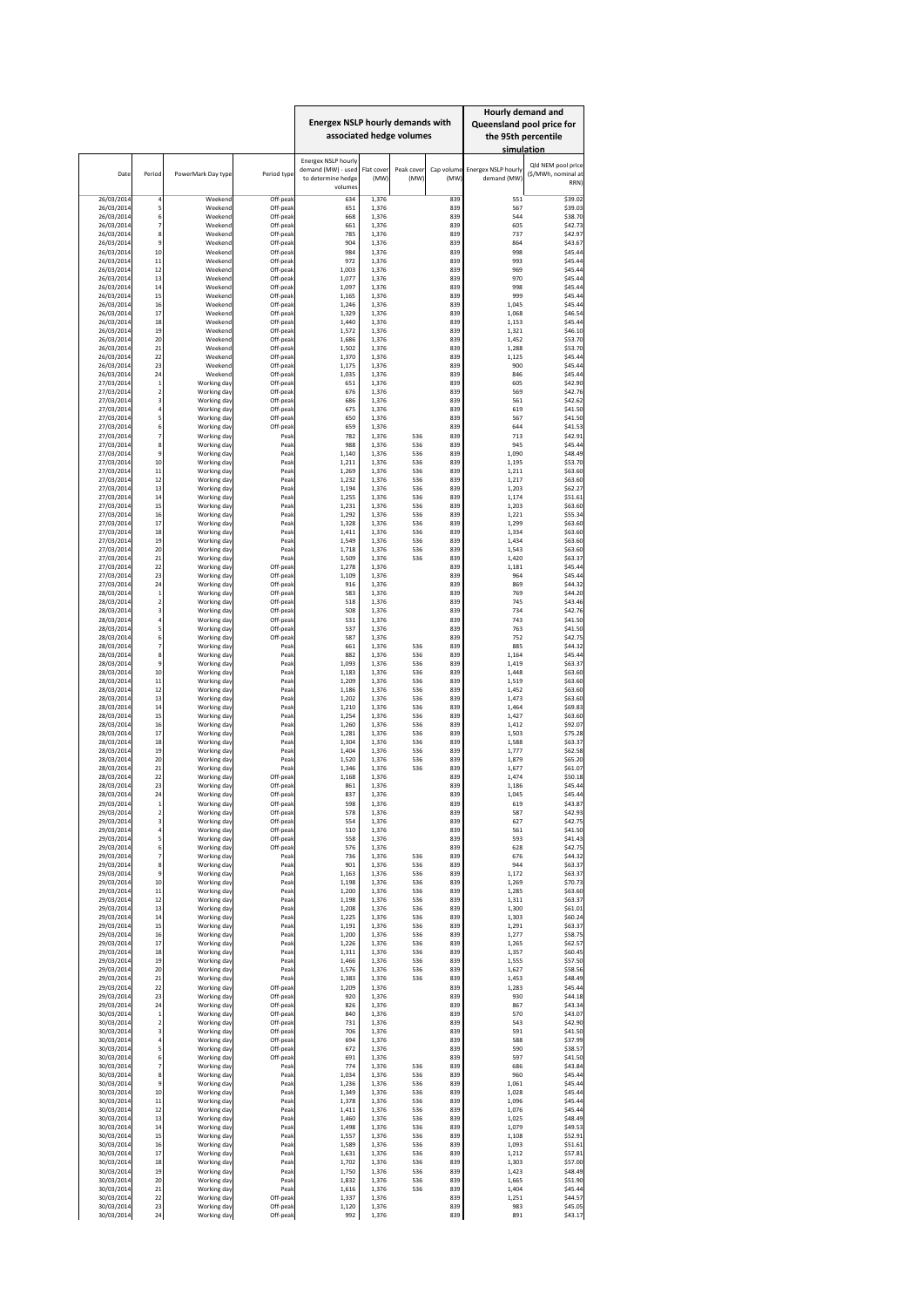|                          |                                |                            |                      |                                                                     |                    |                    |                    | Hourly demand and<br>Queensland pool price for |                     |  |
|--------------------------|--------------------------------|----------------------------|----------------------|---------------------------------------------------------------------|--------------------|--------------------|--------------------|------------------------------------------------|---------------------|--|
|                          |                                |                            |                      | <b>Energex NSLP hourly demands with</b><br>associated hedge volumes |                    |                    |                    | the 95th percentile                            |                     |  |
|                          |                                |                            |                      |                                                                     |                    |                    |                    | simulation                                     |                     |  |
|                          |                                |                            |                      | Energex NSLP hourly                                                 |                    |                    |                    |                                                | Qld NEM pool price  |  |
| Date                     | Period                         | PowerMark Day type         | Period type          | demand (MW) - used<br>to determine hedge                            | Flat cover<br>(MW) | Peak cover<br>(MW) | Cap volume<br>(MW) | Energex NSLP hourly<br>demand (MW              | (\$/MWh, nominal at |  |
|                          |                                |                            |                      | volumes                                                             |                    |                    |                    |                                                | RRN)                |  |
| 31/03/2014<br>31/03/2014 | $\mathbf{1}$<br>$\overline{2}$ | Working day<br>Working day | Off-peal<br>Off-peal | 737<br>653                                                          | 1,376<br>1,376     |                    | 839<br>839         | 588<br>526                                     | \$42.98<br>\$42.75  |  |
| 31/03/2014               | 3                              | Working day                | Off-peak             | 629                                                                 | 1,376              |                    | 839                | 577                                            | \$39.80             |  |
| 31/03/2014<br>31/03/2014 | 4<br>5                         | Working day<br>Working day | Off-peal<br>Off-peal | 610<br>634                                                          | 1,376<br>1,376     |                    | 839<br>839         | 561<br>580                                     | \$37.86<br>\$37.90  |  |
| 31/03/2014               | 6                              | Working day                | Off-peal             | 651                                                                 | 1,376              |                    | 839                | 582                                            | \$38.70             |  |
| 31/03/2014<br>31/03/2014 | 7<br>$\bf8$                    | Working day<br>Working day | Peal<br>Peal         | 662<br>921                                                          | 1,376<br>1,376     | 536<br>536         | 839<br>839         | 699<br>941                                     | \$42.75<br>\$44.59  |  |
| 31/03/2014               | 9                              | Working day                | Peal                 | 1,105                                                               | 1,376              | 536                | 839                | 1,106                                          | \$45.44             |  |
| 31/03/2014<br>31/03/2014 | 10<br>$11\,$                   | Working day<br>Working day | Peak<br>Peak         | 1.219<br>1,256                                                      | 1.376<br>1,376     | 536<br>536         | 839<br>839         | 1.122<br>1,149                                 | \$45.44<br>\$45.44  |  |
| 31/03/2014               | 12                             | Working day                | Peak                 | 1,290                                                               | 1,376              | 536                | 839                | 1,110                                          | \$45.44             |  |
| 31/03/2014<br>31/03/2014 | 13<br>14                       | Working day<br>Working day | Peak<br>Peak         | 1,293<br>1,324                                                      | 1,376<br>1,376     | 536<br>536         | 839<br>839         | 1,107<br>1,087                                 | \$45.44<br>\$45.75  |  |
| 31/03/2014<br>31/03/2014 | 15<br>16                       | Working day<br>Working day | Peak<br>Peal         | 1.347<br>1,392                                                      | 1,376<br>1,376     | 536<br>536         | 839<br>839         | 1.083<br>1,151                                 | \$46.32<br>\$46.59  |  |
| 31/03/2014               | 17                             | Working day                | Peal                 | 1,400                                                               | 1,376              | 536                | 839                | 1,128                                          | \$48.09             |  |
| 31/03/2014<br>31/03/2014 | 18<br>19                       | Working day<br>Working day | Peal<br>Peak         | 1,442<br>1.499                                                      | 1,376<br>1.376     | 536<br>536         | 839<br>839         | 1,242<br>1.430                                 | \$48.49<br>\$49.50  |  |
| 31/03/2014               | 20                             | Working day                | Peak                 | 1,568                                                               | 1,376              | 536                | 839                | 1,537                                          | \$48.50             |  |
| 31/03/2014<br>31/03/2014 | 21<br>22                       | Working day<br>Working day | Peak<br>Off-peak     | 1,442<br>1,225                                                      | 1,376<br>1,376     | 536                | 839<br>839         | 1,299<br>1,135                                 | \$45.44<br>\$45.01  |  |
| 31/03/2014<br>31/03/2014 | 23<br>24                       | Working day<br>Working day | Off-peal<br>Off-peal | 1.084<br>984                                                        | 1.376<br>1,376     |                    | 839<br>839         | 894<br>825                                     | \$44.74<br>\$42.93  |  |
| 1/04/2014                | $\mathbf{1}$                   | Weekend                    | Off-peal             | 697                                                                 | 1,139              |                    | 962                | 662                                            | \$42.76             |  |
| 1/04/2014<br>1/04/2014   | $\overline{\mathbf{c}}$<br>3   | Weekend<br>Weekend         | Off-peal<br>Off-peal | 678<br>641                                                          | 1,139<br>1,139     |                    | 962<br>962         | 658<br>595                                     | \$42.76<br>\$41.50  |  |
| 1/04/2014                | 4                              | Weekend                    | Off-peak             | 624                                                                 | 1,139              |                    | 962                | 628                                            | \$40.88             |  |
| 1/04/2014<br>1/04/2014   | 5<br>6                         | Weekend<br>Weekend         | Off-peak<br>Off-peak | 599<br>601                                                          | 1,139<br>1,139     |                    | 962<br>962         | 612<br>585                                     | \$41.01<br>\$40.89  |  |
| 1/04/2014<br>1/04/2014   | $\overline{7}$<br>8            | Weekend                    | Off-peal             | 677<br>774                                                          | 1,139              |                    | 962                | 615                                            | \$40.14             |  |
| 1/04/2014                | 9                              | Weekend<br>Weekend         | Off-peal<br>Off-peal | 897                                                                 | 1,139<br>1,139     |                    | 962<br>962         | 751<br>849                                     | \$42.75<br>\$43.35  |  |
| 1/04/2014<br>1/04/2014   | 10<br>11                       | Weekend<br>Weekend         | Off-peak<br>Off-peak | 1,065<br>1,102                                                      | 1,139<br>1,139     |                    | 962<br>962         | 959<br>956                                     | \$42.93<br>\$43.03  |  |
| 1/04/2014                | 12                             | Weekend                    | Off-peak             | 1.127                                                               | 1.139              |                    | 962                | 962                                            | \$43.05             |  |
| 1/04/2014<br>1/04/2014   | 13<br>14                       | Weekend<br>Weekend         | Off-peak<br>Off-peak | 1,075<br>1,114                                                      | 1,139<br>1,139     |                    | 962<br>962         | 945<br>963                                     | \$44.32<br>\$44.83  |  |
| 1/04/2014                | 15                             | Weekend                    | Off-peak             | 1,152                                                               | 1,139              |                    | 962                | 1,000                                          | \$43.79             |  |
| 1/04/2014<br>1/04/2014   | 16<br>17                       | Weekend<br>Weekend         | Off-peak<br>Off-peal | 1.124<br>1,191                                                      | 1,139<br>1,139     |                    | 962<br>962         | 1.028<br>1,095                                 | \$44.28<br>\$45.44  |  |
| 1/04/2014<br>1/04/2014   | 18<br>19                       | Weekend<br>Weekend         | Off-peal<br>Off-peak | 1,318<br>1,440                                                      | 1,139              |                    | 962<br>962         | 1,282<br>1,467                                 | \$45.44<br>\$50.58  |  |
| 1/04/2014                | 20                             | Weekend                    | Off-peak             | 1.599                                                               | 1,139<br>1,139     |                    | 962                | 1,660                                          | \$53.70             |  |
| 1/04/2014<br>1/04/2014   | 21<br>22                       | Weekend<br>Weekend         | Off-peak<br>Off-peak | 1,477<br>1,199                                                      | 1,139<br>1,139     |                    | 962<br>962         | 1,438<br>1,288                                 | \$48.49<br>\$45.44  |  |
| 1/04/2014                | 23                             | Weekend                    | Off-peak             | 1,022                                                               | 1,139              |                    | 962                | 1,009                                          | \$44.10             |  |
| 1/04/2014<br>2/04/2014   | 24<br>$\mathbf 1$              | Weekend<br>Weekend         | Off-peal<br>Off-peal | 896<br>762                                                          | 1,139<br>1,139     |                    | 962<br>962         | 896<br>805                                     | \$44.32<br>\$45.44  |  |
| 2/04/2014                | $\overline{\mathbf{c}}$        | Weekend                    | Off-peal             | 694                                                                 | 1,139              |                    | 962                | 747<br>661                                     | \$45.34             |  |
| 2/04/2014<br>2/04/2014   | 3<br>4                         | Weekend<br>Weekend         | Off-peal<br>Off-peak | 668<br>624                                                          | 1,139<br>1.139     |                    | 962<br>962         | 697                                            | \$44.05<br>\$42.93  |  |
| 2/04/2014<br>2/04/2014   | 5<br>6                         | Weekend<br>Weekend         | Off-peak<br>Off-peak | 613<br>610                                                          | 1,139<br>1,139     |                    | 962<br>962         | 681<br>667                                     | \$42.93<br>\$42.93  |  |
| 2/04/2014                | $\overline{\phantom{a}}$       | Weekend                    | Off-peak             | 676                                                                 | 1,139              |                    | 962                | 695                                            | \$42.93             |  |
| 2/04/2014<br>2/04/2014   | 8<br>9                         | Weekend<br>Weekend         | Off-peal<br>Off-peal | 840<br>1.071                                                        | 1,139<br>1.139     |                    | 962<br>962         | 816<br>996                                     | \$45.33<br>\$45.44  |  |
| 2/04/2014                | 10                             | Weekend                    | Off-peal             | 1,222                                                               | 1,139              |                    | 962                | 1,162                                          | \$50.00             |  |
| 2/04/2014<br>2/04/2014   | 11<br>12                       | Weekend<br>Weekend         | Off-peal<br>Off-peak | 1,302<br>1,348                                                      | 1,139<br>1,139     |                    | 962<br>962         | 1,221<br>1,180                                 | \$51.58<br>\$51.57  |  |
| 2/04/2014<br>2/04/2014   | 13<br>14                       | Weekend<br>Weekend         | Off-peak<br>Off-peak | 1.402<br>1,435                                                      | 1,139<br>1,139     |                    | 962<br>962         | 1,210<br>1,125                                 | \$51.57<br>\$49.61  |  |
| 2/04/2014                | 15                             | Weekend                    | Off-peak             | 1,493                                                               | 1,139              |                    | 962                | 1,142                                          | \$49.53             |  |
| 2/04/2014<br>2/04/2014   | 16<br>17                       | Weekend<br>Weekend         | Off-peak<br>Off-peak | 1,556<br>1.586                                                      | 1,139<br>1,139     |                    | 962<br>962         | 1,186<br>1.254                                 | \$49.64<br>\$49.43  |  |
| 2/04/2014<br>2/04/2014   | 18                             | Weekend                    | Off-peal             | 1,623                                                               | 1,139              |                    | 962                | 1,284                                          | \$51.19             |  |
| 2/04/2014                | 19<br>20                       | Weekend<br>Weekend         | Off-peal<br>Off-peal | 1,586<br>1,596                                                      | 1,139<br>1,139     |                    | 962<br>962         | 1,426<br>1,478                                 | \$49.86<br>\$48.49  |  |
| 2/04/2014<br>2/04/2014   | 21<br>22                       | Weekend<br>Weekend         | Off-peak<br>Off-peak | 1,539<br>1.385                                                      | 1.139<br>1,139     |                    | 962<br>962         | 1.428<br>1.305                                 | \$49.35<br>\$45.44  |  |
| 2/04/2014                | 23                             | Weekend                    | Off-peak             | 1,052                                                               | 1,139              |                    | 962                | 1,109                                          | \$45.44             |  |
| 2/04/2014<br>3/04/2014   | 24<br>$\mathbf{1}$             | Weekend<br>Working day     | Off-peak<br>Off-peak | 1,016<br>638                                                        | 1,139<br>1,139     |                    | 962<br>962         | 1,024<br>605                                   | \$45.44<br>\$42.76  |  |
| 3/04/2014                | $\overline{\mathbf{c}}$        | Working day                | Off-peak<br>Off-peal | 645                                                                 | 1,139              |                    | 962                | 537                                            | \$42.76             |  |
| 3/04/2014<br>3/04/2014   | 3<br>$\overline{\mathbf{r}}$   | Working day<br>Working day | Off-peak             | 601<br>607                                                          | 1,139<br>1,139     |                    | 962<br>962         | 582<br>564                                     | \$41.97<br>\$40.96  |  |
| 3/04/2014<br>3/04/2014   | 5<br>6                         | Working day<br>Working day | Off-peak<br>Off-peak | 581<br>640                                                          | 1,139<br>1,139     |                    | 962<br>962         | 584<br>589                                     | \$41.50<br>\$41.00  |  |
| 3/04/2014                | $\overline{\phantom{a}}$       | Working day                | Peak                 | 737                                                                 | 1,139              | 485                | 962                | 713                                            | \$42.90             |  |
| 3/04/2014<br>3/04/2014   | $\bf8$<br>9                    | Working day<br>Working day | Peak<br>Peak         | 962<br>1,226                                                        | 1,139<br>1,139     | 485<br>485         | 962<br>962         | 957<br>1,145                                   | \$43.95<br>\$45.44  |  |
| 3/04/2014                | 10                             | Working day<br>Working day | Peak                 | 1.335                                                               | 1,139              | 485<br>485         | 962<br>962         | 1,165                                          | \$45.44<br>\$45.44  |  |
| 3/04/2014<br>3/04/2014   | 11<br>12                       | Working day                | Peak<br>Peak         | 1,365<br>1,389                                                      | 1,139<br>1,139     | 485                | 962                | 1,195<br>1,157                                 | \$45.44             |  |
| 3/04/2014<br>3/04/2014   | 13<br>14                       | Working day<br>Working day | Peak<br>Peak         | 1,438<br>1.380                                                      | 1,139<br>1.139     | 485<br>485         | 962<br>962         | 1,155<br>1.137                                 | \$45.44<br>\$45.44  |  |
| 3/04/2014                | 15                             | Working day                | Peak                 | 1,416                                                               | 1,139              | 485                | 962                | 1,132                                          | \$45.44             |  |
| 3/04/2014<br>3/04/2014   | 16<br>17                       | Working day<br>Working day | Peak<br>Peak         | 1,410<br>1,436                                                      | 1,139<br>1,139     | 485<br>485         | 962<br>962         | 1,198<br>1,173                                 | \$45.45<br>\$53.70  |  |
| 3/04/2014                | 18                             | Working day<br>Working day | Peal<br>Peal         | 1.498                                                               | 1,139              | 485<br>485         | 962<br>962         | 1.285                                          | \$54.44<br>\$63.37  |  |
| 3/04/2014<br>3/04/2014   | 19<br>20                       | Working day                | Peal                 | 1,677<br>1,764                                                      | 1,139<br>1,139     | 485                | 962                | 1,473<br>1,579                                 | \$63.60             |  |
| 3/04/2014<br>3/04/2014   | 21<br>22                       | Working day<br>Working day | Peak<br>Off-peak     | 1,550<br>1,341                                                      | 1,139<br>1.139     | 485                | 962<br>962         | 1,336<br>1,158                                 | \$45.44<br>\$45.44  |  |
| 3/04/2014                | 23                             | Working day                | Off-peak             | 975                                                                 | 1,139              |                    | 962                | 922                                            | \$45.13             |  |
| 3/04/2014<br>4/04/2014   | 24<br>$\mathbf{1}$             | Working day<br>Working day | Off-peak<br>Off-peak | 968<br>677                                                          | 1,139<br>1,139     |                    | 962<br>962         | 847<br>594                                     | \$44.90<br>\$42.95  |  |
| 4/04/2014                | $\overline{2}$<br>3            | Working day                | Off-peak             | 549<br>536                                                          | 1,139              |                    | 962<br>962         | 530<br>541                                     | \$42.77             |  |
| 4/04/2014<br>4/04/2014   | 4                              | Working day<br>Working day | Off-peak<br>Off-peal | 590                                                                 | 1,139<br>1,139     |                    | 962                | 587                                            | \$42.75<br>\$39.77  |  |
| 4/04/2014<br>4/04/2014   | 5<br>6                         | Working day<br>Working day | Off-peak<br>Off-peak | 583<br>615                                                          | 1,139<br>1,139     |                    | 962<br>962         | 567<br>591                                     | \$41.50<br>\$41.50  |  |
| 4/04/2014                | 7                              | Working day                | Peak                 | 749                                                                 | 1.139              | 485                | 962                | 692                                            | \$42.91             |  |
| 4/04/2014<br>4/04/2014   | $\bf8$<br>9                    | Working day<br>Working day | Peak<br>Peak         | 987<br>1,180                                                        | 1,139<br>1,139     | 485<br>485         | 962<br>962         | 925<br>1,087                                   | \$45.44<br>\$45.69  |  |
| 4/04/2014                | 10                             | Working day                | Peak                 | 1,252                                                               | 1,139              | 485                | 962                | 1,112                                          | \$50.44             |  |
| 4/04/2014<br>4/04/2014   | 11<br>12                       | Working day<br>Working day | Peal<br>Peal         | 1.246<br>1,268                                                      | 1,139<br>1,139     | 485<br>485         | 962<br>962         | 1.123<br>1,107                                 | \$48.49<br>\$48.49  |  |
| 4/04/2014<br>4/04/2014   | 13<br>14                       | Working day<br>Working day | Peak<br>Peak         | 1,280<br>1,303                                                      | 1,139<br>1,139     | 485<br>485         | 962<br>962         | 1,163<br>1,143                                 | \$51.44<br>\$59.98  |  |
| 4/04/2014                | 15                             | Working day                | Peak                 | 1,270                                                               | 1,139              | 485                | 962                | 1,130                                          | \$54.41             |  |
| 4/04/2014<br>4/04/2014   | 16<br>17                       | Working day<br>Working day | Peak<br>Peak         | 1,298<br>1,332                                                      | 1,139<br>1,139     | 485<br>485         | 962<br>962         | 1,161<br>1,195                                 | \$54.65<br>\$53.70  |  |
| 4/04/2014                | 18                             | Working day                | Peak                 | 1,353                                                               | 1,139              | 485                | 962                | 1,252                                          | \$63.60             |  |
| 4/04/2014<br>4/04/2014   | 19<br>20                       | Working day<br>Working day | Peak<br>Peak         | 1.485<br>1,624                                                      | 1,139<br>1,139     | 485<br>485         | 962<br>962         | 1,438<br>1,519                                 | \$63.60<br>\$69.35  |  |
| 4/04/2014                | 21                             | Working day                | Peak                 | 1,434                                                               | 1,139              | 485                | 962                | 1,339                                          | \$55.95             |  |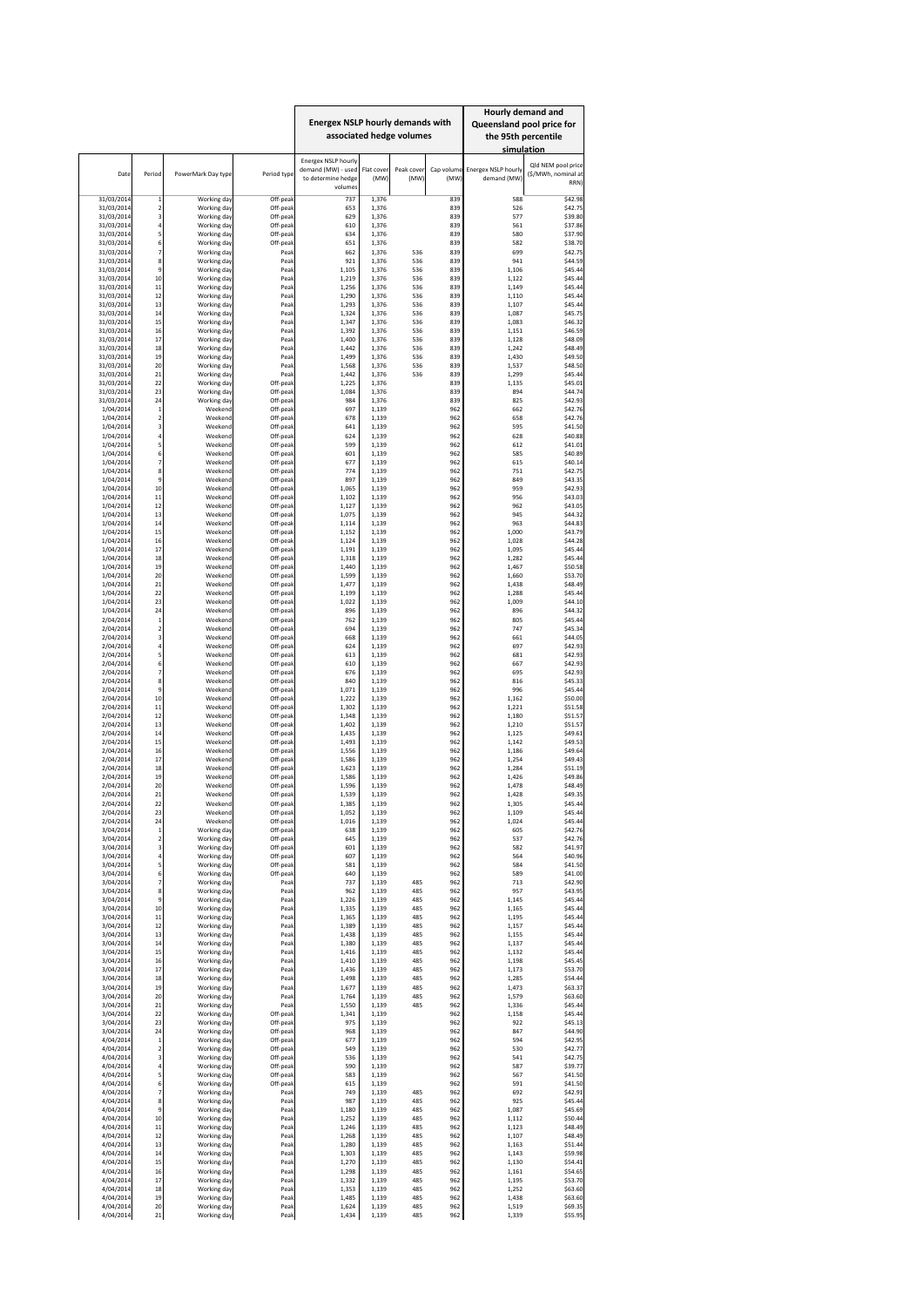|                        |                                                    |                            |                      |                                                                            |                    |                    |                    | Hourly demand and                                              |                                                   |
|------------------------|----------------------------------------------------|----------------------------|----------------------|----------------------------------------------------------------------------|--------------------|--------------------|--------------------|----------------------------------------------------------------|---------------------------------------------------|
|                        |                                                    |                            |                      | <b>Energex NSLP hourly demands with</b><br>associated hedge volumes        |                    |                    |                    | Queensland pool price for<br>the 95th percentile<br>simulation |                                                   |
| Date                   | Period                                             | PowerMark Day type         | Period type          | Energex NSLP hourly<br>demand (MW) - used<br>to determine hedge<br>volumes | Flat cover<br>(MW) | Peak cover<br>(MW) | Cap volume<br>(MW) | Energex NSLP hourly<br>demand (MW)                             | Qld NEM pool price<br>(\$/MWh, nominal at<br>RRN) |
| 4/04/2014              | 22                                                 | Working day                | Off-peal             | 1,192                                                                      | 1.139              |                    | 962                | 1,137                                                          | \$53.70                                           |
| 4/04/2014<br>4/04/2014 | 23<br>24                                           | Working day<br>Working day | Off-peal<br>Off-peal | 1.069<br>931                                                               | 1.139<br>1,139     |                    | 962<br>962         | 1,010<br>862                                                   | \$48.82<br>\$46.75                                |
| 5/04/2014              | $\mathbf{1}$                                       | Working day                | Off-peak             | 676                                                                        | 1,139              |                    | 962                | 670                                                            | \$47.39                                           |
| 5/04/2014<br>5/04/2014 | $\overline{\mathbf{2}}$<br>$\overline{\mathbf{3}}$ | Working day<br>Working day | Off-peak<br>Off-peal | 635<br>619                                                                 | 1,139<br>1.139     |                    | 962<br>962         | 588<br>620                                                     | \$44.62<br>\$42.93                                |
| 5/04/2014              | 4                                                  | Working day                | Off-peal             | 621                                                                        | 1,139              |                    | 962                | 597                                                            | \$42.76                                           |
| 5/04/2014<br>5/04/2014 | 5<br>6                                             | Working day<br>Working day | Off-peak<br>Off-peak | 602<br>636                                                                 | 1,139<br>1,139     |                    | 962<br>962         | 600<br>654                                                     | \$42.76<br>\$42.93                                |
| 5/04/2014<br>5/04/2014 | $\overline{7}$<br>8                                | Working day<br>Working day | Peal<br>Peak         | 738<br>1,045                                                               | 1.139<br>1,139     | 485<br>485         | 962<br>962         | 714<br>959                                                     | \$45.44<br>\$46.20                                |
| 5/04/2014              | 9                                                  | Working day                | Peak                 | 1,230                                                                      | 1,139              | 485                | 962                | 1,076                                                          | \$53.70                                           |
| 5/04/2014              | 10<br>11                                           | Working day                | Peak<br>Peak         | 1,297<br>1,336                                                             | 1,139<br>1,139     | 485<br>485         | 962<br>962         | 1,128<br>1,155                                                 | \$65.10<br>\$63.60                                |
| 5/04/2014<br>5/04/2014 | 12                                                 | Working day<br>Working day | Peak                 | 1.318                                                                      | 1.139              | 485                | 962                | 1.157                                                          | \$63.43                                           |
| 5/04/2014<br>5/04/2014 | 13<br>14                                           | Working day<br>Working day | Peal<br>Peak         | 1,292<br>1,286                                                             | 1,139<br>1,139     | 485<br>485         | 962<br>962         | 1,165<br>1,185                                                 | \$63.60<br>\$74.01                                |
| 5/04/2014              | 15                                                 | Working day                | Peal                 | 1,273                                                                      | 1,139              | 485                | 962                | 1,215                                                          | \$68.84                                           |
| 5/04/2014<br>5/04/2014 | 16<br>17                                           | Working day<br>Working day | Peal<br>Peak         | 1.272<br>1,278                                                             | 1.139<br>1,139     | 485<br>485         | 962<br>962         | 1,270<br>1,327                                                 | \$89.99<br>\$73.39                                |
| 5/04/2014              | 18<br>19                                           | Working day                | Peal<br>Peak         | 1,311<br>1,361                                                             | 1,139<br>1,139     | 485<br>485         | 962<br>962         | 1,350<br>1,543                                                 | \$89.01<br>\$91.45                                |
| 5/04/2014<br>5/04/2014 | 20                                                 | Working day<br>Working day | Peal                 | 1.478                                                                      | 1.139              | 485                | 962                | 1.646                                                          | \$69.43                                           |
| 5/04/2014<br>5/04/2014 | 21<br>22                                           | Working day<br>Working day | Peal<br>Off-peal     | 1,349<br>1,193                                                             | 1,139<br>1,139     | 485                | 962<br>962         | 1,466<br>1,333                                                 | \$59.39<br>\$52.61                                |
| 5/04/2014              | 23                                                 | Working day                | Off-peak             | 907                                                                        | 1,139              |                    | 962                | 1,140                                                          | \$47.38                                           |
| 5/04/2014<br>6/04/2014 | 24<br>$\mathbf{1}$                                 | Working day<br>Working day | Off-peak<br>Off-peak | 929<br>641                                                                 | 1.139<br>1,139     |                    | 962<br>962         | 906<br>649                                                     | \$45.44<br>\$45.44                                |
| 6/04/2014              | $\mathbf 2$<br>$\overline{\mathbf{3}}$             | Working day                | Off-peak             | 601                                                                        | 1,139              |                    | 962<br>962         | 595                                                            | \$42.80                                           |
| 6/04/2014<br>6/04/2014 | $\overline{a}$                                     | Working day<br>Working day | Off-peak<br>Off-peak | 553<br>561                                                                 | 1,139<br>1.139     |                    | 962                | 543<br>568                                                     | \$42.76<br>\$41.50                                |
| 6/04/2014<br>6/04/2014 | 5<br>6                                             | Working day<br>Working day | Off-peak<br>Off-peal | 582<br>614                                                                 | 1,139<br>1,139     |                    | 962<br>962         | 586<br>585                                                     | \$41.50<br>\$41.50                                |
| 6/04/2014              | $\overline{7}$                                     | Working day                | Peal                 | 771                                                                        | 1,139              | 485                | 962                | 672                                                            | \$42.77                                           |
| 6/04/2014<br>6/04/2014 | 8<br>9                                             | Working day<br>Working day | Peal<br>Peal         | 942<br>1.200                                                               | 1,139<br>1.139     | 485<br>485         | 962<br>962         | 868<br>1.126                                                   | \$43.80<br>\$45.44                                |
| 6/04/2014              | 10                                                 | Working day                | Peak                 | 1,253                                                                      | 1,139              | 485                | 962                | 1,234                                                          | \$51.61                                           |
| 6/04/2014<br>6/04/2014 | 11<br>12                                           | Working day<br>Working day | Peal<br>Peal         | 1,288<br>1,277                                                             | 1,139<br>1,139     | 485<br>485         | 962<br>962         | 1,296<br>1,326                                                 | \$53.34<br>\$51.14                                |
| 6/04/2014              | 13                                                 | Working day<br>Working day | Peal<br>Peal         | 1.270                                                                      | 1.139              | 485<br>485         | 962<br>962         | 1.344                                                          | \$61.29<br>\$62.44                                |
| 6/04/2014<br>6/04/2014 | 14<br>15                                           | Working day                | Peal                 | 1,227<br>1,255                                                             | 1,139<br>1,139     | 485                | 962                | 1,372<br>1,414                                                 | \$63.09                                           |
| 6/04/2014<br>6/04/2014 | 16<br>17                                           | Working day<br>Working day | Peal<br>Peal         | 1,304<br>1.276                                                             | 1,139<br>1.139     | 485<br>485         | 962<br>962         | 1,468<br>1,496                                                 | \$65.34<br>\$64.56                                |
| 6/04/2014              | 18                                                 | Working day                | Peak                 | 1,292                                                                      | 1,139              | 485                | 962                | 1,473                                                          | \$71.16                                           |
| 6/04/2014<br>6/04/2014 | 19<br>20                                           | Working day<br>Working day | Peak<br>Peak         | 1,430<br>1,578                                                             | 1,139<br>1,139     | 485<br>485         | 962<br>962         | 1,654<br>1,740                                                 | \$79.69<br>\$84.72                                |
| 6/04/2014              | 21                                                 | Working day                | Peal                 | 1.412                                                                      | 1.139              | 485                | 962                | 1,536                                                          | \$63.91                                           |
| 6/04/2014<br>6/04/2014 | 22<br>23                                           | Working day<br>Working day | Off-peak<br>Off-peal | 1,281<br>934                                                               | 1,139<br>1,139     |                    | 962<br>962         | 1,404<br>1,061                                                 | \$53.31<br>\$45.44                                |
| 6/04/2014<br>7/04/2014 | 24<br>$\mathbf{1}$                                 | Working day<br>Working day | Off-peal<br>Off-peal | 885<br>758                                                                 | 1,139<br>1.139     |                    | 962<br>962         | 1,008<br>797                                                   | \$45.44<br>\$45.44                                |
| 7/04/2014              | $\overline{\mathbf{c}}$                            | Working day                | Off-peak             | 694                                                                        | 1,139              |                    | 962                | 739                                                            | \$42.93                                           |
| 7/04/2014<br>7/04/2014 | 3<br>4                                             | Working day<br>Working day | Off-peak<br>Off-peal | 719<br>687                                                                 | 1,139<br>1,139     |                    | 962<br>962         | 763<br>760                                                     | \$43.46<br>\$42.79                                |
| 7/04/2014              | 5                                                  | Working day                | Off-peak             | 666                                                                        | 1.139              |                    | 962                | 694                                                            | \$42.76                                           |
| 7/04/2014<br>7/04/2014 | 6<br>7                                             | Working day<br>Working day | Off-peal<br>Peal     | 686<br>777                                                                 | 1,139<br>1,139     | 485                | 962<br>962         | 731<br>825                                                     | \$44.32<br>\$45.44                                |
| 7/04/2014              | 8                                                  | Working day                | Peal                 | 993                                                                        | 1,139              | 485                | 962                | 1,055                                                          | \$53.16                                           |
| 7/04/2014<br>7/04/2014 | 9<br>10                                            | Working day<br>Working day | Peal<br>Peal         | 1,156<br>1,348                                                             | 1,139<br>1.139     | 485<br>485         | 962<br>962         | 1,302<br>1,382                                                 | \$63.01<br>\$63.60                                |
| 7/04/2014<br>7/04/2014 | 11<br>12                                           | Working day<br>Working day | Peak<br>Peak         | 1,356<br>1,381                                                             | 1,139<br>1,139     | 485<br>485         | 962<br>962         | 1,383<br>1,357                                                 | \$63.60<br>\$63.60                                |
| 7/04/2014              | 13                                                 | Working day                | Peak                 | 1,393                                                                      | 1,139              | 485                | 962                | 1,347                                                          | \$55.60                                           |
| 7/04/2014<br>7/04/2014 | 14<br>15                                           | Working day<br>Working day | Peal<br>Peal         | 1.422<br>1,454                                                             | 1.139<br>1,139     | 485<br>485         | 962<br>962         | 1,314<br>1,311                                                 | \$61.33<br>\$63.60                                |
| 7/04/2014              | 16                                                 | Working day                | Peal                 | 1,455                                                                      | 1,139              | 485                | 962                | 1,322                                                          | \$63.60                                           |
| 7/04/2014<br>7/04/2014 | 17<br>18                                           | Working day<br>Working day | Peak<br>Peal         | 1,475<br>1,467                                                             | 1,139<br>1,139     | 485<br>485         | 962<br>962         | 1,350<br>1,504                                                 | \$70.00<br>\$77.28                                |
| 7/04/2014<br>7/04/2014 | 19<br>20                                           | Working day<br>Working day | Peal<br>Peal         | 1,576<br>1,651                                                             | 1,139<br>1,139     | 485<br>485         | 962<br>962         | 1,670<br>1,710                                                 | \$73.66<br>\$67.29                                |
| 7/04/2014              | 21                                                 | Working day                | Peal                 | 1,571                                                                      | 1,139              | 485                | 962                | 1,501                                                          | \$53.70                                           |
| 7/04/2014<br>7/04/2014 | 22<br>23                                           | Working day<br>Working day | Off-peak<br>Off-peal | 1,347<br>1,179                                                             | 1.139<br>1,139     |                    | 962<br>962         | 1,283<br>1,113                                                 | \$48.49<br>\$45.44                                |
| 7/04/2014              | 24                                                 | Working day                | Off-peak             | 991                                                                        | 1,139              |                    | 962                | 915                                                            | \$44.62                                           |
| 8/04/2014<br>8/04/2014 | $\mathbf{1}$<br>$\overline{\mathbf{2}}$            | Weekend<br>Weekend         | Off-peak<br>Off-peak | 610<br>546                                                                 | 1,139<br>1,139     |                    | 962<br>962         | 613<br>561                                                     | \$45.44<br>\$42.93                                |
| 8/04/2014<br>8/04/2014 | 3<br>4                                             | Weekend<br>Weekend         | Off-peak<br>Off-peak | 549<br>550                                                                 | 1,139<br>1,139     |                    | 962<br>962         | 602<br>586                                                     | \$42.76<br>\$41.50                                |
| 8/04/2014              | 5                                                  | Weekend                    | Off-peak             | 554                                                                        | 1,139              |                    | 962                | 556                                                            | \$41.74                                           |
| 8/04/2014<br>8/04/2014 | 6<br>$\overline{7}$                                | Weekend<br>Weekend         | Off-peak<br>Off-peak | 538<br>561                                                                 | 1,139<br>1,139     |                    | 962<br>962         | 582<br>607                                                     | \$42.75<br>\$42.76                                |
| 8/04/2014              | 8                                                  | Weekend<br>Weekend         | Off-peak             | 733                                                                        | 1,139              |                    | 962                | 763                                                            | \$42.93                                           |
| 8/04/2014<br>8/04/2014 | 9<br>10                                            | Weekend                    | Off-peak<br>Off-peak | 883<br>1,033                                                               | 1,139<br>1,139     |                    | 962<br>962         | 1,000<br>1,112                                                 | \$43.02<br>\$44.03                                |
| 8/04/2014<br>8/04/2014 | 11<br>12                                           | Weekend<br>Weekend         | Off-peak<br>Off-peak | 969<br>993                                                                 | 1,139<br>1,139     |                    | 962<br>962         | 1,070<br>1,083                                                 | \$44.59<br>\$44.01                                |
| 8/04/2014              | 13                                                 | Weekend                    | Off-peak             | 966                                                                        | 1,139              |                    | 962                | 1,076                                                          | \$43.77                                           |
| 8/04/2014<br>8/04/2014 | 14<br>15                                           | Weekend<br>Weekend         | Off-peak<br>Off-peak | 942<br>968                                                                 | 1,139<br>1.139     |                    | 962<br>962         | 1,083<br>1,077                                                 | \$43.21<br>\$43.21                                |
| 8/04/2014<br>8/04/2014 | 16                                                 | Weekend                    | Off-peak             | 1,010                                                                      | 1,139              |                    | 962                | 1,135                                                          | \$45.44                                           |
| 8/04/2014              | 17<br>18                                           | Weekend<br>Weekend         | Off-peak<br>Off-peak | 1,045<br>1,217                                                             | 1,139<br>1,139     |                    | 962<br>962         | 1,160<br>1,251                                                 | \$45.44<br>\$48.49                                |
| 8/04/2014<br>8/04/2014 | 19<br>20                                           | Weekend<br>Weekend         | Off-peak<br>Off-peak | 1,484<br>1,526                                                             | 1,139<br>1,139     |                    | 962<br>962         | 1,438<br>1,525                                                 | \$45.44<br>\$45.44                                |
| 8/04/2014              | 21                                                 | Weekend                    | Off-peak             | 1,327                                                                      | 1,139              |                    | 962                | 1,306                                                          | \$44.62                                           |
| 8/04/2014<br>8/04/2014 | 22<br>23                                           | Weekend<br>Weekend         | Off-peak<br>Off-peak | 1,158<br>903                                                               | 1,139<br>1.139     |                    | 962<br>962         | 1,191<br>1,015                                                 | \$45.44<br>\$44.50                                |
| 8/04/2014              | 24                                                 | Weekend                    | Off-peak             | 806                                                                        | 1,139              |                    | 962                | 916                                                            | \$44.96                                           |
| 9/04/2014<br>9/04/2014 | $\mathbf{1}$<br>$\overline{\mathbf{c}}$            | Weekend<br>Weekend         | Off-peak<br>Off-peak | 655<br>613                                                                 | 1,139<br>1,139     |                    | 962<br>962         | 742<br>689                                                     | \$45.44<br>\$44.54                                |
| 9/04/2014<br>9/04/2014 | 3<br>$\overline{a}$                                | Weekend<br>Weekend         | Off-peak<br>Off-peak | 619<br>593                                                                 | 1,139<br>1.139     |                    | 962<br>962         | 666<br>652                                                     | \$42.93<br>\$43.15                                |
| 9/04/2014              | 5                                                  | Weekend                    | Off-peak             | 605                                                                        | 1,139              |                    | 962                | 641                                                            | \$42.93                                           |
| 9/04/2014<br>9/04/2014 | 6<br>7                                             | Weekend<br>Weekend         | Off-peak<br>Off-peak | 587<br>668                                                                 | 1,139<br>1,139     |                    | 962<br>962         | 637<br>648                                                     | \$42.97<br>\$43.14                                |
| 9/04/2014              | 8                                                  | Weekend                    | Off-peak             | 827                                                                        | 1.139              |                    | 962                | 812                                                            | \$45.44                                           |
| 9/04/2014<br>9/04/2014 | 9<br>10                                            | Weekend<br>Weekend         | Off-peak<br>Off-peak | 1,008<br>1,160                                                             | 1,139<br>1,139     |                    | 962<br>962         | 1,008<br>1,140                                                 | \$47.61<br>\$53.70                                |
| 9/04/2014<br>9/04/2014 | 11<br>12                                           | Weekend<br>Weekend         | Off-peak<br>Off-peak | 1,122<br>1,133                                                             | 1,139<br>1,139     |                    | 962<br>962         | 1,193<br>1,200                                                 | \$55.64<br>\$55.04                                |
| 9/04/2014              | 13                                                 | Weekend                    | Off-peak             | 1,066                                                                      | 1,139              |                    | 962                | 1,190                                                          | \$55.67                                           |
| 9/04/2014<br>9/04/2014 | 14<br>15                                           | Weekend<br>Weekend         | Off-peak<br>Off-peak | 1,079<br>1,055                                                             | 1,139<br>1,139     |                    | 962<br>962         | 1,203<br>1,200                                                 | \$55.43<br>\$55.43                                |
| 9/04/2014              | 16                                                 | Weekend                    | Off-peak             | 1,054                                                                      | 1,139              |                    | 962                | 1,254                                                          | \$54.55                                           |
| 9/04/2014<br>9/04/2014 | 17<br>18                                           | Weekend<br>Weekend         | Off-peak<br>Off-peak | 1,067<br>1,216                                                             | 1,139<br>1,139     |                    | 962<br>962         | 1,256<br>1,281                                                 | \$55.15<br>\$56.59                                |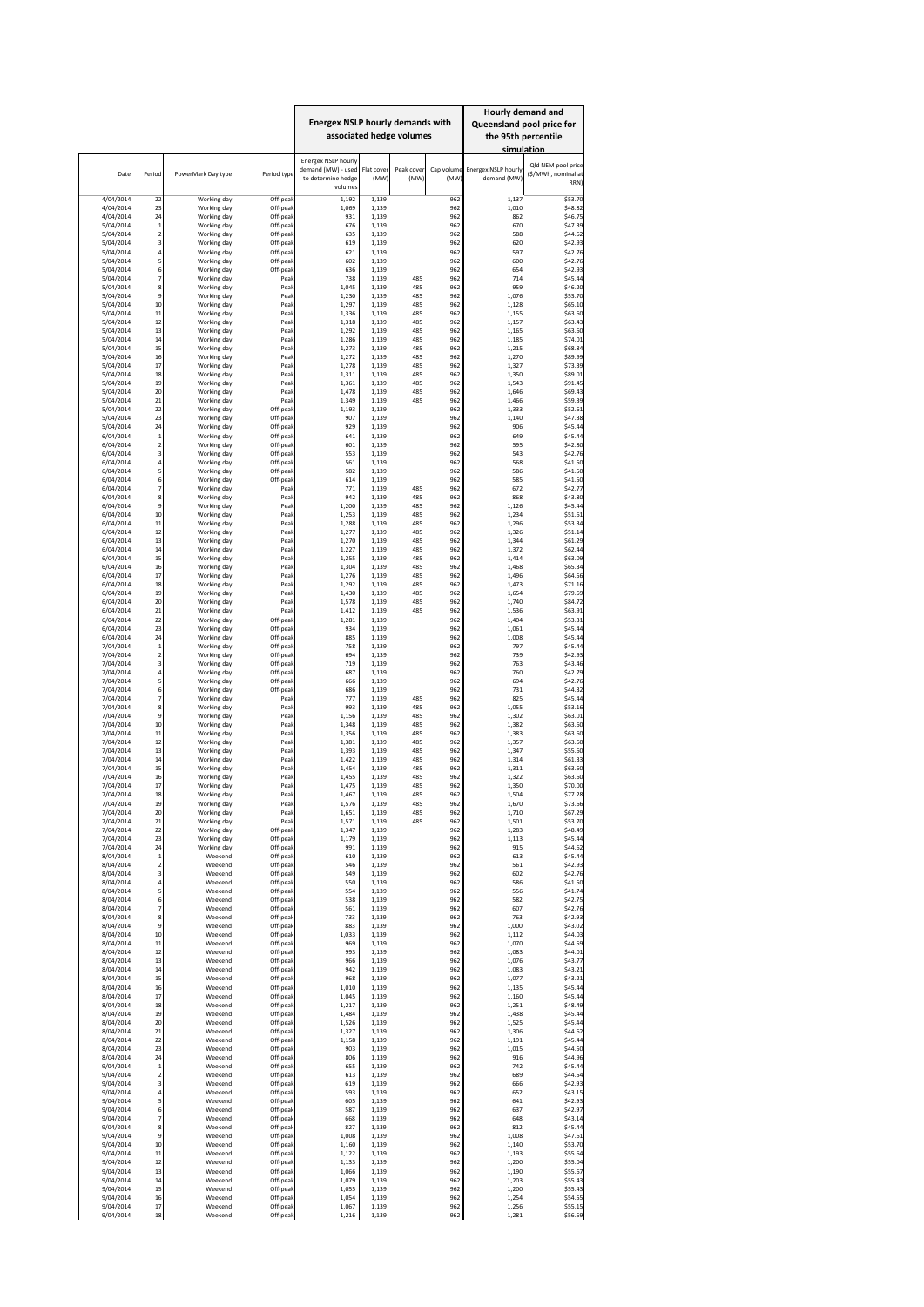|                          |                                  |                            |                      |                                          |                    |                          |                   | Hourly demand and                  |                     |
|--------------------------|----------------------------------|----------------------------|----------------------|------------------------------------------|--------------------|--------------------------|-------------------|------------------------------------|---------------------|
|                          |                                  |                            |                      | <b>Energex NSLP hourly demands with</b>  |                    |                          |                   | Queensland pool price for          |                     |
|                          |                                  |                            |                      |                                          |                    | associated hedge volumes |                   | the 95th percentile                |                     |
|                          |                                  |                            |                      |                                          |                    |                          |                   | simulation                         |                     |
|                          |                                  |                            |                      | Energex NSLP hourly                      |                    |                          |                   |                                    | Qld NEM pool price  |
| Date                     | Period                           | PowerMark Day type         | Period type          | demand (MW) - used<br>to determine hedge | Flat cover<br>(MW) | Peak cover<br>(MW)       | Cap volume<br>(MW | Energex NSLP hourly<br>demand (MW) | (\$/MWh, nominal at |
|                          |                                  |                            |                      | volumes                                  |                    |                          |                   |                                    | RRN)                |
| 9/04/2014                | 19                               | Weekend                    | Off-peak             | 1,352                                    | 1,139              |                          | 962               | 1.453                              | \$58.80             |
| 9/04/2014<br>9/04/2014   | 20<br>21                         | Weekend<br>Weekend         | Off-peal<br>Off-peal | 1,425<br>1,247                           | 1,139<br>1,139     |                          | 962<br>962        | 1,553<br>1,358                     | \$58.56<br>\$53.55  |
| 9/04/2014                | 22                               | Weekend                    | Off-peak             | 1,139                                    | 1,139              |                          | 962               | 1,139                              | \$48.49             |
| 9/04/2014                | 23                               | Weekend<br>Weekend         | Off-peal             | 907<br>854                               | 1.139              |                          | 962<br>962        | 996<br>970                         | \$48.49<br>\$48.49  |
| 9/04/2014<br>10/04/2014  | 24<br>$\mathbf{1}$               | Working day                | Off-peal<br>Off-peal | 606                                      | 1,139<br>1,139     |                          | 962               | 665                                | \$45.44             |
| 10/04/2014               | $\overline{2}$                   | Working day                | Off-peal             | 603                                      | 1,139              |                          | 962               | 664                                | \$45.44             |
| 10/04/2014<br>10/04/2014 | $\overline{3}$<br>4              | Working day<br>Working day | Off-peak<br>Off-peak | 552<br>531                               | 1.139<br>1,139     |                          | 962<br>962        | 617<br>649                         | \$42.93<br>\$43.18  |
| 10/04/2014               | 5                                | Working day                | Off-peak             | 542                                      | 1,139              |                          | 962               | 636                                | \$42.90             |
| 10/04/2014<br>10/04/2014 | 6<br>$\overline{7}$              | Working day<br>Working day | Off-peak<br>Peal     | 532<br>578                               | 1,139<br>1,139     | 485                      | 962<br>962        | 631<br>769                         | \$43.63<br>\$45.44  |
| 10/04/2014               | 8                                | Working day                | Peal                 | 690                                      | 1.139              | 485                      | 962               | 1.003                              | \$48.49             |
| 10/04/2014               | 9                                | Working day                | Peal                 | 868                                      | 1,139              | 485                      | 962               | 1,242                              | \$56.28             |
| 10/04/2014<br>10/04/2014 | 10<br>11                         | Working day<br>Working day | Peak<br>Peal         | 996<br>992                               | 1,139<br>1,139     | 485<br>485               | 962<br>962        | 1,318<br>1,360                     | \$57.19<br>\$54.53  |
| 10/04/2014               | 12                               | Working day                | Peal                 | 998                                      | 1.139              | 485                      | 962               | 1,343                              | \$57.95             |
| 10/04/2014<br>10/04/2014 | 13<br>14                         | Working day<br>Working day | Peak<br>Peal         | 1,000<br>1,016                           | 1,139<br>1,139     | 485<br>485               | 962<br>962        | 1,363<br>1,368                     | \$57.44<br>\$56.29  |
| 10/04/2014               | 15                               | Working day                | Peal                 | 976                                      | 1,139              | 485                      | 962               | 1,356                              | \$57.31             |
| 10/04/2014<br>10/04/2014 | 16<br>17                         | Working day<br>Working day | Peal<br>Peal         | 988<br>1,075                             | 1.139<br>1,139     | 485<br>485               | 962<br>962        | 1,383<br>1,427                     | \$56.81<br>\$59.69  |
| 10/04/2014               | 18                               | Working day                | Peal                 | 1,206                                    | 1,139              | 485                      | 962               | 1,453                              | \$58.13             |
| 10/04/2014               | 19<br>20                         | Working day                | Peal<br>Peal         | 1,570<br>1,444                           | 1,139<br>1.139     | 485<br>485               | 962<br>962        | 1,531                              | \$53.70<br>\$53.80  |
| 10/04/2014<br>10/04/2014 | 21                               | Working day<br>Working day | Peak                 | 1,263                                    | 1,139              | 485                      | 962               | 1,594<br>1,525                     | \$49.63             |
| 10/04/2014               | 22                               | Working day                | Off-peak             | 1,165                                    | 1,139              |                          | 962               | 1,282                              | \$46.98             |
| 10/04/2014<br>10/04/2014 | 23<br>24                         | Working day<br>Working day | Off-peak<br>Off-peal | 834<br>768                               | 1,139<br>1.139     |                          | 962<br>962        | 1,048<br>959                       | \$45.44<br>\$45.44  |
| 11/04/2014               | $\mathbf{1}$                     | Working day                | Off-peal             | 644                                      | 1,139              |                          | 962               | 797                                | \$45.44             |
| 11/04/2014<br>11/04/2014 | $\mathbf 2$<br>3                 | Working day<br>Working day | Off-peal<br>Off-peal | 589<br>574                               | 1,139<br>1,139     |                          | 962<br>962        | 739<br>763                         | \$44.14<br>\$45.44  |
| 11/04/2014               | 4                                | Working day                | Off-peal             | 590                                      | 1.139              |                          | 962               | 760                                | \$43.94             |
| 11/04/2014               | 5                                | Working day                | Off-peal             | 568                                      | 1.139              |                          | 962               | 694                                | \$42.68             |
| 11/04/2014<br>11/04/2014 | 6<br>$\overline{7}$              | Working day<br>Working day | Off-peal<br>Peal     | 592<br>718                               | 1,139<br>1,139     | 485                      | 962<br>962        | 731<br>825                         | \$42.93<br>\$45.43  |
| 11/04/2014               | 8                                | Working day                | Peal                 | 964                                      | 1,139              | 485                      | 962               | 1,055                              | \$48.49             |
| 11/04/2014<br>11/04/2014 | 9<br>10                          | Working day<br>Working day | Peal<br>Peal         | 1.166<br>1,167                           | 1.139<br>1,139     | 485<br>485               | 962<br>962        | 1,302<br>1,382                     | \$55.20<br>\$64.65  |
| 11/04/2014               | 11                               | Working day                | Peal                 | 1,113                                    | 1,139              | 485                      | 962               | 1,383                              | \$60.7              |
| 11/04/2014<br>11/04/2014 | 12<br>13                         | Working day<br>Working day | Peal<br>Peal         | 1,169<br>1,173                           | 1,139<br>1.139     | 485<br>485               | 962<br>962        | 1,357<br>1,347                     | \$63.25<br>\$63,60  |
| 11/04/2014               | 14                               | Working day                | Peak                 | 1,161                                    | 1,139              | 485                      | 962               | 1,314                              | \$59.17             |
| 11/04/2014               | 15                               | Working day                | Peak                 | 1,178                                    | 1,139              | 485                      | 962<br>962        | 1,311                              | \$61.98             |
| 11/04/2014<br>11/04/2014 | 16<br>17                         | Working day<br>Working day | Peak<br>Peal         | 1,213<br>1.274                           | 1,139<br>1.139     | 485<br>485               | 962               | 1,322<br>1,350                     | \$60.32<br>\$63.57  |
| 11/04/2014               | 18                               | Working day                | Peal                 | 1,346                                    | 1,139              | 485                      | 962               | 1,504                              | \$60.84             |
| 11/04/2014<br>11/04/2014 | 19<br>20                         | Working day<br>Working day | Peal<br>Peal         | 1,622<br>1,723                           | 1,139<br>1,139     | 485<br>485               | 962<br>962        | 1,670<br>1,710                     | \$57.89<br>\$56.95  |
| 11/04/2014               | 21                               | Working day                | Peal                 | 1.448                                    | 1.139              | 485                      | 962               | 1,501                              | \$51.92             |
| 11/04/2014<br>11/04/2014 | 22<br>23                         | Working day<br>Working day | Off-peal<br>Off-peal | 1,301<br>1,003                           | 1,139<br>1,139     |                          | 962<br>962        | 1,283<br>1,113                     | \$48.49<br>\$45.44  |
| 11/04/2014               | 24                               | Working day                | Off-peal             | 901                                      | 1,139              |                          | 962               | 915                                | \$45.33             |
| 12/04/2014               | $\mathbf{1}$                     | Working day                | Off-peal             | 588<br>556                               | 1.139              |                          | 962<br>962        | 634<br>577                         | \$42.90             |
| 12/04/2014<br>12/04/2014 | $\mathbf 2$<br>3                 | Working day<br>Working day | Off-peal<br>Off-peal | 598                                      | 1,139<br>1,139     |                          | 962               | 555                                | \$42.76<br>\$42.7   |
| 12/04/2014               | 4                                | Working day                | Off-peal             | 594                                      | 1,139              |                          | 962               | 550                                | \$41.50             |
| 12/04/2014<br>12/04/2014 | 5<br>6                           | Working day<br>Working day | Off-peal<br>Off-peal | 595<br>605                               | 1,139<br>1.139     |                          | 962<br>962        | 589<br>628                         | \$41.50<br>\$42.44  |
| 12/04/2014               | 7                                | Working day                | Peak                 | 701                                      | 1,139              | 485                      | 962               | 718                                | \$42.94             |
| 12/04/2014<br>12/04/2014 | 8<br>$\ddot{q}$                  | Working day<br>Working day | Peal<br>Peak         | 975<br>1,099                             | 1,139<br>1,139     | 485<br>485               | 962<br>962        | 917<br>1,093                       | \$45.21<br>\$63.60  |
| 12/04/2014               | 10                               | Working day                | Peal                 | 1.070                                    | 1.139              | 485                      | 962               | 1.166                              | \$63.44             |
| 12/04/2014               | 11                               | Working day                | Peal                 | 1,144                                    | 1,139              | 485                      | 962               | 1,176                              | \$63.41             |
| 12/04/2014<br>12/04/2014 | 12<br>13                         | Working day<br>Working day | Peal<br>Peal         | 1,127<br>1,078                           | 1,139<br>1,139     | 485<br>485               | 962<br>962        | 1,174<br>1,192                     | \$63.60<br>\$68.79  |
| 12/04/2014               | 14                               | Working day                | Peal                 | 1,133                                    | 1.139              | 485                      | 962               | 1.192                              | \$77.08             |
| 12/04/2014<br>12/04/2014 | 15<br>16                         | Working day<br>Working day | Peak<br>Pea          | 1,162<br>1,144                           | 1,139<br>1,139     | 485<br>485               | 962<br>962        | 1,223<br>1,287                     | \$72.22<br>\$85.6   |
| 12/04/2014               | 17                               | Working day                | Peal                 | 1,261                                    | 1,139              | 485                      | 962               | 1,329                              | \$75.50             |
| 12/04/2014<br>12/04/2014 | 18<br>19                         | Working day<br>Working day | Peal<br>Peal         | 1.350<br>1,467                           | 1.139<br>1,139     | 485<br>485               | 962<br>962        | 1.436<br>1,539                     | \$76.55<br>\$63.60  |
| 12/04/2014               | 20                               | Working day                | Peak                 | 1,708                                    | 1,139              | 485                      | 962               | 1,732                              | \$55.95             |
| 12/04/2014<br>12/04/2014 | 21<br>22                         | Working day<br>Working day | Peal<br>Off-peak     | 1,440<br>1,277                           | 1,139<br>1.139     | 485                      | 962<br>962        | 1,513<br>1,218                     | \$65.10<br>\$48.49  |
| 12/04/2014               | 23                               | Working day                | Off-peak             | 1,013                                    | 1,139              |                          | 962               | 1,049                              | \$45.44             |
| 12/04/2014               | 24                               | Working day                | Off-peak             | 914                                      | 1,139              |                          | 962<br>962        | 874                                | \$45.44             |
| 13/04/2014<br>13/04/2014 | $\mathbf{1}$<br>$\mathbf 2$      | Working day<br>Working day | Off-peak<br>Off-peak | 589<br>596                               | 1,139<br>1,139     |                          | 962               | 603<br>590                         | \$44.31<br>\$42.92  |
| 13/04/2014               | $\overline{3}$                   | Working day                | Off-peak             | 599                                      | 1.139              |                          | 962               | 563                                | \$42.75             |
| 13/04/2014<br>13/04/2014 | 4<br>5                           | Working day<br>Working day | Off-peak<br>Off-peak | 604<br>631                               | 1,139<br>1,139     |                          | 962<br>962        | 537<br>546                         | \$41.50<br>\$41.50  |
| 13/04/2014               | 6                                | Working day                | Off-peak             | 641                                      | 1,139              |                          | 962               | 606                                | \$41.50             |
| 13/04/2014<br>13/04/2014 | $\overline{7}$<br>8              | Working day<br>Working day | Peak<br>Peak         | 729<br>950                               | 1.139<br>1,139     | 485<br>485               | 962<br>962        | 630<br>871                         | \$42.90<br>\$44.59  |
| 13/04/2014               | 9                                | Working day                | Peak                 | 1,107                                    | 1,139              | 485                      | 962               | 1,102                              | \$48.49             |
| 13/04/2014<br>13/04/2014 | 10<br>11                         | Working day<br>Working day | Peal<br>Peal         | 1,115<br>1.165                           | 1,139<br>1.139     | 485<br>485               | 962<br>962        | 1,184<br>1,203                     | \$51.50<br>\$53.70  |
| 13/04/2014               | 12                               | Working day                | Peal                 | 1,143                                    | 1,139              | 485                      | 962               | 1,217                              | \$53.70             |
| 13/04/2014               | 13                               | Working day                | Peal                 | 1,157                                    | 1,139              | 485                      | 962               | 1,250                              | \$53.77             |
| 13/04/2014<br>13/04/2014 | 14<br>15                         | Working day<br>Working day | Peak<br>Peak         | 1,141<br>1,132                           | 1,139<br>1,139     | 485<br>485               | 962<br>962        | 1,272<br>1,243                     | \$53.13<br>\$52.49  |
| 13/04/2014               | 16                               | Working day                | Peak                 | 1,185                                    | 1,139              | 485                      | 962               | 1,250                              | \$53.47             |
| 13/04/2014<br>13/04/2014 | 17<br>18                         | Working day<br>Working day | Peak<br>Peak         | 1,251<br>1,329                           | 1,139<br>1,139     | 485<br>485               | 962<br>962        | 1,304<br>1,275                     | \$53.70<br>\$53.70  |
| 13/04/2014               | 19                               | Working day                | Peak                 | 1.493                                    | 1.139              | 485                      | 962               | 1,525                              | \$63.60             |
| 13/04/2014<br>13/04/2014 | 20<br>21                         | Working day<br>Working day | Peak<br>Peak         | 1,644<br>1,425                           | 1,139<br>1,139     | 485<br>485               | 962<br>962        | 1,588<br>1,374                     | \$62.22<br>\$51.60  |
| 13/04/2014               | 22                               | Working day                | Off-peak             | 1,264                                    | 1,139              |                          | 962               | 1,202                              | \$48.67             |
| 13/04/2014               | 23                               | Working day                | Off-peak             | 1,029                                    | 1,139              |                          | 962               | 895                                | \$45.91             |
| 13/04/2014<br>14/04/2014 | 24<br>$\,$ 1                     | Working day<br>Working day | Off-peal<br>Off-peak | 919<br>596                               | 1.139<br>1,139     |                          | 962<br>962        | 822<br>661                         | \$45.44<br>\$44.32  |
| 14/04/2014               | $\mathbf 2$                      | Working day                | Off-peak             | 549                                      | 1,139              |                          | 962               | 608                                | \$42.93             |
| 14/04/2014<br>14/04/2014 | $\overline{3}$<br>$\overline{a}$ | Working day<br>Working day | Off-peak<br>Off-peal | 578<br>582                               | 1,139<br>1.139     |                          | 962<br>962        | 580<br>591                         | \$42.90<br>\$42.75  |
| 14/04/2014               | 5                                | Working day                | Off-peak             | 580                                      | 1,139              |                          | 962               | 581                                | \$42.75             |
| 14/04/2014<br>14/04/2014 | 6<br>$\overline{7}$              | Working day                | Off-peak<br>Peal     | 627<br>730                               | 1,139<br>1,139     | 485                      | 962<br>962        | 637<br>747                         | \$42.90<br>\$44.19  |
| 14/04/2014               | 8                                | Working day<br>Working day | Peak                 | 882                                      | 1,139              | 485                      | 962               | 1,015                              | \$45.44             |
| 14/04/2014               | 9                                | Working day                | Peak                 | 1,075                                    | 1,139              | 485                      | 962               | 1,228                              | \$50.56             |
| 14/04/2014<br>14/04/2014 | 10<br>11                         | Working day<br>Working day | Peak<br>Peak         | 1,177<br>1,168                           | 1,139<br>1,139     | 485<br>485               | 962<br>962        | 1,264<br>1,281                     | \$51.62<br>\$53.70  |
| 14/04/2014               | 12                               | Working day                | Peak                 | 1.222                                    | 1.139              | 485                      | 962               | 1,257                              | \$53.70             |
| 14/04/2014<br>14/04/2014 | 13<br>14                         | Working day<br>Working day | Peak<br>Peak         | 1,194<br>1,218                           | 1,139<br>1,139     | 485<br>485               | 962<br>962        | 1,216<br>1,217                     | \$53.70<br>\$52.84  |
| 14/04/2014               | 15                               | Working day                | Peak                 | 1,246                                    | 1,139              | 485                      | 962               | 1,218                              | \$53.70             |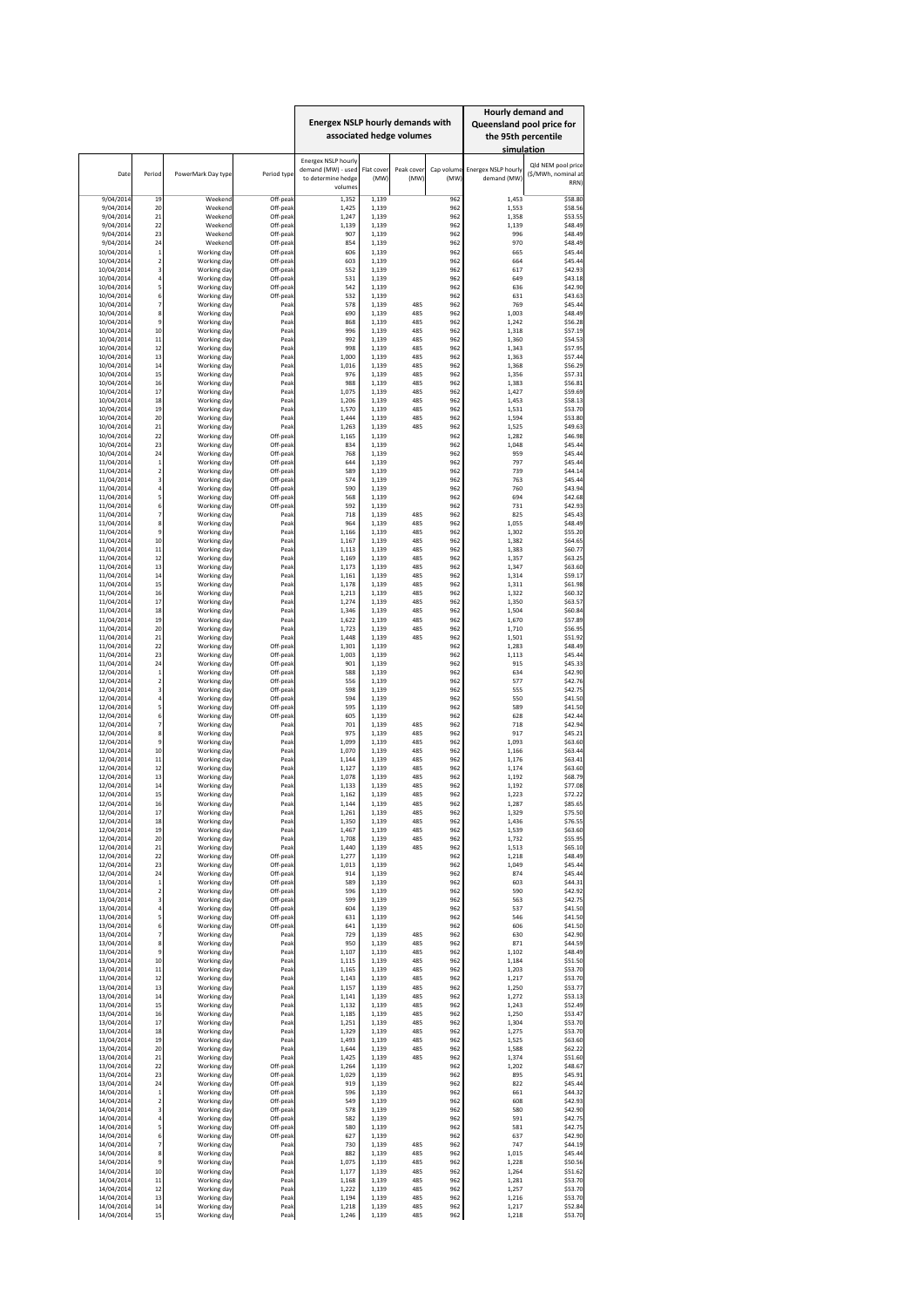|                          |                              |                            |                      |                                         |                |                          |            | Hourly demand and<br>Queensland pool price for |                                           |  |  |
|--------------------------|------------------------------|----------------------------|----------------------|-----------------------------------------|----------------|--------------------------|------------|------------------------------------------------|-------------------------------------------|--|--|
|                          |                              |                            |                      | <b>Energex NSLP hourly demands with</b> |                | associated hedge volumes |            |                                                |                                           |  |  |
|                          |                              |                            |                      |                                         |                |                          |            | the 95th percentile<br>simulation              |                                           |  |  |
|                          |                              |                            |                      | Energex NSLP hourly                     |                |                          |            |                                                |                                           |  |  |
| Date                     | Period                       | PowerMark Day type         | Period type          | demand (MW) - used                      | Flat cover     | Peak cover               | Cap volume | Energex NSLP hourly                            | Qld NEM pool price<br>(\$/MWh, nominal at |  |  |
|                          |                              |                            |                      | to determine hedge<br>volumes           | (MW)           | (MW)                     | (MW        | demand (MW                                     | RRN)                                      |  |  |
| 14/04/2014               | 16                           | Working day                | Peak                 | 1,264                                   | 1,139          | 485                      | 962        | 1,205                                          | \$51.50                                   |  |  |
| 14/04/2014               | 17                           | Working day                | Peak                 | 1.273                                   | 1.139          | 485                      | 962        | 1.230                                          | \$51.78                                   |  |  |
| 14/04/2014<br>14/04/2014 | 18<br>19                     | Working day<br>Working day | Peak<br>Peal         | 1,302<br>1,374                          | 1,139<br>1,139 | 485<br>485               | 962<br>962 | 1,344<br>1,584                                 | \$53.70<br>\$53.70                        |  |  |
| 14/04/2014               | 20                           | Working day                | Peak                 | 1,447                                   | 1,139          | 485                      | 962        | 1,603                                          | \$55.72                                   |  |  |
| 14/04/2014<br>14/04/2014 | 21<br>22                     | Working day<br>Working day | Peak<br>Off-peal     | 1.405<br>1,237                          | 1,139<br>1,139 | 485                      | 962<br>962 | 1.388<br>1,157                                 | \$48.49<br>\$45.44                        |  |  |
| 14/04/2014               | 23                           | Working day                | Off-peal             | 1,028                                   | 1,139          |                          | 962        | 989                                            | \$45.44                                   |  |  |
| 14/04/2014<br>15/04/2014 | 24<br>1                      | Working day<br>Weekend     | Off-peal<br>Off-peal | 905<br>691                              | 1,139<br>1,139 |                          | 962<br>962 | 882<br>613                                     | \$45.44<br>\$43.42                        |  |  |
| 15/04/2014               | 2                            | Weekend                    | Off-peak             | 633                                     | 1,139          |                          | 962        | 561                                            | \$42.90                                   |  |  |
| 15/04/2014<br>15/04/2014 | 3<br>4                       | Weekend<br>Weekend         | Off-peal<br>Off-peal | 616<br>615                              | 1,139<br>1,139 |                          | 962<br>962 | 602<br>586                                     | \$42.75<br>\$40.84                        |  |  |
| 15/04/2014               | 5                            | Weekend                    | Off-peak             | 594                                     | 1,139          |                          | 962        | 556                                            | \$41.50                                   |  |  |
| 15/04/2014<br>15/04/2014 | 6<br>7                       | Weekend<br>Weekend         | Off-peal<br>Off-peal | 586<br>594                              | 1.139<br>1,139 |                          | 962<br>962 | 582<br>607                                     | \$41.50<br>\$42.90                        |  |  |
| 15/04/2014               | 8                            | Weekend                    | Off-peal             | 764                                     | 1,139          |                          | 962        | 763                                            | \$42.93                                   |  |  |
| 15/04/2014<br>15/04/2014 | 9<br>10                      | Weekend<br>Weekend         | Off-peal<br>Off-peal | 844<br>950                              | 1,139<br>1.139 |                          | 962<br>962 | 1,000<br>1.112                                 | \$43.29<br>\$45.63                        |  |  |
| 15/04/2014               | 11                           | Weekend                    | Off-peal             | 1,034                                   | 1,139          |                          | 962        | 1,070                                          | \$45.45                                   |  |  |
| 15/04/2014<br>15/04/2014 | 12<br>13                     | Weekend<br>Weekend         | Off-peal<br>Off-peal | 991<br>970                              | 1,139<br>1,139 |                          | 962<br>962 | 1,083<br>1,076                                 | \$45.44<br>\$45.44                        |  |  |
| 15/04/2014               | 14                           | Weekend                    | Off-peal             | 984                                     | 1.139          |                          | 962        | 1.083                                          | \$45.44                                   |  |  |
| 15/04/2014<br>15/04/2014 | 15<br>16                     | Weekend<br>Weekend         | Off-peal<br>Off-peal | 957<br>1,001                            | 1,139<br>1,139 |                          | 962<br>962 | 1,077<br>1,135                                 | \$45.44<br>\$45.44                        |  |  |
| 15/04/2014               | 17                           | Weekend                    | Off-peal             | 1,044                                   | 1,139          |                          | 962        | 1,160                                          | \$45.97                                   |  |  |
| 15/04/2014<br>15/04/2014 | 18<br>19                     | Weekend<br>Weekend         | Off-peal<br>Off-peak | 1,166<br>1,337                          | 1,139<br>1,139 |                          | 962<br>962 | 1,251<br>1,438                                 | \$48.49<br>\$48.50                        |  |  |
| 15/04/2014               | 20                           | Weekend                    | Off-peal             | 1,412                                   | 1,139          |                          | 962        | 1,525                                          | \$50.57                                   |  |  |
| 15/04/2014<br>15/04/2014 | 21<br>22                     | Weekend<br>Weekend         | Off-peak<br>Off-peal | 1,448<br>1.231                          | 1,139<br>1.139 |                          | 962<br>962 | 1,306<br>1.191                                 | \$46.98<br>\$45.44                        |  |  |
| 15/04/2014               | 23                           | Weekend                    | Off-peal             | 1,040                                   | 1,139          |                          | 962        | 1,015                                          | \$46.25                                   |  |  |
| 15/04/2014               | 24                           | Weekend                    | Off-peal             | 857                                     | 1,139          |                          | 962        | 916                                            | \$45.44                                   |  |  |
| 16/04/2014<br>16/04/2014 | 1<br>$\overline{\mathbf{c}}$ | Weekend<br>Weekend         | Off-peal<br>Off-peal | 702<br>643                              | 1,139<br>1,139 |                          | 962<br>962 | 610<br>546                                     | \$45.44<br>\$45.29                        |  |  |
| 16/04/2014               | з                            | Weekend                    | Off-peal             | 636                                     | 1.139          |                          | 962        | 549                                            | \$42.93                                   |  |  |
| 16/04/2014<br>16/04/2014 | 4<br>5                       | Weekend<br>Weekend         | Off-peal<br>Off-peal | 604<br>603                              | 1,139<br>1,139 |                          | 962<br>962 | 550<br>554                                     | \$42.75<br>\$43.58                        |  |  |
| 16/04/2014               | 6                            | Weekend                    | Off-peal             | 615                                     | 1,139          |                          | 962        | 538                                            | \$43.58                                   |  |  |
| 16/04/2014<br>16/04/2014 | 7<br>8                       | Weekend<br>Weekend         | Off-peal<br>Off-peal | 636<br>778                              | 1.139<br>1,139 |                          | 962<br>962 | 561<br>733                                     | \$44.82<br>\$43.79                        |  |  |
| 16/04/2014               | 9                            | Weekend                    | Off-peal             | 861                                     | 1,139          |                          | 962        | 883                                            | \$45.44                                   |  |  |
| 16/04/2014<br>16/04/2014 | 10<br>11                     | Weekend<br>Weekend         | Off-peal<br>Off-peak | 963<br>996                              | 1,139<br>1.139 |                          | 962<br>962 | 1,033<br>969                                   | \$45.99<br>\$46.63                        |  |  |
| 16/04/2014               | 12                           | Weekend                    | Off-peak             | 951                                     | 1,139          |                          | 962        | 993                                            | \$46.61                                   |  |  |
| 16/04/2014<br>16/04/2014 | 13<br>14                     | Weekend<br>Weekend         | Off-peal<br>Off-peak | 950<br>960                              | 1,139<br>1,139 |                          | 962<br>962 | 966<br>942                                     | \$44.94<br>\$44.75                        |  |  |
| 16/04/2014               | 15                           | Weekend                    | Off-peal             | 1.006                                   | 1.139          |                          | 962        | 968                                            | \$43.82                                   |  |  |
| 16/04/2014<br>16/04/2014 | 16<br>17                     | Weekend<br>Weekend         | Off-peal<br>Off-peal | 1,086<br>1,203                          | 1,139<br>1,139 |                          | 962<br>962 | 1,010<br>1,045                                 | \$43.83<br>\$45.44                        |  |  |
| 16/04/2014               | 18                           | Weekend                    | Off-peal             | 1,334                                   | 1,139          |                          | 962        | 1,217                                          | \$45.44                                   |  |  |
| 16/04/2014               | 19                           | Weekend                    | Off-peal             | 1.690                                   | 1.139          |                          | 962        | 1.484                                          | \$53.70                                   |  |  |
| 16/04/2014<br>16/04/2014 | 20<br>21                     | Weekend<br>Weekend         | Off-peak<br>Off-peal | 1,674<br>1,425                          | 1,139<br>1,139 |                          | 962<br>962 | 1,526<br>1,327                                 | \$45.85<br>\$45.44                        |  |  |
| 16/04/2014               | 22                           | Weekend                    | Off-peak             | 1,339                                   | 1,139          |                          | 962        | 1,158                                          | \$45.44                                   |  |  |
| 16/04/2014<br>16/04/2014 | 23<br>24                     | Weekend<br>Weekend         | Off-peal<br>Off-peal | 1,020<br>892                            | 1.139<br>1,139 |                          | 962<br>962 | 903<br>806                                     | \$45.44<br>\$45.89                        |  |  |
| 17/04/2014               | 1                            | Working day                | Off-peal             | 905                                     | 1,139          |                          | 962        | 651                                            | \$45.44                                   |  |  |
| 17/04/2014<br>17/04/2014 | 2<br>3                       | Working day<br>Working day | Off-peal<br>Off-peal | 858<br>805                              | 1,139<br>1,139 |                          | 962<br>962 | 620<br>593                                     | \$42.94<br>\$42.94                        |  |  |
| 17/04/2014               | 4                            | Working day                | Off-peal             | 803                                     | 1.139          |                          | 962        | 579                                            | \$42.93                                   |  |  |
| 17/04/2014<br>17/04/2014 | 5<br>6                       | Working day<br>Working day | Off-peak<br>Off-peak | 784<br>808                              | 1,139<br>1,139 |                          | 962<br>962 | 592<br>643                                     | \$42.81<br>\$42.93                        |  |  |
| 17/04/2014               | 7                            | Working day                | Peal                 | 925                                     | 1,139          | 485                      | 962        | 722                                            | \$45.44                                   |  |  |
| 17/04/2014<br>17/04/2014 | 8<br>9                       | Working day<br>Working day | Peak<br>Peak         | 1.145<br>1,371                          | 1,139<br>1,139 | 485<br>485               | 962<br>962 | 970<br>1,225                                   | \$48.49<br>\$63.37                        |  |  |
| 17/04/2014               | 10                           | Working day                | Peal                 | 1,482                                   | 1,139          | 485                      | 962        | 1,248                                          | \$57.92                                   |  |  |
| 17/04/2014<br>17/04/2014 | 11<br>12                     | Working day<br>Working day | Peak<br>Peak         | 1,454<br>1,439                          | 1,139<br>1,139 | 485<br>485               | 962<br>962 | 1,261<br>1.251                                 | \$59.61<br>\$51.61                        |  |  |
| 17/04/2014               | 13                           | Working day                | Peal                 | 1,408                                   | 1.139          | 485                      | 962        | 1,218                                          | \$49.99                                   |  |  |
| 17/04/2014<br>17/04/2014 | 14<br>15                     | Working day<br>Working day | Peal<br>Peal         | 1,382<br>1,386                          | 1,139<br>1,139 | 485<br>485               | 962<br>962 | 1,196<br>1,159                                 | \$50.00<br>\$51.61                        |  |  |
| 17/04/2014               | 16                           | Working day                | Peak                 | 1.360                                   | 1.139          | 485                      | 962        | 1,177                                          | \$53.70                                   |  |  |
| 17/04/2014<br>17/04/2014 | 17<br>18                     | Working day<br>Working day | Peak<br>Peal         | 1,390<br>1,521                          | 1,139<br>1,139 | 485<br>485               | 962<br>962 | 1,217<br>1,303                                 | \$53.70<br>\$59.39                        |  |  |
| 17/04/2014               | 19                           | Working day                | Peal                 | 1,583                                   | 1,139          | 485                      | 962        | 1,493                                          | \$63.60                                   |  |  |
| 17/04/2014<br>17/04/2014 | 20<br>21                     | Working day<br>Working day | Peak<br>Peak         | 1,547<br>1,452                          | 1,139<br>1,139 | 485<br>485               | 962<br>962 | 1,577<br>1,377                                 | \$67.24<br>\$59.34                        |  |  |
| 17/04/2014               | 22                           | Working day                | Off-peak             | 1,261                                   | 1,139          |                          | 962        | 1,234                                          | \$48.49                                   |  |  |
| 17/04/2014               | 23<br>24                     | Working day                | Off-peak             | 1,066<br>996                            | 1,139<br>1,139 |                          | 962<br>962 | 964<br>864                                     | \$45.44<br>\$45.44                        |  |  |
| 17/04/2014<br>18/04/2014 | $\mathbf{1}$                 | Working day<br>Working day | Off-peak<br>Off-peak | 644                                     | 1,139          |                          | 962        | 657                                            | \$44.28                                   |  |  |
| 18/04/2014<br>18/04/2014 | 2<br>3                       | Working day                | Off-peal<br>Off-peal | 561<br>541                              | 1,139<br>1,139 |                          | 962<br>962 | 599<br>598                                     | \$44.67<br>\$42.93                        |  |  |
| 18/04/2014               | 4                            | Working day<br>Working day | Off-peak             | 571                                     | 1,139          |                          | 962        | 548                                            | \$42.88                                   |  |  |
| 18/04/2014<br>18/04/2014 | 5<br>6                       | Working day<br>Working day | Off-peak<br>Off-peak | 556<br>588                              | 1.139<br>1,139 |                          | 962<br>962 | 583<br>607                                     | \$42.76<br>\$42.76                        |  |  |
| 18/04/2014               | 7                            | Working day                | Peak                 | 718                                     | 1,139          | 485                      | 962        | 751                                            | \$45.44                                   |  |  |
| 18/04/2014<br>18/04/2014 | 8<br>9                       | Working day<br>Working day | Peak<br>Peak         | 928<br>1.066                            | 1,139<br>1,139 | 485<br>485               | 962<br>962 | 929<br>1.199                                   | \$53.70<br>\$56.42                        |  |  |
| 18/04/2014               | 10                           | Working day                | Peal                 | 1,168                                   | 1,139          | 485                      | 962        | 1,272                                          | \$52.60                                   |  |  |
| 18/04/2014               | 11<br>12                     | Working day                | Peal<br>Peal         | 1,183<br>1,164                          | 1,139          | 485<br>485               | 962<br>962 | 1,263                                          | \$63.60<br>\$63.37                        |  |  |
| 18/04/2014<br>18/04/2014 | 13                           | Working day<br>Working day | Peak                 | 1,221                                   | 1,139<br>1,139 | 485                      | 962        | 1,253<br>1,316                                 | \$60.30                                   |  |  |
| 18/04/2014<br>18/04/2014 | 14<br>15                     | Working day<br>Working day | Peak<br>Peak         | 1,219<br>1,230                          | 1,139<br>1,139 | 485<br>485               | 962<br>962 | 1,310<br>1,303                                 | \$57.55<br>\$53.70                        |  |  |
| 18/04/2014               | 16                           | Working day                | Peak                 | 1,266                                   | 1,139          | 485                      | 962        | 1,282                                          | \$53.70                                   |  |  |
| 18/04/2014               | 17                           | Working day                | Peak                 | 1.299                                   | 1,139          | 485<br>485               | 962<br>962 | 1,333                                          | \$52.99                                   |  |  |
| 18/04/2014<br>18/04/2014 | 18<br>19                     | Working day<br>Working day | Peak<br>Peal         | 1,320<br>1,516                          | 1,139<br>1,139 | 485                      | 962        | 1,388<br>1,467                                 | \$63.60<br>\$55.95                        |  |  |
| 18/04/2014               | 20                           | Working day                | Peal                 | 1,569                                   | 1,139          | 485                      | 962        | 1,580                                          | \$58.58                                   |  |  |
| 18/04/2014<br>18/04/2014 | 21<br>22                     | Working day<br>Working day | Peak<br>Off-peak     | 1,377<br>1,218                          | 1,139<br>1.139 | 485                      | 962<br>962 | 1,462<br>1,165                                 | \$59.20<br>\$51.58                        |  |  |
| 18/04/2014               | 23                           | Working day                | Off-peak             | 997                                     | 1,139          |                          | 962        | 965                                            | \$45.47                                   |  |  |
| 18/04/2014<br>19/04/2014 | 24<br>$\mathbf{1}$           | Working day<br>Working day | Off-peak<br>Off-peak | 904<br>591                              | 1,139<br>1,139 |                          | 962<br>962 | 889<br>621                                     | \$44.91<br>\$42.94                        |  |  |
| 19/04/2014               | $\overline{a}$               | Working day                | Off-peal             | 585                                     | 1.139          |                          | 962        | 573                                            | \$42.76                                   |  |  |
| 19/04/2014<br>19/04/2014 | 3<br>4                       | Working day<br>Working day | Off-peal<br>Off-peal | 564<br>592                              | 1,139<br>1,139 |                          | 962<br>962 | 559<br>571                                     | \$42.75<br>\$40.98                        |  |  |
| 19/04/2014               | 5                            | Working day                | Off-peak             | 551                                     | 1,139          |                          | 962        | 566                                            | \$41.50                                   |  |  |
| 19/04/2014<br>19/04/2014 | 6<br>7                       | Working day<br>Working day | Off-peak<br>Peak     | 600<br>667                              | 1,139<br>1,139 | 485                      | 962<br>962 | 580<br>691                                     | \$42.76<br>\$45.44                        |  |  |
| 19/04/2014               | 8                            | Working day                | Peak                 | 906                                     | 1,139          | 485                      | 962        | 961                                            | \$50.44                                   |  |  |
| 19/04/2014<br>19/04/2014 | 9<br>10                      | Working day<br>Working day | Peak<br>Peak         | 1,126<br>1,203                          | 1,139<br>1,139 | 485<br>485               | 962<br>962 | 1,158<br>1,226                                 | \$55.67<br>\$53.70                        |  |  |
| 19/04/2014               | 11                           | Working day                | Peak                 | 1,206                                   | 1,139          | 485                      | 962        | 1,276                                          | \$54.08                                   |  |  |
| 19/04/2014               | 12                           | Working day                | Peal                 | 1,182                                   | 1,139          | 485                      | 962        | 1,280                                          | \$54.07                                   |  |  |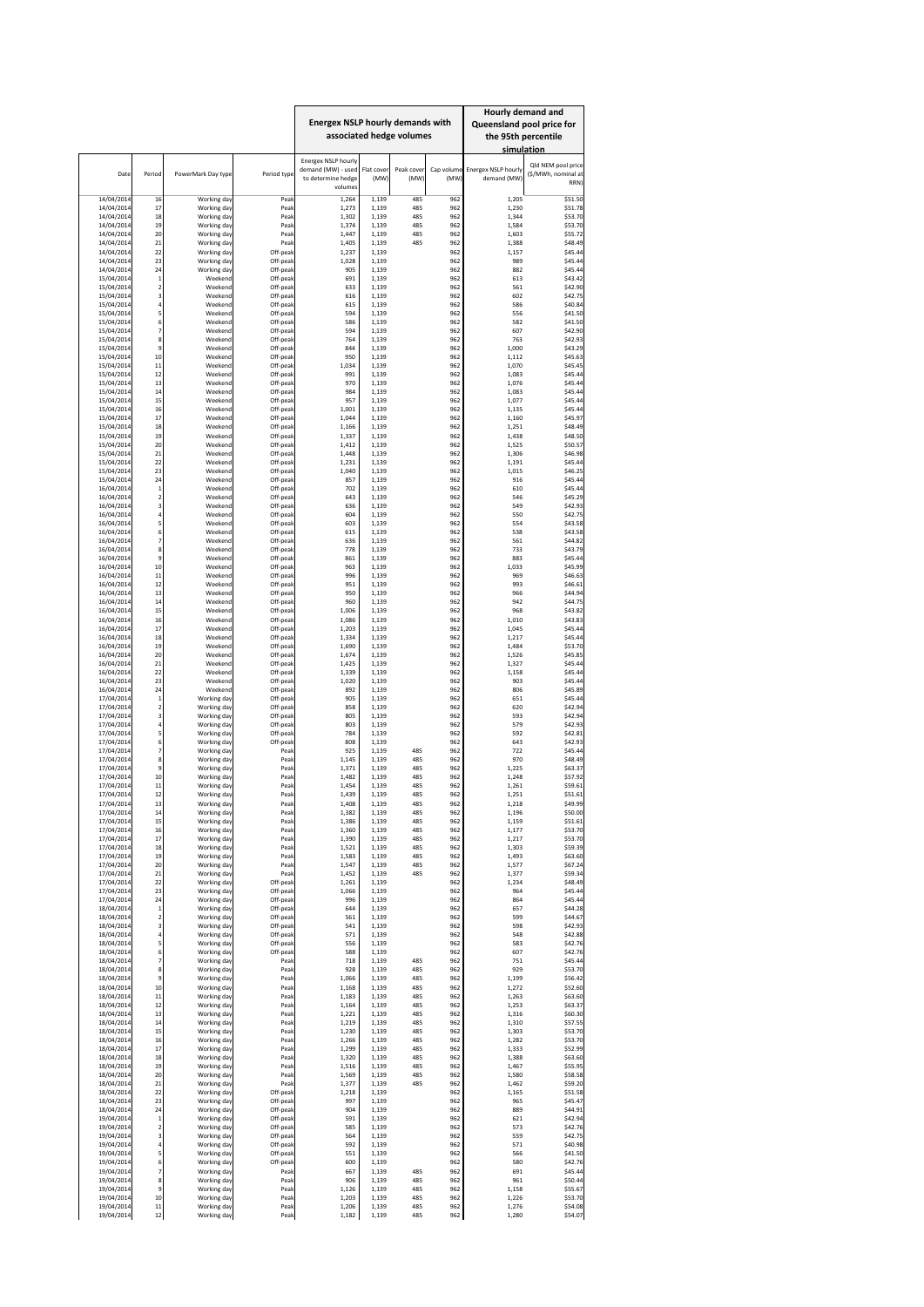|                          |                                         |                            |                      |                                                                     |                    |                    |                    | Hourly demand and<br>Queensland pool price for |                     |  |
|--------------------------|-----------------------------------------|----------------------------|----------------------|---------------------------------------------------------------------|--------------------|--------------------|--------------------|------------------------------------------------|---------------------|--|
|                          |                                         |                            |                      | <b>Energex NSLP hourly demands with</b><br>associated hedge volumes |                    |                    |                    |                                                |                     |  |
|                          |                                         |                            |                      |                                                                     |                    |                    |                    | the 95th percentile<br>simulation              |                     |  |
|                          |                                         |                            |                      | Energex NSLP hourly                                                 |                    |                    |                    |                                                | Qld NEM pool price  |  |
| Date                     | Period                                  | PowerMark Day type         | Period type          | demand (MW) - used<br>to determine hedge                            | Flat cover<br>(MW) | Peak cover<br>(MW) | Cap volume<br>(MW) | Energex NSLP hourly<br>demand (MW              | (\$/MWh, nominal at |  |
|                          |                                         |                            |                      | volume                                                              |                    |                    |                    |                                                | <b>RRN</b>          |  |
| 19/04/2014               | 13                                      | Working day                | Peal                 | 1,181                                                               | 1,139              | 485                | 962                | 1.318                                          | \$55.83             |  |
| 19/04/2014<br>19/04/2014 | 14<br>15                                | Working day<br>Working day | Peak<br>Peak         | 1,197<br>1,265                                                      | 1,139<br>1,139     | 485<br>485         | 962<br>962         | 1,343<br>1,330                                 | \$63.37<br>\$61.33  |  |
| 19/04/2014<br>19/04/2014 | 16<br>17                                | Working day<br>Working day | Peak<br>Peal         | 1.198<br>1,263                                                      | 1,139<br>1,139     | 485<br>485         | 962<br>962         | 1.332<br>1,347                                 | \$55.30<br>\$55.45  |  |
| 19/04/2014               | 18                                      | Working day                | Peal                 | 1,283                                                               | 1,139              | 485                | 962                | 1,341                                          | \$59.92             |  |
| 19/04/2014<br>19/04/2014 | 19<br>20                                | Working day<br>Working day | Peak<br>Peak         | 1,439<br>1.457                                                      | 1,139<br>1,139     | 485<br>485         | 962<br>962         | 1,421<br>1,523                                 | \$56.33<br>\$56.02  |  |
| 19/04/2014               | 21                                      | Working day                | Peak                 | 1,317                                                               | 1,139              | 485                | 962                | 1,367                                          | \$55.95             |  |
| 19/04/2014<br>19/04/2014 | 22<br>23                                | Working day<br>Working day | Off-peak<br>Off-peak | 1,117<br>968                                                        | 1,139<br>1,139     |                    | 962<br>962         | 1,177<br>953                                   | \$48.49<br>\$45.44  |  |
| 19/04/2014               | 24                                      | Working day                | Off-peak             | 859                                                                 | 1,139              |                    | 962                | 908                                            | \$45.08             |  |
| 20/04/2014<br>20/04/2014 | $\mathbf{1}$<br>$\overline{\mathbf{c}}$ | Working day<br>Working day | Off-peal<br>Off-peal | 644<br>589                                                          | 1,139<br>1,139     |                    | 962<br>962         | 788<br>737                                     | \$42.93<br>\$42.93  |  |
| 20/04/2014<br>20/04/2014 | 3                                       | Working day                | Off-peal<br>Off-peal | 574<br>590                                                          | 1,139              |                    | 962<br>962         | 697<br>705                                     | \$42.75<br>\$42.43  |  |
| 20/04/2014               | $\overline{\mathbf{r}}$<br>5            | Working day<br>Working day | Off-peak             | 568                                                                 | 1,139<br>1.139     |                    | 962                | 708                                            | \$42.45             |  |
| 20/04/2014<br>20/04/2014 | 6<br>$\overline{\phantom{a}}$           | Working day<br>Working day | Off-peak<br>Peak     | 592<br>718                                                          | 1,139<br>1,139     | 485                | 962<br>962         | 742<br>807                                     | \$42.76<br>\$43.83  |  |
| 20/04/2014               | $\bf8$                                  | Working day                | Peak                 | 964                                                                 | 1,139              | 485                | 962                | 1,092                                          | \$48.49             |  |
| 20/04/2014<br>20/04/2014 | 9<br>10                                 | Working day<br>Working day | Peal<br>Peal         | 1.166<br>1,167                                                      | 1,139<br>1,139     | 485<br>485         | 962<br>962         | 1.358<br>1,427                                 | \$56.67<br>\$57.32  |  |
| 20/04/2014               | 11                                      | Working day                | Peal<br>Peak         | 1,113                                                               | 1,139              | 485<br>485         | 962<br>962         | 1,423                                          | \$60.75<br>\$61.79  |  |
| 20/04/2014<br>20/04/2014 | 12<br>13                                | Working day<br>Working day | Peak                 | 1,169<br>1,173                                                      | 1,139<br>1,139     | 485                | 962                | 1,462<br>1.449                                 | \$57.86             |  |
| 20/04/2014<br>20/04/2014 | 14<br>15                                | Working day<br>Working day | Peak<br>Peak         | 1,161<br>1,178                                                      | 1,139<br>1,139     | 485<br>485         | 962<br>962         | 1,448<br>1,382                                 | \$56.38<br>\$58.80  |  |
| 20/04/2014               | 16                                      | Working day                | Peak                 | 1,213                                                               | 1,139              | 485                | 962                | 1,380                                          | \$56.46             |  |
| 20/04/2014<br>20/04/2014 | 17<br>18                                | Working day<br>Working day | Peak<br>Peal         | 1.274<br>1,346                                                      | 1,139<br>1,139     | 485<br>485         | 962<br>962         | 1.438<br>1,495                                 | \$58.26<br>\$63.60  |  |
| 20/04/2014               | 19                                      | Working day                | Peal                 | 1,622                                                               | 1,139              | 485                | 962                | 1,689                                          | \$56.06             |  |
| 20/04/2014<br>20/04/2014 | 20<br>21                                | Working day<br>Working day | Peal<br>Peal         | 1,723<br>1.448                                                      | 1,139<br>1.139     | 485<br>485         | 962<br>962         | 1,697<br>1.501                                 | \$55.39<br>\$53.70  |  |
| 20/04/2014               | 22                                      | Working day                | Off-peak             | 1,301                                                               | 1,139              |                    | 962<br>962         | 1,305                                          | \$49.00             |  |
| 20/04/2014<br>20/04/2014 | 23<br>24                                | Working day<br>Working day | Off-peak<br>Off-peak | 1,003<br>901                                                        | 1,139<br>1,139     |                    | 962                | 1,026<br>953                                   | \$47.35<br>\$45.44  |  |
| 21/04/2014<br>21/04/2014 | $\mathbf 1$<br>$\overline{\mathbf{2}}$  | Weekend<br>Weekend         | Off-peak<br>Off-peak | 632<br>600                                                          | 1,139<br>1.139     |                    | 962<br>962         | 662<br>594                                     | \$44.12<br>\$42.93  |  |
| 21/04/2014               | 3                                       | Weekend                    | Off-peal             | 598                                                                 | 1,139              |                    | 962                | 604                                            | \$42.69             |  |
| 21/04/2014<br>21/04/2014 | 4<br>5                                  | Weekend<br>Weekend         | Off-peal<br>Off-peak | 579<br>555                                                          | 1,139<br>1,139     |                    | 962<br>962         | 580<br>585                                     | \$41.50<br>\$40.98  |  |
| 21/04/2014               | 6                                       | Weekend                    | Off-peak             | 590                                                                 | 1,139              |                    | 962                | 575                                            | \$41.50             |  |
| 21/04/2014<br>21/04/2014 | 7<br>8                                  | Weekend<br>Weekend         | Off-peak<br>Off-peak | 583<br>730                                                          | 1,139<br>1,139     |                    | 962<br>962         | 583<br>721                                     | \$41.20<br>\$41.50  |  |
| 21/04/2014               | 9<br>10                                 | Weekend<br>Weekend         | Off-peak             | 918<br>972                                                          | 1,139              |                    | 962<br>962         | 912<br>998                                     | \$42.93<br>\$42.90  |  |
| 21/04/2014<br>21/04/2014 | 11                                      | Weekend                    | Off-peak<br>Off-peal | 1,016                                                               | 1,139<br>1,139     |                    | 962                | 1,063                                          | \$42.90             |  |
| 21/04/2014<br>21/04/2014 | 12<br>13                                | Weekend<br>Weekend         | Off-peal<br>Off-peal | 1,041<br>951                                                        | 1,139<br>1,139     |                    | 962<br>962         | 1,008<br>1,006                                 | \$42.90<br>\$42.93  |  |
| 21/04/2014               | 14                                      | Weekend                    | Off-peak             | 965                                                                 | 1.139              |                    | 962                | 990                                            | \$43.16             |  |
| 21/04/2014<br>21/04/2014 | 15<br>16                                | Weekend<br>Weekend         | Off-peak<br>Off-peak | 948<br>973                                                          | 1,139<br>1,139     |                    | 962<br>962         | 1,011<br>1,008                                 | \$43.04<br>\$43.04  |  |
| 21/04/2014               | 17                                      | Weekend                    | Off-peak             | 1,026                                                               | 1,139              |                    | 962                | 1,090                                          | \$42.93             |  |
| 21/04/2014<br>21/04/2014 | 18<br>19                                | Weekend<br>Weekend         | Off-peal<br>Off-peal | 1.096<br>1,256                                                      | 1,139<br>1,139     |                    | 962<br>962         | 1.152<br>1,425                                 | \$45.44<br>\$48.49  |  |
| 21/04/2014               | 20                                      | Weekend                    | Off-peal             | 1,347                                                               | 1,139              |                    | 962                | 1,410                                          | \$46.32             |  |
| 21/04/2014<br>21/04/2014 | 21<br>22                                | Weekend<br>Weekend         | Off-peal<br>Off-peak | 1,213<br>1,068                                                      | 1,139<br>1,139     |                    | 962<br>962         | 1,218<br>1,059                                 | \$45.44<br>\$42.93  |  |
| 21/04/2014<br>21/04/2014 | 23<br>24                                | Weekend<br>Weekend         | Off-peak<br>Off-peak | 797<br>803                                                          | 1,139<br>1,139     |                    | 962<br>962         | 911<br>880                                     | \$44.44<br>\$42.93  |  |
| 22/04/2014               | $\mathbf{1}$                            | Weekend                    | Off-peak             | 655                                                                 | 1,139              |                    | 962                | 662                                            | \$45.44             |  |
| 22/04/2014<br>22/04/2014 | $\overline{\mathbf{c}}$<br>3            | Weekend<br>Weekend         | Off-peak<br>Off-peak | 622<br>610                                                          | 1,139<br>1,139     |                    | 962<br>962         | 594<br>604                                     | \$43.28<br>\$42.75  |  |
| 22/04/2014               | 4                                       | Weekend                    | Off-peal             | 618                                                                 | 1,139              |                    | 962                | 580                                            | \$41.50             |  |
| 22/04/2014<br>22/04/2014 | 5<br>6                                  | Weekend<br>Weekend         | Off-peal<br>Off-peal | 613<br>608                                                          | 1,139<br>1,139     |                    | 962<br>962         | 585<br>575                                     | \$38.70<br>\$38.70  |  |
| 22/04/2014               | $\overline{7}$<br>8                     | Weekend                    | Off-peak<br>Off-peak | 658<br>771                                                          | 1.139              |                    | 962                | 583<br>721                                     | \$41.50             |  |
| 22/04/2014<br>22/04/2014 | $\boldsymbol{9}$                        | Weekend<br>Weekend         | Off-peak             | 918                                                                 | 1,139<br>1,139     |                    | 962<br>962         | 912                                            | \$41.50<br>\$42.93  |  |
| 22/04/2014<br>22/04/2014 | 10<br>11                                | Weekend<br>Weekend         | Off-peal<br>Off-peak | 951<br>982                                                          | 1,139<br>1,139     |                    | 962<br>962         | 998<br>1,063                                   | \$42.90<br>\$42.90  |  |
| 22/04/2014               | 12                                      | Weekend                    | Off-peak             | 925                                                                 | 1,139              |                    | 962                | 1,008                                          | \$42.90             |  |
| 22/04/2014<br>22/04/2014 | 13<br>14                                | Weekend<br>Weekend         | Off-peal<br>Off-peak | 931<br>959                                                          | 1,139<br>1,139     |                    | 962<br>962         | 1,006<br>990                                   | \$42.93<br>\$42.93  |  |
| 22/04/2014               | 15                                      | Weekend                    | Off-peak             | 944                                                                 | 1,139              |                    | 962                | 1,011                                          | \$42.93             |  |
| 22/04/2014<br>22/04/2014 | 16<br>17                                | Weekend<br>Weekend         | Off-peak<br>Off-peak | 978<br>1,038                                                        | 1,139<br>1,139     |                    | 962<br>962         | 1,008<br>1,090                                 | \$44.86<br>\$45.44  |  |
| 22/04/2014<br>22/04/2014 | 18<br>19                                | Weekend<br>Weekend         | Off-peak<br>Off-peak | 1,169<br>1,403                                                      | 1,139<br>1,139     |                    | 962<br>962         | 1,152<br>1,425                                 | \$45.44<br>\$45.44  |  |
| 22/04/2014               | 20                                      | Weekend                    | Off-peak             | 1,463                                                               | 1,139              |                    | 962                | 1,410                                          | \$45.44             |  |
| 22/04/2014<br>22/04/2014 | 21<br>22                                | Weekend<br>Weekend         | Off-peak<br>Off-peal | 1,312<br>1,136                                                      | 1,139<br>1,139     |                    | 962<br>962         | 1,218<br>1,059                                 | \$45.44<br>\$42.99  |  |
| 22/04/2014               | 23                                      | Weekend                    | Off-peal             | 971                                                                 | 1,139              |                    | 962                | 911                                            | \$45.44             |  |
| 22/04/2014<br>23/04/2014 | 24<br>$\mathbf 1$                       | Weekend<br>Weekend         | Off-peak<br>Off-peak | 892<br>651                                                          | 1,139<br>1,139     |                    | 962<br>962         | 880<br>576                                     | \$44.67<br>\$42.93  |  |
| 23/04/2014               | $\overline{\mathbf{c}}$                 | Weekend<br>Weekend         | Off-peak<br>Off-peak | 598<br>621                                                          | 1,139              |                    | 962<br>962         | 576<br>530                                     | \$42.93<br>\$42.76  |  |
| 23/04/2014<br>23/04/2014 | 3<br>$\sqrt{4}$                         | Weekend                    | Off-peak             | 568                                                                 | 1,139<br>1,139     |                    | 962                | 482                                            | \$38.70             |  |
| 23/04/2014<br>23/04/2014 | 5<br>6                                  | Weekend<br>Weekend         | Off-peak<br>Off-peak | 588<br>600                                                          | 1,139<br>1,139     |                    | 962<br>962         | 542<br>561                                     | \$38.70<br>\$38.70  |  |
| 23/04/2014               | 7                                       | Weekend                    | Off-peak             | 599                                                                 | 1,139              |                    | 962                | 581                                            | \$42.51             |  |
| 23/04/2014<br>23/04/2014 | $\bf{8}$<br>9                           | Weekend<br>Weekend         | Off-peak<br>Off-peak | 758<br>813                                                          | 1,139<br>1,139     |                    | 962<br>962         | 690<br>890                                     | \$42.80<br>\$42.90  |  |
| 23/04/2014               | 10<br>$11\,$                            | Weekend<br>Weekend         | Off-peak             | 962<br>870                                                          | 1,139              |                    | 962<br>962         | 1,026<br>1,048                                 | \$44.16<br>\$44.74  |  |
| 23/04/2014<br>23/04/2014 | 12                                      | Weekend                    | Off-peak<br>Off-peak | 865                                                                 | 1,139<br>1,139     |                    | 962                | 1,003                                          | \$44.73             |  |
| 23/04/2014<br>23/04/2014 | 13<br>14                                | Weekend<br>Weekend         | Off-peak<br>Off-peal | 833<br>831                                                          | 1,139<br>1,139     |                    | 962<br>962         | 945<br>997                                     | \$44.11<br>\$44.14  |  |
| 23/04/2014               | 15                                      | Weekend                    | Off-peal             | 883                                                                 | 1,139              |                    | 962                | 957                                            | \$44.15             |  |
| 23/04/2014<br>23/04/2014 | 16<br>17                                | Weekend<br>Weekend         | Off-peak<br>Off-peak | 960<br>1,062                                                        | 1,139<br>1,139     |                    | 962<br>962         | 1,042<br>1,053                                 | \$44.15<br>\$43.66  |  |
| 23/04/2014               | 18                                      | Weekend                    | Off-peak             | 1,188                                                               | 1,139              |                    | 962                | 1,274                                          | \$45.44             |  |
| 23/04/2014<br>23/04/2014 | 19<br>20                                | Weekend<br>Weekend         | Off-peak<br>Off-peak | 1,432<br>1,513                                                      | 1,139<br>1,139     |                    | 962<br>962         | 1,667<br>1,530                                 | \$57.84<br>\$53.42  |  |
| 23/04/2014<br>23/04/2014 | 21<br>22                                | Weekend<br>Weekend         | Off-peak<br>Off-peak | 1,300<br>1,153                                                      | 1,139<br>1,139     |                    | 962<br>962         | 1,316<br>1,111                                 | \$48.86<br>\$45.18  |  |
| 23/04/2014               | 23                                      | Weekend                    | Off-peak             | 987                                                                 | 1,139              |                    | 962                | 846                                            | \$45.44             |  |
| 23/04/2014<br>24/04/2014 | 24<br>$\mathbf{1}$                      | Weekend<br>Weekend         | Off-peal<br>Off-peak | 941<br>659                                                          | 1,139<br>1,139     |                    | 962<br>962         | 794<br>662                                     | \$44.36<br>\$43.97  |  |
| 24/04/2014               | $\overline{\mathbf{c}}$                 | Weekend                    | Off-peak             | 606                                                                 | 1,139              |                    | 962                | 594                                            | \$42.93             |  |
| 24/04/2014<br>24/04/2014 | 3<br>$\ddot{\phantom{a}}$               | Weekend<br>Weekend         | Off-peak<br>Off-peak | 605<br>599                                                          | 1,139<br>1,139     |                    | 962<br>962         | 604<br>580                                     | \$42.56<br>\$41.50  |  |
| 24/04/2014<br>24/04/2014 | 5<br>6                                  | Weekend<br>Weekend         | Off-peak<br>Off-peak | 594<br>586                                                          | 1,139<br>1,139     |                    | 962<br>962         | 585<br>575                                     | \$39.21<br>\$39.96  |  |
| 24/04/2014               | 7                                       | Weekend                    | Off-peak             | 607                                                                 | 1,139              |                    | 962                | 583                                            | \$39.55             |  |
| 24/04/2014<br>24/04/2014 | 8<br>9                                  | Weekend<br>Weekend         | Off-peak<br>Off-peak | 725<br>855                                                          | 1,139<br>1,139     |                    | 962<br>962         | 721<br>912                                     | \$41.50<br>\$42.90  |  |
|                          |                                         |                            |                      |                                                                     |                    |                    |                    |                                                |                     |  |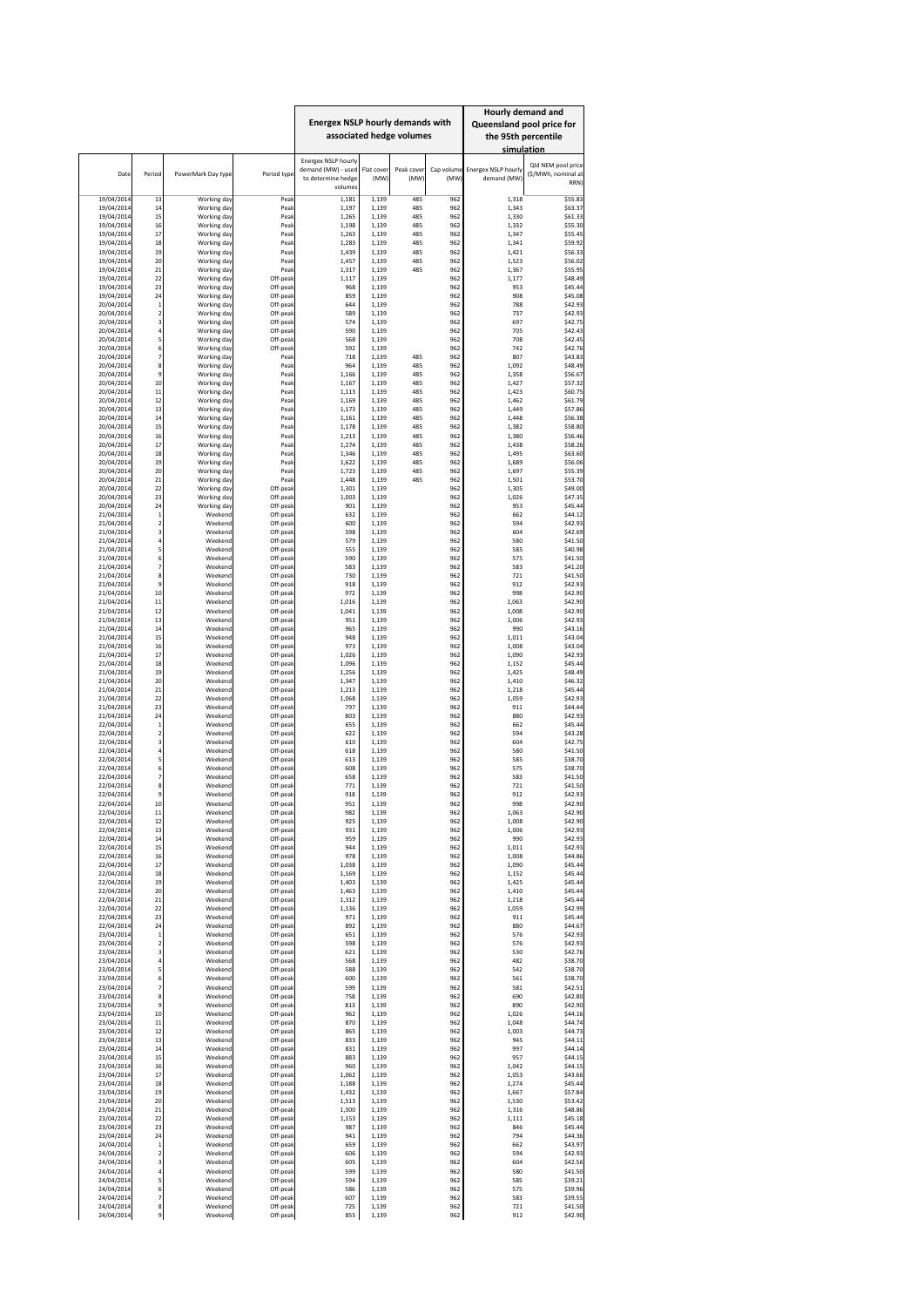|                          |                                   |                            |                      |                                                                     |                    |                    | Hourly demand and<br>Queensland pool price for |                                    |                    |
|--------------------------|-----------------------------------|----------------------------|----------------------|---------------------------------------------------------------------|--------------------|--------------------|------------------------------------------------|------------------------------------|--------------------|
|                          |                                   |                            |                      | <b>Energex NSLP hourly demands with</b><br>associated hedge volumes |                    |                    |                                                |                                    |                    |
|                          |                                   |                            |                      |                                                                     |                    |                    |                                                | the 95th percentile<br>simulation  |                    |
|                          |                                   |                            |                      | Energex NSLP hourly                                                 |                    |                    |                                                |                                    | Old NEM pool price |
| Date                     | Period                            | PowerMark Day type         | Period type          | demand (MW) - used<br>to determine hedge                            | Flat cover<br>(MW) | Peak cover<br>(MW) | Cap volume<br>(MW)                             | Energex NSLP hourly<br>demand (MW) | (\$/MWh, nominal a |
|                          |                                   |                            |                      | volume                                                              |                    |                    |                                                |                                    | <b>RRN</b>         |
| 24/04/2014               | 10                                | Weekend                    | Off-peal<br>Off-peal | 962                                                                 | 1,139              |                    | 962                                            | 998                                | \$43.04            |
| 24/04/2014<br>24/04/2014 | 11<br>12                          | Weekend<br>Weekend         | Off-peal             | 976<br>911                                                          | 1,139<br>1,139     |                    | 962<br>962                                     | 1,063<br>1,008                     | \$42.93<br>\$43.61 |
| 24/04/2014<br>24/04/2014 | 13<br>14                          | Weekend<br>Weekend         | Off-peal<br>Off-peal | 893<br>941                                                          | 1.139<br>1,139     |                    | 962<br>962                                     | 1,006<br>990                       | \$43.61<br>\$43.61 |
| 24/04/2014               | 15                                | Weekend                    | Off-peal             | 1,008                                                               | 1,139              |                    | 962                                            | 1,011                              | \$43.61            |
| 24/04/2014<br>24/04/2014 | 16<br>17                          | Weekend<br>Weekend         | Off-peal<br>Off-peal | 1,064<br>1,209                                                      | 1,139<br>1,139     |                    | 962<br>962                                     | 1,008<br>1,090                     | \$42.93<br>\$42.93 |
| 24/04/2014               | 18                                | Weekend                    | Off-peal             | 1,382                                                               | 1,139              |                    | 962                                            | 1,152                              | \$43.15            |
| 24/04/2014<br>24/04/2014 | 19<br>20                          | Weekend<br>Weekend         | Off-peal<br>Off-peal | 1,604<br>1,728                                                      | 1,139<br>1,139     |                    | 962<br>962                                     | 1,425<br>1,410                     | \$45.44<br>\$44.57 |
| 24/04/2014               | 21                                | Weekend                    | Off-peak             | 1,450                                                               | 1,139              |                    | 962                                            | 1,218                              | \$42.94            |
| 24/04/2014<br>24/04/2014 | 22<br>23                          | Weekend<br>Weekend         | Off-peal<br>Off-peal | 1,297<br>1,042                                                      | 1.139<br>1,139     |                    | 962<br>962                                     | 1.059<br>911                       | \$42.93<br>\$42.97 |
| 24/04/2014               | 24                                | Weekend                    | Off-peal             | 911                                                                 | 1,139              |                    | 962                                            | 880                                | \$42.76            |
| 25/04/2014<br>25/04/2014 | -1<br>$\overline{2}$              | Weekend<br>Weekend         | Off-peal<br>Off-peal | 667<br>624                                                          | 1,139<br>1.139     |                    | 962<br>962                                     | 662<br>594                         | \$44.32<br>\$42.93 |
| 25/04/2014               | 3                                 | Weekend                    | Off-peal             | 607                                                                 | 1,139              |                    | 962                                            | 604                                | \$42.28            |
| 25/04/2014<br>25/04/2014 | 4<br>5                            | Weekend<br>Weekend         | Off-peal<br>Off-peal | 602<br>595                                                          | 1,139<br>1,139     |                    | 962<br>962                                     | 580<br>585                         | \$41.10<br>\$40.16 |
| 25/04/2014<br>25/04/2014 | 6<br>$\overline{7}$               | Weekend<br>Weekend         | Off-peal<br>Off-peal | 607<br>643                                                          | 1.139<br>1,139     |                    | 962<br>962                                     | 575<br>583                         | \$40.82<br>\$41.50 |
| 25/04/2014               | 8                                 | Weekend                    | Off-peal             | 743                                                                 | 1,139              |                    | 962                                            | 721                                | \$41.50            |
| 25/04/2014<br>25/04/2014 | q<br>10                           | Weekend<br>Weekend         | Off-peal<br>Off-peal | 940<br>1.015                                                        | 1,139<br>1,139     |                    | 962<br>962                                     | 912<br>998                         | \$42.93<br>\$42.93 |
| 25/04/2014               | 11                                | Weekend                    | Off-peal             | 1,085                                                               | 1,139              |                    | 962                                            | 1,063                              | \$42.93            |
| 25/04/2014<br>25/04/2014 | 12<br>13                          | Weekend<br>Weekend         | Off-peal<br>Off-peal | 1,099<br>1,051                                                      | 1,139<br>1,139     |                    | 962<br>962                                     | 1,008<br>1,006                     | \$42.93<br>\$42.93 |
| 25/04/2014               | 14                                | Weekend                    | Off-peal             | 1,005                                                               | 1,139              |                    | 962                                            | 990                                | \$42.93            |
| 25/04/2014<br>25/04/2014 | 15<br>16                          | Weekend<br>Weekend         | Off-peal<br>Off-peal | 952<br>959                                                          | 1,139<br>1,139     |                    | 962<br>962                                     | 1,011<br>1,008                     | \$42.93<br>\$42.93 |
| 25/04/2014               | 17                                | Weekend                    | Off-peal             | 1,049                                                               | 1,139              |                    | 962                                            | 1,090                              | \$42.96            |
| 25/04/2014<br>25/04/2014 | 18<br>15                          | Weekend<br>Weekend         | Off-peal<br>Off-peak | 1.211<br>1.599                                                      | 1.139<br>1.139     |                    | 962<br>962                                     | 1,152<br>1,425                     | \$43.15<br>\$45.44 |
| 25/04/2014               | 20                                | Weekend<br>Weekend         | Off-peal             | 1,587                                                               | 1,139              |                    | 962                                            | 1,410                              | \$45.44            |
| 25/04/2014<br>25/04/2014 | 21<br>22                          | Weekend                    | Off-peal<br>Off-peal | 1,352<br>1,241                                                      | 1,139<br>1,139     |                    | 962<br>962                                     | 1,218<br>1,059                     | \$45.44<br>\$43.34 |
| 25/04/2014<br>25/04/2014 | 2 <sup>2</sup><br>24              | Weekend<br>Weekend         | Off-peal<br>Off-peal | 993<br>827                                                          | 1.139<br>1,139     |                    | 962<br>962                                     | 911<br>880                         | \$43.32<br>\$42.93 |
| 26/04/2014               | 1                                 | Working day                | Off-peal             | 630                                                                 | 1,139              |                    | 962                                            | 610                                | \$42.76            |
| 26/04/2014<br>26/04/2014 | $\overline{\mathbf{z}}$<br>$\,$ 3 | Working day<br>Working day | Off-peal<br>Off-peal | 598<br>525                                                          | 1,139<br>1,139     |                    | 962<br>962                                     | 541<br>531                         | \$42.7<br>\$41.50  |
| 26/04/2014               | 4                                 | Working day                | Off-peak             | 589                                                                 | 1,139              |                    | 962                                            | 475                                | \$41.50            |
| 26/04/2014<br>26/04/2014 | 5<br>6                            | Working day<br>Working day | Off-peal<br>Off-peak | 629<br>637                                                          | 1,139<br>1,139     |                    | 962<br>962                                     | 522<br>544                         | \$38.70<br>\$40.88 |
| 26/04/2014               | $\overline{7}$                    | Working day                | Peak                 | 741                                                                 | 1,139              | 485                | 962                                            | 566                                | \$42.75            |
| 26/04/2014<br>26/04/2014 | 8<br>S                            | Working day<br>Working day | Peal<br>Peal         | 998<br>1,216                                                        | 1,139<br>1,139     | 485<br>485         | 962<br>962                                     | 689<br>871                         | \$42.89<br>\$42.93 |
| 26/04/2014<br>26/04/2014 | 10<br>11                          | Working day<br>Working day | Peal<br>Peal         | 1,258<br>1,257                                                      | 1,139<br>1.139     | 485<br>485         | 962<br>962                                     | 990<br>960                         | \$44.46<br>\$45.44 |
| 26/04/2014               | 12                                | Working day                | Peal                 | 1,208                                                               | 1,139              | 485                | 962                                            | 905                                | \$45.44            |
| 26/04/2014<br>26/04/2014 | 13<br>14                          | Working day<br>Working day | Peal<br>Peak         | 1,241<br>1,197                                                      | 1,139<br>1,139     | 485<br>485         | 962<br>962                                     | 914<br>911                         | \$45.44<br>\$45.44 |
| 26/04/2014               | 15                                | Working day                | Peal                 | 1.212                                                               | 1,139              | 485                | 962                                            | 905                                | \$45.44            |
| 26/04/2014<br>26/04/2014 | 16<br>17                          | Working day<br>Working day | Peal<br>Peal         | 1,151<br>1,258                                                      | 1,139<br>1,139     | 485<br>485         | 962<br>962                                     | 928<br>1,020                       | \$44.84<br>\$45.44 |
| 26/04/2014               | 18                                | Working day                | Peal                 | 1,313                                                               | 1,139              | 485                | 962                                            | 1,136                              | \$45.44            |
| 26/04/2014<br>26/04/2014 | 19<br>20                          | Working day<br>Working day | Peal<br>Peak         | 1,541<br>1,620                                                      | 1,139<br>1,139     | 485<br>485         | 962<br>962                                     | 1,557<br>1.449                     | \$63.60<br>\$63.60 |
| 26/04/2014               | 21                                | Working day                | Peak                 | 1,461                                                               | 1,139              | 485                | 962                                            | 1,263                              | \$45.44            |
| 26/04/2014<br>26/04/2014 | 22<br>2 <sup>2</sup>              | Working day<br>Working day | Off-peal<br>Off-peal | 1,221<br>974                                                        | 1,139<br>1,139     |                    | 962<br>962                                     | 1,098<br>880                       | \$45.42<br>\$42.93 |
| 26/04/2014<br>27/04/2014 | 24<br>$\mathbf{1}$                | Working day<br>Working day | Off-peal<br>Off-peal | 844<br>601                                                          | 1,139<br>1,139     |                    | 962<br>962                                     | 826<br>671                         | \$43.87<br>\$43.41 |
| 27/04/2014               | $\overline{\mathbf{2}}$           | Working day                | Off-peal             | 559                                                                 | 1,139              |                    | 962                                            | 567                                | \$42.76            |
| 27/04/2014<br>27/04/2014 | 3<br>$\epsilon$                   | Working day<br>Working day | Off-peal<br>Off-peal | 555<br>569                                                          | 1,139<br>1.139     |                    | 962<br>962                                     | 581<br>590                         | \$42.7<br>\$41.50  |
| 27/04/2014               | s                                 | Working day                | Off-peak             | 567                                                                 | 1,139              |                    | 962                                            | 601                                | \$40.35            |
| 27/04/2014<br>27/04/2014 | 6                                 | Working day<br>Working day | Off-peak<br>Peal     | 596<br>724                                                          | 1,139<br>1,139     | 485                | 962<br>962                                     | 692<br>796                         | \$41.39<br>\$42.76 |
| 27/04/2014               | 8<br>Ś                            | Working day<br>Working day | Peak                 | 879                                                                 | 1.139              | 485<br>485         | 962<br>962                                     | 1.036                              | \$46.96            |
| 27/04/2014<br>27/04/2014 | 10                                | Working day                | Peak<br>Peal         | 1,090<br>1,146                                                      | 1,139<br>1,139     | 485                | 962                                            | 1,250<br>1,189                     | \$57.19<br>\$45.44 |
| 27/04/2014<br>27/04/2014 | 11<br>12                          | Working day<br>Working day | Peal<br>Peak         | 1,147<br>1,137                                                      | 1,139<br>1,139     | 485<br>485         | 962<br>962                                     | 1,055<br>1,001                     | \$45.44<br>\$45.44 |
| 27/04/2014               | 13                                | Working day                | Peak                 | 1,170                                                               | 1,139              | 485                | 962                                            | 924                                | \$45.44            |
| 27/04/2014<br>27/04/2014 | 14<br>15                          | Working day<br>Working day | Peak<br>Peak         | 1,148<br>1,190                                                      | 1,139<br>1,139     | 485<br>485         | 962<br>962                                     | 966<br>926                         | \$45.44<br>\$44.33 |
| 27/04/2014               | 16                                | Working day                | Peak                 | 1,196                                                               | 1,139              | 485                | 962                                            | 994                                | \$45.44            |
| 27/04/2014<br>27/04/2014 | 17<br>18                          | Working day<br>Working day | Peak<br>Peak         | 1,251<br>1,312                                                      | 1,139<br>1,139     | 485<br>485         | 962<br>962                                     | 1.076<br>1,222                     | \$45.44<br>\$45.44 |
| 27/04/2014<br>27/04/2014 | 19<br>20                          | Working day<br>Working day | Peal<br>Peal         | 1,497<br>1,582                                                      | 1,139<br>1,139     | 485<br>485         | 962<br>962                                     | 1,529<br>1,670                     | \$55.95<br>\$63.60 |
| 27/04/2014               | 21                                | Working day                | Peal                 | 1,387                                                               | 1,139              | 485                | 962                                            | 1,490                              | \$52.60            |
| 27/04/2014<br>27/04/2014 | 22<br>23                          | Working day<br>Working day | Off-peal<br>Off-peal | 1,186<br>912                                                        | 1,139<br>1,139     |                    | 962<br>962                                     | 1,277<br>1,051                     | \$45.44<br>\$45.44 |
| 27/04/2014               | 24                                | Working day                | Off-peal             | 803                                                                 | 1,139              |                    | 962                                            | 897                                | \$45.44            |
| 28/04/2014<br>28/04/2014 | $\mathbf{1}$<br>2                 | Working day<br>Working day | Off-peak<br>Off-peak | 633<br>596                                                          | 1,139<br>1,139     |                    | 962<br>962                                     | 653<br>588                         | \$44.49<br>\$42.93 |
| 28/04/2014               | ś                                 | Working day                | Off-peal             | 555                                                                 | 1,139              |                    | 962                                            | 564                                | \$42.75            |
| 28/04/2014<br>28/04/2014 | 4<br>5                            | Working day<br>Working day | Off-peal<br>Off-peak | 595<br>624                                                          | 1,139<br>1,139     |                    | 962<br>962                                     | 591<br>649                         | \$42.75<br>\$41.50 |
| 28/04/2014               | 6                                 | Working day                | Off-peak             | 651                                                                 | 1,139              |                    | 962                                            | 647                                | \$42.90            |
| 28/04/2014<br>28/04/2014 | $\overline{7}$<br>8               | Working day<br>Working day | Peal<br>Peak         | 686<br>995                                                          | 1,139<br>1,139     | 485<br>485         | 962<br>962                                     | 784<br>1,080                       | \$42.93<br>\$45.44 |
| 28/04/2014<br>28/04/2014 | 9<br>10                           | Working day<br>Working day | Peak<br>Peak         | 1,207<br>1,261                                                      | 1,139<br>1,139     | 485<br>485         | 962<br>962                                     | 1.221<br>1,153                     | \$63.60<br>\$54.08 |
| 28/04/2014               | 11                                | Working day                | Peal                 | 1,253                                                               | 1,139              | 485                | 962                                            | 1,036                              | \$48.49            |
| 28/04/2014<br>28/04/2014 | 12<br>13                          | Working day<br>Working day | Peal<br>Peak         | 1,287<br>1,239                                                      | 1,139<br>1,139     | 485<br>485         | 962<br>962                                     | 983<br>926                         | \$45.62<br>\$45.44 |
| 28/04/2014               | 14                                | Working day                | Peal                 | 1,215                                                               | 1,139              | 485                | 962                                            | 949                                | \$45.44            |
| 28/04/2014<br>28/04/2014 | 15<br>16                          | Working day<br>Working day | Peal<br>Peal         | 1,225<br>1,144                                                      | 1,139<br>1,139     | 485<br>485         | 962<br>962                                     | 950<br>962                         | \$45.44<br>\$45.44 |
| 28/04/2014               | 17                                | Working day                | Peal                 | 1,250                                                               | 1,139              | 485                | 962                                            | 1,063                              | \$48.49            |
| 28/04/2014<br>28/04/2014 | 18<br>19                          | Working day<br>Working day | Peak<br>Peal         | 1.297<br>1,530                                                      | 1,139<br>1,139     | 485<br>485         | 962<br>962                                     | 1.237<br>1,558                     | \$48.49<br>\$63.60 |
| 28/04/2014<br>28/04/2014 | 20<br>21                          | Working day                | Peal<br>Peal         | 1,527<br>1,315                                                      | 1,139              | 485<br>485         | 962<br>962                                     | 1,583                              | \$63.60<br>\$53.70 |
| 28/04/2014               | 22                                | Working day<br>Working day | Off-peak             | 1,158                                                               | 1,139<br>1,139     |                    | 962                                            | 1,442<br>1,195                     | \$45.44            |
| 28/04/2014<br>28/04/2014 | 23<br>24                          | Working day<br>Working day | Off-peak<br>Off-peak | 977<br>935                                                          | 1,139<br>1,139     |                    | 962<br>962                                     | 1,053<br>942                       | \$45.44<br>\$45.44 |
| 29/04/2014               | -1                                | Weekend                    | Off-peak             | 647                                                                 | 1,139              |                    | 962                                            | 581                                | \$45.44            |
| 29/04/2014<br>29/04/2014 | $\overline{2}$<br>3               | Weekend<br>Weekend         | Off-peak<br>Off-peak | 593<br>575                                                          | 1,139<br>1,139     |                    | 962<br>962                                     | 557<br>553                         | \$44.14<br>\$42.90 |
| 29/04/2014               | 4                                 | Weekend                    | Off-peal             | 552                                                                 | 1,139              |                    | 962                                            | 531                                | \$41.96            |
| 29/04/2014<br>29/04/2014 | S<br>6                            | Weekend<br>Weekend         | Off-peak<br>Off-peak | 525<br>568                                                          | 1,139<br>1,139     |                    | 962<br>962                                     | 555<br>536                         | \$42.00<br>\$41.38 |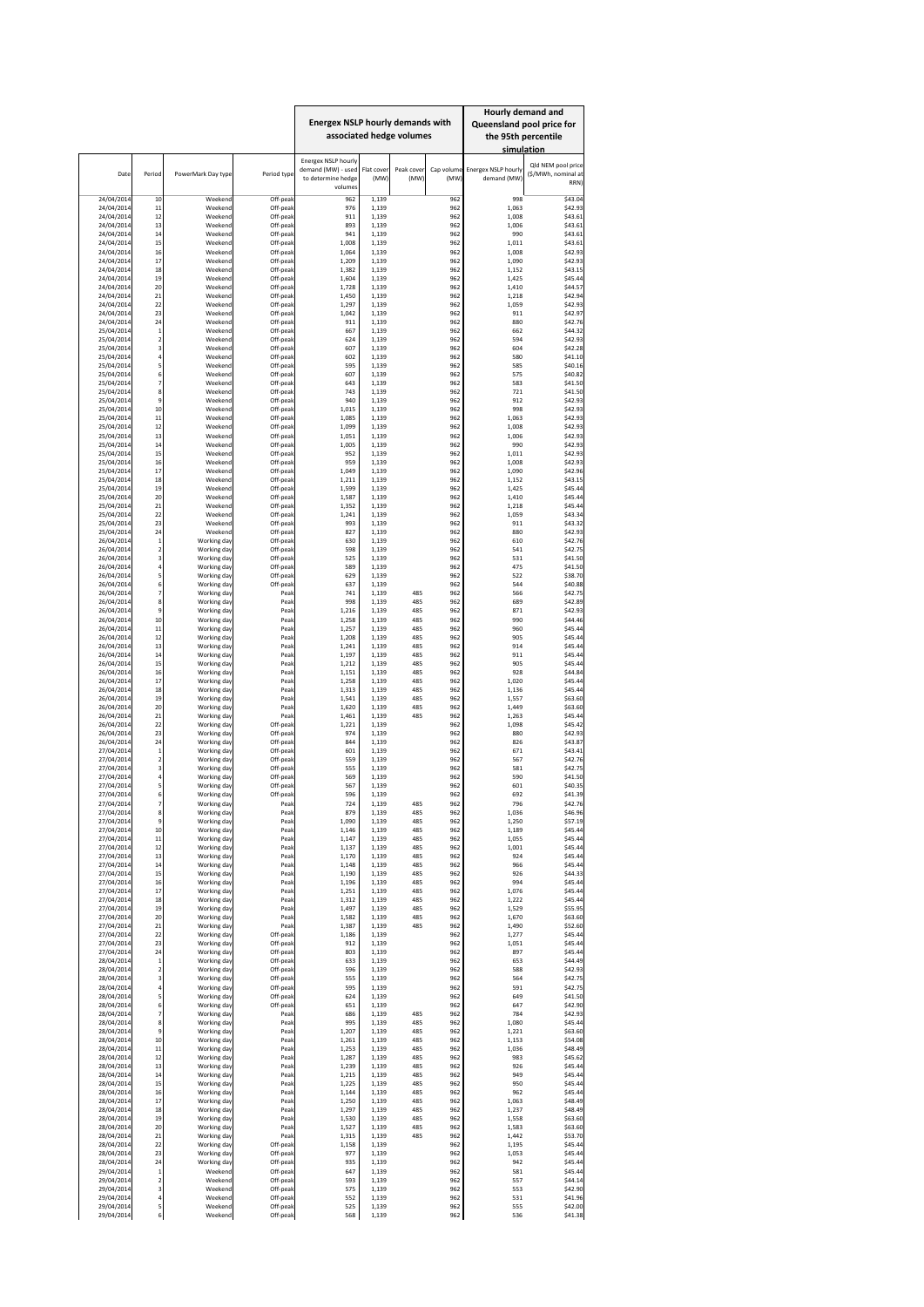|                          |                              |                            |                      | <b>Energex NSLP hourly demands with</b> |                |            | Hourly demand and<br>Queensland pool price for |                     |                                          |
|--------------------------|------------------------------|----------------------------|----------------------|-----------------------------------------|----------------|------------|------------------------------------------------|---------------------|------------------------------------------|
|                          |                              |                            |                      |                                         |                |            |                                                |                     |                                          |
|                          |                              |                            |                      | associated hedge volumes                |                |            | the 95th percentile<br>simulation              |                     |                                          |
|                          |                              |                            |                      | Energex NSLP hourly                     |                |            |                                                |                     |                                          |
| Date                     | Period                       | PowerMark Day type         | Period type          | demand (MW) - used                      | Flat cover     | Peak cover | Cap volume                                     | Energex NSLP hourly | Qld NEM pool price<br>(\$/MWh, nominal a |
|                          |                              |                            |                      | to determine hedge<br>volume            | (MW)           | (MW)       | (MW)                                           | demand (MW)         | <b>RRN</b>                               |
| 29/04/2014               |                              | Weekend                    | Off-peal             | 587                                     | 1,139          |            | 962                                            | 618                 | \$42.75                                  |
| 29/04/2014               | ξ                            | Weekend                    | Off-peal             | 708                                     | 1,139          |            | 962                                            | 756                 | \$43.10                                  |
| 29/04/2014<br>29/04/2014 | ¢<br>10                      | Weekend<br>Weekend         | Off-peal<br>Off-peal | 911<br>944                              | 1,139<br>1.139 |            | 962<br>962                                     | 953<br>1.051        | \$43.48<br>\$44.02                       |
| 29/04/2014               | $\overline{11}$              | Weekend                    | Off-peal             | 1,016                                   | 1,139          |            | 962                                            | 1,052               | \$44.32                                  |
| 29/04/2014<br>29/04/2014 | 12<br>13                     | Weekend<br>Weekend         | Off-peal<br>Off-peal | 1,016<br>950                            | 1,139<br>1,139 |            | 962<br>962                                     | 1,018<br>935        | \$42.97<br>\$45.44                       |
| 29/04/2014               | 14                           | Weekend                    | Off-peal             | 962                                     | 1,139          |            | 962                                            | 973                 | \$43.87                                  |
| 29/04/2014<br>29/04/2014 | 15<br>16                     | Weekend<br>Weekend         | Off-peal<br>Off-peal | 964<br>982                              | 1,139<br>1,139 |            | 962<br>962                                     | 921<br>922          | \$45.44<br>\$45.44                       |
| 29/04/2014               | 17                           | Weekend                    | Off-peal             | 1,079                                   | 1,139          |            | 962                                            | 970                 | \$45.44                                  |
| 29/04/2014<br>29/04/2014 | 18<br>19                     | Weekend<br>Weekend         | Off-peal<br>Off-peal | 1,179<br>1,448                          | 1,139<br>1.139 |            | 962<br>962                                     | 1.158<br>1.526      | \$45.44<br>\$55.95                       |
| 29/04/2014               | 20                           | Weekend                    | Off-peal             | 1,496                                   | 1,139          |            | 962                                            | 1,410               | \$51.24                                  |
| 29/04/2014<br>29/04/2014 | 21<br>22                     | Weekend<br>Weekend         | Off-peal<br>Off-peal | 1,315<br>1,148                          | 1,139<br>1,139 |            | 962<br>962                                     | 1,217<br>1,085      | \$45.44<br>\$44.42                       |
| 29/04/2014               | 23                           | Weekend                    | Off-peal             | 921                                     | 1.139          |            | 962                                            | 763                 | \$45.44                                  |
| 29/04/2014<br>30/04/2014 | 24<br>$\mathbf{1}$           | Weekend<br>Weekend         | Off-peal<br>Off-peal | 810<br>699                              | 1,139<br>1,139 |            | 962<br>962                                     | 792<br>581          | \$45.44<br>\$45.44                       |
| 30/04/2014               | $\overline{\mathbf{c}}$      | Weekend                    | Off-peal             | 579                                     | 1,139          |            | 962                                            | 557                 | \$44.95                                  |
| 30/04/2014<br>30/04/2014 | $\overline{\mathbf{3}}$<br>4 | Weekend<br>Weekend         | Off-peak<br>Off-peal | 553<br>591                              | 1.139<br>1,139 |            | 962<br>962                                     | 553<br>531          | \$42.76<br>\$41.50                       |
| 30/04/2014               | 5                            | Weekend                    | Off-peal             | 586                                     | 1,139          |            | 962                                            | 555                 | \$41.50                                  |
| 30/04/2014<br>30/04/2014 | 6<br>$\overline{7}$          | Weekend<br>Weekend         | Off-peal<br>Off-peal | 563<br>618                              | 1,139<br>1,139 |            | 962<br>962                                     | 536<br>618          | \$41.50<br>\$42.75                       |
| 30/04/2014               | 8                            | Weekend                    | Off-peal             | 753                                     | 1,139          |            | 962                                            | 756                 | \$43.35                                  |
| 30/04/2014<br>30/04/2014 | 9<br>10                      | Weekend<br>Weekend         | Off-peal<br>Off-peal | 965<br>1,105                            | 1,139<br>1,139 |            | 962<br>962                                     | 953<br>1,051        | \$44.11<br>\$45.44                       |
| 30/04/2014               | 11                           | Weekend                    | Off-peal             | 1,138                                   | 1,139          |            | 962                                            | 1.052               | \$44.81                                  |
| 30/04/2014<br>30/04/2014 | 12<br>13                     | Weekend<br>Weekend         | Off-peal<br>Off-peal | 1,041<br>1,026                          | 1,139<br>1,139 |            | 962<br>962                                     | 1,018<br>935        | \$43.63<br>\$45.35                       |
| 30/04/2014               | 14                           | Weekend                    | Off-peal             | 1,036                                   | 1,139          |            | 962                                            | 973                 | \$43.18                                  |
| 30/04/2014<br>30/04/2014 | 15<br>16                     | Weekend<br>Weekend         | Off-peal<br>Off-peal | 993<br>994                              | 1.139<br>1.139 |            | 962<br>962                                     | 921<br>922          | \$44.14<br>\$44.75                       |
| 30/04/2014               | 17                           | Weekend                    | Off-peal             | 1,059                                   | 1,139          |            | 962                                            | 970                 | \$45.44                                  |
| 30/04/2014<br>30/04/2014 | 18<br>19                     | Weekend<br>Weekend         | Off-peal<br>Off-peal | 1,127<br>1,257                          | 1,139<br>1,139 |            | 962<br>962                                     | 1,158<br>1,526      | \$45.44<br>\$50.63                       |
| 30/04/2014               | 20                           | Weekend                    | Off-peal             | 1,341                                   | 1.139          |            | 962                                            | 1.410               | \$45.44                                  |
| 30/04/2014<br>30/04/2014 | 21<br>22                     | Weekend<br>Weekend         | Off-peal<br>Off-peal | 1,216<br>1,050                          | 1,139<br>1,139 |            | 962<br>962                                     | 1,217<br>1,085      | \$48.49<br>\$45.44                       |
| 30/04/2014               | 2 <sup>2</sup>               | Weekend                    | Off-peal             | 846                                     | 1,139          |            | 962                                            | 763                 | \$46.16                                  |
| 30/04/2014<br>1/05/2014  | 24<br>$\mathbf 1$            | Weekend<br>Working day     | Off-peal<br>Off-peak | 845<br>642                              | 1,139<br>1,139 |            | 962<br>962                                     | 792<br>595          | \$45.44<br>\$44.32                       |
| 1/05/2014                | $\mathbf 2$                  | Working day                | Off-peal             | 616                                     | 1,139          |            | 962                                            | 536                 | \$44.34                                  |
| 1/05/2014<br>1/05/2014   | $\mathsf 3$<br>$\ddot{4}$    | Working day<br>Working day | Off-peak<br>Off-peak | 549<br>543                              | 1,139<br>1,139 |            | 962<br>962                                     | 540<br>566          | \$43.04<br>\$42.93                       |
| 1/05/2014                | 5                            | Working day                | Off-peal             | 587                                     | 1,139          |            | 962                                            | 536                 | \$42.76                                  |
| 1/05/2014<br>1/05/2014   | 6<br>7                       | Working day<br>Working day | Off-peal<br>Peal     | 653<br>753                              | 1,139<br>1,139 | 485        | 962<br>962                                     | 560<br>697          | \$42.90<br>\$44.08                       |
| 1/05/2014                | 8                            | Working day                | Peak                 | 892                                     | 1.139          | 485        | 962                                            | 916                 | \$45.44                                  |
| 1/05/2014<br>1/05/2014   | Ś<br>10                      | Working day<br>Working day | Peal<br>Peal         | 1,058<br>1,179                          | 1,139<br>1,139 | 485<br>485 | 962<br>962                                     | 1,109<br>1,267      | \$53.27<br>\$53.70                       |
| 1/05/2014                | 11                           | Working day                | Peak                 | 1,077                                   | 1,139          | 485        | 962                                            | 1,250               | \$55.39                                  |
| 1/05/2014<br>1/05/2014   | 12<br>13                     | Working day<br>Working day | Peal<br>Peal         | 1,030<br>996                            | 1,139<br>1,139 | 485<br>485 | 962<br>962                                     | 1.219<br>1,210      | \$53.97<br>\$53.70                       |
| 1/05/2014                | 14                           | Working day                | Peal                 | 1,041                                   | 1,139          | 485        | 962                                            | 1,178               | \$53.70                                  |
| 1/05/2014<br>1/05/2014   | 15<br>16                     | Working day<br>Working day | Peal<br>Peal         | 1,020<br>1,043                          | 1,139<br>1,139 | 485<br>485 | 962<br>962                                     | 1,182<br>1,179      | \$53.70<br>\$53.36                       |
| 1/05/2014                | 17                           | Working day                | Peak                 | 1,135                                   | 1.139          | 485        | 962                                            | 1,238               | \$53.70                                  |
| 1/05/2014<br>1/05/2014   | 18<br>19                     | Working day<br>Working day | Peak<br>Peal         | 1,188<br>1,362                          | 1,139<br>1,139 | 485<br>485 | 962<br>962                                     | 1,363<br>1,636      | \$56.84<br>\$70.35                       |
| 1/05/2014                | 20                           | Working day                | Peal                 | 1,544                                   | 1,139          | 485        | 962                                            | 1,629               | \$70.08                                  |
| 1/05/2014<br>1/05/2014   | 21<br>22                     | Working day<br>Working day | Peak<br>Off-peal     | 1,418<br>1,208                          | 1,139<br>1,139 | 485        | 962<br>962                                     | 1.378<br>1,214      | \$52.41<br>\$48.50                       |
| 1/05/2014                | 23                           | Working day                | Off-peal             | 960                                     | 1,139          |            | 962                                            | 963                 | \$47.54                                  |
| 1/05/2014<br>2/05/2014   | 24<br>$\mathbf{1}$           | Working day<br>Working day | Off-peal<br>Off-peal | 880<br>557                              | 1,139<br>1.139 |            | 962<br>962                                     | 839<br>563          | \$45.44<br>\$45.44                       |
| 2/05/2014                | $\overline{\mathbf{c}}$      | Working day                | Off-peak             | 486                                     | 1,139          |            | 962                                            | 551                 | \$45.44                                  |
| 2/05/2014<br>2/05/2014   | 3                            | Working day<br>Working day | Off-peak<br>Off-peal | 540<br>522                              | 1,139<br>1,139 |            | 962<br>962                                     | 530<br>557          | \$42.93<br>\$42.7                        |
| 2/05/2014                | 5                            | Working day                | Off-peak             | 540                                     | 1.139          |            | 962                                            | 606                 | \$42.76                                  |
| 2/05/2014<br>2/05/2014   | 6<br>7                       | Working day<br>Working day | Off-peal<br>Peal     | 599<br>688                              | 1,139<br>1,139 | 485        | 962<br>962                                     | 577<br>734          | \$42.90<br>\$45.05                       |
| 2/05/2014                | 8                            | Working day                | Peal                 | 935                                     | 1,139          | 485        | 962                                            | 1,072               | \$48.77                                  |
| 2/05/2014<br>2/05/2014   | 9<br>10                      | Working day<br>Working day | Peak<br>Peak         | 1,129<br>1,146                          | 1,139<br>1,139 | 485<br>485 | 962<br>962                                     | 1,090<br>1,034      | \$53.99<br>\$52.74                       |
| 2/05/2014                | 11                           | Working day                | Peak                 | 1,132                                   | 1,139          | 485        | 962                                            | 988                 | \$51.68                                  |
| 2/05/2014<br>2/05/2014   | 12<br>13                     | Working day<br>Working day | Peak<br>Peak         | 1,140<br>1,124                          | 1,139<br>1,139 | 485<br>485 | 962<br>962                                     | 941<br>977          | \$50.21<br>\$50.18                       |
| 2/05/2014                | 14                           | Working day                | Peak                 | 1,119                                   | 1,139          | 485        | 962                                            | 963                 | \$50.96                                  |
| 2/05/2014<br>2/05/2014   | 15<br>16                     | Working day<br>Working day | Peak<br>Peal         | 1,129<br>1,127                          | 1,139<br>1,139 | 485<br>485 | 962<br>962                                     | 995<br>1,022        | \$52.58<br>\$52.59                       |
| 2/05/2014                | 17                           | Working day                | Peal                 | 1,197                                   | 1,139          | 485        | 962                                            | 1,119               | \$53.85                                  |
| 2/05/2014<br>2/05/2014   | 18<br>19                     | Working day<br>Working day | Peak<br>Peal         | 1,252<br>1,623                          | 1.139<br>1,139 | 485<br>485 | 962<br>962                                     | 1,252<br>1,629      | \$53.59<br>\$66.72                       |
| 2/05/2014                | 20                           | Working day                | Peal                 | 1,530                                   | 1,139          | 485        | 962                                            | 1,569               | \$76.49                                  |
| 2/05/2014<br>2/05/2014   | 21<br>22                     | Working day<br>Working day | Peal<br>Off-peak     | 1,351<br>1,221                          | 1,139<br>1,139 | 485        | 962<br>962                                     | 1,475<br>1,280      | \$57.41<br>\$53.99                       |
| 2/05/2014                | 23                           | Working day                | Off-peal             | 838                                     | 1,139          |            | 962                                            | 965                 | \$51.72                                  |
| 2/05/2014<br>3/05/2014   | 24<br>-1                     | Working day<br>Working day | Off-peal<br>Off-peal | 747<br>611                              | 1,139<br>1,139 |            | 962<br>962                                     | 905<br>538          | \$45.44<br>\$44.58                       |
| 3/05/2014                | $\overline{2}$               | Working day                | Off-peal             | 614                                     | 1,139          |            | 962                                            | 529                 | \$42.93                                  |
| 3/05/2014<br>3/05/2014   | 3<br>4                       | Working day<br>Working day | Off-peak<br>Off-peak | 591<br>617                              | 1,139<br>1,139 |            | 962<br>962                                     | 514<br>523          | \$41.50<br>\$41.50                       |
| 3/05/2014                | 5                            | Working day                | Off-peak             | 607                                     | 1,139          |            | 962                                            | 557                 | \$38.70                                  |
| 3/05/2014<br>3/05/2014   | 6<br>7                       | Working day<br>Working day | Off-peak<br>Peak     | 660<br>836                              | 1,139<br>1,139 | 485        | 962<br>962                                     | 624<br>735          | \$41.50<br>\$42.93                       |
| 3/05/2014                | 8                            | Working day                | Peal                 | 1,170                                   | 1,139          | 485        | 962                                            | 1,013               | \$45.44                                  |
| 3/05/2014<br>3/05/2014   | q<br>10                      | Working day<br>Working day | Peal<br>Peak         | 1,294<br>1,129                          | 1,139<br>1.139 | 485<br>485 | 962<br>962                                     | 1,171<br>1,061      | \$53.33<br>\$53.39                       |
| 3/05/2014                | 11                           | Working day                | Peal                 | 1,080                                   | 1,139          | 485        | 962                                            | 986                 | \$50.89                                  |
| 3/05/2014<br>3/05/2014   | 12<br>13                     | Working day<br>Working day | Peal<br>Peal         | 986<br>958                              | 1,139<br>1,139 | 485<br>485 | 962<br>962                                     | 962<br>908          | \$50.16<br>\$48.49                       |
| 3/05/2014                | 14                           | Working day                | Peal                 | 991                                     | 1,139          | 485        | 962                                            | 935                 | \$51.41                                  |
| 3/05/2014<br>3/05/2014   | 15<br>16                     | Working day<br>Working day | Peak<br>Peal         | 1,004<br>1,011                          | 1,139<br>1,139 | 485<br>485 | 962<br>962                                     | 962<br>1,018        | \$54.08<br>\$55.02                       |
| 3/05/2014                | 17                           | Working day                | Peal                 | 1,166                                   | 1,139          | 485        | 962                                            | 1,114               | \$55.74                                  |
| 3/05/2014<br>3/05/2014   | 18<br>19                     | Working day<br>Working day | Peal<br>Peak         | 1,308<br>1,682                          | 1,139<br>1,139 | 485<br>485 | 962<br>962                                     | 1,290<br>1,696      | \$55.75<br>\$77.15                       |
| 3/05/2014                | 20                           | Working day                | Peak                 | 1,654                                   | 1,139          | 485        | 962                                            | 1,688               | \$68.38                                  |
| 3/05/2014<br>3/05/2014   | 21<br>22                     | Working day<br>Working day | Peal<br>Off-peak     | 1,539<br>1,311                          | 1,139<br>1,139 | 485        | 962<br>962                                     | 1,470<br>1,251      | \$60.33<br>\$53.65                       |
| 3/05/2014                | 23                           | Working day                | Off-peak             | 1,077                                   | 1,139          |            | 962                                            | 997                 | \$52.40                                  |
| 3/05/2014<br>4/05/2014   | 24<br>1                      | Working day<br>Working day | Off-peak<br>Off-peal | 861<br>603                              | 1,139<br>1,139 |            | 962<br>962                                     | 871<br>576          | \$52.14<br>\$51.33                       |
| 4/05/2014                | 2                            | Working day                | Off-peak             | 516                                     | 1,139          |            | 962                                            | 566                 | \$45.44                                  |
| 4/05/2014                | 3                            | Working day                | Off-peak             | 519                                     | 1,139          |            | 962                                            | 560                 | \$44.89                                  |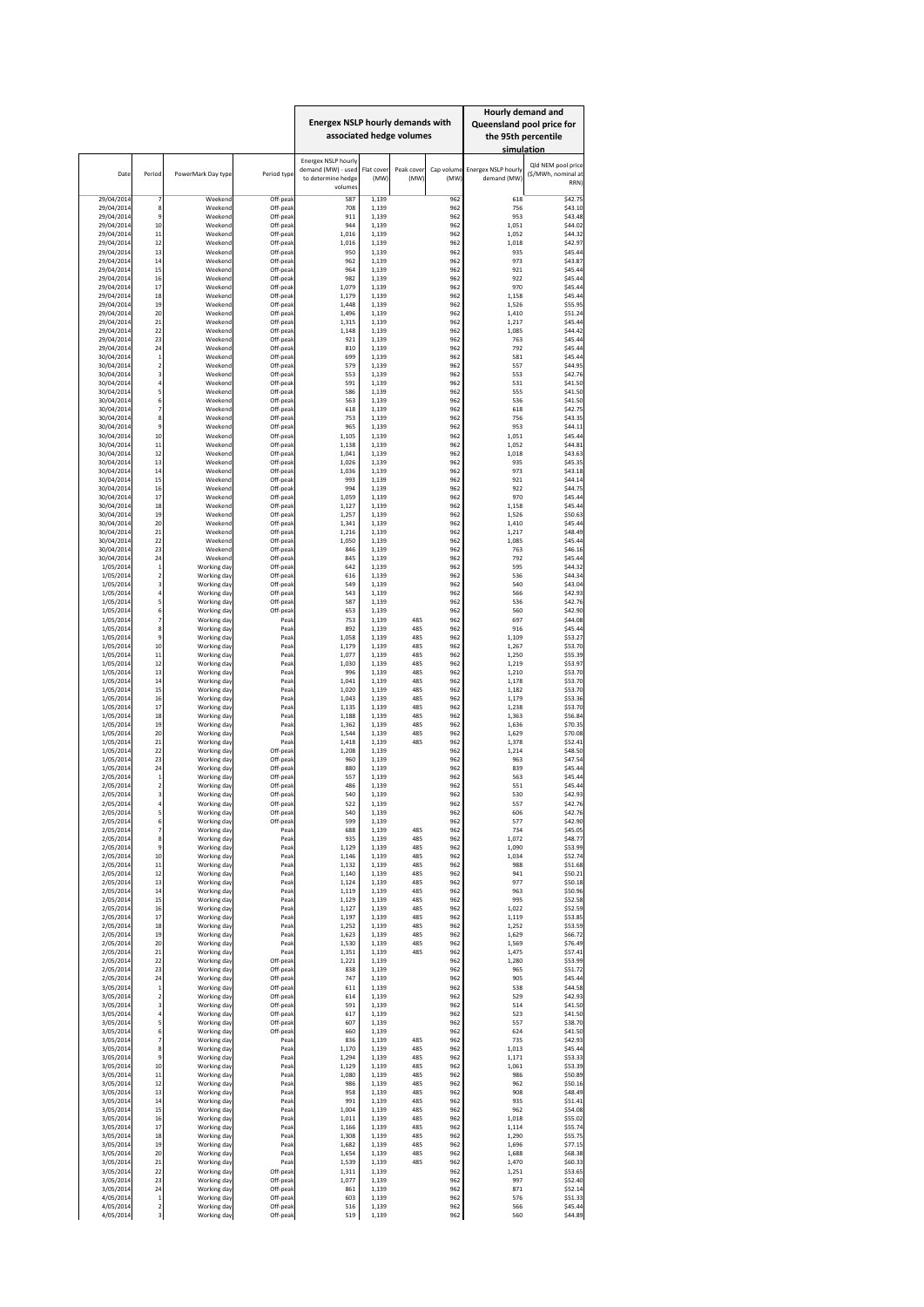|                        |                               |                            |                      |                                                                     |                |            | Hourly demand and<br>Queensland pool price for |                     |                                           |  |
|------------------------|-------------------------------|----------------------------|----------------------|---------------------------------------------------------------------|----------------|------------|------------------------------------------------|---------------------|-------------------------------------------|--|
|                        |                               |                            |                      | <b>Energex NSLP hourly demands with</b><br>associated hedge volumes |                |            |                                                |                     |                                           |  |
|                        |                               |                            |                      |                                                                     |                |            |                                                | the 95th percentile |                                           |  |
|                        |                               |                            |                      | Energex NSLP hourly                                                 |                |            |                                                | simulation          |                                           |  |
| Date                   | Period                        | PowerMark Day type         | Period type          | demand (MW) - used                                                  | Flat cover     | Peak cover | Cap volume                                     | Energex NSLP hourly | Qld NEM pool price<br>(\$/MWh, nominal at |  |
|                        |                               |                            |                      | to determine hedge<br>volumes                                       | (MW)           | (MW)       | (MW)                                           | demand (MW)         | <b>RRN1</b>                               |  |
| 4/05/2014              |                               | Working day                | Off-peal             | 523                                                                 | 1,139          |            | 962                                            | 540                 | \$42.93                                   |  |
| 4/05/2014              | 5                             | Working day                | Off-peak             | 562                                                                 | 1,139          |            | 962                                            | 572                 | \$42.80                                   |  |
| 4/05/2014<br>4/05/2014 | 6<br>7                        | Working day<br>Working day | Off-peak<br>Peak     | 620<br>745                                                          | 1,139<br>1.139 | 485        | 962<br>962                                     | 589<br>683          | \$42.93<br>\$45.44                        |  |
| 4/05/2014              | 8                             | Working day                | Peal                 | 931                                                                 | 1,139          | 485        | 962                                            | 961                 | \$53.70                                   |  |
| 4/05/2014<br>4/05/2014 | 9<br>10                       | Working day<br>Working day | Peal<br>Peal         | 1,190<br>1,202                                                      | 1,139<br>1,139 | 485<br>485 | 962<br>962                                     | 1,214<br>1,218      | \$62.31<br>\$56.76                        |  |
| 4/05/2014              | 11                            | Working day                | Peal                 | 1,230                                                               | 1.139          | 485        | 962                                            | 1,252               | \$55.34                                   |  |
| 4/05/2014<br>4/05/2014 | 12<br>13                      | Working day<br>Working day | Peak<br>Peak         | 1,157<br>1,226                                                      | 1,139<br>1,139 | 485<br>485 | 962<br>962                                     | 1,225<br>1,250      | \$55.02<br>\$55.71                        |  |
| 4/05/2014              | 14                            | Working day                | Peak                 | 1,207                                                               | 1,139          | 485        | 962                                            | 1,231               | \$59.42                                   |  |
| 4/05/2014<br>4/05/2014 | 15<br>16                      | Working day<br>Working day | Peal<br>Peal         | 1.221<br>1.220                                                      | 1,139<br>1.139 | 485<br>485 | 962<br>962                                     | 1.180<br>1.184      | \$62.66<br>\$62.97                        |  |
| 4/05/2014              | 17                            | Working day                | Peal                 | 1,218                                                               | 1,139          | 485        | 962                                            | 1,229               | \$63.37                                   |  |
| 4/05/2014<br>4/05/2014 | 18<br>19                      | Working day<br>Working day | Peal<br>Peal         | 1,320<br>1,558                                                      | 1,139<br>1,139 | 485<br>485 | 962<br>962                                     | 1,334<br>1,648      | \$63.37<br>\$78.37                        |  |
| 4/05/2014              | 20                            | Working day                | Peal                 | 1.633                                                               | 1.139          | 485        | 962                                            | 1.608               | \$63.37                                   |  |
| 4/05/2014<br>4/05/2014 | $\overline{21}$<br>22         | Working day<br>Working day | Peak<br>Off-peak     | 1,443<br>1,187                                                      | 1,139<br>1,139 | 485        | 962<br>962                                     | 1,402<br>1,253      | \$53.18<br>\$49.89                        |  |
| 4/05/2014              | 23                            | Working day                | Off-peak             | 936                                                                 | 1,139          |            | 962                                            | 850                 | \$48.49                                   |  |
| 4/05/2014<br>5/05/2014 | 24<br>$\mathbf{1}$            | Working day<br>Working day | Off-peal<br>Off-peak | 862<br>550                                                          | 1.139<br>1,139 |            | 962<br>962                                     | 851<br>643          | \$45.44<br>\$43.16                        |  |
| 5/05/2014              | $\overline{\mathbf{c}}$       | Working day                | Off-peal             | 522                                                                 | 1,139          |            | 962                                            | 576                 | \$42.93                                   |  |
| 5/05/2014<br>5/05/2014 | 3<br>4                        | Working day<br>Working day | Off-peak<br>Off-peak | 510<br>499                                                          | 1,139<br>1.139 |            | 962<br>962                                     | 541<br>579          | \$41.50<br>\$41.50                        |  |
| 5/05/2014              | 5                             | Working day                | Off-peak             | 569                                                                 | 1,139          |            | 962                                            | 596                 | \$41.50                                   |  |
| 5/05/2014<br>5/05/2014 | 6<br>$\overline{\phantom{a}}$ | Working day<br>Working day | Off-peak<br>Peak     | 625<br>727                                                          | 1,139<br>1,139 | 485        | 962<br>962                                     | 598<br>715          | \$42.75<br>\$42.93                        |  |
| 5/05/2014              | 8                             | Working day                | Peal                 | 973                                                                 | 1.139          | 485        | 962                                            | 988                 | \$48.14                                   |  |
| 5/05/2014<br>5/05/2014 | 9<br>10                       | Working day<br>Working day | Peal<br>Peal         | 1,174<br>1,206                                                      | 1,139<br>1,139 | 485<br>485 | 962<br>962                                     | 1,282<br>1,303      | \$53.70<br>\$54.49                        |  |
| 5/05/2014              | $\overline{11}$               | Working day                | Peal                 | 1,157                                                               | 1,139          | 485        | 962                                            | 1,276               | \$53.70                                   |  |
| 5/05/2014<br>5/05/2014 | 12<br>13                      | Working day<br>Working day | Peal<br>Peak         | 1.180<br>1,120                                                      | 1.139<br>1,139 | 485<br>485 | 962<br>962                                     | 1.226<br>1,213      | \$52.95<br>\$48.58                        |  |
| 5/05/2014              | 14                            | Working day                | Peak                 | 1,132                                                               | 1,139          | 485        | 962                                            | 1,214               | \$49.25                                   |  |
| 5/05/2014<br>5/05/2014 | 15<br>16                      | Working day<br>Working day | Peal<br>Peak         | 1,093<br>1,100                                                      | 1,139<br>1,139 | 485<br>485 | 962<br>962                                     | 1,196<br>1,170      | \$49.32<br>\$48.59                        |  |
| 5/05/2014              | 17                            | Working day                | Peal                 | 1.160                                                               | 1.139          | 485        | 962                                            | 1.241               | \$49.27                                   |  |
| 5/05/2014<br>5/05/2014 | 18<br>19                      | Working day<br>Working day | Peal<br>Peal         | 1,269<br>1,502                                                      | 1,139<br>1,139 | 485<br>485 | 962<br>962                                     | 1,307<br>1,608      | \$51.55<br>\$53.70                        |  |
| 5/05/2014              | 20                            | Working day                | Peal                 | 1,682                                                               | 1,139          | 485        | 962                                            | 1,704               | \$53.70                                   |  |
| 5/05/2014<br>5/05/2014 | 21<br>22                      | Working day<br>Working day | Peal<br>Off-peak     | 1.527<br>1,236                                                      | 1.139<br>1,139 | 485        | 962<br>962                                     | 1.522<br>1,316      | \$52.47<br>\$52.00                        |  |
| 5/05/2014              | 23                            | Working day                | Off-peak             | 978                                                                 | 1,139          |            | 962                                            | 952                 | \$50.69                                   |  |
| 5/05/2014<br>6/05/2014 | 24<br>1                       | Working day<br>Weekend     | Off-peak<br>Off-peak | 861<br>691                                                          | 1,139<br>1.139 |            | 962<br>962                                     | 873<br>608          | \$48.29<br>\$45.44                        |  |
| 6/05/2014              | 2                             | Weekend                    | Off-peak             | 572                                                                 | 1,139          |            | 962                                            | 502                 | \$44.92                                   |  |
| 6/05/2014<br>6/05/2014 | 3<br>4                        | Weekend<br>Weekend         | Off-peal<br>Off-peal | 547<br>585                                                          | 1,139<br>1,139 |            | 962<br>962                                     | 534<br>523          | \$42.94<br>\$42.76                        |  |
| 6/05/2014              | 5                             | Weekend                    | Off-peak             | 580                                                                 | 1.139          |            | 962                                            | 573                 | \$42.75                                   |  |
| 6/05/2014<br>6/05/2014 | 6<br>7                        | Weekend<br>Weekend         | Off-peak<br>Off-peak | 557<br>612                                                          | 1,139<br>1,139 |            | 962<br>962                                     | 562<br>591          | \$42.75<br>\$42.75                        |  |
| 6/05/2014              | 8                             | Weekend                    | Off-peak             | 781                                                                 | 1,139          |            | 962                                            | 709                 | \$42.93                                   |  |
| 6/05/2014<br>6/05/2014 | 9<br>10                       | Weekend<br>Weekend         | Off-peak<br>Off-peak | 997<br>1,137                                                        | 1.139<br>1,139 |            | 962<br>962                                     | 839<br>999          | \$45.05<br>\$45.44                        |  |
| 6/05/2014              | 11                            | Weekend                    | Off-peak             | 1,171                                                               | 1,139          |            | 962                                            | 991                 | \$45.20                                   |  |
| 6/05/2014<br>6/05/2014 | 12<br>13                      | Weekend<br>Weekend         | Off-peal<br>Off-peal | 1,070<br>1,057                                                      | 1,139<br>1,139 |            | 962<br>962                                     | 935<br>891          | \$45.18<br>\$44.57                        |  |
| 6/05/2014              | 14                            | Weekend                    | Off-peak             | 1.067                                                               | 1,139          |            | 962                                            | 921                 | \$45.44                                   |  |
| 6/05/2014<br>6/05/2014 | 15<br>16                      | Weekend<br>Weekend         | Off-peak<br>Off-peak | 1,025<br>1,028                                                      | 1,139<br>1,139 |            | 962<br>962                                     | 857<br>922          | \$43.42<br>\$43.46                        |  |
| 6/05/2014              | 17                            | Weekend<br>Weekend         | Off-peak             | 1,094                                                               | 1,139          |            | 962                                            | 1,001               | \$44.65                                   |  |
| 6/05/2014<br>6/05/2014 | 18<br>19                      | Weekend                    | Off-peak<br>Off-peak | 1.164<br>1,291                                                      | 1.139<br>1,139 |            | 962<br>962                                     | 1.114<br>1,447      | \$45.44<br>\$48.49                        |  |
| 6/05/2014              | 20                            | Weekend                    | Off-peal             | 1,380                                                               | 1,139          |            | 962                                            | 1,425               | \$48.13                                   |  |
| 6/05/2014<br>6/05/2014 | 21<br>22                      | Weekend<br>Weekend         | Off-peal<br>Off-peak | 1,254<br>1.084                                                      | 1,139<br>1.139 |            | 962<br>962                                     | 1,292<br>1.096      | \$45.44<br>\$45.44                        |  |
| 6/05/2014              | 23                            | Weekend                    | Off-peak             | 838                                                                 | 1,139          |            | 962                                            | 902                 | \$44.85                                   |  |
| 6/05/2014<br>7/05/201  | 24                            | Weekend<br>Weekend         | Off-peak<br>Off-pea  | 837<br>691                                                          | 1,139<br>1.139 |            | 962<br>962                                     | 807<br>641          | \$43.42<br>\$45.44                        |  |
| 7/05/2014              | $\overline{a}$                | Weekend                    | Off-peak             | 572                                                                 | 1.139          |            | 962                                            | 599                 | \$42.93                                   |  |
| 7/05/2014<br>7/05/2014 | 3<br>4                        | Weekend<br>Weekend         | Off-peak<br>Off-peak | 547<br>585                                                          | 1,139<br>1,139 |            | 962<br>962                                     | 566<br>531          | \$42.7<br>\$41.50                         |  |
| 7/05/2014              | 5                             | Weekend                    | Off-peak             | 580                                                                 | 1,139          |            | 962                                            | 557                 | \$41.50                                   |  |
| 7/05/2014<br>7/05/2014 | 6<br>7                        | Weekend<br>Weekend         | Off-peak<br>Off-peak | 557<br>612                                                          | 1,139<br>1,139 |            | 962<br>962                                     | 556<br>576          | \$41.50<br>\$41.50                        |  |
| 7/05/2014              | $\bf8$                        | Weekend                    | Off-peak             | 781                                                                 | 1,139          |            | 962                                            | 741                 | \$42.93                                   |  |
| 7/05/2014<br>7/05/2014 | 9<br>10                       | Weekend<br>Weekend         | Off-peak<br>Off-peak | 997<br>1,137                                                        | 1,139<br>1,139 |            | 962<br>962                                     | 884<br>1,033        | \$43.90<br>\$45.44                        |  |
| 7/05/2014              | 11                            | Weekend                    | Off-peak             | 1.171                                                               | 1.139          |            | 962                                            | 1,054               | \$47.62                                   |  |
| 7/05/2014<br>7/05/2014 | 12<br>13                      | Weekend<br>Weekend         | Off-peak<br>Off-peak | 1,070<br>1,057                                                      | 1,139<br>1,139 |            | 962<br>962                                     | 1,052<br>1,003      | \$47.62<br>\$48.49                        |  |
| 7/05/2014              | 14                            | Weekend                    | Off-peak             | 1,067                                                               | 1,139          |            | 962                                            | 1,038               | \$48.65                                   |  |
| 7/05/2014<br>7/05/2014 | 15<br>16                      | Weekend<br>Weekend         | Off-peak<br>Off-peak | 1,025<br>1,028                                                      | 1.139<br>1,139 |            | 962<br>962                                     | 1,024<br>994        | \$45.64<br>\$46.66                        |  |
| 7/05/2014              | 17                            | Weekend                    | Off-peak             | 1,094                                                               | 1,139          |            | 962                                            | 1,060               | \$48.49                                   |  |
| 7/05/2014<br>7/05/2014 | 18<br>19                      | Weekend<br>Weekend         | Off-peak<br>Off-peak | 1,164<br>1.291                                                      | 1,139<br>1.139 |            | 962<br>962                                     | 1,142<br>1,369      | \$49.76<br>\$51.81                        |  |
| 7/05/2014              | 20                            | Weekend                    | Off-peak             | 1,380                                                               | 1,139          |            | 962                                            | 1,493               | \$55.11                                   |  |
| 7/05/2014<br>7/05/2014 | 21<br>22                      | Weekend<br>Weekend         | Off-peak<br>Off-peak | 1,254<br>1,084                                                      | 1,139<br>1,139 |            | 962<br>962                                     | 1,303<br>1,129      | \$53.70<br>\$52.53                        |  |
| 7/05/2014              | 23                            | Weekend                    | Off-peak             | 838                                                                 | 1,139          |            | 962                                            | 862                 | \$48.49                                   |  |
| 7/05/2014<br>8/05/2014 | 24<br>$\mathbf{1}$            | Weekend<br>Working day     | Off-peak<br>Off-peak | 837<br>635                                                          | 1,139<br>1,139 |            | 962<br>962                                     | 780<br>582          | \$47.38<br>\$43.63                        |  |
| 8/05/2014              | $\overline{\mathbf{c}}$       | Working day                | Off-peak             | 598                                                                 | 1,139          |            | 962                                            | 537                 | \$42.93                                   |  |
| 8/05/2014<br>8/05/2014 | 3<br>4                        | Working day<br>Working day | Off-peak<br>Off-peak | 558<br>597                                                          | 1.139<br>1,139 |            | 962<br>962                                     | 524<br>565          | \$42.75<br>\$41.50                        |  |
| 8/05/2014              | 5                             | Working day                | Off-peak             | 627                                                                 | 1,139          |            | 962                                            | 563                 | \$40.78                                   |  |
| 8/05/2014<br>8/05/2014 | 6<br>$\overline{7}$           | Working day<br>Working day | Off-peak<br>Peak     | 653<br>689                                                          | 1,139<br>1.139 | 485        | 962<br>962                                     | 589<br>694          | \$41.50<br>\$42.77                        |  |
| 8/05/2014              | 8                             | Working day                | Peak                 | 1,019                                                               | 1,139          | 485        | 962                                            | 967                 | \$45.44                                   |  |
| 8/05/2014<br>8/05/2014 | 9<br>10                       | Working day<br>Working day | Peak<br>Peak         | 1,245<br>1,303                                                      | 1,139<br>1,139 | 485<br>485 | 962<br>962                                     | 1,152<br>1,223      | \$48.49<br>\$48.48                        |  |
| 8/05/2014              | 11                            | Working day                | Peak                 | 1,295                                                               | 1,139          | 485        | 962                                            | 1,141               | \$48.42                                   |  |
| 8/05/2014<br>8/05/2014 | 12<br>13                      | Working day<br>Working day | Peal<br>Peal         | 1.330<br>1,281                                                      | 1,139<br>1,139 | 485<br>485 | 962<br>962                                     | 1.176<br>1,190      | \$48.92<br>\$49.75                        |  |
| 8/05/2014              | 14                            | Working day                | Peak                 | 1,257                                                               | 1,139          | 485        | 962                                            | 1,170               | \$49.49                                   |  |
| 8/05/2014<br>8/05/2014 | 15<br>16                      | Working day<br>Working day | Peal<br>Peak         | 1,264<br>1,181                                                      | 1,139<br>1,139 | 485<br>485 | 962<br>962                                     | 1,172<br>1,168      | \$49.05<br>\$51.45                        |  |
| 8/05/2014              | 17                            | Working day                | Peak                 | 1,287                                                               | 1,139          | 485        | 962                                            | 1,233               | \$52.19                                   |  |
| 8/05/2014<br>8/05/2014 | 18<br>19                      | Working day<br>Working day | Peak<br>Peak         | 1,337<br>1,567                                                      | 1,139<br>1,139 | 485<br>485 | 962<br>962                                     | 1,272<br>1,497      | \$53.56<br>\$56.05                        |  |
| 8/05/2014              | 20                            | Working day                | Peak                 | 1.566                                                               | 1.139          | 485        | 962                                            | 1.567               | \$58.26                                   |  |
| 8/05/2014<br>8/05/2014 | $\overline{21}$<br>22         | Working day<br>Working day | Peak<br>Off-peak     | 1,350<br>1,185                                                      | 1,139<br>1,139 | 485        | 962<br>962                                     | 1,398<br>1,224      | \$54.04<br>\$49.15                        |  |
| 8/05/2014              | 23                            | Working day                | Off-peak             | 980                                                                 | 1,139          |            | 962                                            | 902                 | \$48.17                                   |  |
| 8/05/2014              | 24                            | Working day                | Off-peak             | 938                                                                 | 1,139          |            | 962                                            | 828                 | \$45.44                                   |  |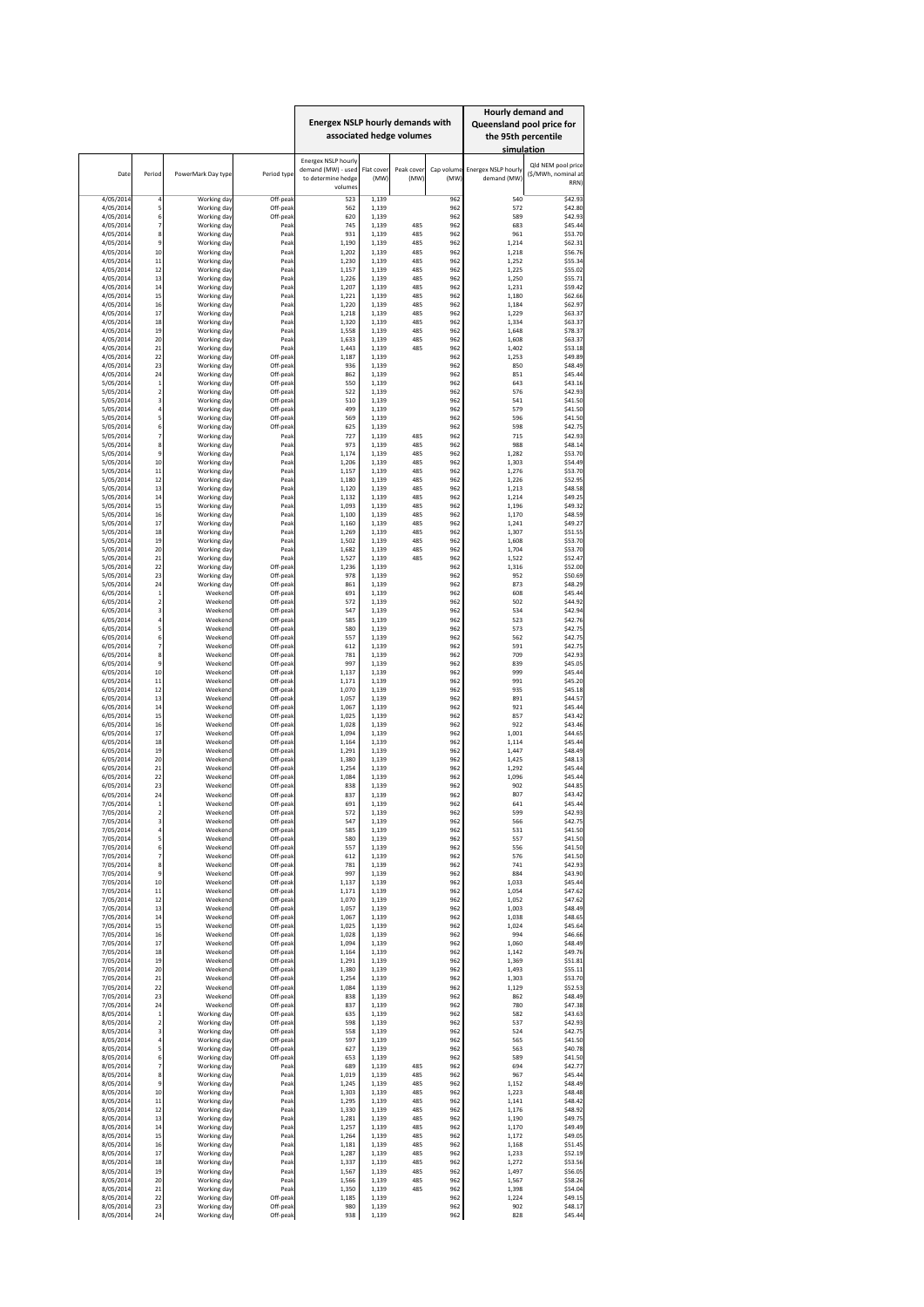|                          |                                           |                            |                      |                                                                            |                    |                    |                    | Hourly demand and                                |                                                   |  |
|--------------------------|-------------------------------------------|----------------------------|----------------------|----------------------------------------------------------------------------|--------------------|--------------------|--------------------|--------------------------------------------------|---------------------------------------------------|--|
|                          |                                           |                            |                      | <b>Energex NSLP hourly demands with</b><br>associated hedge volumes        |                    |                    |                    | Queensland pool price for<br>the 95th percentile |                                                   |  |
|                          |                                           |                            |                      |                                                                            |                    |                    |                    | simulation                                       |                                                   |  |
| Date                     | Period                                    | PowerMark Day type         | Period type          | Energex NSLP hourly<br>demand (MW) - used<br>to determine hedge<br>volumes | Flat cover<br>(MW) | Peak cover<br>(MW) | Cap volume<br>(MW) | Energex NSLP hourly<br>demand (MW)               | Qld NEM pool price<br>(\$/MWh, nominal at<br>RRN) |  |
| 9/05/2014<br>9/05/2014   | $\overline{2}$                            | Working day<br>Working day | Off-peal<br>Off-peal | 547<br>509                                                                 | 1.139<br>1.139     |                    | 962<br>962         | 603<br>535                                       | \$44.96<br>\$42.90                                |  |
| 9/05/2014                | 3                                         | Working day                | Off-peak             | 496                                                                        | 1,139              |                    | 962                | 539                                              | \$42.90                                           |  |
| 9/05/2014<br>9/05/2014   | 4<br>5                                    | Working day<br>Working day | Off-peak<br>Off-peal | 544<br>539                                                                 | 1,139<br>1,139     |                    | 962<br>962         | 548<br>544                                       | \$41.50<br>\$41.50                                |  |
| 9/05/2014                | 6                                         | Working day                | Off-peak             | 555                                                                        | 1.139              |                    | 962                | 562                                              | \$42.40                                           |  |
| 9/05/2014<br>9/05/2014   | 7<br>8                                    | Working day<br>Working day | Peal<br>Peal         | 687<br>997                                                                 | 1,139<br>1,139     | 485<br>485         | 962<br>962         | 670<br>903                                       | \$43.32<br>\$45.44                                |  |
| 9/05/2014                | 9                                         | Working day                | Peal                 | 1,094                                                                      | 1,139              | 485                | 962                | 1,191                                            | \$48.53                                           |  |
| 9/05/2014<br>9/05/2014   | 10<br>11                                  | Working day<br>Working day | Peal<br>Peak         | 1,135<br>1,102                                                             | 1.139<br>1,139     | 485<br>485         | 962<br>962         | 1,205<br>1,151                                   | \$49.18<br>\$48.49                                |  |
| 9/05/2014                | 12                                        | Working day                | Peak                 | 1,068                                                                      | 1,139              | 485                | 962                | 1,131                                            | \$48.49                                           |  |
| 9/05/2014<br>9/05/2014   | 13<br>14                                  | Working day<br>Working day | Peak<br>Peak         | 1,063<br>1,069                                                             | 1,139<br>1,139     | 485<br>485         | 962<br>962         | 1,123<br>1,163                                   | \$48.49<br>\$48.46                                |  |
| 9/05/2014                | 15                                        | Working day                | Peak                 | 1.096                                                                      | 1.139              | 485                | 962                | 1,077                                            | \$52.72                                           |  |
| 9/05/2014<br>9/05/2014   | 16<br>17                                  | Working day<br>Working day | Peal<br>Peak         | 1,057<br>1,144                                                             | 1,139<br>1,139     | 485<br>485         | 962<br>962         | 1,125<br>1,186                                   | \$53.70<br>\$53.70                                |  |
| 9/05/2014<br>9/05/2014   | 18<br>19                                  | Working day<br>Working day | Peal<br>Peal         | 1,237<br>1.594                                                             | 1,139<br>1.139     | 485<br>485         | 962<br>962         | 1,335<br>1,527                                   | \$56.55<br>\$76.97                                |  |
| 9/05/2014                | 20                                        | Working day                | Peak                 | 1,587                                                                      | 1,139              | 485                | 962                | 1,474                                            | \$58.07                                           |  |
| 9/05/2014<br>9/05/2014   | 21<br>22                                  | Working day<br>Working day | Peal<br>Off-peal     | 1,400<br>1,185                                                             | 1,139<br>1,139     | 485                | 962<br>962         | 1,283<br>1,118                                   | \$51.61<br>\$50.18                                |  |
| 9/05/2014                | 23                                        | Working day                | Off-peal             | 1.000                                                                      | 1.139              |                    | 962                | 1,028                                            | \$51.61                                           |  |
| 9/05/2014<br>10/05/2014  | 24<br>$\mathbf{1}$                        | Working day<br>Working day | Off-peal<br>Off-peal | 837<br>598                                                                 | 1,139<br>1,139     |                    | 962<br>962         | 944<br>595                                       | \$49.59<br>\$45.44                                |  |
| 10/05/2014<br>10/05/2014 | $\overline{\mathbf{2}}$<br>$\overline{3}$ | Working day                | Off-peak             | 566<br>536                                                                 | 1,139<br>1.139     |                    | 962<br>962         | 536<br>540                                       | \$44.92<br>\$42.93                                |  |
| 10/05/2014               | 4                                         | Working day<br>Working day | Off-peak<br>Off-peak | 533                                                                        | 1,139              |                    | 962                | 566                                              | \$42.76                                           |  |
| 10/05/2014<br>10/05/2014 | 5<br>6                                    | Working day<br>Working day | Off-peak<br>Off-peak | 566<br>583                                                                 | 1,139<br>1,139     |                    | 962<br>962         | 536<br>560                                       | \$42.75<br>\$42.90                                |  |
| 10/05/2014               | $\overline{7}$                            | Working day                | Peal                 | 766                                                                        | 1.139              | 485                | 962                | 697                                              | \$45.44                                           |  |
| 10/05/2014<br>10/05/2014 | 8<br>9                                    | Working day<br>Working day | Peal<br>Peak         | 1,014<br>1,248                                                             | 1,139<br>1,139     | 485<br>485         | 962<br>962         | 916<br>1,109                                     | \$45.44<br>\$47.76                                |  |
| 10/05/2014               | 10                                        | Working day                | Peal                 | 1,147                                                                      | 1,139              | 485                | 962                | 1,267                                            | \$48.49                                           |  |
| 10/05/2014<br>10/05/2014 | 11<br>12                                  | Working day<br>Working day | Peal<br>Peal         | 1,118<br>1.078                                                             | 1,139<br>1.139     | 485<br>485         | 962<br>962         | 1,250<br>1,219                                   | \$48.49<br>\$50.48                                |  |
| 10/05/2014<br>10/05/2014 | 13<br>14                                  | Working day<br>Working day | Peak<br>Peal         | 1,050<br>1,073                                                             | 1,139<br>1,139     | 485<br>485         | 962<br>962         | 1,210<br>1,178                                   | \$48.92<br>\$48.49                                |  |
| 10/05/2014               | 15                                        | Working day                | Peal                 | 1,057                                                                      | 1,139              | 485                | 962                | 1,182                                            | \$48.49                                           |  |
| 10/05/2014<br>10/05/2014 | 16<br>17                                  | Working day<br>Working day | Peal<br>Peal         | 1.088<br>1,133                                                             | 1.139<br>1,139     | 485<br>485         | 962<br>962         | 1.179<br>1,238                                   | \$49.71<br>\$52.54                                |  |
| 10/05/2014               | 18                                        | Working day                | Peal                 | 1,294                                                                      | 1,139              | 485                | 962                | 1,363                                            | \$57.31                                           |  |
| 10/05/2014<br>10/05/2014 | 19<br>20                                  | Working day<br>Working day | Peal<br>Peal         | 1,664<br>1.614                                                             | 1,139<br>1.139     | 485<br>485         | 962<br>962         | 1,636<br>1,629                                   | \$63.60<br>\$63.37                                |  |
| 10/05/2014               | 21                                        | Working day                | Peak                 | 1,443                                                                      | 1,139              | 485                | 962                | 1,378                                            | \$53.70                                           |  |
| 10/05/2014<br>10/05/2014 | 22<br>23                                  | Working day<br>Working day | Off-peak<br>Off-peak | 1,298<br>903                                                               | 1,139<br>1,139     |                    | 962<br>962         | 1,214<br>963                                     | \$47.63<br>\$45.44                                |  |
| 10/05/2014               | 24                                        | Working day                | Off-peak             | 846                                                                        | 1.139              |                    | 962                | 839                                              | \$44.85                                           |  |
| 11/05/2014<br>11/05/2014 | $\mathbf{1}$<br>$\overline{\mathbf{c}}$   | Working day<br>Working day | Off-peal<br>Off-peal | 519<br>492                                                                 | 1,139<br>1,139     |                    | 962<br>962         | 563<br>551                                       | \$44.26<br>\$42.93                                |  |
| 11/05/2014<br>11/05/2014 | 3<br>4                                    | Working day<br>Working day | Off-peal<br>Off-peal | 530<br>520                                                                 | 1,139<br>1.139     |                    | 962<br>962         | 530<br>557                                       | \$42.90<br>\$41.50                                |  |
| 11/05/2014               | 5                                         | Working day                | Off-peak             | 541                                                                        | 1,139              |                    | 962                | 606                                              | \$41.50                                           |  |
| 11/05/2014<br>11/05/2014 | 6<br>$\overline{7}$                       | Working day<br>Working day | Off-peak<br>Peal     | 566<br>671                                                                 | 1,139<br>1,139     | 485                | 962<br>962         | 577<br>734                                       | \$41.50<br>\$42.90                                |  |
| 11/05/2014               | 8                                         | Working day                | Peal                 | 955                                                                        | 1.139              | 485                | 962                | 1.072                                            | \$45.44                                           |  |
| 11/05/2014<br>11/05/2014 | 9<br>10                                   | Working day<br>Working day | Peal<br>Peal         | 1,164<br>1,104                                                             | 1,139<br>1,139     | 485<br>485         | 962<br>962         | 1,090<br>1,034                                   | \$48.86<br>\$46.36                                |  |
| 11/05/2014               | 11                                        | Working day                | Peal                 | 1,120                                                                      | 1,139              | 485                | 962                | 988                                              | \$47.54                                           |  |
| 11/05/2014<br>11/05/2014 | 12<br>13                                  | Working day<br>Working day | Peal<br>Peal         | 1,057<br>1.051                                                             | 1,139<br>1.139     | 485<br>485         | 962<br>962         | 941<br>977                                       | \$46.89<br>\$46.87                                |  |
| 11/05/2014<br>11/05/2014 | 14<br>15                                  | Working day                | Peak<br>Peak         | 1,046<br>1,043                                                             | 1,139<br>1,139     | 485<br>485         | 962<br>962         | 963<br>995                                       | \$45.91<br>\$45.96                                |  |
| 11/05/2014               | 16                                        | Working day<br>Working day | Peak                 | 1,050                                                                      | 1,139              | 485                | 962                | 1,022                                            | \$46.56                                           |  |
| 11/05/2014<br>11/05/2014 | 17<br>18                                  | Working day<br>Working day | Peal<br>Peal         | 1.123<br>1,218                                                             | 1.139<br>1,139     | 485<br>485         | 962<br>962         | 1.119<br>1,252                                   | \$48.49<br>\$50.59                                |  |
| 11/05/2014               | 19                                        | Working day                | Peal                 | 1,609                                                                      | 1,139              | 485                | 962                | 1,629                                            | \$65.12                                           |  |
| 11/05/2014<br>11/05/2014 | 20<br>21                                  | Working day<br>Working day | Peak<br>Peak         | 1,554<br>1,403                                                             | 1,139<br>1,139     | 485<br>485         | 962<br>962         | 1,569<br>1,475                                   | \$65.52<br>\$53.70                                |  |
| 11/05/2014               | $\overline{2}$                            | Working day                | Off-peal             | 1.251                                                                      | 1.139              |                    | 962                | 1.280                                            | \$51.01                                           |  |
| 11/05/2014<br>11/05/2014 | 23<br>24                                  | Working day<br>Working day | Off-peak<br>Off-peak | 852<br>831                                                                 | 1,139<br>1,139     |                    | 962<br>962         | 965<br>905                                       | \$48.49<br>\$45.44                                |  |
| 12/05/2014<br>12/05/2014 | 1<br>$\overline{\mathbf{c}}$              | Working day<br>Working day | Off-peal<br>Off-peak | 698<br>608                                                                 | 1.139<br>1,139     |                    | 962<br>962         | 574<br>548                                       | \$43.75<br>\$42.93                                |  |
| 12/05/2014               | 3                                         | Working day                | Off-peak             | 531                                                                        | 1,139              |                    | 962                | 523                                              | \$42.75                                           |  |
| 12/05/2014<br>12/05/2014 | 4<br>5                                    | Working day<br>Working day | Off-peak<br>Off-peak | 609<br>609                                                                 | 1,139<br>1.139     |                    | 962<br>962         | 545<br>572                                       | \$42.75<br>\$42.75                                |  |
| 12/05/2014               | 6                                         | Working day                | Off-peak             | 665                                                                        | 1,139              |                    | 962                | 593                                              | \$42.76                                           |  |
| 12/05/2014<br>12/05/2014 | $\overline{\phantom{a}}$<br>$\bf8$        | Working day<br>Working day | Peak<br>Peak         | 830<br>1,199                                                               | 1,139<br>1,139     | 485<br>485         | 962<br>962         | 736<br>1,017                                     | \$42.93<br>\$45.44                                |  |
| 12/05/2014               | 9<br>10                                   | Working day                | Peak<br>Peak         | 1,315                                                                      | 1,139<br>1.139     | 485<br>485         | 962<br>962         | 1,166                                            | \$50.70<br>\$49.21                                |  |
| 12/05/2014<br>12/05/2014 | 11                                        | Working day<br>Working day | Peak                 | 1,209<br>1,059                                                             | 1,139              | 485                | 962                | 1,092<br>999                                     | \$48.49                                           |  |
| 12/05/2014<br>12/05/2014 | 12<br>13                                  | Working day<br>Working day | Peak<br>Peak         | 1,009<br>1,014                                                             | 1,139<br>1,139     | 485<br>485         | 962<br>962         | 984<br>963                                       | \$48.49<br>\$48.49                                |  |
| 12/05/2014               | 14                                        | Working day                | Peak                 | 992                                                                        | 1.139              | 485                | 962                | 974                                              | \$48.50                                           |  |
| 12/05/2014<br>12/05/2014 | 15<br>16                                  | Working day<br>Working day | Peak<br>Peak         | 996<br>1,052                                                               | 1,139<br>1,139     | 485<br>485         | 962<br>962         | 953<br>1,023                                     | \$48.74<br>\$48.77                                |  |
| 12/05/2014               | 17                                        | Working day                | Peak                 | 1,090                                                                      | 1,139              | 485                | 962                | 1,108                                            | \$51.36                                           |  |
| 12/05/2014<br>12/05/2014 | 18<br>19                                  | Working day<br>Working day | Peal<br>Peal         | 1.295<br>1,653                                                             | 1.139<br>1,139     | 485<br>485         | 962<br>962         | 1,236<br>1,552                                   | \$53.70<br>\$63.60                                |  |
| 12/05/2014               | 20<br>21                                  | Working day                | Peal<br>Peak         | 1,673<br>1,542                                                             | 1,139<br>1,139     | 485<br>485         | 962<br>962         | 1,519                                            | \$54.18<br>\$51.32                                |  |
| 12/05/2014<br>12/05/2014 | 22                                        | Working day<br>Working day | Off-peak             | 1,270                                                                      | 1.139              |                    | 962                | 1,425<br>1,205                                   | \$48.49                                           |  |
| 12/05/2014<br>12/05/2014 | 23<br>24                                  | Working day<br>Working day | Off-peak<br>Off-peak | 1,080<br>910                                                               | 1,139<br>1,139     |                    | 962<br>962         | 992<br>926                                       | \$48.49<br>\$45.44                                |  |
| 13/05/2014               | $\mathbf{1}$                              | Weekend                    | Off-peak             | 591                                                                        | 1,139              |                    | 962                | 645                                              | \$45.44                                           |  |
| 13/05/2014<br>13/05/2014 | $\overline{2}$<br>3                       | Weekend<br>Weekend         | Off-peak<br>Off-peak | 560<br>546                                                                 | 1.139<br>1,139     |                    | 962<br>962         | 580<br>542                                       | \$43.83<br>\$42.90                                |  |
| 13/05/2014               | 4                                         | Weekend                    | Off-peak             | 531                                                                        | 1,139              |                    | 962                | 546                                              | \$42.46                                           |  |
| 13/05/2014<br>13/05/2014 | 5<br>6                                    | Weekend<br>Weekend         | Off-peak<br>Off-peak | 563<br>535                                                                 | 1,139<br>1,139     |                    | 962<br>962         | 605<br>579                                       | \$43.43<br>\$41.50                                |  |
| 13/05/2014               | 7                                         | Weekend                    | Off-peak             | 608<br>792                                                                 | 1.139              |                    | 962<br>962         | 628                                              | \$42.75                                           |  |
| 13/05/2014<br>13/05/2014 | 8<br>9                                    | Weekend<br>Weekend         | Off-peak<br>Off-peak | 987                                                                        | 1,139<br>1,139     |                    | 962                | 838<br>969                                       | \$42.93<br>\$44.52                                |  |
| 13/05/2014<br>13/05/2014 | 10<br>11                                  | Weekend<br>Weekend         | Off-peak<br>Off-peak | 1,045<br>1.080                                                             | 1,139<br>1.139     |                    | 962<br>962         | 1,055<br>982                                     | \$45.44<br>\$45.44                                |  |
| 13/05/2014               | 12                                        | Weekend                    | Off-peak             | 1,006                                                                      | 1,139              |                    | 962                | 884                                              | \$45.44                                           |  |
| 13/05/2014<br>13/05/2014 | 13<br>14                                  | Weekend<br>Weekend         | Off-peak<br>Off-peak | 947<br>944                                                                 | 1,139<br>1,139     |                    | 962<br>962         | 842<br>855                                       | \$45.44<br>\$45.44                                |  |
| 13/05/2014               | 15                                        | Weekend                    | Off-peak             | 896                                                                        | 1,139              |                    | 962                | 873                                              | \$44.36                                           |  |
| 13/05/2014<br>13/05/2014 | 16<br>17                                  | Weekend<br>Weekend         | Off-peak<br>Off-peak | 899<br>1,018                                                               | 1,139<br>1,139     |                    | 962<br>962         | 950<br>1,085                                     | \$45.44<br>\$45.44                                |  |
| 13/05/2014<br>13/05/2014 | 18<br>19                                  | Weekend<br>Weekend         | Off-peak<br>Off-peak | 1,204<br>1,560                                                             | 1,139<br>1,139     |                    | 962<br>962         | 1,227<br>1,571                                   | \$47.88<br>\$51.31                                |  |
| 13/05/2014               | 20                                        | Weekend                    | Off-peak             | 1,458                                                                      | 1,139              |                    | 962                | 1,552                                            | \$48.49                                           |  |
| 13/05/2014               | 21                                        | Weekend                    | Off-peak             | 1,294                                                                      | 1,139              |                    | 962                | 1,379                                            | \$47.93                                           |  |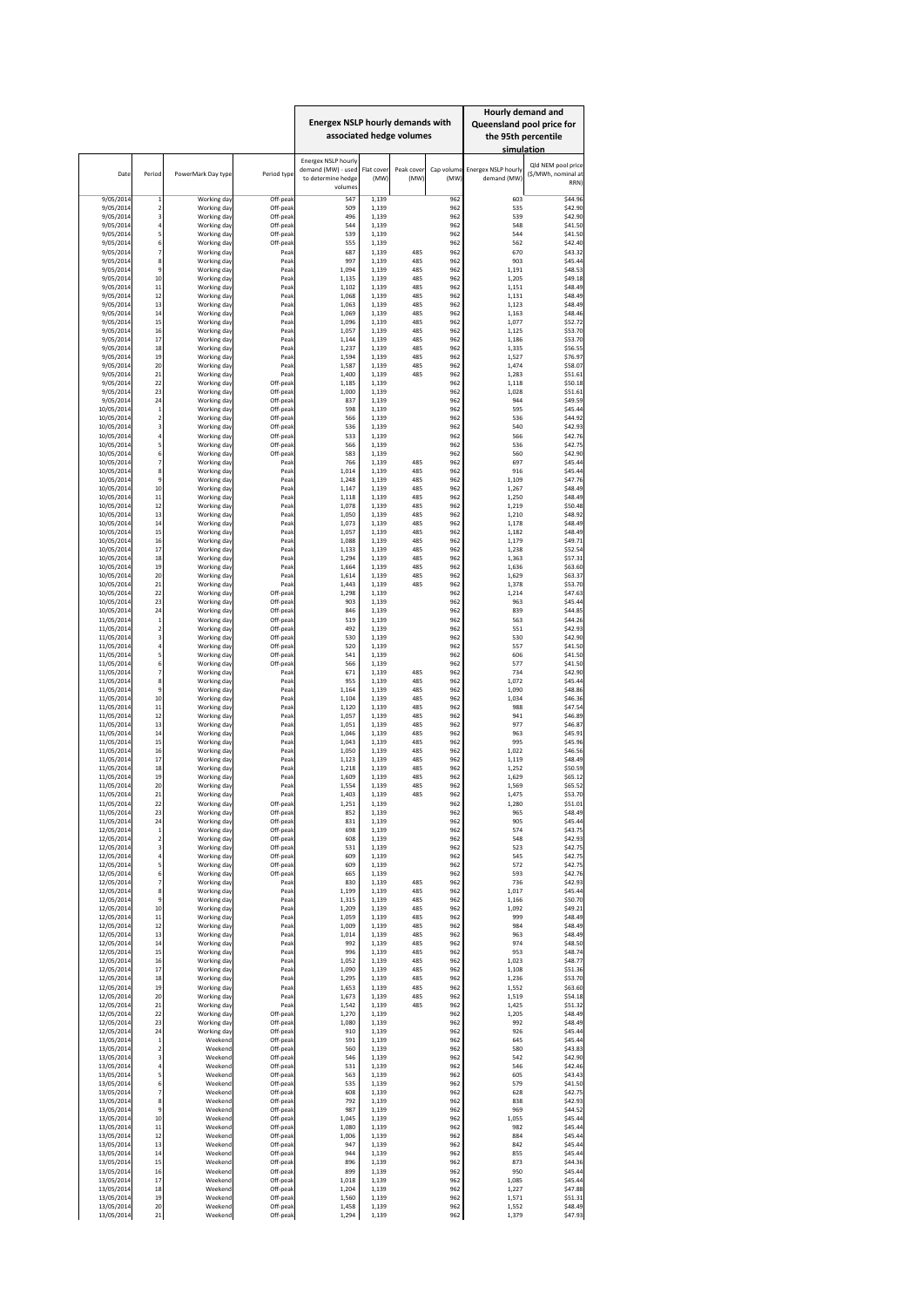|                          |                                           |                            | Hourly demand and    |                                                                     |                    |                    |                           |                                    |                     |
|--------------------------|-------------------------------------------|----------------------------|----------------------|---------------------------------------------------------------------|--------------------|--------------------|---------------------------|------------------------------------|---------------------|
|                          |                                           |                            |                      | <b>Energex NSLP hourly demands with</b><br>associated hedge volumes |                    |                    | Queensland pool price for |                                    |                     |
|                          |                                           |                            |                      |                                                                     |                    |                    |                           | the 95th percentile                |                     |
|                          |                                           |                            |                      |                                                                     |                    |                    |                           | simulation                         |                     |
|                          |                                           |                            |                      | Energex NSLP hourly                                                 |                    |                    |                           |                                    | Qld NEM pool price  |
| Date                     | Period                                    | PowerMark Day type         | Period type          | demand (MW) - used<br>to determine hedge                            | Flat cover<br>(MW) | Peak cover<br>(MW) | Cap volume<br>(MW         | Energex NSLP hourly<br>demand (MW) | (\$/MWh, nominal at |
|                          |                                           |                            |                      | volume:                                                             |                    |                    |                           |                                    | <b>RRN1</b>         |
| 13/05/2014               | 22                                        | Weekend                    | Off-peak             | 1.122                                                               | 1,139              |                    | 962                       | 1.171                              | \$47.10             |
| 13/05/2014               | 23                                        | Weekend                    | Off-peal             | 898                                                                 | 1,139              |                    | 962                       | 994                                | \$45.44             |
| 13/05/2014<br>14/05/2014 | 24<br>-1                                  | Weekend<br>Weekend         | Off-peak<br>Off-peak | 794<br>591                                                          | 1,139<br>1,139     |                    | 962<br>962                | 861<br>645                         | \$45.44<br>\$46.12  |
| 14/05/2014               | $\overline{2}$                            | Weekend                    | Off-peal             | 560                                                                 | 1.139              |                    | 962                       | 580                                | \$45.00             |
| 14/05/2014               | 3<br>4                                    | Weekend                    | Off-peak             | 546                                                                 | 1,139              |                    | 962                       | 542                                | \$42.93             |
| 14/05/2014<br>14/05/2014 | 5                                         | Weekend<br>Weekend         | Off-peak<br>Off-peal | 531<br>563                                                          | 1,139<br>1,139     |                    | 962<br>962                | 546<br>605                         | \$42.75<br>\$41.50  |
| 14/05/2014               | 6                                         | Weekend                    | Off-peak             | 535                                                                 | 1.139              |                    | 962                       | 579                                | \$42.75             |
| 14/05/2014<br>14/05/2014 | $\overline{7}$<br>8                       | Weekend<br>Weekend         | Off-peak<br>Off-peak | 608<br>792                                                          | 1,139<br>1,139     |                    | 962<br>962                | 628<br>838                         | \$42.90<br>\$43.09  |
| 14/05/2014               | 9                                         | Weekend                    | Off-peak             | 987                                                                 | 1,139              |                    | 962                       | 969                                | \$46.36             |
| 14/05/2014               | 10                                        | Weekend                    | Off-peak             | 1,045                                                               | 1,139              |                    | 962                       | 1,055                              | \$47.49             |
| 14/05/2014<br>14/05/2014 | 11<br>12                                  | Weekend<br>Weekend         | Off-peak<br>Off-peal | 1.080<br>1,006                                                      | 1.139<br>1,139     |                    | 962<br>962                | 982<br>884                         | \$48.79<br>\$45.94  |
| 14/05/2014               | 13                                        | Weekend                    | Off-peal             | 947                                                                 | 1,139              |                    | 962                       | 842                                | \$46.57             |
| 14/05/2014               | 14                                        | Weekend                    | Off-peal             | 944                                                                 | 1,139              |                    | 962                       | 855                                | \$46.56             |
| 14/05/2014<br>14/05/2014 | 15<br>16                                  | Weekend<br>Weekend         | Off-peak<br>Off-peak | 896<br>899                                                          | 1.139<br>1,139     |                    | 962<br>962                | 873<br>950                         | \$46.36<br>\$45.44  |
| 14/05/2014               | 17                                        | Weekend                    | Off-peak             | 1,018                                                               | 1,139              |                    | 962                       | 1,085                              | \$48.49             |
| 14/05/2014<br>14/05/2014 | 18<br>19                                  | Weekend<br>Weekend         | Off-peal<br>Off-peal | 1,204<br>1.560                                                      | 1,139<br>1.139     |                    | 962<br>962                | 1,227<br>1,571                     | \$50.37<br>\$54.01  |
| 14/05/2014               | 20                                        | Weekend                    | Off-peak             | 1,458                                                               | 1,139              |                    | 962                       | 1,552                              | \$53.25             |
| 14/05/2014               | 21                                        | Weekend                    | Off-peal             | 1,294                                                               | 1,139              |                    | 962                       | 1,379                              | \$48.51             |
| 14/05/2014<br>14/05/2014 | 22<br>23                                  | Weekend<br>Weekend         | Off-peal<br>Off-peak | 1,122<br>898                                                        | 1,139<br>1.139     |                    | 962<br>962                | 1,171<br>994                       | \$47.77<br>\$45.44  |
| 14/05/2014               | 24                                        | Weekend                    | Off-peak             | 794                                                                 | 1,139              |                    | 962                       | 861                                | \$45.44             |
| 15/05/2014               | $\mathbf{1}$                              | Working day                | Off-peak             | 519                                                                 | 1,139              |                    | 962                       | 521                                | \$42.95             |
| 15/05/2014<br>15/05/2014 | $\overline{2}$<br>$\overline{\mathbf{3}}$ | Working day<br>Working day | Off-peak<br>Off-peak | 492<br>530                                                          | 1,139<br>1.139     |                    | 962<br>962                | 521<br>524                         | \$42.93<br>\$41.50  |
| 15/05/2014               | 4                                         | Working day                | Off-peak             | 520                                                                 | 1,139              |                    | 962                       | 529                                | \$42.23             |
| 15/05/2014               | 5                                         | Working day                | Off-peal             | 541                                                                 | 1,139              |                    | 962                       | 553                                | \$41.50             |
| 15/05/2014<br>15/05/2014 | 6<br>$\overline{7}$                       | Working day<br>Working day | Off-peak<br>Peal     | 566<br>671                                                          | 1,139<br>1.139     | 485                | 962<br>962                | 615<br>707                         | \$42.75<br>\$42.93  |
| 15/05/2014               | 8                                         | Working day                | Peal                 | 955                                                                 | 1.139              | 485                | 962                       | 993                                | \$45.44             |
| 15/05/2014               | 9                                         | Working day                | Peak                 | 1,164                                                               | 1,139              | 485                | 962                       | 1,200                              | \$61.20             |
| 15/05/2014<br>15/05/2014 | 10<br>11                                  | Working day<br>Working day | Peal<br>Peak         | 1,104<br>1,120                                                      | 1,139<br>1,139     | 485<br>485         | 962<br>962                | 1,186<br>1,192                     | \$61.40<br>\$53.99  |
| 15/05/2014               | 12                                        | Working day                | Peal                 | 1.057                                                               | 1.139              | 485                | 962                       | 1.157                              | \$54.98             |
| 15/05/2014               | 13                                        | Working day                | Peal                 | 1,051                                                               | 1,139              | 485                | 962                       | 1,161                              | \$50.49             |
| 15/05/2014<br>15/05/2014 | 14<br>15                                  | Working day<br>Working day | Peal<br>Peal         | 1,046<br>1,043                                                      | 1,139<br>1,139     | 485<br>485         | 962<br>962                | 1,134<br>1,119                     | \$50.97<br>\$51.45  |
| 15/05/2014               | 16                                        | Working day                | Peal                 | 1.050                                                               | 1.139              | 485                | 962                       | 1,104                              | \$51.01             |
| 15/05/2014               | 17                                        | Working day                | Peak                 | 1,123                                                               | 1,139              | 485                | 962                       | 1,201                              | \$53.70             |
| 15/05/2014               | 18<br>19                                  | Working day                | Peak<br>Peak         | 1,218<br>1,609                                                      | 1,139<br>1,139     | 485<br>485         | 962<br>962                | 1,393<br>1,784                     | \$70.77<br>\$135.60 |
| 15/05/2014<br>15/05/2014 | 20                                        | Working day<br>Working day | Peak                 | 1.554                                                               | 1.139              | 485                | 962                       | 1.640                              | \$84.38             |
| 15/05/2014               | 21                                        | Working day                | Peak                 | 1,403                                                               | 1,139              | 485                | 962                       | 1,460                              | \$63.60             |
| 15/05/2014<br>15/05/2014 | 22<br>23                                  | Working day<br>Working day | Off-peal<br>Off-peal | 1,251<br>852                                                        | 1,139<br>1,139     |                    | 962<br>962                | 1,316<br>879                       | \$51.60<br>\$48.50  |
| 15/05/2014               | 24                                        | Working day                | Off-peal             | 831                                                                 | 1.139              |                    | 962                       | 799                                | \$45.44             |
| 16/05/2014               | $\mathbf{1}$                              | Working day                | Off-peal             | 651                                                                 | 1,139              |                    | 962                       | 575                                | \$45.44             |
| 16/05/2014<br>16/05/2014 | $\overline{2}$<br>3                       | Working day<br>Working day | Off-peak<br>Off-peak | 552<br>563                                                          | 1,139<br>1,139     |                    | 962<br>962                | 520<br>507                         | \$43.46<br>\$42.75  |
| 16/05/2014               | 4                                         | Working day                | Off-peal             | 561                                                                 | 1.139              |                    | 962                       | 551                                | \$42.93             |
| 16/05/2014               | 5                                         | Working day                | Off-peak             | 599                                                                 | 1,139              |                    | 962                       | 564                                | \$42.90             |
| 16/05/2014<br>16/05/2014 | 6<br>7                                    | Working day<br>Working day | Off-peal<br>Peal     | 618<br>753                                                          | 1,139<br>1,139     | 485                | 962<br>962                | 602<br>724                         | \$42.90<br>\$44.34  |
| 16/05/2014               | 8                                         | Working day                | Peal                 | 1,075                                                               | 1,139              | 485                | 962                       | 982                                | \$51.80             |
| 16/05/2014               | 9                                         | Working day                | Peal                 | 1,289                                                               | 1.139              | 485                | 962                       | 1.209                              | \$59.19             |
| 16/05/2014<br>16/05/2014 | 10<br>11                                  | Working day<br>Working day | Peak<br>Peak         | 1,275<br>1,269                                                      | 1,139<br>1,139     | 485<br>485         | 962<br>962                | 1,210<br>1,214                     | \$60.40<br>\$55.96  |
| 16/05/2014               | 12                                        | Working day                | Peak                 | 1,231                                                               | 1,139              | 485                | 962                       | 1,124                              | \$57.11             |
| 16/05/2014               | 13                                        | Working day                | Peak                 | 1.172                                                               | 1.139              | 485                | 962                       | 1,109                              | \$53.79             |
| 16/05/2014<br>16/05/2014 | 14<br>15                                  | Working day<br>Working day | Peal<br>Peal         | 1,132<br>1,173                                                      | 1,139<br>1,139     | 485<br>485         | 962<br>962                | 1,089<br>1,072                     | \$53.81<br>\$54.96  |
| 16/05/2014               | 16                                        | Working day                | Peal                 | 1,151                                                               | 1,139              | 485                | 962                       | 1,057                              | \$55.91             |
| 16/05/2014<br>16/05/2014 | 17<br>18                                  | Working day<br>Working day | Peal<br>Peak         | 1,173<br>1,267                                                      | 1.139<br>1,139     | 485<br>485         | 962<br>962                | 1.106<br>1,271                     | \$55.62<br>\$63.60  |
| 16/05/2014               | 19                                        | Working day                | Pea                  | 1.543                                                               | 1,139              | 485                | 962                       | 1,714                              | \$92.28             |
| 16/05/2014               | 20                                        | Working day                | Peal                 | 1,558                                                               | 1,139              | 485                | 962                       | 1,632                              | \$82.85             |
| 16/05/2014<br>16/05/2014 | 21<br>22                                  | Working day<br>Working day | Peal<br>Off-peak     | 1,401<br>1,207                                                      | 1,139<br>1,139     | 485                | 962<br>962                | 1.452<br>1,300                     | \$67.94<br>\$58.79  |
| 16/05/2014               | 23                                        | Working day                | Off-peak             | 1,020                                                               | 1,139              |                    | 962                       | 937                                | \$57.01             |
| 16/05/2014               | 24                                        | Working day                | Off-peak             | 908                                                                 | 1,139              |                    | 962                       | 834                                | \$50.05             |
| 17/05/2014<br>17/05/2014 | $\mathbf{1}$<br>$\mathbf 2$               | Working day<br>Working day | Off-peak<br>Off-peak | 568<br>516                                                          | 1.139<br>1,139     |                    | 962<br>962                | 632<br>512                         | \$45.44<br>\$42.93  |
| 17/05/2014               | 3                                         | Working day                | Off-peak             | 533                                                                 | 1,139              |                    | 962                       | 549                                | \$42.75             |
| 17/05/2014<br>17/05/2014 | $\overline{a}$<br>5                       | Working day                | Off-peak<br>Off-peak | 549<br>578                                                          | 1,139<br>1,139     |                    | 962<br>962                | 531<br>572                         | \$42.58<br>\$42.15  |
| 17/05/2014               | 6                                         | Working day<br>Working day | Off-peak             | 606                                                                 | 1.139              |                    | 962                       | 658                                | \$44.32             |
| 17/05/2014               | $\overline{7}$                            | Working day                | Peak                 | 705                                                                 | 1,139              | 485                | 962                       | 739                                | \$45.44             |
| 17/05/2014<br>17/05/2014 | 8<br>q                                    | Working day<br>Working day | Peak<br>Peak         | 1,012<br>1,083                                                      | 1,139<br>1,139     | 485<br>485         | 962<br>962                | 981<br>1,249                       | \$48.49<br>\$52.98  |
| 17/05/2014               | 10                                        | Working day                | Peak                 | 1,094                                                               | 1.139              | 485                | 962                       | 1,280                              | \$53.57             |
| 17/05/2014               | 11                                        | Working day                | Peak                 | 998                                                                 | 1,139              | 485                | 962                       | 1,213                              | \$52.60             |
| 17/05/2014<br>17/05/2014 | 12<br>13                                  | Working day<br>Working day | Peak<br>Peak         | 945<br>965                                                          | 1,139<br>1,139     | 485<br>485         | 962<br>962                | 1,190<br>1,171                     | \$51.37<br>\$50.60  |
| 17/05/2014               | 14                                        | Working day                | Peak                 | 930                                                                 | 1.139              | 485                | 962                       | 1,179                              | \$50.56             |
| 17/05/2014<br>17/05/2014 | 15                                        | Working day                | Peal                 | 955                                                                 | 1,139              | 485<br>485         | 962                       | 1,173                              | \$51.37             |
| 17/05/2014               | 16<br>17                                  | Working day<br>Working day | Peak<br>Peak         | 1,055<br>1,086                                                      | 1,139<br>1,139     | 485                | 962<br>962                | 1,153<br>1,215                     | \$48.49<br>\$48.49  |
| 17/05/2014               | 18                                        | Working day                | Peak                 | 1,248                                                               | 1,139              | 485                | 962                       | 1,282                              | \$49.83             |
| 17/05/2014<br>17/05/2014 | 19<br>20                                  | Working day<br>Working day | Peak<br>Peak         | 1,612<br>1,620                                                      | 1,139<br>1,139     | 485<br>485         | 962<br>962                | 1,488<br>1,636                     | \$49.29<br>\$53.70  |
| 17/05/2014               | 21                                        | Working day                | Peak                 | 1,449                                                               | 1,139              | 485                | 962                       | 1,480                              | \$50.16             |
| 17/05/2014               | $\overline{22}$                           | Working day                | Off-peak             | 1,273                                                               | 1.139              |                    | 962                       | 1.219                              | \$48.34             |
| 17/05/2014<br>17/05/2014 | 23<br>24                                  | Working day<br>Working day | Off-peak<br>Off-peak | 963<br>869                                                          | 1,139<br>1,139     |                    | 962<br>962                | 908<br>826                         | \$45.44<br>\$44.82  |
| 18/05/2014               | -1                                        | Working day                | Off-peak             | 611                                                                 | 1,139              |                    | 962                       | 620                                | \$44.21             |
| 18/05/2014               | $\overline{2}$                            | Working day                | Off-peak             | 566                                                                 | 1.139              |                    | 962                       | 522                                | \$42.90             |
| 18/05/2014<br>18/05/2014 | 3<br>4                                    | Working day<br>Working day | Off-peak<br>Off-peak | 598<br>625                                                          | 1,139<br>1,139     |                    | 962<br>962                | 499<br>564                         | \$42.75<br>\$41.50  |
| 18/05/2014               | 5                                         | Working day                | Off-peak             | 674                                                                 | 1,139              |                    | 962                       | 551                                | \$41.34             |
| 18/05/2014               | 6                                         | Working day                | Off-peak             | 695                                                                 | 1,139              |                    | 962                       | 584                                | \$41.50             |
| 18/05/2014<br>18/05/2014 | $\overline{7}$<br>8                       | Working day<br>Working day | Peak<br>Peal         | 878<br>1,128                                                        | 1,139<br>1,139     | 485<br>485         | 962<br>962                | 724<br>976                         | \$42.78<br>\$45.44  |
| 18/05/2014               | 9                                         | Working day                | Peak                 | 1,240                                                               | 1,139              | 485                | 962                       | 1,215                              | \$48.50             |
| 18/05/2014               | 10                                        | Working day                | Peak                 | 1,167                                                               | 1,139              | 485                | 962                       | 1,204                              | \$51.37             |
| 18/05/2014<br>18/05/2014 | 11<br>12                                  | Working day<br>Working day | Peak<br>Peak         | 1,072<br>968                                                        | 1,139<br>1,139     | 485<br>485         | 962<br>962                | 1,237<br>1,231                     | \$50.63<br>\$51.41  |
| 18/05/2014               | 13                                        | Working day                | Peak                 | 976                                                                 | 1,139              | 485                | 962                       | 1,201                              | \$53.05             |
| 18/05/2014<br>18/05/2014 | 14<br>15                                  | Working day<br>Working day | Peak<br>Peak         | 943<br>965                                                          | 1,139<br>1,139     | 485<br>485         | 962<br>962                | 1,233<br>1,187                     | \$53.10<br>\$53.59  |
| 18/05/2014               | 16                                        | Working day                | Peak                 | 1,026                                                               | 1,139              | 485                | 962                       | 1,185                              | \$50.82             |
| 18/05/2014               | 17                                        | Working day                | Peak                 | 1,130                                                               | 1,139              | 485                | 962                       | 1,258                              | \$55.63             |
| 18/05/2014               | 18                                        | Working day                | Peak                 | 1,186                                                               | 1,139              | 485                | 962                       | 1,370                              | \$57.71             |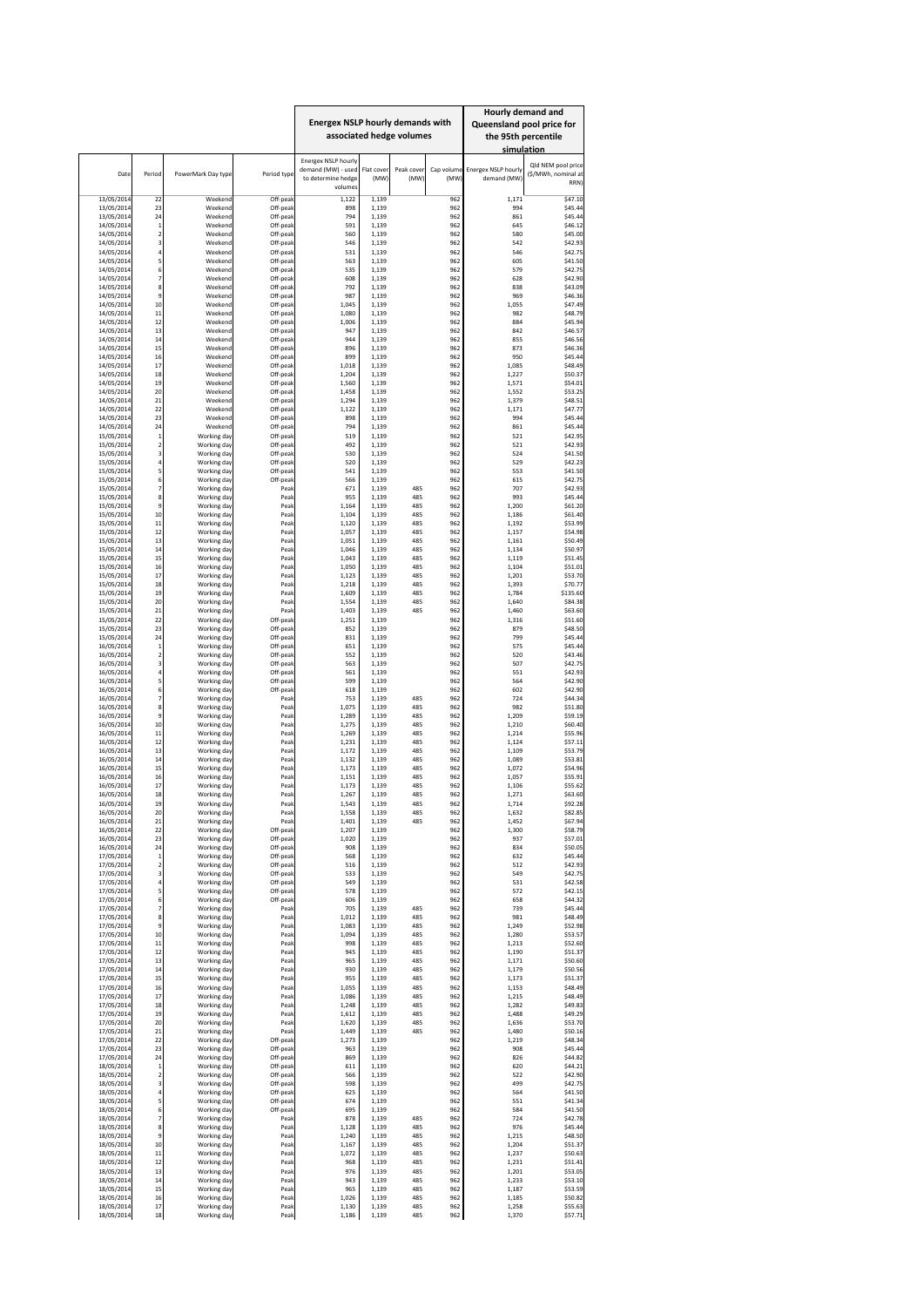|                          |                                         |                            |                      |                                                                     |                |            |            | Hourly demand and<br>Queensland pool price for |                                           |  |  |
|--------------------------|-----------------------------------------|----------------------------|----------------------|---------------------------------------------------------------------|----------------|------------|------------|------------------------------------------------|-------------------------------------------|--|--|
|                          |                                         |                            |                      | <b>Energex NSLP hourly demands with</b><br>associated hedge volumes |                |            |            |                                                |                                           |  |  |
|                          |                                         |                            |                      |                                                                     |                |            |            | the 95th percentile<br>simulation              |                                           |  |  |
|                          |                                         |                            |                      | Energex NSLP hourly                                                 |                |            |            |                                                |                                           |  |  |
| Date                     | Period                                  | PowerMark Day type         | Period type          | demand (MW) - used                                                  | Flat cover     | Peak cover | Cap volume | Energex NSLP hourly                            | Qld NEM pool price<br>(\$/MWh, nominal at |  |  |
|                          |                                         |                            |                      | to determine hedge<br>volume:                                       | (MW)           | (MW)       | (MW)       | demand (MW)                                    | <b>RRN1</b>                               |  |  |
| 18/05/2014               | 19                                      | Working day                | Pea                  | 1,516                                                               | 1,139          | 485        | 962        | 1.560                                          | \$70.98                                   |  |  |
| 18/05/2014               | 20                                      | Working day                | Peal                 | 1,696                                                               | 1,139          | 485        | 962        | 1,620                                          | \$74.07                                   |  |  |
| 18/05/2014<br>18/05/2014 | 21<br>22                                | Working day<br>Working day | Peak<br>Off-peak     | 1,557<br>1.299                                                      | 1,139<br>1.139 | 485        | 962<br>962 | 1,472<br>1,245                                 | \$66.89<br>\$57.48                        |  |  |
| 18/05/2014               | 23                                      | Working day                | Off-peal             | 1,037                                                               | 1,139          |            | 962        | 931                                            | \$54.08                                   |  |  |
| 18/05/2014<br>19/05/2014 | 24<br>1                                 | Working day<br>Working day | Off-peal<br>Off-peal | 874<br>568                                                          | 1,139<br>1,139 |            | 962<br>962 | 878<br>519                                     | \$51.61<br>\$48.49                        |  |  |
| 19/05/2014               | $\overline{2}$                          | Working day                | Off-peak             | 516                                                                 | 1,139          |            | 962        | 492                                            | \$44.50                                   |  |  |
| 19/05/2014<br>19/05/2014 | 3<br>4                                  | Working day<br>Working day | Off-peak<br>Off-peak | 533<br>549                                                          | 1,139<br>1,139 |            | 962<br>962 | 530<br>520                                     | \$42.76<br>\$41.81                        |  |  |
| 19/05/2014               | 5                                       | Working day                | Off-peak             | 578                                                                 | 1,139          |            | 962        | 541                                            | \$42.75                                   |  |  |
| 19/05/2014<br>19/05/2014 | 6<br>7                                  | Working day<br>Working day | Off-peak<br>Peal     | 606<br>705                                                          | 1,139<br>1.139 | 485        | 962<br>962 | 566<br>671                                     | \$41.93<br>\$42.93                        |  |  |
| 19/05/2014               | 8                                       | Working day                | Peal                 | 1,012                                                               | 1,139          | 485        | 962        | 955                                            | \$46.84                                   |  |  |
| 19/05/2014<br>19/05/2014 | 9<br>10                                 | Working day<br>Working day | Peak<br>Peal         | 1,083<br>1,094                                                      | 1,139<br>1,139 | 485<br>485 | 962<br>962 | 1,164<br>1,104                                 | \$63.60<br>\$57.01                        |  |  |
| 19/05/2014               | 11                                      | Working day                | Peal                 | 998                                                                 | 1.139          | 485        | 962        | 1,120                                          | \$50.61                                   |  |  |
| 19/05/2014<br>19/05/2014 | 12<br>13                                | Working day<br>Working day | Peak<br>Peal         | 945<br>965                                                          | 1,139<br>1,139 | 485<br>485 | 962<br>962 | 1,057<br>1,051                                 | \$48.64<br>\$48.49                        |  |  |
| 19/05/2014               | 14                                      | Working day                | Peak                 | 930                                                                 | 1,139          | 485        | 962        | 1,046                                          | \$47.06                                   |  |  |
| 19/05/2014<br>19/05/2014 | 15<br>16                                | Working day<br>Working day | Peak<br>Peal         | 955<br>1,055                                                        | 1.139<br>1,139 | 485<br>485 | 962<br>962 | 1.043<br>1,050                                 | \$49.09<br>\$51.01                        |  |  |
| 19/05/2014               | 17                                      | Working day                | Peal                 | 1,086                                                               | 1,139          | 485        | 962        | 1,123                                          | \$52.07                                   |  |  |
| 19/05/2014<br>19/05/2014 | 18<br>19                                | Working day<br>Working day | Peal<br>Peal         | 1,248<br>1,612                                                      | 1,139<br>1,139 | 485<br>485 | 962<br>962 | 1,218<br>1,609                                 | \$53.70<br>\$78.37                        |  |  |
| 19/05/2014               | 20                                      | Working day                | Peak                 | 1,620                                                               | 1,139          | 485        | 962        | 1,554                                          | \$68.57                                   |  |  |
| 19/05/2014<br>19/05/2014 | 21<br>22                                | Working day<br>Working day | Peak<br>Off-peak     | 1,449<br>1,273                                                      | 1,139<br>1,139 | 485        | 962<br>962 | 1,403<br>1,251                                 | \$61.16<br>\$50.55                        |  |  |
| 19/05/2014               | 23                                      | Working day                | Off-peak             | 963                                                                 | 1.139          |            | 962        | 852                                            | \$48.49                                   |  |  |
| 19/05/2014<br>20/05/2014 | 24                                      | Working day<br>Weekend     | Off-peak<br>Off-peal | 869<br>645                                                          | 1,139<br>1,139 |            | 962<br>962 | 831<br>668                                     | \$45.44<br>\$45.25                        |  |  |
| 20/05/2014               | 2                                       | Weekend                    | Off-peal             | 577                                                                 | 1,139          |            | 962        | 597                                            | \$43.87                                   |  |  |
| 20/05/2014<br>20/05/2014 | з<br>4                                  | Weekend<br>Weekend         | Off-peak<br>Off-peak | 562<br>538                                                          | 1.139<br>1,139 |            | 962<br>962 | 546<br>550                                     | \$42.76<br>\$42.75                        |  |  |
| 20/05/2014               | 5                                       | Weekend                    | Off-peak             | 545                                                                 | 1,139          |            | 962        | 563                                            | \$41.50                                   |  |  |
| 20/05/2014               | 6<br>7                                  | Weekend<br>Weekend         | Off-peak<br>Off-peal | 556<br>591                                                          | 1,139<br>1,139 |            | 962<br>962 | 579<br>677                                     | \$42.75<br>\$42.75                        |  |  |
| 20/05/2014<br>20/05/2014 | 8                                       | Weekend                    | Off-peak             | 807                                                                 | 1.139          |            | 962        | 797                                            | \$42.93                                   |  |  |
| 20/05/2014<br>20/05/2014 | 9<br>10                                 | Weekend<br>Weekend         | Off-peak<br>Off-peak | 971<br>1,021                                                        | 1,139<br>1,139 |            | 962<br>962 | 952<br>1,033                                   | \$44.45<br>\$45.44                        |  |  |
| 20/05/2014               | 11                                      | Weekend                    | Off-peak             | 1,054                                                               | 1,139          |            | 962        | 1,030                                          | \$45.44                                   |  |  |
| 20/05/2014<br>20/05/2014 | 12<br>13                                | Weekend<br>Weekend         | Off-peak<br>Off-peak | 1,067<br>1,009                                                      | 1,139<br>1,139 |            | 962<br>962 | 938<br>919                                     | \$45.44<br>\$43.56                        |  |  |
| 20/05/2014               | 14                                      | Weekend                    | Off-peak             | 1,003                                                               | 1,139          |            | 962        | 931                                            | \$44.70                                   |  |  |
| 20/05/2014<br>20/05/2014 | 15<br>16                                | Weekend<br>Weekend         | Off-peak<br>Off-peak | 938<br>952                                                          | 1,139<br>1.139 |            | 962<br>962 | 909<br>1.011                                   | \$44.53<br>\$44.62                        |  |  |
| 20/05/2014               | 17                                      | Weekend                    | Off-peak             | 1,084                                                               | 1,139          |            | 962        | 1,114                                          | \$45.44                                   |  |  |
| 20/05/2014               | 18                                      | Weekend                    | Off-peal             | 1,378                                                               | 1,139          |            | 962        | 1,350                                          | \$48.49                                   |  |  |
| 20/05/2014<br>20/05/2014 | 19<br>20                                | Weekend<br>Weekend         | Off-peal<br>Off-peak | 1,901<br>1,811                                                      | 1,139<br>1.139 |            | 962<br>962 | 1,752<br>1.667                                 | \$63.37<br>\$63.22                        |  |  |
| 20/05/2014               | 21                                      | Weekend                    | Off-peak             | 1,571                                                               | 1,139          |            | 962        | 1,484                                          | \$51.27                                   |  |  |
| 20/05/2014<br>20/05/2014 | 22<br>23                                | Weekend<br>Weekend         | Off-peak<br>Off-peak | 1,376<br>902                                                        | 1,139<br>1,139 |            | 962<br>962 | 1,291<br>975                                   | \$48.49<br>\$45.44                        |  |  |
| 20/05/2014               | 24                                      | Weekend                    | Off-peak             | 836                                                                 | 1.139          |            | 962        | 835                                            | \$44.32                                   |  |  |
| 21/05/2014<br>21/05/2014 | $\mathbf{1}$<br>2                       | Weekend<br>Weekend         | Off-peak<br>Off-peak | 573<br>550                                                          | 1,139<br>1,139 |            | 962<br>962 | 765<br>608                                     | \$46.59<br>\$45.44                        |  |  |
| 21/05/2014               | з                                       | Weekend                    | Off-peal             | 547                                                                 | 1,139          |            | 962        | 595                                            | \$43.07                                   |  |  |
| 21/05/2014<br>21/05/2014 | 4<br>5                                  | Weekend<br>Weekend         | Off-peak<br>Off-peak | 525<br>548                                                          | 1,139<br>1,139 |            | 962<br>962 | 630<br>605                                     | \$42.93<br>\$41.50                        |  |  |
| 21/05/2014               | 6                                       | Weekend                    | Off-peak             | 530                                                                 | 1,139          |            | 962        | 569                                            | \$42.75                                   |  |  |
| 21/05/2014<br>21/05/2014 | 7<br>8                                  | Weekend<br>Weekend         | Off-peak<br>Off-peak | 611<br>785                                                          | 1,139<br>1,139 |            | 962<br>962 | 695<br>951                                     | \$42.76<br>\$45.44                        |  |  |
| 21/05/2014               | 9                                       | Weekend                    | Off-peak             | 986                                                                 | 1.139          |            | 962        | 1,217                                          | \$46.96                                   |  |  |
| 21/05/2014<br>21/05/2014 | 10<br>11                                | Weekend<br>Weekend         | Off-peak<br>Off-peal | 1,083<br>1,083                                                      | 1,139<br>1,139 |            | 962<br>962 | 1,244<br>1,150                                 | \$48.49<br>\$48.10                        |  |  |
| 21/05/2014               | 12                                      | Weekend                    | Off-peal             | 1,047                                                               | 1,139          |            | 962        | 1,077                                          | \$46.81                                   |  |  |
| 21/05/2014<br>21/05/2014 | 13<br>14                                | Weekend<br>Weekend         | Off-peak<br>Off-peak | 965<br>1,004                                                        | 1.139<br>1,139 |            | 962<br>962 | 1.009<br>966                                   | \$45.44<br>\$45.44                        |  |  |
| 21/05/2014               | 15                                      | Weekend                    | Off-peak             | 952                                                                 | 1,139          |            | 962        | 927                                            | \$45.44                                   |  |  |
| 21/05/201<br>21/05/2014  | 16<br>17                                | Weekend<br>Weekend         | Off-pea<br>Off-peak  | 954<br>1,004                                                        | 1,139<br>1.139 |            | 962<br>962 | 956<br>1.021                                   | \$45.44<br>\$45.44                        |  |  |
| 21/05/2014               | 18                                      | Weekend                    | Off-peak             | 1,195                                                               | 1,139          |            | 962        | 1,185                                          | \$48.49                                   |  |  |
| 21/05/2014<br>21/05/2014 | 19<br>20                                | Weekend<br>Weekend         | Off-peak<br>Off-peak | 1,574<br>1,450                                                      | 1,139<br>1,139 |            | 962<br>962 | 1,524<br>1,630                                 | \$53.70<br>\$63.60                        |  |  |
| 21/05/2014               | 21                                      | Weekend                    | Off-peak             | 1,252                                                               | 1,139          |            | 962        | 1,522                                          | \$55.02                                   |  |  |
| 21/05/2014<br>21/05/2014 | 22<br>23                                | Weekend<br>Weekend         | Off-peak<br>Off-peak | 1,118<br>755                                                        | 1,139<br>1,139 |            | 962<br>962 | 1,433<br>1,163                                 | \$48.50<br>\$53.70                        |  |  |
| 21/05/2014               | 24                                      | Weekend                    | Off-peak             | 784                                                                 | 1,139          |            | 962        | 1,067                                          | \$53.70                                   |  |  |
| 22/05/2014<br>22/05/2014 | 1<br>$\overline{2}$                     | Working day<br>Working day | Off-peak<br>Off-peak | 590<br>552                                                          | 1,139<br>1,139 |            | 962<br>962 | 686<br>611                                     | \$45.44<br>\$43.09                        |  |  |
| 22/05/2014               | 3                                       | Working day                | Off-peak             | 500                                                                 | 1,139          |            | 962        | 553                                            | \$42.93                                   |  |  |
| 22/05/2014<br>22/05/2014 | 4<br>5                                  | Working day<br>Working day | Off-peak<br>Off-peak | 511<br>551                                                          | 1,139<br>1,139 |            | 962<br>962 | 550<br>570                                     | \$42.93<br>\$42.93                        |  |  |
| 22/05/2014               | 6                                       | Working day                | Off-peak             | 623                                                                 | 1.139          |            | 962        | 625                                            | \$42.76                                   |  |  |
| 22/05/2014<br>22/05/2014 | 7<br>8                                  | Working day<br>Working day | Peak<br>Peak         | 694<br>927                                                          | 1,139<br>1,139 | 485<br>485 | 962<br>962 | 788<br>1,156                                   | \$45.44<br>\$50.17                        |  |  |
| 22/05/2014               | 9                                       | Working day                | Peak                 | 1,187                                                               | 1,139          | 485        | 962        | 1,400                                          | \$63.60                                   |  |  |
| 22/05/2014<br>22/05/2014 | 10<br>11                                | Working day<br>Working day | Peak<br>Peak         | 1.267<br>1,213                                                      | 1,139<br>1,139 | 485<br>485 | 962<br>962 | 1,392<br>1,314                                 | \$63.60<br>\$60.77                        |  |  |
| 22/05/2014               | 12                                      | Working day                | Peak                 | 1,204                                                               | 1,139          | 485        | 962        | 1,318                                          | \$58.07                                   |  |  |
| 22/05/2014<br>22/05/2014 | 13<br>14                                | Working day<br>Working day | Peal<br>Peak         | 1,201<br>1,137                                                      | 1,139<br>1,139 | 485<br>485 | 962<br>962 | 1,274<br>1,299                                 | \$54.00<br>\$53.70                        |  |  |
| 22/05/2014               | 15                                      | Working day                | Peak                 | 1,120                                                               | 1,139          | 485        | 962        | 1,284                                          | \$51.45                                   |  |  |
| 22/05/2014<br>22/05/2014 | 16<br>17                                | Working day<br>Working day | Peak<br>Peak         | 1,133<br>1,142                                                      | 1,139<br>1,139 | 485<br>485 | 962<br>962 | 1,272<br>1,391                                 | \$51.32<br>\$53.45                        |  |  |
| 22/05/2014               | 18                                      | Working day                | Peak                 | 1.202                                                               | 1,139          | 485        | 962        | 1,614                                          | \$63.60                                   |  |  |
| 22/05/2014<br>22/05/2014 | 19<br>20                                | Working day<br>Working day | Peak<br>Peak         | 1,439<br>1,536                                                      | 1,139<br>1,139 | 485<br>485 | 962<br>962 | 2,048<br>2,065                                 | \$78.10<br>\$89.75                        |  |  |
| 22/05/2014               | 21                                      | Working day                | Peal                 | 1,354                                                               | 1,139          | 485        | 962        | 1,839                                          | \$81.52                                   |  |  |
| 22/05/2014<br>22/05/2014 | 22<br>23                                | Working day<br>Working day | Off-peak<br>Off-peak | 1,183<br>991                                                        | 1.139<br>1,139 |            | 962<br>962 | 1,577<br>1,236                                 | \$63.60<br>\$53.70                        |  |  |
| 22/05/2014               | 24                                      | Working day                | Off-peak             | 894                                                                 | 1,139          |            | 962        | 1,037                                          | \$45.44                                   |  |  |
| 23/05/2014<br>23/05/2014 | $\mathbf{1}$<br>$\overline{\mathbf{2}}$ | Working day<br>Working day | Off-peak<br>Off-peak | 611<br>585                                                          | 1,139<br>1,139 |            | 962<br>962 | 600<br>575                                     | \$45.44<br>\$42.93                        |  |  |
| 23/05/2014               | 3                                       | Working day                | Off-peak             | 576                                                                 | 1.139          |            | 962        | 523                                            | \$42.75                                   |  |  |
| 23/05/2014<br>23/05/2014 | 4<br>5                                  | Working day<br>Working day | Off-peak<br>Off-peak | 548<br>568                                                          | 1,139<br>1,139 |            | 962<br>962 | 534<br>523                                     | \$42.75<br>\$39.12                        |  |  |
| 23/05/2014               | 6                                       | Working day                | Off-peak             | 642                                                                 | 1,139          |            | 962        | 601                                            | \$40.25                                   |  |  |
| 23/05/2014<br>23/05/2014 | 7<br>8                                  | Working day<br>Working day | Peak<br>Peak         | 789<br>975                                                          | 1,139<br>1,139 | 485<br>485 | 962<br>962 | 713<br>922                                     | \$42.93<br>\$45.44                        |  |  |
| 23/05/2014               | 9                                       | Working day                | Peak                 | 1,182                                                               | 1,139          | 485        | 962        | 1,161                                          | \$48.49                                   |  |  |
| 23/05/2014<br>23/05/2014 | 10<br>11                                | Working day                | Peak<br>Peak         | 1,154<br>1,152                                                      | 1,139<br>1,139 | 485<br>485 | 962<br>962 | 1,237<br>1,236                                 | \$49.31<br>\$49.28                        |  |  |
| 23/05/2014               | 12                                      | Working day<br>Working day | Peak                 | 1,137                                                               | 1,139          | 485        | 962        | 1,210                                          | \$49.32                                   |  |  |
| 23/05/2014               | 13<br>14                                | Working day                | Peak                 | 1,128                                                               | 1,139          | 485<br>485 | 962<br>962 | 1,172                                          | \$49.59<br>\$51.55                        |  |  |
| 23/05/2014<br>23/05/2014 | 15                                      | Working day<br>Working day | Peak<br>Peal         | 1,094<br>1,101                                                      | 1,139<br>1,139 | 485        | 962        | 1,183<br>1,184                                 | \$50.87                                   |  |  |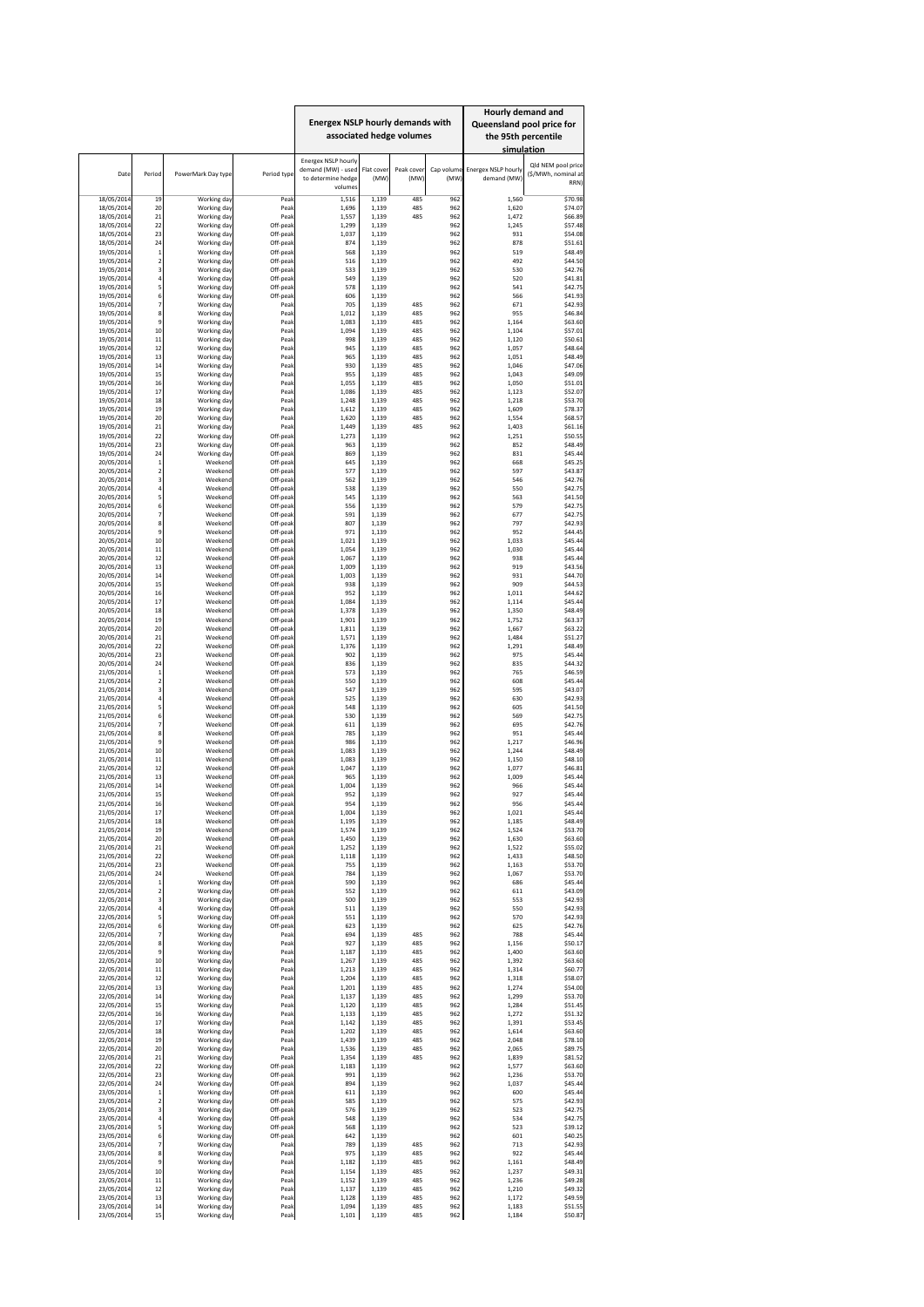|                          |                         |                            |              |                                                                     |                    |                  |                     | Hourly demand and<br>Queensland pool price for |                                   |  |
|--------------------------|-------------------------|----------------------------|--------------|---------------------------------------------------------------------|--------------------|------------------|---------------------|------------------------------------------------|-----------------------------------|--|
|                          |                         |                            |              | <b>Energex NSLP hourly demands with</b><br>associated hedge volumes |                    |                  | the 95th percentile |                                                |                                   |  |
|                          |                         |                            |              |                                                                     |                    |                  |                     | simulation                                     |                                   |  |
|                          |                         |                            |              | Energex NSLP hourly                                                 |                    |                  |                     |                                                | Qld NEM pool price                |  |
| Date                     | Period                  | PowerMark Day type         | Period type  | demand (MW) - used<br>to determine hedge                            | Flat cover<br>(MW) | Peak cove<br>(MW | Cap volume<br>(MW)  | Energex NSLP hourly<br>demand (MW)             | (\$/MWh, nominal at<br><b>RRN</b> |  |
|                          |                         |                            |              | volume                                                              |                    |                  |                     |                                                |                                   |  |
| 23/05/2014               | 16                      | Working day                | Pea          | 1,096                                                               | 1,139              | 485              | 962                 | 1,154                                          | \$49.29                           |  |
| 23/05/2014               | 17                      | Working day                | Peal         | 1,149                                                               | 1,139              | 485              | 962                 | 1,198                                          | \$49.40                           |  |
| 23/05/2014               | 18<br>19                | Working day                | Peal<br>Peal | 1,252<br>1.383                                                      | 1,139<br>1.139     | 485<br>485       | 962<br>962          | 1,304<br>1.511                                 | \$52.43<br>\$52.73                |  |
| 23/05/2014<br>23/05/2014 | 20                      | Working day<br>Working day | Peal         | 1,545                                                               | 1,139              | 485              | 962                 | 1,555                                          | \$63.60                           |  |
| 23/05/2014               | 21                      | Working day                | Peal         | 1,410                                                               | 1,139              | 485              | 962                 | 1,417                                          | \$53.70                           |  |
| 23/05/2014               | 22                      | Working da                 | Off-peal     | 1,222                                                               | 1,139              |                  | 962                 | 1,214                                          | \$50.70                           |  |
| 23/05/2014               | 23                      | Working day                | Off-peal     | 982                                                                 | 1.139              |                  | 962                 | 974                                            | \$45.44                           |  |
| 23/05/2014               | 24                      | Working day                | Off-peal     | 882                                                                 | 1,139              |                  | 962                 | 880                                            | \$45.44                           |  |
| 24/05/2014               | $\mathbf 1$             | Working day                | Off-peak     | 628                                                                 | 1,139              |                  | 962                 | 567                                            | \$43.78                           |  |
| 24/05/2014               | $\mathbf 2$             | Working day                | Off-peak     | 545                                                                 | 1,139              |                  | 962                 | 506                                            | \$42.93                           |  |
| 24/05/2014               | $\overline{\mathbf{3}}$ | Working day                | Off-peal     | 555                                                                 | 1.139              |                  | 962                 | 524                                            | \$42.86                           |  |
| 24/05/2014               | $\overline{a}$          | Working day                | Off-peal     | 554                                                                 | 1.139              |                  | 962                 | 547                                            | \$41.50                           |  |
| 24/05/2014               | 5                       | Working day                | Off-peal     | 558                                                                 | 1,139              |                  | 962                 | 570                                            | \$41.50                           |  |
| 24/05/2014               | 6                       | Working day                | Off-peal     | 603                                                                 | 1,139              |                  | 962                 | 609                                            | \$42.7                            |  |
| 24/05/2014               | $\overline{7}$<br>8     | Working day                | Peal<br>Peal | 737<br>1.011                                                        | 1,139              | 485<br>485       | 962<br>962          | 721<br>963                                     | \$42.90<br>\$45.63                |  |
| 24/05/2014<br>24/05/2014 | 9                       | Working day<br>Working day | Peal         | 1,278                                                               | 1.139<br>1,139     | 485              | 962                 | 1,236                                          | \$53.70                           |  |
| 24/05/2014               | 10                      | Working day                | Peal         | 1,186                                                               | 1,139              | 485              | 962                 | 1,224                                          | \$53.70                           |  |
| 24/05/2014               | 11                      | Working day                | Peal         | 1,143                                                               | 1,139              | 485              | 962                 | 1,204                                          | \$49.20                           |  |
| 24/05/2014               | 12                      | Working day                | Peal         | 1.137                                                               | 1.139              | 485              | 962                 | 1.208                                          | \$50.52                           |  |
| 24/05/2014               | 13                      | Working day                | Peal         | 1,096                                                               | 1,139              | 485              | 962                 | 1,209                                          | \$50.18                           |  |
| 24/05/2014               | 14                      | Working day                | Peal         | 1,074                                                               | 1,139              | 485              | 962                 | 1,148                                          | \$51.6                            |  |
| 24/05/2014               | 15                      | Working da                 | Peal         | 1,117                                                               | 1,139              | 485              | 962                 | 1,140                                          | \$48.92                           |  |
| 24/05/2014               | 16                      | Working day                | Peal         | 1.103                                                               | 1.139              | 485              | 962                 | 1,110                                          | \$48.92                           |  |
| 24/05/2014               | 17                      | Working day                | Peak         | 1,122                                                               | 1,139              | 485              | 962                 | 1,222                                          | \$53.70                           |  |
| 24/05/2014               | 18                      | Working day                | Peak         | 1,191                                                               | 1,139              | 485              | 962                 | 1,459                                          | \$63.37                           |  |
| 24/05/2014               | 19                      | Working day                | Peak         | 1,435                                                               | 1,139              | 485              | 962                 | 1,818                                          | \$98.74                           |  |
| 24/05/2014               | 20                      | Working day                | Peal         | 1,512                                                               | 1.139              | 485              | 962                 | 1.694                                          | \$69.85                           |  |
| 24/05/2014               | 21                      | Working day                | Peak         | 1,418                                                               | 1,139              | 485              | 962                 | 1,486                                          | \$63.60                           |  |
| 24/05/2014               | 22                      | Working day                | Off-peal     | 1,207                                                               | 1,139              |                  | 962                 | 1,321                                          | \$57.01                           |  |
| 24/05/2014               | 23                      | Working day                | Off-peal     | 971                                                                 | 1,139              |                  | 962                 | 888                                            | \$53.38                           |  |
| 24/05/2014               | 24                      | Working day                | Off-peal     | 836                                                                 | 1.139              |                  | 962                 | 841                                            | \$45.44                           |  |
| 25/05/2014               | $\mathbf{1}$            | Working day                | Off-peal     | 600                                                                 | 1,139              |                  | 962                 | 668                                            | \$45.44                           |  |
| 25/05/2014               | $\mathbf 2$             | Working day                | Off-peak     | 575                                                                 | 1,139              |                  | 962                 | 636                                            | \$42.93                           |  |
| 25/05/2014               | 3                       | Working day                | Off-peal     | 523                                                                 | 1,139              |                  | 962                 | 553                                            | \$42.75                           |  |
| 25/05/2014               | 4                       | Working day                | Off-peal     | 534                                                                 | 1,139              |                  | 962                 | 607                                            | \$42.75                           |  |
| 25/05/2014               | 5                       | Working day                | Off-peal     | 523                                                                 | 1.139              |                  | 962                 | 627                                            | \$39.09                           |  |
| 25/05/2014               | 6                       | Working day                | Off-peal     | 601                                                                 | 1,139              |                  | 962                 | 707                                            | \$41.50                           |  |
| 25/05/2014               | $\overline{7}$          | Working day                | Peal         | 713                                                                 | 1,139              | 485              | 962                 | 868                                            | \$42.9                            |  |
| 25/05/2014               | 8                       | Working da                 | Peal         | 922                                                                 | 1,139              | 485              | 962                 | 1,303                                          | \$48.49                           |  |
| 25/05/2014               | 9                       | Working day                | Peal         | 1.161                                                               | 1.139              | 485<br>485       | 962<br>962          | 1.496                                          | \$63,60                           |  |
| 25/05/2014<br>25/05/2014 | 10<br>11                | Working day<br>Working day | Peak<br>Peak | 1,237<br>1,236                                                      | 1,139<br>1,139     | 485              | 962                 | 1,261<br>1,139                                 | \$57.85<br>\$48.92                |  |
| 25/05/2014               | 12                      | Working day                | Peak         | 1,210                                                               | 1,139              | 485              | 962                 | 1,021                                          | \$46.24                           |  |
| 25/05/2014               | 13                      | Working day                | Peal         | 1.172                                                               | 1.139              | 485              | 962                 | 974                                            | \$46.83                           |  |
| 25/05/2014               | 14                      | Working day                | Peal         | 1,183                                                               | 1,139              | 485              | 962                 | 959                                            | \$46.01                           |  |
| 25/05/2014               | 15                      | Working day                | Peak         | 1,184                                                               | 1,139              | 485              | 962                 | 898                                            | \$45.82                           |  |
| 25/05/2014               | 16                      | Working day                | Peal         | 1,154                                                               | 1,139              | 485              | 962                 | 986                                            | \$45.70                           |  |
| 25/05/2014               | 17                      | Working day                | Peal         | 1.198                                                               | 1.139              | 485              | 962                 | 1.124                                          | \$46.74                           |  |
| 25/05/2014               | 18                      | Working day                | Peak         | 1,304                                                               | 1,139              | 485              | 962                 | 1,411                                          | \$53.19                           |  |
| 25/05/2014               | 19                      | Working day                | Peak         | 1,511                                                               | 1,139              | 485              | 962                 | 2,022                                          | \$80.99                           |  |
| 25/05/2014               | 20                      | Working day                | Peal         | 1,555                                                               | 1,139              | 485              | 962                 | 2,092                                          | \$73.18                           |  |
| 25/05/2014               | 21                      | Working day                | Peal         | 1.417                                                               | 1.139              | 485              | 962                 | 1,921                                          | \$72.88                           |  |
| 25/05/2014               | 22                      | Working day                | Off-peal     | 1,214                                                               | 1,139              |                  | 962                 | 1,615                                          | \$57.54                           |  |
| 25/05/2014               | 23                      | Working day                | Off-peal     | 974                                                                 | 1,139              |                  | 962                 | 1,371                                          | \$53.70                           |  |
| 25/05/2014               | 24                      | Working day                | Off-peal     | 880                                                                 | 1,139              |                  | 962                 | 991                                            | \$45.44                           |  |
| 26/05/2014               | $\mathbf{1}$            | Working day                | Off-peal     | 631                                                                 | 1,139              |                  | 962                 | 653                                            | \$43.08                           |  |
| 26/05/2014               | $\overline{2}$          | Working day                | Off-peal     | 558                                                                 | 1.139              |                  | 962                 | 593                                            | \$42.75                           |  |
| 26/05/2014               | 3                       | Working day                | Off-peak     | 527                                                                 | 1,139              |                  | 962                 | 551                                            | \$41.50                           |  |
| 26/05/2014               | 4                       | Working day                | Off-peak     | 587                                                                 | 1,139              |                  | 962                 | 509                                            | \$41.50                           |  |
| 26/05/2014               | 5                       | Working day                | Off-peal     | 557                                                                 | 1,139              |                  | 962                 | 523                                            | \$40.80                           |  |
| 26/05/2014               | 6                       | Working day                | Off-peak     | 582                                                                 | 1.139              | 485              | 962                 | 618                                            | \$41.50                           |  |
| 26/05/2014               | $\overline{7}$          | Working day                | Peal         | 666                                                                 | 1,139              |                  | 962                 | 699                                            | \$42.90                           |  |
| 26/05/2014               | 8                       | Working day                | Peal         | 944                                                                 | 1,139              | 485              | 962                 | 1,020                                          | \$45.44                           |  |
| 26/05/2014               | 9                       | Working da                 | Peal         | 1,200                                                               | 1,139              | 485              | 962                 | 1,211                                          | \$49.77                           |  |
| 26/05/2014               | 10                      | Working day                | Peal         | 1.221                                                               | 1.139              | 485              | 962                 | 1,316                                          | \$53.70                           |  |
| 26/05/2014               | 11                      | Working day                | Peal         | 1,231                                                               | 1,139              | 485              | 962                 | 1,315                                          | \$53.70                           |  |
| 26/05/2014               | 12                      | Working day                | Peal         | 1,253                                                               | 1,139              | 485              | 962                 | 1,268                                          | \$50.59                           |  |
| 26/05/2014               | 13                      | Working da                 | Pea          | 1,266                                                               | 1,139              | 485              | 962                 | 1,301                                          | \$48.5                            |  |
| 26/05/2014               | 14                      | Working day                | Peal         | 1,265                                                               | 1,139              | 485              | 962                 | 1,246                                          | \$48.49                           |  |
| 26/05/2014               | 15                      | Working day                | Peak         | 1,273                                                               | 1,139              | 485              | 962                 | 1,252                                          | \$49.33                           |  |
| 26/05/2014               | 16                      | Working day                | Peak         | 1,291                                                               | 1,139              | 485              | 962                 | 1,274                                          | \$50.78                           |  |
| 26/05/2014               | 17                      | Working day                | Peal         | 1,323                                                               | 1,139              | 485              | 962                 | 1,296                                          | \$50.87                           |  |
| 26/05/2014               | 18                      | Working day                | Peak         | 1,352                                                               | 1,139              | 485              | 962                 | 1,488                                          | \$53.46                           |  |
| 26/05/2014               | 19                      | Working day                | Peak         | 1,489                                                               | 1,139              | 485              | 962                 | 1,759                                          | \$57.55                           |  |
| 26/05/2014               | 20                      | Working day                | Peak         | 1,579                                                               | 1,139              | 485              | 962                 | 1,730                                          | \$63.37                           |  |
| 26/05/2014               | 21                      | Working day                | Peak         | 1,413                                                               | 1,139              | 485              | 962                 | 1,504                                          | \$54.01                           |  |
| 26/05/2014               | 22                      | Working day                | Off-peak     | 1,196                                                               | 1,139              |                  | 962                 | 1,255                                          | \$50.63                           |  |
| 26/05/2014               | 23                      | Working day                | Off-peak     | 944                                                                 | 1.139              |                  | 962                 | 981                                            | \$45.80                           |  |
| 26/05/2014               | 24                      | Working day                | Off-peal     | 840                                                                 | 1,139              |                  | 962                 | 875                                            | \$45.44                           |  |
| 27/05/2014               | $\mathbf{1}$            | Weekend                    | Off-peal     | 650                                                                 | 1,139              |                  | 962                 | 676                                            | \$45.44                           |  |
| 27/05/2014               | $\overline{\mathbf{2}}$ | Weekend                    | Off-peal     | 584                                                                 | 1,139              |                  | 962                 | 580                                            | \$44.41                           |  |
| 27/05/2014               | 3                       | Weekend                    | Off-peak     | 522                                                                 | 1,139              |                  | 962                 | 556                                            | \$42.90                           |  |
| 27/05/2014               | 4                       | Weekend                    | Off-peak     | 541                                                                 | 1,139              |                  | 962                 | 569                                            | \$41.88                           |  |
| 27/05/2014               | 5                       | Weekend                    | Off-peak     | 552                                                                 | 1,139              |                  | 962                 | 543                                            | \$42.48                           |  |
| 27/05/2014               | 6                       | Weekend                    | Off-peak     | 544                                                                 | 1,139              |                  | 962                 | 524                                            | \$42.75                           |  |
| 27/05/2014               | $\overline{7}$          | Weekend                    | Off-peal     | 622                                                                 | 1.139              |                  | 962                 | 559                                            | \$42.75                           |  |
| 27/05/2014               | 8                       | Weekend                    | Off-peak     | 751                                                                 | 1,139              |                  | 962                 | 775                                            | \$42.76                           |  |
| 27/05/2014               | 9                       | Weekend                    | Off-peak     | 965                                                                 | 1,139              |                  | 962                 | 977                                            | \$45.44                           |  |
| 27/05/2014               | 10                      | Weekend                    | Off-peal     | 1,061                                                               | 1,139              |                  | 962                 | 1,111                                          | \$45.44                           |  |
| 27/05/2014               | 11                      | Weekend                    | Off-peak     | 1,008                                                               | 1,139              |                  | 962                 | 1,113                                          | \$46.01                           |  |
| 27/05/2014               | 12                      | Weekend                    | Off-peak     | 968                                                                 | 1,139              |                  | 962                 | 1,099                                          | \$46.05                           |  |
| 27/05/2014               | 13                      | Weekend                    | Off-peak     | 939                                                                 | 1,139              |                  | 962                 | 1,084                                          | \$46.04                           |  |
| 27/05/2014               | 14                      | Weekend                    | Off-peak     | 935                                                                 | 1,139              |                  | 962                 | 1,050                                          | \$45.44                           |  |
| 27/05/2014               | 15                      | Weekend                    | Off-peak     | 944                                                                 | 1,139              |                  | 962                 | 1,061                                          | \$45.44                           |  |
| 27/05/2014               | 16                      | Weekend                    | Off-peak     | 944                                                                 | 1,139              |                  | 962                 | 1,027                                          | \$45.44                           |  |
| 27/05/2014               | 17                      | Weekend                    | Off-peal     | 1,052                                                               | 1,139              |                  | 962                 | 1,103                                          | \$45.44                           |  |
| 27/05/2014               | 18                      | Weekend                    | Off-peal     | 1,275                                                               | 1,139              |                  | 962                 | 1,297                                          | \$48.61                           |  |
| 27/05/2014               | 19                      | Weekend                    | Off-peak     | 1,732                                                               | 1,139              |                  | 962                 | 1,636                                          | \$53.45                           |  |
| 27/05/2014               | 20                      | Weekend                    | Off-peak     | 1,606                                                               | 1,139              |                  | 962                 | 1,624                                          | \$48.99                           |  |
| 27/05/2014               | 21                      | Weekend                    | Off-peak     | 1,556                                                               | 1,139              |                  | 962                 | 1,442                                          | \$51.03                           |  |
| 27/05/2014               | 22                      | Weekend                    | Off-peak     | 1,311                                                               | 1,139              |                  | 962                 | 1,279                                          | \$51.01                           |  |
| 27/05/2014               | 23                      | Weekend                    | Off-peak     | 985                                                                 | 1,139              |                  | 962                 | 965                                            | \$48.49                           |  |
| 27/05/2014               | 24                      | Weekend                    | Off-peal     | 802                                                                 | 1.139              |                  | 962                 | 883                                            | \$45.44                           |  |
| 28/05/2014               | $\mathbf{1}$            | Weekend                    | Off-peak     | 723                                                                 | 1,139              |                  | 962                 | 654                                            | \$45.44                           |  |
| 28/05/2014               | $\overline{\mathbf{c}}$ | Weekend                    | Off-peak     | 618                                                                 | 1,139              |                  | 962                 | 583                                            | \$43.41                           |  |
| 28/05/2014               | 3                       | Weekend                    | Off-peal     | 554                                                                 | 1,139              |                  | 962                 | 560                                            | \$42.93                           |  |
| 28/05/2014               | $\overline{a}$          | Weekend                    | Off-peak     | 571                                                                 | 1,139              |                  | 962                 | 543                                            | \$42.75                           |  |
| 28/05/2014               | 5                       | Weekend                    | Off-peak     | 610                                                                 | 1,139              |                  | 962                 | 575                                            | \$41.50                           |  |
| 28/05/2014               | 6                       | Weekend                    | Off-peak     | 577                                                                 | 1,139              |                  | 962                 | 548                                            | \$41.50                           |  |
| 28/05/2014               | $\overline{7}$          | Weekend                    | Off-peak     | 645                                                                 | 1,139              |                  | 962                 | 605                                            | \$42.75                           |  |
| 28/05/2014               | 8                       | Weekend                    | Off-peak     | 899                                                                 | 1,139              |                  | 962                 | 811                                            | \$42.93                           |  |
| 28/05/2014               | 9                       | Weekend                    | Off-peak     | 1,132                                                               | 1,139              |                  | 962                 | 1,040                                          | \$45.44                           |  |
| 28/05/2014               | 10                      | Weekend                    | Off-peak     | 1,307                                                               | 1,139              |                  | 962                 | 1,106                                          | \$46.29                           |  |
| 28/05/2014               | 11                      | Weekend                    | Off-peak     | 1,190                                                               | 1,139              |                  | 962                 | 1,075                                          | \$45.44                           |  |
| 28/05/2014               | 12                      | Weekend                    | Off-peak     | 1,106                                                               | 1,139              |                  | 962                 | 1,046                                          | \$45.44                           |  |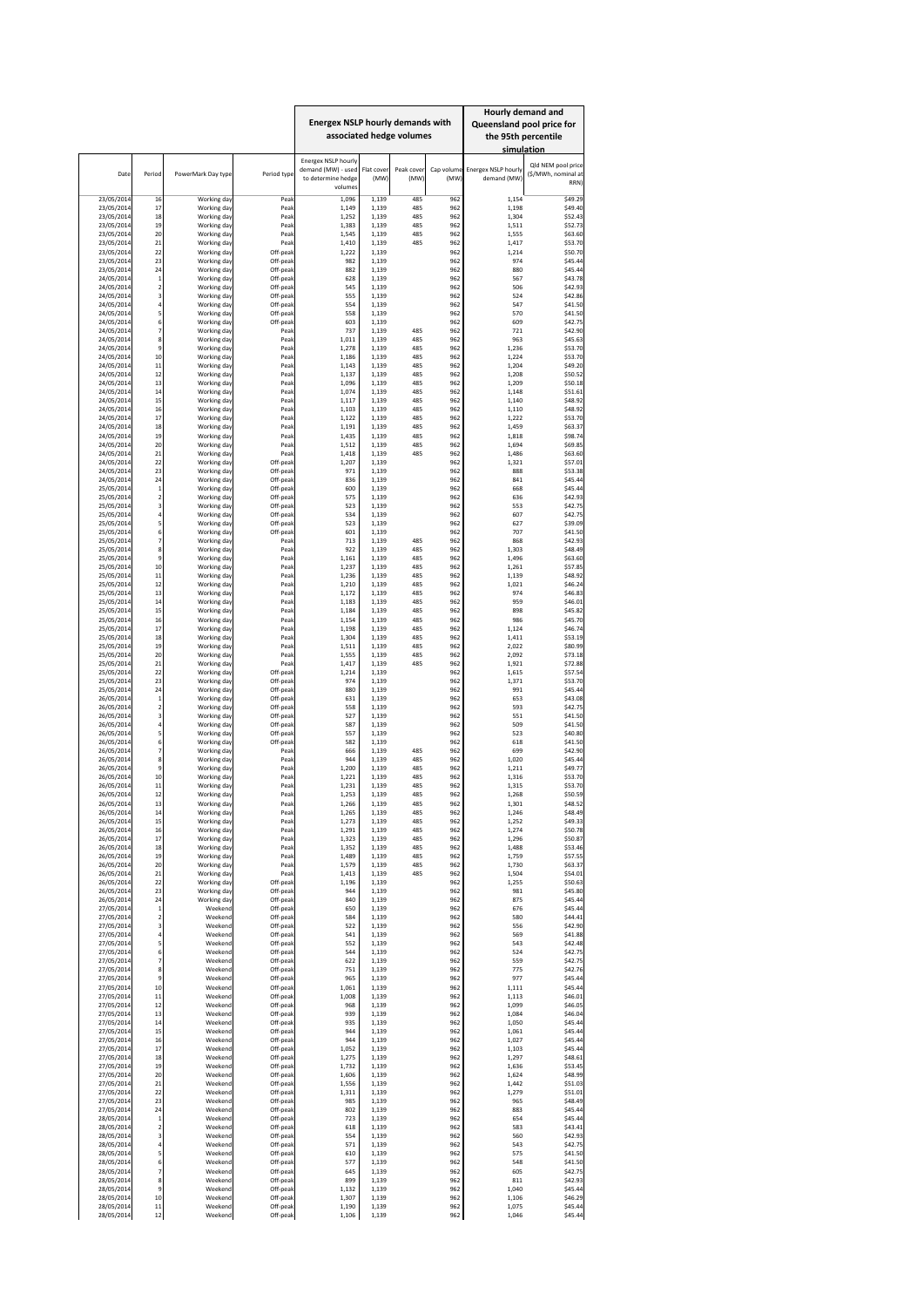|                          |                                         |                            |                      |                                                                     |                    |                    |                           | Hourly demand and   |                     |  |
|--------------------------|-----------------------------------------|----------------------------|----------------------|---------------------------------------------------------------------|--------------------|--------------------|---------------------------|---------------------|---------------------|--|
|                          |                                         |                            |                      | <b>Energex NSLP hourly demands with</b><br>associated hedge volumes |                    |                    | Queensland pool price for |                     |                     |  |
|                          |                                         |                            |                      |                                                                     |                    |                    |                           | the 95th percentile |                     |  |
|                          |                                         |                            |                      |                                                                     |                    |                    |                           | simulation          |                     |  |
|                          |                                         |                            |                      | Energex NSLP hourly                                                 |                    |                    |                           |                     | Qld NEM pool price  |  |
| Date                     | Period                                  | PowerMark Day type         | Period type          | demand (MW) - used<br>to determine hedge                            | Flat cover<br>(MW) | Peak cover<br>(MW) | Cap volume                | Energex NSLP hourly | (\$/MWh, nominal at |  |
|                          |                                         |                            |                      | volume                                                              |                    |                    | (MW)                      | demand (MW)         | <b>RRN</b>          |  |
| 28/05/2014               | 13                                      | Weekend                    | Off-peak             | 985                                                                 | 1,139              |                    | 962                       | 1.061               | \$45.44             |  |
| 28/05/2014               | 14                                      | Weekend                    | Off-peal             | 967                                                                 | 1,139              |                    | 962                       | 1,036               | \$42.94             |  |
| 28/05/2014               | 15<br>16                                | Weekend<br>Weekend         | Off-peal<br>Off-peal | 895<br>901                                                          | 1,139<br>1,139     |                    | 962<br>962                | 1,008               | \$43.09<br>\$43.36  |  |
| 28/05/2014<br>28/05/2014 | 17                                      | Weekend                    | Off-peal             | 969                                                                 | 1.139              |                    | 962                       | 1,052<br>1.071      | \$45.44             |  |
| 28/05/2014               | 18                                      | Weekend                    | Off-peal             | 1,212                                                               | 1,139              |                    | 962                       | 1,170               | \$47.43             |  |
| 28/05/2014               | 19<br>20                                | Weekend<br>Weekend         | Off-peal             | 1,771                                                               | 1,139              |                    | 962<br>962                | 1,399               | \$48.22             |  |
| 28/05/2014<br>28/05/2014 | 21                                      | Weekend                    | Off-peal<br>Off-peal | 1,763<br>1,674                                                      | 1,139<br>1.139     |                    | 962                       | 1,453<br>1.294      | \$50.94<br>\$52.50  |  |
| 28/05/2014               | 22                                      | Weekend                    | Off-peal             | 1,444                                                               | 1,139              |                    | 962                       | 1,145               | \$48.79             |  |
| 28/05/2014<br>28/05/2014 | 23<br>24                                | Weekend<br>Weekend         | Off-peal<br>Off-peal | 1,117<br>1,014                                                      | 1,139<br>1,139     |                    | 962<br>962                | 873<br>840          | \$47.47<br>\$48.49  |  |
| 29/05/2014               | -1                                      | Working day                | Off-peal             | 623                                                                 | 1,139              |                    | 962                       | 590                 | \$42.93             |  |
| 29/05/2014               | $\overline{2}$                          | Working day                | Off-peak             | 544                                                                 | 1.139              |                    | 962                       | 527                 | \$42.76             |  |
| 29/05/2014<br>29/05/2014 | 3<br>4                                  | Working day<br>Working day | Off-peal<br>Off-peal | 504<br>573                                                          | 1,139<br>1,139     |                    | 962<br>962                | 549<br>525          | \$42.75<br>\$42.26  |  |
| 29/05/2014               | 5                                       | Working day                | Off-peal             | 597                                                                 | 1,139              |                    | 962                       | 539                 | \$42.7              |  |
| 29/05/2014               | 6                                       | Working day                | Off-peal             | 628                                                                 | 1.139              |                    | 962                       | 556                 | \$39.92             |  |
| 29/05/2014<br>29/05/2014 | $\overline{7}$<br>8                     | Working day<br>Working day | Peal<br>Peal         | 753<br>1,141                                                        | 1,139<br>1,139     | 485<br>485         | 962<br>962                | 666<br>958          | \$42.75<br>\$46.70  |  |
| 29/05/2014               | ¢                                       | Working day                | Peak                 | 1,393                                                               | 1,139              | 485                | 962                       | 1,206               | \$50.53             |  |
| 29/05/2014               | 10                                      | Working day                | Peal<br>Peal         | 1.286                                                               | 1.139              | 485<br>485         | 962<br>962                | 1.170               | \$49.15<br>\$48.49  |  |
| 29/05/2014<br>29/05/2014 | $\overline{11}$<br>12                   | Working day<br>Working day | Peal                 | 1,208<br>1,162                                                      | 1,139<br>1,139     | 485                | 962                       | 1,184<br>1,149      | \$48.50             |  |
| 29/05/2014               | 13                                      | Working day                | Peal                 | 1,117                                                               | 1,139              | 485                | 962                       | 1,162               | \$48.49             |  |
| 29/05/2014<br>29/05/2014 | 14<br>15                                | Working day<br>Working day | Peak<br>Peak         | 1,099<br>1,098                                                      | 1.139<br>1,139     | 485<br>485         | 962<br>962                | 1,151<br>1,215      | \$48.49<br>\$48.79  |  |
| 29/05/2014               | 16                                      | Working day                | Peal                 | 1,102                                                               | 1,139              | 485                | 962                       | 1,187               | \$50.86             |  |
| 29/05/2014               | 17                                      | Working day                | Peak                 | 1,165                                                               | 1,139              | 485                | 962                       | 1,247               | \$53.54             |  |
| 29/05/2014<br>29/05/2014 | 18<br>19                                | Working day<br>Working day | Peak<br>Peal         | 1.418<br>1,875                                                      | 1,139<br>1,139     | 485<br>485         | 962<br>962                | 1.277<br>1,503      | \$52.50<br>\$52.60  |  |
| 29/05/2014               | 20                                      | Working day                | Peal                 | 1,812                                                               | 1,139              | 485                | 962                       | 1,575               | \$58.87             |  |
| 29/05/2014<br>29/05/2014 | 21<br>22                                | Working day<br>Working day | Peal<br>Off-peal     | 1,739<br>1,544                                                      | 1,139<br>1.139     | 485                | 962<br>962                | 1,377<br>1,164      | \$51.45<br>\$48.49  |  |
| 29/05/2014               | 23                                      | Working day                | Off-peal             | 1.241                                                               | 1.139              |                    | 962                       | 941                 | \$48.49             |  |
| 29/05/2014               | 24                                      | Working day                | Off-peal             | 1,063                                                               | 1,139              |                    | 962                       | 823                 | \$45.44             |  |
| 30/05/2014<br>30/05/2014 | $\mathbf{1}$<br>$\overline{\mathbf{z}}$ | Working day<br>Working day | Off-peal<br>Off-peal | 662<br>603                                                          | 1,139<br>1,139     |                    | 962<br>962                | 598<br>566          | \$45.44<br>\$42.93  |  |
| 30/05/2014               | $\overline{\mathbf{3}}$                 | Working day                | Off-peal             | 596                                                                 | 1.139              |                    | 962                       | 536                 | \$42.90             |  |
| 30/05/2014               | 4                                       | Working day                | Off-peal             | 551                                                                 | 1,139              |                    | 962                       | 533                 | \$41.86             |  |
| 30/05/2014<br>30/05/2014 | 5<br>6                                  | Working day<br>Working day | Off-peal<br>Off-peak | 559<br>657                                                          | 1,139<br>1,139     |                    | 962<br>962                | 566<br>583          | \$42.75<br>\$42.7   |  |
| 30/05/2014               | $\overline{7}$                          | Working day                | Peak                 | 839                                                                 | 1.139              | 485                | 962                       | 766                 | \$42.93             |  |
| 30/05/2014               | 8<br>9                                  | Working day                | Peal                 | 1,268                                                               | 1,139              | 485                | 962                       | 1,014               | \$48.49             |  |
| 30/05/2014<br>30/05/2014 | 10                                      | Working day<br>Working day | Peal<br>Peak         | 1,520<br>1,285                                                      | 1,139<br>1,139     | 485<br>485         | 962<br>962                | 1,248<br>1,147      | \$63.60<br>\$53.70  |  |
| 30/05/2014               | 11                                      | Working day                | Peak                 | 1,204                                                               | 1,139              | 485                | 962                       | 1.118               | \$51.51             |  |
| 30/05/2014<br>30/05/2014 | 12<br>13                                | Working day<br>Working day | Peak<br>Peal         | 1,108<br>1,006                                                      | 1,139<br>1,139     | 485<br>485         | 962<br>962                | 1,078<br>1,050      | \$48.49<br>\$48.49  |  |
| 30/05/2014               | 14                                      | Working day                | Peal                 | 985                                                                 | 1,139              | 485                | 962                       | 1,073               | \$48.49             |  |
| 30/05/2014               | 15                                      | Working day                | Peal                 | 1,000                                                               | 1.139              | 485                | 962                       | 1,057               | \$48.49             |  |
| 30/05/2014<br>30/05/2014 | 16<br>17                                | Working day<br>Working day | Peal<br>Peal         | 959<br>989                                                          | 1,139<br>1,139     | 485<br>485         | 962<br>962                | 1,088<br>1,133      | \$48.49<br>\$49.08  |  |
| 30/05/2014               | 18                                      | Working day                | Peak                 | 1,176                                                               | 1,139              | 485                | 962                       | 1,294               | \$53.70             |  |
| 30/05/2014<br>30/05/2014 | 19<br>20                                | Working day<br>Working day | Peal<br>Peal         | 1.630<br>1,753                                                      | 1.139<br>1,139     | 485<br>485         | 962<br>962                | 1.664<br>1,614      | \$88.21<br>\$78.37  |  |
| 30/05/2014               | 21                                      | Working day                | Peak                 | 1,636                                                               | 1,139              | 485                | 962                       | 1,443               | \$63.60             |  |
| 30/05/2014               | 22                                      | Working day                | Off-peal             | 1,495                                                               | 1,139              |                    | 962                       | 1,298               | \$48.49             |  |
| 30/05/2014<br>30/05/2014 | 2 <sup>2</sup><br>24                    | Working day<br>Working day | Off-peal<br>Off-peal | 1,143<br>1,004                                                      | 1,139<br>1.139     |                    | 962<br>962                | 903<br>846          | \$47.02<br>\$45.44  |  |
| 31/05/2014               | $\mathbf{1}$                            | Working day                | Off-peal             | 831                                                                 | 1,139              |                    | 962                       | 668                 | \$42.93             |  |
| 31/05/2014               | $\mathbf 2$<br>$\overline{3}$           | Working day                | Off-peal             | 696                                                                 | 1,139              |                    | 962<br>962                | 533<br>567          | \$42.76             |  |
| 31/05/2014<br>31/05/2014 | 4                                       | Working day<br>Working day | Off-peal<br>Off-peal | 635<br>653                                                          | 1,139<br>1,139     |                    | 962                       | 567                 | \$41.50<br>\$38.70  |  |
| 31/05/2014               | 5                                       | Working day                | Off-peal             | 730                                                                 | 1,139              |                    | 962                       | 572                 | \$35.96             |  |
| 31/05/2014<br>31/05/2014 | 6<br>7                                  | Working day<br>Working day | Off-peal<br>Peal     | 835<br>1,028                                                        | 1,139<br>1,139     | 485                | 962<br>962                | 627<br>732          | \$36.48<br>\$42.87  |  |
| 31/05/2014               | 8                                       | Working day                | Peal                 | 1,450                                                               | 1.139              | 485                | 962                       | 1.055               | \$45.44             |  |
| 31/05/2014<br>31/05/2014 | 9<br>10                                 | Working day                | Peak<br>Pea          | 1,721<br>1,549                                                      | 1,139<br>1,139     | 485<br>485         | 962<br>962                | 1,255<br>1,253      | \$51.96<br>\$50.5   |  |
| 31/05/2014               | 11                                      | Working day<br>Working day | Peal                 | 1,326                                                               | 1,139              | 485                | 962                       | 1,169               | \$48.50             |  |
| 31/05/2014               | 12                                      | Working day                | Peak                 | 1.171                                                               | 1.139              | 485                | 962                       | 1.111               | \$45.44             |  |
| 31/05/2014<br>31/05/2014 | 13<br>14                                | Working day<br>Working day | Peak<br>Peal         | 1,149<br>1,085                                                      | 1,139<br>1,139     | 485<br>485         | 962<br>962                | 1,036<br>1,029      | \$45.44<br>\$45.44  |  |
| 31/05/2014               | 15                                      | Working day                | Peal                 | 1,036                                                               | 1,139              | 485                | 962                       | 986                 | \$45.44             |  |
| 31/05/2014               | 16                                      | Working day                | Peal                 | 1,044                                                               | 1,139              | 485                | 962                       | 1,002               | \$45.44             |  |
| 31/05/2014<br>31/05/2014 | 17<br>18                                | Working day<br>Working day | Peak<br>Peak         | 1,136<br>1,336                                                      | 1,139<br>1,139     | 485<br>485         | 962<br>962                | 1,029<br>1,189      | \$45.44<br>\$49.80  |  |
| 31/05/2014               | 19                                      | Working day                | Peak                 | 1,811                                                               | 1,139              | 485                | 962                       | 1,592               | \$53.70             |  |
| 31/05/2014<br>31/05/2014 | 20<br>21                                | Working day<br>Working day | Peal<br>Peak         | 1,868<br>1,727                                                      | 1,139<br>1,139     | 485<br>485         | 962<br>962                | 1,535<br>1,368      | \$51.54<br>\$49.55  |  |
| 31/05/2014               | 22                                      | Working day                | Off-peal             | 1,569                                                               | 1,139              |                    | 962                       | 1,264               | \$46.95             |  |
| 31/05/2014               | 23                                      | Working day                | Off-peal             | 1,245                                                               | 1,139              |                    | 962                       | 960                 | \$45.13             |  |
| 31/05/2014<br>1/06/2014  | 24<br>-1                                | Working day<br>Working day | Off-peal<br>Off-peal | 1,095<br>690                                                        | 1,139<br>1.139     |                    | 962<br>962                | 813<br>642          | \$43.45<br>\$42.93  |  |
| 1/06/2014                | $\overline{\mathbf{c}}$                 | Working day                | Off-peal             | 555                                                                 | 1,139              |                    | 962                       | 579                 | \$42.93             |  |
| 1/06/2014                | 3<br>4                                  | Working day                | Off-peak             | 540<br>576                                                          | 1,139<br>1,139     |                    | 962<br>962                | 570<br>543          | \$42.76<br>\$42.75  |  |
| 1/06/2014<br>1/06/2014   | 5                                       | Working day<br>Working day | Off-peak<br>Off-peak | 616                                                                 | 1,139              |                    | 962                       | 574                 | \$39.87             |  |
| 1/06/2014                | 6                                       | Working day                | Off-peak             | 674                                                                 | 1,139              |                    | 962                       | 615                 | \$41.50             |  |
| 1/06/2014<br>1/06/2014   | 7<br>8                                  | Working day<br>Working day | Peal<br>Peal         | 778<br>1,203                                                        | 1,139<br>1,139     | 485<br>485         | 962<br>962                | 745<br>1,138        | \$44.49<br>\$45.44  |  |
| 1/06/2014                | 9                                       | Working day                | Peal                 | 1,333                                                               | 1,139              | 485                | 962                       | 1,452               | \$62.95             |  |
| 1/06/2014<br>1/06/2014   | 10<br>11                                | Working day<br>Working day | Peak<br>Peal         | 1,193<br>1,143                                                      | 1,139<br>1,139     | 485<br>485         | 962<br>962                | 1,397<br>1,269      | \$57.22<br>\$52.31  |  |
| 1/06/2014                | 12                                      | Working day                | Peak                 | 1,066                                                               | 1,139              | 485                | 962                       | 1,196               | \$50.25             |  |
| 1/06/2014                | 13                                      | Working day                | Peak                 | 1,070                                                               | 1,139              | 485                | 962                       | 1,162               | \$48.49             |  |
| 1/06/2014<br>1/06/2014   | 14<br>15                                | Working day<br>Working day | Peak<br>Peal         | 1,113<br>1,104                                                      | 1,139<br>1,139     | 485<br>485         | 962<br>962                | 1,059<br>1,066      | \$45.44<br>\$45.44  |  |
| 1/06/2014                | 16                                      | Working day                | Peal                 | 1,191                                                               | 1,139              | 485                | 962                       | 1,060               | \$45.44             |  |
| 1/06/2014                | 17<br>18                                | Working day                | Peal<br>Peak         | 1,221                                                               | 1,139<br>1.139     | 485<br>485         | 962<br>962                | 1,097               | \$48.49<br>\$51.49  |  |
| 1/06/2014<br>1/06/2014   | 19                                      | Working day<br>Working day | Peal                 | 1,393<br>1,748                                                      | 1,139              | 485                | 962                       | 1,321<br>1,768      | \$68.66             |  |
| 1/06/2014                | 20                                      | Working day                | Peal                 | 1,847                                                               | 1,139              | 485                | 962                       | 1,794               | \$63.60             |  |
| 1/06/2014<br>1/06/2014   | 21<br>22                                | Working day<br>Working day | Peal<br>Off-peak     | 1,618<br>1,344                                                      | 1,139<br>1,139     | 485                | 962<br>962                | 1,663<br>1,523      | \$63.60<br>\$61.19  |  |
| 1/06/2014                | 23                                      | Working day                | Off-peal             | 1,004                                                               | 1,139              |                    | 962                       | 1,130               | \$53.85             |  |
| 1/06/2014                | 24                                      | Working day                | Off-peal             | 906                                                                 | 1,139              |                    | 962                       | 997                 | \$45.44             |  |
| 2/06/2014<br>2/06/2014   | -1<br>$\overline{2}$                    | Working day<br>Working day | Off-peal<br>Off-peak | 594<br>513                                                          | 1,139<br>1,139     |                    | 962<br>962                | 615<br>555          | \$44.32<br>\$44.27  |  |
| 2/06/2014                | 3                                       | Working day                | Off-peak             | 505                                                                 | 1,139              |                    | 962                       | 514                 | \$42.75             |  |
| 2/06/2014<br>2/06/2014   | 4<br>5                                  | Working day<br>Working day | Off-peak<br>Off-peak | 544<br>568                                                          | 1,139<br>1,139     |                    | 962<br>962                | 511<br>543          | \$42.75<br>\$42.76  |  |
| 2/06/2014                | 6                                       | Working day                | Off-peak             | 623                                                                 | 1,139              |                    | 962                       | 623                 | \$42.93             |  |
| 2/06/2014<br>2/06/2014   | 7<br>8                                  | Working day<br>Working day | Peak<br>Peal         | 620<br>1,009                                                        | 1,139<br>1,139     | 485<br>485         | 962<br>962                | 758<br>1,306        | \$42.93<br>\$50.39  |  |
| 2/06/2014                |                                         | Working day                | Peal                 | 1,196                                                               | 1,139              | 485                | 962                       | 1,540               | \$79.25             |  |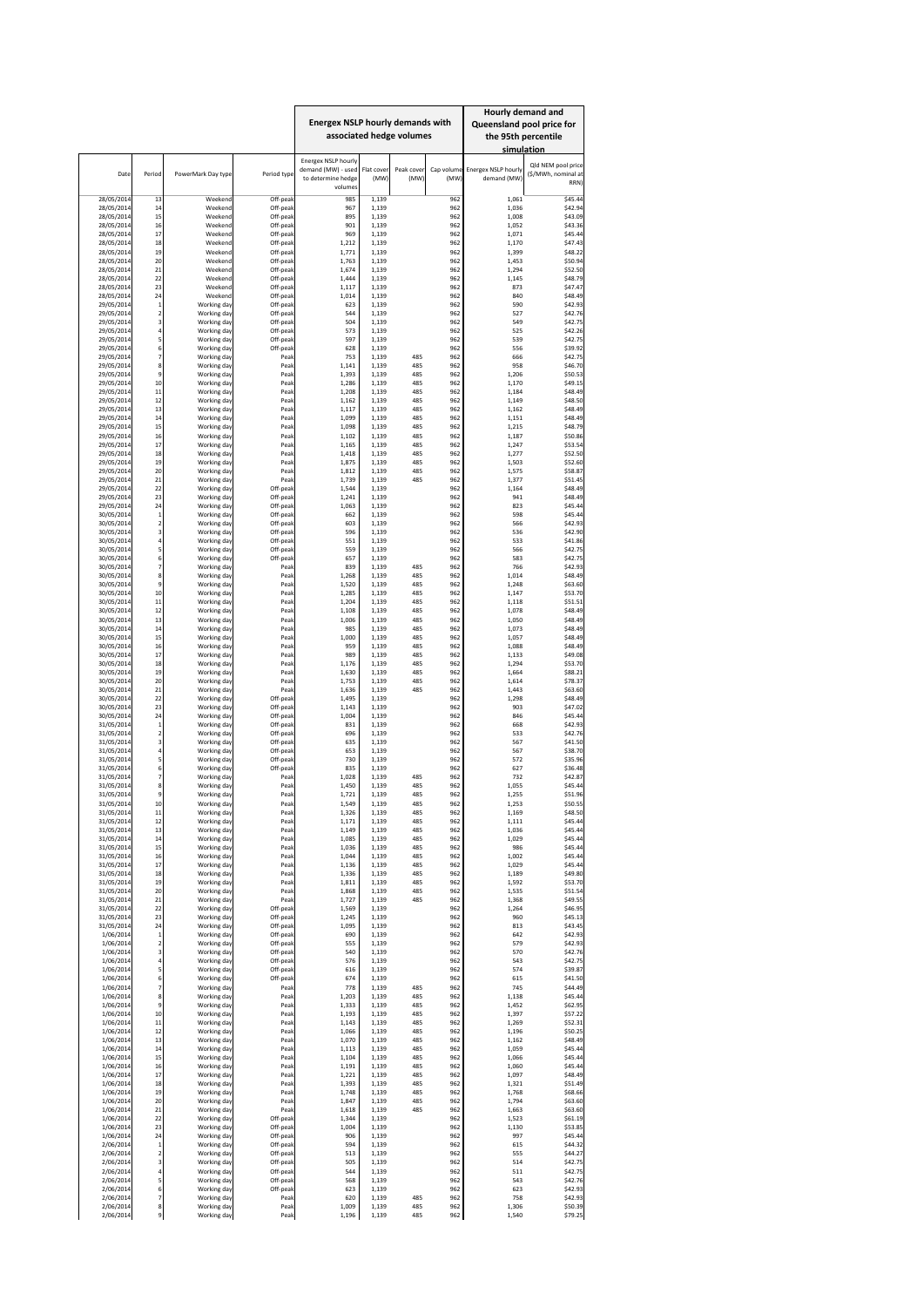|                        |                               |                            |                      |                                                                     |                |            |            | Hourly demand and<br>Queensland pool price for |                                           |  |
|------------------------|-------------------------------|----------------------------|----------------------|---------------------------------------------------------------------|----------------|------------|------------|------------------------------------------------|-------------------------------------------|--|
|                        |                               |                            |                      | <b>Energex NSLP hourly demands with</b><br>associated hedge volumes |                |            |            |                                                |                                           |  |
|                        |                               |                            |                      |                                                                     |                |            |            | the 95th percentile                            |                                           |  |
|                        |                               |                            |                      | Energex NSLP hourly                                                 |                |            |            | simulation                                     |                                           |  |
| Date                   | Period                        | PowerMark Day type         | Period type          | demand (MW) - used                                                  | Flat cover     | Peak cover | Cap volume | Energex NSLP hourly                            | Qld NEM pool price<br>(\$/MWh, nominal at |  |
|                        |                               |                            |                      | to determine hedge<br>volume:                                       | (MW)           | (MW)       | (MW)       | demand (MW)                                    | <b>RRN1</b>                               |  |
| 2/06/2014              | 10                            | Working day                | Pea                  | 1,252                                                               | 1,139          | 485        | 962        | 1.372                                          | \$63.60                                   |  |
| 2/06/2014              | 11                            | Working day                | Peal                 | 1,169                                                               | 1,139          | 485        | 962        | 1,215                                          | \$51.61                                   |  |
| 2/06/2014<br>2/06/2014 | 12<br>13                      | Working day<br>Working day | Peak<br>Peak         | 1,117<br>1.061                                                      | 1,139<br>1.139 | 485<br>485 | 962<br>962 | 1,161<br>1.099                                 | \$48.49<br>\$48.49                        |  |
| 2/06/2014              | 14                            | Working day                | Peal                 | 1,043                                                               | 1,139          | 485        | 962        | 1,079                                          | \$47.61                                   |  |
| 2/06/2014<br>2/06/2014 | 15<br>16                      | Working day<br>Working day | Peal<br>Peal         | 1,049<br>1,076                                                      | 1,139<br>1,139 | 485<br>485 | 962<br>962 | 1,033<br>1,071                                 | \$48.49<br>\$48.49                        |  |
| 2/06/2014              | 17                            | Working day                | Peal                 | 1.091                                                               | 1.139          | 485        | 962        | 1,088                                          | \$48.49                                   |  |
| 2/06/2014<br>2/06/2014 | 18<br>19                      | Working day<br>Working day | Peak<br>Peak         | 1,261<br>1,728                                                      | 1,139<br>1,139 | 485<br>485 | 962<br>962 | 1,295<br>1,813                                 | \$48.67<br>\$77.74                        |  |
| 2/06/2014              | 20                            | Working day                | Peak                 | 1,711                                                               | 1,139          | 485        | 962        | 1,887                                          | \$83.37                                   |  |
| 2/06/2014<br>2/06/2014 | 21<br>22                      | Working day<br>Working day | Peal<br>Off-peak     | 1,629<br>1,482                                                      | 1,139<br>1.139 | 485        | 962<br>962 | 1.740<br>1.532                                 | \$68.09<br>\$69.81                        |  |
| 2/06/2014              | 23                            | Working day                | Off-peak             | 1,042                                                               | 1,139          |            | 962        | 1,113                                          | \$53.70                                   |  |
| 2/06/2014<br>3/06/2014 | 24<br>1                       | Working day<br>Weekend     | Off-peal<br>Off-peal | 887<br>691                                                          | 1,139<br>1,139 |            | 962<br>962 | 964<br>823                                     | \$48.49<br>\$45.34                        |  |
| 3/06/2014              | $\overline{2}$                | Weekend                    | Off-peak             | 633                                                                 | 1.139          |            | 962        | 699                                            | \$45.44                                   |  |
| 3/06/2014<br>3/06/2014 | 3<br>4                        | Weekend<br>Weekend         | Off-peak<br>Off-peak | 565<br>554                                                          | 1,139<br>1,139 |            | 962<br>962 | 692<br>628                                     | \$42.93<br>\$42.76                        |  |
| 3/06/2014              | 5                             | Weekend                    | Off-peak             | 571                                                                 | 1,139          |            | 962        | 596                                            | \$43.05                                   |  |
| 3/06/2014<br>3/06/2014 | 6<br>7                        | Weekend<br>Weekend         | Off-peak<br>Off-peak | 581<br>644                                                          | 1.139<br>1,139 |            | 962<br>962 | 687<br>765                                     | \$43.91<br>\$45.44                        |  |
| 3/06/2014              | 8                             | Weekend                    | Off-peal             | 869                                                                 | 1,139          |            | 962        | 990                                            | \$45.44                                   |  |
| 3/06/2014<br>3/06/2014 | 9<br>10                       | Weekend<br>Weekend         | Off-peak<br>Off-peak | 1,072<br>1,155                                                      | 1,139<br>1,139 |            | 962<br>962 | 1,191<br>1.233                                 | \$48.49<br>\$49.93                        |  |
| 3/06/2014              | 11                            | Weekend                    | Off-peak             | 1,110                                                               | 1,139          |            | 962        | 1,096                                          | \$51.45                                   |  |
| 3/06/2014<br>3/06/2014 | 12<br>13                      | Weekend<br>Weekend         | Off-peak<br>Off-peak | 1,038<br>1,015                                                      | 1,139<br>1,139 |            | 962<br>962 | 991<br>919                                     | \$51.35<br>\$48.92                        |  |
| 3/06/2014              | 14                            | Weekend                    | Off-peak             | 999                                                                 | 1.139          |            | 962        | 909                                            | \$49.57                                   |  |
| 3/06/2014<br>3/06/2014 | 15<br>16                      | Weekend<br>Weekend         | Off-peak<br>Off-peal | 998<br>975                                                          | 1,139<br>1,139 |            | 962<br>962 | 869<br>1,003                                   | \$45.44<br>\$45.44                        |  |
| 3/06/2014              | 17                            | Weekend                    | Off-peal             | 1,040                                                               | 1,139          |            | 962        | 1,146                                          | \$48.01                                   |  |
| 3/06/2014<br>3/06/2014 | 18<br>19                      | Weekend<br>Weekend         | Off-peak<br>Off-peak | 1.195<br>1,578                                                      | 1.139<br>1,139 |            | 962<br>962 | 1.459<br>1,996                                 | \$52.60<br>\$75.70                        |  |
| 3/06/2014              | 20                            | Weekend                    | Off-peak             | 1,483                                                               | 1,139          |            | 962        | 1,999                                          | \$78.71                                   |  |
| 3/06/2014<br>3/06/2014 | 21<br>22                      | Weekend<br>Weekend         | Off-peak<br>Off-peak | 1,346<br>1,212                                                      | 1,139<br>1,139 |            | 962<br>962 | 1,782<br>1,520                                 | \$63.60<br>\$55.98                        |  |
| 3/06/2014              | 23                            | Weekend                    | Off-peak             | 952                                                                 | 1.139          |            | 962        | 1.188                                          | \$52.30                                   |  |
| 3/06/2014<br>4/06/2014 | 24                            | Weekend<br>Weekend         | Off-peak<br>Off-peal | 918<br>658                                                          | 1,139<br>1,139 |            | 962<br>962 | 1,015<br>760                                   | \$49.47<br>\$52.03                        |  |
| 4/06/2014              | $\overline{\mathbf{2}}$       | Weekend                    | Off-peak             | 592                                                                 | 1,139          |            | 962        | 656                                            | \$49.93                                   |  |
| 4/06/2014<br>4/06/2014 | 3<br>4                        | Weekend<br>Weekend         | Off-peak<br>Off-peak | 530<br>548                                                          | 1.139<br>1,139 |            | 962<br>962 | 642<br>631                                     | \$45.44<br>\$43.58                        |  |
| 4/06/2014              | 5                             | Weekend                    | Off-peak             | 559                                                                 | 1,139          |            | 962        | 640                                            | \$44.72                                   |  |
| 4/06/2014<br>4/06/2014 | 6<br>7                        | Weekend<br>Weekend         | Off-peak<br>Off-peak | 551<br>629                                                          | 1,139<br>1.139 |            | 962<br>962 | 662<br>756                                     | \$42.93<br>\$42.93                        |  |
| 4/06/2014              | 8                             | Weekend                    | Off-peak             | 776                                                                 | 1,139          |            | 962        | 1,064                                          | \$43.18                                   |  |
| 4/06/2014<br>4/06/2014 | 9<br>10                       | Weekend<br>Weekend         | Off-peal<br>Off-peal | 994<br>1,087                                                        | 1,139<br>1,139 |            | 962<br>962 | 1,294<br>1,373                                 | \$45.44<br>\$53.70                        |  |
| 4/06/2014              | 11                            | Weekend                    | Off-peak             | 1.031                                                               | 1.139          |            | 962        | 1.273                                          | \$53.01                                   |  |
| 4/06/2014<br>4/06/2014 | 12<br>13                      | Weekend<br>Weekend         | Off-peak<br>Off-peak | 987<br>954                                                          | 1,139<br>1,139 |            | 962<br>962 | 1,088<br>1,017                                 | \$48.49<br>\$45.44                        |  |
| 4/06/2014              | 14                            | Weekend                    | Off-peak             | 949                                                                 | 1,139          |            | 962        | 1,003                                          | \$45.44                                   |  |
| 4/06/2014<br>4/06/2014 | 15<br>16                      | Weekend<br>Weekend         | Off-peak<br>Off-peak | 960<br>963                                                          | 1.139<br>1,139 |            | 962<br>962 | 952<br>975                                     | \$45.44<br>\$48.37                        |  |
| 4/06/2014              | 17                            | Weekend                    | Off-peal             | 1,077                                                               | 1,139          |            | 962        | 1,085                                          | \$48.49                                   |  |
| 4/06/2014<br>4/06/2014 | 18<br>19                      | Weekend<br>Weekend         | Off-peal<br>Off-peak | 1,306<br>1,779                                                      | 1,139<br>1,139 |            | 962<br>962 | 1,347<br>1,919                                 | \$54.17<br>\$74.09                        |  |
| 4/06/2014              | 20                            | Weekend                    | Off-peak             | 1,650                                                               | 1.139          |            | 962        | 1,904                                          | \$73.11                                   |  |
| 4/06/2014<br>4/06/2014 | 21<br>22                      | Weekend<br>Weekend         | Off-peak<br>Off-peak | 1,599<br>1,348                                                      | 1,139<br>1,139 |            | 962<br>962 | 1,745<br>1,543                                 | \$63.37<br>\$58.94                        |  |
| 4/06/2014              | 23                            | Weekend                    | Off-peak             | 995                                                                 | 1,139          |            | 962        | 1,204                                          | \$63.60                                   |  |
| 4/06/2014<br>5/06/2014 | 24                            | Weekend<br>Working day     | Off-peak<br>Off-peak | 811<br>631                                                          | 1,139<br>1,139 |            | 962<br>962 | 1.044<br>822                                   | \$53.70<br>\$49.56                        |  |
| 5/06/2014              | 2                             | Working day                | Off-peal             | 533                                                                 | 1,139          |            | 962        | 703                                            | \$45.44                                   |  |
| 5/06/2014<br>5/06/2014 | з<br>4                        | Working day<br>Working day | Off-peal<br>Off-peak | 539<br>565                                                          | 1,139<br>1.139 |            | 962<br>962 | 686<br>678                                     | \$44.51<br>\$43.15                        |  |
| 5/06/2014              |                               | Working day                | Off-peak             | 565                                                                 | 1,139          |            | 962        | 708                                            | \$42.75                                   |  |
| 5/06/2014<br>5/06/201  | 6                             | Working day<br>Working day | Off-peak<br>Pea      | 656<br>758                                                          | 1,139<br>1.139 | 485        | 962<br>962 | 757<br>905                                     | \$42.75<br>\$45.19                        |  |
| 5/06/2014              | 8                             | Working day                | Peal                 | 1.184                                                               | 1.139          | 485        | 962        | 1.560                                          | \$53.70                                   |  |
| 5/06/2014<br>5/06/2014 | g<br>10                       | Working day<br>Working day | Peak<br>Peak         | 1,487<br>1,439                                                      | 1,139<br>1,139 | 485<br>485 | 962<br>962 | 1,905<br>1,702                                 | \$87.97<br>\$81.52                        |  |
| 5/06/2014              | 11                            | Working day                | Peak                 | 1,321                                                               | 1,139          | 485        | 962        | 1,478                                          | \$63.37                                   |  |
| 5/06/2014<br>5/06/2014 | 12<br>13                      | Working day<br>Working day | Peak<br>Peak         | 1.228<br>1,186                                                      | 1,139<br>1,139 | 485<br>485 | 962<br>962 | 1,321<br>1,275                                 | \$63.60<br>\$53.70                        |  |
| 5/06/2014              | 14                            | Working day                | Peak                 | 1,176                                                               | 1,139          | 485        | 962        | 1,223                                          | \$53.70                                   |  |
| 5/06/2014<br>5/06/2014 | 15<br>16                      | Working day<br>Working day | Peak<br>Peak         | 1,116<br>1,136                                                      | 1,139<br>1,139 | 485<br>485 | 962<br>962 | 1,182<br>1,172                                 | \$48.49<br>\$45.44                        |  |
| 5/06/2014              | 17                            | Working day                | Peak                 | 1.205                                                               | 1,139          | 485        | 962        | 1,252                                          | \$49.10                                   |  |
| 5/06/2014<br>5/06/2014 | 18<br>19                      | Working day<br>Working day | Peak<br>Peal         | 1,470<br>1,954                                                      | 1,139<br>1,139 | 485<br>485 | 962<br>962 | 1,457<br>1,986                                 | \$63.37<br>\$138.22                       |  |
| 5/06/2014              | 20                            | Working day                | Peal                 | 1,889                                                               | 1,139          | 485        | 962        | 2,030                                          | \$111.10                                  |  |
| 5/06/2014<br>5/06/2014 | 21<br>22                      | Working day<br>Working day | Peak<br>Off-peak     | 1.769<br>1,483                                                      | 1.139<br>1,139 | 485        | 962<br>962 | 1,927<br>1,740                                 | \$84.38<br>\$69.79                        |  |
| 5/06/2014              | 23                            | Working day                | Off-peak             | 1,134                                                               | 1,139          |            | 962        | 1,376                                          | \$63.60                                   |  |
| 5/06/2014<br>6/06/2014 | 24<br>1                       | Working day<br>Working day | Off-peak<br>Off-peak | 922<br>567                                                          | 1,139<br>1.139 |            | 962<br>962 | 1,163<br>729                                   | \$55.46<br>\$48.49                        |  |
| 6/06/2014              | 2                             | Working day                | Off-peak             | 542                                                                 | 1,139          |            | 962        | 571                                            | \$45.44                                   |  |
| 6/06/2014<br>6/06/2014 | 3<br>4                        | Working day<br>Working day | Off-peak<br>Off-peak | 508<br>575                                                          | 1,139<br>1,139 |            | 962<br>962 | 594<br>563                                     | \$45.44<br>\$44.11                        |  |
| 6/06/2014              | 5                             | Working day                | Off-peak             | 552                                                                 | 1,139          |            | 962        | 613                                            | \$42.79                                   |  |
| 6/06/2014<br>6/06/2014 | 6<br>$\overline{\phantom{a}}$ | Working day<br>Working day | Off-peak<br>Peak     | 635<br>725                                                          | 1,139<br>1,139 | 485        | 962<br>962 | 691<br>803                                     | \$42.76<br>\$45.44                        |  |
| 6/06/2014              | $\bf8$                        | Working day                | Peak                 | 1,105                                                               | 1,139          | 485        | 962        | 1,369                                          | \$49.67                                   |  |
| 6/06/2014<br>6/06/2014 | 9<br>10                       | Working day<br>Working day | Peak<br>Peak         | 1,318<br>1,237                                                      | 1,139<br>1,139 | 485<br>485 | 962<br>962 | 1,612<br>1,499                                 | \$65.41<br>\$64.65                        |  |
| 6/06/2014              | 11                            | Working day                | Peal                 | 1,170                                                               | 1,139          | 485        | 962        | 1,310                                          | \$64.51                                   |  |
| 6/06/2014<br>6/06/2014 | 12<br>13                      | Working day<br>Working day | Peak<br>Peal         | 1,158<br>1,116                                                      | 1,139<br>1.139 | 485<br>485 | 962<br>962 | 1,198<br>1,171                                 | \$53.70<br>\$48.49                        |  |
| 6/06/2014              | 14                            | Working day                | Peak                 | 1,132                                                               | 1,139          | 485        | 962        | 1,159                                          | \$48.49                                   |  |
| 6/06/2014<br>6/06/2014 | 15<br>16                      | Working day<br>Working day | Peal<br>Peak         | 1,129<br>1,103                                                      | 1,139<br>1,139 | 485<br>485 | 962<br>962 | 1,129<br>1,108                                 | \$48.49<br>\$47.36                        |  |
| 6/06/2014              | 17                            | Working day                | Peal                 | 1,211                                                               | 1,139          | 485        | 962        | 1,247                                          | \$49.94                                   |  |
| 6/06/2014<br>6/06/2014 | 18<br>19                      | Working day<br>Working day | Peak<br>Peak         | 1.383<br>1,878                                                      | 1,139<br>1,139 | 485<br>485 | 962<br>962 | 1,564<br>2,126                                 | \$64.66<br>\$80.99                        |  |
| 6/06/2014              | 20                            | Working day                | Peak                 | 1,802                                                               | 1,139          | 485        | 962        | 2,175                                          | \$84.38                                   |  |
| 6/06/2014<br>6/06/2014 | 21<br>22                      | Working day<br>Working day | Peak<br>Off-peak     | 1,584<br>1,361                                                      | 1,139<br>1,139 | 485        | 962<br>962 | 2,051<br>1,807                                 | \$63.60<br>\$79.68                        |  |
| 6/06/2014              | 23                            | Working day                | Off-peak             | 978                                                                 | 1,139          |            | 962        | 1,286                                          | \$64.39                                   |  |
| 6/06/2014<br>7/06/2014 | 24<br>$\mathbf{1}$            | Working day<br>Working day | Off-peak<br>Off-peak | 857<br>530                                                          | 1,139<br>1,139 |            | 962<br>962 | 983<br>665                                     | \$51.61<br>\$45.44                        |  |
| 7/06/2014              | $\overline{2}$                | Working day                | Off-peak             | 529                                                                 | 1,139          |            | 962        | 596                                            | \$44.31                                   |  |
| 7/06/2014<br>7/06/2014 | 3<br>4                        | Working day<br>Working day | Off-peak<br>Off-peak | 532<br>537                                                          | 1,139<br>1,139 |            | 962<br>962 | 558<br>551                                     | \$42.93<br>\$42.75                        |  |
| 7/06/2014              | 5                             | Working day                | Off-peak             | 560                                                                 | 1,139          |            | 962        | 598                                            | \$42.75                                   |  |
| 7/06/2014              | 6                             | Working day                | Off-peak             | 623                                                                 | 1,139          |            | 962        | 618                                            | \$42.93                                   |  |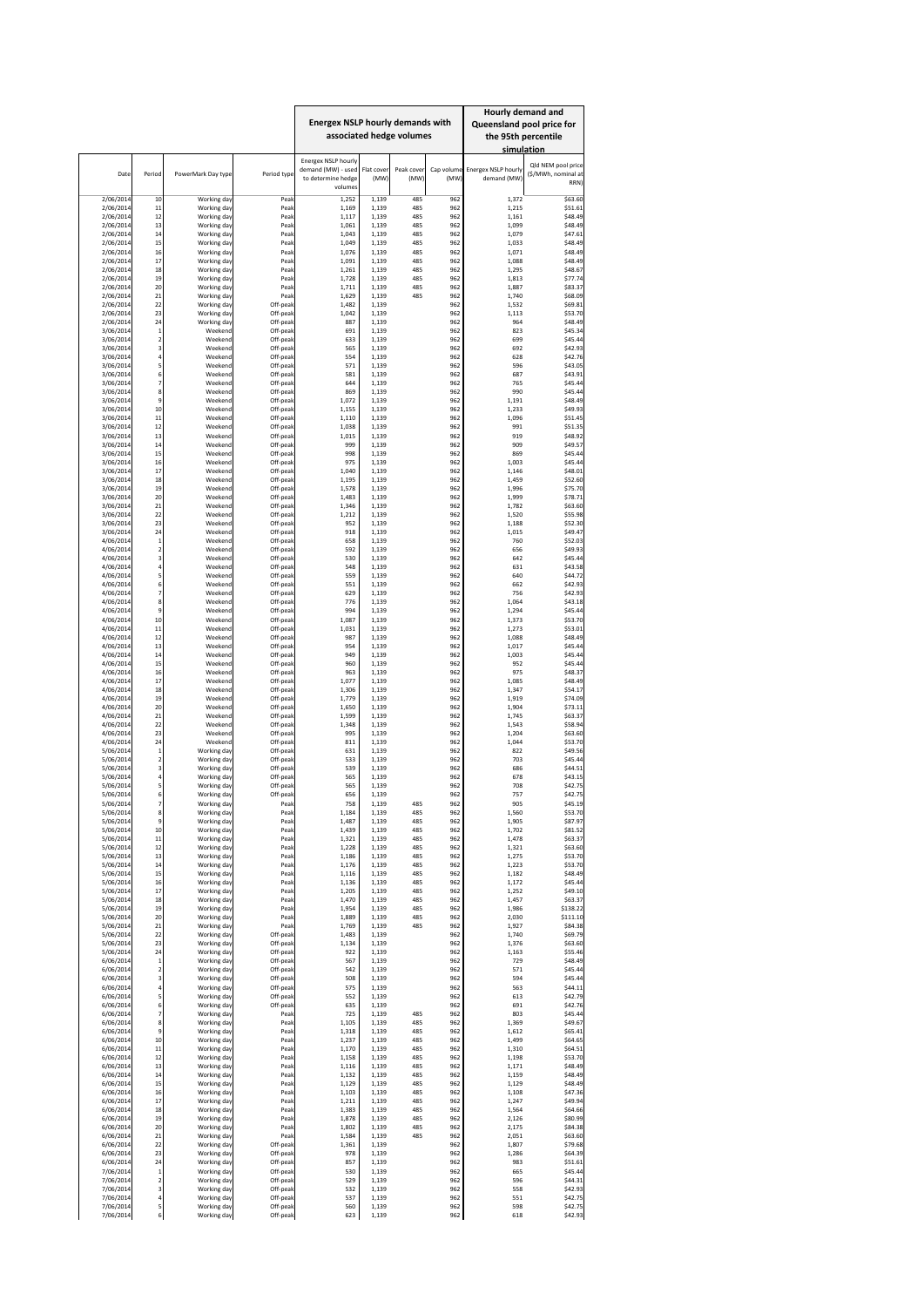|                          |                                |                            |                      |                                                                     |                |            |            | Hourly demand and<br>Queensland pool price for |                                           |
|--------------------------|--------------------------------|----------------------------|----------------------|---------------------------------------------------------------------|----------------|------------|------------|------------------------------------------------|-------------------------------------------|
|                          |                                |                            |                      | <b>Energex NSLP hourly demands with</b><br>associated hedge volumes |                |            |            |                                                |                                           |
|                          |                                |                            |                      |                                                                     |                |            |            | the 95th percentile<br>simulation              |                                           |
|                          |                                |                            |                      | Energex NSLP hourly                                                 |                |            |            |                                                |                                           |
| Date                     | Period                         | PowerMark Day type         | Period type          | demand (MW) - used                                                  | Flat cover     | Peak cover | Cap volume | Energex NSLP hourly                            | Qld NEM pool price<br>(\$/MWh, nominal at |
|                          |                                |                            |                      | to determine hedge<br>volume                                        | (MW)           | (MW)       | (MW)       | demand (MW)                                    | <b>RRN1</b>                               |
| 7/06/2014                |                                | Working day                | Peal                 | 716                                                                 | 1,139          | 485        | 962        | 793                                            | \$43.23                                   |
| 7/06/2014<br>7/06/2014   | 8<br>9                         | Working day<br>Working day | Peal<br>Peak         | 1,080<br>1.341                                                      | 1,139<br>1,139 | 485<br>485 | 962<br>962 | 1,113<br>1,400                                 | \$48.49<br>\$59.71                        |
| 7/06/2014                | 10                             | Working day                | Peak                 | 1.316                                                               | 1.139          | 485        | 962        | 1.501                                          | \$63.37                                   |
| 7/06/2014<br>7/06/2014   | 11<br>12                       | Working day<br>Working day | Peal<br>Peal         | 1,312<br>1,276                                                      | 1,139<br>1,139 | 485<br>485 | 962<br>962 | 1,358<br>1,323                                 | \$55.99<br>\$53.70                        |
| 7/06/2014<br>7/06/2014   | 13<br>14                       | Working day                | Peak<br>Peak         | 1,271<br>1.241                                                      | 1,139<br>1.139 | 485<br>485 | 962<br>962 | 1,246                                          | \$53.66<br>\$51.61                        |
| 7/06/2014                | 15                             | Working day<br>Working day | Peak                 | 1,228                                                               | 1,139          | 485        | 962        | 1,215<br>1,185                                 | \$55.21                                   |
| 7/06/2014<br>7/06/2014   | 16<br>17                       | Working day<br>Working day | Peak<br>Peak         | 1,217<br>1,324                                                      | 1,139<br>1,139 | 485<br>485 | 962<br>962 | 1,180<br>1,288                                 | \$54.98<br>\$56.72                        |
| 7/06/2014                | 18                             | Working day                | Peak                 | 1.545                                                               | 1,139          | 485        | 962        | 1.546                                          | \$72.32                                   |
| 7/06/2014<br>7/06/2014   | 19<br>20                       | Working day<br>Working day | Peak<br>Peak         | 1.982<br>1,802                                                      | 1.139<br>1,139 | 485<br>485 | 962<br>962 | 2.074<br>2,059                                 | \$105.21<br>\$137.08                      |
| 7/06/2014                | 21                             | Working day                | Peal                 | 1,592                                                               | 1,139          | 485        | 962        | 1,890                                          | \$75.11                                   |
| 7/06/2014<br>7/06/2014   | 22<br>23                       | Working day<br>Working day | Off-peal<br>Off-peal | 1,430<br>891                                                        | 1,139<br>1.139 |            | 962<br>962 | 1,676<br>1.189                                 | \$63.60<br>\$58.28                        |
| 7/06/2014<br>8/06/2014   | 24<br>$\mathbf{1}$             | Working day<br>Working day | Off-peak<br>Off-peal | 809<br>599                                                          | 1,139<br>1,139 |            | 962<br>962 | 1,038<br>697                                   | \$52.72<br>\$45.44                        |
| 8/06/2014                | $\overline{\mathbf{c}}$        | Working day                | Off-peak             | 561                                                                 | 1,139          |            | 962        | 604                                            | \$45.44                                   |
| 8/06/2014<br>8/06/2014   | 3<br>4                         | Working day<br>Working day | Off-peal<br>Off-peal | 508<br>519                                                          | 1.139<br>1,139 |            | 962<br>962 | 570<br>589                                     | \$43.13<br>\$42.32                        |
| 8/06/2014                | 5                              | Working day                | Off-peal             | 559                                                                 | 1,139          |            | 962        | 606                                            | \$42.75                                   |
| 8/06/2014<br>8/06/2014   | 6<br>7                         | Working day<br>Working day | Off-peal<br>Peak     | 631<br>702                                                          | 1,139<br>1.139 | 485        | 962<br>962 | 684<br>814                                     | \$42.75<br>\$44.05                        |
| 8/06/2014<br>8/06/2014   | 8<br>9                         | Working day                | Peak<br>Peal         | 1,007<br>1,307                                                      | 1,139<br>1,139 | 485<br>485 | 962<br>962 | 1,180<br>1,491                                 | \$48.49<br>\$63.60                        |
| 8/06/2014                | 10                             | Working day<br>Working day | Peak                 | 1,396                                                               | 1,139          | 485        | 962        | 1,392                                          | \$63.60                                   |
| 8/06/2014<br>8/06/2014   | 11<br>12                       | Working day<br>Working day | Peak<br>Peak         | 1.338<br>1,316                                                      | 1,139<br>1,139 | 485<br>485 | 962<br>962 | 1.234<br>1,182                                 | \$56.77<br>\$48.67                        |
| 8/06/2014                | 13                             | Working day                | Peal                 | 1,304                                                               | 1,139          | 485        | 962        | 1,193                                          | \$48.24                                   |
| 8/06/2014<br>8/06/2014   | 14<br>15                       | Working day<br>Working day | Peak<br>Peak         | 1,237<br>1.219                                                      | 1,139<br>1.139 | 485<br>485 | 962<br>962 | 1,206<br>1.222                                 | \$48.49<br>\$48.49                        |
| 8/06/2014                | 16                             | Working day                | Peak                 | 1,230                                                               | 1,139          | 485        | 962        | 1,192                                          | \$48.49                                   |
| 8/06/2014<br>8/06/2014   | 17<br>18                       | Working day<br>Working day | Peak<br>Peal         | 1,247<br>1,318                                                      | 1,139<br>1,139 | 485<br>485 | 962<br>962 | 1,330<br>1,635                                 | \$50.37<br>\$55.62                        |
| 8/06/2014<br>8/06/2014   | 19<br>20                       | Working day<br>Working day | Peak<br>Peal         | 1,554<br>1.664                                                      | 1,139<br>1.139 | 485<br>485 | 962<br>962 | 2,034<br>1.996                                 | \$79.21<br>\$75.89                        |
| 8/06/2014                | $\overline{21}$                | Working day                | Peal                 | 1,472                                                               | 1,139          | 485        | 962        | 1,849                                          | \$59.58                                   |
| 8/06/2014<br>8/06/2014   | 22<br>23                       | Working day<br>Working day | Off-peal<br>Off-peak | 1,284<br>1,001                                                      | 1,139<br>1,139 |            | 962<br>962 | 1,604<br>1,180                                 | \$63.60<br>\$50.96                        |
| 8/06/2014                | 24                             | Working day                | Off-peak             | 904                                                                 | 1.139          |            | 962        | 990                                            | \$45.44                                   |
| 9/06/2014<br>9/06/2014   | $\mathbf 1$<br>2               | Working day<br>Working day | Off-peak<br>Off-peak | 665<br>599                                                          | 1,139<br>1,139 |            | 962<br>962 | 715<br>592                                     | \$45.44<br>\$44.58                        |
| 9/06/2014                | 3                              | Working day                | Off-peak             | 574                                                                 | 1,139          |            | 962        | 586                                            | \$42.78                                   |
| 9/06/2014<br>9/06/2014   | 4<br>5                         | Working day<br>Working day | Off-peal<br>Off-peal | 601<br>659                                                          | 1.139<br>1,139 |            | 962<br>962 | 606<br>619                                     | \$42.76<br>\$41.50                        |
| 9/06/2014<br>9/06/2014   | 6<br>7                         | Working day                | Off-peal<br>Peak     | 657<br>795                                                          | 1,139<br>1,139 | 485        | 962<br>962 | 686<br>803                                     | \$41.50<br>\$45.18                        |
| 9/06/2014                | 8                              | Working day<br>Working day | Peak                 | 1.198                                                               | 1.139          | 485        | 962        | 1.248                                          | \$48.49                                   |
| 9/06/2014<br>9/06/2014   | 9<br>10                        | Working day<br>Working day | Peak<br>Peal         | 1,391<br>1,303                                                      | 1,139<br>1,139 | 485<br>485 | 962<br>962 | 1,494<br>1,392                                 | \$57.26<br>\$59.27                        |
| 9/06/2014                | 11                             | Working day                | Peak                 | 1,158                                                               | 1,139          | 485        | 962        | 1,317                                          | \$58.48                                   |
| 9/06/2014<br>9/06/2014   | 12<br>13                       | Working day<br>Working day | Peak<br>Peal         | 1.093<br>1,036                                                      | 1.139<br>1,139 | 485<br>485 | 962<br>962 | 1.247<br>1,225                                 | \$54.56<br>\$49.64                        |
| 9/06/2014                | 14<br>15                       | Working day                | Peal<br>Peak         | 1,056<br>1,064                                                      | 1,139          | 485<br>485 | 962<br>962 | 1,212                                          | \$48.91<br>\$48.93                        |
| 9/06/2014<br>9/06/2014   | 16                             | Working day<br>Working day | Peak                 | 1,076                                                               | 1,139<br>1,139 | 485        | 962        | 1,157<br>1,139                                 | \$48.94                                   |
| 9/06/2014<br>9/06/2014   | 17<br>18                       | Working day<br>Working day | Peak<br>Peak         | 1.189<br>1,384                                                      | 1.139<br>1,139 | 485<br>485 | 962<br>962 | 1.225<br>1,432                                 | \$53.70<br>\$63.37                        |
| 9/06/2014                | 19                             | Working day                | Peak                 | 1,737                                                               | 1,139          | 485        | 962        | 1,876                                          | \$79.10                                   |
| 9/06/2014<br>9/06/2014   | 20<br>21                       | Working day<br>Working day | Peal<br>Peak         | 1,743<br>1,587                                                      | 1,139<br>1.139 | 485<br>485 | 962<br>962 | 1,851<br>1.781                                 | \$81.07<br>\$63.16                        |
| 9/06/2014<br>9/06/2014   | $_{22}$<br>23                  | Working day<br>Working day | Off-peal<br>Off-peal | 1,326<br>1,066                                                      | 1,139<br>1,139 |            | 962<br>962 | 1,504<br>1,094                                 | \$63.60<br>\$58.48                        |
| 9/06/2014                | 24                             | Working day                | Off-peal             | 955                                                                 | 1,139          |            | 962        | 946                                            | \$48.49                                   |
| 10/06/2014<br>10/06/2014 | -1<br>2                        | Weekend<br>Weekend         | Off-peal<br>Off-peak | 635<br>570                                                          | 1.139<br>1,139 |            | 962<br>962 | 678<br>605                                     | \$45.44<br>\$44.93                        |
| 10/06/2014               | 3                              | Weekend                    | Off-peak             | 571                                                                 | 1,139          |            | 962        | 586                                            | \$45.03                                   |
| 10/06/2014<br>10/06/2014 | 5                              | Weekend<br>Weekend         | Off-peal<br>Off-peal | 548<br>548                                                          | 1,139<br>1.139 |            | 962<br>962 | 614<br>645                                     | \$42.97<br>\$42.76                        |
| 10/06/2014               | 6                              | Weekend<br>Weekend         | Off-peal             | 588                                                                 | 1,139          |            | 962        | 626                                            | \$43.95                                   |
| 10/06/2014<br>10/06/2014 | 7<br>8                         | Weekend                    | Off-peal<br>Off-peak | 628<br>878                                                          | 1,139<br>1,139 |            | 962<br>962 | 707<br>928                                     | \$42.93<br>\$45.44                        |
| 10/06/2014<br>10/06/2014 | 9<br>10                        | Weekend<br>Weekend         | Off-peak<br>Off-peak | 1,042<br>1,137                                                      | 1,139<br>1,139 |            | 962<br>962 | 1,120<br>1,205                                 | \$45.44<br>\$48.49                        |
| 10/06/2014               | 11                             | Weekend                    | Off-peak             | 1,109                                                               | 1,139          |            | 962        | 1,005                                          | \$48.49                                   |
| 10/06/2014<br>10/06/2014 | 12<br>13                       | Weekend<br>Weekend         | Off-peak<br>Off-peak | 1,111<br>1,057                                                      | 1,139<br>1,139 |            | 962<br>962 | 893<br>862                                     | \$45.44<br>\$45.44                        |
| 10/06/2014<br>10/06/2014 | 14                             | Weekend                    | Off-peak             | 1,068                                                               | 1,139          |            | 962        | 902                                            | \$44.96                                   |
| 10/06/2014               | 15<br>16                       | Weekend<br>Weekend         | Off-peal<br>Off-peal | 1,045<br>1,014                                                      | 1,139<br>1,139 |            | 962<br>962 | 834<br>948                                     | \$45.10<br>\$45.21                        |
| 10/06/2014<br>10/06/2014 | 17<br>18                       | Weekend<br>Weekend         | Off-peak<br>Off-peak | 1,090<br>1,288                                                      | 1,139<br>1,139 |            | 962<br>962 | 1,049<br>1,255                                 | \$45.44<br>\$45.44                        |
| 10/06/2014               | 19                             | Weekend                    | Off-peak             | 1,478                                                               | 1,139          |            | 962        | 1,662                                          | \$53.95                                   |
| 10/06/2014<br>10/06/2014 | 20<br>21                       | Weekend<br>Weekend         | Off-peak<br>Off-peak | 1,452<br>1,359                                                      | 1,139<br>1,139 |            | 962<br>962 | 1,609<br>1,455                                 | \$52.41<br>\$48.49                        |
| 10/06/2014<br>10/06/2014 | 22<br>23                       | Weekend<br>Weekend         | Off-peak<br>Off-peak | 1,199<br>939                                                        | 1,139<br>1,139 |            | 962<br>962 | 1,221<br>988                                   | \$48.49<br>\$45.44                        |
| 10/06/2014               | 24                             | Weekend                    | Off-peal             | 840                                                                 | 1,139          |            | 962        | 971                                            | \$45.44                                   |
| 11/06/2014<br>11/06/2014 | $\mathbf{1}$<br>$\overline{2}$ | Weekend<br>Weekend         | Off-peak<br>Off-peak | 597<br>571                                                          | 1,139<br>1,139 |            | 962<br>962 | 755<br>667                                     | \$45.44<br>\$44.76                        |
| 11/06/2014               | 3                              | Weekend                    | Off-peak             | 545                                                                 | 1,139          |            | 962        | 685                                            | \$44.99                                   |
| 11/06/2014<br>11/06/2014 | 4<br>5                         | Weekend<br>Weekend         | Off-peak<br>Off-peak | 634<br>591                                                          | 1,139<br>1,139 |            | 962<br>962 | 688<br>659                                     | \$42.76<br>\$42.76                        |
| 11/06/2014<br>11/06/2014 | 6<br>7                         | Weekend<br>Weekend         | Off-peak<br>Off-peal | 620<br>677                                                          | 1,139<br>1,139 |            | 962<br>962 | 688<br>738                                     | \$43.00<br>\$44.86                        |
| 11/06/2014               | 8                              | Weekend                    | Off-peal             | 835                                                                 | 1,139          |            | 962        | 963                                            | \$44.59                                   |
| 11/06/2014<br>11/06/2014 | 9<br>10                        | Weekend<br>Weekend         | Off-peal<br>Off-peal | 1,008<br>1,022                                                      | 1,139<br>1,139 |            | 962<br>962 | 1,116<br>1,177                                 | \$48.49<br>\$51.01                        |
| 11/06/2014               | 11                             | Weekend                    | Off-peak             | 1,078                                                               | 1,139          |            | 962        | 1,082                                          | \$48.49                                   |
| 11/06/2014<br>11/06/2014 | 12<br>13                       | Weekend<br>Weekend         | Off-peak<br>Off-peak | 976<br>983                                                          | 1,139<br>1,139 |            | 962<br>962 | 1,087<br>1,004                                 | \$45.44<br>\$45.44                        |
| 11/06/2014               | 14<br>15                       | Weekend<br>Weekend         | Off-peak             | 1,003<br>981                                                        | 1,139          |            | 962<br>962 | 1,034<br>1,046                                 | \$45.44<br>\$45.44                        |
| 11/06/2014<br>11/06/2014 | 16                             | Weekend                    | Off-peal<br>Off-peal | 1,023                                                               | 1,139<br>1,139 |            | 962        | 1,049                                          | \$45.44                                   |
| 11/06/2014<br>11/06/2014 | 17<br>18                       | Weekend<br>Weekend         | Off-peal<br>Off-peak | 1,099<br>1,246                                                      | 1,139<br>1,139 |            | 962<br>962 | 1,153<br>1,433                                 | \$48.49<br>\$50.10                        |
| 11/06/2014               | 19                             | Weekend                    | Off-peak             | 1,411                                                               | 1,139          |            | 962        | 1,863                                          | \$63.60                                   |
| 11/06/2014<br>11/06/2014 | 20<br>21                       | Weekend<br>Weekend         | Off-peak<br>Off-peak | 1,573<br>1,399                                                      | 1,139<br>1,139 |            | 962<br>962 | 1,943<br>1,804                                 | \$66.95<br>\$60.97                        |
| 11/06/2014<br>11/06/2014 | 22<br>23                       | Weekend<br>Weekend         | Off-peak<br>Off-peak | 1,241<br>933                                                        | 1,139<br>1,139 |            | 962<br>962 | 1,576<br>1,155                                 | \$53.70<br>\$50.50                        |
| 11/06/2014               | 24                             | Weekend                    | Off-peak             | 858                                                                 | 1,139          |            | 962        | 943                                            | \$45.44                                   |
| 12/06/2014<br>12/06/2014 | 1<br>2                         | Weekend<br>Weekend         | Off-peal<br>Off-peak | 780<br>670                                                          | 1,139<br>1,139 |            | 962<br>962 | 780<br>670                                     | \$44.32<br>\$44.03                        |
| 12/06/2014               | 3                              | Weekend                    | Off-peak             | 665                                                                 | 1,139          |            | 962        | 665                                            | \$42.75                                   |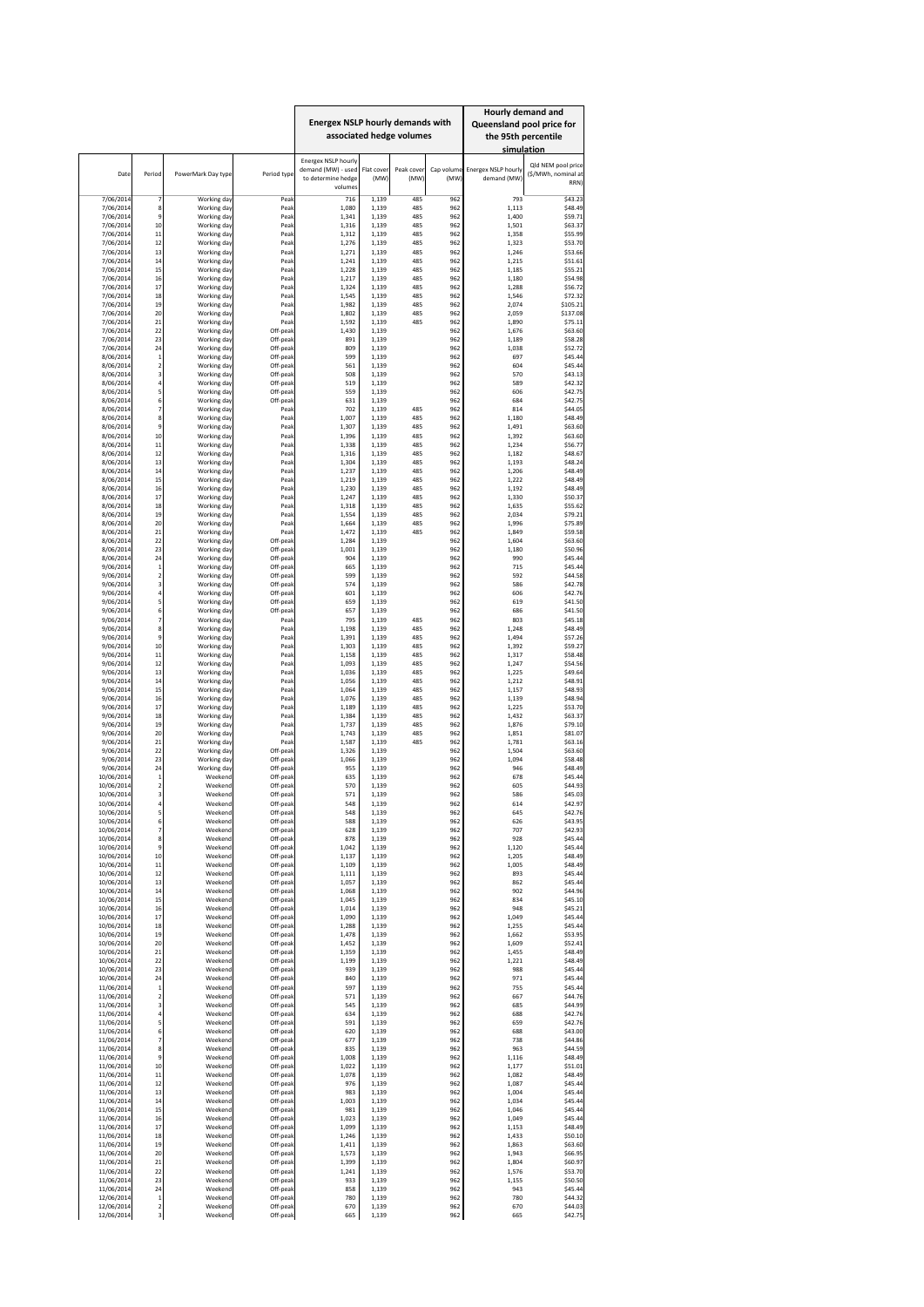|                          |                                                    |                            |                      |                                           |                |                          | Hourly demand and |                           |                     |
|--------------------------|----------------------------------------------------|----------------------------|----------------------|-------------------------------------------|----------------|--------------------------|-------------------|---------------------------|---------------------|
|                          |                                                    |                            |                      | <b>Energex NSLP hourly demands with</b>   |                |                          |                   | Queensland pool price for |                     |
|                          |                                                    |                            |                      |                                           |                | associated hedge volumes |                   | the 95th percentile       |                     |
|                          |                                                    |                            |                      |                                           |                |                          |                   | simulation                |                     |
|                          |                                                    |                            |                      | Energex NSLP hourly<br>demand (MW) - used | Flat cover     | Peak cover               | Cap volume        | Energex NSLP hourly       | Qld NEM pool price  |
| Date                     | Period                                             | PowerMark Day type         | Period type          | to determine hedge                        | (MW)           | (MW)                     | (MW               | demand (MW)               | (\$/MWh, nominal at |
|                          |                                                    |                            |                      | volume:                                   |                |                          |                   |                           | <b>RRN</b>          |
| 12/06/2014               | 4                                                  | Weekend<br>Weekend         | Off-peal             | 671                                       | 1,139          |                          | 962<br>962        | 671<br>654                | \$42.76             |
| 12/06/2014<br>12/06/2014 | 5<br>6                                             | Weekend                    | Off-peal<br>Off-peak | 654<br>644                                | 1,139<br>1,139 |                          | 962               | 644                       | \$41.50<br>\$41.50  |
| 12/06/2014               | $\overline{7}$                                     | Weekend                    | Off-peal             | 703                                       | 1,139          |                          | 962               | 703                       | \$42.75             |
| 12/06/2014<br>12/06/2014 | 8<br>ś                                             | Weekend<br>Weekend         | Off-peal<br>Off-peal | 943<br>1,127                              | 1.139<br>1,139 |                          | 962<br>962        | 943<br>1,127              | \$42.93<br>\$44.07  |
| 12/06/2014               | 10                                                 | Weekend                    | Off-peal             | 1,225                                     | 1,139          |                          | 962               | 1,225                     | \$45.44             |
| 12/06/2014               | 11                                                 | Weekend                    | Off-peal             | 1,202                                     | 1,139          |                          | 962               | 1,202                     | \$45.44             |
| 12/06/2014<br>12/06/2014 | 12<br>13                                           | Weekend<br>Weekend         | Off-peal<br>Off-peal | 1.144<br>1,054                            | 1.139<br>1,139 |                          | 962<br>962        | 1,144<br>1,054            | \$45.44<br>\$44.32  |
| 12/06/2014               | 14                                                 | Weekend                    | Off-peak             | 1,059                                     | 1,139          |                          | 962               | 1,059                     | \$44.49             |
| 12/06/2014<br>12/06/2014 | 15<br>16                                           | Weekend<br>Weekend         | Off-peal<br>Off-peal | 998<br>1,024                              | 1,139<br>1,139 |                          | 962<br>962        | 998<br>1,024              | \$44.49<br>\$45.08  |
| 12/06/2014               | 17                                                 | Weekend                    | Off-peal             | 1.163                                     | 1.139          |                          | 962               | 1.163                     | \$45.44             |
| 12/06/2014<br>12/06/2014 | 18<br>19                                           | Weekend<br>Weekend         | Off-peal<br>Off-peal | 1,456<br>2,002                            | 1,139<br>1,139 |                          | 962<br>962        | 1,456<br>2,002            | \$51.89<br>\$80.99  |
| 12/06/2014               | 20                                                 | Weekend                    | Off-peal             | 1,949                                     | 1,139          |                          | 962               | 1,949                     | \$78.88             |
| 12/06/2014               | 21                                                 | Weekend<br>Weekend         | Off-peal             | 1.753                                     | 1.139          |                          | 962<br>962        | 1,753                     | \$54.29             |
| 12/06/2014<br>12/06/2014 | 22<br>23                                           | Weekend                    | Off-peal<br>Off-peak | 1,517<br>1,126                            | 1,139<br>1,139 |                          | 962               | 1,517<br>1,126            | \$53.05<br>\$49.44  |
| 12/06/2014               | 24                                                 | Weekend                    | Off-peal             | 993                                       | 1,139          |                          | 962               | 993                       | \$45.44             |
| 13/06/2014<br>13/06/2014 | $\overline{1}$<br>$\overline{\mathbf{2}}$          | Working day<br>Working day | Off-peal<br>Off-peal | 643<br>688                                | 1.139<br>1,139 |                          | 962<br>962        | 815<br>673                | \$45.44<br>\$44.73  |
| 13/06/2014               | 3                                                  | Working day                | Off-peal             | 607                                       | 1,139          |                          | 962               | 608                       | \$44.68             |
| 13/06/2014<br>13/06/2014 | 4<br>5                                             | Working day<br>Working day | Off-peal<br>Off-peal | 647<br>664                                | 1,139<br>1.139 |                          | 962<br>962        | 608<br>650                | \$42.75<br>\$42.76  |
| 13/06/2014               | 6                                                  | Working day                | Off-peak             | 730                                       | 1,139          |                          | 962               | 761                       | \$42.75             |
| 13/06/2014               | $\overline{7}$<br>8                                | Working day                | Peal                 | 889                                       | 1,139          | 485                      | 962<br>962        | 886                       | \$45.44             |
| 13/06/2014<br>13/06/2014 | $\overline{9}$                                     | Working day<br>Working day | Peal<br>Peak         | 1,326<br>1,588                            | 1,139<br>1,139 | 485<br>485               | 962               | 1,432<br>1.688            | \$53.70<br>\$75.31  |
| 13/06/2014               | 10                                                 | Working day                | Peal                 | 1,434                                     | 1,139          | 485                      | 962               | 1,553                     | \$59.75             |
| 13/06/2014<br>13/06/2014 | 11<br>12                                           | Working day<br>Working day | Peal<br>Peal         | 1,280<br>1,144                            | 1,139<br>1,139 | 485<br>485               | 962<br>962        | 1,418<br>1,338            | \$55.60<br>\$56.37  |
| 13/06/2014               | 13                                                 | Working day                | Peal                 | 1.114                                     | 1.139          | 485                      | 962               | 1,244                     | \$53.12             |
| 13/06/2014<br>13/06/2014 | 14<br>15                                           | Working day<br>Working day | Peal<br>Peal         | 1.054<br>1,022                            | 1.139<br>1,139 | 485<br>485               | 962<br>962        | 1.209<br>1,210            | \$49.53<br>\$48.84  |
| 13/06/2014               | 16                                                 | Working day                | Peal                 | 1,076                                     | 1,139          | 485                      | 962               | 1,194                     | \$52.50             |
| 13/06/2014<br>13/06/2014 | 17<br>18                                           | Working day<br>Working day | Peal<br>Peal         | 1,182<br>1.405                            | 1,139<br>1.139 | 485<br>485               | 962<br>962        | 1,271<br>1,452            | \$56.33<br>\$63.60  |
| 13/06/2014               | 19                                                 | Working day                | Peal                 | 1,928                                     | 1,139          | 485                      | 962               | 2,038                     | \$86.07             |
| 13/06/2014               | 20                                                 | Working day                | Peal                 | 2,067                                     | 1,139          | 485                      | 962               | 2,239                     | \$140.3             |
| 13/06/2014<br>13/06/2014 | 21<br>22                                           | Working day<br>Working day | Peal<br>Off-peak     | 1,863<br>1.623                            | 1,139<br>1.139 | 485                      | 962<br>962        | 2,139<br>1,937            | \$84.96<br>\$73.84  |
| 13/06/2014               | 23                                                 | Working day                | Off-peal             | 1,173                                     | 1,139          |                          | 962               | 1,404                     | \$68.13             |
| 13/06/2014               | 24<br>$\mathbf{1}$                                 | Working day                | Off-peak<br>Off-peal | 994<br>685                                | 1,139<br>1,139 |                          | 962<br>962        | 1,144<br>690              | \$51.45<br>\$44.11  |
| 14/06/2014<br>14/06/2014 | $\overline{2}$                                     | Working day<br>Working day | Off-peal             | 585                                       | 1.139          |                          | 962               | 620                       | \$44.31             |
| 14/06/2014               | 3                                                  | Working day                | Off-peal             | 558                                       | 1,139          |                          | 962               | 583                       | \$42.75             |
| 14/06/2014<br>14/06/2014 | 4<br>5                                             | Working day<br>Working day | Off-peal<br>Off-peal | 592<br>626                                | 1,139<br>1,139 |                          | 962<br>962        | 601<br>632                | \$42.9<br>\$42.76   |
| 14/06/2014               | 6                                                  | Working day                | Off-peal             | 645                                       | 1.139          |                          | 962               | 670                       | \$42.93             |
| 14/06/2014<br>14/06/2014 | 7<br>8                                             | Working day<br>Working day | Peal<br>Peal         | 767<br>1,217                              | 1,139<br>1,139 | 485<br>485               | 962<br>962        | 801<br>1,244              | \$44.58<br>\$48.49  |
| 14/06/2014               | q                                                  | Working day                | Peal                 | 1,484                                     | 1,139          | 485                      | 962               | 1,567                     | \$63.60             |
| 14/06/2014<br>14/06/2014 | 10<br>11                                           | Working day<br>Working day | Peal<br>Peal         | 1.334<br>1,259                            | 1.139<br>1,139 | 485<br>485               | 962<br>962        | 1.451<br>1,424            | \$63.37<br>\$63.60  |
| 14/06/2014               | 12                                                 | Working day                | Peal                 | 1,249                                     | 1,139          | 485                      | 962               | 1,378                     | \$55.95             |
| 14/06/2014               | 13<br>14                                           | Working day                | Peal                 | 1,203                                     | 1,139          | 485<br>485               | 962<br>962        | 1,327                     | \$48.49             |
| 14/06/2014<br>14/06/2014 | 15                                                 | Working day<br>Working day | Peal<br>Peak         | 1,227<br>1.200                            | 1,139<br>1.139 | 485                      | 962               | 1,315<br>1,240            | \$51.40<br>\$49.09  |
| 14/06/2014               | 16                                                 | Working day                | Peak                 | 1,183                                     | 1,139          | 485                      | 962               | 1,207                     | \$48.49             |
| 14/06/2014<br>14/06/2014 | 17<br>18                                           | Working day<br>Working day | Peal<br>Peal         | 1,251<br>1,345                            | 1,139<br>1,139 | 485<br>485               | 962<br>962        | 1,320<br>1,592            | \$50.01<br>\$60.94  |
| 14/06/2014               | 19                                                 | Working day                | Peak                 | 1,671                                     | 1.139          | 485                      | 962               | 2,079                     | \$85.39             |
| 14/06/2014<br>14/06/2014 | 20<br>21                                           | Working day<br>Working day | Peak<br>Peal         | 1,767<br>1,597                            | 1,139<br>1,139 | 485<br>485               | 962<br>962        | 2,066<br>1,884            | \$120.30<br>\$73.06 |
| 14/06/2014               | 22                                                 | Working day                | Off-peal             | 1,394                                     | 1,139          |                          | 962               | 1,601                     | \$63.37             |
| 14/06/2014<br>14/06/2014 | 23<br>24                                           | Working day<br>Working day | Off-peal<br>Off-peak | 1.016<br>894                              | 1.139<br>1,139 |                          | 962<br>962        | 1.165<br>995              | \$63.60<br>\$45.44  |
| 15/06/2014               |                                                    | Working day                | Off-pea              | 657                                       | 1,139          |                          | 962               | 712                       | \$45.44             |
| 15/06/2014<br>15/06/2014 | $\overline{\mathbf{2}}$<br>$\overline{\mathbf{3}}$ | Working day                | Off-peak             | 538<br>613                                | 1,139<br>1.139 |                          | 962<br>962        | 608<br>567                | \$42.93<br>\$42.75  |
| 15/06/2014               | 4                                                  | Working day<br>Working day | Off-peak<br>Off-peak | 584                                       | 1,139          |                          | 962               | 627                       | \$42.93             |
| 15/06/2014               | 5                                                  | Working day                | Off-peak             | 597                                       | 1,139          |                          | 962               | 622                       | \$41.50             |
| 15/06/2014<br>15/06/2014 | 6<br>$\overline{7}$                                | Working day<br>Working day | Off-peak<br>Peak     | 672<br>768                                | 1,139<br>1,139 | 485                      | 962<br>962        | 710<br>833                | \$41.64<br>\$44.58  |
| 15/06/2014               | 8                                                  | Working day                | Peak                 | 1,226                                     | 1,139          | 485                      | 962               | 1,315                     | \$48.66             |
| 15/06/2014<br>15/06/2014 | 9<br>10                                            | Working day<br>Working day | Peak<br>Peak         | 1,517<br>1,511                            | 1,139<br>1,139 | 485<br>485               | 962<br>962        | 1,606<br>1,417            | \$76.58<br>\$63.60  |
| 15/06/2014               | 11                                                 | Working day                | Peak                 | 1,346                                     | 1,139          | 485                      | 962               | 1,386                     | \$61.80             |
| 15/06/2014<br>15/06/2014 | 12<br>13                                           | Working day<br>Working day | Peak<br>Peak         | 1,256<br>1,159                            | 1,139<br>1,139 | 485<br>485               | 962<br>962        | 1,340<br>1,301            | \$53.70<br>\$45.44  |
| 15/06/2014               | 14                                                 | Working day                | Peak                 | 1,148                                     | 1,139          | 485                      | 962               | 1,301                     | \$45.44             |
| 15/06/2014<br>15/06/2014 | 15<br>16                                           | Working day                | Peal<br>Peak         | 1,101<br>1.112                            | 1,139<br>1.139 | 485<br>485               | 962<br>962        | 1,341<br>1,264            | \$45.44<br>\$45.44  |
| 15/06/2014               | 17                                                 | Working day<br>Working day | Peak                 | 1,164                                     | 1,139          | 485                      | 962               | 1,364                     | \$45.44             |
| 15/06/2014               | 18                                                 | Working day                | Peak                 | 1,313                                     | 1,139          | 485                      | 962               | 1,667                     | \$59.97             |
| 15/06/2014<br>15/06/2014 | 19<br>20                                           | Working day<br>Working day | Peak<br>Peal         | 1,831<br>1.783                            | 1,139<br>1.139 | 485<br>485               | 962<br>962        | 2,116<br>2,088            | \$84.38<br>\$110.06 |
| 15/06/2014               | 21                                                 | Working day                | Peak                 | 1,608                                     | 1,139          | 485                      | 962               | 1,908                     | \$70.96             |
| 15/06/2014<br>15/06/2014 | 22<br>23                                           | Working day<br>Working day | Off-peak<br>Off-peak | 1,433<br>993                              | 1,139<br>1,139 |                          | 962<br>962        | 1,642<br>1,141            | \$63.60<br>\$58.27  |
| 15/06/2014               | 24                                                 | Working day                | Off-peak             | 882                                       | 1,139          |                          | 962               | 982                       | \$45.44             |
| 16/06/2014<br>16/06/2014 | $\mathbf 1$<br>$\mathbf 2$                         | Working day<br>Working day | Off-peak<br>Off-peak | 822<br>707                                | 1,139<br>1,139 |                          | 962<br>962        | 718<br>618                | \$43.19<br>\$44.35  |
| 16/06/2014               | $\overline{\mathbf{3}}$                            | Working day                | Off-peak             | 705                                       | 1,139          |                          | 962               | 555                       | \$42.90             |
| 16/06/2014<br>16/06/2014 | 4<br>5                                             | Working day<br>Working day | Off-peak<br>Off-peak | 696<br>678                                | 1,139<br>1,139 |                          | 962<br>962        | 575<br>636                | \$42.75<br>\$42.76  |
| 16/06/2014               | 6                                                  | Working day                | Off-peak             | 775                                       | 1,139          |                          | 962               | 672                       | \$42.75             |
| 16/06/2014               | $\overline{7}$                                     | Working day                | Peal                 | 951                                       | 1,139          | 485                      | 962               | 857                       | \$44.33             |
| 16/06/2014<br>16/06/2014 | 8<br>9                                             | Working day<br>Working day | Peal<br>Peak         | 1,524<br>1.772                            | 1,139<br>1.139 | 485<br>485               | 962<br>962        | 1,335<br>1,535            | \$48.96<br>\$69.92  |
| 16/06/2014               | 10                                                 | Working day                | Peak                 | 1,489                                     | 1,139          | 485                      | 962               | 1,359                     | \$63.60             |
| 16/06/2014<br>16/06/2014 | 11<br>12                                           | Working day<br>Working day | Peak<br>Peak         | 1,340<br>1,198                            | 1,139<br>1,139 | 485<br>485               | 962<br>962        | 1,283<br>1,169            | \$63.60<br>\$49.92  |
| 16/06/2014               | 13                                                 | Working day                | Peak                 | 1.107                                     | 1,139          | 485                      | 962               | 1,068                     | \$48.49             |
| 16/06/2014               | 14                                                 | Working day                | Peak                 | 1,101                                     | 1,139          | 485<br>485               | 962               | 1,035                     | \$48.49             |
| 16/06/2014<br>16/06/2014 | 15<br>16                                           | Working day<br>Working day | Peak<br>Peak         | 1,089<br>1,079                            | 1,139<br>1,139 | 485                      | 962<br>962        | 1,003<br>1,062            | \$48.49<br>\$48.49  |
| 16/06/2014               | 17                                                 | Working day                | Peak                 | 1,217                                     | 1,139          | 485                      | 962               | 1,150                     | \$51.00             |
| 16/06/2014<br>16/06/2014 | 18<br>19                                           | Working day<br>Working day | Peak<br>Peak         | 1,435<br>1,951                            | 1,139<br>1,139 | 485<br>485               | 962<br>962        | 1,340<br>1,710            | \$53.70<br>\$74.38  |
| 16/06/2014               | 20                                                 | Working day                | Peak                 | 2,047                                     | 1,139          | 485                      | 962               | 1,758                     | \$66.59             |
| 16/06/2014<br>16/06/2014 | 21<br>22                                           | Working day<br>Working day | Peak<br>Off-peak     | 1.947<br>1,725                            | 1,139<br>1,139 | 485                      | 962<br>962        | 1,671<br>1,468            | \$66.75<br>\$59.64  |
| 16/06/2014               | 23                                                 | Working day                | Off-peak             | 1,292                                     | 1,139          |                          | 962               | 1,171                     | \$62.46             |
| 16/06/2014               | 24                                                 | Working day                | Off-peak             | 1,063                                     | 1,139          |                          | 962               | 998                       | \$48.75             |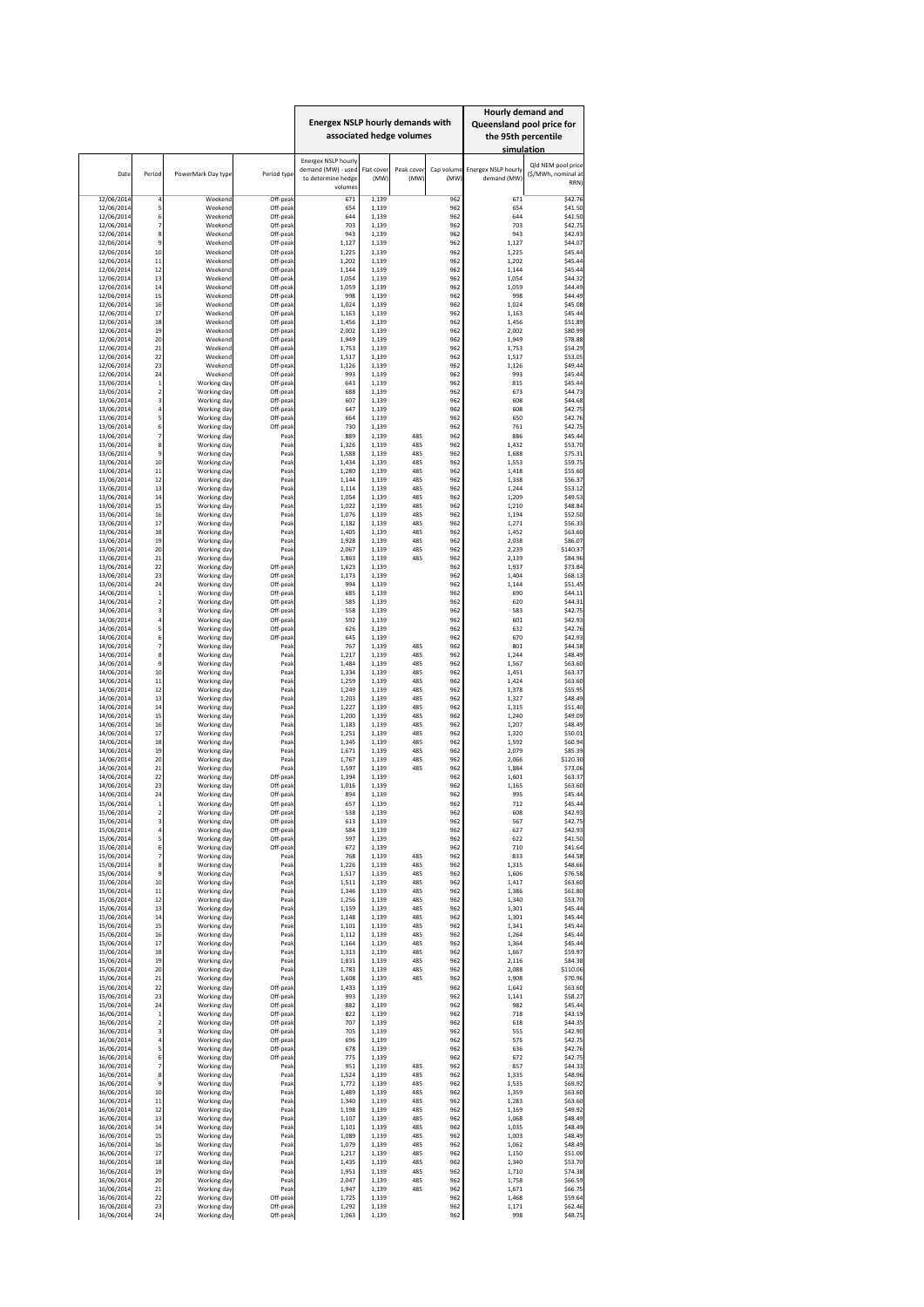|                          |                              |                            |                      |                                         |                | Hourly demand and |                                   |                           |                                           |
|--------------------------|------------------------------|----------------------------|----------------------|-----------------------------------------|----------------|-------------------|-----------------------------------|---------------------------|-------------------------------------------|
|                          |                              |                            |                      | <b>Energex NSLP hourly demands with</b> |                |                   |                                   | Queensland pool price for |                                           |
|                          |                              |                            |                      | associated hedge volumes                |                |                   | the 95th percentile<br>simulation |                           |                                           |
|                          |                              |                            |                      | Energex NSLP hourly                     |                |                   |                                   |                           |                                           |
| Date                     | Period                       | PowerMark Day type         | Period type          | demand (MW) - used                      | Flat cover     | Peak cover        | Cap volume                        | Energex NSLP hourly       | Qld NEM pool price<br>(\$/MWh, nominal at |
|                          |                              |                            |                      | to determine hedge<br>volumes           | (MW)           | (MW)              | (MW                               | demand (MW)               | RRN)                                      |
| 17/06/2014               | $\mathbf{1}$                 | Weekend                    | Off-peal             | 768                                     | 1,139          |                   | 962                               | 921                       | \$45.44                                   |
| 17/06/2014               | $\overline{a}$               | Weekend                    | Off-peal             | 681                                     | 1,139          |                   | 962                               | 785                       | \$44.42                                   |
| 17/06/2014<br>17/06/2014 | 3<br>4                       | Weekend<br>Weekend         | Off-peak<br>Off-peak | 699<br>678                              | 1.139<br>1,139 |                   | 962<br>962                        | 729<br>629                | \$44.27<br>\$43.14                        |
| 17/06/2014               | 5                            | Weekend                    | Off-peak             | 673                                     | 1,139          |                   | 962                               | 681                       | \$41.50                                   |
| 17/06/2014<br>17/06/2014 | 6<br>$\overline{7}$          | Weekend<br>Weekend         | Off-peak<br>Off-peak | 709<br>750                              | 1,139<br>1.139 |                   | 962<br>962                        | 705<br>764                | \$41.50<br>\$42.76                        |
| 17/06/2014               | 8                            | Weekend                    | Off-peak             | 1,021                                   | 1,139          |                   | 962                               | 946                       | \$44.33                                   |
| 17/06/2014<br>17/06/2014 | 9<br>10                      | Weekend<br>Weekend         | Off-peal<br>Off-peal | 1,274<br>1,341                          | 1,139<br>1,139 |                   | 962<br>962                        | 1,231<br>1,300            | \$45.44<br>\$45.44                        |
| 17/06/2014               | 11                           | Weekend                    | Off-peak             | 1,232                                   | 1.139          |                   | 962                               | 1,261                     | \$45.44                                   |
| 17/06/2014<br>17/06/2014 | 12<br>13                     | Weekend<br>Weekend         | Off-peak<br>Off-peal | 1.100<br>1,021                          | 1,139<br>1,139 |                   | 962<br>962                        | 1,100<br>1,113            | \$45.44<br>\$45.44                        |
| 17/06/2014               | 14                           | Weekend                    | Off-peak             | 987                                     | 1,139          |                   | 962                               | 1,100                     | \$45.44                                   |
| 17/06/2014<br>17/06/2014 | 15<br>16                     | Weekend<br>Weekend         | Off-peak<br>Off-peak | 1,009<br>1.028                          | 1,139<br>1.139 |                   | 962<br>962                        | 1,037<br>1.108            | \$44.96<br>\$45.13                        |
| 17/06/2014               | 17                           | Weekend                    | Off-peak             | 1,103                                   | 1,139          |                   | 962                               | 1,227                     | \$45.44                                   |
| 17/06/2014<br>17/06/2014 | 18<br>19                     | Weekend<br>Weekend         | Off-peak<br>Off-peal | 1,350<br>1,841                          | 1,139<br>1,139 |                   | 962<br>962                        | 1,521<br>2,075            | \$48.49<br>\$63.60                        |
| 17/06/2014               | 20                           | Weekend                    | Off-peak             | 1.899                                   | 1.139          |                   | 962                               | 2.042                     | \$63.60                                   |
| 17/06/2014<br>17/06/2014 | 21<br>22                     | Weekend<br>Weekend         | Off-peak<br>Off-peak | 1,769<br>1,562                          | 1,139<br>1,139 |                   | 962<br>962                        | 1,936<br>1,664            | \$63.60<br>\$54.42                        |
| 17/06/2014               | 23                           | Weekend                    | Off-peal             | 1,264                                   | 1,139          |                   | 962                               | 1,236                     | \$62.74                                   |
| 17/06/2014<br>18/06/2014 | 24<br>$\mathbf{1}$           | Weekend<br>Weekend         | Off-peak<br>Off-peal | 1,124<br>747                            | 1.139<br>1,139 |                   | 962<br>962                        | 1,037<br>742              | \$45.44<br>\$45.44                        |
| 18/06/2014               | $\mathbf 2$                  | Weekend<br>Weekend         | Off-peak             | 612                                     | 1,139          |                   | 962                               | 656                       | \$45.44                                   |
| 18/06/2014<br>18/06/2014 | 3<br>4                       | Weekend                    | Off-peak<br>Off-peak | 601<br>641                              | 1,139<br>1.139 |                   | 962<br>962                        | 655<br>649                | \$43.84<br>\$42.76                        |
| 18/06/2014               | 5                            | Weekend                    | Off-peak<br>Off-peak | 650                                     | 1,139          |                   | 962                               | 623                       | \$42.94                                   |
| 18/06/2014<br>18/06/2014 | 6<br>7                       | Weekend<br>Weekend         | Off-peak             | 647<br>738                              | 1,139<br>1,139 |                   | 962<br>962                        | 608<br>724                | \$42.75<br>\$44.98                        |
| 18/06/2014               | 8                            | Weekend                    | Off-peak             | 1,014                                   | 1.139          |                   | 962                               | 1.004                     | \$45.44                                   |
| 18/06/2014<br>18/06/2014 | 9<br>10                      | Weekend<br>Weekend         | Off-peak<br>Off-peak | 1,218<br>1,242                          | 1,139<br>1,139 |                   | 962<br>962                        | 1,285<br>1,377            | \$48.49<br>\$54.67                        |
| 18/06/2014               | 11                           | Weekend                    | Off-peak             | 1,153                                   | 1,139          |                   | 962                               | 1,275                     | \$56.54                                   |
| 18/06/2014<br>18/06/2014 | 12<br>13                     | Weekend<br>Weekend         | Off-peal<br>Off-peak | 1,008<br>987                            | 1,139<br>1.139 |                   | 962<br>962                        | 1,149<br>1.062            | \$49.09<br>\$48.49                        |
| 18/06/2014               | 14                           | Weekend                    | Off-peak             | 937                                     | 1,139          |                   | 962                               | 1,017                     | \$48.49                                   |
| 18/06/2014<br>18/06/2014 | 15<br>16                     | Weekend<br>Weekend         | Off-peak<br>Off-peal | 928<br>946                              | 1,139<br>1,139 |                   | 962<br>962                        | 979<br>1,013              | \$48.39<br>\$48.38                        |
| 18/06/2014               | 17                           | Weekend                    | Off-peak             | 1.063                                   | 1.139          |                   | 962                               | 1.057                     | \$48.49                                   |
| 18/06/2014<br>18/06/2014 | 18<br>19                     | Weekend<br>Weekend         | Off-peak<br>Off-peak | 1,223<br>1,621                          | 1,139<br>1,139 |                   | 962<br>962                        | 1,331<br>1,882            | \$54.58<br>\$80.99                        |
| 18/06/2014               | 20                           | Weekend                    | Off-peak             | 1,830                                   | 1,139          |                   | 962                               | 1,814                     | \$73.99                                   |
| 18/06/2014<br>18/06/2014 | 21<br>22                     | Weekend<br>Weekend         | Off-peak<br>Off-peak | 1.681<br>1,520                          | 1.139<br>1,139 |                   | 962<br>962                        | 1,743<br>1,558            | \$65.22<br>\$56.60                        |
| 18/06/2014               | 23                           | Weekend                    | Off-peak             | 1,195                                   | 1,139          |                   | 962                               | 1,232                     | \$63.68                                   |
| 18/06/2014<br>19/06/2014 | 24<br>$\mathbf{1}$           | Weekend<br>Working day     | Off-peak<br>Off-peak | 1,026<br>730                            | 1,139<br>1.139 |                   | 962<br>962                        | 1,129<br>851              | \$56.21<br>\$45.44                        |
| 19/06/2014               | $\mathbf 2$                  | Working day                | Off-peak             | 632                                     | 1,139          |                   | 962                               | 640                       | \$45.06                                   |
| 19/06/2014<br>19/06/2014 | 3<br>4                       | Working day<br>Working day | Off-peak<br>Off-peal | 629<br>601                              | 1,139<br>1,139 |                   | 962<br>962                        | 579<br>622                | \$43.35<br>\$42.75                        |
| 19/06/2014               | 5                            | Working day                | Off-peak             | 650                                     | 1.139          |                   | 962                               | 630                       | \$42.75                                   |
| 19/06/2014<br>19/06/2014 | 6<br>$\overline{7}$          | Working day<br>Working day | Off-peak<br>Peak     | 677<br>834                              | 1,139<br>1,139 | 485               | 962<br>962                        | 702<br>811                | \$43.00<br>\$45.44                        |
| 19/06/2014<br>19/06/2014 | 8<br>9                       | Working day                | Peak<br>Peak         | 1,364<br>1.630                          | 1,139          | 485<br>485        | 962<br>962                        | 1,209<br>1,545            | \$50.43<br>\$79.46                        |
| 19/06/2014               | 10                           | Working day<br>Working day | Peak                 | 1.513                                   | 1,139<br>1.139 | 485               | 962                               | 1.593                     | \$81.65                                   |
| 19/06/2014               | 11                           | Working day                | Peal                 | 1,414                                   | 1,139          | 485               | 962                               | 1,500                     | \$69.62                                   |
| 19/06/2014<br>19/06/2014 | 12<br>13                     | Working day<br>Working day | Peal<br>Peal         | 1,365<br>1,267                          | 1,139<br>1,139 | 485<br>485        | 962<br>962                        | 1,415<br>1,380            | \$63.60<br>\$63.60                        |
| 19/06/2014               | 14                           | Working day                | Peak                 | 1,226                                   | 1.139          | 485<br>485        | 962<br>962                        | 1,287                     | \$50.07                                   |
| 19/06/2014<br>19/06/2014 | 15<br>16                     | Working day<br>Working day | Peak<br>Peak         | 1,192<br>1,165                          | 1,139<br>1,139 | 485               | 962                               | 1,216<br>1,202            | \$51.45<br>\$51.61                        |
| 19/06/2014               | 17<br>18                     | Working day                | Peak<br>Peak         | 1,237<br>1.377                          | 1,139<br>1.139 | 485<br>485        | 962<br>962                        | 1,289<br>1,499            | \$51.61<br>\$63.45                        |
| 19/06/2014<br>19/06/2014 | 19                           | Working day<br>Working day | Peal                 | 1,820                                   | 1,139          | 485               | 962                               | 2,151                     | \$120.30                                  |
| 19/06/2014               | 20<br>21                     | Working day                | Peal<br>Peak         | 2,029                                   | 1,139          | 485<br>485        | 962<br>962                        | 2,142                     | \$177.02                                  |
| 19/06/2014<br>19/06/2014 | 22                           | Working day<br>Working day | Off-peak             | 1,932<br>1,731                          | 1,139<br>1,139 |                   | 962                               | 2,070<br>1.854            | \$129.44<br>\$87.58                       |
| 19/06/2014               | 23                           | Working day                | Off-peal             | 1,283                                   | 1,139          |                   | 962                               | 1,359                     | \$67.15                                   |
| 19/06/2014<br>20/06/2014 | 24<br>$\mathbf{1}$           | Working day<br>Working day | Off-peak<br>Off-peak | 1,005<br>691                            | 1,139<br>1,139 |                   | 962<br>962                        | 1,101<br>695              | \$63.60<br>\$45.44                        |
| 20/06/2014               | $\overline{\mathbf{2}}$<br>3 | Working day                | Off-peak             | 595<br>597                              | 1,139          |                   | 962<br>962                        | 608                       | \$44.28                                   |
| 20/06/2014<br>20/06/2014 | 4                            | Working day<br>Working day | Off-peak<br>Off-peak | 607                                     | 1,139<br>1,139 |                   | 962                               | 632<br>642                | \$42.76<br>\$42.67                        |
| 20/06/2014<br>20/06/2014 | 5<br>6                       | Working day<br>Working day | Off-peak<br>Off-peak | 651<br>684                              | 1,139<br>1,139 |                   | 962<br>962                        | 641<br>647                | \$42.76<br>\$42.76                        |
| 20/06/2014               | 7                            | Working day                | Peak                 | 830                                     | 1,139          | 485               | 962                               | 930                       | \$45.44                                   |
| 20/06/2014<br>20/06/2014 | 8<br>9                       | Working day<br>Working day | Peak<br>Peak         | 1,193<br>1,514                          | 1,139<br>1,139 | 485<br>485        | 962<br>962                        | 1,379<br>1,673            | \$52.37<br>\$63.60                        |
| 20/06/2014               | 10                           | Working day                | Peak                 | 1,614                                   | 1,139          | 485               | 962                               | 1,438                     | \$65.40                                   |
| 20/06/2014<br>20/06/2014 | 11<br>12                     | Working day<br>Working day | Peak<br>Peak         | 1.567<br>1,510                          | 1.139<br>1,139 | 485<br>485        | 962<br>962                        | 1,275<br>1,136            | \$54.17<br>\$49.14                        |
| 20/06/2014               | 13                           | Working day                | Peak                 | 1,471                                   | 1,139          | 485               | 962                               | 1,052                     | \$45.45                                   |
| 20/06/2014<br>20/06/2014 | 14<br>15                     | Working day<br>Working day | Peak<br>Peak         | 1,470<br>1.448                          | 1,139<br>1.139 | 485<br>485        | 962<br>962                        | 1,077<br>1,067            | \$45.44<br>\$45.44                        |
| 20/06/2014               | 16                           | Working day                | Peak                 | 1,490                                   | 1,139          | 485               | 962                               | 1,144                     | \$45.44                                   |
| 20/06/2014<br>20/06/2014 | 17<br>18                     | Working day<br>Working day | Peak<br>Peak         | 1,612<br>1,956                          | 1,139<br>1,139 | 485<br>485        | 962<br>962                        | 1,322<br>1,650            | \$48.49<br>\$62.19                        |
| 20/06/2014               | 19                           | Working day                | Peak                 | 2.462                                   | 1.139          | 485               | 962                               | 2.036                     | \$84.38                                   |
| 20/06/2014<br>20/06/2014 | 20<br>21                     | Working day<br>Working day | Peal<br>Peak         | 2,418<br>2,281                          | 1,139<br>1,139 | 485<br>485        | 962<br>962                        | 2,018<br>1,836            | \$64.65<br>\$61.06                        |
| 20/06/2014               | 22                           | Working day                | Off-peak             | 1,944                                   | 1,139          |                   | 962                               | 1,583                     | \$59.32                                   |
| 20/06/2014<br>20/06/2014 | 23<br>24                     | Working day<br>Working day | Off-peak<br>Off-peak | 1,512<br>1,171                          | 1.139<br>1,139 |                   | 962<br>962                        | 1,269<br>1,045            | \$53.70<br>\$45.44                        |
| 21/06/2014               | $\mathbf 1$                  | Working day                | Off-peak             | 822                                     | 1,139          |                   | 962                               | 682                       | \$44.23                                   |
| 21/06/2014<br>21/06/2014 | $\mathbf 2$<br>3             | Working day<br>Working day | Off-peak<br>Off-peak | 726<br>721                              | 1,139<br>1.139 |                   | 962<br>962                        | 666<br>603                | \$43.09<br>\$42.75                        |
| 21/06/2014               | 4                            | Working day                | Off-peak             | 707                                     | 1,139          |                   | 962                               | 606                       | \$42.75                                   |
| 21/06/2014               | 5                            | Working day                | Off-peak             | 735<br>802                              | 1,139          |                   | 962<br>962                        | 670<br>681                | \$41.50<br>\$42.75                        |
| 21/06/2014<br>21/06/2014 | 6<br>7                       | Working day<br>Working day | Off-peak<br>Peak     | 1,042                                   | 1,139<br>1,139 | 485               | 962                               | 909                       | \$44.51                                   |
| 21/06/2014               | 8<br>9                       | Working day                | Peak                 | 1,616                                   | 1.139          | 485<br>485        | 962<br>962                        | 1.428                     | \$49.69                                   |
| 21/06/2014<br>21/06/2014 | 10                           | Working day<br>Working day | Peak<br>Peak         | 1,943<br>1,670                          | 1,139<br>1,139 | 485               | 962                               | 1,584<br>1,359            | \$57.13<br>\$56.85                        |
| 21/06/2014<br>21/06/2014 | 11<br>12                     | Working day<br>Working day | Peak<br>Peak         | 1,422<br>1.247                          | 1,139<br>1.139 | 485<br>485        | 962<br>962                        | 1,153<br>1,059            | \$51.88<br>\$45.44                        |
| 21/06/2014               | 13                           | Working day                | Peak                 | 1,189                                   | 1,139          | 485               | 962                               | 1,047                     | \$45.44                                   |
| 21/06/2014<br>21/06/2014 | 14<br>15                     | Working day                | Peak<br>Peak         | 1,091<br>1,081                          | 1,139<br>1,139 | 485<br>485        | 962<br>962                        | 1,045<br>1,013            | \$45.44<br>\$45.44                        |
| 21/06/2014               | 16                           | Working day<br>Working day | Peak                 | 1,076                                   | 1.139          | 485               | 962                               | 1,092                     | \$45.44                                   |
| 21/06/2014<br>21/06/2014 | 17<br>18                     | Working day<br>Working day | Peak<br>Peak         | 1,252<br>1,494                          | 1,139<br>1,139 | 485<br>485        | 962<br>962                        | 1,219<br>1,482            | \$48.09<br>\$63.37                        |
| 21/06/2014               | 19                           | Working day                | Peak                 | 2,261                                   | 1,139          | 485               | 962                               | 2,022                     | \$84.38                                   |
| 21/06/2014<br>21/06/2014 | 20<br>21                     | Working day<br>Working day | Peak<br>Peak         | 2,340<br>2,265                          | 1,139<br>1,139 | 485<br>485        | 962<br>962                        | 2,066<br>1,975            | \$86.01<br>\$76.74                        |
|                          |                              |                            |                      |                                         |                |                   |                                   |                           |                                           |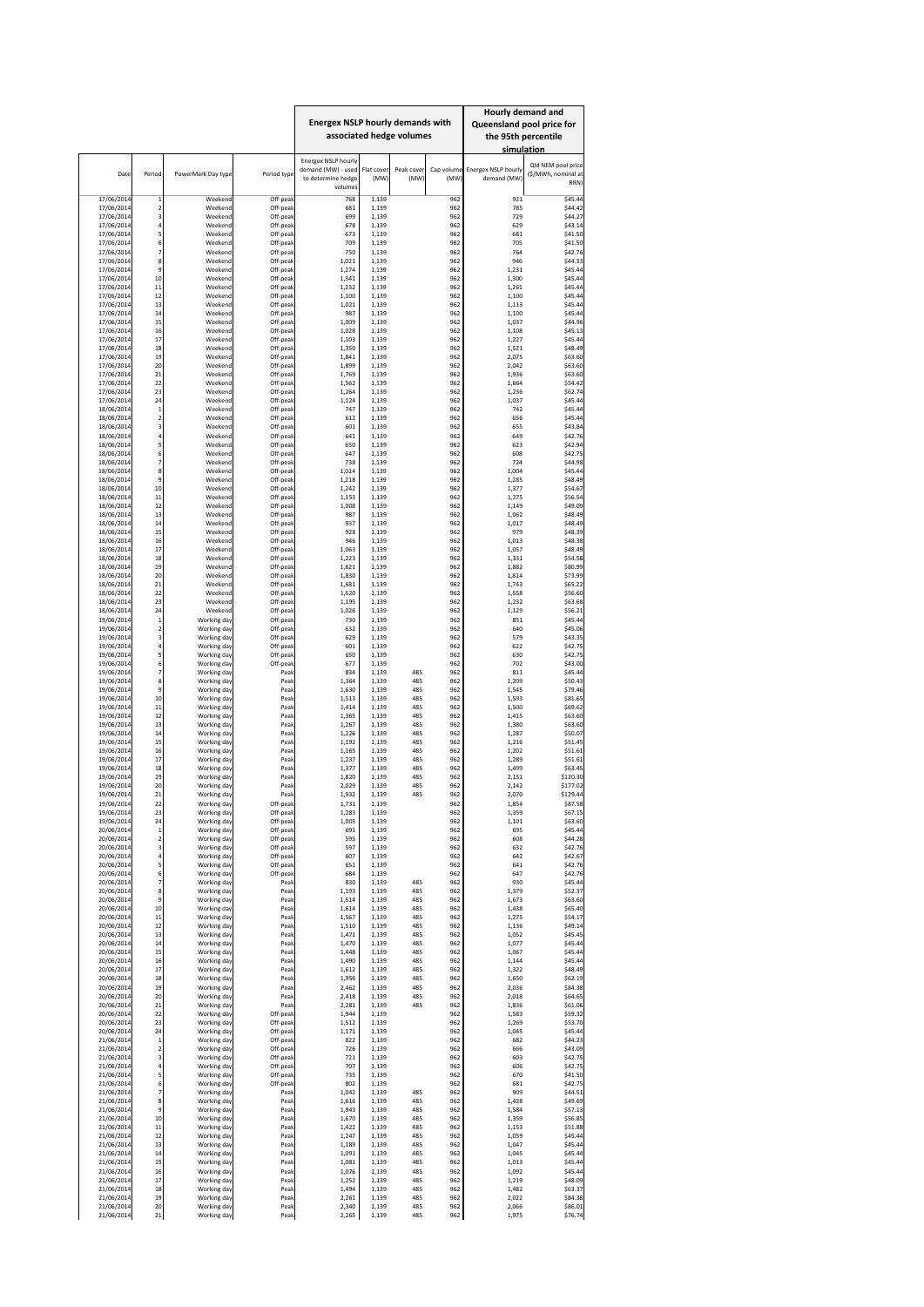|                          |                                |                            |                      |                                          |                    | Hourly demand and  |                     |                                    |                     |
|--------------------------|--------------------------------|----------------------------|----------------------|------------------------------------------|--------------------|--------------------|---------------------|------------------------------------|---------------------|
|                          |                                |                            |                      | <b>Energex NSLP hourly demands with</b>  |                    |                    |                     | Queensland pool price for          |                     |
|                          |                                |                            |                      | associated hedge volumes                 |                    |                    | the 95th percentile |                                    |                     |
|                          |                                |                            |                      |                                          |                    |                    | simulation          |                                    |                     |
|                          |                                |                            |                      | Energex NSLP hourly                      |                    |                    |                     |                                    | Qld NEM pool price  |
| Date                     | Period                         | PowerMark Day type         | Period type          | demand (MW) - used<br>to determine hedge | Flat cover<br>(MW) | Peak cover<br>(MW) | Cap volume<br>(MW)  | Energex NSLP hourly<br>demand (MW) | (\$/MWh, nominal at |
|                          |                                |                            |                      | volumes                                  |                    |                    |                     |                                    | <b>RRN</b>          |
| 21/06/2014               | 22                             | Working day                | Off-peal             | 2,077                                    | 1,139              |                    | 962                 | 1.766                              | \$69.47             |
| 21/06/2014<br>21/06/2014 | 23<br>24                       | Working day<br>Working day | Off-peak<br>Off-peak | 1,506<br>1,232                           | 1,139<br>1,139     |                    | 962<br>962          | 1,269<br>1,074                     | \$65.42<br>\$45.44  |
| 22/06/2014               | $\mathbf{1}$                   | Working day                | Off-peal             | 672                                      | 1,139              |                    | 962                 | 672                                | \$45.44             |
| 22/06/2014               | $\overline{2}$                 | Working day                | Off-peal             | 612<br>605                               | 1.139              |                    | 962<br>962          | 612<br>605                         | \$43.26             |
| 22/06/2014<br>22/06/2014 | 3<br>4                         | Working day<br>Working day | Off-peal<br>Off-peal | 559                                      | 1,139<br>1,139     |                    | 962                 | 559                                | \$42.93<br>\$42.7   |
| 22/06/2014               | 5                              | Working day                | Off-peal             | 567                                      | 1,139              |                    | 962                 | 567                                | \$42.7              |
| 22/06/2014<br>22/06/2014 | 6<br>$\overline{7}$            | Working day<br>Working day | Off-peak<br>Peak     | 665<br>848                               | 1.139<br>1,139     | 485                | 962<br>962          | 665<br>848                         | \$42.93<br>\$44.55  |
| 22/06/2014               | 8                              | Working day                | Peak                 | 1,390                                    | 1,139              | 485                | 962                 | 1,390                              | \$53.70             |
| 22/06/2014<br>22/06/2014 | q<br>10                        | Working day                | Peak<br>Peak         | 1,698<br>1,428                           | 1,139<br>1,139     | 485<br>485         | 962<br>962          | 1,698<br>1,428                     | \$73.29<br>\$63.60  |
| 22/06/2014               | 11                             | Working day<br>Working day | Peal                 | 1.316                                    | 1.139              | 485                | 962                 | 1,316                              | \$53.70             |
| 22/06/2014               | 12                             | Working day                | Peal                 | 1,197                                    | 1,139              | 485                | 962                 | 1,197                              | \$48.49             |
| 22/06/2014<br>22/06/2014 | 13<br>14                       | Working day<br>Working day | Peal<br>Peal         | 1,081<br>1,050                           | 1,139<br>1,139     | 485<br>485         | 962<br>962          | 1,081<br>1,050                     | \$48.66<br>\$46.88  |
| 22/06/2014               | 15                             | Working day                | Peal                 | 1.063                                    | 1.139              | 485                | 962                 | 1,063                              | \$45.44             |
| 22/06/2014<br>22/06/2014 | 16<br>17                       | Working day<br>Working day | Peak<br>Peal         | 1,024<br>1,064                           | 1,139<br>1,139     | 485<br>485         | 962<br>962          | 1,024<br>1,064                     | \$45.44<br>\$48.49  |
| 22/06/2014               | 18                             | Working day                | Peal                 | 1,282                                    | 1,139              | 485                | 962                 | 1,282                              | \$51.45             |
| 22/06/2014<br>22/06/2014 | 19<br>20                       | Working day<br>Working day | Peal<br>Peal         | 1.781<br>1,932                           | 1.139<br>1,139     | 485<br>485         | 962<br>962          | 1.781<br>1,932                     | \$74.29<br>\$89.52  |
| 22/06/2014               | 21                             | Working day                | Peal                 | 1,816                                    | 1,139              | 485                | 962                 | 1,816                              | \$80.46             |
| 22/06/2014               | 22<br>23                       | Working day                | Off-peal             | 1,659<br>1.159                           | 1,139<br>1.139     |                    | 962<br>962          | 1,659                              | \$63.60<br>\$55.83  |
| 22/06/2014<br>22/06/2014 | 24                             | Working day<br>Working day | Off-peal<br>Off-peal | 1,015                                    | 1,139              |                    | 962                 | 1,159<br>1,015                     | \$48.49             |
| 23/06/2014               | $\mathbf 1$                    | Working day                | Off-peak             | 672                                      | 1,139              |                    | 962                 | 672                                | \$45.44             |
| 23/06/2014<br>23/06/2014 | $\mathbf 2$<br>$\overline{3}$  | Working day<br>Working day | Off-peal<br>Off-peal | 612<br>605                               | 1,139<br>1.139     |                    | 962<br>962          | 612<br>605                         | \$43.09<br>\$42.93  |
| 23/06/2014               | 4                              | Working day                | Off-peak             | 559                                      | 1,139              |                    | 962                 | 559                                | \$42.75             |
| 23/06/2014<br>23/06/2014 | 5<br>6                         | Working day<br>Working day | Off-peak<br>Off-peak | 567<br>665                               | 1,139<br>1,139     |                    | 962<br>962          | 567<br>665                         | \$42.75<br>\$42.76  |
| 23/06/2014               | $\overline{7}$                 | Working day                | Peal                 | 848                                      | 1,139              | 485                | 962                 | 848                                | \$45.44             |
| 23/06/2014<br>23/06/2014 | 8<br>9                         | Working day<br>Working day | Peal<br>Peal         | 1.390<br>1,698                           | 1.139<br>1,139     | 485<br>485         | 962<br>962          | 1.390<br>1,698                     | \$51.18<br>\$80.99  |
| 23/06/2014               | 10                             | Working day                | Peal                 | 1,428                                    | 1,139              | 485                | 962                 | 1,428                              | \$57.69             |
| 23/06/2014               | 11                             | Working day                | Peal                 | 1,316                                    | 1,139              | 485                | 962                 | 1,316                              | \$49.39             |
| 23/06/2014<br>23/06/2014 | 12<br>13                       | Working day<br>Working day | Peal<br>Peal         | 1.197<br>1,081                           | 1.139<br>1,139     | 485<br>485         | 962<br>962          | 1.197<br>1,081                     | \$48.49<br>\$45.44  |
| 23/06/2014               | 14                             | Working day                | Peal                 | 1,050                                    | 1,139              | 485                | 962                 | 1,050                              | \$45.44             |
| 23/06/2014<br>23/06/2014 | 15<br>16                       | Working day<br>Working day | Peal<br>Peal         | 1,063<br>1.024                           | 1,139<br>1.139     | 485<br>485         | 962<br>962          | 1,063<br>1,024                     | \$45.44<br>\$45.44  |
| 23/06/2014               | 17                             | Working day                | Peal                 | 1,064                                    | 1,139              | 485                | 962                 | 1,064                              | \$45.44             |
| 23/06/2014               | 18<br>19                       | Working day                | Peal<br>Peak         | 1,282<br>1,781                           | 1,139<br>1,139     | 485<br>485         | 962<br>962          | 1,282<br>1,781                     | \$53.70<br>\$73.95  |
| 23/06/2014<br>23/06/2014 | 20                             | Working day<br>Working day | Peal                 | 1.932                                    | 1.139              | 485                | 962                 | 1.932                              | \$90.79             |
| 23/06/2014               | 21                             | Working day                | Peak                 | 1,816                                    | 1,139              | 485                | 962                 | 1,816                              | \$82.60             |
| 23/06/2014<br>23/06/2014 | 22<br>23                       | Working day<br>Working day | Off-peal<br>Off-pea  | 1,659<br>1,159                           | 1,139<br>1,139     |                    | 962<br>962          | 1,659<br>1,159                     | \$78.37<br>\$63.60  |
| 23/06/2014               | 24                             | Working day                | Off-peal             | 1.015                                    | 1.139              |                    | 962                 | 1.015                              | \$53.52             |
| 24/06/2014<br>24/06/2014 | $\mathbf{1}$<br>$\overline{2}$ | Weekend<br>Weekend         | Off-peal<br>Off-peak | 775<br>673                               | 1,139<br>1,139     |                    | 962<br>962          | 819<br>748                         | \$45.44<br>\$45.44  |
| 24/06/2014               | $\overline{\mathbf{3}}$        | Weekend                    | Off-peal             | 593                                      | 1,139              |                    | 962                 | 717                                | \$43.00             |
| 24/06/2014<br>24/06/2014 | 4<br>5                         | Weekend<br>Weekend         | Off-peal<br>Off-peak | 640<br>630                               | 1.139<br>1,139     |                    | 962<br>962          | 647<br>648                         | \$42.76<br>\$41.54  |
| 24/06/2014               | 6                              | Weekend                    | Off-peal             | 649                                      | 1,139              |                    | 962                 | 688                                | \$41.50             |
| 24/06/2014               | $\overline{7}$                 | Weekend                    | Off-peal             | 709<br>890                               | 1,139              |                    | 962<br>962          | 773                                | \$42.93             |
| 24/06/2014<br>24/06/2014 | 8<br>9                         | Weekend<br>Weekend         | Off-peal<br>Off-peak | 1.128                                    | 1,139<br>1.139     |                    | 962                 | 987<br>1.269                       | \$42.93<br>\$45.44  |
| 24/06/2014               | 10                             | Weekend                    | Off-peak             | 1,259                                    | 1,139              |                    | 962                 | 1,345                              | \$45.44             |
| 24/06/2014<br>24/06/2014 | 11<br>12                       | Weekend<br>Weekend         | Off-peak<br>Off-peal | 1,250<br>1,176                           | 1,139<br>1,139     |                    | 962<br>962          | 1,243<br>1,216                     | \$45.44<br>\$45.44  |
| 24/06/2014               | 13                             | Weekend                    | Off-peak             | 1.140                                    | 1,139              |                    | 962                 | 1,078                              | \$45.44             |
| 24/06/2014<br>24/06/2014 | 14<br>15                       | Weekend<br>Weekend         | Off-peak<br>Off-peal | 1,162<br>1,101                           | 1,139<br>1,139     |                    | 962<br>962          | 1,035<br>1,022                     | \$45.08<br>\$44.52  |
| 24/06/2014               | 16                             | Weekend                    | Off-peal             | 1,064                                    | 1,139              |                    | 962                 | 1,018                              | \$45.44             |
| 24/06/2014<br>24/06/2014 | 17<br>18                       | Weekend<br>Weekend         | Off-peak<br>Off-peak | 1.149<br>1,396                           | 1.139<br>1,139     |                    | 962<br>962          | 1,103<br>1,317                     | \$45.44<br>\$48.49  |
| 24/06/2014               | 19                             | Weekend                    | Off-pea              | 1,940                                    | 1,139              |                    | 962                 | 1,909                              | \$71.0              |
| 24/06/2014<br>24/06/2014 | 20<br>21                       | Weekend<br>Weekend         | Off-peak             | 1,934<br>1.751                           | 1,139<br>1.139     |                    | 962<br>962          | 1,938<br>1.842                     | \$74.95<br>\$73.08  |
| 24/06/2014               | 22                             | Weekend                    | Off-peal<br>Off-peak | 1,600                                    | 1,139              |                    | 962                 | 1,625                              | \$63.41             |
| 24/06/2014               | 23                             | Weekend                    | Off-peak             | 1,121                                    | 1,139              |                    | 962                 | 1,083                              | \$57.99             |
| 24/06/2014<br>25/06/2014 | 24<br>$\mathbf{1}$             | Weekend<br>Weekend         | Off-peak<br>Off-peak | 948<br>780                               | 1,139<br>1,139     |                    | 962<br>962          | 929<br>742                         | \$48.49<br>\$55.58  |
| 25/06/2014               | $\mathbf 2$                    | Weekend                    | Off-peak             | 671                                      | 1,139              |                    | 962                 | 656                                | \$48.49             |
| 25/06/2014<br>25/06/2014 | 3<br>4                         | Weekend<br>Weekend         | Off-peak<br>Off-peak | 642<br>623                               | 1,139<br>1,139     |                    | 962<br>962          | 655<br>649                         | \$45.44<br>\$43.66  |
| 25/06/2014               | 5                              | Weekend                    | Off-peak             | 665                                      | 1,139              |                    | 962                 | 623                                | \$42.77             |
| 25/06/2014<br>25/06/2014 | 6<br>$\overline{7}$            | Weekend<br>Weekend         | Off-peak<br>Off-peak | 680<br>694                               | 1,139<br>1,139     |                    | 962<br>962          | 608<br>724                         | \$42.93<br>\$44.92  |
| 25/06/2014               | 8                              | Weekend                    | Off-peak             | 968                                      | 1,139              |                    | 962                 | 1,004                              | \$45.44             |
| 25/06/2014<br>25/06/2014 | 9<br>10                        | Weekend<br>Weekend         | Off-peal<br>Off-peak | 1,058<br>1,083                           | 1,139<br>1.139     |                    | 962<br>962          | 1,285<br>1,377                     | \$50.83<br>\$53.70  |
| 25/06/2014               | 11                             | Weekend                    | Off-peak             | 1,037                                    | 1,139              |                    | 962                 | 1,275                              | \$52.00             |
| 25/06/2014               | 12                             | Weekend<br>Weekend         | Off-peak             | 970                                      | 1,139              |                    | 962<br>962          | 1,149                              | \$48.49             |
| 25/06/2014<br>25/06/2014 | 13<br>14                       | Weekend                    | Off-peak<br>Off-peak | 913<br>915                               | 1,139<br>1.139     |                    | 962                 | 1,062<br>1,017                     | \$45.44<br>\$45.44  |
| 25/06/2014               | 15                             | Weekend                    | Off-peak             | 857                                      | 1,139              |                    | 962                 | 979                                | \$45.44             |
| 25/06/2014<br>25/06/2014 | 16<br>17                       | Weekend<br>Weekend         | Off-peak<br>Off-peak | 899<br>1,025                             | 1,139<br>1,139     |                    | 962<br>962          | 1,013<br>1,057                     | \$45.44<br>\$45.44  |
| 25/06/2014               | 18                             | Weekend                    | Off-peak             | 1,206                                    | 1,139              |                    | 962                 | 1,331                              | \$51.61             |
| 25/06/2014<br>25/06/2014 | 19<br>20                       | Weekend<br>Weekend         | Off-peak<br>Off-peak | 1,586<br>1,791                           | 1,139<br>1,139     |                    | 962<br>962          | 1,882<br>1,814                     | \$69.62<br>\$79.82  |
| 25/06/2014               | 21                             | Weekend                    | Off-peak             | 1,605                                    | 1,139              |                    | 962                 | 1,743                              | \$63.76             |
| 25/06/2014<br>25/06/2014 | 22<br>23                       | Weekend<br>Weekend         | Off-peak<br>Off-peak | 1,398<br>1,080                           | 1.139<br>1,139     |                    | 962<br>962          | 1,558<br>1,232                     | \$59.05<br>\$63.60  |
| 25/06/2014               | 24                             | Weekend                    | Off-peak             | 849                                      | 1,139              |                    | 962                 | 1,129                              | \$55.69             |
| 26/06/2014               | $\mathbf{1}$<br>$\overline{2}$ | Working day                | Off-peal             | 739                                      | 1,139              |                    | 962<br>962          | 771<br>605                         | \$45.44<br>\$44.21  |
| 26/06/2014<br>26/06/2014 | 3                              | Working day<br>Working day | Off-peak<br>Off-peak | 590<br>621                               | 1,139<br>1,139     |                    | 962                 | 576                                | \$43.08             |
| 26/06/2014               | 4                              | Working day                | Off-peak             | 658                                      | 1,139              |                    | 962                 | 581                                | \$42.75             |
| 26/06/2014<br>26/06/2014 | 5<br>6                         | Working day<br>Working day | Off-peak<br>Off-peak | 661<br>709                               | 1,139<br>1,139     |                    | 962<br>962          | 635<br>723                         | \$42.90<br>\$42.75  |
| 26/06/2014               | $\overline{7}$                 | Working day                | Peak                 | 889                                      | 1,139              | 485                | 962                 | 864                                | \$45.44             |
| 26/06/2014<br>26/06/2014 | 8<br>9                         | Working day<br>Working day | Peal<br>Peal         | 1,445<br>1,760                           | 1,139<br>1,139     | 485<br>485         | 962<br>962          | 1,388<br>1,736                     | \$50.55<br>\$63.75  |
| 26/06/2014               | 10                             | Working day                | Peak                 | 1,579                                    | 1,139              | 485                | 962                 | 1,561                              | \$69.79             |
| 26/06/2014<br>26/06/2014 | 11<br>12                       | Working day<br>Working day | Peak<br>Peak         | 1,445<br>1,342                           | 1,139<br>1,139     | 485<br>485         | 962<br>962          | 1,380<br>1,287                     | \$63.60<br>\$51.83  |
| 26/06/2014               | 13                             | Working day                | Peak                 | 1,266                                    | 1,139              | 485                | 962                 | 1,268                              | \$48.49             |
| 26/06/2014               | 14<br>15                       | Working day                | Peak<br>Peak         | 1,229                                    | 1,139              | 485<br>485         | 962<br>962          | 1,228                              | \$45.44<br>\$45.44  |
| 26/06/2014<br>26/06/2014 | 16                             | Working day<br>Working day | Peak                 | 1,223<br>1,201                           | 1,139<br>1,139     | 485                | 962                 | 1,141<br>1,180                     | \$46.74             |
| 26/06/2014               | 17                             | Working day                | Peal                 | 1,244                                    | 1,139              | 485                | 962                 | 1,298                              | \$48.49             |
| 26/06/2014               | 18                             | Working day                | Peal                 | 1,470                                    | 1,139              | 485                | 962                 | 1,593                              | \$66.28             |